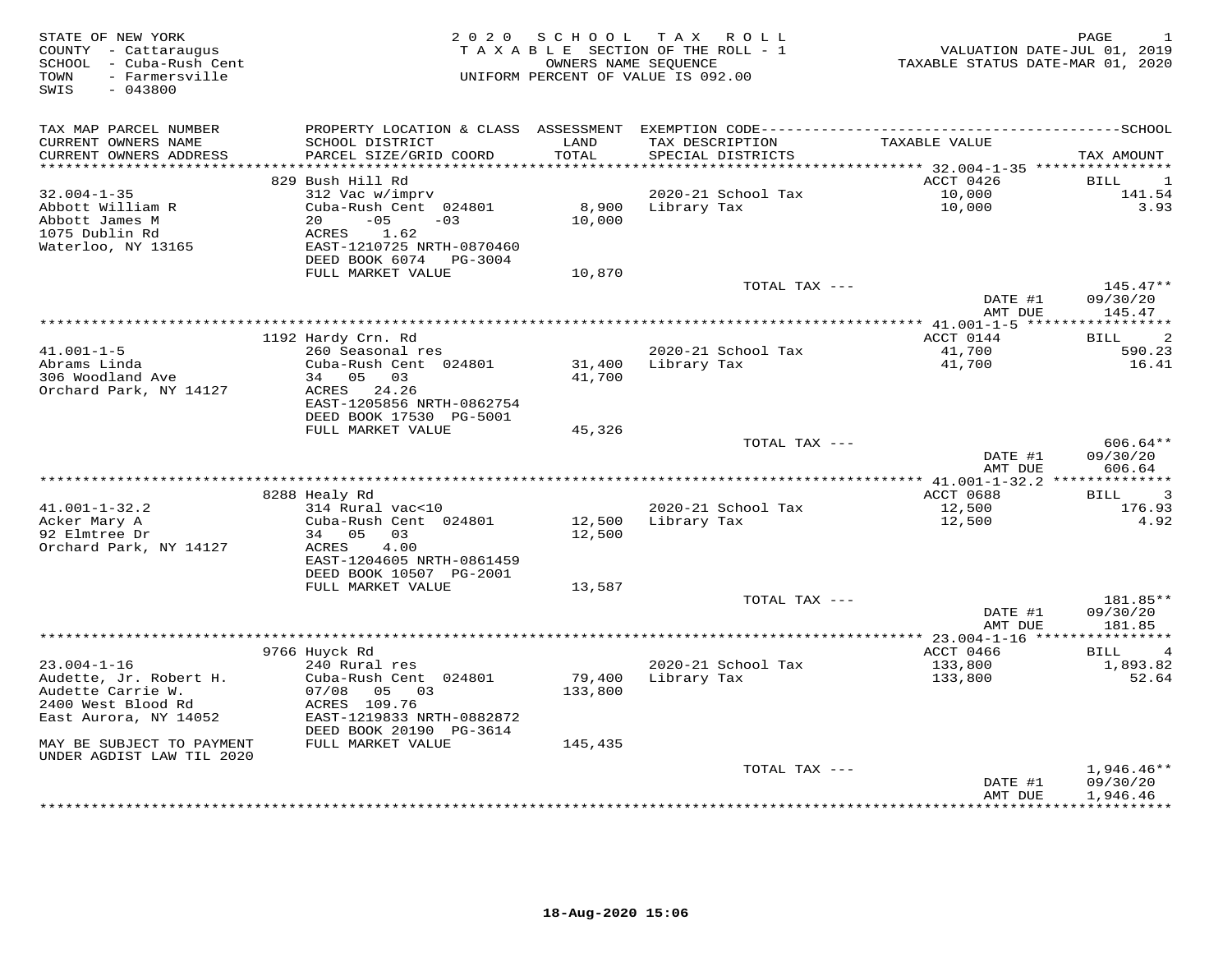| STATE OF NEW YORK<br>COUNTY - Cattaraugus<br>SCHOOL - Cuba-Rush Cent    |                                                                       | 2020 SCHOOL                 | T A X<br>R O L L<br>TAXABLE SECTION OF THE ROLL - 1<br>OWNERS NAME SEQUENCE | VALUATION DATE-JUL 01, 2019<br>TAXABLE STATUS DATE-MAR 01, 2020 | PAGE                           |
|-------------------------------------------------------------------------|-----------------------------------------------------------------------|-----------------------------|-----------------------------------------------------------------------------|-----------------------------------------------------------------|--------------------------------|
| - Farmersville<br>TOWN<br>SWIS<br>$-043800$                             |                                                                       |                             | UNIFORM PERCENT OF VALUE IS 092.00                                          |                                                                 |                                |
| TAX MAP PARCEL NUMBER                                                   |                                                                       |                             |                                                                             |                                                                 |                                |
| CURRENT OWNERS NAME<br>CURRENT OWNERS ADDRESS<br>********************** | SCHOOL DISTRICT<br>PARCEL SIZE/GRID COORD<br>************************ | LAND<br>TOTAL<br>********** | TAX DESCRIPTION<br>SPECIAL DISTRICTS<br>*********************               | TAXABLE VALUE<br>********** 32.004-2-13.2 **************        | TAX AMOUNT                     |
|                                                                         | Agett (Off) Rd                                                        |                             |                                                                             | ACCT 0759                                                       | 5<br>BILL                      |
| $32.004 - 2 - 13.2$                                                     | 322 Rural vac>10                                                      |                             | 2020-21 School Tax                                                          | 98,700                                                          | 1,397.01                       |
| Austin Samuel<br>Austin Brenda                                          | Cuba-Rush Cent 024801<br>03 05<br>03                                  | 98,700<br>98,700            | Library Tax                                                                 | 98,700                                                          | 38.83                          |
| 9091 Lower St.                                                          | ACRES 137.30                                                          |                             |                                                                             |                                                                 |                                |
| Rushford, NY 14777                                                      | EAST-1220379 NRTH-0864874<br>DEED BOOK 30007 PG-4001                  |                             |                                                                             |                                                                 |                                |
|                                                                         | FULL MARKET VALUE                                                     | 107,283                     | TOTAL TAX ---                                                               |                                                                 | 1,435.84**                     |
|                                                                         |                                                                       |                             |                                                                             | DATE #1<br>AMT DUE                                              | 09/30/20<br>1,435.84           |
|                                                                         |                                                                       |                             | ***********************                                                     | *** 32.004-1-3.3 ****                                           |                                |
| $32.004 - 1 - 3.3$                                                      | Bush Hill Rd<br>312 Vac w/imprv                                       |                             | 2020-21 School Tax                                                          | ACCT 1083<br>76,400                                             | 6<br>BILL<br>1,081.38          |
| Balcom Jeffery M                                                        | Cuba-Rush Cent 024801                                                 | 74,100                      | Library Tax                                                                 | 76,400                                                          | 30.06                          |
| 58 Stevenson Blvd                                                       | 20  05  03                                                            | 76,400                      |                                                                             |                                                                 |                                |
| Amherst, NY 14226                                                       | ACRES 99.27<br>EAST-1211824 NRTH-0869752                              |                             |                                                                             |                                                                 |                                |
|                                                                         | DEED BOOK 1027 PG-724                                                 |                             |                                                                             |                                                                 |                                |
|                                                                         | FULL MARKET VALUE                                                     | 83,043                      |                                                                             |                                                                 |                                |
|                                                                         |                                                                       |                             | TOTAL TAX ---                                                               | DATE #1                                                         | $1,111.44**$<br>09/30/20       |
|                                                                         |                                                                       |                             |                                                                             | AMT DUE                                                         | 1,111.44                       |
|                                                                         | Crestlane Dr                                                          |                             |                                                                             | ACCT 0012                                                       | 7<br>BILL                      |
| $32.004 - 1 - 16$<br>Baldo Robert N                                     | 260 Seasonal res<br>Cuba-Rush Cent 024801                             |                             | 2020-21 School Tax                                                          | 20,700                                                          | 292.99<br>8.14                 |
| PO Box 201                                                              | $-05$<br>20<br>$-03$                                                  | 15,200<br>20,700            | Library Tax                                                                 | 20,700                                                          |                                |
| North Boston, NY 14110                                                  | 7.42<br>ACRES                                                         |                             |                                                                             |                                                                 |                                |
|                                                                         | EAST-1213514 NRTH-0868960<br>DEED BOOK 880<br>PG-00857                |                             |                                                                             |                                                                 |                                |
|                                                                         | FULL MARKET VALUE                                                     | 22,500                      |                                                                             |                                                                 |                                |
|                                                                         |                                                                       |                             | TOTAL TAX ---                                                               |                                                                 | 301.13**                       |
|                                                                         |                                                                       |                             |                                                                             | DATE #1                                                         | 09/30/20<br>301.13             |
|                                                                         |                                                                       |                             |                                                                             | AMT DUE<br>********** 32.004-1-17 ****                          | * * * * * * * * * * *          |
|                                                                         | Crestlane Dr                                                          |                             |                                                                             | ACCT 0559                                                       | 8<br><b>BILL</b>               |
| $32.004 - 1 - 17$<br>Baldo Robert N                                     | 314 Rural vac<10<br>Cuba-Rush Cent 024801                             | 16,700                      | 2020-21 School Tax<br>Library Tax                                           | 16,700<br>16,700                                                | 236.37<br>6.57                 |
| PO Box 201                                                              | $-05$<br>20<br>$-0.3$                                                 | 16,700                      |                                                                             |                                                                 |                                |
| N. Boston, NY 14110                                                     | ACRES<br>8.64                                                         |                             |                                                                             |                                                                 |                                |
|                                                                         | EAST-1213486 NRTH-0869483<br>DEED BOOK 12818 PG-9001                  |                             |                                                                             |                                                                 |                                |
|                                                                         | FULL MARKET VALUE                                                     | 18,152                      |                                                                             |                                                                 |                                |
|                                                                         |                                                                       |                             | TOTAL TAX ---                                                               |                                                                 | $242.94**$                     |
|                                                                         |                                                                       |                             |                                                                             | DATE #1<br>AMT DUE<br>*********                                 | 09/30/20<br>242.94<br>******** |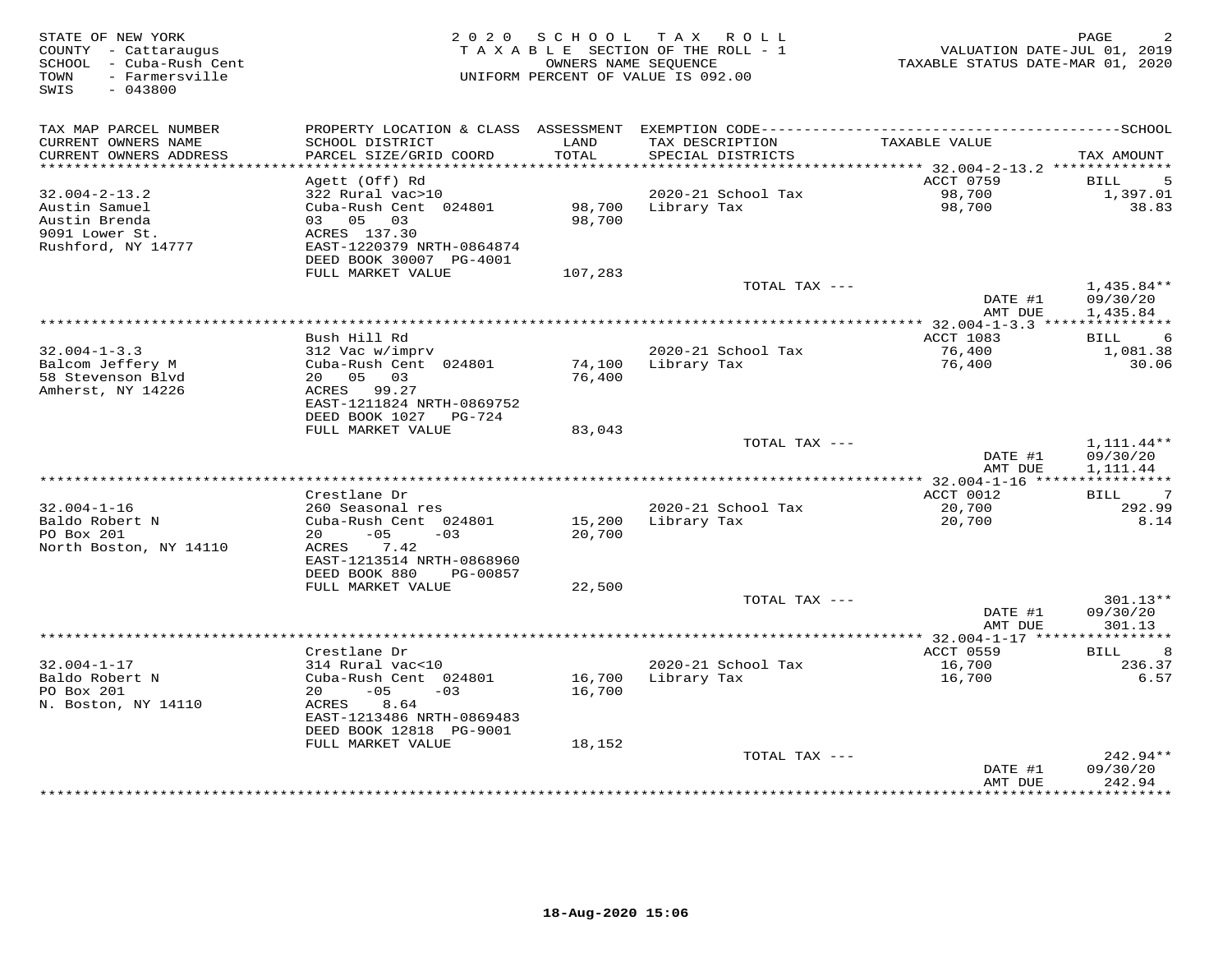| STATE OF NEW YORK<br>COUNTY - Cattaraugus<br>SCHOOL - Cuba-Rush Cent<br>TOWN<br>- Farmersville<br>SWIS<br>$-043800$ | 2 0 2 0                                                             | S C H O O L      | T A X<br>R O L L<br>TAXABLE SECTION OF THE ROLL - 1<br>OWNERS NAME SEQUENCE<br>UNIFORM PERCENT OF VALUE IS 092.00 | VALUATION DATE-JUL 01, 2019<br>TAXABLE STATUS DATE-MAR 01, 2020 | PAGE                    |
|---------------------------------------------------------------------------------------------------------------------|---------------------------------------------------------------------|------------------|-------------------------------------------------------------------------------------------------------------------|-----------------------------------------------------------------|-------------------------|
| TAX MAP PARCEL NUMBER                                                                                               | PROPERTY LOCATION & CLASS ASSESSMENT                                |                  |                                                                                                                   |                                                                 |                         |
| CURRENT OWNERS NAME<br>CURRENT OWNERS ADDRESS<br>*************************                                          | SCHOOL DISTRICT<br>PARCEL SIZE/GRID COORD                           | LAND<br>TOTAL    | TAX DESCRIPTION<br>SPECIAL DISTRICTS                                                                              | TAXABLE VALUE                                                   | TAX AMOUNT              |
|                                                                                                                     | Huyck Rd                                                            |                  |                                                                                                                   | ACCT 0398                                                       | 9<br>BILL               |
| $23.004 - 1 - 12$                                                                                                   | 322 Rural vac>10                                                    |                  | 2020-21 School Tax                                                                                                | 30,200                                                          | 427.45                  |
| Bares Charles C<br>7017 Fadale                                                                                      | Cuba-Rush Cent 024801<br>08 05<br>03                                | 30,200<br>30,200 | Library Tax                                                                                                       | 30,200                                                          | 11.88                   |
| Ellicottville, NY 14731                                                                                             | ACRES 22.55<br>EAST-1218959 NRTH-0884878<br>DEED BOOK 12887 PG-2002 |                  |                                                                                                                   |                                                                 |                         |
|                                                                                                                     | FULL MARKET VALUE                                                   | 32,826           |                                                                                                                   |                                                                 |                         |
|                                                                                                                     |                                                                     |                  | TOTAL TAX ---                                                                                                     | DATE #1                                                         | $439.33**$<br>09/30/20  |
|                                                                                                                     |                                                                     |                  |                                                                                                                   | AMT DUE                                                         | 439.33                  |
|                                                                                                                     | 9029 Crestlane Dr                                                   |                  |                                                                                                                   | *************** 32.004-1-22 *****************<br>ACCT 0227      | 10<br>BILL              |
| $32.004 - 1 - 22$                                                                                                   | 312 Vac w/imprv                                                     |                  | 2020-21 School Tax                                                                                                | 10,500                                                          | 148.62                  |
| Barteck Michael                                                                                                     | Cuba-Rush Cent 024801                                               | 7,600            | Library Tax                                                                                                       | 10,500                                                          | 4.13                    |
| 20 Brett Rd                                                                                                         | 12  05  03                                                          | 10,500           |                                                                                                                   |                                                                 |                         |
| Rochester, NY 14609                                                                                                 | 2.04<br>ACRES                                                       |                  |                                                                                                                   |                                                                 |                         |
|                                                                                                                     | EAST-1213474 NRTH-0870771                                           |                  |                                                                                                                   |                                                                 |                         |
|                                                                                                                     | DEED BOOK 9085 PG-7001<br>FULL MARKET VALUE                         | 11,413           |                                                                                                                   |                                                                 |                         |
|                                                                                                                     |                                                                     |                  | TOTAL TAX ---                                                                                                     |                                                                 | 152.75**                |
|                                                                                                                     |                                                                     |                  |                                                                                                                   | DATE #1                                                         | 09/30/20                |
|                                                                                                                     |                                                                     |                  |                                                                                                                   | AMT DUE                                                         | 152.75                  |
|                                                                                                                     |                                                                     |                  |                                                                                                                   |                                                                 |                         |
|                                                                                                                     | 613 Bush Hill Rd                                                    |                  |                                                                                                                   | ACCT 0015                                                       | BILL<br>11              |
| $32.004 - 1 - 23$<br>Barteck Michael                                                                                | 270 Mfg housing<br>Cuba-Rush Cent 024801                            | 10,200           | 2020-21 School Tax<br>Library Tax                                                                                 | 66,200<br>66,200                                                | 937.00<br>26.05         |
| Barteck William LU                                                                                                  | 20  05  03                                                          | 66,200           |                                                                                                                   |                                                                 |                         |
| 20 Brett Rd                                                                                                         | 2.45<br>ACRES                                                       |                  |                                                                                                                   |                                                                 |                         |
| Rochester, NY 14609                                                                                                 | EAST-1213644 NRTH-0871048                                           |                  |                                                                                                                   |                                                                 |                         |
|                                                                                                                     | DEED BOOK 24489 PG-7001                                             |                  |                                                                                                                   |                                                                 |                         |
|                                                                                                                     | FULL MARKET VALUE                                                   | 71,957           |                                                                                                                   |                                                                 |                         |
|                                                                                                                     |                                                                     |                  | TOTAL TAX ---                                                                                                     | DATE #1                                                         | 963.05**<br>09/30/20    |
|                                                                                                                     |                                                                     |                  |                                                                                                                   | AMT DUE                                                         | 963.05                  |
|                                                                                                                     |                                                                     |                  |                                                                                                                   |                                                                 |                         |
|                                                                                                                     | Hardy Corners Rd                                                    |                  |                                                                                                                   | ACCT 0366                                                       | 12<br>BILL              |
| $40.002 - 1 - 5.1$                                                                                                  | 322 Rural vac>10                                                    |                  | 2020-21 School Tax                                                                                                | 73,700                                                          | 1,043.16                |
| Batina Teresa A                                                                                                     | Cuba-Rush Cent 024801                                               | 73,700           | Library Tax                                                                                                       | 73,700                                                          | 29.00                   |
| Batina Nicholas III<br>71 Homerlane Apt A                                                                           | 05<br>04<br>01/02/09<br>ACRES 98.45                                 | 73,700           |                                                                                                                   |                                                                 |                         |
| Amherst, NY 14221                                                                                                   | EAST-1199496 NRTH-0859809                                           |                  |                                                                                                                   |                                                                 |                         |
|                                                                                                                     | DEED BOOK 11115 PG-5001                                             |                  |                                                                                                                   |                                                                 |                         |
|                                                                                                                     | FULL MARKET VALUE                                                   | 80,109           |                                                                                                                   |                                                                 |                         |
|                                                                                                                     |                                                                     |                  | TOTAL TAX ---                                                                                                     |                                                                 | $1,072.16**$            |
|                                                                                                                     |                                                                     |                  |                                                                                                                   | DATE #1                                                         | 09/30/20                |
|                                                                                                                     |                                                                     |                  |                                                                                                                   | AMT DUE                                                         | 1,072.16<br>*********** |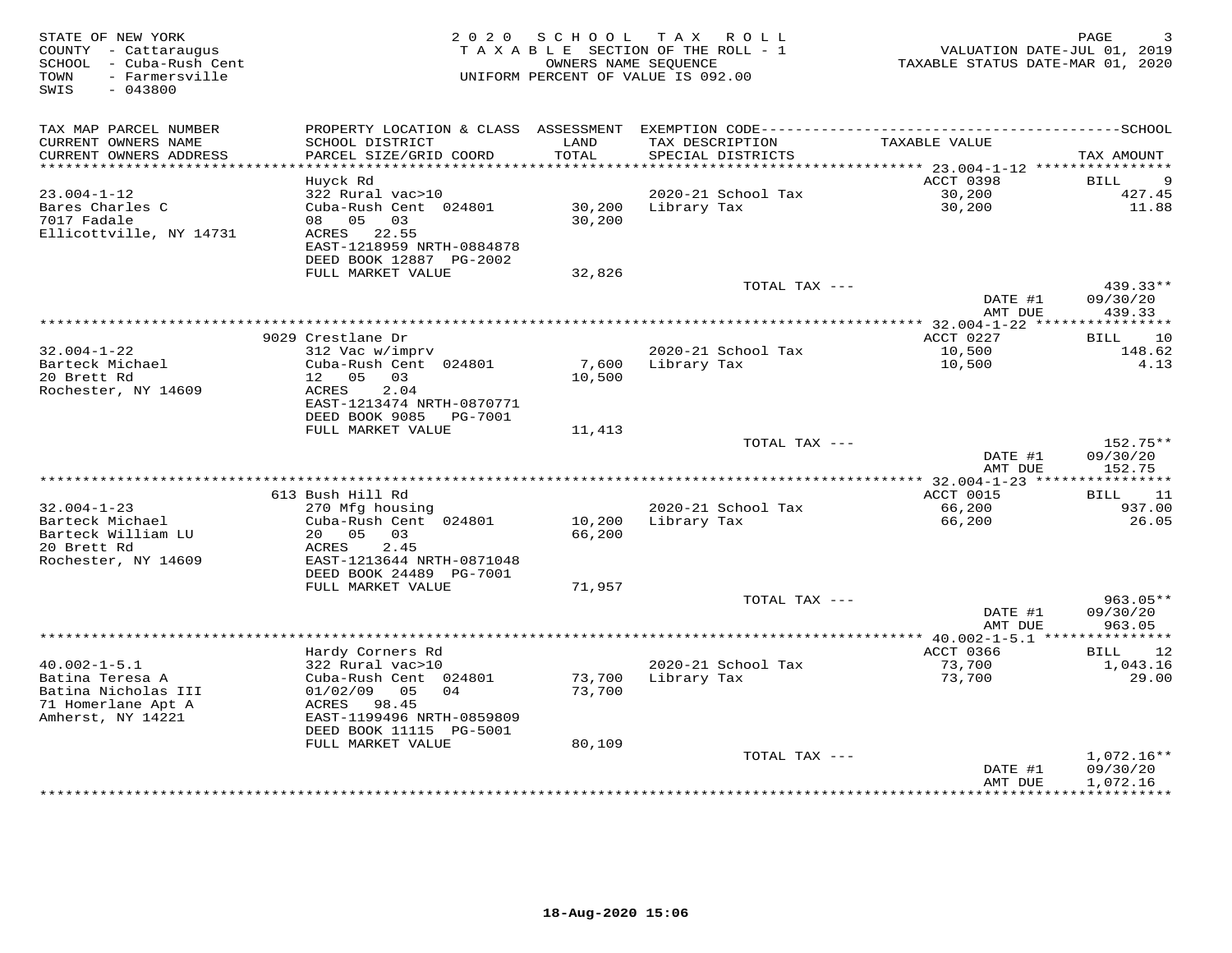| STATE OF NEW YORK<br>COUNTY - Cattaraugus<br>SCHOOL - Cuba-Rush Cent<br>TOWN<br>- Farmersville<br>$-043800$<br>SWIS |                                                                                                                                           | 2020 SCHOOL TAX ROLL<br>TAXABLE SECTION OF THE ROLL - 1<br>OWNERS NAME SEQUENCE<br>UNIFORM PERCENT OF VALUE IS 092.00 |                     |                                      | VALUATION DATE-JUL 01, 2019<br>TAXABLE STATUS DATE-MAR 01, 2020 | PAGE<br>4              |
|---------------------------------------------------------------------------------------------------------------------|-------------------------------------------------------------------------------------------------------------------------------------------|-----------------------------------------------------------------------------------------------------------------------|---------------------|--------------------------------------|-----------------------------------------------------------------|------------------------|
| TAX MAP PARCEL NUMBER<br>CURRENT OWNERS NAME<br>CURRENT OWNERS ADDRESS                                              | PROPERTY LOCATION & CLASS ASSESSMENT EXEMPTION CODE-----------------------------------SCHOOL<br>SCHOOL DISTRICT<br>PARCEL SIZE/GRID COORD | LAND<br>TOTAL                                                                                                         |                     | TAX DESCRIPTION<br>SPECIAL DISTRICTS | TAXABLE VALUE                                                   | TAX AMOUNT             |
| **********************                                                                                              |                                                                                                                                           | ************                                                                                                          |                     |                                      |                                                                 |                        |
|                                                                                                                     | Bush Hill Rd                                                                                                                              |                                                                                                                       |                     |                                      | ACCT 0018                                                       | BILL<br>13             |
| $32.004 - 1 - 32$<br>Batt Raymond C Jr<br>Batt Mary M<br>6000 S Abbott Rd<br>Orchard Park, NY 14127                 | 314 Rural vac<10<br>Cuba-Rush Cent 024801<br>20 05<br>03<br>ACRES<br>8.15<br>EAST-1210807 NRTH-0869754<br>DEED BOOK 890<br>PG-00522       | 16,100<br>16,100                                                                                                      | Library Tax         | 2020-21 School Tax                   | 16,100<br>16,100                                                | 227.88<br>6.33         |
|                                                                                                                     | FULL MARKET VALUE                                                                                                                         | 17,500                                                                                                                |                     |                                      |                                                                 |                        |
|                                                                                                                     |                                                                                                                                           |                                                                                                                       |                     | TOTAL TAX ---                        | DATE #1                                                         | 234.21**<br>09/30/20   |
|                                                                                                                     |                                                                                                                                           |                                                                                                                       |                     |                                      | AMT DUE                                                         | 234.21                 |
|                                                                                                                     | 1018 Co Rd 21                                                                                                                             |                                                                                                                       |                     |                                      | ACCT 0484                                                       | <b>BILL</b><br>14      |
| $23.014 - 1 - 59$                                                                                                   | 210 1 Family Res                                                                                                                          |                                                                                                                       | BAS STAR 41854      |                                      |                                                                 | 30,000                 |
| Benz Christopher                                                                                                    | Cuba-Rush Cent 024801                                                                                                                     |                                                                                                                       |                     | 7,300 2020-21 School Tax             | $\frac{35}{2}$ , 700                                            | 505.30                 |
| Wixon Rose Etta (L/U)                                                                                               | 32 05 03                                                                                                                                  |                                                                                                                       | 35,700 Library Tax  |                                      | 35,700                                                          | 14.05                  |
| 1018 Elton Rd                                                                                                       | 70.70 DPTH 206.00<br>FRNT                                                                                                                 |                                                                                                                       |                     |                                      |                                                                 |                        |
| Franklinville, NY 14737                                                                                             | 0.37<br>ACRES<br>EAST-1208042 NRTH-0884423<br>DEED BOOK 19756 PG-4001                                                                     |                                                                                                                       |                     |                                      |                                                                 |                        |
|                                                                                                                     | FULL MARKET VALUE                                                                                                                         | 38,804                                                                                                                |                     |                                      |                                                                 |                        |
|                                                                                                                     |                                                                                                                                           |                                                                                                                       |                     | TOTAL TAX ---                        |                                                                 | $113.35**$             |
|                                                                                                                     |                                                                                                                                           |                                                                                                                       |                     |                                      | DATE #1<br>AMT DUE                                              | 09/30/20<br>113.35     |
|                                                                                                                     | 331 Hess Rd                                                                                                                               |                                                                                                                       |                     |                                      | ACCT 0158                                                       | BILL 15                |
| $32.002 - 1 - 3$                                                                                                    | 240 Rural res                                                                                                                             |                                                                                                                       | BAS STAR            | 41854                                |                                                                 | 30,000                 |
| Benz Patricia J                                                                                                     | Cuba-Rush Cent 024801                                                                                                                     |                                                                                                                       |                     | 74,300 2020-21 School Tax            | 118,300                                                         | 1,674.43               |
| Benz Richard B<br>331 Hess Rd                                                                                       | 14 05<br>03<br>ACRES 99.69                                                                                                                |                                                                                                                       | 118,300 Library Tax |                                      | 118,300                                                         | 46.55                  |
| Farmersville Station, NY 14060 EAST-1218067 NRTH-0877863                                                            | DEED BOOK 00990 PG-00859                                                                                                                  |                                                                                                                       |                     |                                      |                                                                 |                        |
|                                                                                                                     | FULL MARKET VALUE                                                                                                                         | 128,587                                                                                                               |                     |                                      |                                                                 |                        |
|                                                                                                                     |                                                                                                                                           |                                                                                                                       |                     | TOTAL TAX ---                        | DATE #1                                                         | 1,314.98**<br>09/30/20 |
|                                                                                                                     |                                                                                                                                           |                                                                                                                       |                     |                                      | AMT DUE                                                         | 1,314.98               |
|                                                                                                                     | Hardy Crn. Rd                                                                                                                             |                                                                                                                       |                     |                                      | ACCT 0941                                                       | BILL 16                |
| $41.001 - 1 - 15.11$                                                                                                | 312 Vac w/imprv                                                                                                                           |                                                                                                                       |                     | 2020-21 School Tax                   | 54,400                                                          | 769.98                 |
| Beres David C                                                                                                       | Cuba-Rush Cent 024801                                                                                                                     | 39,400                                                                                                                | Library Tax         |                                      | 54,400                                                          | 21.40                  |
| Nowak Bernard                                                                                                       | 17 05 03                                                                                                                                  | 54,400                                                                                                                |                     |                                      |                                                                 |                        |
| 5842 Berg Rd<br>Orchard Park, NY 14218                                                                              | ACRES 38.23<br>EAST-1211611 NRTH-0857929<br>DEED BOOK 954<br>PG-716                                                                       |                                                                                                                       |                     |                                      |                                                                 |                        |
|                                                                                                                     | FULL MARKET VALUE                                                                                                                         | 59,130                                                                                                                |                     |                                      |                                                                 |                        |
|                                                                                                                     |                                                                                                                                           |                                                                                                                       |                     | TOTAL TAX ---                        |                                                                 | 791.38**               |
|                                                                                                                     |                                                                                                                                           |                                                                                                                       |                     |                                      | DATE #1<br>AMT DUE                                              | 09/30/20<br>791.38     |
|                                                                                                                     |                                                                                                                                           |                                                                                                                       |                     |                                      |                                                                 | *********              |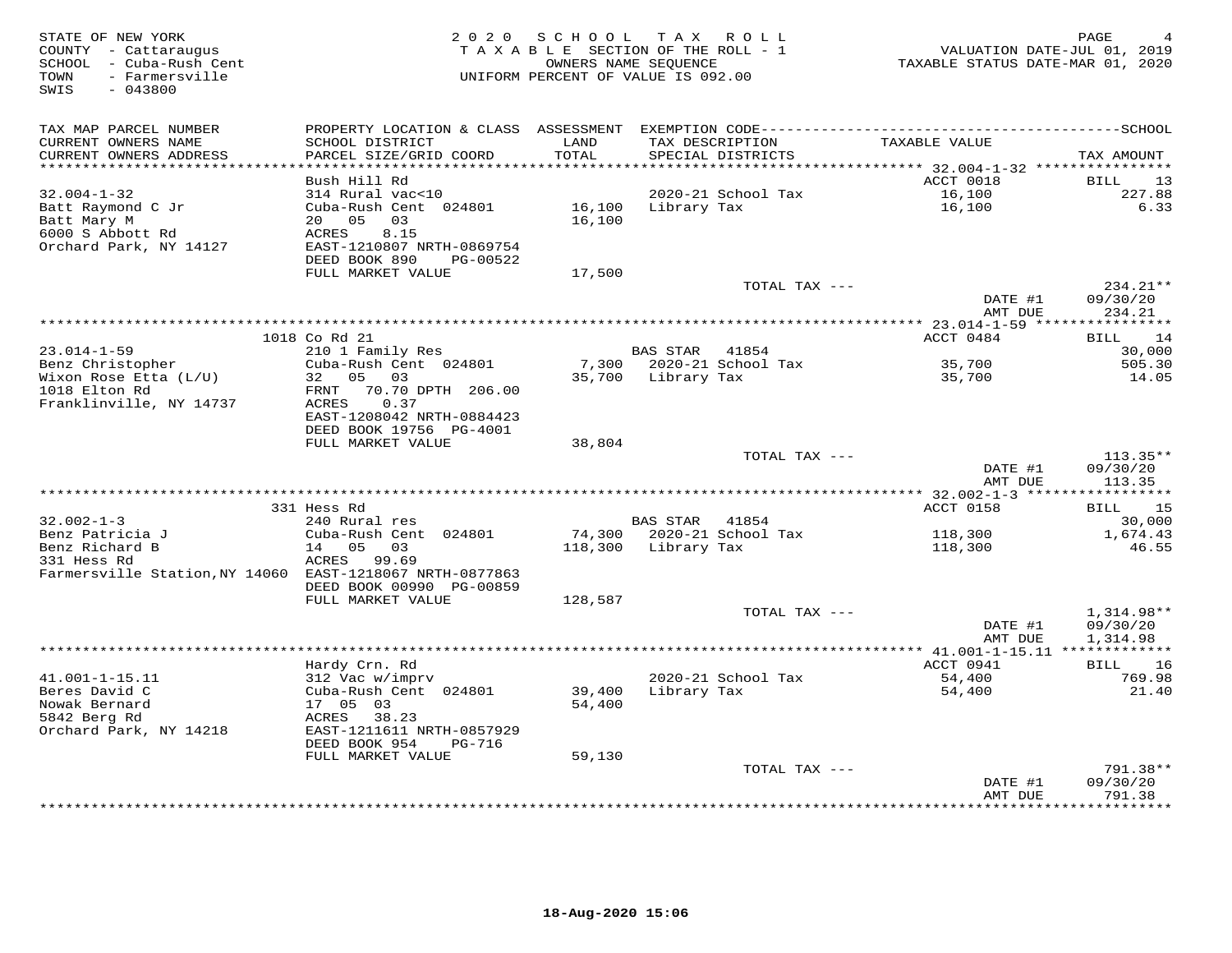| STATE OF NEW YORK<br>COUNTY - Cattaraugus<br>SCHOOL - Cuba-Rush Cent<br>TOWN<br>- Farmersville<br>$-043800$<br>SWIS |                                                                                 |                  | 2020 SCHOOL TAX ROLL<br>TAXABLE SECTION OF THE ROLL - 1<br>OWNERS NAME SEQUENCE<br>UNIFORM PERCENT OF VALUE IS 092.00 | VALUATION DATE-JUL 01, 2019<br>TAXABLE STATUS DATE-MAR 01, 2020 | PAGE                   |
|---------------------------------------------------------------------------------------------------------------------|---------------------------------------------------------------------------------|------------------|-----------------------------------------------------------------------------------------------------------------------|-----------------------------------------------------------------|------------------------|
| TAX MAP PARCEL NUMBER<br>CURRENT OWNERS NAME                                                                        | SCHOOL DISTRICT                                                                 | LAND             | TAX DESCRIPTION                                                                                                       | TAXABLE VALUE                                                   |                        |
| CURRENT OWNERS ADDRESS                                                                                              | PARCEL SIZE/GRID COORD                                                          | TOTAL            | SPECIAL DISTRICTS                                                                                                     |                                                                 | TAX AMOUNT             |
|                                                                                                                     | 8255 Healy Rd                                                                   |                  |                                                                                                                       | ACCT 0075                                                       | BILL 17                |
| $41.001 - 1 - 30$                                                                                                   | 260 Seasonal res                                                                |                  | 2020-21 School Tax                                                                                                    | 38,400                                                          | 543.52                 |
| Best Timothy J<br>9015 Clarence Ctr Rd                                                                              | Cuba-Rush Cent 024801<br>34 05 03                                               | 38,400           | 20,300 Library Tax                                                                                                    | 38,400                                                          | 15.11                  |
| Clarence Center, NY 14032                                                                                           | ACRES 10.00<br>EAST-1203630 NRTH-0860522<br>DEED BOOK 876<br>PG-00968           |                  |                                                                                                                       |                                                                 |                        |
|                                                                                                                     | FULL MARKET VALUE                                                               | 41,739           |                                                                                                                       |                                                                 |                        |
|                                                                                                                     |                                                                                 |                  | TOTAL TAX ---                                                                                                         | DATE #1                                                         | 558.63**<br>09/30/20   |
|                                                                                                                     |                                                                                 |                  |                                                                                                                       | AMT DUE                                                         | 558.63                 |
|                                                                                                                     | Hardy Crn Rd                                                                    |                  |                                                                                                                       |                                                                 | 18<br>BILL             |
| $41.002 - 1 - 21.5$                                                                                                 | 314 Rural vac<10                                                                |                  | 2020-21 School Tax                                                                                                    | 2,000                                                           | 28.31                  |
| Bittinger Randy<br>Peters Frederick J.<br>688 Derrick Rd<br>Bradford, PA 16701                                      | Cuba-Rush Cent 024801<br>01 05 03<br>ACRES<br>1.35<br>EAST-1222203 NRTH-0856928 | 2,000            | 2,000 Library Tax                                                                                                     | 2,000                                                           | 0.79                   |
|                                                                                                                     | DEED BOOK 20190 PG-4745                                                         |                  |                                                                                                                       |                                                                 |                        |
|                                                                                                                     | FULL MARKET VALUE                                                               | 2,174            | TOTAL TAX ---                                                                                                         |                                                                 | $29.10**$              |
|                                                                                                                     |                                                                                 |                  |                                                                                                                       | DATE #1<br>AMT DUE                                              | 09/30/20<br>29.10      |
|                                                                                                                     |                                                                                 |                  |                                                                                                                       |                                                                 |                        |
| $23.003 - 1 - 4.1$                                                                                                  | 1296 Siloam Rd<br>312 Vac w/imprv                                               |                  | 2020-21 School Tax                                                                                                    | 62,600                                                          | BILL 19<br>886.05      |
| Bliss Dustin E.                                                                                                     | Cuba-Rush Cent 024801                                                           | 41,700           | Library Tax                                                                                                           | 62,600                                                          | 24.63                  |
| Bliss Laura Lee<br>10365 Maple Grove Road                                                                           | $40 -05$<br>$-0.3$<br>ACRES 38.65                                               | 62,600           |                                                                                                                       |                                                                 |                        |
| Delevan, NY 14042                                                                                                   | EAST-1205074 NRTH-0886399<br>DEED BOOK 26003 PG-4004                            |                  |                                                                                                                       |                                                                 |                        |
| MAY BE SUBJECT TO PAYMENT<br>UNDER AGDIST LAW TIL 2021                                                              | FULL MARKET VALUE                                                               | 68,043           |                                                                                                                       |                                                                 |                        |
|                                                                                                                     |                                                                                 |                  | TOTAL TAX ---                                                                                                         | DATE #1                                                         | $910.68**$<br>09/30/20 |
|                                                                                                                     |                                                                                 |                  |                                                                                                                       | AMT DUE                                                         | 910.68                 |
|                                                                                                                     | Siloam Rd                                                                       |                  |                                                                                                                       |                                                                 | <b>BILL</b><br>20      |
| $23.003 - 1 - 4.3$                                                                                                  | 314 Rural vac<10                                                                |                  | 2020-21 School Tax                                                                                                    | 17,100                                                          | 242.04                 |
| Bliss Dustin E.<br>Bliss Laura Lee                                                                                  | Cuba-Rush Cent 024801<br>$40 -05 -03$                                           | 17,100<br>17,100 | Library Tax                                                                                                           | 17,100                                                          | 6.73                   |
| 10365 Maple Grove Road                                                                                              | ACRES 7.35                                                                      |                  |                                                                                                                       |                                                                 |                        |
| Delevan, NY 14042                                                                                                   | EAST-1203937 NRTH-0886349                                                       |                  |                                                                                                                       |                                                                 |                        |
| MAY BE SUBJECT TO PAYMENT                                                                                           | DEED BOOK 26003 PG-4004<br>FULL MARKET VALUE                                    | 18,587           |                                                                                                                       |                                                                 |                        |
| UNDER AGDIST LAW TIL 2021                                                                                           |                                                                                 |                  |                                                                                                                       |                                                                 |                        |
|                                                                                                                     |                                                                                 |                  | TOTAL TAX ---                                                                                                         |                                                                 | $248.77**$             |
|                                                                                                                     |                                                                                 |                  |                                                                                                                       | DATE #1<br>AMT DUE                                              | 09/30/20<br>248.77     |
|                                                                                                                     |                                                                                 |                  |                                                                                                                       |                                                                 | ********               |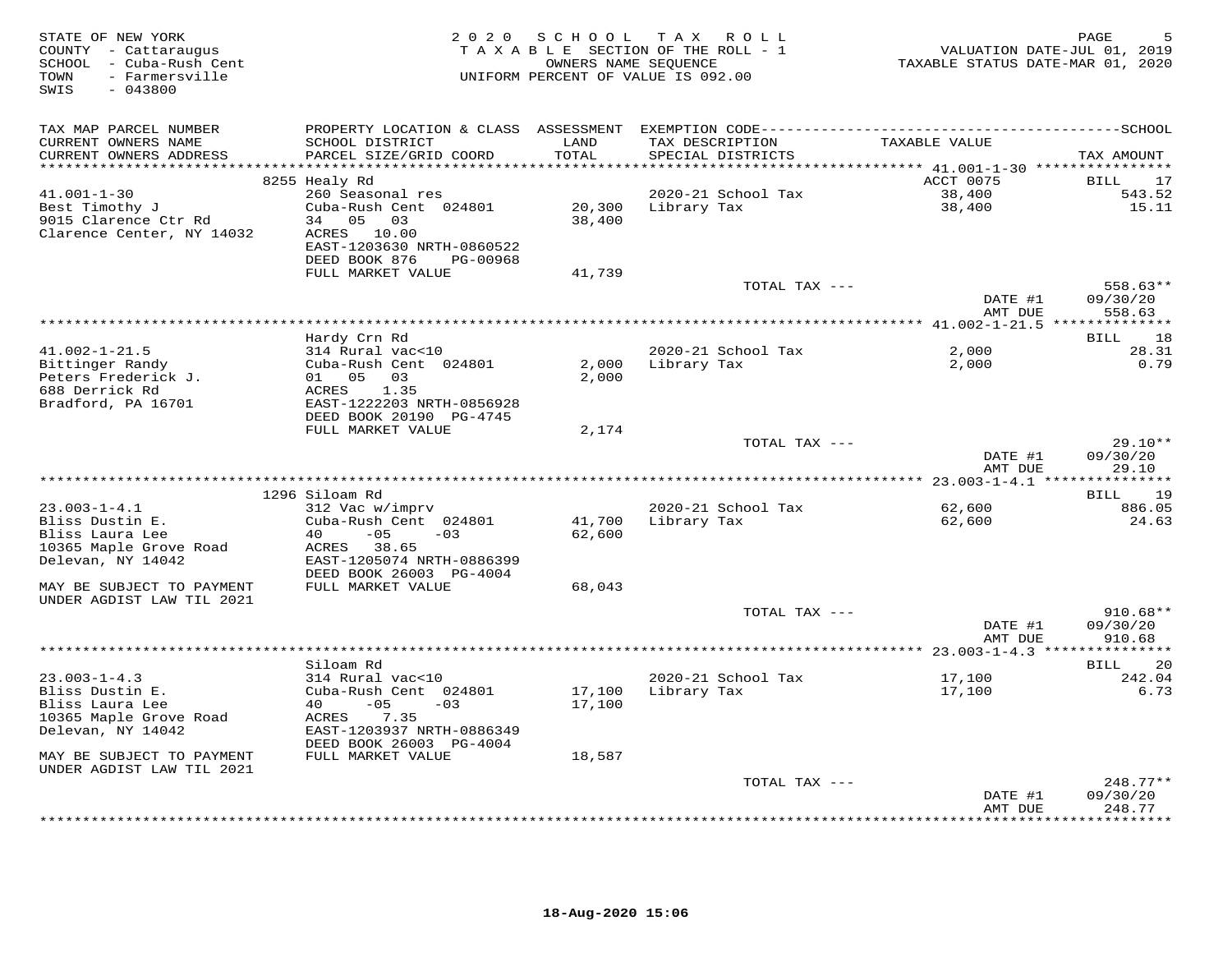| STATE OF NEW YORK<br>COUNTY - Cattaraugus<br>SCHOOL - Cuba-Rush Cent<br>TOWN<br>- Farmersville<br>SWIS<br>$-043800$ |                                                       | 2020 SCHOOL          | TAX ROLL<br>TAXABLE SECTION OF THE ROLL - 1<br>OWNERS NAME SEQUENCE<br>UNIFORM PERCENT OF VALUE IS 092.00 | VALUATION DATE-JUL 01, 2019<br>TAXABLE STATUS DATE-MAR 01, 2020 | PAGE<br>6                |
|---------------------------------------------------------------------------------------------------------------------|-------------------------------------------------------|----------------------|-----------------------------------------------------------------------------------------------------------|-----------------------------------------------------------------|--------------------------|
| TAX MAP PARCEL NUMBER                                                                                               |                                                       |                      |                                                                                                           |                                                                 |                          |
| CURRENT OWNERS NAME                                                                                                 | SCHOOL DISTRICT                                       | LAND                 | TAX DESCRIPTION                                                                                           | TAXABLE VALUE                                                   |                          |
| CURRENT OWNERS ADDRESS<br>**********************                                                                    | PARCEL SIZE/GRID COORD                                | TOTAL<br>*********** | SPECIAL DISTRICTS                                                                                         |                                                                 | TAX AMOUNT               |
|                                                                                                                     | 417 Bush Hill Rd                                      |                      |                                                                                                           | ******** 32.004-2-6 ******************<br>ACCT 0177             | BILL<br>21               |
| $32.004 - 2 - 6$                                                                                                    | 210 1 Family Res                                      |                      | 2020-21 School Tax                                                                                        | 163,900                                                         | 2,319.86                 |
| Boquard Gregg                                                                                                       | Cuba-Rush Cent 024801                                 |                      | 38,000 Library Tax                                                                                        | 163,900                                                         | 64.49                    |
| 417 Bush Hill Rd                                                                                                    | 12  05  03                                            | 163,900              |                                                                                                           |                                                                 |                          |
| Franklinville, NY 14737                                                                                             | ACRES 33.23                                           |                      |                                                                                                           |                                                                 |                          |
|                                                                                                                     | EAST-1216459 NRTH-0870639                             |                      |                                                                                                           |                                                                 |                          |
|                                                                                                                     | DEED BOOK 31053 PG-4002                               |                      |                                                                                                           |                                                                 |                          |
|                                                                                                                     | FULL MARKET VALUE                                     | 178,152              |                                                                                                           |                                                                 |                          |
|                                                                                                                     |                                                       |                      | TOTAL TAX ---                                                                                             | DATE #1                                                         | $2,384.35**$<br>09/30/20 |
|                                                                                                                     |                                                       |                      |                                                                                                           | AMT DUE                                                         | 2,384.35                 |
|                                                                                                                     |                                                       |                      |                                                                                                           | *********** 32.004-1-25 *****************                       |                          |
|                                                                                                                     | 679 Bush Hill Rd                                      |                      |                                                                                                           | ACCT 0041                                                       | 22<br><b>BILL</b>        |
| $32.004 - 1 - 25$                                                                                                   | 260 Seasonal res                                      |                      | 2020-21 School Tax                                                                                        | 35,700                                                          | 505.30                   |
| Boquard John A                                                                                                      | Cuba-Rush Cent 024801                                 | 9,100                | Library Tax                                                                                               | 35,700                                                          | 14.05                    |
| 25 B Coolbrook Ct                                                                                                   | 20 05 03                                              | 35,700               |                                                                                                           |                                                                 |                          |
| East Amherst, NY 14051                                                                                              | 1.73<br>ACRES                                         |                      |                                                                                                           |                                                                 |                          |
|                                                                                                                     | EAST-1212854 NRTH-0871038<br>DEED BOOK 00919 PG-00257 |                      |                                                                                                           |                                                                 |                          |
|                                                                                                                     | FULL MARKET VALUE                                     | 38,804               |                                                                                                           |                                                                 |                          |
|                                                                                                                     |                                                       |                      | TOTAL TAX ---                                                                                             |                                                                 | 519.35**                 |
|                                                                                                                     |                                                       |                      |                                                                                                           | DATE #1                                                         | 09/30/20                 |
|                                                                                                                     |                                                       |                      |                                                                                                           | AMT DUE                                                         | 519.35                   |
|                                                                                                                     |                                                       |                      |                                                                                                           |                                                                 |                          |
|                                                                                                                     | Nys Rte 98                                            |                      |                                                                                                           | ACCT 0770                                                       | 23<br>BILL               |
| $32.001 - 1 - 5.2$                                                                                                  | 260 Seasonal res                                      |                      | 2020-21 School Tax                                                                                        | 40,600                                                          | 574.66                   |
| Bowers John F<br>7207 Hunters Creek Rd Lot 48                                                                       | Cuba-Rush Cent 024801<br>30  05  03                   | 28,000<br>40,600     | Library Tax                                                                                               | 40,600                                                          | 15.97                    |
| Holland, NY 14080                                                                                                   | See L 1033 P 180 Map 2524                             |                      |                                                                                                           |                                                                 |                          |
|                                                                                                                     | ACRES 19.70                                           |                      |                                                                                                           |                                                                 |                          |
|                                                                                                                     | EAST-1206849 NRTH-0877669                             |                      |                                                                                                           |                                                                 |                          |
|                                                                                                                     | DEED BOOK 841<br>PG-01032                             |                      |                                                                                                           |                                                                 |                          |
|                                                                                                                     | FULL MARKET VALUE                                     | 44,130               |                                                                                                           |                                                                 |                          |
|                                                                                                                     |                                                       |                      | TOTAL TAX ---                                                                                             |                                                                 | $590.63**$               |
|                                                                                                                     |                                                       |                      |                                                                                                           | DATE #1                                                         | 09/30/20                 |
|                                                                                                                     |                                                       |                      |                                                                                                           | AMT DUE                                                         | 590.63                   |
|                                                                                                                     | 8974 Crestlane Dr                                     |                      |                                                                                                           | ACCT 0344                                                       | 24<br><b>BILL</b>        |
| $32.004 - 1 - 10$                                                                                                   | 260 Seasonal res                                      |                      | 2020-21 School Tax                                                                                        | 27,100                                                          | 383.58                   |
| Braun Paul A                                                                                                        | Cuba-Rush Cent 024801                                 | 11,600               | Library Tax                                                                                               | 27,100                                                          | 10.66                    |
| 47 Azure Pine Ct                                                                                                    | 20  05  03                                            | 27,100               |                                                                                                           |                                                                 |                          |
| Amherst, NY 14228                                                                                                   | ACRES<br>4.74                                         |                      |                                                                                                           |                                                                 |                          |
|                                                                                                                     | EAST-1214195 NRTH-0869683                             |                      |                                                                                                           |                                                                 |                          |
|                                                                                                                     | DEED BOOK 9863 PG-6001                                |                      |                                                                                                           |                                                                 |                          |
|                                                                                                                     | FULL MARKET VALUE                                     | 29,457               | TOTAL TAX ---                                                                                             |                                                                 | $394.24**$               |
|                                                                                                                     |                                                       |                      |                                                                                                           | DATE #1                                                         | 09/30/20                 |
|                                                                                                                     |                                                       |                      |                                                                                                           | AMT DUE                                                         | 394.24                   |
|                                                                                                                     |                                                       |                      |                                                                                                           |                                                                 | * * * * * * * * * *      |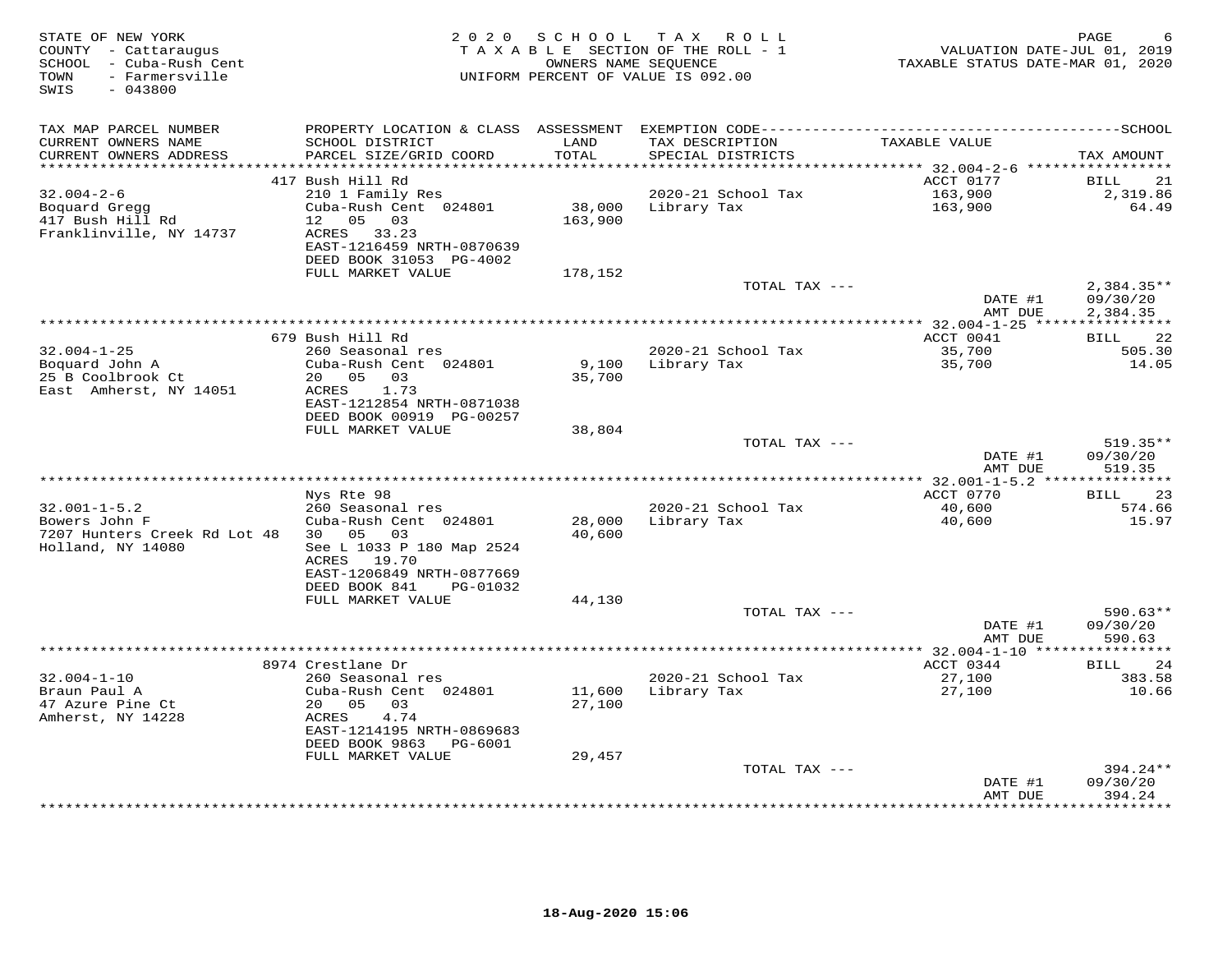| STATE OF NEW YORK<br>COUNTY - Cattaraugus<br>SCHOOL - Cuba-Rush Cent<br>- Farmersville<br>TOWN<br>SWIS<br>$-043800$ |                                                                                   |               | 2020 SCHOOL TAX ROLL<br>TAXABLE SECTION OF THE ROLL - 1<br>OWNERS NAME SEQUENCE<br>UNIFORM PERCENT OF VALUE IS 092.00 | VALUATION DATE-JUL 01, 2019<br>TAXABLE STATUS DATE-MAR 01, 2020 | PAGE                          |
|---------------------------------------------------------------------------------------------------------------------|-----------------------------------------------------------------------------------|---------------|-----------------------------------------------------------------------------------------------------------------------|-----------------------------------------------------------------|-------------------------------|
| TAX MAP PARCEL NUMBER                                                                                               |                                                                                   |               |                                                                                                                       |                                                                 |                               |
| CURRENT OWNERS NAME<br>CURRENT OWNERS ADDRESS                                                                       | SCHOOL DISTRICT<br>PARCEL SIZE/GRID COORD                                         | LAND<br>TOTAL | TAX DESCRIPTION<br>SPECIAL DISTRICTS                                                                                  | TAXABLE VALUE                                                   | TAX AMOUNT                    |
| **********************                                                                                              |                                                                                   |               |                                                                                                                       |                                                                 |                               |
|                                                                                                                     | 563 West Branch Rd                                                                |               |                                                                                                                       | ACCT 0916                                                       | 25<br>BILL                    |
| $32.002 - 1 - 11.6$                                                                                                 | 210 1 Family Res<br>Cuba-Rush Cent 024801                                         |               | <b>BAS STAR</b><br>41854<br>9,500 2020-21 School Tax                                                                  | 50,800                                                          | 30,000<br>719.03              |
| Bray Lyle<br>Bray Deborah                                                                                           | 05<br>21<br>03                                                                    |               | 50,800 Library Tax                                                                                                    | 50,800                                                          | 19.99                         |
| 563 West Branch Rd<br>Franklinville, NY 14737                                                                       | ACRES<br>2.00 BANK<br>017<br>EAST-1214332 NRTH-0873728<br>DEED BOOK 998<br>PG-244 |               |                                                                                                                       |                                                                 |                               |
|                                                                                                                     | FULL MARKET VALUE                                                                 | 55,217        |                                                                                                                       |                                                                 |                               |
|                                                                                                                     |                                                                                   |               | TOTAL TAX ---                                                                                                         | DATE #1                                                         | 333.02**<br>09/30/20          |
|                                                                                                                     |                                                                                   |               |                                                                                                                       | AMT DUE                                                         | 333.02                        |
|                                                                                                                     | Clark Rd                                                                          |               |                                                                                                                       | ACCT 0438                                                       | 26                            |
| $41.002 - 1 - 24$                                                                                                   | 322 Rural vac>10                                                                  |               | 2020-21 School Tax                                                                                                    | 54,400                                                          | <b>BILL</b><br>769.98         |
| Brink Thomas                                                                                                        | Cuba-Rush Cent 024801                                                             | 54,400        | Library Tax                                                                                                           | 54,400                                                          | 21.40                         |
| 6184 Sommerville Valley Rd<br>Ellicottville, NY 14731                                                               | $-05$<br>09<br>$-0.3$<br>ACRES 58.76<br>EAST-1217260 NRTH-0856453                 | 54,400        |                                                                                                                       |                                                                 |                               |
|                                                                                                                     | FULL MARKET VALUE                                                                 | 59,130        |                                                                                                                       |                                                                 |                               |
|                                                                                                                     |                                                                                   |               | TOTAL TAX ---                                                                                                         | DATE #1                                                         | 791.38**<br>09/30/20          |
|                                                                                                                     |                                                                                   |               |                                                                                                                       | AMT DUE                                                         | 791.38                        |
|                                                                                                                     |                                                                                   |               |                                                                                                                       |                                                                 |                               |
| $23.014 - 1 - 62$                                                                                                   | 1004 Elton Rd & Church St<br>210 1 Family Res                                     |               | 2020-21 School Tax                                                                                                    | ACCT 0248<br>36,800                                             | 27<br>BILL<br>520.87          |
| BRODERICK GARY JOHN                                                                                                 | Cuba-Rush Cent 024801                                                             | 7,800         | Library Tax                                                                                                           | 36,800                                                          | 14.48                         |
| 4466 Main Street                                                                                                    | 05 03<br>32                                                                       | 36,800        |                                                                                                                       |                                                                 |                               |
| Gasport, NY 14067                                                                                                   | See 1073/3001 deed<br>FRNT<br>95.00 DPTH 184.00                                   |               |                                                                                                                       |                                                                 |                               |
|                                                                                                                     | ACRES<br>0.64                                                                     |               |                                                                                                                       |                                                                 |                               |
|                                                                                                                     | EAST-1208232 NRTH-0884585                                                         |               |                                                                                                                       |                                                                 |                               |
|                                                                                                                     | DEED BOOK 23442 PG-3001<br>FULL MARKET VALUE                                      | 40,000        |                                                                                                                       |                                                                 |                               |
|                                                                                                                     |                                                                                   |               | TOTAL TAX ---                                                                                                         |                                                                 | 535.35**                      |
|                                                                                                                     |                                                                                   |               |                                                                                                                       | DATE #1                                                         | 09/30/20                      |
|                                                                                                                     |                                                                                   |               |                                                                                                                       | AMT DUE<br>*********** 32.002-1-12 ****                         | 535.35<br>* * * * * * * * * * |
|                                                                                                                     | 608 West Branch Rd                                                                |               |                                                                                                                       | ACCT 0058                                                       | 28<br>BILL                    |
| $32.002 - 1 - 12$                                                                                                   | 260 Seasonal res                                                                  |               | 2020-21 School Tax                                                                                                    | 47,800                                                          | 676.57                        |
| Brodka Edward F                                                                                                     | Cuba-Rush Cent 024801                                                             | 10,800        | Library Tax                                                                                                           | 47,800                                                          | 18.81                         |
| Brodka Judith                                                                                                       | 21 05<br>03                                                                       | 47,800        |                                                                                                                       |                                                                 |                               |
| 397 Agonne Dr                                                                                                       | Ff 273.00                                                                         |               |                                                                                                                       |                                                                 |                               |
| Kenmore, NY 14217                                                                                                   | ACRES<br>2.85<br>EAST-1213618 NRTH-0874314                                        |               |                                                                                                                       |                                                                 |                               |
|                                                                                                                     | DEED BOOK 985<br>PG-7002                                                          |               |                                                                                                                       |                                                                 |                               |
|                                                                                                                     | FULL MARKET VALUE                                                                 | 51,957        |                                                                                                                       |                                                                 |                               |
|                                                                                                                     |                                                                                   |               | TOTAL TAX ---                                                                                                         |                                                                 | 695.38**                      |
|                                                                                                                     |                                                                                   |               |                                                                                                                       | DATE #1                                                         | 09/30/20                      |
|                                                                                                                     |                                                                                   |               |                                                                                                                       | AMT DUE                                                         | 695.38<br>* * * * * * * *     |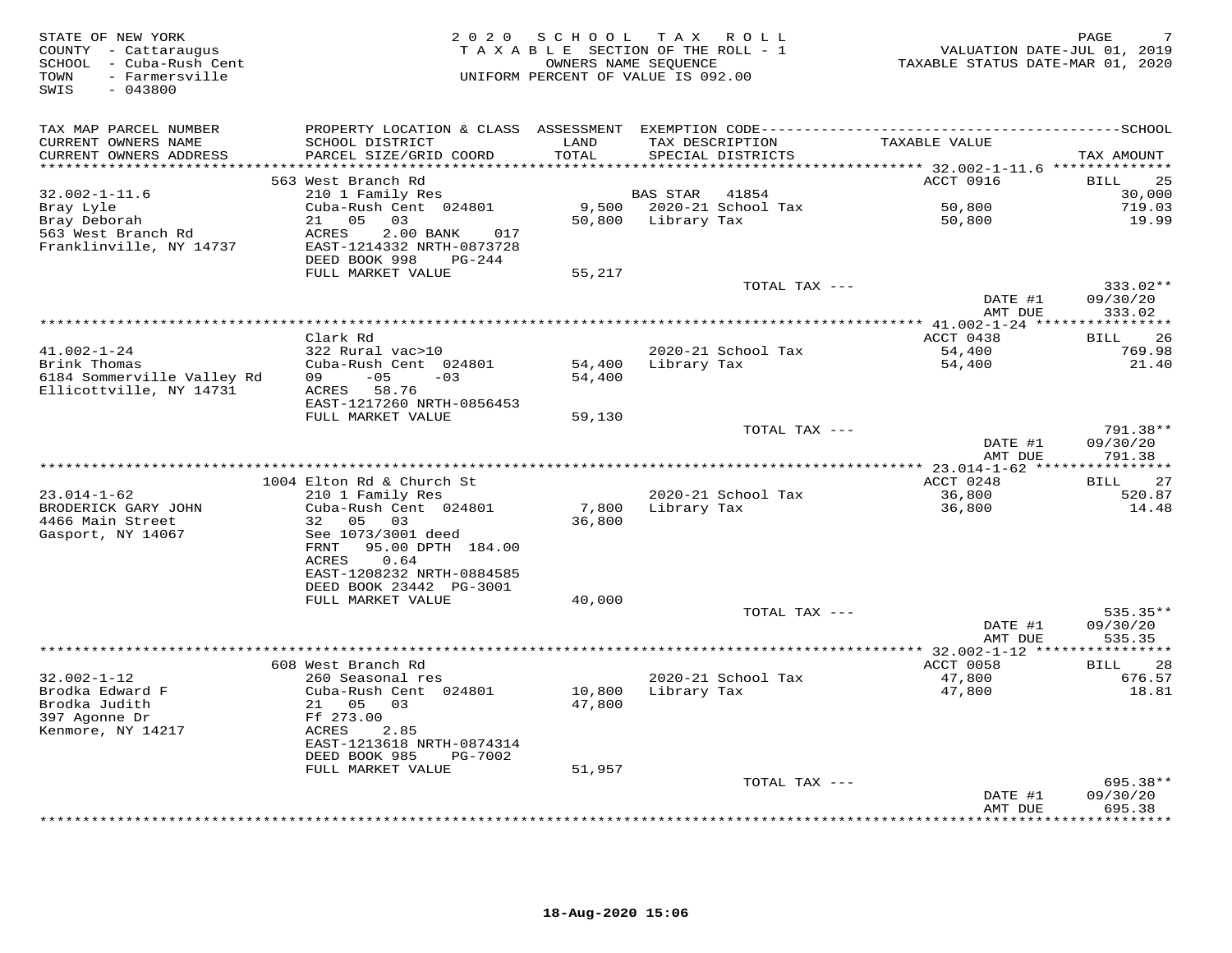| STATE OF NEW YORK<br>COUNTY - Cattaraugus<br>SCHOOL - Cuba-Rush Cent<br>TOWN<br>- Farmersville<br>$-043800$<br>SWIS |                                                                                                                                                        | 2020 SCHOOL       | T A X<br>R O L L<br>TAXABLE SECTION OF THE ROLL - 1<br>OWNERS NAME SEQUENCE<br>UNIFORM PERCENT OF VALUE IS 092.00 | VALUATION DATE-JUL 01, 2019<br>TAXABLE STATUS DATE-MAR 01, 2020 | $\mathop{\mathtt{PAGE}}$<br>8        |
|---------------------------------------------------------------------------------------------------------------------|--------------------------------------------------------------------------------------------------------------------------------------------------------|-------------------|-------------------------------------------------------------------------------------------------------------------|-----------------------------------------------------------------|--------------------------------------|
| TAX MAP PARCEL NUMBER<br>CURRENT OWNERS NAME<br>CURRENT OWNERS ADDRESS                                              | PROPERTY LOCATION & CLASS ASSESSMENT EXEMPTION CODE-----------------------------------SCHOOL<br>SCHOOL DISTRICT<br>PARCEL SIZE/GRID COORD              | LAND<br>TOTAL     | TAX DESCRIPTION<br>SPECIAL DISTRICTS                                                                              | TAXABLE VALUE                                                   | TAX AMOUNT                           |
| ********************                                                                                                |                                                                                                                                                        | ********          |                                                                                                                   | *********************************41.001-1-15.7 ***************  |                                      |
| 41.001-1-15.7<br>Buchnowski Kenneth Paul<br>180 Evans St<br>Williamsville, NY 14221                                 | Hardy Crn. Rd<br>270 Mfg housing<br>Cuba-Rush Cent 024801<br>17/26<br>05 03<br>ACRES<br>31.28<br>EAST-1210848 NRTH-0858262<br>DEED BOOK 1018<br>PG-715 | 34,700<br>40,500  | 2020-21 School Tax<br>Library Tax                                                                                 | ACCT 0816<br>40,500<br>40,500                                   | <b>BILL</b><br>29<br>573.24<br>15.93 |
|                                                                                                                     | FULL MARKET VALUE                                                                                                                                      | 44,022            | TOTAL TAX ---                                                                                                     |                                                                 | 589.17**                             |
|                                                                                                                     |                                                                                                                                                        |                   |                                                                                                                   | DATE #1<br>AMT DUE                                              | 09/30/20<br>589.17                   |
|                                                                                                                     |                                                                                                                                                        |                   |                                                                                                                   |                                                                 |                                      |
|                                                                                                                     | 548 Hardys Crn. Rd                                                                                                                                     |                   |                                                                                                                   | ACCT 0962                                                       | 30<br><b>BILL</b>                    |
| $41.002 - 1 - 3.7$<br>Bunea Robert D<br>Bunea Charles B                                                             | 270 Mfg housing<br>Cuba-Rush Cent 024801<br>18  05  03                                                                                                 | 11,100<br>42,400  | 2020-21 School Tax<br>Library Tax                                                                                 | 42,400<br>42,400                                                | 600.13<br>16.68                      |
| 10145 Dennison Astabula Rd<br>Orwell, OH 44076                                                                      | 3.05<br>ACRES<br>EAST-1214257 NRTH-0861434<br>DEED BOOK 769<br>PG-5001<br>FULL MARKET VALUE                                                            | 46,087            |                                                                                                                   |                                                                 |                                      |
|                                                                                                                     |                                                                                                                                                        |                   | TOTAL TAX ---                                                                                                     | DATE #1                                                         | $616.81**$<br>09/30/20               |
|                                                                                                                     |                                                                                                                                                        |                   |                                                                                                                   | AMT DUE                                                         | 616.81                               |
|                                                                                                                     | 8927 Co Line Rd                                                                                                                                        |                   |                                                                                                                   | ACCT 0949                                                       | 31<br>BILL                           |
| $32.004 - 2 - 9.2$                                                                                                  | 210 1 Family Res                                                                                                                                       |                   | 2020-21 School Tax                                                                                                | 143,000                                                         | 2,024.04                             |
| Buresch Karl<br>8927 County Line Rd<br>Franklinville, NY 14737                                                      | Cuba-Rush Cent 024801<br>04 05 03<br>ACRES<br>4.75<br>EAST-1222276 NRTH-0870847                                                                        | 13,600<br>143,000 | Library Tax                                                                                                       | 143,000                                                         | 56.26                                |
|                                                                                                                     | DEED BOOK 24700 PG-4001<br>FULL MARKET VALUE                                                                                                           |                   |                                                                                                                   |                                                                 |                                      |
|                                                                                                                     |                                                                                                                                                        | 155,435           | TOTAL TAX ---                                                                                                     | DATE #1                                                         | $2,080.30**$<br>09/30/20             |
|                                                                                                                     |                                                                                                                                                        |                   |                                                                                                                   | AMT DUE<br>********** 23.014-1-70 *****************             | 2,080.30                             |
|                                                                                                                     | 9823 Church St                                                                                                                                         |                   |                                                                                                                   | ACCT 0054                                                       | 32<br>BILL                           |
| $23.014 - 1 - 70$                                                                                                   | 210 1 Family Res                                                                                                                                       |                   | ENH STAR<br>41834                                                                                                 |                                                                 | 69,800                               |
| Burgess Joyce                                                                                                       | Cuba-Rush Cent 024801                                                                                                                                  | 7,700             | 2020-21 School Tax                                                                                                | 77,300                                                          | 1,094.11                             |
| 9823 Church St<br>Farmersville Station, NY 14060 FRNT 198.00 DPTH 125.00                                            | 32<br>05<br>03<br>ACRES<br>0.57<br>EAST-1208254 NRTH-0885308<br>DEED BOOK 659<br>PG-00079                                                              | 77,300            | Library Tax                                                                                                       | 77,300                                                          | 30.41                                |
|                                                                                                                     | FULL MARKET VALUE                                                                                                                                      | 84,022            |                                                                                                                   |                                                                 |                                      |
|                                                                                                                     |                                                                                                                                                        |                   | TOTAL TAX ---                                                                                                     | DATE #1<br>AMT DUE                                              | $198.52**$<br>09/30/20<br>198.52     |
|                                                                                                                     |                                                                                                                                                        |                   |                                                                                                                   |                                                                 | ********                             |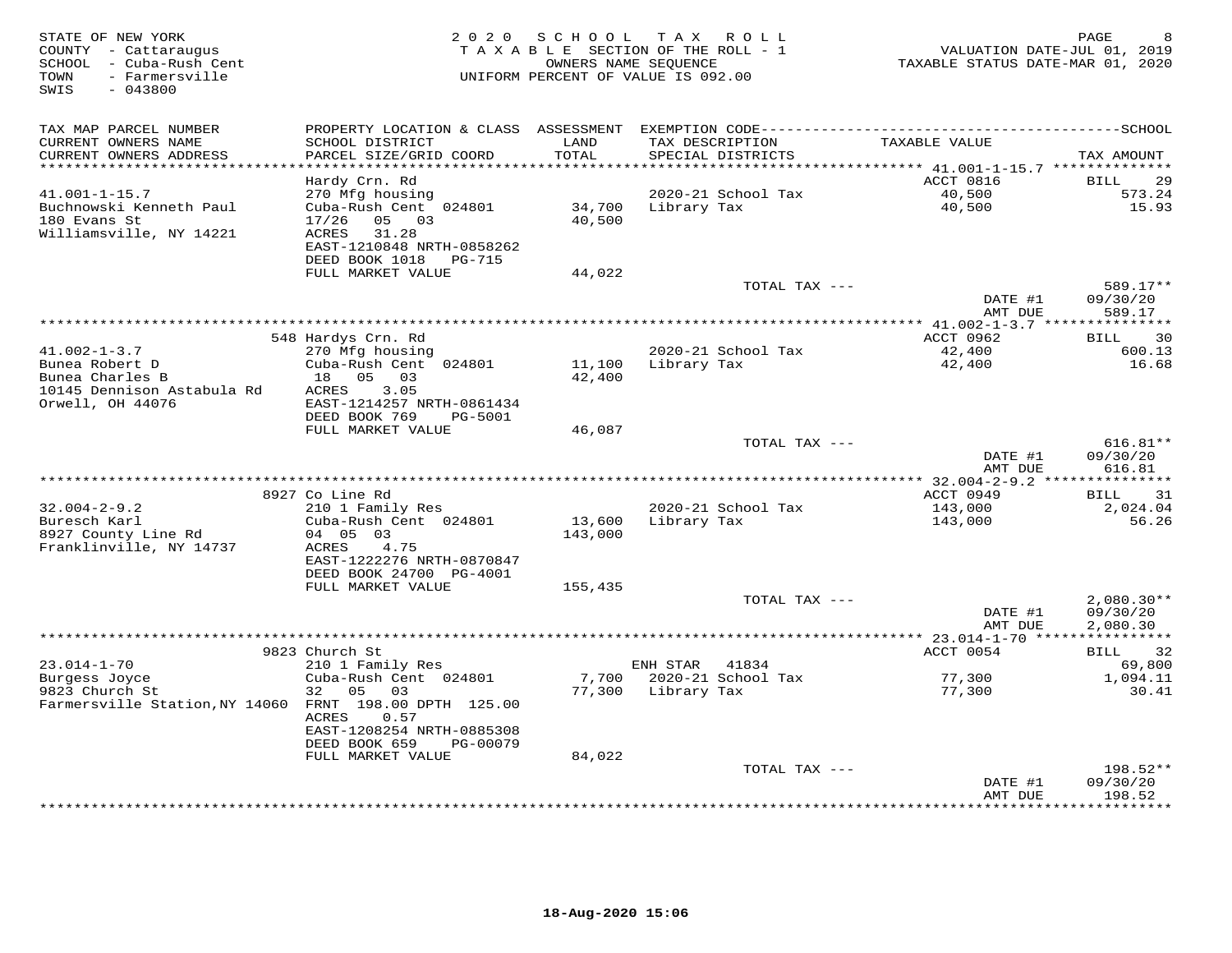| STATE OF NEW YORK<br>COUNTY - Cattaraugus<br>SCHOOL - Cuba-Rush Cent    | 2 0 2 0                                                               | SCHOOL<br>TAXABLE SECTION OF THE ROLL - 1<br>OWNERS NAME SEOUENCE |                         | TAX ROLL                    | VALUATION DATE-JUL 01, 2019<br>TAXABLE STATUS DATE-MAR 01, 2020 | PAGE                             |
|-------------------------------------------------------------------------|-----------------------------------------------------------------------|-------------------------------------------------------------------|-------------------------|-----------------------------|-----------------------------------------------------------------|----------------------------------|
| TOWN<br>- Farmersville<br>$-043800$<br>SWIS                             |                                                                       | UNIFORM PERCENT OF VALUE IS 092.00                                |                         |                             |                                                                 |                                  |
| TAX MAP PARCEL NUMBER                                                   |                                                                       |                                                                   |                         |                             |                                                                 |                                  |
| CURRENT OWNERS NAME<br>CURRENT OWNERS ADDRESS<br>********************** | SCHOOL DISTRICT<br>PARCEL SIZE/GRID COORD                             | LAND<br>TOTAL                                                     | TAX DESCRIPTION         | SPECIAL DISTRICTS           | TAXABLE VALUE                                                   | TAX AMOUNT                       |
|                                                                         | 1037 Hardy Crns Rd                                                    |                                                                   |                         |                             | ACCT 0477                                                       | <b>BILL</b><br>33                |
| $41.001 - 1 - 10$                                                       | 260 Seasonal res                                                      |                                                                   |                         | 2020-21 School Tax          | 54,800                                                          | 775.65                           |
| Burkett John V<br>Burkett Jeanette A                                    | Cuba-Rush Cent 024801<br>26 05 03                                     | 54,800                                                            | 24,000 Library Tax      |                             | 54,800                                                          | 21.56                            |
| 6640 Sheetram Rd<br>Lockport, NY 14094                                  | ACRES 14.35<br>EAST-1207420 NRTH-0860597<br>DEED BOOK 18598 PG-8003   |                                                                   |                         |                             |                                                                 |                                  |
|                                                                         | FULL MARKET VALUE                                                     | 59,565                                                            |                         |                             |                                                                 |                                  |
|                                                                         |                                                                       |                                                                   |                         | TOTAL TAX ---               | DATE #1                                                         | $797.21**$<br>09/30/20           |
|                                                                         |                                                                       |                                                                   |                         |                             | AMT DUE                                                         | 797.21<br>***********            |
|                                                                         | 8882 Stebbins Rd                                                      |                                                                   |                         |                             | ACCT 0424                                                       | 34<br>BILL                       |
| $32.004 - 2 - 15$                                                       | 240 Rural res                                                         |                                                                   | AG BLDG                 | 41700                       |                                                                 | 4,600                            |
| Burlingame Randy L                                                      | Cuba-Rush Cent 024801                                                 |                                                                   | 42,300 AG DISTOUT 41730 |                             |                                                                 | 7,177                            |
| 8882 Stebbins Rd<br>Franklinville, NY 14737                             | 12 05 04<br>ACRES 43.10                                               |                                                                   | 99,700 ENH STAR         | 41834<br>2020-21 School Tax | 87,923                                                          | 69,800<br>1,244.47               |
| MAY BE SUBJECT TO PAYMENT                                               | EAST-1215621 NRTH-0869075<br>DEED BOOK 927<br>PG-264                  |                                                                   | Library Tax             |                             | 87,923                                                          | 34.59                            |
| UNDER AGDIST LAW TIL 2027                                               | FULL MARKET VALUE                                                     | 108,370                                                           |                         |                             |                                                                 |                                  |
|                                                                         |                                                                       |                                                                   |                         | TOTAL TAX ---               | DATE #1<br>AMT DUE                                              | $353.06**$<br>09/30/20<br>353.06 |
|                                                                         |                                                                       |                                                                   |                         |                             |                                                                 |                                  |
| $41.002 - 1 - 3.10$                                                     | Hardy Crn.<br>322 Rural vac>10                                        |                                                                   |                         | 2020-21 School Tax          | ACCT 1046<br>83,300                                             | BILL<br>35<br>1,179.04           |
| Cabado Kent & Barbara                                                   | Cuba-Rush Cent 024801                                                 | 83,300                                                            |                         | Library Tax                 | 83,300                                                          | 32.77                            |
| 4554 Five Mile Rd                                                       | 17 05 04                                                              | 83,300                                                            |                         |                             |                                                                 |                                  |
| Allegany, NY 14706                                                      | ACRES 121.68<br>EAST-1212751 NRTH-0859114                             |                                                                   |                         |                             |                                                                 |                                  |
|                                                                         | DEED BOOK 29302 PG-9001<br>FULL MARKET VALUE                          | 90,543                                                            |                         |                             |                                                                 |                                  |
|                                                                         |                                                                       |                                                                   |                         | TOTAL TAX ---               |                                                                 | 1,211.81**                       |
|                                                                         |                                                                       |                                                                   |                         |                             | DATE #1<br>AMT DUE                                              | 09/30/20<br>1,211.81             |
|                                                                         |                                                                       |                                                                   |                         |                             |                                                                 |                                  |
| $32.004 - 1 - 19$                                                       | 9003 Crestlane Dr<br>270 Mfg housing                                  |                                                                   |                         | 2020-21 School Tax          | ACCT 0550<br>43,300                                             | 36<br><b>BILL</b><br>612.87      |
| Callahan Thomas J Jr<br>1027 Beach Rd Apt 2                             | Cuba-Rush Cent 024801<br>20 05<br>03                                  | 14,600<br>43,300                                                  | Library Tax             |                             | 43,300                                                          | 17.04                            |
| Cheektowaga, NY 14225                                                   | ACRES<br>6.92<br>EAST-1213454 NRTH-0870364<br>DEED BOOK 18647 PG-9001 |                                                                   |                         |                             |                                                                 |                                  |
|                                                                         | FULL MARKET VALUE                                                     | 47,065                                                            |                         |                             |                                                                 |                                  |
|                                                                         |                                                                       |                                                                   |                         | TOTAL TAX ---               |                                                                 | $629.91**$                       |
|                                                                         |                                                                       |                                                                   |                         |                             | DATE #1<br>AMT DUE<br>*************                             | 09/30/20<br>629.91<br>********** |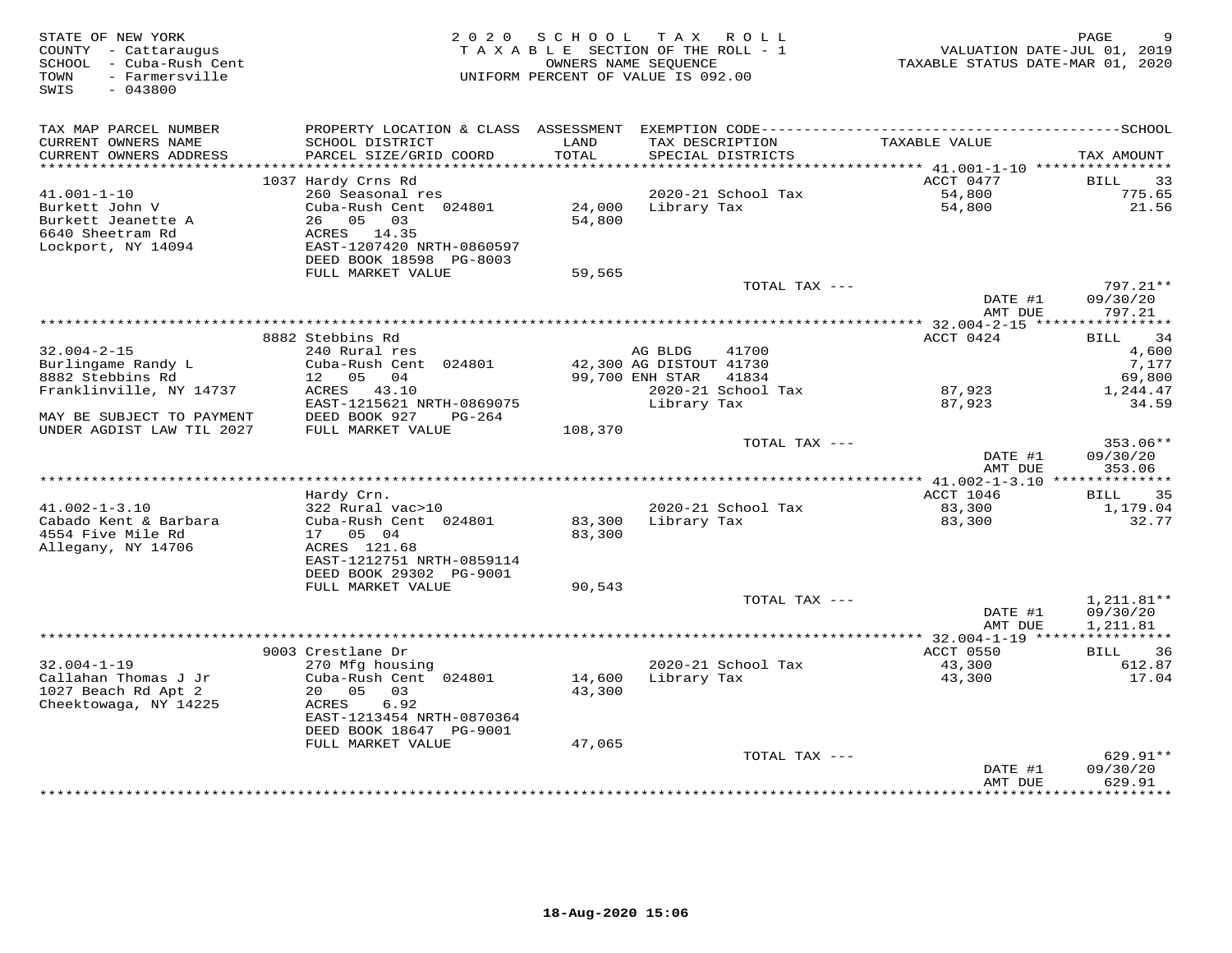| STATE OF NEW YORK<br>COUNTY - Cattaraugus<br>SCHOOL - Cuba-Rush Cent<br>TOWN<br>- Farmersville<br>SWIS<br>$-043800$ | 2 0 2 0                                                                                                                                                  | SCHOOL                     | TAX ROLL<br>TAXABLE SECTION OF THE ROLL - 1<br>OWNERS NAME SEOUENCE<br>UNIFORM PERCENT OF VALUE IS 092.00 | VALUATION DATE-JUL 01, 2019<br>TAXABLE STATUS DATE-MAR 01, 2020 | 10<br>PAGE                           |
|---------------------------------------------------------------------------------------------------------------------|----------------------------------------------------------------------------------------------------------------------------------------------------------|----------------------------|-----------------------------------------------------------------------------------------------------------|-----------------------------------------------------------------|--------------------------------------|
| TAX MAP PARCEL NUMBER<br>CURRENT OWNERS NAME<br>CURRENT OWNERS ADDRESS                                              | PROPERTY LOCATION & CLASS ASSESSMENT<br>SCHOOL DISTRICT<br>PARCEL SIZE/GRID COORD                                                                        | LAND<br>TOTAL              | TAX DESCRIPTION<br>SPECIAL DISTRICTS                                                                      | TAXABLE VALUE                                                   | TAX AMOUNT                           |
| ***********************                                                                                             |                                                                                                                                                          |                            |                                                                                                           |                                                                 |                                      |
| $41.002 - 1 - 3.16$<br>Callahan Thomas Jr<br>1027 Beach Rd Apt 2<br>Cheektowaga, NY 14225                           | Hardy Crn.<br>322 Rural vac>10<br>Cuba-Rush Cent 024801<br>17  05  04<br>ACRES 10.72<br>EAST-1211909 NRTH-0859081<br>DEED BOOK 28121 PG-8001             | 13,500<br>13,500           | 2020-21 School Tax<br>Library Tax                                                                         | 13,500<br>13,500                                                | <b>BILL</b><br>37<br>191.08<br>5.31  |
|                                                                                                                     | FULL MARKET VALUE                                                                                                                                        | 14,674                     |                                                                                                           |                                                                 |                                      |
|                                                                                                                     |                                                                                                                                                          |                            | TOTAL TAX ---                                                                                             | DATE #1<br>AMT DUE                                              | $196.39**$<br>09/30/20<br>196.39     |
|                                                                                                                     |                                                                                                                                                          |                            |                                                                                                           | ******* 32.004-1-18 ****                                        | **********                           |
| $32.004 - 1 - 18$<br>Carlucci Nick A<br>339 Edgewood Ave<br>Tonawanda, NY 14223                                     | 8989 Crestlane Dr<br>312 Vac w/imprv<br>Cuba-Rush Cent 024801<br>$20 - 05 - 03$<br>4.96<br>ACRES<br>EAST-1213481 NRTH-0869939<br>DEED BOOK 18068 PG-6001 | 11,900<br>12,500           | 2020-21 School Tax<br>Library Tax                                                                         | ACCT 0149<br>12,500<br>12,500                                   | 38<br><b>BILL</b><br>176.93<br>4.92  |
|                                                                                                                     | FULL MARKET VALUE                                                                                                                                        | 13,587                     |                                                                                                           |                                                                 |                                      |
|                                                                                                                     |                                                                                                                                                          |                            | TOTAL TAX ---                                                                                             | DATE #1<br>AMT DUE                                              | 181.85**<br>09/30/20<br>181.85       |
|                                                                                                                     | 376 Bush Hill Rd                                                                                                                                         |                            |                                                                                                           | ACCT 0771                                                       | 39<br>BILL                           |
| $32.004 - 2 - 7.2$<br>Carroll John A<br>12325 Maple Ridge Rd<br>Medina, NY 14103                                    | 312 Vac w/imprv<br>Cuba-Rush Cent 024801<br>12 05 03<br>4.40<br>ACRES<br>EAST-1217201 NRTH-0871706<br>DEED BOOK 16906 PG-6003<br>FULL MARKET VALUE       | 13,100<br>17,200<br>18,696 | 2020-21 School Tax<br>Library Tax                                                                         | 17,200<br>17,200                                                | 243.45<br>6.77                       |
|                                                                                                                     |                                                                                                                                                          |                            | TOTAL TAX ---                                                                                             |                                                                 | 250.22**                             |
|                                                                                                                     |                                                                                                                                                          |                            |                                                                                                           | DATE #1<br>AMT DUE                                              | 09/30/20<br>250.22                   |
|                                                                                                                     | 9389 NYS Rte 98                                                                                                                                          |                            |                                                                                                           | ACCT 0204                                                       | <b>BILL</b><br>40                    |
| $32.001 - 1 - 4$                                                                                                    | 210 1 Family Res                                                                                                                                         |                            | BAS STAR<br>41854                                                                                         |                                                                 | 30,000                               |
| Carson Richard<br>Carson Kelley<br>9389 Rt 98 N                                                                     | Cuba-Rush Cent 024801<br>30 05<br>03<br>3.37<br>ACRES                                                                                                    | 11,600<br>124,300          | 2020-21 School Tax<br>Library Tax                                                                         | 124,300<br>124,300                                              | 1,759.36<br>48.91                    |
| Franklinville, NY 14737                                                                                             | EAST-1207208 NRTH-0877983<br>DEED BOOK 00927 PG-927<br>FULL MARKET VALUE                                                                                 | 135,109                    |                                                                                                           |                                                                 |                                      |
|                                                                                                                     |                                                                                                                                                          |                            | TOTAL TAX ---                                                                                             | DATE #1<br>AMT DUE                                              | $1,402.27**$<br>09/30/20<br>1,402.27 |
|                                                                                                                     |                                                                                                                                                          |                            |                                                                                                           |                                                                 |                                      |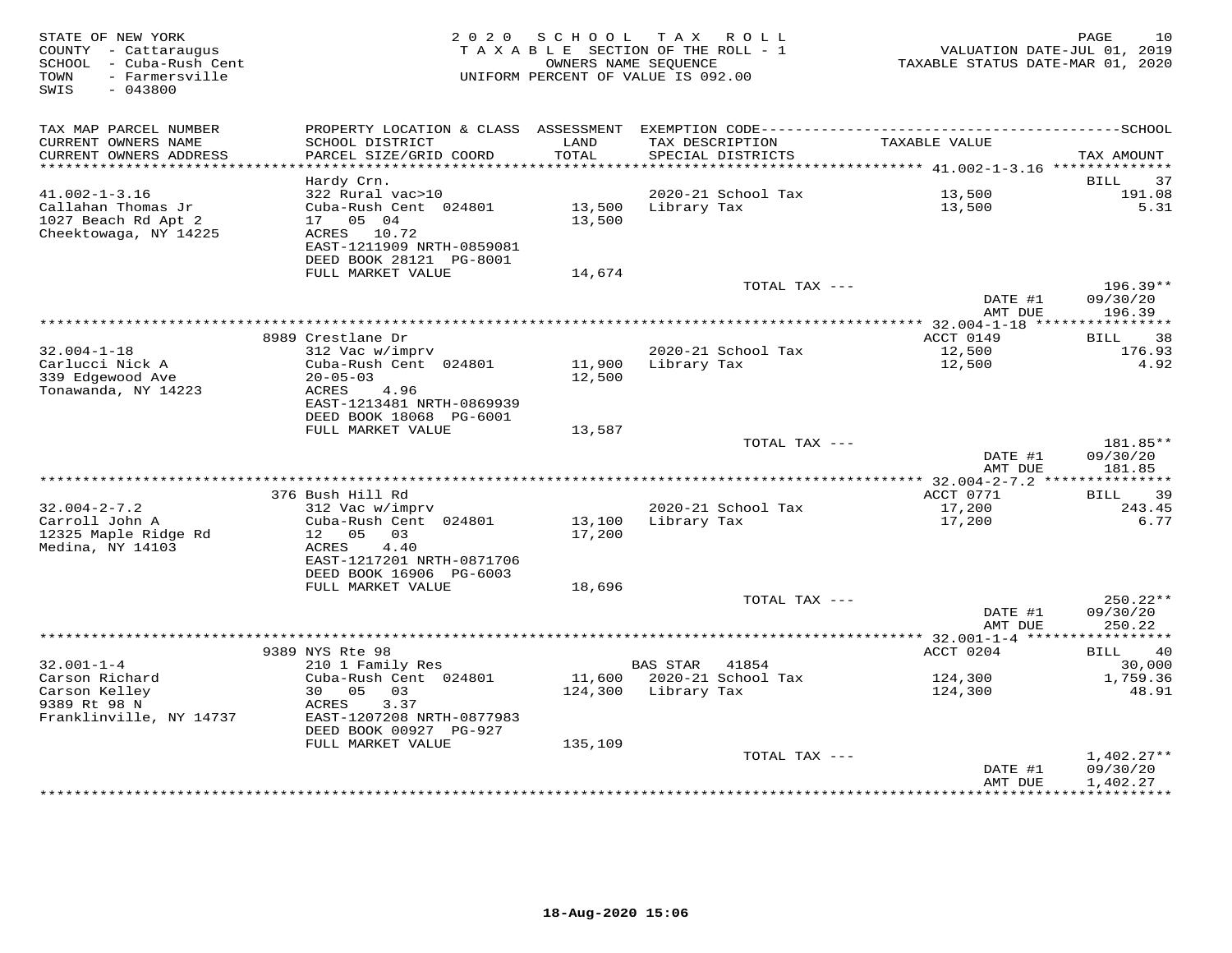| STATE OF NEW YORK<br>COUNTY - Cattaraugus<br>SCHOOL - Cuba-Rush Cent<br>- Farmersville<br>TOWN<br>SWIS<br>$-043800$ | 2 0 2 0                                           | SCHOOL<br>TAXABLE SECTION OF THE ROLL - 1<br>OWNERS NAME SEOUENCE<br>UNIFORM PERCENT OF VALUE IS 092.00 |             | TAX ROLL           | VALUATION DATE-JUL 01, 2019<br>TAXABLE STATUS DATE-MAR 01, 2020 | PAGE<br>11                    |
|---------------------------------------------------------------------------------------------------------------------|---------------------------------------------------|---------------------------------------------------------------------------------------------------------|-------------|--------------------|-----------------------------------------------------------------|-------------------------------|
|                                                                                                                     |                                                   |                                                                                                         |             |                    |                                                                 |                               |
| TAX MAP PARCEL NUMBER                                                                                               |                                                   |                                                                                                         |             |                    |                                                                 |                               |
| CURRENT OWNERS NAME                                                                                                 | SCHOOL DISTRICT                                   | LAND                                                                                                    |             | TAX DESCRIPTION    | TAXABLE VALUE                                                   |                               |
| CURRENT OWNERS ADDRESS<br>**********************                                                                    | PARCEL SIZE/GRID COORD                            | TOTAL                                                                                                   |             | SPECIAL DISTRICTS  |                                                                 | TAX AMOUNT                    |
|                                                                                                                     | 9787 Church St                                    |                                                                                                         |             |                    | ACCT 1017                                                       | <b>BILL</b><br>41             |
| $23.014 - 1 - 68.2$                                                                                                 | 210 1 Family Res                                  |                                                                                                         |             | 2020-21 School Tax | 35,300                                                          | 499.64                        |
| Casey Patrick W Jr                                                                                                  | Cuba-Rush Cent 024801                             | 5,600                                                                                                   | Library Tax |                    | 35,300                                                          | 13.89                         |
| Casey Beverly                                                                                                       | 05 03<br>32                                       | 35,300                                                                                                  |             |                    |                                                                 |                               |
| 137 Culver Rd                                                                                                       | FRNT<br>51.00 DPTH 175.00                         |                                                                                                         |             |                    |                                                                 |                               |
| Buffalo, NY 14220                                                                                                   | <b>ACRES</b><br>0.20<br>EAST-1208227 NRTH-0884851 |                                                                                                         |             |                    |                                                                 |                               |
|                                                                                                                     | DEED BOOK 30918 PG-8001                           |                                                                                                         |             |                    |                                                                 |                               |
|                                                                                                                     | FULL MARKET VALUE                                 | 38,370                                                                                                  |             |                    |                                                                 |                               |
|                                                                                                                     |                                                   |                                                                                                         |             | TOTAL TAX ---      |                                                                 | $513.53**$                    |
|                                                                                                                     |                                                   |                                                                                                         |             |                    | DATE #1                                                         | 09/30/20                      |
|                                                                                                                     |                                                   |                                                                                                         |             |                    | AMT DUE                                                         | 513.53                        |
|                                                                                                                     | 42 Hess Rd                                        |                                                                                                         |             |                    | ACCT 0686                                                       | 42<br>BILL                    |
| $32.002 - 1 - 4.3$                                                                                                  | 210 1 Family Res                                  |                                                                                                         | ENH STAR    | 41834              |                                                                 | 69,800                        |
| Chader Norman                                                                                                       | Cuba-Rush Cent 024801                             | 22,800                                                                                                  |             | 2020-21 School Tax | 145,800                                                         | 2,063.67                      |
| 42 Hess Rd                                                                                                          | 06<br>07<br>03                                    | 145,800                                                                                                 | Library Tax |                    | 145,800                                                         | 57.37                         |
| Farmersville Station, NY 14060 ACRES 12.73                                                                          |                                                   |                                                                                                         |             |                    |                                                                 |                               |
|                                                                                                                     | EAST-1222011 NRTH-0879840<br>FULL MARKET VALUE    | 158,478                                                                                                 |             |                    |                                                                 |                               |
|                                                                                                                     |                                                   |                                                                                                         |             | TOTAL TAX ---      |                                                                 | 1,195.04**                    |
|                                                                                                                     |                                                   |                                                                                                         |             |                    | DATE #1                                                         | 09/30/20                      |
|                                                                                                                     |                                                   |                                                                                                         |             |                    | AMT DUE                                                         | 1,195.04                      |
|                                                                                                                     |                                                   |                                                                                                         |             |                    |                                                                 |                               |
| $23.014 - 1 - 25$                                                                                                   | 9808 Church St<br>210 1 Family Res                |                                                                                                         |             | 2020-21 School Tax | ACCT 0493<br>101,900                                            | 43<br><b>BILL</b><br>1,442.31 |
| Chamberlain Joseph D.                                                                                               | Cuba-Rush Cent 024801                             | 7,800                                                                                                   | Library Tax |                    | 101,900                                                         | 40.09                         |
| Wight Alicia M.                                                                                                     | 32 05<br>03                                       | 101,900                                                                                                 |             |                    |                                                                 |                               |
| 9808 Church Street                                                                                                  | ACRES<br>$0.65$ BANK<br>017                       |                                                                                                         |             |                    |                                                                 |                               |
| Farmersville Station, NY 14060 EAST-1208464 NRTH-0885174                                                            |                                                   |                                                                                                         |             |                    |                                                                 |                               |
|                                                                                                                     | DEED BOOK 20190 PG-7451<br>FULL MARKET VALUE      | 110,761                                                                                                 |             |                    |                                                                 |                               |
|                                                                                                                     |                                                   |                                                                                                         |             | TOTAL TAX ---      |                                                                 | $1,482.40**$                  |
|                                                                                                                     |                                                   |                                                                                                         |             |                    | DATE #1                                                         | 09/30/20                      |
|                                                                                                                     |                                                   |                                                                                                         |             |                    | AMT DUE                                                         | 1,482.40                      |
|                                                                                                                     |                                                   |                                                                                                         |             |                    | ****************** 41.001-1-36 *****************                |                               |
|                                                                                                                     | 1338 Hardy Crn. Rd                                |                                                                                                         |             |                    | ACCT 0357                                                       | <b>BILL</b><br>44             |
| $41.001 - 1 - 36$<br>Chateau Pines, LLC                                                                             | 240 Rural res<br>Cuba-Rush Cent 024801            | 22,100                                                                                                  | Library Tax | 2020-21 School Tax | 225,400<br>225,400                                              | 3,190.34<br>88.68             |
| Attn: Evelyn Riedhammer                                                                                             | 34 05<br>03                                       | 225,400                                                                                                 |             |                    |                                                                 |                               |
| 309 Hidden Lake Dr                                                                                                  | ACRES 11.83                                       |                                                                                                         |             |                    |                                                                 |                               |
| Brandon, FL 33511                                                                                                   | EAST-1203192 NRTH-0862112                         |                                                                                                         |             |                    |                                                                 |                               |
|                                                                                                                     | DEED BOOK 1021<br>$PG-53$                         |                                                                                                         |             |                    |                                                                 |                               |
|                                                                                                                     | FULL MARKET VALUE                                 | 245,000                                                                                                 |             |                    |                                                                 |                               |
|                                                                                                                     |                                                   |                                                                                                         |             | TOTAL TAX ---      | DATE #1                                                         | $3,279.02**$<br>09/30/20      |
|                                                                                                                     |                                                   |                                                                                                         |             |                    | AMT DUE                                                         | 3,279.02                      |
|                                                                                                                     |                                                   |                                                                                                         |             |                    | ***********                                                     | ***********                   |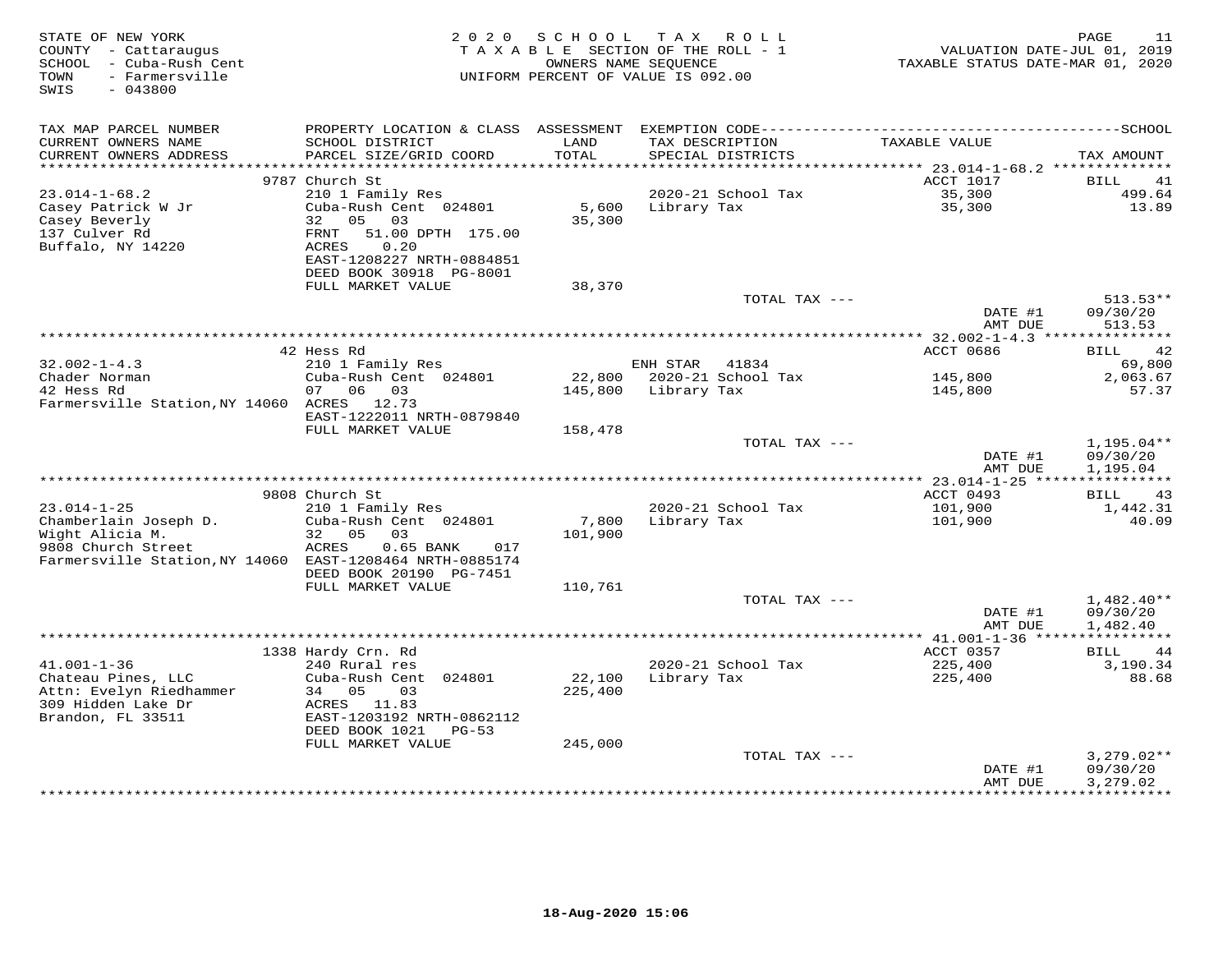| STATE OF NEW YORK<br>COUNTY - Cattaraugus<br>SCHOOL - Cuba-Rush Cent<br>TOWN<br>- Farmersville<br>SWIS<br>$-043800$ | 2 0 2 0                                                                     | SCHOOL           | T A X<br>R O L L<br>TAXABLE SECTION OF THE ROLL - 1<br>OWNERS NAME SEQUENCE<br>UNIFORM PERCENT OF VALUE IS 092.00 | VALUATION DATE-JUL 01, 2019<br>TAXABLE STATUS DATE-MAR 01, 2020 | PAGE<br>12                       |
|---------------------------------------------------------------------------------------------------------------------|-----------------------------------------------------------------------------|------------------|-------------------------------------------------------------------------------------------------------------------|-----------------------------------------------------------------|----------------------------------|
| TAX MAP PARCEL NUMBER<br>CURRENT OWNERS NAME<br>CURRENT OWNERS ADDRESS                                              | SCHOOL DISTRICT<br>PARCEL SIZE/GRID COORD                                   | LAND<br>TOTAL    | TAX DESCRIPTION<br>SPECIAL DISTRICTS                                                                              | TAXABLE VALUE                                                   | TAX AMOUNT                       |
|                                                                                                                     | 9817 Church St                                                              |                  |                                                                                                                   | <b>ACCT 1105</b>                                                | BILL<br>45                       |
| $23.003 - 1 - 7.6$                                                                                                  | 240 Rural res                                                               |                  | 41854<br>BAS STAR                                                                                                 |                                                                 | 30,000                           |
| Chmiel Gerald M Jr<br>9817 Church St<br>Farmersville Station, NY 14060 ACRES                                        | Cuba-Rush Cent 024801<br>32 05<br>03<br>26.00<br>EAST-1207708 NRTH-0884875  | 32,800<br>95,000 | 2020-21 School Tax<br>Library Tax                                                                                 | 95,000<br>95,000                                                | 1,344.64<br>37.38                |
|                                                                                                                     | DEED BOOK 2254 PG-2001                                                      |                  |                                                                                                                   |                                                                 |                                  |
|                                                                                                                     | FULL MARKET VALUE                                                           | 103,261          |                                                                                                                   |                                                                 |                                  |
|                                                                                                                     |                                                                             |                  | TOTAL TAX ---                                                                                                     | DATE #1<br>AMT DUE                                              | $976.02**$<br>09/30/20<br>976.02 |
|                                                                                                                     |                                                                             |                  |                                                                                                                   | ***************** 41.001-1-15.4 ***************                 |                                  |
|                                                                                                                     | 841 Hardy Corners Rd                                                        |                  |                                                                                                                   | ACCT 0798                                                       | 46<br>BILL                       |
| $41.001 - 1 - 15.4$<br>Cino Joseph D<br>Cino Patricia N<br>48 Olcott Ave                                            | 270 Mfg housing<br>Cuba-Rush Cent 024801<br>$25/26$ 05 03<br>ACRES<br>25.60 | 32,500<br>40,200 | 2020-21 School Tax<br>Library Tax                                                                                 | 40,200<br>40,200                                                | 569.00<br>15.82                  |
| Buffalo, NY 14220                                                                                                   | EAST-1210078 NRTH-0860042<br>DEED BOOK 865<br>PG-00484                      |                  |                                                                                                                   |                                                                 |                                  |
|                                                                                                                     | FULL MARKET VALUE                                                           | 43,696           | TOTAL TAX ---                                                                                                     |                                                                 | 584.82**                         |
|                                                                                                                     |                                                                             |                  |                                                                                                                   | DATE #1<br>AMT DUE                                              | 09/30/20<br>584.82               |
|                                                                                                                     | 805 Bush Hill Rd                                                            |                  |                                                                                                                   | ACCT 0374                                                       | 47<br>BILL                       |
| $32.004 - 1 - 34$                                                                                                   | 260 Seasonal res                                                            |                  | 2020-21 School Tax                                                                                                | 65,000                                                          | 920.02                           |
| Clabeaux David & Kathleen<br>Sullivan Michelle & Timothy<br>34 Francis Ave                                          | Cuba-Rush Cent 024801<br>20  05  03<br>1.18<br>ACRES                        | 8,300<br>65,000  | Library Tax                                                                                                       | 65,000                                                          | 25.57                            |
| Sloan, NY 14212                                                                                                     | EAST-1210966 NRTH-0870758<br>DEED BOOK 18440 PG-3003                        |                  |                                                                                                                   |                                                                 |                                  |
|                                                                                                                     | FULL MARKET VALUE                                                           | 70,652           |                                                                                                                   |                                                                 |                                  |
|                                                                                                                     |                                                                             |                  | TOTAL TAX ---                                                                                                     | DATE #1<br>AMT DUE                                              | $945.59**$<br>09/30/20<br>945.59 |
|                                                                                                                     |                                                                             |                  |                                                                                                                   | ***************** 23.014-1-71 *****                             | ***********                      |
|                                                                                                                     | 9829 Church St                                                              |                  |                                                                                                                   | ACCT 0409                                                       | <b>BILL</b><br>48                |
| $23.014 - 1 - 71$<br>Claus Mark J                                                                                   | 210 1 Family Res<br>Cuba-Rush Cent 024801                                   |                  | BAS STAR 41854<br>8,600 2020-21 School Tax                                                                        | 82,400                                                          | 30,000<br>1,166.30               |
| Claus Kelly A                                                                                                       | 32 05 03                                                                    | 82,400           | Library Tax                                                                                                       | 82,400                                                          | 32.42                            |
| PO Box 75<br>Farmersville Station, NY 14060 EAST-1208169 NRTH-0885515                                               | ACRES<br>1.43 BANK<br>017<br>DEED BOOK 4040 PG-4001                         |                  |                                                                                                                   |                                                                 |                                  |
|                                                                                                                     | FULL MARKET VALUE                                                           | 89,565           |                                                                                                                   |                                                                 |                                  |
|                                                                                                                     |                                                                             |                  | TOTAL TAX ---                                                                                                     | DATE #1<br>AMT DUE                                              | 792.72**<br>09/30/20<br>792.72   |
|                                                                                                                     |                                                                             |                  |                                                                                                                   |                                                                 |                                  |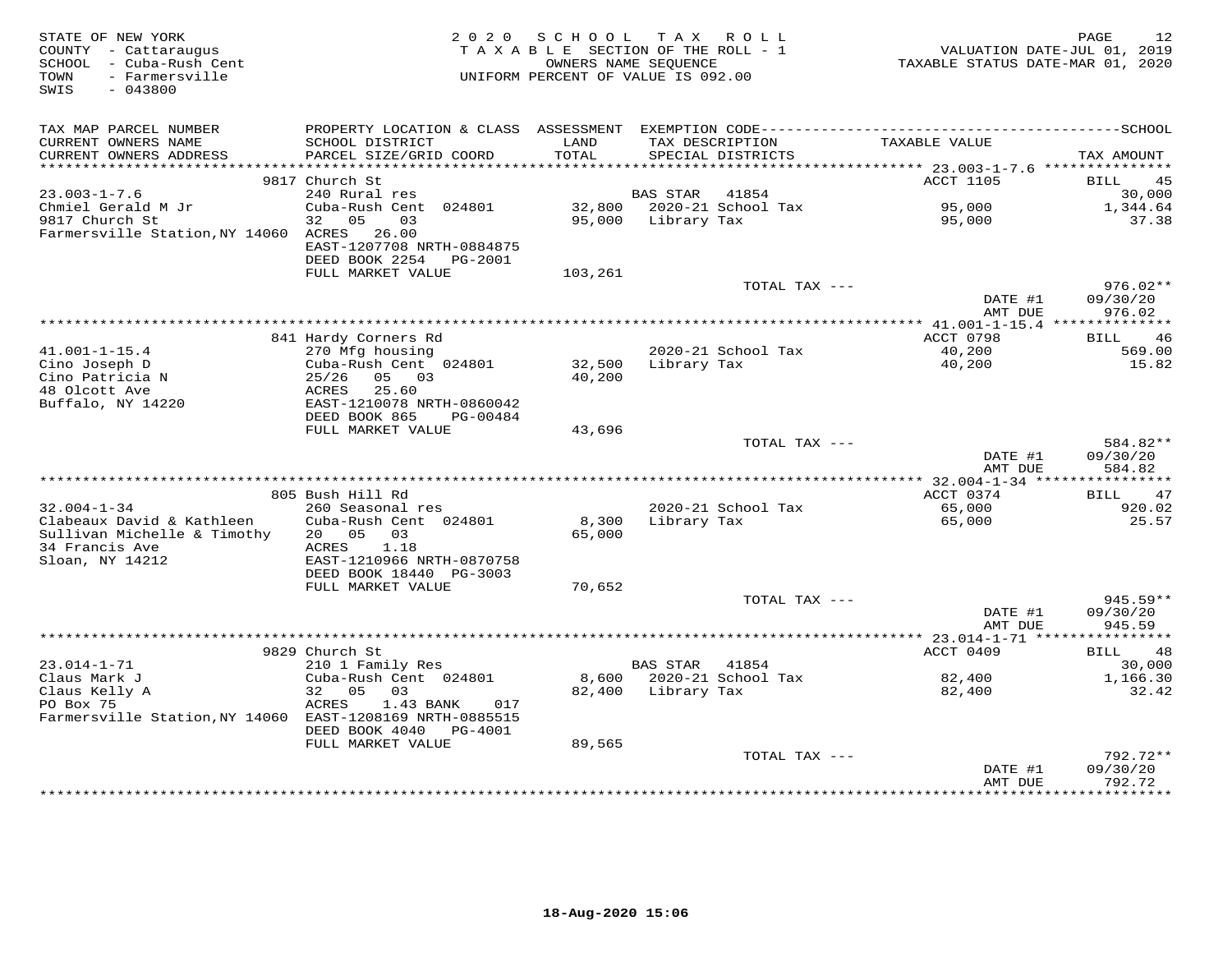| STATE OF NEW YORK<br>COUNTY - Cattaraugus<br>SCHOOL - Cuba-Rush Cent<br>- Farmersville<br>TOWN<br>$-043800$<br>SWIS |                                            |               | 2020 SCHOOL TAX ROLL<br>TAXABLE SECTION OF THE ROLL - 1<br>OWNERS NAME SEQUENCE<br>UNIFORM PERCENT OF VALUE IS 092.00 |               | VALUATION DATE-JUL 01, 2019<br>TAXABLE STATUS DATE-MAR 01, 2020 | PAGE<br>13        |
|---------------------------------------------------------------------------------------------------------------------|--------------------------------------------|---------------|-----------------------------------------------------------------------------------------------------------------------|---------------|-----------------------------------------------------------------|-------------------|
| TAX MAP PARCEL NUMBER                                                                                               |                                            |               |                                                                                                                       |               |                                                                 |                   |
| CURRENT OWNERS NAME<br>CURRENT OWNERS ADDRESS                                                                       | SCHOOL DISTRICT<br>PARCEL SIZE/GRID COORD  | LAND<br>TOTAL | TAX DESCRIPTION<br>SPECIAL DISTRICTS                                                                                  |               | TAXABLE VALUE                                                   | TAX AMOUNT        |
|                                                                                                                     | 9475 NYS Rte 98                            |               |                                                                                                                       |               | ACCT 0565                                                       | 49<br><b>BILL</b> |
| $23.003 - 1 - 14$                                                                                                   | 210 1 Family Res                           |               | ENH STAR 41834                                                                                                        |               |                                                                 | 69,800            |
| Cleary Michael<br>Cleary Mary L<br>PO Box 57                                                                        | Cuba-Rush Cent 024801                      |               | 11,900 2020-21 School Tax                                                                                             |               | 94,400                                                          | 1,336.15          |
|                                                                                                                     | 31 05 03                                   |               | 94,400 Library Tax                                                                                                    |               | 94,400                                                          | 37.14             |
| PO Box 57                                                                                                           | See L101 P 8001 Map 2534                   |               |                                                                                                                       |               |                                                                 |                   |
| Farmersville Station, NY 14060 ACRES                                                                                | 3.59<br>EAST-1207478 NRTH-0880031          |               |                                                                                                                       |               |                                                                 |                   |
|                                                                                                                     | DEED BOOK 31<br>$PG-5$                     |               |                                                                                                                       |               |                                                                 |                   |
|                                                                                                                     | FULL MARKET VALUE                          | 102,609       |                                                                                                                       |               |                                                                 |                   |
|                                                                                                                     |                                            |               |                                                                                                                       | TOTAL TAX --- |                                                                 | $447.29**$        |
|                                                                                                                     |                                            |               |                                                                                                                       |               | DATE #1                                                         | 09/30/20          |
|                                                                                                                     |                                            |               |                                                                                                                       |               | AMT DUE                                                         | 447.29            |
|                                                                                                                     | 9933 Galen Hill Rd                         |               |                                                                                                                       |               | ACCT 0278                                                       | 50<br>BILL        |
| $23.014 - 1 - 1$                                                                                                    | 210 1 Family Res                           |               | ENH STAR 41834                                                                                                        |               |                                                                 | 52,300            |
| Cleveland John J                                                                                                    | Cuba-Rush Cent 024801                      |               | 8,500 2020-21 School Tax                                                                                              |               | 52,300                                                          | 740.26            |
| Cleveland Kathleen                                                                                                  | 32 05 03                                   |               | 52,300 Library Tax                                                                                                    |               | 52,300                                                          | 20.58             |
| PO Box 78<br>Farmersville Station, NY 14060 EAST-1208177 NRTH-0886632                                               | ACRES<br>1.30                              |               |                                                                                                                       |               |                                                                 |                   |
|                                                                                                                     | DEED BOOK 00985 PG-00617                   |               |                                                                                                                       |               |                                                                 |                   |
|                                                                                                                     | FULL MARKET VALUE                          | 56,848        |                                                                                                                       |               |                                                                 |                   |
|                                                                                                                     |                                            |               |                                                                                                                       | TOTAL TAX --- |                                                                 | $20.58**$         |
|                                                                                                                     |                                            |               |                                                                                                                       |               | DATE #1                                                         | 09/30/20          |
|                                                                                                                     |                                            |               |                                                                                                                       |               | AMT DUE                                                         | 20.58             |
|                                                                                                                     | Hardy Crn. Rd                              |               |                                                                                                                       |               | ACCT 0241                                                       | <b>BILL</b><br>51 |
| $41.002 - 1 - 3.1$                                                                                                  | 314 Rural vac<10                           |               | 2020-21 School Tax                                                                                                    |               | 14,900                                                          | 210.90            |
| Cobado Kent                                                                                                         | Cuba-Rush Cent 024801                      |               | 14,900 Library Tax                                                                                                    |               | 14,900                                                          | 5.86              |
| Cobado Barbara                                                                                                      | 17/18 05 03                                | 14,900        |                                                                                                                       |               |                                                                 |                   |
| 4544 Five Mile Rd<br>Allegany, NY 14706                                                                             | ACRES<br>5.60<br>EAST-1213697 NRTH-0861539 |               |                                                                                                                       |               |                                                                 |                   |
|                                                                                                                     | DEED BOOK 969<br>PG-936                    |               |                                                                                                                       |               |                                                                 |                   |
|                                                                                                                     | FULL MARKET VALUE                          | 16,196        |                                                                                                                       |               |                                                                 |                   |
|                                                                                                                     |                                            |               |                                                                                                                       | TOTAL TAX --- |                                                                 | $216.76**$        |
|                                                                                                                     |                                            |               |                                                                                                                       |               | DATE #1                                                         | 09/30/20          |
|                                                                                                                     |                                            |               |                                                                                                                       |               | AMT DUE                                                         | 216.76            |
|                                                                                                                     | West Branch Rd                             |               |                                                                                                                       |               | ACCT 1024                                                       | <b>BILL</b><br>52 |
| $32.002 - 1 - 11.11$                                                                                                | 322 Rural vac>10                           |               | 2020-21 School Tax                                                                                                    |               | 31,100                                                          | 440.19            |
| Colburn Darrell                                                                                                     | Cuba-Rush Cent 024801                      |               | 31,100 Library Tax                                                                                                    |               | 31,100                                                          | 12.24             |
| Colburn Bonnalyn                                                                                                    | 13 05 03                                   | 31,100        |                                                                                                                       |               |                                                                 |                   |
| 12505 Bullis Rd                                                                                                     | Ff 550.00                                  |               |                                                                                                                       |               |                                                                 |                   |
| East Aurora, NY 14052                                                                                               | ACRES 23.85<br>EAST-1214812 NRTH-0874722   |               |                                                                                                                       |               |                                                                 |                   |
|                                                                                                                     | DEED BOOK 1003 PG-23                       |               |                                                                                                                       |               |                                                                 |                   |
|                                                                                                                     | FULL MARKET VALUE                          | 33,804        |                                                                                                                       |               |                                                                 |                   |
|                                                                                                                     |                                            |               |                                                                                                                       | TOTAL TAX --- |                                                                 | $452.43**$        |
|                                                                                                                     |                                            |               |                                                                                                                       |               | DATE #1                                                         | 09/30/20          |
|                                                                                                                     |                                            |               |                                                                                                                       |               | AMT DUE                                                         | 452.43<br>.       |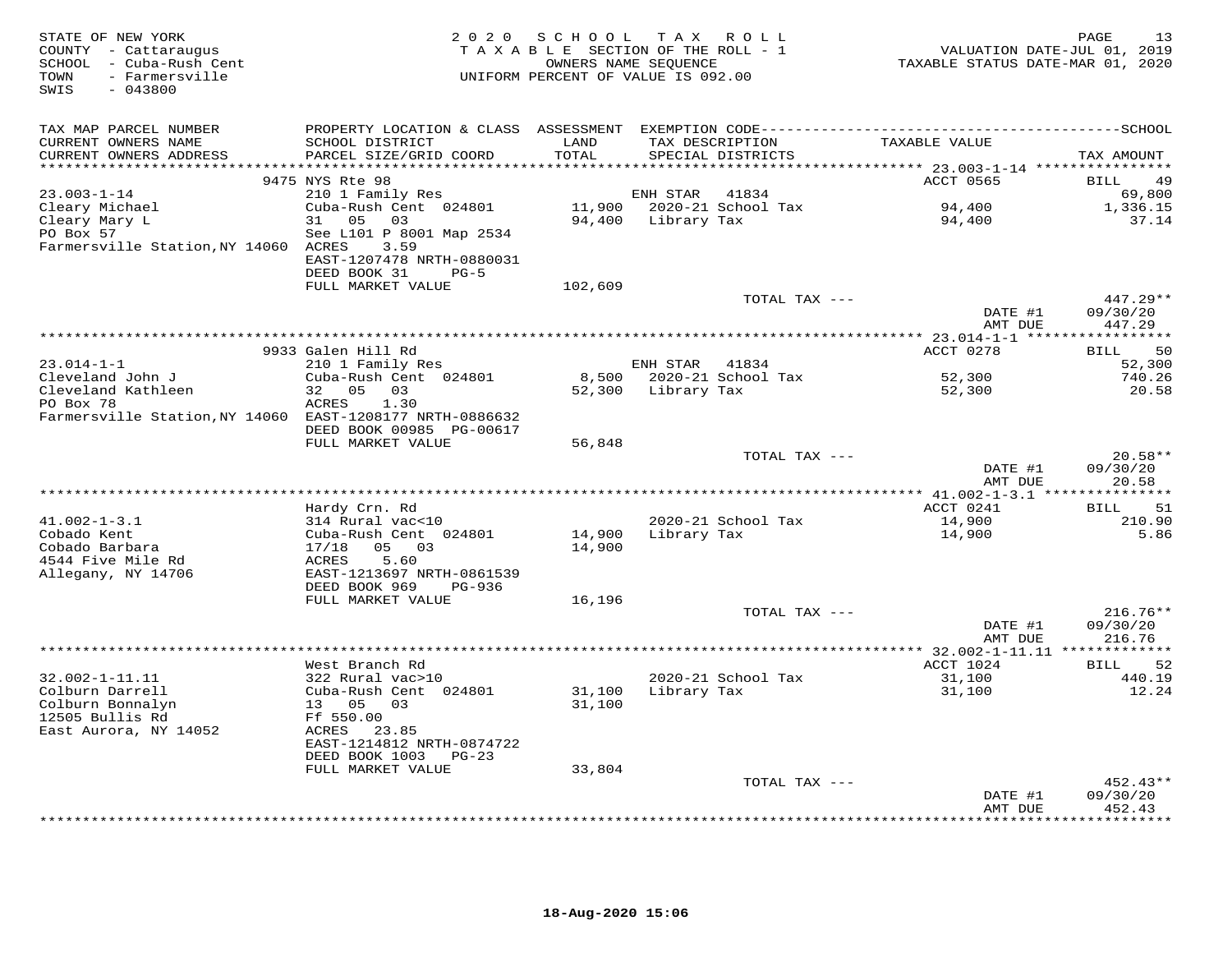| STATE OF NEW YORK<br>COUNTY - Cattaraugus<br>SCHOOL - Cuba-Rush Cent | 2 0 2 0                                   | SCHOOL        | TAX ROLL<br>TAXABLE SECTION OF THE ROLL - 1<br>OWNERS NAME SEQUENCE | VALUATION DATE-JUL 01, 2019<br>TAXABLE STATUS DATE-MAR 01, 2020 | PAGE<br>14                    |
|----------------------------------------------------------------------|-------------------------------------------|---------------|---------------------------------------------------------------------|-----------------------------------------------------------------|-------------------------------|
| - Farmersville<br>TOWN<br>SWIS<br>$-043800$                          |                                           |               | UNIFORM PERCENT OF VALUE IS 092.00                                  |                                                                 |                               |
| TAX MAP PARCEL NUMBER                                                |                                           |               |                                                                     |                                                                 |                               |
| CURRENT OWNERS NAME<br>CURRENT OWNERS ADDRESS                        | SCHOOL DISTRICT<br>PARCEL SIZE/GRID COORD | LAND<br>TOTAL | TAX DESCRIPTION<br>SPECIAL DISTRICTS                                | TAXABLE VALUE                                                   | TAX AMOUNT                    |
| ************************                                             |                                           |               |                                                                     |                                                                 |                               |
| $32.002 - 1 - 11.1$                                                  | 544 West Branch Rd<br>240 Rural res       |               | 2020-21 School Tax                                                  | ACCT 0375<br>99,700                                             | <b>BILL</b><br>53<br>1,411.17 |
| Colburn Lyle K                                                       | Cuba-Rush Cent 024801                     | 31,800        | Library Tax                                                         | 99,700                                                          | 39.23                         |
| 544 West Branch Rd                                                   | 12/13/21<br>05<br>0.3                     | 99,700        |                                                                     |                                                                 |                               |
| Franklinville, NY 14737                                              | ACRES<br>24.70                            |               |                                                                     |                                                                 |                               |
|                                                                      | EAST-1215284 NRTH-0874571                 |               |                                                                     |                                                                 |                               |
|                                                                      | DEED BOOK 23696 PG-5002                   |               |                                                                     |                                                                 |                               |
|                                                                      | FULL MARKET VALUE                         | 108,370       | TOTAL TAX ---                                                       |                                                                 | $1,450.40**$                  |
|                                                                      |                                           |               |                                                                     | DATE #1                                                         | 09/30/20                      |
|                                                                      |                                           |               |                                                                     | AMT DUE                                                         | 1,450.40                      |
|                                                                      |                                           |               |                                                                     |                                                                 |                               |
| $41.002 - 1 - 15.4$                                                  | 8233 Hardy Crn. Rd<br>270 Mfg housing     |               | 2020-21 School Tax                                                  | ACCT 0742<br>15,400                                             | 54<br>BILL<br>217.97          |
| Corey James                                                          | Cuba-Rush Cent 024801                     | 13,400        | Library Tax                                                         | 15,400                                                          | 6.06                          |
| 93 Aurora St                                                         | 01 05 03                                  | 15,400        |                                                                     |                                                                 |                               |
| Lancaster, NY 14086                                                  | ACRES 10.95                               |               |                                                                     |                                                                 |                               |
|                                                                      | EAST-1221533 NRTH-0859084                 |               |                                                                     |                                                                 |                               |
|                                                                      | DEED BOOK 16213 PG-9002                   |               |                                                                     |                                                                 |                               |
|                                                                      | FULL MARKET VALUE                         | 16,739        | TOTAL TAX ---                                                       |                                                                 | $224.03**$                    |
|                                                                      |                                           |               |                                                                     | DATE #1                                                         | 09/30/20                      |
|                                                                      |                                           |               |                                                                     | AMT DUE                                                         | 224.03                        |
|                                                                      |                                           |               |                                                                     |                                                                 |                               |
| $23.014 - 1 - 14$                                                    | 915 Back St                               |               | BAS STAR<br>41854                                                   | ACCT 0038                                                       | 55<br>BILL<br>24,100          |
| County of Cattaraugus                                                | 210 1 Family Res<br>Cuba-Rush Cent 024801 |               | 7,600 2020-21 School Tax                                            | 24,100                                                          | 341.11                        |
| 303 Court St                                                         | 32 05<br>03                               |               | 24,100 Library Tax                                                  | 24,100                                                          | 9.48                          |
| Little Valley, NY 14755                                              | 0.49<br>ACRES                             |               |                                                                     |                                                                 |                               |
|                                                                      | EAST-1209549 NRTH-0885365                 |               |                                                                     |                                                                 |                               |
| PRIOR OWNER ON 3/01/2020                                             | DEED BOOK 20200 PG-5793                   |               |                                                                     |                                                                 |                               |
| Blakeslee Orley J                                                    | FULL MARKET VALUE                         | 26,196        | TOTAL TAX ---                                                       |                                                                 | $9.48**$                      |
|                                                                      |                                           |               |                                                                     | DATE #1                                                         | 09/30/20                      |
|                                                                      |                                           |               |                                                                     | AMT DUE                                                         | 9.48                          |
|                                                                      |                                           |               |                                                                     |                                                                 |                               |
|                                                                      | 8917 Stebbins Rd                          |               |                                                                     | ACCT 0094                                                       | 56<br>BILL                    |
| $32.004 - 1 - 11.1$<br>Dahill Robert J Jr                            | 210 1 Family Res<br>Cuba-Rush Cent 024801 | 18,300        | <b>BAS STAR</b><br>41854<br>2020-21 School Tax                      | 75,000                                                          | 30,000<br>1,061.56            |
| 8917 Stebbins Rd                                                     | 02<br>20<br>03                            | 75,000        | Library Tax                                                         | 75,000                                                          | 29.51                         |
| Franklinville, NY 14737                                              | ACRES<br>8.30                             |               |                                                                     |                                                                 |                               |
|                                                                      | EAST-1214173 NRTH-0869241                 |               |                                                                     |                                                                 |                               |
|                                                                      | DEED BOOK 00992 PG-00896                  |               |                                                                     |                                                                 |                               |
|                                                                      | FULL MARKET VALUE                         | 81,522        |                                                                     |                                                                 |                               |
|                                                                      |                                           |               | TOTAL TAX ---                                                       | DATE #1                                                         | 685.07**<br>09/30/20          |
|                                                                      |                                           |               |                                                                     | AMT DUE                                                         | 685.07                        |
|                                                                      |                                           |               | ************************                                            | *************                                                   | * * * * * * * * * *           |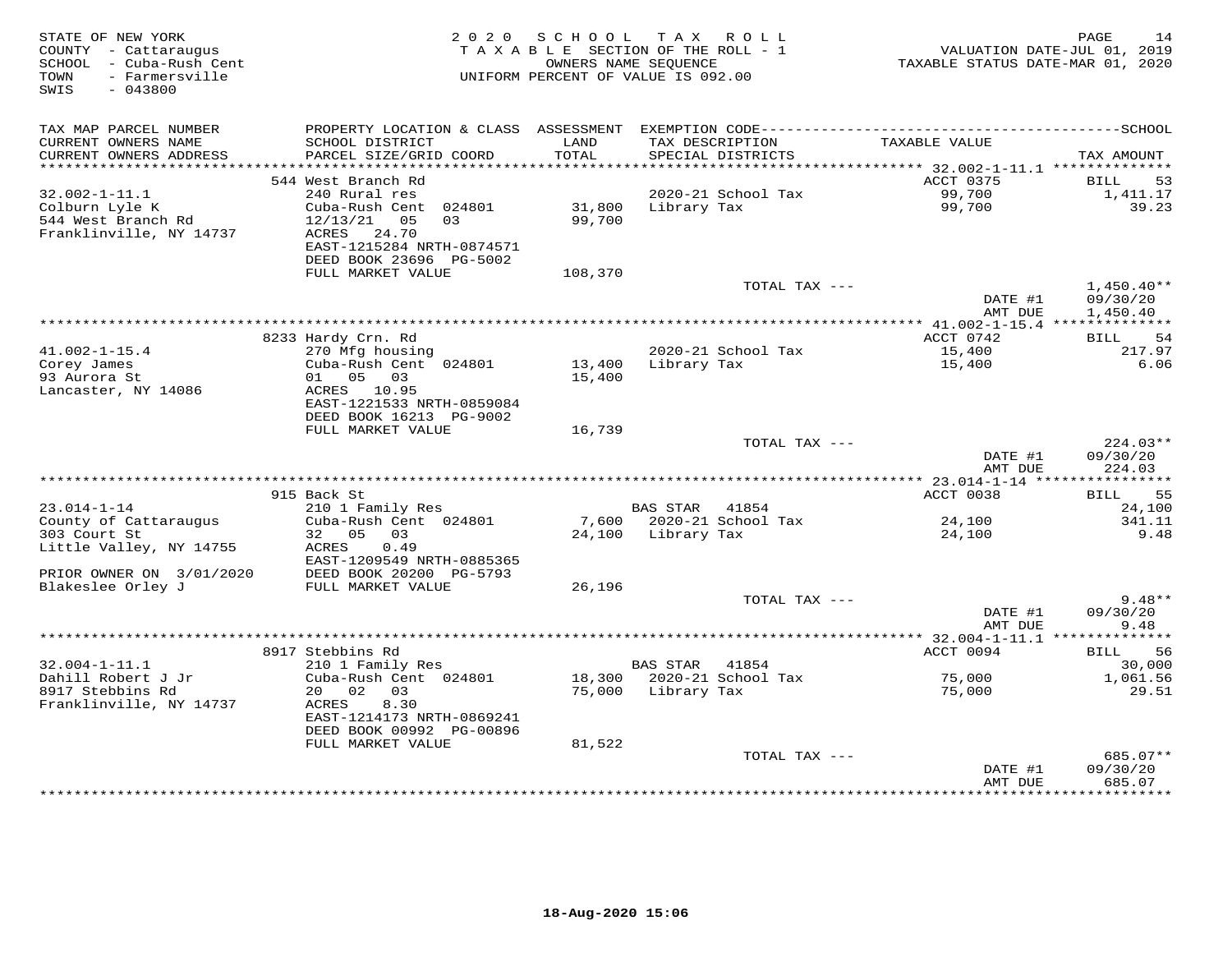| STATE OF NEW YORK<br>COUNTY - Cattaraugus<br>SCHOOL - Cuba-Rush Cent<br>TOWN<br>- Farmersville<br>SWIS<br>$-043800$ | 2 0 2 0                                   |               | SCHOOL TAX ROLL<br>TAXABLE SECTION OF THE ROLL - 1<br>OWNERS NAME SEQUENCE<br>UNIFORM PERCENT OF VALUE IS 092.00 | VALUATION DATE-JUL 01, 2019<br>TAXABLE STATUS DATE-MAR 01, 2020 | 15<br>PAGE                |
|---------------------------------------------------------------------------------------------------------------------|-------------------------------------------|---------------|------------------------------------------------------------------------------------------------------------------|-----------------------------------------------------------------|---------------------------|
| TAX MAP PARCEL NUMBER                                                                                               |                                           |               |                                                                                                                  |                                                                 |                           |
| CURRENT OWNERS NAME<br>CURRENT OWNERS ADDRESS                                                                       | SCHOOL DISTRICT<br>PARCEL SIZE/GRID COORD | LAND<br>TOTAL | TAX DESCRIPTION<br>SPECIAL DISTRICTS                                                                             | TAXABLE VALUE                                                   | TAX AMOUNT                |
|                                                                                                                     |                                           |               |                                                                                                                  |                                                                 |                           |
| $32.002 - 1 - 13$                                                                                                   | 636 West Branch Rd<br>270 Mfg housing     |               | 2020-21 School Tax                                                                                               | ACCT 0275<br>19,300                                             | 57<br>BILL<br>273.17      |
| Dailey Bill & Marylou                                                                                               | Cuba-Rush Cent 024801                     |               | 9,500 Library Tax                                                                                                | 19,300                                                          | 7.59                      |
| Bramer Cynthia, Dick, Susan                                                                                         | 21  05  03                                | 19,300        |                                                                                                                  |                                                                 |                           |
| Roger Hammond                                                                                                       | Ff 360.00                                 |               |                                                                                                                  |                                                                 |                           |
| PO Box 69                                                                                                           | 2.01<br>ACRES                             |               |                                                                                                                  |                                                                 |                           |
| Sardinia, NY 14134                                                                                                  | EAST-1213344 NRTH-0874380                 |               |                                                                                                                  |                                                                 |                           |
|                                                                                                                     | DEED BOOK 12729 PG-9001                   |               |                                                                                                                  |                                                                 |                           |
|                                                                                                                     | FULL MARKET VALUE                         | 20,978        | TOTAL TAX ---                                                                                                    |                                                                 | $280.76**$                |
|                                                                                                                     |                                           |               |                                                                                                                  | DATE #1                                                         | 09/30/20                  |
|                                                                                                                     |                                           |               |                                                                                                                  | AMT DUE                                                         | 280.76                    |
|                                                                                                                     |                                           |               |                                                                                                                  | ***************** 32.004-1-30 *****************                 |                           |
|                                                                                                                     | 791 C Bush Hill (Off) Rd                  |               |                                                                                                                  | <b>ACCT 0585</b>                                                | 58<br>BILL                |
| $32.004 - 1 - 30$                                                                                                   | 260 Seasonal res                          |               | 2020-21 School Tax                                                                                               | 75,700                                                          | 1,071.47                  |
| Daruszka David W                                                                                                    | Cuba-Rush Cent 024801                     | 22,900        | Library Tax                                                                                                      | 75,700                                                          | 29.78                     |
| 66 Kingston Pl<br>Buffalo, NY 14210                                                                                 | 20  05  03<br>ACRES 15.47                 | 75,700        |                                                                                                                  |                                                                 |                           |
|                                                                                                                     | EAST-1210797 NRTH-0868346                 |               |                                                                                                                  |                                                                 |                           |
|                                                                                                                     | DEED BOOK 1029<br>PG-778                  |               |                                                                                                                  |                                                                 |                           |
|                                                                                                                     | FULL MARKET VALUE                         | 82,283        |                                                                                                                  |                                                                 |                           |
|                                                                                                                     |                                           |               | TOTAL TAX ---                                                                                                    |                                                                 | 1,101.25**                |
|                                                                                                                     |                                           |               |                                                                                                                  | DATE #1                                                         | 09/30/20                  |
|                                                                                                                     |                                           |               |                                                                                                                  | AMT DUE                                                         | 1,101.25                  |
|                                                                                                                     | Church St                                 |               |                                                                                                                  | ACCT 0310                                                       | 59<br>BILL                |
| $23.014 - 1 - 35$                                                                                                   | 322 Rural vac>10                          |               | 2020-21 School Tax                                                                                               | 4,700                                                           | 66.52                     |
| Davidson Kenneth R                                                                                                  | Cuba-Rush Cent 024801                     | 4,700         | Library Tax                                                                                                      | 4,700                                                           | 1.85                      |
| Davidson Linda L                                                                                                    | $32 - 05$<br>$-03$                        | 4,700         |                                                                                                                  |                                                                 |                           |
| 9732 Church St                                                                                                      | ACRES 11.65                               |               |                                                                                                                  |                                                                 |                           |
| Farmersville Station, NY 14060 EAST-1209144 NRTH-0884599                                                            |                                           |               |                                                                                                                  |                                                                 |                           |
|                                                                                                                     | DEED BOOK 1026 PG-631                     |               |                                                                                                                  |                                                                 |                           |
|                                                                                                                     | FULL MARKET VALUE                         | 5,109         | TOTAL TAX ---                                                                                                    |                                                                 | 68.37**                   |
|                                                                                                                     |                                           |               |                                                                                                                  | DATE #1                                                         | 09/30/20                  |
|                                                                                                                     |                                           |               |                                                                                                                  | AMT DUE                                                         | 68.37                     |
|                                                                                                                     |                                           |               |                                                                                                                  | *********** 23.014-1-39 ****                                    | * * * * * * * * *         |
|                                                                                                                     | 9732 Church St                            |               |                                                                                                                  | ACCT 0160                                                       | 60<br>BILL                |
| $23.014 - 1 - 39$                                                                                                   | 210 1 Family Res                          |               | BAS STAR<br>41854                                                                                                |                                                                 | 30,000                    |
| Davidson Kenneth R                                                                                                  | Cuba-Rush Cent 024801                     |               | 7,800 2020-21 School Tax                                                                                         | 52,800                                                          | 747.34                    |
| Davidson Linda L<br>9732 Church St                                                                                  | 32 05<br>03<br>FRNT 127.70 DPTH 238.00    |               | 52,800 Library Tax                                                                                               | 52,800                                                          | 20.77                     |
| Farmersville Station, NY 14060 ACRES                                                                                | 0.69 BANK<br>044                          |               |                                                                                                                  |                                                                 |                           |
|                                                                                                                     | EAST-1208807 NRTH-0884280                 |               |                                                                                                                  |                                                                 |                           |
|                                                                                                                     | DEED BOOK 1026<br>PG-634                  |               |                                                                                                                  |                                                                 |                           |
|                                                                                                                     | FULL MARKET VALUE                         | 57,391        |                                                                                                                  |                                                                 |                           |
|                                                                                                                     |                                           |               | TOTAL TAX ---                                                                                                    |                                                                 | $362.11**$                |
|                                                                                                                     |                                           |               |                                                                                                                  | DATE #1                                                         | 09/30/20                  |
|                                                                                                                     |                                           |               |                                                                                                                  | AMT DUE                                                         | 362.11<br><b>++++++++</b> |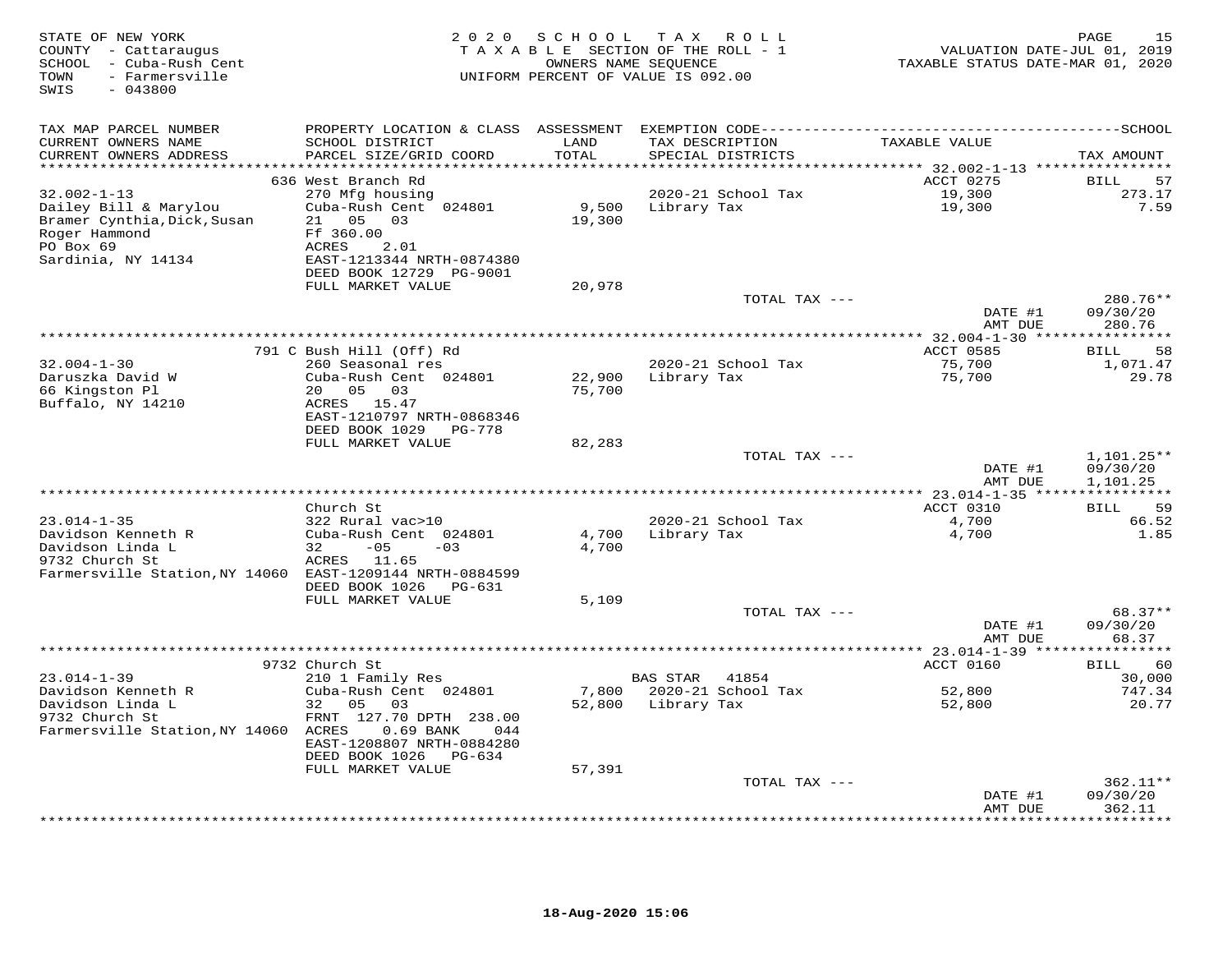| STATE OF NEW YORK<br>COUNTY - Cattaraugus<br>SCHOOL - Cuba-Rush Cent<br>- Farmersville<br>TOWN<br>SWIS<br>$-043800$ |                                                                                                                                                                             | 2020 SCHOOL               | TAX ROLL<br>TAXABLE SECTION OF THE ROLL - 1<br>OWNERS NAME SEQUENCE<br>UNIFORM PERCENT OF VALUE IS 092.00 | VALUATION DATE-JUL 01, 2019<br>TAXABLE STATUS DATE-MAR 01, 2020 | PAGE<br>16                           |
|---------------------------------------------------------------------------------------------------------------------|-----------------------------------------------------------------------------------------------------------------------------------------------------------------------------|---------------------------|-----------------------------------------------------------------------------------------------------------|-----------------------------------------------------------------|--------------------------------------|
| TAX MAP PARCEL NUMBER<br>CURRENT OWNERS NAME<br>CURRENT OWNERS ADDRESS                                              | SCHOOL DISTRICT<br>PARCEL SIZE/GRID COORD                                                                                                                                   | LAND<br>TOTAL             | TAX DESCRIPTION<br>SPECIAL DISTRICTS                                                                      | TAXABLE VALUE                                                   | TAX AMOUNT                           |
|                                                                                                                     |                                                                                                                                                                             | * * * * * * * * * *       |                                                                                                           | *********** 23.004-1-24.3 ***************                       |                                      |
| $23.004 - 1 - 24.3$<br>Dean Mark A<br>Dean Patti L<br>12780 Uebelhoer Rd<br>Alden, NY 14004                         | 831 Tarbell Rd<br>210 1 Family Res<br>Cuba-Rush Cent 024801<br>23/31<br>05 03<br>ACRES<br>1.05<br>EAST-1210574 NRTH-0882724<br>DEED BOOK 18793 PG-5003<br>FULL MARKET VALUE | 8,100<br>60,200<br>65,435 | 2020-21 School Tax<br>Library Tax                                                                         | ACCT 1007<br>60,200<br>60,200                                   | <b>BILL</b><br>61<br>852.08<br>23.69 |
|                                                                                                                     |                                                                                                                                                                             |                           | TOTAL TAX ---                                                                                             |                                                                 | $875.77**$                           |
|                                                                                                                     |                                                                                                                                                                             |                           |                                                                                                           | DATE #1                                                         | 09/30/20                             |
|                                                                                                                     |                                                                                                                                                                             |                           |                                                                                                           | AMT DUE<br>**** 32.002-1-11.5 ***************                   | 875.77                               |
|                                                                                                                     | 9119& 9123 Stebbins Rd                                                                                                                                                      |                           |                                                                                                           | ACCT 0928                                                       | 62<br><b>BILL</b>                    |
| $32.002 - 1 - 11.5$<br>Dewitt Kristen<br>9361 Older Hill Road                                                       | 220 2 Family Res<br>Cuba-Rush Cent 024801<br>21  05  03                                                                                                                     | 16,500                    | 2020-21 School Tax<br>Library Tax                                                                         | 80,000<br>80,000                                                | 1,132.33<br>31.48                    |
| Franklinville, NY 14737                                                                                             | 4.90<br>ACRES<br>EAST-1213997 NRTH-0872293<br>DEED BOOK 28073 PG-7001<br>FULL MARKET VALUE                                                                                  | 80,000<br>86,957          |                                                                                                           |                                                                 |                                      |
|                                                                                                                     |                                                                                                                                                                             |                           | TOTAL TAX $---$                                                                                           |                                                                 | $1,163.81**$                         |
|                                                                                                                     |                                                                                                                                                                             |                           |                                                                                                           | DATE #1<br>AMT DUE                                              | 09/30/20<br>1,163.81                 |
|                                                                                                                     |                                                                                                                                                                             |                           |                                                                                                           |                                                                 |                                      |
| $23.014 - 1 - 49$                                                                                                   | 9749 Church St<br>210 1 Family Res                                                                                                                                          |                           | 2020-21 School Tax                                                                                        | ACCT 0363<br>60,200                                             | 63<br>BILL<br>852.08                 |
| Diamantes Jessica L.<br>9749 Church Street<br>Farmersville Station, NY 14060 ACRES                                  | Cuba-Rush Cent 024801<br>32<br>05<br>03<br>0.70<br>EAST-1208424 NRTH-0884310                                                                                                | 7,800<br>60,200           | Library Tax                                                                                               | 60,200                                                          | 23.69                                |
|                                                                                                                     | DEED BOOK 26701 PG-6001                                                                                                                                                     |                           |                                                                                                           |                                                                 |                                      |
|                                                                                                                     | FULL MARKET VALUE                                                                                                                                                           | 65,435                    | TOTAL TAX ---                                                                                             | DATE #1                                                         | 875.77**<br>09/30/20                 |
|                                                                                                                     |                                                                                                                                                                             |                           |                                                                                                           | AMT DUE                                                         | 875.77                               |
|                                                                                                                     |                                                                                                                                                                             |                           |                                                                                                           | ******* 23.014-1-55.1 **************                            |                                      |
| $23.014 - 1 - 55.1$                                                                                                 | 1046 Co Rd 21<br>210 1 Family Res                                                                                                                                           |                           | <b>BAS STAR</b><br>41854                                                                                  | ACCT 0318                                                       | BILL<br>64<br>30,000                 |
| Dick Kathy L                                                                                                        | Cuba-Rush Cent 024801                                                                                                                                                       | 7,600                     | 2020-21 School Tax                                                                                        | 39,000                                                          | 552.01                               |
| 1046 County Rd. 21<br>Franklinville, NY 14737                                                                       | 32<br>05 03<br>66.00 DPTH 350.00<br>FRNT<br>ACRES<br>0.53                                                                                                                   |                           | 39,000 Library Tax                                                                                        | 39,000                                                          | 15.34                                |
|                                                                                                                     | EAST-1207628 NRTH-0884163<br>DEED BOOK 13903 PG-4008                                                                                                                        |                           |                                                                                                           |                                                                 |                                      |
|                                                                                                                     | FULL MARKET VALUE                                                                                                                                                           | 42,391                    |                                                                                                           |                                                                 |                                      |
|                                                                                                                     |                                                                                                                                                                             |                           | TOTAL TAX ---                                                                                             | DATE #1                                                         | 161.35**<br>09/30/20                 |
|                                                                                                                     |                                                                                                                                                                             |                           |                                                                                                           | AMT DUE                                                         | 161.35<br>********                   |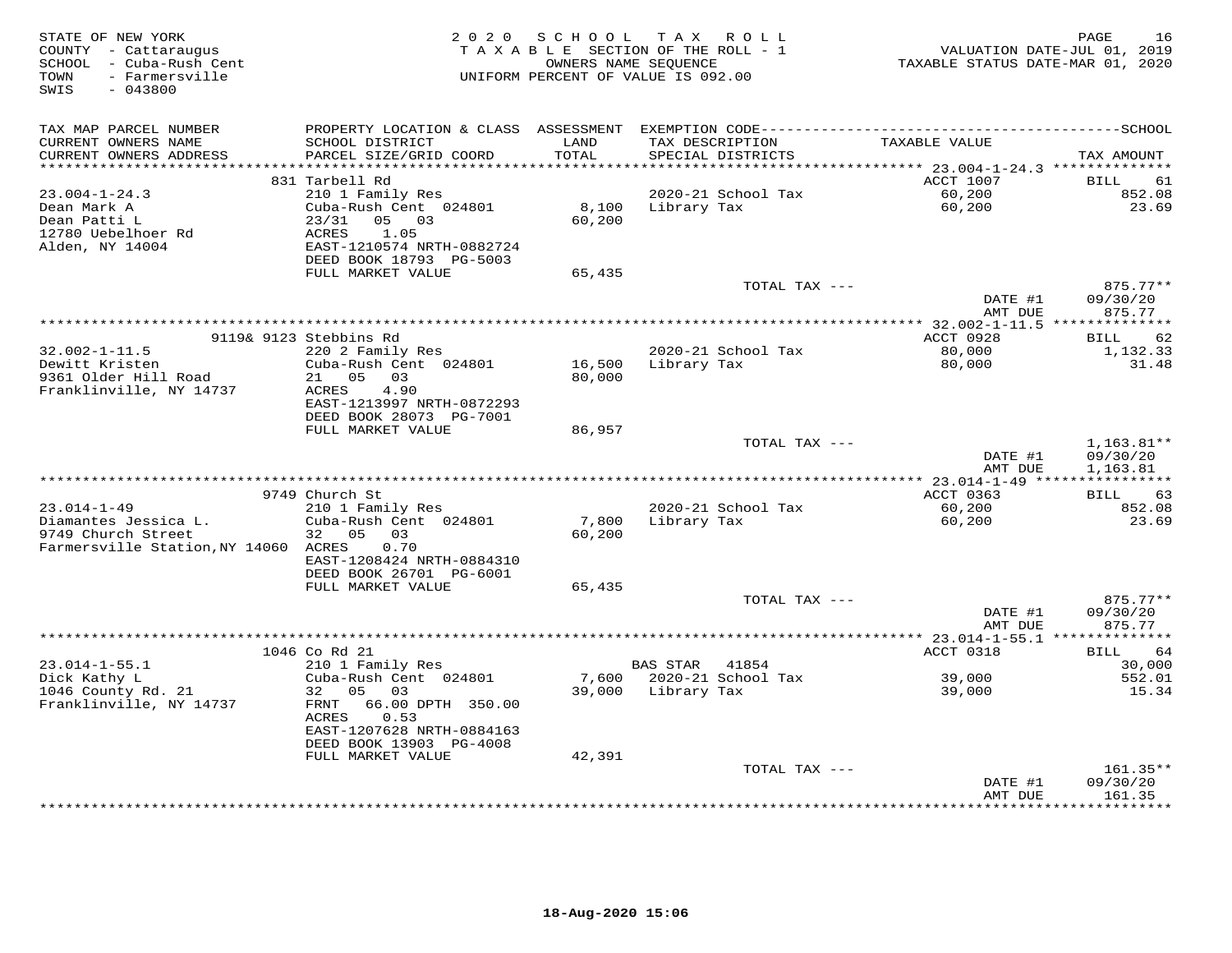| STATE OF NEW YORK<br>COUNTY - Cattaraugus<br>SCHOOL - Cuba-Rush Cent<br>TOWN<br>- Farmersville<br>SWIS<br>$-043800$ |                                                      | 2020 SCHOOL   | TAX ROLL<br>TAXABLE SECTION OF THE ROLL - 1<br>OWNERS NAME SEOUENCE<br>UNIFORM PERCENT OF VALUE IS 092.00 | VALUATION DATE-JUL 01, 2019<br>TAXABLE STATUS DATE-MAR 01, 2020 | PAGE<br>17            |
|---------------------------------------------------------------------------------------------------------------------|------------------------------------------------------|---------------|-----------------------------------------------------------------------------------------------------------|-----------------------------------------------------------------|-----------------------|
| TAX MAP PARCEL NUMBER                                                                                               |                                                      |               |                                                                                                           |                                                                 |                       |
| CURRENT OWNERS NAME<br>CURRENT OWNERS ADDRESS                                                                       | SCHOOL DISTRICT<br>PARCEL SIZE/GRID COORD            | LAND<br>TOTAL | TAX DESCRIPTION<br>SPECIAL DISTRICTS                                                                      | TAXABLE VALUE                                                   | TAX AMOUNT            |
| ***********************                                                                                             | 165 Hardy Crn. Rd                                    |               |                                                                                                           | ACCT 0696                                                       | BILL<br>65            |
| $41.002 - 1 - 15.3$                                                                                                 | 260 Seasonal res                                     |               | 2020-21 School Tax                                                                                        | 57,000                                                          | 806.79                |
| Dietz James A.                                                                                                      | Cuba-Rush Cent 024801                                | 22,300        | Library Tax                                                                                               | 57,000                                                          | 22.43                 |
| Dietz Jill A.                                                                                                       | 01 05 03                                             | 57,000        |                                                                                                           |                                                                 |                       |
| 3700 Moyer Rd                                                                                                       | ACRES 12.05                                          |               |                                                                                                           |                                                                 |                       |
| North Tonawanda, NY 14120                                                                                           | EAST-1220292 NRTH-0085937                            |               |                                                                                                           |                                                                 |                       |
|                                                                                                                     | DEED BOOK 24153 PG-7001                              |               |                                                                                                           |                                                                 |                       |
|                                                                                                                     | FULL MARKET VALUE                                    | 61,957        |                                                                                                           |                                                                 |                       |
|                                                                                                                     |                                                      |               | TOTAL TAX ---                                                                                             |                                                                 | $829.22**$            |
|                                                                                                                     |                                                      |               |                                                                                                           | DATE #1<br>AMT DUE                                              | 09/30/20<br>829.22    |
|                                                                                                                     |                                                      |               |                                                                                                           |                                                                 |                       |
|                                                                                                                     | Bush Hill Rd                                         |               |                                                                                                           | ACCT 0425                                                       | BILL 66               |
| $32.004 - 1 - 5.1$                                                                                                  | 314 Rural vac<10                                     |               | 2020-21 School Tax                                                                                        | 10,700                                                          | 151.45                |
| Dillsworth Nicholas                                                                                                 | Cuba-Rush Cent 024801                                | 10,700        | Library Tax                                                                                               | 10,700                                                          | 4.21                  |
| 8897 Blanchard Road                                                                                                 | 20  03  03                                           | 10,700        |                                                                                                           |                                                                 |                       |
| Colden, NY 14033                                                                                                    | 2.80<br>ACRES                                        |               |                                                                                                           |                                                                 |                       |
|                                                                                                                     | EAST-1213841 NRTH-0871546<br>DEED BOOK 20190 PG-6830 |               |                                                                                                           |                                                                 |                       |
|                                                                                                                     | FULL MARKET VALUE                                    | 11,630        |                                                                                                           |                                                                 |                       |
|                                                                                                                     |                                                      |               | TOTAL TAX ---                                                                                             |                                                                 | 155.66**              |
|                                                                                                                     |                                                      |               |                                                                                                           | DATE #1                                                         | 09/30/20              |
|                                                                                                                     |                                                      |               |                                                                                                           | AMT DUE                                                         | 155.66                |
|                                                                                                                     |                                                      |               |                                                                                                           |                                                                 |                       |
|                                                                                                                     | Bush Hill Rd                                         |               |                                                                                                           | ACCT 1191                                                       | 67<br>BILL            |
| $32.004 - 1 - 5.3$                                                                                                  | 314 Rural vac<10                                     |               | 2020-21 School Tax                                                                                        | 16,200                                                          | 229.30                |
| Dillsworth Nicholas                                                                                                 | Cuba-Rush Cent 024801                                | 16,200        | Library Tax                                                                                               | 16,200                                                          | 6.37                  |
| 8849 State Rd<br>Colden, NY 14033                                                                                   | 20 03 03<br>6.61<br>ACRES                            | 16,200        |                                                                                                           |                                                                 |                       |
|                                                                                                                     | EAST-1213424 NRTH-0871507                            |               |                                                                                                           |                                                                 |                       |
|                                                                                                                     | DEED BOOK 18665 PG-7001                              |               |                                                                                                           |                                                                 |                       |
|                                                                                                                     | FULL MARKET VALUE                                    | 17,609        |                                                                                                           |                                                                 |                       |
|                                                                                                                     |                                                      |               | TOTAL TAX ---                                                                                             |                                                                 | $235.67**$            |
|                                                                                                                     |                                                      |               |                                                                                                           | DATE #1                                                         | 09/30/20              |
|                                                                                                                     |                                                      |               |                                                                                                           | AMT DUE                                                         | 235.67                |
|                                                                                                                     |                                                      |               |                                                                                                           | ********** 41.001-1-1 *****                                     | * * * * * * * * * * * |
| $41.001 - 1 - 1$                                                                                                    | 8423 Peet Hill Rd                                    |               |                                                                                                           | ACCT 0033                                                       | BILL<br>68            |
| DOMINO MATTHEW T                                                                                                    | 240 Rural res<br>Cuba-Rush Cent 024801               |               | BAS STAR 41854<br>52,800 2020-21 School Tax                                                               | 283,500                                                         | 30,000<br>4,012.69    |
| DOMINO CHRISTOPHER T                                                                                                | 05<br>03<br>34                                       | 283,500       | Library Tax                                                                                               | 283,500                                                         | 111.54                |
| Domino                                                                                                              | ACRES<br>56.60 BANK<br>017                           |               |                                                                                                           |                                                                 |                       |
| Thomas & Corrine                                                                                                    | EAST-1203784 NRTH-0863205                            |               |                                                                                                           |                                                                 |                       |
| 8423 Peet Hill Rd                                                                                                   | DEED BOOK 29286 PG-2001                              |               |                                                                                                           |                                                                 |                       |
| Franklinville, NY 14737                                                                                             | FULL MARKET VALUE                                    | 308,152       |                                                                                                           |                                                                 |                       |
|                                                                                                                     |                                                      |               | TOTAL TAX ---                                                                                             |                                                                 | $3,718.23**$          |
|                                                                                                                     |                                                      |               |                                                                                                           | DATE #1                                                         | 09/30/20              |
|                                                                                                                     |                                                      |               |                                                                                                           | AMT DUE                                                         | 3,718.23              |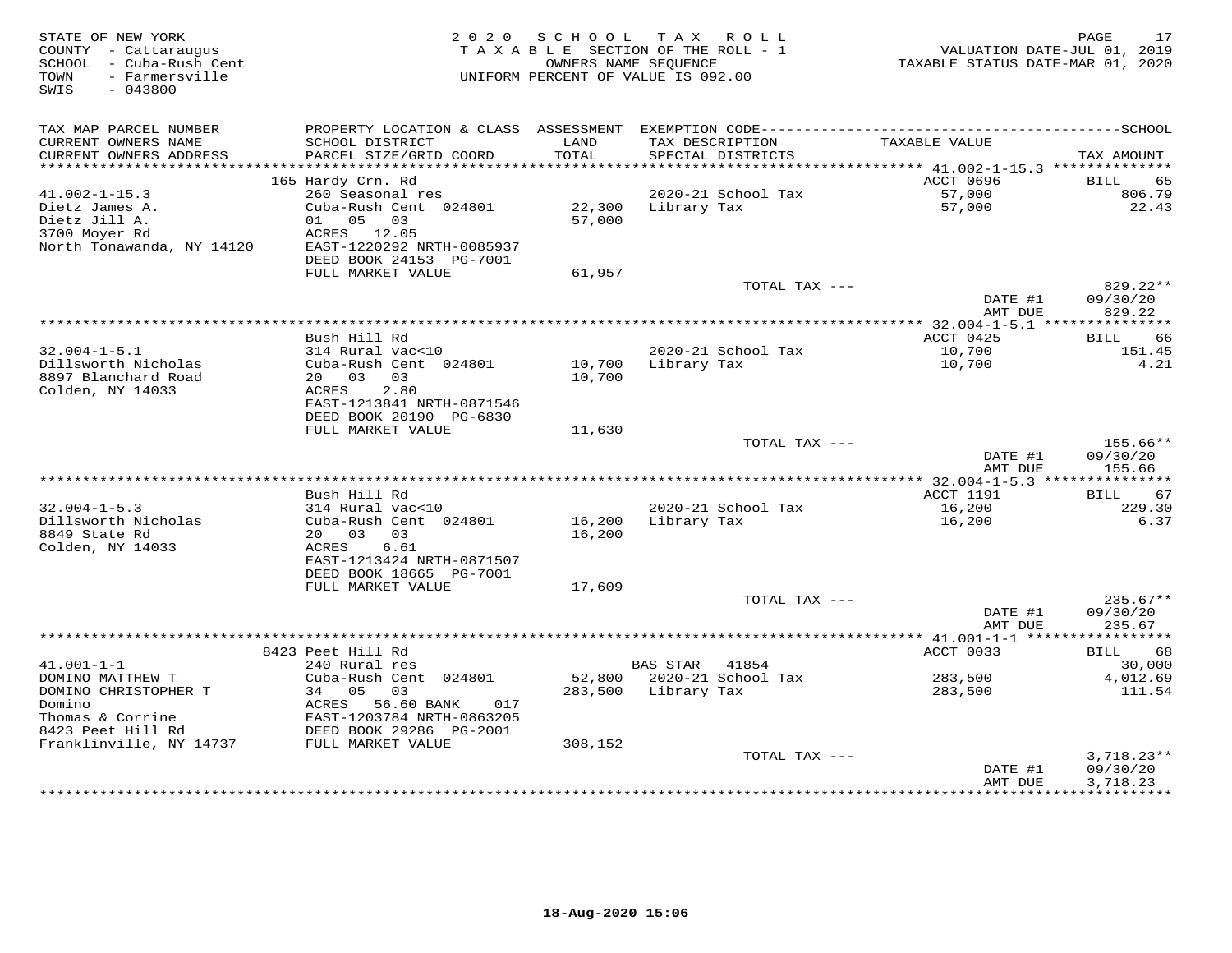| STATE OF NEW YORK<br>COUNTY - Cattaraugus<br>SCHOOL - Cuba-Rush Cent<br>- Farmersville<br>TOWN<br>SWIS<br>$-043800$ | 2 0 2 0                                                                   | SCHOOL<br>TAXABLE SECTION OF THE ROLL - 1<br>UNIFORM PERCENT OF VALUE IS 092.00 | OWNERS NAME SEQUENCE | TAX ROLL                             | VALUATION DATE-JUL 01, 2019<br>TAXABLE STATUS DATE-MAR 01, 2020 | 18<br>PAGE              |
|---------------------------------------------------------------------------------------------------------------------|---------------------------------------------------------------------------|---------------------------------------------------------------------------------|----------------------|--------------------------------------|-----------------------------------------------------------------|-------------------------|
| TAX MAP PARCEL NUMBER                                                                                               |                                                                           |                                                                                 |                      |                                      |                                                                 |                         |
| CURRENT OWNERS NAME<br>CURRENT OWNERS ADDRESS<br>**********************                                             | SCHOOL DISTRICT<br>PARCEL SIZE/GRID COORD<br>**************************** | LAND<br>TOTAL                                                                   |                      | TAX DESCRIPTION<br>SPECIAL DISTRICTS | TAXABLE VALUE                                                   | TAX AMOUNT              |
|                                                                                                                     | 8875 Stebbins Rd                                                          |                                                                                 |                      |                                      | ACCT 0881                                                       | BILL<br>69              |
| $32.004 - 1 - 11.2$                                                                                                 | 210 1 Family Res                                                          |                                                                                 | AGED S               | 41804                                |                                                                 | 26,880                  |
| Donath Paul B                                                                                                       | Cuba-Rush Cent 024801                                                     |                                                                                 | 10,800 ENH STAR      | 41834                                |                                                                 | 49,920                  |
| 8875 Stebbins Rd                                                                                                    | 05<br>03<br>20                                                            | 76,800                                                                          |                      | 2020-21 School Tax                   | 49,920                                                          | 706.57                  |
| Franklinville, NY 14737                                                                                             | ACRES<br>2.85<br>EAST-1214326 NRTH-0868917<br>DEED BOOK 13155 PG-2003     |                                                                                 | Library Tax          |                                      | 49,920                                                          | 19.64                   |
|                                                                                                                     | FULL MARKET VALUE                                                         | 83,478                                                                          |                      |                                      |                                                                 |                         |
|                                                                                                                     |                                                                           |                                                                                 |                      | TOTAL TAX ---                        | DATE #1                                                         | $19.64**$<br>09/30/20   |
|                                                                                                                     | **********************                                                    | ***********************************                                             |                      |                                      | AMT DUE                                                         | 19.64<br>**********     |
|                                                                                                                     | 9243 Co Line Rd                                                           |                                                                                 |                      |                                      | ********* 32.002-1-5.2 ***                                      | 70<br>BILL              |
| $32.002 - 1 - 5.2$                                                                                                  | 312 Vac w/imprv                                                           |                                                                                 |                      | 2020-21 School Tax                   | 54,600                                                          | 772.82                  |
| Donner Gary F.                                                                                                      | Cuba-Rush Cent 024801                                                     | 53,500                                                                          | Library Tax          |                                      | 54,600                                                          | 21.48                   |
| Donner Kathleen E.                                                                                                  | 05 05<br>03                                                               | 54,600                                                                          |                      |                                      |                                                                 |                         |
| 5273 Fiegel Road<br>Lockport, NY 14094                                                                              | ACRES 58.00<br>EAST-1220552 NRTH-0875571                                  |                                                                                 |                      |                                      |                                                                 |                         |
|                                                                                                                     | DEED BOOK 22240 PG-6001                                                   |                                                                                 |                      |                                      |                                                                 |                         |
|                                                                                                                     | FULL MARKET VALUE                                                         | 59,348                                                                          |                      | TOTAL TAX ---                        |                                                                 | $794.30**$              |
|                                                                                                                     |                                                                           |                                                                                 |                      |                                      | DATE #1<br>AMT DUE                                              | 09/30/20<br>794.30      |
|                                                                                                                     |                                                                           |                                                                                 |                      |                                      |                                                                 |                         |
|                                                                                                                     | 9243 Co Line Rd                                                           |                                                                                 |                      |                                      | ACCT 0263                                                       | BILL<br>71              |
| $32.002 - 1 - 5.1$                                                                                                  | 260 Seasonal res                                                          |                                                                                 |                      | 2020-21 School Tax                   | 82,300                                                          | 1,164.88                |
| Donner Scott B<br>Donner Kevin & Glenn                                                                              | Cuba-Rush Cent 024801<br>05<br>03                                         | 62,400                                                                          | Library Tax          |                                      | 82,300                                                          | 32.38                   |
| 100 Ambleside Dr                                                                                                    | 05<br>ACRES 75.70<br>EAST-1220552 NRTH-0874834                            | 82,300                                                                          |                      |                                      |                                                                 |                         |
| Lockport, NY 14094                                                                                                  | DEED BOOK 22421 PG-3001                                                   |                                                                                 |                      |                                      |                                                                 |                         |
|                                                                                                                     | FULL MARKET VALUE                                                         | 89,457                                                                          |                      |                                      |                                                                 |                         |
|                                                                                                                     |                                                                           |                                                                                 |                      | TOTAL TAX ---                        |                                                                 | $1,197.26**$            |
|                                                                                                                     |                                                                           |                                                                                 |                      |                                      | DATE #1                                                         | 09/30/20                |
|                                                                                                                     |                                                                           |                                                                                 |                      |                                      | AMT DUE<br>************ 23.014-1-45 *****                       | 1,197.26<br>*********** |
|                                                                                                                     | NYS Rte 98                                                                |                                                                                 |                      |                                      | ACCT 0080                                                       | BILL<br>72              |
| $23.014 - 1 - 45$                                                                                                   | 314 Rural vac<10                                                          |                                                                                 |                      | 2020-21 School Tax                   | 3,900                                                           | 55.20                   |
| Duggan Cherith E                                                                                                    | Cuba-Rush Cent 024801                                                     | 3,900                                                                           | Library Tax          |                                      | 3,900                                                           | 1.53                    |
| PO Box 93                                                                                                           | 32<br>05<br>04                                                            | 3,900                                                                           |                      |                                      |                                                                 |                         |
| Farmersville Station, NY 14060                                                                                      | ACRES<br>0.68<br>EAST-1208674 NRTH-0883518                                |                                                                                 |                      |                                      |                                                                 |                         |
|                                                                                                                     | DEED BOOK 00984 PG-00180                                                  |                                                                                 |                      |                                      |                                                                 |                         |
|                                                                                                                     | FULL MARKET VALUE                                                         | 4,239                                                                           |                      | TOTAL TAX ---                        |                                                                 | $56.73**$               |
|                                                                                                                     |                                                                           |                                                                                 |                      |                                      | DATE #1                                                         | 09/30/20                |
|                                                                                                                     |                                                                           |                                                                                 |                      |                                      | AMT DUE                                                         | 56.73<br>*******        |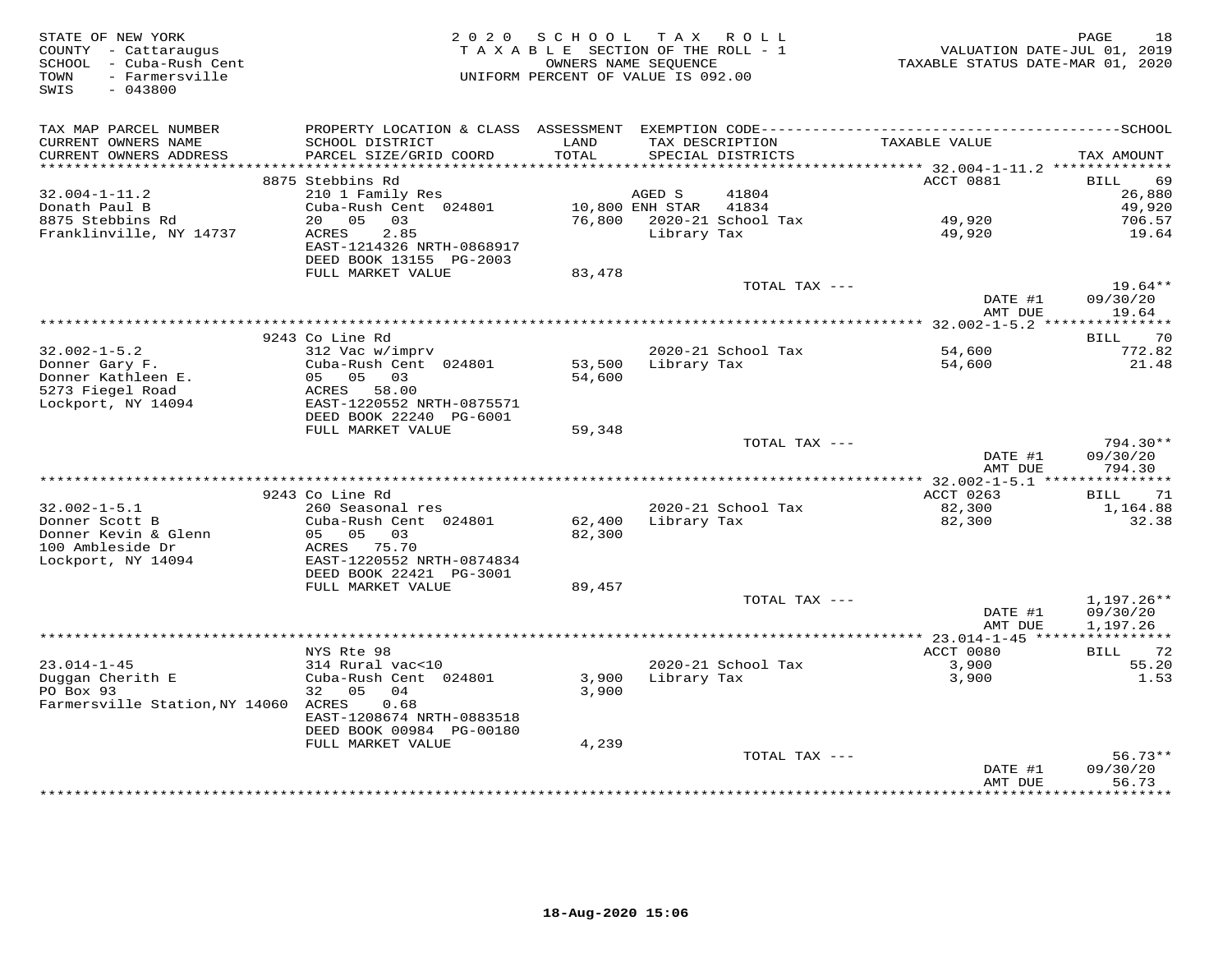| STATE OF NEW YORK<br>COUNTY - Cattaraugus<br>SCHOOL - Cuba-Rush Cent<br>- Farmersville<br>TOWN<br>SWIS<br>$-043800$ | 2 0 2 0                                                                                      | S C H O O L<br>OWNERS NAME SEQUENCE | TAX ROLL<br>TAXABLE SECTION OF THE ROLL - 1<br>UNIFORM PERCENT OF VALUE IS 092.00 | VALUATION DATE-JUL 01, 2019<br>TAXABLE STATUS DATE-MAR 01, 2020 | 19<br>PAGE           |
|---------------------------------------------------------------------------------------------------------------------|----------------------------------------------------------------------------------------------|-------------------------------------|-----------------------------------------------------------------------------------|-----------------------------------------------------------------|----------------------|
| TAX MAP PARCEL NUMBER                                                                                               | PROPERTY LOCATION & CLASS ASSESSMENT EXEMPTION CODE-----------------------------------SCHOOL |                                     |                                                                                   |                                                                 |                      |
| CURRENT OWNERS NAME<br>CURRENT OWNERS ADDRESS<br>***********************                                            | SCHOOL DISTRICT<br>PARCEL SIZE/GRID COORD                                                    | LAND<br>TOTAL                       | TAX DESCRIPTION<br>SPECIAL DISTRICTS                                              | TAXABLE VALUE                                                   | TAX AMOUNT           |
|                                                                                                                     | 9747 School St                                                                               |                                     |                                                                                   | ACCT 0249                                                       | <b>BILL</b><br>73    |
| $23.014 - 1 - 48$                                                                                                   | 210 1 Family Res                                                                             |                                     | 2020-21 School Tax                                                                | 64,000                                                          | 905.86               |
| Duggan John James                                                                                                   | Cuba-Rush Cent 024801                                                                        | 7,900                               | Library Tax                                                                       | 64,000                                                          | 25.18                |
| PO Box 93                                                                                                           | 32<br>05<br>03                                                                               | 64,000                              |                                                                                   |                                                                 |                      |
| Farmersville Station, NY 14060                                                                                      | 0.79<br>ACRES                                                                                |                                     |                                                                                   |                                                                 |                      |
|                                                                                                                     | EAST-1208468 NRTH-0884177                                                                    |                                     |                                                                                   |                                                                 |                      |
|                                                                                                                     | DEED BOOK 891<br>PG-00165                                                                    |                                     |                                                                                   |                                                                 |                      |
|                                                                                                                     | FULL MARKET VALUE                                                                            | 69,565                              |                                                                                   |                                                                 |                      |
|                                                                                                                     |                                                                                              |                                     | TOTAL TAX ---                                                                     | DATE #1                                                         | 931.04**<br>09/30/20 |
|                                                                                                                     |                                                                                              |                                     |                                                                                   | AMT DUE                                                         | 931.04               |
|                                                                                                                     |                                                                                              |                                     |                                                                                   |                                                                 |                      |
|                                                                                                                     | Church/School St                                                                             |                                     |                                                                                   | ACCT 0862                                                       | 74<br>BILL           |
| $23.014 - 1 - 73$                                                                                                   | 314 Rural vac<10                                                                             |                                     | 2020-21 School Tax                                                                | 12,900                                                          | 182.59               |
| Duggan John James                                                                                                   | Cuba-Rush Cent 024801                                                                        | 12,900                              | Library Tax                                                                       | 12,900                                                          | 5.08                 |
| PO Box 93                                                                                                           | $31 - 05 - 03$                                                                               | 12,900                              |                                                                                   |                                                                 |                      |
| Farmersville Sta, NY 14060                                                                                          | ACRES<br>4.27                                                                                |                                     |                                                                                   |                                                                 |                      |
|                                                                                                                     | EAST-1208749 NRTH-0883875<br>DEED BOOK 905<br>PG-00477                                       |                                     |                                                                                   |                                                                 |                      |
|                                                                                                                     | FULL MARKET VALUE                                                                            | 14,022                              |                                                                                   |                                                                 |                      |
|                                                                                                                     |                                                                                              |                                     | TOTAL TAX ---                                                                     |                                                                 | $187.67**$           |
|                                                                                                                     |                                                                                              |                                     |                                                                                   | DATE #1                                                         | 09/30/20             |
|                                                                                                                     |                                                                                              |                                     |                                                                                   | AMT DUE                                                         | 187.67               |
|                                                                                                                     |                                                                                              |                                     |                                                                                   | ***** 41.001-1-25 *****************                             |                      |
|                                                                                                                     | 8256 Healy Rd                                                                                |                                     |                                                                                   | ACCT 0150                                                       | 75<br><b>BILL</b>    |
| $41.001 - 1 - 25$<br>Duquette Dennis                                                                                | 260 Seasonal res<br>Cuba-Rush Cent 024801                                                    | 15,500                              | 2020-21 School Tax<br>Library Tax                                                 | 35,500<br>35,500                                                | 502.47<br>13.97      |
| Duquette Joan                                                                                                       | 34<br>$-05$<br>$-03$                                                                         | 35,500                              |                                                                                   |                                                                 |                      |
| 33 Kinsey Ave                                                                                                       | 5.99<br>ACRES                                                                                |                                     |                                                                                   |                                                                 |                      |
| Kenmore, NY 14217                                                                                                   | EAST-1205020 NRTH-0860515                                                                    |                                     |                                                                                   |                                                                 |                      |
|                                                                                                                     | DEED BOOK 954<br>$PG-483$                                                                    |                                     |                                                                                   |                                                                 |                      |
|                                                                                                                     | FULL MARKET VALUE                                                                            | 38,587                              |                                                                                   |                                                                 |                      |
|                                                                                                                     |                                                                                              |                                     | TOTAL TAX ---                                                                     |                                                                 | $516.44**$           |
|                                                                                                                     |                                                                                              |                                     |                                                                                   | DATE #1<br>AMT DUE                                              | 09/30/20<br>516.44   |
|                                                                                                                     |                                                                                              |                                     |                                                                                   | ******* 32.004-1-3.2 ***                                        |                      |
|                                                                                                                     | 787 Bush Hill Rd                                                                             |                                     |                                                                                   | ACCT 0569                                                       | 76<br>BILL           |
| $32.004 - 1 - 3.2$                                                                                                  | 210 1 Family Res                                                                             |                                     | 2020-21 School Tax                                                                | 101,100                                                         | 1,430.98             |
| Dynabrade Inc                                                                                                       | Cuba-Rush Cent 024801                                                                        | 9,700                               | Library Tax                                                                       | 101,100                                                         | 39.78                |
| 8989 Sheridan Dr                                                                                                    | 20  05  03                                                                                   | 101,100                             |                                                                                   |                                                                 |                      |
| Clarence, NY 14031                                                                                                  | ACRES<br>2.11                                                                                |                                     |                                                                                   |                                                                 |                      |
|                                                                                                                     | EAST-1211317 NRTH-0870734                                                                    |                                     |                                                                                   |                                                                 |                      |
|                                                                                                                     | DEED BOOK 961<br>PG-795<br>FULL MARKET VALUE                                                 | 109,891                             |                                                                                   |                                                                 |                      |
|                                                                                                                     |                                                                                              |                                     | TOTAL TAX ---                                                                     |                                                                 | $1,470.76**$         |
|                                                                                                                     |                                                                                              |                                     |                                                                                   | DATE #1                                                         | 09/30/20             |
|                                                                                                                     |                                                                                              |                                     |                                                                                   | AMT DUE                                                         | 1,470.76             |
|                                                                                                                     |                                                                                              |                                     |                                                                                   |                                                                 |                      |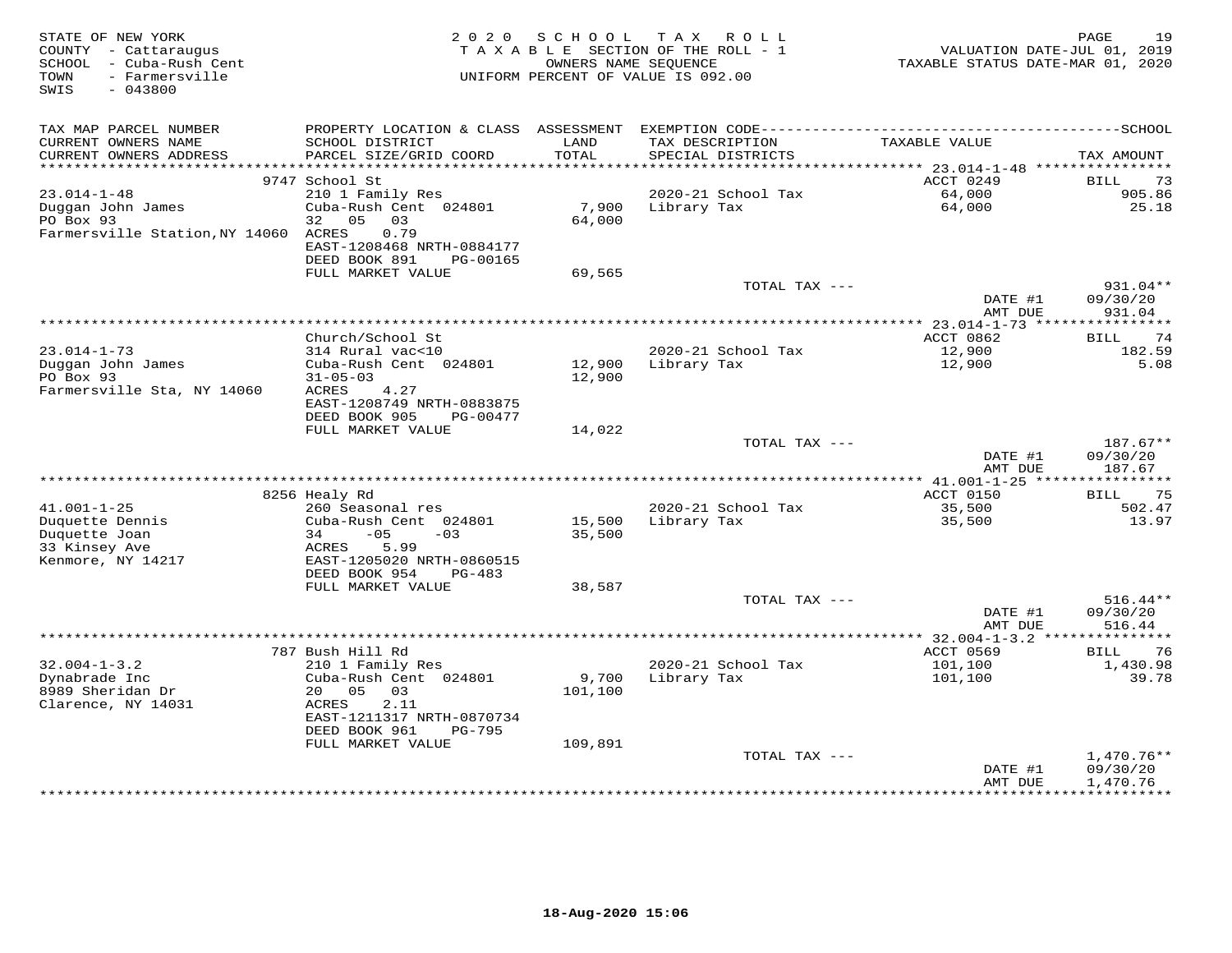| STATE OF NEW YORK<br>COUNTY - Cattaraugus<br>SCHOOL - Cuba-Rush Cent<br>TOWN<br>- Farmersville<br>SWIS<br>$-043800$ |                                                      | 2020 SCHOOL TAX ROLL<br>TAXABLE SECTION OF THE ROLL - 1<br>UNIFORM PERCENT OF VALUE IS 092.00 | OWNERS NAME SEQUENCE | $\frac{1}{2}$                              | 20 12<br>VALUATION DATE-JUL 01, 2019<br>TAXABLE STATUS DATE-MAR 01, 2020 | PAGE<br>20               |
|---------------------------------------------------------------------------------------------------------------------|------------------------------------------------------|-----------------------------------------------------------------------------------------------|----------------------|--------------------------------------------|--------------------------------------------------------------------------|--------------------------|
| TAX MAP PARCEL NUMBER                                                                                               |                                                      |                                                                                               |                      |                                            |                                                                          |                          |
| CURRENT OWNERS NAME<br>CURRENT OWNERS ADDRESS                                                                       | SCHOOL DISTRICT<br>PARCEL SIZE/GRID COORD            | LAND<br>TOTAL                                                                                 |                      | TAX DESCRIPTION<br>SPECIAL DISTRICTS       | TAXABLE VALUE                                                            | TAX AMOUNT               |
| ***********************                                                                                             |                                                      |                                                                                               |                      |                                            |                                                                          |                          |
| 23.004-1-1.4                                                                                                        | NYS Rte 98<br>105 Vac farmland                       |                                                                                               | AG DIST              | 41720                                      | ACCT 0909                                                                | BILL 77<br>63,097        |
| Edelweiss Land LLC                                                                                                  | Cuba-Rush Cent 024801                                |                                                                                               |                      | 124,000 2020-21 School Tax                 |                                                                          | 862.03                   |
| 250 Baird Rd                                                                                                        | 24/32 05 03                                          |                                                                                               |                      | 124,000 Library Tax                        | 60,903<br>60,903                                                         | 23.96                    |
| Farmersville Station, NY 14060 See L 1033 P 190 Map 2529                                                            | ACRES 103.35                                         |                                                                                               |                      |                                            |                                                                          |                          |
| MAY BE SUBJECT TO PAYMENT                                                                                           | EAST-1211932 NRTH-0886565                            |                                                                                               |                      |                                            |                                                                          |                          |
| UNDER AGDIST LAW TIL 2024                                                                                           | DEED BOOK 20158 PG-9001<br>FULL MARKET VALUE         | 134,783                                                                                       |                      |                                            |                                                                          |                          |
|                                                                                                                     |                                                      |                                                                                               |                      | TOTAL TAX ---                              |                                                                          | 885.99**                 |
|                                                                                                                     |                                                      |                                                                                               |                      |                                            | DATE #1<br>AMT DUE                                                       | 09/30/20<br>885.99       |
|                                                                                                                     | NYS Rte 98                                           |                                                                                               |                      |                                            | ACCT 0293                                                                | BILL 78                  |
| $23.004 - 1 - 4.1$                                                                                                  | 105 Vac farmland                                     |                                                                                               | AG DIST              | 41720                                      |                                                                          | 31,458                   |
| EDELWEISS LAND LLC                                                                                                  | Cuba-Rush Cent 024801                                |                                                                                               |                      | 59,900 2020-21 School Tax                  | 28,442<br>28,442                                                         | 402.57                   |
| 10826 OSMUN ROAD                                                                                                    | $16/24 - 05 - 03$                                    |                                                                                               |                      | 59,900 Library Tax                         |                                                                          | 11.19                    |
| FREEDOM, NY 14065                                                                                                   | See L1033 P 194 Map 2531<br>ACRES 44.25              |                                                                                               |                      |                                            |                                                                          |                          |
| MAY BE SUBJECT TO PAYMENT<br>UNDER AGDIST LAW TIL 2024                                                              | EAST-1213907 NRTH-0886952<br>DEED BOOK 20190 PG-4793 |                                                                                               |                      |                                            |                                                                          |                          |
|                                                                                                                     | FULL MARKET VALUE                                    | 65,109                                                                                        |                      |                                            |                                                                          |                          |
|                                                                                                                     |                                                      |                                                                                               |                      | TOTAL TAX ---                              | DATE #1                                                                  | $413.76**$<br>09/30/20   |
|                                                                                                                     |                                                      |                                                                                               |                      |                                            | AMT DUE                                                                  | 413.76                   |
|                                                                                                                     | 9857 Huyck Rd                                        |                                                                                               |                      |                                            | ACCT 0499                                                                | BILL 79                  |
| $23.004 - 1 - 7$                                                                                                    | 241 Rural res&ag                                     |                                                                                               | AG DIST              | 41720                                      |                                                                          | 62,232                   |
| Edelweiss Land, LLC                                                                                                 | Cuba-Rush Cent 024801                                |                                                                                               |                      | 159,400 2020-21 School Tax                 | 150,968                                                                  | 2,136.82                 |
| 250 Baird Rd<br>Freedom, NY 14065                                                                                   | 08/16  05  03<br>ACRES 129.60                        |                                                                                               | 213,200 Library Tax  |                                            | 150,968                                                                  | 59.40                    |
|                                                                                                                     | EAST-1219468 NRTH-0887009                            |                                                                                               |                      |                                            |                                                                          |                          |
| MAY BE SUBJECT TO PAYMENT<br>UNDER AGDIST LAW TIL 2024                                                              | DEED BOOK 27876 PG-3003<br>FULL MARKET VALUE         | 231,739                                                                                       |                      |                                            |                                                                          |                          |
|                                                                                                                     |                                                      |                                                                                               |                      | TOTAL TAX ---                              | DATE #1                                                                  | $2,196.22**$<br>09/30/20 |
|                                                                                                                     |                                                      |                                                                                               |                      |                                            | AMT DUE                                                                  | 2,196.22                 |
|                                                                                                                     | Huyck Rd                                             |                                                                                               |                      |                                            | ACCT 0501                                                                | BILL 80                  |
| $23.004 - 1 - 8$                                                                                                    | 314 Rural vac<10                                     |                                                                                               |                      |                                            |                                                                          | 16,468                   |
| Edelweiss Land, LLC                                                                                                 | Cuba-Rush Cent 024801                                |                                                                                               |                      | AG DIST 41720<br>23,100 2020-21 School Tax | 6,632                                                                    | 93.87                    |
| 250 Baird Rd                                                                                                        | 08 05 04                                             |                                                                                               | 23,100 Library Tax   |                                            | 6,632                                                                    | 2.61                     |
| Freedom, NY 14065                                                                                                   | ACRES 13.09<br>EAST-1221461 NRTH-0887619             |                                                                                               |                      |                                            |                                                                          |                          |
| MAY BE SUBJECT TO PAYMENT                                                                                           | DEED BOOK 27876 PG-3003                              |                                                                                               |                      |                                            |                                                                          |                          |
| UNDER AGDIST LAW TIL 2024                                                                                           | FULL MARKET VALUE                                    | 25,109                                                                                        |                      | TOTAL TAX ---                              |                                                                          | $96.48**$                |
|                                                                                                                     |                                                      |                                                                                               |                      |                                            | DATE #1                                                                  | 09/30/20                 |
|                                                                                                                     |                                                      |                                                                                               |                      |                                            | AMT DUE<br>.                                                             | 96.48<br>.               |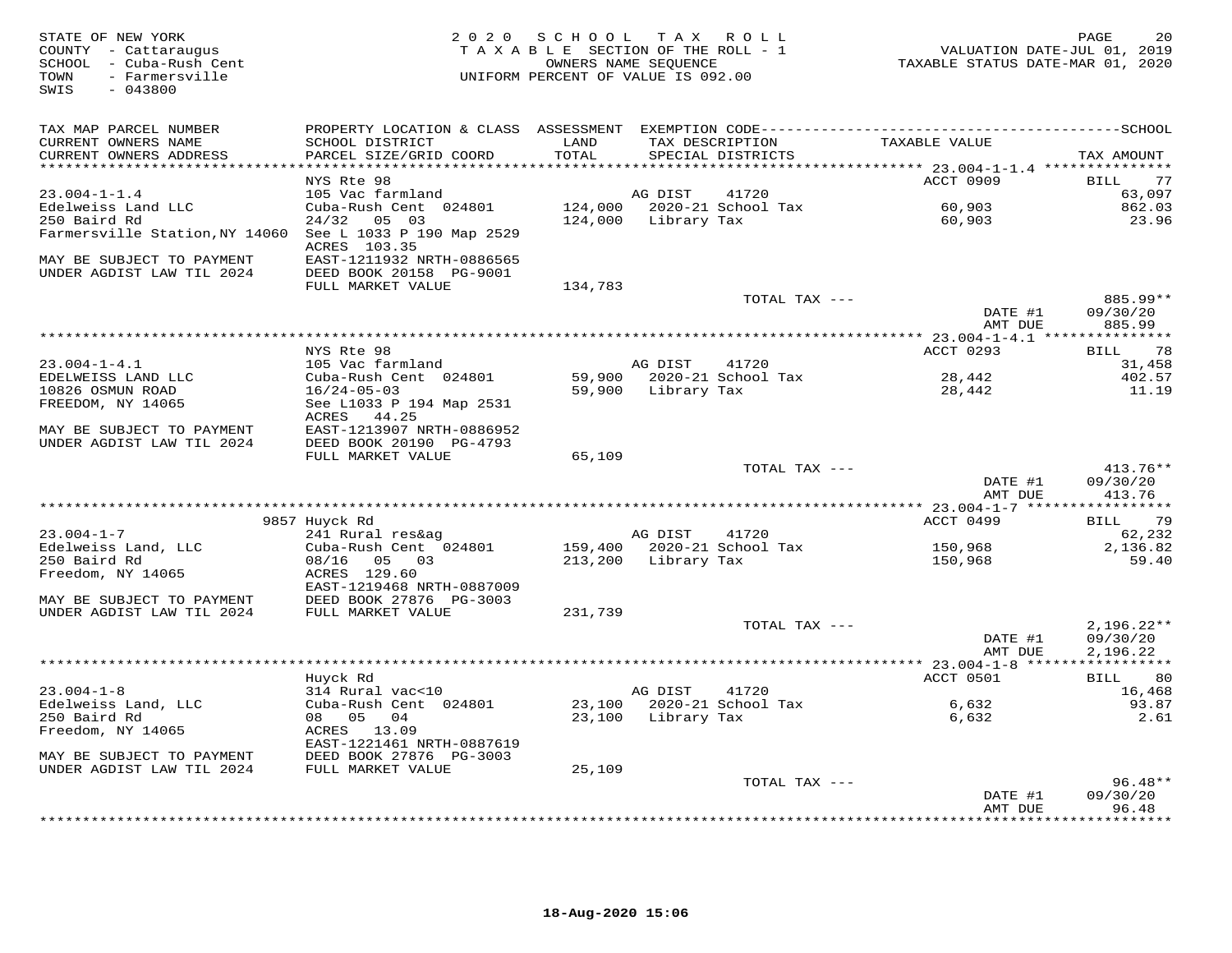STATE OF NEW YORK GREE 21 (2000) SCHOOL TAX ROLL<br>COUNTY - Cattaraugus (2019) TAXABLE SECTION OF THE ROLL - 1 (2019) VALUATION DATE-JUL 01, 2019<br>SCHOOL - Cuba-Rush Cent (2020) TAXABLE SECTION OF THE ROLL - 1 (2020) TAXABLE SWIS - 043800TAX MAP PARCEL NUMBER PROPERTY LOCATION & CLASS ASSESSMENT EXEMPTION CODE------------------------------------------SCHOOL CURRENT OWNERS NAME SCHOOL DISTRICT LAND TAX DESCRIPTION TAXABLE VALUE CURRENT OWNERS ADDRESS PARCEL SIZE/GRID COORD TOTAL SPECIAL DISTRICTS TAX AMOUNT \*\*\*\*\*\*\*\*\*\*\*\*\*\*\*\*\*\*\*\*\*\*\*\*\*\*\*\*\*\*\*\*\*\*\*\*\*\*\*\*\*\*\*\*\*\*\*\*\*\*\*\*\*\*\*\*\*\*\*\*\*\*\*\*\*\*\*\*\*\*\*\*\*\*\*\*\*\*\*\*\*\*\*\*\*\*\*\*\*\*\*\*\*\*\*\*\*\*\*\*\*\*\* 23.004-1-9.1 \*\*\*\*\*\*\*\*\*\*\*\*\*\*\*ACCT 0498 BILL 81 Huyck Rd ACCT 0498 BILL 8111,590 23.004-1-9.1 314 Rural vac<10 AG DIST 41720 11,590 28.45 Edelweiss Land, LLC Cuba-Rush Cent 024801 13,600 2020-21 School Tax 2,010 28.45 $0.79$ 250 Baird Rd 08 05 03 13,600 Library Tax 2,010 0.79Freedom, NY 14065 ACRES 4.73 EAST-1222051 NRTH-0887509 MAY BE SUBJECT TO PAYMENT DEED BOOK 27876 PG-3003 UNDER AGDIST LAW TIL 2024 FULL MARKET VALUE 14,783 TOTAL TAX --- 29.24\*\* DATE #1 09/30/20 $AMT$   $DUE$  29.24 AMT DUE 29.24 \*\*\*\*\*\*\*\*\*\*\*\*\*\*\*\*\*\*\*\*\*\*\*\*\*\*\*\*\*\*\*\*\*\*\*\*\*\*\*\*\*\*\*\*\*\*\*\*\*\*\*\*\*\*\*\*\*\*\*\*\*\*\*\*\*\*\*\*\*\*\*\*\*\*\*\*\*\*\*\*\*\*\*\*\*\*\*\*\*\*\*\*\*\*\*\*\*\*\*\*\*\*\* 23.004-1-10 \*\*\*\*\*\*\*\*\*\*\*\*\*\*\*\*ACCT 0500 BILL 82 Huyck Rd ACCT 0500 BILL 821,315 23.004-1-10 105 Vac farmland AG DIST 41720 1,315 9.70 Edelweiss Land, LLC Cuba-Rush Cent 024801 2,000 2020-21 School Tax 685 9.70 $0.27$ 250 Baird Rd 08 05 03 2,000 Library Tax 685 0.27Freedom, NY 14065 ACRES 1.36 EAST-1221093 NRTH-0886524 MAY BE SUBJECT TO PAYMENT DEED BOOK 27876 PG-3003 UNDER AGDIST LAW TIL 2024 FULL MARKET VALUE 2,174 TOTAL TAX --- 9.97\*\* DATE #1 09/30/20 AMT DUE 9.97 \*\*\*\*\*\*\*\*\*\*\*\*\*\*\*\*\*\*\*\*\*\*\*\*\*\*\*\*\*\*\*\*\*\*\*\*\*\*\*\*\*\*\*\*\*\*\*\*\*\*\*\*\*\*\*\*\*\*\*\*\*\*\*\*\*\*\*\*\*\*\*\*\*\*\*\*\*\*\*\*\*\*\*\*\*\*\*\*\*\*\*\*\*\*\*\*\*\*\*\*\*\*\* 23.004-1-11 \*\*\*\*\*\*\*\*\*\*\*\*\*\*\*\* 9957 Huyck Rd ACCT 0496 BILL 8323.004-1-11 105 Vac farmland AG DIST 41720 81,0401,208.20 Edelweiss Land, LLC Cuba-Rush Cent 024801 166,400 2020-21 School Tax 85,360 1,208.2033.59 250 Baird Rd 08 05 03 166,400 Library Tax 85,360 33.59Freedom, NY 14065 ACRES 145.61 EAST-1220958 NRTH-0885573 MAY BE SUBJECT TO PAYMENT DEED BOOK 27876 PG-3003 UNDER AGDIST LAW TIL 2024 FULL MARKET VALUE 180,870 TOTAL TAX --- 1,241.79\*\* DATE #1 09/30/20 AMT DUE 1,241.79 \*\*\*\*\*\*\*\*\*\*\*\*\*\*\*\*\*\*\*\*\*\*\*\*\*\*\*\*\*\*\*\*\*\*\*\*\*\*\*\*\*\*\*\*\*\*\*\*\*\*\*\*\*\*\*\*\*\*\*\*\*\*\*\*\*\*\*\*\*\*\*\*\*\*\*\*\*\*\*\*\*\*\*\*\*\*\*\*\*\*\*\*\*\*\*\*\*\*\*\*\*\*\* 41.002-1-22 \*\*\*\*\*\*\*\*\*\*\*\*\*\*\*\* 70 Clark Rd ACCT 0453 BILL 84 41.002-1-22 260 Seasonal res 2020-21 School Tax 26,100 369.42 Eggert Douglas 2/6 interes Cuba-Rush Cent 024801 17,900 Library Tax 26,100 10.27 Voelker David 2/6 int 01 05 03 26,100 8997 Townline Rd ACRES 8.04 Middleport, NY 14105 EAST-1221246 NRTH-0856264 DEED BOOK 26035 PG-3001 FULL MARKET VALUE 28,370 TOTAL TAX --- 379.69\*\*DATE #1 09/30/20<br>3 MT PUE 270 60 AMT DUE 379.69\*\*\*\*\*\*\*\*\*\*\*\*\*\*\*\*\*\*\*\*\*\*\*\*\*\*\*\*\*\*\*\*\*\*\*\*\*\*\*\*\*\*\*\*\*\*\*\*\*\*\*\*\*\*\*\*\*\*\*\*\*\*\*\*\*\*\*\*\*\*\*\*\*\*\*\*\*\*\*\*\*\*\*\*\*\*\*\*\*\*\*\*\*\*\*\*\*\*\*\*\*\*\*\*\*\*\*\*\*\*\*\*\*\*\*\*\*\*\*\*\*\*\*\*\*\*\*\*\*\*\*\*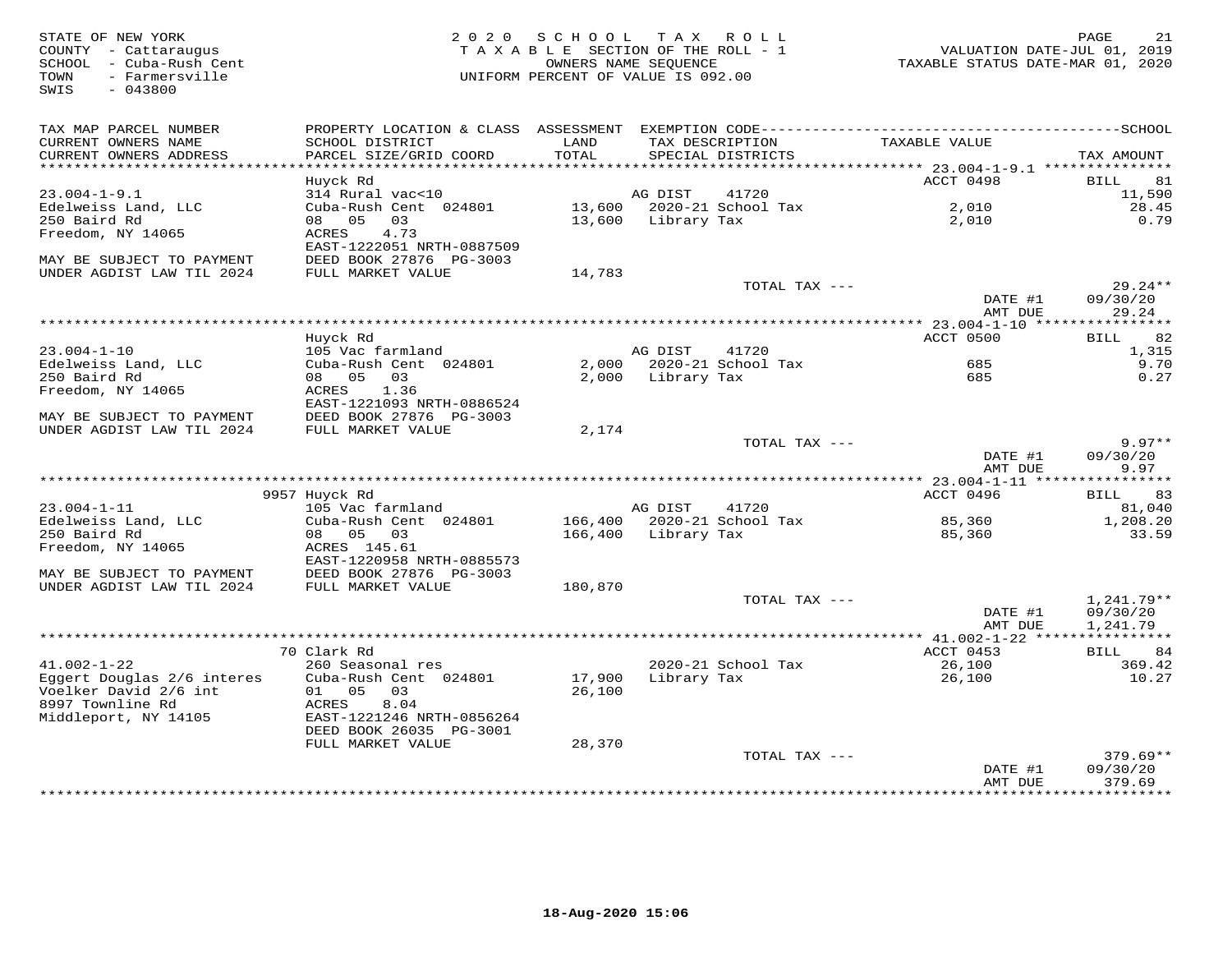| STATE OF NEW YORK<br>COUNTY - Cattaraugus<br>SCHOOL - Cuba-Rush Cent<br>- Farmersville<br>TOWN<br>SWIS<br>$-043800$ | 2 0 2 0                                                                                      | SCHOOL        | TAX ROLL<br>TAXABLE SECTION OF THE ROLL - 1<br>OWNERS NAME SEOUENCE<br>UNIFORM PERCENT OF VALUE IS 092.00 | VALUATION DATE-JUL 01, 2019<br>TAXABLE STATUS DATE-MAR 01, 2020 | PAGE<br>22               |
|---------------------------------------------------------------------------------------------------------------------|----------------------------------------------------------------------------------------------|---------------|-----------------------------------------------------------------------------------------------------------|-----------------------------------------------------------------|--------------------------|
| TAX MAP PARCEL NUMBER                                                                                               | PROPERTY LOCATION & CLASS ASSESSMENT EXEMPTION CODE-----------------------------------SCHOOL |               |                                                                                                           |                                                                 |                          |
| CURRENT OWNERS NAME<br>CURRENT OWNERS ADDRESS<br>***********************                                            | SCHOOL DISTRICT<br>PARCEL SIZE/GRID COORD                                                    | LAND<br>TOTAL | TAX DESCRIPTION<br>SPECIAL DISTRICTS                                                                      | TAXABLE VALUE                                                   | TAX AMOUNT               |
|                                                                                                                     | 30 Hardy Corners Rd                                                                          |               |                                                                                                           | ACCT 0355                                                       | BILL<br>85               |
| $41.002 - 1 - 15.1$                                                                                                 | 210 1 Family Res                                                                             |               | BAS STAR<br>41854                                                                                         |                                                                 | 30,000                   |
| Ellis Matthew                                                                                                       | Cuba-Rush Cent 024801                                                                        | 14,500        | 2020-21 School Tax                                                                                        | 79,800                                                          | 1,129.50                 |
| Ellis Mishell L.                                                                                                    | 01 05 03                                                                                     | 79,800        | Library Tax                                                                                               | 79,800                                                          | 31.40                    |
| 30 Hardys Corners Rd                                                                                                | ACRES<br>5.35                                                                                |               |                                                                                                           |                                                                 |                          |
| Franklinville, NY 14737                                                                                             | EAST-1222307 NRTH-0859843<br>DEED BOOK 28093 PG-4001                                         |               |                                                                                                           |                                                                 |                          |
|                                                                                                                     | FULL MARKET VALUE                                                                            | 86,739        |                                                                                                           |                                                                 |                          |
|                                                                                                                     |                                                                                              |               | TOTAL TAX ---                                                                                             |                                                                 | $754.90**$               |
|                                                                                                                     |                                                                                              |               |                                                                                                           | DATE #1                                                         | 09/30/20                 |
|                                                                                                                     |                                                                                              |               |                                                                                                           | AMT DUE                                                         | 754.90                   |
|                                                                                                                     | Hardy Crn. Rd                                                                                |               |                                                                                                           | ACCT 0743                                                       | 86<br>BILL               |
| $41.002 - 1 - 15.5$                                                                                                 | 314 Rural vac<10                                                                             |               | 2020-21 School Tax                                                                                        | 10,000                                                          | 141.54                   |
| Ellis Matthew                                                                                                       | Cuba-Rush Cent 024801                                                                        | 10,000        | Library Tax                                                                                               | 10,000                                                          | 3.93                     |
| Ellis Mishell L.                                                                                                    | 01 05<br>03                                                                                  | 10,000        |                                                                                                           |                                                                 |                          |
| 30 Hardys Corners Rd                                                                                                | 2.30<br>ACRES                                                                                |               |                                                                                                           |                                                                 |                          |
| Franklinville, NY 14737                                                                                             | EAST-1222133 NRTH-0859170<br>DEED BOOK 28093 PG-4001                                         |               |                                                                                                           |                                                                 |                          |
|                                                                                                                     | FULL MARKET VALUE                                                                            | 10,870        |                                                                                                           |                                                                 |                          |
|                                                                                                                     |                                                                                              |               | TOTAL TAX ---                                                                                             |                                                                 | $145.47**$               |
|                                                                                                                     |                                                                                              |               |                                                                                                           | DATE #1                                                         | 09/30/20                 |
|                                                                                                                     |                                                                                              |               |                                                                                                           | AMT DUE                                                         | 145.47                   |
|                                                                                                                     |                                                                                              |               |                                                                                                           | *** 41.001-1-8.1 ****************                               |                          |
| $41.001 - 1 - 8.1$                                                                                                  | 1038 Hardy Crn. Rd<br>210 1 Family Res                                                       |               | 2020-21 School Tax                                                                                        | ACCT 0168<br>30,000                                             | 87<br>BILL<br>424.62     |
| Enchanted Pines LLC                                                                                                 | Cuba-Rush Cent 024801                                                                        | 15,700        | Library Tax                                                                                               | 30,000                                                          | 11.80                    |
| 309 Hidden Lake Drive                                                                                               | 26 05 03                                                                                     | 30,000        |                                                                                                           |                                                                 |                          |
| Brandon, FL 33511                                                                                                   | 6.15<br>ACRES                                                                                |               |                                                                                                           |                                                                 |                          |
|                                                                                                                     | EAST-1207688 NRTH-0861795                                                                    |               |                                                                                                           |                                                                 |                          |
|                                                                                                                     | DEED BOOK 30788 PG-4002                                                                      | 32,609        |                                                                                                           |                                                                 |                          |
|                                                                                                                     | FULL MARKET VALUE                                                                            |               | TOTAL TAX ---                                                                                             |                                                                 | 436.42**                 |
|                                                                                                                     |                                                                                              |               |                                                                                                           | DATE #1                                                         | 09/30/20                 |
|                                                                                                                     |                                                                                              |               |                                                                                                           | AMT DUE                                                         | 436.42                   |
|                                                                                                                     |                                                                                              |               |                                                                                                           | *********** 41.001-1-13 *****                                   | ***********              |
|                                                                                                                     | 972 Hardy Corners Rd                                                                         |               |                                                                                                           | ACCT 0087                                                       | <b>BILL</b><br>88        |
| $41.001 - 1 - 13$<br>Enchanted Pines LLC                                                                            | 240 Rural res<br>Cuba-Rush Cent 024801                                                       | 103,800       | AG DISTOUT 41730<br>2020-21 School Tax                                                                    | 140,798                                                         | 17,502<br>1,992.87       |
| 309 Hidden Lake Dr                                                                                                  | 05<br>03<br>25/26                                                                            | 158,300       | Library Tax                                                                                               | 140,798                                                         | 55.40                    |
| Brandon, FL 33511                                                                                                   | ACRES 106.14                                                                                 |               |                                                                                                           |                                                                 |                          |
|                                                                                                                     | EAST-1208776 NRTH-0861302                                                                    |               |                                                                                                           |                                                                 |                          |
| MAY BE SUBJECT TO PAYMENT                                                                                           | DEED BOOK 922<br>PG-3001                                                                     |               |                                                                                                           |                                                                 |                          |
| UNDER AGDIST LAW TIL 2027                                                                                           | FULL MARKET VALUE                                                                            | 172,065       |                                                                                                           |                                                                 |                          |
|                                                                                                                     |                                                                                              |               | TOTAL TAX ---                                                                                             | DATE #1                                                         | $2,048.27**$<br>09/30/20 |
|                                                                                                                     |                                                                                              |               |                                                                                                           | AMT DUE                                                         | 2,048.27                 |
|                                                                                                                     |                                                                                              |               |                                                                                                           |                                                                 |                          |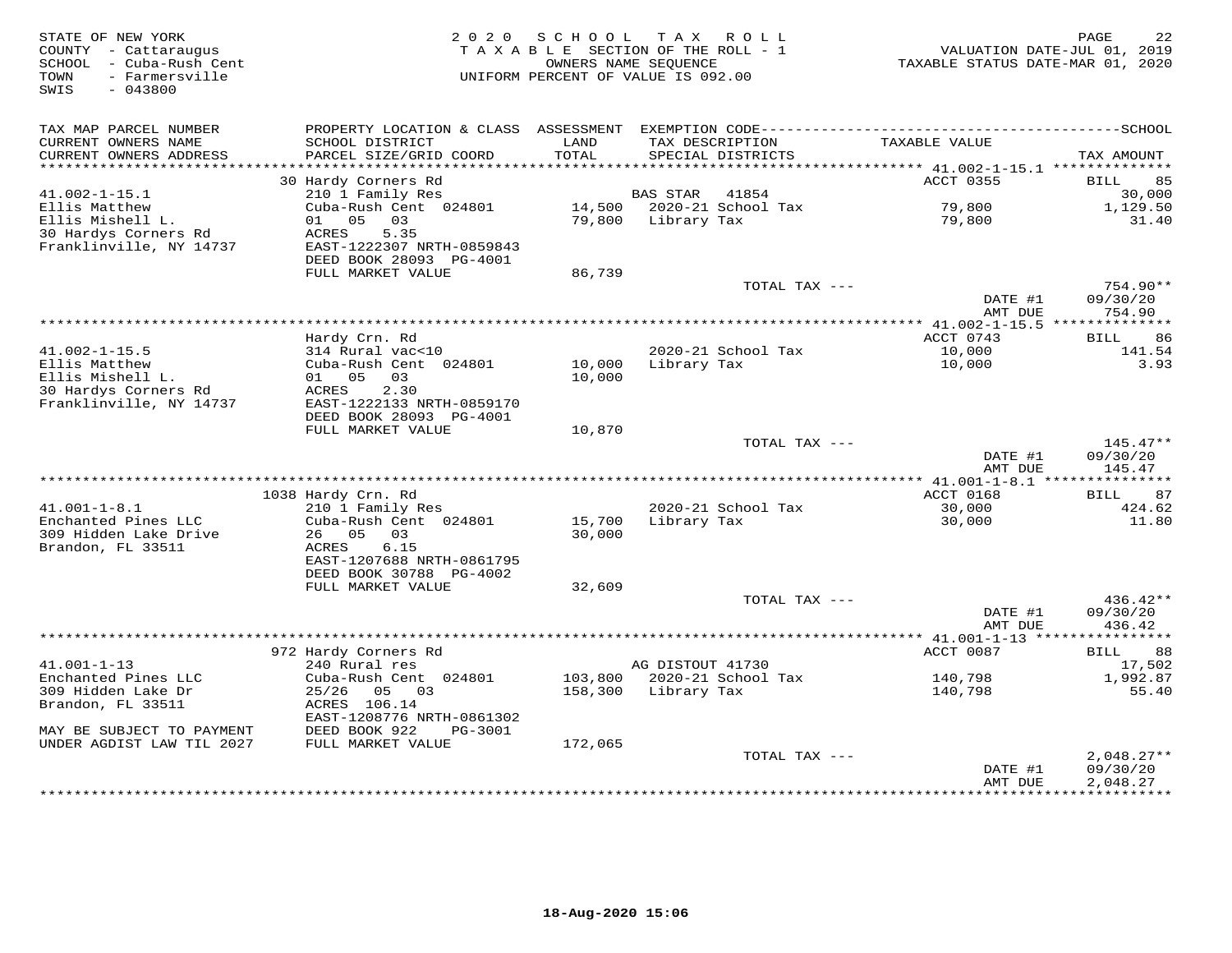| STATE OF NEW YORK<br>COUNTY - Cattaraugus<br>SCHOOL - Cuba-Rush Cent<br>- Farmersville<br>TOWN<br>SWIS<br>$-043800$ | 2 0 2 0                                                 |         | SCHOOL TAX ROLL<br>TAXABLE SECTION OF THE ROLL - 1<br>OWNERS NAME SEQUENCE<br>UNIFORM PERCENT OF VALUE IS 092.00 | VALUATION DATE-JUL 01, 2019<br>TAXABLE STATUS DATE-MAR 01, 2020 | PAGE<br>23                |
|---------------------------------------------------------------------------------------------------------------------|---------------------------------------------------------|---------|------------------------------------------------------------------------------------------------------------------|-----------------------------------------------------------------|---------------------------|
| TAX MAP PARCEL NUMBER<br>CURRENT OWNERS NAME                                                                        | PROPERTY LOCATION & CLASS ASSESSMENT<br>SCHOOL DISTRICT | LAND    | TAX DESCRIPTION                                                                                                  | TAXABLE VALUE                                                   |                           |
| CURRENT OWNERS ADDRESS                                                                                              | PARCEL SIZE/GRID COORD                                  | TOTAL   | SPECIAL DISTRICTS                                                                                                |                                                                 | TAX AMOUNT                |
| **********************                                                                                              | Hardys Corners Rd                                       |         |                                                                                                                  | ACCT 1092                                                       | 89<br>BILL                |
| $41.001 - 1 - 8.3$                                                                                                  | 105 Vac farmland                                        |         | AG DISTOUT 41730                                                                                                 |                                                                 | 17,588                    |
| Enchanted Pines, LLC                                                                                                | Cuba-Rush Cent 024801                                   |         | 56,200 2020-21 School Tax                                                                                        | 38,612                                                          | 546.52                    |
| 309 Hidden Lake Dr                                                                                                  | ACRES<br>63.30                                          | 56,200  | Library Tax                                                                                                      | 38,612                                                          | 15.19                     |
| Brandon, FL 33511                                                                                                   | EAST-1207737 NRTH-0862068                               |         |                                                                                                                  |                                                                 |                           |
|                                                                                                                     | DEED BOOK 14774 PG-2001                                 |         |                                                                                                                  |                                                                 |                           |
| MAY BE SUBJECT TO PAYMENT<br>UNDER AGDIST LAW TIL 2027                                                              | FULL MARKET VALUE                                       | 61,087  |                                                                                                                  |                                                                 |                           |
|                                                                                                                     |                                                         |         | TOTAL TAX ---                                                                                                    |                                                                 | $561.71**$                |
|                                                                                                                     |                                                         |         |                                                                                                                  | DATE #1                                                         | 09/30/20                  |
|                                                                                                                     |                                                         |         |                                                                                                                  | AMT DUE                                                         | 561.71                    |
|                                                                                                                     | 838 Hardy Crn. Rd                                       |         |                                                                                                                  | ACCT 0689                                                       | 90<br><b>BILL</b>         |
| $41.001 - 1 - 15.3$                                                                                                 | 312 Vac w/imprv                                         |         | 2020-21 School Tax                                                                                               | 8,700                                                           | 123.14                    |
| Even Brian E                                                                                                        | Cuba-Rush Cent 024801                                   | 7,900   | Library Tax                                                                                                      | 8,700                                                           | 3.42                      |
| Even Faith                                                                                                          | 17/18/25/26<br>05 03                                    | 8,700   |                                                                                                                  |                                                                 |                           |
| 2738 Cloverbank Rd<br>Hamburg, NY 14075                                                                             | FRNT 208.00 DPTH 183.00<br>0.87                         |         |                                                                                                                  |                                                                 |                           |
|                                                                                                                     | ACRES<br>EAST-1210376 NRTH-0861324                      |         |                                                                                                                  |                                                                 |                           |
|                                                                                                                     | DEED BOOK 22852 PG-2001                                 |         |                                                                                                                  |                                                                 |                           |
|                                                                                                                     | FULL MARKET VALUE                                       | 9,457   |                                                                                                                  |                                                                 |                           |
|                                                                                                                     |                                                         |         | TOTAL TAX ---                                                                                                    |                                                                 | $126.56**$                |
|                                                                                                                     |                                                         |         |                                                                                                                  | DATE #1<br>AMT DUE                                              | 09/30/20<br>126.56        |
|                                                                                                                     |                                                         |         |                                                                                                                  |                                                                 | 91                        |
| $32.002 - 1 - 11.15$                                                                                                | 488 Bush Hill Rd<br>210 1 Family Res                    |         | ENH STAR<br>41834                                                                                                | ACCT 1033                                                       | BILL<br>69,800            |
| Farris Suzanne E                                                                                                    | Cuba-Rush Cent 024801                                   |         | 22,300 2020-21 School Tax                                                                                        | 111,600                                                         | 1,579.60                  |
| Farris Earl T                                                                                                       | 27 05 03                                                |         | 111,600 Library Tax                                                                                              | 111,600                                                         | 43.91                     |
| 488 BUSH HILL Rd                                                                                                    | ACRES 12.05 BANK<br>017                                 |         |                                                                                                                  |                                                                 |                           |
| FRANKLINVILLE, NY 14737                                                                                             | EAST-1215575 NRTH-0871945<br>DEED BOOK 19100 PG-2001    |         |                                                                                                                  |                                                                 |                           |
|                                                                                                                     | FULL MARKET VALUE                                       | 121,304 |                                                                                                                  |                                                                 |                           |
|                                                                                                                     |                                                         |         | TOTAL TAX ---                                                                                                    |                                                                 | 697.51**                  |
|                                                                                                                     |                                                         |         |                                                                                                                  | DATE #1                                                         | 09/30/20                  |
|                                                                                                                     |                                                         |         |                                                                                                                  | AMT DUE                                                         | 697.51                    |
|                                                                                                                     | 9790 NYS Rte 98                                         |         |                                                                                                                  | ACCT 0429                                                       | 92                        |
| $23.014 - 1 - 42$                                                                                                   | 210 1 Family Res                                        |         | 2020-21 School Tax                                                                                               | 41,000                                                          | BILL<br>580.32            |
| Felser Douglas W Jr                                                                                                 | Cuba-Rush Cent 024801                                   | 7,900   | Library Tax                                                                                                      | 41,000                                                          | 16.13                     |
| 9790 Route 98                                                                                                       | 32 05<br>03                                             | 41,000  |                                                                                                                  |                                                                 |                           |
| Farmersville, NY 14060                                                                                              | ACRES<br>0.74 BANK<br>017                               |         |                                                                                                                  |                                                                 |                           |
|                                                                                                                     | EAST-1209372 NRTH-0884151<br>DEED BOOK 14277 PG-8001    |         |                                                                                                                  |                                                                 |                           |
|                                                                                                                     | FULL MARKET VALUE                                       | 44,565  |                                                                                                                  |                                                                 |                           |
|                                                                                                                     |                                                         |         | TOTAL TAX ---                                                                                                    |                                                                 | $596.45**$                |
|                                                                                                                     |                                                         |         |                                                                                                                  | DATE #1                                                         | 09/30/20                  |
|                                                                                                                     |                                                         |         |                                                                                                                  | AMT DUE                                                         | 596.45<br>* * * * * * * * |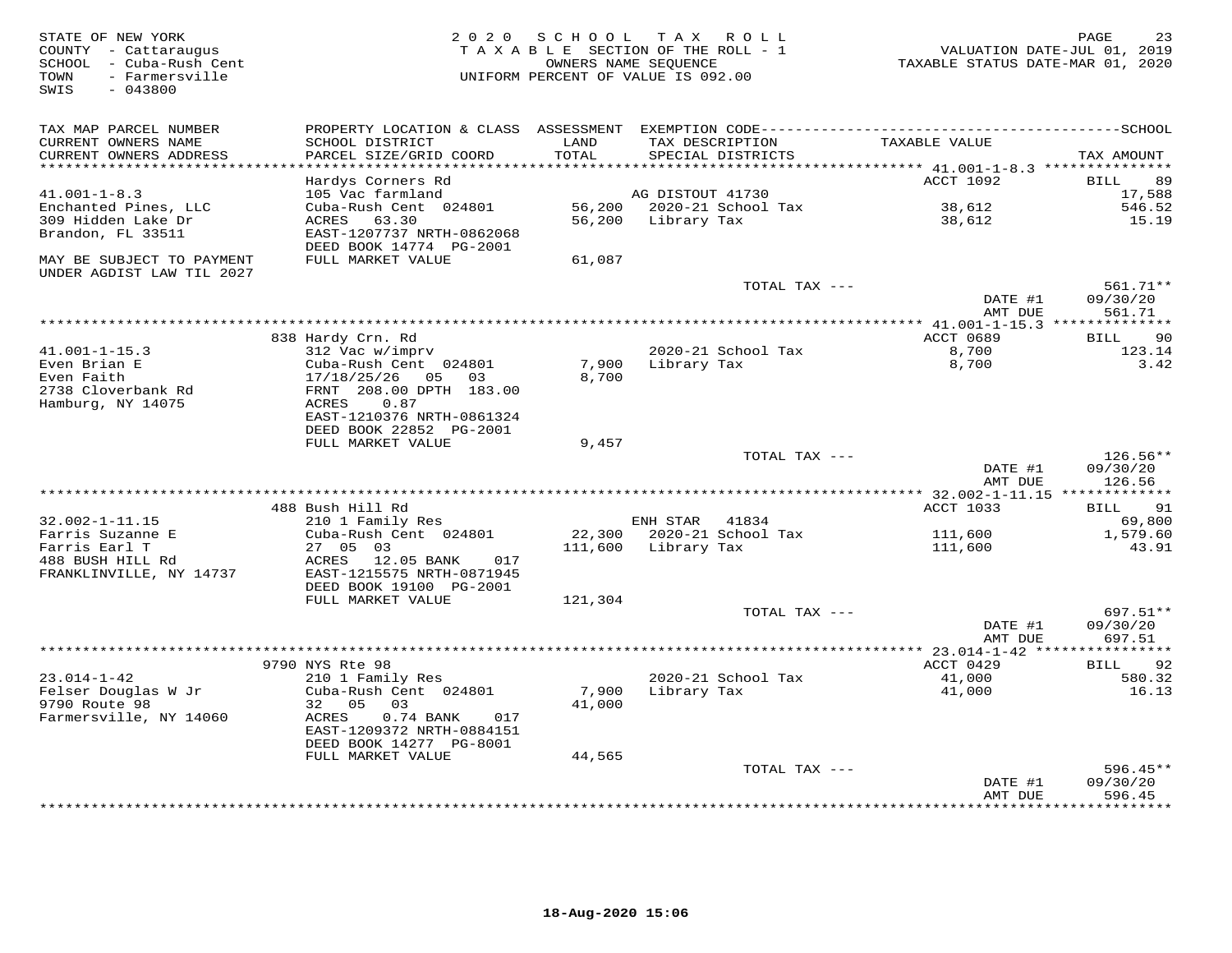| STATE OF NEW YORK<br>COUNTY - Cattaraugus<br>SCHOOL - Cuba-Rush Cent<br>- Farmersville<br>TOWN<br>SWIS<br>$-043800$ | 2 0 2 0                                                | SCHOOL TAX ROLL<br>TAXABLE SECTION OF THE ROLL - 1<br>OWNERS NAME SEQUENCE<br>UNIFORM PERCENT OF VALUE IS 092.00 |                    |                                      | TAXABLE STATUS DATE-MAR 01, 2020 | PAGE<br>24<br>VALUATION DATE-JUL 01, 2019 |
|---------------------------------------------------------------------------------------------------------------------|--------------------------------------------------------|------------------------------------------------------------------------------------------------------------------|--------------------|--------------------------------------|----------------------------------|-------------------------------------------|
| TAX MAP PARCEL NUMBER                                                                                               |                                                        |                                                                                                                  |                    |                                      |                                  |                                           |
| CURRENT OWNERS NAME<br>CURRENT OWNERS ADDRESS                                                                       | SCHOOL DISTRICT<br>PARCEL SIZE/GRID COORD              | LAND<br>TOTAL                                                                                                    |                    | TAX DESCRIPTION<br>SPECIAL DISTRICTS | TAXABLE VALUE                    | TAX AMOUNT                                |
| **********************                                                                                              |                                                        |                                                                                                                  |                    |                                      |                                  |                                           |
| $32.004 - 2 - 2$                                                                                                    | 509 Bush Hill Rd<br>270 Mfg housing                    |                                                                                                                  | AGED S             | 41804                                | ACCT 0197                        | 93<br>BILL<br>1,660                       |
| Fina Jaclyn S                                                                                                       | Cuba-Rush Cent 024801                                  |                                                                                                                  | 14,700 ENH STAR    | 41834                                |                                  | 31,540                                    |
| 509 Bush Hill Rd                                                                                                    | 12 05 03                                               |                                                                                                                  |                    | 33,200 2020-21 School Tax            | 31,540                           | 446.42                                    |
| Franklinville, NY 14737                                                                                             | 5.46<br>ACRES                                          |                                                                                                                  | Library Tax        |                                      | 31,540                           | 12.41                                     |
|                                                                                                                     | EAST-1215192 NRTH-0871087                              |                                                                                                                  |                    |                                      |                                  |                                           |
|                                                                                                                     | DEED BOOK 00917 PG-00987                               |                                                                                                                  |                    |                                      |                                  |                                           |
|                                                                                                                     | FULL MARKET VALUE                                      | 36,087                                                                                                           |                    |                                      |                                  |                                           |
|                                                                                                                     |                                                        |                                                                                                                  |                    | TOTAL TAX ---                        |                                  | $12.41**$                                 |
|                                                                                                                     |                                                        |                                                                                                                  |                    |                                      | DATE #1                          | 09/30/20                                  |
|                                                                                                                     |                                                        |                                                                                                                  |                    |                                      | AMT DUE                          | 12.41                                     |
|                                                                                                                     | 930 Elton Rd                                           |                                                                                                                  |                    |                                      | ACCT 0104                        | BILL 94                                   |
| $23.014 - 1 - 15$                                                                                                   | 210 1 Family Res                                       |                                                                                                                  | <b>BAS STAR</b>    | 41854                                |                                  | 30,000                                    |
| Finch Thomas                                                                                                        | Cuba-Rush Cent 024801                                  |                                                                                                                  |                    | 7,500 2020-21 School Tax             | 31,800                           | 450.10                                    |
| Finch Lorraine                                                                                                      | 32 05<br>03                                            |                                                                                                                  | 31,800 Library Tax |                                      | 31,800                           | 12.51                                     |
| 930 Elton Rd                                                                                                        | 0.46<br>ACRES                                          |                                                                                                                  |                    |                                      |                                  |                                           |
| Farmersville Station, NY 14060 EAST-1209251 NRTH-0885418                                                            |                                                        |                                                                                                                  |                    |                                      |                                  |                                           |
|                                                                                                                     | DEED BOOK 00984 PG-00199                               |                                                                                                                  |                    |                                      |                                  |                                           |
|                                                                                                                     | FULL MARKET VALUE                                      | 34,565                                                                                                           |                    | TOTAL TAX ---                        |                                  | $56.61**$                                 |
|                                                                                                                     |                                                        |                                                                                                                  |                    |                                      | DATE #1                          | 09/30/20                                  |
|                                                                                                                     |                                                        |                                                                                                                  |                    |                                      | AMT DUE                          | 56.61                                     |
|                                                                                                                     | 918 Back St                                            |                                                                                                                  |                    |                                      | ACCT 0107                        | 95<br>BILL                                |
| $23.014 - 1 - 9.1$                                                                                                  | 270 Mfg housing                                        |                                                                                                                  |                    | 2020-21 School Tax                   | 56,700                           | 802.54                                    |
| Finch Thomas R                                                                                                      | Cuba-Rush Cent 024801                                  | 46,300                                                                                                           |                    | Library Tax                          | 56,700                           | 22.31                                     |
| 930 Elton Rd                                                                                                        | 32 05 03                                               | 56,700                                                                                                           |                    |                                      |                                  |                                           |
| Farmersville Station, NY 14060 ACRES 43.04                                                                          |                                                        |                                                                                                                  |                    |                                      |                                  |                                           |
|                                                                                                                     | EAST-1208924 NRTH-0886806                              |                                                                                                                  |                    |                                      |                                  |                                           |
|                                                                                                                     | DEED BOOK 14880 PG-6001                                |                                                                                                                  |                    |                                      |                                  |                                           |
|                                                                                                                     | FULL MARKET VALUE                                      | 61,630                                                                                                           |                    | TOTAL TAX ---                        |                                  | 824.85**                                  |
|                                                                                                                     |                                                        |                                                                                                                  |                    |                                      | DATE #1                          | 09/30/20                                  |
|                                                                                                                     |                                                        |                                                                                                                  |                    |                                      | AMT DUE                          | 824.85                                    |
|                                                                                                                     |                                                        |                                                                                                                  |                    |                                      |                                  |                                           |
|                                                                                                                     | 791 B Bush Hill (Off) Rd                               |                                                                                                                  |                    |                                      | ACCT 0039                        | 96<br>BILL                                |
| $32.004 - 1 - 31$                                                                                                   | 270 Mfg housing                                        |                                                                                                                  |                    | 2020-21 School Tax                   | 39,400                           | 557.67                                    |
| Fiolkowski Edward                                                                                                   | Cuba-Rush Cent 024801                                  | 18,800                                                                                                           | Library Tax        |                                      | 39,400                           | 15.50                                     |
| 833 92nd St                                                                                                         | 20  05  03                                             | 39,400                                                                                                           |                    |                                      |                                  |                                           |
| Niagara Falls, NY 14304                                                                                             | ACRES 10.41                                            |                                                                                                                  |                    |                                      |                                  |                                           |
|                                                                                                                     | EAST-1210805 NRTH-0869169<br>DEED BOOK 902<br>PG-01177 |                                                                                                                  |                    |                                      |                                  |                                           |
|                                                                                                                     | FULL MARKET VALUE                                      | 42,826                                                                                                           |                    |                                      |                                  |                                           |
|                                                                                                                     |                                                        |                                                                                                                  |                    | TOTAL TAX ---                        |                                  | $573.17**$                                |
|                                                                                                                     |                                                        |                                                                                                                  |                    |                                      | DATE #1                          | 09/30/20                                  |
|                                                                                                                     |                                                        |                                                                                                                  |                    |                                      | AMT DUE                          | 573.17                                    |
|                                                                                                                     |                                                        |                                                                                                                  |                    |                                      | ****************                 | **********                                |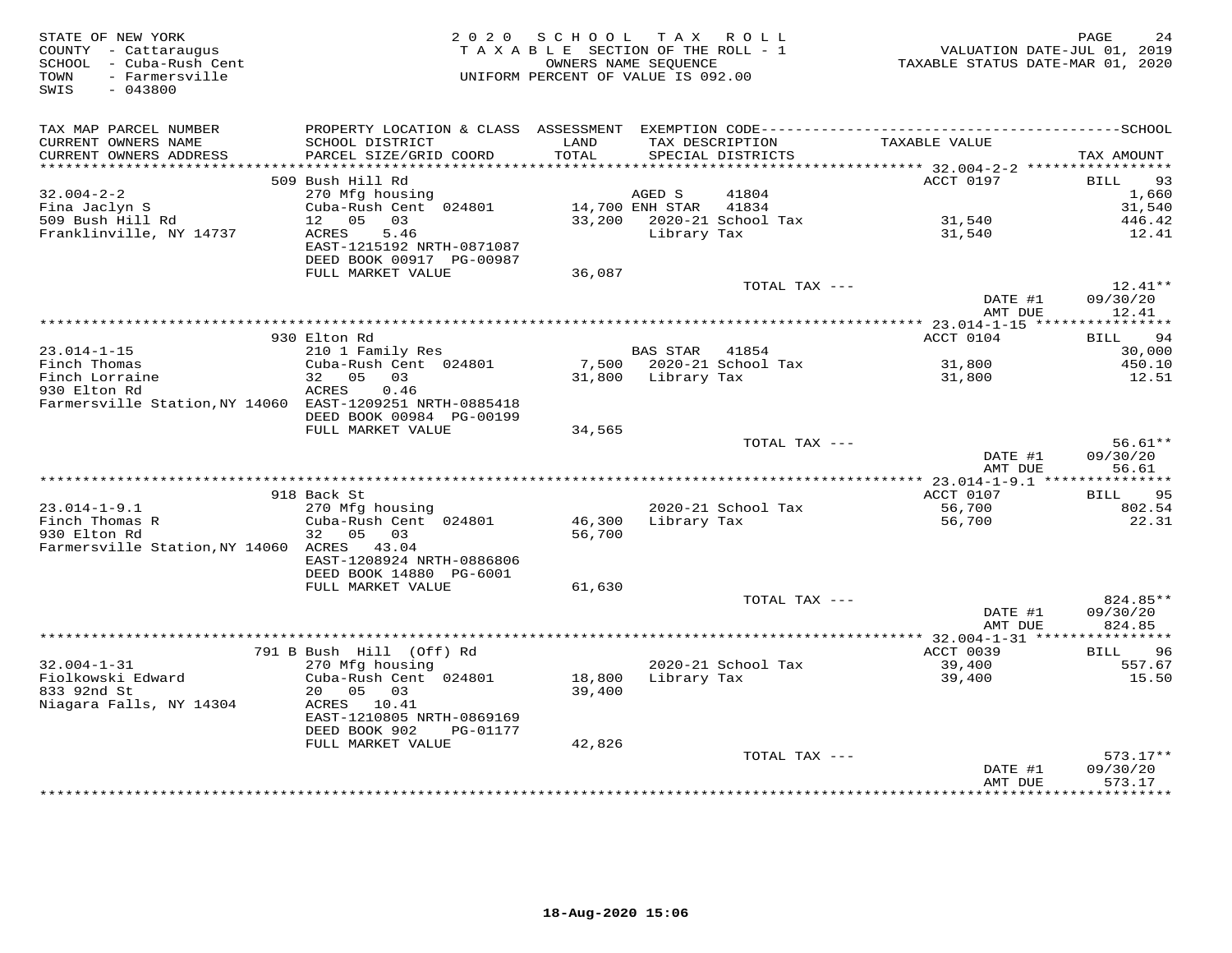| STATE OF NEW YORK<br>COUNTY - Cattaraugus<br>SCHOOL - Cuba-Rush Cent<br>- Farmersville<br>TOWN<br>SWIS<br>$-043800$ |                                                | 2020 SCHOOL      | TAX ROLL<br>TAXABLE SECTION OF THE ROLL - 1<br>OWNERS NAME SEQUENCE<br>UNIFORM PERCENT OF VALUE IS 092.00 | VALUATION DATE-JUL 01, 2019<br>TAXABLE STATUS DATE-MAR 01, 2020 | PAGE<br>25                        |
|---------------------------------------------------------------------------------------------------------------------|------------------------------------------------|------------------|-----------------------------------------------------------------------------------------------------------|-----------------------------------------------------------------|-----------------------------------|
| TAX MAP PARCEL NUMBER                                                                                               | PROPERTY LOCATION & CLASS ASSESSMENT           |                  |                                                                                                           |                                                                 |                                   |
| CURRENT OWNERS NAME<br>CURRENT OWNERS ADDRESS<br>**********************                                             | SCHOOL DISTRICT<br>PARCEL SIZE/GRID COORD      | LAND<br>TOTAL    | TAX DESCRIPTION<br>SPECIAL DISTRICTS                                                                      | TAXABLE VALUE                                                   | TAX AMOUNT                        |
|                                                                                                                     | 944 Elton Rd                                   |                  |                                                                                                           | ACCT 0206                                                       | 97<br>BILL                        |
| $23.014 - 1 - 16$                                                                                                   | 210 1 Family Res                               |                  | ENH STAR<br>41834                                                                                         |                                                                 | 50,100                            |
| Fitzpatrick Carol                                                                                                   | Cuba-Rush Cent 024801                          | 7,900            | 2020-21 School Tax                                                                                        | 50,100                                                          | 709.12                            |
| Johnson David A                                                                                                     | 05<br>03<br>32                                 | 50,100           | Library Tax                                                                                               | 50,100                                                          | 19.71                             |
| 944 Elton Rd                                                                                                        | 0.73<br>ACRES                                  |                  |                                                                                                           |                                                                 |                                   |
| Farmersville Station, NY 14065 EAST-1209113 NRTH-0885340                                                            |                                                |                  |                                                                                                           |                                                                 |                                   |
|                                                                                                                     | DEED BOOK 15147 PG-5001<br>FULL MARKET VALUE   |                  |                                                                                                           |                                                                 |                                   |
|                                                                                                                     |                                                | 54,457           | TOTAL TAX ---                                                                                             |                                                                 | 19.71**                           |
|                                                                                                                     |                                                |                  |                                                                                                           | DATE #1                                                         | 09/30/20                          |
|                                                                                                                     |                                                |                  |                                                                                                           | AMT DUE                                                         | 19.71                             |
|                                                                                                                     |                                                |                  |                                                                                                           |                                                                 |                                   |
|                                                                                                                     | NYS Rte 98                                     |                  |                                                                                                           | ACCT 0110                                                       | 98<br>BILL                        |
| $23.003 - 1 - 16$                                                                                                   | 322 Rural vac>10                               |                  | 2020-21 School Tax                                                                                        | 54,100                                                          | 765.74                            |
| Flint Elizabeth S<br>4695 Quarry Rd                                                                                 | Cuba-Rush Cent 024801<br>$-05$<br>32<br>$-03$  | 54,100<br>54,100 | Library Tax                                                                                               | 54,100                                                          | 21.29                             |
| Warsaw, NY 14569                                                                                                    | See L1033 P 184 Map 2526                       |                  |                                                                                                           |                                                                 |                                   |
|                                                                                                                     | ACRES 81.23                                    |                  |                                                                                                           |                                                                 |                                   |
|                                                                                                                     | EAST-1207580 NRTH-0882766                      |                  |                                                                                                           |                                                                 |                                   |
|                                                                                                                     | DEED BOOK 731<br><b>PG-295</b>                 |                  |                                                                                                           |                                                                 |                                   |
|                                                                                                                     | FULL MARKET VALUE                              | 58,804           |                                                                                                           |                                                                 |                                   |
|                                                                                                                     |                                                |                  | TOTAL TAX ---                                                                                             |                                                                 | 787.03**                          |
|                                                                                                                     |                                                |                  |                                                                                                           | DATE #1<br>AMT DUE                                              | 09/30/20<br>787.03<br>*********** |
|                                                                                                                     | 8234 Healy Rd                                  |                  |                                                                                                           | ********** 41.001-1-17 *****<br>ACCT 0224                       | 99<br>BILL                        |
| $41.001 - 1 - 17$                                                                                                   | 260 Seasonal res                               |                  | 2020-21 School Tax                                                                                        | 174,900                                                         | 2,475.56                          |
| Floss Family Jeagerhimmel LLC Cuba-Rush Cent 024801                                                                 |                                                | 93,700           | Library Tax                                                                                               | 174,900                                                         | 68.82                             |
| PO Box 370                                                                                                          | 25/33 05 03                                    | 174,900          |                                                                                                           |                                                                 |                                   |
| East Amherst, NY 14051                                                                                              | ACRES 138.44                                   |                  |                                                                                                           |                                                                 |                                   |
|                                                                                                                     | EAST-1205584 NRTH-0858255                      |                  |                                                                                                           |                                                                 |                                   |
|                                                                                                                     | DEED BOOK 3976<br>PG-9001<br>FULL MARKET VALUE | 190,109          |                                                                                                           |                                                                 |                                   |
|                                                                                                                     |                                                |                  | TOTAL TAX ---                                                                                             |                                                                 | $2,544.38**$                      |
|                                                                                                                     |                                                |                  |                                                                                                           | DATE #1                                                         | 09/30/20                          |
|                                                                                                                     |                                                |                  |                                                                                                           | AMT DUE                                                         | 2,544.38                          |
|                                                                                                                     |                                                |                  |                                                                                                           | ****** 41.001-1-22.2 **************                             |                                   |
|                                                                                                                     | 8208 Healy Rd                                  |                  |                                                                                                           | ACCT 1107                                                       | BILL 100                          |
| $41.001 - 1 - 22.2$                                                                                                 | 260 Seasonal res                               |                  | 2020-21 School Tax                                                                                        | 83,700                                                          | 1,184.70                          |
| Floss Joseph M<br>8050 Salt Rd                                                                                      | Cuba-Rush Cent 024801<br>33 05<br>03           | 10,200<br>83,700 | Library Tax                                                                                               | 83,700                                                          | 32.93                             |
| Clarence Center, NY 14032                                                                                           | ACRES<br>2.45                                  |                  |                                                                                                           |                                                                 |                                   |
|                                                                                                                     | EAST-1204317 NRTH-0859345                      |                  |                                                                                                           |                                                                 |                                   |
|                                                                                                                     | DEED BOOK 2852<br>PG-9001                      |                  |                                                                                                           |                                                                 |                                   |
|                                                                                                                     | FULL MARKET VALUE                              | 90,978           |                                                                                                           |                                                                 |                                   |
|                                                                                                                     |                                                |                  | TOTAL TAX ---                                                                                             |                                                                 | $1,217.63**$                      |
|                                                                                                                     |                                                |                  |                                                                                                           | DATE #1                                                         | 09/30/20                          |
|                                                                                                                     |                                                |                  |                                                                                                           | AMT DUE                                                         | 1,217.63<br>**********            |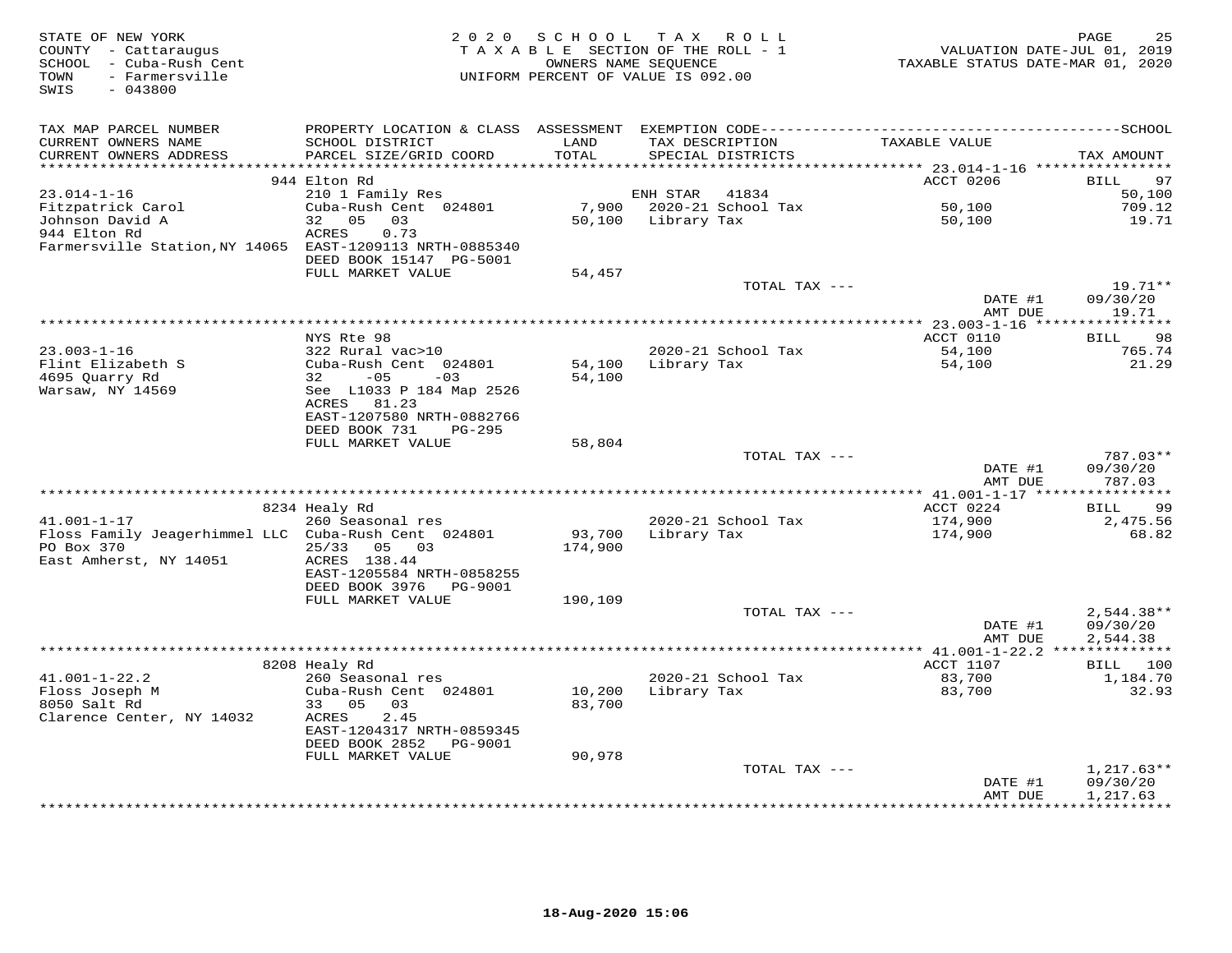| STATE OF NEW YORK<br>COUNTY - Cattaraugus<br>- Cuba-Rush Cent<br>SCHOOL<br>- Farmersville<br>TOWN<br>$-043800$<br>SWIS                              | 2 0 2 0                                                                                                                           | SCHOOL<br>TAXABLE SECTION OF THE ROLL - 1<br>OWNERS NAME SEQUENCE<br>UNIFORM PERCENT OF VALUE IS 092.00 | T A X           | R O L L            | TAXABLE STATUS DATE-MAR 01, 2020               | PAGE<br>26<br>VALUATION DATE-JUL 01, 2019 |
|-----------------------------------------------------------------------------------------------------------------------------------------------------|-----------------------------------------------------------------------------------------------------------------------------------|---------------------------------------------------------------------------------------------------------|-----------------|--------------------|------------------------------------------------|-------------------------------------------|
| TAX MAP PARCEL NUMBER<br>CURRENT OWNERS NAME<br>CURRENT OWNERS ADDRESS<br>***********************                                                   | SCHOOL DISTRICT<br>PARCEL SIZE/GRID COORD                                                                                         | LAND<br>TOTAL                                                                                           | TAX DESCRIPTION | SPECIAL DISTRICTS  | TAXABLE VALUE                                  | TAX AMOUNT                                |
|                                                                                                                                                     | Healy Rd                                                                                                                          |                                                                                                         |                 |                    | <b>ACCT 1168</b>                               | <b>BILL</b><br>101                        |
| $41.001 - 1 - 22.4$<br>Floss Robert R<br>6647 Salt Rd<br>Clarence, NY 14031                                                                         | 314 Rural vac<10<br>Cuba-Rush Cent 024801<br>33 05<br>03<br>2.05<br>ACRES<br>EAST-1204657 NRTH-0859758<br>DEED BOOK 13588 PG-3002 | 9,600<br>9,600                                                                                          | Library Tax     | 2020-21 School Tax | 9,600<br>9,600                                 | 135.88<br>3.78                            |
|                                                                                                                                                     | FULL MARKET VALUE                                                                                                                 | 10,435                                                                                                  |                 | TOTAL TAX ---      |                                                | 139.66**                                  |
|                                                                                                                                                     |                                                                                                                                   |                                                                                                         |                 |                    | DATE #1<br>AMT DUE                             | 09/30/20<br>139.66                        |
|                                                                                                                                                     | Healy Rd                                                                                                                          |                                                                                                         |                 |                    | <b>ACCT 1169</b>                               | BILL 102                                  |
| $41.001 - 1 - 22.5$<br>Floss Walter J III<br>4893 Schutt Rd<br>Akron, NY 14001                                                                      | 314 Rural vac<10<br>Cuba-Rush Cent 024801<br>03<br>33 05<br>2.05<br>ACRES<br>EAST-1204577 NRTH-0859561                            | 9,600<br>9,600                                                                                          | Library Tax     | 2020-21 School Tax | 9,600<br>9,600                                 | 135.88<br>3.78                            |
|                                                                                                                                                     | DEED BOOK 13588 PG-3003                                                                                                           |                                                                                                         |                 |                    |                                                |                                           |
|                                                                                                                                                     | FULL MARKET VALUE                                                                                                                 | 10,435                                                                                                  |                 | TOTAL TAX ---      | DATE #1                                        | 139.66**<br>09/30/20                      |
|                                                                                                                                                     |                                                                                                                                   |                                                                                                         |                 |                    | AMT DUE<br>***************** 32.004-1-13 ***** | 139.66<br>***********                     |
|                                                                                                                                                     | 8821 Stebbins Rd                                                                                                                  |                                                                                                         |                 |                    | ACCT 0264                                      | 103<br>BILL                               |
| $32.004 - 1 - 13$                                                                                                                                   | 210 1 Family Res                                                                                                                  |                                                                                                         | <b>BAS STAR</b> | 41854              |                                                | 30,000                                    |
| Freshour Stefan W<br>PO Box 114<br>Franklinville, NY 14737                                                                                          | Cuba-Rush Cent 024801<br>20 <sub>o</sub><br>0.5<br>03<br>6.59<br>ACRES<br>EAST-1214194 NRTH-0868073                               | 16,200<br>65,000                                                                                        | Library Tax     | 2020-21 School Tax | 65,000<br>65,000                               | 920.02<br>25.57                           |
|                                                                                                                                                     | DEED BOOK 15613 PG-9004                                                                                                           |                                                                                                         |                 |                    |                                                |                                           |
|                                                                                                                                                     | FULL MARKET VALUE                                                                                                                 | 70,652                                                                                                  |                 | TOTAL TAX ---      | DATE #1                                        | 539.59**<br>09/30/20                      |
|                                                                                                                                                     |                                                                                                                                   |                                                                                                         |                 |                    | AMT DUE<br>**** 32.004-2-10.2 **************   | 539.59                                    |
|                                                                                                                                                     | West Branch Rd                                                                                                                    |                                                                                                         |                 |                    | ACCT 1065                                      | 104<br>BILL                               |
| $32.004 - 2 - 10.2$<br>Freundschuh Trust (1/2 int) Jo Cuba-Rush Cent 024801<br>Freundschuh (1/2 int) Sara<br>5000 Mapleton Rd<br>Lockport, NY 14094 | 312 Vac w/imprv<br>04 05 04<br>ACRES 174.80<br>EAST-1221708 NRTH-0867991<br>DEED BOOK 15220 PG-5002                               | 135,400<br>145,300                                                                                      | Library Tax     | 2020-21 School Tax | 145,300<br>145,300                             | 2,056.59<br>57.17                         |
| MAY BE SUBJECT TO PAYMENT                                                                                                                           | FULL MARKET VALUE                                                                                                                 | 157,935                                                                                                 |                 |                    |                                                |                                           |
| UNDER AGDIST LAW TIL 2020                                                                                                                           |                                                                                                                                   |                                                                                                         |                 | TOTAL TAX ---      |                                                | $2,113.76**$                              |
|                                                                                                                                                     |                                                                                                                                   |                                                                                                         |                 |                    | DATE #1<br>AMT DUE                             | 09/30/20<br>2, 113.76<br>**********       |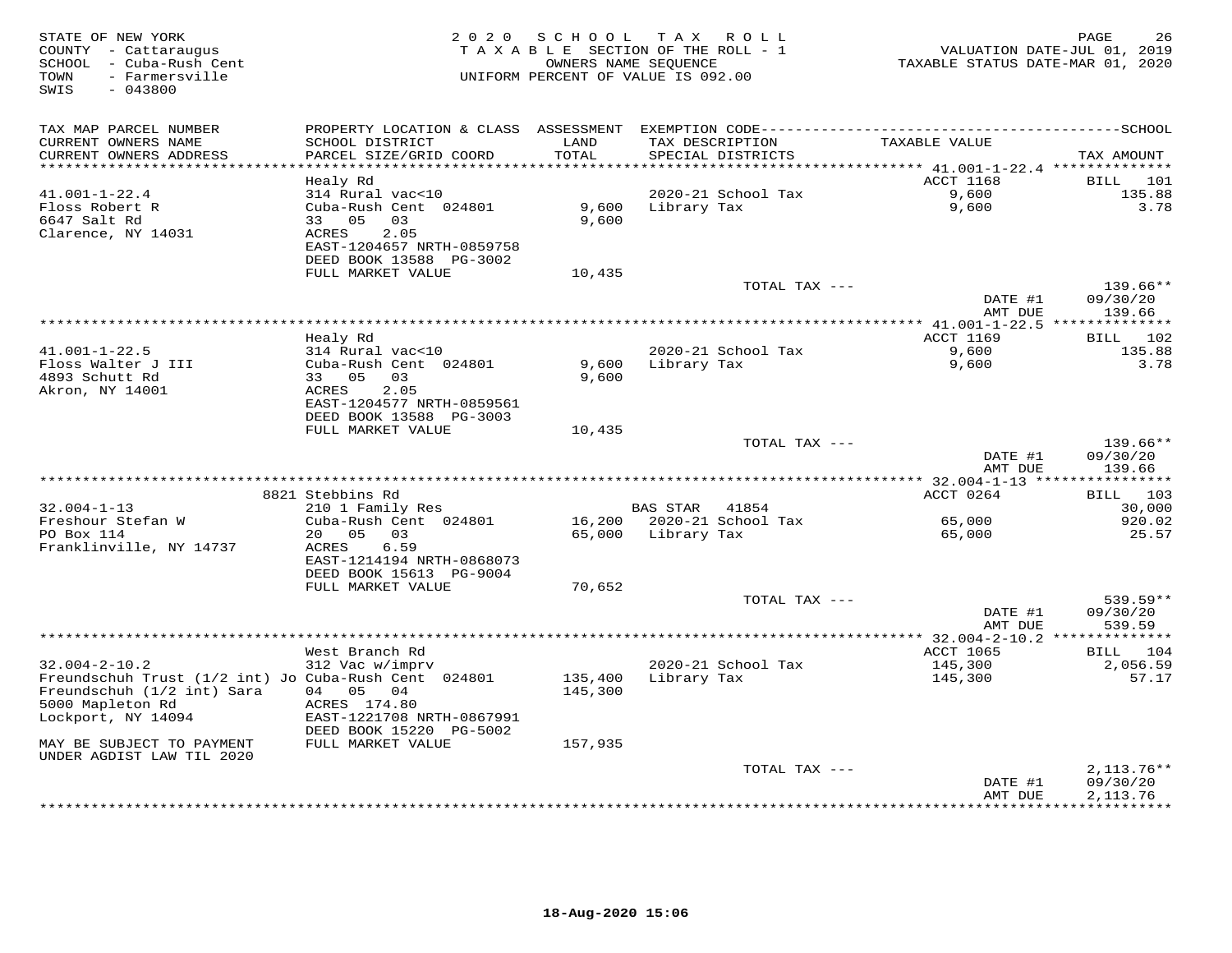| STATE OF NEW YORK<br>COUNTY - Cattaraugus<br>SCHOOL - Cuba-Rush Cent<br>- Farmersville<br>TOWN<br>SWIS<br>$-043800$ | 2 0 2 0                                              | SCHOOL<br>OWNERS NAME SEOUENCE | TAX ROLL<br>TAXABLE SECTION OF THE ROLL - 1<br>UNIFORM PERCENT OF VALUE IS 092.00 | VALUATION DATE-JUL 01, 2019<br>TAXABLE STATUS DATE-MAR 01, 2020 | 27<br>PAGE                 |
|---------------------------------------------------------------------------------------------------------------------|------------------------------------------------------|--------------------------------|-----------------------------------------------------------------------------------|-----------------------------------------------------------------|----------------------------|
| TAX MAP PARCEL NUMBER                                                                                               |                                                      |                                |                                                                                   |                                                                 |                            |
| CURRENT OWNERS NAME<br>CURRENT OWNERS ADDRESS<br>***********************                                            | SCHOOL DISTRICT<br>PARCEL SIZE/GRID COORD            | LAND<br>TOTAL                  | TAX DESCRIPTION<br>SPECIAL DISTRICTS                                              | TAXABLE VALUE                                                   | TAX AMOUNT                 |
|                                                                                                                     | 535 Bush Hill Rd                                     |                                |                                                                                   | ACCT 0013                                                       | 105<br>BILL                |
| $32.004 - 2 - 1.1$                                                                                                  | 210 1 Family Res                                     |                                | 41854<br>BAS STAR                                                                 |                                                                 | 30,000                     |
| Furman Christopher K.                                                                                               | Cuba-Rush Cent 024801                                | 15,900                         | 2020-21 School Tax                                                                | 70,100                                                          | 992.20                     |
| Furman Karrie S.                                                                                                    | 12 05<br>03                                          | 70,100                         | Library Tax                                                                       | 70,100                                                          | 27.58                      |
| 535 Bush Hill Road                                                                                                  | ACRES<br>6.35                                        |                                |                                                                                   |                                                                 |                            |
| Franklinville, NY 14737                                                                                             | EAST-1214814 NRTH-0871086<br>DEED BOOK 30419 PG-4001 |                                |                                                                                   |                                                                 |                            |
|                                                                                                                     | FULL MARKET VALUE                                    | 76,196                         |                                                                                   |                                                                 |                            |
|                                                                                                                     |                                                      |                                | TOTAL TAX ---                                                                     |                                                                 | $613.78**$                 |
|                                                                                                                     |                                                      |                                |                                                                                   | DATE #1                                                         | 09/30/20                   |
|                                                                                                                     |                                                      |                                |                                                                                   | AMT DUE                                                         | 613.78                     |
|                                                                                                                     | West Branch Rd                                       |                                |                                                                                   | ********* 32.002-1-9 ******<br>ACCT 0124                        | ***********<br>BILL<br>106 |
| $32.002 - 1 - 9$                                                                                                    | 322 Rural vac>10                                     |                                | 2020-21 School Tax                                                                | 91,400                                                          | 1,293.69                   |
| Furniss Philo                                                                                                       | Cuba-Rush Cent 024801                                | 91,400                         | Library Tax                                                                       | 91,400                                                          | 35.96                      |
| 7723 Route 243                                                                                                      | 13 05 03                                             | 91,400                         |                                                                                   |                                                                 |                            |
| Rushford, NY 14777                                                                                                  | ACRES 133.77                                         |                                |                                                                                   |                                                                 |                            |
|                                                                                                                     | EAST-1216635 NRTH-0873762                            |                                |                                                                                   |                                                                 |                            |
|                                                                                                                     | DEED BOOK 20900 PG-2001<br>FULL MARKET VALUE         | 99,348                         |                                                                                   |                                                                 |                            |
|                                                                                                                     |                                                      |                                | TOTAL TAX ---                                                                     |                                                                 | $1,329.65**$               |
|                                                                                                                     |                                                      |                                |                                                                                   | DATE #1                                                         | 09/30/20                   |
|                                                                                                                     |                                                      |                                |                                                                                   | AMT DUE                                                         | 1,329.65                   |
|                                                                                                                     |                                                      |                                |                                                                                   | *** 23.014-1-61 *****                                           | ***********                |
| $23.014 - 1 - 61$                                                                                                   | 1010 Co Rd 21<br>210 1 Family Res                    |                                | 2020-21 School Tax                                                                | ACCT 0111<br>60,000                                             | BILL 107<br>849.25         |
| Gardner James G                                                                                                     | Cuba-Rush Cent 024801                                | 8,000                          | Library Tax                                                                       | 60,000                                                          | 23.61                      |
| 10410 Satter Rd                                                                                                     | 32 05<br>03                                          | 60,000                         |                                                                                   |                                                                 |                            |
| North Rose, NY 14516                                                                                                | ACRES<br>1.00 BANK<br>017                            |                                |                                                                                   |                                                                 |                            |
|                                                                                                                     | EAST-1208095 NRTH-0884623                            |                                |                                                                                   |                                                                 |                            |
|                                                                                                                     | DEED BOOK 1030<br>PG-729<br>FULL MARKET VALUE        | 65,217                         |                                                                                   |                                                                 |                            |
|                                                                                                                     |                                                      |                                | TOTAL TAX ---                                                                     |                                                                 | 872.86**                   |
|                                                                                                                     |                                                      |                                |                                                                                   | DATE #1                                                         | 09/30/20                   |
|                                                                                                                     |                                                      |                                |                                                                                   | AMT DUE                                                         | 872.86                     |
|                                                                                                                     |                                                      |                                |                                                                                   |                                                                 |                            |
|                                                                                                                     | 8213 Hardy Crn. Rd                                   |                                |                                                                                   | ACCT 0354                                                       | 108<br><b>BILL</b>         |
| $41.002 - 1 - 16$<br>Gebhard Gary                                                                                   | 210 1 Family Res<br>Cuba-Rush Cent 024801            | 11,800                         | 2020-21 School Tax<br>Library Tax                                                 | 120,000<br>120,000                                              | 1,698.50<br>47.21          |
| Gebhard Linda                                                                                                       | 01 05 03                                             | 120,000                        |                                                                                   |                                                                 |                            |
| 8213 Hardy Corners Rd                                                                                               | ACRES<br>3.55                                        |                                |                                                                                   |                                                                 |                            |
| Cuba, NY 14727                                                                                                      | EAST-1222157 NRTH-0858944                            |                                |                                                                                   |                                                                 |                            |
|                                                                                                                     | DEED BOOK 23844 PG-7001                              |                                |                                                                                   |                                                                 |                            |
|                                                                                                                     | FULL MARKET VALUE                                    | 130,435                        |                                                                                   |                                                                 |                            |
|                                                                                                                     |                                                      |                                | TOTAL TAX ---                                                                     | DATE #1                                                         | $1,745.71**$<br>09/30/20   |
|                                                                                                                     |                                                      |                                |                                                                                   | AMT DUE                                                         | 1,745.71                   |
|                                                                                                                     |                                                      |                                | ***************************                                                       |                                                                 | ***********                |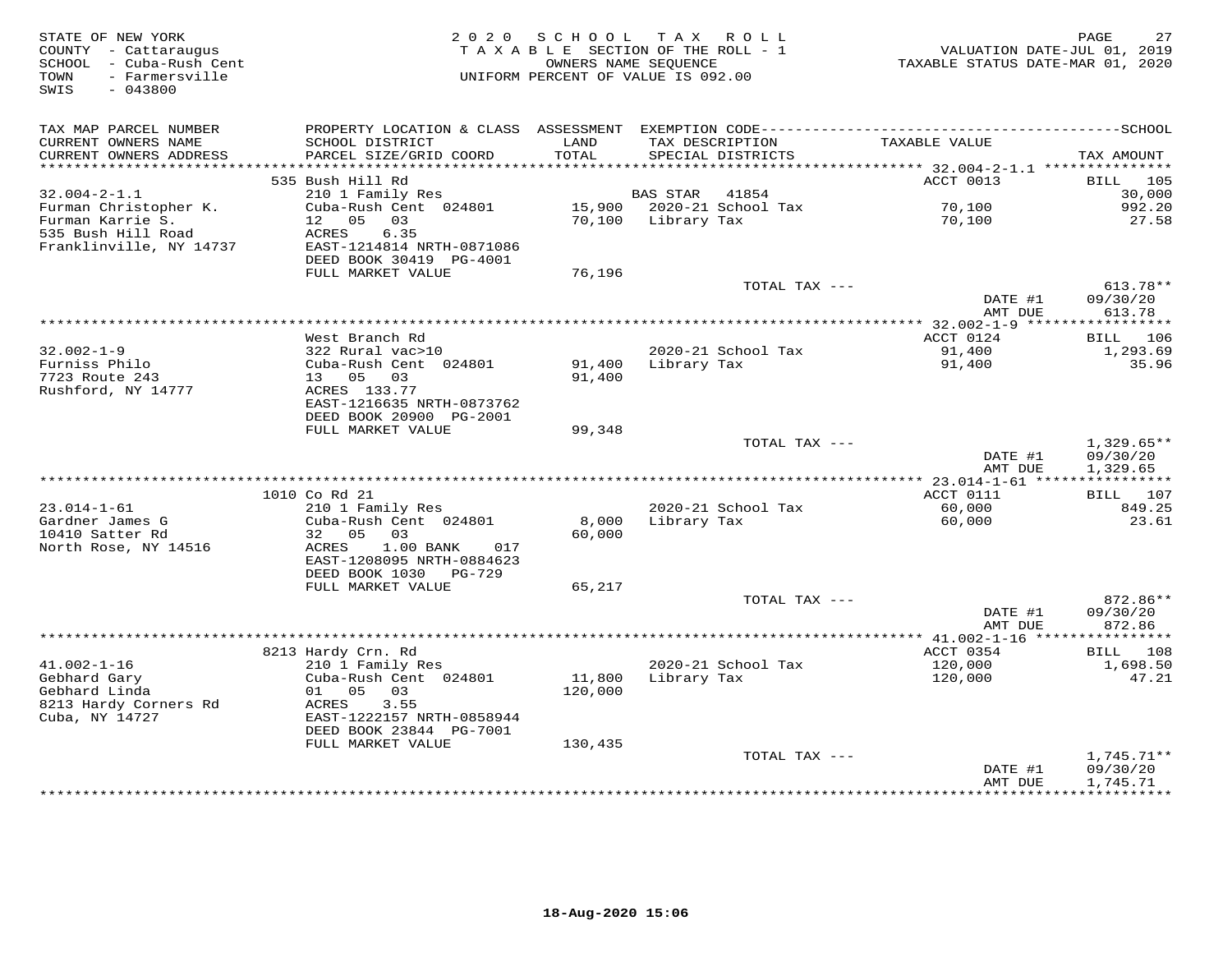| STATE OF NEW YORK<br>COUNTY - Cattaraugus<br>SCHOOL - Cuba-Rush Cent<br>- Farmersville<br>TOWN<br>SWIS<br>$-043800$ |                                                         |               | 2020 SCHOOL TAX ROLL<br>TAXABLE SECTION OF THE ROLL - 1<br>OWNERS NAME SEQUENCE<br>UNIFORM PERCENT OF VALUE IS 092.00 | VALUATION DATE-JUL 01, 2019<br>TAXABLE STATUS DATE-MAR 01, 2020 | PAGE<br>28                      |
|---------------------------------------------------------------------------------------------------------------------|---------------------------------------------------------|---------------|-----------------------------------------------------------------------------------------------------------------------|-----------------------------------------------------------------|---------------------------------|
| TAX MAP PARCEL NUMBER                                                                                               |                                                         |               |                                                                                                                       |                                                                 |                                 |
| CURRENT OWNERS NAME<br>CURRENT OWNERS ADDRESS                                                                       | SCHOOL DISTRICT<br>PARCEL SIZE/GRID COORD               | LAND<br>TOTAL | TAX DESCRIPTION<br>SPECIAL DISTRICTS                                                                                  | TAXABLE VALUE                                                   | TAX AMOUNT                      |
| ***********************                                                                                             |                                                         |               |                                                                                                                       |                                                                 |                                 |
|                                                                                                                     | NYS Rte 98                                              |               |                                                                                                                       | ACCT 0083                                                       | BILL 109                        |
| $23.004 - 1 - 5.1$                                                                                                  | 312 Vac w/imprv                                         |               | 2020-21 School Tax                                                                                                    | 118,000                                                         | 1,670.19                        |
| Gingerich Peter P                                                                                                   | Cuba-Rush Cent 024801                                   | 68,100        | Library Tax                                                                                                           | 118,000                                                         | 46.43                           |
| Gingerich Lydiann P                                                                                                 | 16 05 03                                                | 118,000       |                                                                                                                       |                                                                 |                                 |
| NYS Route 98                                                                                                        | ACRES 73.70                                             |               |                                                                                                                       |                                                                 |                                 |
| Farmersville, NY 14060                                                                                              | EAST-1215632 NRTH-0886803<br>DEED BOOK 2019    PG-10085 |               |                                                                                                                       |                                                                 |                                 |
| MAY BE SUBJECT TO PAYMENT<br>UNDER AGDIST LAW TIL 2023                                                              | FULL MARKET VALUE                                       | 128,261       |                                                                                                                       |                                                                 |                                 |
|                                                                                                                     |                                                         |               | TOTAL TAX ---                                                                                                         |                                                                 | $1,716.62**$                    |
|                                                                                                                     |                                                         |               |                                                                                                                       | DATE #1                                                         | 09/30/20                        |
|                                                                                                                     |                                                         |               |                                                                                                                       | AMT DUE                                                         | 1,716.62                        |
|                                                                                                                     |                                                         |               |                                                                                                                       |                                                                 |                                 |
|                                                                                                                     | 475 Bush Hill Rd                                        |               |                                                                                                                       | ACCT 0554                                                       | BILL 110                        |
| $32.004 - 2 - 3$                                                                                                    | 260 Seasonal res                                        |               | 2020-21 School Tax                                                                                                    | 83,200                                                          | 1,177.62                        |
| Gitchel William H                                                                                                   | Cuba-Rush Cent 024801                                   | 21,900        | Library Tax                                                                                                           | 83,200                                                          | 32.74                           |
| 45 Trowbridge Ave                                                                                                   | 12  05  03                                              | 83,200        |                                                                                                                       |                                                                 |                                 |
| Buffalo, NY 14220                                                                                                   | ACRES 11.55                                             |               |                                                                                                                       |                                                                 |                                 |
|                                                                                                                     | EAST-1215701 NRTH-0871111                               |               |                                                                                                                       |                                                                 |                                 |
|                                                                                                                     | DEED BOOK 00917 PG-00773                                |               |                                                                                                                       |                                                                 |                                 |
|                                                                                                                     | FULL MARKET VALUE                                       | 90,435        | TOTAL TAX ---                                                                                                         |                                                                 | $1,210.36**$                    |
|                                                                                                                     |                                                         |               |                                                                                                                       | DATE #1                                                         | 09/30/20                        |
|                                                                                                                     |                                                         |               |                                                                                                                       | AMT DUE                                                         | 1,210.36                        |
|                                                                                                                     |                                                         |               |                                                                                                                       |                                                                 |                                 |
|                                                                                                                     | 252 Hardy Crn. Rd                                       |               |                                                                                                                       | ACCT 0861                                                       | BILL 111                        |
| $41.002 - 1 - 9.5$                                                                                                  | 260 Seasonal res                                        |               | 2020-21 School Tax                                                                                                    | 48,400                                                          | 685.06                          |
| Gmerek Robert C                                                                                                     | Cuba-Rush Cent 024801                                   | 19,900        | Library Tax                                                                                                           | 48,400                                                          | 19.04                           |
| Gmerek Michael et al                                                                                                | 02 05 03                                                | 48,400        |                                                                                                                       |                                                                 |                                 |
| 6242 Drake Settlement Rd                                                                                            | 9.70<br>ACRES                                           |               |                                                                                                                       |                                                                 |                                 |
| Burt, NY 14028                                                                                                      | EAST-1218758 NRTH-0860591                               |               |                                                                                                                       |                                                                 |                                 |
|                                                                                                                     | DEED BOOK 20348 PG-2001                                 |               |                                                                                                                       |                                                                 |                                 |
|                                                                                                                     | FULL MARKET VALUE                                       | 52,609        |                                                                                                                       |                                                                 |                                 |
|                                                                                                                     |                                                         |               | TOTAL TAX ---                                                                                                         |                                                                 | $704.10**$                      |
|                                                                                                                     |                                                         |               |                                                                                                                       | DATE #1<br>AMT DUE                                              | 09/30/20<br>704.10              |
|                                                                                                                     |                                                         |               |                                                                                                                       | ********* 32.001-1-2 *****                                      |                                 |
|                                                                                                                     | 9460 NYS Rte 98                                         |               |                                                                                                                       | ACCT 0127                                                       | 112<br>BILL                     |
| $32.001 - 1 - 2$                                                                                                    | 240 Rural res                                           |               | AG DIST<br>41720                                                                                                      |                                                                 | $\mathbf 0$                     |
| Goehler June M                                                                                                      | Cuba-Rush Cent 024801                                   |               | 115,900 2020-21 School Tax                                                                                            | 192,900                                                         | 2,730.33                        |
| 8285 Boston State Rd                                                                                                | 30 31 05<br>03                                          |               | 192,900 Library Tax                                                                                                   | 192,900                                                         | 75.90                           |
| Hamburg, NY 14075                                                                                                   | see L1033 P 182 Map 2525                                |               |                                                                                                                       |                                                                 |                                 |
|                                                                                                                     | ACRES 138.06                                            |               |                                                                                                                       |                                                                 |                                 |
| MAY BE SUBJECT TO PAYMENT                                                                                           | EAST-1208878 NRTH-0878900                               |               |                                                                                                                       |                                                                 |                                 |
| UNDER AGDIST LAW TIL 2024                                                                                           | DEED BOOK 103<br>$PG-182$                               |               |                                                                                                                       |                                                                 |                                 |
|                                                                                                                     | FULL MARKET VALUE                                       | 209,674       |                                                                                                                       |                                                                 |                                 |
|                                                                                                                     |                                                         |               | TOTAL TAX ---                                                                                                         |                                                                 | $2,806.23**$                    |
|                                                                                                                     |                                                         |               |                                                                                                                       | DATE #1                                                         | 09/30/20                        |
|                                                                                                                     |                                                         |               |                                                                                                                       | AMT DUE                                                         | 2,806.23<br>* * * * * * * * * * |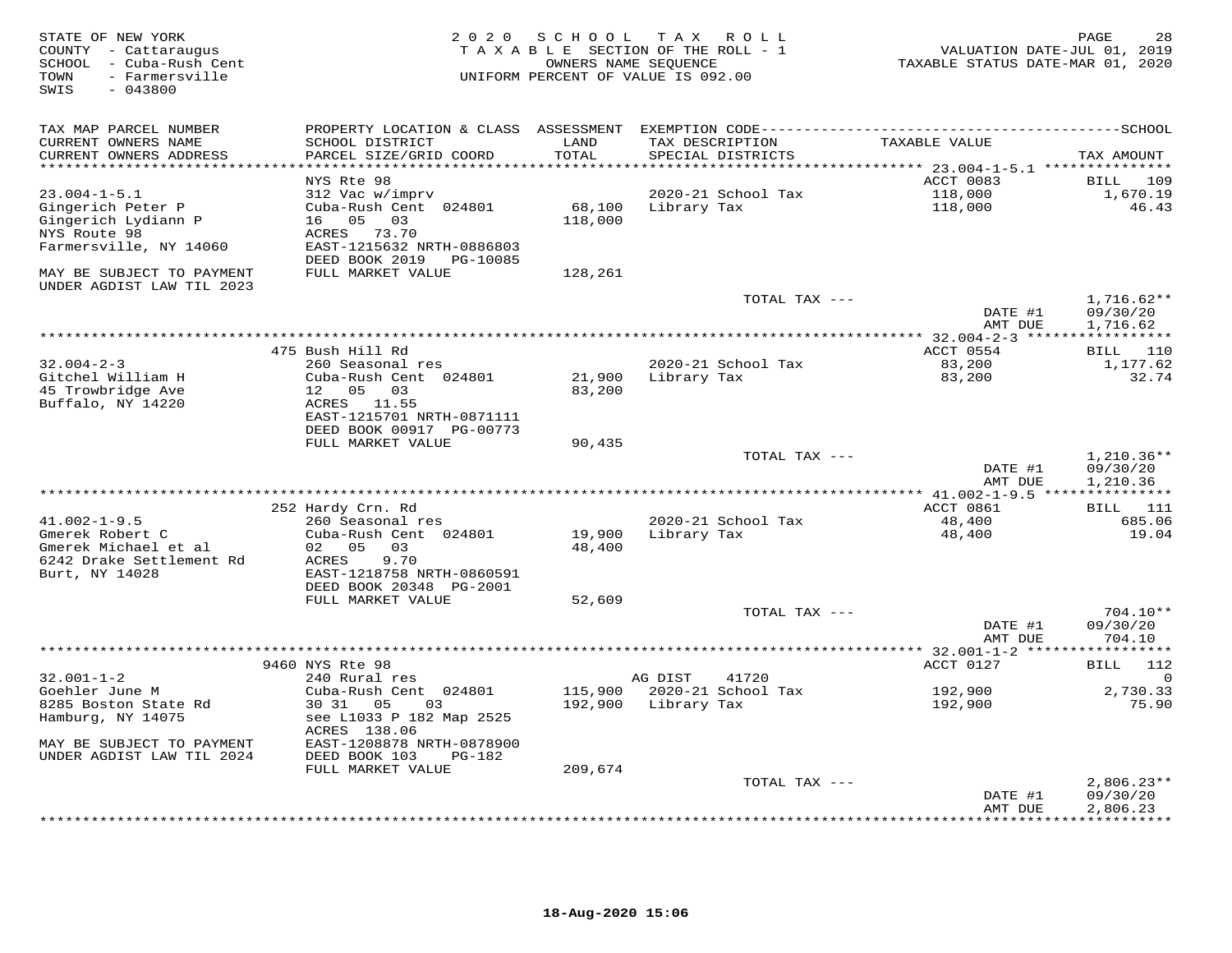| STATE OF NEW YORK<br>COUNTY - Cattaraugus<br>SCHOOL - Cuba-Rush Cent<br>- Farmersville<br>TOWN<br>SWIS<br>$-043800$ |                                                      | OWNERS NAME SEQUENCE | 2020 SCHOOL TAX ROLL<br>TAXABLE SECTION OF THE ROLL - 1<br>UNIFORM PERCENT OF VALUE IS 092.00 | VALUATION DATE-JUL 01, 2019<br>TAXABLE STATUS DATE-MAR 01, 2020 | PAGE<br>29            |
|---------------------------------------------------------------------------------------------------------------------|------------------------------------------------------|----------------------|-----------------------------------------------------------------------------------------------|-----------------------------------------------------------------|-----------------------|
| TAX MAP PARCEL NUMBER<br>CURRENT OWNERS NAME                                                                        | SCHOOL DISTRICT                                      | LAND                 | TAX DESCRIPTION                                                                               | TAXABLE VALUE                                                   |                       |
| CURRENT OWNERS ADDRESS                                                                                              | PARCEL SIZE/GRID COORD                               | TOTAL<br>*********** | SPECIAL DISTRICTS<br>********************************* 32.001-1-3 *****************           |                                                                 | TAX AMOUNT            |
|                                                                                                                     | NYS Rte 98                                           |                      |                                                                                               | ACCT 0128                                                       | BILL<br>113           |
| $32.001 - 1 - 3$                                                                                                    | 105 Vac farmland                                     |                      | 41720<br>AG DIST                                                                              |                                                                 | 3,275                 |
| Goehler June M                                                                                                      | Cuba-Rush Cent 024801                                |                      | 33,700 2020-21 School Tax                                                                     | 30,425                                                          | 430.64                |
| 8285 Boston State Rd                                                                                                | $30 - 05 - 03$                                       | 33,700               | Library Tax                                                                                   | 30,425                                                          | 11.97                 |
| Hamburg, NY 14075                                                                                                   | ACRES 31.20                                          |                      |                                                                                               |                                                                 |                       |
|                                                                                                                     | EAST-1207303 NRTH-0878484                            |                      |                                                                                               |                                                                 |                       |
| MAY BE SUBJECT TO PAYMENT                                                                                           | DEED BOOK 709<br>PG-00938                            |                      |                                                                                               |                                                                 |                       |
| UNDER AGDIST LAW TIL 2024                                                                                           | FULL MARKET VALUE                                    | 36,630               | TOTAL TAX ---                                                                                 |                                                                 | 442.61**              |
|                                                                                                                     |                                                      |                      |                                                                                               | DATE #1                                                         | 09/30/20              |
|                                                                                                                     |                                                      |                      |                                                                                               | AMT DUE                                                         | 442.61                |
|                                                                                                                     |                                                      |                      |                                                                                               |                                                                 |                       |
|                                                                                                                     | West Branch Rd                                       |                      |                                                                                               | ACCT 1014                                                       | <b>BILL</b> 114       |
| $32.002 - 1 - 15.2$                                                                                                 | 260 Seasonal res                                     |                      | 2020-21 School Tax                                                                            | 111,500                                                         | 1,578.19              |
| Gould Paul H                                                                                                        | Cuba-Rush Cent 024801                                | 73,600               | Library Tax                                                                                   | 111,500                                                         | 43.87                 |
| 78 Shearer<br>East Aurora, NY 14052                                                                                 | 21 05<br>03<br>Ff 2060.00                            | 111,500              |                                                                                               |                                                                 |                       |
|                                                                                                                     | ACRES 118.10                                         |                      |                                                                                               |                                                                 |                       |
|                                                                                                                     | EAST-1212482 NRTH-0873185                            |                      |                                                                                               |                                                                 |                       |
|                                                                                                                     | DEED BOOK 00988 PG-00538                             |                      |                                                                                               |                                                                 |                       |
|                                                                                                                     | FULL MARKET VALUE                                    | 121,196              |                                                                                               |                                                                 |                       |
|                                                                                                                     |                                                      |                      | TOTAL TAX ---                                                                                 |                                                                 | $1,622.06**$          |
|                                                                                                                     |                                                      |                      |                                                                                               | DATE #1                                                         | 09/30/20              |
|                                                                                                                     |                                                      |                      |                                                                                               | AMT DUE                                                         | 1,622.06              |
|                                                                                                                     | 8850 Stebbins Rd                                     |                      |                                                                                               | ACCT 0993                                                       | <b>BILL</b> 115       |
| $32.004 - 2 - 14.5$                                                                                                 | 270 Mfg housing                                      |                      | 2020-21 School Tax                                                                            | 19,000                                                          | 268.93                |
| Grabowski John E                                                                                                    | Cuba-Rush Cent 024801                                | 11,600               | Library Tax                                                                                   | 19,000                                                          | 7.48                  |
| 434 76th St                                                                                                         | 12 05<br>03                                          | 19,000               |                                                                                               |                                                                 |                       |
| Niagara Falls, NY 14304                                                                                             | 3.38<br>ACRES                                        |                      |                                                                                               |                                                                 |                       |
|                                                                                                                     | EAST-1214949 NRTH-0868565<br>DEED BOOK 977<br>PG-167 |                      |                                                                                               |                                                                 |                       |
|                                                                                                                     | FULL MARKET VALUE                                    | 20,652               |                                                                                               |                                                                 |                       |
|                                                                                                                     |                                                      |                      | TOTAL TAX ---                                                                                 |                                                                 | $276.41**$            |
|                                                                                                                     |                                                      |                      |                                                                                               | DATE #1                                                         | 09/30/20              |
|                                                                                                                     |                                                      |                      |                                                                                               | AMT DUE                                                         | 276.41                |
|                                                                                                                     |                                                      |                      |                                                                                               |                                                                 | * * * * * * * * * * * |
|                                                                                                                     | 9005 Stebbins Rd                                     |                      |                                                                                               | ACCT 0225                                                       | BILL 116              |
| $32.004 - 1 - 8$                                                                                                    | 270 Mfg housing                                      |                      | 2020-21 School Tax                                                                            | 21,500                                                          | 304.31                |
| Griffin-Tundo Genienne<br>Kuczka Daniel LU                                                                          | Cuba-Rush Cent 024801<br>20 05<br>03                 | 11,600<br>21,500     | Library Tax                                                                                   | 21,500                                                          | 8.46                  |
| 4891 Linden Rd                                                                                                      | 3.40<br>ACRES                                        |                      |                                                                                               |                                                                 |                       |
| East Bethany, NY 14054                                                                                              | EAST-1214216 NRTH-0870643                            |                      |                                                                                               |                                                                 |                       |
|                                                                                                                     | DEED BOOK 27827 PG-2001                              |                      |                                                                                               |                                                                 |                       |
|                                                                                                                     | FULL MARKET VALUE                                    | 23,370               |                                                                                               |                                                                 |                       |
|                                                                                                                     |                                                      |                      | TOTAL TAX ---                                                                                 |                                                                 | $312.77**$            |
|                                                                                                                     |                                                      |                      |                                                                                               | DATE #1                                                         | 09/30/20              |
|                                                                                                                     |                                                      |                      |                                                                                               | AMT DUE                                                         | 312.77<br>********    |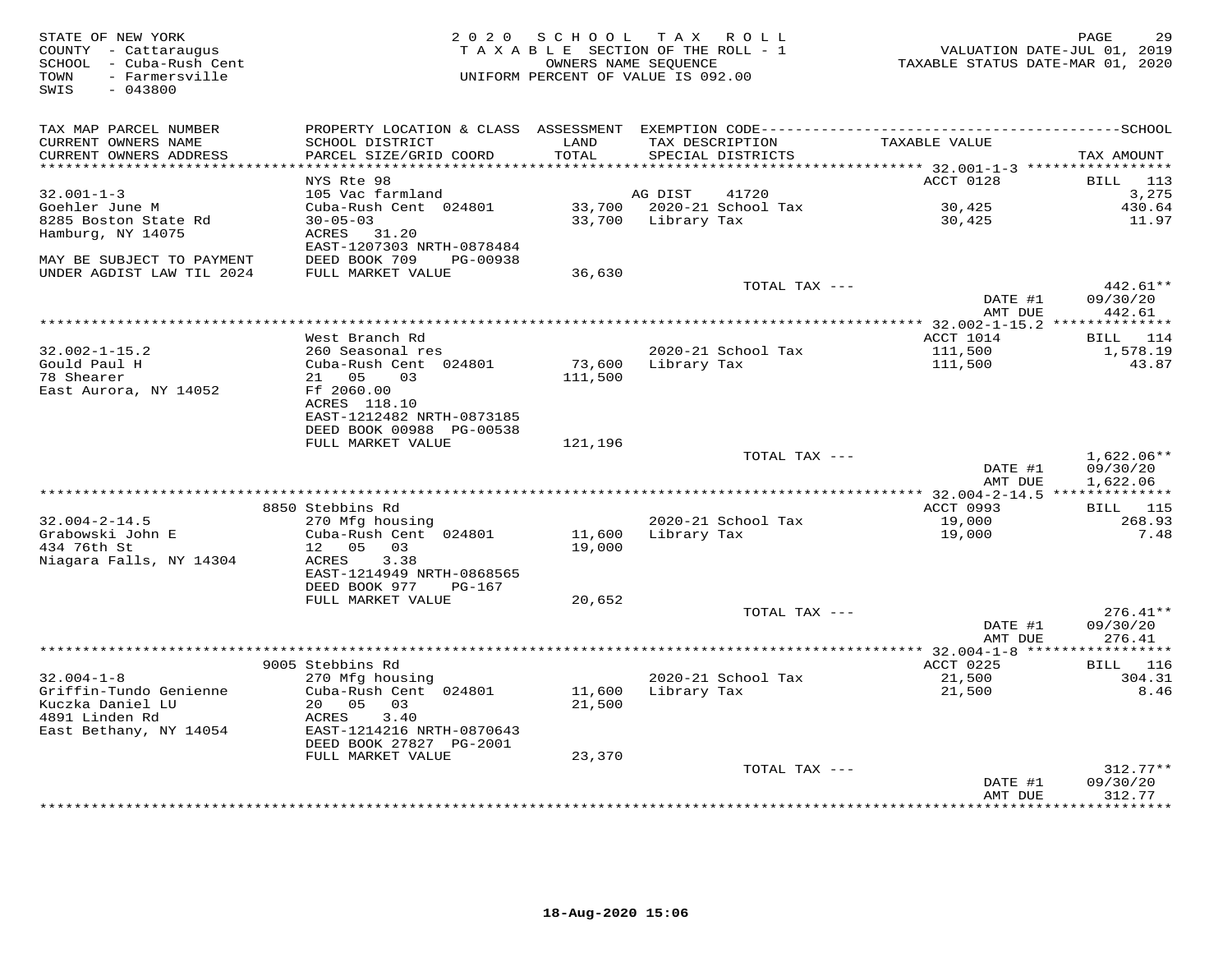| STATE OF NEW YORK<br>COUNTY - Cattaraugus<br>- Cuba-Rush Cent<br>SCHOOL<br>- Farmersville<br>TOWN | 2 0 2 0                                        | SCHOOL           | T A X<br>R O L L<br>TAXABLE SECTION OF THE ROLL - 1<br>OWNERS NAME SEOUENCE<br>UNIFORM PERCENT OF VALUE IS 092.00 | VALUATION DATE-JUL 01, 2019<br>TAXABLE STATUS DATE-MAR 01, 2020 | PAGE<br>30             |
|---------------------------------------------------------------------------------------------------|------------------------------------------------|------------------|-------------------------------------------------------------------------------------------------------------------|-----------------------------------------------------------------|------------------------|
| SWIS<br>$-043800$                                                                                 |                                                |                  |                                                                                                                   |                                                                 |                        |
| TAX MAP PARCEL NUMBER                                                                             |                                                |                  |                                                                                                                   |                                                                 |                        |
| CURRENT OWNERS NAME<br>CURRENT OWNERS ADDRESS                                                     | SCHOOL DISTRICT<br>PARCEL SIZE/GRID COORD      | LAND<br>TOTAL    | TAX DESCRIPTION<br>SPECIAL DISTRICTS                                                                              | TAXABLE VALUE                                                   | TAX AMOUNT             |
| ***********************                                                                           | 8918 Stebbins Rd                               |                  |                                                                                                                   | ACCT 0120                                                       | <b>BILL</b><br>117     |
| $32.004 - 2 - 16.1$                                                                               | 260 Seasonal res                               |                  | 2020-21 School Tax                                                                                                | 89,700                                                          | 1,269.63               |
| Grotke William R                                                                                  | Cuba-Rush Cent 024801                          | 13,500           | Library Tax                                                                                                       | 89,700                                                          | 35.29                  |
| Grotke David N                                                                                    | 12 <sup>°</sup><br>0.5<br>03                   | 89,700           |                                                                                                                   |                                                                 |                        |
| 19 Lynncrest Ter                                                                                  | ACRES<br>4.68                                  |                  |                                                                                                                   |                                                                 |                        |
| Cheektowaga, NY 14225                                                                             | EAST-1214770 NRTH-0869688                      |                  |                                                                                                                   |                                                                 |                        |
|                                                                                                   | DEED BOOK 00996 PG-00492                       |                  |                                                                                                                   |                                                                 |                        |
|                                                                                                   | FULL MARKET VALUE                              | 97,500           | TOTAL TAX ---                                                                                                     |                                                                 | $1,304.92**$           |
|                                                                                                   |                                                |                  |                                                                                                                   | DATE #1                                                         | 09/30/20               |
|                                                                                                   |                                                |                  |                                                                                                                   | AMT DUE                                                         | 1,304.92               |
|                                                                                                   |                                                |                  |                                                                                                                   | ************** 32.004-2-16.2 ***************                    |                        |
|                                                                                                   | Stebbins Rd                                    |                  |                                                                                                                   | ACCT 0879                                                       | 118<br>BILL            |
| $32.004 - 2 - 16.2$                                                                               | 322 Rural vac>10                               |                  | 2020-21 School Tax                                                                                                | 16,000                                                          | 226.47                 |
| Grotke William R<br>Grotke Sharon, David                                                          | Cuba-Rush Cent 024801                          | 16,000           | Library Tax                                                                                                       | 16,000                                                          | 6.30                   |
| 4625 E Overlook Dr                                                                                | 12  05  03<br>ACRES 13.31                      | 16,000           |                                                                                                                   |                                                                 |                        |
| Williamsville, NY 14221                                                                           | EAST-1215497 NRTH-0869695                      |                  |                                                                                                                   |                                                                 |                        |
|                                                                                                   | DEED BOOK 1007<br>PG-1022                      |                  |                                                                                                                   |                                                                 |                        |
|                                                                                                   | FULL MARKET VALUE                              | 17,391           |                                                                                                                   |                                                                 |                        |
|                                                                                                   |                                                |                  | TOTAL TAX ---                                                                                                     |                                                                 | $232.77**$             |
|                                                                                                   |                                                |                  |                                                                                                                   | DATE #1                                                         | 09/30/20               |
|                                                                                                   |                                                |                  |                                                                                                                   | AMT DUE<br>*** 41.001-1-26 *****************                    | 232.77                 |
|                                                                                                   | 8266 Healy Rd                                  |                  |                                                                                                                   | ACCT 0415                                                       | 119<br>BILL            |
| $41.001 - 1 - 26$                                                                                 | 312 Vac w/imprv                                |                  | 2020-21 School Tax                                                                                                | 23,700                                                          | 335.45                 |
| Guarino Michael J                                                                                 | Cuba-Rush Cent 024801                          | 22,200           | Library Tax                                                                                                       | 23,700                                                          | 9.32                   |
| Guarino Marie                                                                                     | 34<br>05<br>03                                 | 23,700           |                                                                                                                   |                                                                 |                        |
| 110 Winona Rd                                                                                     | ACRES<br>11.89                                 |                  |                                                                                                                   |                                                                 |                        |
| Elma, NY 14059                                                                                    | EAST-1205020 NRTH-0860867                      |                  |                                                                                                                   |                                                                 |                        |
|                                                                                                   | DEED BOOK 830<br>PG-00496<br>FULL MARKET VALUE | 25,761           |                                                                                                                   |                                                                 |                        |
|                                                                                                   |                                                |                  | TOTAL TAX ---                                                                                                     |                                                                 | $344.77**$             |
|                                                                                                   |                                                |                  |                                                                                                                   | DATE #1                                                         | 09/30/20               |
|                                                                                                   |                                                |                  |                                                                                                                   | AMT DUE                                                         | 344.77                 |
|                                                                                                   |                                                |                  |                                                                                                                   | ************** 41.001-1-35 *****                                | * * * * * * * *        |
|                                                                                                   | 4002 Hardy Corners Rd                          |                  |                                                                                                                   | ACCT 0443                                                       | 120<br>BILL            |
| $41.001 - 1 - 35$                                                                                 | 260 Seasonal res                               |                  | 2020-21 School Tax                                                                                                | 80,900                                                          | 1,145.07               |
| GUGGEMOS ROBERT C<br>GUGGEMOS MICHAEL G                                                           | Cuba-Rush Cent 024801<br>34<br>05<br>03        | 23,700<br>80,900 | Library Tax                                                                                                       | 80,900                                                          | 31.83                  |
| 426 Rowley Road                                                                                   | 13.90<br>ACRES                                 |                  |                                                                                                                   |                                                                 |                        |
| Depew, NY 14043                                                                                   | EAST-1203993 NRTH-0862168                      |                  |                                                                                                                   |                                                                 |                        |
|                                                                                                   | DEED BOOK 30766 PG-2001                        |                  |                                                                                                                   |                                                                 |                        |
|                                                                                                   | FULL MARKET VALUE                              | 87,935           |                                                                                                                   |                                                                 |                        |
|                                                                                                   |                                                |                  | TOTAL TAX ---                                                                                                     |                                                                 | $1,176.90**$           |
|                                                                                                   |                                                |                  |                                                                                                                   | DATE #1                                                         | 09/30/20               |
|                                                                                                   |                                                |                  |                                                                                                                   | AMT DUE<br>**********                                           | 1,176.90<br>********** |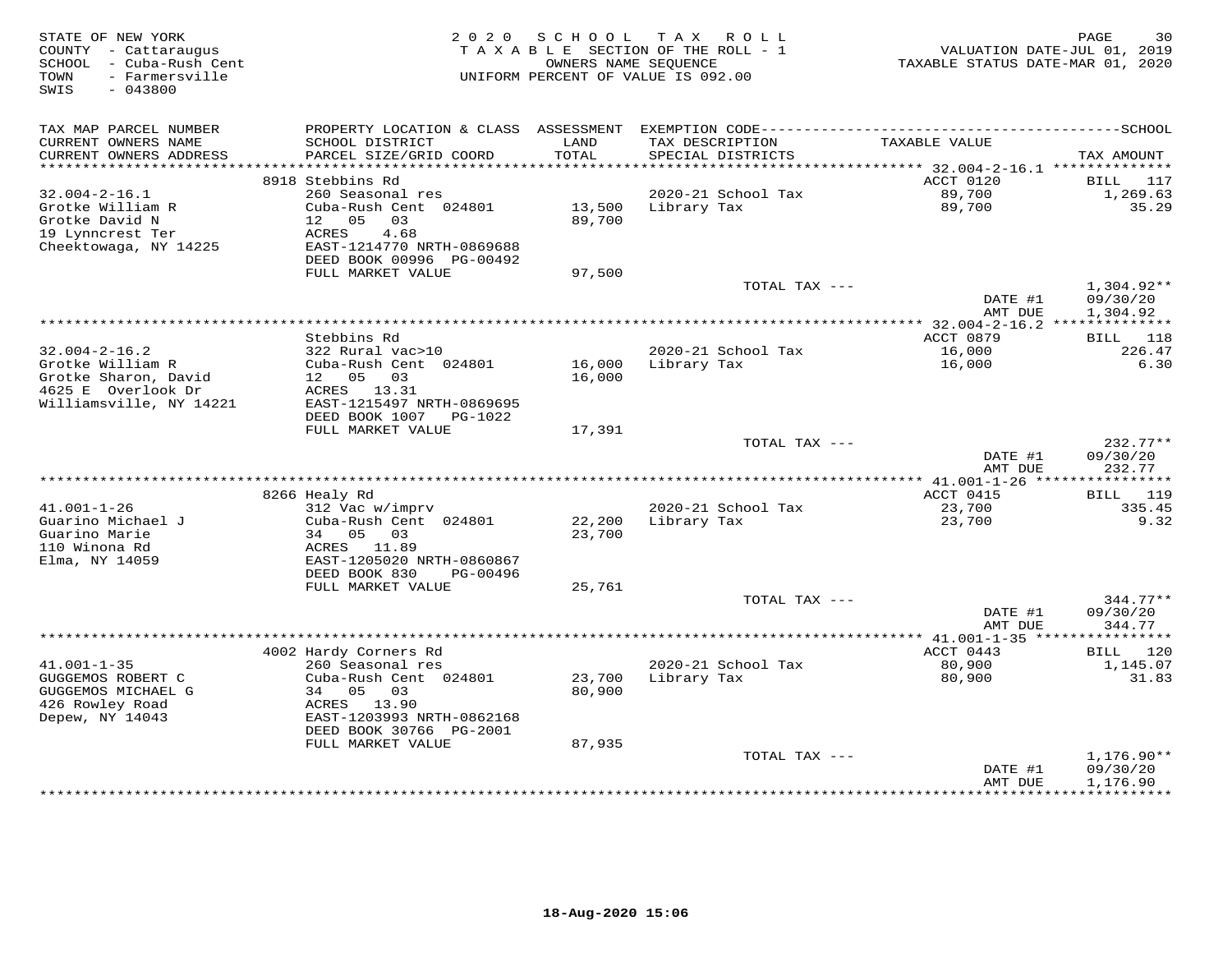| STATE OF NEW YORK<br>COUNTY - Cattaraugus<br>SCHOOL - Cuba-Rush Cent<br>- Farmersville<br>TOWN<br>$-043800$<br>SWIS | 2 0 2 0                                               | SCHOOL        | TAX ROLL<br>TAXABLE SECTION OF THE ROLL - 1<br>OWNERS NAME SEQUENCE<br>UNIFORM PERCENT OF VALUE IS 092.00 | TAXABLE STATUS DATE-MAR 01, 2020          | PAGE<br>31<br>VALUATION DATE-JUL 01, 2019 |
|---------------------------------------------------------------------------------------------------------------------|-------------------------------------------------------|---------------|-----------------------------------------------------------------------------------------------------------|-------------------------------------------|-------------------------------------------|
| TAX MAP PARCEL NUMBER                                                                                               | PROPERTY LOCATION & CLASS ASSESSMENT                  |               |                                                                                                           |                                           |                                           |
| CURRENT OWNERS NAME<br>CURRENT OWNERS ADDRESS                                                                       | SCHOOL DISTRICT<br>PARCEL SIZE/GRID COORD             | LAND<br>TOTAL | TAX DESCRIPTION<br>SPECIAL DISTRICTS                                                                      | TAXABLE VALUE                             | TAX AMOUNT                                |
| **********************                                                                                              | ************************                              |               |                                                                                                           |                                           |                                           |
| $23.003 - 1 - 4.2$                                                                                                  | Siloam Rd<br>322 Rural vac>10                         |               | 2020-21 School Tax                                                                                        | 73,500                                    | BILL<br>121<br>1,040.33                   |
| Haggerty Donald L                                                                                                   | Cuba-Rush Cent 024801                                 | 73,500        | Library Tax                                                                                               | 73,500                                    | 28.92                                     |
| 1305 Cross Rd                                                                                                       | 40<br>$-05$<br>$-03$                                  | 73,500        |                                                                                                           |                                           |                                           |
| Freedom, NY 14065                                                                                                   | ACRES 98.00                                           |               |                                                                                                           |                                           |                                           |
|                                                                                                                     | EAST-1204516 NRTH-0885903                             |               |                                                                                                           |                                           |                                           |
| MAY BE SUBJECT TO PAYMENT                                                                                           | DEED BOOK 26004 PG-2003                               |               |                                                                                                           |                                           |                                           |
| UNDER AGDIST LAW TIL 2021                                                                                           | FULL MARKET VALUE                                     | 79,891        | TOTAL TAX ---                                                                                             |                                           | $1,069.25**$                              |
|                                                                                                                     |                                                       |               |                                                                                                           | DATE #1                                   | 09/30/20                                  |
|                                                                                                                     |                                                       |               |                                                                                                           | AMT DUE                                   | 1,069.25                                  |
|                                                                                                                     |                                                       |               | ***********************                                                                                   | *** 23.004-1-20.5 ***************         |                                           |
|                                                                                                                     | 530 Tarbell Rd                                        |               |                                                                                                           | ACCT 0984                                 | BILL 122                                  |
| $23.004 - 1 - 20.5$                                                                                                 | 260 Seasonal res                                      |               | 2020-21 School Tax                                                                                        | 43,400                                    | 614.29                                    |
| Hammersmith Mark                                                                                                    | Cuba-Rush Cent 024801                                 | 27,900        | Library Tax                                                                                               | 43,400                                    | 17.08                                     |
| Hammersmith Kim<br>91 Minden Drive                                                                                  | 15 05<br>0.3<br>ACRES 19.50                           | 43,400        |                                                                                                           |                                           |                                           |
| Orchard Park, NY 14127                                                                                              | EAST-1214996 NRTH-0881988                             |               |                                                                                                           |                                           |                                           |
|                                                                                                                     | DEED BOOK 29989 PG-5002                               |               |                                                                                                           |                                           |                                           |
|                                                                                                                     | FULL MARKET VALUE                                     | 47,174        |                                                                                                           |                                           |                                           |
|                                                                                                                     |                                                       |               | TOTAL TAX ---                                                                                             |                                           | 631.37**                                  |
|                                                                                                                     |                                                       |               |                                                                                                           | DATE #1                                   | 09/30/20                                  |
|                                                                                                                     |                                                       |               |                                                                                                           | AMT DUE                                   | 631.37                                    |
|                                                                                                                     | 8838 Stebbins Rd                                      |               |                                                                                                           | ACCT 0423                                 | BILL 123                                  |
| $32.004 - 2 - 14.1$                                                                                                 | 312 Vac w/imprv                                       |               | 2020-21 School Tax                                                                                        | 12,100                                    | 171.26                                    |
| Hand Bernard W                                                                                                      | Cuba-Rush Cent 024801                                 | 11,500        | Library Tax                                                                                               | 12,100                                    | 4.76                                      |
| Hand Eileen A                                                                                                       | 11/12<br>05 03                                        | 12,100        |                                                                                                           |                                           |                                           |
| 2340 Two Rod Rd                                                                                                     | ACRES<br>3.35                                         |               |                                                                                                           |                                           |                                           |
| East Aurora, NY 14052                                                                                               | EAST-1214954 NRTH-0868367<br>DEED BOOK 00985 PG-00598 |               |                                                                                                           |                                           |                                           |
|                                                                                                                     | FULL MARKET VALUE                                     | 13,152        |                                                                                                           |                                           |                                           |
|                                                                                                                     |                                                       |               | TOTAL TAX ---                                                                                             |                                           | $176.02**$                                |
|                                                                                                                     |                                                       |               |                                                                                                           | DATE #1                                   | 09/30/20                                  |
|                                                                                                                     |                                                       |               |                                                                                                           | AMT DUE                                   | 176.02                                    |
|                                                                                                                     |                                                       |               |                                                                                                           | *********** 32.004-2-14.6 *************** |                                           |
|                                                                                                                     | 8838 Stebbins Rd                                      |               |                                                                                                           | ACCT 0994                                 | 124<br>BILL                               |
| $32.004 - 2 - 14.6$<br>Hand Bernard W                                                                               | 270 Mfg housing<br>Cuba-Rush Cent 024801              | 32,100        | 2020-21 School Tax<br>Library Tax                                                                         | 39,100<br>39,100                          | 553.43<br>15.38                           |
| Hand Eileen A                                                                                                       | 12<br>05<br>03                                        | 39,100        |                                                                                                           |                                           |                                           |
| 2340 Two Rod Rd                                                                                                     | 25.10<br>ACRES                                        |               |                                                                                                           |                                           |                                           |
| East Aurora, NY 14052                                                                                               | EAST-1215630 NRTH-0868156                             |               |                                                                                                           |                                           |                                           |
|                                                                                                                     | DEED BOOK 00996 PG-00189                              |               |                                                                                                           |                                           |                                           |
|                                                                                                                     | FULL MARKET VALUE                                     | 42,500        |                                                                                                           |                                           |                                           |
|                                                                                                                     |                                                       |               | TOTAL TAX ---                                                                                             |                                           | 568.81**<br>09/30/20                      |
|                                                                                                                     |                                                       |               |                                                                                                           | DATE #1<br>AMT DUE                        | 568.81                                    |
|                                                                                                                     |                                                       |               |                                                                                                           |                                           | * * * * * * * * *                         |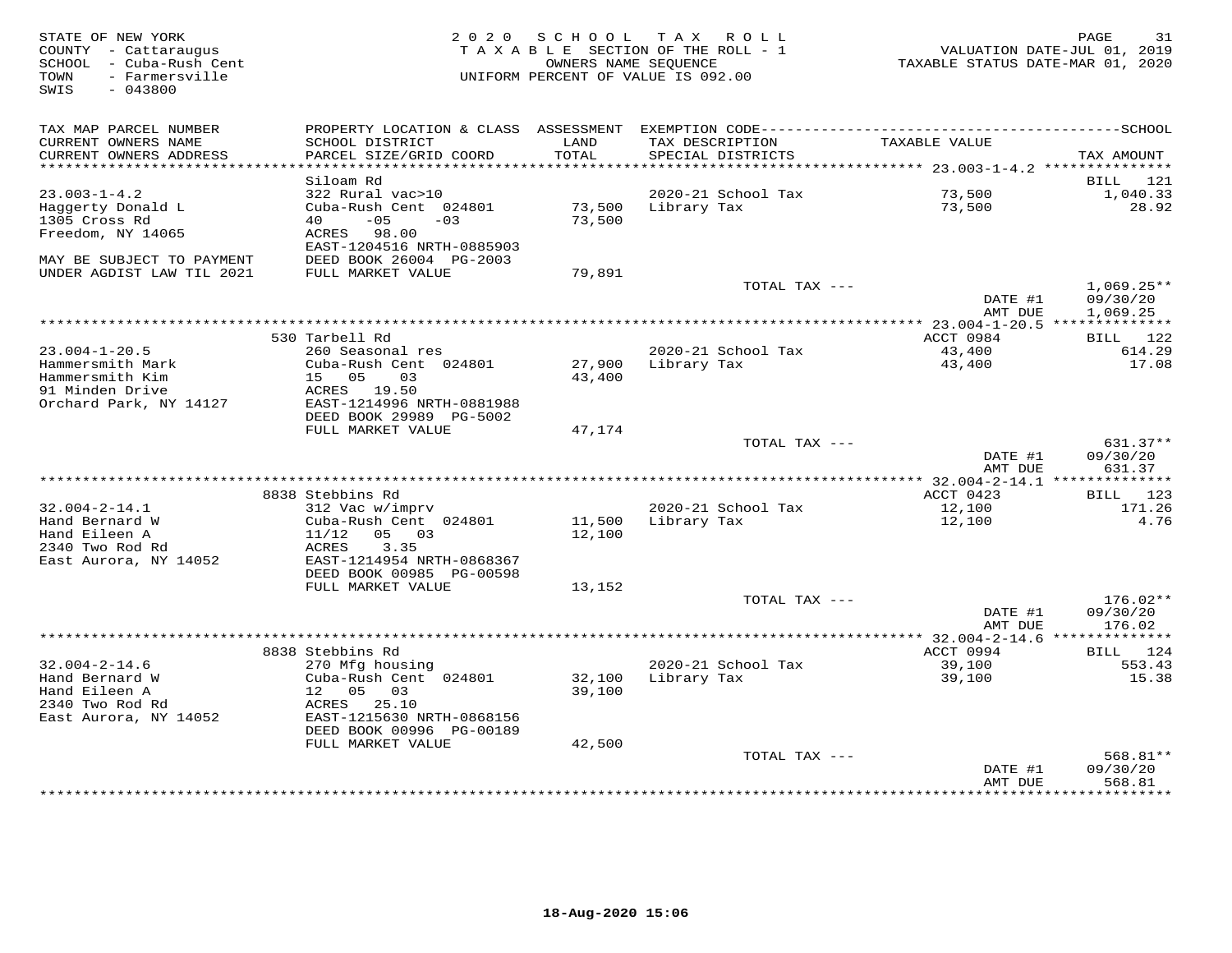| STATE OF NEW YORK<br>COUNTY - Cattaraugus<br>SCHOOL - Cuba-Rush Cent<br>- Farmersville<br>TOWN<br>$-043800$<br>SWIS | 2 0 2 0                                             | SCHOOL        | T A X<br>R O L L<br>TAXABLE SECTION OF THE ROLL - 1<br>OWNERS NAME SEQUENCE<br>UNIFORM PERCENT OF VALUE IS 092.00 | VALUATION DATE-JUL 01, 2019<br>TAXABLE STATUS DATE-MAR 01, 2020 | PAGE<br>32               |
|---------------------------------------------------------------------------------------------------------------------|-----------------------------------------------------|---------------|-------------------------------------------------------------------------------------------------------------------|-----------------------------------------------------------------|--------------------------|
| TAX MAP PARCEL NUMBER                                                                                               | PROPERTY LOCATION & CLASS ASSESSMENT                |               |                                                                                                                   |                                                                 |                          |
| CURRENT OWNERS NAME<br>CURRENT OWNERS ADDRESS<br>***********************                                            | SCHOOL DISTRICT<br>PARCEL SIZE/GRID COORD           | LAND<br>TOTAL | TAX DESCRIPTION<br>SPECIAL DISTRICTS                                                                              | TAXABLE VALUE                                                   | TAX AMOUNT               |
|                                                                                                                     | Tarbell Rd                                          |               |                                                                                                                   | ACCT 0140                                                       | 125<br>BILL              |
| $23.004 - 1 - 21$                                                                                                   | 322 Rural vac>10                                    |               | 2020-21 School Tax                                                                                                | 35,100                                                          | 496.81                   |
| Haney David J                                                                                                       | Cuba-Rush Cent 024801                               | 35,100        | Library Tax                                                                                                       | 35,100                                                          | 13.81                    |
| 6125 Gott Creek Trl                                                                                                 | 23 05<br>03                                         | 35,100        |                                                                                                                   |                                                                 |                          |
| East Amherst, NY 14051-1921                                                                                         | 29.16<br>ACRES                                      |               |                                                                                                                   |                                                                 |                          |
|                                                                                                                     | EAST-1214252 NRTH-0882740<br>DEED BOOK 972<br>PG-61 |               |                                                                                                                   |                                                                 |                          |
|                                                                                                                     | FULL MARKET VALUE                                   | 38,152        |                                                                                                                   |                                                                 |                          |
|                                                                                                                     |                                                     |               | TOTAL TAX ---                                                                                                     |                                                                 | $510.62**$               |
|                                                                                                                     |                                                     |               |                                                                                                                   | DATE #1                                                         | 09/30/20                 |
|                                                                                                                     |                                                     |               | ************************************                                                                              | AMT DUE                                                         | 510.62                   |
|                                                                                                                     | 8855 Stebbins Rd                                    |               |                                                                                                                   | ** $32.004 - 1 - 12$ ****<br>ACCT 0099                          | ***********              |
| $32.004 - 1 - 12$                                                                                                   | 260 Seasonal res                                    |               | 2020-21 School Tax                                                                                                | 48,700                                                          | 126<br>BILL<br>689.31    |
| Hanley Martin                                                                                                       | Cuba-Rush Cent 024801                               | 15,600        | Library Tax                                                                                                       | 48,700                                                          | 19.16                    |
| 1432 Kenmore Ave                                                                                                    | 12 05<br>03                                         | 48,700        |                                                                                                                   |                                                                 |                          |
| Buffalo, NY 14216                                                                                                   | 6.05<br>ACRES                                       |               |                                                                                                                   |                                                                 |                          |
|                                                                                                                     | EAST-1214223 NRTH-0868551                           |               |                                                                                                                   |                                                                 |                          |
|                                                                                                                     | DEED BOOK 1007 PG-699<br>FULL MARKET VALUE          |               |                                                                                                                   |                                                                 |                          |
|                                                                                                                     |                                                     | 52,935        | TOTAL TAX ---                                                                                                     |                                                                 | $708.47**$               |
|                                                                                                                     |                                                     |               |                                                                                                                   | DATE #1                                                         | 09/30/20                 |
|                                                                                                                     |                                                     |               |                                                                                                                   | AMT DUE                                                         | 708.47                   |
|                                                                                                                     |                                                     |               |                                                                                                                   |                                                                 |                          |
|                                                                                                                     | 910 Hardy Corners Rd                                |               |                                                                                                                   | ACCT 0269                                                       | BILL 127                 |
| $41.001 - 1 - 14$<br>Hardy Hollow, LLC                                                                              | 260 Seasonal res<br>Cuba-Rush Cent 024801           | 32,200        | 2020-21 School Tax<br>Library Tax                                                                                 | 80,600<br>80,600                                                | 1,140.82<br>31.71        |
| J. Kuster                                                                                                           | 26 05 03                                            | 80,600        |                                                                                                                   |                                                                 |                          |
| 835 Greengate Oval                                                                                                  | 25.20<br>ACRES                                      |               |                                                                                                                   |                                                                 |                          |
| Sagamore Hills, OH 44067                                                                                            | EAST-1209525 NRTH-0862524                           |               |                                                                                                                   |                                                                 |                          |
|                                                                                                                     | DEED BOOK 20846 PG-6001                             |               |                                                                                                                   |                                                                 |                          |
|                                                                                                                     | FULL MARKET VALUE                                   | 87,609        |                                                                                                                   |                                                                 |                          |
|                                                                                                                     |                                                     |               | TOTAL TAX ---                                                                                                     | DATE #1                                                         | $1,172.53**$<br>09/30/20 |
|                                                                                                                     |                                                     |               |                                                                                                                   | AMT DUE                                                         | 1,172.53                 |
|                                                                                                                     |                                                     |               |                                                                                                                   | *************** 41.001-1-15.6 ***************                   |                          |
|                                                                                                                     | Hardy Crn. Rd                                       |               |                                                                                                                   | ACCT 0815                                                       | 128<br>BILL              |
| $41.001 - 1 - 15.6$                                                                                                 | 322 Rural vac>10                                    |               | 2020-21 School Tax                                                                                                | 31,800                                                          | 450.10                   |
| Hardy Hollow, LLC                                                                                                   | Cuba-Rush Cent 024801                               | 31,800        | Library Tax                                                                                                       | 31,800                                                          | 12.51                    |
| 835 Greengate Oval<br>Sagamore Hills, OH 44067                                                                      | 26<br>05<br>03<br>ACRES 24.75                       | 31,800        |                                                                                                                   |                                                                 |                          |
|                                                                                                                     | EAST-1209933 NRTH-0862523                           |               |                                                                                                                   |                                                                 |                          |
|                                                                                                                     | DEED BOOK 20846 PG-6001                             |               |                                                                                                                   |                                                                 |                          |
|                                                                                                                     | FULL MARKET VALUE                                   | 34,565        |                                                                                                                   |                                                                 |                          |
|                                                                                                                     |                                                     |               | TOTAL TAX ---                                                                                                     |                                                                 | 462.61**                 |
|                                                                                                                     |                                                     |               |                                                                                                                   | DATE #1                                                         | 09/30/20<br>462.61       |
|                                                                                                                     |                                                     |               |                                                                                                                   | AMT DUE<br>************                                         | **********               |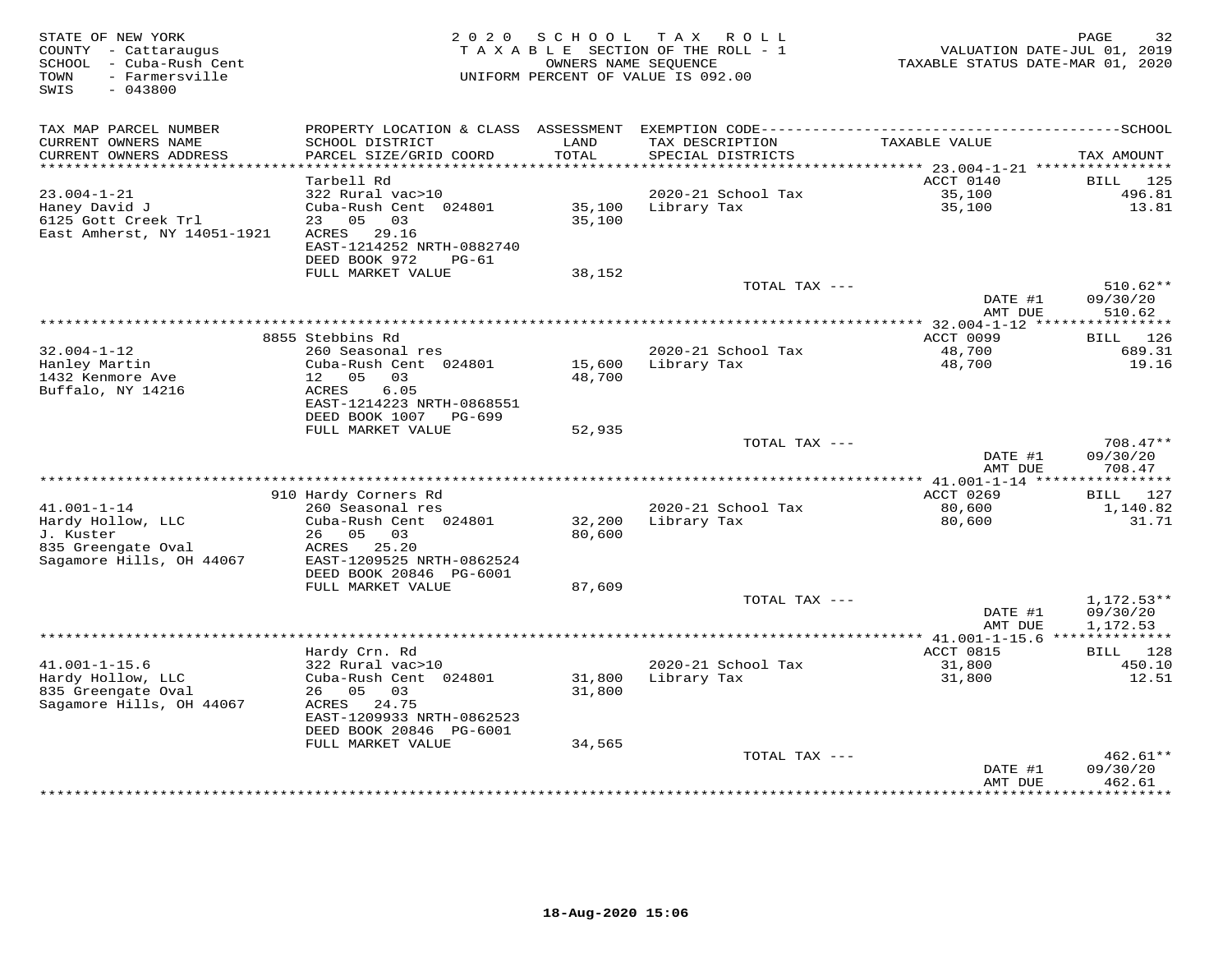| STATE OF NEW YORK<br>COUNTY - Cattaraugus<br>- Cuba-Rush Cent<br>SCHOOL<br>- Farmersville<br>TOWN<br>$-043800$<br>SWIS | 2 0 2 0                                                                                                            | SCHOOL                                  | T A X<br>R O L L<br>TAXABLE SECTION OF THE ROLL - 1<br>OWNERS NAME SEQUENCE<br>UNIFORM PERCENT OF VALUE IS 092.00 | TAXABLE STATUS DATE-MAR 01, 2020                                                 | 33<br>PAGE<br>VALUATION DATE-JUL 01, 2019 |
|------------------------------------------------------------------------------------------------------------------------|--------------------------------------------------------------------------------------------------------------------|-----------------------------------------|-------------------------------------------------------------------------------------------------------------------|----------------------------------------------------------------------------------|-------------------------------------------|
| TAX MAP PARCEL NUMBER<br>CURRENT OWNERS NAME<br>CURRENT OWNERS ADDRESS<br>********************                         | PROPERTY LOCATION & CLASS<br>SCHOOL DISTRICT<br>PARCEL SIZE/GRID COORD<br>***********************                  | ASSESSMENT<br>LAND<br>TOTAL<br>******** | TAX DESCRIPTION<br>SPECIAL DISTRICTS                                                                              | TAXABLE VALUE                                                                    | TAX AMOUNT                                |
|                                                                                                                        | Clark Rd                                                                                                           |                                         |                                                                                                                   | ************************************** 41.002-1-21.2 **************<br>ACCT 0656 | 129<br><b>BILL</b>                        |
| $41.002 - 1 - 21.2$<br>Hedderich Doreen<br>Dietcher David<br>9315 Sauers Rd<br>Eden, NY 14057                          | 260 Seasonal res<br>Cuba-Rush Cent 024801<br>05<br>03<br>01<br>2.92<br>ACRES<br>EAST-1220171 NRTH-0856403          | 10,900<br>41,400                        | 2020-21 School Tax<br>Library Tax                                                                                 | 41,400<br>41,400                                                                 | 585.98<br>16.29                           |
|                                                                                                                        | DEED BOOK 1020<br>PG-1097                                                                                          |                                         |                                                                                                                   |                                                                                  |                                           |
|                                                                                                                        | FULL MARKET VALUE                                                                                                  | 45,000                                  | TOTAL TAX ---                                                                                                     | DATE #1                                                                          | $602.27**$<br>09/30/20                    |
|                                                                                                                        |                                                                                                                    |                                         |                                                                                                                   | AMT DUE                                                                          | 602.27                                    |
|                                                                                                                        |                                                                                                                    |                                         |                                                                                                                   | ******* 32.004-1-9.2 ***************<br>ACCT 0802                                |                                           |
| $32.004 - 1 - 9.2$                                                                                                     | 8967 Stebbins Rd<br>270 Mfg housing                                                                                |                                         | 2020-21 School Tax                                                                                                | 26,100                                                                           | BILL 130<br>369.42                        |
| Henderson John<br>527 Morgan St<br>Tonawanda, NY 14150                                                                 | Cuba-Rush Cent 024801<br>05<br>03<br>20<br>ACRES<br>10.62<br>EAST-1214187 NRTH-0870211<br>DEED BOOK 1006<br>PG-742 | 21,000<br>26,100                        | Library Tax                                                                                                       | 26,100                                                                           | 10.27                                     |
|                                                                                                                        | FULL MARKET VALUE                                                                                                  | 28,370                                  |                                                                                                                   |                                                                                  |                                           |
|                                                                                                                        |                                                                                                                    |                                         | TOTAL TAX ---                                                                                                     | DATE #1<br>AMT DUE                                                               | $379.69**$<br>09/30/20<br>379.69          |
|                                                                                                                        |                                                                                                                    |                                         |                                                                                                                   | ********** 41.001-1-23.2                                                         |                                           |
|                                                                                                                        | 8238 Healy Rd                                                                                                      |                                         |                                                                                                                   | ACCT 0926                                                                        | 131<br>BILL                               |
| $41.001 - 1 - 23.2$<br>Hepburn Theo R<br>Hepburn Jeremy C<br>1526 Moll St<br>N. Tonawanda, NY 14120                    | 260 Seasonal res<br>Cuba-Rush Cent 024801<br>0.5<br>03<br>34<br>6.25<br>ACRES<br>EAST-1204991 NRTH-0860028         | 15,800<br>26,300                        | 2020-21 School Tax<br>Library Tax                                                                                 | 26,300<br>26,300                                                                 | 372.25<br>10.35                           |
|                                                                                                                        | DEED BOOK 10408 PG-2002                                                                                            |                                         |                                                                                                                   |                                                                                  |                                           |
|                                                                                                                        | FULL MARKET VALUE                                                                                                  | 28,587                                  | TOTAL TAX ---                                                                                                     |                                                                                  | 382.60**                                  |
|                                                                                                                        |                                                                                                                    |                                         | ***********************                                                                                           | DATE #1<br>AMT DUE                                                               | 09/30/20<br>382.60                        |
|                                                                                                                        | NYS Rte 98                                                                                                         |                                         |                                                                                                                   | ** 23.003-1-15.2 ***************<br>ACCT 1180                                    | BILL 132                                  |
| $23.003 - 1 - 15.2$                                                                                                    | 105 Vac farmland                                                                                                   |                                         | AG DIST<br>41720                                                                                                  |                                                                                  | 9,698                                     |
| Hershberger Andrew                                                                                                     | Cuba-Rush Cent 024801                                                                                              | 32,400                                  | 2020-21 School Tax                                                                                                | 22,702                                                                           | 321.33                                    |
| Hershberger Lydia<br>9482 Older Hil Rd                                                                                 | 05<br>03<br>31<br>32.74<br>ACRES                                                                                   | 32,400                                  | Library Tax                                                                                                       | 22,702                                                                           | 8.93                                      |
| Franklinville, NY 14737                                                                                                | EAST-1207188 NRTH-0880426                                                                                          |                                         |                                                                                                                   |                                                                                  |                                           |
| MAY BE SUBJECT TO PAYMENT                                                                                              | DEED BOOK 23341 PG-8001<br>FULL MARKET VALUE                                                                       | 35,217                                  |                                                                                                                   |                                                                                  |                                           |
| UNDER AGDIST LAW TIL 2024                                                                                              |                                                                                                                    |                                         |                                                                                                                   |                                                                                  |                                           |
|                                                                                                                        |                                                                                                                    |                                         | TOTAL TAX ---                                                                                                     | DATE #1                                                                          | 330.26**<br>09/30/20                      |
|                                                                                                                        |                                                                                                                    |                                         |                                                                                                                   | AMT DUE                                                                          | 330.26<br>* * * * * * * *                 |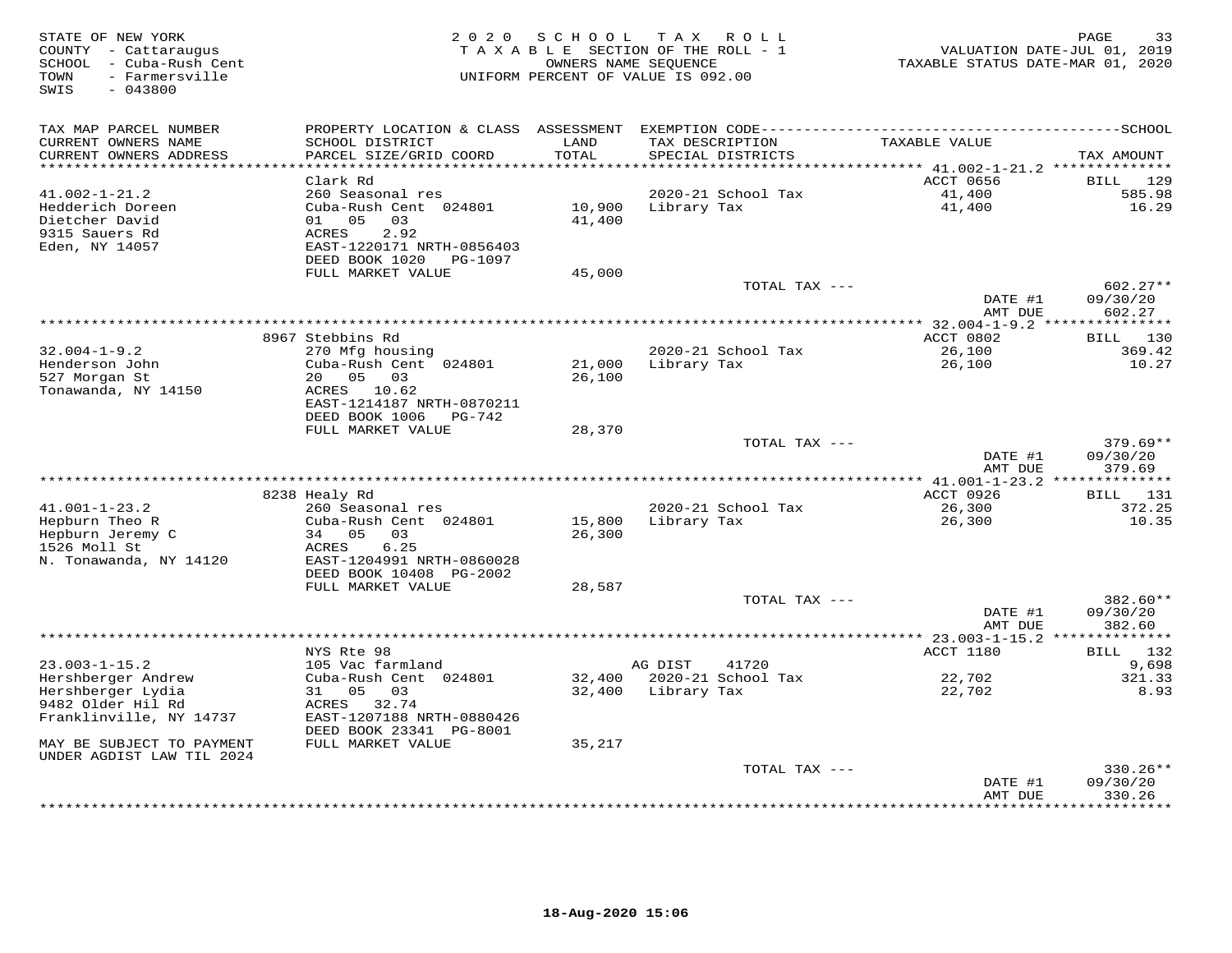| STATE OF NEW YORK<br>COUNTY - Cattaraugus<br>SCHOOL - Cuba-Rush Cent<br>- Farmersville<br>TOWN<br>SWIS<br>$-043800$ | 2 0 2 0                                        | SCHOOL<br>TAXABLE SECTION OF THE ROLL - 1<br>OWNERS NAME SEQUENCE<br>UNIFORM PERCENT OF VALUE IS 092.00 |                 | TAX ROLL                             | TAXABLE STATUS DATE-MAR 01, 2020                     | PAGE<br>34<br>VALUATION DATE-JUL 01, 2019 |
|---------------------------------------------------------------------------------------------------------------------|------------------------------------------------|---------------------------------------------------------------------------------------------------------|-----------------|--------------------------------------|------------------------------------------------------|-------------------------------------------|
| TAX MAP PARCEL NUMBER                                                                                               |                                                |                                                                                                         |                 |                                      |                                                      |                                           |
| CURRENT OWNERS NAME<br>CURRENT OWNERS ADDRESS<br>*********************                                              | SCHOOL DISTRICT<br>PARCEL SIZE/GRID COORD      | LAND<br>TOTAL<br>*********                                                                              |                 | TAX DESCRIPTION<br>SPECIAL DISTRICTS | TAXABLE VALUE                                        | TAX AMOUNT                                |
|                                                                                                                     | 322 Hardy Corners Rd                           |                                                                                                         |                 |                                      | ********* 41.002-1-8.1 ****************<br>ACCT 0084 | BILL 133                                  |
| $41.002 - 1 - 8.1$                                                                                                  | 112 Dairy farm                                 |                                                                                                         | AG BLDG         | 41700                                |                                                      | 20,400                                    |
| Hershberger Daniel P                                                                                                | Cuba-Rush Cent 024801                          | 103,400 AG BLDG                                                                                         |                 | 41700                                |                                                      | 11,000                                    |
| Hershberger Fannie D                                                                                                | 10 05<br>03                                    |                                                                                                         | 263,300 AG BLDG | 41700                                |                                                      | 66,600                                    |
| 322 Hardys Corners Rd                                                                                               | ACRES 120.70                                   |                                                                                                         | AG DIST         | 41720                                |                                                      | 35,437                                    |
| Franklinville, NY 14737                                                                                             | EAST-1217728 NRTH-0861387                      |                                                                                                         |                 | 2020-21 School Tax                   | 129,863                                              | 1,838.10                                  |
| MAY BE SUBJECT TO PAYMENT<br>UNDER AGDIST LAW TIL 2026                                                              | DEED BOOK 26948 PG-5003<br>FULL MARKET VALUE   | 286,196                                                                                                 | Library Tax     |                                      | 129,863                                              | 51.10                                     |
|                                                                                                                     |                                                |                                                                                                         |                 | TOTAL TAX ---                        |                                                      | $1,889.20**$                              |
|                                                                                                                     |                                                |                                                                                                         |                 |                                      | DATE #1<br>AMT DUE                                   | 09/30/20<br>1,889.20                      |
|                                                                                                                     |                                                | *************************************                                                                   |                 |                                      | *********** 23.014-1-33 ****************             |                                           |
|                                                                                                                     | 968 Elton Rd                                   |                                                                                                         |                 |                                      | ACCT 0467                                            | BILL 134                                  |
| $23.014 - 1 - 33$                                                                                                   | 210 1 Family Res                               |                                                                                                         | ENH STAR        | 41834                                |                                                      | 69,800                                    |
| Hess Daniel<br>Hess Susan L                                                                                         | Cuba-Rush Cent 024801<br>32<br>05<br>03        | 83,100                                                                                                  | Library Tax     | 7,200 2020-21 School Tax             | 83,100<br>83,100                                     | 1,176.21<br>32.70                         |
| 968 Elton Rd                                                                                                        | 66.00 DPTH 220.00<br>FRNT                      |                                                                                                         |                 |                                      |                                                      |                                           |
| PO Box 56                                                                                                           | ACRES<br>0.33                                  |                                                                                                         |                 |                                      |                                                      |                                           |
| Farmersville Station, NY 14060 EAST-1208727 NRTH-0885023                                                            | DEED BOOK 901<br>PG-00684                      |                                                                                                         |                 |                                      |                                                      |                                           |
|                                                                                                                     | FULL MARKET VALUE                              | 90,326                                                                                                  |                 |                                      |                                                      |                                           |
|                                                                                                                     |                                                |                                                                                                         |                 | TOTAL TAX ---                        | DATE #1                                              | 282.91**<br>09/30/20                      |
|                                                                                                                     |                                                |                                                                                                         |                 |                                      | AMT DUE                                              | 282.91                                    |
|                                                                                                                     |                                                | ********************************                                                                        |                 |                                      | *********** 32.004-2-8.4 ****                        | ***********                               |
|                                                                                                                     | 180 West Branch Rd                             |                                                                                                         |                 |                                      | ACCT 1067                                            | 135<br>BILL                               |
| $32.004 - 2 - 8.4$                                                                                                  | 240 Rural res                                  |                                                                                                         |                 | 2020-21 School Tax                   | 145,400                                              | 2,058.01                                  |
| Hewett Decatur                                                                                                      | Cuba-Rush Cent 024801                          | 50,700                                                                                                  | Library Tax     |                                      | 145,400                                              | 57.21                                     |
| 5760 Dunnigan Rd<br>Lockport, NY 14094                                                                              | 03/04<br>05<br>04<br>52.30<br>ACRES            | 145,400                                                                                                 |                 |                                      |                                                      |                                           |
|                                                                                                                     | EAST-1219648 NRTH-0871237                      |                                                                                                         |                 |                                      |                                                      |                                           |
|                                                                                                                     | DEED BOOK 14646 PG-3001                        |                                                                                                         |                 |                                      |                                                      |                                           |
|                                                                                                                     | FULL MARKET VALUE                              | 158,043                                                                                                 |                 |                                      |                                                      |                                           |
|                                                                                                                     |                                                |                                                                                                         |                 | TOTAL TAX ---                        |                                                      | $2,115.22**$                              |
|                                                                                                                     |                                                |                                                                                                         |                 |                                      | DATE #1                                              | 09/30/20                                  |
|                                                                                                                     |                                                |                                                                                                         |                 |                                      | AMT DUE                                              | 2,115.22                                  |
|                                                                                                                     | 9816 Church St                                 |                                                                                                         |                 |                                      | ACCT 0161                                            | BILL 136                                  |
| $23.014 - 1 - 24$                                                                                                   | 210 1 Family Res                               |                                                                                                         |                 | 2020-21 School Tax                   | 52,500                                               | 743.09                                    |
| Hitchcock Jeffrey                                                                                                   | Cuba-Rush Cent 024801                          | 6,200                                                                                                   | Library Tax     |                                      | 52,500                                               | 20.66                                     |
| Hitchcock Alvina A                                                                                                  | 32 05<br>03                                    | 52,500                                                                                                  |                 |                                      |                                                      |                                           |
| 1630 Siloam Rd                                                                                                      | 0.22<br>ACRES                                  |                                                                                                         |                 |                                      |                                                      |                                           |
| Delevan, NY 14042                                                                                                   | EAST-1208463 NRTH-0885277                      |                                                                                                         |                 |                                      |                                                      |                                           |
|                                                                                                                     | DEED BOOK 799<br>PG-00838<br>FULL MARKET VALUE | 57,065                                                                                                  |                 |                                      |                                                      |                                           |
|                                                                                                                     |                                                |                                                                                                         |                 | TOTAL TAX ---                        |                                                      | $763.75**$                                |
|                                                                                                                     |                                                |                                                                                                         |                 |                                      | DATE #1                                              | 09/30/20                                  |
|                                                                                                                     |                                                |                                                                                                         |                 |                                      | AMT DUE                                              | 763.75                                    |
|                                                                                                                     |                                                |                                                                                                         |                 |                                      |                                                      | * * * * * * * *                           |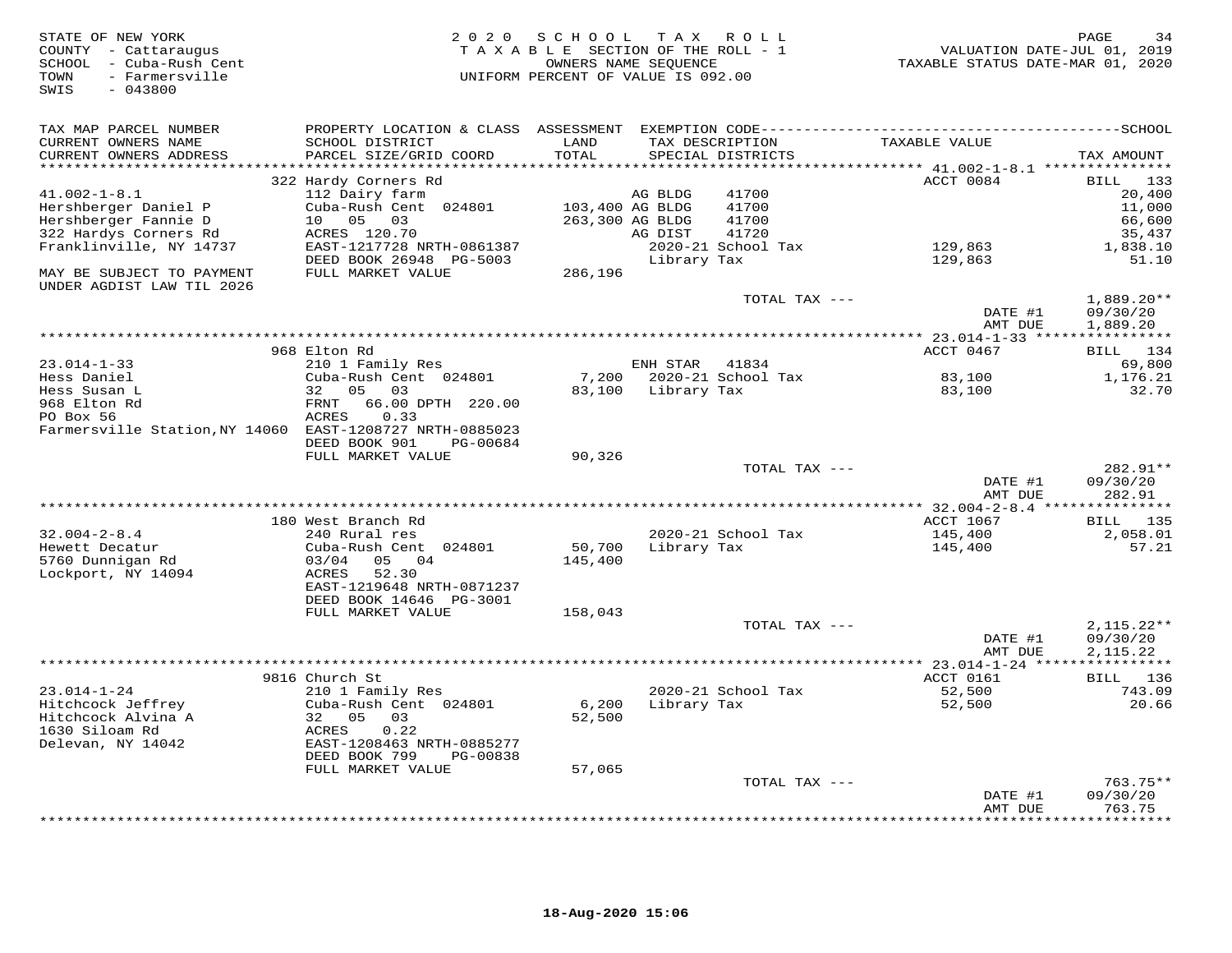| STATE OF NEW YORK<br>COUNTY - Cattaraugus<br>SCHOOL - Cuba-Rush Cent<br>- Farmersville<br>TOWN<br>SWIS<br>$-043800$ | 2 0 2 0                                                                                                                                     | SCHOOL<br>TAXABLE SECTION OF THE ROLL - 1<br>OWNERS NAME SEQUENCE<br>UNIFORM PERCENT OF VALUE IS 092.00 |                 | TAX ROLL                             | TAXABLE STATUS DATE-MAR 01, 2020 | PAGE<br>35<br>VALUATION DATE-JUL 01, 2019 |
|---------------------------------------------------------------------------------------------------------------------|---------------------------------------------------------------------------------------------------------------------------------------------|---------------------------------------------------------------------------------------------------------|-----------------|--------------------------------------|----------------------------------|-------------------------------------------|
| TAX MAP PARCEL NUMBER<br>CURRENT OWNERS NAME<br>CURRENT OWNERS ADDRESS                                              | SCHOOL DISTRICT<br>PARCEL SIZE/GRID COORD                                                                                                   | LAND<br>TOTAL                                                                                           |                 | TAX DESCRIPTION<br>SPECIAL DISTRICTS | TAXABLE VALUE                    | TAX AMOUNT                                |
| ********************                                                                                                |                                                                                                                                             | * * * * * * * * * *                                                                                     |                 |                                      |                                  |                                           |
|                                                                                                                     | 959 Back St                                                                                                                                 |                                                                                                         |                 |                                      | ACCT 0174                        | BILL<br>137                               |
| $23.014 - 1 - 19$<br>Hooper Eric D.<br>Hooper Mindy S.<br>952 Elton Road<br>Farmersville Station, NY 14060          | 210 1 Family Res<br>Cuba-Rush Cent 024801<br>05<br>03<br>32<br><b>ACRES</b><br>2.60<br>EAST-1208825 NRTH-0885241<br>DEED BOOK 27542 PG-8002 | 13,700<br>74,800                                                                                        | Library Tax     | 2020-21 School Tax                   | 74,800<br>74,800                 | 1,058.73<br>29.43                         |
|                                                                                                                     | FULL MARKET VALUE                                                                                                                           | 81,304                                                                                                  |                 |                                      |                                  |                                           |
|                                                                                                                     |                                                                                                                                             |                                                                                                         |                 | TOTAL TAX ---                        | DATE #1                          | 1,088.16**<br>09/30/20                    |
|                                                                                                                     |                                                                                                                                             |                                                                                                         |                 |                                      | AMT DUE                          | 1,088.16<br>***********                   |
|                                                                                                                     | 414 Hardy Crn. Rd                                                                                                                           |                                                                                                         |                 |                                      | ACCT 0138                        | BILL 138                                  |
| $41.002 - 1 - 5$                                                                                                    | 240 Rural res                                                                                                                               |                                                                                                         | <b>BAS STAR</b> | 41854                                |                                  | 30,000                                    |
| Howe Jeffery P                                                                                                      | Cuba-Rush Cent 024801                                                                                                                       | 20,600                                                                                                  |                 | 2020-21 School Tax                   | 105,700                          | 1,496.09                                  |
| 414 Hardy Crn. Rd                                                                                                   | 10 05 03                                                                                                                                    | 105,700                                                                                                 | Library Tax     |                                      | 105,700                          | 41.59                                     |
| Franklinville, NY 14737                                                                                             | ACRES 10.22<br>EAST-1216462 NRTH-0861639<br>DEED BOOK 11495 PG-4002<br>FULL MARKET VALUE                                                    | 114,891                                                                                                 |                 |                                      |                                  |                                           |
|                                                                                                                     |                                                                                                                                             |                                                                                                         |                 | TOTAL TAX ---                        |                                  | 1,131.68**                                |
|                                                                                                                     |                                                                                                                                             |                                                                                                         |                 |                                      | DATE #1<br>AMT DUE               | 09/30/20<br>1,131.68                      |
|                                                                                                                     |                                                                                                                                             |                                                                                                         |                 |                                      |                                  |                                           |
| $41.002 - 1 - 7$                                                                                                    | Hardy Corners Rd<br>322 Rural vac>10                                                                                                        |                                                                                                         |                 | 2020-21 School Tax                   | ACCT 0457<br>30,000              | 139<br>BILL<br>424.62                     |
| Howe Jeffrey P<br>414 Hardy Crn Rd<br>Franklinville, NY 14737                                                       | Cuba-Rush Cent 024801<br>05<br>03<br>10<br>ACRES<br>22.39                                                                                   | 30,000<br>30,000                                                                                        | Library Tax     |                                      | 30,000                           | 11.80                                     |
|                                                                                                                     | EAST-1216825 NRTH-0860345<br>DEED BOOK 11495 PG-4002                                                                                        |                                                                                                         |                 |                                      |                                  |                                           |
|                                                                                                                     | FULL MARKET VALUE                                                                                                                           | 32,609                                                                                                  |                 | TOTAL TAX ---                        |                                  | 436.42**                                  |
|                                                                                                                     |                                                                                                                                             |                                                                                                         |                 |                                      | DATE #1<br>AMT DUE               | 09/30/20<br>436.42                        |
|                                                                                                                     |                                                                                                                                             |                                                                                                         |                 |                                      |                                  |                                           |
|                                                                                                                     | 1054 Co Rd 21                                                                                                                               |                                                                                                         |                 |                                      | ACCT 0463                        | BILL 140                                  |
| $23.014 - 1 - 53.1$<br>Hoxie Stephen                                                                                | 210 1 Family Res<br>Cuba-Rush Cent 024801                                                                                                   | 6,700                                                                                                   | <b>BAS STAR</b> | 41854<br>2020-21 School Tax          | 54,700                           | 30,000<br>774.23                          |
| PO Box 106                                                                                                          | 05<br>03<br>32                                                                                                                              | 54,700                                                                                                  | Library Tax     |                                      | 54,700                           | 21.52                                     |
| Farmersville Sta., NY 14060                                                                                         | 82.50 DPTH 140.00<br>FRNT<br>ACRES<br>0.24<br>EAST-1207592 NRTH-0883989<br>DEED BOOK 12385 PG-7001                                          |                                                                                                         |                 |                                      |                                  |                                           |
|                                                                                                                     | FULL MARKET VALUE                                                                                                                           | 59,457                                                                                                  |                 |                                      |                                  |                                           |
|                                                                                                                     |                                                                                                                                             |                                                                                                         |                 | TOTAL TAX ---                        | DATE #1                          | 389.75**<br>09/30/20                      |
|                                                                                                                     |                                                                                                                                             |                                                                                                         |                 |                                      | AMT DUE                          | 389.75<br>* * * * * * * *                 |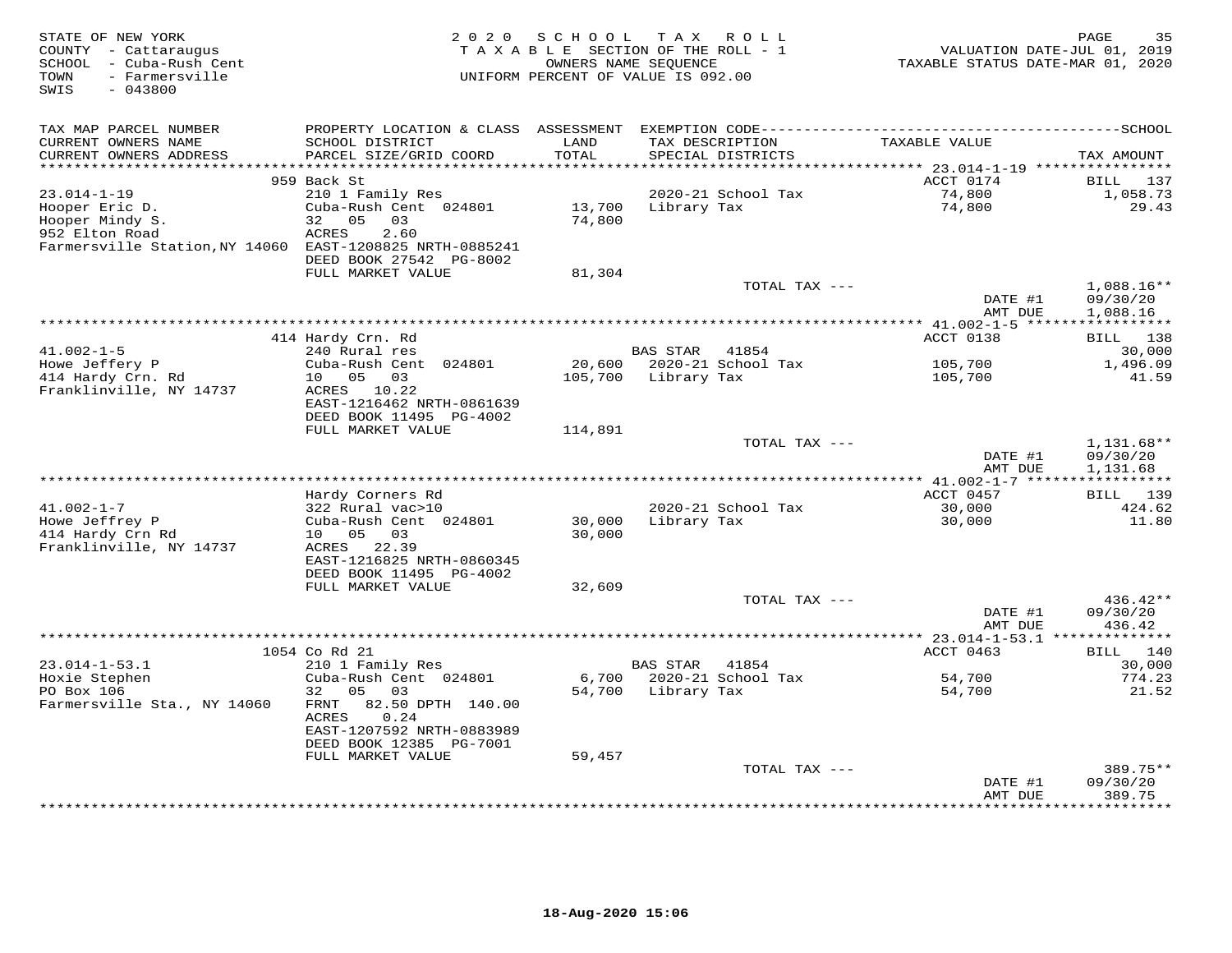| STATE OF NEW YORK<br>COUNTY - Cattaraugus<br>SCHOOL - Cuba-Rush Cent<br>- Farmersville<br>TOWN<br>$-043800$<br>SWIS | 2 0 2 0                                                                                              | SCHOOL           | TAX ROLL<br>TAXABLE SECTION OF THE ROLL - 1<br>OWNERS NAME SEQUENCE<br>UNIFORM PERCENT OF VALUE IS 092.00 | TAXABLE STATUS DATE-MAR 01, 2020                         | PAGE<br>36<br>VALUATION DATE-JUL 01, 2019 |
|---------------------------------------------------------------------------------------------------------------------|------------------------------------------------------------------------------------------------------|------------------|-----------------------------------------------------------------------------------------------------------|----------------------------------------------------------|-------------------------------------------|
| TAX MAP PARCEL NUMBER                                                                                               | PROPERTY LOCATION & CLASS ASSESSMENT                                                                 |                  |                                                                                                           |                                                          |                                           |
| CURRENT OWNERS NAME<br>CURRENT OWNERS ADDRESS<br>***********************                                            | SCHOOL DISTRICT<br>PARCEL SIZE/GRID COORD                                                            | LAND<br>TOTAL    | TAX DESCRIPTION<br>SPECIAL DISTRICTS                                                                      | TAXABLE VALUE                                            | TAX AMOUNT                                |
|                                                                                                                     | 8362 Stebbins Rd                                                                                     |                  |                                                                                                           | ACCT 0959                                                | BILL<br>141                               |
| $41.002 - 1 - 3.4$                                                                                                  | 312 Vac w/imprv                                                                                      |                  | 2020-21 School Tax                                                                                        | 35,400                                                   | 501.06                                    |
| Hunger Michael<br>Hunger Jeannette<br>397 Benzinger St                                                              | Cuba-Rush Cent 024801<br>18 05<br>04<br><b>ACRES</b><br>3.90                                         | 12,400<br>35,400 | Library Tax                                                                                               | 35,400                                                   | 13.93                                     |
| Buffalo, NY 14206                                                                                                   | EAST-1214262 NRTH-0862275<br>DEED BOOK 1024<br>PG-983                                                |                  |                                                                                                           |                                                          |                                           |
|                                                                                                                     | FULL MARKET VALUE                                                                                    | 38,478           | TOTAL TAX ---                                                                                             |                                                          | 514.99**                                  |
|                                                                                                                     |                                                                                                      |                  |                                                                                                           | DATE #1<br>AMT DUE                                       | 09/30/20<br>514.99                        |
|                                                                                                                     |                                                                                                      |                  |                                                                                                           | ** 23.014-1-8 ***                                        | * * * * * * * * * *                       |
|                                                                                                                     | 9890 Galen Hill Rd                                                                                   |                  |                                                                                                           | ACCT 0392                                                | 142<br>BILL                               |
| $23.014 - 1 - 8$                                                                                                    | 210 1 Family Res                                                                                     |                  | <b>BAS STAR</b><br>41854                                                                                  |                                                          | 30,000                                    |
| Hurd Jeffrey R                                                                                                      | Cuba-Rush Cent 024801                                                                                |                  | 12,300 2020-21 School Tax                                                                                 | 80,700                                                   | 1,142.24                                  |
| Hurd Betty J<br>PO Box 83                                                                                           | 05 03<br>32<br>3.84<br>ACRES                                                                         | 80,700           | Library Tax                                                                                               | 80,700                                                   | 31.75                                     |
| Farmersville Station, NY 14060 EAST-1208618 NRTH-0886308                                                            | DEED BOOK 893<br>PG-00507                                                                            |                  |                                                                                                           |                                                          |                                           |
|                                                                                                                     | FULL MARKET VALUE                                                                                    | 87,717           |                                                                                                           |                                                          |                                           |
|                                                                                                                     |                                                                                                      |                  | TOTAL TAX ---                                                                                             | DATE #1<br>AMT DUE                                       | 767.99**<br>09/30/20<br>767.99            |
|                                                                                                                     |                                                                                                      |                  |                                                                                                           |                                                          |                                           |
|                                                                                                                     | 8984 Stebbins Rd                                                                                     |                  |                                                                                                           | ACCT 0002                                                | BILL 143                                  |
| $32.004 - 2 - 17$                                                                                                   | 260 Seasonal res                                                                                     |                  | 2020-21 School Tax                                                                                        | 98,000                                                   | 1,387.10                                  |
| Hutchins Carla Marie                                                                                                | Cuba-Rush Cent 024801                                                                                | 28,000           | Library Tax                                                                                               | 98,000                                                   | 38.56                                     |
| 139 Whitfield Ave<br>Buffalo, NY 14220                                                                              | 12<br>05<br>03<br>ACRES<br>25.47 BANK<br>017<br>EAST-1215310 NRTH-0870354<br>DEED BOOK 20190 PG-9577 | 98,000           |                                                                                                           |                                                          |                                           |
|                                                                                                                     | FULL MARKET VALUE                                                                                    | 106,522          |                                                                                                           |                                                          |                                           |
|                                                                                                                     |                                                                                                      |                  | TOTAL TAX ---                                                                                             |                                                          | $1,425.66**$                              |
|                                                                                                                     |                                                                                                      |                  |                                                                                                           | DATE #1                                                  | 09/30/20                                  |
|                                                                                                                     |                                                                                                      |                  |                                                                                                           | AMT DUE                                                  | 1,425.66                                  |
|                                                                                                                     | 883 Tarbell Rd                                                                                       |                  |                                                                                                           | ************* 23.003-1-11.2 ***************<br>ACCT 0867 | 144<br><b>BILL</b>                        |
| $23.003 - 1 - 11.2$                                                                                                 | 210 1 Family Res                                                                                     |                  | 2020-21 School Tax                                                                                        | 90,900                                                   | 1,286.61                                  |
| Idem Michael                                                                                                        | Cuba-Rush Cent 024801                                                                                | 25,300           | Library Tax                                                                                               | 90,900                                                   | 35.77                                     |
| 883 Tarbell Rd<br>Farmersville Sta., NY 14060                                                                       | 31<br>05<br>03<br>16.00<br>ACRES                                                                     | 90,900           |                                                                                                           |                                                          |                                           |
|                                                                                                                     | EAST-1209359 NRTH-0883226<br>DEED BOOK 908<br>PG-00650                                               |                  |                                                                                                           |                                                          |                                           |
|                                                                                                                     | FULL MARKET VALUE                                                                                    | 98,804           |                                                                                                           |                                                          |                                           |
|                                                                                                                     |                                                                                                      |                  | TOTAL TAX ---                                                                                             | DATE #1                                                  | $1,322.38**$<br>09/30/20                  |
|                                                                                                                     |                                                                                                      |                  |                                                                                                           | AMT DUE                                                  | 1,322.38<br>***********                   |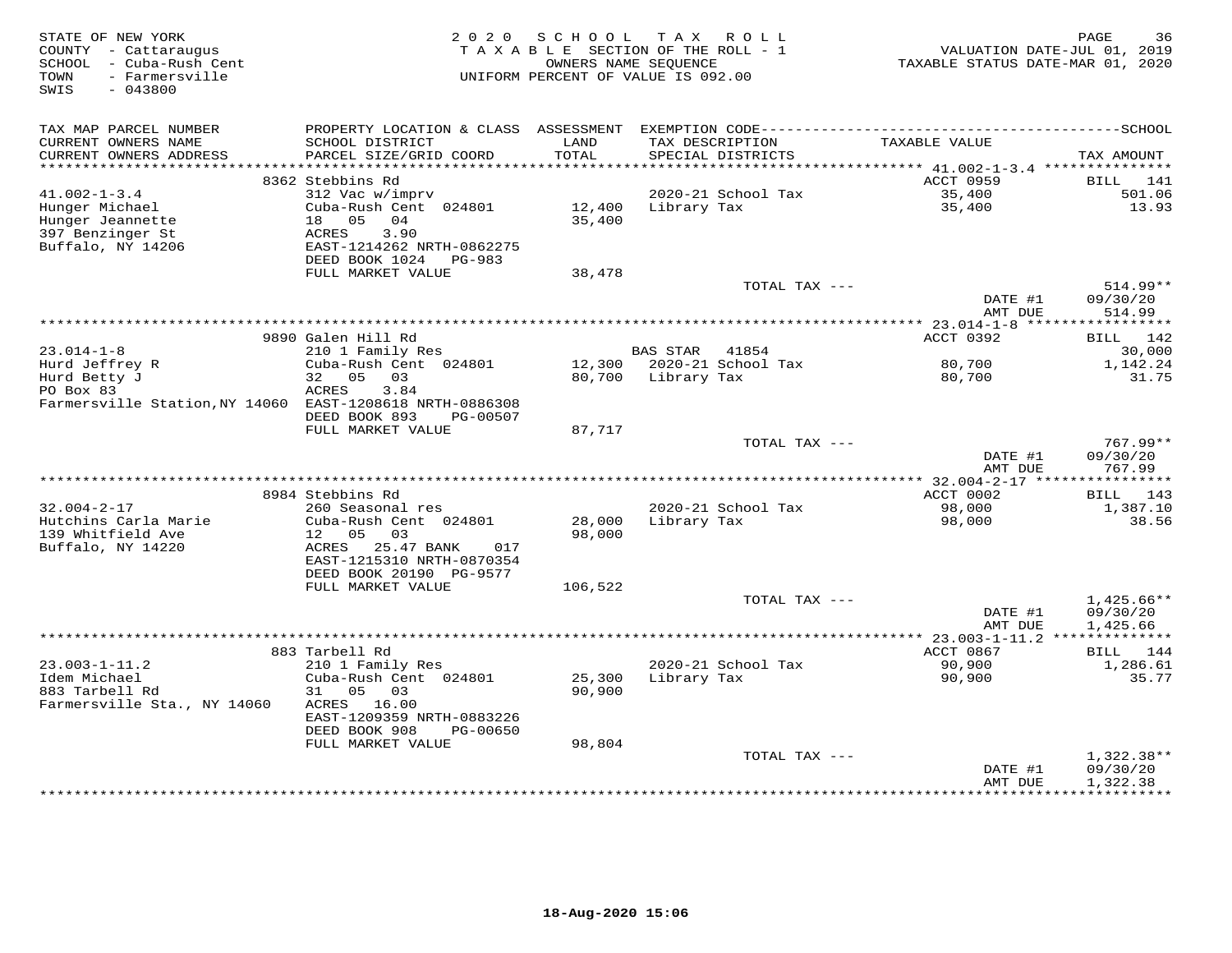| STATE OF NEW YORK<br>COUNTY - Cattaraugus<br>SCHOOL - Cuba-Rush Cent<br>- Farmersville<br>TOWN<br>$-043800$<br>SWIS | 2 0 2 0                                        | SCHOOL           | TAX ROLL<br>TAXABLE SECTION OF THE ROLL - 1<br>OWNERS NAME SEQUENCE<br>UNIFORM PERCENT OF VALUE IS 092.00 | VALUATION DATE-JUL 01, 2019<br>TAXABLE STATUS DATE-MAR 01, 2020 | 37<br>PAGE             |
|---------------------------------------------------------------------------------------------------------------------|------------------------------------------------|------------------|-----------------------------------------------------------------------------------------------------------|-----------------------------------------------------------------|------------------------|
| TAX MAP PARCEL NUMBER<br>CURRENT OWNERS NAME                                                                        | SCHOOL DISTRICT                                | LAND             | TAX DESCRIPTION                                                                                           | TAXABLE VALUE                                                   |                        |
| CURRENT OWNERS ADDRESS<br>*******************                                                                       | PARCEL SIZE/GRID COORD                         | TOTAL<br>******  | SPECIAL DISTRICTS                                                                                         |                                                                 | TAX AMOUNT             |
|                                                                                                                     | NYS Rte 98                                     |                  |                                                                                                           | ******* 23.014-1-44 ****************<br>ACCT 0272               | BILL<br>145            |
| $23.014 - 1 - 44$                                                                                                   | 314 Rural vac<10                               |                  | 2020-21 School Tax                                                                                        | 7,900                                                           | 111.82                 |
| Idem Michael                                                                                                        | Cuba-Rush Cent 024801                          | 7,900            | Library Tax                                                                                               | 7,900                                                           | 3.11                   |
| 883 Tarbell Rd                                                                                                      | 31/32<br>05<br>03                              | 7,900            |                                                                                                           |                                                                 |                        |
| Farmersville Sta., NY 14060                                                                                         | FRNT 297.00 DPTH 106.00                        |                  |                                                                                                           |                                                                 |                        |
|                                                                                                                     | 0.72<br>ACRES                                  |                  |                                                                                                           |                                                                 |                        |
|                                                                                                                     | EAST-1209111 NRTH-0883700                      |                  |                                                                                                           |                                                                 |                        |
|                                                                                                                     | DEED BOOK 908<br>PG-00650<br>FULL MARKET VALUE | 8,587            |                                                                                                           |                                                                 |                        |
|                                                                                                                     |                                                |                  | TOTAL TAX ---                                                                                             |                                                                 | $114.93**$             |
|                                                                                                                     |                                                |                  |                                                                                                           | DATE #1                                                         | 09/30/20               |
|                                                                                                                     |                                                |                  |                                                                                                           | AMT DUE                                                         | 114.93                 |
|                                                                                                                     |                                                |                  |                                                                                                           |                                                                 |                        |
|                                                                                                                     | Hardy Crn.                                     |                  |                                                                                                           |                                                                 | 146<br>BILL            |
| $41.002 - 1 - 3.17$                                                                                                 | 260 Seasonal res                               |                  | 2020-21 School Tax                                                                                        | 34,000                                                          | 481.24                 |
| Imbrogno Marco<br>749 16th St                                                                                       | Cuba-Rush Cent 024801<br>17 05 04              | 30,000<br>34,000 | Library Tax                                                                                               | 34,000                                                          | 13.38                  |
| Niagara Falls, NY 14301                                                                                             | 25.00<br>ACRES                                 |                  |                                                                                                           |                                                                 |                        |
|                                                                                                                     | EAST-1211789 NRTH-0085987                      |                  |                                                                                                           |                                                                 |                        |
|                                                                                                                     | DEED BOOK 2019<br>PG-15162                     |                  |                                                                                                           |                                                                 |                        |
|                                                                                                                     | FULL MARKET VALUE                              | 36,957           |                                                                                                           |                                                                 |                        |
|                                                                                                                     |                                                |                  | TOTAL TAX ---                                                                                             |                                                                 | 494.62**               |
|                                                                                                                     |                                                |                  |                                                                                                           | DATE #1<br>AMT DUE                                              | 09/30/20<br>494.62     |
|                                                                                                                     |                                                |                  |                                                                                                           |                                                                 | <b>***********</b>     |
|                                                                                                                     | 1087 Siloam Rd                                 |                  |                                                                                                           | ACCT 0541                                                       | BILL 147               |
| $23.003 - 1 - 6$                                                                                                    | 210 1 Family Res                               |                  | ENH STAR<br>41834                                                                                         |                                                                 | 50,600                 |
| Jackson Barbara J                                                                                                   | Cuba-Rush Cent 024801                          | 9,300            | 2020-21 School Tax                                                                                        | 50,600                                                          | 716.20                 |
| Jackson John C                                                                                                      | 32 05<br>03                                    | 50,600           | Library Tax                                                                                               | 50,600                                                          | 19.91                  |
| 1087 Siloam Rd<br>Freedom, NY 14065                                                                                 | ACRES<br>1.86<br>EAST-1207401 NRTH-0885808     |                  |                                                                                                           |                                                                 |                        |
|                                                                                                                     | DEED BOOK 802<br>PG-00826                      |                  |                                                                                                           |                                                                 |                        |
|                                                                                                                     | FULL MARKET VALUE                              | 55,000           |                                                                                                           |                                                                 |                        |
|                                                                                                                     |                                                |                  | TOTAL TAX ---                                                                                             |                                                                 | 19.91**                |
|                                                                                                                     |                                                |                  |                                                                                                           | DATE #1                                                         | 09/30/20               |
|                                                                                                                     |                                                |                  |                                                                                                           | AMT DUE                                                         | 19.91                  |
|                                                                                                                     |                                                |                  |                                                                                                           | ******** 41.001-1-32.4                                          |                        |
| $41.001 - 1 - 32.4$                                                                                                 | Healy Rd<br>314 Rural vac<10                   |                  | 2020-21 School Tax                                                                                        | ACCT 0732<br>11,500                                             | BILL<br>148<br>162.77  |
| Johnston Robert                                                                                                     | Cuba-Rush Cent 024801                          | 11,500           | Library Tax                                                                                               | 11,500                                                          | 4.52                   |
| Johnston Debra                                                                                                      | 35 05<br>03                                    | 11,500           |                                                                                                           |                                                                 |                        |
| 1397 Hardy Corners Rd                                                                                               | 3.30<br>ACRES                                  |                  |                                                                                                           |                                                                 |                        |
| Franklinville, NY 14737                                                                                             | EAST-1204283 NRTH-0861532                      |                  |                                                                                                           |                                                                 |                        |
|                                                                                                                     | DEED BOOK 16700 PG-3003                        |                  |                                                                                                           |                                                                 |                        |
|                                                                                                                     | FULL MARKET VALUE                              | 12,500           |                                                                                                           |                                                                 |                        |
|                                                                                                                     |                                                |                  | TOTAL TAX ---                                                                                             | DATE #1                                                         | $167.29**$<br>09/30/20 |
|                                                                                                                     |                                                |                  |                                                                                                           | AMT DUE                                                         | 167.29                 |
|                                                                                                                     |                                                |                  |                                                                                                           |                                                                 | * * * * * * * *        |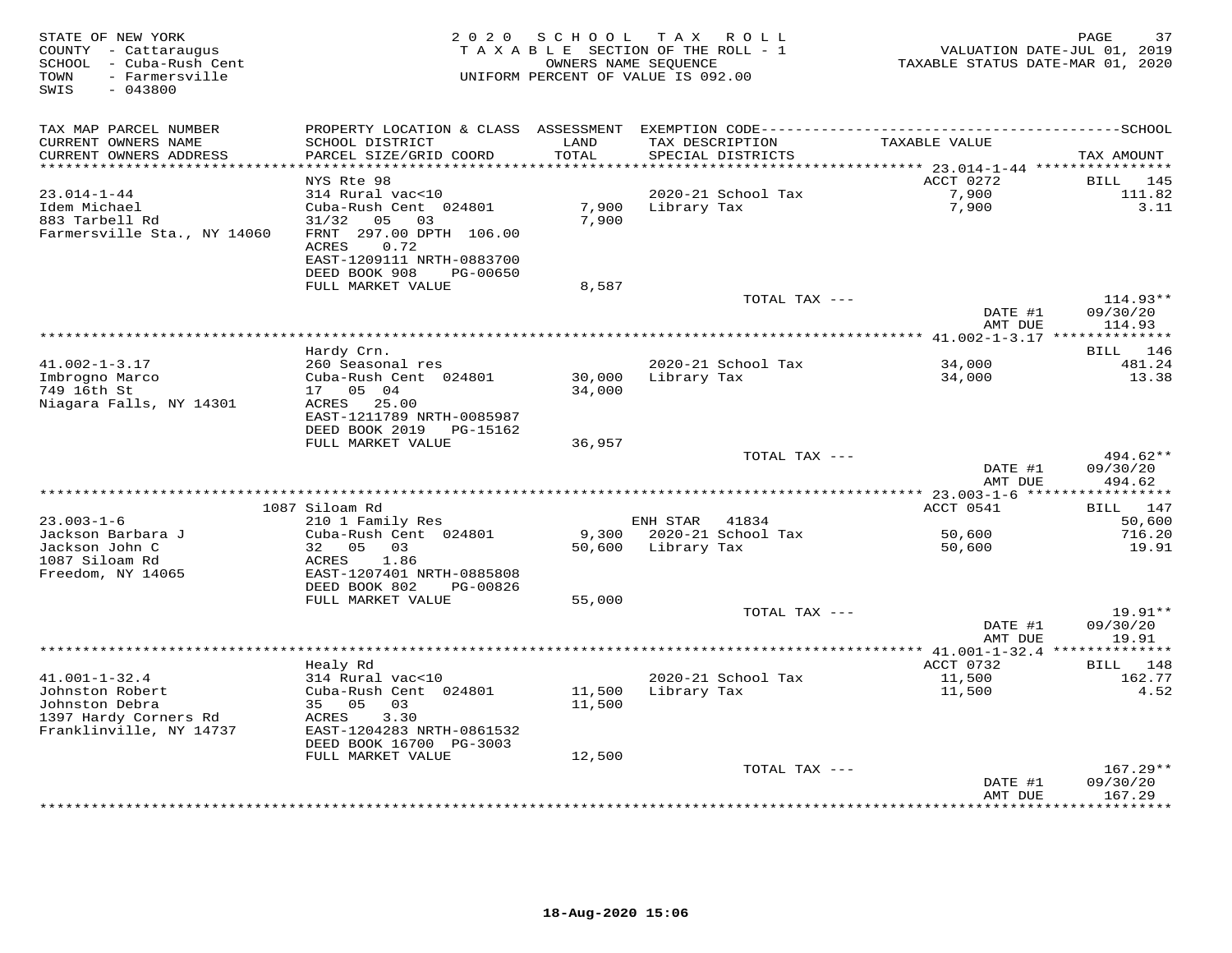| STATE OF NEW YORK<br>COUNTY - Cattaraugus<br>SCHOOL - Cuba-Rush Cent<br>- Farmersville<br>TOWN<br>SWIS<br>$-043800$ | 2 0 2 0                                                                                                         | SCHOOL<br>TAXABLE SECTION OF THE ROLL - 1<br>OWNERS NAME SEQUENCE<br>UNIFORM PERCENT OF VALUE IS 092.00 |                    | TAX ROLL                  | VALUATION DATE-JUL 01, 2019<br>TAXABLE STATUS DATE-MAR 01, 2020 | PAGE<br>38              |
|---------------------------------------------------------------------------------------------------------------------|-----------------------------------------------------------------------------------------------------------------|---------------------------------------------------------------------------------------------------------|--------------------|---------------------------|-----------------------------------------------------------------|-------------------------|
| TAX MAP PARCEL NUMBER<br>CURRENT OWNERS NAME                                                                        | PROPERTY LOCATION & CLASS ASSESSMENT EXEMPTION CODE-----------------------------------SCHOOL<br>SCHOOL DISTRICT | LAND                                                                                                    |                    | TAX DESCRIPTION           | TAXABLE VALUE                                                   |                         |
| CURRENT OWNERS ADDRESS<br>*********************                                                                     | PARCEL SIZE/GRID COORD                                                                                          | TOTAL<br>**********                                                                                     |                    | SPECIAL DISTRICTS         | *********** 41.001-1-33 *****************                       | TAX AMOUNT              |
|                                                                                                                     | 1297 Hardy Crn. Rd                                                                                              |                                                                                                         |                    |                           | ACCT 0543                                                       | <b>BILL</b><br>149      |
| $41.001 - 1 - 33$                                                                                                   | 210 1 Family Res                                                                                                |                                                                                                         | ENH STAR           | 41834                     |                                                                 | 69,800                  |
| Johnston Robert                                                                                                     | Cuba-Rush Cent 024801                                                                                           | 15,400                                                                                                  |                    | 2020-21 School Tax        | 108,500                                                         | 1,535.72                |
| Johnston Debra                                                                                                      | 34 05<br>03                                                                                                     | 108,500                                                                                                 | Library Tax        |                           | 108,500                                                         | 42.69                   |
| 1297 Hardy Corners RD<br>Franklinville, NY 14737                                                                    | ACRES<br>5.95<br>EAST-1203888 NRTH-0861508                                                                      |                                                                                                         |                    |                           |                                                                 |                         |
|                                                                                                                     | DEED BOOK 16054 PG-9001<br>FULL MARKET VALUE                                                                    |                                                                                                         |                    |                           |                                                                 |                         |
|                                                                                                                     |                                                                                                                 | 117,935                                                                                                 |                    | TOTAL TAX ---             |                                                                 | 652.41**                |
|                                                                                                                     |                                                                                                                 |                                                                                                         |                    |                           | DATE #1<br>AMT DUE                                              | 09/30/20<br>652.41      |
|                                                                                                                     |                                                                                                                 |                                                                                                         |                    |                           |                                                                 |                         |
|                                                                                                                     | 1152 Elton Rd                                                                                                   |                                                                                                         |                    |                           | ACCT 0216                                                       | 150<br>BILL             |
| $23.003 - 1 - 20$                                                                                                   | 210 1 Family Res                                                                                                |                                                                                                         | BAS STAR 41854     |                           |                                                                 | 30,000                  |
| Jones Lee R<br>1152 Elton Rd                                                                                        | Cuba-Rush Cent 024801<br>03<br>39 05                                                                            |                                                                                                         | 57,400 Library Tax | 10,300 2020-21 School Tax | 57,400                                                          | 812.45<br>22.58         |
| Franklinville, NY 14737                                                                                             | ACRES<br>2.51                                                                                                   |                                                                                                         |                    |                           | 57,400                                                          |                         |
|                                                                                                                     | EAST-1206236 NRTH-0883269                                                                                       |                                                                                                         |                    |                           |                                                                 |                         |
|                                                                                                                     | DEED BOOK 16214 PG-7001                                                                                         |                                                                                                         |                    |                           |                                                                 |                         |
|                                                                                                                     | FULL MARKET VALUE                                                                                               | 62,391                                                                                                  |                    |                           |                                                                 |                         |
|                                                                                                                     |                                                                                                                 |                                                                                                         |                    | TOTAL TAX $---$           | DATE #1                                                         | $429.03**$<br>09/30/20  |
|                                                                                                                     |                                                                                                                 |                                                                                                         |                    |                           | AMT DUE                                                         | 429.03                  |
|                                                                                                                     |                                                                                                                 |                                                                                                         |                    |                           |                                                                 |                         |
|                                                                                                                     | 9892 NYS Rte 98                                                                                                 |                                                                                                         |                    |                           | ACCT 0451                                                       | 151<br>BILL             |
| $23.004 - 1 - 3$                                                                                                    | 210 1 Family Res                                                                                                |                                                                                                         | <b>BAS STAR</b>    | 41854                     |                                                                 | 30,000                  |
| Jones Timothy W                                                                                                     | Cuba-Rush Cent 024801                                                                                           | 7,900                                                                                                   |                    | 2020-21 School Tax        | 125,200                                                         | 1,772.10                |
| 9892 NYS Route 98<br>Farmersville Station, NY 14060 FRNT 200.00 DPTH 167.00                                         | 24<br>05<br>03                                                                                                  | 125,200                                                                                                 | Library Tax        |                           | 125,200                                                         | 49.26                   |
|                                                                                                                     | 0.78 BANK<br>ACRES<br>017                                                                                       |                                                                                                         |                    |                           |                                                                 |                         |
|                                                                                                                     | EAST-1212951 NRTH-0885896                                                                                       |                                                                                                         |                    |                           |                                                                 |                         |
|                                                                                                                     | DEED BOOK 7577<br>PG-8004                                                                                       |                                                                                                         |                    |                           |                                                                 |                         |
|                                                                                                                     | FULL MARKET VALUE                                                                                               | 136,087                                                                                                 |                    |                           |                                                                 |                         |
|                                                                                                                     |                                                                                                                 |                                                                                                         |                    | TOTAL TAX ---             |                                                                 | $1,415.36**$            |
|                                                                                                                     |                                                                                                                 |                                                                                                         |                    |                           | DATE #1                                                         | 09/30/20                |
|                                                                                                                     |                                                                                                                 |                                                                                                         |                    |                           | AMT DUE                                                         | 1,415.36<br>*********** |
|                                                                                                                     | 1100 Hardy Crn. Rd                                                                                              |                                                                                                         |                    |                           | ACCT 0834                                                       | BILL 152                |
| $41.001 - 1 - 7.2$                                                                                                  | 270 Mfg housing                                                                                                 |                                                                                                         |                    | 2020-21 School Tax        | 80,000                                                          | 1,132.33                |
| Juda Sarah M.                                                                                                       | Cuba-Rush Cent 024801                                                                                           | 52,000                                                                                                  | Library Tax        |                           | 80,000                                                          | 31.48                   |
| Dziewa Patrick W.                                                                                                   | 26 05<br>03                                                                                                     | 80,000                                                                                                  |                    |                           |                                                                 |                         |
| Dziewa                                                                                                              | ACRES 55.00                                                                                                     |                                                                                                         |                    |                           |                                                                 |                         |
| Wayne R<br>70 Haley Ln Apt 6                                                                                        | EAST-1206665 NRTH-0862657<br>DEED BOOK 30243 PG-9001                                                            |                                                                                                         |                    |                           |                                                                 |                         |
| Cheektowaga, NY 14227                                                                                               | FULL MARKET VALUE                                                                                               | 86,957                                                                                                  |                    |                           |                                                                 |                         |
|                                                                                                                     |                                                                                                                 |                                                                                                         |                    | TOTAL TAX ---             |                                                                 | $1,163.81**$            |
|                                                                                                                     |                                                                                                                 |                                                                                                         |                    |                           | DATE #1                                                         | 09/30/20                |
|                                                                                                                     |                                                                                                                 |                                                                                                         |                    |                           | AMT DUE                                                         | 1,163.81                |
|                                                                                                                     |                                                                                                                 |                                                                                                         |                    |                           |                                                                 | * * * * * * * * * *     |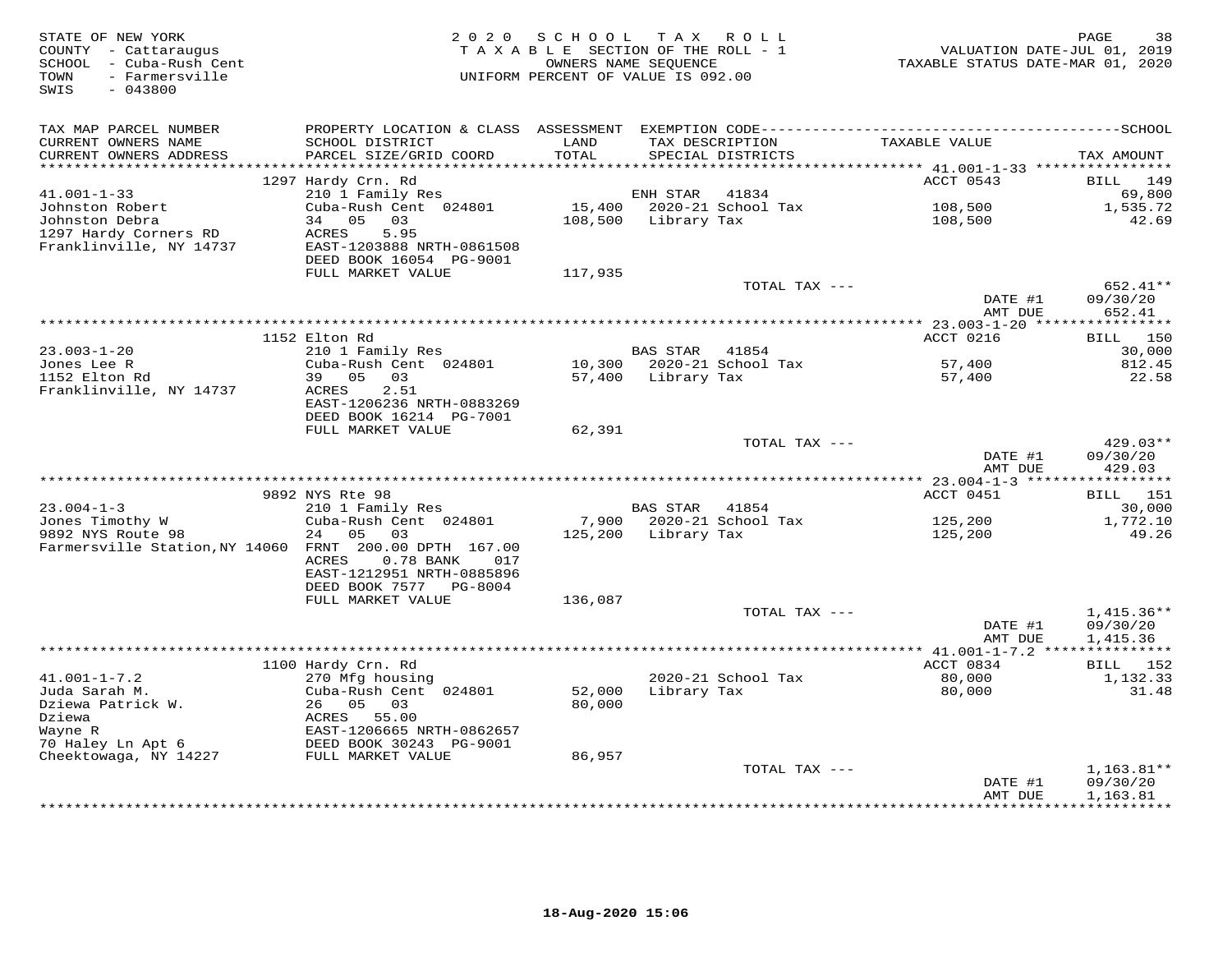| STATE OF NEW YORK<br>COUNTY - Cattaraugus<br>SCHOOL - Cuba-Rush Cent<br>- Farmersville<br>TOWN<br>SWIS<br>$-043800$ |                                                                                                                      | 2020 SCHOOL<br>TAXABLE SECTION OF THE ROLL - 1<br>OWNERS NAME SEQUENCE<br>UNIFORM PERCENT OF VALUE IS 092.00 | T A X               | ROLL                        | VALUATION DATE-JUL 01, 2019<br>TAXABLE STATUS DATE-MAR 01, 2020 | 39<br>PAGE                           |
|---------------------------------------------------------------------------------------------------------------------|----------------------------------------------------------------------------------------------------------------------|--------------------------------------------------------------------------------------------------------------|---------------------|-----------------------------|-----------------------------------------------------------------|--------------------------------------|
| TAX MAP PARCEL NUMBER<br>CURRENT OWNERS NAME<br>CURRENT OWNERS ADDRESS                                              | SCHOOL DISTRICT<br>PARCEL SIZE/GRID COORD                                                                            | LAND<br>TOTAL                                                                                                | TAX DESCRIPTION     | SPECIAL DISTRICTS           | TAXABLE VALUE                                                   | TAX AMOUNT                           |
| ********************                                                                                                | **********************                                                                                               | * * * * * * * * * *                                                                                          |                     |                             | ********************************* 41.002-1-1.3 **************** |                                      |
| $41.002 - 1 - 1.3$<br>Jung Robert J<br>Jung David M<br>17 Gratton St<br>Sloan, NY 14206                             | 784 Hardy Crn Rd<br>270 Mfg housing<br>Cuba-Rush Cent 024801<br>18 5 3<br>ACRES<br>2.15<br>EAST-1211096 NRTH-0860991 | 9,700<br>16,500                                                                                              | Library Tax         | 2020-21 School Tax          | ACCT 0907<br>16,500<br>16,500                                   | BILL 153<br>233.54<br>6.49           |
|                                                                                                                     | DEED BOOK 940<br>PG-72                                                                                               |                                                                                                              |                     |                             |                                                                 |                                      |
|                                                                                                                     | FULL MARKET VALUE                                                                                                    | 17,935                                                                                                       |                     | TOTAL TAX ---               | DATE #1                                                         | $240.03**$<br>09/30/20               |
|                                                                                                                     |                                                                                                                      |                                                                                                              |                     |                             | AMT DUE                                                         | 240.03                               |
|                                                                                                                     |                                                                                                                      |                                                                                                              |                     |                             |                                                                 |                                      |
|                                                                                                                     | 9740 School St                                                                                                       |                                                                                                              |                     |                             | ACCT 0244                                                       | BILL 154                             |
| $23.014 - 1 - 47$<br>Kamrowski Chris                                                                                | 210 1 Family Res<br>Cuba-Rush Cent 024801                                                                            | 9,100                                                                                                        | BAS STAR            | 41854<br>2020-21 School Tax | 112,600                                                         | 30,000<br>1,593.75                   |
| Kamrowski Renee<br>9740 School St<br>Farmersville Station, NY 14060 ACRES                                           | 32 05 03<br>Inc. $23.014 - 1 - 46$<br>1.75<br>EAST-1208459 NRTH-0884016                                              | 112,600                                                                                                      | Library Tax         |                             | 112,600                                                         | 44.30                                |
|                                                                                                                     | DEED BOOK 756<br><b>PG-2001</b><br>FULL MARKET VALUE                                                                 | 122,391                                                                                                      |                     |                             |                                                                 |                                      |
|                                                                                                                     |                                                                                                                      |                                                                                                              |                     | TOTAL TAX ---               | DATE #1<br>AMT DUE                                              | $1,232.05**$<br>09/30/20<br>1,232.05 |
|                                                                                                                     |                                                                                                                      |                                                                                                              |                     |                             |                                                                 |                                      |
|                                                                                                                     | Siloam Rd                                                                                                            |                                                                                                              |                     |                             | ACCT 0276                                                       | <b>BILL</b> 155                      |
| $23.003 - 1 - 7.1$<br>Kamrowski Renee<br>9740 School Rd                                                             | 322 Rural vac>10<br>Cuba-Rush Cent 024801<br>32 05<br>03                                                             | 41,100<br>41,100                                                                                             | Library Tax         | 2020-21 School Tax          | 41,100<br>41,100                                                | 581.73<br>16.17                      |
| Farmersville Station, NY 14060 ACRES 37.75                                                                          | EAST-1207752 NRTH-0886941<br>DEED BOOK 18437 PG-8001                                                                 |                                                                                                              |                     |                             |                                                                 |                                      |
|                                                                                                                     | FULL MARKET VALUE                                                                                                    | 44,674                                                                                                       |                     |                             |                                                                 |                                      |
|                                                                                                                     |                                                                                                                      |                                                                                                              |                     | TOTAL TAX ---               | DATE #1                                                         | 597.90**<br>09/30/20                 |
|                                                                                                                     |                                                                                                                      |                                                                                                              |                     |                             | AMT DUE                                                         | 597.90                               |
|                                                                                                                     | 594 West Branch Rd                                                                                                   |                                                                                                              |                     |                             | *********** 32.002-1-11.4 ***************<br>ACCT 0893          | BILL 156                             |
| $32.002 - 1 - 11.4$                                                                                                 | 240 Rural res                                                                                                        |                                                                                                              | <b>BAS STAR</b>     | 41854                       |                                                                 | 30,000                               |
| Karaszewski James P<br>594 West Branch Rd<br>Franklinville, NY 14737                                                | Cuba-Rush Cent 024801<br>21 05<br>03<br>Ff 250.00<br>ACRES 17.85                                                     | 26,600                                                                                                       | 143,100 Library Tax | 2020-21 School Tax          | 143,100<br>143,100                                              | 2,025.46<br>56.30                    |
|                                                                                                                     | EAST-1213737 NRTH-0875053                                                                                            |                                                                                                              |                     |                             |                                                                 |                                      |
|                                                                                                                     | DEED BOOK 00983 PG-00593<br>FULL MARKET VALUE                                                                        | 155,543                                                                                                      |                     |                             |                                                                 |                                      |
|                                                                                                                     |                                                                                                                      |                                                                                                              |                     | TOTAL TAX ---               | DATE #1                                                         | $1,675.76**$<br>09/30/20             |
|                                                                                                                     |                                                                                                                      |                                                                                                              |                     |                             | AMT DUE                                                         | 1,675.76<br><b>+++++++++</b>         |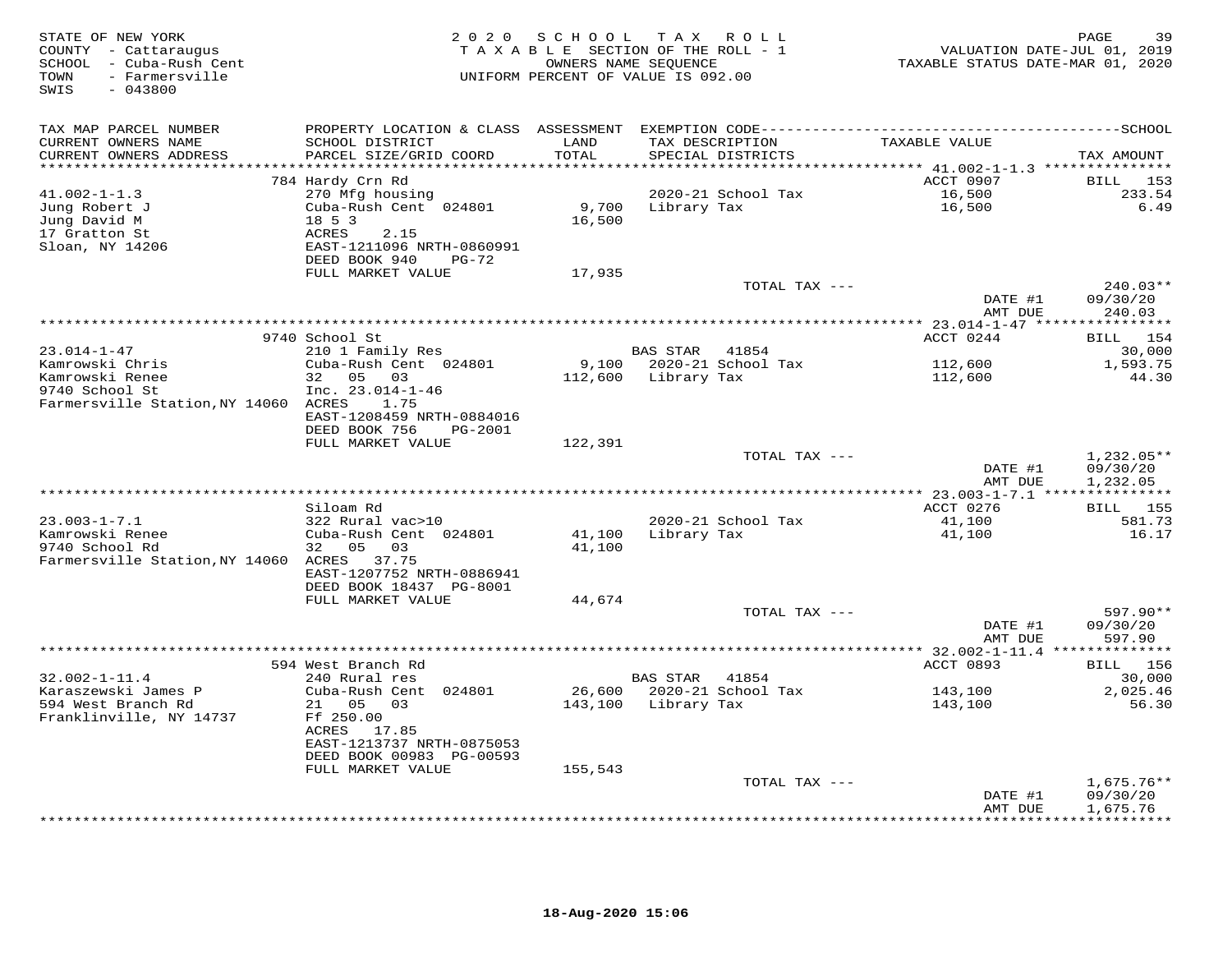| STATE OF NEW YORK<br>COUNTY - Cattaraugus<br>SCHOOL - Cuba-Rush Cent<br>- Farmersville<br>TOWN<br>$-043800$<br>SWIS | 2 0 2 0                                                                | S C H O O L               | T A X<br>R O L L<br>T A X A B L E SECTION OF THE ROLL - 1<br>OWNERS NAME SEQUENCE<br>UNIFORM PERCENT OF VALUE IS 092.00 | VALUATION DATE-JUL 01, 2019<br>TAXABLE STATUS DATE-MAR 01, 2020 | PAGE<br>40                       |
|---------------------------------------------------------------------------------------------------------------------|------------------------------------------------------------------------|---------------------------|-------------------------------------------------------------------------------------------------------------------------|-----------------------------------------------------------------|----------------------------------|
| TAX MAP PARCEL NUMBER                                                                                               | PROPERTY LOCATION & CLASS                                              | ASSESSMENT                |                                                                                                                         |                                                                 |                                  |
| CURRENT OWNERS NAME<br>CURRENT OWNERS ADDRESS<br>**********************                                             | SCHOOL DISTRICT<br>PARCEL SIZE/GRID COORD                              | LAND<br>TOTAL<br>******** | TAX DESCRIPTION<br>SPECIAL DISTRICTS<br>*********************                                                           | TAXABLE VALUE                                                   | TAX AMOUNT                       |
|                                                                                                                     | West Branch Rd                                                         |                           |                                                                                                                         | ******* 32.002-1-11.19 *************<br>ACCT 1189               | 157<br>BILL                      |
| $32.002 - 1 - 11.19$                                                                                                | 312 Vac w/imprv                                                        |                           | 2020-21 School Tax                                                                                                      | 17,700                                                          | 250.53                           |
| Karaszewski James P<br>594 West Branch Rd<br>Franklinville, NY 14737                                                | Cuba-Rush Cent 024801<br>ACRES<br>1.55<br>EAST-1214049 NRTH-0873759    | 8,800<br>17,700           | Library Tax                                                                                                             | 17,700                                                          | 6.96                             |
|                                                                                                                     | DEED BOOK 18221 PG-6002                                                |                           |                                                                                                                         |                                                                 |                                  |
|                                                                                                                     | FULL MARKET VALUE                                                      | 19,239                    |                                                                                                                         |                                                                 |                                  |
|                                                                                                                     |                                                                        |                           | TOTAL TAX ---                                                                                                           | DATE #1<br>AMT DUE                                              | $257.49**$<br>09/30/20<br>257.49 |
|                                                                                                                     |                                                                        |                           |                                                                                                                         | *************** 32.002-1-11.12 *************                    |                                  |
|                                                                                                                     | 552 West Branch Rd                                                     |                           |                                                                                                                         | ACCT 1025                                                       | 158<br>BILL                      |
| $32.002 - 1 - 11.12$                                                                                                | 270 Mfg housing                                                        |                           | 2020-21 School Tax                                                                                                      | 45,200                                                          | 639.77                           |
| Karaszewski James P.<br>594 West Branch Road<br>Franklinville, NY 14737                                             | Cuba-Rush Cent 024801<br>13<br>05<br>03<br>Ff 340.00                   | 31,800<br>45,200          | Library Tax                                                                                                             | 45,200                                                          | 17.78                            |
|                                                                                                                     | ACRES<br>24.70<br>EAST-1214262 NRTH-0874937<br>DEED BOOK 28238 PG-8001 |                           |                                                                                                                         |                                                                 |                                  |
|                                                                                                                     | FULL MARKET VALUE                                                      | 49,130                    |                                                                                                                         |                                                                 |                                  |
|                                                                                                                     |                                                                        |                           | TOTAL TAX ---                                                                                                           | DATE #1                                                         | 657.55**<br>09/30/20             |
|                                                                                                                     |                                                                        |                           |                                                                                                                         | AMT DUE<br>** 32.002-1-11.13 **************                     | 657.55                           |
|                                                                                                                     | 9181 Stebbins Rd                                                       |                           |                                                                                                                         | <b>ACCT 1030</b>                                                | <b>BILL</b><br>159               |
| $32.002 - 1 - 11.13$                                                                                                | 270 Mfg housing                                                        |                           | 2020-21 School Tax                                                                                                      | 22,300                                                          | 315.64                           |
| Karaszewski James P.                                                                                                | Cuba-Rush Cent 024801                                                  | 12,300                    | Library Tax                                                                                                             | 22,300                                                          | 8.77                             |
| Trzepacz Mark S.                                                                                                    | 21<br>05<br>03                                                         | 22,300                    |                                                                                                                         |                                                                 |                                  |
| 594 West Branch Rd                                                                                                  | 3.85<br>ACRES                                                          |                           |                                                                                                                         |                                                                 |                                  |
| Franklinville, NY 14737                                                                                             | EAST-1214241 NRTH-0873442<br>DEED BOOK 30138 PG-7003                   |                           |                                                                                                                         |                                                                 |                                  |
|                                                                                                                     | FULL MARKET VALUE                                                      | 24,239                    |                                                                                                                         |                                                                 |                                  |
|                                                                                                                     |                                                                        |                           | TOTAL TAX ---                                                                                                           |                                                                 | 324.41**                         |
|                                                                                                                     |                                                                        |                           |                                                                                                                         | DATE #1                                                         | 09/30/20                         |
|                                                                                                                     |                                                                        |                           |                                                                                                                         | AMT DUE                                                         | 324.41                           |
|                                                                                                                     | 9921 Galen Hill Rd                                                     |                           |                                                                                                                         | *********** 23.014-1-2.2 ***<br>ACCT 0464                       | ********<br>160<br>BILL          |
| $23.014 - 1 - 2.2$                                                                                                  | 210 1 Family Res                                                       |                           | <b>BAS STAR</b><br>41854                                                                                                |                                                                 | 30,000                           |
| Karcher Robert J                                                                                                    | Cuba-Rush Cent 024801                                                  | 8,600                     | 2020-21 School Tax                                                                                                      | 43,600                                                          | 617.12                           |
| 9921 Galen Hill Rd                                                                                                  | 32<br>0.5<br>03                                                        | 43,600                    | Library Tax                                                                                                             | 43,600                                                          | 17.15                            |
| Freedom, NY 14065                                                                                                   | 1.38<br>ACRES<br>EAST-1208193 NRTH-0886420                             |                           |                                                                                                                         |                                                                 |                                  |
|                                                                                                                     | DEED BOOK 17408 PG-3002<br>FULL MARKET VALUE                           | 47,391                    |                                                                                                                         |                                                                 |                                  |
|                                                                                                                     |                                                                        |                           | TOTAL TAX ---                                                                                                           |                                                                 | $228.27**$                       |
|                                                                                                                     |                                                                        |                           |                                                                                                                         | DATE #1<br>AMT DUE                                              | 09/30/20<br>228.27               |
|                                                                                                                     |                                                                        |                           |                                                                                                                         |                                                                 | * * * * * * * * *                |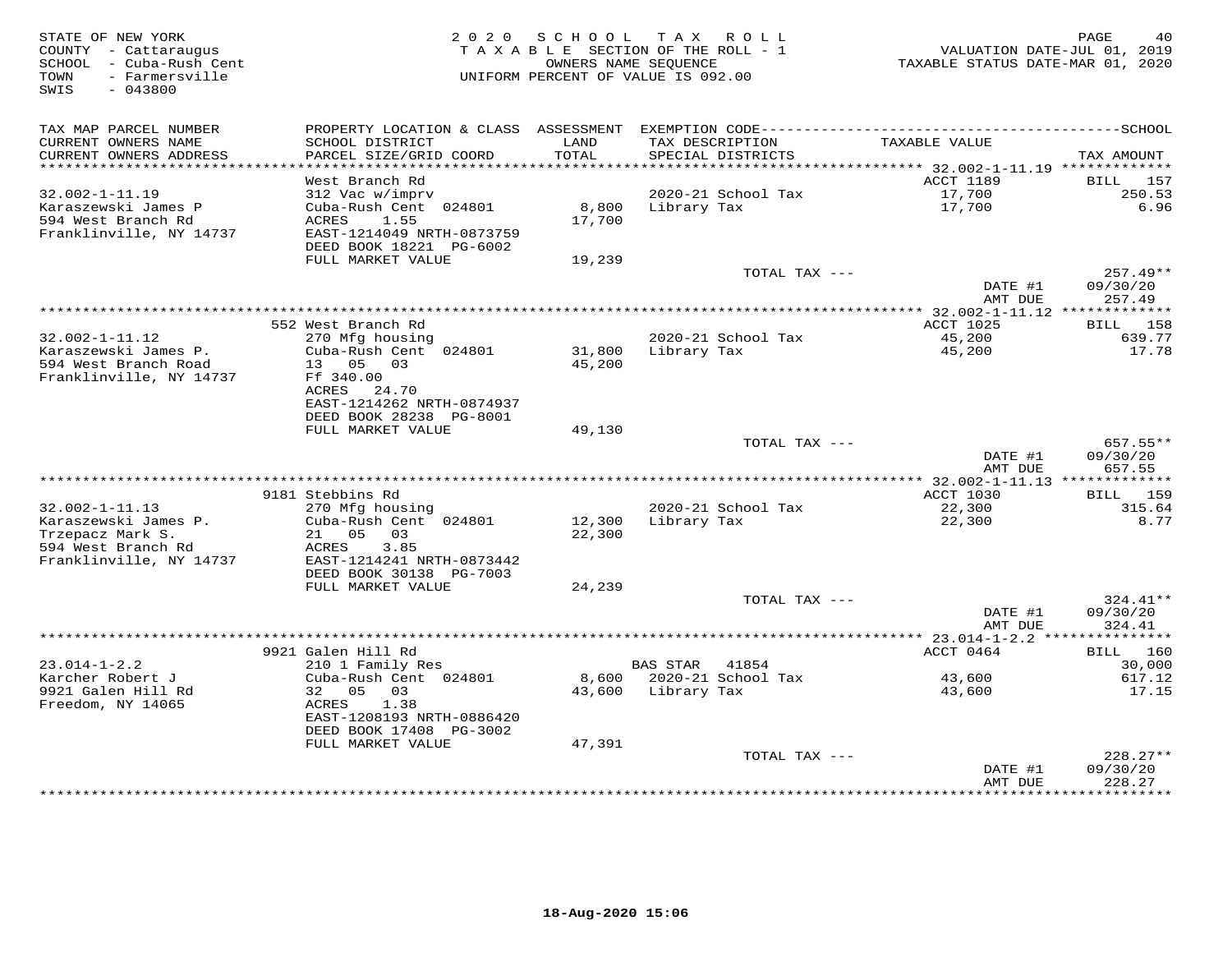| STATE OF NEW YORK<br>COUNTY - Cattaraugus<br>SCHOOL - Cuba-Rush Cent<br>- Farmersville<br>TOWN<br>SWIS<br>$-043800$ | 2 0 2 0                                                                | SCHOOL             | T A X<br>ROLL<br>TAXABLE SECTION OF THE ROLL - 1<br>OWNERS NAME SEQUENCE<br>UNIFORM PERCENT OF VALUE IS 092.00 | TAXABLE STATUS DATE-MAR 01, 2020                 | PAGE<br>41<br>VALUATION DATE-JUL 01, 2019 |
|---------------------------------------------------------------------------------------------------------------------|------------------------------------------------------------------------|--------------------|----------------------------------------------------------------------------------------------------------------|--------------------------------------------------|-------------------------------------------|
| TAX MAP PARCEL NUMBER                                                                                               | PROPERTY LOCATION & CLASS ASSESSMENT                                   |                    |                                                                                                                |                                                  |                                           |
| CURRENT OWNERS NAME<br>CURRENT OWNERS ADDRESS<br>***********************                                            | SCHOOL DISTRICT<br>PARCEL SIZE/GRID COORD<br>************************* | LAND<br>TOTAL      | TAX DESCRIPTION<br>SPECIAL DISTRICTS                                                                           | TAXABLE VALUE                                    | TAX AMOUNT                                |
|                                                                                                                     | Bush Hill Rd                                                           |                    |                                                                                                                | ACCT 0991                                        | <b>BILL</b><br>161                        |
| $32.004 - 2 - 14.3$                                                                                                 | 322 Rural vac>10                                                       |                    | 2020-21 School Tax                                                                                             | 145,800                                          | 2,063.67                                  |
| Keem Michael D<br>Kevin Okon<br>22 South Shore Dr                                                                   | Cuba-Rush Cent 024801<br>03<br>11/12<br>05<br>ACRES 230.65             | 145,800<br>145,800 | Library Tax                                                                                                    | 145,800                                          | 57.37                                     |
| Elma, NY 14059                                                                                                      | EAST-1217587 NRTH-0868621<br>DEED BOOK 2019<br>PG-14713                |                    |                                                                                                                |                                                  |                                           |
|                                                                                                                     | FULL MARKET VALUE                                                      | 158,478            |                                                                                                                |                                                  |                                           |
|                                                                                                                     |                                                                        |                    | TOTAL TAX ---                                                                                                  | DATE #1<br>AMT DUE                               | $2,121.04**$<br>09/30/20<br>2,121.04      |
|                                                                                                                     |                                                                        |                    |                                                                                                                | ********** 41.001-1-37 *****                     | ***********                               |
|                                                                                                                     | 1400 Hardy Corners Rd                                                  |                    |                                                                                                                | ACCT 0202                                        | BILL 162                                  |
| $41.001 - 1 - 37$                                                                                                   | 241 Rural res&ag                                                       |                    | 2020-21 School Tax                                                                                             | 145,600                                          | 2,060.84                                  |
| Kellogg Gerald                                                                                                      | Cuba-Rush Cent 024801                                                  | 111,000            | Library Tax                                                                                                    | 145,600                                          | 57.29                                     |
| Kathleen Kellogg                                                                                                    | 34 05 03                                                               | 145,600            |                                                                                                                |                                                  |                                           |
| 8061 Healy Rd<br>Franklinville, NY 14737                                                                            | ACRES 148.81<br>EAST-1201541 NRTH-0860614                              |                    |                                                                                                                |                                                  |                                           |
|                                                                                                                     | DEED BOOK 414<br>PG-00446                                              |                    |                                                                                                                |                                                  |                                           |
|                                                                                                                     | FULL MARKET VALUE                                                      | 158,261            |                                                                                                                |                                                  |                                           |
|                                                                                                                     |                                                                        |                    | TOTAL TAX ---                                                                                                  |                                                  | $2,118.13**$                              |
|                                                                                                                     |                                                                        |                    |                                                                                                                | DATE #1<br>AMT DUE                               | 09/30/20<br>2, 118.13                     |
|                                                                                                                     |                                                                        |                    |                                                                                                                |                                                  |                                           |
|                                                                                                                     | 888 Tarbell Rd                                                         |                    |                                                                                                                | ACCT 0868                                        | <b>BILL</b> 163                           |
| $23.003 - 1 - 11.3$                                                                                                 | 210 1 Family Res                                                       |                    | BAS STAR<br>41854                                                                                              |                                                  | 30,000                                    |
| Killingbeck Scott                                                                                                   | Cuba-Rush Cent 024801                                                  |                    | 13,700 2020-21 School Tax                                                                                      | 70,000                                           | 990.79                                    |
| Killingbeck Jasmine K.<br>888 Tarbell Rd                                                                            | 31<br>05<br>03<br>ACRES<br>4.80 BANK<br>017                            | 70,000             | Library Tax                                                                                                    | 70,000                                           | 27.54                                     |
| Farmersville Station, NY 14060 EAST-1209709 NRTH-0883589                                                            |                                                                        |                    |                                                                                                                |                                                  |                                           |
|                                                                                                                     | DEED BOOK 22727 PG-2002<br>FULL MARKET VALUE                           | 76,087             |                                                                                                                |                                                  |                                           |
|                                                                                                                     |                                                                        |                    | TOTAL TAX ---                                                                                                  |                                                  | $612.33**$                                |
|                                                                                                                     |                                                                        |                    |                                                                                                                | DATE #1                                          | 09/30/20                                  |
|                                                                                                                     |                                                                        |                    |                                                                                                                | AMT DUE                                          | 612.33                                    |
|                                                                                                                     |                                                                        |                    |                                                                                                                | ****************** 23.014-1-28 ***************** |                                           |
|                                                                                                                     | 9790 Church St                                                         |                    |                                                                                                                | ACCT 0207                                        | 164<br><b>BILL</b>                        |
| $23.014 - 1 - 28$<br>King Shirley M                                                                                 | 210 1 Family Res<br>Cuba-Rush Cent 024801                              | 5,600              | 2020-21 School Tax<br>Library Tax                                                                              | 57,200<br>57,200                                 | 809.62<br>22.51                           |
| 9790 Church St                                                                                                      | 32<br>05<br>03                                                         | 57,200             |                                                                                                                |                                                  |                                           |
| Farmersville Station, NY 14060                                                                                      | $0.20$ BANK<br>ACRES<br>017                                            |                    |                                                                                                                |                                                  |                                           |
|                                                                                                                     | EAST-1208425 NRTH-0884874<br>DEED BOOK 3257 PG-6001                    |                    |                                                                                                                |                                                  |                                           |
|                                                                                                                     | FULL MARKET VALUE                                                      | 62,174             |                                                                                                                |                                                  |                                           |
|                                                                                                                     |                                                                        |                    | TOTAL TAX ---                                                                                                  |                                                  | 832.13**                                  |
|                                                                                                                     |                                                                        |                    |                                                                                                                | DATE #1<br>AMT DUE                               | 09/30/20<br>832.13                        |
|                                                                                                                     |                                                                        |                    |                                                                                                                | *************                                    | **********                                |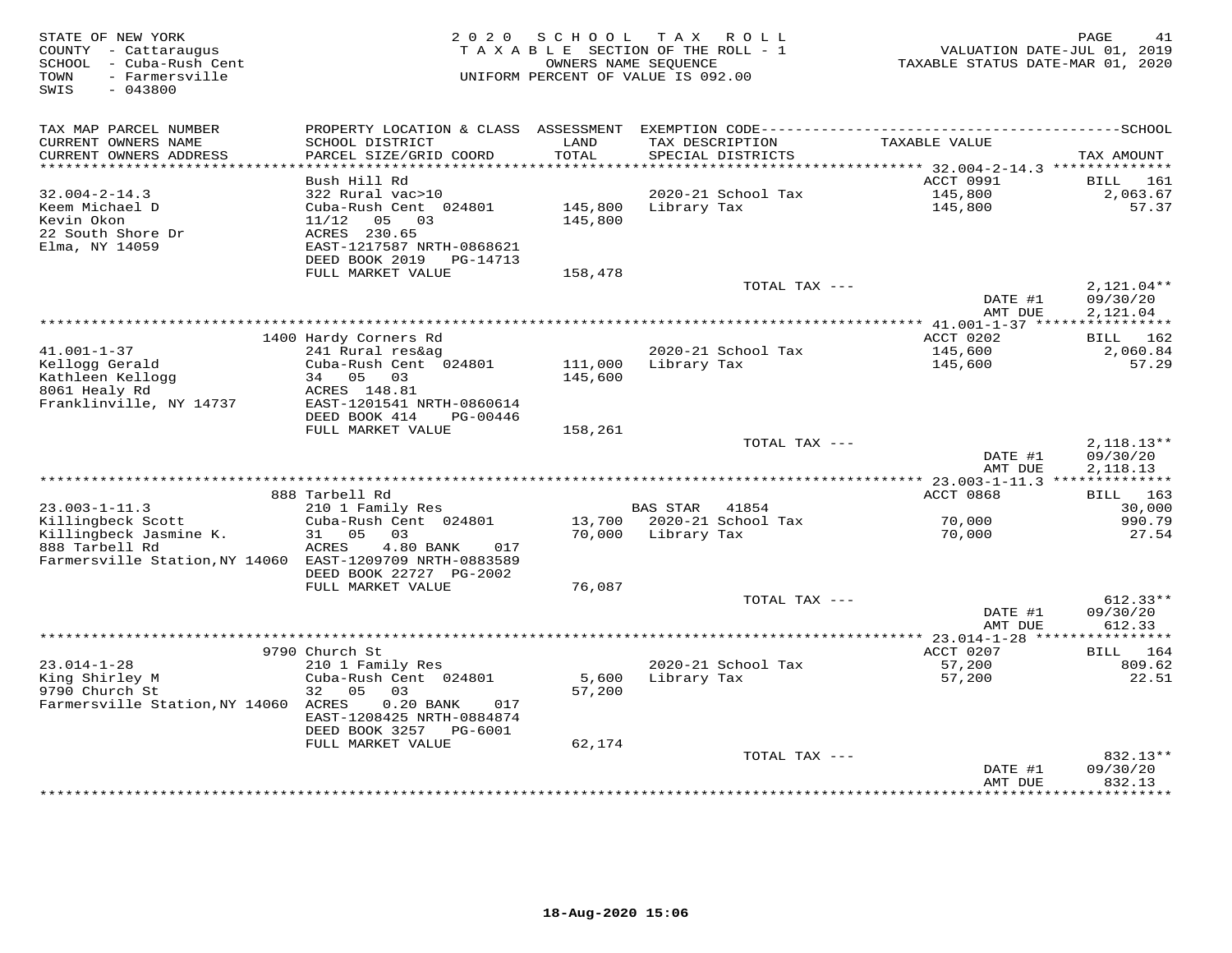| STATE OF NEW YORK<br>COUNTY - Cattaraugus<br>SCHOOL - Cuba-Rush Cent<br>- Farmersville<br>TOWN<br>SWIS<br>$-043800$ | 2 0 2 0                                                                                                       | SCHOOL           | T A X<br>R O L L<br>TAXABLE SECTION OF THE ROLL - 1<br>OWNERS NAME SEOUENCE<br>UNIFORM PERCENT OF VALUE IS 092.00 | VALUATION DATE-JUL 01, 2019<br>TAXABLE STATUS DATE-MAR 01, 2020 | PAGE<br>42                           |
|---------------------------------------------------------------------------------------------------------------------|---------------------------------------------------------------------------------------------------------------|------------------|-------------------------------------------------------------------------------------------------------------------|-----------------------------------------------------------------|--------------------------------------|
| TAX MAP PARCEL NUMBER                                                                                               |                                                                                                               |                  |                                                                                                                   |                                                                 |                                      |
| CURRENT OWNERS NAME<br>CURRENT OWNERS ADDRESS<br>************************                                           | SCHOOL DISTRICT<br>PARCEL SIZE/GRID COORD                                                                     | LAND<br>TOTAL    | TAX DESCRIPTION<br>SPECIAL DISTRICTS                                                                              | TAXABLE VALUE                                                   | TAX AMOUNT                           |
|                                                                                                                     | Bush Hill Rd                                                                                                  |                  |                                                                                                                   | ACCT 0211                                                       | BILL<br>165                          |
| $32.004 - 1 - 24$                                                                                                   | 260 Seasonal res                                                                                              |                  | 2020-21 School Tax                                                                                                | 55,500                                                          | 785.55                               |
| Kipler Daniel<br>Kipler Timothy & Karrie<br>183 St. James Pl                                                        | Cuba-Rush Cent 024801<br>$20 - 05 - 03$<br>ACRES<br>3.11                                                      | 11,200<br>55,500 | Library Tax                                                                                                       | 55,500                                                          | 21.84                                |
| Buffaol, NY 14222                                                                                                   | EAST-1213332 NRTH-0871010<br>DEED BOOK 20158 PG-9002                                                          |                  |                                                                                                                   |                                                                 |                                      |
|                                                                                                                     | FULL MARKET VALUE                                                                                             | 60,326           |                                                                                                                   |                                                                 |                                      |
|                                                                                                                     |                                                                                                               |                  | TOTAL TAX ---                                                                                                     | DATE #1<br>AMT DUE                                              | 807.39**<br>09/30/20<br>807.39       |
|                                                                                                                     | ******************                                                                                            |                  |                                                                                                                   | ********** 32.004-1-1 *****************                         |                                      |
|                                                                                                                     | 840 Bush Hill Rd                                                                                              |                  |                                                                                                                   | ACCT 0077                                                       | BILL 166                             |
| $32.004 - 1 - 1$                                                                                                    | 312 Vac w/imprv                                                                                               |                  | 2020-21 School Tax                                                                                                | 33,600                                                          | 475.58                               |
| Klino Larry D., Jr.<br>10406 Ridge Rd<br>Medina, NY 14103                                                           | Cuba-Rush Cent 024801<br>20 05<br>03<br>ACRES<br>6.67<br>EAST-1210628 NRTH-0871296<br>DEED BOOK 28486 PG-8001 | 16,300<br>33,600 | Library Tax                                                                                                       | 33,600                                                          | 13.22                                |
|                                                                                                                     | FULL MARKET VALUE                                                                                             | 36,522           |                                                                                                                   |                                                                 |                                      |
|                                                                                                                     |                                                                                                               |                  | TOTAL TAX ---                                                                                                     | DATE #1                                                         | 488.80**<br>09/30/20                 |
|                                                                                                                     |                                                                                                               |                  |                                                                                                                   | AMT DUE                                                         | 488.80                               |
|                                                                                                                     |                                                                                                               |                  |                                                                                                                   |                                                                 |                                      |
| $41.001 - 1 - 7.1$                                                                                                  | 1119 Hardy Crn. Rd<br>312 Vac w/imprv                                                                         |                  | 2020-21 School Tax                                                                                                | ACCT 0437<br>98,400                                             | 167<br>BILL<br>1,392.77              |
| Knox Dale R                                                                                                         | Cuba-Rush Cent 024801                                                                                         | 54,800           | Library Tax                                                                                                       | 98,400                                                          | 38.72                                |
| Anthony DiFilippo IV<br>681 Main St<br>East Auroa, NY 14053                                                         | 25/26<br>05 03<br>ACRES<br>60.50<br>EAST-1206910 NRTH-0860131                                                 | 98,400           |                                                                                                                   |                                                                 |                                      |
|                                                                                                                     | DEED BOOK 938<br>$PG-727$                                                                                     |                  |                                                                                                                   |                                                                 |                                      |
|                                                                                                                     | FULL MARKET VALUE                                                                                             | 106,957          |                                                                                                                   |                                                                 |                                      |
|                                                                                                                     |                                                                                                               |                  | TOTAL TAX $---$                                                                                                   | DATE #1<br>AMT DUE                                              | $1,431.49**$<br>09/30/20<br>1,431.49 |
|                                                                                                                     |                                                                                                               |                  |                                                                                                                   | ************ 41.001-1-15.1 **************                       |                                      |
|                                                                                                                     | 849 Hardy Crn. Rd                                                                                             |                  |                                                                                                                   | ACCT 0268                                                       | 168<br>BILL                          |
| $41.001 - 1 - 15.1$                                                                                                 | 240 Rural res                                                                                                 |                  | 2020-21 School Tax                                                                                                | 61,100                                                          | 864.82                               |
| Kocher Garcia                                                                                                       | Cuba-Rush Cent<br>024801                                                                                      | 25,900           | Library Tax                                                                                                       | 61,100                                                          | 24.04                                |
| Kocher Danielle<br>881 Hardy Corners Rd<br>Franklinville, NY 14737                                                  | 05<br>0.3<br>17/18/26<br>ACRES 16.30<br>EAST-1209731 NRTH-0860522<br>DEED BOOK 29271 PG-4001                  | 61,100           |                                                                                                                   |                                                                 |                                      |
|                                                                                                                     | FULL MARKET VALUE                                                                                             | 66,413           |                                                                                                                   |                                                                 |                                      |
|                                                                                                                     |                                                                                                               |                  | TOTAL TAX ---                                                                                                     | DATE #1                                                         | 888.86**<br>09/30/20                 |
|                                                                                                                     |                                                                                                               |                  |                                                                                                                   | AMT DUE<br>**********                                           | 888.86<br>* * * * * * * * *          |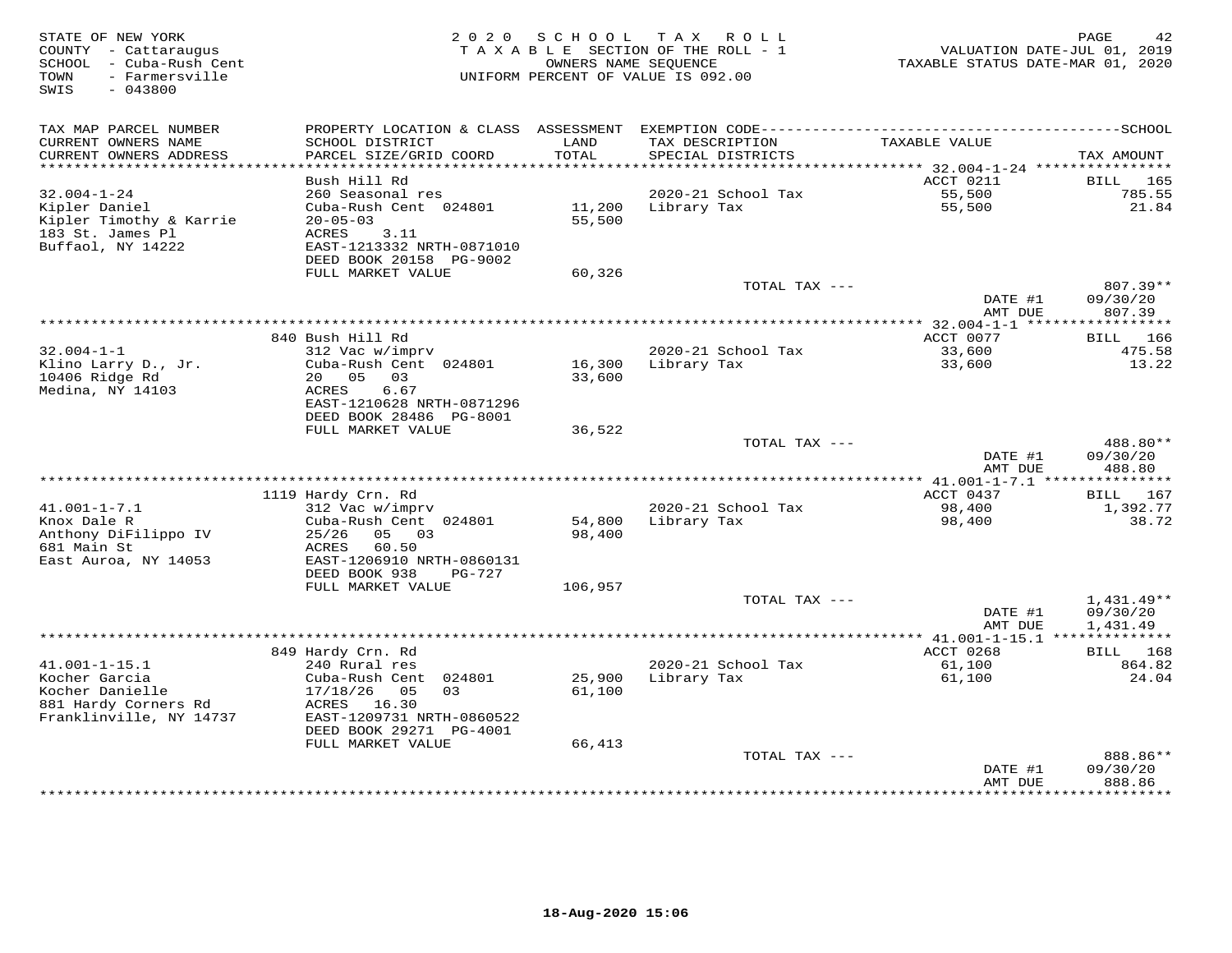| STATE OF NEW YORK<br>COUNTY - Cattaraugus<br>SCHOOL - Cuba-Rush Cent<br>- Farmersville<br>TOWN<br>SWIS<br>$-043800$ | 2 0 2 0                                              | SCHOOL           | T A X<br><b>ROLL</b><br>TAXABLE SECTION OF THE ROLL - 1<br>OWNERS NAME SEQUENCE<br>UNIFORM PERCENT OF VALUE IS 092.00 | VALUATION DATE-JUL 01, 2019<br>TAXABLE STATUS DATE-MAR 01, 2020 | PAGE<br>43         |
|---------------------------------------------------------------------------------------------------------------------|------------------------------------------------------|------------------|-----------------------------------------------------------------------------------------------------------------------|-----------------------------------------------------------------|--------------------|
| TAX MAP PARCEL NUMBER                                                                                               |                                                      |                  |                                                                                                                       |                                                                 |                    |
| CURRENT OWNERS NAME<br>CURRENT OWNERS ADDRESS                                                                       | SCHOOL DISTRICT<br>PARCEL SIZE/GRID COORD            | LAND<br>TOTAL    | TAX DESCRIPTION<br>SPECIAL DISTRICTS                                                                                  | TAXABLE VALUE                                                   | TAX AMOUNT         |
| ***************                                                                                                     |                                                      | ********         |                                                                                                                       | ********** 32.004-1-33 ****************                         |                    |
|                                                                                                                     | 791 A Bush Hill (Off) Rd                             |                  |                                                                                                                       | ACCT 0016                                                       | BILL<br>169        |
| $32.004 - 1 - 33$                                                                                                   | 260 Seasonal res                                     |                  | 2020-21 School Tax                                                                                                    | 24,500                                                          | 346.78             |
| Kosis Mary Ellen                                                                                                    | Cuba-Rush Cent 024801                                | 14,600           | Library Tax                                                                                                           | 24,500                                                          | 9.64               |
| Kosis Anthony                                                                                                       | 20 05<br>03                                          | 24,500           |                                                                                                                       |                                                                 |                    |
| 88 West Bellwood Dr                                                                                                 | ACRES<br>6.90                                        |                  |                                                                                                                       |                                                                 |                    |
| West Seneca, NY 14224                                                                                               | EAST-1210924 NRTH-0870311<br>DEED BOOK 24274 PG-7001 |                  |                                                                                                                       |                                                                 |                    |
|                                                                                                                     | FULL MARKET VALUE                                    | 26,630           |                                                                                                                       |                                                                 |                    |
|                                                                                                                     |                                                      |                  | TOTAL TAX ---                                                                                                         |                                                                 | 356.42**           |
|                                                                                                                     |                                                      |                  |                                                                                                                       | DATE #1                                                         | 09/30/20           |
|                                                                                                                     |                                                      |                  |                                                                                                                       | AMT DUE                                                         | 356.42             |
|                                                                                                                     |                                                      |                  |                                                                                                                       | ** $32.002 - 1 - 11.3$ **************                           |                    |
|                                                                                                                     | 9079 Stebbins Rd                                     |                  |                                                                                                                       | ACCT 0887                                                       | BILL 170           |
| $32.002 - 1 - 11.3$<br>Kostrzebski Michael J.                                                                       | 210 1 Family Res<br>Cuba-Rush Cent 024801            |                  | 2020-21 School Tax<br>Library Tax                                                                                     | 47,500<br>47,500                                                | 672.32<br>18.69    |
| 9079 Stebbins Rd                                                                                                    | 21 05 03                                             | 17,200<br>47,500 |                                                                                                                       |                                                                 |                    |
| Franklinville, NY 14737                                                                                             | 7.45<br>ACRES                                        |                  |                                                                                                                       |                                                                 |                    |
|                                                                                                                     | EAST-1213999 NRTH-0871945                            |                  |                                                                                                                       |                                                                 |                    |
|                                                                                                                     | DEED BOOK 25587 PG-9001                              |                  |                                                                                                                       |                                                                 |                    |
|                                                                                                                     | FULL MARKET VALUE                                    | 51,630           |                                                                                                                       |                                                                 |                    |
|                                                                                                                     |                                                      |                  | TOTAL TAX ---                                                                                                         | DATE #1                                                         | 691.01**           |
|                                                                                                                     |                                                      |                  |                                                                                                                       | AMT DUE                                                         | 09/30/20<br>691.01 |
|                                                                                                                     |                                                      |                  |                                                                                                                       |                                                                 |                    |
|                                                                                                                     | 1363 Hardy Crn Rd                                    |                  |                                                                                                                       | ACCT 0253                                                       | BILL 171           |
| $41.001 - 1 - 34$                                                                                                   | 260 Seasonal res                                     |                  | 2020-21 School Tax                                                                                                    | 27,500                                                          | 389.24             |
| Kowal Shawn                                                                                                         | Cuba-Rush Cent 024801                                | 19,800           | Library Tax                                                                                                           | 27,500                                                          | 10.82              |
| Lipuma Jeffrey                                                                                                      | 34 05<br>03                                          | 27,500           |                                                                                                                       |                                                                 |                    |
| 16 Oakridge Ave                                                                                                     | ACRES<br>9.60                                        |                  |                                                                                                                       |                                                                 |                    |
| Kenmore, NY 14217                                                                                                   | EAST-1203232 NRTH-0861459<br>DEED BOOK 20771 PG-2001 |                  |                                                                                                                       |                                                                 |                    |
|                                                                                                                     | FULL MARKET VALUE                                    | 29,891           |                                                                                                                       |                                                                 |                    |
|                                                                                                                     |                                                      |                  | TOTAL TAX ---                                                                                                         |                                                                 | 400.06**           |
|                                                                                                                     |                                                      |                  |                                                                                                                       | DATE #1                                                         | 09/30/20           |
|                                                                                                                     |                                                      |                  |                                                                                                                       | AMT DUE                                                         | 400.06             |
|                                                                                                                     |                                                      |                  |                                                                                                                       | ************** 23.003-1-5.2 ****************                    |                    |
|                                                                                                                     | 1104 Siloam Rd                                       |                  |                                                                                                                       | ACCT 0552                                                       | BILL 172           |
| $23.003 - 1 - 5.2$<br>Kozak Thomas Sr                                                                               | 260 Seasonal res<br>Cuba-Rush Cent 024801            | 8,000            | 2020-21 School Tax                                                                                                    | 36,700<br>36,700                                                | 519.46<br>14.44    |
| 5110 Lynwood Ave                                                                                                    | 40<br>05<br>03                                       | 36,700           | Library Tax                                                                                                           |                                                                 |                    |
| Buffalo, NY 14219                                                                                                   | FRNT 200.00 DPTH 200.00                              |                  |                                                                                                                       |                                                                 |                    |
|                                                                                                                     | ACRES<br>0.92                                        |                  |                                                                                                                       |                                                                 |                    |
|                                                                                                                     | EAST-1207163 NRTH-0886158                            |                  |                                                                                                                       |                                                                 |                    |
|                                                                                                                     | DEED BOOK 756<br>PG-00785                            |                  |                                                                                                                       |                                                                 |                    |
|                                                                                                                     | FULL MARKET VALUE                                    | 39,891           |                                                                                                                       |                                                                 |                    |
|                                                                                                                     |                                                      |                  | TOTAL TAX ---                                                                                                         |                                                                 | $533.90**$         |
|                                                                                                                     |                                                      |                  |                                                                                                                       | DATE #1<br>AMT DUE                                              | 09/30/20<br>533.90 |
|                                                                                                                     |                                                      |                  | ***************************                                                                                           |                                                                 | * * * * * * * *    |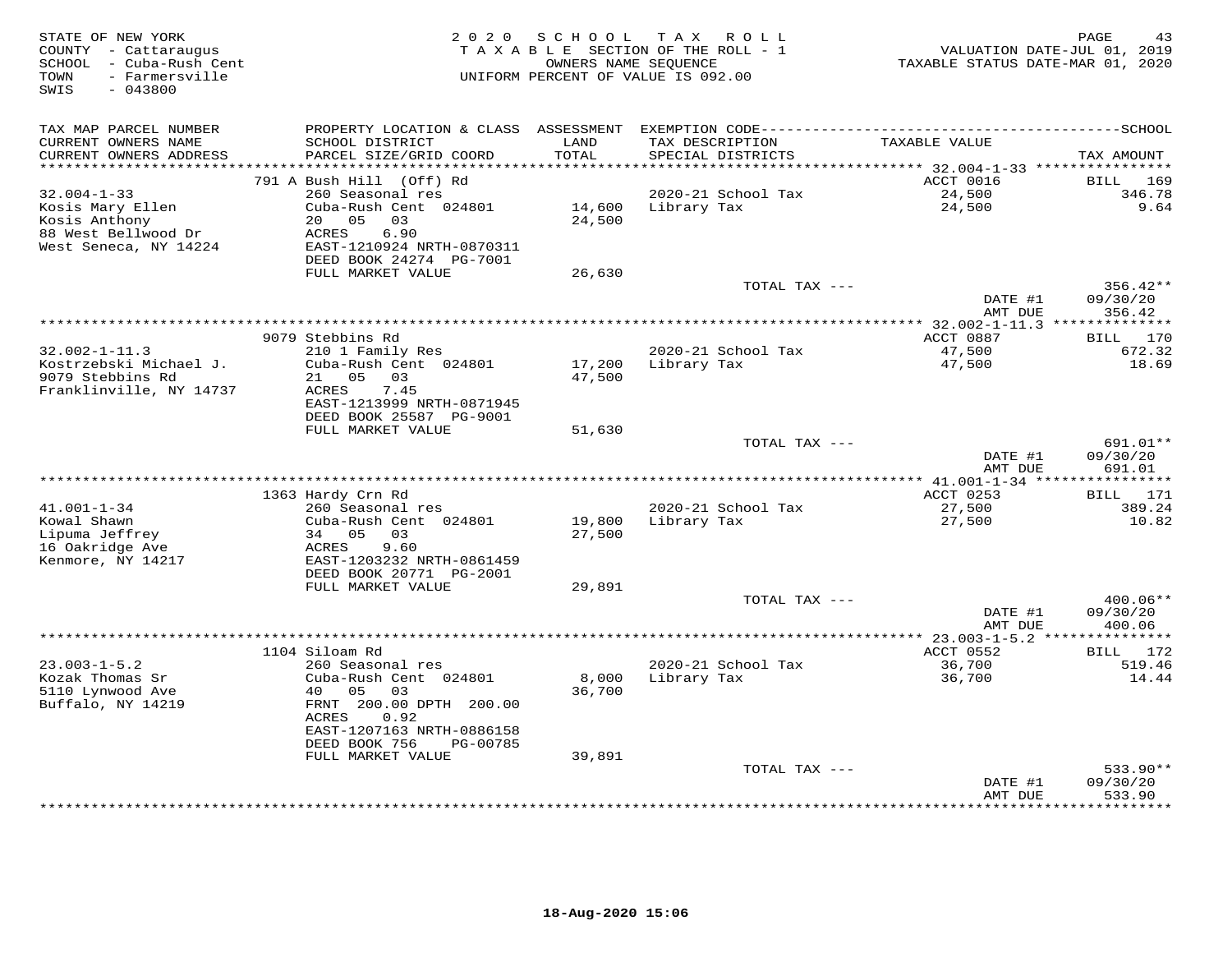| STATE OF NEW YORK<br>COUNTY - Cattaraugus<br>- Cuba-Rush Cent<br>SCHOOL | 2 0 2 0                                             | SCHOOL<br>TAXABLE SECTION OF THE ROLL - 1<br>OWNERS NAME SEOUENCE |                 | TAX ROLL                  | VALUATION DATE-JUL 01, 2019<br>TAXABLE STATUS DATE-MAR 01, 2020 | PAGE<br>44                |
|-------------------------------------------------------------------------|-----------------------------------------------------|-------------------------------------------------------------------|-----------------|---------------------------|-----------------------------------------------------------------|---------------------------|
| - Farmersville<br>TOWN<br>SWIS<br>$-043800$                             |                                                     | UNIFORM PERCENT OF VALUE IS 092.00                                |                 |                           |                                                                 |                           |
| TAX MAP PARCEL NUMBER                                                   |                                                     |                                                                   |                 |                           |                                                                 |                           |
| CURRENT OWNERS NAME                                                     | SCHOOL DISTRICT                                     | LAND                                                              |                 | TAX DESCRIPTION           | TAXABLE VALUE                                                   |                           |
| CURRENT OWNERS ADDRESS<br>**********************                        | PARCEL SIZE/GRID COORD<br>************************* | TOTAL                                                             |                 | SPECIAL DISTRICTS         |                                                                 | TAX AMOUNT                |
|                                                                         | 1172 Co Rd 21                                       |                                                                   |                 |                           | ACCT 0215                                                       | <b>BILL</b><br>173        |
| $23.003 - 1 - 22$                                                       | 270 Mfg housing                                     |                                                                   | ENH STAR        | 41834                     |                                                                 | 69,800                    |
| Kozak William C., Jr.                                                   | Cuba-Rush Cent 024801                               | 45,900                                                            |                 | 2020-21 School Tax        | 82,800                                                          | 1,171.96                  |
| Krist-Kozak Traci A.                                                    | $39 - 05 - 03$                                      | 82,800                                                            | Library Tax     |                           | 82,800                                                          | 32.58                     |
| William & Marie Kozak<br>1172 Elton Road                                | 50.55<br>ACRES<br>EAST-0120624 NRTH-0883897         |                                                                   |                 |                           |                                                                 |                           |
| Farmersvlle Station, NY 14060 DEED BOOK 28876 PG-3001                   |                                                     |                                                                   |                 |                           |                                                                 |                           |
|                                                                         | FULL MARKET VALUE                                   | 90,000                                                            |                 |                           |                                                                 |                           |
|                                                                         |                                                     |                                                                   |                 | TOTAL TAX ---             |                                                                 | $278.54**$                |
|                                                                         |                                                     |                                                                   |                 |                           | DATE #1                                                         | 09/30/20                  |
|                                                                         |                                                     |                                                                   |                 |                           | AMT DUE<br>$* 23.003 - 1 - 5.3$ ***                             | 278.54<br>**********      |
|                                                                         | 1192 Elton Rd                                       |                                                                   |                 |                           | ACCT 0874                                                       | BILL<br>174               |
| $23.003 - 1 - 5.3$                                                      | 210 1 Family Res                                    |                                                                   | <b>BAS STAR</b> | 41854                     |                                                                 | 30,000                    |
| Kozak William Jr                                                        | Cuba-Rush Cent 024801                               |                                                                   |                 | 17,000 2020-21 School Tax | 142,700                                                         | 2,019.79                  |
| Kozak Michelle J                                                        | 40 05<br>03                                         | 142,700                                                           | Library Tax     |                           | 142,700                                                         | 56.15                     |
| 1192 Elton Rd<br>PO Box 193                                             | 7.21<br>ACRES<br>EAST-1205345 NRTH-0883454          |                                                                   |                 |                           |                                                                 |                           |
| Farmersville Station, NY 14060 DEED BOOK 18580 PG-8002                  |                                                     |                                                                   |                 |                           |                                                                 |                           |
|                                                                         | FULL MARKET VALUE                                   | 155,109                                                           |                 |                           |                                                                 |                           |
|                                                                         |                                                     |                                                                   |                 | TOTAL TAX ---             |                                                                 | $1,669.94**$              |
|                                                                         |                                                     |                                                                   |                 |                           | DATE #1                                                         | 09/30/20                  |
|                                                                         |                                                     |                                                                   |                 |                           | AMT DUE                                                         | 1,669.94                  |
|                                                                         | Hardy Crn. Rd                                       |                                                                   |                 |                           | ACCT 0972                                                       | BILL 175                  |
| $41.002 - 1 - 3.8$                                                      | 314 Rural vac<10                                    |                                                                   |                 | 2020-21 School Tax        | 10,900                                                          | 154.28                    |
| Krajewski Christopher                                                   | Cuba-Rush Cent 024801                               | 10,900                                                            | Library Tax     |                           | 10,900                                                          | 4.29                      |
| 1 Burdette Dr                                                           | 18 05<br>03<br>2.90                                 | 10,900                                                            |                 |                           |                                                                 |                           |
| Cheektowaga, NY 14225                                                   | ACRES<br>EAST-1212750 NRTH-0861629                  |                                                                   |                 |                           |                                                                 |                           |
|                                                                         | DEED BOOK 5880<br>PG-6009                           |                                                                   |                 |                           |                                                                 |                           |
|                                                                         | FULL MARKET VALUE                                   | 11,848                                                            |                 |                           |                                                                 |                           |
|                                                                         |                                                     |                                                                   |                 | TOTAL TAX ---             |                                                                 | $158.57**$                |
|                                                                         |                                                     |                                                                   |                 |                           | DATE #1                                                         | 09/30/20                  |
|                                                                         |                                                     |                                                                   |                 |                           | AMT DUE<br>*********** 41.002-1-3.3 ****************            | 158.57                    |
|                                                                         | 476 Stebbins Rd                                     |                                                                   |                 |                           | ACCT 0939                                                       | 176<br>BILL               |
| $41.002 - 1 - 3.3$                                                      | 260 Seasonal res                                    |                                                                   |                 | 2020-21 School Tax        | 39,900                                                          | 564.75                    |
| Kramer Jeffrey                                                          | Cuba-Rush Cent 024801                               | 15,200                                                            | Library Tax     |                           | 39,900                                                          | 15.70                     |
| Kramer Kevin                                                            | 05 03<br>18                                         | 39,900                                                            |                 |                           |                                                                 |                           |
| 159 Wheeler Street<br>Tonawanda, NY 14150                               | 5.80<br>ACRES<br>EAST-1214286 NRTH-0863671          |                                                                   |                 |                           |                                                                 |                           |
|                                                                         | DEED BOOK 26625 PG-6001                             |                                                                   |                 |                           |                                                                 |                           |
|                                                                         | FULL MARKET VALUE                                   | 43,370                                                            |                 |                           |                                                                 |                           |
|                                                                         |                                                     |                                                                   |                 | TOTAL TAX ---             |                                                                 | 580.45**                  |
|                                                                         |                                                     |                                                                   |                 |                           | DATE #1                                                         | 09/30/20                  |
|                                                                         |                                                     |                                                                   |                 |                           | AMT DUE                                                         | 580.45<br>* * * * * * * * |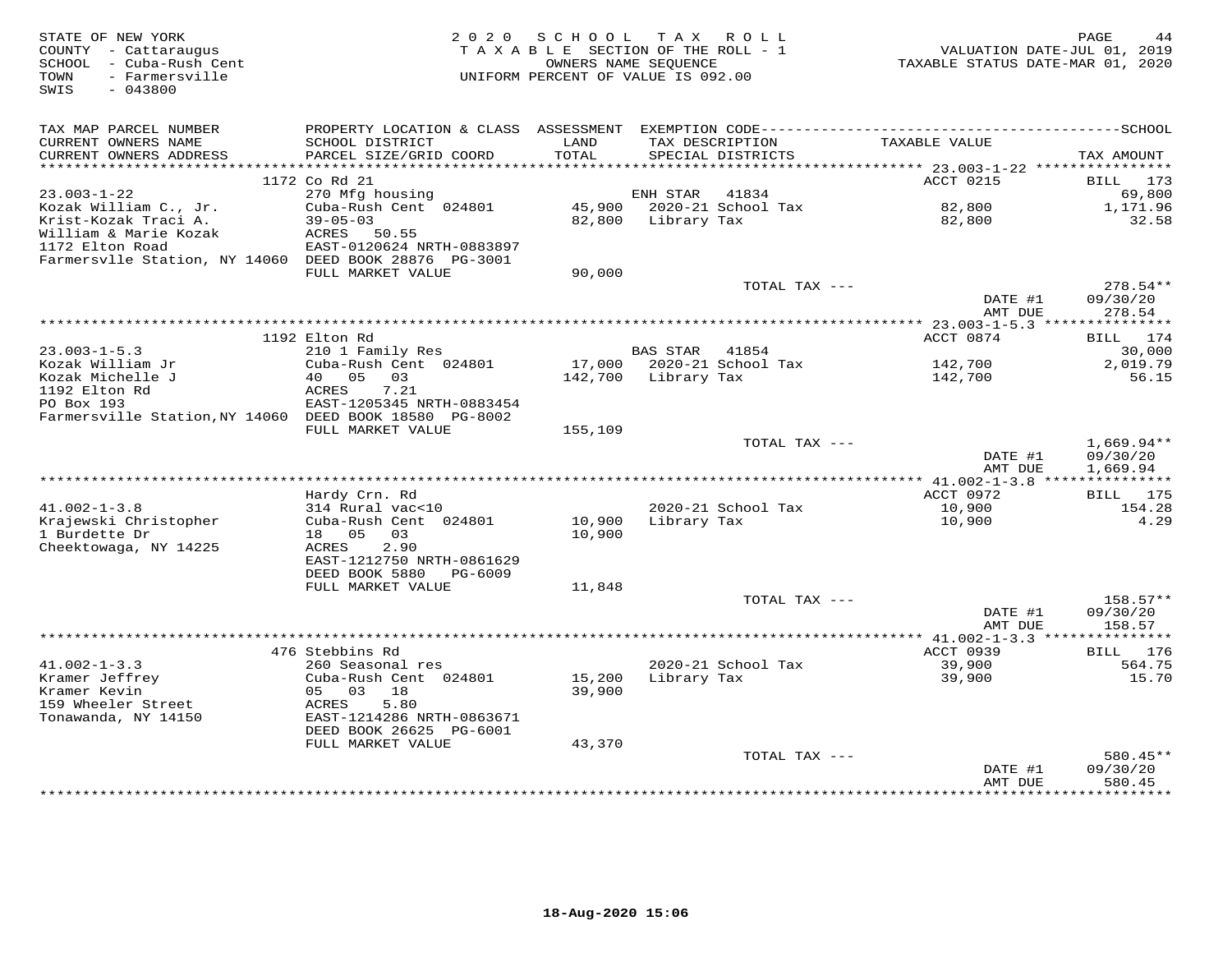| STATE OF NEW YORK<br>COUNTY - Cattaraugus<br>- Cuba-Rush Cent<br>SCHOOL<br>- Farmersville<br>TOWN<br>SWIS<br>$-043800$ | 2 0 2 0                                              | S C H O O L   | T A X<br>ROLL<br>TAXABLE SECTION OF THE ROLL - 1<br>OWNERS NAME SEQUENCE<br>UNIFORM PERCENT OF VALUE IS 092.00 | VALUATION DATE-JUL 01, 2019<br>TAXABLE STATUS DATE-MAR 01, 2020 | PAGE<br>45                    |
|------------------------------------------------------------------------------------------------------------------------|------------------------------------------------------|---------------|----------------------------------------------------------------------------------------------------------------|-----------------------------------------------------------------|-------------------------------|
| TAX MAP PARCEL NUMBER                                                                                                  |                                                      |               |                                                                                                                |                                                                 |                               |
| CURRENT OWNERS NAME<br>CURRENT OWNERS ADDRESS                                                                          | SCHOOL DISTRICT<br>PARCEL SIZE/GRID COORD            | LAND<br>TOTAL | TAX DESCRIPTION<br>SPECIAL DISTRICTS                                                                           | TAXABLE VALUE                                                   | TAX AMOUNT                    |
| ************************                                                                                               |                                                      |               |                                                                                                                | ACCT 1116                                                       |                               |
| $23.003 - 1 - 5.6$                                                                                                     | Sand Bank Rd<br>322 Rural vac>10                     |               | 2020-21 School Tax                                                                                             | 24,400                                                          | 177<br>BILL<br>345.36         |
| Krist-Kozak Traci A.                                                                                                   | Cuba-Rush Cent 024801                                | 24,400        | Library Tax                                                                                                    | 24,400                                                          | 9.60                          |
| 12949 Genesee Road                                                                                                     | 32/40<br>05 03                                       | 24,400        |                                                                                                                |                                                                 |                               |
| Chaffee, NY 14030                                                                                                      | ACRES<br>14.85                                       |               |                                                                                                                |                                                                 |                               |
|                                                                                                                        | EAST-1206651 NRTH-0887488<br>DEED BOOK 28559 PG-5001 |               |                                                                                                                |                                                                 |                               |
|                                                                                                                        | FULL MARKET VALUE                                    | 26,522        |                                                                                                                |                                                                 |                               |
|                                                                                                                        |                                                      |               | TOTAL TAX ---                                                                                                  |                                                                 | 354.96**                      |
|                                                                                                                        |                                                      |               |                                                                                                                | DATE #1                                                         | 09/30/20                      |
|                                                                                                                        |                                                      |               |                                                                                                                | AMT DUE                                                         | 354.96                        |
|                                                                                                                        | 9025 Crestlane Dr                                    |               |                                                                                                                | ****************** 32.004-1-21 *****************<br>ACCT 0562   | BILL 178                      |
| $32.004 - 1 - 21$                                                                                                      | 312 Vac w/imprv                                      |               | 2020-21 School Tax                                                                                             | 10,900                                                          | 154.28                        |
| Kross Carol S                                                                                                          | Cuba-Rush Cent 024801                                |               | 7,500 Library Tax                                                                                              | 10,900                                                          | 4.29                          |
| Snyder Jason J                                                                                                         | $-05$<br>20<br>$-03$                                 | 10,900        |                                                                                                                |                                                                 |                               |
| 110 Wigand St                                                                                                          | ACRES<br>2.03<br>EAST-1213471 NRTH-0870635           |               |                                                                                                                |                                                                 |                               |
| W. Seneca, NY 14224                                                                                                    | DEED BOOK 11831 PG-8001                              |               |                                                                                                                |                                                                 |                               |
|                                                                                                                        | FULL MARKET VALUE                                    | 11,848        |                                                                                                                |                                                                 |                               |
|                                                                                                                        |                                                      |               | TOTAL TAX ---                                                                                                  |                                                                 | $158.57**$                    |
|                                                                                                                        |                                                      |               |                                                                                                                | DATE #1                                                         | 09/30/20                      |
|                                                                                                                        |                                                      |               |                                                                                                                | AMT DUE                                                         | 158.57                        |
|                                                                                                                        | 1203 Hardy Crn. Rd                                   |               |                                                                                                                | ACCT 0436                                                       | BILL 179                      |
| $41.001 - 1 - 27$                                                                                                      | 210 1 Family Res                                     |               | 2020-21 School Tax                                                                                             | 36,700                                                          | 519.46                        |
| KUBIC AMANDA                                                                                                           | Cuba-Rush Cent 024801                                | 12,800        | Library Tax                                                                                                    | 36,700                                                          | 14.44                         |
| PO Box 112                                                                                                             | 34 05<br>03                                          | 36,700        |                                                                                                                |                                                                 |                               |
| Rushford, NY 14777                                                                                                     | ACRES<br>4.20<br>EAST-1205439 NRTH-0861403           |               |                                                                                                                |                                                                 |                               |
|                                                                                                                        | DEED BOOK 24405 PG-8001                              |               |                                                                                                                |                                                                 |                               |
|                                                                                                                        | FULL MARKET VALUE                                    | 39,891        |                                                                                                                |                                                                 |                               |
|                                                                                                                        |                                                      |               | TOTAL TAX ---                                                                                                  |                                                                 | 533.90**                      |
|                                                                                                                        |                                                      |               |                                                                                                                | DATE #1                                                         | 09/30/20                      |
|                                                                                                                        |                                                      |               |                                                                                                                | AMT DUE                                                         | 533.90                        |
|                                                                                                                        | 9567 Co Line Rd                                      |               |                                                                                                                | ACCT 0603                                                       | 180<br>BILL                   |
| $32.002 - 1 - 4.2$                                                                                                     | 322 Rural vac>10                                     |               | 2020-21 School Tax                                                                                             | 22,800                                                          | 322.71                        |
| Kulakowski Dennis                                                                                                      | Cuba-Rush Cent 024801                                | 22,800        | Library Tax                                                                                                    | 22,800                                                          | 8.97                          |
| Kulakowski Jacqueline                                                                                                  | 07<br>05 03                                          | 22,800        |                                                                                                                |                                                                 |                               |
| 56 Deer Chase Rd<br>West Seneca, NY 14224                                                                              | ACRES 12.73<br>EAST-1221994 NRTH-0880376             |               |                                                                                                                |                                                                 |                               |
|                                                                                                                        | DEED BOOK 795<br>PG-00336                            |               |                                                                                                                |                                                                 |                               |
|                                                                                                                        | FULL MARKET VALUE                                    | 24,783        |                                                                                                                |                                                                 |                               |
|                                                                                                                        |                                                      |               | TOTAL TAX ---                                                                                                  |                                                                 | $331.68**$                    |
|                                                                                                                        |                                                      |               |                                                                                                                | DATE #1                                                         | 09/30/20                      |
|                                                                                                                        |                                                      |               | ****************************                                                                                   | AMT DUE<br>************                                         | 331.68<br>* * * * * * * * * * |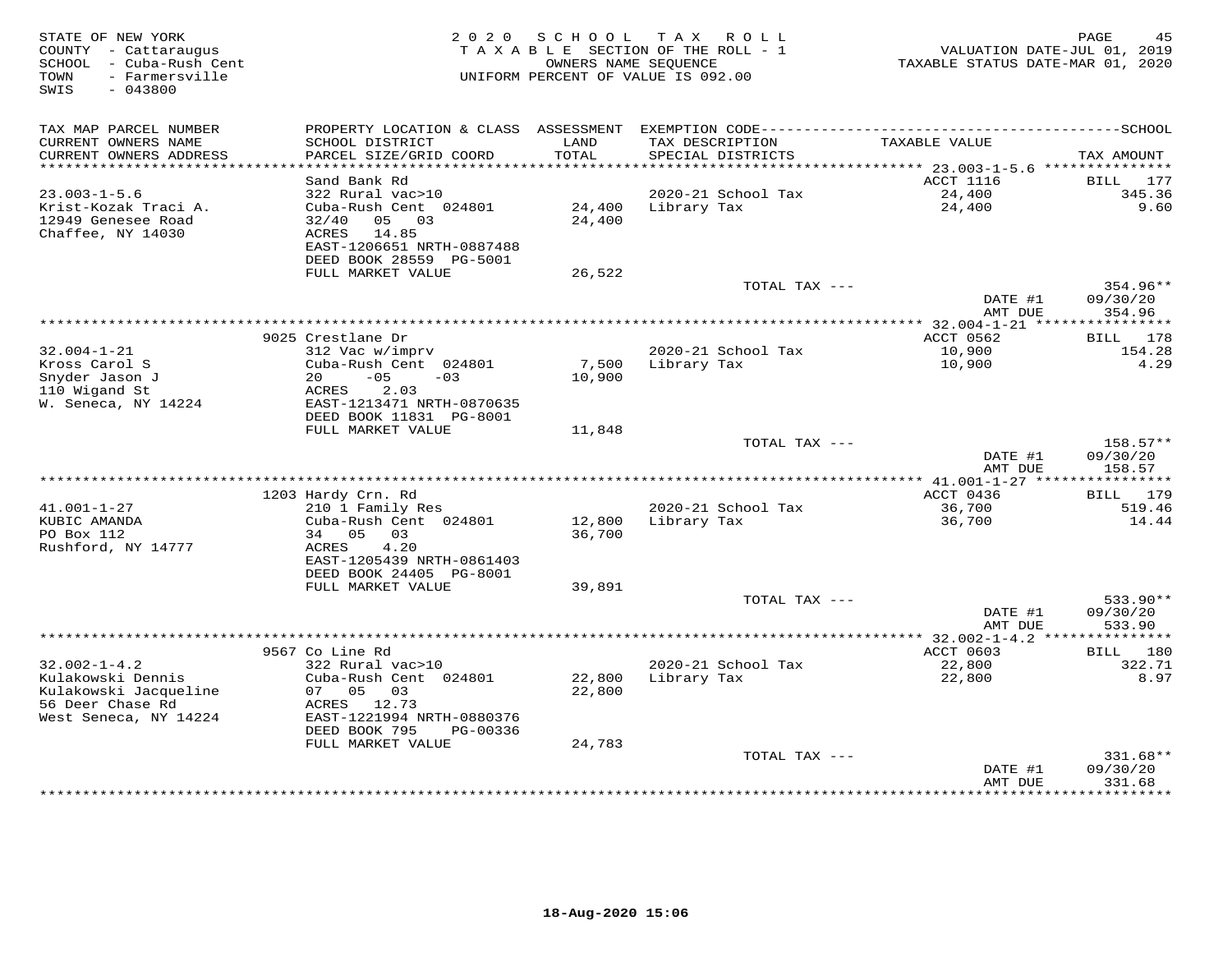| STATE OF NEW YORK<br>COUNTY - Cattaraugus<br>SCHOOL - Cuba-Rush Cent<br>- Farmersville<br>TOWN<br>SWIS<br>$-043800$ | 2 0 2 0                                              | S C H O O L<br>TAXABLE SECTION OF THE ROLL - 1<br>OWNERS NAME SEQUENCE<br>UNIFORM PERCENT OF VALUE IS 092.00 |                    | TAX ROLL                             | VALUATION DATE-JUL 01, 2019<br>TAXABLE STATUS DATE-MAR 01, 2020 | PAGE<br>46         |
|---------------------------------------------------------------------------------------------------------------------|------------------------------------------------------|--------------------------------------------------------------------------------------------------------------|--------------------|--------------------------------------|-----------------------------------------------------------------|--------------------|
| TAX MAP PARCEL NUMBER                                                                                               |                                                      |                                                                                                              |                    |                                      |                                                                 |                    |
| CURRENT OWNERS NAME<br>CURRENT OWNERS ADDRESS                                                                       | SCHOOL DISTRICT<br>PARCEL SIZE/GRID COORD            | LAND<br>TOTAL                                                                                                |                    | TAX DESCRIPTION<br>SPECIAL DISTRICTS | TAXABLE VALUE                                                   | TAX AMOUNT         |
| *************************                                                                                           |                                                      |                                                                                                              |                    |                                      |                                                                 |                    |
| $23.014 - 1 - 13$                                                                                                   | 902 Elton Rd                                         |                                                                                                              |                    | 41834                                | ACCT 0226                                                       | <b>BILL</b><br>181 |
| Kurdziel Donald F                                                                                                   | 210 1 Family Res<br>Cuba-Rush Cent 024801            | 8,500                                                                                                        | ENH STAR           | 2020-21 School Tax                   | 45,300                                                          | 45,300<br>641.18   |
| Rodgers Rhonda G                                                                                                    | 32<br>05<br>03                                       | 45,300                                                                                                       | Library Tax        |                                      | 45,300                                                          | 17.82              |
| 902 Elton Rd                                                                                                        | ACRES<br>1.31                                        |                                                                                                              |                    |                                      |                                                                 |                    |
| Farmersville Station, NY 14060 EAST-1209877 NRTH-0885600                                                            | DEED BOOK 28615 PG-5001                              |                                                                                                              |                    |                                      |                                                                 |                    |
|                                                                                                                     | FULL MARKET VALUE                                    | 49,239                                                                                                       |                    |                                      |                                                                 |                    |
|                                                                                                                     |                                                      |                                                                                                              |                    | TOTAL TAX ---                        |                                                                 | $17.82**$          |
|                                                                                                                     |                                                      |                                                                                                              |                    |                                      | DATE #1<br>AMT DUE                                              | 09/30/20<br>17.82  |
|                                                                                                                     |                                                      |                                                                                                              |                    |                                      |                                                                 |                    |
| $23.004 - 1 - 1.7$                                                                                                  | NYS Rte 98<br>322 Rural vac>10                       |                                                                                                              | AG DIST            | 41720                                |                                                                 | BILL 182<br>21,482 |
| Lambert Tiffany E                                                                                                   | Cuba-Rush Cent 024801                                |                                                                                                              |                    | 35,600 2020-21 School Tax            | 14,118                                                          | 199.83             |
| Nichols Allen T                                                                                                     | $23/24/32$ 05<br>0.3                                 |                                                                                                              | 35,600 Library Tax |                                      | 14,118                                                          | 5.55               |
| 414 Rte 243                                                                                                         | ACRES<br>24.60                                       |                                                                                                              |                    |                                      |                                                                 |                    |
| Farmersville Station, NY 14060 EAST-1211088 NRTH-0088505                                                            | DEED BOOK 29769 PG-6004                              |                                                                                                              |                    |                                      |                                                                 |                    |
| MAY BE SUBJECT TO PAYMENT<br>UNDER AGDIST LAW TIL 2024                                                              | FULL MARKET VALUE                                    | 38,696                                                                                                       |                    |                                      |                                                                 |                    |
|                                                                                                                     |                                                      |                                                                                                              |                    | TOTAL TAX ---                        |                                                                 | $205.38**$         |
|                                                                                                                     |                                                      |                                                                                                              |                    |                                      | DATE #1<br>AMT DUE                                              | 09/30/20<br>205.38 |
|                                                                                                                     |                                                      |                                                                                                              |                    |                                      |                                                                 |                    |
|                                                                                                                     | Hess Rd                                              |                                                                                                              |                    |                                      | ACCT 0254                                                       | <b>BILL</b><br>183 |
| $32.002 - 1 - 4.1$<br>Lamphron Sophia                                                                               | 322 Rural vac>10<br>Cuba-Rush Cent 024801            | 34,700                                                                                                       |                    | 2020-21 School Tax                   | 34,700<br>34,700                                                | 491.15<br>13.65    |
| 5073 Eastbrooke Place<br>Williamsville, NY 14221                                                                    | 06 05<br>03<br>ACRES 28.65                           | 34,700                                                                                                       | Library Tax        |                                      |                                                                 |                    |
|                                                                                                                     | EAST-1221958 NRTH-0878939<br>DEED BOOK 26649 PG-3003 |                                                                                                              |                    |                                      |                                                                 |                    |
|                                                                                                                     | FULL MARKET VALUE                                    | 37,717                                                                                                       |                    |                                      |                                                                 |                    |
|                                                                                                                     |                                                      |                                                                                                              |                    | TOTAL TAX ---                        |                                                                 | $504.80**$         |
|                                                                                                                     |                                                      |                                                                                                              |                    |                                      | DATE #1<br>AMT DUE                                              | 09/30/20<br>504.80 |
|                                                                                                                     |                                                      |                                                                                                              |                    |                                      |                                                                 |                    |
| $41.002 - 1 - 3.14$                                                                                                 | 8371 Stebbins Rd<br>270 Mfg housing                  |                                                                                                              |                    | 2020-21 School Tax                   | ACCT 1102<br>21,100                                             | BILL 184<br>298.65 |
| Lange Richard A.                                                                                                    | Cuba-Rush Cent 024801                                | 13,600                                                                                                       | Library Tax        |                                      | 21,100                                                          | 8.30               |
| Lange Leslie                                                                                                        | ACRES<br>4.75                                        | 21,100                                                                                                       |                    |                                      |                                                                 |                    |
| 11400 Scotch Rd                                                                                                     | EAST-1213711 NRTH-0862466                            |                                                                                                              |                    |                                      |                                                                 |                    |
| Freedom, NY 14065                                                                                                   | DEED BOOK 25825 PG-7001                              |                                                                                                              |                    |                                      |                                                                 |                    |
|                                                                                                                     | FULL MARKET VALUE                                    | 22,935                                                                                                       |                    |                                      |                                                                 |                    |
|                                                                                                                     |                                                      |                                                                                                              |                    | TOTAL TAX ---                        |                                                                 | $306.95**$         |
|                                                                                                                     |                                                      |                                                                                                              |                    |                                      | DATE #1<br>AMT DUE                                              | 09/30/20<br>306.95 |
|                                                                                                                     |                                                      |                                                                                                              |                    |                                      | * * * * * * * * * * * * * * *                                   | **********         |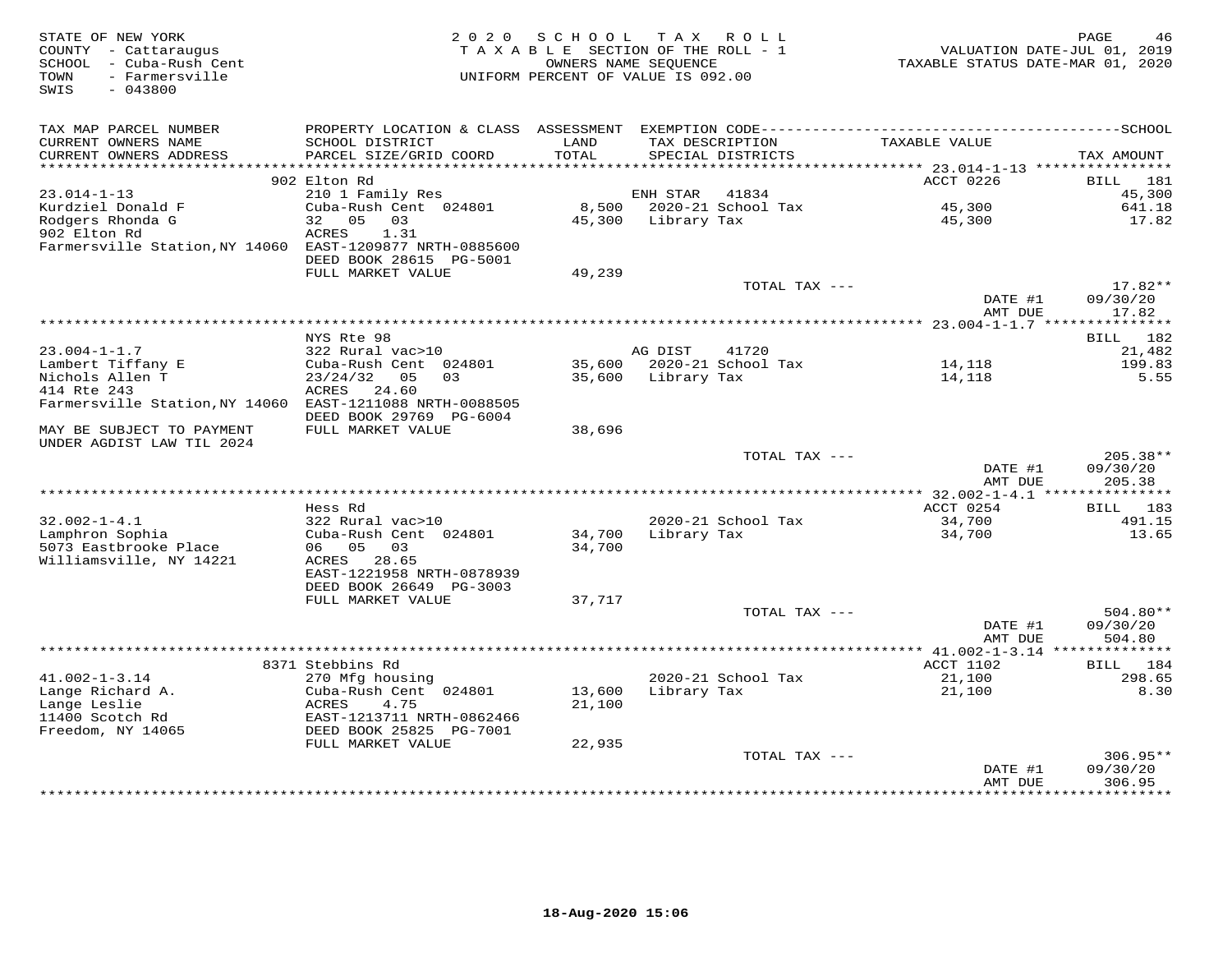| STATE OF NEW YORK<br>COUNTY - Cattaraugus<br>SCHOOL - Cuba-Rush Cent<br>- Farmersville<br>TOWN<br>SWIS<br>$-043800$ | 2 0 2 0                                                                           | SCHOOL           | TAX ROLL<br>TAXABLE SECTION OF THE ROLL - 1<br>OWNERS NAME SEQUENCE<br>UNIFORM PERCENT OF VALUE IS 092.00 | VALUATION DATE-JUL 01, 2019<br>TAXABLE STATUS DATE-MAR 01, 2020 | PAGE<br>47                           |
|---------------------------------------------------------------------------------------------------------------------|-----------------------------------------------------------------------------------|------------------|-----------------------------------------------------------------------------------------------------------|-----------------------------------------------------------------|--------------------------------------|
| TAX MAP PARCEL NUMBER                                                                                               |                                                                                   |                  |                                                                                                           |                                                                 |                                      |
| CURRENT OWNERS NAME<br>CURRENT OWNERS ADDRESS<br>***********************                                            | SCHOOL DISTRICT<br>PARCEL SIZE/GRID COORD                                         | LAND<br>TOTAL    | TAX DESCRIPTION<br>SPECIAL DISTRICTS                                                                      | TAXABLE VALUE                                                   | TAX AMOUNT                           |
|                                                                                                                     | Stebbins Rd                                                                       |                  |                                                                                                           | ACCT 0482                                                       | 185<br>BILL                          |
| $32.004 - 1 - 7$                                                                                                    | 314 Rural vac<10                                                                  |                  | 2020-21 School Tax                                                                                        | 13,700                                                          | 193.91                               |
| Leisner Babette L<br>Sigafoos Barbara L<br>Winnicki, Richard Jr.                                                    | Cuba-Rush Cent 024801<br>12 05<br>03<br>4.80<br>ACRES                             | 13,700<br>13,700 | Library Tax                                                                                               | 13,700                                                          | 5.39                                 |
| 70 McParlin Ave<br>Cheektowaga, NY 14225                                                                            | EAST-1214180 NRTH-0870900<br>DEED BOOK 1025<br>PG-680                             |                  |                                                                                                           |                                                                 |                                      |
|                                                                                                                     | FULL MARKET VALUE                                                                 | 14,891           |                                                                                                           |                                                                 |                                      |
|                                                                                                                     |                                                                                   |                  | TOTAL TAX ---                                                                                             | DATE #1<br>AMT DUE                                              | 199.30**<br>09/30/20<br>199.30       |
|                                                                                                                     |                                                                                   |                  |                                                                                                           |                                                                 |                                      |
|                                                                                                                     | 567 Bush Hill Rd                                                                  |                  |                                                                                                           | ACCT 0481                                                       | BILL 186                             |
| $32.004 - 1 - 6$                                                                                                    | 260 Seasonal res                                                                  |                  | 2020-21 School Tax                                                                                        | 44,800                                                          | 634.10                               |
| Leisner Babette L Jr<br>Sigafoos Barbara L<br>Winnicki Richard J Jr<br>70 Mc Parlin Ave                             | Cuba-Rush Cent 024801<br>20  05  03<br>4.54<br>ACRES<br>EAST-1214178 NRTH-0871187 | 44,800           | 13,300 Library Tax                                                                                        | 44,800                                                          | 17.63                                |
| Cheektowaga, NY 14225                                                                                               | DEED BOOK 934<br><b>PG-811</b>                                                    |                  |                                                                                                           |                                                                 |                                      |
|                                                                                                                     | FULL MARKET VALUE                                                                 | 48,696           |                                                                                                           |                                                                 |                                      |
|                                                                                                                     |                                                                                   |                  | TOTAL TAX ---                                                                                             | DATE #1<br>AMT DUE                                              | 651.73**<br>09/30/20<br>651.73       |
|                                                                                                                     |                                                                                   |                  |                                                                                                           |                                                                 |                                      |
|                                                                                                                     | 8999 County Line Rd                                                               |                  |                                                                                                           | ACCT 0086                                                       | BILL 187                             |
| $32.004 - 2 - 9.1$<br>Lore Angela                                                                                   | 240 Rural res<br>Cuba-Rush Cent 024801                                            | 61,300           | 2020-21 School Tax<br>Library Tax                                                                         | 202,400                                                         | 2,864.80<br>79.64                    |
| 164 Crofton                                                                                                         | 04 05 03                                                                          | 202,400          |                                                                                                           | 202,400                                                         |                                      |
| West Seneca, NY 14224                                                                                               | 55.15 BANK<br>ACRES<br>032<br>EAST-1221633 NRTH-0871058                           |                  |                                                                                                           |                                                                 |                                      |
| MAY BE SUBJECT TO PAYMENT                                                                                           | DEED BOOK 20190 PG-9521                                                           |                  |                                                                                                           |                                                                 |                                      |
| UNDER AGDIST LAW TIL 2023                                                                                           | FULL MARKET VALUE                                                                 | 220,000          |                                                                                                           |                                                                 |                                      |
|                                                                                                                     |                                                                                   |                  | TOTAL TAX ---                                                                                             | DATE #1<br>AMT DUE                                              | $2,944.44**$<br>09/30/20<br>2,944.44 |
|                                                                                                                     |                                                                                   |                  |                                                                                                           |                                                                 |                                      |
|                                                                                                                     | 1194 Siloam Rd                                                                    |                  |                                                                                                           | ACCT 1117                                                       | BILL 188                             |
| $23.003 - 1 - 5.5$                                                                                                  | 240 Rural res                                                                     |                  | <b>BAS STAR</b><br>41854                                                                                  |                                                                 | 30,000                               |
| Lounsbury Francis L Jr                                                                                              | Cuba-Rush Cent 024801<br>0.5                                                      | 35,300           | 2020-21 School Tax                                                                                        | 145,400                                                         | 2,058.01                             |
| 1194 Siloam Rd<br>Farmersville, NY 14060                                                                            | 32/40<br>03<br>ACRES<br>29.40<br>EAST-1206597 NRTH-0886710                        | 145,400          | Library Tax                                                                                               | 145,400                                                         | 57.21                                |
| PRIOR OWNER ON 3/01/2020                                                                                            | DEED BOOK 20200 PG-7083                                                           |                  |                                                                                                           |                                                                 |                                      |
| Lounsbury Francis L Jr                                                                                              | FULL MARKET VALUE                                                                 | 158,043          |                                                                                                           |                                                                 |                                      |
|                                                                                                                     |                                                                                   |                  | TOTAL TAX ---                                                                                             | DATE #1                                                         | 1,709.22**<br>09/30/20               |
|                                                                                                                     |                                                                                   |                  |                                                                                                           | AMT DUE                                                         | 1,709.22<br>.                        |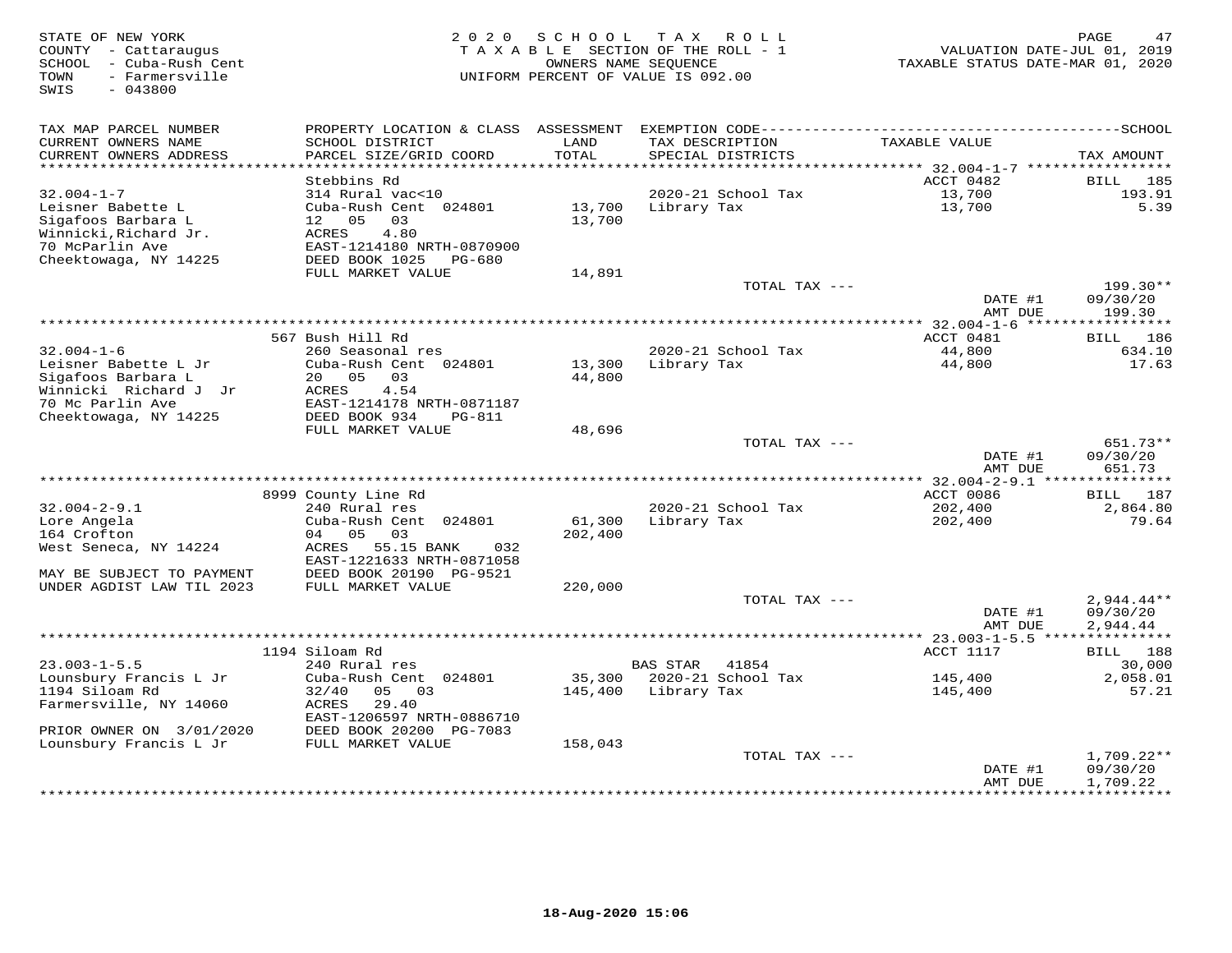| STATE OF NEW YORK<br>COUNTY - Cattaraugus<br>SCHOOL - Cuba-Rush Cent<br>- Farmersville<br>TOWN<br>$-043800$<br>SWIS | 2 0 2 0                                                | S C H O O L<br>TAXABLE SECTION OF THE ROLL - 1<br>OWNERS NAME SEOUENCE<br>UNIFORM PERCENT OF VALUE IS 092.00 |                     | TAX ROLL                             | TAXABLE STATUS DATE-MAR 01, 2020                            | PAGE<br>48<br>VALUATION DATE-JUL 01, 2019 |
|---------------------------------------------------------------------------------------------------------------------|--------------------------------------------------------|--------------------------------------------------------------------------------------------------------------|---------------------|--------------------------------------|-------------------------------------------------------------|-------------------------------------------|
| TAX MAP PARCEL NUMBER                                                                                               |                                                        |                                                                                                              |                     |                                      |                                                             |                                           |
| CURRENT OWNERS NAME<br>CURRENT OWNERS ADDRESS<br>**********************                                             | SCHOOL DISTRICT<br>PARCEL SIZE/GRID COORD              | LAND<br>TOTAL                                                                                                |                     | TAX DESCRIPTION<br>SPECIAL DISTRICTS | TAXABLE VALUE                                               | TAX AMOUNT                                |
|                                                                                                                     | 522 Bush Hill Rd                                       |                                                                                                              |                     |                                      | ACCT 0003                                                   | BILL<br>189                               |
| $32.002 - 1 - 10$                                                                                                   | 270 Mfg housing                                        |                                                                                                              |                     | 2020-21 School Tax                   | 13,500                                                      | 191.08                                    |
| Lynch Robert E                                                                                                      | Cuba-Rush Cent 024801                                  | 9,400                                                                                                        | Library Tax         |                                      | 13,500                                                      | 5.31                                      |
| 3743 Ridge Rd                                                                                                       | $-05$<br>12<br>$-03$                                   | 13,500                                                                                                       |                     |                                      |                                                             |                                           |
| Lockport, NY 14094                                                                                                  | ACRES<br>1.94                                          |                                                                                                              |                     |                                      |                                                             |                                           |
|                                                                                                                     | EAST-1215047 NRTH-0871579                              |                                                                                                              |                     |                                      |                                                             |                                           |
|                                                                                                                     | DEED BOOK 3003 PG-3004                                 |                                                                                                              |                     |                                      |                                                             |                                           |
|                                                                                                                     | FULL MARKET VALUE                                      | 14,674                                                                                                       |                     |                                      |                                                             | $196.39**$                                |
|                                                                                                                     |                                                        |                                                                                                              |                     | TOTAL TAX ---                        | DATE #1                                                     | 09/30/20                                  |
|                                                                                                                     |                                                        |                                                                                                              |                     |                                      | AMT DUE                                                     | 196.39                                    |
|                                                                                                                     |                                                        | ********************************                                                                             |                     |                                      | ****** $41.001 - 1 - 2$ *****                               | ***********                               |
|                                                                                                                     | Peet Hill Rd                                           |                                                                                                              |                     |                                      | ACCT 0025                                                   | BILL 190                                  |
| $41.001 - 1 - 2$                                                                                                    | 312 Vac w/imprv                                        |                                                                                                              |                     | 2020-21 School Tax                   | 14,200                                                      | 200.99                                    |
| Lysiak Robert D                                                                                                     | Cuba-Rush Cent 024801                                  | 13,900                                                                                                       | Library Tax         |                                      | 14,200                                                      | 5.59                                      |
| Lysiak Margaret                                                                                                     | $-05$<br>$-03$<br>34                                   | 14,200                                                                                                       |                     |                                      |                                                             |                                           |
| 23 Deer Trl                                                                                                         | ACRES<br>4.95                                          |                                                                                                              |                     |                                      |                                                             |                                           |
| Cheektowaga, NY 14227                                                                                               | EAST-1205343 NRTH-0863627<br>DEED BOOK 894<br>PG-00174 |                                                                                                              |                     |                                      |                                                             |                                           |
|                                                                                                                     | FULL MARKET VALUE                                      | 15,435                                                                                                       |                     |                                      |                                                             |                                           |
|                                                                                                                     |                                                        |                                                                                                              |                     | TOTAL TAX ---                        |                                                             | $206.58**$                                |
|                                                                                                                     |                                                        |                                                                                                              |                     |                                      | DATE #1                                                     | 09/30/20                                  |
|                                                                                                                     |                                                        |                                                                                                              |                     |                                      | AMT DUE                                                     | 206.58                                    |
|                                                                                                                     |                                                        |                                                                                                              |                     |                                      |                                                             |                                           |
|                                                                                                                     | Hardy Corners Rd                                       |                                                                                                              |                     |                                      | ACCT 0741                                                   | BILL 191                                  |
| $41.002 - 1 - 9.3$<br>Marshacres, LLC                                                                               | 105 Vac farmland<br>Cuba-Rush Cent 024801              |                                                                                                              | AG DIST             | 41720<br>117,000 2020-21 School Tax  | 68,946                                                      | 48,054<br>975.87                          |
| 7017 Fadale Rd                                                                                                      | 01/02<br>05 03                                         |                                                                                                              | 117,000 Library Tax |                                      | 68,946                                                      | 27.13                                     |
| Ellicottville, NY 14731                                                                                             | ACRES<br>97.05                                         |                                                                                                              |                     |                                      |                                                             |                                           |
|                                                                                                                     | EAST-1221370 NRTH-0860549                              |                                                                                                              |                     |                                      |                                                             |                                           |
| MAY BE SUBJECT TO PAYMENT                                                                                           | DEED BOOK 1023<br>PG-969                               |                                                                                                              |                     |                                      |                                                             |                                           |
| UNDER AGDIST LAW TIL 2024                                                                                           | FULL MARKET VALUE                                      | 127,174                                                                                                      |                     |                                      |                                                             |                                           |
|                                                                                                                     |                                                        |                                                                                                              |                     | TOTAL TAX ---                        |                                                             | $1,003.00**$                              |
|                                                                                                                     |                                                        |                                                                                                              |                     |                                      | DATE #1                                                     | 09/30/20                                  |
| ********************                                                                                                |                                                        |                                                                                                              |                     |                                      | AMT DUE<br>****************** 41.002-1-21.1 *************** | 1,003.00                                  |
|                                                                                                                     | Hardy Crn Rd                                           |                                                                                                              |                     |                                      | ACCT 0098                                                   | BILL 192                                  |
| $41.002 - 1 - 21.1$                                                                                                 | 322 Rural vac>10                                       |                                                                                                              | AG DIST             | 41720                                |                                                             | 15,934                                    |
| Marshacres, LLC                                                                                                     | Cuba-Rush Cent 024801                                  | 44,000                                                                                                       |                     | 2020-21 School Tax                   | 28,066                                                      | 397.25                                    |
| 7017 Fadale Road                                                                                                    | 01  05  03                                             |                                                                                                              | 44,000 Library Tax  |                                      | 28,066                                                      | 11.04                                     |
| Ellicottville, NY 14731                                                                                             | ACRES 42.05                                            |                                                                                                              |                     |                                      |                                                             |                                           |
|                                                                                                                     | EAST-1221081 NRTH-0856671                              |                                                                                                              |                     |                                      |                                                             |                                           |
| MAY BE SUBJECT TO PAYMENT                                                                                           | DEED BOOK 20190 PG-7200                                |                                                                                                              |                     |                                      |                                                             |                                           |
| UNDER AGDIST LAW TIL 2024                                                                                           | FULL MARKET VALUE                                      | 47,826                                                                                                       |                     |                                      |                                                             |                                           |
|                                                                                                                     |                                                        |                                                                                                              |                     | TOTAL TAX ---                        | DATE #1                                                     | $408.29**$<br>09/30/20                    |
|                                                                                                                     |                                                        |                                                                                                              |                     |                                      | AMT DUE                                                     | 408.29                                    |
|                                                                                                                     |                                                        |                                                                                                              |                     |                                      | *************                                               | **********                                |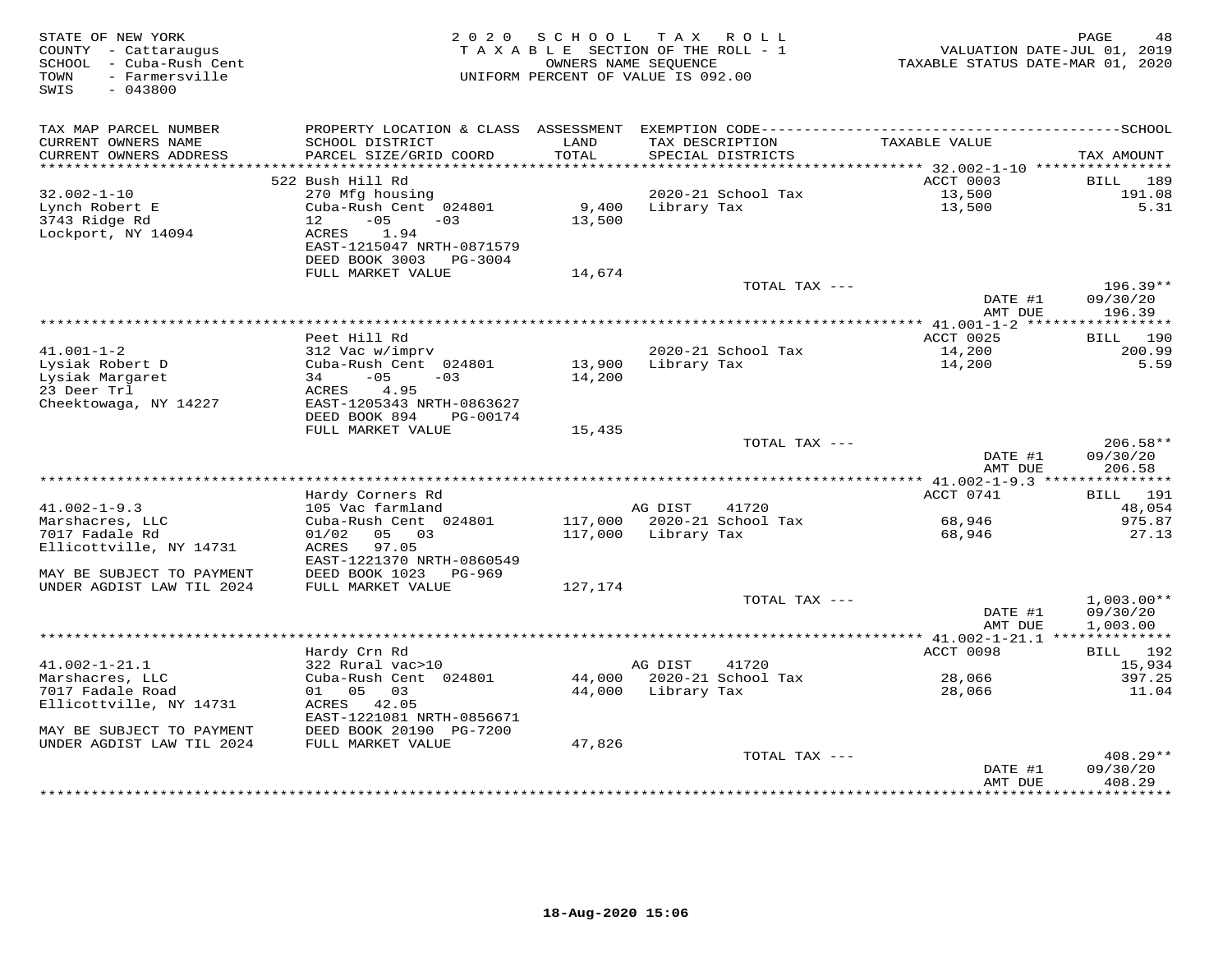| STATE OF NEW YORK<br>COUNTY - Cattaraugus<br>SCHOOL - Cuba-Rush Cent<br>- Farmersville<br>TOWN<br>$-043800$<br>SWIS | 2 0 2 0                                                                                                                                        | SCHOOL           | TAX ROLL<br>TAXABLE SECTION OF THE ROLL - 1<br>OWNERS NAME SEOUENCE<br>UNIFORM PERCENT OF VALUE IS 092.00 | TAXABLE STATUS DATE-MAR 01, 2020 | PAGE<br>49<br>VALUATION DATE-JUL 01, 2019 |
|---------------------------------------------------------------------------------------------------------------------|------------------------------------------------------------------------------------------------------------------------------------------------|------------------|-----------------------------------------------------------------------------------------------------------|----------------------------------|-------------------------------------------|
| TAX MAP PARCEL NUMBER<br>CURRENT OWNERS NAME                                                                        | SCHOOL DISTRICT                                                                                                                                | LAND             | TAX DESCRIPTION                                                                                           | TAXABLE VALUE                    |                                           |
| CURRENT OWNERS ADDRESS<br>*************************                                                                 | PARCEL SIZE/GRID COORD                                                                                                                         | TOTAL            | SPECIAL DISTRICTS                                                                                         |                                  | TAX AMOUNT                                |
|                                                                                                                     | 863 Tarbell Rd                                                                                                                                 |                  |                                                                                                           | ACCT 0945                        | BILL 193                                  |
| $23.004 - 1 - 24.2$                                                                                                 | 210 1 Family Res                                                                                                                               |                  | <b>BAS STAR</b><br>41854                                                                                  |                                  | 30,000                                    |
| Martin Rebecca A                                                                                                    | Cuba-Rush Cent 024801                                                                                                                          |                  | 8,000 2020-21 School Tax                                                                                  | 92,800                           | 1,313.50                                  |
| Martin Roy<br>863 Tarbell Rd<br>Farmersville Station, NY 14060 ACRES                                                | 31 05 03<br>FRNT 230.00 DPTH 240.00<br>0.88<br>EAST-1210080 NRTH-0883040<br>DEED BOOK 4877 PG-4002                                             |                  | 92,800 Library Tax                                                                                        | 92,800                           | 36.51                                     |
|                                                                                                                     | FULL MARKET VALUE                                                                                                                              | 100,870          |                                                                                                           |                                  |                                           |
|                                                                                                                     |                                                                                                                                                |                  | TOTAL TAX ---                                                                                             | DATE #1<br>AMT DUE               | $944.01**$<br>09/30/20<br>944.01          |
|                                                                                                                     |                                                                                                                                                |                  |                                                                                                           |                                  |                                           |
|                                                                                                                     | Tarbell Rd                                                                                                                                     |                  |                                                                                                           | ACCT 1123                        | 194<br>BILL                               |
| $23.004 - 1 - 24.4$                                                                                                 | 314 Rural vac<10                                                                                                                               |                  | 2020-21 School Tax                                                                                        | 700                              | 9.91                                      |
| Martin Rebecca A<br>Martin Roy<br>863 Tarbell Rd<br>Farmersville Station, NY 14060 ACRES                            | Cuba-Rush Cent 024801<br>2nd to last course missin<br>FRNT<br>80.00 DPTH 265.00<br>0.49<br>EAST-1210124 NRTH-0882870<br>DEED BOOK 4877 PG-4002 | 700<br>700       | Library Tax                                                                                               | 700                              | 0.28                                      |
|                                                                                                                     | FULL MARKET VALUE                                                                                                                              | 761              |                                                                                                           |                                  |                                           |
|                                                                                                                     |                                                                                                                                                |                  | TOTAL TAX ---                                                                                             | DATE #1                          | $10.19**$<br>09/30/20                     |
|                                                                                                                     |                                                                                                                                                |                  |                                                                                                           | AMT DUE                          | 10.19                                     |
|                                                                                                                     | 9322 NYS Rte 98                                                                                                                                |                  |                                                                                                           | ACCT 0273                        | BILL 195                                  |
| $32.001 - 1 - 6$                                                                                                    | 312 Vac w/imprv                                                                                                                                |                  | 2020-21 School Tax                                                                                        | 40,000                           | 566.17                                    |
| Marzec Steven R Jr.<br>481 Hemlock Cir SE<br>Atlanta, GA 30316                                                      | Cuba-Rush Cent 024801<br>30 <sup>7</sup><br>05 03<br>ACRES 18.80<br>EAST-1207752 NRTH-0876771<br>DEED BOOK 24630 PG-5001                       | 27,400<br>40,000 | Library Tax                                                                                               | 40,000                           | 15.74                                     |
|                                                                                                                     | FULL MARKET VALUE                                                                                                                              | 43,478           |                                                                                                           |                                  |                                           |
|                                                                                                                     |                                                                                                                                                |                  | TOTAL TAX ---                                                                                             | DATE #1<br>AMT DUE               | 581.91**<br>09/30/20<br>581.91            |
|                                                                                                                     |                                                                                                                                                |                  |                                                                                                           |                                  |                                           |
|                                                                                                                     | Stebbins Rd                                                                                                                                    |                  |                                                                                                           | ACCT 1002                        | BILL 196                                  |
| $32.002 - 1 - 11.7$<br>McCarthy Jeanie M<br>9157 Stebbins Rd<br>Franklinville, NY 14737                             | 312 Vac w/imprv<br>Cuba-Rush Cent 024801<br>21 05<br>03<br>ACRES<br>9.85<br>EAST-1213995 NRTH-0872701<br>DEED BOOK 1014<br>PG-406              | 20,200<br>37,700 | 2020-21 School Tax<br>Library Tax                                                                         | 37,700<br>37,700                 | 533.61<br>14.83                           |
|                                                                                                                     | FULL MARKET VALUE                                                                                                                              | 40,978           |                                                                                                           |                                  |                                           |
|                                                                                                                     |                                                                                                                                                |                  | TOTAL TAX ---                                                                                             | DATE #1<br>AMT DUE               | 548.44**<br>09/30/20<br>548.44            |
|                                                                                                                     |                                                                                                                                                |                  | ********************************                                                                          |                                  | * * * * * * * *                           |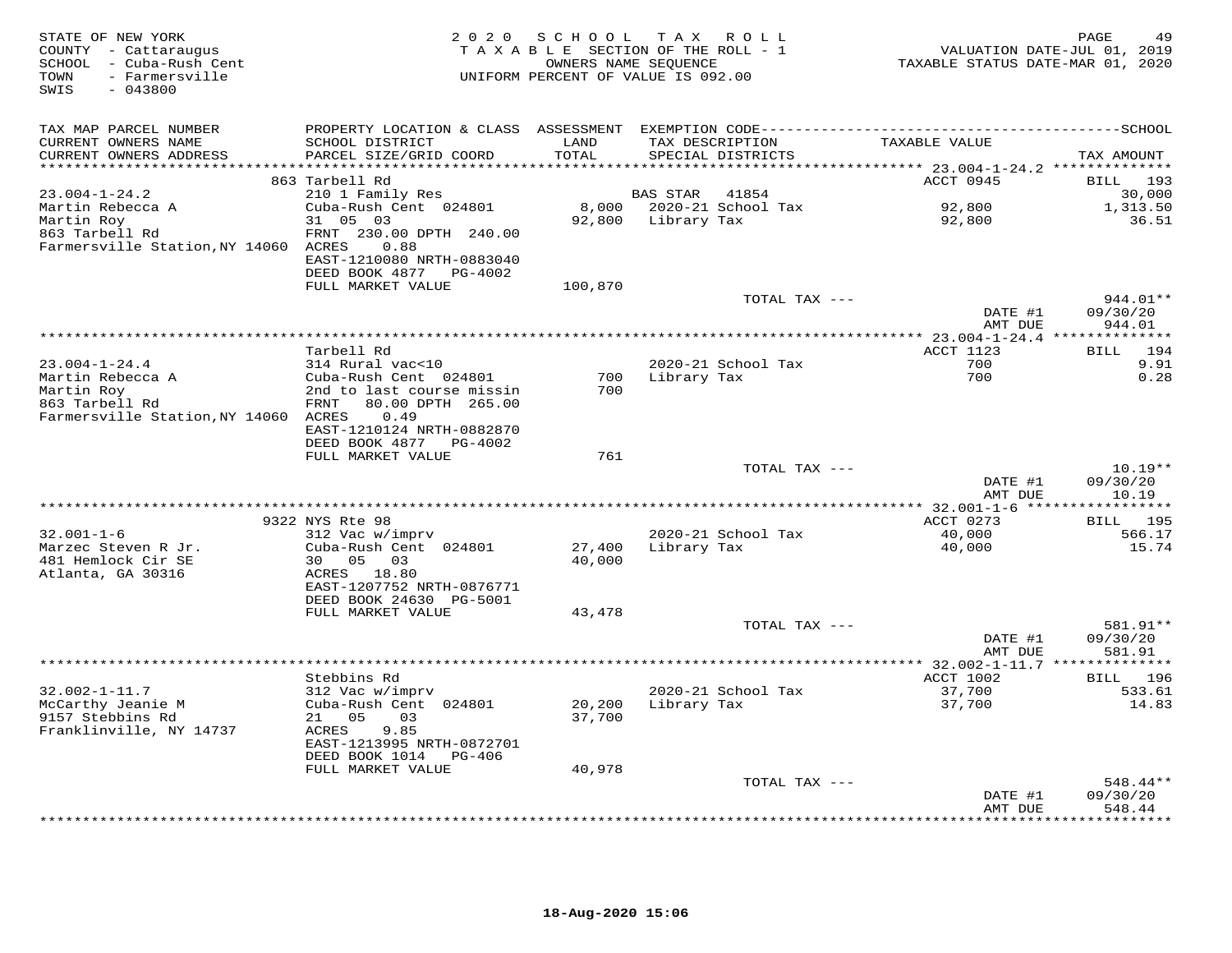| STATE OF NEW YORK<br>COUNTY - Cattaraugus<br>SCHOOL - Cuba-Rush Cent<br>- Farmersville<br>TOWN<br>SWIS<br>$-043800$ | 2 0 2 0                                                                | SCHOOL<br>OWNERS NAME SEOUENCE | TAX ROLL<br>TAXABLE SECTION OF THE ROLL - 1<br>UNIFORM PERCENT OF VALUE IS 092.00 | VALUATION DATE-JUL 01, 2019<br>TAXABLE STATUS DATE-MAR 01, 2020 | 50<br>PAGE            |
|---------------------------------------------------------------------------------------------------------------------|------------------------------------------------------------------------|--------------------------------|-----------------------------------------------------------------------------------|-----------------------------------------------------------------|-----------------------|
| TAX MAP PARCEL NUMBER                                                                                               |                                                                        |                                |                                                                                   |                                                                 |                       |
| CURRENT OWNERS NAME<br>CURRENT OWNERS ADDRESS<br>**********************                                             | SCHOOL DISTRICT<br>PARCEL SIZE/GRID COORD                              | LAND<br>TOTAL                  | TAX DESCRIPTION<br>SPECIAL DISTRICTS                                              | TAXABLE VALUE                                                   | TAX AMOUNT            |
|                                                                                                                     | 9157 Stebbins Rd                                                       |                                |                                                                                   | ACCT 1031                                                       | 197<br><b>BILL</b>    |
| $32.002 - 1 - 11.14$                                                                                                | 270 Mfg housing                                                        |                                | 41854<br>BAS STAR                                                                 |                                                                 | 30,000                |
| McCarthy Jeanie M                                                                                                   | Cuba-Rush Cent 024801                                                  | 20,100                         | 2020-21 School Tax                                                                | 51,000                                                          | 721.86                |
| 9157 Stebbins Rd                                                                                                    | 0.5<br>03<br>21                                                        | 51,000                         | Library Tax                                                                       | 51,000                                                          | 20.07                 |
| Franklinville, NY 14737                                                                                             | ACRES<br>9.85<br>EAST-1214001 NRTH-0873106<br>DEED BOOK 00996 PG-00331 |                                |                                                                                   |                                                                 |                       |
|                                                                                                                     | FULL MARKET VALUE                                                      | 55,435                         |                                                                                   |                                                                 |                       |
|                                                                                                                     |                                                                        |                                | TOTAL TAX ---                                                                     |                                                                 | $335.93**$            |
|                                                                                                                     | **********                                                             |                                | *************************************                                             | DATE #1<br>AMT DUE                                              | 09/30/20<br>335.93    |
|                                                                                                                     |                                                                        |                                |                                                                                   | ********** 23.003-1-3.1 ****************                        |                       |
| $23.003 - 1 - 3.1$                                                                                                  | Elton Rd<br>322 Rural vac>10                                           |                                | 2020-21 School Tax                                                                | ACCT 0294<br>12,600                                             | 198<br>BILL<br>178.34 |
| McCluer Samuel                                                                                                      | Cuba-Rush Cent 024801                                                  | 12,600                         | Library Tax                                                                       | 12,600                                                          | 4.96                  |
| 1216 Elton Rd                                                                                                       | 40 05<br>03                                                            | 12,600                         |                                                                                   |                                                                 |                       |
| PO Box 94                                                                                                           | ACRES 25.57                                                            |                                |                                                                                   |                                                                 |                       |
| Farmersville Station, NY 14060 EAST-1204575 NRTH-0884149                                                            | DEED BOOK 888<br>PG-00149                                              |                                |                                                                                   |                                                                 |                       |
|                                                                                                                     | FULL MARKET VALUE                                                      | 13,696                         |                                                                                   |                                                                 |                       |
|                                                                                                                     |                                                                        |                                | TOTAL TAX ---                                                                     |                                                                 | 183.30**              |
|                                                                                                                     |                                                                        |                                |                                                                                   | DATE #1<br>AMT DUE                                              | 09/30/20<br>183.30    |
|                                                                                                                     |                                                                        |                                |                                                                                   | *** 32.004-2-14.4 ***************                               |                       |
|                                                                                                                     | Stebbins Rd                                                            |                                |                                                                                   | <b>ACCT 0995</b>                                                | 199<br>BILL           |
| $32.004 - 2 - 14.4$<br>McFarland Richard                                                                            | 314 Rural vac<10<br>Cuba-Rush Cent 024801                              | 200                            | 2020-21 School Tax<br>Library Tax                                                 | 200<br>200                                                      | 2.83<br>0.08          |
| 45 Green St                                                                                                         | 0.5<br>03<br>12 <sup>7</sup>                                           | 200                            |                                                                                   |                                                                 |                       |
| Franklinville, NY 14737                                                                                             | 26.80 DPTH 200.00<br>FRNT                                              |                                |                                                                                   |                                                                 |                       |
|                                                                                                                     | EAST-1216887 NRTH-0871710                                              |                                |                                                                                   |                                                                 |                       |
|                                                                                                                     | DEED BOOK 30042 PG-7003<br>FULL MARKET VALUE                           | 217                            |                                                                                   |                                                                 |                       |
|                                                                                                                     |                                                                        |                                | TOTAL TAX ---                                                                     |                                                                 | $2.91**$              |
|                                                                                                                     |                                                                        |                                |                                                                                   | DATE #1                                                         | 09/30/20              |
|                                                                                                                     |                                                                        |                                |                                                                                   | AMT DUE                                                         | 2.91                  |
|                                                                                                                     |                                                                        |                                |                                                                                   | ************** 41.002-1-1.2 *******                             | *******               |
|                                                                                                                     | 784 Hardy Crn. Rd                                                      |                                |                                                                                   | ACCT 0850                                                       | 200<br><b>BILL</b>    |
| $41.002 - 1 - 1.2$<br>Medina Taz W                                                                                  | 240 Rural res<br>Cuba-Rush Cent 024801                                 | 46,900                         | 2020-21 School Tax<br>Library Tax                                                 | 91,000<br>91,000                                                | 1,288.03<br>35.80     |
| 30 Reo Ave                                                                                                          | 18<br>05<br>03                                                         | 91,000                         |                                                                                   |                                                                 |                       |
| Buffalo, NY 14211                                                                                                   | ACRES<br>50.20                                                         |                                |                                                                                   |                                                                 |                       |
|                                                                                                                     | EAST-1211412 NRTH-0862551                                              |                                |                                                                                   |                                                                 |                       |
|                                                                                                                     | DEED BOOK 31190 PG-2001                                                |                                |                                                                                   |                                                                 |                       |
|                                                                                                                     | FULL MARKET VALUE                                                      | 98,913                         | TOTAL TAX ---                                                                     |                                                                 | $1,323.83**$          |
|                                                                                                                     |                                                                        |                                |                                                                                   | DATE #1                                                         | 09/30/20              |
|                                                                                                                     |                                                                        |                                |                                                                                   | AMT DUE                                                         | 1,323.83              |
|                                                                                                                     |                                                                        |                                |                                                                                   | * * * * * * * * * * * *                                         | **********            |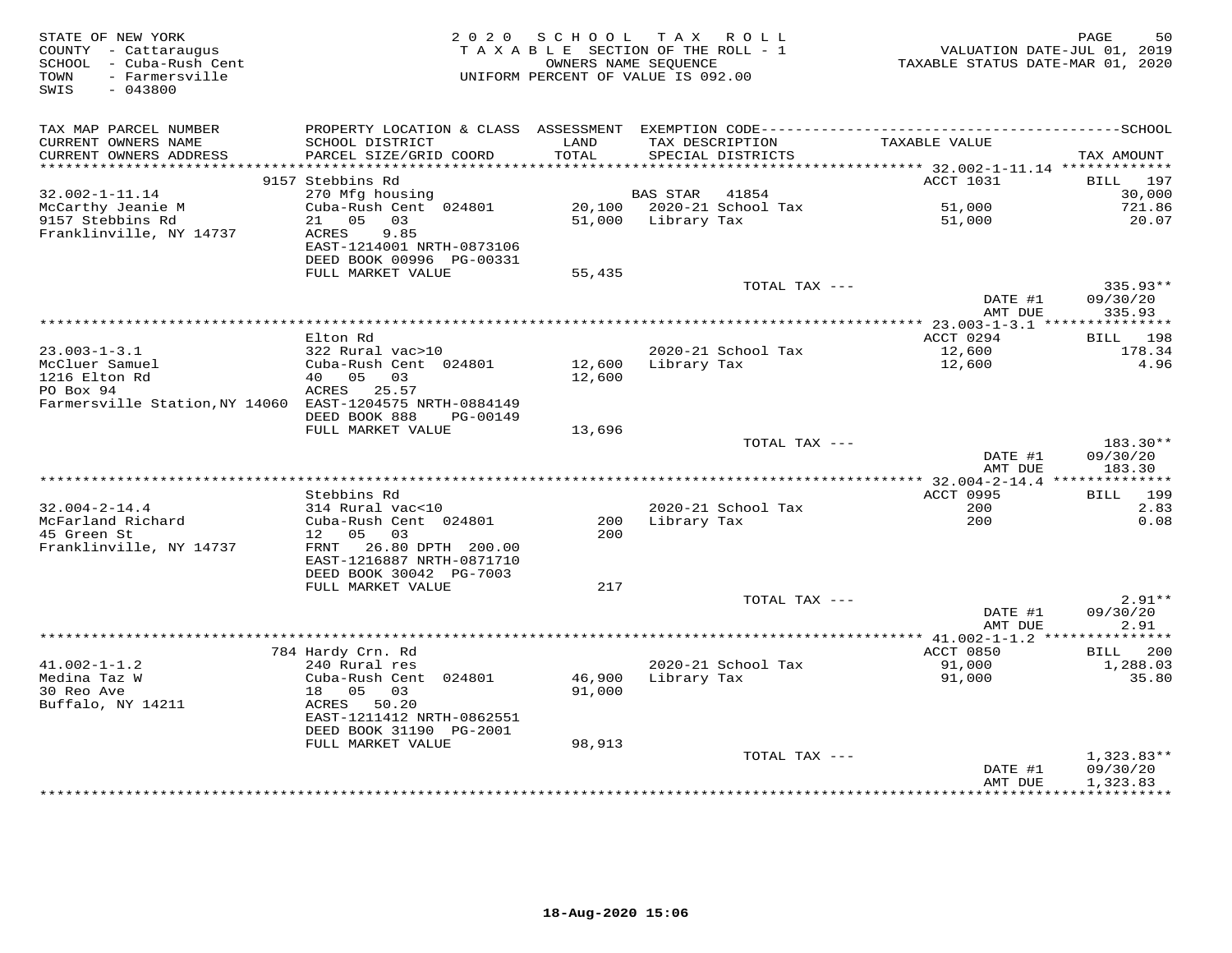| STATE OF NEW YORK<br>COUNTY - Cattaraugus<br>SCHOOL - Cuba-Rush Cent<br>- Farmersville<br>TOWN<br>SWIS<br>$-043800$ | 2 0 2 0                                              | SCHOOL           | TAX ROLL<br>TAXABLE SECTION OF THE ROLL - 1<br>OWNERS NAME SEOUENCE<br>UNIFORM PERCENT OF VALUE IS 092.00 | VALUATION DATE-JUL 01, 2019<br>TAXABLE STATUS DATE-MAR 01, 2020 | PAGE<br>51                  |
|---------------------------------------------------------------------------------------------------------------------|------------------------------------------------------|------------------|-----------------------------------------------------------------------------------------------------------|-----------------------------------------------------------------|-----------------------------|
| TAX MAP PARCEL NUMBER<br>CURRENT OWNERS NAME<br>CURRENT OWNERS ADDRESS                                              | SCHOOL DISTRICT<br>PARCEL SIZE/GRID COORD            | LAND<br>TOTAL    | TAX DESCRIPTION<br>SPECIAL DISTRICTS                                                                      | TAXABLE VALUE                                                   | TAX AMOUNT                  |
| **********************                                                                                              |                                                      |                  |                                                                                                           |                                                                 |                             |
| $41.001 - 1 - 6.1$                                                                                                  | 1191 Hardy Crn. Rd<br>260 Seasonal res               |                  | 41720<br>AG DIST                                                                                          | ACCT 0288                                                       | <b>BILL</b><br>201<br>7,949 |
| Milgate Daniel P                                                                                                    | Cuba-Rush Cent 024801                                | 35,400           | 2020-21 School Tax                                                                                        | 90,451                                                          | 1,280.25                    |
| 5758 McPherson's Pt                                                                                                 | 34 05<br>03                                          | 98,400           | Library Tax                                                                                               | 90,451                                                          | 35.59                       |
| Livonia, NY 14487                                                                                                   | ACRES<br>28.60<br>EAST-1205943 NRTH-0860700          |                  |                                                                                                           |                                                                 |                             |
| MAY BE SUBJECT TO PAYMENT                                                                                           | DEED BOOK 193<br>PG-3004                             |                  |                                                                                                           |                                                                 |                             |
| UNDER AGDIST LAW TIL 2024                                                                                           | FULL MARKET VALUE                                    | 106,957          | TOTAL TAX ---                                                                                             |                                                                 | $1,315.84**$                |
|                                                                                                                     |                                                      |                  |                                                                                                           | DATE #1<br>AMT DUE                                              | 09/30/20<br>1,315.84        |
|                                                                                                                     |                                                      |                  | ***********************************                                                                       | ** $32.004 - 1 - 4.1$ ****                                      | ***********                 |
|                                                                                                                     | 680 Bush Hill Rd                                     |                  |                                                                                                           | ACCT 0162                                                       | BILL<br>202                 |
| $32.004 - 1 - 4.1$                                                                                                  | 260 Seasonal res                                     |                  | 2020-21 School Tax                                                                                        | 64,800                                                          | 917.19                      |
| Miller Elizabeth I<br>46 Ellsworth Dr                                                                               | Cuba-Rush Cent 024801<br>20<br>$-05$<br>$-03$        | 11,200<br>64,800 | Library Tax                                                                                               | 64,800                                                          | 25.50                       |
| Cheektowaga, NY 14225                                                                                               | 3.11<br>ACRES                                        |                  |                                                                                                           |                                                                 |                             |
|                                                                                                                     | EAST-1212836 NRTH-0871488                            |                  |                                                                                                           |                                                                 |                             |
|                                                                                                                     | DEED BOOK 21613 PG-9002                              |                  |                                                                                                           |                                                                 |                             |
|                                                                                                                     | FULL MARKET VALUE                                    | 70,435           | TOTAL TAX ---                                                                                             |                                                                 | $942.69**$                  |
|                                                                                                                     |                                                      |                  |                                                                                                           | DATE #1<br>AMT DUE                                              | 09/30/20<br>942.69          |
|                                                                                                                     |                                                      |                  |                                                                                                           | ** 41.001-1-12 *****************                                |                             |
|                                                                                                                     | 1003 Hardy Crn. Rd                                   |                  |                                                                                                           | ACCT 0551                                                       | 203<br>BILL                 |
| $41.001 - 1 - 12$<br>Miller Michael J Sr                                                                            | 312 Vac w/imprv<br>Cuba-Rush Cent 024801             |                  | 2020-21 School Tax                                                                                        | 31,700                                                          | 448.69                      |
| 20 Fairbanks Ave                                                                                                    | 26 05 04                                             | 16,500<br>31,700 | Library Tax                                                                                               | 31,700                                                          | 12.47                       |
| Tonawanda, NY 14223                                                                                                 | ACRES<br>6.82                                        |                  |                                                                                                           |                                                                 |                             |
|                                                                                                                     | EAST-1208029 NRTH-0860587                            |                  |                                                                                                           |                                                                 |                             |
|                                                                                                                     | DEED BOOK 6063<br>PG-5003                            |                  |                                                                                                           |                                                                 |                             |
|                                                                                                                     | FULL MARKET VALUE                                    | 34,457           | TOTAL TAX ---                                                                                             |                                                                 | 461.16**                    |
|                                                                                                                     |                                                      |                  |                                                                                                           | DATE #1                                                         | 09/30/20                    |
|                                                                                                                     |                                                      |                  |                                                                                                           | AMT DUE                                                         | 461.16                      |
|                                                                                                                     |                                                      |                  |                                                                                                           |                                                                 |                             |
| $23.004 - 1 - 6.1$                                                                                                  | 9767 Huyck Rd<br>240 Rural res                       |                  | <b>BAS STAR</b><br>41854                                                                                  | ACCT 0485                                                       | 204<br><b>BILL</b>          |
| Monette Robert . K                                                                                                  | Cuba-Rush Cent 024801                                | 67,600           | 2020-21 School Tax                                                                                        | 192,000                                                         | 30,000<br>2,717.59          |
| Monette Sharon M                                                                                                    | 16<br>05<br>03                                       | 192,000          | Library Tax                                                                                               | 192,000                                                         | 75.54                       |
| 9775 Huyck Rd                                                                                                       | ACRES<br>79.10                                       |                  |                                                                                                           |                                                                 |                             |
| Farmersville Station, NY 14060                                                                                      | EAST-1217971 NRTH-0884810<br>DEED BOOK 19816 PG-8001 |                  |                                                                                                           |                                                                 |                             |
|                                                                                                                     | FULL MARKET VALUE                                    | 208,696          |                                                                                                           |                                                                 |                             |
|                                                                                                                     |                                                      |                  | TOTAL TAX ---                                                                                             |                                                                 | $2,387.13**$                |
|                                                                                                                     |                                                      |                  |                                                                                                           | DATE #1                                                         | 09/30/20                    |
|                                                                                                                     |                                                      |                  |                                                                                                           | AMT DUE                                                         | 2,387.13<br>***********     |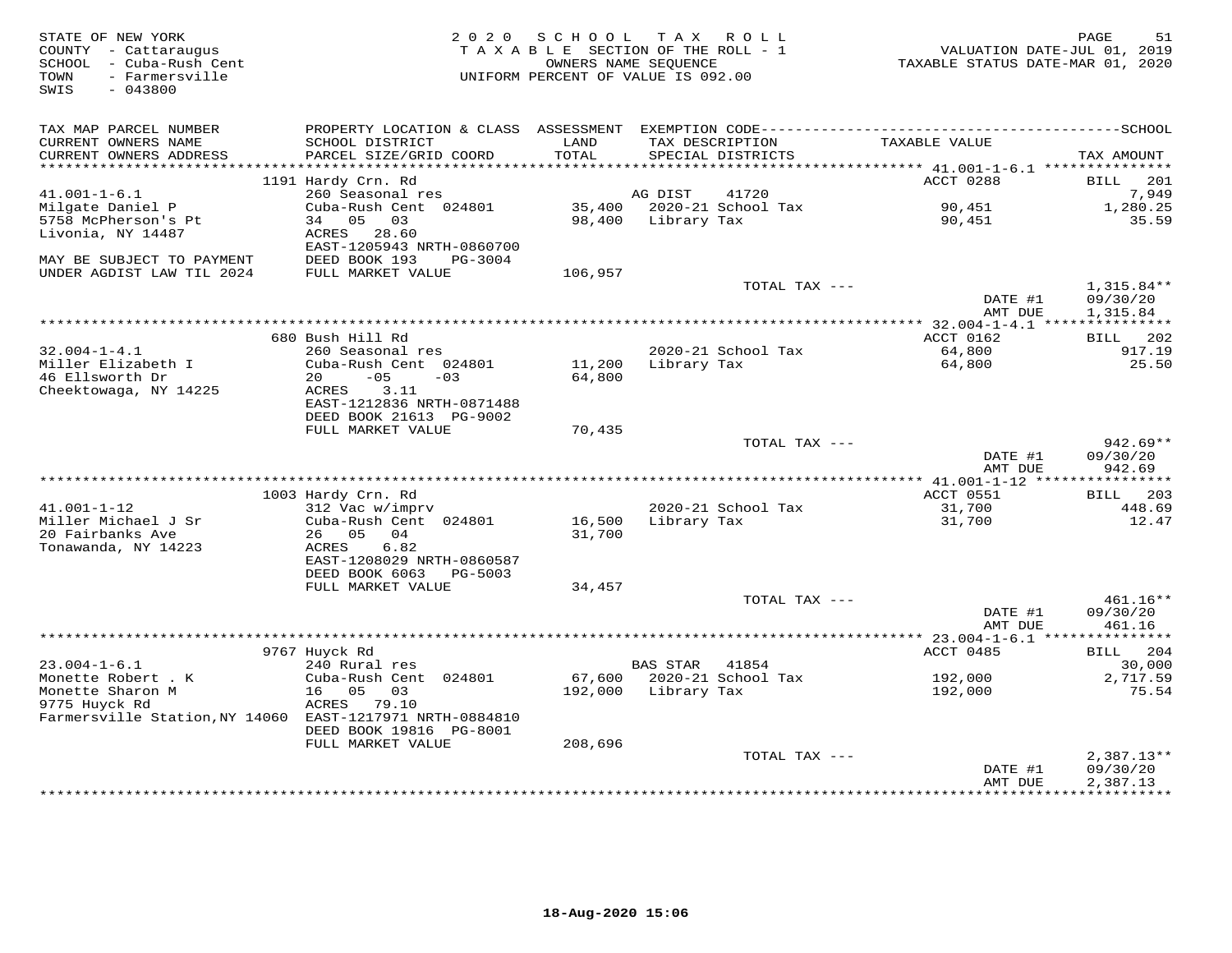| STATE OF NEW YORK<br>COUNTY - Cattaraugus<br>SCHOOL - Cuba-Rush Cent<br>- Farmersville<br>TOWN<br>SWIS<br>$-043800$ | 2 0 2 0                                                                                                                             | S C H O O L       | T A X<br>R O L L<br>TAXABLE SECTION OF THE ROLL - 1<br>OWNERS NAME SEOUENCE<br>UNIFORM PERCENT OF VALUE IS 092.00 | VALUATION DATE-JUL 01, 2019<br>TAXABLE STATUS DATE-MAR 01, 2020 | PAGE<br>52                         |
|---------------------------------------------------------------------------------------------------------------------|-------------------------------------------------------------------------------------------------------------------------------------|-------------------|-------------------------------------------------------------------------------------------------------------------|-----------------------------------------------------------------|------------------------------------|
| TAX MAP PARCEL NUMBER<br>CURRENT OWNERS NAME<br>CURRENT OWNERS ADDRESS                                              | SCHOOL DISTRICT<br>PARCEL SIZE/GRID COORD                                                                                           | LAND<br>TOTAL     | TAX DESCRIPTION<br>SPECIAL DISTRICTS                                                                              | TAXABLE VALUE                                                   | TAX AMOUNT                         |
| **********************                                                                                              |                                                                                                                                     |                   |                                                                                                                   |                                                                 |                                    |
|                                                                                                                     | 9675 Hyuck Rd                                                                                                                       |                   |                                                                                                                   | ACCT 0767                                                       | 205<br><b>BILL</b>                 |
| $23.004 - 1 - 20.3$<br>Monkelbaan Jason                                                                             | 322 Rural vac>10<br>Cuba-Rush Cent 024801                                                                                           | 21,900            | 2020-21 School Tax                                                                                                | 21,900<br>21,900                                                | 309.98<br>8.62                     |
| Mott Deborah<br>3659 Meadowbrook Acres<br>North Tonawanda, NY 14120                                                 | 15/23<br>03<br>03<br>ACRES<br>11.50<br>EAST-1217065 NRTH-0882599<br>DEED BOOK 20385 PG-9001                                         | 21,900            | Library Tax                                                                                                       |                                                                 |                                    |
|                                                                                                                     | FULL MARKET VALUE                                                                                                                   | 23,804            |                                                                                                                   |                                                                 |                                    |
|                                                                                                                     |                                                                                                                                     |                   | TOTAL TAX ---                                                                                                     | DATE #1<br>AMT DUE                                              | $318.60**$<br>09/30/20<br>318.60   |
|                                                                                                                     |                                                                                                                                     |                   |                                                                                                                   |                                                                 |                                    |
|                                                                                                                     | Harding Crn. Rd                                                                                                                     |                   |                                                                                                                   |                                                                 | <b>BILL</b><br>206                 |
| $41.002 - 1 - 3.15$                                                                                                 | 314 Rural vac<10                                                                                                                    |                   | 2020-21 School Tax                                                                                                | 6,000                                                           | 84.92                              |
| Moran Burt<br>55 Summit St<br>Tonawanda, NY 14150                                                                   | Cuba-Rush Cent 024801<br>ACRES<br>1.00<br>EAST-1212537 NRTH-0860201<br>DEED BOOK 26447 PG-4001                                      | 6,000<br>6,000    | Library Tax                                                                                                       | 6,000                                                           | 2.36                               |
|                                                                                                                     | FULL MARKET VALUE                                                                                                                   | 6,522             |                                                                                                                   |                                                                 |                                    |
|                                                                                                                     |                                                                                                                                     |                   | TOTAL TAX ---                                                                                                     | DATE #1<br>AMT DUE                                              | $87.28**$<br>09/30/20<br>87.28     |
|                                                                                                                     |                                                                                                                                     |                   |                                                                                                                   |                                                                 |                                    |
|                                                                                                                     | 247 Hardy Crn. Rd                                                                                                                   |                   |                                                                                                                   | ACCT 0595                                                       | 207<br>BILL                        |
| $41.002 - 1 - 11.2$<br>Morgan Brent, J.<br>247 Hardy Corner Rd<br>Franklinville, NY 14737                           | 240 Rural res<br>Cuba-Rush Cent 024801<br>0.5<br>01<br>03<br>ACRES 12.34<br>EAST-1219016 NRTH-0859436<br>DEED BOOK 20190 PG-7462    | 22,500<br>120,000 | 2020-21 School Tax<br>Library Tax                                                                                 | 120,000<br>120,000                                              | 1,698.50<br>47.21                  |
|                                                                                                                     | FULL MARKET VALUE                                                                                                                   | 130,435           |                                                                                                                   |                                                                 |                                    |
|                                                                                                                     |                                                                                                                                     |                   | TOTAL TAX ---                                                                                                     | DATE #1<br>AMT DUE                                              | 1,745.71**<br>09/30/20<br>1,745.71 |
|                                                                                                                     |                                                                                                                                     |                   |                                                                                                                   |                                                                 | ***********                        |
|                                                                                                                     | Peet Hill Rd                                                                                                                        |                   |                                                                                                                   | <b>ACCT 0555</b>                                                | 208<br>BILL                        |
| $41.001 - 1 - 3$<br>Mrugacz Thomas<br>Kwiatkowski Matty<br>790 Shultz Rd<br>Elma, NY 14059                          | 314 Rural vac<10<br>Cuba-Rush Cent 024801<br>34 05<br>03<br>ACRES<br>5.11<br>EAST-1205230 NRTH-0863302<br>DEED BOOK 767<br>PG-00127 | 14,200<br>14,200  | 2020-21 School Tax<br>Library Tax                                                                                 | 14,200<br>14,200                                                | 200.99<br>5.59                     |
|                                                                                                                     | FULL MARKET VALUE                                                                                                                   | 15,435            | TOTAL TAX ---                                                                                                     |                                                                 | $206.58**$                         |
|                                                                                                                     |                                                                                                                                     |                   |                                                                                                                   | DATE #1<br>AMT DUE                                              | 09/30/20<br>206.58                 |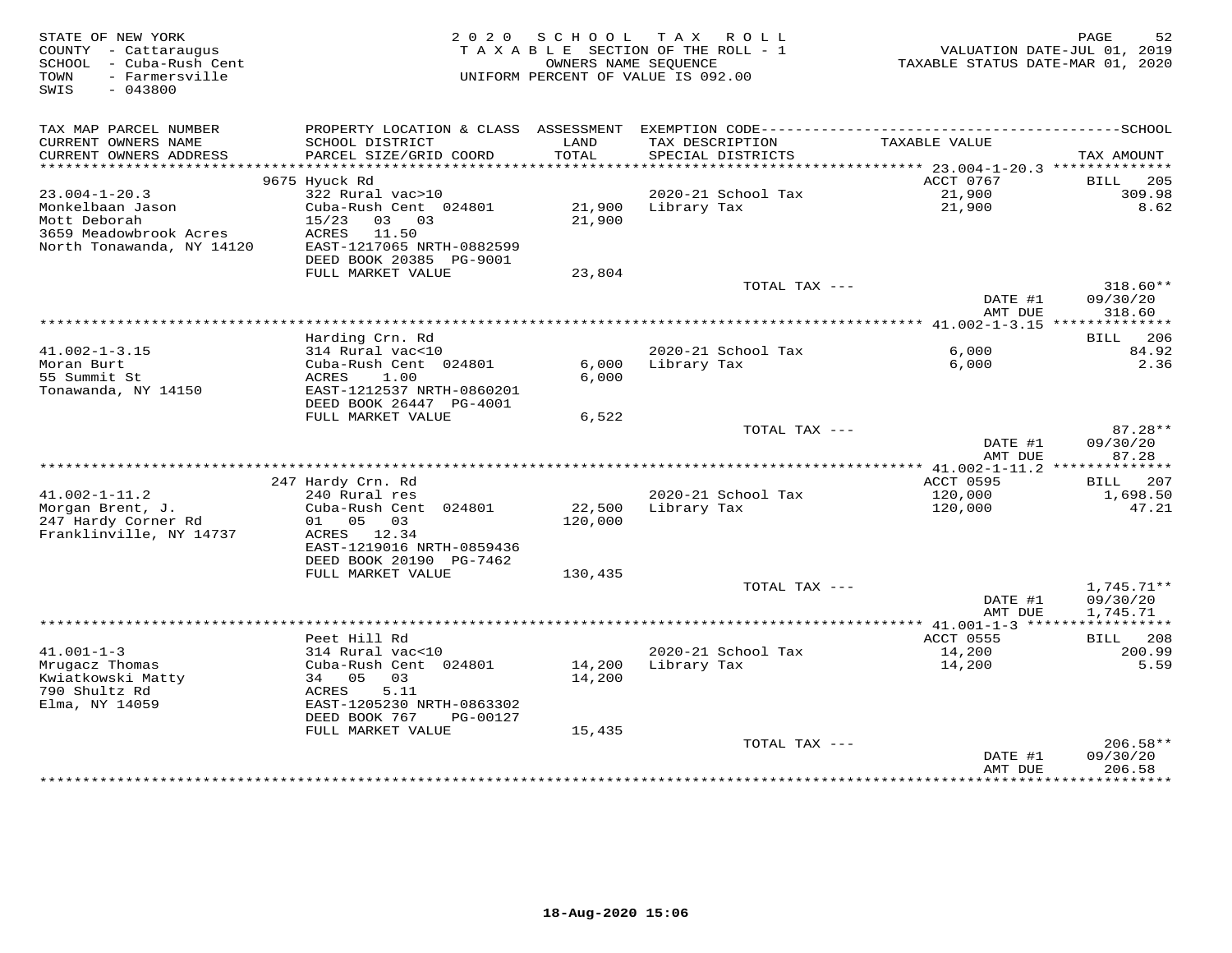| STATE OF NEW YORK<br>COUNTY - Cattaraugus<br>SCHOOL - Cuba-Rush Cent<br>- Farmersville<br>TOWN<br>SWIS<br>$-043800$ | 2 0 2 0                                              | SCHOOL        | T A X<br>R O L L<br>TAXABLE SECTION OF THE ROLL - 1<br>OWNERS NAME SEQUENCE<br>UNIFORM PERCENT OF VALUE IS 092.00 | TAXABLE STATUS DATE-MAR 01, 2020                      | PAGE<br>53<br>VALUATION DATE-JUL 01, 2019 |
|---------------------------------------------------------------------------------------------------------------------|------------------------------------------------------|---------------|-------------------------------------------------------------------------------------------------------------------|-------------------------------------------------------|-------------------------------------------|
| TAX MAP PARCEL NUMBER                                                                                               |                                                      |               |                                                                                                                   |                                                       |                                           |
| CURRENT OWNERS NAME<br>CURRENT OWNERS ADDRESS                                                                       | SCHOOL DISTRICT<br>PARCEL SIZE/GRID COORD            | LAND<br>TOTAL | TAX DESCRIPTION<br>SPECIAL DISTRICTS                                                                              | TAXABLE VALUE                                         | TAX AMOUNT                                |
| ***********************                                                                                             | Hardy Crn. Rd                                        |               |                                                                                                                   | ACCT 0356                                             | 209<br>BILL                               |
| $41.002 - 1 - 9.1$                                                                                                  | 322 Rural vac>10                                     |               | 2020-21 School Tax                                                                                                | 147,600                                               | 2,089.15                                  |
| Mullenax Robert A                                                                                                   | Cuba-Rush Cent 024801                                | 147,600       | Library Tax                                                                                                       | 147,600                                               | 58.07                                     |
| Bunea Robert D                                                                                                      | 02 05<br>03                                          | 147,600       |                                                                                                                   |                                                       |                                           |
| 2162 Clearview Dr                                                                                                   | ACRES 234.20                                         |               |                                                                                                                   |                                                       |                                           |
| Warren, OH 44483                                                                                                    | EAST-1220302 NRTH-0862250                            |               |                                                                                                                   |                                                       |                                           |
|                                                                                                                     | DEED BOOK 12010 PG-6001                              |               |                                                                                                                   |                                                       |                                           |
|                                                                                                                     | FULL MARKET VALUE                                    | 160,435       |                                                                                                                   |                                                       |                                           |
|                                                                                                                     |                                                      |               | TOTAL TAX ---                                                                                                     |                                                       | $2,147.22**$                              |
|                                                                                                                     |                                                      |               |                                                                                                                   | DATE #1<br>AMT DUE                                    | 09/30/20<br>2,147.22                      |
|                                                                                                                     |                                                      |               | *********************************                                                                                 | ** $32.004 - 1 - 26.3$ **************                 |                                           |
|                                                                                                                     | 709 Bush Hill Rd                                     |               |                                                                                                                   | ACCT 0758                                             | 210<br>BILL                               |
| $32.004 - 1 - 26.3$                                                                                                 | 260 Seasonal res                                     |               | 2020-21 School Tax                                                                                                | 87,800                                                | 1,242.73                                  |
| Munt Ronald E                                                                                                       | Cuba-Rush Cent 024801                                | 25,100        | Library Tax                                                                                                       | 87,800                                                | 34.55                                     |
| Munt Norma J                                                                                                        | 20  05  03                                           | 87,800        |                                                                                                                   |                                                       |                                           |
| 36 Somerton Ave                                                                                                     | ACRES 15.75                                          |               |                                                                                                                   |                                                       |                                           |
| Kenmore, NY 14217                                                                                                   | EAST-1212552 NRTH-0870259<br>DEED BOOK 940<br>PG-454 |               |                                                                                                                   |                                                       |                                           |
|                                                                                                                     | FULL MARKET VALUE                                    | 95,435        |                                                                                                                   |                                                       |                                           |
|                                                                                                                     |                                                      |               | TOTAL TAX ---                                                                                                     |                                                       | 1,277.28**                                |
|                                                                                                                     |                                                      |               |                                                                                                                   | DATE #1                                               | 09/30/20                                  |
|                                                                                                                     |                                                      |               |                                                                                                                   | AMT DUE                                               | 1,277.28                                  |
|                                                                                                                     |                                                      |               |                                                                                                                   |                                                       |                                           |
|                                                                                                                     | 909 Hardy Crn. Rd                                    |               |                                                                                                                   | ACCT 0799                                             | BILL 211                                  |
| $41.001 - 1 - 15.5$                                                                                                 | 260 Seasonal res<br>Cuba-Rush Cent 024801            | 13,700        | 2020-21 School Tax<br>Library Tax                                                                                 | 92,300                                                | 1,306.43<br>36.32                         |
| Murphy Brian<br>Murphy Ashley J                                                                                     | 26 05 03                                             | 92,300        |                                                                                                                   | 92,300                                                |                                           |
| 7 MAGNOLIA STREET                                                                                                   | ACRES<br>4.80                                        |               |                                                                                                                   |                                                       |                                           |
| LACKAWANNA, NY 14218                                                                                                | EAST-1209364 NRTH-0860526                            |               |                                                                                                                   |                                                       |                                           |
|                                                                                                                     | DEED BOOK 27536 PG-2001                              |               |                                                                                                                   |                                                       |                                           |
|                                                                                                                     | FULL MARKET VALUE                                    | 100,326       |                                                                                                                   |                                                       |                                           |
|                                                                                                                     |                                                      |               | TOTAL TAX ---                                                                                                     |                                                       | $1,342.75**$                              |
|                                                                                                                     |                                                      |               |                                                                                                                   | DATE #1                                               | 09/30/20                                  |
|                                                                                                                     |                                                      |               |                                                                                                                   | AMT DUE<br>************ 23.004-1-20.4 *************** | 1,342.75                                  |
|                                                                                                                     | 478 Hess Rd                                          |               |                                                                                                                   | ACCT 0787                                             | 212<br><b>BILL</b>                        |
| $23.004 - 1 - 20.4$                                                                                                 | 260 Seasonal res                                     |               | 2020-21 School Tax                                                                                                | 67,600                                                | 956.82                                    |
| Muscalino John O                                                                                                    | Cuba-Rush Cent 024801                                | 25,100        | Library Tax                                                                                                       | 67,600                                                | 26.60                                     |
| 30 Provincetown Ln Apt 4                                                                                            | 15/23<br>05 03                                       | 67,600        |                                                                                                                   |                                                       |                                           |
| Orchard Park, NY 14127                                                                                              | 15.85<br>ACRES                                       |               |                                                                                                                   |                                                       |                                           |
|                                                                                                                     | EAST-1216274 NRTH-0880899                            |               |                                                                                                                   |                                                       |                                           |
|                                                                                                                     | DEED BOOK 26283 PG-7001                              |               |                                                                                                                   |                                                       |                                           |
|                                                                                                                     | FULL MARKET VALUE                                    | 73,478        | TOTAL TAX ---                                                                                                     |                                                       | 983.42**                                  |
|                                                                                                                     |                                                      |               |                                                                                                                   | DATE #1                                               | 09/30/20                                  |
|                                                                                                                     |                                                      |               |                                                                                                                   | AMT DUE                                               | 983.42                                    |
|                                                                                                                     |                                                      |               |                                                                                                                   | * * * * * * * * * *                                   | * * * * * * * * * *                       |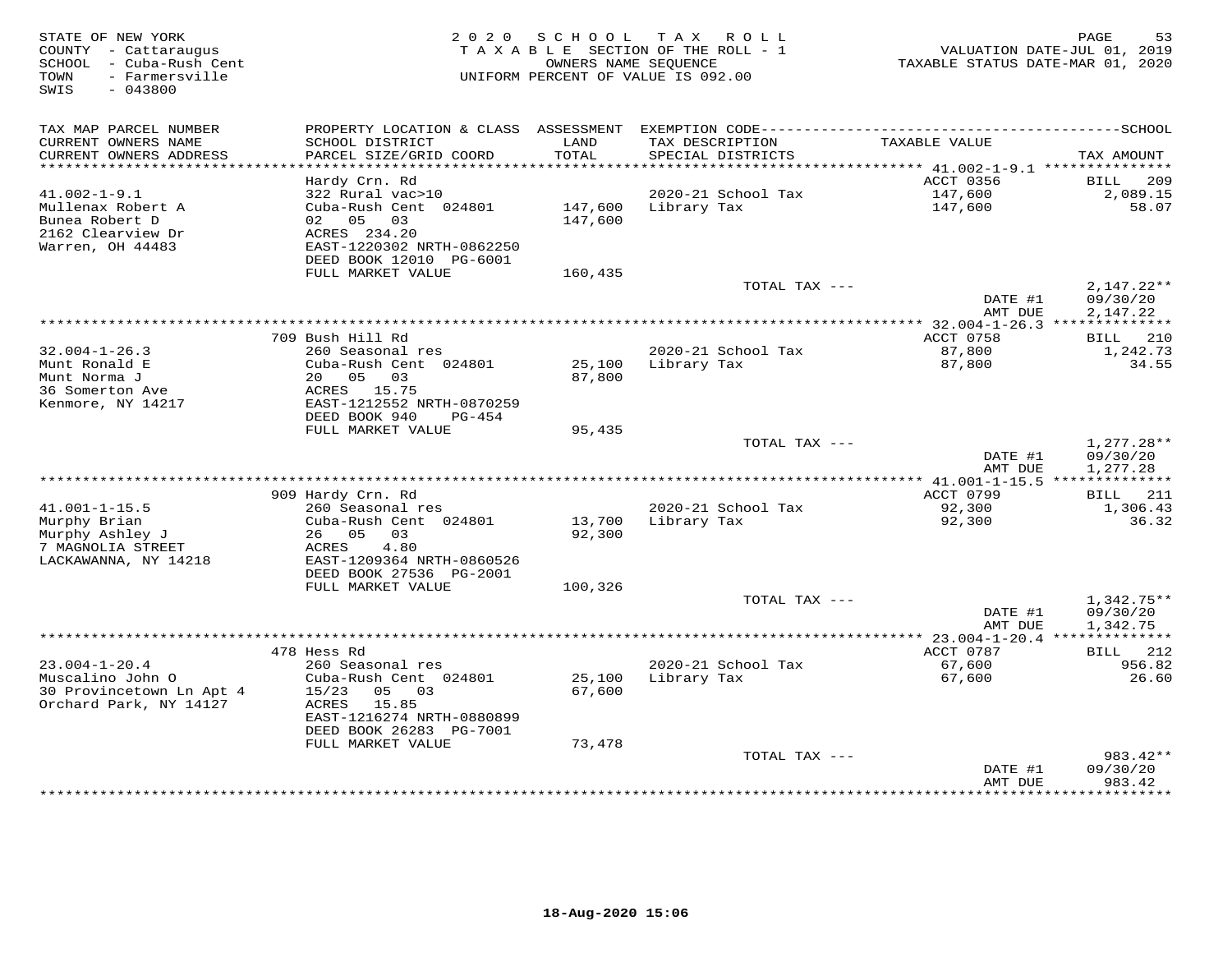| STATE OF NEW YORK<br>COUNTY - Cattaraugus<br>SCHOOL - Cuba-Rush Cent<br>- Farmersville<br>TOWN<br>SWIS<br>$-043800$ | 2 0 2 0                                      | SCHOOL | TAX ROLL<br>TAXABLE SECTION OF THE ROLL - 1<br>OWNERS NAME SEOUENCE<br>UNIFORM PERCENT OF VALUE IS 092.00 | VALUATION DATE-JUL 01, 2019<br>TAXABLE STATUS DATE-MAR 01, 2020 | 54<br>PAGE             |
|---------------------------------------------------------------------------------------------------------------------|----------------------------------------------|--------|-----------------------------------------------------------------------------------------------------------|-----------------------------------------------------------------|------------------------|
| TAX MAP PARCEL NUMBER                                                                                               |                                              |        |                                                                                                           |                                                                 |                        |
| CURRENT OWNERS NAME                                                                                                 | SCHOOL DISTRICT                              | LAND   | TAX DESCRIPTION                                                                                           | TAXABLE VALUE                                                   |                        |
| CURRENT OWNERS ADDRESS                                                                                              | PARCEL SIZE/GRID COORD                       | TOTAL  | SPECIAL DISTRICTS                                                                                         |                                                                 | TAX AMOUNT             |
|                                                                                                                     | 9781 NYS Rte 98                              |        |                                                                                                           | ACCT 0132                                                       | BILL<br>213            |
| $23.014 - 1 - 40$                                                                                                   | 210 1 Family Res                             |        | 2020-21 School Tax                                                                                        | 27,100                                                          | 383.58                 |
| Nazzaro Joe                                                                                                         | Cuba-Rush Cent 024801                        | 7,000  | Library Tax                                                                                               | 27,100                                                          | 10.66                  |
| Nazzaro Barb                                                                                                        | 32<br>05<br>03                               | 27,100 |                                                                                                           |                                                                 |                        |
| 9643 Main St 1                                                                                                      | 90.00 DPTH 125.00<br>FRNT                    |        |                                                                                                           |                                                                 |                        |
| Machias, NY 14101                                                                                                   | ACRES<br>0.26                                |        |                                                                                                           |                                                                 |                        |
|                                                                                                                     | EAST-1209020 NRTH-0883998                    |        |                                                                                                           |                                                                 |                        |
| PRIOR OWNER ON 3/01/2020<br>Goodman Shane                                                                           | DEED BOOK 20200 PG-5699<br>FULL MARKET VALUE | 29,457 |                                                                                                           |                                                                 |                        |
|                                                                                                                     |                                              |        | TOTAL TAX ---                                                                                             |                                                                 | $394.24**$             |
|                                                                                                                     |                                              |        |                                                                                                           | DATE #1                                                         | 09/30/20               |
|                                                                                                                     |                                              |        |                                                                                                           | AMT DUE                                                         | 394.24                 |
|                                                                                                                     |                                              |        |                                                                                                           |                                                                 |                        |
| $23.004 - 1 - 14$                                                                                                   | 9828 Huyck Rd                                |        |                                                                                                           | ACCT 0123                                                       | BILL 214               |
| Neamon Karl D                                                                                                       | 210 1 Family Res<br>Cuba-Rush Cent 024801    | 8,800  | BAS STAR<br>41854<br>2020-21 School Tax                                                                   | 48,100                                                          | 30,000<br>680.81       |
| Neamon Laurie                                                                                                       | 08 05<br>03                                  | 48,100 | Library Tax                                                                                               | 48,100                                                          | 18.93                  |
| 9828 Huyuck Rd                                                                                                      | ACRES<br>1.52                                |        |                                                                                                           |                                                                 |                        |
| Farmersville Station, NY 14060 EAST-1219711 NRTH-0884634                                                            |                                              |        |                                                                                                           |                                                                 |                        |
|                                                                                                                     | DEED BOOK 20200 PG-6014                      |        |                                                                                                           |                                                                 |                        |
| PRIOR OWNER ON 3/01/2020<br>Neamon Karl D                                                                           | FULL MARKET VALUE                            | 52,283 |                                                                                                           |                                                                 |                        |
|                                                                                                                     |                                              |        | TOTAL TAX ---                                                                                             |                                                                 | $293.74**$             |
|                                                                                                                     |                                              |        |                                                                                                           | DATE #1                                                         | 09/30/20               |
|                                                                                                                     |                                              |        |                                                                                                           | AMT DUE                                                         | 293.74                 |
|                                                                                                                     |                                              |        |                                                                                                           |                                                                 |                        |
|                                                                                                                     | 9877 Galen Hill Rd                           |        |                                                                                                           | ACCT 0019                                                       | 215<br><b>BILL</b>     |
| $23.014 - 1 - 5.1$<br>Newland Rick                                                                                  | 210 1 Family Res<br>Cuba-Rush Cent 024801    |        | BAS STAR 41854<br>7,200 2020-21 School Tax                                                                | 42,900                                                          | 30,000<br>607.21       |
| 9877 Galen Hill Rd                                                                                                  | 32 05<br>03                                  |        | 42,900 Library Tax                                                                                        | 42,900                                                          | 16.88                  |
| Freedom, NY 14065                                                                                                   | ACRES<br>0.34                                |        |                                                                                                           |                                                                 |                        |
|                                                                                                                     | EAST-1208222 NRTH-0886055                    |        |                                                                                                           |                                                                 |                        |
|                                                                                                                     | DEED BOOK 941<br>PG-751                      |        |                                                                                                           |                                                                 |                        |
|                                                                                                                     | FULL MARKET VALUE                            | 46,630 |                                                                                                           |                                                                 |                        |
|                                                                                                                     |                                              |        | TOTAL TAX ---                                                                                             | DATE #1                                                         | $218.09**$<br>09/30/20 |
|                                                                                                                     |                                              |        |                                                                                                           | AMT DUE                                                         | 218.09                 |
|                                                                                                                     |                                              |        |                                                                                                           |                                                                 |                        |
|                                                                                                                     | 8063 Hardy Crn Rd                            |        |                                                                                                           | ACCT 0106                                                       | 216<br>BILL            |
| $41.002 - 1 - 19$                                                                                                   | 270 Mfg housing                              |        | 2020-21 School Tax                                                                                        | 14,200                                                          | 200.99                 |
| Newton John                                                                                                         | Cuba-Rush Cent 024801<br>01                  | 7,200  | Library Tax                                                                                               | 14,200                                                          | 5.59                   |
| Peters Frederick J<br>5 Mechanic St                                                                                 | 05<br>03<br>FRNT 174.00 DPTH 60.00           | 14,200 |                                                                                                           |                                                                 |                        |
| Middlelport, NY 14105                                                                                               | ACRES<br>0.34                                |        |                                                                                                           |                                                                 |                        |
|                                                                                                                     | EAST-1222410 NRTH-0856947                    |        |                                                                                                           |                                                                 |                        |
|                                                                                                                     | DEED BOOK 20029 PG-5001                      |        |                                                                                                           |                                                                 |                        |
|                                                                                                                     | FULL MARKET VALUE                            | 15,435 |                                                                                                           |                                                                 |                        |
|                                                                                                                     |                                              |        | TOTAL TAX ---                                                                                             |                                                                 | $206.58**$             |
|                                                                                                                     |                                              |        |                                                                                                           | DATE #1<br>AMT DUE                                              | 09/30/20<br>206.58     |
|                                                                                                                     |                                              |        |                                                                                                           |                                                                 | *********              |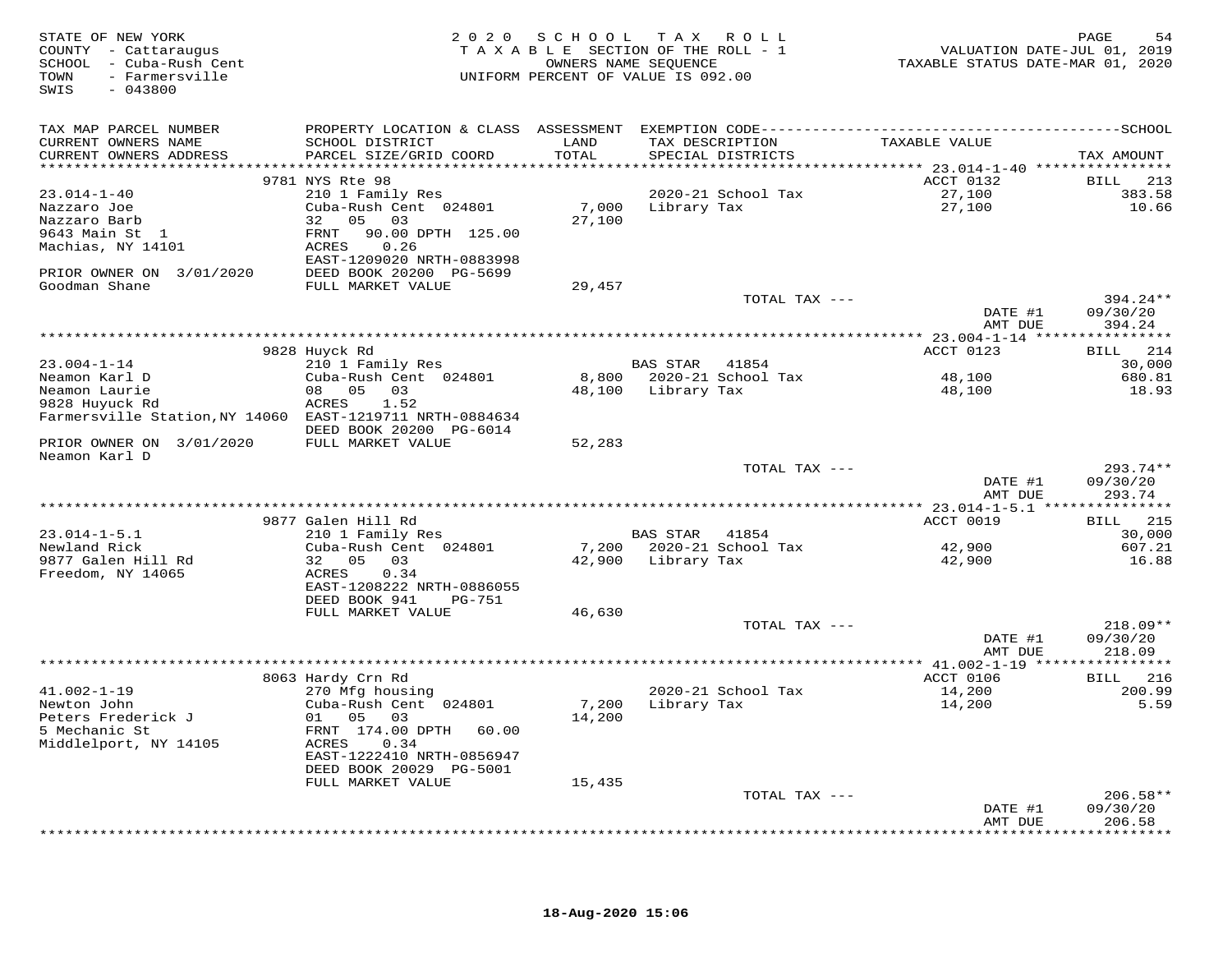| STATE OF NEW YORK<br>COUNTY - Cattaraugus<br>SCHOOL - Cuba-Rush Cent<br>- Farmersville<br>TOWN<br>$-043800$<br>SWIS | 2 0 2 0                                       | SCHOOL<br>TAXABLE SECTION OF THE ROLL - 1<br>OWNERS NAME SEQUENCE<br>UNIFORM PERCENT OF VALUE IS 092.00 | T A X           | R O L L                     | VALUATION DATE-JUL 01, 2019<br>TAXABLE STATUS DATE-MAR 01, 2020 | PAGE<br>55                  |
|---------------------------------------------------------------------------------------------------------------------|-----------------------------------------------|---------------------------------------------------------------------------------------------------------|-----------------|-----------------------------|-----------------------------------------------------------------|-----------------------------|
| TAX MAP PARCEL NUMBER                                                                                               | PROPERTY LOCATION & CLASS ASSESSMENT          |                                                                                                         |                 |                             |                                                                 |                             |
| CURRENT OWNERS NAME<br>CURRENT OWNERS ADDRESS                                                                       | SCHOOL DISTRICT<br>PARCEL SIZE/GRID COORD     | LAND<br>TOTAL                                                                                           | TAX DESCRIPTION | SPECIAL DISTRICTS           | TAXABLE VALUE                                                   | TAX AMOUNT                  |
| **********************                                                                                              | Hardy Crn Rd                                  |                                                                                                         |                 |                             | ACCT 0533                                                       | 217<br>BILL                 |
| $41.002 - 1 - 17$                                                                                                   | 105 Vac farmland                              |                                                                                                         |                 | 2020-21 School Tax          | 85,000                                                          | 1,203.10                    |
| Newton John F                                                                                                       | Cuba-Rush Cent 024801                         | 85,000                                                                                                  | Library Tax     |                             | 85,000                                                          | 33.44                       |
| Newton Peters                                                                                                       | 05<br>03<br>01/09                             | 85,000                                                                                                  |                 |                             |                                                                 |                             |
| 5 Mechanic St                                                                                                       | ACRES 147.45                                  |                                                                                                         |                 |                             |                                                                 |                             |
| Middleport, NY 14150                                                                                                | EAST-1218666 NRTH-0858106                     |                                                                                                         |                 |                             |                                                                 |                             |
|                                                                                                                     | DEED BOOK 998<br>$PG-92$<br>FULL MARKET VALUE | 92,391                                                                                                  |                 |                             |                                                                 |                             |
|                                                                                                                     |                                               |                                                                                                         |                 | TOTAL TAX ---               |                                                                 | $1,236.54**$                |
|                                                                                                                     |                                               |                                                                                                         |                 |                             | DATE #1                                                         | 09/30/20                    |
|                                                                                                                     |                                               |                                                                                                         |                 |                             | AMT DUE                                                         | 1,236.54                    |
|                                                                                                                     |                                               |                                                                                                         |                 |                             |                                                                 |                             |
|                                                                                                                     | NYS Rte 98                                    |                                                                                                         |                 |                             | ACCT 0381                                                       | 218<br><b>BILL</b>          |
| $23.003 - 1 - 9.1$<br>Nichols Allen T.                                                                              | 105 Vac farmland<br>Cuba-Rush Cent 024801     | 31,300                                                                                                  | AG DIST         | 41720<br>2020-21 School Tax |                                                                 | 16,990<br>202.55            |
| Lambert Tiffany E.                                                                                                  | 32 05 03                                      | 31,300                                                                                                  | Library Tax     |                             | 14,310<br>14,310                                                | 5.63                        |
| 414 Route 243                                                                                                       | See L1033 P 188 Map 2528                      |                                                                                                         |                 |                             |                                                                 |                             |
| Farmersville Station, NY 14060                                                                                      | 20.40<br>ACRES                                |                                                                                                         |                 |                             |                                                                 |                             |
|                                                                                                                     | EAST-1210011 NRTH-0884922                     |                                                                                                         |                 |                             |                                                                 |                             |
| MAY BE SUBJECT TO PAYMENT                                                                                           | DEED BOOK 29779 PG-99999                      |                                                                                                         |                 |                             |                                                                 |                             |
| UNDER AGDIST LAW TIL 2024                                                                                           | FULL MARKET VALUE                             | 34,022                                                                                                  |                 |                             |                                                                 |                             |
|                                                                                                                     |                                               |                                                                                                         |                 | TOTAL TAX ---               |                                                                 | $208.18**$                  |
|                                                                                                                     |                                               |                                                                                                         |                 |                             | DATE #1                                                         | 09/30/20                    |
|                                                                                                                     |                                               |                                                                                                         |                 |                             | AMT DUE                                                         | 208.18                      |
|                                                                                                                     | County Line Rd                                |                                                                                                         |                 |                             | ********* 23.004-1-17.1 ***************<br>ACCT 0303            | 219<br>BILL                 |
| $23.004 - 1 - 17.1$                                                                                                 | 105 Vac farmland                              |                                                                                                         | AG DIST         | 41720                       |                                                                 | 32,376                      |
| Nichols Douglas A                                                                                                   | Cuba-Rush Cent 024801                         | 51,800                                                                                                  |                 | 2020-21 School Tax          | 19,424                                                          | 274.93                      |
| 144 Rte 243                                                                                                         | 07 05<br>03                                   | 51,800                                                                                                  | Library Tax     |                             | 19,424                                                          | 7.64                        |
| Farmersville Station, NY 14060                                                                                      | ACRES 46.45                                   |                                                                                                         |                 |                             |                                                                 |                             |
|                                                                                                                     | EAST-1221812 NRTH-0882940                     |                                                                                                         |                 |                             |                                                                 |                             |
| MAY BE SUBJECT TO PAYMENT                                                                                           | DEED BOOK 1023<br>PG-515                      |                                                                                                         |                 |                             |                                                                 |                             |
| UNDER AGDIST LAW TIL 2024                                                                                           | FULL MARKET VALUE                             | 56,304                                                                                                  |                 |                             |                                                                 |                             |
|                                                                                                                     |                                               |                                                                                                         |                 | TOTAL TAX ---               |                                                                 | 282.57**                    |
|                                                                                                                     |                                               |                                                                                                         |                 |                             | DATE #1                                                         | 09/30/20                    |
|                                                                                                                     |                                               |                                                                                                         |                 |                             | AMT DUE<br>*********** 23.004-1-17.2 **                         | 282.57                      |
|                                                                                                                     | 9717 County Line Rd                           |                                                                                                         |                 |                             | ACCT 0890                                                       | 220<br>BILL                 |
| $23.004 - 1 - 17.2$                                                                                                 | 270 Mfg housing                               |                                                                                                         | <b>BAS STAR</b> | 41854                       |                                                                 | 30,000                      |
| Nichols John A                                                                                                      | Cuba-Rush Cent 024801                         | 10,400                                                                                                  |                 | 2020-21 School Tax          | 41,800                                                          | 591.64                      |
| 9717 County Line Rd                                                                                                 | 07 05 03                                      | 41,800                                                                                                  | Library Tax     |                             | 41,800                                                          | 16.45                       |
| Farmersville Sta, NY 14060                                                                                          | ACRES<br>2.60                                 |                                                                                                         |                 |                             |                                                                 |                             |
|                                                                                                                     | EAST-1222317 NRTH-0883150                     |                                                                                                         |                 |                             |                                                                 |                             |
|                                                                                                                     | DEED BOOK 13721 PG-3001                       |                                                                                                         |                 |                             |                                                                 |                             |
|                                                                                                                     | FULL MARKET VALUE                             | 45,435                                                                                                  |                 |                             |                                                                 |                             |
|                                                                                                                     |                                               |                                                                                                         |                 | TOTAL TAX ---               |                                                                 | $202.09**$                  |
|                                                                                                                     |                                               |                                                                                                         |                 |                             | DATE #1                                                         | 09/30/20                    |
|                                                                                                                     |                                               |                                                                                                         |                 |                             | AMT DUE<br>*************                                        | 202.09<br>* * * * * * * * * |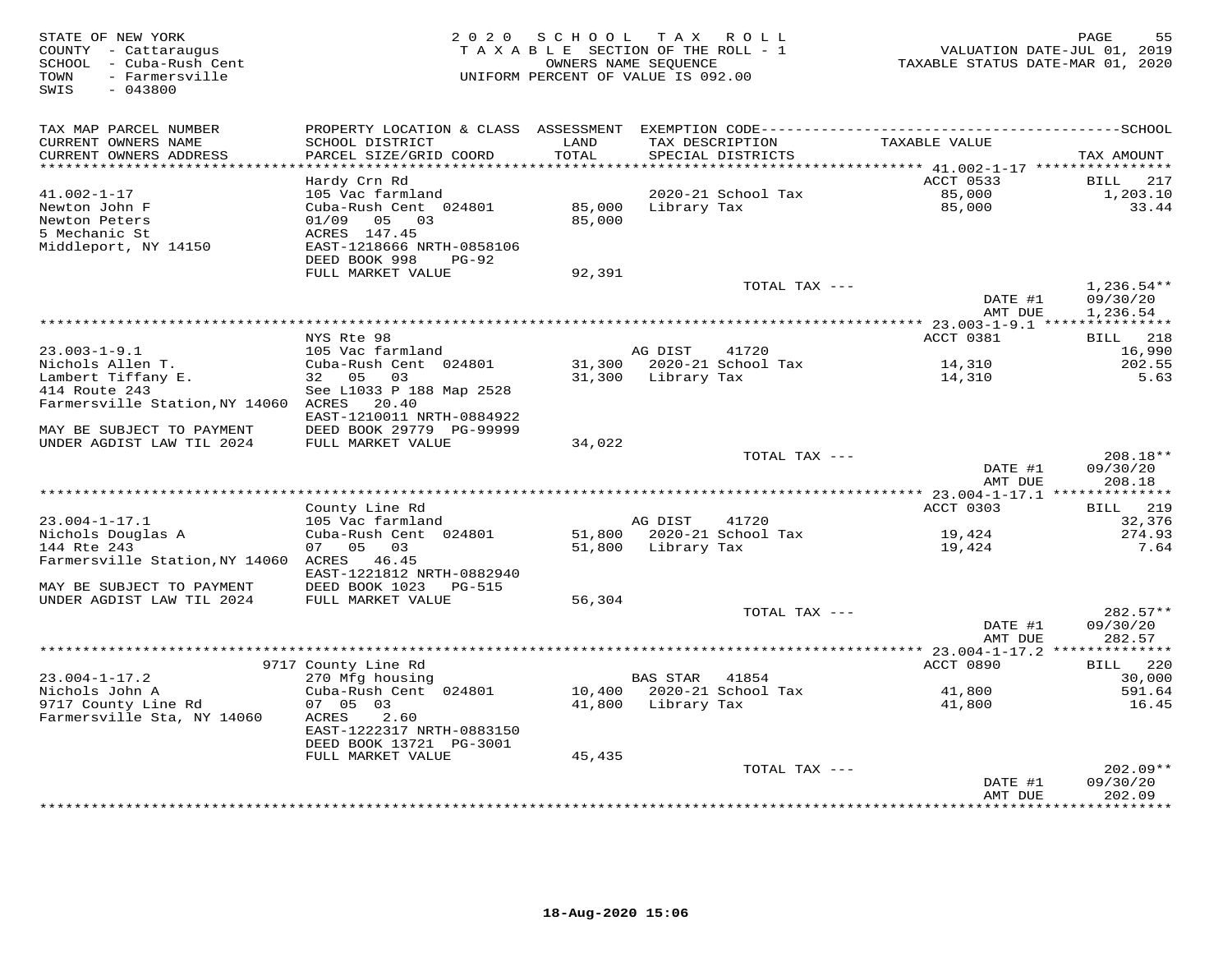| STATE OF NEW YORK<br>COUNTY - Cattaraugus<br>SCHOOL - Cuba-Rush Cent<br>- Farmersville<br>TOWN<br>$-043800$<br>SWIS | 2 0 2 0                                                                                      | SCHOOL<br>TAXABLE SECTION OF THE ROLL - 1<br>UNIFORM PERCENT OF VALUE IS 092.00 | OWNERS NAME SEQUENCE | TAX ROLL                             | VALUATION DATE-JUL 01, 2019<br>TAXABLE STATUS DATE-MAR 01, 2020 | PAGE<br>56                  |
|---------------------------------------------------------------------------------------------------------------------|----------------------------------------------------------------------------------------------|---------------------------------------------------------------------------------|----------------------|--------------------------------------|-----------------------------------------------------------------|-----------------------------|
| TAX MAP PARCEL NUMBER                                                                                               | PROPERTY LOCATION & CLASS ASSESSMENT EXEMPTION CODE-----------------------------------SCHOOL |                                                                                 |                      |                                      |                                                                 |                             |
| CURRENT OWNERS NAME<br>CURRENT OWNERS ADDRESS                                                                       | SCHOOL DISTRICT<br>PARCEL SIZE/GRID COORD                                                    | LAND<br>TOTAL                                                                   |                      | TAX DESCRIPTION<br>SPECIAL DISTRICTS | TAXABLE VALUE                                                   | TAX AMOUNT                  |
| ******************                                                                                                  |                                                                                              | *******                                                                         |                      |                                      | ********* 23.004-1-15 ***********                               |                             |
| $23.004 - 1 - 15$                                                                                                   | 9849 Huyck Rd<br>240 Rural res                                                               |                                                                                 | AG BLDG              | 41700                                | ACCT 0411                                                       | <b>BILL</b><br>221<br>8,000 |
| Nichols Norman D                                                                                                    | Cuba-Rush Cent 024801                                                                        |                                                                                 | 78,300 AG DIST       | 41720                                |                                                                 | 17,803                      |
| Nichols Diane                                                                                                       | 05<br>03<br>08                                                                               |                                                                                 | 158,000 BAS STAR     | 41854                                |                                                                 | 30,000                      |
| 9849 Huyck Rd                                                                                                       | ACRES<br>73.63                                                                               |                                                                                 |                      | 2020-21 School Tax                   | 132,197                                                         | 1,871.13                    |
| Farmersville Station, NY 14060                                                                                      | EAST-1220256 NRTH-0884599<br>DEED BOOK 00992 PG-00838                                        |                                                                                 | Library Tax          |                                      | 132,197                                                         | 52.01                       |
| MAY BE SUBJECT TO PAYMENT<br>UNDER AGDIST LAW TIL 2026                                                              | FULL MARKET VALUE                                                                            | 171,739                                                                         |                      |                                      |                                                                 |                             |
|                                                                                                                     |                                                                                              |                                                                                 |                      | TOTAL TAX ---                        |                                                                 | 1,517.14**                  |
|                                                                                                                     |                                                                                              |                                                                                 |                      |                                      | DATE #1<br>AMT DUE                                              | 09/30/20<br>1,517.14        |
|                                                                                                                     |                                                                                              |                                                                                 |                      |                                      |                                                                 |                             |
|                                                                                                                     | 204 Hardy Crn. Rd                                                                            |                                                                                 |                      |                                      | ACCT 0730                                                       | 222<br><b>BILL</b>          |
| $41.002 - 1 - 9.2$                                                                                                  | 312 Vac w/imprv                                                                              |                                                                                 |                      | 2020-21 School Tax                   | 24,100                                                          | 341.11                      |
| Nottingham Linda<br>501 Cherry St                                                                                   | Cuba-Rush Cent 024801<br>02 05<br>03                                                         | 13,700<br>24,100                                                                | Library Tax          |                                      | 24,100                                                          | 9.48                        |
| Olean, NY 14760                                                                                                     | ACRES<br>4.80                                                                                |                                                                                 |                      |                                      |                                                                 |                             |
|                                                                                                                     | EAST-1219527 NRTH-0860385                                                                    |                                                                                 |                      |                                      |                                                                 |                             |
|                                                                                                                     | DEED BOOK 28620 PG-5001                                                                      |                                                                                 |                      |                                      |                                                                 |                             |
|                                                                                                                     | FULL MARKET VALUE                                                                            | 26,196                                                                          |                      |                                      |                                                                 |                             |
|                                                                                                                     |                                                                                              |                                                                                 |                      | TOTAL TAX ---                        |                                                                 | 350.59**                    |
|                                                                                                                     |                                                                                              |                                                                                 |                      |                                      | DATE #1                                                         | 09/30/20                    |
|                                                                                                                     |                                                                                              |                                                                                 |                      |                                      | AMT DUE                                                         | 350.59                      |
|                                                                                                                     |                                                                                              |                                                                                 |                      |                                      | ACCT 0781                                                       | BILL 223                    |
| $41.002 - 1 - 9.4$                                                                                                  | 212 Hardy Crn. Rd<br>314 Rural vac<10                                                        |                                                                                 |                      | 2020-21 School Tax                   | 16,400                                                          | 232.13                      |
| Nottingham, Jr. Wayne A.                                                                                            | Cuba-Rush Cent 024801                                                                        | 16,400                                                                          | Library Tax          |                                      | 16,400                                                          | 6.45                        |
| 1311 South Avenue                                                                                                   | 02 03<br>03                                                                                  | 16,400                                                                          |                      |                                      |                                                                 |                             |
| Niagara Falls, NY 14305                                                                                             | 6.75<br>ACRES                                                                                |                                                                                 |                      |                                      |                                                                 |                             |
|                                                                                                                     | EAST-1219198 NRTH-0860494                                                                    |                                                                                 |                      |                                      |                                                                 |                             |
|                                                                                                                     | DEED BOOK 28758 PG-4001                                                                      |                                                                                 |                      |                                      |                                                                 |                             |
|                                                                                                                     | FULL MARKET VALUE                                                                            | 17,826                                                                          |                      |                                      |                                                                 |                             |
|                                                                                                                     |                                                                                              |                                                                                 |                      | TOTAL TAX ---                        |                                                                 | 238.58**                    |
|                                                                                                                     |                                                                                              |                                                                                 |                      |                                      | DATE #1                                                         | 09/30/20                    |
|                                                                                                                     |                                                                                              |                                                                                 |                      |                                      | AMT DUE                                                         | 238.58                      |
|                                                                                                                     | 9850 NYS Rte 98                                                                              |                                                                                 |                      |                                      | ACCT 0920                                                       | 224<br>BILL                 |
| $23.004 - 1 - 1.5$                                                                                                  | 210 1 Family Res                                                                             |                                                                                 | ENH STAR             | 41834                                |                                                                 | 64,900                      |
| Ostrowski Robert J Sr                                                                                               | Cuba-Rush Cent 024801                                                                        | 8,200                                                                           |                      | 2020-21 School Tax                   | 64,900                                                          | 918.60                      |
| 9850 Rte. 98                                                                                                        | 24<br>05<br>04                                                                               | 64,900                                                                          | Library Tax          |                                      | 64,900                                                          | 25.54                       |
| Farmersville Station, NY 14060 ACRES                                                                                | 1.15                                                                                         |                                                                                 |                      |                                      |                                                                 |                             |
|                                                                                                                     | EAST-1211204 NRTH-0885480                                                                    |                                                                                 |                      |                                      |                                                                 |                             |
|                                                                                                                     | DEED BOOK 942<br>$PG-434$                                                                    |                                                                                 |                      |                                      |                                                                 |                             |
|                                                                                                                     | FULL MARKET VALUE                                                                            | 70,543                                                                          |                      |                                      |                                                                 |                             |
|                                                                                                                     |                                                                                              |                                                                                 |                      | TOTAL TAX ---                        |                                                                 | $25.54**$                   |
|                                                                                                                     |                                                                                              |                                                                                 |                      |                                      | DATE #1                                                         | 09/30/20                    |
|                                                                                                                     |                                                                                              |                                                                                 |                      |                                      | AMT DUE                                                         | 25.54<br>*********          |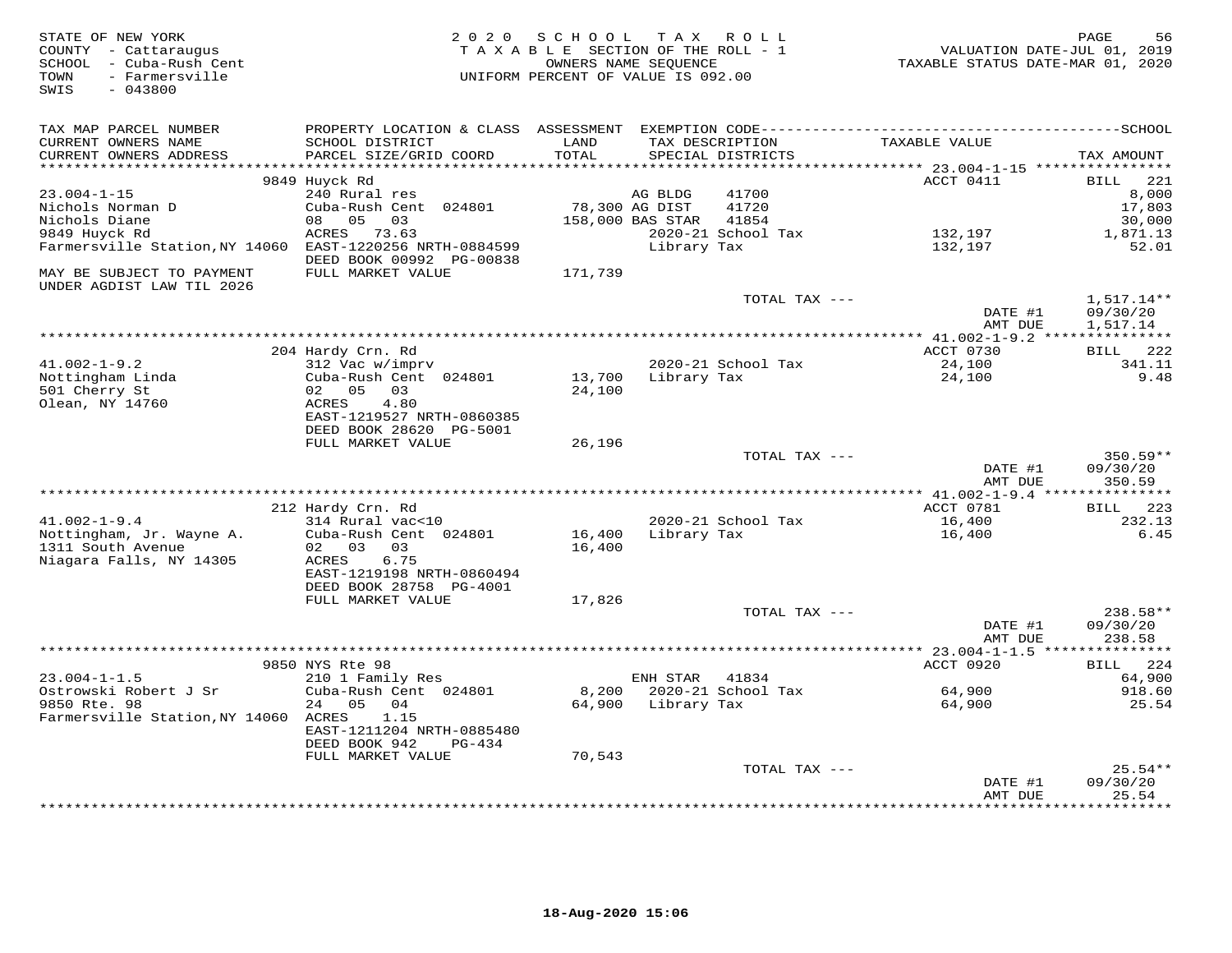| STATE OF NEW YORK<br>COUNTY - Cattaraugus<br>SCHOOL - Cuba-Rush Cent<br>TOWN - Farmersville<br>WIN<br>$-043800$<br>SWIS |                                                      | 2020 SCHOOL TAX ROLL<br>TAXABLE SECTION OF THE ROLL - 1<br>OWNERS NAME SEQUENCE<br>UNIFORM PERCENT OF VALUE IS 092.00 |                       |                           | PAGE 57<br>VALUATION DATE-JUL 01, 2019<br>TAXABLE STATUS DATE-MAR 01, 2020 |                            |
|-------------------------------------------------------------------------------------------------------------------------|------------------------------------------------------|-----------------------------------------------------------------------------------------------------------------------|-----------------------|---------------------------|----------------------------------------------------------------------------|----------------------------|
| TAX MAP PARCEL NUMBER                                                                                                   |                                                      |                                                                                                                       |                       |                           |                                                                            |                            |
| CURRENT OWNERS NAME                                                                                                     | SCHOOL DISTRICT                                      | LAND                                                                                                                  |                       | TAX DESCRIPTION           | TAXABLE VALUE                                                              |                            |
| CURRENT OWNERS ADDRESS                                                                                                  | PARCEL SIZE/GRID COORD                               | TOTAL                                                                                                                 |                       | SPECIAL DISTRICTS         |                                                                            | TAX AMOUNT                 |
|                                                                                                                         | 732 West Branch Rd                                   |                                                                                                                       |                       |                           | ACCT 1015                                                                  | BILL 225                   |
| $32.002 - 1 - 15.3$                                                                                                     | 270 Mfg housing                                      |                                                                                                                       |                       | 2020-21 School Tax        |                                                                            | 288.74                     |
| Overhoff Mark A.                                                                                                        | Cuba-Rush Cent 024801                                |                                                                                                                       |                       | 8,000 Library Tax         | 20,400<br>20,400                                                           | 8.03                       |
| Overhoff Diane L.                                                                                                       | 21 05<br>03                                          | 20,400                                                                                                                |                       |                           |                                                                            |                            |
| 12497 North Lawn Court<br>Alden, NY 14004                                                                               | FRNT 225.00 DPTH 200.00<br>ACRES 1.00                |                                                                                                                       |                       |                           |                                                                            |                            |
|                                                                                                                         | EAST-1211720 NRTH-0875153                            |                                                                                                                       |                       |                           |                                                                            |                            |
|                                                                                                                         | DEED BOOK 20190 PG-3569                              |                                                                                                                       |                       |                           |                                                                            |                            |
|                                                                                                                         | FULL MARKET VALUE                                    | 22,174                                                                                                                |                       |                           |                                                                            |                            |
|                                                                                                                         |                                                      |                                                                                                                       |                       | TOTAL TAX ---             |                                                                            | $296.77**$                 |
|                                                                                                                         |                                                      |                                                                                                                       |                       |                           | DATE #1<br>AMT DUE                                                         | 09/30/20<br>296.77         |
|                                                                                                                         |                                                      |                                                                                                                       |                       |                           |                                                                            |                            |
|                                                                                                                         | 9718 NYS Rte 98                                      |                                                                                                                       |                       |                           | ACCT 0271                                                                  | BILL 226                   |
| $23.003 - 1 - 11.1$                                                                                                     | 220 2 Family Res                                     |                                                                                                                       | <b>BAS STAR</b> 41854 |                           |                                                                            | 30,000                     |
| Owens Daniel R                                                                                                          | Cuba-Rush Cent 024801                                |                                                                                                                       |                       | 38,000 2020-21 School Tax | 182,100<br>182,100                                                         | 2,577.47<br>71.65          |
| 9718 NYS Rte. 98<br>Franklinville, NY 14737                                                                             | 31 05 03<br>See L 1033 P 186 Map 2527                |                                                                                                                       |                       | 182,100 Library Tax       |                                                                            |                            |
|                                                                                                                         | ACRES 33.20 BANK 017                                 |                                                                                                                       |                       |                           |                                                                            |                            |
|                                                                                                                         | EAST-1209261 NRTH-0882407                            |                                                                                                                       |                       |                           |                                                                            |                            |
|                                                                                                                         | DEED BOOK 1033 PG-186                                |                                                                                                                       |                       |                           |                                                                            |                            |
|                                                                                                                         | FULL MARKET VALUE                                    | 197,935                                                                                                               |                       | TOTAL TAX ---             |                                                                            | $2, 243.12**$              |
|                                                                                                                         |                                                      |                                                                                                                       |                       |                           | DATE #1                                                                    | 09/30/20                   |
|                                                                                                                         |                                                      |                                                                                                                       |                       |                           | AMT DUE                                                                    | 2,243.12                   |
|                                                                                                                         |                                                      |                                                                                                                       |                       |                           |                                                                            |                            |
|                                                                                                                         | 1032 Siloam Rd<br>$210$ 1 Family Res                 |                                                                                                                       |                       |                           | ACCT 0997                                                                  | BILL 227                   |
| $23.003 - 1 - 7.4$                                                                                                      | Cuba-Rush Cent 024801                                |                                                                                                                       | ENH STAR 41834        | 7,900 2020-21 School Tax  | 92,600                                                                     | 69,800<br>1,310.67         |
|                                                                                                                         | 32 05 03                                             |                                                                                                                       |                       | 92,600 Library Tax        | 92,600                                                                     | 36.43                      |
| Owens Elbert C<br>Owens Ruth A<br>PO Box 21                                                                             | FRNT 285.00 DPTH 133.00                              |                                                                                                                       |                       |                           |                                                                            |                            |
| Farmersville Station, NY 14060 ACRES                                                                                    | 0.87                                                 |                                                                                                                       |                       |                           |                                                                            |                            |
|                                                                                                                         | EAST-1207998 NRTH-0885930                            |                                                                                                                       |                       |                           |                                                                            |                            |
|                                                                                                                         | DEED BOOK 978<br>PG-1132<br>FULL MARKET VALUE        | 100,652                                                                                                               |                       |                           |                                                                            |                            |
|                                                                                                                         |                                                      |                                                                                                                       |                       | TOTAL TAX ---             |                                                                            | 421.10**                   |
|                                                                                                                         |                                                      |                                                                                                                       |                       |                           | DATE #1                                                                    | 09/30/20                   |
|                                                                                                                         |                                                      |                                                                                                                       |                       |                           | AMT DUE                                                                    | 421.10                     |
|                                                                                                                         |                                                      |                                                                                                                       |                       |                           |                                                                            |                            |
| $23.014 - 1 - 7$                                                                                                        | 9861 Galen Hill Rd<br>210 1 Family Res               |                                                                                                                       | BAS STAR 41854        |                           | ACCT 0156                                                                  | BILL 228<br>30,000         |
| Owens Gregory J                                                                                                         | Cuba-Rush Cent 024801                                |                                                                                                                       |                       | 7,700 2020-21 School Tax  | 99,300                                                                     | 1,405.50                   |
| 9861 Galen Hill Rd                                                                                                      | 32 05 03                                             |                                                                                                                       |                       | 99,300 Library Tax        | 99,300                                                                     | 39.07                      |
| Freedom, NY 14065                                                                                                       | ACRES<br>0.58                                        |                                                                                                                       |                       |                           |                                                                            |                            |
|                                                                                                                         | EAST-1208229 NRTH-0885865<br>DEED BOOK 19857 PG-9001 |                                                                                                                       |                       |                           |                                                                            |                            |
|                                                                                                                         | FULL MARKET VALUE                                    | 107,935                                                                                                               |                       |                           |                                                                            |                            |
|                                                                                                                         |                                                      |                                                                                                                       |                       | TOTAL TAX ---             |                                                                            | $1,038.57**$               |
|                                                                                                                         |                                                      |                                                                                                                       |                       |                           | DATE #1                                                                    | 09/30/20                   |
|                                                                                                                         |                                                      |                                                                                                                       |                       |                           | AMT DUE                                                                    | 1,038.57                   |
|                                                                                                                         |                                                      |                                                                                                                       |                       |                           |                                                                            | ************************** |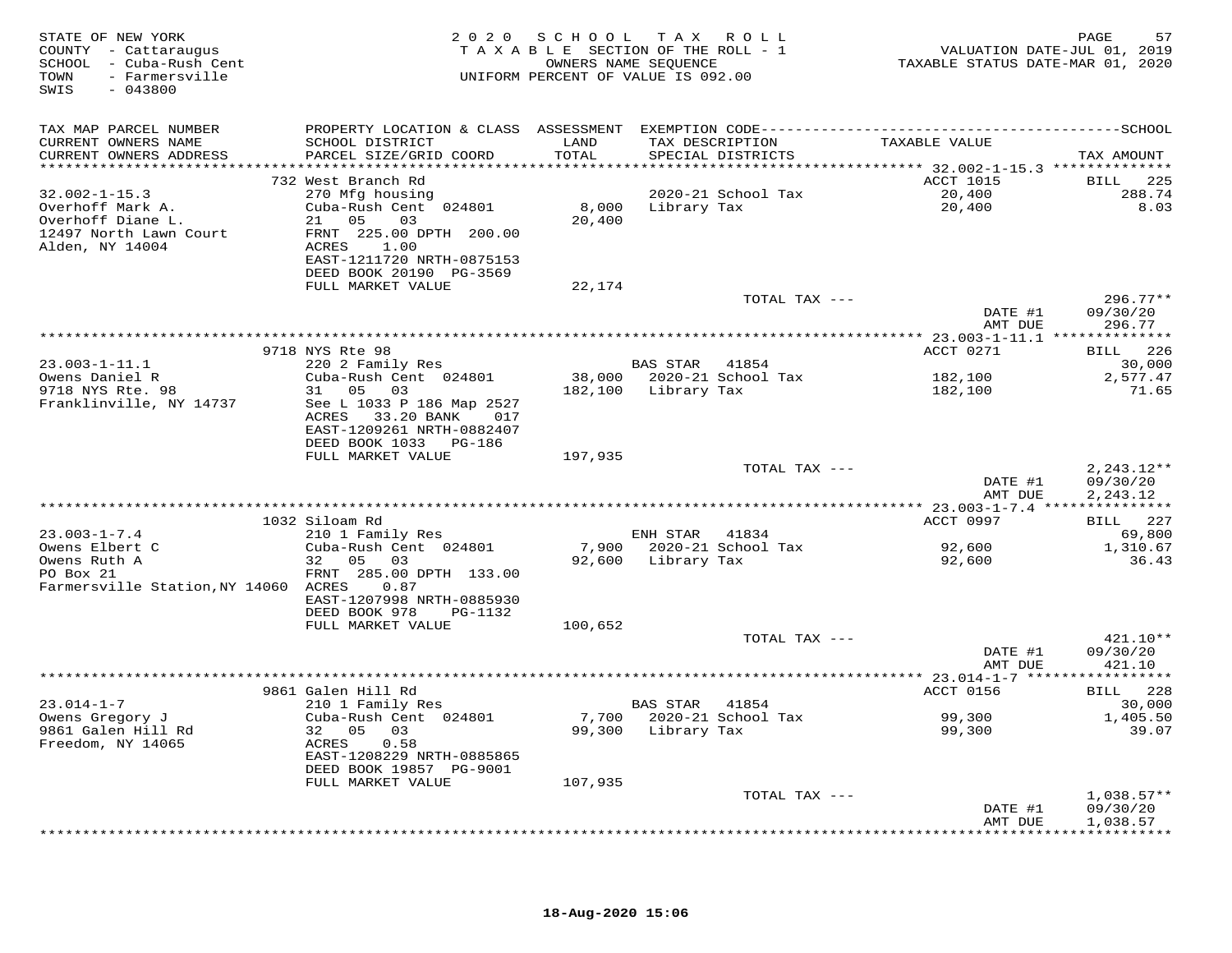| TAX MAP PARCEL NUMBER<br>CURRENT OWNERS NAME<br>SCHOOL DISTRICT<br>TAXABLE VALUE<br>LAND<br>TAX DESCRIPTION<br>CURRENT OWNERS ADDRESS<br>PARCEL SIZE/GRID COORD<br>TOTAL<br>SPECIAL DISTRICTS<br>***********************<br>9796 Church St<br>ACCT 0313<br>$23.014 - 1 - 27$<br>210 1 Family Res<br>2020-21 School Tax<br>62,500<br>Owens Richard L<br>Cuba-Rush Cent 024801<br>62,500<br>5,600<br>Library Tax | TAX AMOUNT                         |
|----------------------------------------------------------------------------------------------------------------------------------------------------------------------------------------------------------------------------------------------------------------------------------------------------------------------------------------------------------------------------------------------------------------|------------------------------------|
|                                                                                                                                                                                                                                                                                                                                                                                                                |                                    |
|                                                                                                                                                                                                                                                                                                                                                                                                                | <b>BILL</b><br>229                 |
| 2797 California Hill Rd<br>32 05 03<br>62,500<br>Delevan, NY 14042<br>ACRES<br>0.20<br>EAST-1208425 NRTH-0884979<br>DEED BOOK 18009 PG-4001                                                                                                                                                                                                                                                                    | 884.63<br>24.59                    |
| FULL MARKET VALUE<br>67,935<br>TOTAL TAX ---                                                                                                                                                                                                                                                                                                                                                                   | $909.22**$                         |
| DATE #1<br>AMT DUE                                                                                                                                                                                                                                                                                                                                                                                             | 09/30/20<br>909.22                 |
| ACCT 1023<br>593 West Branch Rd                                                                                                                                                                                                                                                                                                                                                                                | BILL 230                           |
| $32.002 - 1 - 11.10$<br>2020-21 School Tax<br>35,700<br>270 Mfg housing<br>Pasternak Martin A<br>Cuba-Rush Cent 024801<br>17,700<br>Library Tax<br>35,700<br>Pasternak Mary J<br>21  05  03<br>35,700<br>480 N Ivyhurst Rd<br>Ff 510.00                                                                                                                                                                        | 505.30<br>14.05                    |
| Amherst, NY 14226<br>ACRES<br>7.85<br>EAST-1213689 NRTH-0873660<br>DEED BOOK 14504 PG-3001                                                                                                                                                                                                                                                                                                                     |                                    |
| FULL MARKET VALUE<br>38,804<br>TOTAL TAX ---                                                                                                                                                                                                                                                                                                                                                                   | $519.35**$                         |
| DATE #1<br>AMT DUE                                                                                                                                                                                                                                                                                                                                                                                             | 09/30/20<br>519.35                 |
| 8833 Stebbins aka Crestlane Rd<br>ACCT 0395                                                                                                                                                                                                                                                                                                                                                                    | 231<br>BILL                        |
| $32.004 - 1 - 15$<br>240 Rural res<br>2020-21 School Tax<br>71,700<br>Pasternak Michael R.<br>Cuba-Rush Cent 024801<br>19,700<br>Library Tax<br>71,700<br>771 Bush Hill Rd<br>05 03<br>12<br>71,700<br>Franklinville, NY 14737<br>ACRES 11.29                                                                                                                                                                  | 1,014.85<br>28.21                  |
| EAST-1213475 NRTH-0868361<br>DEED BOOK 26371 PG-8002<br>FULL MARKET VALUE<br>77,935                                                                                                                                                                                                                                                                                                                            |                                    |
| TOTAL TAX ---<br>DATE #1<br>AMT DUE                                                                                                                                                                                                                                                                                                                                                                            | 1,043.06**<br>09/30/20<br>1,043.06 |
|                                                                                                                                                                                                                                                                                                                                                                                                                | ***********                        |
| 771 Bush Hill Rd<br>ACCT 0134<br>$32.004 - 1 - 3.1$<br>210 1 Family Res<br><b>BAS STAR</b><br>41854                                                                                                                                                                                                                                                                                                            | BILL 232<br>30,000                 |
| Pasternak Michael T<br>Cuba-Rush Cent 024801<br>2020-21 School Tax<br>10,200<br>72,400<br>771 Bush Hill Rd<br>72,400<br>Library Tax<br>20<br>05<br>03<br>72,400<br>Franklinville, NY 14737<br>2.45 BANK<br>ACRES<br>017<br>EAST-1211649 NRTH-0870788                                                                                                                                                           | 1,024.76<br>28.49                  |
| DEED BOOK 8120 PG-5002<br>FULL MARKET VALUE<br>78,696                                                                                                                                                                                                                                                                                                                                                          |                                    |
| TOTAL TAX ---<br>DATE #1<br>AMT DUE<br>***********                                                                                                                                                                                                                                                                                                                                                             | 647.25**<br>09/30/20<br>647.25     |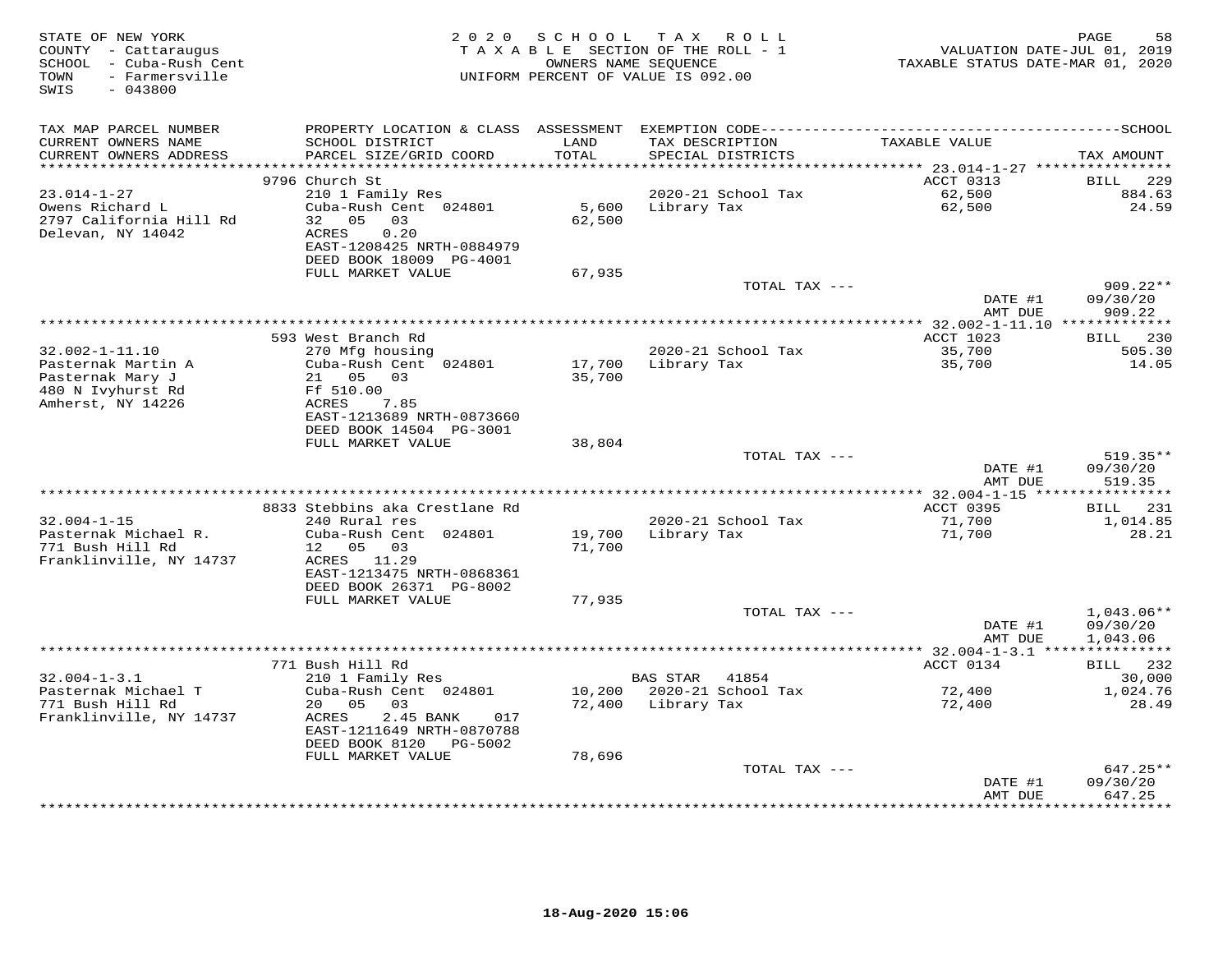| TAX MAP PARCEL NUMBER<br>TAXABLE VALUE<br>CURRENT OWNERS NAME<br>SCHOOL DISTRICT<br>LAND<br>TAX DESCRIPTION<br>TOTAL<br>CURRENT OWNERS ADDRESS<br>PARCEL SIZE/GRID COORD<br>SPECIAL DISTRICTS<br>TAX AMOUNT<br>*******************<br>*******<br>*********** 23.014-1-30 ****************<br>984 Elton Rd<br>ACCT 0037<br>BILL<br>233<br>$23.014 - 1 - 30$<br>210 1 Family Res<br>2020-21 School Tax<br>57,100<br>808.20<br>Cuba-Rush Cent 024801<br>4,200<br>57,100<br>22.47<br>Pataye Craig A<br>Library Tax<br>Pataye Amanda M<br>05 03<br>57,100<br>32<br>984 ELTON ROAD<br>${\tt FRNT}$<br>83.00 DPTH<br>80.00<br>PO Box 88<br>ACRES<br>0.15<br>FARMERSVILLE STATION, NY 14060 EAST-1208545 NRTH-0884785<br>DEED BOOK 2019<br>PG-12679<br>62,065<br>FULL MARKET VALUE<br>TOTAL TAX ---<br>830.67**<br>DATE #1<br>09/30/20<br>AMT DUE<br>830.67<br>691 Bush Hill Rd<br>ACCT 0317<br>234<br>BILL<br>$32.004 - 1 - 26.1$<br>2020-21 School Tax<br>260 Seasonal res<br>68,300<br>966.73<br>Paulino Robert C<br>36,900<br>26.87<br>Cuba-Rush Cent 024801<br>Library Tax<br>68,300<br>3104 S Creek Rd<br>20 05<br>68,300<br>03<br>Hamburg, NY 14075<br>ACRES 34.85<br>EAST-1212747 NRTH-0868789<br>DEED BOOK 745<br>PG-00627<br>FULL MARKET VALUE<br>74,239<br>993.60**<br>TOTAL TAX ---<br>DATE #1<br>09/30/20<br>AMT DUE<br>993.60<br>ACCT 0300<br>BILL 235<br>9826 Church St<br>$23.014 - 1 - 23$<br>210 1 Family Res<br><b>BAS STAR</b><br>41854<br>30,000<br>2020-21 School Tax<br>Perkins Jonathan G<br>Cuba-Rush Cent 024801<br>7,600<br>55,700<br>788.38<br>9826 Church St<br>05<br>55,700<br>Library Tax<br>55,700<br>21.92<br>32<br>03<br>Farmersville Station, NY 14060 ACRES<br>$0.52$ BANK<br>017<br>EAST-1208430 NRTH-0885392<br>DEED BOOK 20547 PG-3001<br>FULL MARKET VALUE<br>60,543<br>$404.30**$<br>TOTAL TAX ---<br>DATE #1<br>09/30/20<br>AMT DUE<br>404.30<br>ACCT 0184<br>9744 Church St<br>236<br><b>BILL</b><br>$23.014 - 1 - 38$<br>210 1 Family Res<br><b>BAS STAR</b><br>41854<br>30,000<br>805.37<br>Peters Lori J<br>Cuba-Rush Cent 024801<br>9,900<br>2020-21 School Tax<br>56,900<br>Morgan Daniel J<br>32<br>05<br>56,900<br>Library Tax<br>56,900<br>22.39<br>03<br>9744 Church St<br>ACRES<br>2.25 BANK<br>017<br>Farmersville Station, NY 14060 EAST-1208684 NRTH-0884482<br>DEED BOOK 10739 PG-9002<br>FULL MARKET VALUE<br>61,848<br>421.76**<br>TOTAL TAX ---<br>09/30/20<br>DATE #1<br>421.76<br>AMT DUE | STATE OF NEW YORK<br>COUNTY - Cattaraugus<br>SCHOOL - Cuba-Rush Cent<br>TOWN<br>- Farmersville<br>$-043800$<br>SWIS | 2 0 2 0 | SCHOOL<br>TAXABLE SECTION OF THE ROLL - 1<br>UNIFORM PERCENT OF VALUE IS 092.00 | OWNERS NAME SEQUENCE | TAX ROLL | VALUATION DATE-JUL 01, 2019<br>TAXABLE STATUS DATE-MAR 01, 2020 | 59<br>PAGE |
|-------------------------------------------------------------------------------------------------------------------------------------------------------------------------------------------------------------------------------------------------------------------------------------------------------------------------------------------------------------------------------------------------------------------------------------------------------------------------------------------------------------------------------------------------------------------------------------------------------------------------------------------------------------------------------------------------------------------------------------------------------------------------------------------------------------------------------------------------------------------------------------------------------------------------------------------------------------------------------------------------------------------------------------------------------------------------------------------------------------------------------------------------------------------------------------------------------------------------------------------------------------------------------------------------------------------------------------------------------------------------------------------------------------------------------------------------------------------------------------------------------------------------------------------------------------------------------------------------------------------------------------------------------------------------------------------------------------------------------------------------------------------------------------------------------------------------------------------------------------------------------------------------------------------------------------------------------------------------------------------------------------------------------------------------------------------------------------------------------------------------------------------------------------------------------------------------------------------------------------------------------------------------------------------------------------------------------------------------------------------------------------------------------------------------------------------------|---------------------------------------------------------------------------------------------------------------------|---------|---------------------------------------------------------------------------------|----------------------|----------|-----------------------------------------------------------------|------------|
|                                                                                                                                                                                                                                                                                                                                                                                                                                                                                                                                                                                                                                                                                                                                                                                                                                                                                                                                                                                                                                                                                                                                                                                                                                                                                                                                                                                                                                                                                                                                                                                                                                                                                                                                                                                                                                                                                                                                                                                                                                                                                                                                                                                                                                                                                                                                                                                                                                                 |                                                                                                                     |         |                                                                                 |                      |          |                                                                 |            |
|                                                                                                                                                                                                                                                                                                                                                                                                                                                                                                                                                                                                                                                                                                                                                                                                                                                                                                                                                                                                                                                                                                                                                                                                                                                                                                                                                                                                                                                                                                                                                                                                                                                                                                                                                                                                                                                                                                                                                                                                                                                                                                                                                                                                                                                                                                                                                                                                                                                 |                                                                                                                     |         |                                                                                 |                      |          |                                                                 |            |
|                                                                                                                                                                                                                                                                                                                                                                                                                                                                                                                                                                                                                                                                                                                                                                                                                                                                                                                                                                                                                                                                                                                                                                                                                                                                                                                                                                                                                                                                                                                                                                                                                                                                                                                                                                                                                                                                                                                                                                                                                                                                                                                                                                                                                                                                                                                                                                                                                                                 |                                                                                                                     |         |                                                                                 |                      |          |                                                                 |            |
|                                                                                                                                                                                                                                                                                                                                                                                                                                                                                                                                                                                                                                                                                                                                                                                                                                                                                                                                                                                                                                                                                                                                                                                                                                                                                                                                                                                                                                                                                                                                                                                                                                                                                                                                                                                                                                                                                                                                                                                                                                                                                                                                                                                                                                                                                                                                                                                                                                                 |                                                                                                                     |         |                                                                                 |                      |          |                                                                 |            |
|                                                                                                                                                                                                                                                                                                                                                                                                                                                                                                                                                                                                                                                                                                                                                                                                                                                                                                                                                                                                                                                                                                                                                                                                                                                                                                                                                                                                                                                                                                                                                                                                                                                                                                                                                                                                                                                                                                                                                                                                                                                                                                                                                                                                                                                                                                                                                                                                                                                 |                                                                                                                     |         |                                                                                 |                      |          |                                                                 |            |
|                                                                                                                                                                                                                                                                                                                                                                                                                                                                                                                                                                                                                                                                                                                                                                                                                                                                                                                                                                                                                                                                                                                                                                                                                                                                                                                                                                                                                                                                                                                                                                                                                                                                                                                                                                                                                                                                                                                                                                                                                                                                                                                                                                                                                                                                                                                                                                                                                                                 |                                                                                                                     |         |                                                                                 |                      |          |                                                                 |            |
|                                                                                                                                                                                                                                                                                                                                                                                                                                                                                                                                                                                                                                                                                                                                                                                                                                                                                                                                                                                                                                                                                                                                                                                                                                                                                                                                                                                                                                                                                                                                                                                                                                                                                                                                                                                                                                                                                                                                                                                                                                                                                                                                                                                                                                                                                                                                                                                                                                                 |                                                                                                                     |         |                                                                                 |                      |          |                                                                 |            |
|                                                                                                                                                                                                                                                                                                                                                                                                                                                                                                                                                                                                                                                                                                                                                                                                                                                                                                                                                                                                                                                                                                                                                                                                                                                                                                                                                                                                                                                                                                                                                                                                                                                                                                                                                                                                                                                                                                                                                                                                                                                                                                                                                                                                                                                                                                                                                                                                                                                 |                                                                                                                     |         |                                                                                 |                      |          |                                                                 |            |
|                                                                                                                                                                                                                                                                                                                                                                                                                                                                                                                                                                                                                                                                                                                                                                                                                                                                                                                                                                                                                                                                                                                                                                                                                                                                                                                                                                                                                                                                                                                                                                                                                                                                                                                                                                                                                                                                                                                                                                                                                                                                                                                                                                                                                                                                                                                                                                                                                                                 |                                                                                                                     |         |                                                                                 |                      |          |                                                                 |            |
|                                                                                                                                                                                                                                                                                                                                                                                                                                                                                                                                                                                                                                                                                                                                                                                                                                                                                                                                                                                                                                                                                                                                                                                                                                                                                                                                                                                                                                                                                                                                                                                                                                                                                                                                                                                                                                                                                                                                                                                                                                                                                                                                                                                                                                                                                                                                                                                                                                                 |                                                                                                                     |         |                                                                                 |                      |          |                                                                 |            |
|                                                                                                                                                                                                                                                                                                                                                                                                                                                                                                                                                                                                                                                                                                                                                                                                                                                                                                                                                                                                                                                                                                                                                                                                                                                                                                                                                                                                                                                                                                                                                                                                                                                                                                                                                                                                                                                                                                                                                                                                                                                                                                                                                                                                                                                                                                                                                                                                                                                 |                                                                                                                     |         |                                                                                 |                      |          |                                                                 |            |
|                                                                                                                                                                                                                                                                                                                                                                                                                                                                                                                                                                                                                                                                                                                                                                                                                                                                                                                                                                                                                                                                                                                                                                                                                                                                                                                                                                                                                                                                                                                                                                                                                                                                                                                                                                                                                                                                                                                                                                                                                                                                                                                                                                                                                                                                                                                                                                                                                                                 |                                                                                                                     |         |                                                                                 |                      |          |                                                                 |            |
|                                                                                                                                                                                                                                                                                                                                                                                                                                                                                                                                                                                                                                                                                                                                                                                                                                                                                                                                                                                                                                                                                                                                                                                                                                                                                                                                                                                                                                                                                                                                                                                                                                                                                                                                                                                                                                                                                                                                                                                                                                                                                                                                                                                                                                                                                                                                                                                                                                                 |                                                                                                                     |         |                                                                                 |                      |          |                                                                 |            |
|                                                                                                                                                                                                                                                                                                                                                                                                                                                                                                                                                                                                                                                                                                                                                                                                                                                                                                                                                                                                                                                                                                                                                                                                                                                                                                                                                                                                                                                                                                                                                                                                                                                                                                                                                                                                                                                                                                                                                                                                                                                                                                                                                                                                                                                                                                                                                                                                                                                 |                                                                                                                     |         |                                                                                 |                      |          |                                                                 |            |
|                                                                                                                                                                                                                                                                                                                                                                                                                                                                                                                                                                                                                                                                                                                                                                                                                                                                                                                                                                                                                                                                                                                                                                                                                                                                                                                                                                                                                                                                                                                                                                                                                                                                                                                                                                                                                                                                                                                                                                                                                                                                                                                                                                                                                                                                                                                                                                                                                                                 |                                                                                                                     |         |                                                                                 |                      |          |                                                                 |            |
|                                                                                                                                                                                                                                                                                                                                                                                                                                                                                                                                                                                                                                                                                                                                                                                                                                                                                                                                                                                                                                                                                                                                                                                                                                                                                                                                                                                                                                                                                                                                                                                                                                                                                                                                                                                                                                                                                                                                                                                                                                                                                                                                                                                                                                                                                                                                                                                                                                                 |                                                                                                                     |         |                                                                                 |                      |          |                                                                 |            |
|                                                                                                                                                                                                                                                                                                                                                                                                                                                                                                                                                                                                                                                                                                                                                                                                                                                                                                                                                                                                                                                                                                                                                                                                                                                                                                                                                                                                                                                                                                                                                                                                                                                                                                                                                                                                                                                                                                                                                                                                                                                                                                                                                                                                                                                                                                                                                                                                                                                 |                                                                                                                     |         |                                                                                 |                      |          |                                                                 |            |
|                                                                                                                                                                                                                                                                                                                                                                                                                                                                                                                                                                                                                                                                                                                                                                                                                                                                                                                                                                                                                                                                                                                                                                                                                                                                                                                                                                                                                                                                                                                                                                                                                                                                                                                                                                                                                                                                                                                                                                                                                                                                                                                                                                                                                                                                                                                                                                                                                                                 |                                                                                                                     |         |                                                                                 |                      |          |                                                                 |            |
|                                                                                                                                                                                                                                                                                                                                                                                                                                                                                                                                                                                                                                                                                                                                                                                                                                                                                                                                                                                                                                                                                                                                                                                                                                                                                                                                                                                                                                                                                                                                                                                                                                                                                                                                                                                                                                                                                                                                                                                                                                                                                                                                                                                                                                                                                                                                                                                                                                                 |                                                                                                                     |         |                                                                                 |                      |          |                                                                 |            |
|                                                                                                                                                                                                                                                                                                                                                                                                                                                                                                                                                                                                                                                                                                                                                                                                                                                                                                                                                                                                                                                                                                                                                                                                                                                                                                                                                                                                                                                                                                                                                                                                                                                                                                                                                                                                                                                                                                                                                                                                                                                                                                                                                                                                                                                                                                                                                                                                                                                 |                                                                                                                     |         |                                                                                 |                      |          |                                                                 |            |
|                                                                                                                                                                                                                                                                                                                                                                                                                                                                                                                                                                                                                                                                                                                                                                                                                                                                                                                                                                                                                                                                                                                                                                                                                                                                                                                                                                                                                                                                                                                                                                                                                                                                                                                                                                                                                                                                                                                                                                                                                                                                                                                                                                                                                                                                                                                                                                                                                                                 |                                                                                                                     |         |                                                                                 |                      |          |                                                                 |            |
|                                                                                                                                                                                                                                                                                                                                                                                                                                                                                                                                                                                                                                                                                                                                                                                                                                                                                                                                                                                                                                                                                                                                                                                                                                                                                                                                                                                                                                                                                                                                                                                                                                                                                                                                                                                                                                                                                                                                                                                                                                                                                                                                                                                                                                                                                                                                                                                                                                                 |                                                                                                                     |         |                                                                                 |                      |          |                                                                 |            |
|                                                                                                                                                                                                                                                                                                                                                                                                                                                                                                                                                                                                                                                                                                                                                                                                                                                                                                                                                                                                                                                                                                                                                                                                                                                                                                                                                                                                                                                                                                                                                                                                                                                                                                                                                                                                                                                                                                                                                                                                                                                                                                                                                                                                                                                                                                                                                                                                                                                 |                                                                                                                     |         |                                                                                 |                      |          |                                                                 |            |
|                                                                                                                                                                                                                                                                                                                                                                                                                                                                                                                                                                                                                                                                                                                                                                                                                                                                                                                                                                                                                                                                                                                                                                                                                                                                                                                                                                                                                                                                                                                                                                                                                                                                                                                                                                                                                                                                                                                                                                                                                                                                                                                                                                                                                                                                                                                                                                                                                                                 |                                                                                                                     |         |                                                                                 |                      |          |                                                                 |            |
|                                                                                                                                                                                                                                                                                                                                                                                                                                                                                                                                                                                                                                                                                                                                                                                                                                                                                                                                                                                                                                                                                                                                                                                                                                                                                                                                                                                                                                                                                                                                                                                                                                                                                                                                                                                                                                                                                                                                                                                                                                                                                                                                                                                                                                                                                                                                                                                                                                                 |                                                                                                                     |         |                                                                                 |                      |          |                                                                 |            |
|                                                                                                                                                                                                                                                                                                                                                                                                                                                                                                                                                                                                                                                                                                                                                                                                                                                                                                                                                                                                                                                                                                                                                                                                                                                                                                                                                                                                                                                                                                                                                                                                                                                                                                                                                                                                                                                                                                                                                                                                                                                                                                                                                                                                                                                                                                                                                                                                                                                 |                                                                                                                     |         |                                                                                 |                      |          |                                                                 |            |
|                                                                                                                                                                                                                                                                                                                                                                                                                                                                                                                                                                                                                                                                                                                                                                                                                                                                                                                                                                                                                                                                                                                                                                                                                                                                                                                                                                                                                                                                                                                                                                                                                                                                                                                                                                                                                                                                                                                                                                                                                                                                                                                                                                                                                                                                                                                                                                                                                                                 |                                                                                                                     |         |                                                                                 |                      |          |                                                                 |            |
|                                                                                                                                                                                                                                                                                                                                                                                                                                                                                                                                                                                                                                                                                                                                                                                                                                                                                                                                                                                                                                                                                                                                                                                                                                                                                                                                                                                                                                                                                                                                                                                                                                                                                                                                                                                                                                                                                                                                                                                                                                                                                                                                                                                                                                                                                                                                                                                                                                                 |                                                                                                                     |         |                                                                                 |                      |          |                                                                 |            |
|                                                                                                                                                                                                                                                                                                                                                                                                                                                                                                                                                                                                                                                                                                                                                                                                                                                                                                                                                                                                                                                                                                                                                                                                                                                                                                                                                                                                                                                                                                                                                                                                                                                                                                                                                                                                                                                                                                                                                                                                                                                                                                                                                                                                                                                                                                                                                                                                                                                 |                                                                                                                     |         |                                                                                 |                      |          |                                                                 |            |
|                                                                                                                                                                                                                                                                                                                                                                                                                                                                                                                                                                                                                                                                                                                                                                                                                                                                                                                                                                                                                                                                                                                                                                                                                                                                                                                                                                                                                                                                                                                                                                                                                                                                                                                                                                                                                                                                                                                                                                                                                                                                                                                                                                                                                                                                                                                                                                                                                                                 |                                                                                                                     |         |                                                                                 |                      |          |                                                                 |            |
|                                                                                                                                                                                                                                                                                                                                                                                                                                                                                                                                                                                                                                                                                                                                                                                                                                                                                                                                                                                                                                                                                                                                                                                                                                                                                                                                                                                                                                                                                                                                                                                                                                                                                                                                                                                                                                                                                                                                                                                                                                                                                                                                                                                                                                                                                                                                                                                                                                                 |                                                                                                                     |         |                                                                                 |                      |          |                                                                 |            |
|                                                                                                                                                                                                                                                                                                                                                                                                                                                                                                                                                                                                                                                                                                                                                                                                                                                                                                                                                                                                                                                                                                                                                                                                                                                                                                                                                                                                                                                                                                                                                                                                                                                                                                                                                                                                                                                                                                                                                                                                                                                                                                                                                                                                                                                                                                                                                                                                                                                 |                                                                                                                     |         |                                                                                 |                      |          |                                                                 |            |
|                                                                                                                                                                                                                                                                                                                                                                                                                                                                                                                                                                                                                                                                                                                                                                                                                                                                                                                                                                                                                                                                                                                                                                                                                                                                                                                                                                                                                                                                                                                                                                                                                                                                                                                                                                                                                                                                                                                                                                                                                                                                                                                                                                                                                                                                                                                                                                                                                                                 |                                                                                                                     |         |                                                                                 |                      |          |                                                                 |            |
|                                                                                                                                                                                                                                                                                                                                                                                                                                                                                                                                                                                                                                                                                                                                                                                                                                                                                                                                                                                                                                                                                                                                                                                                                                                                                                                                                                                                                                                                                                                                                                                                                                                                                                                                                                                                                                                                                                                                                                                                                                                                                                                                                                                                                                                                                                                                                                                                                                                 |                                                                                                                     |         |                                                                                 |                      |          |                                                                 |            |
|                                                                                                                                                                                                                                                                                                                                                                                                                                                                                                                                                                                                                                                                                                                                                                                                                                                                                                                                                                                                                                                                                                                                                                                                                                                                                                                                                                                                                                                                                                                                                                                                                                                                                                                                                                                                                                                                                                                                                                                                                                                                                                                                                                                                                                                                                                                                                                                                                                                 |                                                                                                                     |         |                                                                                 |                      |          |                                                                 |            |
|                                                                                                                                                                                                                                                                                                                                                                                                                                                                                                                                                                                                                                                                                                                                                                                                                                                                                                                                                                                                                                                                                                                                                                                                                                                                                                                                                                                                                                                                                                                                                                                                                                                                                                                                                                                                                                                                                                                                                                                                                                                                                                                                                                                                                                                                                                                                                                                                                                                 |                                                                                                                     |         |                                                                                 |                      |          |                                                                 |            |
|                                                                                                                                                                                                                                                                                                                                                                                                                                                                                                                                                                                                                                                                                                                                                                                                                                                                                                                                                                                                                                                                                                                                                                                                                                                                                                                                                                                                                                                                                                                                                                                                                                                                                                                                                                                                                                                                                                                                                                                                                                                                                                                                                                                                                                                                                                                                                                                                                                                 |                                                                                                                     |         |                                                                                 |                      |          |                                                                 |            |
|                                                                                                                                                                                                                                                                                                                                                                                                                                                                                                                                                                                                                                                                                                                                                                                                                                                                                                                                                                                                                                                                                                                                                                                                                                                                                                                                                                                                                                                                                                                                                                                                                                                                                                                                                                                                                                                                                                                                                                                                                                                                                                                                                                                                                                                                                                                                                                                                                                                 |                                                                                                                     |         |                                                                                 |                      |          |                                                                 |            |
|                                                                                                                                                                                                                                                                                                                                                                                                                                                                                                                                                                                                                                                                                                                                                                                                                                                                                                                                                                                                                                                                                                                                                                                                                                                                                                                                                                                                                                                                                                                                                                                                                                                                                                                                                                                                                                                                                                                                                                                                                                                                                                                                                                                                                                                                                                                                                                                                                                                 |                                                                                                                     |         |                                                                                 |                      |          |                                                                 |            |
|                                                                                                                                                                                                                                                                                                                                                                                                                                                                                                                                                                                                                                                                                                                                                                                                                                                                                                                                                                                                                                                                                                                                                                                                                                                                                                                                                                                                                                                                                                                                                                                                                                                                                                                                                                                                                                                                                                                                                                                                                                                                                                                                                                                                                                                                                                                                                                                                                                                 |                                                                                                                     |         |                                                                                 |                      |          |                                                                 |            |
|                                                                                                                                                                                                                                                                                                                                                                                                                                                                                                                                                                                                                                                                                                                                                                                                                                                                                                                                                                                                                                                                                                                                                                                                                                                                                                                                                                                                                                                                                                                                                                                                                                                                                                                                                                                                                                                                                                                                                                                                                                                                                                                                                                                                                                                                                                                                                                                                                                                 |                                                                                                                     |         |                                                                                 |                      |          |                                                                 |            |
|                                                                                                                                                                                                                                                                                                                                                                                                                                                                                                                                                                                                                                                                                                                                                                                                                                                                                                                                                                                                                                                                                                                                                                                                                                                                                                                                                                                                                                                                                                                                                                                                                                                                                                                                                                                                                                                                                                                                                                                                                                                                                                                                                                                                                                                                                                                                                                                                                                                 |                                                                                                                     |         |                                                                                 |                      |          |                                                                 |            |
|                                                                                                                                                                                                                                                                                                                                                                                                                                                                                                                                                                                                                                                                                                                                                                                                                                                                                                                                                                                                                                                                                                                                                                                                                                                                                                                                                                                                                                                                                                                                                                                                                                                                                                                                                                                                                                                                                                                                                                                                                                                                                                                                                                                                                                                                                                                                                                                                                                                 |                                                                                                                     |         |                                                                                 |                      |          |                                                                 |            |
|                                                                                                                                                                                                                                                                                                                                                                                                                                                                                                                                                                                                                                                                                                                                                                                                                                                                                                                                                                                                                                                                                                                                                                                                                                                                                                                                                                                                                                                                                                                                                                                                                                                                                                                                                                                                                                                                                                                                                                                                                                                                                                                                                                                                                                                                                                                                                                                                                                                 |                                                                                                                     |         |                                                                                 |                      |          |                                                                 |            |
|                                                                                                                                                                                                                                                                                                                                                                                                                                                                                                                                                                                                                                                                                                                                                                                                                                                                                                                                                                                                                                                                                                                                                                                                                                                                                                                                                                                                                                                                                                                                                                                                                                                                                                                                                                                                                                                                                                                                                                                                                                                                                                                                                                                                                                                                                                                                                                                                                                                 |                                                                                                                     |         |                                                                                 |                      |          |                                                                 |            |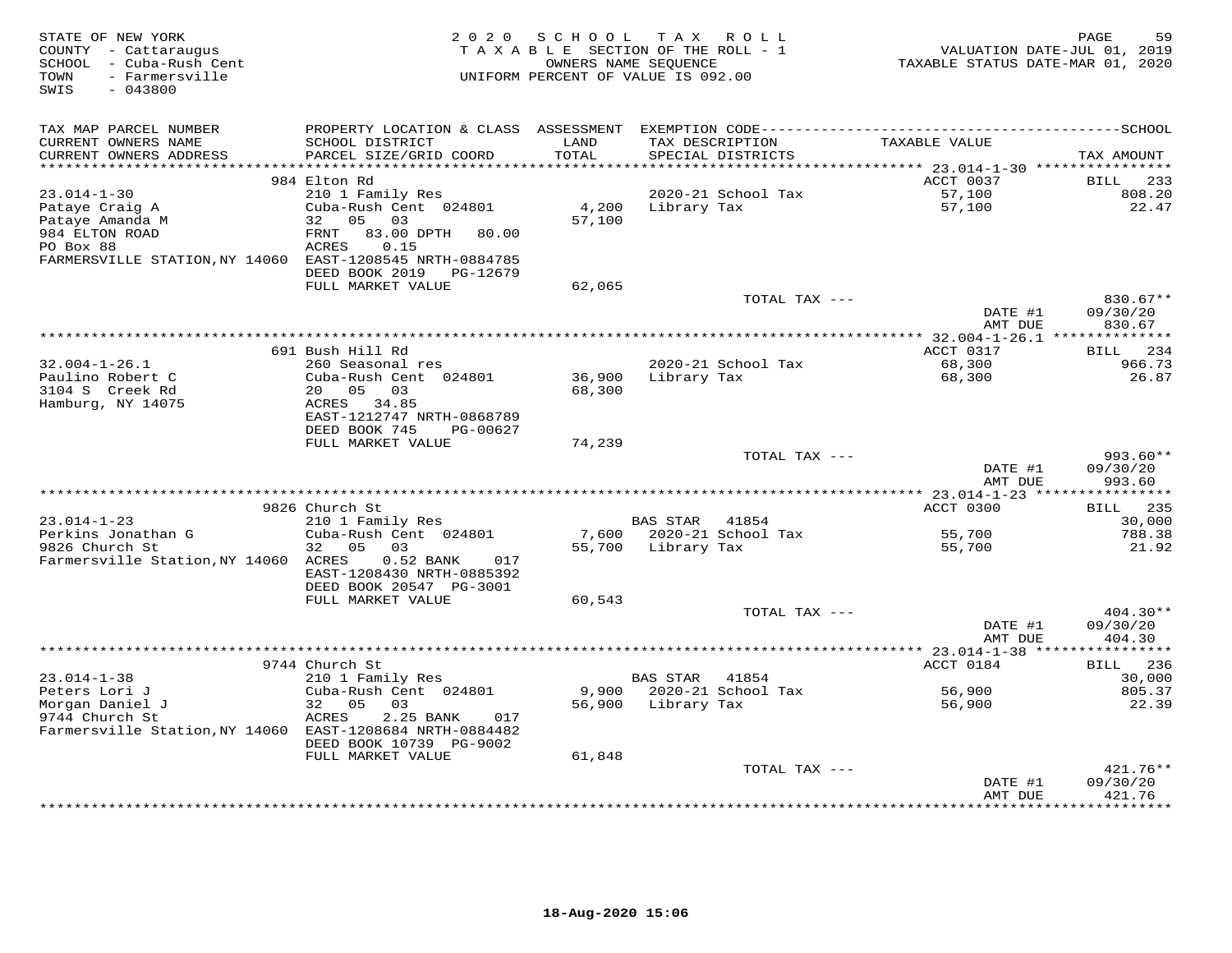| STATE OF NEW YORK<br>COUNTY - Cattaraugus<br>SCHOOL - Cuba-Rush Cent<br>- Farmersville<br>TOWN<br>SWIS<br>$-043800$ | 2 0 2 0                                                                                                                                                                                | SCHOOL             | T A X<br>R O L L<br>TAXABLE SECTION OF THE ROLL - 1<br>OWNERS NAME SEQUENCE<br>UNIFORM PERCENT OF VALUE IS 092.00 | VALUATION DATE-JUL 01, 2019<br>TAXABLE STATUS DATE-MAR 01, 2020 | 60<br>PAGE                           |
|---------------------------------------------------------------------------------------------------------------------|----------------------------------------------------------------------------------------------------------------------------------------------------------------------------------------|--------------------|-------------------------------------------------------------------------------------------------------------------|-----------------------------------------------------------------|--------------------------------------|
| TAX MAP PARCEL NUMBER<br>CURRENT OWNERS NAME<br>CURRENT OWNERS ADDRESS                                              | SCHOOL DISTRICT<br>PARCEL SIZE/GRID COORD                                                                                                                                              | LAND<br>TOTAL      | TAX DESCRIPTION<br>SPECIAL DISTRICTS                                                                              | TAXABLE VALUE                                                   | TAX AMOUNT                           |
| **********************                                                                                              | ************************                                                                                                                                                               | ************       |                                                                                                                   |                                                                 |                                      |
|                                                                                                                     | 9871 Galen Hill Rd                                                                                                                                                                     |                    |                                                                                                                   | ACCT 0155                                                       | BILL<br>237                          |
| $23.014 - 1 - 6$<br>Phillippi Michelle L.<br>9871 Galen Hill Rd<br>Freedom, NY 14065                                | 210 1 Family Res<br>Cuba-Rush Cent 024801<br>05<br>32<br>03<br>98.00 DPTH 189.50<br>FRNT<br><b>ACRES</b><br>$0.43$ BANK<br>017<br>EAST-1208225 NRTH-0885958<br>DEED BOOK 25755 PG-7001 | 7,400<br>82,000    | 2020-21 School Tax<br>Library Tax                                                                                 | 82,000<br>82,000                                                | 1,160.64<br>32.26                    |
|                                                                                                                     | FULL MARKET VALUE                                                                                                                                                                      | 89,130             |                                                                                                                   |                                                                 |                                      |
|                                                                                                                     |                                                                                                                                                                                        |                    | TOTAL TAX ---                                                                                                     |                                                                 | $1,192.90**$                         |
|                                                                                                                     |                                                                                                                                                                                        |                    |                                                                                                                   | DATE #1<br>AMT DUE                                              | 09/30/20<br>1,192.90                 |
|                                                                                                                     |                                                                                                                                                                                        |                    | ***********************************                                                                               | **************** 32.002-1-7 ******************                  |                                      |
|                                                                                                                     | 9017 Co Line Rd                                                                                                                                                                        |                    |                                                                                                                   | ACCT 0061                                                       | <b>BILL</b><br>238                   |
| $32.002 - 1 - 7$<br>Phillips Paul A<br>Crumley Jonathan<br>33 Summertime Trl<br>Hilton, NY 14468                    | 260 Seasonal res<br>Cuba-Rush Cent 024801<br>05 05 03<br>ACRES 146.29<br>EAST-1220339 NRTH-0872959                                                                                     | 103,600<br>133,200 | 2020-21 School Tax<br>Library Tax                                                                                 | 133,200<br>133,200                                              | 1,885.33<br>52.41                    |
|                                                                                                                     | DEED BOOK 14470 PG-6001                                                                                                                                                                |                    |                                                                                                                   |                                                                 |                                      |
|                                                                                                                     | FULL MARKET VALUE                                                                                                                                                                      | 144,783            |                                                                                                                   |                                                                 |                                      |
|                                                                                                                     |                                                                                                                                                                                        |                    | TOTAL TAX ---                                                                                                     | DATE #1<br>AMT DUE                                              | $1,937.74**$<br>09/30/20<br>1,937.74 |
|                                                                                                                     |                                                                                                                                                                                        |                    |                                                                                                                   |                                                                 |                                      |
| $32.002 - 1 - 14$                                                                                                   | 644 West Branch Rd<br>270 Mfg housing                                                                                                                                                  |                    | 2020-21 School Tax                                                                                                | ACCT 0537<br>59,300                                             | BILL 239<br>839.34                   |
| Pinney Corinna<br>644 West Branch Rd<br>Franklinville, NY 14737                                                     | Cuba-Rush Cent 024801<br>21 05<br>04<br>Ff 280.00<br>ACRES<br>3.00<br>EAST-1213124 NRTH-0874573                                                                                        | 11,000<br>59,300   | Library Tax                                                                                                       | 59,300                                                          | 23.33                                |
|                                                                                                                     | DEED BOOK 23458 PG-2002                                                                                                                                                                |                    |                                                                                                                   |                                                                 |                                      |
|                                                                                                                     | FULL MARKET VALUE                                                                                                                                                                      | 64,457             | TOTAL TAX ---                                                                                                     | DATE #1<br>AMT DUE                                              | $862.67**$<br>09/30/20<br>862.67     |
|                                                                                                                     |                                                                                                                                                                                        |                    |                                                                                                                   |                                                                 |                                      |
|                                                                                                                     | Agett (Off) Rd                                                                                                                                                                         |                    |                                                                                                                   | <b>ACCT 1159</b>                                                | BILL 240                             |
| $32.004 - 2 - 13.5$<br>Piotrowski Daryle E<br>508 Wall St<br>N.Tonawanda, NY 14120                                  | 322 Rural vac>10<br>Cuba-Rush Cent 024801<br>03 05<br>03<br>ACRES 41.35<br>EAST-1220881 NRTH-0863759<br>DEED BOOK 12680 PG-3002                                                        | 36,200<br>36,200   | 2020-21 School Tax<br>Library Tax                                                                                 | 36,200<br>36,200                                                | 512.38<br>14.24                      |
|                                                                                                                     | FULL MARKET VALUE                                                                                                                                                                      | 39,348             |                                                                                                                   |                                                                 |                                      |
|                                                                                                                     |                                                                                                                                                                                        |                    | TOTAL TAX ---                                                                                                     | DATE #1<br>AMT DUE                                              | $526.62**$<br>09/30/20<br>526.62     |
|                                                                                                                     |                                                                                                                                                                                        |                    |                                                                                                                   |                                                                 | .                                    |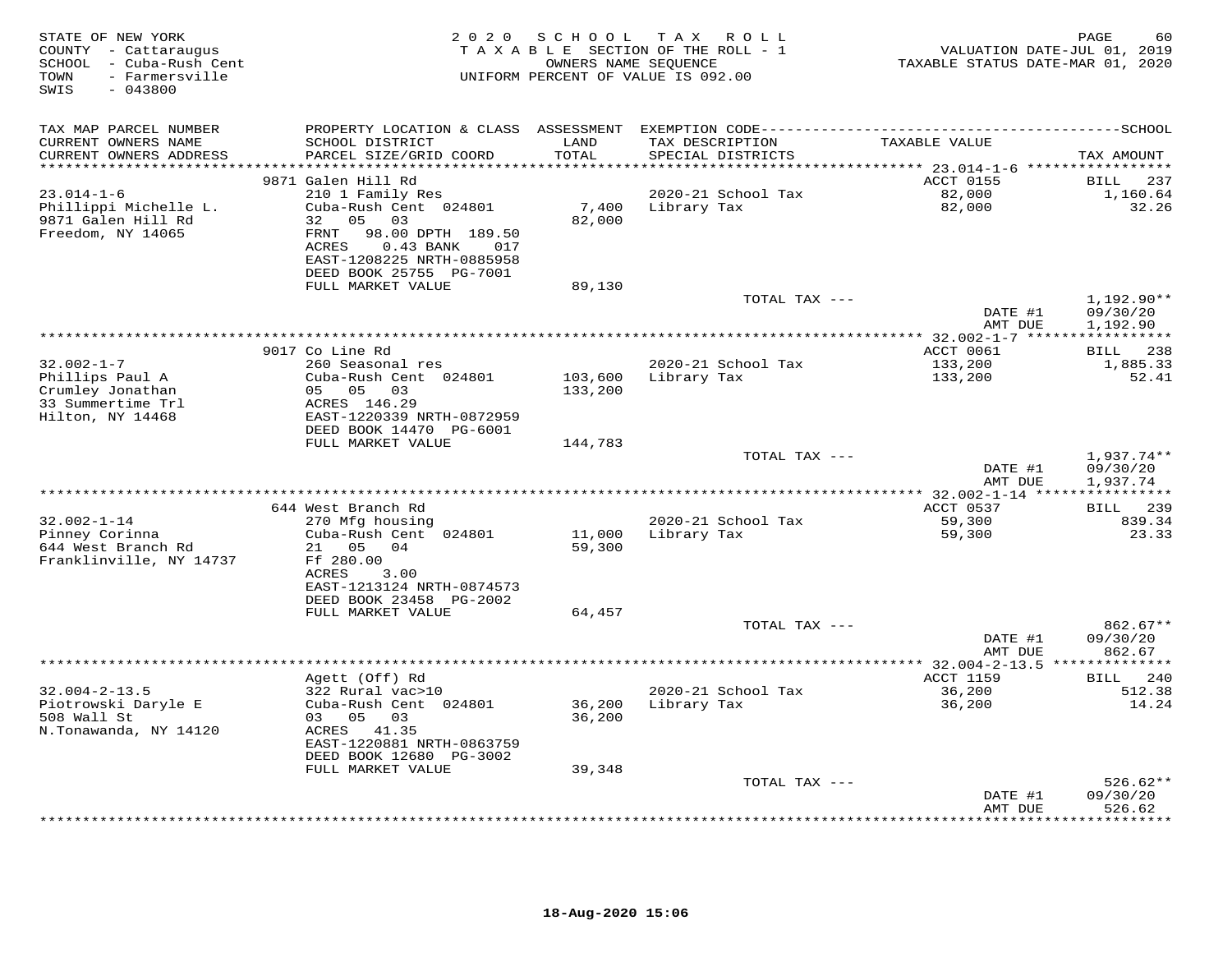| STATE OF NEW YORK<br>COUNTY - Cattaraugus<br>- Cuba-Rush Cent<br>SCHOOL<br>- Farmersville<br>TOWN<br>SWIS<br>$-043800$ | 2 0 2 0<br>SCHOOL<br>T A X<br>ROLL<br>TAXABLE SECTION OF THE ROLL - 1<br>OWNERS NAME SEOUENCE<br>UNIFORM PERCENT OF VALUE IS 092.00 |                  |                                      | TAXABLE STATUS DATE-MAR 01, 2020       | PAGE<br>61<br>VALUATION DATE-JUL 01, 2019 |
|------------------------------------------------------------------------------------------------------------------------|-------------------------------------------------------------------------------------------------------------------------------------|------------------|--------------------------------------|----------------------------------------|-------------------------------------------|
| TAX MAP PARCEL NUMBER                                                                                                  | PROPERTY LOCATION & CLASS                                                                                                           |                  |                                      |                                        |                                           |
| CURRENT OWNERS NAME<br>CURRENT OWNERS ADDRESS                                                                          | SCHOOL DISTRICT<br>PARCEL SIZE/GRID COORD                                                                                           | LAND<br>TOTAL    | TAX DESCRIPTION<br>SPECIAL DISTRICTS | TAXABLE VALUE                          | TAX AMOUNT                                |
| ***********************                                                                                                | Hardy Crn. Rd                                                                                                                       |                  |                                      | ACCT 0942                              | 241<br><b>BILL</b>                        |
| $41.001 - 1 - 15.10$                                                                                                   | 314 Rural vac<10                                                                                                                    |                  | 2020-21 School Tax                   | 4,100                                  | 58.03                                     |
| Pliszka Joseph                                                                                                         | Cuba-Rush Cent 024801                                                                                                               | 4,100            | Library Tax                          | 4,100                                  | 1.61                                      |
| Pliszka Luigina                                                                                                        | $17/18$ 05 03                                                                                                                       | 4,100            |                                      |                                        |                                           |
| 1320 Southwestern Blvd                                                                                                 | 2.75<br>ACRES                                                                                                                       |                  |                                      |                                        |                                           |
| Buffalo, NY 14224                                                                                                      | EAST-1210446 NRTH-0859992                                                                                                           |                  |                                      |                                        |                                           |
|                                                                                                                        | DEED BOOK 954<br><b>PG-719</b><br>FULL MARKET VALUE                                                                                 | 4,457            |                                      |                                        |                                           |
|                                                                                                                        |                                                                                                                                     |                  | TOTAL TAX ---                        |                                        | 59.64**                                   |
|                                                                                                                        |                                                                                                                                     |                  |                                      | DATE #1                                | 09/30/20                                  |
|                                                                                                                        |                                                                                                                                     |                  |                                      | AMT DUE                                | 59.64                                     |
|                                                                                                                        |                                                                                                                                     |                  | ********************************     | ********* 41.001-1-15.2 ************** |                                           |
| $41.001 - 1 - 15.2$                                                                                                    | 817 Hardy Crn. Rd<br>270 Mfg housing                                                                                                |                  | 2020-21 School Tax                   | ACCT 0611<br>49,600                    | 242<br>BILL<br>702.04                     |
| Pliszka Joseph P                                                                                                       | Cuba-Rush Cent 024801                                                                                                               | 42,000           | Library Tax                          | 49,600                                 | 19.52                                     |
| Pliszka Lugina                                                                                                         | 17/18<br>05<br>03                                                                                                                   | 49,600           |                                      |                                        |                                           |
| 88 Meadowbrook Pkwy                                                                                                    | ACRES<br>39.10                                                                                                                      |                  |                                      |                                        |                                           |
| Cheektowaga, NY 14206                                                                                                  | EAST-1210862 NRTH-0859805                                                                                                           |                  |                                      |                                        |                                           |
|                                                                                                                        | DEED BOOK 865<br>PG-00482                                                                                                           |                  |                                      |                                        |                                           |
|                                                                                                                        | FULL MARKET VALUE                                                                                                                   | 53,913           | TOTAL TAX ---                        |                                        | $721.56**$                                |
|                                                                                                                        |                                                                                                                                     |                  |                                      | DATE #1                                | 09/30/20                                  |
|                                                                                                                        |                                                                                                                                     |                  |                                      | AMT DUE                                | 721.56                                    |
|                                                                                                                        |                                                                                                                                     |                  |                                      |                                        |                                           |
|                                                                                                                        | 1524 Hardy Corners Rd                                                                                                               |                  |                                      | ACCT 0176                              | 243<br>BILL                               |
| $40.002 - 1 - 4$<br>Poepperling David D.                                                                               | 260 Seasonal res<br>Cuba-Rush Cent 024801                                                                                           | 12,700           | 2020-21 School Tax<br>Library Tax    | 61,500<br>61,500                       | 870.48<br>24.20                           |
| Poepperling Terri A.                                                                                                   | 02<br>05<br>04                                                                                                                      | 61,500           |                                      |                                        |                                           |
| 328 Cedar Hollow Road                                                                                                  | ACRES<br>4.14                                                                                                                       |                  |                                      |                                        |                                           |
| Laceyville, PA 18623                                                                                                   | EAST-1200130 NRTH-0861499                                                                                                           |                  |                                      |                                        |                                           |
|                                                                                                                        | DEED BOOK 25252 PG-5004                                                                                                             |                  |                                      |                                        |                                           |
|                                                                                                                        | FULL MARKET VALUE                                                                                                                   | 66,848           |                                      |                                        |                                           |
|                                                                                                                        |                                                                                                                                     |                  | TOTAL TAX ---                        | DATE #1                                | 894.68**<br>09/30/20                      |
|                                                                                                                        |                                                                                                                                     |                  |                                      | AMT DUE                                | 894.68                                    |
|                                                                                                                        |                                                                                                                                     |                  |                                      | ****************** 23.014-1-50 *****   | * * * * * * * *                           |
|                                                                                                                        | 9730 School St                                                                                                                      |                  |                                      | ACCT 0277                              | 244<br>BILL                               |
| $23.014 - 1 - 50$                                                                                                      | 210 1 Family Res                                                                                                                    |                  | <b>BAS STAR</b><br>41854             |                                        | 30,000                                    |
| Prutsman John<br>9730 School St                                                                                        | Cuba-Rush Cent 024801<br>32<br>0.5<br>03                                                                                            | 10,000<br>81,600 | 2020-21 School Tax<br>Library Tax    | 81,600<br>81,600                       | 1,154.98<br>32.11                         |
| Farmersville Station, NY 14060                                                                                         | 2.32<br>ACRES                                                                                                                       |                  |                                      |                                        |                                           |
|                                                                                                                        | EAST-1208251 NRTH-0884006                                                                                                           |                  |                                      |                                        |                                           |
|                                                                                                                        | DEED BOOK 4277<br>PG-9001                                                                                                           |                  |                                      |                                        |                                           |
|                                                                                                                        | FULL MARKET VALUE                                                                                                                   | 88,696           |                                      |                                        |                                           |
|                                                                                                                        |                                                                                                                                     |                  | TOTAL TAX ---                        |                                        | 781.09**                                  |
|                                                                                                                        |                                                                                                                                     |                  |                                      | DATE #1<br>AMT DUE                     | 09/30/20<br>781.09                        |
|                                                                                                                        |                                                                                                                                     |                  |                                      | *********                              | *********                                 |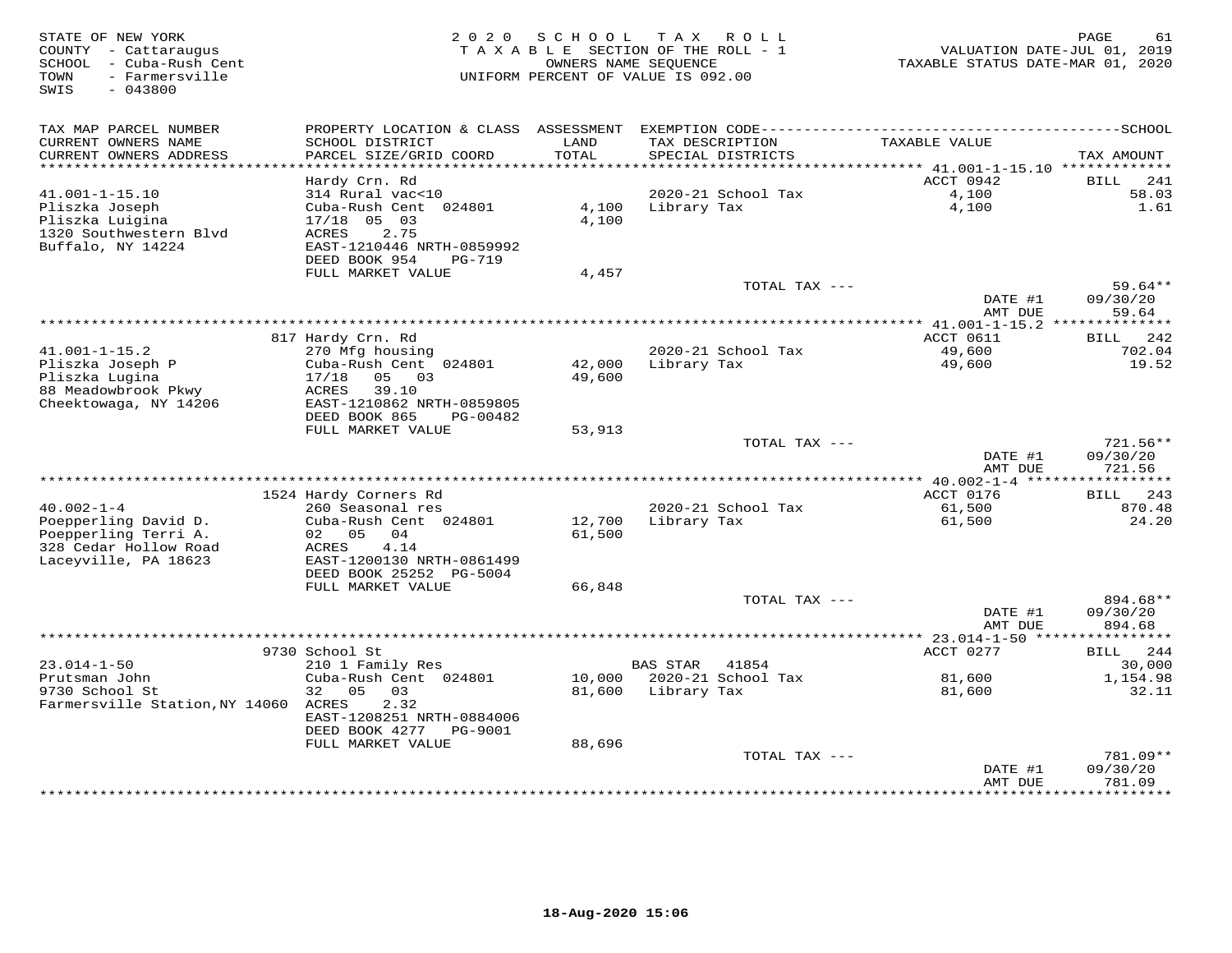| TAX MAP PARCEL NUMBER<br>TAXABLE VALUE<br>CURRENT OWNERS NAME<br>SCHOOL DISTRICT<br>LAND<br>TAX DESCRIPTION<br>CURRENT OWNERS ADDRESS<br>PARCEL SIZE/GRID COORD<br>TOTAL<br>SPECIAL DISTRICTS<br>TAX AMOUNT<br>*****************************<br>ACCT 0362<br>Huyck Rd<br>BILL<br>245<br>$23.004 - 1 - 9.2$<br>314 Rural vac<10<br>2020-21 School Tax<br>8,000<br>113.23<br>Pszeniczny Leonard S<br>Cuba-Rush Cent 024801<br>8,000 Library Tax<br>8,000<br>3.15<br>5668 Old Lake Shore Rd<br>08 05<br>03<br>8,000<br>Lakeview, NY 14085<br>FRNT 390.00 DPTH 208.00<br>ACRES<br>0.93<br>EAST-1222380 NRTH-0887570<br>DEED BOOK 14155 PG-6014<br>FULL MARKET VALUE<br>8,696<br>$116.38**$<br>TOTAL TAX ---<br>DATE #1<br>09/30/20<br>AMT DUE<br>116.38<br>ACCT 0599<br>BILL 246<br>572 West Branch Rd<br>$32.002 - 1 - 11.2$<br>2020-21 School Tax<br>15,900<br>225.05<br>270 Mfg housing<br>8,500<br>Raslawsky Amanda<br>Cuba-Rush Cent 024801<br>Library Tax<br>15,900<br>6.26<br>Raslawsky Tracy<br>21  05  03<br>15,900<br>1259 French Rd Apt 3<br>Ff 300.00<br>Depew, NY 14043<br>ACRES<br>1.32<br>EAST-1214200 NRTH-0874016<br>DEED BOOK 19513 PG-2007<br>FULL MARKET VALUE<br>17,283<br>231.31**<br>TOTAL TAX ---<br>DATE #1<br>09/30/20<br>AMT DUE<br>231.31<br>1782 Hardy Corners Rd<br>ACCT 1078<br>BILL 247<br>$40.002 - 1 - 12.1$<br>210 1 Family Res<br>BAS STAR 41854<br>30,000<br>Reiss Peter<br>Cuba-Rush Cent 024801<br>21,500 2020-21 School Tax<br>112,700<br>1,595.17<br>Reiss Jacqueline<br>17<br>05 04<br>112,700 Library Tax<br>112,700<br>44.34<br>1782 Hardy Corner Rd<br>ACRES 11.00 BANK<br>005<br>Franklinville, NY 14737<br>EAST-1196072 NRTH-0859538<br>DEED BOOK 8375 PG-4001<br>FULL MARKET VALUE<br>122,500<br>$1,233.51**$<br>TOTAL TAX ---<br>DATE #1<br>09/30/20<br>1,233.51<br>AMT DUE<br>9335 NYS Rte 98<br>ACCT 0432<br>BILL 248<br>$32.001 - 1 - 5.1$<br>312 Vac w/imprv<br>AG DIST<br>23,518<br>41720<br>Ressman David<br>Cuba-Rush Cent 024801<br>53,200 2020-21 School Tax<br>35,282<br>499.39<br>Ressman Barbara<br>30 05<br>03<br>58,800 Library Tax<br>35,282<br>13.88<br>720 Gardenwood Dr<br>See L 1033 P 178 Map 2523<br>Lockport, NY 14094<br>ACRES 37.40<br>EAST-1206900 NRTH-0876504<br>MAY BE SUBJECT TO PAYMENT<br>DEED BOOK 1033 PG-178<br>UNDER AGDIST LAW TIL 2024<br>FULL MARKET VALUE<br>63,913<br>TOTAL TAX ---<br>$513.27**$<br>09/30/20<br>DATE #1<br>513.27<br>AMT DUE | STATE OF NEW YORK<br>COUNTY - Cattaraugus<br>SCHOOL - Cuba-Rush Cent<br>- Farmersville<br>TOWN<br>SWIS<br>$-043800$ |  | 2020 SCHOOL TAX ROLL<br>TAXABLE SECTION OF THE ROLL - 1<br>OWNERS NAME SEQUENCE<br>UNIFORM PERCENT OF VALUE IS 092.00 | VALUATION DATE-JUL 01, 2019<br>TAXABLE STATUS DATE-MAR 01, 2020 | PAGE<br>62 |
|------------------------------------------------------------------------------------------------------------------------------------------------------------------------------------------------------------------------------------------------------------------------------------------------------------------------------------------------------------------------------------------------------------------------------------------------------------------------------------------------------------------------------------------------------------------------------------------------------------------------------------------------------------------------------------------------------------------------------------------------------------------------------------------------------------------------------------------------------------------------------------------------------------------------------------------------------------------------------------------------------------------------------------------------------------------------------------------------------------------------------------------------------------------------------------------------------------------------------------------------------------------------------------------------------------------------------------------------------------------------------------------------------------------------------------------------------------------------------------------------------------------------------------------------------------------------------------------------------------------------------------------------------------------------------------------------------------------------------------------------------------------------------------------------------------------------------------------------------------------------------------------------------------------------------------------------------------------------------------------------------------------------------------------------------------------------------------------------------------------------------------------------------------------------------------------------------------------------------------------------------------------------------------------------------------------------------------------------------------------------------------------------------------------------------------|---------------------------------------------------------------------------------------------------------------------|--|-----------------------------------------------------------------------------------------------------------------------|-----------------------------------------------------------------|------------|
|                                                                                                                                                                                                                                                                                                                                                                                                                                                                                                                                                                                                                                                                                                                                                                                                                                                                                                                                                                                                                                                                                                                                                                                                                                                                                                                                                                                                                                                                                                                                                                                                                                                                                                                                                                                                                                                                                                                                                                                                                                                                                                                                                                                                                                                                                                                                                                                                                                    |                                                                                                                     |  |                                                                                                                       |                                                                 |            |
|                                                                                                                                                                                                                                                                                                                                                                                                                                                                                                                                                                                                                                                                                                                                                                                                                                                                                                                                                                                                                                                                                                                                                                                                                                                                                                                                                                                                                                                                                                                                                                                                                                                                                                                                                                                                                                                                                                                                                                                                                                                                                                                                                                                                                                                                                                                                                                                                                                    |                                                                                                                     |  |                                                                                                                       |                                                                 |            |
|                                                                                                                                                                                                                                                                                                                                                                                                                                                                                                                                                                                                                                                                                                                                                                                                                                                                                                                                                                                                                                                                                                                                                                                                                                                                                                                                                                                                                                                                                                                                                                                                                                                                                                                                                                                                                                                                                                                                                                                                                                                                                                                                                                                                                                                                                                                                                                                                                                    |                                                                                                                     |  |                                                                                                                       |                                                                 |            |
|                                                                                                                                                                                                                                                                                                                                                                                                                                                                                                                                                                                                                                                                                                                                                                                                                                                                                                                                                                                                                                                                                                                                                                                                                                                                                                                                                                                                                                                                                                                                                                                                                                                                                                                                                                                                                                                                                                                                                                                                                                                                                                                                                                                                                                                                                                                                                                                                                                    |                                                                                                                     |  |                                                                                                                       |                                                                 |            |
|                                                                                                                                                                                                                                                                                                                                                                                                                                                                                                                                                                                                                                                                                                                                                                                                                                                                                                                                                                                                                                                                                                                                                                                                                                                                                                                                                                                                                                                                                                                                                                                                                                                                                                                                                                                                                                                                                                                                                                                                                                                                                                                                                                                                                                                                                                                                                                                                                                    |                                                                                                                     |  |                                                                                                                       |                                                                 |            |
|                                                                                                                                                                                                                                                                                                                                                                                                                                                                                                                                                                                                                                                                                                                                                                                                                                                                                                                                                                                                                                                                                                                                                                                                                                                                                                                                                                                                                                                                                                                                                                                                                                                                                                                                                                                                                                                                                                                                                                                                                                                                                                                                                                                                                                                                                                                                                                                                                                    |                                                                                                                     |  |                                                                                                                       |                                                                 |            |
|                                                                                                                                                                                                                                                                                                                                                                                                                                                                                                                                                                                                                                                                                                                                                                                                                                                                                                                                                                                                                                                                                                                                                                                                                                                                                                                                                                                                                                                                                                                                                                                                                                                                                                                                                                                                                                                                                                                                                                                                                                                                                                                                                                                                                                                                                                                                                                                                                                    |                                                                                                                     |  |                                                                                                                       |                                                                 |            |
|                                                                                                                                                                                                                                                                                                                                                                                                                                                                                                                                                                                                                                                                                                                                                                                                                                                                                                                                                                                                                                                                                                                                                                                                                                                                                                                                                                                                                                                                                                                                                                                                                                                                                                                                                                                                                                                                                                                                                                                                                                                                                                                                                                                                                                                                                                                                                                                                                                    |                                                                                                                     |  |                                                                                                                       |                                                                 |            |
|                                                                                                                                                                                                                                                                                                                                                                                                                                                                                                                                                                                                                                                                                                                                                                                                                                                                                                                                                                                                                                                                                                                                                                                                                                                                                                                                                                                                                                                                                                                                                                                                                                                                                                                                                                                                                                                                                                                                                                                                                                                                                                                                                                                                                                                                                                                                                                                                                                    |                                                                                                                     |  |                                                                                                                       |                                                                 |            |
|                                                                                                                                                                                                                                                                                                                                                                                                                                                                                                                                                                                                                                                                                                                                                                                                                                                                                                                                                                                                                                                                                                                                                                                                                                                                                                                                                                                                                                                                                                                                                                                                                                                                                                                                                                                                                                                                                                                                                                                                                                                                                                                                                                                                                                                                                                                                                                                                                                    |                                                                                                                     |  |                                                                                                                       |                                                                 |            |
|                                                                                                                                                                                                                                                                                                                                                                                                                                                                                                                                                                                                                                                                                                                                                                                                                                                                                                                                                                                                                                                                                                                                                                                                                                                                                                                                                                                                                                                                                                                                                                                                                                                                                                                                                                                                                                                                                                                                                                                                                                                                                                                                                                                                                                                                                                                                                                                                                                    |                                                                                                                     |  |                                                                                                                       |                                                                 |            |
|                                                                                                                                                                                                                                                                                                                                                                                                                                                                                                                                                                                                                                                                                                                                                                                                                                                                                                                                                                                                                                                                                                                                                                                                                                                                                                                                                                                                                                                                                                                                                                                                                                                                                                                                                                                                                                                                                                                                                                                                                                                                                                                                                                                                                                                                                                                                                                                                                                    |                                                                                                                     |  |                                                                                                                       |                                                                 |            |
|                                                                                                                                                                                                                                                                                                                                                                                                                                                                                                                                                                                                                                                                                                                                                                                                                                                                                                                                                                                                                                                                                                                                                                                                                                                                                                                                                                                                                                                                                                                                                                                                                                                                                                                                                                                                                                                                                                                                                                                                                                                                                                                                                                                                                                                                                                                                                                                                                                    |                                                                                                                     |  |                                                                                                                       |                                                                 |            |
|                                                                                                                                                                                                                                                                                                                                                                                                                                                                                                                                                                                                                                                                                                                                                                                                                                                                                                                                                                                                                                                                                                                                                                                                                                                                                                                                                                                                                                                                                                                                                                                                                                                                                                                                                                                                                                                                                                                                                                                                                                                                                                                                                                                                                                                                                                                                                                                                                                    |                                                                                                                     |  |                                                                                                                       |                                                                 |            |
|                                                                                                                                                                                                                                                                                                                                                                                                                                                                                                                                                                                                                                                                                                                                                                                                                                                                                                                                                                                                                                                                                                                                                                                                                                                                                                                                                                                                                                                                                                                                                                                                                                                                                                                                                                                                                                                                                                                                                                                                                                                                                                                                                                                                                                                                                                                                                                                                                                    |                                                                                                                     |  |                                                                                                                       |                                                                 |            |
|                                                                                                                                                                                                                                                                                                                                                                                                                                                                                                                                                                                                                                                                                                                                                                                                                                                                                                                                                                                                                                                                                                                                                                                                                                                                                                                                                                                                                                                                                                                                                                                                                                                                                                                                                                                                                                                                                                                                                                                                                                                                                                                                                                                                                                                                                                                                                                                                                                    |                                                                                                                     |  |                                                                                                                       |                                                                 |            |
|                                                                                                                                                                                                                                                                                                                                                                                                                                                                                                                                                                                                                                                                                                                                                                                                                                                                                                                                                                                                                                                                                                                                                                                                                                                                                                                                                                                                                                                                                                                                                                                                                                                                                                                                                                                                                                                                                                                                                                                                                                                                                                                                                                                                                                                                                                                                                                                                                                    |                                                                                                                     |  |                                                                                                                       |                                                                 |            |
|                                                                                                                                                                                                                                                                                                                                                                                                                                                                                                                                                                                                                                                                                                                                                                                                                                                                                                                                                                                                                                                                                                                                                                                                                                                                                                                                                                                                                                                                                                                                                                                                                                                                                                                                                                                                                                                                                                                                                                                                                                                                                                                                                                                                                                                                                                                                                                                                                                    |                                                                                                                     |  |                                                                                                                       |                                                                 |            |
|                                                                                                                                                                                                                                                                                                                                                                                                                                                                                                                                                                                                                                                                                                                                                                                                                                                                                                                                                                                                                                                                                                                                                                                                                                                                                                                                                                                                                                                                                                                                                                                                                                                                                                                                                                                                                                                                                                                                                                                                                                                                                                                                                                                                                                                                                                                                                                                                                                    |                                                                                                                     |  |                                                                                                                       |                                                                 |            |
|                                                                                                                                                                                                                                                                                                                                                                                                                                                                                                                                                                                                                                                                                                                                                                                                                                                                                                                                                                                                                                                                                                                                                                                                                                                                                                                                                                                                                                                                                                                                                                                                                                                                                                                                                                                                                                                                                                                                                                                                                                                                                                                                                                                                                                                                                                                                                                                                                                    |                                                                                                                     |  |                                                                                                                       |                                                                 |            |
|                                                                                                                                                                                                                                                                                                                                                                                                                                                                                                                                                                                                                                                                                                                                                                                                                                                                                                                                                                                                                                                                                                                                                                                                                                                                                                                                                                                                                                                                                                                                                                                                                                                                                                                                                                                                                                                                                                                                                                                                                                                                                                                                                                                                                                                                                                                                                                                                                                    |                                                                                                                     |  |                                                                                                                       |                                                                 |            |
|                                                                                                                                                                                                                                                                                                                                                                                                                                                                                                                                                                                                                                                                                                                                                                                                                                                                                                                                                                                                                                                                                                                                                                                                                                                                                                                                                                                                                                                                                                                                                                                                                                                                                                                                                                                                                                                                                                                                                                                                                                                                                                                                                                                                                                                                                                                                                                                                                                    |                                                                                                                     |  |                                                                                                                       |                                                                 |            |
|                                                                                                                                                                                                                                                                                                                                                                                                                                                                                                                                                                                                                                                                                                                                                                                                                                                                                                                                                                                                                                                                                                                                                                                                                                                                                                                                                                                                                                                                                                                                                                                                                                                                                                                                                                                                                                                                                                                                                                                                                                                                                                                                                                                                                                                                                                                                                                                                                                    |                                                                                                                     |  |                                                                                                                       |                                                                 |            |
|                                                                                                                                                                                                                                                                                                                                                                                                                                                                                                                                                                                                                                                                                                                                                                                                                                                                                                                                                                                                                                                                                                                                                                                                                                                                                                                                                                                                                                                                                                                                                                                                                                                                                                                                                                                                                                                                                                                                                                                                                                                                                                                                                                                                                                                                                                                                                                                                                                    |                                                                                                                     |  |                                                                                                                       |                                                                 |            |
|                                                                                                                                                                                                                                                                                                                                                                                                                                                                                                                                                                                                                                                                                                                                                                                                                                                                                                                                                                                                                                                                                                                                                                                                                                                                                                                                                                                                                                                                                                                                                                                                                                                                                                                                                                                                                                                                                                                                                                                                                                                                                                                                                                                                                                                                                                                                                                                                                                    |                                                                                                                     |  |                                                                                                                       |                                                                 |            |
|                                                                                                                                                                                                                                                                                                                                                                                                                                                                                                                                                                                                                                                                                                                                                                                                                                                                                                                                                                                                                                                                                                                                                                                                                                                                                                                                                                                                                                                                                                                                                                                                                                                                                                                                                                                                                                                                                                                                                                                                                                                                                                                                                                                                                                                                                                                                                                                                                                    |                                                                                                                     |  |                                                                                                                       |                                                                 |            |
|                                                                                                                                                                                                                                                                                                                                                                                                                                                                                                                                                                                                                                                                                                                                                                                                                                                                                                                                                                                                                                                                                                                                                                                                                                                                                                                                                                                                                                                                                                                                                                                                                                                                                                                                                                                                                                                                                                                                                                                                                                                                                                                                                                                                                                                                                                                                                                                                                                    |                                                                                                                     |  |                                                                                                                       |                                                                 |            |
|                                                                                                                                                                                                                                                                                                                                                                                                                                                                                                                                                                                                                                                                                                                                                                                                                                                                                                                                                                                                                                                                                                                                                                                                                                                                                                                                                                                                                                                                                                                                                                                                                                                                                                                                                                                                                                                                                                                                                                                                                                                                                                                                                                                                                                                                                                                                                                                                                                    |                                                                                                                     |  |                                                                                                                       |                                                                 |            |
|                                                                                                                                                                                                                                                                                                                                                                                                                                                                                                                                                                                                                                                                                                                                                                                                                                                                                                                                                                                                                                                                                                                                                                                                                                                                                                                                                                                                                                                                                                                                                                                                                                                                                                                                                                                                                                                                                                                                                                                                                                                                                                                                                                                                                                                                                                                                                                                                                                    |                                                                                                                     |  |                                                                                                                       |                                                                 |            |
|                                                                                                                                                                                                                                                                                                                                                                                                                                                                                                                                                                                                                                                                                                                                                                                                                                                                                                                                                                                                                                                                                                                                                                                                                                                                                                                                                                                                                                                                                                                                                                                                                                                                                                                                                                                                                                                                                                                                                                                                                                                                                                                                                                                                                                                                                                                                                                                                                                    |                                                                                                                     |  |                                                                                                                       |                                                                 |            |
|                                                                                                                                                                                                                                                                                                                                                                                                                                                                                                                                                                                                                                                                                                                                                                                                                                                                                                                                                                                                                                                                                                                                                                                                                                                                                                                                                                                                                                                                                                                                                                                                                                                                                                                                                                                                                                                                                                                                                                                                                                                                                                                                                                                                                                                                                                                                                                                                                                    |                                                                                                                     |  |                                                                                                                       |                                                                 |            |
|                                                                                                                                                                                                                                                                                                                                                                                                                                                                                                                                                                                                                                                                                                                                                                                                                                                                                                                                                                                                                                                                                                                                                                                                                                                                                                                                                                                                                                                                                                                                                                                                                                                                                                                                                                                                                                                                                                                                                                                                                                                                                                                                                                                                                                                                                                                                                                                                                                    |                                                                                                                     |  |                                                                                                                       |                                                                 |            |
|                                                                                                                                                                                                                                                                                                                                                                                                                                                                                                                                                                                                                                                                                                                                                                                                                                                                                                                                                                                                                                                                                                                                                                                                                                                                                                                                                                                                                                                                                                                                                                                                                                                                                                                                                                                                                                                                                                                                                                                                                                                                                                                                                                                                                                                                                                                                                                                                                                    |                                                                                                                     |  |                                                                                                                       |                                                                 |            |
|                                                                                                                                                                                                                                                                                                                                                                                                                                                                                                                                                                                                                                                                                                                                                                                                                                                                                                                                                                                                                                                                                                                                                                                                                                                                                                                                                                                                                                                                                                                                                                                                                                                                                                                                                                                                                                                                                                                                                                                                                                                                                                                                                                                                                                                                                                                                                                                                                                    |                                                                                                                     |  |                                                                                                                       |                                                                 |            |
|                                                                                                                                                                                                                                                                                                                                                                                                                                                                                                                                                                                                                                                                                                                                                                                                                                                                                                                                                                                                                                                                                                                                                                                                                                                                                                                                                                                                                                                                                                                                                                                                                                                                                                                                                                                                                                                                                                                                                                                                                                                                                                                                                                                                                                                                                                                                                                                                                                    |                                                                                                                     |  |                                                                                                                       |                                                                 |            |
|                                                                                                                                                                                                                                                                                                                                                                                                                                                                                                                                                                                                                                                                                                                                                                                                                                                                                                                                                                                                                                                                                                                                                                                                                                                                                                                                                                                                                                                                                                                                                                                                                                                                                                                                                                                                                                                                                                                                                                                                                                                                                                                                                                                                                                                                                                                                                                                                                                    |                                                                                                                     |  |                                                                                                                       |                                                                 |            |
|                                                                                                                                                                                                                                                                                                                                                                                                                                                                                                                                                                                                                                                                                                                                                                                                                                                                                                                                                                                                                                                                                                                                                                                                                                                                                                                                                                                                                                                                                                                                                                                                                                                                                                                                                                                                                                                                                                                                                                                                                                                                                                                                                                                                                                                                                                                                                                                                                                    |                                                                                                                     |  |                                                                                                                       |                                                                 |            |
|                                                                                                                                                                                                                                                                                                                                                                                                                                                                                                                                                                                                                                                                                                                                                                                                                                                                                                                                                                                                                                                                                                                                                                                                                                                                                                                                                                                                                                                                                                                                                                                                                                                                                                                                                                                                                                                                                                                                                                                                                                                                                                                                                                                                                                                                                                                                                                                                                                    |                                                                                                                     |  |                                                                                                                       |                                                                 |            |
|                                                                                                                                                                                                                                                                                                                                                                                                                                                                                                                                                                                                                                                                                                                                                                                                                                                                                                                                                                                                                                                                                                                                                                                                                                                                                                                                                                                                                                                                                                                                                                                                                                                                                                                                                                                                                                                                                                                                                                                                                                                                                                                                                                                                                                                                                                                                                                                                                                    |                                                                                                                     |  |                                                                                                                       |                                                                 |            |
|                                                                                                                                                                                                                                                                                                                                                                                                                                                                                                                                                                                                                                                                                                                                                                                                                                                                                                                                                                                                                                                                                                                                                                                                                                                                                                                                                                                                                                                                                                                                                                                                                                                                                                                                                                                                                                                                                                                                                                                                                                                                                                                                                                                                                                                                                                                                                                                                                                    |                                                                                                                     |  |                                                                                                                       |                                                                 |            |
|                                                                                                                                                                                                                                                                                                                                                                                                                                                                                                                                                                                                                                                                                                                                                                                                                                                                                                                                                                                                                                                                                                                                                                                                                                                                                                                                                                                                                                                                                                                                                                                                                                                                                                                                                                                                                                                                                                                                                                                                                                                                                                                                                                                                                                                                                                                                                                                                                                    |                                                                                                                     |  |                                                                                                                       |                                                                 |            |
|                                                                                                                                                                                                                                                                                                                                                                                                                                                                                                                                                                                                                                                                                                                                                                                                                                                                                                                                                                                                                                                                                                                                                                                                                                                                                                                                                                                                                                                                                                                                                                                                                                                                                                                                                                                                                                                                                                                                                                                                                                                                                                                                                                                                                                                                                                                                                                                                                                    |                                                                                                                     |  |                                                                                                                       |                                                                 |            |
|                                                                                                                                                                                                                                                                                                                                                                                                                                                                                                                                                                                                                                                                                                                                                                                                                                                                                                                                                                                                                                                                                                                                                                                                                                                                                                                                                                                                                                                                                                                                                                                                                                                                                                                                                                                                                                                                                                                                                                                                                                                                                                                                                                                                                                                                                                                                                                                                                                    |                                                                                                                     |  |                                                                                                                       |                                                                 |            |
|                                                                                                                                                                                                                                                                                                                                                                                                                                                                                                                                                                                                                                                                                                                                                                                                                                                                                                                                                                                                                                                                                                                                                                                                                                                                                                                                                                                                                                                                                                                                                                                                                                                                                                                                                                                                                                                                                                                                                                                                                                                                                                                                                                                                                                                                                                                                                                                                                                    |                                                                                                                     |  |                                                                                                                       |                                                                 |            |
|                                                                                                                                                                                                                                                                                                                                                                                                                                                                                                                                                                                                                                                                                                                                                                                                                                                                                                                                                                                                                                                                                                                                                                                                                                                                                                                                                                                                                                                                                                                                                                                                                                                                                                                                                                                                                                                                                                                                                                                                                                                                                                                                                                                                                                                                                                                                                                                                                                    |                                                                                                                     |  |                                                                                                                       |                                                                 |            |
|                                                                                                                                                                                                                                                                                                                                                                                                                                                                                                                                                                                                                                                                                                                                                                                                                                                                                                                                                                                                                                                                                                                                                                                                                                                                                                                                                                                                                                                                                                                                                                                                                                                                                                                                                                                                                                                                                                                                                                                                                                                                                                                                                                                                                                                                                                                                                                                                                                    |                                                                                                                     |  |                                                                                                                       |                                                                 |            |
|                                                                                                                                                                                                                                                                                                                                                                                                                                                                                                                                                                                                                                                                                                                                                                                                                                                                                                                                                                                                                                                                                                                                                                                                                                                                                                                                                                                                                                                                                                                                                                                                                                                                                                                                                                                                                                                                                                                                                                                                                                                                                                                                                                                                                                                                                                                                                                                                                                    |                                                                                                                     |  |                                                                                                                       |                                                                 |            |
|                                                                                                                                                                                                                                                                                                                                                                                                                                                                                                                                                                                                                                                                                                                                                                                                                                                                                                                                                                                                                                                                                                                                                                                                                                                                                                                                                                                                                                                                                                                                                                                                                                                                                                                                                                                                                                                                                                                                                                                                                                                                                                                                                                                                                                                                                                                                                                                                                                    |                                                                                                                     |  |                                                                                                                       |                                                                 |            |
|                                                                                                                                                                                                                                                                                                                                                                                                                                                                                                                                                                                                                                                                                                                                                                                                                                                                                                                                                                                                                                                                                                                                                                                                                                                                                                                                                                                                                                                                                                                                                                                                                                                                                                                                                                                                                                                                                                                                                                                                                                                                                                                                                                                                                                                                                                                                                                                                                                    |                                                                                                                     |  |                                                                                                                       |                                                                 |            |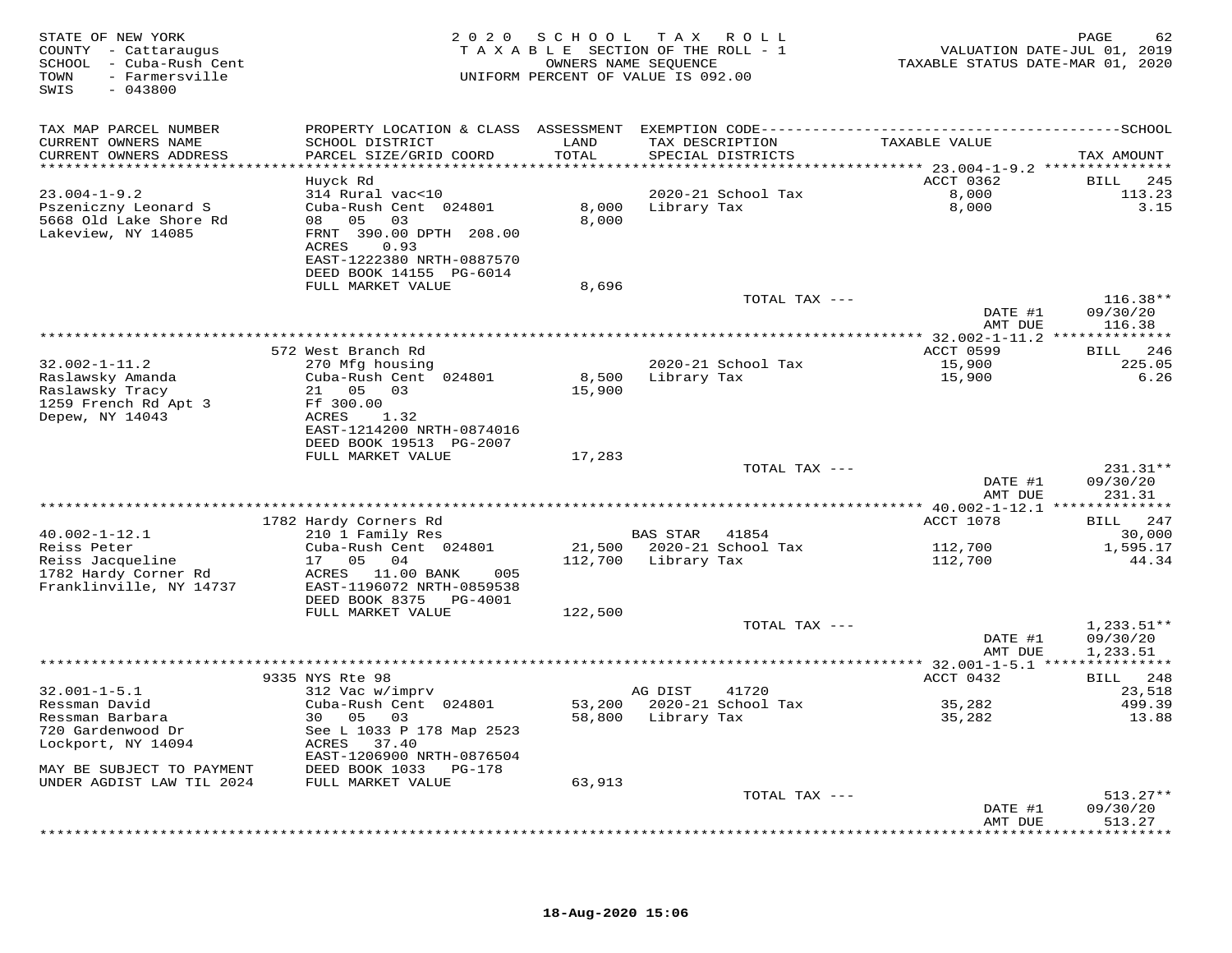| STATE OF NEW YORK<br>COUNTY - Cattaraugus<br>SCHOOL - Cattaraugus<br>TOWN - Cuba-Rush Cent<br>TOWN - Farmersville<br>SWIS<br>$-043800$ |                                                                                              |               | 2020 SCHOOL TAX ROLL<br>TAXABLE SECTION OF THE ROLL - 1<br>OWNERS NAME SEQUENCE<br>UNIFORM PERCENT OF VALUE IS 092.00 | VALUATION DATE-JUL 01, 2019<br>TAXABLE STATUS DATE-MAR 01, 2020 | PAGE<br>63             |
|----------------------------------------------------------------------------------------------------------------------------------------|----------------------------------------------------------------------------------------------|---------------|-----------------------------------------------------------------------------------------------------------------------|-----------------------------------------------------------------|------------------------|
| TAX MAP PARCEL NUMBER                                                                                                                  | PROPERTY LOCATION & CLASS ASSESSMENT EXEMPTION CODE-----------------------------------SCHOOL |               |                                                                                                                       |                                                                 |                        |
| CURRENT OWNERS NAME<br>CURRENT OWNERS ADDRESS                                                                                          | SCHOOL DISTRICT<br>PARCEL SIZE/GRID COORD                                                    | LAND<br>TOTAL | TAX DESCRIPTION<br>SPECIAL DISTRICTS                                                                                  | TAXABLE VALUE                                                   | TAX AMOUNT             |
|                                                                                                                                        | 1038 Elton Rd                                                                                |               |                                                                                                                       | ACCT 0195                                                       | BILL 249               |
| $23.014 - 1 - 57$                                                                                                                      | 270 Mfg housing                                                                              |               | ENH STAR 41834                                                                                                        |                                                                 | 27,100                 |
| Richardson Brian                                                                                                                       | Cuba-Rush Cent 024801                                                                        |               | 7,500 2020-21 School Tax                                                                                              | 27,100                                                          | 383.58                 |
| Richardson Loretta F<br>1038 Elton Rd                                                                                                  | 32 05 03<br>FRNT 66.00 DPTH 305.00                                                           |               | 27,100 Library Tax                                                                                                    | 27,100                                                          | 10.66                  |
| PO Box 112<br>Farmersville Station, NY 14060 EAST-1207747 NRTH-0884233                                                                 | ACRES 0.46                                                                                   |               |                                                                                                                       |                                                                 |                        |
|                                                                                                                                        | DEED BOOK 931 PG-01028<br>FULL MARKET VALUE                                                  | 29,457        |                                                                                                                       |                                                                 |                        |
|                                                                                                                                        |                                                                                              |               | TOTAL TAX ---                                                                                                         |                                                                 | $10.66**$              |
|                                                                                                                                        |                                                                                              |               |                                                                                                                       | DATE #1<br>AMT DUE                                              | 09/30/20<br>10.66      |
|                                                                                                                                        |                                                                                              |               |                                                                                                                       |                                                                 |                        |
| $41.001 - 1 - 15.8$                                                                                                                    | 814 Hardy Crn Rd<br>260 Seasonal res                                                         |               | 2020-21 School Tax                                                                                                    | ACCT 0817<br>54,400                                             | BILL 250<br>769.98     |
| 41.001-1-10.00<br>Risius James E<br>Caraion Dr                                                                                         | Cuba-Rush Cent 024801                                                                        | 32,000        | Library Tax                                                                                                           | 54,400                                                          | 21.40                  |
|                                                                                                                                        | 18  05  03                                                                                   | 54,400        |                                                                                                                       |                                                                 |                        |
| North Towawanda, NY 14120                                                                                                              | ACRES 25.00                                                                                  |               |                                                                                                                       |                                                                 |                        |
|                                                                                                                                        | EAST-1210783 NRTH-0862541<br>DEED BOOK 16534 PG-3002                                         |               |                                                                                                                       |                                                                 |                        |
|                                                                                                                                        | FULL MARKET VALUE                                                                            | 59,130        |                                                                                                                       |                                                                 |                        |
|                                                                                                                                        |                                                                                              |               | TOTAL TAX ---                                                                                                         |                                                                 | 791.38**               |
|                                                                                                                                        |                                                                                              |               |                                                                                                                       | DATE #1<br>AMT DUE                                              | 09/30/20<br>791.38     |
|                                                                                                                                        |                                                                                              |               |                                                                                                                       |                                                                 |                        |
| $23.014 - 1 - 64$                                                                                                                      | 9775 Church St<br>210 1 Family Res                                                           |               | ENH STAR 41834                                                                                                        | ACCT 0364                                                       | BILL 251<br>69,800     |
| 23.011<br>Roblee Cheryl                                                                                                                | Cuba-Rush Cent 024801                                                                        |               |                                                                                                                       | 85,600                                                          | 1,211.59               |
|                                                                                                                                        | 32 05 03                                                                                     |               | 85,600 Library Tax                                                                                                    | 85,600                                                          | 33.68                  |
| Farmersville, NY 14060                                                                                                                 | FRNT 174.00 DPTH 210.00<br>ACRES<br>0.88                                                     |               |                                                                                                                       |                                                                 |                        |
|                                                                                                                                        | EAST-1208205 NRTH-0884748                                                                    |               |                                                                                                                       |                                                                 |                        |
|                                                                                                                                        | DEED BOOK 911 PG-1131<br>FULL MARKET VALUE                                                   | 93,043        |                                                                                                                       |                                                                 |                        |
|                                                                                                                                        |                                                                                              |               | TOTAL TAX ---                                                                                                         |                                                                 | 319.27**               |
|                                                                                                                                        |                                                                                              |               |                                                                                                                       | DATE #1                                                         | 09/30/20               |
|                                                                                                                                        |                                                                                              |               |                                                                                                                       | AMT DUE                                                         | 319.27                 |
|                                                                                                                                        | 1164 Co Rd 21                                                                                |               |                                                                                                                       | ACCT 0148                                                       | BILL 252               |
| $23.003 - 1 - 21$                                                                                                                      | 270 Mfg housing                                                                              |               | 2020-21 School Tax                                                                                                    |                                                                 | 113.23                 |
| Roblee Kevin<br>Roblee Kevin                                                                                                           | Cuba-Rush Cent 024801                                                                        |               | 8,000 Library Tax                                                                                                     | $8,000$<br>8,000<br>8,000                                       | 3.15                   |
| Roblee Frances                                                                                                                         | 40  05  03                                                                                   | 8,000         |                                                                                                                       |                                                                 |                        |
| 10019 Galen Hill Rd<br>Freedom, NY 14065                                                                                               | FRNT 208.70 DPTH 208.00<br>ACRES 1.00                                                        |               |                                                                                                                       |                                                                 |                        |
|                                                                                                                                        | EAST-1205898 NRTH-0883129                                                                    |               |                                                                                                                       |                                                                 |                        |
|                                                                                                                                        | DEED BOOK 1018    PG-1061                                                                    |               |                                                                                                                       |                                                                 |                        |
|                                                                                                                                        | FULL MARKET VALUE                                                                            | 8,696         |                                                                                                                       |                                                                 |                        |
|                                                                                                                                        |                                                                                              |               | TOTAL TAX ---                                                                                                         | DATE #1                                                         | $116.38**$<br>09/30/20 |
|                                                                                                                                        |                                                                                              |               |                                                                                                                       | AMT DUE                                                         | 116.38                 |
|                                                                                                                                        |                                                                                              |               |                                                                                                                       |                                                                 |                        |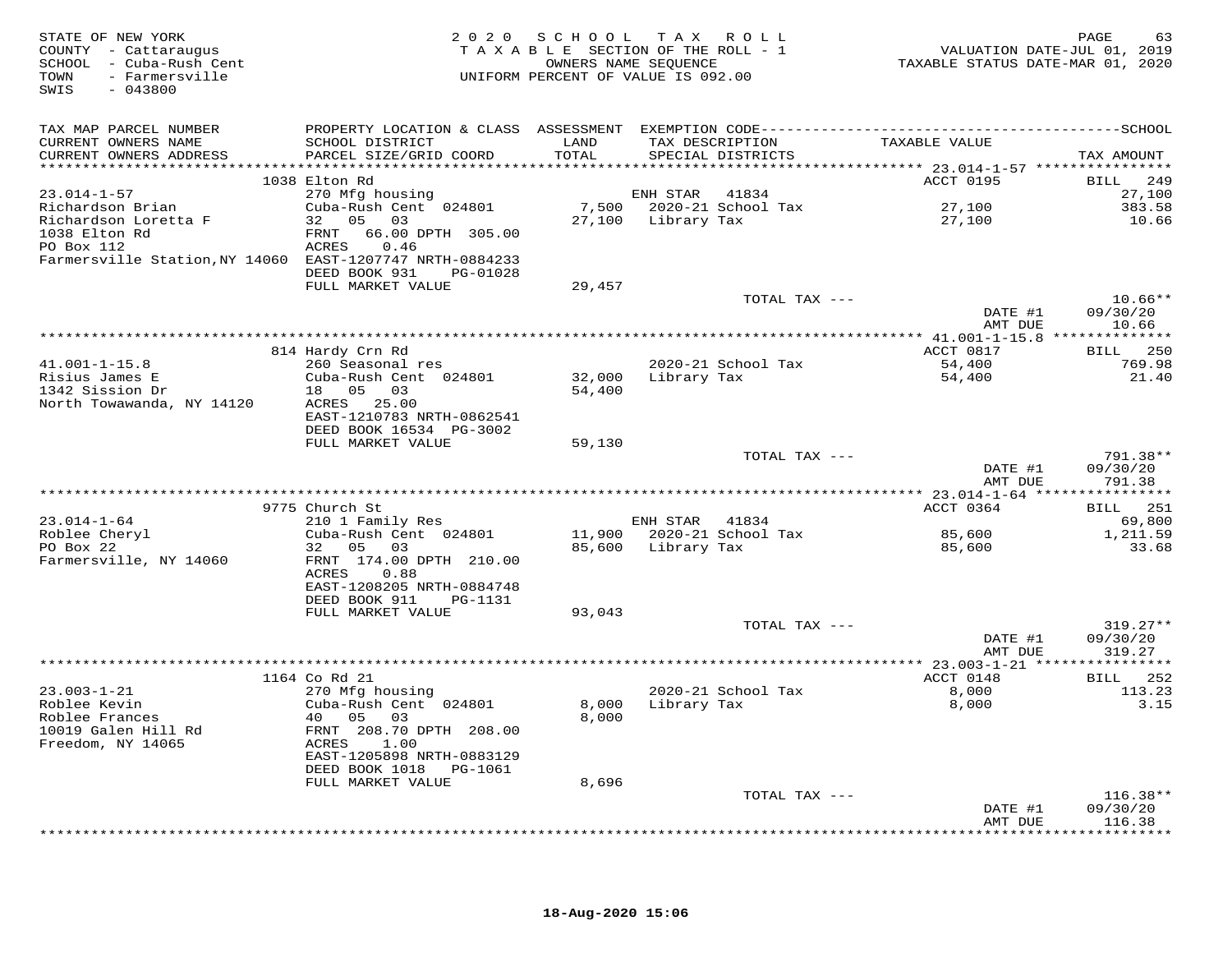| STATE OF NEW YORK<br>COUNTY - Cattaraugus<br>SCHOOL - Cuba-Rush Cent<br>TOWN<br>- Farmersville<br>SWIS<br>$-043800$ | 2 0 2 0                                                                                                               | SCHOOL             | T A X<br>R O L L<br>TAXABLE SECTION OF THE ROLL - 1<br>OWNERS NAME SEOUENCE<br>UNIFORM PERCENT OF VALUE IS 092.00 | VALUATION DATE-JUL 01, 2019<br>TAXABLE STATUS DATE-MAR 01, 2020 | PAGE<br>64                           |
|---------------------------------------------------------------------------------------------------------------------|-----------------------------------------------------------------------------------------------------------------------|--------------------|-------------------------------------------------------------------------------------------------------------------|-----------------------------------------------------------------|--------------------------------------|
| TAX MAP PARCEL NUMBER<br>CURRENT OWNERS NAME<br>CURRENT OWNERS ADDRESS                                              | PROPERTY LOCATION & CLASS ASSESSMENT<br>SCHOOL DISTRICT<br>PARCEL SIZE/GRID COORD                                     | LAND<br>TOTAL      | TAX DESCRIPTION<br>SPECIAL DISTRICTS                                                                              | TAXABLE VALUE                                                   | TAX AMOUNT                           |
| ***********************                                                                                             |                                                                                                                       |                    |                                                                                                                   |                                                                 |                                      |
| $23.004 - 1 - 4.2$                                                                                                  | NYS Rte 98<br>322 Rural vac>10                                                                                        |                    | 2020-21 School Tax                                                                                                | 201,000                                                         | 253<br>BILL<br>2,844.98              |
| ROESKE PETER<br>ROESKE FAITH<br>10493 Knibloe Rd<br>Fillmore, NY 14735                                              | Cuba-Rush Cent 024801<br>$16/24 - 05 - 03$<br>See L1033 P 194 Map 2531<br>ACRES 200.00<br>EAST-1215136 NRTH-0885327   | 201,000<br>201,000 | Library Tax                                                                                                       | 201,000                                                         | 79.08                                |
|                                                                                                                     | DEED BOOK 30488 PG-4001                                                                                               |                    |                                                                                                                   |                                                                 |                                      |
|                                                                                                                     | FULL MARKET VALUE                                                                                                     | 218,478            | TOTAL TAX ---                                                                                                     | DATE #1                                                         | $2,924.06**$<br>09/30/20             |
|                                                                                                                     |                                                                                                                       |                    |                                                                                                                   | AMT DUE                                                         | 2,924.06                             |
|                                                                                                                     | Hardys Corners Rd                                                                                                     |                    |                                                                                                                   | ACCT 1111                                                       | BILL 254                             |
| $40.002 - 1 - 5.6$<br>Rogacki Joseph S<br>Rogacki Roberta M<br>1904 Rte.238                                         | 322 Rural vac>10<br>Cuba-Rush Cent 024801<br>83.65<br>ACRES<br>EAST-1200026 NRTH-0862209                              | 66,300<br>66,300   | 2020-21 School Tax<br>Library Tax                                                                                 | 66,300<br>66,300                                                | 938.42<br>26.09                      |
| Warsaw, NY 14569                                                                                                    | DEED BOOK 3234<br>PG-6003                                                                                             |                    |                                                                                                                   |                                                                 |                                      |
|                                                                                                                     | FULL MARKET VALUE                                                                                                     | 72,065             | TOTAL TAX ---                                                                                                     |                                                                 | 964.51**                             |
|                                                                                                                     |                                                                                                                       |                    |                                                                                                                   | DATE #1<br>AMT DUE                                              | 09/30/20<br>964.51                   |
|                                                                                                                     |                                                                                                                       |                    |                                                                                                                   |                                                                 |                                      |
| $40.002 - 1 - 5.4$                                                                                                  | 1671 Hardys Corners Rd<br>240 Rural res                                                                               |                    | ENH STAR<br>41834                                                                                                 | <b>ACCT 1109</b>                                                | <b>BILL</b> 255<br>69,800            |
| Rogacki Stanley J                                                                                                   | Cuba-Rush Cent 024801                                                                                                 |                    | 67,000 2020-21 School Tax                                                                                         | 153,600                                                         | 2,174.07                             |
| Rogacki Vickee A<br>1671 Hardys Crn Rd<br>Franklinville, NY 14737                                                   | ACRES<br>85.00<br>EAST-1197503 NRTH-0858891<br>DEED BOOK 3234<br>PG-6001                                              | 153,600            | Library Tax                                                                                                       | 153,600                                                         | 60.43                                |
|                                                                                                                     | FULL MARKET VALUE                                                                                                     | 166,957            |                                                                                                                   |                                                                 |                                      |
|                                                                                                                     |                                                                                                                       |                    | TOTAL TAX ---                                                                                                     | DATE #1<br>AMT DUE                                              | $1,308.50**$<br>09/30/20<br>1,308.50 |
|                                                                                                                     |                                                                                                                       |                    |                                                                                                                   |                                                                 |                                      |
| $32.002 - 1 - 15.1$                                                                                                 | 686 West Branch Rd<br>240 Rural res                                                                                   |                    | ENH STAR<br>41834                                                                                                 | ACCT 0370                                                       | <b>BILL</b> 256<br>69,800            |
| Rose Jon L                                                                                                          | Cuba-Rush Cent 024801                                                                                                 |                    | 47,600 2020-21 School Tax                                                                                         | 74,800                                                          | 1,058.73                             |
| Rose Beverly M<br>686 W Branch Rd<br>Franklinville, NY 14737                                                        | 21 05<br>03<br>Ff 1245.00<br>ACRES 42.15<br>EAST-1212625 NRTH-0875261<br>DEED BOOK 17931 PG-4001<br>FULL MARKET VALUE | 74,800<br>81,304   | Library Tax                                                                                                       | 74,800                                                          | 29.43                                |
|                                                                                                                     |                                                                                                                       |                    | TOTAL TAX ---                                                                                                     | DATE #1<br>AMT DUE                                              | $162.16**$<br>09/30/20<br>162.16     |
|                                                                                                                     | **********************************                                                                                    |                    |                                                                                                                   |                                                                 |                                      |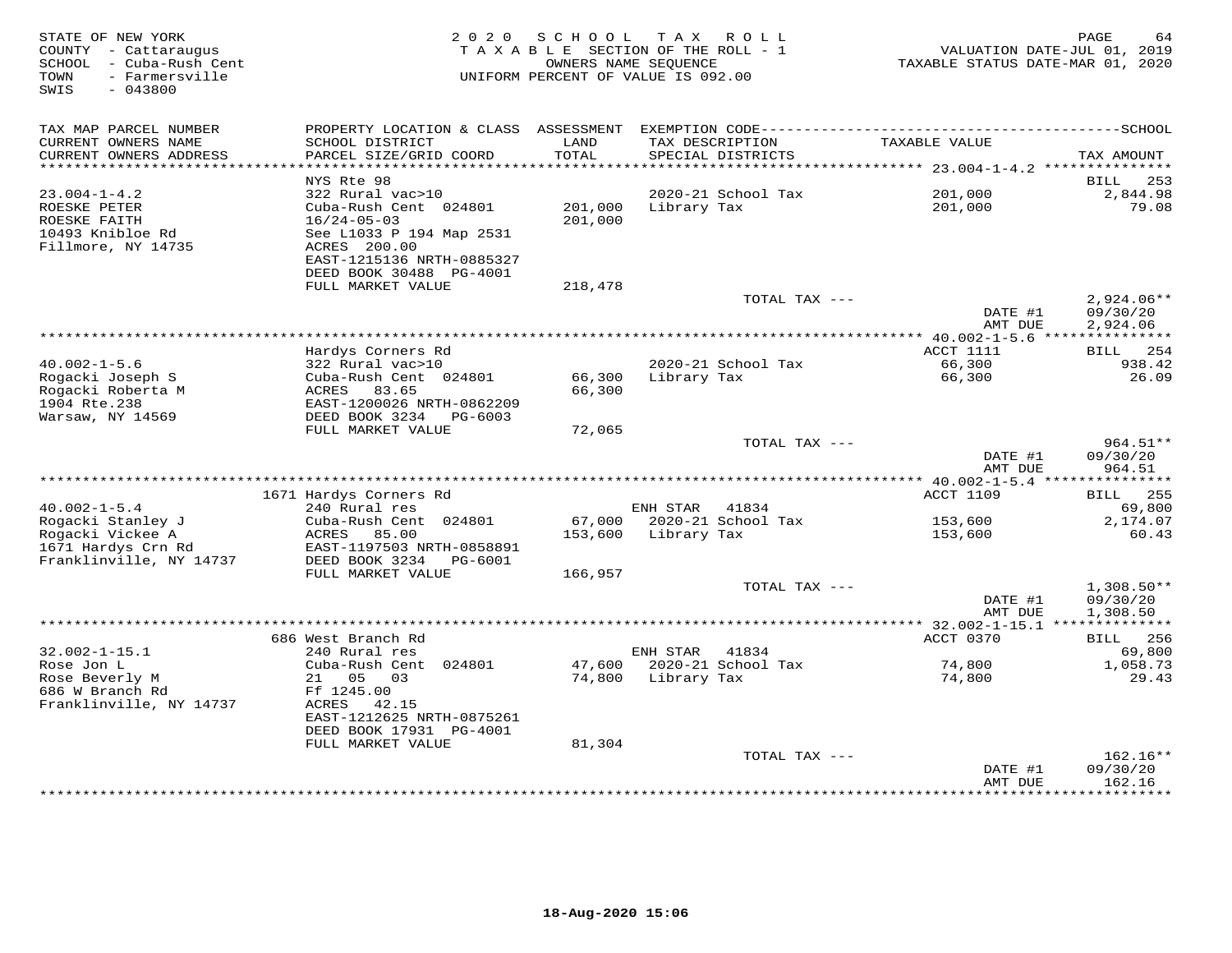| STATE OF NEW YORK<br>COUNTY - Cattaraugus<br>SCHOOL - Cuba-Rush Cent<br>- Farmersville<br>TOWN<br>SWIS<br>$-043800$ | 2 0 2 0                                                                                                                               | SCHOOL           | T A X<br>ROLL<br>TAXABLE SECTION OF THE ROLL - 1<br>OWNERS NAME SEQUENCE<br>UNIFORM PERCENT OF VALUE IS 092.00 | TAXABLE STATUS DATE-MAR 01, 2020         | PAGE<br>65<br>VALUATION DATE-JUL 01, 2019 |
|---------------------------------------------------------------------------------------------------------------------|---------------------------------------------------------------------------------------------------------------------------------------|------------------|----------------------------------------------------------------------------------------------------------------|------------------------------------------|-------------------------------------------|
| TAX MAP PARCEL NUMBER                                                                                               |                                                                                                                                       |                  |                                                                                                                |                                          |                                           |
| CURRENT OWNERS NAME<br>CURRENT OWNERS ADDRESS<br>***********************                                            | SCHOOL DISTRICT<br>PARCEL SIZE/GRID COORD<br>*************************                                                                | LAND<br>TOTAL    | TAX DESCRIPTION<br>SPECIAL DISTRICTS                                                                           | TAXABLE VALUE                            | TAX AMOUNT                                |
|                                                                                                                     | Hardy Corners Rd                                                                                                                      |                  |                                                                                                                | ACCT 0662                                | <b>BILL</b><br>257                        |
| $41.002 - 1 - 11.4$<br>Rose Mark K Sr<br>173 Hardys Corners Rd<br>Franklinville, NY 14737                           | 314 Rural vac<10<br>Cuba-Rush Cent 024801<br>05<br>01<br>03<br>5.25<br>ACRES<br>EAST-1219743 NRTH-0859335<br>DEED BOOK 00985 PG-00125 | 14,400<br>14,400 | 2020-21 School Tax<br>Library Tax                                                                              | 14,400<br>14,400                         | 203.82<br>5.67                            |
|                                                                                                                     | FULL MARKET VALUE                                                                                                                     | 15,652           |                                                                                                                |                                          |                                           |
|                                                                                                                     |                                                                                                                                       |                  | TOTAL TAX ---                                                                                                  | DATE #1                                  | $209.49**$<br>09/30/20                    |
|                                                                                                                     |                                                                                                                                       |                  |                                                                                                                | AMT DUE                                  | 209.49<br>* * * * * * * * * *             |
|                                                                                                                     | 173 Hardy Crn. Rd                                                                                                                     |                  |                                                                                                                | ********** 41.002-1-12 ****<br>ACCT 0566 | BILL 258                                  |
| $41.002 - 1 - 12$                                                                                                   | 210 1 Family Res                                                                                                                      |                  | <b>BAS STAR</b><br>41854                                                                                       |                                          | 30,000                                    |
| Rose Mark K Sr                                                                                                      | Cuba-Rush Cent 024801                                                                                                                 |                  | 13,900 2020-21 School Tax                                                                                      | 56,600                                   | 801.12                                    |
| Rose Patricia A<br>173 Hardy Crn. Rd<br>Franklinville, NY 14737                                                     | 02 05<br>03<br>4.95 BANK<br>ACRES<br>017<br>EAST-1219944 NRTH-0859333<br>DEED BOOK 1028<br><b>PG-570</b>                              | 56,600           | Library Tax                                                                                                    | 56,600                                   | 22.27                                     |
|                                                                                                                     | FULL MARKET VALUE                                                                                                                     | 61,522           |                                                                                                                |                                          |                                           |
|                                                                                                                     |                                                                                                                                       |                  | TOTAL TAX ---                                                                                                  | DATE #1<br>AMT DUE                       | $417.39**$<br>09/30/20<br>417.39          |
|                                                                                                                     |                                                                                                                                       |                  |                                                                                                                | ACCT 0751                                |                                           |
| $41.002 - 1 - 8.3$                                                                                                  | 297 Hardy Crn. Rd<br>260 Seasonal res                                                                                                 |                  | 2020-21 School Tax                                                                                             | 72,700                                   | 259<br>BILL<br>1,029.00                   |
| Rosinski Allan M<br>Rosinski Diane M<br>37 Mullen St<br>Tonawanda, NY 14150                                         | Cuba-Rush Cent 024801<br>09/10<br>05 03<br>23.65<br>ACRES<br>EAST-1218027 NRTH-0859644                                                | 31,000<br>72,700 | Library Tax                                                                                                    | 72,700                                   | 28.60                                     |
|                                                                                                                     | DEED BOOK 832<br>PG-00759                                                                                                             |                  |                                                                                                                |                                          |                                           |
|                                                                                                                     | FULL MARKET VALUE                                                                                                                     | 79,022           | TOTAL TAX ---                                                                                                  |                                          | $1,057.60**$                              |
|                                                                                                                     |                                                                                                                                       |                  |                                                                                                                | DATE #1<br>AMT DUE                       | 09/30/20<br>1,057.60                      |
|                                                                                                                     |                                                                                                                                       |                  |                                                                                                                |                                          |                                           |
|                                                                                                                     | Hardy Crn. Rd                                                                                                                         |                  |                                                                                                                | ACCT 1120                                | 260<br><b>BILL</b>                        |
| $41.002 - 1 - 8.5$<br>Rosinski James L                                                                              | 314 Rural vac<10<br>Cuba-Rush Cent 024801                                                                                             | 13,700           | 2020-21 School Tax<br>Library Tax                                                                              | 13,700<br>13,700                         | 193.91<br>5.39                            |
| 265 Hardy Corners Rd<br>Franklinville, NY 14737                                                                     | 09/10<br>05 03<br>4.80<br>ACRES<br>EAST-1218416 NRTH-0859569<br>DEED BOOK 4222<br>PG-3002<br>FULL MARKET VALUE                        | 13,700<br>14,891 |                                                                                                                |                                          |                                           |
|                                                                                                                     |                                                                                                                                       |                  | TOTAL TAX ---                                                                                                  |                                          | 199.30**                                  |
|                                                                                                                     |                                                                                                                                       |                  |                                                                                                                | DATE #1<br>AMT DUE<br>************       | 09/30/20<br>199.30<br>* * * * * * * * * * |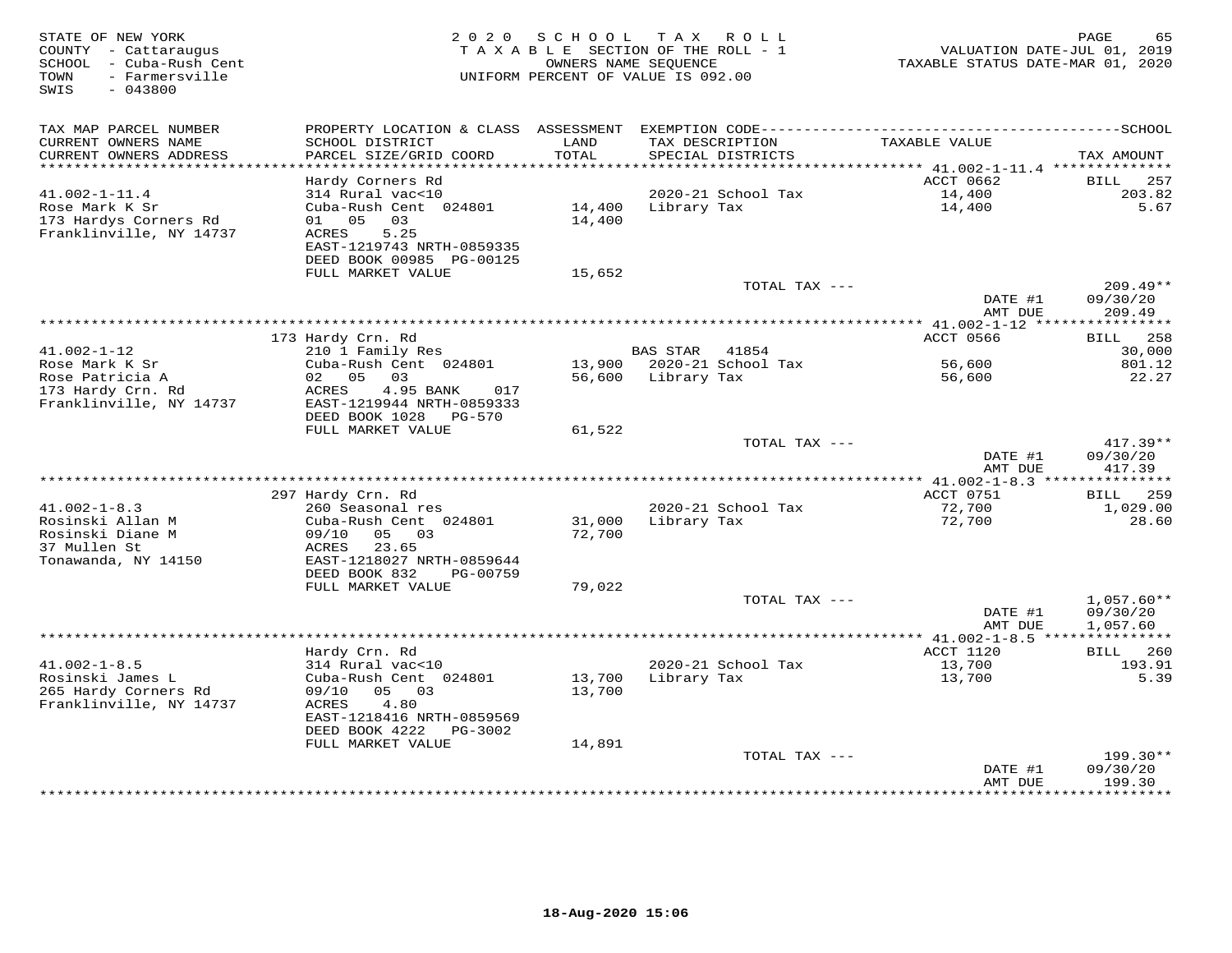| STATE OF NEW YORK<br>COUNTY - Cattaraugus<br>SCHOOL - Cuba-Rush Cent<br>- Farmersville<br>TOWN<br>$-043800$<br>SWIS | 2020                                                                                    | SCHOOL              | TAX ROLL<br>TAXABLE SECTION OF THE ROLL - 1<br>OWNERS NAME SEOUENCE<br>UNIFORM PERCENT OF VALUE IS 092.00 | TAXABLE STATUS DATE-MAR 01, 2020     | PAGE<br>66<br>VALUATION DATE-JUL 01, 2019 |
|---------------------------------------------------------------------------------------------------------------------|-----------------------------------------------------------------------------------------|---------------------|-----------------------------------------------------------------------------------------------------------|--------------------------------------|-------------------------------------------|
| TAX MAP PARCEL NUMBER                                                                                               |                                                                                         |                     |                                                                                                           |                                      |                                           |
| CURRENT OWNERS NAME<br>CURRENT OWNERS ADDRESS                                                                       | SCHOOL DISTRICT<br>PARCEL SIZE/GRID COORD                                               | LAND<br>TOTAL       | TAX DESCRIPTION<br>SPECIAL DISTRICTS                                                                      | TAXABLE VALUE                        | TAX AMOUNT                                |
| ********************                                                                                                |                                                                                         | * * * * * * * * * * |                                                                                                           | ******* 41.002-1-10 **************** |                                           |
|                                                                                                                     | 265 Hardy Crn. Rd                                                                       |                     |                                                                                                           | ACCT 0373                            | 261<br>BILL                               |
| $41.002 - 1 - 10$                                                                                                   | 210 1 Family Res                                                                        |                     | <b>BAS STAR</b><br>41854                                                                                  |                                      | 30,000                                    |
| Rosinski James L                                                                                                    | Cuba-Rush Cent 024801                                                                   |                     | 20,500 2020-21 School Tax                                                                                 | 69,000                               | 976.63                                    |
| 265 Hardy Crn. Rd<br>Franklinville, NY 14737                                                                        | 05<br>03<br>01<br>ACRES<br>10.20<br>EAST-1218645 NRTH-0859489<br>DEED BOOK 4111 PG-3002 | 69,000              | Library Tax                                                                                               | 69,000                               | 27.15                                     |
|                                                                                                                     | FULL MARKET VALUE                                                                       | 75,000              |                                                                                                           |                                      |                                           |
|                                                                                                                     |                                                                                         |                     | TOTAL TAX ---                                                                                             |                                      | 597.78**                                  |
|                                                                                                                     |                                                                                         |                     |                                                                                                           | DATE #1<br>AMT DUE                   | 09/30/20<br>597.78                        |
|                                                                                                                     |                                                                                         |                     | ******************************                                                                            | $*$ 32.004-2-13.1 ***                | ***********                               |
|                                                                                                                     | Agett (OFF) Rd                                                                          |                     |                                                                                                           | ACCT 0358                            | 262<br>BILL                               |
| $32.004 - 2 - 13.1$                                                                                                 | 260 Seasonal res                                                                        |                     | 2020-21 School Tax                                                                                        | 33,700                               | 476.99                                    |
| Rovillo Christopher J<br>9687 Old Lakeshore Rd<br>Angola, NY 14006                                                  | Cuba-Rush Cent 024801<br>03 05<br>03<br>ACRES 15.20                                     | 24,700<br>33,700    | Library Tax                                                                                               | 33,700                               | 13.26                                     |
|                                                                                                                     | EAST-1222223 NRTH-0864437<br>DEED BOOK 00997 PG-01106<br>FULL MARKET VALUE              | 36,630              |                                                                                                           |                                      |                                           |
|                                                                                                                     |                                                                                         |                     | TOTAL TAX ---                                                                                             |                                      | $490.25**$                                |
| ***********************                                                                                             |                                                                                         |                     |                                                                                                           | DATE #1<br>AMT DUE                   | 09/30/20<br>490.25                        |
|                                                                                                                     | West Branch Rd                                                                          |                     |                                                                                                           |                                      |                                           |
| $32.002 - 1 - 11.9$                                                                                                 | 322 Rural vac>10                                                                        |                     | 2020-21 School Tax                                                                                        | ACCT 1021<br>31,800                  | <b>BILL</b><br>263<br>450.10              |
| Rufe Rodney<br>141 Gallery Ln<br>Mount Bethel, PA 18360                                                             | Cuba-Rush Cent 024801<br>13 05 03<br>Ff 470.00                                          | 31,800<br>31,800    | Library Tax                                                                                               | 31,800                               | 12.51                                     |
|                                                                                                                     | ACRES 24.70<br>EAST-1215700 NRTH-0874432<br>DEED BOOK 980<br><b>PG-105</b>              |                     |                                                                                                           |                                      |                                           |
|                                                                                                                     | FULL MARKET VALUE                                                                       | 34,565              |                                                                                                           |                                      |                                           |
|                                                                                                                     |                                                                                         |                     | TOTAL TAX ---                                                                                             | DATE #1<br>AMT DUE                   | 462.61**<br>09/30/20<br>462.61            |
|                                                                                                                     |                                                                                         |                     |                                                                                                           |                                      |                                           |
|                                                                                                                     | West Branch Rd                                                                          |                     |                                                                                                           | ACCT 1126                            | BILL<br>264                               |
| $32.004 - 2 - 8.5$                                                                                                  | 322 Rural vac>10                                                                        |                     | 2020-21 School Tax                                                                                        | 32,200                               | 455.76                                    |
| Ruminski Michael<br>270 Canada St<br>Holland, NY 14080                                                              | Cuba-Rush Cent 024801<br>03/04<br>05<br>04<br>ACRES<br>25.30                            | 32,200<br>32,200    | Library Tax                                                                                               | 32,200                               | 12.67                                     |
|                                                                                                                     | EAST-1220615 NRTH-0869315<br>DEED BOOK 4227<br>PG-6001                                  |                     |                                                                                                           |                                      |                                           |
|                                                                                                                     | FULL MARKET VALUE                                                                       | 35,000              |                                                                                                           |                                      |                                           |
|                                                                                                                     |                                                                                         |                     | TOTAL TAX ---                                                                                             | DATE #1<br>AMT DUE                   | 468.43**<br>09/30/20<br>468.43            |
|                                                                                                                     |                                                                                         |                     |                                                                                                           |                                      | * * * * * * * * *                         |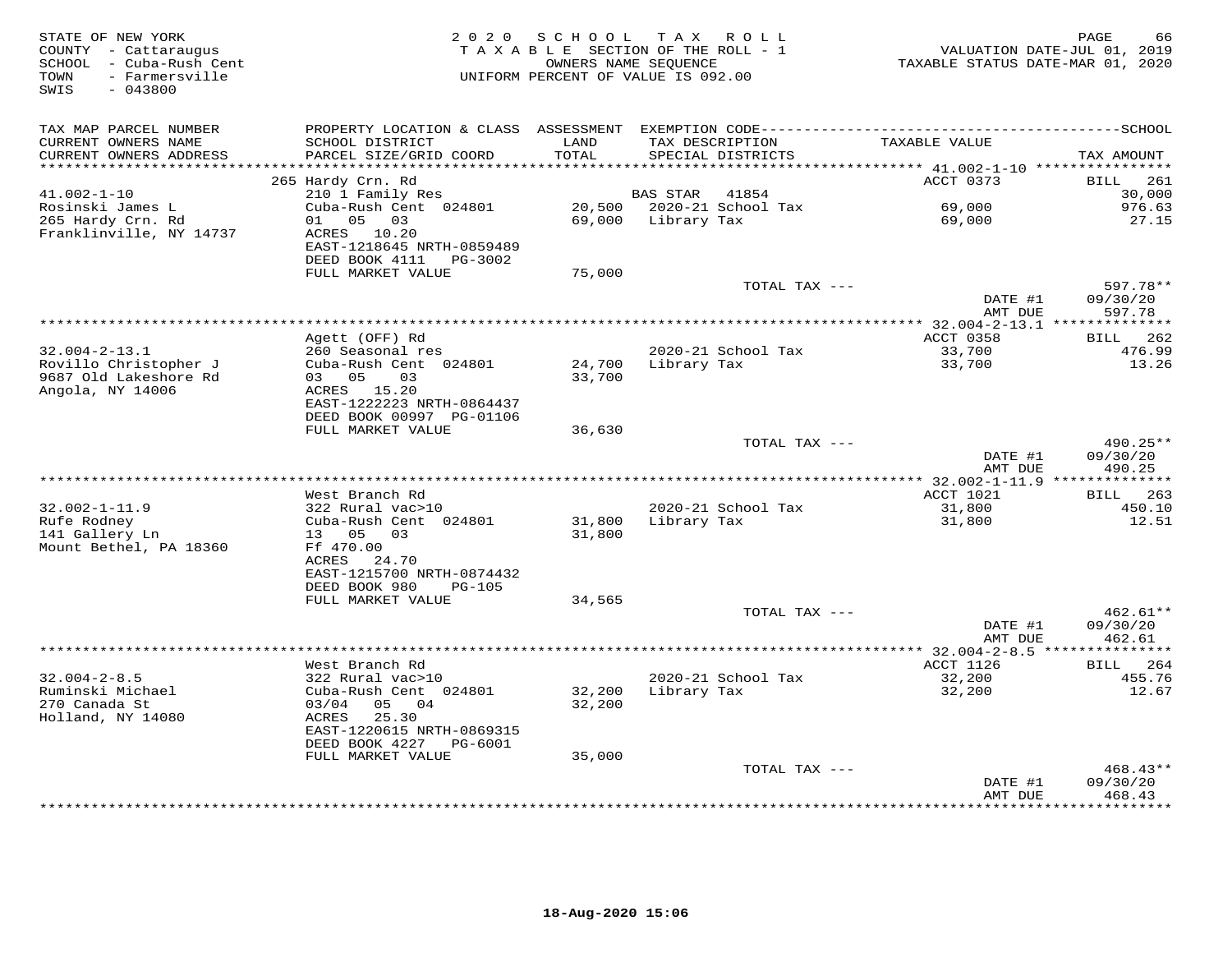| STATE OF NEW YORK<br>COUNTY - Cattaraugus<br>SCHOOL - Cuba-Rush Cent<br>- Farmersville<br>TOWN<br>$-043800$<br>SWIS | 2 0 2 0                                                                 | SCHOOL<br>TAXABLE SECTION OF THE ROLL - 1<br>OWNERS NAME SEOUENCE<br>UNIFORM PERCENT OF VALUE IS 092.00 |                 | TAX ROLL           | VALUATION DATE-JUL 01, 2019<br>TAXABLE STATUS DATE-MAR 01, 2020 | PAGE<br>67                           |
|---------------------------------------------------------------------------------------------------------------------|-------------------------------------------------------------------------|---------------------------------------------------------------------------------------------------------|-----------------|--------------------|-----------------------------------------------------------------|--------------------------------------|
| TAX MAP PARCEL NUMBER                                                                                               | PROPERTY LOCATION & CLASS ASSESSMENT                                    |                                                                                                         |                 |                    |                                                                 |                                      |
| CURRENT OWNERS NAME<br>CURRENT OWNERS ADDRESS<br>**********************                                             | SCHOOL DISTRICT<br>PARCEL SIZE/GRID COORD<br>************************** | LAND<br>TOTAL                                                                                           | TAX DESCRIPTION | SPECIAL DISTRICTS  | TAXABLE VALUE                                                   | TAX AMOUNT                           |
|                                                                                                                     | 1682 Hardy Corners Rd                                                   |                                                                                                         |                 |                    | ACCT 0586                                                       | 265<br><b>BILL</b>                   |
| $40.002 - 1 - 5.2$                                                                                                  | 240 Rural res                                                           |                                                                                                         | ENH STAR        | 41834              |                                                                 | 69,800                               |
| Russ Richard                                                                                                        | Cuba-Rush Cent 024801                                                   | 36,600                                                                                                  |                 | 2020-21 School Tax | 167,800                                                         | 2,375.06                             |
| Russ Barbara                                                                                                        | 02 05<br>04                                                             | 167,800                                                                                                 | Library Tax     |                    | 167,800                                                         | 66.02                                |
| 1682 Hardy Corners Rd                                                                                               | ACRES<br>31.15                                                          |                                                                                                         |                 |                    |                                                                 |                                      |
| Franklinville, NY 14737                                                                                             | EAST-1197777 NRTH-0860212<br>DEED BOOK 769<br>PG-00542                  |                                                                                                         |                 |                    |                                                                 |                                      |
|                                                                                                                     | FULL MARKET VALUE                                                       | 182,391                                                                                                 |                 |                    |                                                                 |                                      |
|                                                                                                                     |                                                                         |                                                                                                         |                 | TOTAL TAX ---      |                                                                 | $1,515.08**$                         |
|                                                                                                                     |                                                                         |                                                                                                         |                 |                    | DATE #1                                                         | 09/30/20                             |
|                                                                                                                     |                                                                         |                                                                                                         |                 |                    | AMT DUE                                                         | 1,515.08                             |
|                                                                                                                     |                                                                         |                                                                                                         |                 |                    | ********** 40.002-1-5.7 ****                                    |                                      |
| $40.002 - 1 - 5.7$                                                                                                  | 1596 Hardy Corner Rd<br>240 Rural res                                   |                                                                                                         |                 | 2020-21 School Tax | 155,600                                                         | 266<br>BILL                          |
| Russ Robert R                                                                                                       | Cuba-Rush Cent 024801                                                   | 30,500                                                                                                  | Library Tax     |                    | 155,600                                                         | 2,202.38<br>61.22                    |
| Russ Kathleen A                                                                                                     | ACRES<br>23.00                                                          | 155,600                                                                                                 |                 |                    |                                                                 |                                      |
| 1596 Hardy Crn. Rd                                                                                                  | EAST-1198949 NRTH-0860749                                               |                                                                                                         |                 |                    |                                                                 |                                      |
| Franlinville, NY 14737                                                                                              | DEED BOOK 24129 PG-5001                                                 |                                                                                                         |                 |                    |                                                                 |                                      |
|                                                                                                                     | FULL MARKET VALUE                                                       | 169,130                                                                                                 |                 |                    |                                                                 |                                      |
|                                                                                                                     |                                                                         |                                                                                                         |                 | TOTAL TAX ---      | DATE #1<br>AMT DUE                                              | $2,263.60**$<br>09/30/20<br>2,263.60 |
|                                                                                                                     |                                                                         |                                                                                                         |                 |                    |                                                                 |                                      |
|                                                                                                                     | NYS Rte 98                                                              |                                                                                                         |                 |                    |                                                                 | 267<br>BILL                          |
| $23.003 - 1 - 9.2$                                                                                                  | 322 Rural vac>10                                                        |                                                                                                         |                 | 2020-21 School Tax | 19,400                                                          | 274.59                               |
| Sampson Aaron<br>Slazak Elizabeth                                                                                   | Cuba-Rush Cent 024801<br>32 05<br>03                                    | 19,400<br>19,400                                                                                        | Library Tax     |                    | 19,400                                                          | 7.63                                 |
| 11810 Route 98                                                                                                      | See L1033 P 188 Map 2528                                                |                                                                                                         |                 |                    |                                                                 |                                      |
| Freedom, NY 14065                                                                                                   | ACRES 18.35                                                             |                                                                                                         |                 |                    |                                                                 |                                      |
|                                                                                                                     | EAST-1209996 NRTH-0884162                                               |                                                                                                         |                 |                    |                                                                 |                                      |
| MAY BE SUBJECT TO PAYMENT                                                                                           | DEED BOOK 29769 PG-6004                                                 |                                                                                                         |                 |                    |                                                                 |                                      |
| UNDER AGDIST LAW TIL 2023                                                                                           | FULL MARKET VALUE                                                       | 21,087                                                                                                  |                 |                    |                                                                 |                                      |
|                                                                                                                     |                                                                         |                                                                                                         |                 | TOTAL TAX ---      | DATE #1                                                         | 282.22**<br>09/30/20                 |
|                                                                                                                     |                                                                         |                                                                                                         |                 |                    | AMT DUE                                                         | 282.22                               |
| **********************                                                                                              |                                                                         |                                                                                                         |                 |                    |                                                                 |                                      |
|                                                                                                                     | NYS Rte 98                                                              |                                                                                                         |                 |                    | ACCT 0694                                                       | 268<br>BILL                          |
| $23.004 - 1 - 1.1$                                                                                                  | 105 Vac farmland                                                        |                                                                                                         |                 | 2020-21 School Tax | 67,500                                                          | 955.40                               |
| Sampson Aaron                                                                                                       | Cuba-Rush Cent 024801                                                   | 67,500                                                                                                  | Library Tax     |                    | 67,500                                                          | 26.56                                |
| Slazak Elizabeth<br>11810 Route 98                                                                                  | 24/32<br>05<br>03<br>63.40<br>ACRES                                     | 67,500                                                                                                  |                 |                    |                                                                 |                                      |
| Freedom, NY 14065                                                                                                   | EAST-1210377 NRTH-0887085                                               |                                                                                                         |                 |                    |                                                                 |                                      |
|                                                                                                                     | DEED BOOK 26380 PG-4002                                                 |                                                                                                         |                 |                    |                                                                 |                                      |
|                                                                                                                     | FULL MARKET VALUE                                                       | 73,370                                                                                                  |                 |                    |                                                                 |                                      |
|                                                                                                                     |                                                                         |                                                                                                         |                 | TOTAL TAX ---      |                                                                 | 981.96**                             |
|                                                                                                                     |                                                                         |                                                                                                         |                 |                    | DATE #1                                                         | 09/30/20                             |
|                                                                                                                     |                                                                         |                                                                                                         |                 |                    | AMT DUE<br>* * * * * * * * * * *                                | 981.96<br>.                          |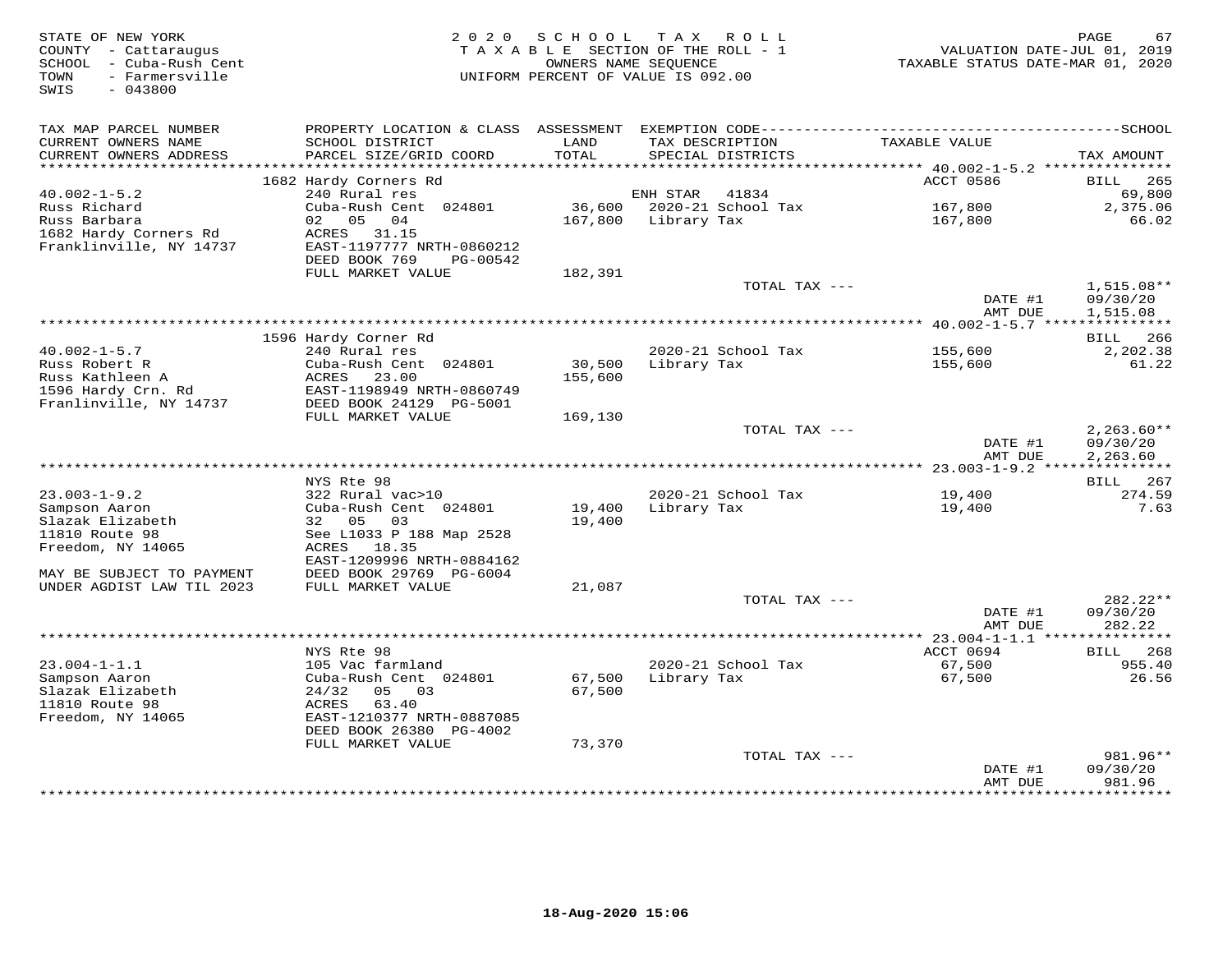| STATE OF NEW YORK<br>COUNTY - Cattaraugus<br>SCHOOL - Cuba-Rush Cent<br>- Farmersville<br>TOWN<br>SWIS<br>$-043800$ | 2 0 2 0                                                                                                                                  | SCHOOL           | T A X<br>R O L L<br>TAXABLE SECTION OF THE ROLL - 1<br>OWNERS NAME SEQUENCE<br>UNIFORM PERCENT OF VALUE IS 092.00 | VALUATION DATE-JUL 01, 2019<br>TAXABLE STATUS DATE-MAR 01, 2020 | PAGE<br>68             |
|---------------------------------------------------------------------------------------------------------------------|------------------------------------------------------------------------------------------------------------------------------------------|------------------|-------------------------------------------------------------------------------------------------------------------|-----------------------------------------------------------------|------------------------|
| TAX MAP PARCEL NUMBER<br>CURRENT OWNERS NAME<br>CURRENT OWNERS ADDRESS                                              | PROPERTY LOCATION & CLASS ASSESSMENT<br>SCHOOL DISTRICT<br>PARCEL SIZE/GRID COORD                                                        | LAND<br>TOTAL    | TAX DESCRIPTION<br>SPECIAL DISTRICTS                                                                              | TAXABLE VALUE                                                   | TAX AMOUNT             |
| **********************                                                                                              | ************************                                                                                                                 | ***********      |                                                                                                                   |                                                                 |                        |
|                                                                                                                     | NYS Rte 98                                                                                                                               |                  |                                                                                                                   |                                                                 | BILL<br>269            |
| $23.004 - 1 - 1.6$<br>Sampson Aaron<br>Slazak Elizabeth<br>11810 Route 98<br>Freedom, NY 14065                      | 322 Rural vac>10<br>Cuba-Rush Cent 024801<br>23/24/32<br>05<br>03<br>ACRES 15.10<br>EAST-1211084 NRTH-0884381<br>DEED BOOK 29769 PG-6004 | 10,100<br>10,100 | 2020-21 School Tax<br>Library Tax                                                                                 | 10,100<br>10,100                                                | 142.96<br>3.97         |
|                                                                                                                     | FULL MARKET VALUE                                                                                                                        | 10,978           |                                                                                                                   |                                                                 |                        |
|                                                                                                                     |                                                                                                                                          |                  | TOTAL TAX ---                                                                                                     | DATE #1                                                         | $146.93**$<br>09/30/20 |
|                                                                                                                     |                                                                                                                                          |                  |                                                                                                                   | AMT DUE                                                         | 146.93                 |
|                                                                                                                     |                                                                                                                                          |                  |                                                                                                                   |                                                                 |                        |
| $23.004 - 1 - 22$                                                                                                   | 726 Tarbell Rd<br>210 1 Family Res                                                                                                       |                  | AGED C/T/S 41800                                                                                                  | ACCT 0379                                                       | 270<br>BILL<br>26,350  |
| Sampson Alvin J                                                                                                     | Cuba-Rush Cent 024801                                                                                                                    |                  | 8,000 ENH STAR 41834                                                                                              |                                                                 | 26,350                 |
| Sampson Janice M<br>726 Tarbell Hill Rd<br>Farmersville Station, NY 14060 ACRES                                     | 23 05<br>03<br>FRNT 209.00 DPTH 184.00<br>0.88<br>EAST-1212186 NRTH-0882337                                                              | 52,700           | 2020-21 School Tax<br>Library Tax                                                                                 | 26,350<br>26,350                                                | 372.96<br>10.37        |
|                                                                                                                     | DEED BOOK 729<br>PG-01120                                                                                                                |                  |                                                                                                                   |                                                                 |                        |
|                                                                                                                     | FULL MARKET VALUE                                                                                                                        | 57,283           |                                                                                                                   |                                                                 |                        |
|                                                                                                                     |                                                                                                                                          |                  | TOTAL TAX ---                                                                                                     | DATE #1                                                         | $10.37**$<br>09/30/20  |
|                                                                                                                     |                                                                                                                                          |                  |                                                                                                                   | AMT DUE                                                         | 10.37                  |
|                                                                                                                     | 866 Tarbell Rd                                                                                                                           |                  |                                                                                                                   | ACCT 0385                                                       | 271<br><b>BILL</b>     |
| $23.003 - 1 - 10$                                                                                                   | 210 1 Family Res                                                                                                                         |                  | AGED C/T/S 41800                                                                                                  |                                                                 | 33,300                 |
| Sampson Carol L                                                                                                     | Cuba-Rush Cent 024801                                                                                                                    |                  | 8,200 ENH STAR<br>41834                                                                                           |                                                                 | 33,300                 |
| 866 Tarbell Rd                                                                                                      | 31<br>05<br>03                                                                                                                           | 66,600           | 2020-21 School Tax                                                                                                | 33,300                                                          | 471.33                 |
| Farmersville Station, NY 14060 FRNT 270.00 DPTH 180.00                                                              | 1.12<br>ACRES<br>EAST-1210097 NRTH-0883253                                                                                               |                  | Library Tax                                                                                                       | 33,300                                                          | 13.10                  |
|                                                                                                                     | DEED BOOK 730<br>PG-00238                                                                                                                |                  |                                                                                                                   |                                                                 |                        |
|                                                                                                                     | FULL MARKET VALUE                                                                                                                        | 72,391           | TOTAL TAX ---                                                                                                     |                                                                 | $13.10**$              |
|                                                                                                                     |                                                                                                                                          |                  |                                                                                                                   | DATE #1<br>AMT DUE                                              | 09/30/20<br>13.10      |
|                                                                                                                     |                                                                                                                                          |                  |                                                                                                                   |                                                                 |                        |
|                                                                                                                     | Tarbell Rd                                                                                                                               |                  |                                                                                                                   | ACCT 0383                                                       | 272<br>BILL            |
| $23.004 - 1 - 24.1$<br>Sampson Carol L                                                                              | 312 Vac w/imprv<br>Cuba-Rush Cent 024801                                                                                                 | 109,900          | AG DISTOUT 41730<br>2020-21 School Tax                                                                            | 114,735                                                         | 25,965<br>1,623.97     |
| 866 Tarbell Rd<br>Farmersville Station, NY 14060 ACRES 116.00                                                       | 23/31<br>05<br>03                                                                                                                        | 140,700          | Library Tax                                                                                                       | 114,735                                                         | 45.14                  |
| MAY BE SUBJECT TO PAYMENT                                                                                           | EAST-1210880 NRTH-0881342<br>DEED BOOK 792<br>PG-01139                                                                                   |                  |                                                                                                                   |                                                                 |                        |
| UNDER AGDIST LAW TIL 2027                                                                                           | FULL MARKET VALUE                                                                                                                        | 152,935          |                                                                                                                   |                                                                 |                        |
|                                                                                                                     |                                                                                                                                          |                  | TOTAL TAX ---                                                                                                     |                                                                 | $1,669.11**$           |
|                                                                                                                     |                                                                                                                                          |                  |                                                                                                                   | DATE #1<br>AMT DUE                                              | 09/30/20<br>1,669.11   |
|                                                                                                                     |                                                                                                                                          |                  |                                                                                                                   |                                                                 | .                      |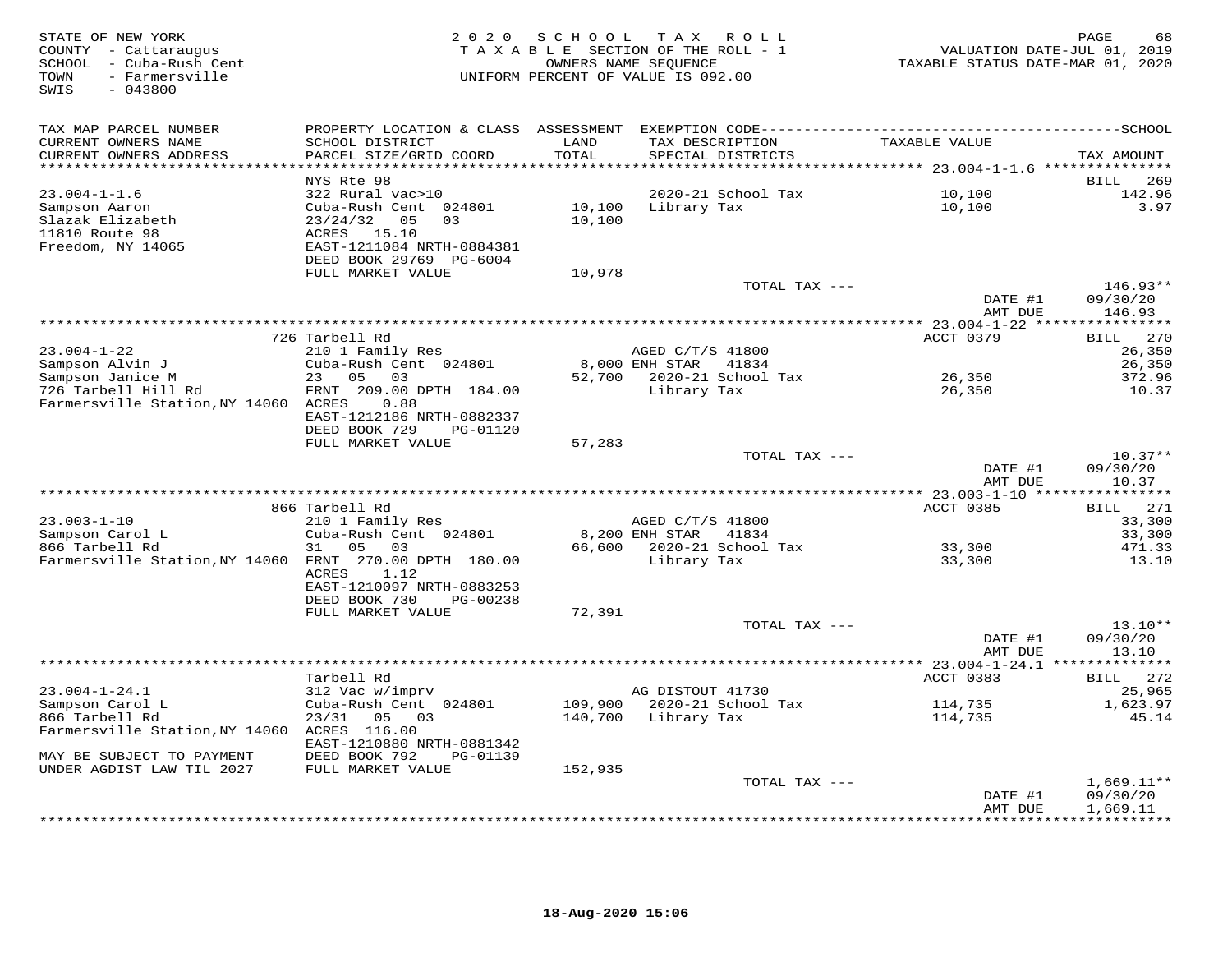| STATE OF NEW YORK<br>COUNTY - Cattaraugus<br>SCHOOL - Cuba-Rush Cent<br>- Farmersville<br>TOWN<br>$-043800$<br>SWIS |                                                                          | 2020 SCHOOL   | TAX ROLL<br>TAXABLE SECTION OF THE ROLL - 1<br>OWNERS NAME SEQUENCE<br>UNIFORM PERCENT OF VALUE IS 092.00 | VALUATION DATE-JUL 01, 2019<br>TAXABLE STATUS DATE-MAR 01, 2020 | 69<br>PAGE            |
|---------------------------------------------------------------------------------------------------------------------|--------------------------------------------------------------------------|---------------|-----------------------------------------------------------------------------------------------------------|-----------------------------------------------------------------|-----------------------|
| TAX MAP PARCEL NUMBER                                                                                               |                                                                          |               |                                                                                                           |                                                                 |                       |
| CURRENT OWNERS NAME<br>CURRENT OWNERS ADDRESS<br>***********************                                            | SCHOOL DISTRICT<br>PARCEL SIZE/GRID COORD                                | LAND<br>TOTAL | TAX DESCRIPTION<br>SPECIAL DISTRICTS                                                                      | TAXABLE VALUE                                                   | TAX AMOUNT            |
|                                                                                                                     | 9864 NYS Rte 98                                                          |               |                                                                                                           | ACCT 0386                                                       | 273<br>BILL           |
| $23.004 - 1 - 2$                                                                                                    | 240 Rural res                                                            |               | AGED C/T/S 41800                                                                                          |                                                                 | 56,650                |
| Sampson Patricia A                                                                                                  | Cuba-Rush Cent 024801                                                    |               | 63,900 ENH STAR 41834                                                                                     |                                                                 | 56,650                |
| Slazak Elizabeth                                                                                                    | 24 05 03                                                                 |               | 113,300 2020-21 School Tax                                                                                | 56,650                                                          | 801.83                |
| 11810 Rte. 98<br>Freedom, NY 14065                                                                                  | See L 1033 P 192 Map 2530<br>ACRES<br>78.70<br>EAST-1212491 NRTH-0884814 |               | Library Tax                                                                                               | 56,650                                                          | 22.29                 |
|                                                                                                                     | DEED BOOK 26380 PG-4002<br>FULL MARKET VALUE                             | 123,152       |                                                                                                           |                                                                 |                       |
|                                                                                                                     |                                                                          |               | TOTAL TAX ---                                                                                             |                                                                 | $22.29**$             |
|                                                                                                                     |                                                                          |               |                                                                                                           | DATE #1<br>AMT DUE                                              | 09/30/20<br>22.29     |
|                                                                                                                     |                                                                          |               |                                                                                                           |                                                                 |                       |
| $23.014 - 1 - 12$                                                                                                   | 922 Elton Rd<br>210 1 Family Res                                         |               | ENH STAR 41834                                                                                            | ACCT 0387                                                       | 274<br>BILL<br>69,800 |
| Sanders Theodora                                                                                                    | Cuba-Rush Cent 024801                                                    | 13,600        | 2020-21 School Tax                                                                                        | 84,400                                                          | 1,194.61              |
| 922 Elton Rd                                                                                                        | 32 05<br>03                                                              | 84,400        | Library Tax                                                                                               | 84,400                                                          | 33.21                 |
| Farmersville Station, NY 14060 ACRES                                                                                | 4.71                                                                     |               |                                                                                                           |                                                                 |                       |
|                                                                                                                     | EAST-1209598 NRTH-0885873                                                |               |                                                                                                           |                                                                 |                       |
|                                                                                                                     | DEED BOOK 697<br>PG-01039                                                |               |                                                                                                           |                                                                 |                       |
|                                                                                                                     | FULL MARKET VALUE                                                        | 91,739        |                                                                                                           |                                                                 |                       |
|                                                                                                                     |                                                                          |               | TOTAL TAX ---                                                                                             | DATE #1                                                         | 301.82**<br>09/30/20  |
|                                                                                                                     |                                                                          |               |                                                                                                           | AMT DUE                                                         | 301.82                |
|                                                                                                                     |                                                                          |               |                                                                                                           |                                                                 |                       |
|                                                                                                                     | 9031 Crestlane Dr                                                        |               |                                                                                                           | ACCT 0289                                                       | BILL 275              |
| $32.004 - 1 - 14$                                                                                                   | 270 Mfg housing                                                          |               | 2020-21 School Tax                                                                                        | 17,700                                                          | 250.53                |
| Sannicola Emil F                                                                                                    | Cuba-Rush Cent 024801                                                    | 8,100         | Library Tax                                                                                               | 17,700                                                          | 6.96                  |
| 2192 Katherine Dr                                                                                                   | 12  05  03                                                               | 17,700        |                                                                                                           |                                                                 |                       |
| Wheatfield, NY 14304                                                                                                | 2.43<br>ACRES<br>EAST-1213680 NRTH-0868007                               |               |                                                                                                           |                                                                 |                       |
|                                                                                                                     | DEED BOOK 8808<br>PG-5001                                                |               |                                                                                                           |                                                                 |                       |
|                                                                                                                     | FULL MARKET VALUE                                                        | 19,239        |                                                                                                           |                                                                 |                       |
|                                                                                                                     |                                                                          |               | TOTAL TAX ---                                                                                             |                                                                 | $257.49**$            |
|                                                                                                                     |                                                                          |               |                                                                                                           | DATE #1                                                         | 09/30/20              |
|                                                                                                                     |                                                                          |               |                                                                                                           | AMT DUE                                                         | 257.49                |
|                                                                                                                     | 664 Bush Hill Rd                                                         |               |                                                                                                           | ACCT 0663                                                       | 276<br><b>BILL</b>    |
| $32.004 - 1 - 4.3$                                                                                                  | 312 Vac w/imprv                                                          |               | 2020-21 School Tax                                                                                        | 13,400                                                          | 189.67                |
| Schieno Jacob                                                                                                       | Cuba-Rush Cent 024801                                                    |               | 10,900 Library Tax                                                                                        | 13,400                                                          | 5.27                  |
| LaFrance Anthony                                                                                                    | 20 05<br>03                                                              | 13,400        |                                                                                                           |                                                                 |                       |
| 6538 Wellington Dr.                                                                                                 | 2.90<br>ACRES                                                            |               |                                                                                                           |                                                                 |                       |
| Derby, NY 14075                                                                                                     | EAST-1213039 NRTH-0871493                                                |               |                                                                                                           |                                                                 |                       |
|                                                                                                                     | DEED BOOK 27607 PG-8001                                                  |               |                                                                                                           |                                                                 |                       |
|                                                                                                                     | FULL MARKET VALUE                                                        | 14,565        | TOTAL TAX ---                                                                                             |                                                                 | 194.94**              |
|                                                                                                                     |                                                                          |               |                                                                                                           | DATE #1                                                         | 09/30/20              |
|                                                                                                                     |                                                                          |               |                                                                                                           | AMT DUE                                                         | 194.94                |
|                                                                                                                     |                                                                          |               |                                                                                                           |                                                                 | ********              |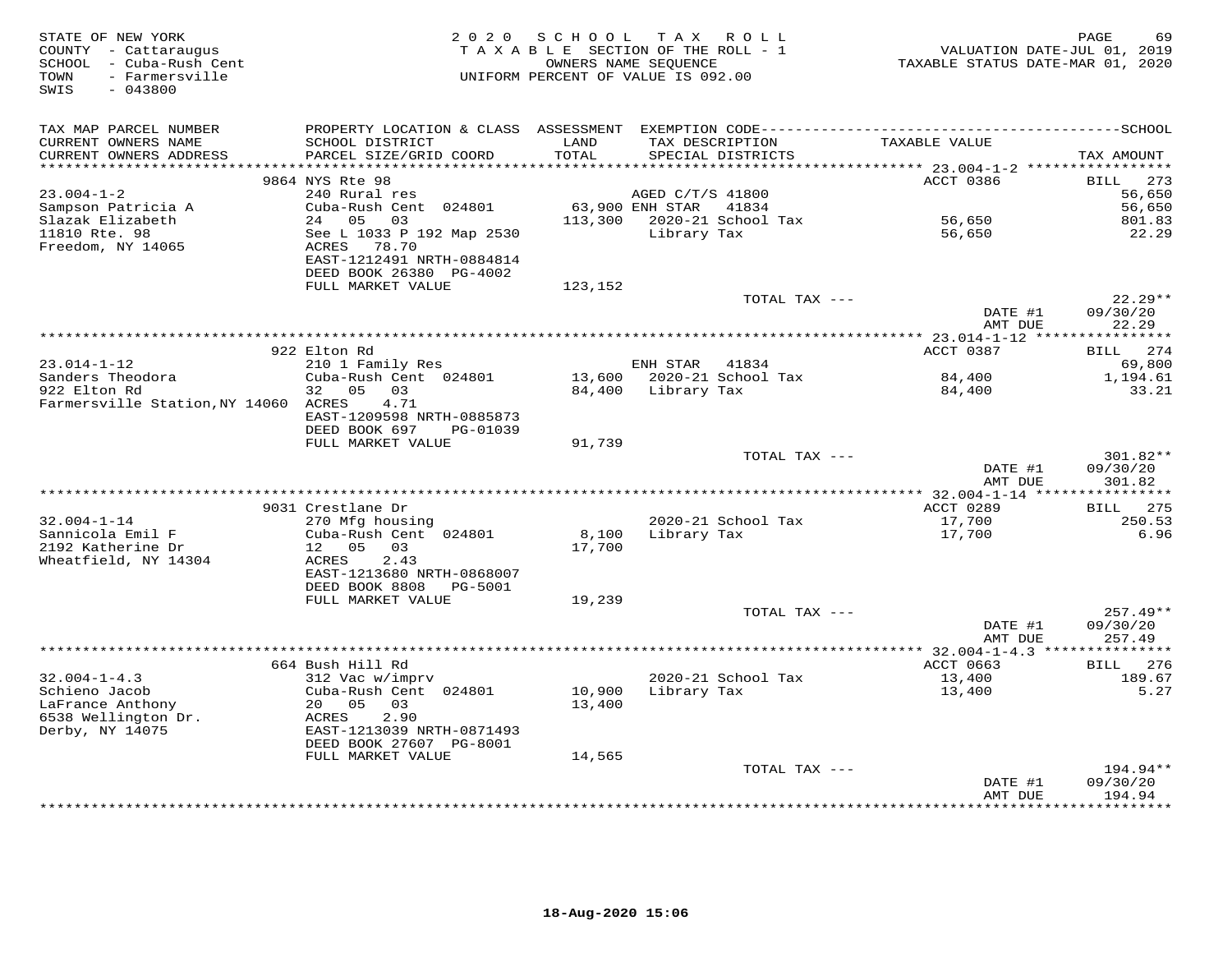| STATE OF NEW YORK<br>COUNTY - Cattaraugus<br>SCHOOL - Cuba-Rush Cent<br>TOWN<br>- Farmersville<br>$-043800$<br>SWIS |                                                      | 2020 SCHOOL      | TAX ROLL<br>TAXABLE SECTION OF THE ROLL - 1<br>OWNERS NAME SEQUENCE<br>UNIFORM PERCENT OF VALUE IS 092.00 | VALUATION DATE-JUL 01, 2019<br>TAXABLE STATUS DATE-MAR 01, 2020 | PAGE<br>70         |
|---------------------------------------------------------------------------------------------------------------------|------------------------------------------------------|------------------|-----------------------------------------------------------------------------------------------------------|-----------------------------------------------------------------|--------------------|
| TAX MAP PARCEL NUMBER<br>CURRENT OWNERS NAME                                                                        | SCHOOL DISTRICT                                      | LAND             | TAX DESCRIPTION                                                                                           | TAXABLE VALUE                                                   |                    |
| CURRENT OWNERS ADDRESS                                                                                              | PARCEL SIZE/GRID COORD                               | TOTAL            | SPECIAL DISTRICTS                                                                                         |                                                                 | TAX AMOUNT         |
| ********************                                                                                                |                                                      | ******           |                                                                                                           | ********** 23.004-1-5.2 **********                              |                    |
|                                                                                                                     | NYS Rte 98                                           |                  |                                                                                                           |                                                                 | BILL<br>277        |
| $23.004 - 1 - 5.2$                                                                                                  | 312 Vac w/imprv                                      |                  | 2020-21 School Tax                                                                                        | 66,500                                                          | 941.25             |
| Schlabach Andy E<br>Schlabach Emma H                                                                                | Cuba-Rush Cent 024801<br>16  05  03                  | 43,700<br>66,500 | Library Tax                                                                                               | 66,500                                                          | 26.16              |
| 9407 Older Hill Rd                                                                                                  | split from 23.004-1-5                                |                  |                                                                                                           |                                                                 |                    |
| Franklinville, NY 14737                                                                                             | ACRES 40.60<br>EAST-1215424 NRTH-0887355             |                  |                                                                                                           |                                                                 |                    |
| MAY BE SUBJECT TO PAYMENT                                                                                           | DEED BOOK 2019<br>PG-10086                           |                  |                                                                                                           |                                                                 |                    |
| UNDER AGDIST LAW TIL 2023                                                                                           | FULL MARKET VALUE                                    | 72,283           |                                                                                                           |                                                                 |                    |
|                                                                                                                     |                                                      |                  | TOTAL TAX ---                                                                                             |                                                                 | $967.41**$         |
|                                                                                                                     |                                                      |                  |                                                                                                           | DATE #1<br>AMT DUE                                              | 09/30/20<br>967.41 |
|                                                                                                                     | Hardy Corners Rd                                     |                  |                                                                                                           | ACCT 0658                                                       | <b>BILL</b><br>278 |
| $41.002 - 1 - 11.3$                                                                                                 | 314 Rural vac<10                                     |                  | 2020-21 School Tax                                                                                        | 14,700                                                          | 208.07             |
| Schmahl Tammy                                                                                                       | Cuba-Rush Cent 024801                                | 14,700           | Library Tax                                                                                               | 14,700                                                          | 5.78               |
| 510 Windy Hill Road, Lot 58                                                                                         | 01/02<br>05 03                                       | 14,700           |                                                                                                           |                                                                 |                    |
| Shermansdale, PA 17090                                                                                              | 5.49<br>ACRES                                        |                  |                                                                                                           |                                                                 |                    |
|                                                                                                                     | EAST-1219543 NRTH-0859363<br>DEED BOOK 28629 PG-4001 |                  |                                                                                                           |                                                                 |                    |
|                                                                                                                     | FULL MARKET VALUE                                    | 15,978           |                                                                                                           |                                                                 |                    |
|                                                                                                                     |                                                      |                  | TOTAL TAX ---                                                                                             |                                                                 | 213.85**           |
|                                                                                                                     |                                                      |                  |                                                                                                           | DATE #1                                                         | 09/30/20           |
|                                                                                                                     |                                                      |                  |                                                                                                           | AMT DUE                                                         | 213.85             |
|                                                                                                                     | 1730 Hardy Crn. Rd                                   |                  |                                                                                                           | ACCT 1079                                                       | 279<br>BILL        |
| $40.002 - 1 - 12.2$                                                                                                 | 322 Rural vac>10                                     |                  | 2020-21 School Tax                                                                                        | 23,600                                                          | 334.04             |
| SCHULTZ JEFFREY H                                                                                                   | Cuba-Rush Cent 024801                                | 23,600           | Library Tax                                                                                               | 23,600                                                          | 9.29               |
| SCHULTZ LAURIE L                                                                                                    | 17 05 04                                             | 23,600           |                                                                                                           |                                                                 |                    |
| 160 HIGHLAND AVE                                                                                                    | 13.75<br>ACRES                                       |                  |                                                                                                           |                                                                 |                    |
| TONAWANDA, NY 14150                                                                                                 | EAST-1196792 NRTH-0859593<br>DEED BOOK 28423 PG-6001 |                  |                                                                                                           |                                                                 |                    |
|                                                                                                                     | FULL MARKET VALUE                                    | 25,652           |                                                                                                           |                                                                 |                    |
|                                                                                                                     |                                                      |                  | TOTAL TAX ---                                                                                             |                                                                 | $343.33**$         |
|                                                                                                                     |                                                      |                  |                                                                                                           | DATE #1                                                         | 09/30/20           |
|                                                                                                                     |                                                      |                  |                                                                                                           | AMT DUE                                                         | 343.33             |
|                                                                                                                     | Siloam Rd                                            |                  |                                                                                                           | ACCT 1048                                                       | 280<br><b>BILL</b> |
| $23.003 - 1 - 5.4$                                                                                                  | 105 Vac farmland                                     |                  | AG DISTOUT 41730                                                                                          |                                                                 | 43,902             |
| Schwab Dairy Farm Property, LLC Cuba-Rush Cent 024801                                                               |                                                      | 69,700           | 2020-21 School Tax                                                                                        | 25,798                                                          | 365.15             |
| 10090 Pigeon Hill Rd                                                                                                | $32/40$ 05<br>03                                     | 69,700           | Library Tax                                                                                               | 25,798                                                          | 10.15              |
| Delevan, NY 14042                                                                                                   | ACRES<br>52.40                                       |                  |                                                                                                           |                                                                 |                    |
| MAY BE SUBJECT TO PAYMENT                                                                                           | EAST-1206538 NRTH-0885350<br>DEED BOOK 17225 PG-2005 |                  |                                                                                                           |                                                                 |                    |
| UNDER AGDIST LAW TIL 2027                                                                                           | FULL MARKET VALUE                                    | 75,761           |                                                                                                           |                                                                 |                    |
|                                                                                                                     |                                                      |                  | TOTAL TAX ---                                                                                             |                                                                 | $375.30**$         |
|                                                                                                                     |                                                      |                  |                                                                                                           | DATE #1                                                         | 09/30/20           |
|                                                                                                                     |                                                      |                  |                                                                                                           | AMT DUE                                                         | 375.30             |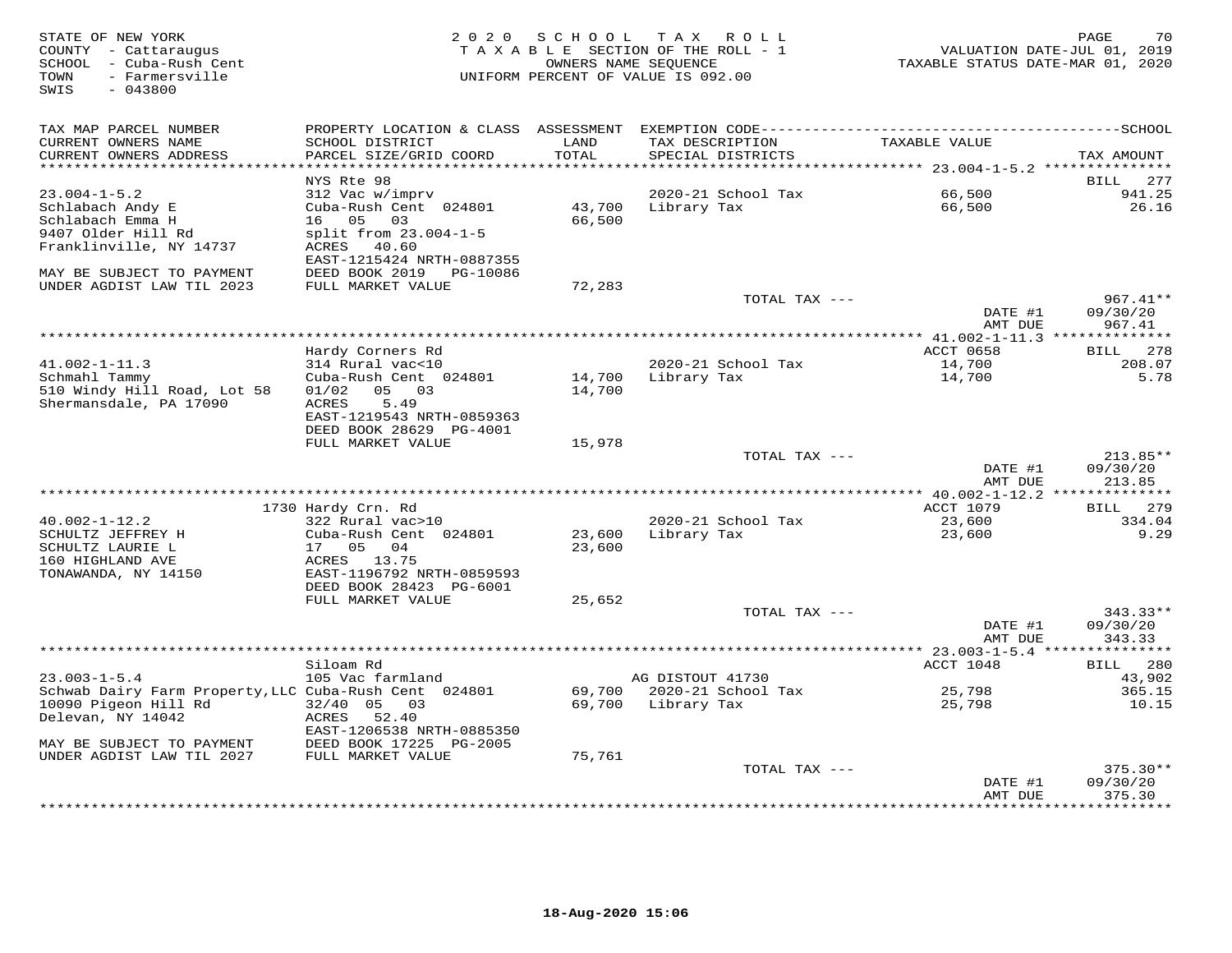| STATE OF NEW YORK<br>COUNTY - Cattaraugus<br>SCHOOL - Cuba-Rush Cent<br>- Farmersville<br>TOWN<br>SWIS<br>$-043800$ | 2 0 2 0                                      | SCHOOL<br>OWNERS NAME SEQUENCE | TAX ROLL<br>TAXABLE SECTION OF THE ROLL - 1<br>UNIFORM PERCENT OF VALUE IS 092.00 | VALUATION DATE-JUL 01, 2019<br>TAXABLE STATUS DATE-MAR 01, 2020 | 71<br>PAGE             |
|---------------------------------------------------------------------------------------------------------------------|----------------------------------------------|--------------------------------|-----------------------------------------------------------------------------------|-----------------------------------------------------------------|------------------------|
| TAX MAP PARCEL NUMBER                                                                                               |                                              |                                |                                                                                   |                                                                 |                        |
| CURRENT OWNERS NAME<br>CURRENT OWNERS ADDRESS                                                                       | SCHOOL DISTRICT<br>PARCEL SIZE/GRID COORD    | LAND<br>TOTAL                  | TAX DESCRIPTION<br>SPECIAL DISTRICTS                                              | TAXABLE VALUE                                                   | TAX AMOUNT             |
| **********************                                                                                              |                                              |                                |                                                                                   |                                                                 |                        |
|                                                                                                                     | 8145 Hardy Crn. Rd                           |                                |                                                                                   | ACCT 0097                                                       | BILL<br>281            |
| $41.002 - 1 - 18$<br>Schwartz James M                                                                               | 240 Rural res<br>Cuba-Rush Cent 024801       | 23,400                         | ENH STAR<br>41834<br>2020-21 School Tax                                           | 44,000                                                          | 44,000<br>622.78       |
| 8145 Hardy Cr. Rd                                                                                                   | 01 05 03                                     | 44,000                         | Library Tax                                                                       | 44,000                                                          | 17.31                  |
| Cuba, NY 14727                                                                                                      | ACRES 13.47                                  |                                |                                                                                   |                                                                 |                        |
|                                                                                                                     | EAST-1222094 NRTH-0858354                    |                                |                                                                                   |                                                                 |                        |
|                                                                                                                     | DEED BOOK 907<br>PG-00654                    |                                |                                                                                   |                                                                 |                        |
|                                                                                                                     | FULL MARKET VALUE                            | 47,826                         |                                                                                   |                                                                 | $17.31**$              |
|                                                                                                                     |                                              |                                | TOTAL TAX ---                                                                     | DATE #1                                                         | 09/30/20               |
|                                                                                                                     |                                              |                                |                                                                                   | AMT DUE                                                         | 17.31                  |
|                                                                                                                     |                                              |                                |                                                                                   |                                                                 |                        |
|                                                                                                                     | Tarbell                                      |                                |                                                                                   | ACCT 0693                                                       | 282<br>BILL            |
| $23.004 - 1 - 1.2$                                                                                                  | 312 Vac w/imprv                              |                                | 2020-21 School Tax                                                                | 53,300                                                          | 754.41                 |
| Sears Ray E., Jr.<br>Sears Ann B.                                                                                   | Cuba-Rush Cent 024801<br>$23/24/32$ 05<br>03 | 48,100<br>53,300               | Library Tax                                                                       | 53,300                                                          | 20.97                  |
| 812 Tarbell Road                                                                                                    | ACRES 34.40                                  |                                |                                                                                   |                                                                 |                        |
| Farmersville Station, NY 14060 EAST-1211105 NRTH-0883210                                                            |                                              |                                |                                                                                   |                                                                 |                        |
|                                                                                                                     | DEED BOOK 20190 PG-3299                      |                                |                                                                                   |                                                                 |                        |
|                                                                                                                     | FULL MARKET VALUE                            | 57,935                         |                                                                                   |                                                                 |                        |
|                                                                                                                     |                                              |                                | TOTAL TAX ---                                                                     | DATE #1                                                         | $775.38**$<br>09/30/20 |
|                                                                                                                     |                                              |                                |                                                                                   | AMT DUE                                                         | 775.38                 |
|                                                                                                                     |                                              |                                |                                                                                   |                                                                 |                        |
|                                                                                                                     | 812 Tarbell Rd                               |                                |                                                                                   | ACCT 0380                                                       | <b>BILL</b> 283        |
| $23.004 - 1 - 1.3$                                                                                                  | 210 1 Family Res                             |                                | 2020-21 School Tax                                                                | 46,600                                                          | 659.58                 |
| Sears Ray E., Jr.                                                                                                   | Cuba-Rush Cent 024801                        | 9,200                          | Library Tax                                                                       | 46,600                                                          | 18.34                  |
| Sears Ann B.<br>812 Tarbell Road                                                                                    | 23 05 03<br>ACRES<br>1.79                    | 46,600                         |                                                                                   |                                                                 |                        |
| Farmersville Station, NY 14060 EAST-1210755 NRTH-0882909                                                            |                                              |                                |                                                                                   |                                                                 |                        |
|                                                                                                                     | DEED BOOK 20190 PG-3299                      |                                |                                                                                   |                                                                 |                        |
|                                                                                                                     | FULL MARKET VALUE                            | 50,652                         |                                                                                   |                                                                 |                        |
|                                                                                                                     |                                              |                                | TOTAL TAX ---                                                                     |                                                                 | $677.92**$             |
|                                                                                                                     |                                              |                                |                                                                                   | DATE #1<br>AMT DUE                                              | 09/30/20<br>677.92     |
|                                                                                                                     |                                              |                                |                                                                                   | ****************** 41.002-1-21.4 ***************                |                        |
|                                                                                                                     | 126 Clark Rd                                 |                                |                                                                                   | ACCT 1001                                                       | 284<br>BILL            |
| $41.002 - 1 - 21.4$                                                                                                 | 280 Res Multiple                             |                                | ENH STAR<br>41834                                                                 |                                                                 | 69,800                 |
| Seymour Douglas P                                                                                                   | Cuba-Rush Cent 024801                        | 21,000                         | 2020-21 School Tax                                                                | 112,300                                                         | 1,589.51               |
| Seymour Nancy D<br>PO Box 346                                                                                       | 01 05 03<br>ACRES 10.60                      | 112,300                        | Library Tax                                                                       | 112,300                                                         | 44.19                  |
| Rushford, NY 14777                                                                                                  | EAST-1220586 NRTH-0856270                    |                                |                                                                                   |                                                                 |                        |
|                                                                                                                     | DEED BOOK 976<br>$PG-228$                    |                                |                                                                                   |                                                                 |                        |
|                                                                                                                     | FULL MARKET VALUE                            | 122,065                        |                                                                                   |                                                                 |                        |
|                                                                                                                     |                                              |                                | TOTAL TAX ---                                                                     |                                                                 | $707.70**$             |
|                                                                                                                     |                                              |                                |                                                                                   | DATE #1<br>AMT DUE                                              | 09/30/20<br>707.70     |
|                                                                                                                     |                                              |                                |                                                                                   | * * * * * * * * * * * *                                         | * * * * * * * * * ·    |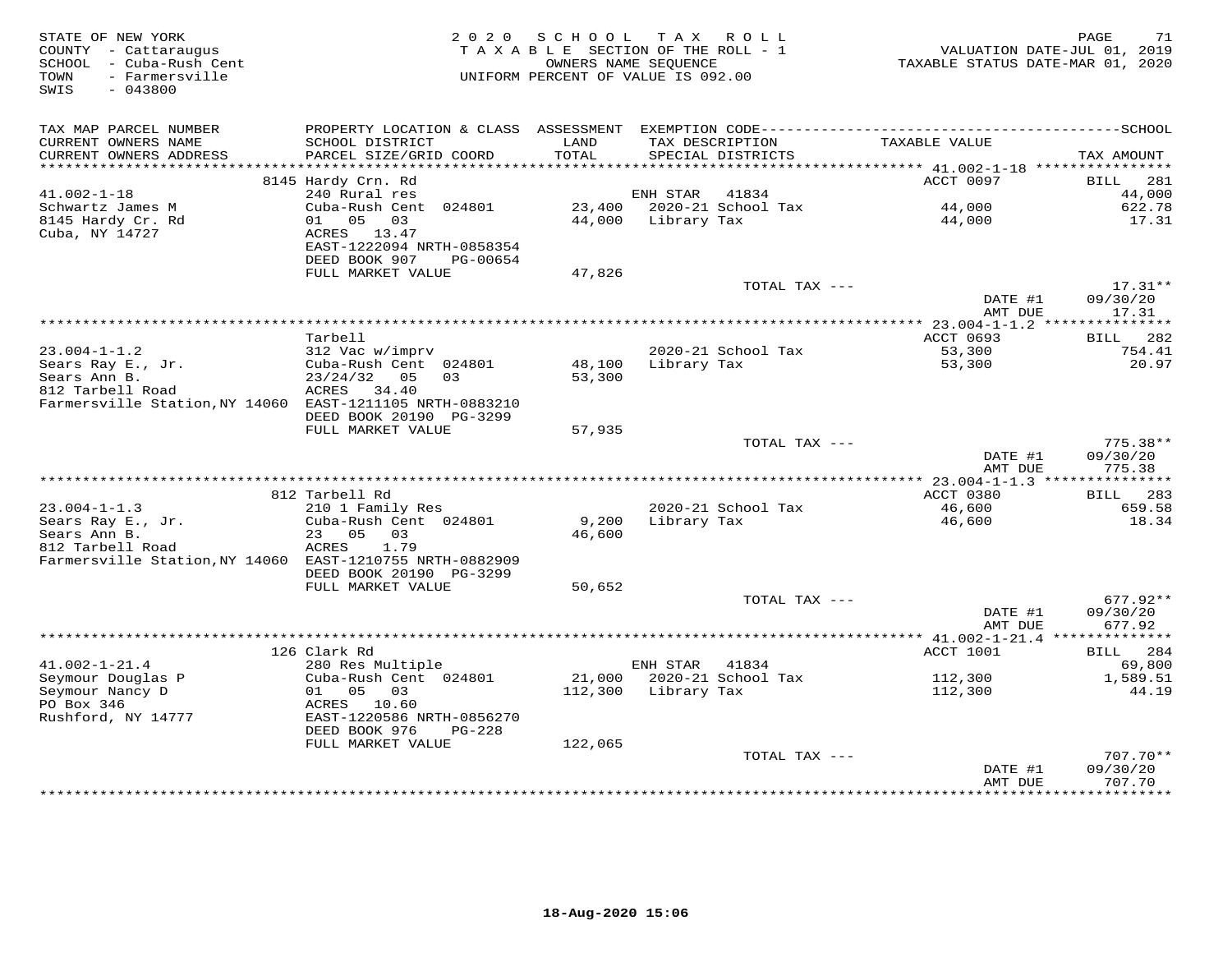| STATE OF NEW YORK<br>COUNTY - Cattaraugus<br>- Cuba-Rush Cent<br>SCHOOL<br>- Farmersville<br>TOWN<br>$-043800$<br>SWIS | 2 0 2 0                                                                                                                           | SCHOOL<br>TAXABLE SECTION OF THE ROLL - 1<br>UNIFORM PERCENT OF VALUE IS 092.00 | T A X<br>OWNERS NAME SEQUENCE | ROLL               | VALUATION DATE-JUL 01, 2019<br>TAXABLE STATUS DATE-MAR 01, 2020 | 72<br>PAGE                              |
|------------------------------------------------------------------------------------------------------------------------|-----------------------------------------------------------------------------------------------------------------------------------|---------------------------------------------------------------------------------|-------------------------------|--------------------|-----------------------------------------------------------------|-----------------------------------------|
| TAX MAP PARCEL NUMBER<br>CURRENT OWNERS NAME<br>CURRENT OWNERS ADDRESS<br>***********************                      | SCHOOL DISTRICT<br>PARCEL SIZE/GRID COORD<br>*************************                                                            | LAND<br>TOTAL                                                                   | TAX DESCRIPTION               | SPECIAL DISTRICTS  | TAXABLE VALUE                                                   | TAX AMOUNT                              |
|                                                                                                                        | Hardy Crn. Rd                                                                                                                     |                                                                                 |                               |                    | ACCT 0011                                                       | 285<br>BILL                             |
| $41.002 - 1 - 1.1$<br>Shinn Thomas<br>Shinn Donna<br>305 Retreat Rd<br>Southampton, NJ 08088                           | 322 Rural vac>10<br>Cuba-Rush Cent 024801<br>18  05  03<br>ACRES<br>25.15<br>EAST-1212232 NRTH-0862544<br>DEED BOOK 16668 PG-4001 | 32,100<br>32,100                                                                | Library Tax                   | 2020-21 School Tax | 32,100<br>32,100                                                | 454.35<br>12.63                         |
|                                                                                                                        | FULL MARKET VALUE                                                                                                                 | 34,891                                                                          |                               |                    |                                                                 |                                         |
|                                                                                                                        |                                                                                                                                   |                                                                                 |                               | TOTAL TAX ---      | DATE #1<br>AMT DUE                                              | 466.98**<br>09/30/20<br>466.98          |
|                                                                                                                        |                                                                                                                                   |                                                                                 |                               |                    |                                                                 |                                         |
| $41.002 - 1 - 1.4$<br>Shinn Thomas M<br>Shinn Donna                                                                    | 704 Hardy Corners Rd<br>260 Seasonal res<br>Cuba-Rush Cent 024801<br>18  05  03                                                   | 32,000<br>107,600                                                               | Library Tax                   | 2020-21 School Tax | ACCT 1103<br>107,600<br>107,600                                 | <b>BILL</b><br>286<br>1,522.98<br>42.34 |
| 305 Retreat Rd<br>Southampton, NJ 08088                                                                                | ACRES<br>25.00<br>EAST-1212032 NRTH-0862541<br>DEED BOOK 20200 PG-6487                                                            |                                                                                 |                               |                    |                                                                 |                                         |
| PRIOR OWNER ON 3/01/2020<br>Shinn Thomas M                                                                             | FULL MARKET VALUE                                                                                                                 | 116,957                                                                         |                               |                    |                                                                 |                                         |
|                                                                                                                        |                                                                                                                                   |                                                                                 |                               | TOTAL TAX ---      | DATE #1<br>AMT DUE                                              | $1,565.32**$<br>09/30/20<br>1,565.32    |
|                                                                                                                        |                                                                                                                                   |                                                                                 |                               |                    | ********** 23.014-1-43 *****************                        |                                         |
| $23.014 - 1 - 43$                                                                                                      | 9786 NYS Rte 98<br>210 1 Family Res                                                                                               |                                                                                 | <b>BAS STAR</b>               | 41854              | ACCT 0071                                                       | BILL 287<br>30,000                      |
| Silsby Dianna<br>9786 Rte 98<br>Farmersville Station, NY 14060 ACRES                                                   | Cuba-Rush Cent 024801<br>32 05<br>03<br>2.07<br>EAST-1209280 NRTH-0883910<br>DEED BOOK 936<br>$PG-800$                            | 9,600<br>78,200                                                                 | Library Tax                   | 2020-21 School Tax | 78,200<br>78,200                                                | 1,106.85<br>30.77                       |
|                                                                                                                        | FULL MARKET VALUE                                                                                                                 | 85,000                                                                          |                               |                    |                                                                 |                                         |
|                                                                                                                        |                                                                                                                                   |                                                                                 |                               | TOTAL TAX ---      | DATE #1<br>AMT DUE                                              | 731.62**<br>09/30/20<br>731.62          |
|                                                                                                                        | 830 Hardy Crn. Rd                                                                                                                 |                                                                                 |                               |                    | ********** 41.001-1-15.9 **<br>ACCT 0844                        | **********<br>288                       |
| $41.001 - 1 - 15.9$                                                                                                    | 270 Mfg housing                                                                                                                   |                                                                                 | <b>BAS STAR</b>               | 41854              |                                                                 | BILL<br>30,000                          |
| Sim Andrew<br>830 Hardy Corners Rd                                                                                     | Cuba-Rush Cent 024801<br>18/26<br>05<br>03                                                                                        | 31,000<br>57,600                                                                | Library Tax                   | 2020-21 School Tax | 57,600<br>57,600                                                | 815.28<br>22.66                         |
| Franklinville, NY 14737                                                                                                | ACRES<br>23.70<br>EAST-1210350 NRTH-0862559<br>DEED BOOK 20511 PG-2001                                                            |                                                                                 |                               |                    |                                                                 |                                         |
|                                                                                                                        | FULL MARKET VALUE                                                                                                                 | 62,609                                                                          |                               |                    |                                                                 | 431.94**                                |
|                                                                                                                        |                                                                                                                                   |                                                                                 |                               | TOTAL TAX ---      | DATE #1<br>AMT DUE                                              | 09/30/20<br>431.94                      |
|                                                                                                                        |                                                                                                                                   |                                                                                 |                               |                    | · * * * * * * * * * * * ·                                       | * * * * * * *                           |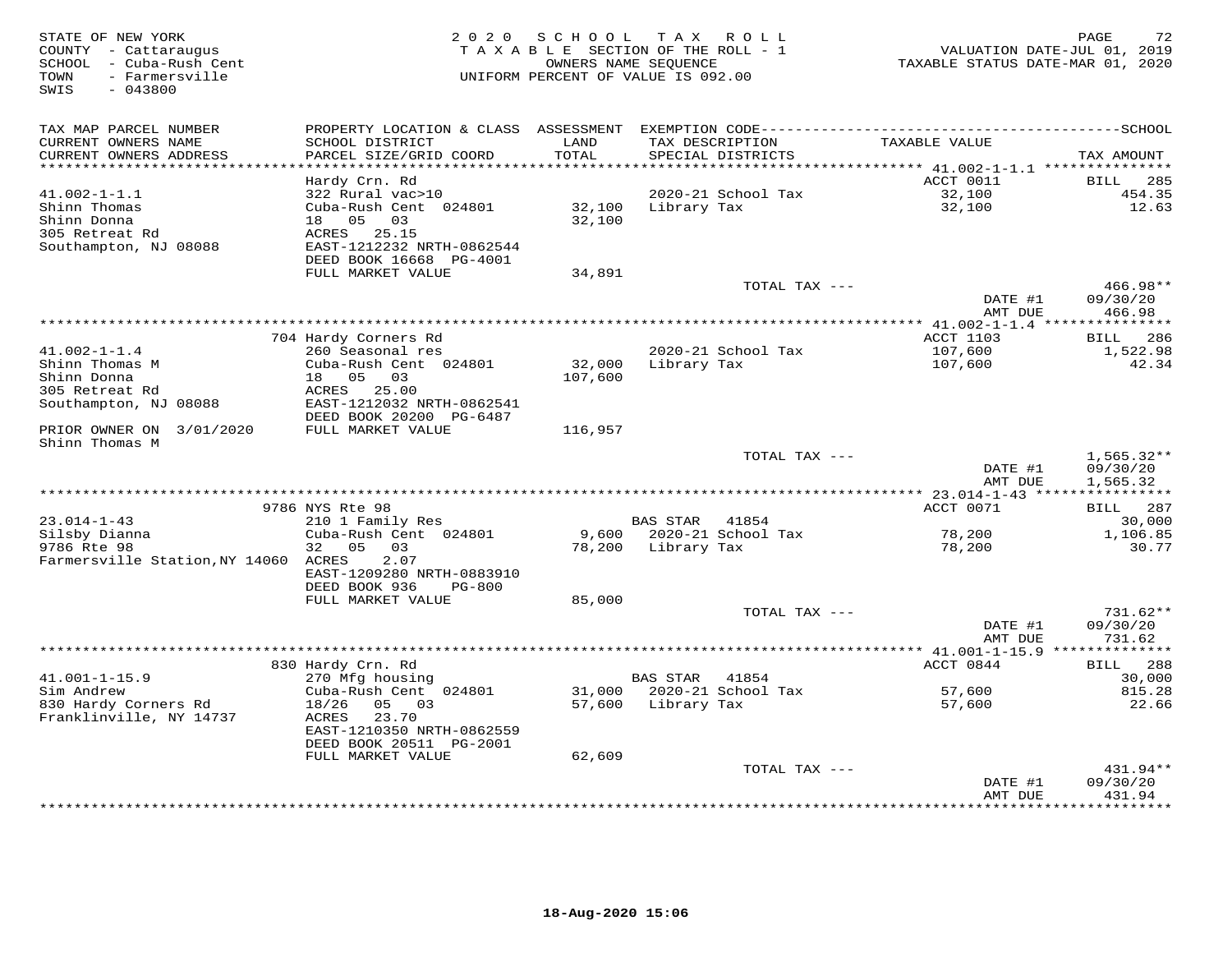| STATE OF NEW YORK<br>COUNTY - Cattaraugus<br>SCHOOL - Cuba-Rush Cent<br>TOWN<br>- Farmersville<br>SWIS<br>$-043800$ | 2 0 2 0                                                                                                | SCHOOL<br>TAXABLE SECTION OF THE ROLL - 1<br>OWNERS NAME SEQUENCE<br>UNIFORM PERCENT OF VALUE IS 092.00 |             | TAX ROLL                             | VALUATION DATE-JUL 01, 2019<br>TAXABLE STATUS DATE-MAR 01, 2020 | PAGE<br>73                           |
|---------------------------------------------------------------------------------------------------------------------|--------------------------------------------------------------------------------------------------------|---------------------------------------------------------------------------------------------------------|-------------|--------------------------------------|-----------------------------------------------------------------|--------------------------------------|
| TAX MAP PARCEL NUMBER<br>CURRENT OWNERS NAME<br>CURRENT OWNERS ADDRESS                                              | SCHOOL DISTRICT<br>PARCEL SIZE/GRID COORD                                                              | LAND<br>TOTAL                                                                                           |             | TAX DESCRIPTION<br>SPECIAL DISTRICTS | TAXABLE VALUE                                                   | TAX AMOUNT                           |
|                                                                                                                     |                                                                                                        |                                                                                                         |             |                                      |                                                                 |                                      |
|                                                                                                                     | 1231 Hardy Crn. Rd                                                                                     |                                                                                                         |             |                                      | ACCT 0151                                                       | 289<br>BILL                          |
| $41.001 - 1 - 28$<br>Siminski Sharon E<br>8489 County Rd<br>East Amherst, NY 14051                                  | 260 Seasonal res<br>Cuba-Rush Cent 024801<br>34 05<br>03<br>ACRES<br>9.01<br>EAST-1205019 NRTH-0861436 | 19,100<br>36,400                                                                                        | Library Tax | 2020-21 School Tax                   | 36,400<br>36,400                                                | 515.21<br>14.32                      |
|                                                                                                                     | DEED BOOK 4843<br>PG-6002                                                                              |                                                                                                         |             |                                      |                                                                 |                                      |
|                                                                                                                     | FULL MARKET VALUE                                                                                      | 39,565                                                                                                  |             |                                      |                                                                 |                                      |
|                                                                                                                     |                                                                                                        |                                                                                                         |             | TOTAL TAX ---                        | DATE #1                                                         | $529.53**$<br>09/30/20               |
|                                                                                                                     |                                                                                                        |                                                                                                         |             |                                      | AMT DUE                                                         | 529.53                               |
|                                                                                                                     | NYS Rte 98                                                                                             |                                                                                                         |             |                                      | ACCT 1181                                                       | 290<br>BILL                          |
| $23.003 - 1 - 15.1$                                                                                                 | 105 Vac farmland                                                                                       |                                                                                                         | AG DIST     | 41720                                |                                                                 | 13,977                               |
| Slabaugh Sam A.<br>Slabaugh Elizabeth<br>9526 Older Hill Road                                                       | Cuba-Rush Cent 024801<br>31 05<br>03<br>ACRES 43.05                                                    | 44,900<br>44,900                                                                                        | Library Tax | 2020-21 School Tax                   | 30,923<br>30,923                                                | 437.69<br>12.17                      |
| Franklinville, NY 14737                                                                                             | EAST-1207188 NRTH-0880426<br>DEED BOOK 23341 PG-8001<br>FULL MARKET VALUE                              |                                                                                                         |             |                                      |                                                                 |                                      |
| MAY BE SUBJECT TO PAYMENT<br>UNDER AGDIST LAW TIL 2024                                                              |                                                                                                        | 48,804                                                                                                  |             |                                      |                                                                 |                                      |
|                                                                                                                     |                                                                                                        |                                                                                                         |             | TOTAL TAX ---                        | DATE #1<br>AMT DUE                                              | 449.86**<br>09/30/20<br>449.86       |
|                                                                                                                     |                                                                                                        |                                                                                                         |             |                                      |                                                                 |                                      |
|                                                                                                                     | 1014 Elton Rd                                                                                          |                                                                                                         |             |                                      | ACCT 0029                                                       | 291<br>BILL                          |
| $23.014 - 1 - 60$<br>Sloand David M<br>1014 Elton Road                                                              | 210 1 Family Res<br>Cuba-Rush Cent 024801<br>32 05 03                                                  | 7,400<br>80,800                                                                                         | Library Tax | 2020-21 School Tax                   | 80,800<br>80,800                                                | 1,143.65<br>31.79                    |
| Franklinville, NY 14737                                                                                             | 77.56 DPTH 206.00<br>FRNT<br><b>ACRES</b><br>0.41<br>EAST-1208096 NRTH-0884472                         |                                                                                                         |             |                                      |                                                                 |                                      |
|                                                                                                                     | DEED BOOK 20190 PG-9246<br>FULL MARKET VALUE                                                           | 87,826                                                                                                  |             |                                      |                                                                 |                                      |
|                                                                                                                     |                                                                                                        |                                                                                                         |             | TOTAL TAX ---                        | DATE #1<br>AMT DUE                                              | $1,175.44**$<br>09/30/20<br>1,175.44 |
|                                                                                                                     |                                                                                                        |                                                                                                         |             |                                      | **** 23.014-1-18 ****************                               |                                      |
| $23.014 - 1 - 18$<br>Slocum David W Inc                                                                             | 949 Back St<br>447 Truck termnl<br>Cuba-Rush Cent 024801                                               | 7,400                                                                                                   | Library Tax | 2020-21 School Tax                   | ACCT 0133<br>95,500<br>95,500                                   | 292<br>BILL<br>1,351.72<br>37.57     |
| 948 Back St<br>PO Box 157<br>Farmersville StationNY 14060 EAST-1208922 NRTH-0885400                                 | 05<br>32<br>03<br>FRNT 114.50 DPTH 152.00                                                              | 95,500                                                                                                  |             |                                      |                                                                 |                                      |
|                                                                                                                     | DEED BOOK 771<br>PG-00322                                                                              |                                                                                                         |             |                                      |                                                                 |                                      |
|                                                                                                                     | FULL MARKET VALUE                                                                                      | 103,804                                                                                                 |             | TOTAL TAX ---                        |                                                                 | $1,389.29**$                         |
|                                                                                                                     |                                                                                                        |                                                                                                         |             |                                      | DATE #1<br>AMT DUE                                              | 09/30/20<br>1,389.29                 |
|                                                                                                                     |                                                                                                        |                                                                                                         |             |                                      |                                                                 | <b>+++++++++</b>                     |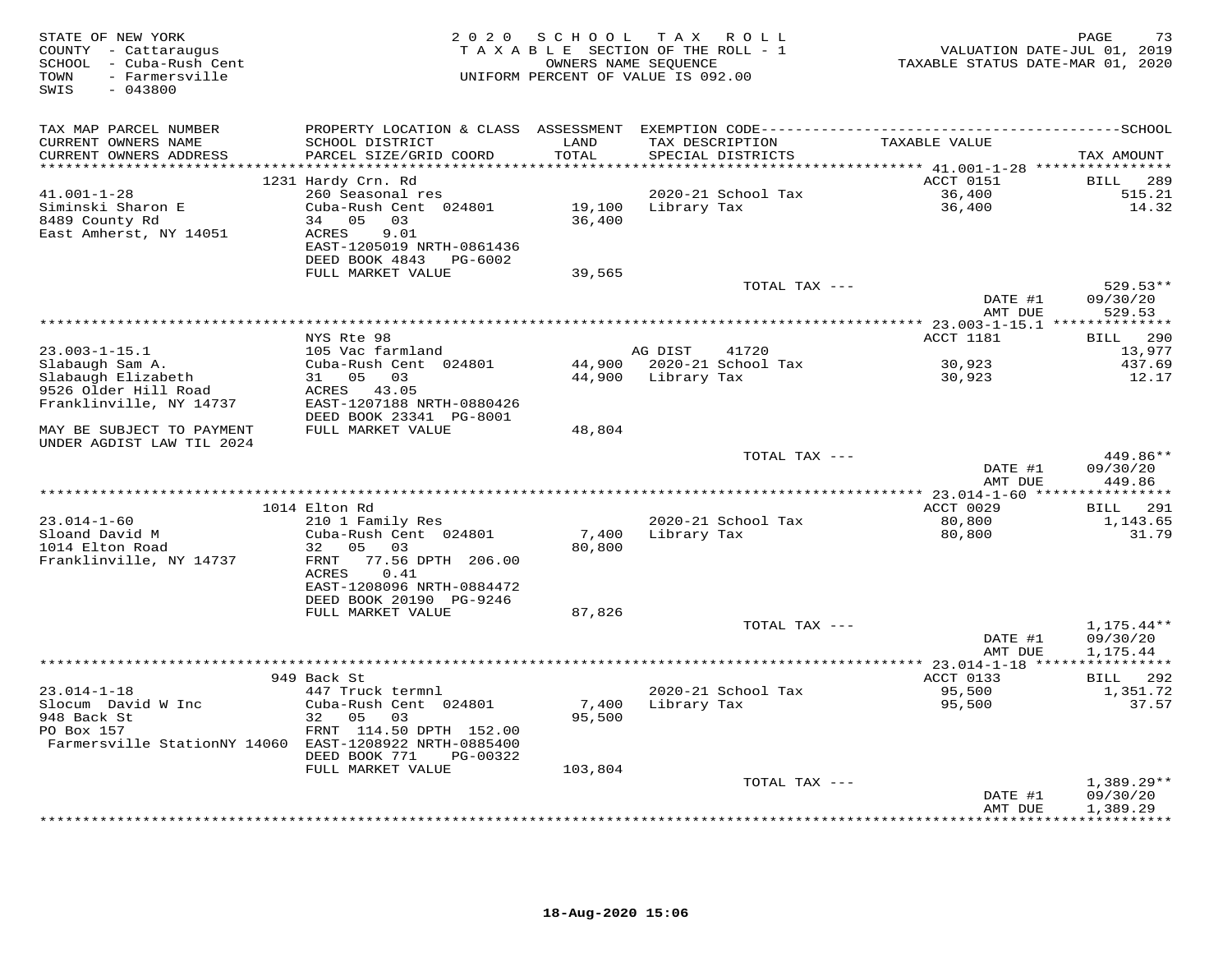| STATE OF NEW YORK<br>COUNTY - Cattaraugus<br>SCHOOL - Cuba-Rush Cent<br>TOWN<br>- Farmersville<br>$-043800$<br>SWIS |                                                                                              | 2020 SCHOOL<br>TAXABLE SECTION OF THE ROLL - 1<br>OWNERS NAME SEQUENCE<br>UNIFORM PERCENT OF VALUE IS 092.00 |                    | TAX ROLL           | VALUATION DATE-JUL 01, 2019<br>TAXABLE STATUS DATE-MAR 01, 2020 | PAGE<br>74               |
|---------------------------------------------------------------------------------------------------------------------|----------------------------------------------------------------------------------------------|--------------------------------------------------------------------------------------------------------------|--------------------|--------------------|-----------------------------------------------------------------|--------------------------|
| TAX MAP PARCEL NUMBER                                                                                               | PROPERTY LOCATION & CLASS ASSESSMENT EXEMPTION CODE-----------------------------------SCHOOL |                                                                                                              |                    |                    |                                                                 |                          |
| CURRENT OWNERS NAME                                                                                                 | SCHOOL DISTRICT                                                                              | LAND                                                                                                         |                    | TAX DESCRIPTION    | TAXABLE VALUE                                                   |                          |
| CURRENT OWNERS ADDRESS                                                                                              | PARCEL SIZE/GRID COORD                                                                       | TOTAL<br>**********                                                                                          |                    | SPECIAL DISTRICTS  | *********** 23.014-1-34 ************                            | TAX AMOUNT               |
|                                                                                                                     | 964 Co Rd 21                                                                                 |                                                                                                              |                    |                    | ACCT 0455                                                       | BILL<br>293              |
| $23.014 - 1 - 34$                                                                                                   | 312 Vac w/imprv                                                                              |                                                                                                              |                    | 2020-21 School Tax | 1,500                                                           | 21.23                    |
| Slocum David                                                                                                        | Cuba-Rush Cent 024801                                                                        | 1,000                                                                                                        | Library Tax        |                    | 1,500                                                           | 0.59                     |
| 948 Back St                                                                                                         | 05<br>03<br>32                                                                               | 1,500                                                                                                        |                    |                    |                                                                 |                          |
| Farmersville Station, NY 14060 FRNT 173.00 DPTH 162.00                                                              | ACRES<br>0.64<br>EAST-1208830 NRTH-0885053                                                   |                                                                                                              |                    |                    |                                                                 |                          |
|                                                                                                                     | DEED BOOK 6608<br>PG-7001                                                                    |                                                                                                              |                    |                    |                                                                 |                          |
|                                                                                                                     | FULL MARKET VALUE                                                                            | 1,630                                                                                                        |                    | TOTAL TAX ---      |                                                                 | 21.82**                  |
|                                                                                                                     |                                                                                              |                                                                                                              |                    |                    | DATE #1<br>AMT DUE                                              | 09/30/20<br>21.82        |
|                                                                                                                     |                                                                                              |                                                                                                              |                    |                    |                                                                 |                          |
| $23.014 - 1 - 9.2$                                                                                                  | 948 Back St                                                                                  |                                                                                                              |                    | 2020-21 School Tax | ACCT 0684                                                       | BILL 294                 |
| Slocum David W                                                                                                      | 447 Truck termnl<br>Cuba-Rush Cent 024801                                                    | 11,500                                                                                                       | Library Tax        |                    | 137,900<br>137,900                                              | 1,951.85<br>54.26        |
| PO Box 157                                                                                                          | 05<br>32<br>03                                                                               | 137,900                                                                                                      |                    |                    |                                                                 |                          |
| Farmersville Station, NY 14060 ACRES                                                                                | 3.30                                                                                         |                                                                                                              |                    |                    |                                                                 |                          |
|                                                                                                                     | EAST-1208802 NRTH-0885681                                                                    |                                                                                                              |                    |                    |                                                                 |                          |
|                                                                                                                     | DEED BOOK 15966 PG-5001                                                                      |                                                                                                              |                    |                    |                                                                 |                          |
|                                                                                                                     | FULL MARKET VALUE                                                                            | 149,891                                                                                                      |                    | TOTAL TAX ---      |                                                                 | $2,006.11**$             |
|                                                                                                                     |                                                                                              |                                                                                                              |                    |                    | DATE #1<br>AMT DUE                                              | 09/30/20<br>2,006.11     |
|                                                                                                                     |                                                                                              |                                                                                                              |                    |                    |                                                                 |                          |
| $23.014 - 1 - 10$                                                                                                   | 934 Back St                                                                                  |                                                                                                              |                    | 41854              | ACCT 0407                                                       | <b>BILL</b> 295          |
| Slocum David W                                                                                                      | 210 1 Family Res<br>Cuba-Rush Cent 024801                                                    | 8,400                                                                                                        | <b>BAS STAR</b>    | 2020-21 School Tax | 95,400                                                          | 30,000<br>1,350.30       |
| Slocum Donna                                                                                                        | 32 05<br>03                                                                                  |                                                                                                              | 95,400 Library Tax |                    | 95,400                                                          | 37.54                    |
| PO Box 157                                                                                                          | ACRES<br>1.25                                                                                |                                                                                                              |                    |                    |                                                                 |                          |
| Farmersville Station, NY 14060 EAST-1209080 NRTH-0885715                                                            |                                                                                              |                                                                                                              |                    |                    |                                                                 |                          |
|                                                                                                                     | DEED BOOK 15966 PG-5001                                                                      |                                                                                                              |                    |                    |                                                                 |                          |
|                                                                                                                     | FULL MARKET VALUE                                                                            | 103,696                                                                                                      |                    | TOTAL TAX ---      |                                                                 | 981.84**                 |
|                                                                                                                     |                                                                                              |                                                                                                              |                    |                    | DATE #1                                                         | 09/30/20                 |
|                                                                                                                     |                                                                                              |                                                                                                              |                    |                    | AMT DUE                                                         | 981.84                   |
|                                                                                                                     |                                                                                              |                                                                                                              |                    |                    |                                                                 |                          |
|                                                                                                                     | 939 Back St                                                                                  |                                                                                                              |                    |                    | ACCT 0131                                                       | BILL 296                 |
| $23.014 - 1 - 17$                                                                                                   | 210 1 Family Res                                                                             |                                                                                                              | BAS STAR           | 41854              |                                                                 | 30,000                   |
| Slocum Kimberly L<br>PO Box 115                                                                                     | Cuba-Rush Cent 024801<br>32<br>05<br>03                                                      | 7,100<br>125,200                                                                                             | Library Tax        | 2020-21 School Tax | 125,200<br>125,200                                              | 1,772.10<br>49.26        |
| Farmersville Station, NY 14060 FRNT 89.86 DPTH 155.54                                                               |                                                                                              |                                                                                                              |                    |                    |                                                                 |                          |
|                                                                                                                     | EAST-1209021 NRTH-0885401                                                                    |                                                                                                              |                    |                    |                                                                 |                          |
|                                                                                                                     | DEED BOOK 3834 PG-6001                                                                       |                                                                                                              |                    |                    |                                                                 |                          |
|                                                                                                                     | FULL MARKET VALUE                                                                            | 136,087                                                                                                      |                    |                    |                                                                 |                          |
|                                                                                                                     |                                                                                              |                                                                                                              |                    | TOTAL TAX ---      | DATE #1                                                         | $1,415.36**$<br>09/30/20 |
|                                                                                                                     |                                                                                              |                                                                                                              |                    |                    | AMT DUE                                                         | 1,415.36                 |
|                                                                                                                     |                                                                                              |                                                                                                              |                    |                    |                                                                 |                          |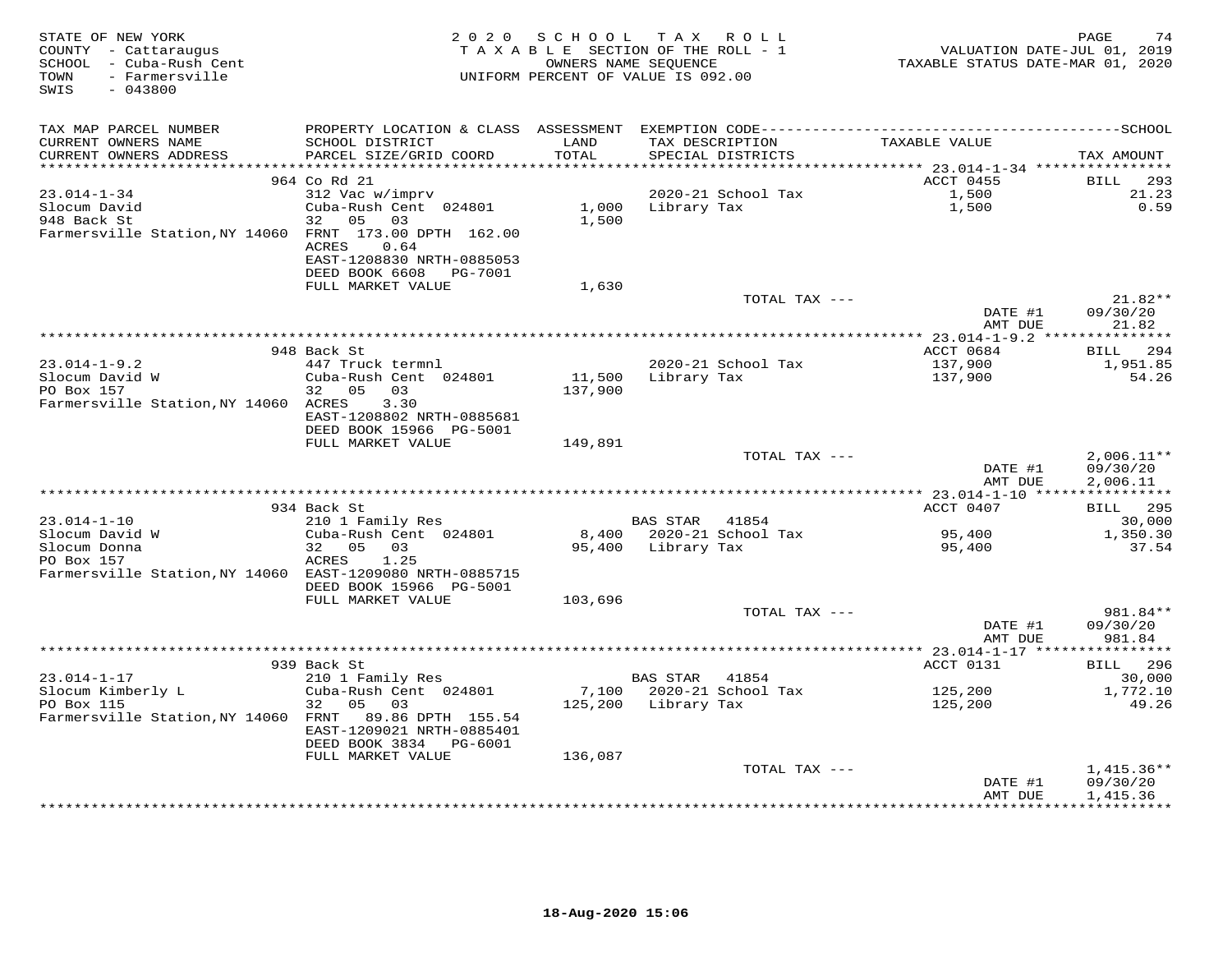| STATE OF NEW YORK<br>COUNTY - Cattaraugus<br>SCHOOL - Cuba-Rush Cent<br>TOWN - Farmersville<br>$-043800$<br>SWIS |                                                                       | 2020 SCHOOL TAX ROLL<br>TAXABLE SECTION OF THE ROLL - 1<br>OWNERS NAME SEQUENCE<br>UNIFORM PERCENT OF VALUE IS 092.00 |                   |                                         | VALUATION DATE-JUL 01, 2019<br>TAXABLE STATUS DATE-MAR 01, 2020 | 75<br>PAGE                  |
|------------------------------------------------------------------------------------------------------------------|-----------------------------------------------------------------------|-----------------------------------------------------------------------------------------------------------------------|-------------------|-----------------------------------------|-----------------------------------------------------------------|-----------------------------|
| TAX MAP PARCEL NUMBER                                                                                            |                                                                       |                                                                                                                       |                   |                                         |                                                                 |                             |
| CURRENT OWNERS NAME<br>CURRENT OWNERS ADDRESS                                                                    | SCHOOL DISTRICT<br>PARCEL SIZE/GRID COORD                             | LAND<br>TOTAL                                                                                                         |                   | TAX DESCRIPTION<br>SPECIAL DISTRICTS    | TAXABLE VALUE                                                   | TAX AMOUNT                  |
|                                                                                                                  |                                                                       |                                                                                                                       |                   |                                         |                                                                 |                             |
|                                                                                                                  | 839 Bush Hill Rd                                                      |                                                                                                                       |                   |                                         | ACCT 0141                                                       | 297<br>BILL                 |
| $32.004 - 1 - 36$                                                                                                | 210 1 Family Res                                                      |                                                                                                                       | AGED S            | 41804                                   |                                                                 | 13,450                      |
| Smith Beverly                                                                                                    | Cuba-Rush Cent 024801                                                 | 10,800 ENH STAR 41834                                                                                                 |                   |                                         |                                                                 | 40,350                      |
| Waldron Ronald & Roger                                                                                           | 20 05 03                                                              |                                                                                                                       |                   | 53,800 2020-21 School Tax               | 40,350                                                          | 571.12                      |
| 839 Bush Hill Rd<br>Franklinville, NY 14737                                                                      | ACRES<br>2.84<br>EAST-1210571 NRTH-0870458<br>DEED BOOK 13785 PG-6001 |                                                                                                                       | Library Tax       |                                         | 40,350                                                          | 15.88                       |
|                                                                                                                  | FULL MARKET VALUE                                                     | 58,478                                                                                                                |                   |                                         |                                                                 |                             |
|                                                                                                                  |                                                                       |                                                                                                                       |                   | TOTAL TAX ---                           |                                                                 | 15.88**                     |
|                                                                                                                  |                                                                       |                                                                                                                       |                   |                                         | DATE #1                                                         | 09/30/20                    |
|                                                                                                                  |                                                                       |                                                                                                                       |                   |                                         | AMT DUE                                                         | 15.88                       |
|                                                                                                                  | Co Rd 21                                                              |                                                                                                                       |                   |                                         | ACCT 0413                                                       | BILL 298                    |
| $23.014 - 1 - 51$                                                                                                | 314 Rural vac<10                                                      |                                                                                                                       |                   | 2020-21 School Tax                      | 3,700                                                           | 52.37                       |
| Smith Dean L                                                                                                     | Cuba-Rush Cent 024801                                                 |                                                                                                                       |                   | 3,700 Library Tax                       | 3,700                                                           | 1.46                        |
| Smith Dean -<br>1024 Elton Rd                                                                                    | 32 05 03                                                              | 3,700                                                                                                                 |                   |                                         |                                                                 |                             |
| PO Box 1                                                                                                         | ACRES<br>0.44                                                         |                                                                                                                       |                   |                                         |                                                                 |                             |
| Farmersville Station, NY 14060 EAST-1207785 NRTH-0883806                                                         | DEED BOOK 00994 PG-00827<br>FULL MARKET VALUE                         | 4,022                                                                                                                 |                   |                                         |                                                                 |                             |
|                                                                                                                  |                                                                       |                                                                                                                       |                   | TOTAL TAX ---                           |                                                                 | $53.83**$                   |
|                                                                                                                  |                                                                       |                                                                                                                       |                   |                                         | DATE #1<br>AMT DUE                                              | 09/30/20<br>53.83           |
|                                                                                                                  |                                                                       |                                                                                                                       |                   |                                         |                                                                 |                             |
|                                                                                                                  | 1024 Co Rd 21                                                         |                                                                                                                       |                   |                                         | ACCT 0414                                                       | BILL 299                    |
| $23.014 - 1 - 58$<br>Smith Dean L                                                                                | 210 1 Family Res<br>Cuba-Rush Cent 024801                             |                                                                                                                       |                   | 2020-21 School Tax<br>7,100 Library Tax | 49,500<br>49,500                                                | 700.63<br>19.48             |
| 1020 Elton Rd                                                                                                    | 32 05 03                                                              | 49,500                                                                                                                |                   |                                         |                                                                 |                             |
| Farmersville Station, NY 14060 FRNT 66.00 DPTH 206.00                                                            |                                                                       |                                                                                                                       |                   |                                         |                                                                 |                             |
|                                                                                                                  | ACRES<br>0.31                                                         |                                                                                                                       |                   |                                         |                                                                 |                             |
|                                                                                                                  | EAST-1207988 NRTH-0884380                                             |                                                                                                                       |                   |                                         |                                                                 |                             |
|                                                                                                                  | DEED BOOK 00994 PG-00827<br>FULL MARKET VALUE                         | 53,804                                                                                                                |                   |                                         |                                                                 |                             |
|                                                                                                                  |                                                                       |                                                                                                                       |                   | TOTAL TAX ---                           |                                                                 | 720.11**                    |
|                                                                                                                  |                                                                       |                                                                                                                       |                   |                                         | DATE #1                                                         | 09/30/20                    |
|                                                                                                                  |                                                                       |                                                                                                                       |                   |                                         | AMT DUE                                                         | 720.11                      |
|                                                                                                                  |                                                                       |                                                                                                                       |                   |                                         |                                                                 |                             |
| $23.014 - 1 - 56$                                                                                                | 1042 Co Rd 21<br>210 1 Family Res                                     |                                                                                                                       |                   | 2020-21 School Tax                      | ACCT 0412<br>60,000                                             | BILL 300<br>849.25          |
| Smith Howard R L                                                                                                 | Cuba-Rush Cent 024801                                                 |                                                                                                                       | 7,600 Library Tax |                                         | 60,000                                                          | 23.61                       |
| PO Box 233                                                                                                       | 32 05 03                                                              | 60,000                                                                                                                |                   |                                         |                                                                 |                             |
| Holland, NY 14080                                                                                                | FRNT 66.00 DPTH 350.00<br>ACRES<br>0.53                               |                                                                                                                       |                   |                                         |                                                                 |                             |
|                                                                                                                  | EAST-1207679 NRTH-0884208                                             |                                                                                                                       |                   |                                         |                                                                 |                             |
|                                                                                                                  | DEED BOOK 1003 PG-1148<br>FULL MARKET VALUE                           | 65,217                                                                                                                |                   |                                         |                                                                 |                             |
|                                                                                                                  |                                                                       |                                                                                                                       |                   | TOTAL TAX ---                           |                                                                 | $872.86**$                  |
|                                                                                                                  |                                                                       |                                                                                                                       |                   |                                         | DATE #1                                                         | 09/30/20                    |
|                                                                                                                  |                                                                       |                                                                                                                       |                   |                                         | AMT DUE                                                         | 872.86<br>* * * * * * * * * |
|                                                                                                                  |                                                                       |                                                                                                                       |                   |                                         |                                                                 |                             |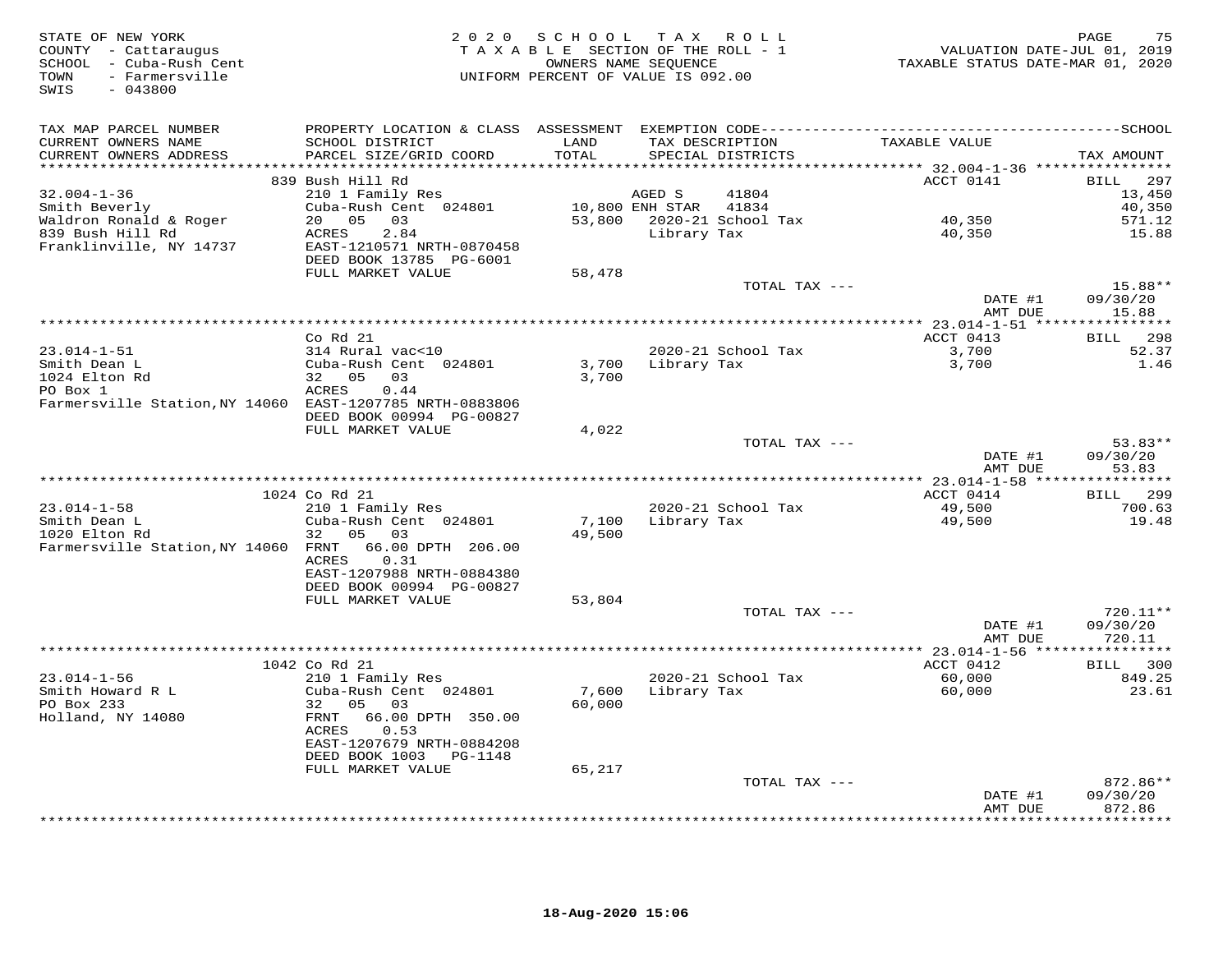| STATE OF NEW YORK<br>2 0 2 0<br>COUNTY - Cattaraugus<br>SCHOOL - Cuba-Rush Cent<br>- Farmersville<br>TOWN<br>$-043800$<br>SWIS | SCHOOL<br>TAXABLE SECTION OF THE ROLL - 1<br>UNIFORM PERCENT OF VALUE IS 092.00 | OWNERS NAME SEQUENCE | TAX ROLL                             | TAXABLE STATUS DATE-MAR 01, 2020                      | PAGE<br>76<br>VALUATION DATE-JUL 01, 2019 |
|--------------------------------------------------------------------------------------------------------------------------------|---------------------------------------------------------------------------------|----------------------|--------------------------------------|-------------------------------------------------------|-------------------------------------------|
| TAX MAP PARCEL NUMBER                                                                                                          |                                                                                 |                      |                                      |                                                       |                                           |
| CURRENT OWNERS NAME<br>SCHOOL DISTRICT<br>CURRENT OWNERS ADDRESS<br>PARCEL SIZE/GRID COORD                                     | LAND<br>TOTAL                                                                   |                      | TAX DESCRIPTION<br>SPECIAL DISTRICTS | TAXABLE VALUE                                         | TAX AMOUNT                                |
| ***********************                                                                                                        |                                                                                 |                      |                                      |                                                       |                                           |
| 9887 Galen Hill Rd                                                                                                             |                                                                                 |                      |                                      | ACCT 0832                                             | BILL<br>301                               |
| 210 1 Family Res<br>$23.014 - 1 - 2.3$                                                                                         |                                                                                 |                      | 2020-21 School Tax                   | 89,400                                                | 1,265.38                                  |
| Smith Joshua D.<br>Cuba-Rush Cent 024801<br>9887 Galen Hill Road<br>32 05<br>03                                                | 8,000<br>89,400                                                                 | Library Tax          |                                      | 89,400                                                | 35.17                                     |
| Freedom, NY 14065<br>ACRES<br>1.00 BANK<br>032                                                                                 |                                                                                 |                      |                                      |                                                       |                                           |
| EAST-1208216 NRTH-0886210                                                                                                      |                                                                                 |                      |                                      |                                                       |                                           |
| DEED BOOK 20190 PG-7298                                                                                                        |                                                                                 |                      |                                      |                                                       |                                           |
| FULL MARKET VALUE                                                                                                              | 97,174                                                                          |                      |                                      |                                                       |                                           |
|                                                                                                                                |                                                                                 |                      | TOTAL TAX ---                        |                                                       | $1,300.55**$                              |
|                                                                                                                                |                                                                                 |                      |                                      | DATE #1                                               | 09/30/20                                  |
|                                                                                                                                |                                                                                 |                      |                                      | AMT DUE                                               | 1,300.55                                  |
|                                                                                                                                |                                                                                 |                      |                                      |                                                       |                                           |
| 649 Bush Hill Rd                                                                                                               |                                                                                 |                      |                                      | ACCT 0729                                             | BILL 302                                  |
| $32.004 - 1 - 26.2$<br>260 Seasonal res<br>Smith Ronald H<br>Cuba-Rush Cent 024801                                             | 20,500                                                                          | Library Tax          | 2020-21 School Tax                   | 56,600                                                | 801.12<br>22.27                           |
| Smith Donna M<br>20  05  03                                                                                                    | 56,600                                                                          |                      |                                      | 56,600                                                |                                           |
| 159 Briarwood<br>ACRES 10.20                                                                                                   |                                                                                 |                      |                                      |                                                       |                                           |
| West Seneca, NY 14224<br>EAST-1212988 NRTH-0870360                                                                             |                                                                                 |                      |                                      |                                                       |                                           |
| DEED BOOK 820<br>PG-01015                                                                                                      |                                                                                 |                      |                                      |                                                       |                                           |
| FULL MARKET VALUE                                                                                                              | 61,522                                                                          |                      |                                      |                                                       |                                           |
|                                                                                                                                |                                                                                 |                      | TOTAL TAX ---                        |                                                       | 823.39**                                  |
|                                                                                                                                |                                                                                 |                      |                                      | DATE #1                                               | 09/30/20                                  |
|                                                                                                                                |                                                                                 |                      |                                      | AMT DUE                                               | 823.39                                    |
| 9614 NYS Rte 98                                                                                                                |                                                                                 |                      |                                      |                                                       |                                           |
| $23.003 - 1 - 12$<br>240 Rural res                                                                                             |                                                                                 | AG DIST              | 41720                                | 44 PCT OF VALUE USED FOR EXEMPTION PURPOSES ACCT 0416 | BILL 303<br>38,444                        |
| Smith Rowena<br>Cuba-Rush Cent 024801                                                                                          | 92,100 AGED S                                                                   |                      | 41804                                |                                                       | 25,106                                    |
| 9614 NYS Rte 98<br>05 03<br>31                                                                                                 |                                                                                 | 126,800 ENH STAR     | 41834                                |                                                       | 63,250                                    |
| Franklinville, NY 14737<br>ACRES 86.10                                                                                         |                                                                                 |                      | 2020-21 School Tax                   | 63,250                                                | 895.25                                    |
| EAST-1209071 NRTH-0880743                                                                                                      |                                                                                 | Library Tax          |                                      | 63,250                                                | 24.89                                     |
| DEED BOOK 728<br>MAY BE SUBJECT TO PAYMENT<br>PG-00674                                                                         |                                                                                 |                      |                                      |                                                       |                                           |
| UNDER AGDIST LAW TIL 2024<br>FULL MARKET VALUE                                                                                 | 137,826                                                                         |                      |                                      |                                                       |                                           |
|                                                                                                                                |                                                                                 |                      | TOTAL TAX ---                        |                                                       | 24.89**                                   |
|                                                                                                                                |                                                                                 |                      |                                      | DATE #1                                               | 09/30/20                                  |
|                                                                                                                                |                                                                                 |                      |                                      | AMT DUE                                               | 24.89                                     |
| 8095 Hardy Crn. Rd                                                                                                             |                                                                                 |                      |                                      | ACCT 0323                                             | 304<br>BILL                               |
| $41.002 - 1 - 20$<br>240 Rural res                                                                                             |                                                                                 |                      | 2020-21 School Tax                   | 114,400                                               | 1,619.23                                  |
| Snyder William A<br>Cuba-Rush Cent 024801                                                                                      | 67,000                                                                          | Library Tax          |                                      | 114,400                                               | 45.01                                     |
| Snyder Eileen<br>01<br>05<br>03                                                                                                | 114,400                                                                         |                      |                                      |                                                       |                                           |
| 188 Bennington Rd<br>ACRES 80.30                                                                                               |                                                                                 |                      |                                      |                                                       |                                           |
| Snyder, NY 14226<br>EAST-1220427 NRTH-0857467                                                                                  |                                                                                 |                      |                                      |                                                       |                                           |
| DEED BOOK 15907 PG-4001                                                                                                        |                                                                                 |                      |                                      |                                                       |                                           |
| FULL MARKET VALUE                                                                                                              | 124,348                                                                         |                      |                                      |                                                       |                                           |
|                                                                                                                                |                                                                                 |                      | TOTAL TAX ---                        |                                                       | $1,664.24**$                              |
|                                                                                                                                |                                                                                 |                      |                                      | DATE #1                                               | 09/30/20                                  |
|                                                                                                                                |                                                                                 |                      |                                      | AMT DUE                                               | 1,664.24<br>***********                   |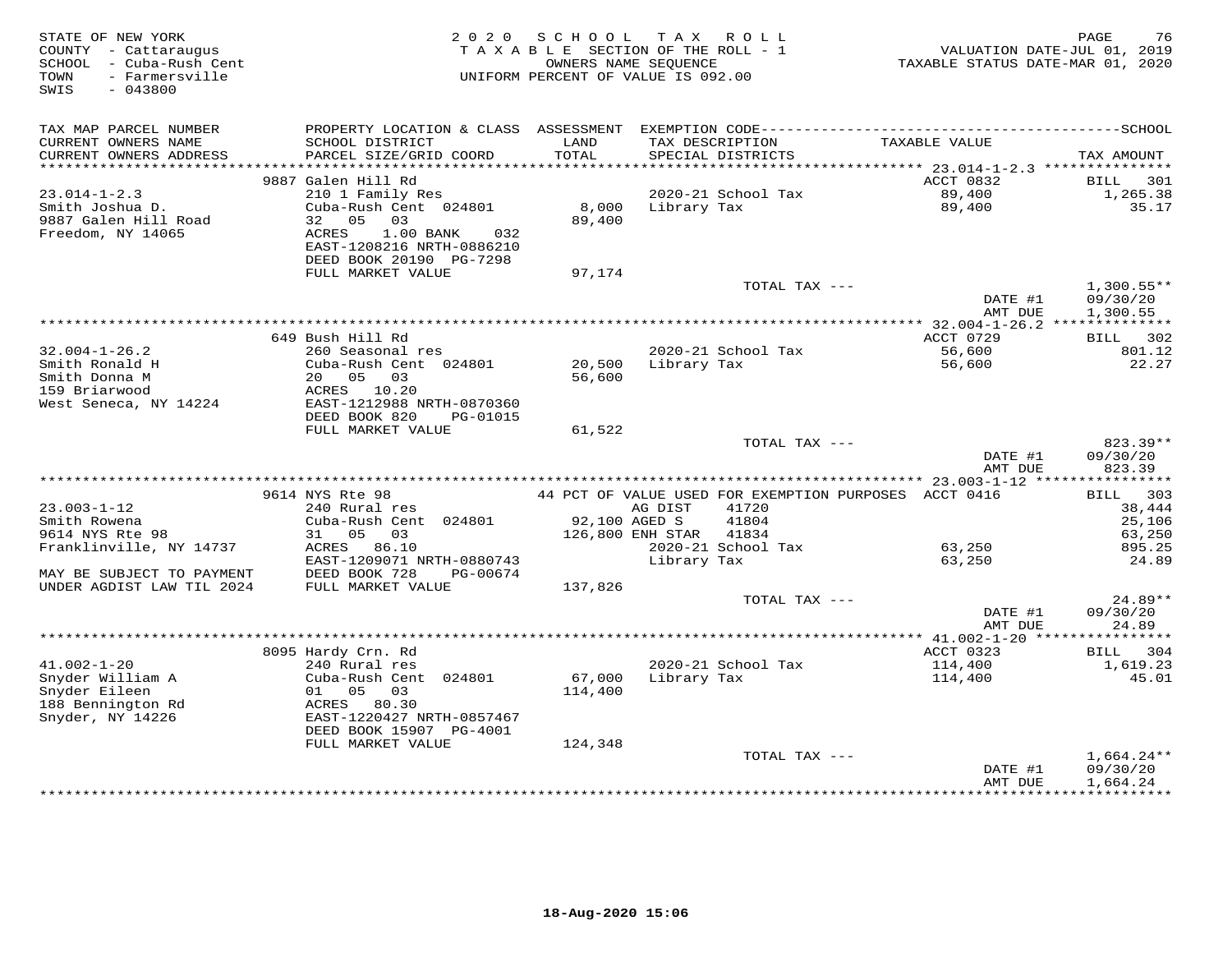| STATE OF NEW YORK<br>COUNTY - Cattaraugus<br>SCHOOL - Cuba-Rush Cent<br>- Farmersville<br>TOWN<br>$-043800$<br>SWIS |                                                                                                                      |         | 2020 SCHOOL TAX ROLL<br>TAXABLE SECTION OF THE ROLL - 1<br>OWNERS NAME SEQUENCE<br>UNIFORM PERCENT OF VALUE IS 092.00 | VALUATION DATE-JUL 01, 2019<br>TAXABLE STATUS DATE-MAR 01, 2020 | 77<br>PAGE                     |
|---------------------------------------------------------------------------------------------------------------------|----------------------------------------------------------------------------------------------------------------------|---------|-----------------------------------------------------------------------------------------------------------------------|-----------------------------------------------------------------|--------------------------------|
| TAX MAP PARCEL NUMBER                                                                                               |                                                                                                                      |         |                                                                                                                       |                                                                 |                                |
| CURRENT OWNERS NAME                                                                                                 | SCHOOL DISTRICT                                                                                                      | LAND    | TAX DESCRIPTION                                                                                                       | TAXABLE VALUE                                                   |                                |
| CURRENT OWNERS ADDRESS                                                                                              | PARCEL SIZE/GRID COORD                                                                                               | TOTAL   | SPECIAL DISTRICTS                                                                                                     |                                                                 | TAX AMOUNT                     |
|                                                                                                                     | 264 Clark Rd                                                                                                         |         |                                                                                                                       | ACCT 0091                                                       | 305<br><b>BILL</b>             |
| $41.002 - 1 - 23$                                                                                                   | 260 Seasonal res                                                                                                     |         | 2020-21 School Tax                                                                                                    | 64,200                                                          | 908.69                         |
| Sokolowski James B                                                                                                  | Cuba-Rush Cent 024801                                                                                                |         | 36,900 Library Tax                                                                                                    | 64,200                                                          | 25.26                          |
| 17 Barnett Drive<br>West Seneca, NY 14224                                                                           | 01 05<br>03<br>merged with 41.002-1-21.3<br>FRNT<br>50.00 DPTH 100.00<br>ACRES<br>31.60<br>EAST-1219099 NRTH-0856474 | 64,200  |                                                                                                                       |                                                                 |                                |
|                                                                                                                     | DEED BOOK 20190 PG-7203                                                                                              |         |                                                                                                                       |                                                                 |                                |
|                                                                                                                     | FULL MARKET VALUE                                                                                                    | 69,783  | TOTAL TAX ---                                                                                                         |                                                                 | 933.95**                       |
|                                                                                                                     |                                                                                                                      |         |                                                                                                                       | DATE #1<br>AMT DUE                                              | 09/30/20<br>933.95             |
|                                                                                                                     |                                                                                                                      |         |                                                                                                                       |                                                                 |                                |
| $40.002 - 1 - 5.3$                                                                                                  | 1799 Hardy Crn. Rd<br>210 1 Family Res                                                                               |         | ENH STAR 41834                                                                                                        | ACCT 0740                                                       | 306<br>BILL                    |
| Spear Peter J                                                                                                       | Cuba-Rush Cent 024801                                                                                                | 15,100  | 2020-21 School Tax                                                                                                    | 113,400                                                         | 69,800<br>1,605.08             |
| Spear Molly M                                                                                                       | 09 05 04                                                                                                             | 113,400 | Library Tax                                                                                                           | 113,400                                                         | 44.62                          |
| 1799 Hardy Corners Rd<br>Franklinville, NY 14737                                                                    | Ff 305.17<br>ACRES<br>5.75 BANK<br>017<br>EAST-1195935 NRTH-0858545<br>DEED BOOK 00995 PG-01149                      |         |                                                                                                                       |                                                                 |                                |
|                                                                                                                     | FULL MARKET VALUE                                                                                                    | 123,261 |                                                                                                                       |                                                                 |                                |
|                                                                                                                     |                                                                                                                      |         | TOTAL TAX ---                                                                                                         | DATE #1<br>AMT DUE                                              | 723.70**<br>09/30/20<br>723.70 |
|                                                                                                                     |                                                                                                                      |         |                                                                                                                       |                                                                 |                                |
| $32.001 - 1 - 7$                                                                                                    | 9296 NYS Rte 98<br>210 1 Family Res                                                                                  |         | <b>BAS STAR</b><br>41854                                                                                              | ACCT 0441                                                       | BILL 307<br>30,000             |
| Spittler Matthew                                                                                                    | Cuba-Rush Cent 024801                                                                                                | 7,700   | 2020-21 School Tax                                                                                                    | 78,000                                                          | 1,104.02                       |
| Lehere Cortney<br>9296 NYS Rte 98<br>Franklinville, NY 14737                                                        | 30 05 03<br>ACRES<br>0.58<br>EAST-1207618 NRTH-0875822                                                               | 78,000  | Library Tax                                                                                                           | 78,000                                                          | 30.69                          |
|                                                                                                                     | DEED BOOK 8311 PG-9002                                                                                               |         |                                                                                                                       |                                                                 |                                |
|                                                                                                                     | FULL MARKET VALUE                                                                                                    | 84,783  | TOTAL TAX ---                                                                                                         |                                                                 | $728.71**$                     |
|                                                                                                                     |                                                                                                                      |         |                                                                                                                       | DATE #1<br>AMT DUE                                              | 09/30/20<br>728.71             |
|                                                                                                                     |                                                                                                                      |         |                                                                                                                       | *** 41.002-1-3.2 ***************                                |                                |
|                                                                                                                     | 8398 Stebbins Rd                                                                                                     |         |                                                                                                                       | ACCT 0733                                                       | BILL 308                       |
| $41.002 - 1 - 3.2$<br>Stahl Craig M                                                                                 | 260 Seasonal res<br>Cuba-Rush Cent 024801                                                                            | 22,800  | 2020-21 School Tax<br>Library Tax                                                                                     | 47,700<br>47,700                                                | 675.15<br>18.77                |
| 63 Ranch Trl                                                                                                        | 18  05  03                                                                                                           | 47,700  |                                                                                                                       |                                                                 |                                |
| Williamsville, NY 14221                                                                                             | ACRES 12.70<br>EAST-1214256 NRTH-0862960                                                                             |         |                                                                                                                       |                                                                 |                                |
|                                                                                                                     | DEED BOOK 13997 PG-8002<br>FULL MARKET VALUE                                                                         | 51,848  |                                                                                                                       |                                                                 |                                |
|                                                                                                                     |                                                                                                                      |         | TOTAL TAX ---                                                                                                         |                                                                 | 693.92**                       |
|                                                                                                                     |                                                                                                                      |         |                                                                                                                       | DATE #1<br>AMT DUE                                              | 09/30/20<br>693.92             |
|                                                                                                                     |                                                                                                                      |         |                                                                                                                       |                                                                 | **********                     |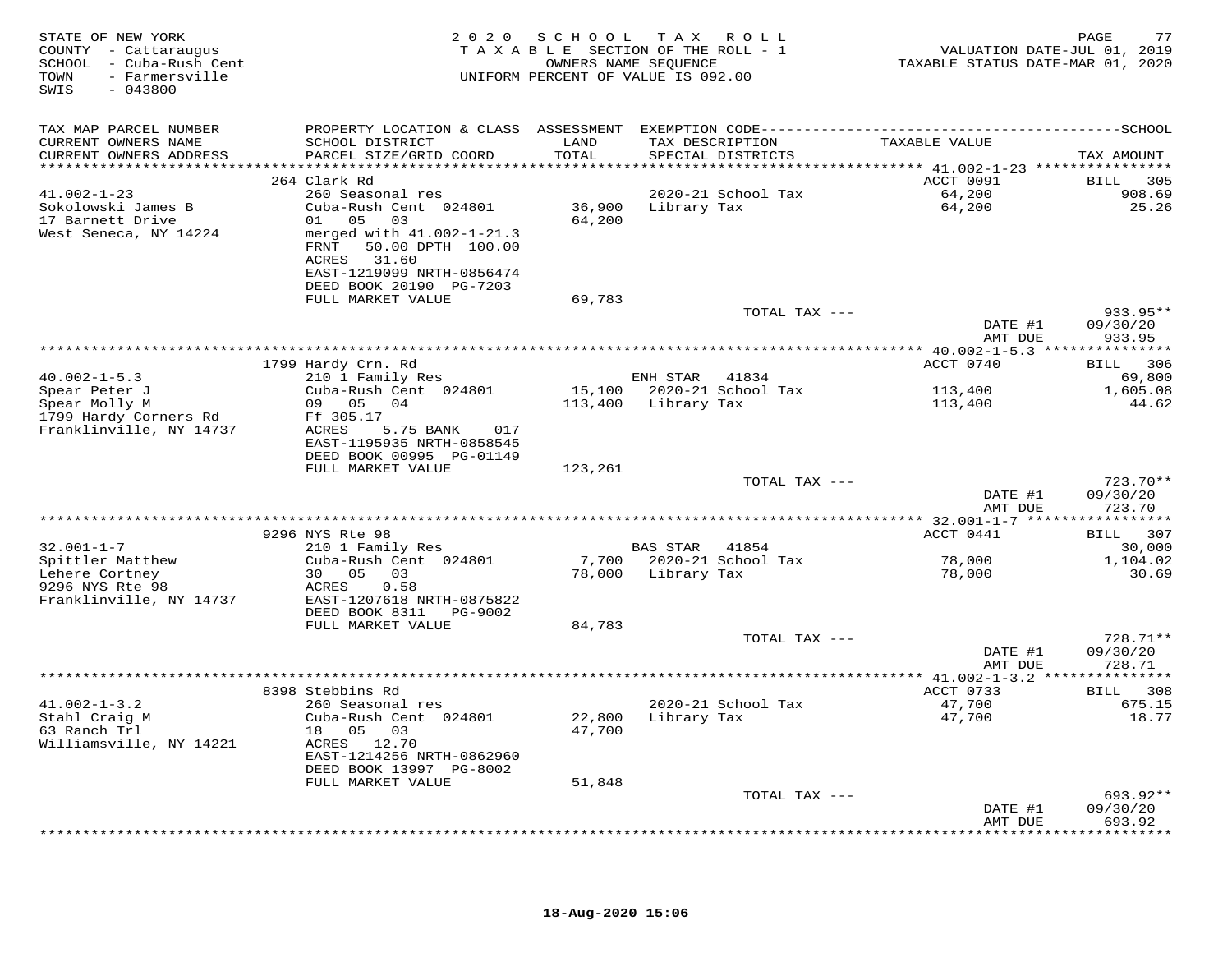| STATE OF NEW YORK<br>COUNTY - Cattaraugus<br>SCHOOL - Cuba-Rush Cent<br>- Farmersville<br>TOWN<br>$-043800$<br>SWIS | 2 0 2 0                                      | S C H O O L      | TAX ROLL<br>TAXABLE SECTION OF THE ROLL - 1<br>OWNERS NAME SEOUENCE<br>UNIFORM PERCENT OF VALUE IS 092.00 | TAXABLE STATUS DATE-MAR 01, 2020 | PAGE<br>78<br>VALUATION DATE-JUL 01, 2019 |
|---------------------------------------------------------------------------------------------------------------------|----------------------------------------------|------------------|-----------------------------------------------------------------------------------------------------------|----------------------------------|-------------------------------------------|
| TAX MAP PARCEL NUMBER                                                                                               |                                              |                  |                                                                                                           |                                  |                                           |
| CURRENT OWNERS NAME<br>CURRENT OWNERS ADDRESS<br>**********************                                             | SCHOOL DISTRICT<br>PARCEL SIZE/GRID COORD    | LAND<br>TOTAL    | TAX DESCRIPTION<br>SPECIAL DISTRICTS                                                                      | TAXABLE VALUE                    | TAX AMOUNT                                |
|                                                                                                                     | 9101 Stebbins Rd                             |                  |                                                                                                           | ACCT 1190                        | 309<br><b>BILL</b>                        |
| $32.004 - 1 - 5.2$                                                                                                  | 312 Vac w/imprv                              |                  | 2020-21 School Tax                                                                                        | 19,800                           | 280.25                                    |
| Sterry James F                                                                                                      | Cuba-Rush Cent 024801                        | 14,700           | Library Tax                                                                                               | 19,800                           | 7.79                                      |
| Sterry Sandra L                                                                                                     | 20 03<br>03                                  | 19,800           |                                                                                                           |                                  |                                           |
| 301 Mill St                                                                                                         | <b>ACRES</b><br>5.45                         |                  |                                                                                                           |                                  |                                           |
| Springville, NY 14141                                                                                               | EAST-1214258 NRTH-0871575                    |                  |                                                                                                           |                                  |                                           |
|                                                                                                                     | DEED BOOK 18528 PG-4001                      |                  |                                                                                                           |                                  |                                           |
|                                                                                                                     | FULL MARKET VALUE                            | 21,522           | TOTAL TAX ---                                                                                             |                                  | 288.04**                                  |
|                                                                                                                     |                                              |                  |                                                                                                           | DATE #1                          | 09/30/20                                  |
|                                                                                                                     |                                              |                  |                                                                                                           | AMT DUE                          | 288.04                                    |
|                                                                                                                     |                                              |                  | ************************************                                                                      | ** $32.004 - 2 - 8.2$ ***        | ***********                               |
|                                                                                                                     | West Branch Rd                               |                  |                                                                                                           | ACCT 0885                        | BILL 310                                  |
| $32.004 - 2 - 8.2$                                                                                                  | 270 Mfg housing                              |                  | 2020-21 School Tax                                                                                        | 27,700                           | 392.07                                    |
| Sturtevant Steven R                                                                                                 | Cuba-Rush Cent 024801<br>04  05  03          | 21,500           | Library Tax                                                                                               | 27,700                           | 10.90                                     |
| Sturtevant Norma<br>7759 Akron Rd                                                                                   | ACRES 11.00                                  | 27,700           |                                                                                                           |                                  |                                           |
| Lockport, NY 14094                                                                                                  | EAST-1220614 NRTH-0870739                    |                  |                                                                                                           |                                  |                                           |
|                                                                                                                     | DEED BOOK 1015<br>PG-735                     |                  |                                                                                                           |                                  |                                           |
|                                                                                                                     | FULL MARKET VALUE                            | 30,109           |                                                                                                           |                                  |                                           |
|                                                                                                                     |                                              |                  | TOTAL TAX ---                                                                                             |                                  | 402.97**                                  |
|                                                                                                                     |                                              |                  |                                                                                                           | DATE #1                          | 09/30/20                                  |
|                                                                                                                     |                                              |                  |                                                                                                           | AMT DUE                          | 402.97                                    |
|                                                                                                                     | West Branch Rd                               |                  |                                                                                                           | ACCT 0967                        | <b>BILL</b> 311                           |
| $32.004 - 2 - 8.3$                                                                                                  | 314 Rural vac<10                             |                  | 2020-21 School Tax                                                                                        | 16,100                           | 227.88                                    |
| Sturtevant Steven R.                                                                                                | Cuba-Rush Cent 024801                        | 16,100           | Library Tax                                                                                               | 16,100                           | 6.33                                      |
| Sturtevant Norma L.                                                                                                 | 4 05 03                                      | 16,100           |                                                                                                           |                                  |                                           |
| 7759 Akron Road                                                                                                     | 6.50<br>ACRES                                |                  |                                                                                                           |                                  |                                           |
| Lockport, NY 14094                                                                                                  | EAST-1220202 NRTH-0870701                    |                  |                                                                                                           |                                  |                                           |
|                                                                                                                     | DEED BOOK 28002 PG-3001<br>FULL MARKET VALUE | 17,500           |                                                                                                           |                                  |                                           |
|                                                                                                                     |                                              |                  | TOTAL TAX ---                                                                                             |                                  | 234.21**                                  |
|                                                                                                                     |                                              |                  |                                                                                                           | DATE #1                          | 09/30/20                                  |
|                                                                                                                     |                                              |                  |                                                                                                           | AMT DUE                          | 234.21                                    |
|                                                                                                                     |                                              |                  |                                                                                                           |                                  | ********                                  |
|                                                                                                                     | Stebbins Rd                                  |                  |                                                                                                           | ACCT 0961                        | 312<br>BILL                               |
| $41.002 - 1 - 3.6$                                                                                                  | 312 Vac w/imprv                              |                  | 2020-21 School Tax                                                                                        | 12,600                           | 178.34                                    |
| SUMMERS CRAIG A.<br>SUMMERS ESTHER                                                                                  | Cuba-Rush Cent 024801<br>05<br>18<br>03      | 11,700<br>12,600 | Library Tax                                                                                               | 12,600                           | 4.96                                      |
| 1101 Iroquois Ave #2428                                                                                             | ACRES<br>3.45                                |                  |                                                                                                           |                                  |                                           |
| Naperville, IL 60563                                                                                                | EAST-1214259 NRTH-0861706                    |                  |                                                                                                           |                                  |                                           |
|                                                                                                                     | DEED BOOK 26852 PG-8002                      |                  |                                                                                                           |                                  |                                           |
|                                                                                                                     | FULL MARKET VALUE                            | 13,696           |                                                                                                           |                                  |                                           |
|                                                                                                                     |                                              |                  | TOTAL TAX ---                                                                                             |                                  | 183.30**                                  |
|                                                                                                                     |                                              |                  |                                                                                                           | DATE #1                          | 09/30/20                                  |
|                                                                                                                     |                                              |                  |                                                                                                           | AMT DUE<br>*********             | 183.30<br>* * * * * * * * * *             |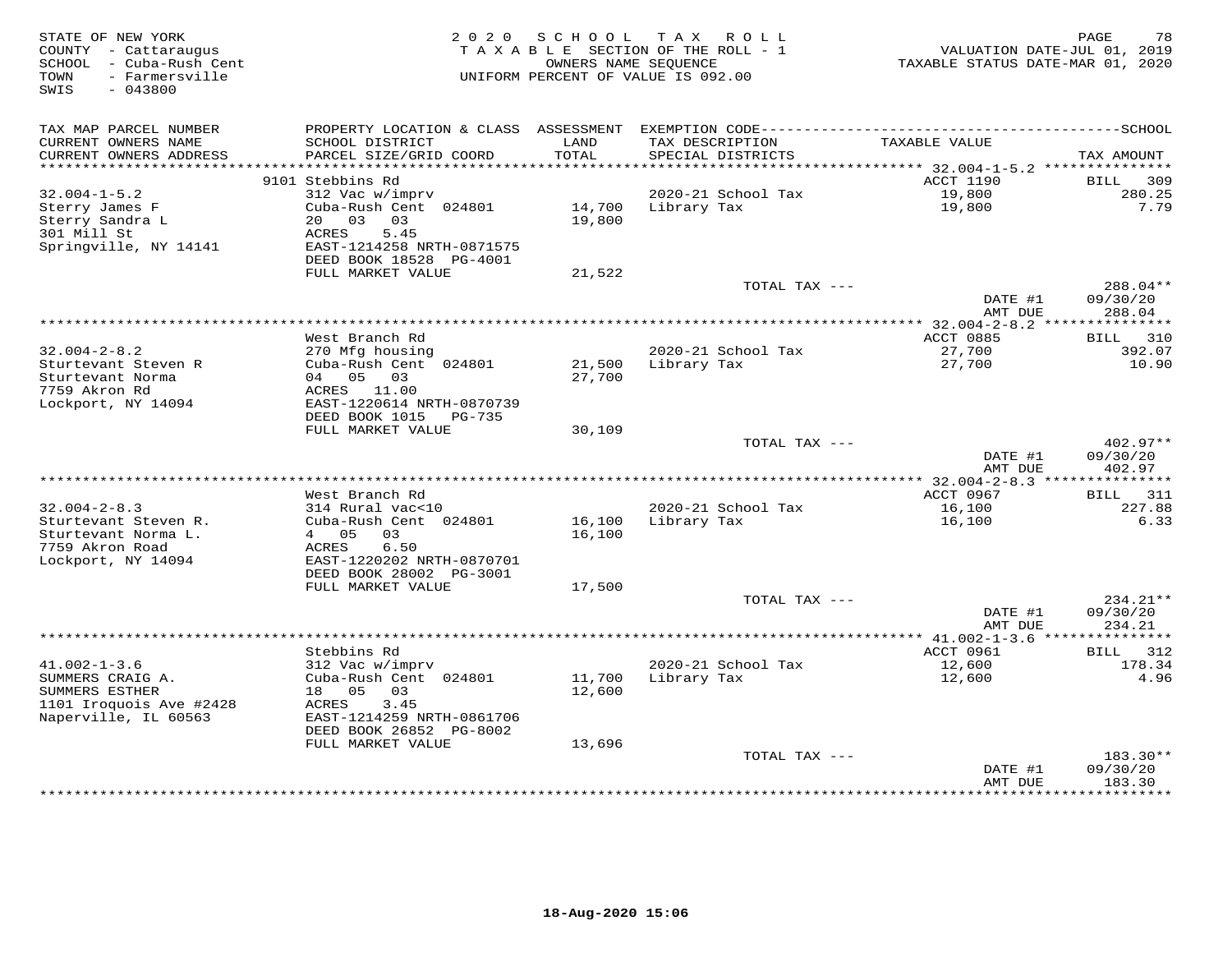| STATE OF NEW YORK<br>COUNTY - Cattaraugus<br>SCHOOL - Cuba-Rush Cent<br>- Farmersville<br>TOWN<br>SWIS<br>$-043800$ | 2 0 2 0                                               | SCHOOL<br>TAXABLE SECTION OF THE ROLL - 1<br>OWNERS NAME SEOUENCE<br>UNIFORM PERCENT OF VALUE IS 092.00 |                  | TAX ROLL                             | VALUATION DATE-JUL 01, 2019<br>TAXABLE STATUS DATE-MAR 01, 2020 | PAGE<br>79           |
|---------------------------------------------------------------------------------------------------------------------|-------------------------------------------------------|---------------------------------------------------------------------------------------------------------|------------------|--------------------------------------|-----------------------------------------------------------------|----------------------|
|                                                                                                                     |                                                       |                                                                                                         |                  |                                      |                                                                 |                      |
| TAX MAP PARCEL NUMBER                                                                                               |                                                       |                                                                                                         |                  |                                      |                                                                 |                      |
| CURRENT OWNERS NAME<br>CURRENT OWNERS ADDRESS                                                                       | SCHOOL DISTRICT<br>PARCEL SIZE/GRID COORD             | LAND<br>TOTAL                                                                                           |                  | TAX DESCRIPTION<br>SPECIAL DISTRICTS | TAXABLE VALUE                                                   | TAX AMOUNT           |
| ***********************                                                                                             |                                                       |                                                                                                         |                  |                                      |                                                                 |                      |
|                                                                                                                     | 725 Tarbell Rd                                        |                                                                                                         |                  |                                      | ACCT 0382                                                       | <b>BILL</b><br>313   |
| $23.004 - 1 - 23$                                                                                                   | 112 Dairy farm                                        |                                                                                                         | AG BLDG          | 41700                                |                                                                 | 1,000                |
| Swartzentruber Levi E<br>Swartzentruber Lizzie L                                                                    | Cuba-Rush Cent 024801<br>23<br>05 03                  | 145,900 AG DIST                                                                                         | 281,500 BAS STAR | 41720<br>41854                       |                                                                 | 56,666<br>30,000     |
| 725 Tarbell Rd                                                                                                      | ACRES 148.36                                          |                                                                                                         |                  | 2020-21 School Tax                   | 223,834                                                         | 3,168.17             |
| Farmersville Station, NY 14060                                                                                      | EAST-1212589 NRTH-0882115                             |                                                                                                         | Library Tax      |                                      | 223,834                                                         | 88.07                |
|                                                                                                                     | DEED BOOK 20634 PG-8003                               |                                                                                                         |                  |                                      |                                                                 |                      |
| MAY BE SUBJECT TO PAYMENT                                                                                           | FULL MARKET VALUE                                     | 305,978                                                                                                 |                  |                                      |                                                                 |                      |
| UNDER AGDIST LAW TIL 2025                                                                                           |                                                       |                                                                                                         |                  | TOTAL TAX ---                        |                                                                 | $2,850.24**$         |
|                                                                                                                     |                                                       |                                                                                                         |                  |                                      | DATE #1<br>AMT DUE                                              | 09/30/20<br>2,850.24 |
|                                                                                                                     |                                                       |                                                                                                         |                  |                                      | ** 32.002-1-11.17 **************                                |                      |
|                                                                                                                     | 9080 Stebbins Rd                                      |                                                                                                         |                  |                                      | ACCT 1054                                                       | 314<br>BILL          |
| $32.002 - 1 - 11.17$                                                                                                | 312 Vac w/imprv                                       |                                                                                                         |                  | 2020-21 School Tax                   | 18,300                                                          | 259.02               |
| Tatar John                                                                                                          | Cuba-Rush Cent 024801                                 | 16,700                                                                                                  | Library Tax      |                                      | 18,300                                                          | 7.20                 |
| Tatar Patricia                                                                                                      | ACRES<br>9.43                                         | 18,300                                                                                                  |                  |                                      |                                                                 |                      |
| 9644 Main St<br>Machias, NY 14101                                                                                   | EAST-1214897 NRTH-0871869<br>DEED BOOK 1005<br>PG-135 |                                                                                                         |                  |                                      |                                                                 |                      |
|                                                                                                                     | FULL MARKET VALUE                                     | 19,891                                                                                                  |                  |                                      |                                                                 |                      |
|                                                                                                                     |                                                       |                                                                                                         |                  | TOTAL TAX ---                        |                                                                 | $266.22**$           |
|                                                                                                                     |                                                       |                                                                                                         |                  |                                      | DATE #1                                                         | 09/30/20             |
| ******************************                                                                                      |                                                       |                                                                                                         |                  |                                      | AMT DUE                                                         | 266.22               |
|                                                                                                                     | Co Line Rd                                            |                                                                                                         |                  |                                      | *** 32.002-1-6 ******************<br>ACCT 0126                  | <b>BILL</b> 315      |
| $32.002 - 1 - 6$                                                                                                    | 322 Rural vac>10                                      |                                                                                                         |                  | 2020-21 School Tax                   | 56,100                                                          | 794.05               |
| The Giorgini Partnership                                                                                            | Cuba-Rush Cent 024801                                 | 56,100                                                                                                  | Library Tax      |                                      | 56,100                                                          | 22.07                |
| 50 Kern Rd                                                                                                          | $-05$<br>05<br>$-0.3$                                 | 56,100                                                                                                  |                  |                                      |                                                                 |                      |
| Cowelsville, NY 14037                                                                                               | ACRES 63.25                                           |                                                                                                         |                  |                                      |                                                                 |                      |
|                                                                                                                     | EAST-1221713 NRTH-0873603                             |                                                                                                         |                  |                                      |                                                                 |                      |
|                                                                                                                     | DEED BOOK 1027<br>PG-349                              |                                                                                                         |                  |                                      |                                                                 |                      |
|                                                                                                                     | FULL MARKET VALUE                                     | 60,978                                                                                                  |                  | TOTAL TAX ---                        |                                                                 | 816.12**             |
|                                                                                                                     |                                                       |                                                                                                         |                  |                                      | DATE #1                                                         | 09/30/20             |
|                                                                                                                     |                                                       |                                                                                                         |                  |                                      | AMT DUE                                                         | 816.12               |
|                                                                                                                     |                                                       |                                                                                                         |                  |                                      |                                                                 |                      |
|                                                                                                                     | Hardy Crn. Rd                                         |                                                                                                         |                  |                                      | ACCT 0188                                                       | BILL.<br>316         |
| $41.002 - 1 - 13$                                                                                                   | 314 Rural vac<10                                      |                                                                                                         |                  | 2020-21 School Tax                   | 12,800                                                          | 181.17               |
| Tilton Kevin R<br>Tilton Pamela J                                                                                   | Cuba-Rush Cent 024801<br>05 03<br>01/02               | 12,800<br>12,800                                                                                        | Library Tax      |                                      | 12,800                                                          | 5.04                 |
| 107 Hardy Crn. Rd                                                                                                   | ACRES<br>4.17                                         |                                                                                                         |                  |                                      |                                                                 |                      |
| Franklinville, NY 14737                                                                                             | EAST-1220733 NRTH-0859739                             |                                                                                                         |                  |                                      |                                                                 |                      |
|                                                                                                                     | DEED BOOK 5228<br>PG-9001                             |                                                                                                         |                  |                                      |                                                                 |                      |
|                                                                                                                     | FULL MARKET VALUE                                     | 13,913                                                                                                  |                  |                                      |                                                                 |                      |
|                                                                                                                     |                                                       |                                                                                                         |                  | TOTAL TAX ---                        |                                                                 | 186.21**             |
|                                                                                                                     |                                                       |                                                                                                         |                  |                                      | DATE #1<br>AMT DUE                                              | 09/30/20<br>186.21   |
|                                                                                                                     |                                                       |                                                                                                         |                  | **************************           | * * * * * * * * * * * *                                         | **********           |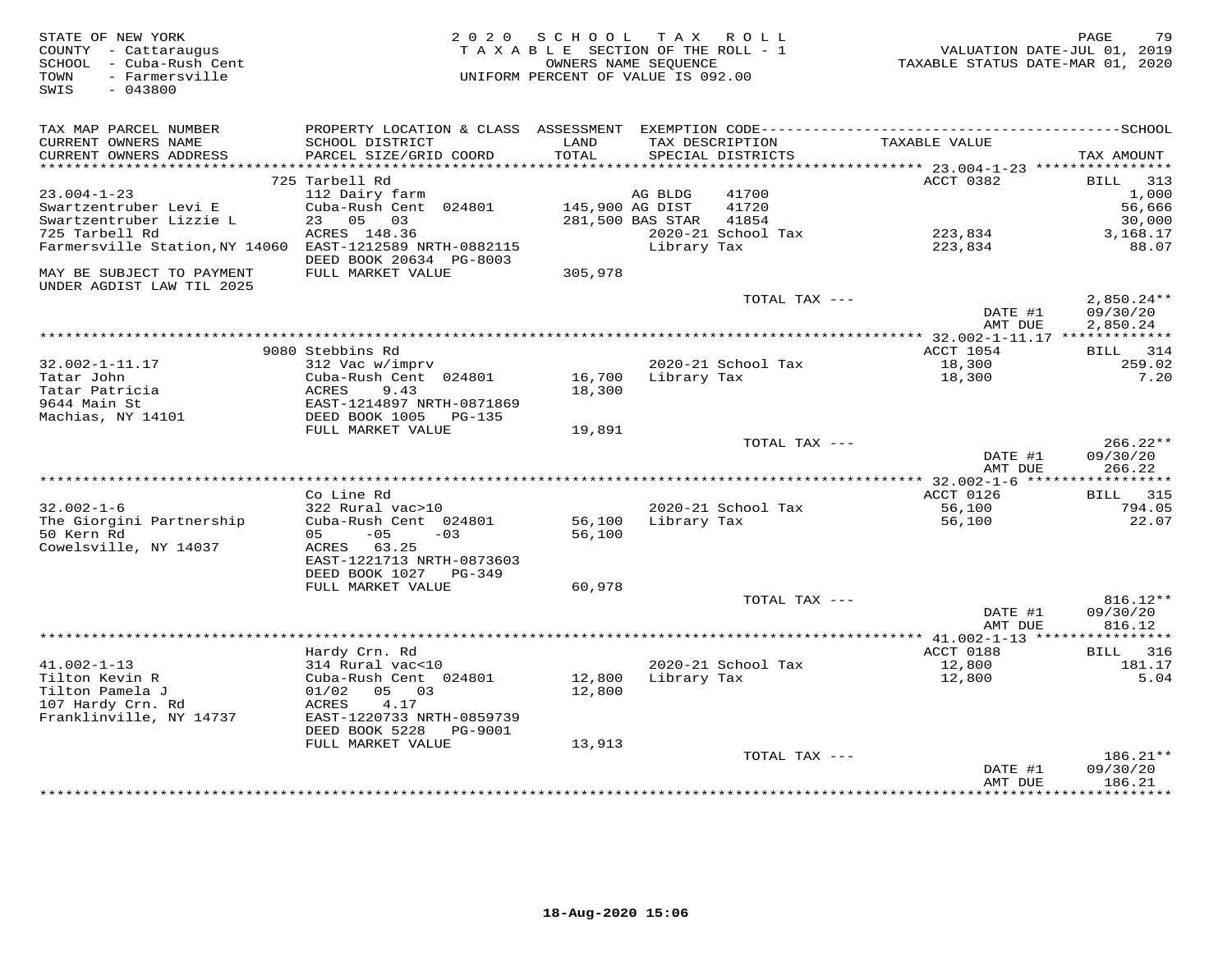| STATE OF NEW YORK<br>COUNTY - Cattaraugus<br>SCHOOL - Cuba-Rush Cent<br>- Farmersville<br>TOWN<br>$-043800$<br>SWIS | 2 0 2 0                                                                | SCHOOL        | T A X<br>ROLL<br>TAXABLE SECTION OF THE ROLL - 1<br>OWNERS NAME SEQUENCE<br>UNIFORM PERCENT OF VALUE IS 092.00 | VALUATION DATE-JUL 01, 2019<br>TAXABLE STATUS DATE-MAR 01, 2020 | PAGE<br>80                |
|---------------------------------------------------------------------------------------------------------------------|------------------------------------------------------------------------|---------------|----------------------------------------------------------------------------------------------------------------|-----------------------------------------------------------------|---------------------------|
| TAX MAP PARCEL NUMBER                                                                                               | PROPERTY LOCATION & CLASS ASSESSMENT                                   |               |                                                                                                                |                                                                 |                           |
| CURRENT OWNERS NAME<br>CURRENT OWNERS ADDRESS<br>********************                                               | SCHOOL DISTRICT<br>PARCEL SIZE/GRID COORD<br>************************* | LAND<br>TOTAL | TAX DESCRIPTION<br>SPECIAL DISTRICTS                                                                           | TAXABLE VALUE                                                   | TAX AMOUNT                |
|                                                                                                                     | 107 Hardy Crn. Rd                                                      |               |                                                                                                                | ACCT 0175                                                       | BILL<br>317               |
| $41.002 - 1 - 14$                                                                                                   | 210 1 Family Res                                                       |               | <b>BAS STAR</b><br>41854                                                                                       |                                                                 | 30,000                    |
| Tilton Pamela J                                                                                                     | Cuba-Rush Cent 024801                                                  | 9,200         | 2020-21 School Tax                                                                                             | 98,900                                                          | 1,399.84                  |
| Tilton Kevin R                                                                                                      | 01/02<br>05 03                                                         | 98,900        | Library Tax                                                                                                    | 98,900                                                          | 38.91                     |
| 107 Hardy Crn. Rd                                                                                                   | <b>ACRES</b><br>1.80 BANK<br>044                                       |               |                                                                                                                |                                                                 |                           |
| Franklinville, NY 14737                                                                                             | EAST-1221045 NRTH-0859812                                              |               |                                                                                                                |                                                                 |                           |
|                                                                                                                     | DEED BOOK 2860<br>PG-8001                                              |               |                                                                                                                |                                                                 |                           |
|                                                                                                                     | FULL MARKET VALUE                                                      | 107,500       |                                                                                                                |                                                                 |                           |
|                                                                                                                     |                                                                        |               | TOTAL TAX ---                                                                                                  |                                                                 | $1,032.75**$              |
|                                                                                                                     |                                                                        |               |                                                                                                                | DATE #1                                                         | 09/30/20                  |
|                                                                                                                     |                                                                        |               | ***********************************                                                                            | AMT DUE                                                         | 1,032.75                  |
|                                                                                                                     |                                                                        |               |                                                                                                                | ******** 23.014-1-36 ****************                           |                           |
| $23.014 - 1 - 36$                                                                                                   | 969 Elton Rd<br>314 Rural vac<10                                       |               | 2020-21 School Tax                                                                                             | ACCT 0250<br>7,900                                              | <b>BILL</b> 318<br>111.82 |
| Tingue Barry                                                                                                        | Cuba-Rush Cent 024801                                                  | 7,900         | Library Tax                                                                                                    | 7,900                                                           | 3.11                      |
| Back St                                                                                                             | 05<br>0.3<br>32 a                                                      | 7,900         |                                                                                                                |                                                                 |                           |
| PO Box 5                                                                                                            | FRNT 229.72 DPTH 153.12                                                |               |                                                                                                                |                                                                 |                           |
| Farmersville Station, NY 14060                                                                                      | 0.80<br>ACRES                                                          |               |                                                                                                                |                                                                 |                           |
|                                                                                                                     | EAST-1208901 NRTH-0884755                                              |               |                                                                                                                |                                                                 |                           |
|                                                                                                                     | DEED BOOK 941<br>PG-269                                                |               |                                                                                                                |                                                                 |                           |
|                                                                                                                     | FULL MARKET VALUE                                                      | 8,587         |                                                                                                                |                                                                 |                           |
|                                                                                                                     |                                                                        |               | TOTAL TAX ---                                                                                                  |                                                                 | $114.93**$                |
|                                                                                                                     |                                                                        |               |                                                                                                                | DATE #1                                                         | 09/30/20                  |
|                                                                                                                     |                                                                        |               |                                                                                                                | AMT DUE                                                         | 114.93                    |
|                                                                                                                     |                                                                        |               |                                                                                                                | ** 23.014-1-21 ****                                             | ***********               |
| $23.014 - 1 - 21$                                                                                                   | 979 Back St<br>210 1 Family Res                                        |               | <b>BAS STAR</b><br>41854                                                                                       | ACCT 0009                                                       | 319<br>BILL<br>30,000     |
| Tingue Barry D                                                                                                      | Cuba-Rush Cent 024801                                                  | 7,700         | 2020-21 School Tax                                                                                             | 54,700                                                          | 774.23                    |
| Tingue Karen J                                                                                                      | 32 05<br>03                                                            | 54,700        | Library Tax                                                                                                    | 54,700                                                          | 21.52                     |
| 971 Back St                                                                                                         | 0.58<br>ACRES                                                          |               |                                                                                                                |                                                                 |                           |
| Farmersville Station, NY 14060 EAST-1208591 NRTH-0885288                                                            |                                                                        |               |                                                                                                                |                                                                 |                           |
|                                                                                                                     | FULL MARKET VALUE                                                      | 59,457        |                                                                                                                |                                                                 |                           |
|                                                                                                                     |                                                                        |               | TOTAL TAX ---                                                                                                  |                                                                 | 389.75**                  |
|                                                                                                                     |                                                                        |               |                                                                                                                | DATE #1                                                         | 09/30/20                  |
|                                                                                                                     |                                                                        |               |                                                                                                                | AMT DUE                                                         | 389.75                    |
|                                                                                                                     | **********************                                                 |               | ************************                                                                                       | *** 23.014-1-22 *****                                           | ***********               |
|                                                                                                                     | 983 Back St                                                            |               |                                                                                                                | ACCT 0157                                                       | BILL 320                  |
| $23.014 - 1 - 22$<br>Tingue Barry D                                                                                 | 314 Rural vac<10<br>Cuba-Rush Cent 024801                              | 3,500         | 2020-21 School Tax<br>Library Tax                                                                              | 3,500<br>3,500                                                  | 49.54<br>1.38             |
| Tinque Karen                                                                                                        | 32<br>05<br>03                                                         | 3,500         |                                                                                                                |                                                                 |                           |
| 977 Back St                                                                                                         | FRNT<br>63.00 DPTH 180.00                                              |               |                                                                                                                |                                                                 |                           |
| Farmersville Station, NY 14060                                                                                      | ACRES<br>0.26                                                          |               |                                                                                                                |                                                                 |                           |
|                                                                                                                     | EAST-1208525 NRTH-0885392                                              |               |                                                                                                                |                                                                 |                           |
|                                                                                                                     | DEED BOOK 00993 PG-01030                                               |               |                                                                                                                |                                                                 |                           |
|                                                                                                                     | FULL MARKET VALUE                                                      | 3,804         |                                                                                                                |                                                                 |                           |
|                                                                                                                     |                                                                        |               | TOTAL TAX ---                                                                                                  |                                                                 | $50.92**$                 |
|                                                                                                                     |                                                                        |               |                                                                                                                | DATE #1                                                         | 09/30/20                  |
|                                                                                                                     |                                                                        |               |                                                                                                                | AMT DUE                                                         | 50.92<br>*******          |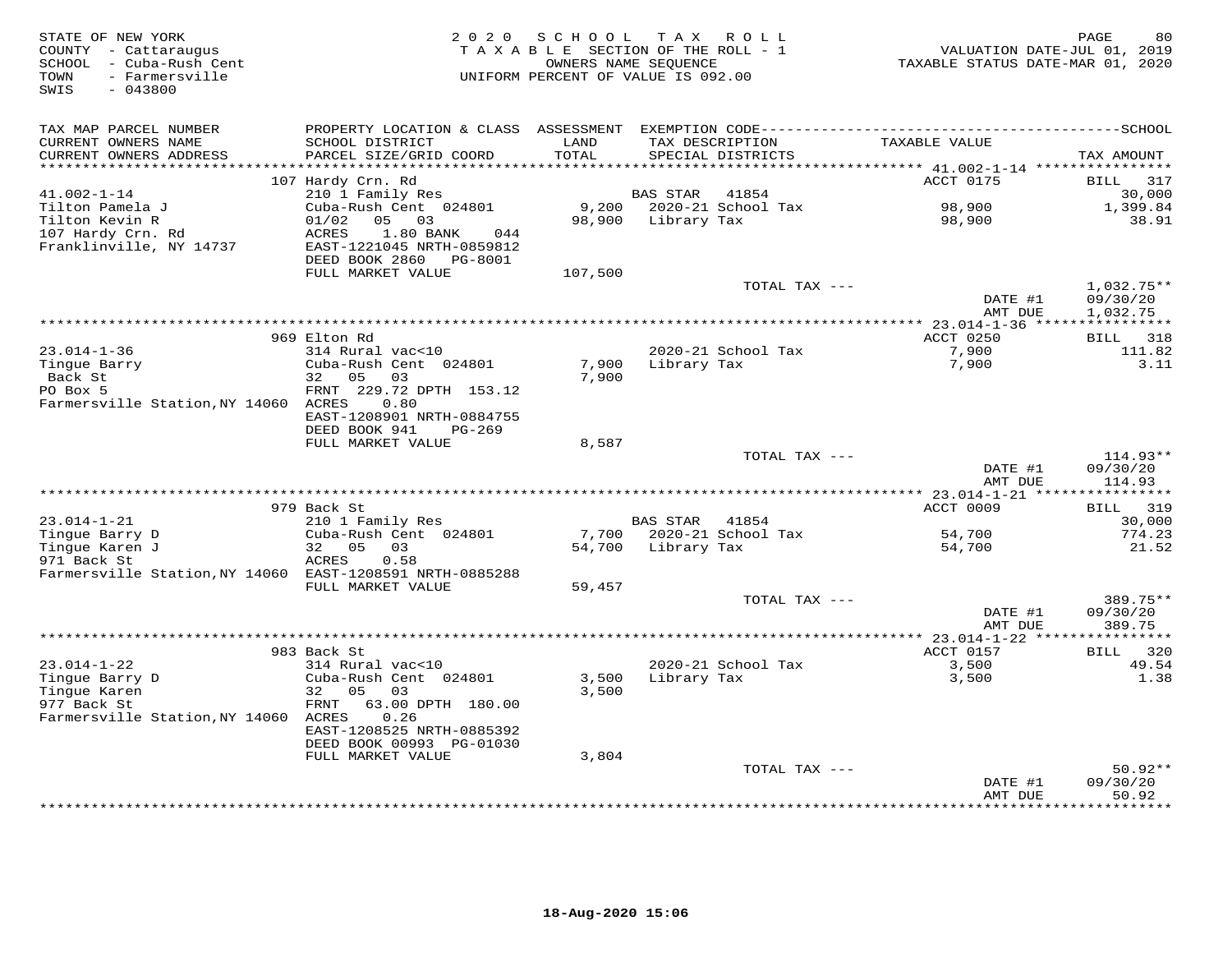| STATE OF NEW YORK<br>COUNTY - Cattaraugus<br>SCHOOL - Cuba-Rush Cent<br>- Farmersville<br>TOWN<br>$-043800$<br>SWIS | 2 0 2 0                                              | SCHOOL<br>TAXABLE SECTION OF THE ROLL - 1<br>OWNERS NAME SEOUENCE<br>UNIFORM PERCENT OF VALUE IS 092.00 |                 | TAX ROLL                             | VALUATION DATE-JUL 01, 2019<br>TAXABLE STATUS DATE-MAR 01, 2020 | PAGE<br>81            |
|---------------------------------------------------------------------------------------------------------------------|------------------------------------------------------|---------------------------------------------------------------------------------------------------------|-----------------|--------------------------------------|-----------------------------------------------------------------|-----------------------|
| TAX MAP PARCEL NUMBER                                                                                               |                                                      |                                                                                                         |                 |                                      |                                                                 |                       |
| CURRENT OWNERS NAME<br>CURRENT OWNERS ADDRESS<br>***********************                                            | SCHOOL DISTRICT<br>PARCEL SIZE/GRID COORD            | LAND<br>TOTAL                                                                                           |                 | TAX DESCRIPTION<br>SPECIAL DISTRICTS | TAXABLE VALUE                                                   | TAX AMOUNT            |
|                                                                                                                     | 908 Back St                                          |                                                                                                         |                 |                                      | ACCT 0285                                                       | 321<br>BILL           |
| $23.014 - 1 - 11$                                                                                                   | 210 1 Family Res                                     |                                                                                                         | <b>BAS STAR</b> | 41854                                |                                                                 | 30,000                |
| Titus Brian J                                                                                                       | Cuba-Rush Cent 024801                                | 9,400                                                                                                   |                 | 2020-21 School Tax                   | 92,400                                                          | 1,307.84              |
| Titus Karen E                                                                                                       | 05<br>32<br>03                                       | 92,400                                                                                                  | Library Tax     |                                      | 92,400                                                          | 36.36                 |
| PO Box 63<br>Farmersville Station, NY 14060 EAST-1209369 NRTH-0885829                                               | <b>ACRES</b><br>1.91<br>DEED BOOK 844<br>PG-00994    |                                                                                                         |                 |                                      |                                                                 |                       |
|                                                                                                                     | FULL MARKET VALUE                                    | 100,435                                                                                                 |                 |                                      |                                                                 |                       |
|                                                                                                                     |                                                      |                                                                                                         |                 | TOTAL TAX ---                        |                                                                 | 938.20**              |
|                                                                                                                     |                                                      |                                                                                                         |                 |                                      | DATE #1<br>AMT DUE                                              | 09/30/20<br>938.20    |
|                                                                                                                     |                                                      |                                                                                                         |                 |                                      |                                                                 | * * * * * * * * * * * |
| $41.001 - 1 - 4$                                                                                                    | 1202 Hardy Crn. Rd                                   |                                                                                                         |                 |                                      | ACCT 0442                                                       | BILL<br>322           |
| Tomczak Ann Marie                                                                                                   | 240 Rural res<br>Cuba-Rush Cent 024801               | 38,200                                                                                                  | ENH STAR        | 41834<br>2020-21 School Tax          | 118,400                                                         | 69,800<br>1,675.85    |
| 1202 Hardy Corners Rd                                                                                               | 34 05 03                                             | 118,400                                                                                                 | Library Tax     |                                      | 118,400                                                         | 46.59                 |
| Franklinville, NY 14737                                                                                             | ACRES 33.53<br>EAST-1205066 NRTH-0862469             |                                                                                                         |                 |                                      |                                                                 |                       |
|                                                                                                                     | DEED BOOK 718<br>$PG-628$                            |                                                                                                         |                 |                                      |                                                                 |                       |
|                                                                                                                     | FULL MARKET VALUE                                    | 128,696                                                                                                 |                 | TOTAL TAX ---                        |                                                                 | $796.44**$            |
|                                                                                                                     |                                                      |                                                                                                         |                 |                                      | DATE #1<br>AMT DUE                                              | 09/30/20<br>796.44    |
|                                                                                                                     |                                                      |                                                                                                         |                 |                                      |                                                                 |                       |
|                                                                                                                     | 791 D Bush Hill (Off) Rd                             |                                                                                                         |                 |                                      | ACCT 0445                                                       | BILL 323              |
| $32.004 - 1 - 29$<br>Trawinski Adam Stanley                                                                         | 260 Seasonal res<br>Cuba-Rush Cent 024801            | 42,300                                                                                                  |                 | 2020-21 School Tax<br>Library Tax    | 48,600<br>48,600                                                | 687.89<br>19.12       |
| Camacho C                                                                                                           | 05 03<br>19                                          | 48,600                                                                                                  |                 |                                      |                                                                 |                       |
| 10856 Blanchard Rd                                                                                                  | ACRES<br>42.60                                       |                                                                                                         |                 |                                      |                                                                 |                       |
| Holland, NY 14080                                                                                                   | EAST-1211388 NRTH-0867353                            |                                                                                                         |                 |                                      |                                                                 |                       |
|                                                                                                                     | DEED BOOK 1017<br>PG-843                             |                                                                                                         |                 |                                      |                                                                 |                       |
|                                                                                                                     | FULL MARKET VALUE                                    | 52,826                                                                                                  |                 |                                      |                                                                 |                       |
|                                                                                                                     |                                                      |                                                                                                         |                 | TOTAL TAX ---                        | DATE #1                                                         | 707.01**<br>09/30/20  |
|                                                                                                                     |                                                      |                                                                                                         |                 |                                      | AMT DUE                                                         | 707.01                |
|                                                                                                                     |                                                      |                                                                                                         |                 |                                      |                                                                 |                       |
|                                                                                                                     | 8751 Stebbins Rd                                     |                                                                                                         |                 |                                      | ACCT 0446                                                       | 324<br>BILL           |
| $32.004 - 1 - 27.1$                                                                                                 | 260 Seasonal res                                     |                                                                                                         |                 | 2020-21 School Tax                   | 71,600                                                          | 1,013.44              |
| Trzepacz Bruce J.<br>Trzepacz Donald Jr.                                                                            | Cuba-Rush Cent 024801<br>$-05$<br>19<br>$-03$        | 42,600<br>71,600                                                                                        | Library Tax     |                                      | 71,600                                                          | 28.17                 |
| 11465 Bullis Road                                                                                                   | ACRES 40.10                                          |                                                                                                         |                 |                                      |                                                                 |                       |
| Marilla, NY 14102                                                                                                   | EAST-1213410 NRTH-0867354<br>DEED BOOK 27083 PG-7001 |                                                                                                         |                 |                                      |                                                                 |                       |
|                                                                                                                     | FULL MARKET VALUE                                    | 77,826                                                                                                  |                 |                                      |                                                                 |                       |
|                                                                                                                     |                                                      |                                                                                                         |                 | TOTAL TAX ---                        |                                                                 | $1,041.61**$          |
|                                                                                                                     |                                                      |                                                                                                         |                 |                                      | DATE #1<br>AMT DUE                                              | 09/30/20<br>1,041.61  |
|                                                                                                                     |                                                      |                                                                                                         |                 |                                      | *************                                                   | ***********           |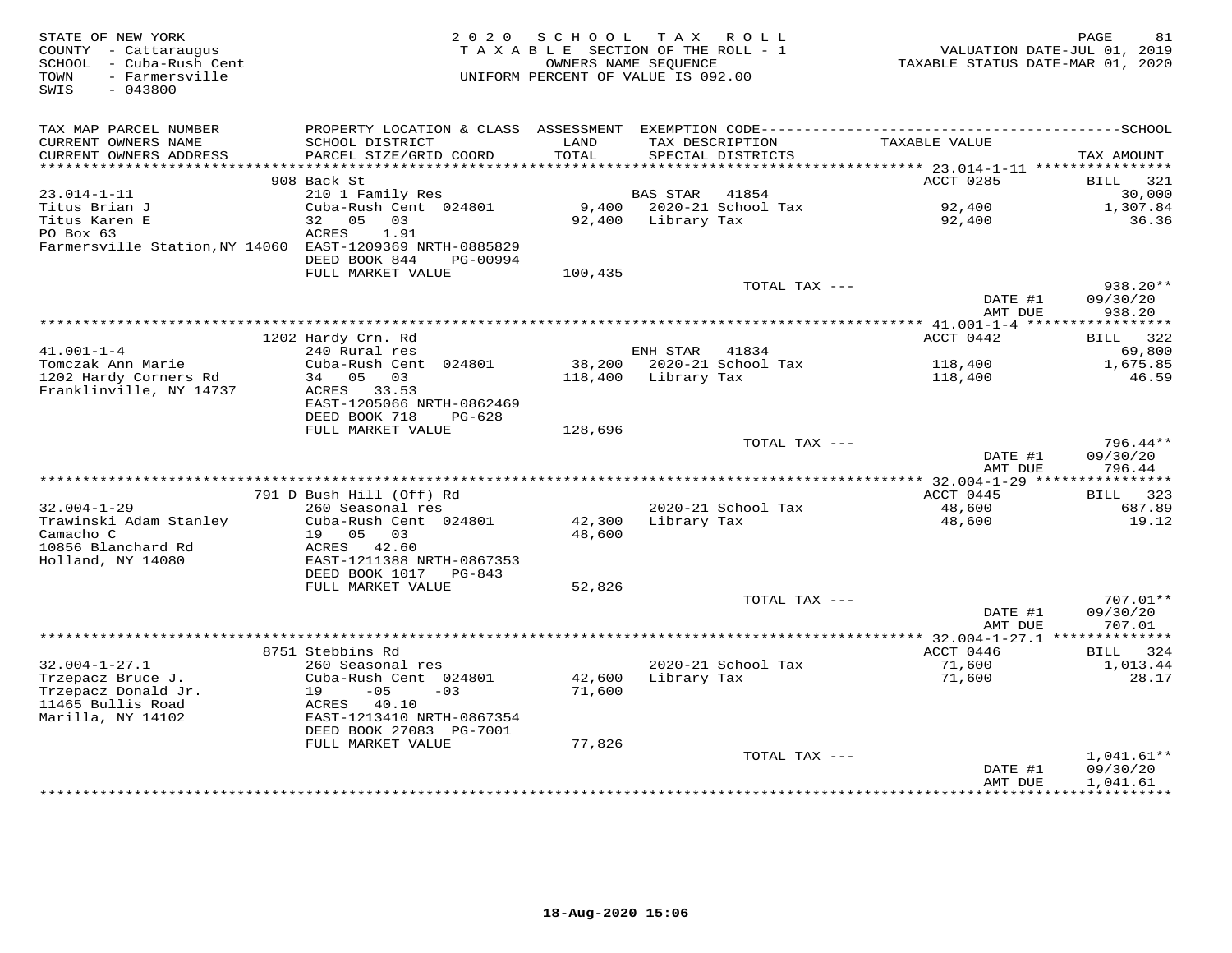| STATE OF NEW YORK<br>COUNTY - Cattaraugus<br>SCHOOL - Cuba-Rush Cent<br>- Farmersville<br>TOWN<br>SWIS<br>$-043800$ | 2 0 2 0                                                                                                         |                  | SCHOOL TAX ROLL<br>TAXABLE SECTION OF THE ROLL - 1<br>OWNERS NAME SEQUENCE<br>UNIFORM PERCENT OF VALUE IS 092.00 | TAXABLE STATUS DATE-MAR 01, 2020                         | 82<br>PAGE<br>VALUATION DATE-JUL 01, 2019 |
|---------------------------------------------------------------------------------------------------------------------|-----------------------------------------------------------------------------------------------------------------|------------------|------------------------------------------------------------------------------------------------------------------|----------------------------------------------------------|-------------------------------------------|
| TAX MAP PARCEL NUMBER<br>CURRENT OWNERS NAME<br>CURRENT OWNERS ADDRESS                                              | SCHOOL DISTRICT<br>PARCEL SIZE/GRID COORD                                                                       | LAND<br>TOTAL    | TAX DESCRIPTION<br>SPECIAL DISTRICTS                                                                             | TAXABLE VALUE                                            | TAX AMOUNT                                |
|                                                                                                                     |                                                                                                                 | ********         |                                                                                                                  | *************************** 32.004-1-27.4 ************** |                                           |
|                                                                                                                     | Stebbins Rd                                                                                                     |                  |                                                                                                                  |                                                          | 325<br>BILL                               |
| $32.004 - 1 - 27.4$<br>TTC Enterprises, LLC<br>61 Dellwood Drive<br>Elma, NY 14059                                  | 314 Rural vac<10<br>Cuba-Rush Cent 024801<br>03<br>05<br>ACRES<br>6.55 BANK<br>005<br>EAST-1214177 NRTH-0867317 | 16,200<br>16,200 | 2020-21 School Tax<br>Library Tax                                                                                | 16,200<br>16,200                                         | 229.30<br>6.37                            |
|                                                                                                                     | DEED BOOK 26916 PG-9001<br>FULL MARKET VALUE                                                                    |                  |                                                                                                                  |                                                          |                                           |
|                                                                                                                     |                                                                                                                 | 17,609           | TOTAL TAX ---                                                                                                    |                                                          | $235.67**$                                |
|                                                                                                                     |                                                                                                                 |                  |                                                                                                                  | DATE #1<br>AMT DUE                                       | 09/30/20<br>235.67                        |
|                                                                                                                     |                                                                                                                 |                  |                                                                                                                  |                                                          |                                           |
|                                                                                                                     | 710 Bush Hill Rd                                                                                                |                  |                                                                                                                  | ACCT 0654                                                | 326<br><b>BILL</b>                        |
| $32.004 - 1 - 4.2$                                                                                                  | 210 1 Family Res                                                                                                |                  | 2020-21 School Tax                                                                                               | 137,200                                                  | 1,941.95                                  |
| Uberty Douglas B<br>304 N Main St                                                                                   | Cuba-Rush Cent 024801<br>20 05<br>03                                                                            | 15,800           | Library Tax                                                                                                      | 137,200                                                  | 53.98                                     |
| Warsaw, NY 14569                                                                                                    | ACRES<br>6.23 BANK<br>017<br>EAST-1212532 NRTH-0871452<br>DEED BOOK 20190 PG-7132                               | 137,200          |                                                                                                                  |                                                          |                                           |
|                                                                                                                     | FULL MARKET VALUE                                                                                               | 149,130          |                                                                                                                  |                                                          |                                           |
|                                                                                                                     |                                                                                                                 |                  | TOTAL TAX ---                                                                                                    | DATE #1                                                  | $1,995.93**$<br>09/30/20                  |
|                                                                                                                     |                                                                                                                 |                  |                                                                                                                  | AMT DUE                                                  | 1,995.93                                  |
|                                                                                                                     |                                                                                                                 |                  |                                                                                                                  |                                                          |                                           |
| $23.004 - 1 - 13$                                                                                                   | Huyck Rd<br>314 Rural vac<10                                                                                    |                  | 2020-21 School Tax                                                                                               | ACCT 0337<br>8,400                                       | BILL 327<br>118.89                        |
| Vetter Jeffrey H<br>Vetter Erin E<br>1787 North Forest Rd                                                           | Cuba-Rush Cent 024801<br>08 05<br>03<br>ACRES<br>1.26                                                           | 8,400<br>8,400   | Library Tax                                                                                                      | 8,400                                                    | 3.31                                      |
| Williamsville, NY 14221                                                                                             | EAST-1219427 NRTH-0884769<br>DEED BOOK 22532 PG-4001                                                            |                  |                                                                                                                  |                                                          |                                           |
|                                                                                                                     | FULL MARKET VALUE                                                                                               | 9,130            |                                                                                                                  |                                                          |                                           |
|                                                                                                                     |                                                                                                                 |                  | TOTAL TAX ---                                                                                                    | DATE #1<br>AMT DUE                                       | $122.20**$<br>09/30/20<br>122.20          |
|                                                                                                                     |                                                                                                                 |                  |                                                                                                                  |                                                          |                                           |
| $23.014 - 1 - 20$                                                                                                   | 971 Back St<br>210 1 Family Res                                                                                 |                  | ENH STAR<br>41834                                                                                                | ACCT 0452                                                | BILL 328<br>56,600                        |
| Vickman Donna M                                                                                                     | Cuba-Rush Cent 024801                                                                                           | 7,400            | 2020-21 School Tax                                                                                               | 56,600                                                   | 801.12                                    |
| Vickman Robert D                                                                                                    | 32 05<br>03                                                                                                     |                  | 56,600 Library Tax                                                                                               | 56,600                                                   | 22.27                                     |
| 971 Back St<br>Farmersville Station, NY 14060 ACRES                                                                 | FRNT 120.00 DPTH 152.00<br>0.42                                                                                 |                  |                                                                                                                  |                                                          |                                           |
|                                                                                                                     | EAST-1208686 NRTH-0885404<br>DEED BOOK 742<br>PG-00905                                                          |                  |                                                                                                                  |                                                          |                                           |
|                                                                                                                     | FULL MARKET VALUE                                                                                               | 61,522           |                                                                                                                  |                                                          |                                           |
|                                                                                                                     |                                                                                                                 |                  | TOTAL TAX ---                                                                                                    |                                                          | $22.27**$                                 |
|                                                                                                                     |                                                                                                                 |                  |                                                                                                                  | DATE #1<br>AMT DUE                                       | 09/30/20<br>22.27                         |
|                                                                                                                     |                                                                                                                 |                  |                                                                                                                  |                                                          | * * * * * * *                             |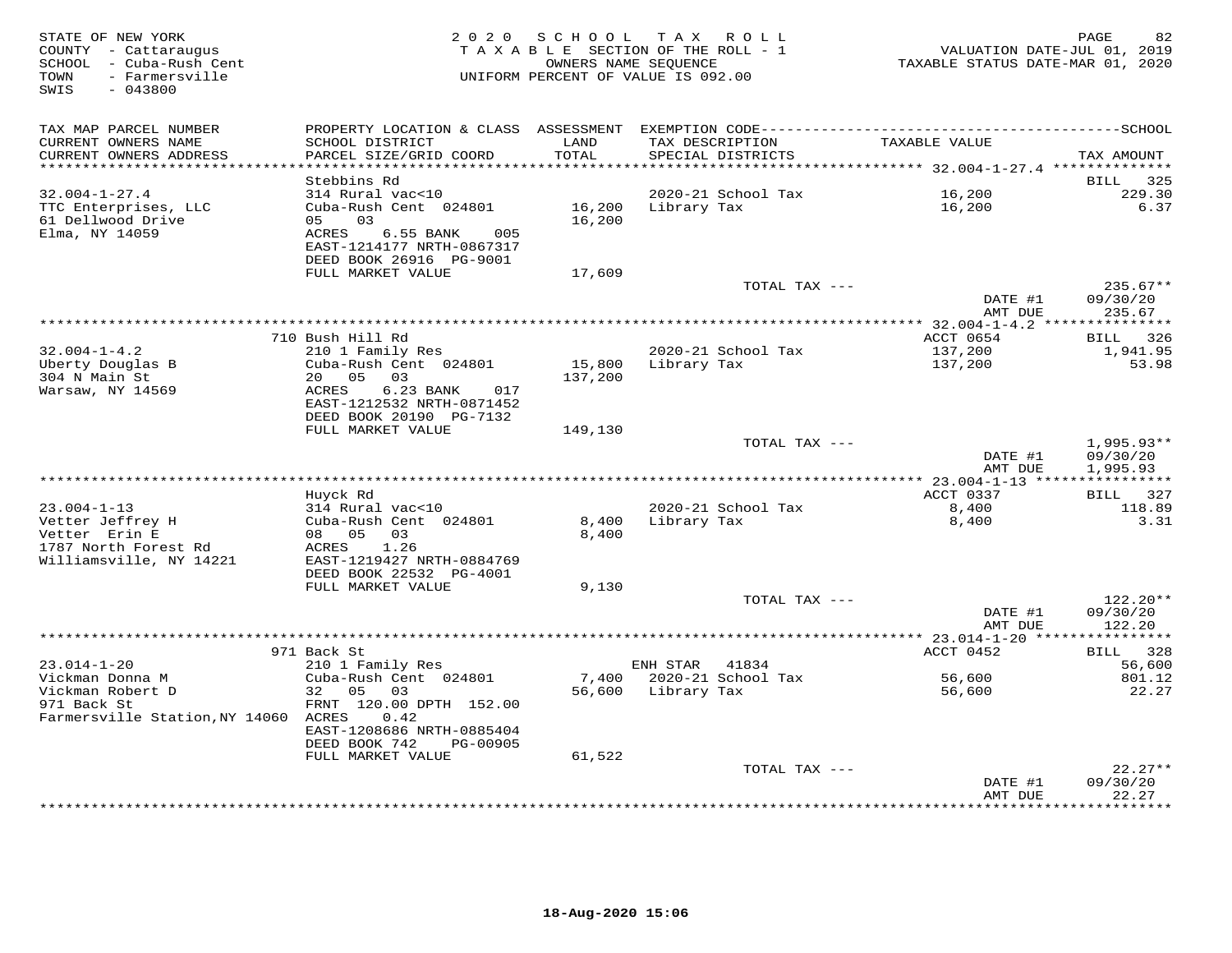| STATE OF NEW YORK<br>COUNTY - Cattaraugus<br>SCHOOL - Cuba-Rush Cent<br>TOWN<br>- Farmersville<br>SWIS<br>$-043800$ | 2 0 2 0                                        | SCHOOL            | T A X<br>ROLL<br>TAXABLE SECTION OF THE ROLL - 1<br>OWNERS NAME SEQUENCE<br>UNIFORM PERCENT OF VALUE IS 092.00 |               | TAXABLE STATUS DATE-MAR 01, 2020                   | PAGE<br>83<br>VALUATION DATE-JUL 01, 2019 |
|---------------------------------------------------------------------------------------------------------------------|------------------------------------------------|-------------------|----------------------------------------------------------------------------------------------------------------|---------------|----------------------------------------------------|-------------------------------------------|
| TAX MAP PARCEL NUMBER                                                                                               |                                                |                   |                                                                                                                |               |                                                    |                                           |
| CURRENT OWNERS NAME                                                                                                 | SCHOOL DISTRICT                                | LAND              | TAX DESCRIPTION                                                                                                |               | TAXABLE VALUE                                      |                                           |
| CURRENT OWNERS ADDRESS<br>*********************                                                                     | PARCEL SIZE/GRID COORD                         | TOTAL<br>******** | SPECIAL DISTRICTS                                                                                              |               |                                                    | TAX AMOUNT                                |
|                                                                                                                     | Church St                                      |                   |                                                                                                                |               | ******* 23.003-1-7.5 ****************<br>ACCT 0998 | 329<br>BILL                               |
| $23.003 - 1 - 7.5$                                                                                                  | 314 Rural vac<10                               |                   | 2020-21 School Tax                                                                                             |               | 3,900                                              | 55.20                                     |
| Vickman Kenneth W                                                                                                   | Cuba-Rush Cent 024801                          | 3,900             | Library Tax                                                                                                    |               | 3,900                                              | 1.53                                      |
| Vickman Nancy J                                                                                                     | 32 05<br>03                                    | 3,900             |                                                                                                                |               |                                                    |                                           |
| 9809 Church St                                                                                                      | ACRES<br>0.65                                  |                   |                                                                                                                |               |                                                    |                                           |
| Farmersville Station, NY 14060 EAST-1208116 NRTH-0885112                                                            |                                                |                   |                                                                                                                |               |                                                    |                                           |
|                                                                                                                     | DEED BOOK 2255<br>PG-9001<br>FULL MARKET VALUE |                   |                                                                                                                |               |                                                    |                                           |
|                                                                                                                     |                                                | 4,239             |                                                                                                                | TOTAL TAX --- |                                                    | $56.73**$                                 |
|                                                                                                                     |                                                |                   |                                                                                                                |               | DATE #1                                            | 09/30/20                                  |
|                                                                                                                     |                                                |                   |                                                                                                                |               | AMT DUE                                            | 56.73                                     |
|                                                                                                                     |                                                |                   |                                                                                                                |               |                                                    |                                           |
|                                                                                                                     | 1047 Siloam Rd                                 |                   |                                                                                                                |               | ACCT 0996                                          | BILL 330                                  |
| $23.003 - 1 - 7.3$                                                                                                  | 210 1 Family Res                               |                   | BAS STAR 41854                                                                                                 |               |                                                    | 30,000                                    |
| Vickman Kenneth W Jr<br>Vickman Melissa A                                                                           | Cuba-Rush Cent 024801<br>32 05<br>03           |                   | 10,700 2020-21 School Tax<br>70,400 Library Tax                                                                |               | 70,400<br>70,400                                   | 996.45<br>27.70                           |
| 1047 Siloam Rd                                                                                                      | ACRES<br>2.80                                  |                   |                                                                                                                |               |                                                    |                                           |
| Freedom, NY 14065                                                                                                   | EAST-1207735 NRTH-0885696                      |                   |                                                                                                                |               |                                                    |                                           |
|                                                                                                                     | DEED BOOK 977<br>PG-84                         |                   |                                                                                                                |               |                                                    |                                           |
|                                                                                                                     | FULL MARKET VALUE                              | 76,522            |                                                                                                                |               |                                                    |                                           |
|                                                                                                                     |                                                |                   |                                                                                                                | TOTAL TAX --- |                                                    | $618.15**$                                |
|                                                                                                                     |                                                |                   |                                                                                                                |               | DATE #1<br>AMT DUE                                 | 09/30/20<br>618.15                        |
|                                                                                                                     |                                                |                   |                                                                                                                |               |                                                    |                                           |
|                                                                                                                     | 9809 Church St                                 |                   |                                                                                                                |               | ACCT 0450                                          | 331<br><b>BILL</b>                        |
| $23.014 - 1 - 69$                                                                                                   | 210 1 Family Res                               |                   | ENH STAR<br>41834                                                                                              |               |                                                    | 69,000                                    |
| Vickman Nancy                                                                                                       | Cuba-Rush Cent 024801                          | 7,600             | 2020-21 School Tax                                                                                             |               | 69,000                                             | 976.63                                    |
| Vickman Kenneth                                                                                                     | 32<br>05 03                                    | 69,000            | Library Tax                                                                                                    |               | 69,000                                             | 27.15                                     |
| 9809 Church St<br>Farmersville Station, NY 14060 ACRES                                                              | FRNT 180.00 DPTH 125.00<br>0.52                |                   |                                                                                                                |               |                                                    |                                           |
|                                                                                                                     | EAST-1208254 NRTH-0885117                      |                   |                                                                                                                |               |                                                    |                                           |
|                                                                                                                     | DEED BOOK 713<br>PG-00570                      |                   |                                                                                                                |               |                                                    |                                           |
|                                                                                                                     | FULL MARKET VALUE                              | 75,000            |                                                                                                                |               |                                                    |                                           |
|                                                                                                                     |                                                |                   |                                                                                                                | TOTAL TAX --- |                                                    | $77.78**$                                 |
|                                                                                                                     |                                                |                   |                                                                                                                |               | DATE #1                                            | 09/30/20                                  |
|                                                                                                                     |                                                |                   |                                                                                                                |               | AMT DUE                                            | 77.78<br>* * * * * * * *                  |
|                                                                                                                     | 211 Hardy Crn. Rd                              |                   |                                                                                                                |               | ACCT 0621                                          | 332<br><b>BILL</b>                        |
| $41.002 - 1 - 11.1$                                                                                                 | 210 1 Family Res                               |                   | BAS STAR<br>41854                                                                                              |               |                                                    | 30,000                                    |
| Vinovrski John Jr                                                                                                   | Cuba-Rush Cent 024801                          |                   | 15,100 2020-21 School Tax                                                                                      |               | 68,000                                             | 962.48                                    |
| Vinovrski Dorothy A                                                                                                 | 01 05<br>03                                    | 68,000            | Library Tax                                                                                                    |               | 68,000                                             | 26.75                                     |
| 211 Hardy Crn. Rd                                                                                                   | ACRES<br>5.73 BANK<br>017                      |                   |                                                                                                                |               |                                                    |                                           |
| Franklinville, NY 14737                                                                                             | EAST-1219333 NRTH-0859392                      |                   |                                                                                                                |               |                                                    |                                           |
|                                                                                                                     | DEED BOOK 947<br>PG-831                        | 73,913            |                                                                                                                |               |                                                    |                                           |
|                                                                                                                     | FULL MARKET VALUE                              |                   |                                                                                                                | TOTAL TAX --- |                                                    | 583.23**                                  |
|                                                                                                                     |                                                |                   |                                                                                                                |               | DATE #1                                            | 09/30/20                                  |
|                                                                                                                     |                                                |                   |                                                                                                                |               | AMT DUE                                            | 583.23                                    |
|                                                                                                                     |                                                |                   |                                                                                                                |               |                                                    | *********                                 |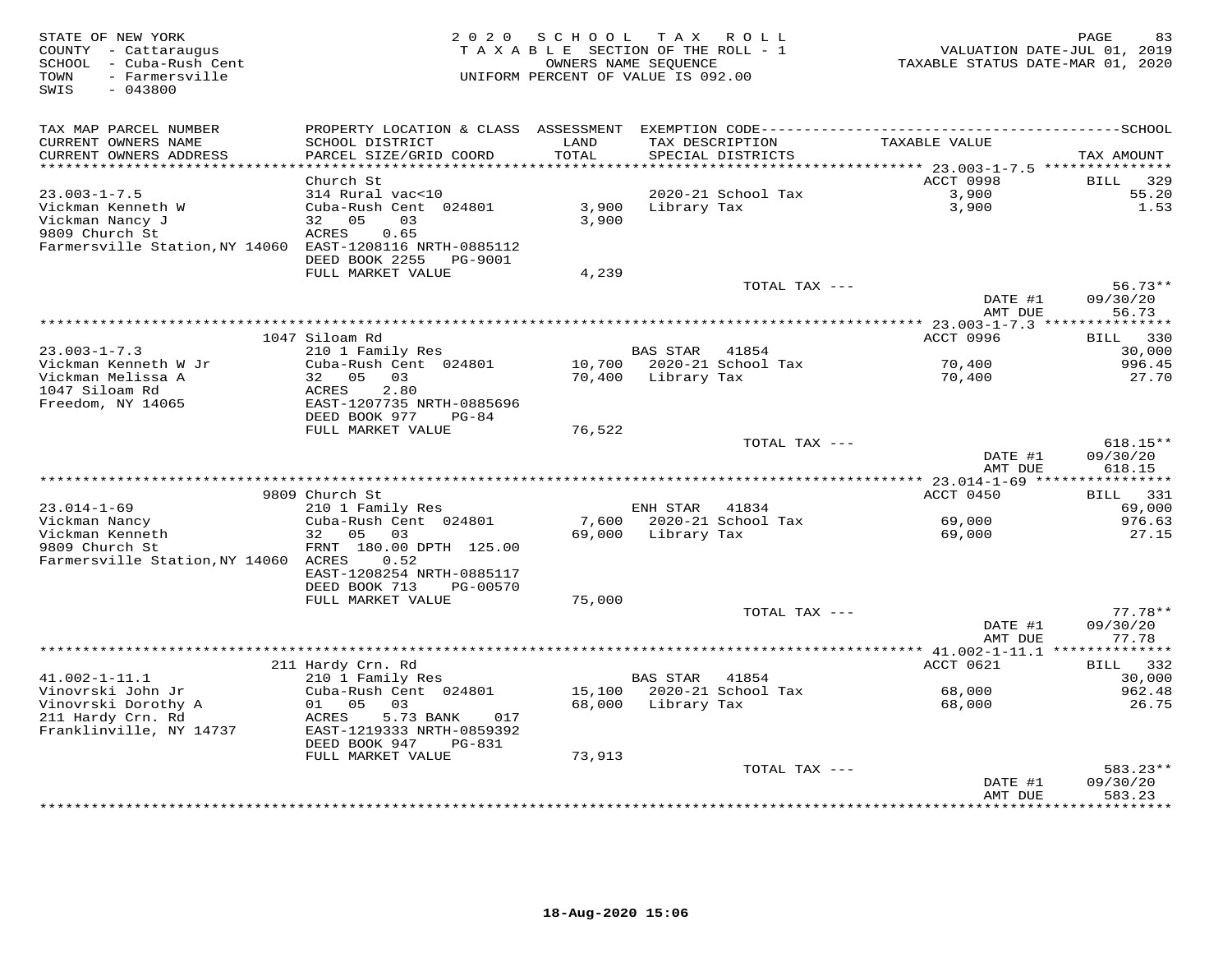| STATE OF NEW YORK<br>COUNTY - Cattaraugus<br>SCHOOL - Cuba-Rush Cent<br>TOWN<br>- Farmersville<br>SWIS<br>$-043800$ | 2 0 2 0                                                                                                                                   | SCHOOL TAX ROLL<br>TAXABLE SECTION OF THE ROLL - 1<br>OWNERS NAME SEQUENCE<br>UNIFORM PERCENT OF VALUE IS 092.00 |                      |                                      | VALUATION DATE-JUL 01, 2019<br>TAXABLE STATUS DATE-MAR 01, 2020 | PAGE<br>84  |
|---------------------------------------------------------------------------------------------------------------------|-------------------------------------------------------------------------------------------------------------------------------------------|------------------------------------------------------------------------------------------------------------------|----------------------|--------------------------------------|-----------------------------------------------------------------|-------------|
| TAX MAP PARCEL NUMBER<br>CURRENT OWNERS NAME<br>CURRENT OWNERS ADDRESS                                              | PROPERTY LOCATION & CLASS ASSESSMENT EXEMPTION CODE-----------------------------------SCHOOL<br>SCHOOL DISTRICT<br>PARCEL SIZE/GRID COORD | LAND<br>TOTAL                                                                                                    |                      | TAX DESCRIPTION<br>SPECIAL DISTRICTS | TAXABLE VALUE                                                   | TAX AMOUNT  |
|                                                                                                                     |                                                                                                                                           |                                                                                                                  |                      |                                      |                                                                 |             |
|                                                                                                                     | 9800 Church St                                                                                                                            |                                                                                                                  |                      |                                      | ACCT 0454                                                       | 333<br>BILL |
| $23.014 - 1 - 26$                                                                                                   | 210 1 Family Res                                                                                                                          |                                                                                                                  | AGED S               | 41804                                |                                                                 | 3,000       |
| Vosburg (L/U) Vernon M                                                                                              | Cuba-Rush Cent 024801                                                                                                                     |                                                                                                                  | 5,900 ENH STAR 41834 |                                      |                                                                 | 57,000      |
| Vosburg Gary                                                                                                        | 32 05 03                                                                                                                                  |                                                                                                                  |                      | 60,000 2020-21 School Tax            | 57,000                                                          | 806.79      |
| Veron Vosburg                                                                                                       | ACRES<br>0.21                                                                                                                             |                                                                                                                  | Library Tax          |                                      | 57,000                                                          | 22.43       |
| 9800 Church St                                                                                                      | EAST-1208424 NRTH-0885060                                                                                                                 |                                                                                                                  |                      |                                      |                                                                 |             |
| Farmersville Sta., NY 14060                                                                                         | DEED BOOK 16443 PG-8001                                                                                                                   |                                                                                                                  |                      |                                      |                                                                 |             |
|                                                                                                                     | FULL MARKET VALUE                                                                                                                         | 65,217                                                                                                           |                      | TOTAL TAX ---                        |                                                                 | $22.43**$   |
|                                                                                                                     |                                                                                                                                           |                                                                                                                  |                      |                                      | DATE #1                                                         | 09/30/20    |
|                                                                                                                     |                                                                                                                                           |                                                                                                                  |                      |                                      | AMT DUE                                                         | 22.43       |
|                                                                                                                     |                                                                                                                                           |                                                                                                                  |                      |                                      | *********** 23.014-1-41 *****************                       |             |
|                                                                                                                     | 9795 NYS Rte 98                                                                                                                           |                                                                                                                  |                      |                                      | ACCT 0544                                                       | BILL<br>334 |
| $23.014 - 1 - 41$                                                                                                   | 270 Mfg housing                                                                                                                           |                                                                                                                  |                      | 2020-21 School Tax                   | 21,400                                                          | 302.90      |
| Vosburg Gary                                                                                                        | Cuba-Rush Cent 024801                                                                                                                     | 5,900                                                                                                            | Library Tax          |                                      | 21,400                                                          | 8.42        |
| Vosburg Sheila                                                                                                      | 32 05<br>03                                                                                                                               | 21,400                                                                                                           |                      |                                      |                                                                 |             |
| 10587 Marble Springs Rd                                                                                             | ACRES<br>0.21                                                                                                                             |                                                                                                                  |                      |                                      |                                                                 |             |
| Delevan, NY 14042-9641                                                                                              | EAST-1209330 NRTH-0884371<br>DEED BOOK 808<br>PG-00560                                                                                    |                                                                                                                  |                      |                                      |                                                                 |             |
|                                                                                                                     | FULL MARKET VALUE                                                                                                                         | 23,261                                                                                                           |                      |                                      |                                                                 |             |
|                                                                                                                     |                                                                                                                                           |                                                                                                                  |                      | TOTAL TAX ---                        |                                                                 | $311.32**$  |
|                                                                                                                     |                                                                                                                                           |                                                                                                                  |                      |                                      | DATE #1                                                         | 09/30/20    |
|                                                                                                                     |                                                                                                                                           |                                                                                                                  |                      |                                      | AMT DUE                                                         | 311.32      |
|                                                                                                                     |                                                                                                                                           |                                                                                                                  |                      |                                      |                                                                 |             |
|                                                                                                                     | 537 West Branch Rd                                                                                                                        |                                                                                                                  |                      |                                      | ACCT 1043                                                       | BILL 335    |
| $32.002 - 1 - 11.16$                                                                                                | 312 Vac w/imprv                                                                                                                           |                                                                                                                  |                      | 2020-21 School Tax                   | 19,900                                                          | 281.67      |
| Wach Matthew M                                                                                                      | Cuba-Rush Cent 024801                                                                                                                     | 19,300 Library Tax                                                                                               |                      |                                      | 19,900                                                          | 7.83        |
| 137 Groell Ave                                                                                                      | $13 \quad 5 \quad 3$<br>ACRES                                                                                                             | 19,900                                                                                                           |                      |                                      |                                                                 |             |
| Cheektowaga, NY 14227                                                                                               | 9.15<br>EAST-1214884 NRTH-0873178                                                                                                         |                                                                                                                  |                      |                                      |                                                                 |             |
|                                                                                                                     | DEED BOOK 2019<br>PG-10279                                                                                                                |                                                                                                                  |                      |                                      |                                                                 |             |
|                                                                                                                     | FULL MARKET VALUE                                                                                                                         | 21,630                                                                                                           |                      |                                      |                                                                 |             |
|                                                                                                                     |                                                                                                                                           |                                                                                                                  |                      | TOTAL TAX ---                        |                                                                 | $289.50**$  |
|                                                                                                                     |                                                                                                                                           |                                                                                                                  |                      |                                      | DATE #1                                                         | 09/30/20    |
|                                                                                                                     |                                                                                                                                           |                                                                                                                  |                      |                                      | AMT DUE                                                         | 289.50      |
|                                                                                                                     |                                                                                                                                           |                                                                                                                  |                      |                                      |                                                                 |             |
|                                                                                                                     | 9080 Stebbins Rd                                                                                                                          |                                                                                                                  |                      |                                      | ACCT 1066                                                       | BILL 336    |
| $32.002 - 1 - 11.18$                                                                                                | 312 Vac w/imprv                                                                                                                           |                                                                                                                  |                      | 2020-21 School Tax                   | 29,100                                                          | 411.89      |
| Wach Matthew M<br>137 Groell Ave                                                                                    | Cuba-Rush Cent 024801<br>ACRES<br>10.15                                                                                                   | 20,500<br>29,100                                                                                                 | Library Tax          |                                      | 29,100                                                          | 11.45       |
| Cheektowaga, NY 14227                                                                                               | EAST-1214905 NRTH-0872502                                                                                                                 |                                                                                                                  |                      |                                      |                                                                 |             |
|                                                                                                                     | DEED BOOK 2019    PG-10279                                                                                                                |                                                                                                                  |                      |                                      |                                                                 |             |
|                                                                                                                     | FULL MARKET VALUE                                                                                                                         | 31,630                                                                                                           |                      |                                      |                                                                 |             |
|                                                                                                                     |                                                                                                                                           |                                                                                                                  |                      | TOTAL TAX ---                        |                                                                 | 423.34**    |
|                                                                                                                     |                                                                                                                                           |                                                                                                                  |                      |                                      | DATE #1                                                         | 09/30/20    |
|                                                                                                                     |                                                                                                                                           |                                                                                                                  |                      |                                      | AMT DUE                                                         | 423.34      |
|                                                                                                                     |                                                                                                                                           |                                                                                                                  |                      |                                      |                                                                 |             |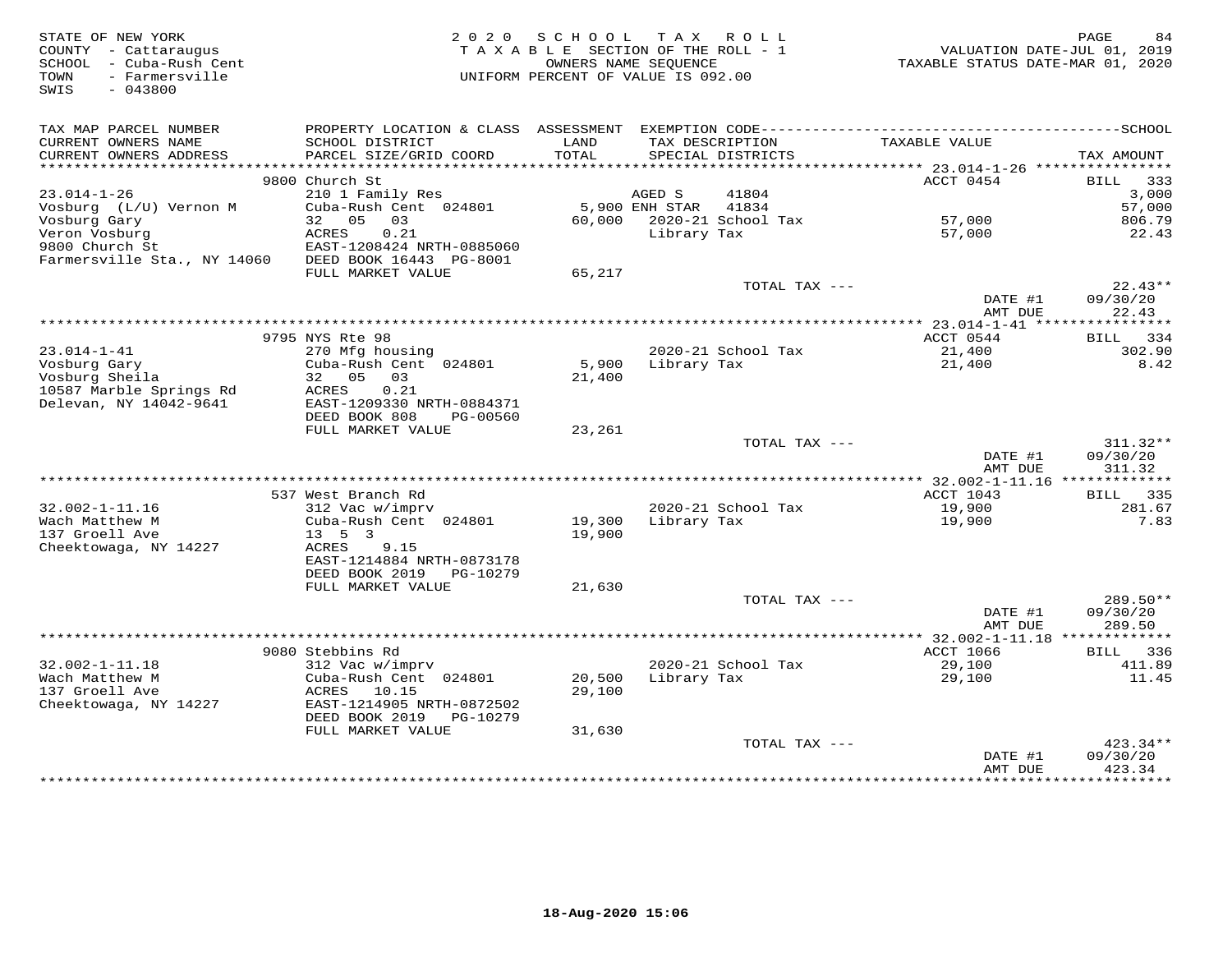| STATE OF NEW YORK<br>COUNTY - Cattaraugus<br>SCHOOL - Cuba-Rush Cent<br>- Farmersville<br>TOWN<br>$-043800$<br>SWIS | 2 0 2 0                                               | SCHOOL  | T A X<br>ROLL<br>TAXABLE SECTION OF THE ROLL - 1<br>OWNERS NAME SEQUENCE<br>UNIFORM PERCENT OF VALUE IS 092.00 |               | TAXABLE STATUS DATE-MAR 01, 2020 | 85<br>PAGE<br>VALUATION DATE-JUL 01, 2019 |
|---------------------------------------------------------------------------------------------------------------------|-------------------------------------------------------|---------|----------------------------------------------------------------------------------------------------------------|---------------|----------------------------------|-------------------------------------------|
| TAX MAP PARCEL NUMBER                                                                                               |                                                       |         |                                                                                                                |               |                                  |                                           |
| CURRENT OWNERS NAME                                                                                                 | SCHOOL DISTRICT                                       | LAND    | TAX DESCRIPTION                                                                                                |               | TAXABLE VALUE                    |                                           |
| CURRENT OWNERS ADDRESS<br>**********************                                                                    | PARCEL SIZE/GRID COORD                                | TOTAL   | SPECIAL DISTRICTS                                                                                              |               |                                  | TAX AMOUNT                                |
|                                                                                                                     | 1050 Siloam Rd                                        |         |                                                                                                                |               | ACCT 0905                        | BILL<br>337                               |
| $23.003 - 1 - 7.2$                                                                                                  | 210 1 Family Res                                      |         | 41854<br>BAS STAR                                                                                              |               |                                  | 30,000                                    |
| Wagner Douglas                                                                                                      | Cuba-Rush Cent 024801                                 | 8,600   | 2020-21 School Tax                                                                                             |               | 98,000                           | 1,387.10                                  |
| Wagner Lisa                                                                                                         | 0.5<br>03<br>32                                       | 98,000  | Library Tax                                                                                                    |               | 98,000                           | 38.56                                     |
| 1050 Siloam Rd                                                                                                      | ACRES<br>1.40 BANK<br>017                             |         |                                                                                                                |               |                                  |                                           |
| PO Box 51<br>Farmersville Station, NY 14060 DEED BOOK 937                                                           | EAST-1207759 NRTH-0886055<br>PG-370                   |         |                                                                                                                |               |                                  |                                           |
|                                                                                                                     | FULL MARKET VALUE                                     | 106,522 |                                                                                                                |               |                                  |                                           |
|                                                                                                                     |                                                       |         |                                                                                                                | TOTAL TAX --- |                                  | $1,019.66**$                              |
|                                                                                                                     |                                                       |         |                                                                                                                |               | DATE #1                          | 09/30/20                                  |
|                                                                                                                     |                                                       |         |                                                                                                                |               | AMT DUE                          | 1,019.66                                  |
|                                                                                                                     | Hyuck Rd                                              |         |                                                                                                                |               | ACCT 0983                        | BILL 338                                  |
| $23.004 - 1 - 20.6$                                                                                                 | 312 Vac w/imprv                                       |         | 2020-21 School Tax                                                                                             |               | 47,100                           | 666.66                                    |
| Walczak Dennis                                                                                                      | Cuba-Rush Cent 024801                                 | 40,400  | Library Tax                                                                                                    |               | 47,100                           | 18.53                                     |
| Walczak Donna                                                                                                       | 15 05<br>03                                           | 47,100  |                                                                                                                |               |                                  |                                           |
| 43 Stutzman Rd                                                                                                      | ACRES 36.80                                           |         |                                                                                                                |               |                                  |                                           |
| Bowmansville, NY 14026                                                                                              | EAST-1216036 NRTH-0881898<br>DEED BOOK 12244 PG-3001  |         |                                                                                                                |               |                                  |                                           |
|                                                                                                                     | FULL MARKET VALUE                                     | 51,196  |                                                                                                                |               |                                  |                                           |
|                                                                                                                     |                                                       |         |                                                                                                                | TOTAL TAX --- |                                  | 685.19**                                  |
|                                                                                                                     |                                                       |         |                                                                                                                |               | DATE #1                          | 09/30/20                                  |
|                                                                                                                     |                                                       |         |                                                                                                                |               | AMT DUE                          | 685.19                                    |
|                                                                                                                     | 517 Hardy Corners Rd                                  |         |                                                                                                                |               | ACCT 1061                        | 339<br>BILL                               |
| $41.002 - 1 - 3.12$                                                                                                 | 312 Vac w/imprv                                       |         | 2020-21 School Tax                                                                                             |               | 16,500                           | 233.54                                    |
| Walsh Neal G                                                                                                        | Cuba-Rush Cent 024801                                 | 12,100  | Library Tax                                                                                                    |               | 16,500                           | 6.49                                      |
| Walsh Debra J                                                                                                       | 17/18<br>05 03                                        | 16,500  |                                                                                                                |               |                                  |                                           |
| 338 N Bryant St                                                                                                     | 3.75<br>ACRES                                         |         |                                                                                                                |               |                                  |                                           |
| Depew, NY 14043                                                                                                     | EAST-1214296 NRTH-0861071<br>DEED BOOK 19417 PG-7002  |         |                                                                                                                |               |                                  |                                           |
|                                                                                                                     | FULL MARKET VALUE                                     | 17,935  |                                                                                                                |               |                                  |                                           |
|                                                                                                                     |                                                       |         |                                                                                                                | TOTAL TAX --- |                                  | $240.03**$                                |
|                                                                                                                     |                                                       |         |                                                                                                                |               | DATE #1                          | 09/30/20                                  |
|                                                                                                                     |                                                       |         |                                                                                                                |               | AMT DUE                          | 240.03                                    |
|                                                                                                                     | 1025 Hardy Crn. Rd                                    |         |                                                                                                                |               | ACCT 0459                        | 340<br>BILL                               |
| $41.001 - 1 - 11$                                                                                                   | 210 1 Family Res                                      |         | AGED C/T/S 41800                                                                                               |               |                                  | 42,800                                    |
| Warner James L Jr                                                                                                   | Cuba-Rush Cent 024801                                 |         | 16,700 ENH STAR<br>41834                                                                                       |               |                                  | 42,800                                    |
| Keller Diana C                                                                                                      | 0.5<br>03<br>26                                       | 85,600  | 2020-21 School Tax                                                                                             |               | 42,800                           | 605.80                                    |
| Carol Warner                                                                                                        | ACRES<br>7.01                                         |         | Library Tax                                                                                                    |               | 42,800                           | 16.84                                     |
| 12 Bloomer Rd<br>Mayville, NY 14757                                                                                 | EAST-1207782 NRTH-0860520<br>DEED BOOK 100<br>PG-4001 |         |                                                                                                                |               |                                  |                                           |
|                                                                                                                     | FULL MARKET VALUE                                     | 93,043  |                                                                                                                |               |                                  |                                           |
|                                                                                                                     |                                                       |         |                                                                                                                | TOTAL TAX --- |                                  | $16.84**$                                 |
|                                                                                                                     |                                                       |         |                                                                                                                |               | DATE #1                          | 09/30/20                                  |
|                                                                                                                     |                                                       |         | ******************************                                                                                 |               | AMT DUE<br>**************        | 16.84<br>*********                        |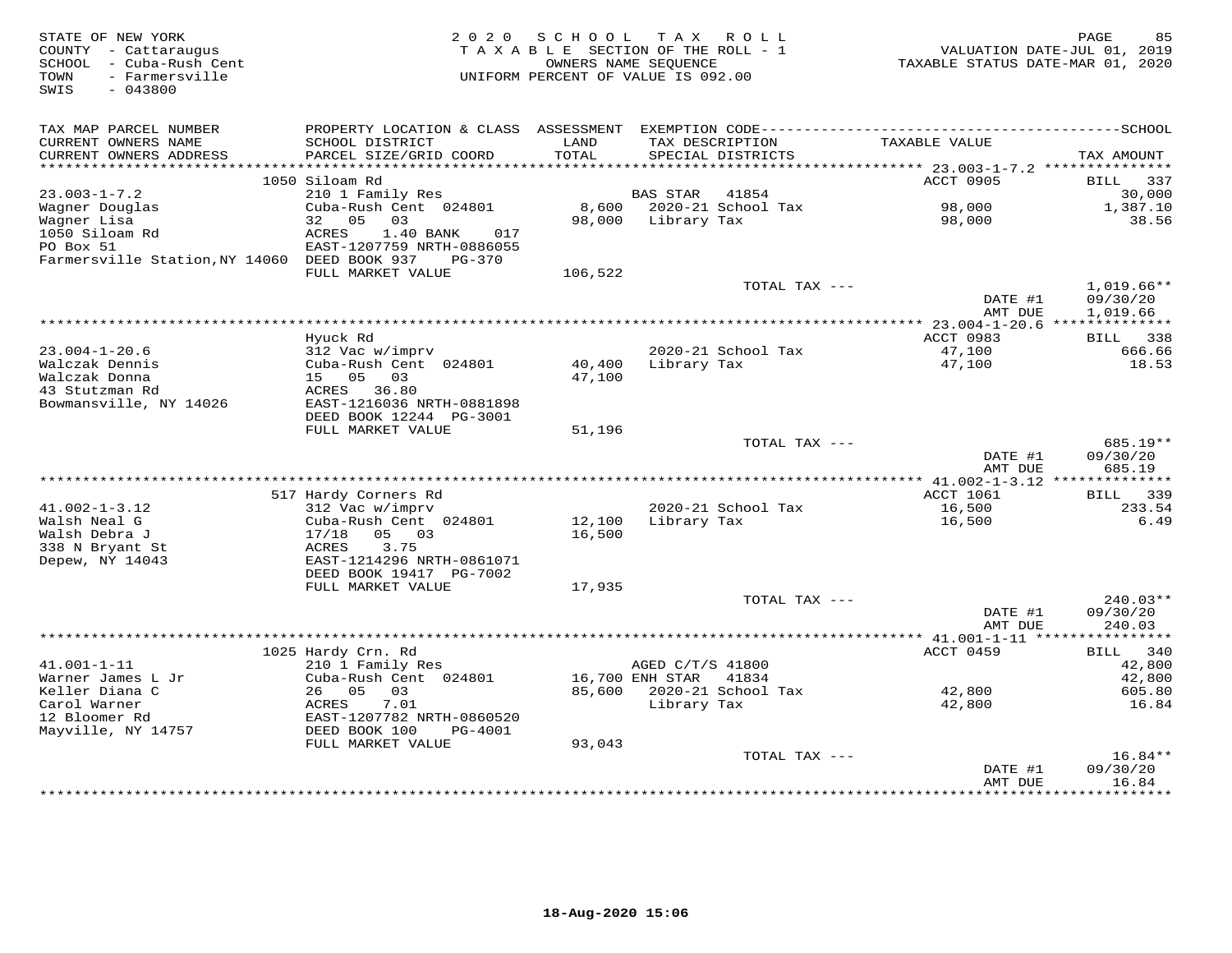| STATE OF NEW YORK<br>COUNTY - Cattaraugus<br>SCHOOL - Cuba-Rush Cent<br>- Farmersville<br>TOWN<br>SWIS<br>$-043800$ | 2 0 2 0                                                                                                                                                      |                | SCHOOL TAX ROLL<br>TAXABLE SECTION OF THE ROLL - 1<br>OWNERS NAME SEQUENCE<br>UNIFORM PERCENT OF VALUE IS 092.00 | TAXABLE STATUS DATE-MAR 01, 2020             | PAGE<br>86<br>VALUATION DATE-JUL 01, 2019 |
|---------------------------------------------------------------------------------------------------------------------|--------------------------------------------------------------------------------------------------------------------------------------------------------------|----------------|------------------------------------------------------------------------------------------------------------------|----------------------------------------------|-------------------------------------------|
| TAX MAP PARCEL NUMBER<br>CURRENT OWNERS NAME<br>CURRENT OWNERS ADDRESS                                              | SCHOOL DISTRICT<br>PARCEL SIZE/GRID COORD                                                                                                                    | LAND<br>TOTAL  | TAX DESCRIPTION<br>SPECIAL DISTRICTS                                                                             | TAXABLE VALUE                                | TAX AMOUNT                                |
| *********************                                                                                               |                                                                                                                                                              | *******        |                                                                                                                  | *********** 23.003-1-17.1 ***************    |                                           |
| $23.003 - 1 - 17.1$<br>Warner Rick J<br>Warner Victoria C<br>1058 Elton Rd<br>Farmersville, NY 14060                | Co Rd 21<br>312 Vac w/imprv<br>Cuba-Rush Cent 024801<br>$-05$<br>31<br>$-03$<br><b>ACRES</b><br>5.75<br>EAST-1206923 NRTH-0883650<br>DEED BOOK 15449 PG-7002 | 2,300<br>4,100 | 2020-21 School Tax<br>Library Tax                                                                                | ACCT 0461<br>4,100<br>4,100                  | 341<br>BILL<br>58.03<br>1.61              |
|                                                                                                                     | FULL MARKET VALUE                                                                                                                                            | 4,457          |                                                                                                                  |                                              |                                           |
|                                                                                                                     |                                                                                                                                                              |                |                                                                                                                  | TOTAL TAX ---<br>DATE #1                     | 59.64**<br>09/30/20                       |
|                                                                                                                     |                                                                                                                                                              |                |                                                                                                                  | AMT DUE<br>**** 23.003-1-18 **************** | 59.64                                     |
|                                                                                                                     | 1124 Co Rd 21                                                                                                                                                |                |                                                                                                                  | ACCT 0389                                    | 342<br><b>BILL</b>                        |
| $23.003 - 1 - 18$<br>Warner Rick J<br>1058 Elton Rd Rd                                                              | 314 Rural vac<10<br>Cuba-Rush Cent 024801<br>32 05 03                                                                                                        | 400            | 2020-21 School Tax<br>Library Tax                                                                                | 400<br>400                                   | 5.66<br>0.16                              |
| Farmersville Station, NY 14060 ACRES                                                                                | 1.02<br>EAST-1206563 NRTH-0883431<br>DEED BOOK 21822 PG-9001<br>FULL MARKET VALUE                                                                            | 400<br>435     |                                                                                                                  |                                              |                                           |
|                                                                                                                     |                                                                                                                                                              |                |                                                                                                                  | TOTAL TAX ---                                | $5.82**$                                  |
|                                                                                                                     |                                                                                                                                                              |                |                                                                                                                  | DATE #1<br>AMT DUE                           | 09/30/20<br>5.82                          |
|                                                                                                                     |                                                                                                                                                              |                |                                                                                                                  |                                              |                                           |
|                                                                                                                     | 1058 Co Rd 21                                                                                                                                                |                |                                                                                                                  | ACCT 0462                                    | 343<br>BILL                               |
| $23.014 - 1 - 53.2$<br>Warner Rick J                                                                                | 210 1 Family Res<br>Cuba-Rush Cent 024801                                                                                                                    | 7,100          | <b>BAS STAR</b><br>41854<br>2020-21 School Tax                                                                   | 77,900                                       | 30,000<br>1,102.61                        |
| Warner Victoria C<br>1058 Elton Rd<br>Farmersville Station, NY 14060 ACRES                                          | 32<br>05 03<br>FRNT<br>97.00 DPTH 135.00<br>0.30                                                                                                             | 77,900         | Library Tax                                                                                                      | 77,900                                       | 30.65                                     |
|                                                                                                                     | EAST-1207534 NRTH-0883928<br>DEED BOOK 953<br>$PG-449$                                                                                                       |                |                                                                                                                  |                                              |                                           |
|                                                                                                                     | FULL MARKET VALUE                                                                                                                                            | 84,674         |                                                                                                                  |                                              |                                           |
|                                                                                                                     |                                                                                                                                                              |                |                                                                                                                  | TOTAL TAX ---<br>DATE #1<br>AMT DUE          | $727.26**$<br>09/30/20<br>727.26          |
|                                                                                                                     |                                                                                                                                                              |                | **********************************                                                                               | ***** 23.014-1-55.2                          |                                           |
|                                                                                                                     | Co Rd 21                                                                                                                                                     |                |                                                                                                                  | ACCT 0768                                    | 344<br><b>BILL</b>                        |
| $23.014 - 1 - 55.2$                                                                                                 | 314 Rural vac<10                                                                                                                                             |                | 2020-21 School Tax                                                                                               | 2,800                                        | 39.63                                     |
| Warner Rick J<br>Warner Victoria C                                                                                  | Cuba-Rush Cent 024801<br>$32 - 05 - 03$                                                                                                                      | 2,800<br>2,800 | Library Tax                                                                                                      | 2,800                                        | 1.10                                      |
| 1058 Elton Rd                                                                                                       | ACRES<br>2.50                                                                                                                                                |                |                                                                                                                  |                                              |                                           |
| Farmersville, NY 14060                                                                                              | EAST-1207390 NRTH-0884052<br>DEED BOOK 15449 PG-7002                                                                                                         |                |                                                                                                                  |                                              |                                           |
|                                                                                                                     | FULL MARKET VALUE                                                                                                                                            | 3,043          |                                                                                                                  |                                              | $40.73**$                                 |
|                                                                                                                     |                                                                                                                                                              |                |                                                                                                                  | TOTAL TAX ---<br>DATE #1                     | 09/30/20                                  |
|                                                                                                                     |                                                                                                                                                              |                | *******************************                                                                                  | AMT DUE                                      | 40.73<br>*******                          |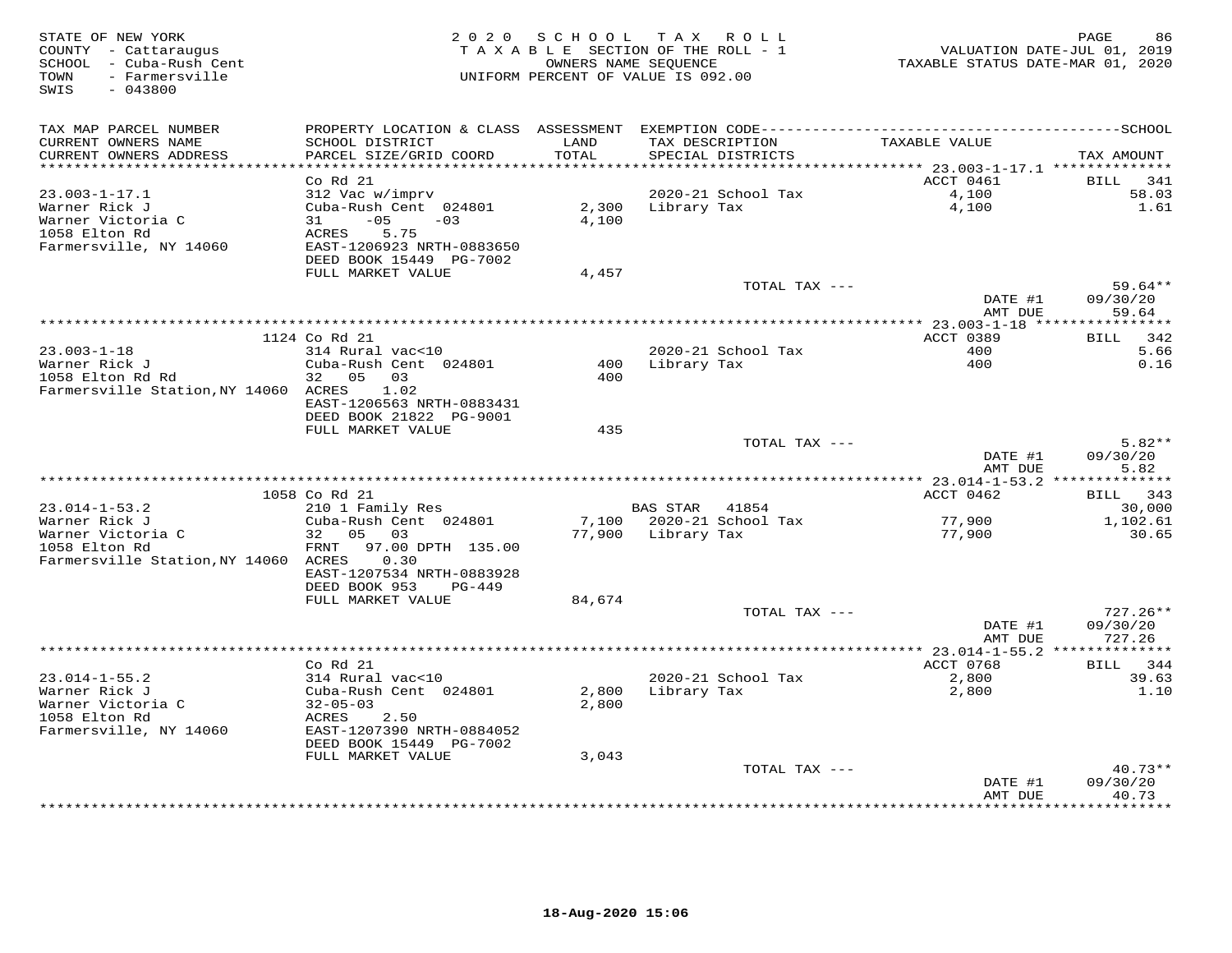| STATE OF NEW YORK<br>COUNTY - Cattaraugus<br>SCHOOL - Cuba-Rush Cent<br>- Farmersville<br>TOWN<br>$-043800$<br>SWIS | 2 0 2 0                                   | S C H O O L     | TAX ROLL<br>TAXABLE SECTION OF THE ROLL - 1<br>OWNERS NAME SEOUENCE<br>UNIFORM PERCENT OF VALUE IS 092.00 | VALUATION DATE-JUL 01, 2019<br>TAXABLE STATUS DATE-MAR 01, 2020 | 87<br>PAGE           |
|---------------------------------------------------------------------------------------------------------------------|-------------------------------------------|-----------------|-----------------------------------------------------------------------------------------------------------|-----------------------------------------------------------------|----------------------|
| TAX MAP PARCEL NUMBER                                                                                               |                                           |                 |                                                                                                           |                                                                 |                      |
| CURRENT OWNERS NAME<br>CURRENT OWNERS ADDRESS                                                                       | SCHOOL DISTRICT<br>PARCEL SIZE/GRID COORD | LAND<br>TOTAL   | TAX DESCRIPTION<br>SPECIAL DISTRICTS                                                                      | TAXABLE VALUE                                                   | TAX AMOUNT           |
|                                                                                                                     | 1044 Co Rd 21                             |                 |                                                                                                           | ACCT 0460                                                       | 345<br>BILL          |
| $23.014 - 1 - 54$                                                                                                   | 210 1 Family Res                          |                 | ENH STAR<br>41834                                                                                         |                                                                 | 63,600               |
| Warner Sharon L                                                                                                     | Cuba-Rush Cent 024801                     |                 | 5,600 2020-21 School Tax                                                                                  | 63,600                                                          | 900.20               |
| Warner Ronald                                                                                                       | 32 05<br>03                               |                 | 63,600 Library Tax                                                                                        | 63,600                                                          | 25.02                |
| 1044 Co Rd 21                                                                                                       | FRNT<br>66.00 DPTH 135.00                 |                 |                                                                                                           |                                                                 |                      |
| PO Box 194                                                                                                          | 0.20<br>ACRES                             |                 |                                                                                                           |                                                                 |                      |
| Farmersville Station, NY 14060 EAST-1207648 NRTH-0884037                                                            |                                           |                 |                                                                                                           |                                                                 |                      |
|                                                                                                                     | DEED BOOK 1028 PG-1                       |                 |                                                                                                           |                                                                 |                      |
|                                                                                                                     | FULL MARKET VALUE                         | 69,130          |                                                                                                           |                                                                 |                      |
|                                                                                                                     |                                           |                 | TOTAL TAX ---                                                                                             |                                                                 | $25.02**$            |
|                                                                                                                     |                                           |                 |                                                                                                           | DATE #1<br>AMT DUE                                              | 09/30/20<br>25.02    |
|                                                                                                                     |                                           |                 |                                                                                                           |                                                                 |                      |
|                                                                                                                     | 8239 Healy Rd                             |                 |                                                                                                           | ACCT 0616                                                       | BILL 346             |
| $41.001 - 1 - 29$                                                                                                   | 270 Mfg housing                           |                 | 2020-21 School Tax                                                                                        | 27,100                                                          | 383.58               |
| WDOWIK KIM MARIE                                                                                                    | Cuba-Rush Cent 024801                     |                 | 26,600 Library Tax                                                                                        | 27,100                                                          | 10.66                |
| Trzbinski Richard                                                                                                   | 34 05 03                                  | 27,100          |                                                                                                           |                                                                 |                      |
| 50 ROWLEY ROAD                                                                                                      | ACRES 17.81                               |                 |                                                                                                           |                                                                 |                      |
| CHEEKTOWAGA, NY 14227                                                                                               | EAST-1203662 NRTH-0860141                 |                 |                                                                                                           |                                                                 |                      |
|                                                                                                                     | DEED BOOK 28590 PG-6001                   |                 |                                                                                                           |                                                                 |                      |
|                                                                                                                     | FULL MARKET VALUE                         | 29,457          |                                                                                                           |                                                                 |                      |
|                                                                                                                     |                                           |                 | TOTAL TAX ---                                                                                             | DATE #1                                                         | 394.24**<br>09/30/20 |
|                                                                                                                     |                                           |                 |                                                                                                           | AMT DUE                                                         | 394.24               |
|                                                                                                                     |                                           |                 |                                                                                                           |                                                                 |                      |
|                                                                                                                     | 529 Tarbell Rd                            |                 |                                                                                                           | ACCT 0047                                                       | BILL 347             |
| $23.004 - 1 - 20.1$                                                                                                 | 312 Vac w/imprv                           |                 | 2020-21 School Tax                                                                                        | 93,300                                                          | 1,320.58             |
| Weatherston Mark                                                                                                    | Cuba-Rush Cent 024801                     | 83,300          | Library Tax                                                                                               | 93,300                                                          | 36.71                |
| 3043 Tazewell Ave SE                                                                                                | 15/23 05 03                               | 93,300          |                                                                                                           |                                                                 |                      |
| Palmbay, FL 32909                                                                                                   | ACRES 110.55                              |                 |                                                                                                           |                                                                 |                      |
|                                                                                                                     | EAST-1214008 NRTH-0880791                 |                 |                                                                                                           |                                                                 |                      |
|                                                                                                                     | DEED BOOK 20237 PG-3001                   |                 |                                                                                                           |                                                                 |                      |
|                                                                                                                     | FULL MARKET VALUE                         | 101,413         |                                                                                                           |                                                                 |                      |
|                                                                                                                     |                                           |                 | TOTAL TAX ---                                                                                             | DATE #1                                                         | $1,357.29**$         |
|                                                                                                                     |                                           |                 |                                                                                                           | AMT DUE                                                         | 09/30/20<br>1,357.29 |
|                                                                                                                     |                                           |                 |                                                                                                           |                                                                 |                      |
|                                                                                                                     | 656 Hardy Crn. Rd                         |                 |                                                                                                           | ACCT 1060                                                       | BILL 348             |
| $41.002 - 1 - 3.11$                                                                                                 | 112 Dairy farm                            |                 | 41700<br>AG BLDG                                                                                          |                                                                 | 15,200               |
| Weaver Jonas A.                                                                                                     | Cuba-Rush Cent 024801                     | 101,500 AG BLDG | 41700                                                                                                     |                                                                 | 55,400               |
| Weaver Lizzie E.                                                                                                    | 17/18<br>05 03                            | 260,400 AG DIST | 41720                                                                                                     |                                                                 | 48,245               |
| 656 Hardy Corners Rd                                                                                                | ACRES<br>99.25                            |                 | BAS STAR<br>41854                                                                                         |                                                                 | 30,000               |
| Franklinville, NY 14737                                                                                             | EAST-0564435 NRTH-0860686                 |                 | 2020-21 School Tax                                                                                        | 141,555                                                         | 2,003.59             |
|                                                                                                                     | DEED BOOK 20820 PG-9002                   |                 | Library Tax                                                                                               | 141,555                                                         | 55.70                |
| MAY BE SUBJECT TO PAYMENT                                                                                           | FULL MARKET VALUE                         | 283,043         |                                                                                                           |                                                                 |                      |
| UNDER AGDIST LAW TIL 2024                                                                                           |                                           |                 | TOTAL TAX ---                                                                                             |                                                                 | $1,653.29**$         |
|                                                                                                                     |                                           |                 |                                                                                                           | DATE #1                                                         | 09/30/20             |
|                                                                                                                     |                                           |                 |                                                                                                           | AMT DUE                                                         | 1,653.29             |
|                                                                                                                     |                                           |                 |                                                                                                           |                                                                 | <b>++++++++++</b>    |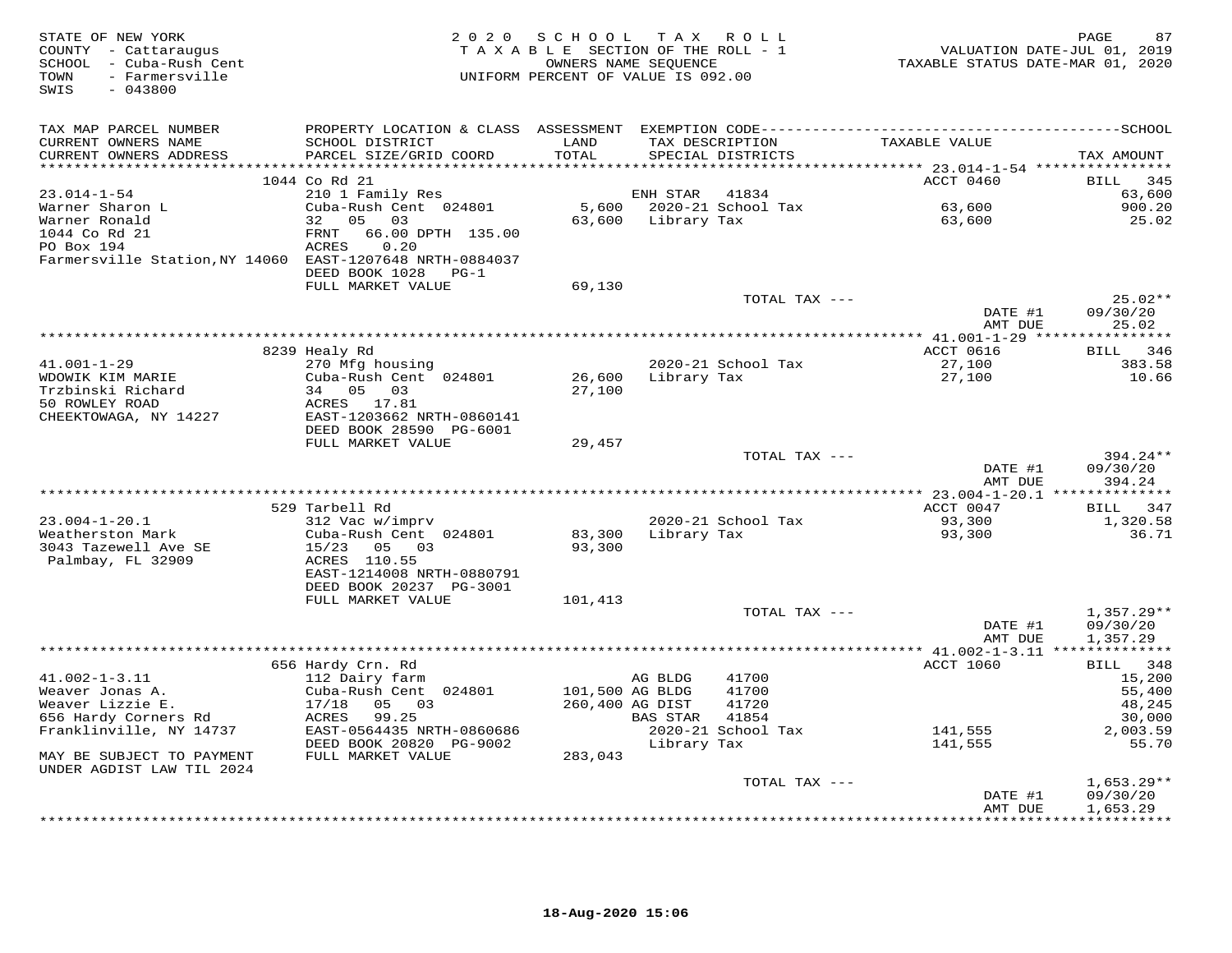| STATE OF NEW YORK<br>COUNTY - Cattaraugus<br>SCHOOL - Cuba-Rush Cent<br>- Farmersville<br>TOWN<br>$-043800$<br>SWIS | 2 0 2 0                                              | SCHOOL        | TAX ROLL<br>TAXABLE SECTION OF THE ROLL - 1<br>OWNERS NAME SEOUENCE<br>UNIFORM PERCENT OF VALUE IS 092.00 | TAXABLE STATUS DATE-MAR 01, 2020  | 88<br>PAGE<br>VALUATION DATE-JUL 01, 2019 |
|---------------------------------------------------------------------------------------------------------------------|------------------------------------------------------|---------------|-----------------------------------------------------------------------------------------------------------|-----------------------------------|-------------------------------------------|
| TAX MAP PARCEL NUMBER                                                                                               |                                                      |               |                                                                                                           |                                   |                                           |
| CURRENT OWNERS NAME<br>CURRENT OWNERS ADDRESS<br>**********************                                             | SCHOOL DISTRICT<br>PARCEL SIZE/GRID COORD            | LAND<br>TOTAL | TAX DESCRIPTION<br>SPECIAL DISTRICTS                                                                      | TAXABLE VALUE                     | TAX AMOUNT                                |
|                                                                                                                     | 382 Hardy Crn. Rd                                    |               |                                                                                                           | ACCT 0468                         | BILL<br>349                               |
| $41.002 - 1 - 6$                                                                                                    | 240 Rural res                                        |               | AGED C/T/S 41800                                                                                          |                                   | 102,550                                   |
| Werth Christopher C                                                                                                 | Cuba-Rush Cent 024801                                |               | 105,200 ENH STAR<br>41834                                                                                 |                                   | 69,800                                    |
| Werth Patricia M L/U                                                                                                | 10 05<br>03                                          | 205,100       | 2020-21 School Tax                                                                                        | 102,550                           | 1,451.51                                  |
| 382 Hardy Corners Rd                                                                                                | ACRES 161.49                                         |               | Library Tax                                                                                               | 102,550                           | 40.35                                     |
| Franklinville, NY 14737                                                                                             | EAST-1217242 NRTH-0863889<br>DEED BOOK 14994 PG-2001 |               |                                                                                                           |                                   |                                           |
|                                                                                                                     | FULL MARKET VALUE                                    | 222,935       |                                                                                                           |                                   |                                           |
|                                                                                                                     |                                                      |               | TOTAL TAX ---                                                                                             | DATE #1<br>AMT DUE                | 565.86**<br>09/30/20<br>565.86            |
|                                                                                                                     |                                                      |               |                                                                                                           |                                   |                                           |
|                                                                                                                     | Bush Hill Rd                                         |               |                                                                                                           | ACCT 0470                         | BILL<br>350                               |
| $32.004 - 2 - 5$                                                                                                    | 314 Rural vac<10                                     |               | 2020-21 School Tax                                                                                        | 14,300                            | 202.40                                    |
| Wilczak Frank                                                                                                       | Cuba-Rush Cent 024801                                | 14,300        | Library Tax                                                                                               | 14,300                            | 5.63                                      |
| Dorothy                                                                                                             | 12<br>$-05$<br>$-03$                                 | 14,300        |                                                                                                           |                                   |                                           |
| 224 Shanley St<br>Buffalo, NY 14206                                                                                 | 5.22<br>ACRES<br>EAST-1216370 NRTH-0871693           |               |                                                                                                           |                                   |                                           |
|                                                                                                                     | DEED BOOK 720<br>PG-00070                            |               |                                                                                                           |                                   |                                           |
|                                                                                                                     | FULL MARKET VALUE                                    | 15,543        |                                                                                                           |                                   |                                           |
|                                                                                                                     |                                                      |               | TOTAL TAX ---                                                                                             |                                   | $208.03**$                                |
|                                                                                                                     |                                                      |               |                                                                                                           | DATE #1<br>AMT DUE                | 09/30/20<br>208.03                        |
|                                                                                                                     |                                                      |               |                                                                                                           | *** 41.001-1-24 ***************** |                                           |
| $41.001 - 1 - 24$                                                                                                   | 8246 Healy Rd<br>260 Seasonal res                    |               | 2020-21 School Tax                                                                                        | ACCT 0236<br>40,300               | 351<br>BILL<br>570.41                     |
| Wrona Lawrence J                                                                                                    | Cuba-Rush Cent 024801                                | 16,400        | Library Tax                                                                                               | 40,300                            | 15.86                                     |
| Bertozzi Eric J                                                                                                     | 34 05<br>03                                          | 40,300        |                                                                                                           |                                   |                                           |
| 16 Chippewa Ct                                                                                                      | 6.71<br>ACRES                                        |               |                                                                                                           |                                   |                                           |
| West Seneca, NY 14224                                                                                               | EAST-1205015 NRTH-0860271                            |               |                                                                                                           |                                   |                                           |
|                                                                                                                     | DEED BOOK 777<br>PG-4001<br>FULL MARKET VALUE        | 43,804        |                                                                                                           |                                   |                                           |
|                                                                                                                     |                                                      |               | TOTAL TAX ---                                                                                             |                                   | 586.27**                                  |
|                                                                                                                     |                                                      |               |                                                                                                           | DATE #1                           | 09/30/20                                  |
|                                                                                                                     |                                                      |               |                                                                                                           | AMT DUE                           | 586.27                                    |
|                                                                                                                     |                                                      |               |                                                                                                           | ** $32.004 - 1 - 27.2$ **         | ***********                               |
|                                                                                                                     | 8745 Stebbins Rd                                     |               |                                                                                                           | ACCT 0927                         | 352<br>BILL                               |
| $32.004 - 1 - 27.2$<br>Yates Kevin                                                                                  | 270 Mfg housing<br>Cuba-Rush Cent 024801             | 11,500        | ENH STAR<br>41834<br>2020-21 School Tax                                                                   | 102,000                           | 69,800<br>1,443.72                        |
| Yates Cheryl                                                                                                        | 05<br>0.3                                            | 102,000       | Library Tax                                                                                               | 102,000                           | 40.13                                     |
| 8745 Stebbins Rd                                                                                                    | ACRES<br>3.35 BANK<br>005                            |               |                                                                                                           |                                   |                                           |
| Franklinville, NY 14737                                                                                             | EAST-1214370 NRTH-0867606                            |               |                                                                                                           |                                   |                                           |
|                                                                                                                     | DEED BOOK 26916 PG-9001                              |               |                                                                                                           |                                   |                                           |
|                                                                                                                     | FULL MARKET VALUE                                    | 110,870       |                                                                                                           |                                   |                                           |
|                                                                                                                     |                                                      |               | TOTAL TAX ---                                                                                             | DATE #1                           | 557.85**<br>09/30/20                      |
|                                                                                                                     |                                                      |               |                                                                                                           | AMT DUE                           | 557.85                                    |
|                                                                                                                     |                                                      |               |                                                                                                           | *****************                 | **********                                |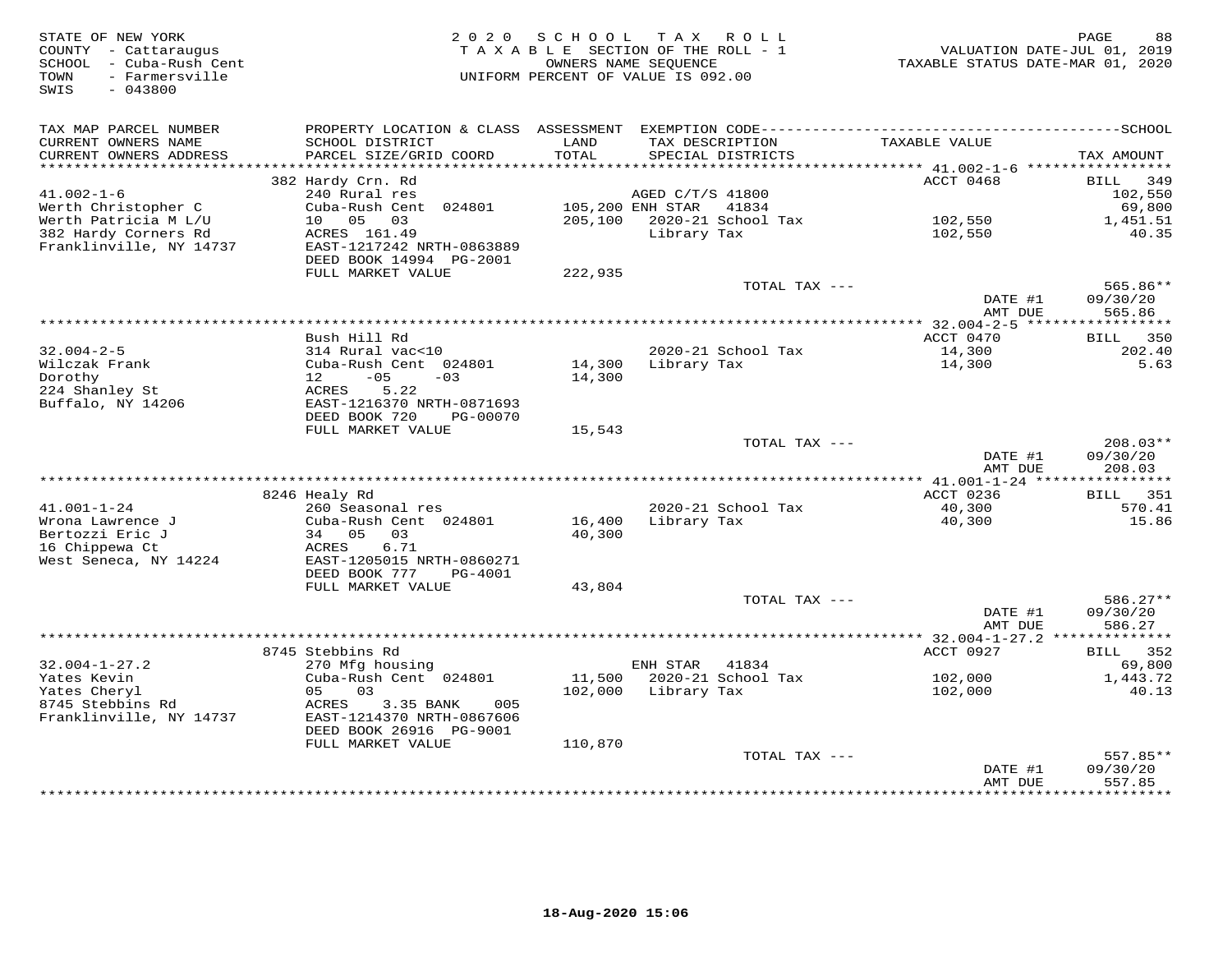| STATE OF NEW YORK<br>COUNTY - Cattaraugus<br>SCHOOL - Cuba-Rush Cent<br>- Farmersville<br>TOWN<br>SWIS<br>$-043800$ | 2 0 2 0                                                                               | SCHOOL           | T A X<br>ROLL<br>TAXABLE SECTION OF THE ROLL - 1<br>OWNERS NAME SEQUENCE<br>UNIFORM PERCENT OF VALUE IS 092.00 | VALUATION DATE-JUL 01, 2019<br>TAXABLE STATUS DATE-MAR 01, 2020 | PAGE<br>89             |
|---------------------------------------------------------------------------------------------------------------------|---------------------------------------------------------------------------------------|------------------|----------------------------------------------------------------------------------------------------------------|-----------------------------------------------------------------|------------------------|
| TAX MAP PARCEL NUMBER                                                                                               | PROPERTY LOCATION & CLASS ASSESSMENT                                                  |                  |                                                                                                                |                                                                 |                        |
| CURRENT OWNERS NAME<br>CURRENT OWNERS ADDRESS                                                                       | SCHOOL DISTRICT<br>PARCEL SIZE/GRID COORD                                             | LAND<br>TOTAL    | TAX DESCRIPTION<br>SPECIAL DISTRICTS                                                                           | TAXABLE VALUE                                                   | TAX AMOUNT             |
| ***********************                                                                                             | **********************                                                                |                  |                                                                                                                |                                                                 |                        |
| $41.001 - 1 - 31$                                                                                                   | 8267 Healy Rd<br>260 Seasonal res                                                     |                  | 2020-21 School Tax                                                                                             | ACCT 0528<br>66,600                                             | 353<br>BILL<br>942.66  |
| Zaenglein Paul<br>Zaenglein Dorothy<br>125 North America Dr<br>West Seneca, NY 14224                                | Cuba-Rush Cent 024801<br>05<br>34<br>03<br>9.90<br>ACRES<br>EAST-1203630 NRTH-0860798 | 20,200<br>66,600 | Library Tax                                                                                                    | 66,600                                                          | 26.20                  |
|                                                                                                                     | DEED BOOK 961<br>$PG-4$                                                               |                  |                                                                                                                |                                                                 |                        |
|                                                                                                                     | FULL MARKET VALUE                                                                     | 72,391           |                                                                                                                |                                                                 |                        |
|                                                                                                                     |                                                                                       |                  |                                                                                                                | TOTAL TAX ---<br>DATE #1                                        | 968.86**<br>09/30/20   |
|                                                                                                                     |                                                                                       |                  | ***********************************                                                                            | AMT DUE<br>** 41.001-1-32.1 ***************                     | 968.86                 |
|                                                                                                                     | 8275 Healy Rd                                                                         |                  |                                                                                                                | ACCT 0251                                                       | 354<br>BILL            |
| $41.001 - 1 - 32.1$                                                                                                 | 312 Vac w/imprv                                                                       |                  | 2020-21 School Tax                                                                                             | 31,100                                                          | 440.19                 |
| Zaenglein Peter                                                                                                     | Cuba-Rush Cent 024801                                                                 | 20,100           | Library Tax                                                                                                    | 31,100                                                          | 12.24                  |
| Zaenglein Susan                                                                                                     | 35 05<br>03                                                                           | 31,100           |                                                                                                                |                                                                 |                        |
| 588 Commercial Street                                                                                               | 9.85<br>ACRES                                                                         |                  |                                                                                                                |                                                                 |                        |
| Farnham, NY 14061                                                                                                   | EAST-1203622 NRTH-0861085                                                             |                  |                                                                                                                |                                                                 |                        |
|                                                                                                                     | DEED BOOK 26155 PG-6001<br>FULL MARKET VALUE                                          | 33,804           |                                                                                                                |                                                                 |                        |
|                                                                                                                     |                                                                                       |                  |                                                                                                                | TOTAL TAX ---                                                   | 452.43**               |
|                                                                                                                     |                                                                                       |                  |                                                                                                                | DATE #1                                                         | 09/30/20               |
|                                                                                                                     |                                                                                       |                  |                                                                                                                | AMT DUE                                                         | 452.43                 |
|                                                                                                                     |                                                                                       |                  |                                                                                                                |                                                                 |                        |
|                                                                                                                     | 1159 Hardy Crn. Rd                                                                    |                  |                                                                                                                | ACCT 0596                                                       | 355<br>BILL            |
| $41.001 - 1 - 6.2$<br>Zandi Daniel                                                                                  | 210 1 Family Res<br>Cuba-Rush Cent 024801                                             |                  | <b>BAS STAR</b><br>41854<br>9,000 2020-21 School Tax                                                           | 81,400                                                          | 30,000<br>1,152.15     |
| Zandi Lori                                                                                                          | 26 05<br>03                                                                           | 81,400           | Library Tax                                                                                                    | 81,400                                                          | 32.03                  |
| 1159 Hardy Corners Rd                                                                                               | ACRES<br>1.67                                                                         |                  |                                                                                                                |                                                                 |                        |
| Franklinville, NY 14737                                                                                             | EAST-1205966 NRTH-0861527                                                             |                  |                                                                                                                |                                                                 |                        |
|                                                                                                                     | DEED BOOK 865<br>PG-00456                                                             |                  |                                                                                                                |                                                                 |                        |
|                                                                                                                     | FULL MARKET VALUE                                                                     | 88,478           |                                                                                                                |                                                                 |                        |
|                                                                                                                     |                                                                                       |                  |                                                                                                                | TOTAL TAX ---<br>DATE #1                                        | $778.18**$<br>09/30/20 |
|                                                                                                                     |                                                                                       |                  |                                                                                                                | AMT DUE                                                         | 778.18                 |
|                                                                                                                     |                                                                                       |                  |                                                                                                                | ***************** 32.004-2-8.1 ****************                 |                        |
|                                                                                                                     | 171 West Branch Rd                                                                    |                  |                                                                                                                | ACCT 0377                                                       | 356<br>BILL            |
| $32.004 - 2 - 8.1$                                                                                                  | 240 Rural res                                                                         |                  | 41834<br>ENH STAR                                                                                              |                                                                 | 69,800                 |
| Zandi Lori Jo                                                                                                       | Cuba-Rush Cent 024801                                                                 | 118,700          | 2020-21 School Tax                                                                                             | 172,100                                                         | 2,435.93               |
| Adkins Constance Rutecki                                                                                            | 03/04<br>05<br>04<br>ACRES 212.95                                                     | 172,100          | Library Tax                                                                                                    | 172,100                                                         | 67.71                  |
| 1159 Hardys Corners Road<br>Franklinville, NY 14737                                                                 | EAST-1219683 NRTH-0868110                                                             |                  |                                                                                                                |                                                                 |                        |
|                                                                                                                     | DEED BOOK 20200 PG-2876<br>FULL MARKET VALUE                                          | 187,065          |                                                                                                                |                                                                 |                        |
|                                                                                                                     |                                                                                       |                  |                                                                                                                | TOTAL TAX ---                                                   | $1,577.64**$           |
|                                                                                                                     |                                                                                       |                  |                                                                                                                | DATE #1                                                         | 09/30/20               |
|                                                                                                                     |                                                                                       |                  |                                                                                                                | AMT DUE                                                         | 1,577.64               |
|                                                                                                                     |                                                                                       |                  |                                                                                                                |                                                                 | ***********            |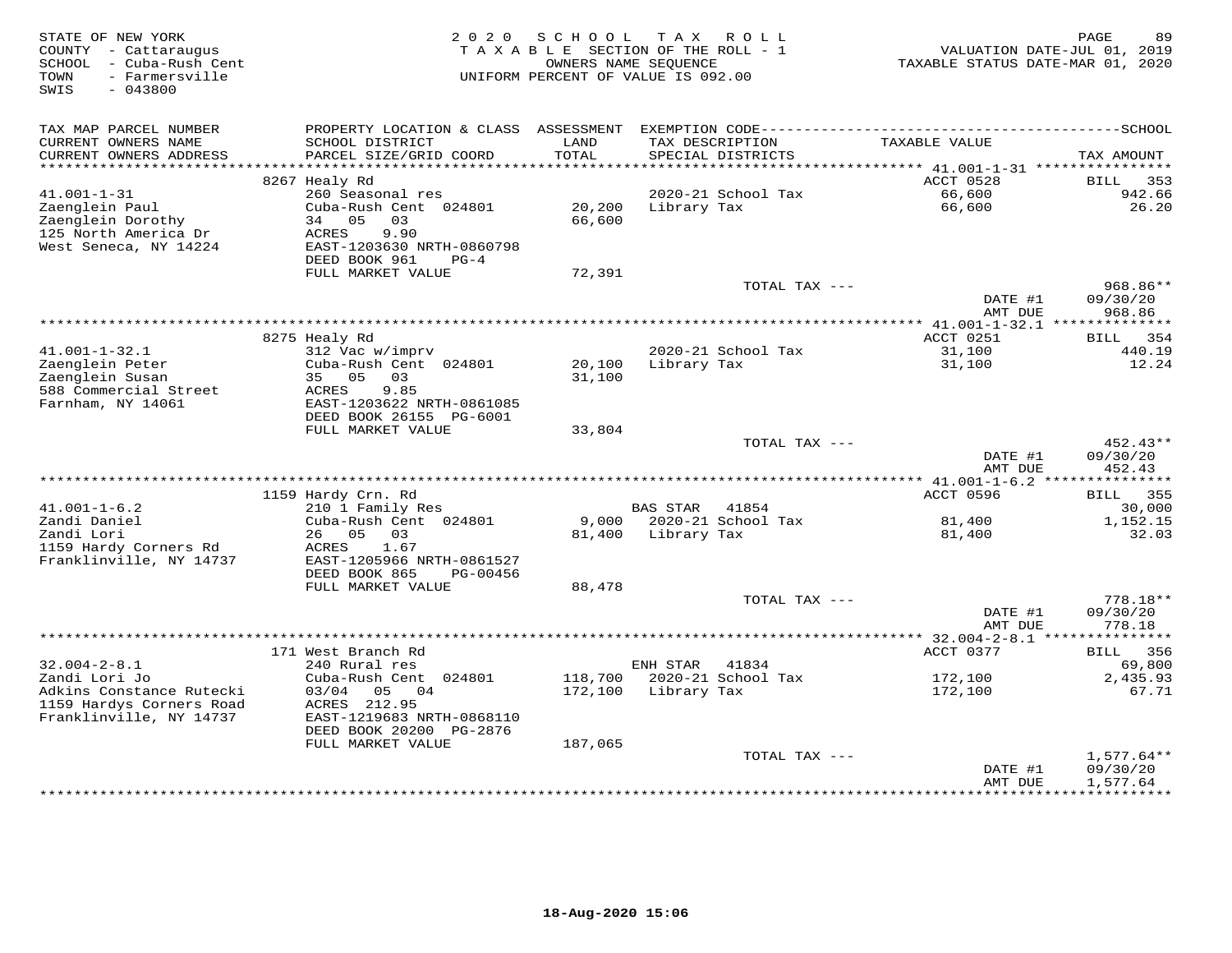| STATE OF NEW YORK<br>COUNTY - Cattaraugus<br>SCHOOL - Cuba-Rush Cent<br>- Farmersville<br>TOWN<br>SWIS<br>$-043800$ |                                                                                                                                         | 2020 SCHOOL      | T A X<br>R O L L<br>TAXABLE SECTION OF THE ROLL - 1<br>OWNERS NAME SEQUENCE<br>UNIFORM PERCENT OF VALUE IS 092.00 | TAXABLE STATUS DATE-MAR 01, 2020           | 90<br>PAGE<br>VALUATION DATE-JUL 01, 2019 |
|---------------------------------------------------------------------------------------------------------------------|-----------------------------------------------------------------------------------------------------------------------------------------|------------------|-------------------------------------------------------------------------------------------------------------------|--------------------------------------------|-------------------------------------------|
| TAX MAP PARCEL NUMBER<br>CURRENT OWNERS NAME<br>CURRENT OWNERS ADDRESS                                              | SCHOOL DISTRICT<br>PARCEL SIZE/GRID COORD                                                                                               | LAND<br>TOTAL    | TAX DESCRIPTION<br>SPECIAL DISTRICTS                                                                              | TAXABLE VALUE                              | TAX AMOUNT                                |
|                                                                                                                     |                                                                                                                                         | * * * * * * *    |                                                                                                                   | ************ 32.004-2-8.6 **************** |                                           |
|                                                                                                                     | West Branch Rd                                                                                                                          |                  |                                                                                                                   | <b>ACCT 1151</b>                           | 357<br><b>BILL</b>                        |
| $32.004 - 2 - 8.6$<br>Zandi Matthew<br>545 Washington Ave<br>Rochester, NY 14617                                    | 314 Rural vac<10<br>Cuba-Rush Cent 024801<br>05<br>03/04<br>04<br>6.15<br>ACRES<br>EAST-1218806 NRTH-0870503<br>DEED BOOK 10321 PG-9001 | 15,700<br>15,700 | 2020-21 School Tax<br>Library Tax                                                                                 | 15,700<br>15,700                           | 222.22<br>6.18                            |
|                                                                                                                     | FULL MARKET VALUE                                                                                                                       | 17,065           |                                                                                                                   |                                            |                                           |
|                                                                                                                     |                                                                                                                                         |                  | TOTAL TAX ---                                                                                                     | DATE #1                                    | 228.40**<br>09/30/20                      |
|                                                                                                                     |                                                                                                                                         |                  |                                                                                                                   | AMT DUE<br>********* 32.002-1-11.8         | 228.40<br>**************                  |
|                                                                                                                     | 517 West Branch Rd                                                                                                                      |                  |                                                                                                                   | ACCT 1020                                  | 358<br>BILL                               |
| $32.002 - 1 - 11.8$                                                                                                 | 260 Seasonal res                                                                                                                        |                  | 2020-21 School Tax                                                                                                | 73,300                                     | 1,037.50                                  |
| Zarcone Margaret T.                                                                                                 | Cuba-Rush Cent 024801                                                                                                                   | 21,300           | Library Tax                                                                                                       | 73,300                                     | 28.84                                     |
| Zarcone Carl                                                                                                        | 05 03<br>13                                                                                                                             | 73,300           |                                                                                                                   |                                            |                                           |
| PO Box 11                                                                                                           | Ff 785.00                                                                                                                               |                  |                                                                                                                   |                                            |                                           |
| Farmersville Station, NY 14060 ACRES                                                                                | 10.85 BANK<br>017<br>EAST-1215537 NRTH-0872735<br>DEED BOOK 26965 PG-9001                                                               |                  |                                                                                                                   |                                            |                                           |
|                                                                                                                     | FULL MARKET VALUE                                                                                                                       | 79,674           |                                                                                                                   |                                            |                                           |
|                                                                                                                     |                                                                                                                                         |                  | TOTAL TAX ---                                                                                                     | DATE #1                                    | $1,066.34**$<br>09/30/20                  |
|                                                                                                                     |                                                                                                                                         |                  |                                                                                                                   | AMT DUE                                    | 1,066.34<br>***************               |
|                                                                                                                     | Stebbins Rd                                                                                                                             |                  |                                                                                                                   | *************** 41.002-1-3.5<br>ACCT 0960  | <b>BILL</b> 359                           |
| $41.002 - 1 - 3.5$                                                                                                  | 270 Mfg housing                                                                                                                         |                  | 2020-21 School Tax                                                                                                | 20,000                                     | 283.08                                    |
| Zatkos William D                                                                                                    | Cuba-Rush Cent 024801                                                                                                                   | 11,300           | Library Tax                                                                                                       | 20,000                                     | 7.87                                      |
| Zatkos Jennifer L                                                                                                   | 18 05<br>03                                                                                                                             | 20,000           |                                                                                                                   |                                            |                                           |
| 3779 Trails End Ln                                                                                                  | 3.20<br>ACRES                                                                                                                           |                  |                                                                                                                   |                                            |                                           |
| North Tonawanda, NY 14120                                                                                           | EAST-1214260 NRTH-0861984<br>DEED BOOK 21312 PG-4003                                                                                    |                  |                                                                                                                   |                                            |                                           |
|                                                                                                                     | FULL MARKET VALUE                                                                                                                       | 21,739           |                                                                                                                   |                                            |                                           |
|                                                                                                                     |                                                                                                                                         |                  | TOTAL TAX ---                                                                                                     |                                            | $290.95**$                                |
|                                                                                                                     |                                                                                                                                         |                  |                                                                                                                   | DATE #1                                    | 09/30/20                                  |
|                                                                                                                     |                                                                                                                                         |                  | **************************************                                                                            | AMT DUE                                    | 290.95                                    |
|                                                                                                                     | 9578 Huyck Rd                                                                                                                           |                  |                                                                                                                   | ** $23.004 - 1 - 20.2$<br>ACCT 0597        | 360<br>BILL                               |
| $23.004 - 1 - 20.2$                                                                                                 | 260 Seasonal res                                                                                                                        |                  | 2020-21 School Tax                                                                                                | 37,100                                     | 525.12                                    |
| Zgoda Gary A                                                                                                        | Cuba-Rush Cent 024801                                                                                                                   | 18,700           | Library Tax                                                                                                       | 37,100                                     | 14.60                                     |
| Zgoda Marcia                                                                                                        | 15 05<br>03                                                                                                                             | 37,100           |                                                                                                                   |                                            |                                           |
| 26 Harvest Lane                                                                                                     | ACRES<br>8.63                                                                                                                           |                  |                                                                                                                   |                                            |                                           |
| Depew, NY 14043                                                                                                     | EAST-1215404 NRTH-0880090<br>DEED BOOK 2019<br>PG-10741                                                                                 |                  |                                                                                                                   |                                            |                                           |
|                                                                                                                     | FULL MARKET VALUE                                                                                                                       | 40,326           | TOTAL TAX ---                                                                                                     |                                            | 539.72**                                  |
|                                                                                                                     |                                                                                                                                         |                  |                                                                                                                   | DATE #1                                    | 09/30/20                                  |
|                                                                                                                     |                                                                                                                                         |                  |                                                                                                                   | AMT DUE                                    | 539.72                                    |
|                                                                                                                     |                                                                                                                                         |                  |                                                                                                                   |                                            | ********                                  |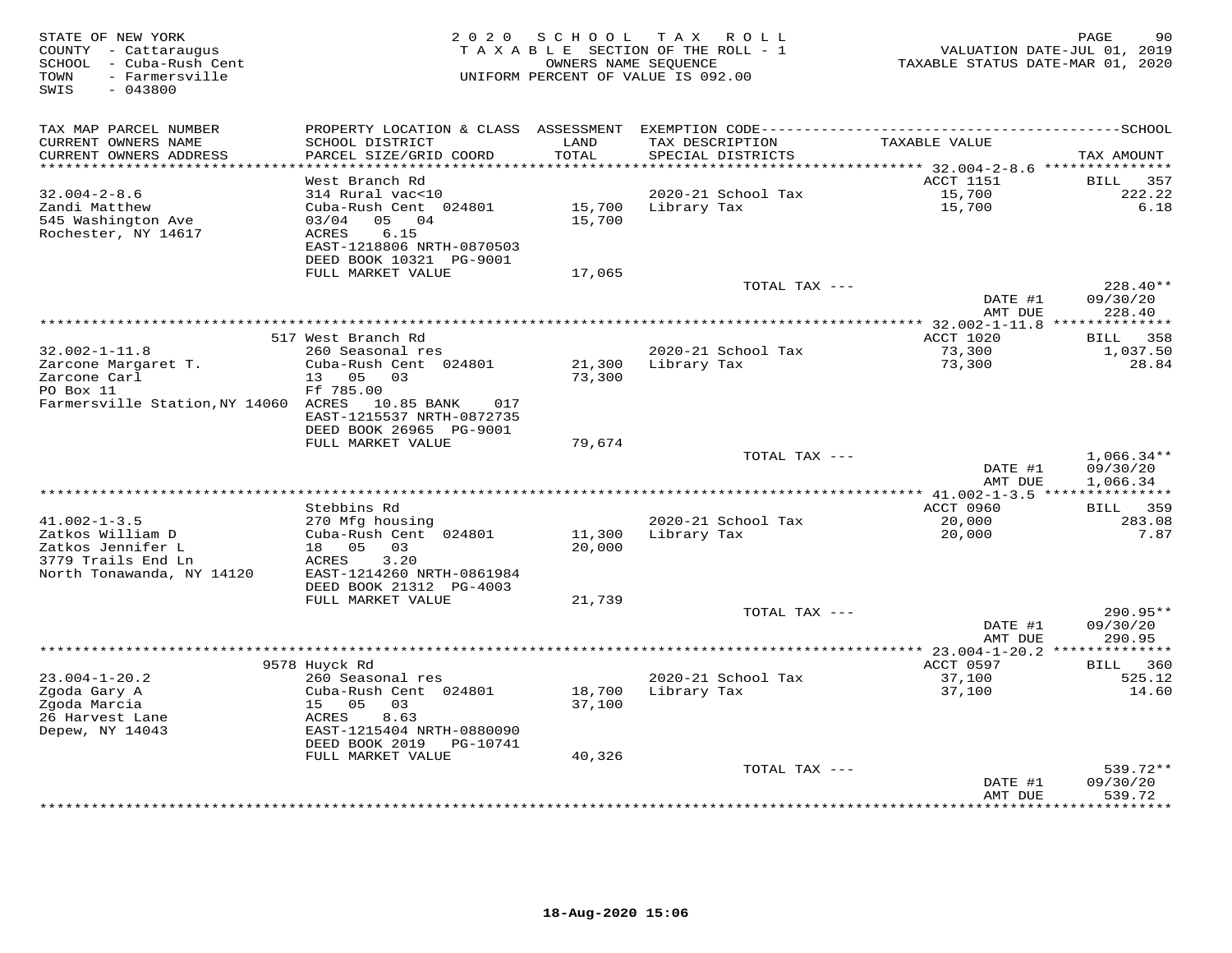| STATE OF NEW YORK<br>COUNTY<br>- Cattaraugus<br>- Cuba-Rush Cent<br>SCHOOL<br>- Farmersville<br>TOWN<br>$-043800$<br>SWIS | 2 0 2 0<br>TAXABLE                                   | S C H O O L<br>OWNERS NAME SEOUENCE | TAX ROLL<br>SECTION OF THE ROLL - 1<br>UNIFORM PERCENT OF VALUE IS 092.00 |               | 91<br>PAGE<br>VALUATION DATE-JUL 01, 2019<br>TAXABLE STATUS DATE-MAR 01, 2020 |
|---------------------------------------------------------------------------------------------------------------------------|------------------------------------------------------|-------------------------------------|---------------------------------------------------------------------------|---------------|-------------------------------------------------------------------------------|
| TAX MAP PARCEL NUMBER                                                                                                     | PROPERTY LOCATION & CLASS ASSESSMENT                 |                                     |                                                                           |               |                                                                               |
| CURRENT OWNERS NAME                                                                                                       | SCHOOL DISTRICT                                      | LAND                                | TAX DESCRIPTION                                                           | TAXABLE VALUE |                                                                               |
| CURRENT OWNERS ADDRESS                                                                                                    | PARCEL SIZE/GRID COORD                               | TOTAL                               | SPECIAL DISTRICTS                                                         |               | TAX AMOUNT                                                                    |
|                                                                                                                           |                                                      |                                     |                                                                           |               |                                                                               |
|                                                                                                                           | 9494 NYS Rte 98                                      |                                     |                                                                           | ACCT 0222     | 361<br>BILL                                                                   |
| $23.003 - 1 - 13$                                                                                                         | 270 Mfg housing                                      |                                     | BAS STAR 41854                                                            |               | 30,000                                                                        |
| Zink Justin S                                                                                                             | Cuba-Rush Cent 024801                                |                                     | 9,200 2020-21 School Tax                                                  | 38,200        | 540.69                                                                        |
| 9494 NYS Rte 98                                                                                                           | 31 05<br>03                                          | 38,200                              | Library Tax                                                               | 38,200        | 15.03                                                                         |
| Franklinville, NY 14737                                                                                                   | ACRES<br>1.81<br>EAST-1207953 NRTH-0880235           |                                     |                                                                           |               |                                                                               |
|                                                                                                                           | DEED BOOK 10500 PG-3001                              |                                     |                                                                           |               |                                                                               |
|                                                                                                                           | FULL MARKET VALUE                                    | 41,522                              |                                                                           |               |                                                                               |
|                                                                                                                           |                                                      |                                     | TOTAL TAX ---                                                             |               | 149.72**                                                                      |
|                                                                                                                           |                                                      |                                     |                                                                           | DATE #1       | 09/30/20                                                                      |
|                                                                                                                           |                                                      |                                     |                                                                           | AMT DUE       | 149.72                                                                        |
|                                                                                                                           |                                                      |                                     |                                                                           |               |                                                                               |
|                                                                                                                           | 804 Bush Hill Rd                                     |                                     |                                                                           | ACCT 0262     | 362<br>BILL                                                                   |
| $32.004 - 1 - 2$                                                                                                          | 260 Seasonal res                                     |                                     | $2020 - 21$ School Tax                                                    | 41,200        | 583.15                                                                        |
| Zuppa Joseph A                                                                                                            | Cuba-Rush Cent 024801                                | 18,100                              | Library Tax                                                               | 41,200        | 16.21                                                                         |
| Hens-Zuppa Katherine J                                                                                                    | 08<br>20 05                                          | 41,200                              |                                                                           |               |                                                                               |
| 174 Margaret Rd                                                                                                           | ACRES<br>8.16                                        |                                     |                                                                           |               |                                                                               |
| Amherst, NY 14226                                                                                                         | EAST-1210981 NRTH-0871329<br>DEED BOOK 18473 PG-7001 |                                     |                                                                           |               |                                                                               |
|                                                                                                                           | FULL MARKET VALUE                                    | 44,783                              |                                                                           |               |                                                                               |
|                                                                                                                           |                                                      |                                     | TOTAL TAX ---                                                             |               | $599.36**$                                                                    |
|                                                                                                                           |                                                      |                                     |                                                                           | DATE #1       | 09/30/20                                                                      |
|                                                                                                                           |                                                      |                                     |                                                                           | AMT DUE       | 599.36                                                                        |
|                                                                                                                           |                                                      |                                     |                                                                           |               |                                                                               |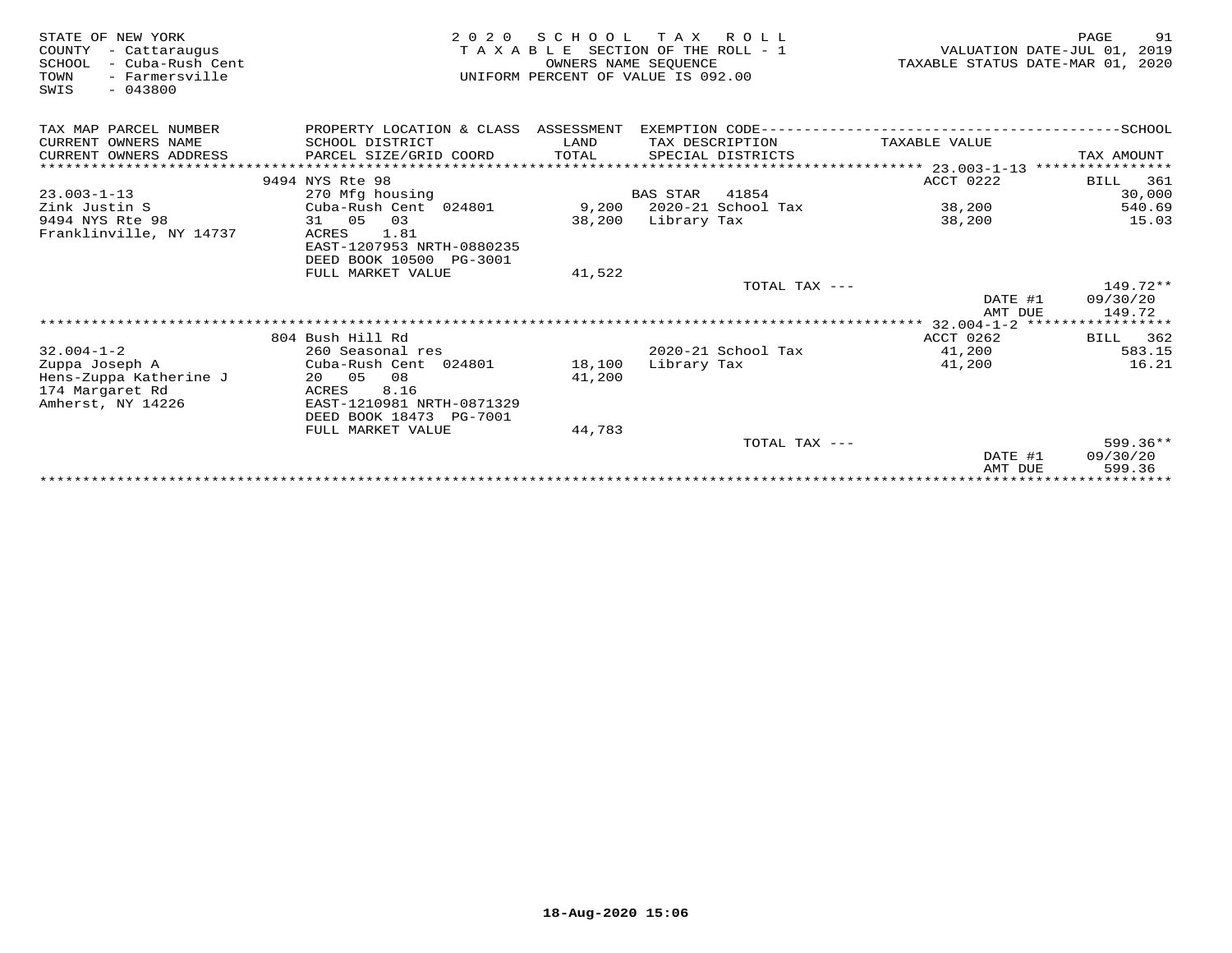| STATE OF NEW YORK<br>COUNTY - Cattaraugus<br>SCHOOL - Cuba-Rush Cent<br>TOWN<br>- Farmersville<br>SWIS<br>$-043800$ | 2020 SCHOOL TAX ROLL<br>TAXABLE SECTION OF THE ROLL - 1<br>UNIFORM PERCENT OF VALUE IS 092.00 | 92<br>PAGE<br>VALUATION DATE-JUL 01, 2019<br>TAXABLE STATUS DATE-MAR 01, 2020<br>RPS155/V04/L015<br>CURRENT DATE 8/18/2020 |
|---------------------------------------------------------------------------------------------------------------------|-----------------------------------------------------------------------------------------------|----------------------------------------------------------------------------------------------------------------------------|
|                                                                                                                     | ROLL SUB SECTION- - TOTALS                                                                    |                                                                                                                            |

|      |      | momn:<br>LUIAI | $\pi$<br>. JN | .     | : יהם קבר <i>ב</i><br>ΑL | תסאה <i>צ</i> י |                       | TOTA.      |
|------|------|----------------|---------------|-------|--------------------------|-----------------|-----------------------|------------|
| CODE | NAME | PARTPT         | mvnt          | VALUE |                          | <b>AMOUNT</b>   | ,,, , ,, <del>,</del> | TAY<br>∸∽∸ |

#### NO SPECIAL DISTRICTS AT THIS LEVEL

\*\*\* S C H O O L D I S T R I C T S U M M A R Y \*\*\*

| CODE   | DISTRICT NAME                    | TOTAL<br>PARCELS | ASSESSED<br>LAND | ASSESSED<br>TOTAL | EXEMPT<br>AMOUNT | TOTAL<br>TAXABLE |             |
|--------|----------------------------------|------------------|------------------|-------------------|------------------|------------------|-------------|
|        |                                  |                  |                  |                   | STAR AMOUNT      | STAR TAXABLE     | TOTAL TAX   |
|        | Cuba-Rush Cent                   | 362              | 9949,900         | 22773,700         | 1283,128         | 21,490,572       |             |
| 024801 |                                  |                  |                  |                   | 4054,760         | 17,435,812       | 255,244.30  |
|        | SUB-TOTAL                        | 362              | 9949,900         | 22773,700         | 1283,128         | 21,490,572       |             |
|        | $S \cup B - T \cup T A L (CONT)$ |                  |                  |                   | 4054,760         | 17,435,812       | 255,244.30  |
|        | TOTAL                            | 362              | 9949,900         | 22773,700         | 1283,128         | 21,490,572       |             |
|        | T O T A L (CONT)                 |                  |                  |                   | 4054,760         | 17,435,812       | 255, 244.30 |

### \*\*\* S Y S T E M C O D E S S U M M A R Y \*\*\*

#### NO SYSTEM EXEMPTIONS AT THIS LEVEL

#### \*\*\* E X E M P T I O N S U M M A R Y \*\*\*

| CODE  | DESCRIPTION | TOTAL<br>PARCELS | SCHOOL  |
|-------|-------------|------------------|---------|
| 41700 | AG BLDG     | 5                | 182,200 |
| 41720 | AG DIST     | 23               | 657,048 |
| 41730 | AG DISTOUT  | 5                | 112,134 |
| 41800 | AGED C/T/S  | 5                | 261,650 |
| 41804 | AGED S      | 5                | 70,096  |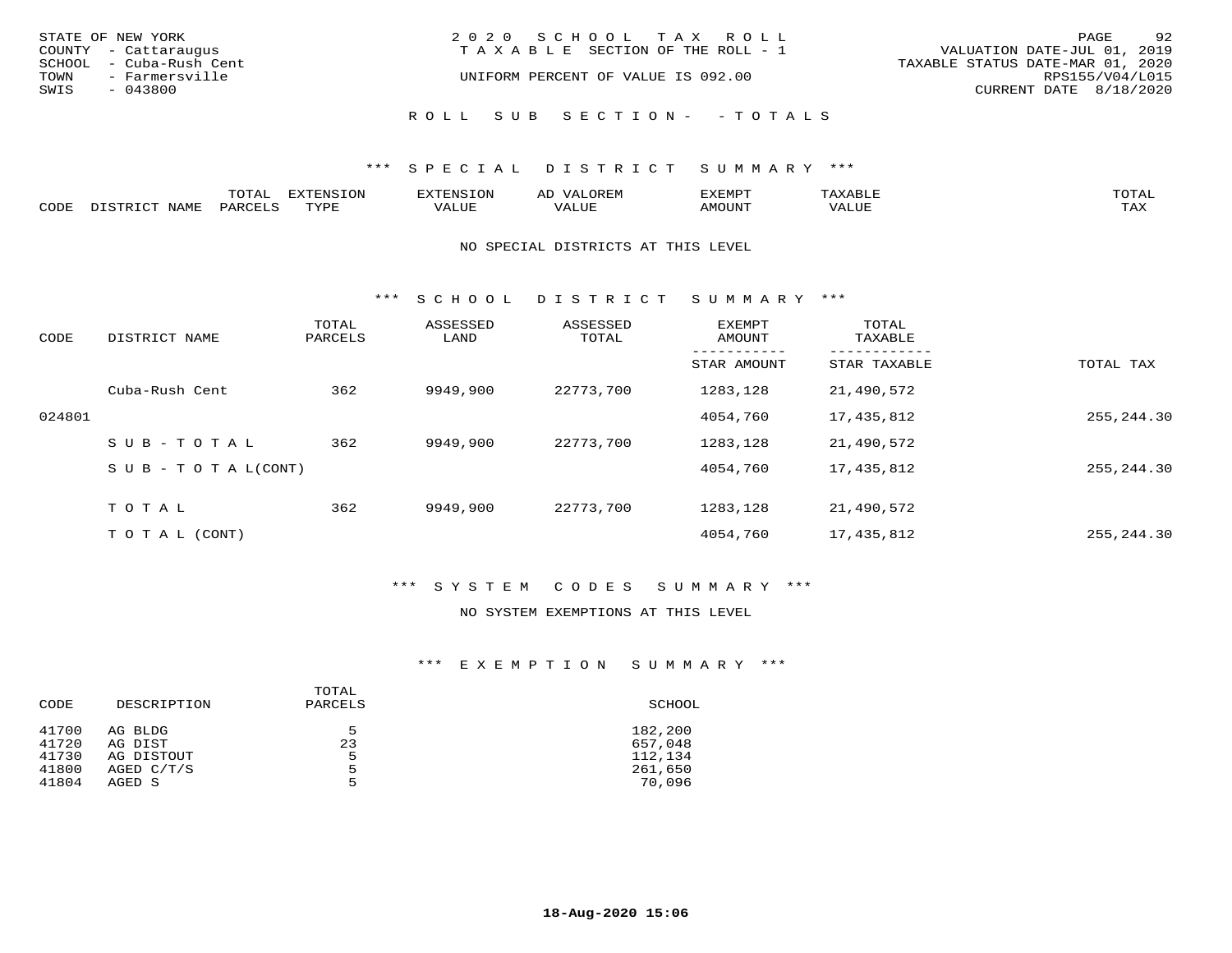|      | STATE OF NEW YORK       | 2020 SCHOOL TAX ROLL                  |                                  | PAGE | 93 |
|------|-------------------------|---------------------------------------|----------------------------------|------|----|
|      | COUNTY - Cattaraugus    | T A X A B L E SECTION OF THE ROLL - 1 | VALUATION DATE-JUL 01, 2019      |      |    |
|      | SCHOOL - Cuba-Rush Cent |                                       | TAXABLE STATUS DATE-MAR 01, 2020 |      |    |
|      | TOWN - Farmersville     | UNIFORM PERCENT OF VALUE IS 092.00    | RPS155/V04/L015                  |      |    |
| SWIS | - 043800                |                                       | CURRENT DATE 8/18/2020           |      |    |
|      |                         | ROLL SUB SECTION- - TOTALS            |                                  |      |    |

#### \*\*\* E X E M P T I O N S U M M A R Y \*\*\*

| CODE  | DESCRIPTION | TOTAL<br>PARCELS | SCHOOL   |
|-------|-------------|------------------|----------|
| 41834 | ENH STAR    | 39               | 2320,660 |
| 41854 | BAS STAR    | 58               | 1734,100 |
|       | TOTAL       | 140              | 5337,888 |

#### \*\*\* G R A N D T O T A L S \*\*\*

| ROLL<br>SEC | DESCRIPTION            | TOTAL<br>PARCELS | ASSESSED<br>LAND | ASSESSED<br>TOTAL | EXEMPT<br>AMOUNT      | TOTAL<br>TAXABLE         | TOTAL<br>TAX |
|-------------|------------------------|------------------|------------------|-------------------|-----------------------|--------------------------|--------------|
|             |                        |                  |                  |                   | STAR AMOUNT           | STAR TAXABLE             |              |
|             | $2020 - 21$ School Tax |                  | 9949,900         | 22773,700         | 1,283,128<br>4054,760 | 21,490,572<br>17,435,812 | 246,788.71   |
|             | Library Tax            |                  | 9949,900         | 22773,700         | 1,283,128             | 21,490,572<br>21,490,572 | 8,455.59     |
|             | SPEC DIST TAXES        |                  |                  |                   |                       |                          |              |
|             | TAXABLE                | 362              |                  |                   |                       |                          | 255,244.30   |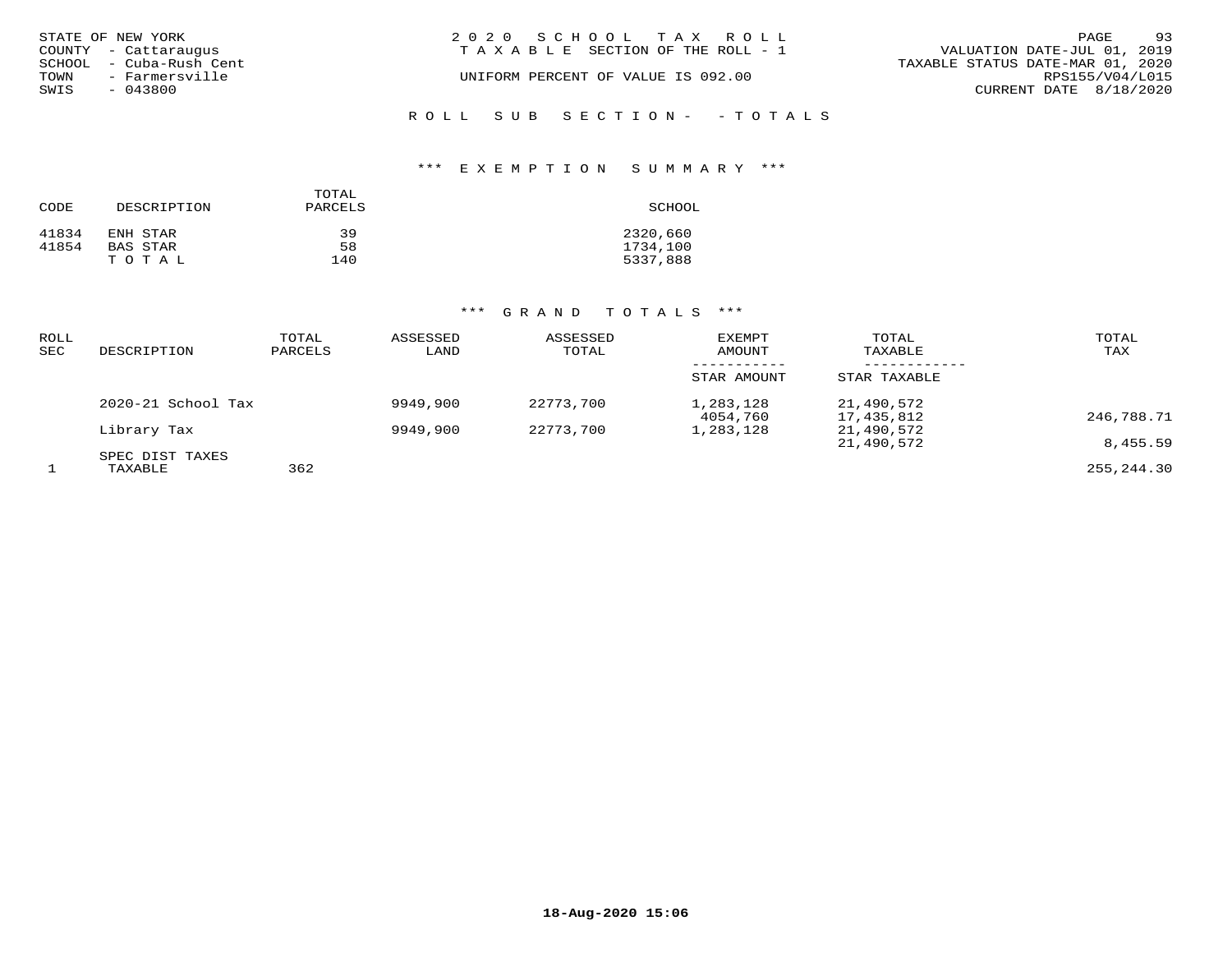| STATE OF NEW YORK<br>COUNTY - Cattaraugus<br>SCHOOL - Cuba-Rush Cent<br>- Farmersville<br>TOWN<br>$-043800$<br>SWIS |                                            |                | 2020 SCHOOL TAX ROLL<br>TAXABLE SECTION OF THE ROLL - 1<br>OWNERS NAME SEQUENCE<br>UNIFORM PERCENT OF VALUE IS 092.00 | SUB-SECT - 1 VALUATION DATE-JUL 01, 2019 | PAGE<br>94<br>TAXABLE STATUS DATE-MAR 01, 2020 |
|---------------------------------------------------------------------------------------------------------------------|--------------------------------------------|----------------|-----------------------------------------------------------------------------------------------------------------------|------------------------------------------|------------------------------------------------|
| TAX MAP PARCEL NUMBER                                                                                               |                                            |                |                                                                                                                       |                                          |                                                |
| CURRENT OWNERS NAME<br>CURRENT OWNERS ADDRESS                                                                       | SCHOOL DISTRICT<br>PARCEL SIZE/GRID COORD  | LAND<br>TOTAL  | TAX DESCRIPTION<br>SPECIAL DISTRICTS                                                                                  | TAXABLE VALUE                            | TAX AMOUNT                                     |
| **********************                                                                                              |                                            |                |                                                                                                                       |                                          |                                                |
|                                                                                                                     | $Co$ Rd $46$                               |                |                                                                                                                       | ACCT 0718                                | <b>BILL</b> 363                                |
| $41.002 - 1 - 3.1/2$                                                                                                | 734 Junk well                              |                | 2020-21 School Tax                                                                                                    | 0.00                                     | 0.00                                           |
| Bergsten Energies Group                                                                                             | Cuba-Rush Cent 024801                      |                | 0 Library Tax                                                                                                         | 0.00                                     | 0.00                                           |
| Attn: Tom Frost                                                                                                     | $17/18$ 05 03                              | $\Omega$       |                                                                                                                       |                                          |                                                |
| 301 S Washington St                                                                                                 | Cobado                                     |                |                                                                                                                       |                                          |                                                |
| Alexandria, VA 22314                                                                                                | ACRES<br>0.01<br>EAST-1212790 NRTH-0860187 |                |                                                                                                                       |                                          |                                                |
|                                                                                                                     | FULL MARKET VALUE                          | $\Omega$       |                                                                                                                       |                                          |                                                |
|                                                                                                                     |                                            |                | TOTAL TAX ---                                                                                                         |                                          | $0.00**$                                       |
|                                                                                                                     |                                            |                |                                                                                                                       |                                          |                                                |
|                                                                                                                     | Stebbins Rd                                |                |                                                                                                                       | ACCT 0794                                | BILL 364                                       |
| $32.004 - 2 - 15. / 1$                                                                                              | 732 Oil-forced                             |                | 2020-21 School Tax                                                                                                    | 2                                        | 0.03                                           |
| Emerald Oil Co<br>Robert Eberling Pres                                                                              | Cuba-Rush Cent 024801<br>mcf 1 (2018)      |                | 0 Library Tax                                                                                                         | $\overline{a}$                           | 0.00                                           |
| 1001 Roosevelt Rd                                                                                                   | 31-009-17151                               |                |                                                                                                                       |                                          |                                                |
| East Rochester, NY 14445                                                                                            | Strarner                                   |                |                                                                                                                       |                                          |                                                |
|                                                                                                                     | 0.01<br>ACRES                              |                |                                                                                                                       |                                          |                                                |
|                                                                                                                     | EAST-1215560 NRTH-0868637                  |                |                                                                                                                       |                                          |                                                |
|                                                                                                                     | FULL MARKET VALUE                          | 2              |                                                                                                                       |                                          |                                                |
|                                                                                                                     |                                            |                | TOTAL TAX $---$                                                                                                       |                                          | $0.03**$                                       |
|                                                                                                                     |                                            |                |                                                                                                                       | DATE #1<br>AMT DUE                       | 09/30/20<br>0.03                               |
|                                                                                                                     |                                            |                |                                                                                                                       | ***** 32.004-2-7.1/1 *************       |                                                |
|                                                                                                                     | Keem-Sadler                                |                |                                                                                                                       | ACCT 0952                                | BILL 365                                       |
| $32.004 - 2 - 7.1/1$                                                                                                | 732 Oil-forced                             |                | 2020-21 School Tax                                                                                                    | 229                                      | 3.24                                           |
| Emerald Oil Co.                                                                                                     | Cuba-Rush Cent 024801                      | $\overline{0}$ | Library Tax                                                                                                           | 229                                      | 0.09                                           |
| Robert Eberling Pres                                                                                                | 15 BBLS                                    | 229            |                                                                                                                       |                                          |                                                |
| 1001 Roosevelt Rd<br>East Rochester, NY 14445                                                                       | Sadler 1<br>ACRES<br>0.01                  |                |                                                                                                                       |                                          |                                                |
|                                                                                                                     | FULL MARKET VALUE                          | 249            |                                                                                                                       |                                          |                                                |
|                                                                                                                     |                                            |                | TOTAL TAX ---                                                                                                         |                                          | $3.33**$                                       |
|                                                                                                                     |                                            |                |                                                                                                                       | DATE #1<br>AMT DUE                       | 09/30/20<br>3.33                               |
|                                                                                                                     |                                            |                |                                                                                                                       |                                          |                                                |
|                                                                                                                     | $Co$ Rd $46$                               |                |                                                                                                                       | ACCT 0719                                | <b>BILL</b> 366                                |
| $41.001 - 1 - 15.1/2$                                                                                               | 734 Junk well                              |                | 2020-21 School Tax                                                                                                    | 0.00                                     | 0.00                                           |
| Emerald Oil Co.                                                                                                     | Cuba-Rush Cent 024801                      | $\mathbf 0$    | Library Tax                                                                                                           | 0.00                                     | 0.00                                           |
| Robert Eberling Pres                                                                                                | 17/18/25/26 05 03                          | $\Omega$       |                                                                                                                       |                                          |                                                |
| PO Box 50<br>Richburg, NY 14774                                                                                     | Marble<br>0.01<br>ACRES                    |                |                                                                                                                       |                                          |                                                |
|                                                                                                                     | EAST-1210390 NRTH-0860667                  |                |                                                                                                                       |                                          |                                                |
|                                                                                                                     | FULL MARKET VALUE                          | $\mathsf{O}$   |                                                                                                                       |                                          |                                                |
|                                                                                                                     |                                            |                | TOTAL TAX ---                                                                                                         |                                          | $0.00**$                                       |
|                                                                                                                     |                                            |                |                                                                                                                       |                                          |                                                |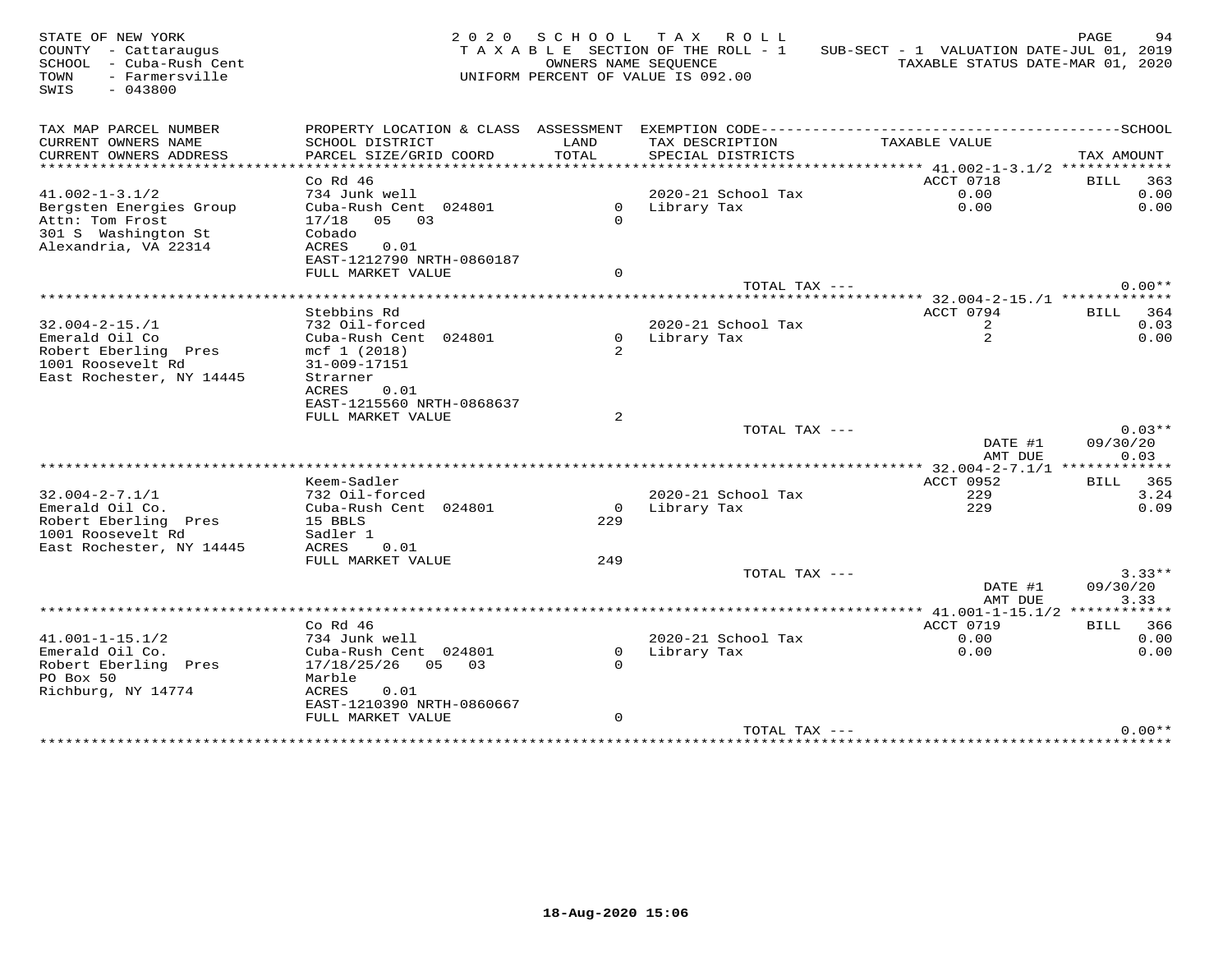| STATE OF NEW YORK<br>COUNTY<br>- Cattaraugus<br>- Cuba-Rush Cent<br>SCHOOL<br>- Farmersville<br>TOWN<br>$-043800$<br>SWIS | 2 0 2 0                              | S C H O O L<br>OWNERS NAME SEOUENCE | TAX ROLL<br>T A X A B L E SECTION OF THE ROLL - 1<br>UNIFORM PERCENT OF VALUE IS 092.00 | SUB-SECT - 1 VALUATION DATE-JUL 01, 2019<br>TAXABLE STATUS DATE-MAR 01, 2020 | 95<br>PAGE  |
|---------------------------------------------------------------------------------------------------------------------------|--------------------------------------|-------------------------------------|-----------------------------------------------------------------------------------------|------------------------------------------------------------------------------|-------------|
| TAX MAP PARCEL NUMBER                                                                                                     | PROPERTY LOCATION & CLASS ASSESSMENT |                                     |                                                                                         |                                                                              |             |
| CURRENT OWNERS NAME                                                                                                       | SCHOOL DISTRICT                      | LAND                                | TAX DESCRIPTION                                                                         | TAXABLE VALUE                                                                |             |
| CURRENT OWNERS ADDRESS                                                                                                    | PARCEL SIZE/GRID COORD               | TOTAL                               | SPECIAL DISTRICTS                                                                       |                                                                              | TAX AMOUNT  |
| ****************************                                                                                              |                                      |                                     |                                                                                         |                                                                              |             |
|                                                                                                                           | Hardy Corners Rd                     |                                     |                                                                                         | ACCT 0720                                                                    | 367<br>BILL |
| $41.002 - 1 - 6.71$                                                                                                       | 732 Oil-forced                       |                                     | $2020 - 21$ School Tax                                                                  | 2                                                                            | 0.03        |
| Emerald Oil Co.                                                                                                           | Cuba-Rush Cent 024801                | 0                                   | Library Tax                                                                             | $\mathfrak{D}$                                                               | 0.00        |
| Robert Eberling Pres                                                                                                      | Mcf 1 (2018)                         |                                     |                                                                                         |                                                                              |             |
| PO Box 50                                                                                                                 | Werth, William                       |                                     |                                                                                         |                                                                              |             |
| Richburg, NY 14774                                                                                                        | 31-009-09601<br>0.01                 |                                     |                                                                                         |                                                                              |             |
|                                                                                                                           | ACRES<br>EAST-1217040 NRTH-0863807   |                                     |                                                                                         |                                                                              |             |
|                                                                                                                           | FULL MARKET VALUE                    | 2                                   |                                                                                         |                                                                              |             |
|                                                                                                                           |                                      |                                     | TOTAL TAX ---                                                                           |                                                                              | $0.03**$    |
|                                                                                                                           |                                      |                                     |                                                                                         | DATE #1                                                                      | 09/30/20    |
|                                                                                                                           |                                      |                                     |                                                                                         | AMT DUE                                                                      | 0.03        |
|                                                                                                                           |                                      |                                     |                                                                                         |                                                                              |             |
|                                                                                                                           | Richardson, Gertrude                 |                                     |                                                                                         | ACCT 0763                                                                    | BILL 368    |
| $41.002 - 1 - 9.1/21$                                                                                                     | 734 Junk well                        |                                     | $2020 - 21$ School Tax                                                                  | 0.00                                                                         | 0.00        |
| Fairmont Oil Company                                                                                                      | Cuba-Rush Cent 024801                | $\Omega$                            | Library Tax                                                                             | 0.00                                                                         | 0.00        |
| PO Box 268                                                                                                                | Richardson                           |                                     |                                                                                         |                                                                              |             |
| Sugar Grove, PA 16350                                                                                                     | 1986 Production-0                    |                                     |                                                                                         |                                                                              |             |
|                                                                                                                           | 0.01<br>ACRES                        |                                     |                                                                                         |                                                                              |             |
|                                                                                                                           | EAST-1220560 NRTH-0861827            |                                     |                                                                                         |                                                                              |             |
|                                                                                                                           | FULL MARKET VALUE                    | $\Omega$                            |                                                                                         |                                                                              |             |
|                                                                                                                           |                                      |                                     | TOTAL TAX $---$                                                                         |                                                                              | $0.00**$    |
|                                                                                                                           |                                      |                                     |                                                                                         |                                                                              |             |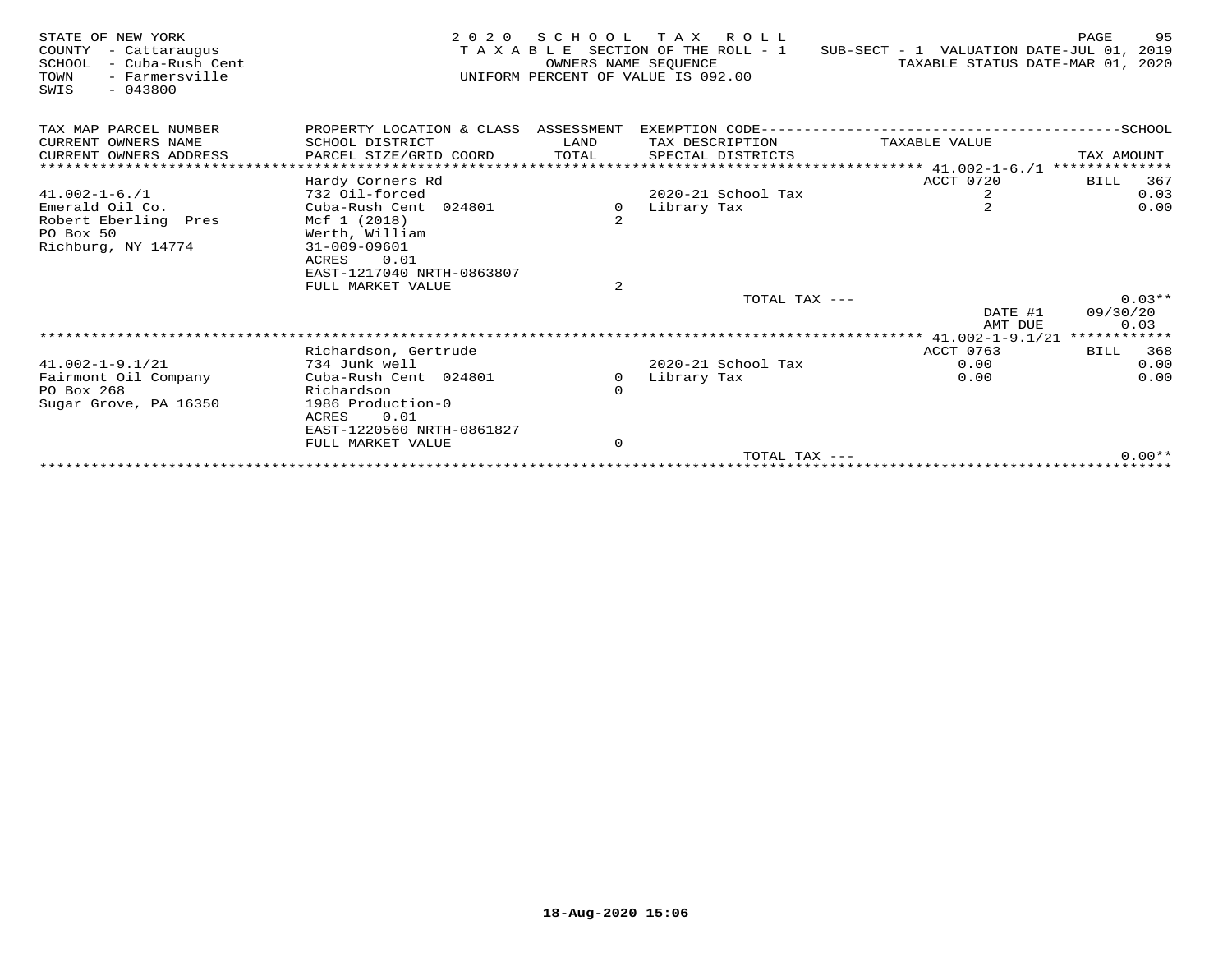| STATE OF NEW YORK<br>COUNTY - Cattaraugus<br>SCHOOL - Cuba-Rush Cent<br>TOWN<br>- Farmersville<br>SWIS<br>- 043800 | 2020 SCHOOL TAX ROLL<br>SUB-SECT - 1 VALUATION DATE-JUL 01, 2019<br>T A X A B L E SECTION OF THE ROLL - 1<br>TAXABLE STATUS DATE-MAR 01, 2020 | 96<br>PAGE<br>RPS155/V04/L015<br>CURRENT DATE 8/18/2020 |
|--------------------------------------------------------------------------------------------------------------------|-----------------------------------------------------------------------------------------------------------------------------------------------|---------------------------------------------------------|
|                                                                                                                    | ROLL SUB SECTION-1-TOTALS                                                                                                                     |                                                         |

|      |             | m^m3   | $\pi$ mat $\pi$ $\pi$<br>$-21$ | <b>ENSION</b>                     | OREN<br>AL | <b>EXEMP</b><br>. ⊾⊥∵⊥سد∡ت |      | TOTAL |
|------|-------------|--------|--------------------------------|-----------------------------------|------------|----------------------------|------|-------|
| CODE | <b>NAML</b> | PARCET | TVDL<br>- - - -                | , <del>,</del> , , , , ,<br>'ALUI | ALUE       | MOUN'1                     | ALUF | TAX   |

#### NO SPECIAL DISTRICTS AT THIS LEVEL

\*\*\* S C H O O L D I S T R I C T S U M M A R Y \*\*\*

| CODE   | DISTRICT NAME                    | TOTAL<br>PARCELS | ASSESSED<br>LAND | ASSESSED<br>TOTAL | EXEMPT<br>AMOUNT         | TOTAL<br>TAXABLE |           |
|--------|----------------------------------|------------------|------------------|-------------------|--------------------------|------------------|-----------|
|        |                                  |                  |                  |                   | $- - - -$<br>STAR AMOUNT | STAR TAXABLE     | TOTAL TAX |
|        | Cuba-Rush Cent                   | 6                |                  | 233               |                          | 233              |           |
| 024801 |                                  |                  |                  |                   |                          | 233              | 3.39      |
|        | SUB-TOTAL                        | 6                |                  | 233               |                          | 233              |           |
|        | $S \cup B - T \cup T A L (CONT)$ |                  |                  |                   |                          | 233              | 3.39      |
|        | TOTAL                            | 6                |                  | 233               |                          | 233              |           |
|        |                                  |                  |                  |                   |                          |                  |           |
|        | T O T A L (CONT)                 |                  |                  |                   |                          | 233              | 3.39      |

\*\*\* S Y S T E M C O D E S S U M M A R Y \*\*\*

NO SYSTEM EXEMPTIONS AT THIS LEVEL

\*\*\* E X E M P T I O N S U M M A R Y \*\*\*

NO EXEMPTIONS AT THIS LEVEL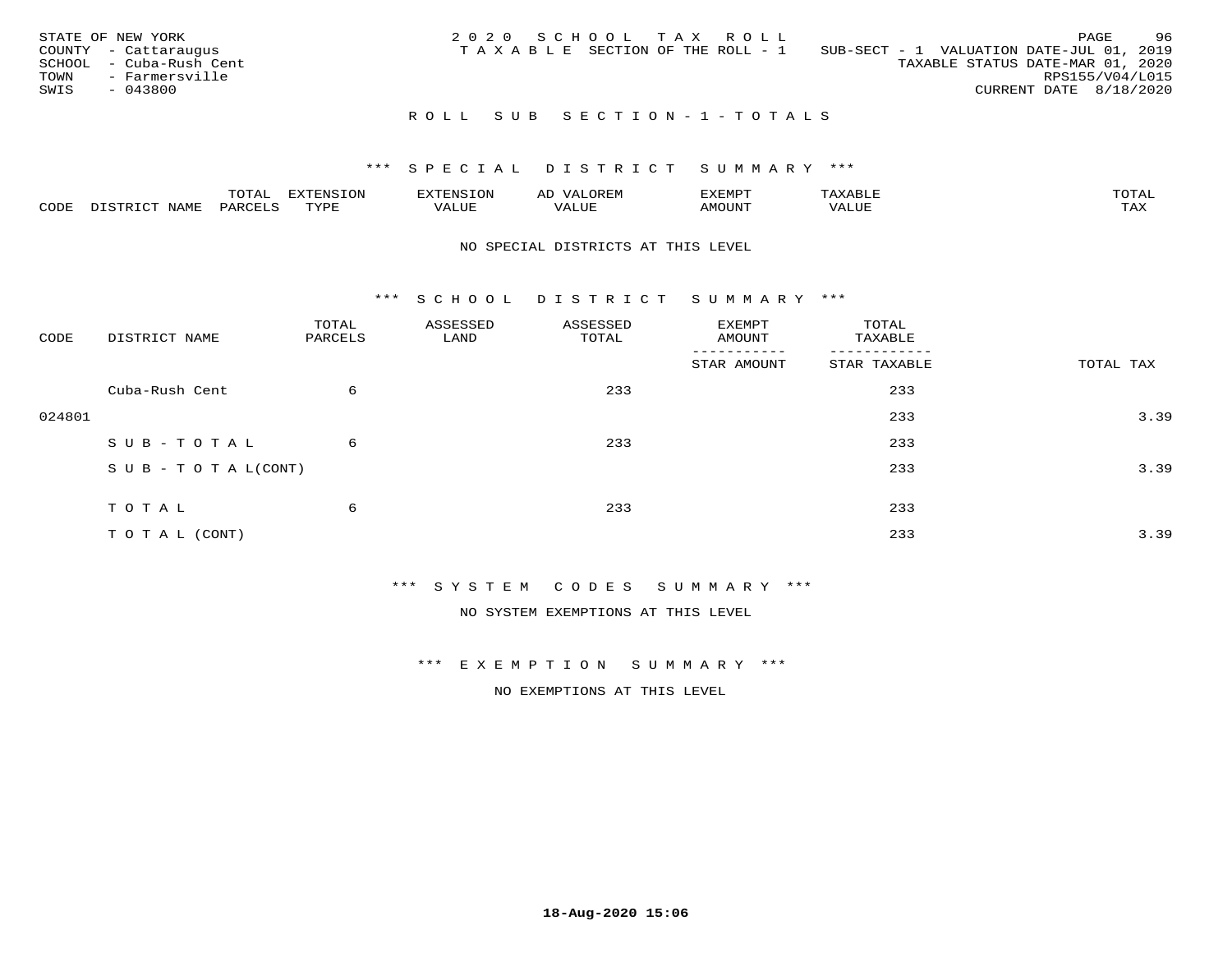| STATE OF NEW YORK<br>COUNTY - Cattaraugus<br>SCHOOL - Cuba-Rush Cent<br>- Farmersville<br>TOWN<br>SWIS<br>- 043800 | 2020 SCHOOL TAX ROLL<br>SUB-SECT - 1 VALUATION DATE-JUL 01, 2019<br>T A X A B L E SECTION OF THE ROLL - 1 | 97<br>PAGE<br>TAXABLE STATUS DATE-MAR 01, 2020<br>RPS155/V04/L015<br>CURRENT DATE 8/18/2020 |
|--------------------------------------------------------------------------------------------------------------------|-----------------------------------------------------------------------------------------------------------|---------------------------------------------------------------------------------------------|
|                                                                                                                    | ROLL SUB SECTION-1-TOTALS                                                                                 |                                                                                             |

# \*\*\* G R A N D T O T A L S \*\*\*

| <b>ROLL</b><br><b>SEC</b> | DESCRIPTION        | TOTAL<br>PARCELS | ASSESSED<br>LAND | ASSESSED<br>TOTAL | EXEMPT<br>AMOUNT | TOTAL<br>TAXABLE | TOTAL<br>TAX |
|---------------------------|--------------------|------------------|------------------|-------------------|------------------|------------------|--------------|
|                           |                    |                  |                  |                   | STAR AMOUNT      | STAR TAXABLE     |              |
|                           | 2020-21 School Tax |                  |                  | 233               |                  | 233              |              |
|                           |                    |                  |                  |                   |                  | 233              | 3.30         |
|                           | Library Tax        |                  |                  | 233               |                  | 233              |              |
|                           |                    |                  |                  |                   |                  | 233              | .09          |
|                           | SPEC DIST TAXES    |                  |                  |                   |                  |                  |              |
|                           | TAXABLE            |                  |                  |                   |                  |                  | 3.39         |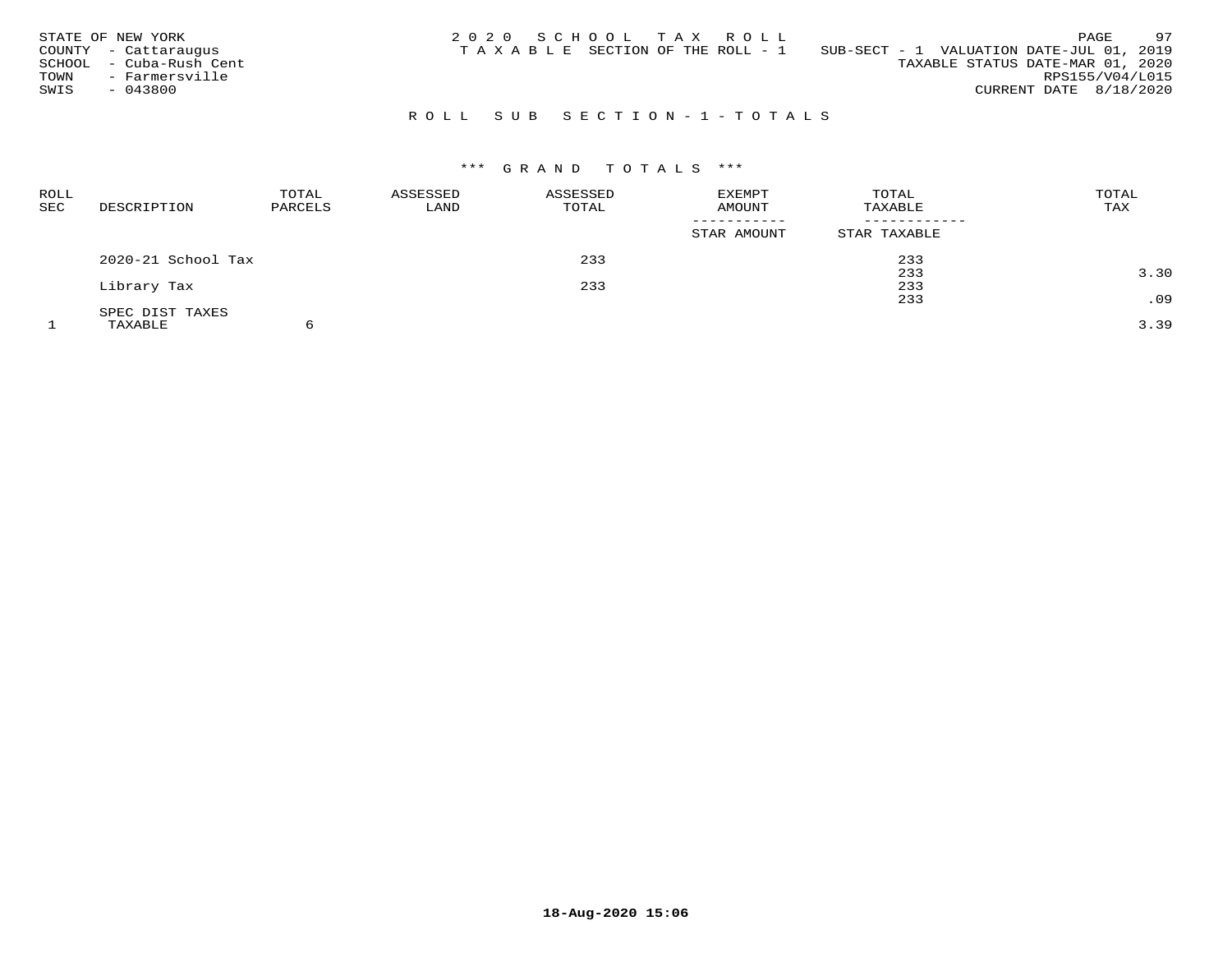| STATE OF NEW YORK       | 2020 SCHOOL TAX ROLL                  | 98<br>PAGE                       |
|-------------------------|---------------------------------------|----------------------------------|
| COUNTY - Cattaraugus    | T A X A B L E SECTION OF THE ROLL - 1 | VALUATION DATE-JUL 01, 2019      |
| SCHOOL - Cuba-Rush Cent |                                       | TAXABLE STATUS DATE-MAR 01, 2020 |
| TOWN<br>- Farmersville  |                                       | RPS155/V04/L015                  |
| SWIS<br>- 043800        |                                       | CURRENT DATE 8/18/2020           |
|                         |                                       |                                  |

# ROLL SECTION TOTALS

#### \*\*\* S P E C I A L D I S T R I C T S U M M A R Y \*\*\*

|      | $m \wedge m \wedge n$<br>.UTAL                                                | <b>EXTENSION</b> | BUN S | OR∏N<br>AĽ<br>11 J I V I LI | 'XEMPT        | AAABLE            | $m \wedge m \wedge n$ |
|------|-------------------------------------------------------------------------------|------------------|-------|-----------------------------|---------------|-------------------|-----------------------|
| CODE | $\Lambda$ T $\Delta$ $\mathbf{M}$ $\mathbf{\Gamma}$<br>$DA$ $R$ $R$ $T$ . $C$ | <b>TVDL</b>      | VALUE | $- - - -$<br>.<br>. Alur    | <b>AMOUNT</b> | VALU <sub>r</sub> | TA Y<br>⊥∟∆∆          |

#### NO SPECIAL DISTRICTS AT THIS LEVEL

\*\*\* S C H O O L D I S T R I C T S U M M A R Y \*\*\*

| CODE   | DISTRICT NAME                    | TOTAL<br>PARCELS | ASSESSED<br>LAND | ASSESSED<br>TOTAL | <b>EXEMPT</b><br>AMOUNT | TOTAL<br>TAXABLE |            |
|--------|----------------------------------|------------------|------------------|-------------------|-------------------------|------------------|------------|
|        |                                  |                  |                  |                   | STAR AMOUNT             | STAR TAXABLE     | TOTAL TAX  |
|        | Cuba-Rush Cent                   | 368              | 9949,900         | 22773,933         | 1283,128                | 21,490,805       |            |
| 024801 |                                  |                  |                  |                   | 4054,760                | 17,436,045       | 255,247.69 |
|        | SUB-TOTAL                        | 368              | 9949,900         | 22773,933         | 1283,128                | 21,490,805       |            |
|        | $S \cup B - T \cup T A L (CONT)$ |                  |                  |                   | 4054,760                | 17,436,045       | 255,247.69 |
|        | TOTAL                            | 368              | 9949,900         | 22773,933         | 1283,128                | 21,490,805       |            |
|        | T O T A L (CONT)                 |                  |                  |                   | 4054,760                | 17,436,045       | 255,247.69 |

#### \*\*\* S Y S T E M C O D E S S U M M A R Y \*\*\*

#### NO SYSTEM EXEMPTIONS AT THIS LEVEL

#### \*\*\* E X E M P T I O N S U M M A R Y \*\*\*

| CODE  | DESCRIPTION | TOTAL<br>PARCELS | SCHOOL  |
|-------|-------------|------------------|---------|
| 41700 | AG BLDG     | .5               | 182,200 |
| 41720 | AG DIST     | 23               | 657,048 |
| 41730 | AG DISTOUT  | 5                | 112,134 |
| 41800 | AGED C/T/S  | 5                | 261,650 |
| 41804 | AGED S      | 5                | 70,096  |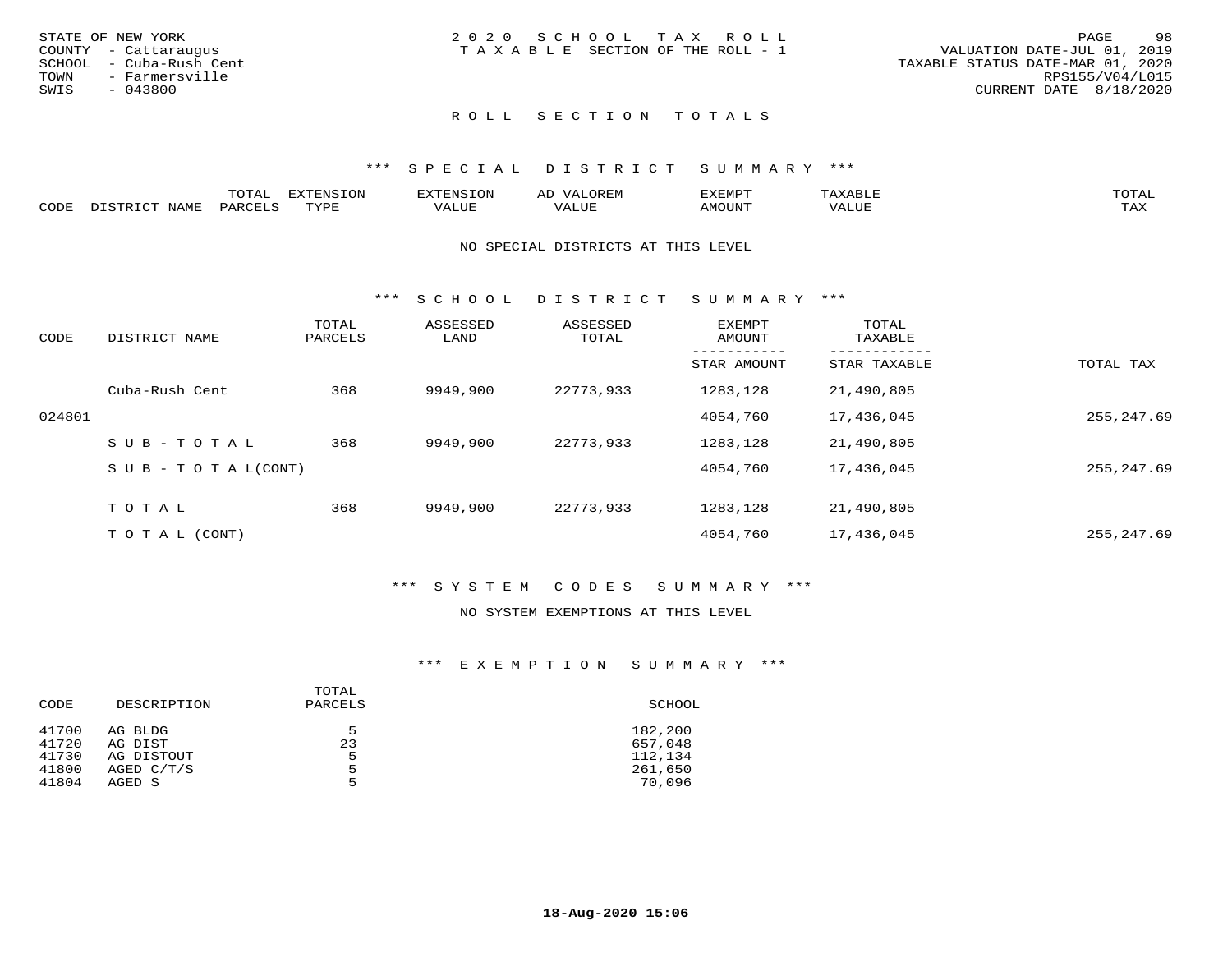|      | STATE OF NEW YORK        |
|------|--------------------------|
|      | COUNTY - Cattarauqus     |
|      | SCHOOL  – Cuba-Rush Cent |
| TOWN | - Farmersville           |
| SWIS | $-043800$                |
|      |                          |

#### ROLL SECTION TOTALS

#### \*\*\* E X E M P T I O N S U M M A R Y \*\*\*

| CODE  | DESCRIPTION | TOTAL<br>PARCELS | SCHOOL   |
|-------|-------------|------------------|----------|
| 41834 | ENH STAR    | 39               | 2320,660 |
| 41854 | BAS STAR    | 58               | 1734,100 |
|       | TOTAL       | 140              | 5337,888 |

### \*\*\* G R A N D T O T A L S \*\*\*

| ROLL<br>SEC | DESCRIPTION        | TOTAL<br>PARCELS | ASSESSED<br>LAND | ASSESSED<br>TOTAL | EXEMPT<br>AMOUNT      | TOTAL<br>TAXABLE         | TOTAL<br>TAX |
|-------------|--------------------|------------------|------------------|-------------------|-----------------------|--------------------------|--------------|
|             |                    |                  |                  |                   | STAR AMOUNT           | STAR TAXABLE             |              |
|             | 2020-21 School Tax |                  | 9949,900         | 22773,933         | 1,283,128<br>4054,760 | 21,490,805<br>17,436,045 | 246,792.01   |
|             | Library Tax        |                  | 9949,900         | 22773,933         | 1,283,128             | 21,490,805               |              |
|             | SPEC DIST TAXES    |                  |                  |                   |                       | 21,490,805               | 8,455.68     |
|             | TAXABLE            | 368              |                  |                   |                       |                          | 255,247.69   |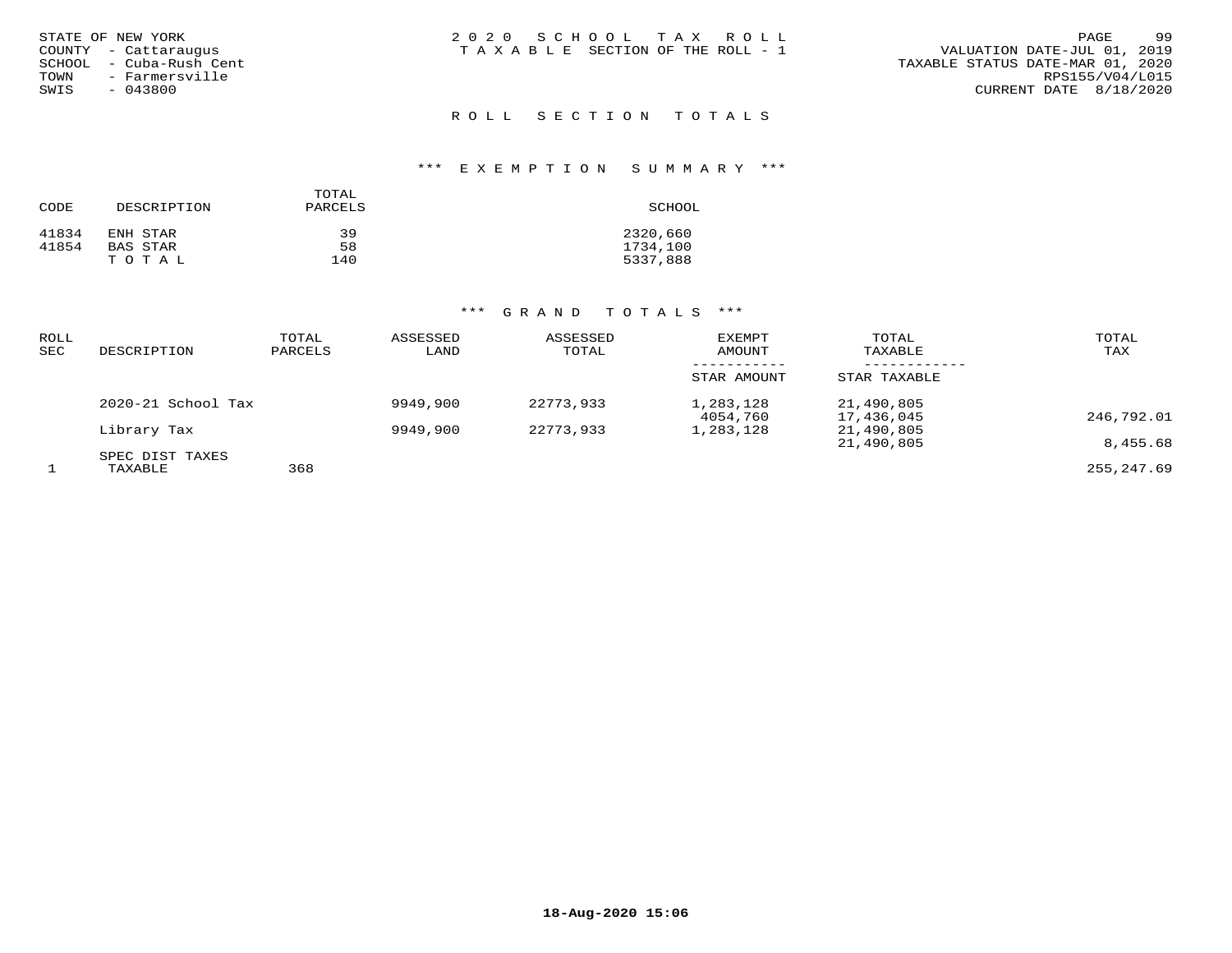| STATE OF NEW YORK<br>COUNTY - Cattaraugus<br>SCHOOL<br>- Cuba-Rush Cent<br>TOWN<br>- Farmersville<br>$-043800$<br>SWIS | 2 0 2 0<br>ROLL SUB-SECT - N- SECTION 534 | SCHOOL           | T A X<br>R O L L<br>STATE OWNED LAND SECTION OF THE ROLL - 3<br>RPTL REFORESTATION<br>OWNERS NAME SEOUENCE<br>UNIFORM PERCENT OF VALUE IS 092.00 | SUB-SECT - N VALUATION DATE-JUL 01, 2019<br>TAXABLE STATUS DATE-MAR 01, 2020 | 100<br>PAGE                    |
|------------------------------------------------------------------------------------------------------------------------|-------------------------------------------|------------------|--------------------------------------------------------------------------------------------------------------------------------------------------|------------------------------------------------------------------------------|--------------------------------|
| TAX MAP PARCEL NUMBER                                                                                                  | PROPERTY LOCATION & CLASS ASSESSMENT      |                  | EXEMPTION CODE------------                                                                                                                       |                                                                              | ----------SCHOOL               |
| CURRENT OWNERS NAME                                                                                                    | SCHOOL DISTRICT                           | LAND             | TAX DESCRIPTION                                                                                                                                  | TAXABLE VALUE                                                                |                                |
| CURRENT OWNERS ADDRESS                                                                                                 | PARCEL SIZE/GRID COORD                    | TOTAL            | SPECIAL DISTRICTS                                                                                                                                |                                                                              | TAX AMOUNT                     |
| ********************                                                                                                   | Co Line Rd                                |                  |                                                                                                                                                  |                                                                              | ****************               |
| $23.004 - 1 - 18$                                                                                                      | 932 Forest s532b                          |                  | 2020-21 School Tax                                                                                                                               | ACCT 0210002<br>417,000                                                      | 5,902.27                       |
| State Of New York                                                                                                      | Cuba-Rush Cent 024801                     | 417,000          | Library Tax                                                                                                                                      | 417,000                                                                      | 164.07                         |
| Attn: County Treasurer                                                                                                 | 06<br>05<br>03                            | 417,000          |                                                                                                                                                  |                                                                              |                                |
| Cattaraugus County                                                                                                     | Cattaragus Reforest                       |                  |                                                                                                                                                  |                                                                              |                                |
| 303 Court St                                                                                                           | Area 14 - 0514                            |                  |                                                                                                                                                  |                                                                              |                                |
| Little Valley, NY 14755                                                                                                | ACRES 308.70<br>EAST-1219795 NRTH-0878920 |                  |                                                                                                                                                  |                                                                              |                                |
|                                                                                                                        | DEED BOOK 350<br>PG-00547                 |                  |                                                                                                                                                  |                                                                              |                                |
|                                                                                                                        | FULL MARKET VALUE                         | 453,261          |                                                                                                                                                  |                                                                              |                                |
|                                                                                                                        |                                           |                  | TOTAL TAX ---                                                                                                                                    |                                                                              | $6,066.34**$                   |
|                                                                                                                        |                                           |                  |                                                                                                                                                  | DATE #1                                                                      | 09/30/20                       |
|                                                                                                                        |                                           |                  |                                                                                                                                                  | AMT DUE<br>23.004-1-19                                                       | 6,066.34                       |
|                                                                                                                        | Huyck Rd                                  |                  |                                                                                                                                                  | ACCT 0200002                                                                 |                                |
| $23.004 - 1 - 19$                                                                                                      | 932 Forest s532b                          |                  | 2020-21 School Tax                                                                                                                               | 697,600                                                                      | 9,873.92                       |
| State Of New York                                                                                                      | Cuba-Rush Cent 024801                     | 697,600          | Library Tax                                                                                                                                      | 697,600                                                                      | 274.47                         |
| Attn: County Treasurer                                                                                                 | 05<br>03<br>15                            | 697,600          |                                                                                                                                                  |                                                                              |                                |
| Cattaraugus County<br>303 Court St                                                                                     | Cattaragus Reforest<br>Area 14 - 0513     |                  |                                                                                                                                                  |                                                                              |                                |
| Little Valley, NY 14755                                                                                                | ACRES 505.11                              |                  |                                                                                                                                                  |                                                                              |                                |
|                                                                                                                        | EAST-1216502 NRTH-0879760                 |                  |                                                                                                                                                  |                                                                              |                                |
|                                                                                                                        | DEED BOOK 345<br>PG-00287                 |                  |                                                                                                                                                  |                                                                              |                                |
|                                                                                                                        | FULL MARKET VALUE                         | 758,261          |                                                                                                                                                  |                                                                              |                                |
|                                                                                                                        |                                           |                  | TOTAL TAX ---                                                                                                                                    | DATE #1                                                                      | $10,148.39**$<br>09/30/20      |
|                                                                                                                        |                                           |                  |                                                                                                                                                  | AMT DUE                                                                      | 10,148.39                      |
| ******************************                                                                                         |                                           |                  |                                                                                                                                                  |                                                                              |                                |
|                                                                                                                        | Co Line Rd                                |                  |                                                                                                                                                  | ACCT 0220002                                                                 |                                |
| $32.002 - 1 - 4.4$                                                                                                     | 932 Forest s532b                          |                  | 2020-21 School Tax                                                                                                                               | 80,700                                                                       | 1,142.24                       |
| State Of New York<br>Attn: County Treasurer                                                                            | Cuba-Rush Cent 024801<br>06 05<br>03      | 80,700<br>80,700 | Library Tax                                                                                                                                      | 80,700                                                                       | 31.75                          |
| Cattaraugus County                                                                                                     | 0762                                      |                  |                                                                                                                                                  |                                                                              |                                |
| 303 Court St                                                                                                           | ACRES 110.22                              |                  |                                                                                                                                                  |                                                                              |                                |
| Little Valley, NY 14755                                                                                                | EAST-1221547 NRTH-0877117                 |                  |                                                                                                                                                  |                                                                              |                                |
|                                                                                                                        | DEED BOOK 847<br>PG-00676                 |                  |                                                                                                                                                  |                                                                              |                                |
|                                                                                                                        | FULL MARKET VALUE                         | 87,717           | TOTAL TAX ---                                                                                                                                    |                                                                              | $1,173.99**$                   |
|                                                                                                                        |                                           |                  |                                                                                                                                                  | DATE #1                                                                      | 09/30/20                       |
|                                                                                                                        |                                           |                  |                                                                                                                                                  | AMT DUE                                                                      | 1,173.99                       |
|                                                                                                                        |                                           |                  |                                                                                                                                                  |                                                                              | ****************************** |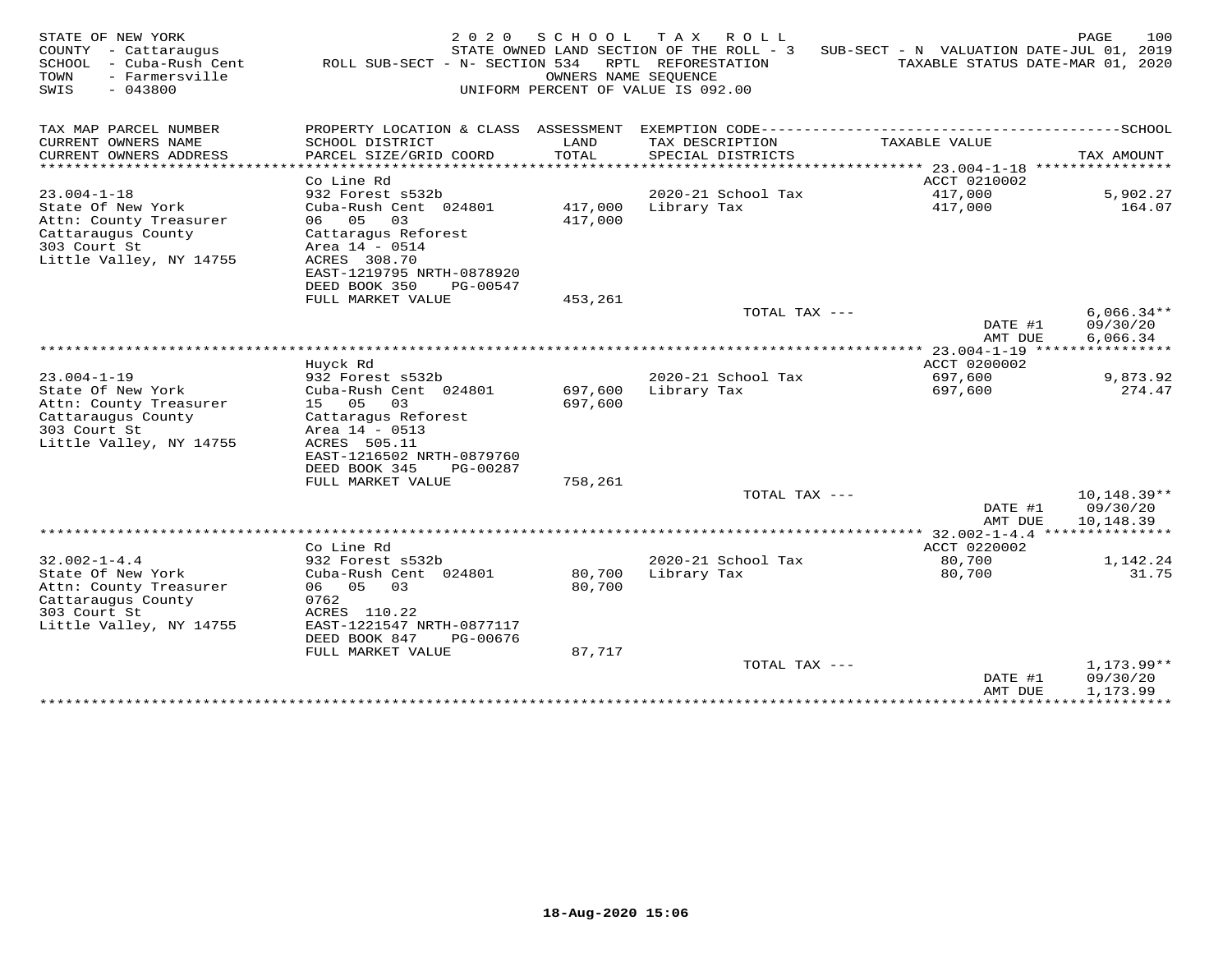| STATE OF NEW YORK<br>COUNTY<br>- Cattaraugus<br>SCHOOL<br>- Cuba-Rush Cent<br>TOWN<br>- Farmersville<br>SWIS<br>$-043800$        | 2 0 2 0<br>ROLL SUB-SECT - N- SECTION 534                                                                                                                                                                           | SCHOOL                        | T A X<br>ROLL<br>STATE OWNED LAND SECTION OF THE ROLL - 3<br>RPTL REFORESTATION<br>OWNERS NAME SEOUENCE<br>UNIFORM PERCENT OF VALUE IS 092.00 | SUB-SECT - N VALUATION DATE-JUL 01, 2019<br>TAXABLE STATUS DATE-MAR 01, 2020 | 101<br>PAGE                          |
|----------------------------------------------------------------------------------------------------------------------------------|---------------------------------------------------------------------------------------------------------------------------------------------------------------------------------------------------------------------|-------------------------------|-----------------------------------------------------------------------------------------------------------------------------------------------|------------------------------------------------------------------------------|--------------------------------------|
| TAX MAP PARCEL NUMBER                                                                                                            | PROPERTY LOCATION & CLASS ASSESSMENT                                                                                                                                                                                |                               |                                                                                                                                               |                                                                              |                                      |
| CURRENT OWNERS NAME<br>CURRENT OWNERS ADDRESS                                                                                    | SCHOOL DISTRICT<br>PARCEL SIZE/GRID COORD                                                                                                                                                                           | LAND<br>TOTAL                 | TAX DESCRIPTION<br>SPECIAL DISTRICTS                                                                                                          | TAXABLE VALUE                                                                | TAX AMOUNT                           |
| ********************                                                                                                             | .                                                                                                                                                                                                                   | *******                       |                                                                                                                                               | ******* 32.004-1-28                                                          | ****************                     |
| $32.004 - 1 - 28$                                                                                                                | Stebbins Rd<br>932 Forest s532b                                                                                                                                                                                     |                               | 2020-21 School Tax                                                                                                                            | ACCT 0110003<br>768,500                                                      | 10,877.45                            |
| State Of New York<br>Attn: County Treasurer<br>Cattaraugus County<br>303 Court St<br>Little Valley, NY 14755                     | Cuba-Rush Cent 024801<br>18 05<br>03<br>Cattaragus Reforest<br>Area 7 - 0504<br>ACRES 501.80<br>EAST-1213658 NRTH-0865392                                                                                           | 768,500<br>768,500            | Library Tax                                                                                                                                   | 768,500                                                                      | 302.37                               |
|                                                                                                                                  | DEED BOOK 332<br>PG-00533<br>FULL MARKET VALUE                                                                                                                                                                      | 835,326                       |                                                                                                                                               |                                                                              |                                      |
|                                                                                                                                  |                                                                                                                                                                                                                     |                               | TOTAL TAX ---                                                                                                                                 | DATE #1<br>AMT DUE                                                           | 11,179.82**<br>09/30/20<br>11,179.82 |
|                                                                                                                                  |                                                                                                                                                                                                                     |                               |                                                                                                                                               |                                                                              |                                      |
| $41.001 - 1 - 16$                                                                                                                | Co Rd $46$ (Off)<br>932 Forest s532b                                                                                                                                                                                |                               | 2020-21 School Tax                                                                                                                            | ACCT 0190001<br>193,700                                                      | 2,741.65                             |
| State Of New York<br>Attn: County Treasurer<br>Cattaraugus County<br>303 Court St<br>Little Valley, NY 14755                     | Cuba-Rush Cent 024801<br>25 05<br>03<br>Cattaragus Reforest<br>Area 7 - 0512<br>ACRES 227.00<br>EAST-1208774 NRTH-0857854<br>DEED BOOK 456<br>PG-00117                                                              | 193,700<br>193,700            | Library Tax                                                                                                                                   | 193,700                                                                      | 76.21                                |
|                                                                                                                                  | FULL MARKET VALUE                                                                                                                                                                                                   | 210,543                       |                                                                                                                                               |                                                                              |                                      |
|                                                                                                                                  |                                                                                                                                                                                                                     |                               | TOTAL TAX ---                                                                                                                                 | DATE #1<br>AMT DUE                                                           | 2,817.86**<br>09/30/20<br>2,817.86   |
|                                                                                                                                  |                                                                                                                                                                                                                     |                               |                                                                                                                                               |                                                                              |                                      |
| $41.002 - 1 - 4$<br>State Of New York<br>Attn: County Treasurer<br>Cattaraugus County<br>303 Court St<br>Little Valley, NY 14755 | Hardy Corners Rd<br>932 Forest s532b<br>Cuba-Rush Cent 024801<br>10 05<br>03<br>Cattaraqus Reforest<br>Area 7 - 0507<br>ACRES 292.00<br>EAST-1215450 NRTH-0860322<br>DEED BOOK 362<br>PG-00289<br>FULL MARKET VALUE | 376,200<br>376,200<br>408,913 | 2020-21 School Tax<br>Library Tax                                                                                                             | ACCT 0140002<br>376,200<br>376,200                                           | 5,324.78<br>148.02                   |
|                                                                                                                                  |                                                                                                                                                                                                                     |                               | TOTAL TAX ---                                                                                                                                 |                                                                              | $5,472.80**$                         |
|                                                                                                                                  |                                                                                                                                                                                                                     |                               |                                                                                                                                               | DATE #1<br>AMT DUE<br>**************                                         | 09/30/20<br>5,472.80<br>***********  |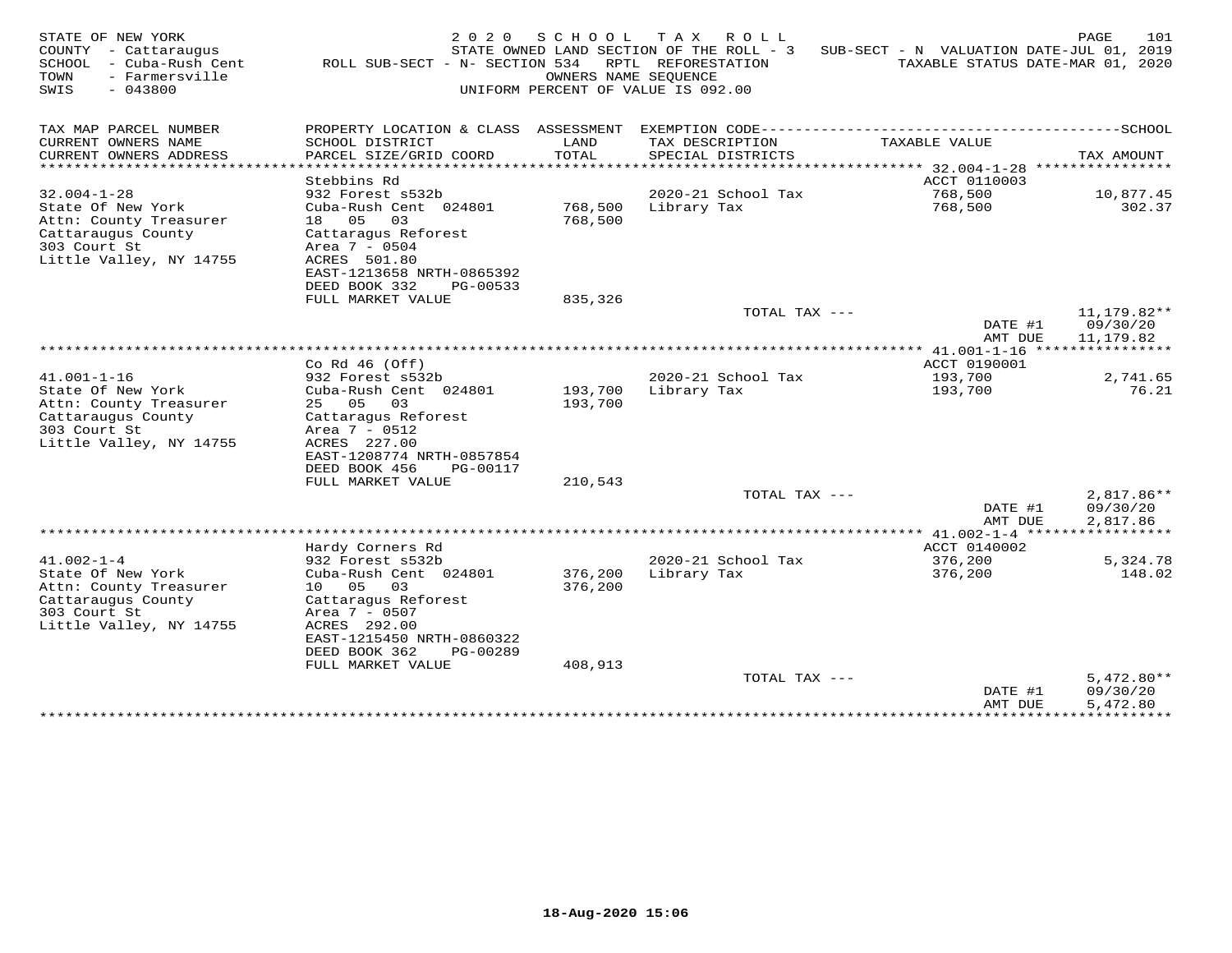| STATE OF NEW YORK<br>COUNTY - Cattaraugus<br>SCHOOL<br>- Cuba-Rush Cent<br>TOWN<br>- Farmersville<br>SWIS<br>$-043800$            | 2 0 2 0<br>ROLL SUB-SECT - N- SECTION 534                                                                                                                     | SCHOOL<br>OWNERS NAME SEOUENCE | T A X<br>ROLL<br>STATE OWNED LAND SECTION OF THE ROLL - 3<br>RPTL REFORESTATION<br>UNIFORM PERCENT OF VALUE IS 092.00 | SUB-SECT - N VALUATION DATE-JUL 01, 2019<br>TAXABLE STATUS DATE-MAR 01, 2020 | 102<br>PAGE                          |
|-----------------------------------------------------------------------------------------------------------------------------------|---------------------------------------------------------------------------------------------------------------------------------------------------------------|--------------------------------|-----------------------------------------------------------------------------------------------------------------------|------------------------------------------------------------------------------|--------------------------------------|
| TAX MAP PARCEL NUMBER                                                                                                             | PROPERTY LOCATION & CLASS ASSESSMENT                                                                                                                          |                                |                                                                                                                       |                                                                              |                                      |
| CURRENT OWNERS NAME<br>CURRENT OWNERS ADDRESS                                                                                     | SCHOOL DISTRICT<br>PARCEL SIZE/GRID COORD                                                                                                                     | LAND<br>TOTAL                  | TAX DESCRIPTION<br>SPECIAL DISTRICTS                                                                                  | TAXABLE VALUE                                                                | TAX AMOUNT                           |
| ********************                                                                                                              |                                                                                                                                                               | ********                       |                                                                                                                       | ******* 41.002-1-25 *****************                                        |                                      |
| $41.002 - 1 - 25$                                                                                                                 | Clark Rd<br>932 Forest s532b                                                                                                                                  |                                | 2020-21 School Tax                                                                                                    | ACCT 0160001<br>78,800                                                       | 1,115.35                             |
| State Of New York<br>Attn: County Treasurer<br>Cattaraugus County<br>303 Court St<br>Little Valley, NY 14755                      | Cuba-Rush Cent 024801<br>01 05<br>03<br>Cattaragus Reforest<br>Area 7 - 0509<br>ACRES 40.00<br>EAST-1215280 NRTH-0856442<br>DEED BOOK 608<br>PG-00070         | 78,800<br>78,800               | Library Tax                                                                                                           | 78,800                                                                       | 31.00                                |
|                                                                                                                                   | FULL MARKET VALUE                                                                                                                                             | 85,652                         |                                                                                                                       |                                                                              |                                      |
|                                                                                                                                   |                                                                                                                                                               |                                | TOTAL TAX ---                                                                                                         | DATE #1<br>AMT DUE                                                           | $1,146.35**$<br>09/30/20<br>1,146.35 |
|                                                                                                                                   |                                                                                                                                                               |                                |                                                                                                                       |                                                                              |                                      |
| $41.002 - 1 - 26$                                                                                                                 | Co Rd $46$ (Off)<br>932 Forest s532b                                                                                                                          |                                | 2020-21 School Tax                                                                                                    | ACCT 0101001<br>51,700                                                       | 731.77                               |
| State Of New York<br>Attn: County Treasurer<br>Cattaraugus County<br>303 Court St<br>Little Valley, NY 14755                      | Cuba-Rush Cent 024801<br>17 05<br>03<br>Cattaragus Reforest<br>Area $7 - 0483$<br>ACRES<br>26.25<br>EAST-1213907 NRTH-0857333<br>DEED BOOK 753<br>PG-00523    | 51,700<br>51,700               | Library Tax                                                                                                           | 51,700                                                                       | 20.34                                |
|                                                                                                                                   | FULL MARKET VALUE                                                                                                                                             | 56,196                         |                                                                                                                       |                                                                              |                                      |
|                                                                                                                                   |                                                                                                                                                               |                                | TOTAL TAX ---                                                                                                         | DATE #1<br>AMT DUE                                                           | 752.11**<br>09/30/20<br>752.11       |
|                                                                                                                                   |                                                                                                                                                               |                                |                                                                                                                       |                                                                              | * * * * * * * * * *                  |
| $41.002 - 1 - 27$<br>State Of New York<br>Attn: County Treasurer<br>Cattaraugus County<br>303 Court St<br>Little Valley, NY 14755 | Clark Rd<br>932 Forest s532b<br>Cuba-Rush Cent 024801<br>17 05<br>03<br>Cattaraqus Reforest<br>Area $7 - 0510$<br>ACRES<br>74.64<br>EAST-1213156 NRTH-0856673 | 77,200<br>77,200               | 2020-21 School Tax<br>Library Tax                                                                                     | ACCT 0170001<br>77,200<br>77,200                                             | 1,092.70<br>30.37                    |
|                                                                                                                                   | DEED BOOK 379<br>PG-00508<br>FULL MARKET VALUE                                                                                                                | 83,913                         |                                                                                                                       |                                                                              |                                      |
|                                                                                                                                   |                                                                                                                                                               |                                | TOTAL TAX ---                                                                                                         | DATE #1<br>AMT DUE                                                           | $1,123.07**$<br>09/30/20<br>1,123.07 |
|                                                                                                                                   |                                                                                                                                                               |                                |                                                                                                                       | **************                                                               | ***********                          |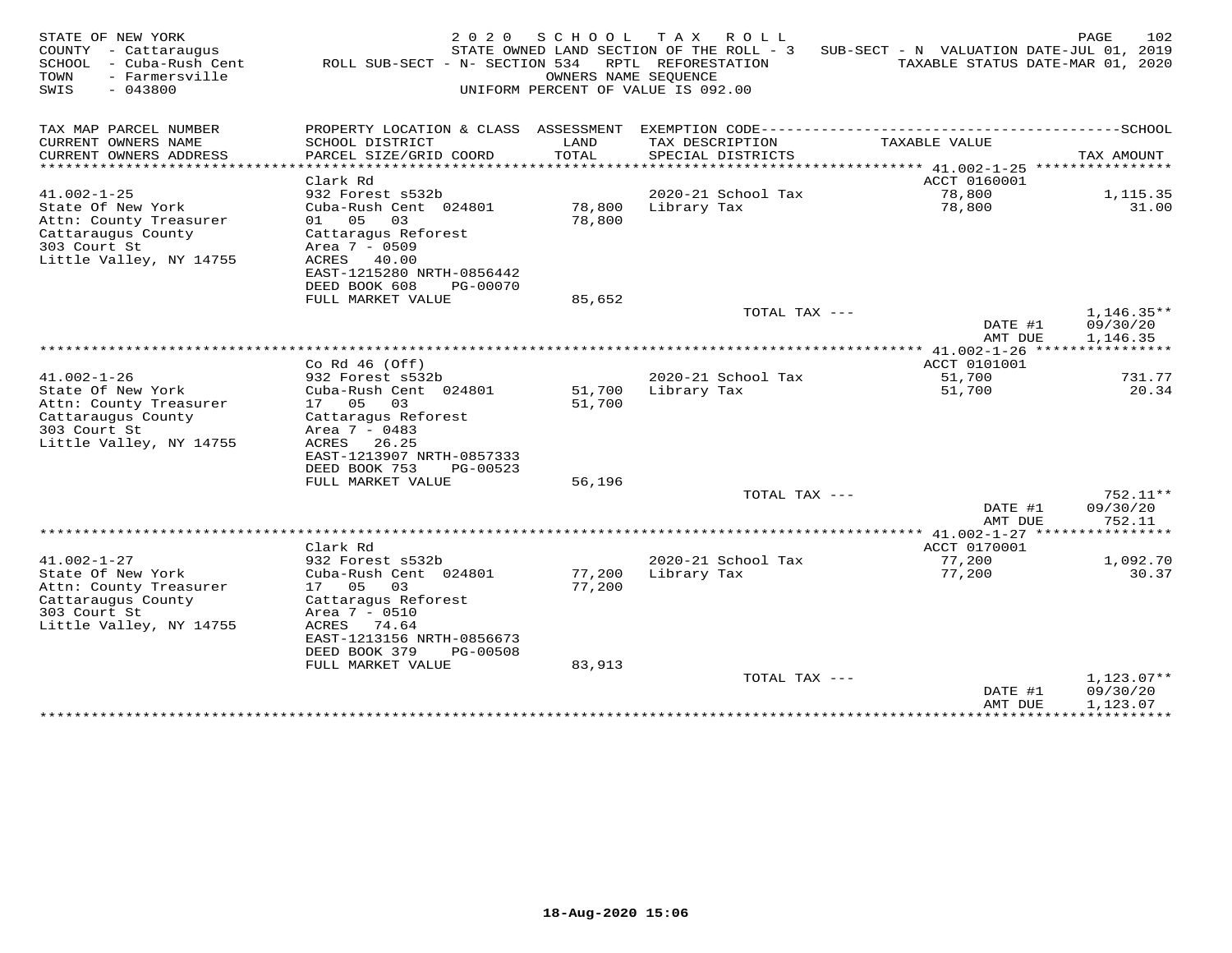| STATE OF NEW YORK<br>COUNTY<br>- Cattaraugus<br>- Cuba-Rush Cent<br>SCHOOL<br>- Farmersville<br>TOWN<br>$-043800$<br>SWIS | 2 0 2 0<br>ROLL SUB-SECT - N- SECTION 534 | S C H O O L<br>RPTL<br>OWNERS NAME SEOUENCE | TAX ROLL<br>STATE OWNED LAND SECTION OF THE ROLL - 3<br>REFORESTATION<br>UNIFORM PERCENT OF VALUE IS 092.00 | SUB-SECT - N VALUATION DATE-JUL 01,       | PAGE<br>103<br>2019<br>TAXABLE STATUS DATE-MAR 01, 2020 |
|---------------------------------------------------------------------------------------------------------------------------|-------------------------------------------|---------------------------------------------|-------------------------------------------------------------------------------------------------------------|-------------------------------------------|---------------------------------------------------------|
| TAX MAP PARCEL NUMBER                                                                                                     | PROPERTY LOCATION & CLASS ASSESSMENT      |                                             |                                                                                                             | EXEMPTION CODE--------------------------- | -------------SCHOOL                                     |
| CURRENT OWNERS NAME                                                                                                       | SCHOOL DISTRICT                           | LAND                                        | TAX DESCRIPTION                                                                                             | TAXABLE VALUE                             |                                                         |
| CURRENT OWNERS ADDRESS                                                                                                    | PARCEL SIZE/GRID COORD                    | TOTAL                                       | SPECIAL DISTRICTS                                                                                           |                                           | TAX AMOUNT                                              |
| ******************************                                                                                            |                                           |                                             |                                                                                                             | ***************************** 41.002-1-28 | ****************                                        |
|                                                                                                                           | Co Rd $46$ (Off)                          |                                             |                                                                                                             | ACCT 0180001                              |                                                         |
| $41.002 - 1 - 28$                                                                                                         | 932 Forest s532b                          |                                             | 2020-21 School Tax                                                                                          | 72,600                                    | 1,027.59                                                |
| State Of New York                                                                                                         | Cuba-Rush Cent 024801                     | 72,600                                      | Library Tax                                                                                                 | 72,600                                    | 28.56                                                   |
| Attn: County Treasurer                                                                                                    | 17 05<br>03                               | 72,600                                      |                                                                                                             |                                           |                                                         |
| Cattaraugus County                                                                                                        | Cattaragus Reforest                       |                                             |                                                                                                             |                                           |                                                         |
| 303 Court St                                                                                                              | Area 7 - 0511                             |                                             |                                                                                                             |                                           |                                                         |
| Little Valley, NY 14755                                                                                                   | 62.24<br>ACRES                            |                                             |                                                                                                             |                                           |                                                         |
|                                                                                                                           | EAST-1211305 NRTH-0856584                 |                                             |                                                                                                             |                                           |                                                         |
|                                                                                                                           | DEED BOOK 378<br>PG-00468                 |                                             |                                                                                                             |                                           |                                                         |
|                                                                                                                           | FULL MARKET VALUE                         | 78,913                                      |                                                                                                             |                                           |                                                         |
|                                                                                                                           |                                           |                                             | TOTAL TAX ---                                                                                               |                                           | $1,056.15**$                                            |
|                                                                                                                           |                                           |                                             |                                                                                                             | DATE #1                                   | 09/30/20                                                |
|                                                                                                                           |                                           |                                             |                                                                                                             | AMT DUE                                   | 1,056.15                                                |
|                                                                                                                           |                                           |                                             |                                                                                                             |                                           |                                                         |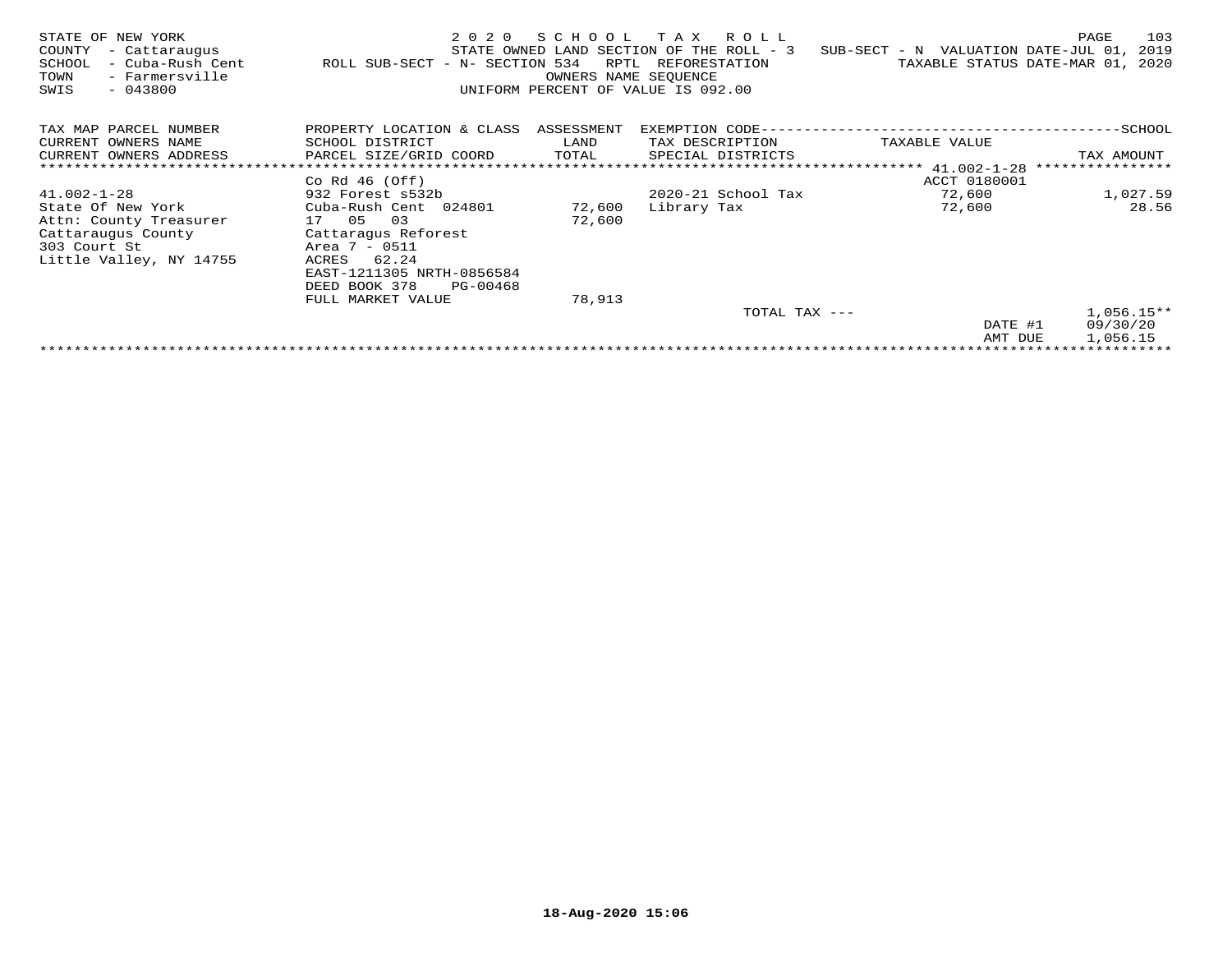|      | STATE OF NEW YORK       |                                                   | 2020 SCHOOL TAX ROLL                                                              |  |  |                                  |                        | PAGE            | 104 |
|------|-------------------------|---------------------------------------------------|-----------------------------------------------------------------------------------|--|--|----------------------------------|------------------------|-----------------|-----|
|      | COUNTY - Cattaraugus    |                                                   | STATE OWNED LAND SECTION OF THE ROLL - 3 SUB-SECT - N VALUATION DATE-JUL 01, 2019 |  |  |                                  |                        |                 |     |
|      | SCHOOL - Cuba-Rush Cent | ROLL SUB-SECT - N- SECTION 534 RPTL REFORESTATION |                                                                                   |  |  | TAXABLE STATUS DATE-MAR 01, 2020 |                        |                 |     |
| TOWN | - Farmersville          |                                                   |                                                                                   |  |  |                                  |                        | RPS155/V04/L015 |     |
| SWIS | - 043800                |                                                   | UNIFORM PERCENT OF VALUE IS 092.00                                                |  |  |                                  | CURRENT DATE 8/18/2020 |                 |     |
|      |                         |                                                   |                                                                                   |  |  |                                  |                        |                 |     |
|      |                         |                                                   | ROLL SUB SECTION-N-TOTALS                                                         |  |  |                                  |                        |                 |     |

|      | $m \wedge m \wedge n$ | $T^{\sim}$<br>pszmpatoj<br>LUP | $\sim$ | ,,, <del>,</del> ,,, <del>,</del> ,<br>. ب<br>التلذذك |            | $m \wedge m$       |
|------|-----------------------|--------------------------------|--------|-------------------------------------------------------|------------|--------------------|
| CDDE |                       | TVDF                           |        |                                                       | $\Delta$ . | $- - - -$<br>. ris |

#### NO SPECIAL DISTRICTS AT THIS LEVEL

\*\*\* S C H O O L D I S T R I C T S U M M A R Y \*\*\*

| CODE   | DISTRICT NAME                    | TOTAL<br>PARCELS | ASSESSED<br>LAND | ASSESSED<br>TOTAL | EXEMPT<br>AMOUNT | TOTAL<br>TAXABLE |           |
|--------|----------------------------------|------------------|------------------|-------------------|------------------|------------------|-----------|
|        |                                  |                  |                  |                   | STAR AMOUNT      | STAR TAXABLE     | TOTAL TAX |
|        | Cuba-Rush Cent                   | 10               | 2814,000         | 2814,000          |                  | 2,814,000        |           |
| 024801 |                                  |                  |                  |                   |                  | 2,814,000        | 40,936.88 |
|        | SUB-TOTAL                        | 10               | 2814,000         | 2814,000          |                  | 2,814,000        |           |
|        | $S \cup B - T \cup T A L (CONT)$ |                  |                  |                   |                  | 2,814,000        | 40,936.88 |
|        | TOTAL                            | 10               | 2814,000         | 2814,000          |                  | 2,814,000        |           |
|        | T O T A L (CONT)                 |                  |                  |                   |                  | 2,814,000        | 40,936.88 |

#### \*\*\* S Y S T E M C O D E S S U M M A R Y \*\*\*

NO SYSTEM EXEMPTIONS AT THIS LEVEL

\*\*\* E X E M P T I O N S U M M A R Y \*\*\*

NO EXEMPTIONS AT THIS LEVEL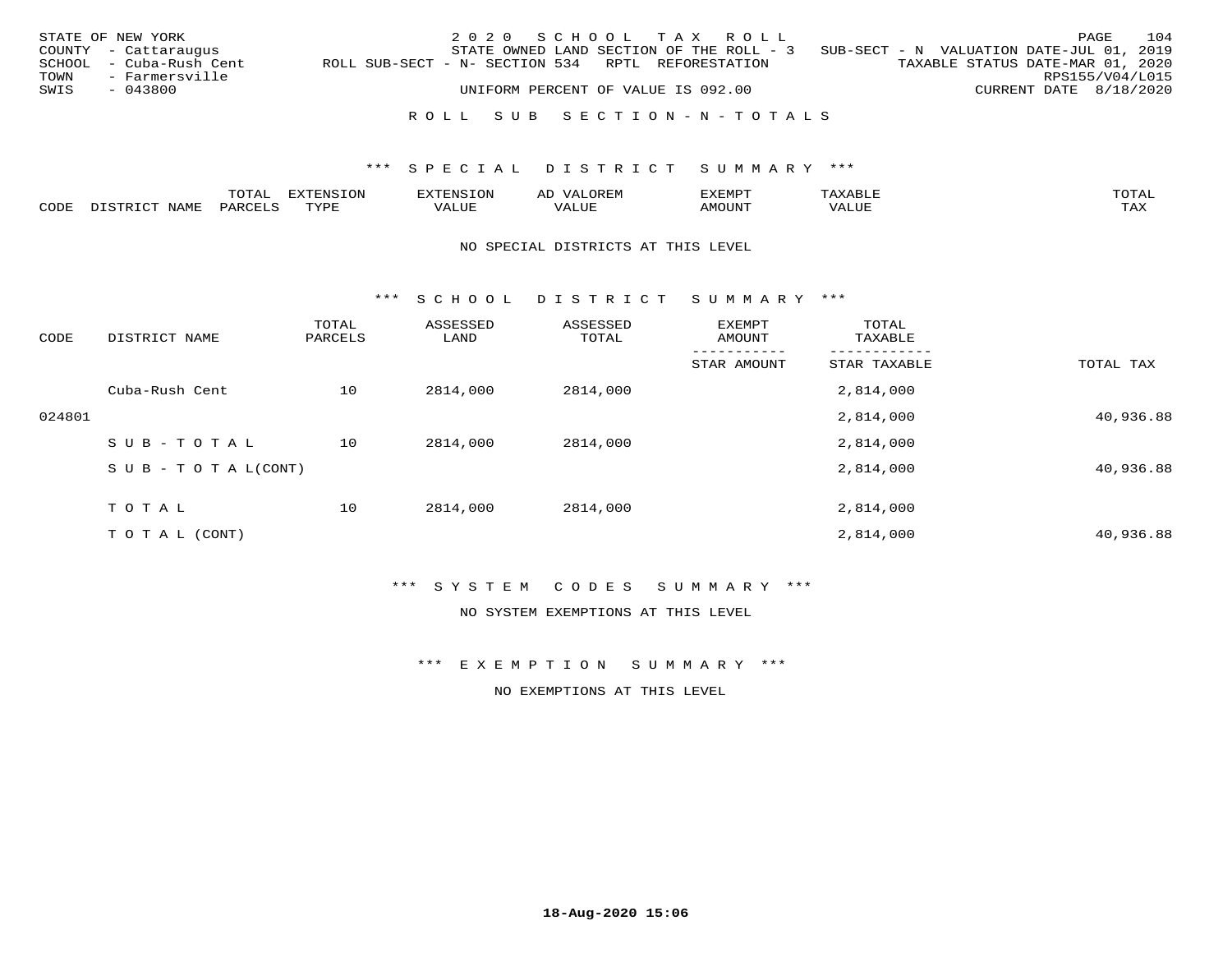|      | STATE OF NEW YORK       |                                                   | 2020 SCHOOL TAX ROLL                     |  |  |                                          |                        | PAGE | 105 |
|------|-------------------------|---------------------------------------------------|------------------------------------------|--|--|------------------------------------------|------------------------|------|-----|
|      | COUNTY - Cattaraugus    |                                                   | STATE OWNED LAND SECTION OF THE ROLL - 3 |  |  | SUB-SECT - N VALUATION DATE-JUL 01, 2019 |                        |      |     |
|      | SCHOOL - Cuba-Rush Cent | ROLL SUB-SECT - N- SECTION 534 RPTL REFORESTATION |                                          |  |  | TAXABLE STATUS DATE-MAR 01, 2020         |                        |      |     |
| TOWN | - Farmersville          |                                                   |                                          |  |  |                                          | RPS155/V04/L015        |      |     |
| SWIS | - 043800                |                                                   | UNIFORM PERCENT OF VALUE IS 092.00       |  |  |                                          | CURRENT DATE 8/18/2020 |      |     |
|      |                         |                                                   |                                          |  |  |                                          |                        |      |     |

# R O L L S U B S E C T I O N - N - T O T A L S

# \*\*\* G R A N D T O T A L S \*\*\*

| <b>ROLL</b><br><b>SEC</b> | DESCRIPTION        | TOTAL<br>PARCELS | ASSESSED<br>LAND | ASSESSED<br>TOTAL | <b>EXEMPT</b><br>AMOUNT | TOTAL<br>TAXABLE | TOTAL<br>TAX |
|---------------------------|--------------------|------------------|------------------|-------------------|-------------------------|------------------|--------------|
|                           |                    |                  |                  |                   | STAR AMOUNT             | STAR TAXABLE     |              |
|                           | 2020-21 School Tax |                  | 2814,000         | 2814,000          |                         | 2,814,000        |              |
|                           |                    |                  |                  |                   |                         | 2,814,000        | 39,829.72    |
|                           | Library Tax        |                  | 2814,000         | 2814,000          |                         | 2,814,000        |              |
|                           |                    |                  |                  |                   |                         | 2,814,000        | 1,107.16     |
|                           | SPEC DIST TAXES    |                  |                  |                   |                         |                  |              |
|                           | STATE OWNED LAND   | 10               |                  |                   |                         |                  | 40,936.88    |

**18-Aug-2020 15:06**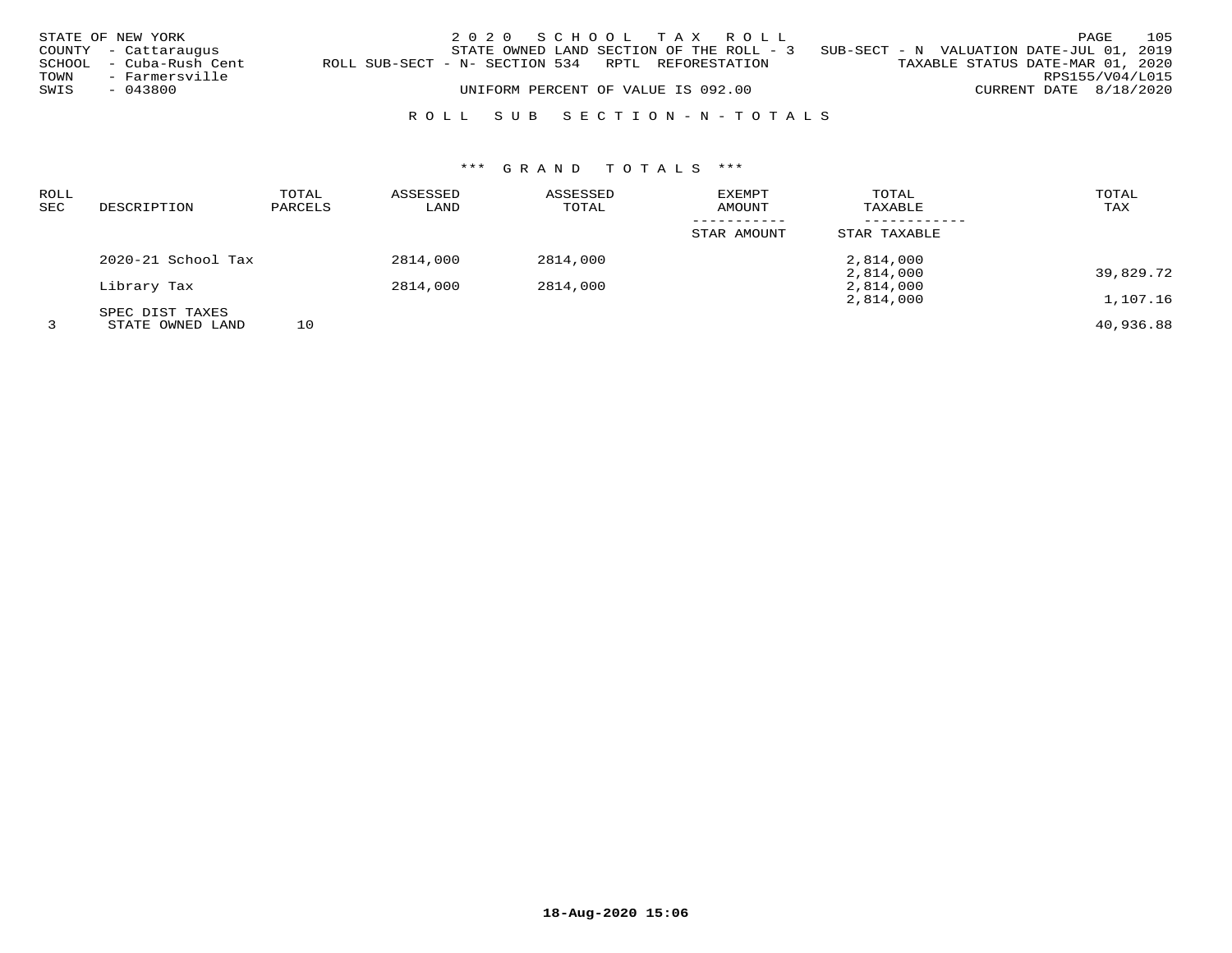| STATE OF NEW YORK<br>COUNTY<br>- Cattaraugus<br>- Cuba-Rush Cent<br>SCHOOL<br>- Farmersville<br>TOWN<br>$-043800$<br>SWIS | 2020<br>ROLL SUB-SECT - Y- SECTION 545 | SCHOOL<br>RPTL<br>OWNERS NAME SEOUENCE | T A X<br>R O L L<br>STATE OWNED LAND SECTION OF THE ROLL - 3<br>TRANSITION ASSESSMENTS<br>UNIFORM PERCENT OF VALUE IS 092.00 | $SUB-SECTION - Y$ VALUATION DATE-JUL 01,<br>TAXABLE STATUS DATE-MAR 01, | 106<br>PAGE<br>2019<br>2020 |
|---------------------------------------------------------------------------------------------------------------------------|----------------------------------------|----------------------------------------|------------------------------------------------------------------------------------------------------------------------------|-------------------------------------------------------------------------|-----------------------------|
| TAX MAP PARCEL NUMBER                                                                                                     | PROPERTY LOCATION & CLASS              | ASSESSMENT                             | EXEMPTION CODE--                                                                                                             |                                                                         | -SCHOOL                     |
| CURRENT OWNERS NAME                                                                                                       | SCHOOL DISTRICT                        | LAND                                   | TAX DESCRIPTION                                                                                                              | TAXABLE VALUE                                                           |                             |
| CURRENT OWNERS ADDRESS                                                                                                    | PARCEL SIZE/GRID COORD                 | TOTAL                                  | SPECIAL DISTRICTS                                                                                                            |                                                                         | TAX AMOUNT                  |
|                                                                                                                           |                                        |                                        |                                                                                                                              | 333.000-38-3                                                            | ***************             |
|                                                                                                                           | SCHOOL Transition Assessment           |                                        |                                                                                                                              | ACCT 8026401                                                            |                             |
| $333.000 - 38 - 3$                                                                                                        | 993 Transition t                       |                                        | $2020 - 21$ School Tax                                                                                                       | 26,730                                                                  | 378.34                      |
| State Of New York                                                                                                         | Cuba-Rush Cent 024801                  | 0                                      | Library Tax                                                                                                                  | 26,730                                                                  | 10.52                       |
| Attn: County Treasurer                                                                                                    | 0.01<br>ACRES                          | 26,730                                 |                                                                                                                              |                                                                         |                             |
| Cattaraugus County                                                                                                        | FULL MARKET VALUE                      | 29,054                                 |                                                                                                                              |                                                                         |                             |
| 303 Court St                                                                                                              |                                        |                                        |                                                                                                                              |                                                                         |                             |
| Little Valley, NY 14755                                                                                                   |                                        |                                        |                                                                                                                              |                                                                         |                             |
|                                                                                                                           |                                        |                                        | TOTAL TAX ---                                                                                                                |                                                                         | 388.86**                    |
|                                                                                                                           |                                        |                                        |                                                                                                                              | DATE #1                                                                 | 09/30/20                    |
|                                                                                                                           |                                        |                                        |                                                                                                                              | AMT DUE                                                                 | 388.86                      |
|                                                                                                                           |                                        |                                        |                                                                                                                              |                                                                         |                             |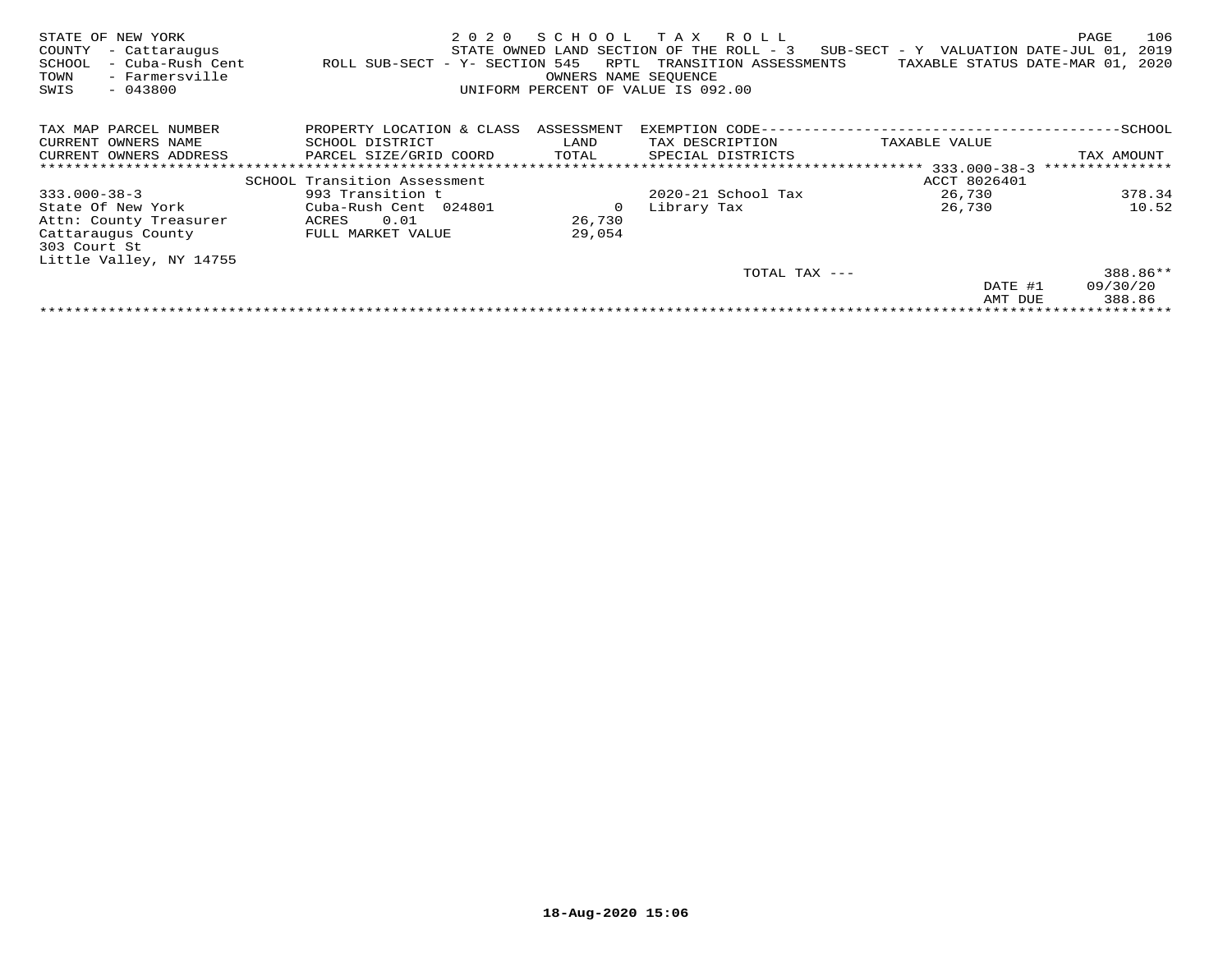| SWIS | STATE OF NEW YORK<br>COUNTY - Cattaraugus<br>SCHOOL - Cuba-Rush Cent | 2020 SCHOOL TAX ROLL<br>STATE OWNED LAND SECTION OF THE ROLL - 3 SUB-SECT - Y VALUATION DATE-JUL 01, 2019<br>ROLL SUB-SECT - Y- SECTION 545 RPTL TRANSITION ASSESSMENTS |  |  |  |  | TAXABLE STATUS DATE-MAR 01, 2020 | PAGE | 107 |                                           |
|------|----------------------------------------------------------------------|-------------------------------------------------------------------------------------------------------------------------------------------------------------------------|--|--|--|--|----------------------------------|------|-----|-------------------------------------------|
|      | TOWN - Farmersville<br>$-043800$                                     | UNIFORM PERCENT OF VALUE IS 092.00                                                                                                                                      |  |  |  |  |                                  |      |     | RPS155/V04/L015<br>CURRENT DATE 8/18/2020 |
|      |                                                                      | ROLL SUB SECTION-Y-TOTALS                                                                                                                                               |  |  |  |  |                                  |      |     |                                           |

|               | $m \wedge m$ | --------<br>.UI | $\sim$         | . ب            |              |                        |
|---------------|--------------|-----------------|----------------|----------------|--------------|------------------------|
| $\sim$<br>ັບມ |              | TVDL            | ۰۰ تا با باشد. | <b>MOTTNTT</b> | י ב <i>ו</i> | $m \times r$<br>- − 14 |

#### NO SPECIAL DISTRICTS AT THIS LEVEL

\*\*\* S C H O O L D I S T R I C T S U M M A R Y \*\*\*

| CODE   | DISTRICT NAME                    | TOTAL<br>PARCELS | ASSESSED<br>LAND | ASSESSED<br>TOTAL | EXEMPT<br>AMOUNT | TOTAL<br>TAXABLE |           |
|--------|----------------------------------|------------------|------------------|-------------------|------------------|------------------|-----------|
|        |                                  |                  |                  |                   | STAR AMOUNT      | STAR TAXABLE     | TOTAL TAX |
|        | Cuba-Rush Cent                   |                  |                  | 26,730            |                  | 26,730           |           |
| 024801 |                                  |                  |                  |                   |                  | 26,730           | 388.86    |
|        | SUB-TOTAL                        |                  |                  | 26,730            |                  | 26,730           |           |
|        | $S \cup B - T \cup T A L (CONT)$ |                  |                  |                   |                  | 26,730           | 388.86    |
|        | TOTAL                            |                  |                  | 26,730            |                  | 26,730           |           |
|        | T O T A L (CONT)                 |                  |                  |                   |                  | 26,730           | 388.86    |

#### \*\*\* S Y S T E M C O D E S S U M M A R Y \*\*\*

NO SYSTEM EXEMPTIONS AT THIS LEVEL

\*\*\* E X E M P T I O N S U M M A R Y \*\*\*

NO EXEMPTIONS AT THIS LEVEL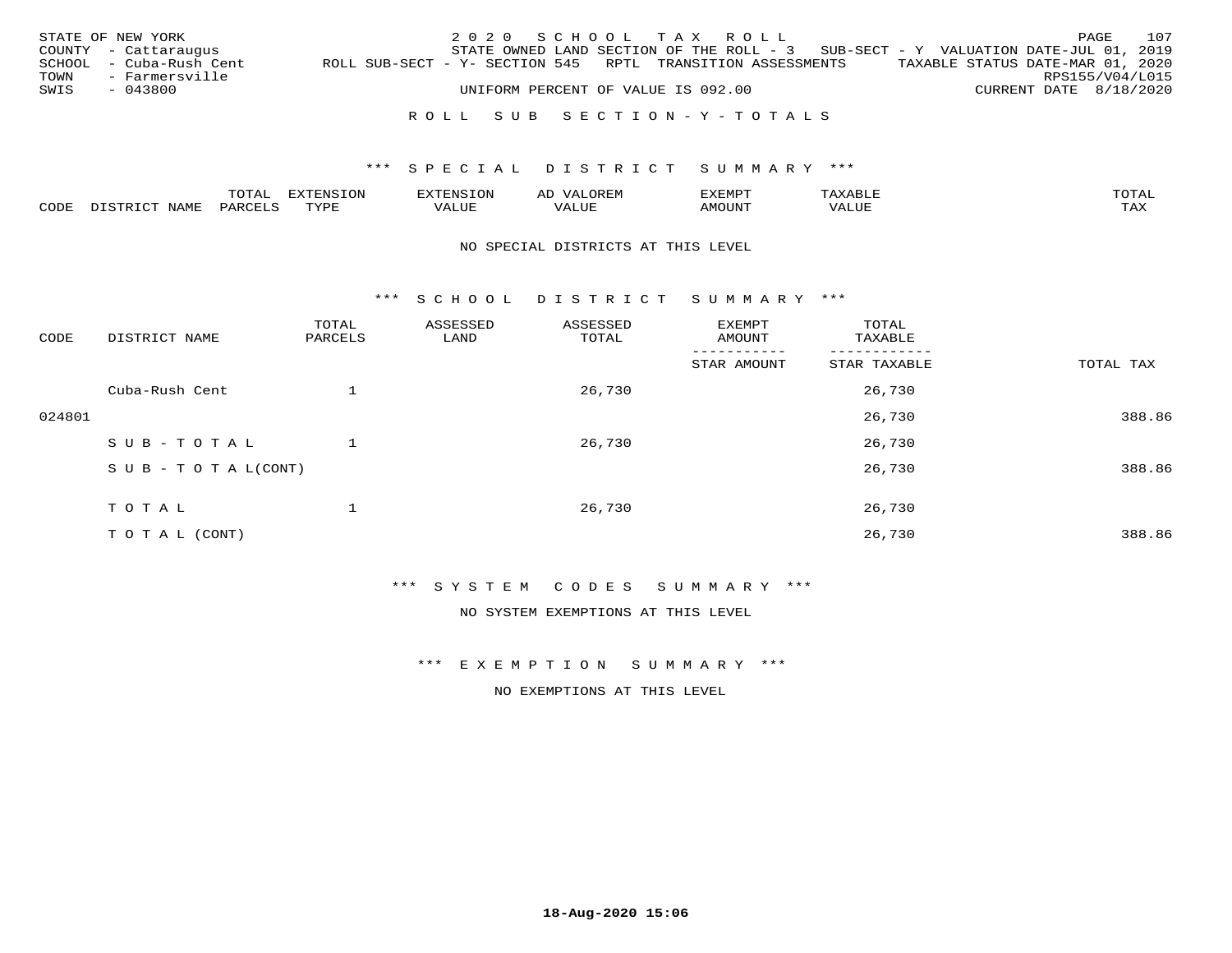|      | STATE OF NEW YORK       |  |                                    | 2020 SCHOOL TAX ROLL                                                                |                                  | PAGE                       | 108 |
|------|-------------------------|--|------------------------------------|-------------------------------------------------------------------------------------|----------------------------------|----------------------------|-----|
|      | COUNTY - Cattaraugus    |  |                                    | STATE OWNED LAND SECTION OF THE ROLL - $3$ SUB-SECT - Y VALUATION DATE-JUL 01, 2019 |                                  |                            |     |
|      | SCHOOL - Cuba-Rush Cent |  |                                    | ROLL SUB-SECT - Y- SECTION 545 RPTL TRANSITION ASSESSMENTS                          | TAXABLE STATUS DATE-MAR 01, 2020 |                            |     |
| TOWN | - Farmersville          |  |                                    |                                                                                     |                                  | RPS155/V04/L015            |     |
| SWIS | - 043800                |  | UNIFORM PERCENT OF VALUE IS 092.00 |                                                                                     |                                  | $CURRENT$ DATE $8/18/2020$ |     |
|      |                         |  |                                    |                                                                                     |                                  |                            |     |

# R O L L S U B S E C T I O N - Y - T O T A L S

# \*\*\* G R A N D T O T A L S \*\*\*

| <b>ROLL</b><br><b>SEC</b> | DESCRIPTION        | TOTAL<br>PARCELS | ASSESSED<br>LAND | ASSESSED<br>TOTAL | EXEMPT<br>AMOUNT | TOTAL<br>TAXABLE | TOTAL<br>TAX |
|---------------------------|--------------------|------------------|------------------|-------------------|------------------|------------------|--------------|
|                           |                    |                  |                  |                   | -----------      |                  |              |
|                           |                    |                  |                  |                   | STAR AMOUNT      | STAR TAXABLE     |              |
|                           | 2020-21 School Tax |                  |                  | 26,730            |                  | 26,730           |              |
|                           |                    |                  |                  |                   |                  | 26,730           | 378.34       |
|                           | Library Tax        |                  |                  | 26,730            |                  | 26,730           |              |
|                           |                    |                  |                  |                   |                  | 26,730           | 10.52        |
|                           | SPEC DIST TAXES    |                  |                  |                   |                  |                  | ------       |

3 STATE OWNED LAND 1 388.86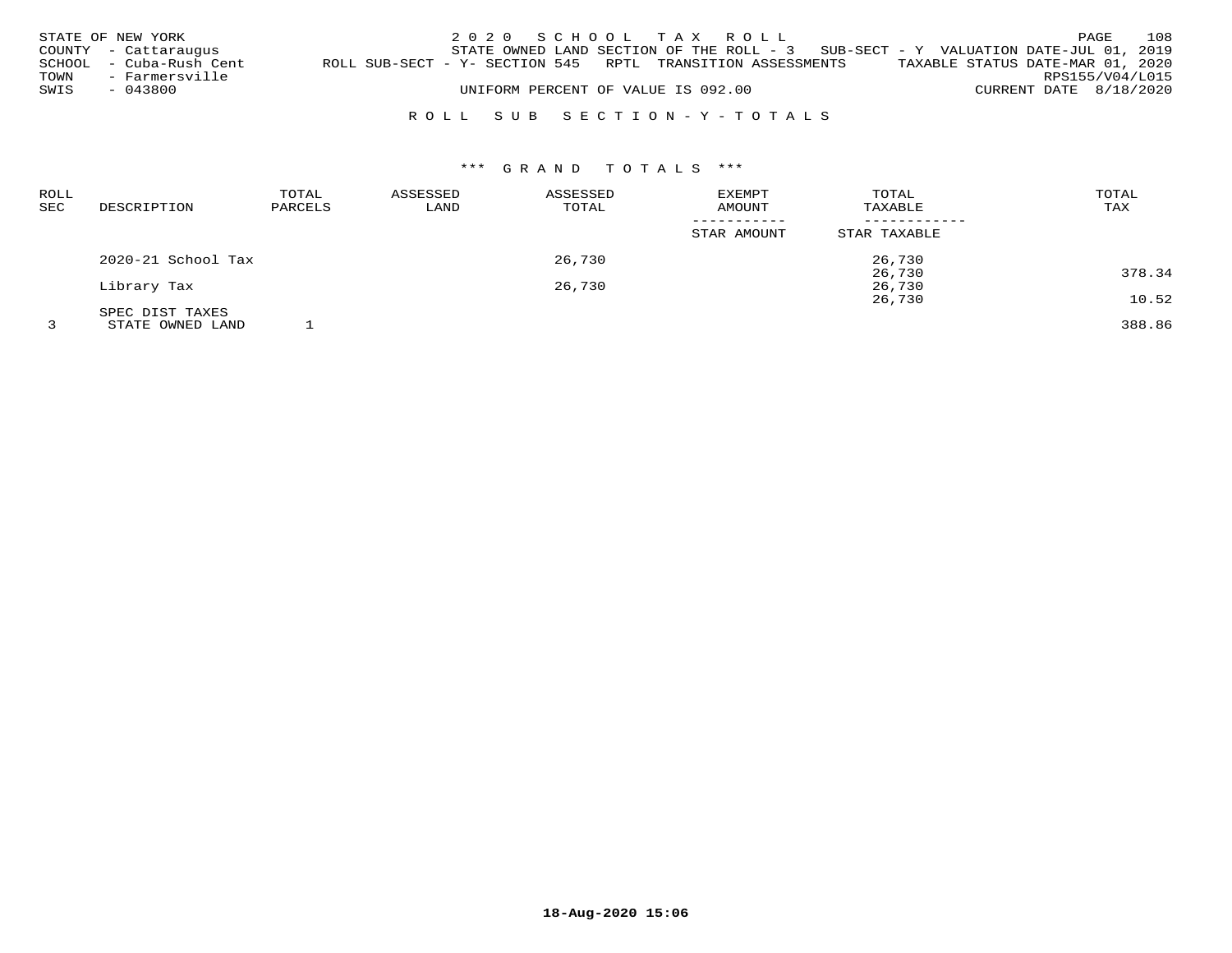| STATE OF NEW YORK       | 2020 SCHOOL TAX ROLL                     |                                  | PAGE            | 109 |
|-------------------------|------------------------------------------|----------------------------------|-----------------|-----|
| COUNTY - Cattaraugus    | STATE OWNED LAND SECTION OF THE ROLL - 3 | VALUATION DATE-JUL 01, 2019      |                 |     |
| SCHOOL - Cuba-Rush Cent |                                          | TAXABLE STATUS DATE-MAR 01, 2020 |                 |     |
| - Farmersville<br>TOWN  |                                          |                                  | RPS155/V04/L015 |     |
| SWIS<br>- 043800        | UNIFORM PERCENT OF VALUE IS 092.00       | CURRENT DATE 8/18/2020           |                 |     |
|                         |                                          |                                  |                 |     |
|                         | ROLL SECTION TOTALS                      |                                  |                 |     |

|      |                             | momn.<br>TATAT     | $\pi \nu \pi \pi \nu \tau \gamma \tau \gamma \gamma$<br>- N.Y<br>⊥∪r | NS              | OREM                    | <b>EXEMPT</b> | ד דרו גזי גו<br>AXABLE | TOTAL |
|------|-----------------------------|--------------------|----------------------------------------------------------------------|-----------------|-------------------------|---------------|------------------------|-------|
| CODE | <b>NAME</b><br>דת דפידים דת | PARCE <sup>T</sup> | TVDF                                                                 | חדד דג<br>/ALUE | . <del>.</del><br>ALUF. | AMOUNT        | *** * ***<br>′ALU⊥     | TAX   |

#### NO SPECIAL DISTRICTS AT THIS LEVEL

\*\*\* S C H O O L D I S T R I C T S U M M A R Y \*\*\*

| CODE   | DISTRICT NAME                    | TOTAL<br>PARCELS | ASSESSED<br>LAND | ASSESSED<br>TOTAL | EXEMPT<br>AMOUNT | TOTAL<br>TAXABLE |           |
|--------|----------------------------------|------------------|------------------|-------------------|------------------|------------------|-----------|
|        |                                  |                  |                  |                   | STAR AMOUNT      | STAR TAXABLE     | TOTAL TAX |
|        | Cuba-Rush Cent                   | 11               | 2814,000         | 2840,730          |                  | 2,840,730        |           |
| 024801 |                                  |                  |                  |                   |                  | 2,840,730        | 41,325.74 |
|        | SUB-TOTAL                        | 11               | 2814,000         | 2840,730          |                  | 2,840,730        |           |
|        | $S \cup B - T \cup T A L (CONT)$ |                  |                  |                   |                  | 2,840,730        | 41,325.74 |
|        | T O T A L                        | 11               | 2814,000         | 2840,730          |                  | 2,840,730        |           |
|        | T O T A L (CONT)                 |                  |                  |                   |                  | 2,840,730        | 41,325.74 |

## \*\*\* S Y S T E M C O D E S S U M M A R Y \*\*\*

### NO SYSTEM EXEMPTIONS AT THIS LEVEL

\*\*\* E X E M P T I O N S U M M A R Y \*\*\*

NO EXEMPTIONS AT THIS LEVEL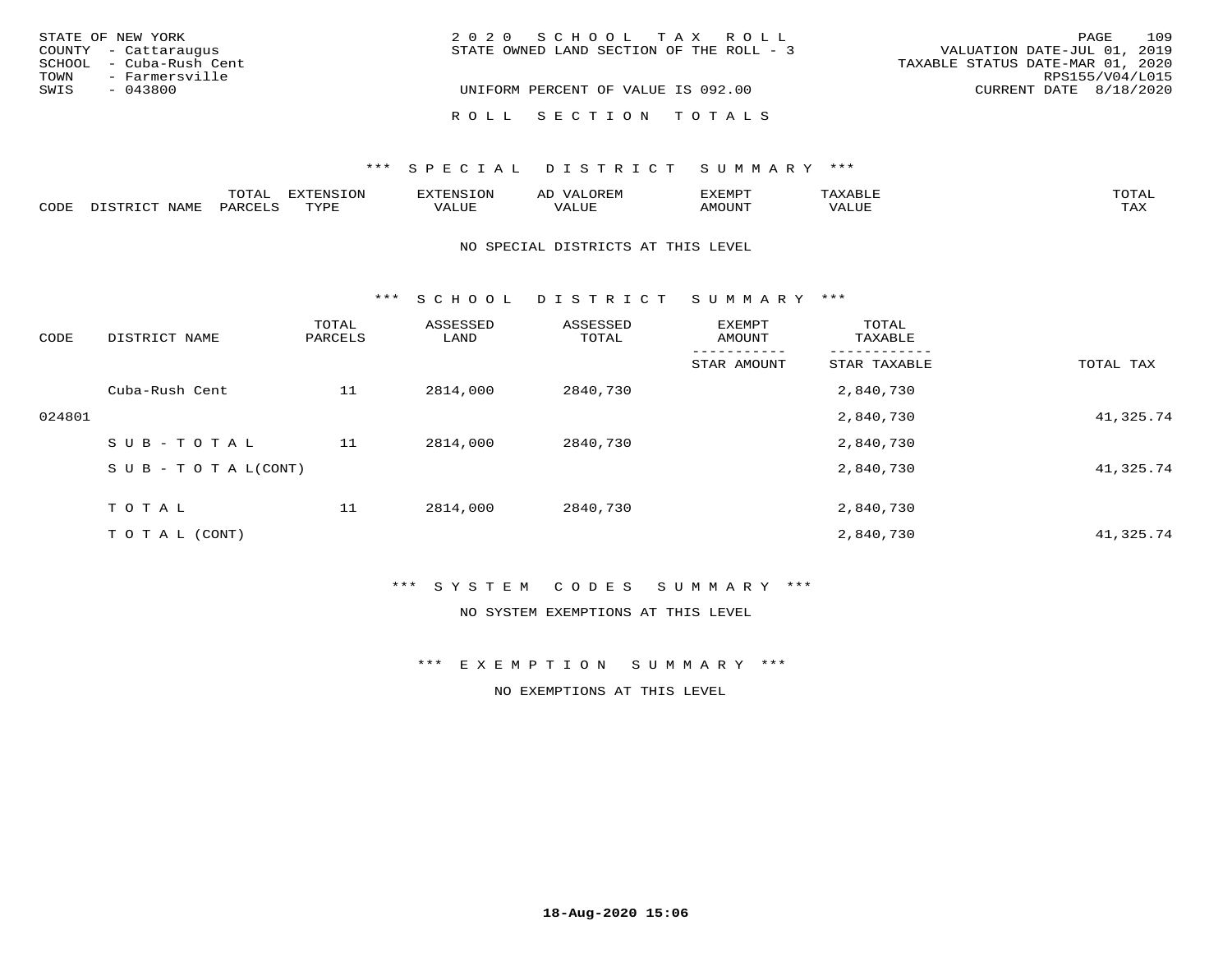|              | STATE OF NEW YORK<br>COUNTY - Cattaraugus | 2020 SCHOOL TAX ROLL<br>VALUATION DATE-JUL 01, 2019<br>STATE OWNED LAND SECTION OF THE ROLL - 3 | PAGE            | 110 |
|--------------|-------------------------------------------|-------------------------------------------------------------------------------------------------|-----------------|-----|
|              | SCHOOL - Cuba-Rush Cent                   | TAXABLE STATUS DATE-MAR 01, 2020                                                                |                 |     |
| TOWN<br>SWIS | - Farmersville<br>$-043800$               | UNIFORM PERCENT OF VALUE IS 092.00<br>CURRENT DATE 8/18/2020                                    | RPS155/V04/L015 |     |
|              |                                           | ROLL SECTION TOTALS                                                                             |                 |     |

# \*\*\* G R A N D T O T A L S \*\*\*

| <b>ROLL</b><br>SEC | DESCRIPTION        | TOTAL<br>PARCELS | ASSESSED<br>LAND | ASSESSED<br>TOTAL | EXEMPT<br>AMOUNT | TOTAL<br>TAXABLE | TOTAL<br>TAX |
|--------------------|--------------------|------------------|------------------|-------------------|------------------|------------------|--------------|
|                    |                    |                  |                  |                   | STAR AMOUNT      | STAR TAXABLE     |              |
|                    | 2020-21 School Tax |                  | 2814,000         | 2840,730          |                  | 2,840,730        |              |
|                    |                    |                  |                  |                   |                  | 2,840,730        | 40,208.06    |
|                    | Library Tax        |                  | 2814,000         | 2840,730          |                  | 2,840,730        |              |
|                    |                    |                  |                  |                   |                  | 2,840,730        | 1,117.68     |
|                    | SPEC DIST TAXES    |                  |                  |                   |                  |                  |              |
|                    | STATE OWNED LAND   |                  |                  |                   |                  |                  | 41,325.74    |

**18-Aug-2020 15:06**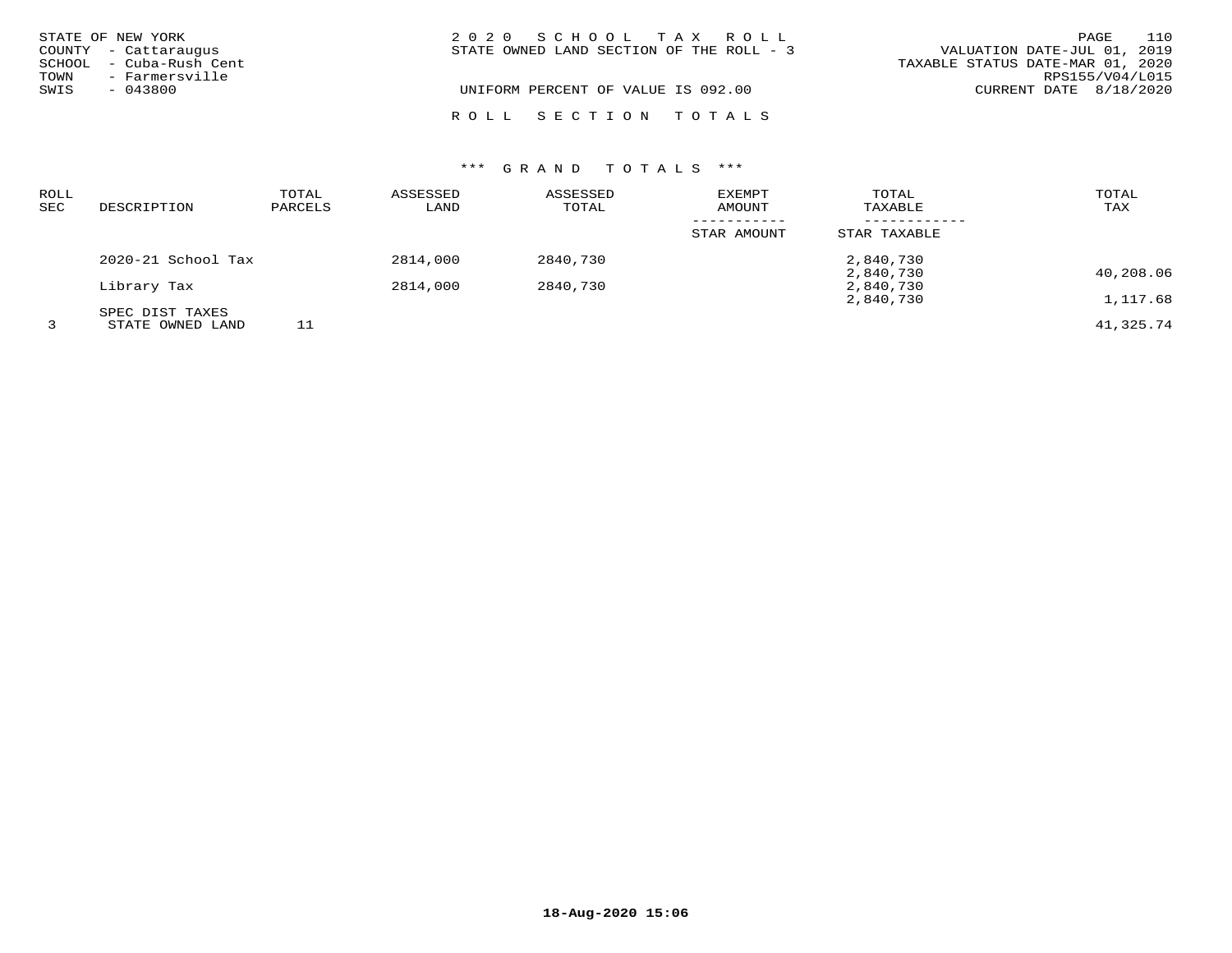| STATE OF NEW YORK<br>COUNTY<br>- Cattaraugus<br>- Cuba-Rush Cent<br>SCHOOL<br>- Farmersville<br>TOWN<br>$-043800$<br>SWIS | 2 0 2 0                               | SCHOOL<br>OWNERS NAME SEOUENCE | T A X<br>R O L L<br>SPECIAL FRANCHISE SECTION OF THE ROLL - 5<br>UNIFORM PERCENT OF VALUE IS 092.00 | VALUATION DATE-JUL 01,<br>TAXABLE STATUS DATE-MAR 01, | PAGE<br>111<br>2019<br>2020 |
|---------------------------------------------------------------------------------------------------------------------------|---------------------------------------|--------------------------------|-----------------------------------------------------------------------------------------------------|-------------------------------------------------------|-----------------------------|
| TAX MAP PARCEL NUMBER                                                                                                     | PROPERTY LOCATION & CLASS ASSESSMENT  |                                | EXEMPTION CODE----------------------------                                                          |                                                       | $---------SCHOOL$           |
| CURRENT OWNERS NAME                                                                                                       | SCHOOL DISTRICT                       | LAND                           | TAX DESCRIPTION                                                                                     | TAXABLE VALUE                                         |                             |
| CURRENT OWNERS ADDRESS                                                                                                    | PARCEL SIZE/GRID COORD                | TOTAL                          | SPECIAL DISTRICTS                                                                                   |                                                       | TAX AMOUNT                  |
| *************************                                                                                                 |                                       |                                |                                                                                                     |                                                       |                             |
|                                                                                                                           | Special Franchise                     |                                |                                                                                                     | ACCT 0701                                             | 369<br>BILL                 |
| 538.000-9901-132.350/188                                                                                                  | 861 Elec & gas                        |                                | $2020 - 21$ School Tax                                                                              | 401,468                                               | 5,682.43                    |
| Niagara Mohawk Power Corp                                                                                                 | Cuba-Rush Cent 024801                 | $\Omega$                       | Library Tax                                                                                         | 401,468                                               | 157.96                      |
| Real Estate Tax Dept<br>300 Erie Boulevard West                                                                           | Town Of Farmersville                  | 401,468                        |                                                                                                     |                                                       |                             |
| Syracuse, NY 13202                                                                                                        | 0.4000 Cuba/rushford<br>0.01<br>ACRES |                                |                                                                                                     |                                                       |                             |
|                                                                                                                           | FULL MARKET VALUE                     | 436,378                        |                                                                                                     |                                                       |                             |
|                                                                                                                           |                                       |                                | TOTAL TAX ---                                                                                       |                                                       | $5,840.39**$                |
|                                                                                                                           |                                       |                                |                                                                                                     | DATE #1                                               | 09/30/20                    |
|                                                                                                                           |                                       |                                |                                                                                                     | AMT DUE                                               | 5,840.39                    |
|                                                                                                                           |                                       |                                |                                                                                                     | 538.000-9901-631.900/188 ***                          |                             |
|                                                                                                                           | Special Franchise                     |                                |                                                                                                     | ACCT 0703                                             | BILL<br>370                 |
| 538.000-9901-631.900/188                                                                                                  | 866 Telephone                         |                                | 2020-21 School Tax                                                                                  | 14,514                                                | 205.43                      |
| Verizon New York Inc                                                                                                      | Cuba-Rush Cent 024801                 | $\Omega$                       | Library Tax                                                                                         | 14,514                                                | 5.71                        |
| Prop Tax Compliance                                                                                                       | Town Of Farmersville                  | 14,514                         |                                                                                                     |                                                       |                             |
| Duff & Phelps                                                                                                             | 0.1700 Cuba/rushford                  |                                |                                                                                                     |                                                       |                             |
| PO Box 2749                                                                                                               | ACRES<br>0.01                         |                                |                                                                                                     |                                                       |                             |
| Addison, TX 75001                                                                                                         | FULL MARKET VALUE                     | 15,776                         |                                                                                                     |                                                       |                             |
|                                                                                                                           |                                       |                                | TOTAL TAX ---                                                                                       | DATE #1                                               | $211.14**$<br>09/30/20      |
|                                                                                                                           |                                       |                                |                                                                                                     | AMT DUE                                               | 211.14                      |
|                                                                                                                           |                                       |                                |                                                                                                     |                                                       |                             |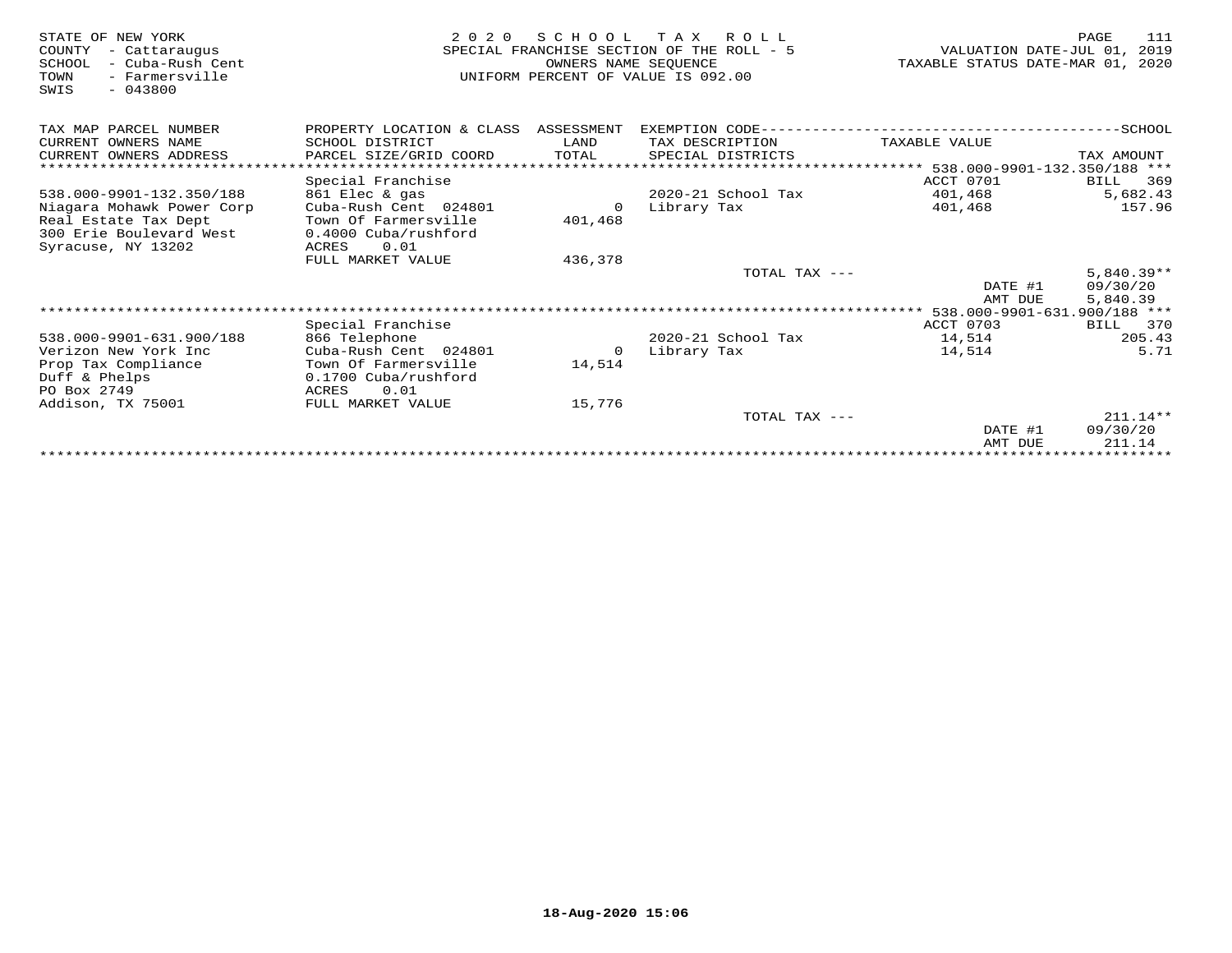| STATE OF NEW YORK<br>COUNTY - Cattaraugus<br>SCHOOL - Cuba-Rush Cent<br>TOWN - Farmersville<br>SWIS<br>- 043800 | 2020 SCHOOL TAX ROLL<br>SPECIAL FRANCHISE SECTION OF THE ROLL - 5 | - 112<br>PAGE<br>VALUATION DATE-JUL 01, 2019<br>TAXABLE STATUS DATE-MAR 01, 2020<br>RPS155/V04/L015<br>CURRENT DATE 8/18/2020 |
|-----------------------------------------------------------------------------------------------------------------|-------------------------------------------------------------------|-------------------------------------------------------------------------------------------------------------------------------|
|                                                                                                                 | ROLL SUB SECTION- - TOTALS                                        |                                                                                                                               |

|      |                 | m∧m*<br>UIAL | <b>EXTENSION</b> | 'ENST∩N         | ΑIJ<br>JR LI <sup>V</sup> | ፈXEMP" | $\Delta$<br>. .               | TOTAL |
|------|-----------------|--------------|------------------|-----------------|---------------------------|--------|-------------------------------|-------|
| CODE | $- - -$<br>NAMI | PARCEL       | mynne<br>- - - - | T T T<br>تلاللت | , , , , , , ,<br>ALUE     | MOUN.  | , 77 T TT <del>D</del><br>⊐UP | TAX   |

#### NO SPECIAL DISTRICTS AT THIS LEVEL

\*\*\* S C H O O L D I S T R I C T S U M M A R Y \*\*\*

| CODE   | DISTRICT NAME                    | TOTAL<br>PARCELS | ASSESSED<br>LAND | ASSESSED<br>TOTAL | EXEMPT<br>AMOUNT | TOTAL<br>TAXABLE |           |
|--------|----------------------------------|------------------|------------------|-------------------|------------------|------------------|-----------|
|        |                                  |                  |                  |                   | STAR AMOUNT      | STAR TAXABLE     | TOTAL TAX |
|        | Cuba-Rush Cent                   | 2                |                  | 415,982           |                  | 415,982          |           |
| 024801 |                                  |                  |                  |                   |                  | 415,982          | 6,051.53  |
|        | SUB-TOTAL                        | 2                |                  | 415,982           |                  | 415,982          |           |
|        | $S \cup B - T \cup T A L (CONT)$ |                  |                  |                   |                  | 415,982          | 6,051.53  |
|        | TOTAL                            | 2                |                  | 415,982           |                  | 415,982          |           |
|        | T O T A L (CONT)                 |                  |                  |                   |                  | 415,982          | 6,051.53  |

#### \*\*\* S Y S T E M C O D E S S U M M A R Y \*\*\*

NO SYSTEM EXEMPTIONS AT THIS LEVEL

\*\*\* E X E M P T I O N S U M M A R Y \*\*\*

NO EXEMPTIONS AT THIS LEVEL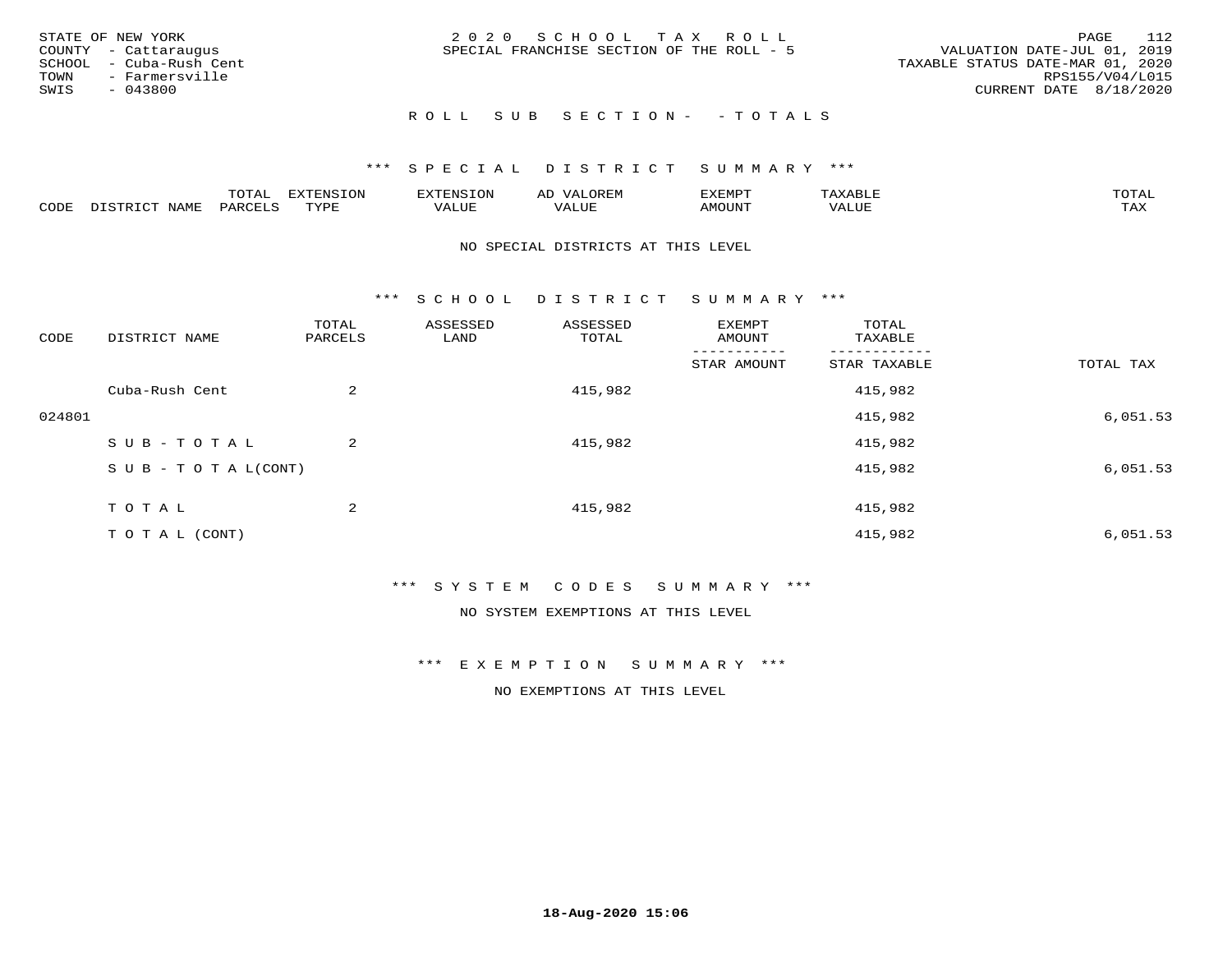| STATE OF NEW YORK<br>COUNTY - Cattaraugus<br>- Cuba-Rush Cent<br>SCHOOL<br>- Farmersville<br>TOWN<br>$-043800$<br>SWIS | 2020 SCHOOL TAX ROLL<br>SPECIAL FRANCHISE SECTION OF THE ROLL - 5 | 113<br>PAGE<br>VALUATION DATE-JUL 01, 2019<br>TAXABLE STATUS DATE-MAR 01, 2020<br>RPS155/V04/L015<br>CURRENT DATE 8/18/2020 |
|------------------------------------------------------------------------------------------------------------------------|-------------------------------------------------------------------|-----------------------------------------------------------------------------------------------------------------------------|
|------------------------------------------------------------------------------------------------------------------------|-------------------------------------------------------------------|-----------------------------------------------------------------------------------------------------------------------------|

# R O L L S U B S E C T I O N - - T O T A L S

# \*\*\* G R A N D T O T A L S \*\*\*

| ROLL |                    | TOTAL   | ASSESSED | ASSESSED | EXEMPT      | TOTAL        | TOTAL    |
|------|--------------------|---------|----------|----------|-------------|--------------|----------|
| SEC  | DESCRIPTION        | PARCELS | LAND     | TOTAL    | AMOUNT      | TAXABLE      | TAX      |
|      |                    |         |          |          |             |              |          |
|      |                    |         |          |          | STAR AMOUNT | STAR TAXABLE |          |
|      | 2020-21 School Tax |         |          | 415,982  |             | 415,982      |          |
|      |                    |         |          |          |             | 415,982      | 5,887.86 |
|      | Library Tax        |         |          | 415,982  |             | 415,982      |          |
|      |                    |         |          |          |             | 415,982      | 163.67   |
|      | SPEC DIST TAXES    |         |          |          |             |              |          |
|      | ------------------ | $\sim$  |          |          |             |              | $   -$   |

5 SPECIAL FRANCHISE 2 6,051.53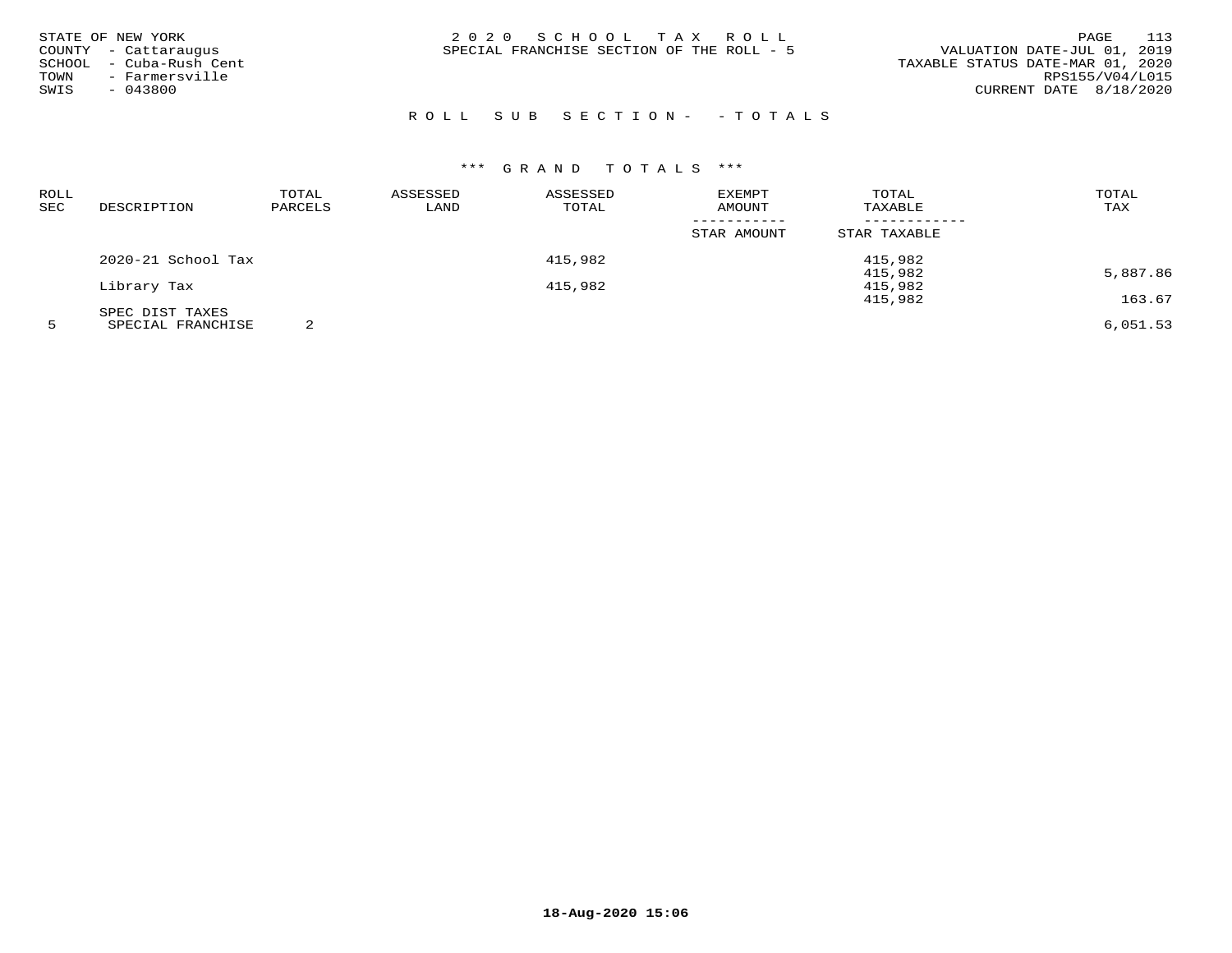|      | STATE OF NEW YORK       | 2020 SCHOOL TAX ROLL                                                     | PAGE            | 114 |
|------|-------------------------|--------------------------------------------------------------------------|-----------------|-----|
|      | COUNTY - Cattaraugus    | VALUATION DATE-JUL 01, 2019<br>SPECIAL FRANCHISE SECTION OF THE ROLL - 5 |                 |     |
|      | SCHOOL - Cuba-Rush Cent | TAXABLE STATUS DATE-MAR 01, 2020                                         |                 |     |
| TOWN | - Farmersville          |                                                                          | RPS155/V04/L015 |     |
| SWIS | - 043800                | CURRENT DATE 8/18/2020                                                   |                 |     |
|      |                         |                                                                          |                 |     |

# ROLL SECTION TOTALS

#### \*\*\* S P E C I A L D I S T R I C T S U M M A R Y \*\*\*

|      |                     | m∧m*<br>.       | <b>EVERICION</b><br>∸ | TENSION            | $\sim$ $\sim$ $\sim$ $\sim$<br>ΑD<br>JREIY | EXEMPT       | ABLIP                          | $m \wedge m \wedge r$<br>$\Delta$ |
|------|---------------------|-----------------|-----------------------|--------------------|--------------------------------------------|--------------|--------------------------------|-----------------------------------|
| CODE | $- - - - -$<br>NAMF | $\mathsf{PARL}$ | TVDF                  | $- - - -$<br>اللطح | $- - - -$<br>ALUE                          | <b>MOUNT</b> | $\sqrt{2}$ $\sqrt{1}$<br>'ALUE | $m \times r$<br>∸∽∸               |

#### NO SPECIAL DISTRICTS AT THIS LEVEL

\*\*\* S C H O O L D I S T R I C T S U M M A R Y \*\*\*

| CODE   | DISTRICT NAME              | TOTAL<br>PARCELS | ASSESSED<br>LAND | ASSESSED<br>TOTAL | EXEMPT<br>AMOUNT | TOTAL<br>TAXABLE |           |
|--------|----------------------------|------------------|------------------|-------------------|------------------|------------------|-----------|
|        |                            |                  |                  |                   | STAR AMOUNT      | STAR TAXABLE     | TOTAL TAX |
|        | Cuba-Rush Cent             | 2                |                  | 415,982           |                  | 415,982          |           |
| 024801 |                            |                  |                  |                   |                  | 415,982          | 6,051.53  |
|        | SUB-TOTAL                  | $\overline{a}$   |                  | 415,982           |                  | 415,982          |           |
|        | S U B - T O T A $L$ (CONT) |                  |                  |                   |                  | 415,982          | 6,051.53  |
|        | TOTAL                      | 2                |                  | 415,982           |                  | 415,982          |           |
|        |                            |                  |                  |                   |                  |                  |           |
|        | T O T A L (CONT)           |                  |                  |                   |                  | 415,982          | 6,051.53  |

#### \*\*\* S Y S T E M C O D E S S U M M A R Y \*\*\*

NO SYSTEM EXEMPTIONS AT THIS LEVEL

\*\*\* E X E M P T I O N S U M M A R Y \*\*\*

NO EXEMPTIONS AT THIS LEVEL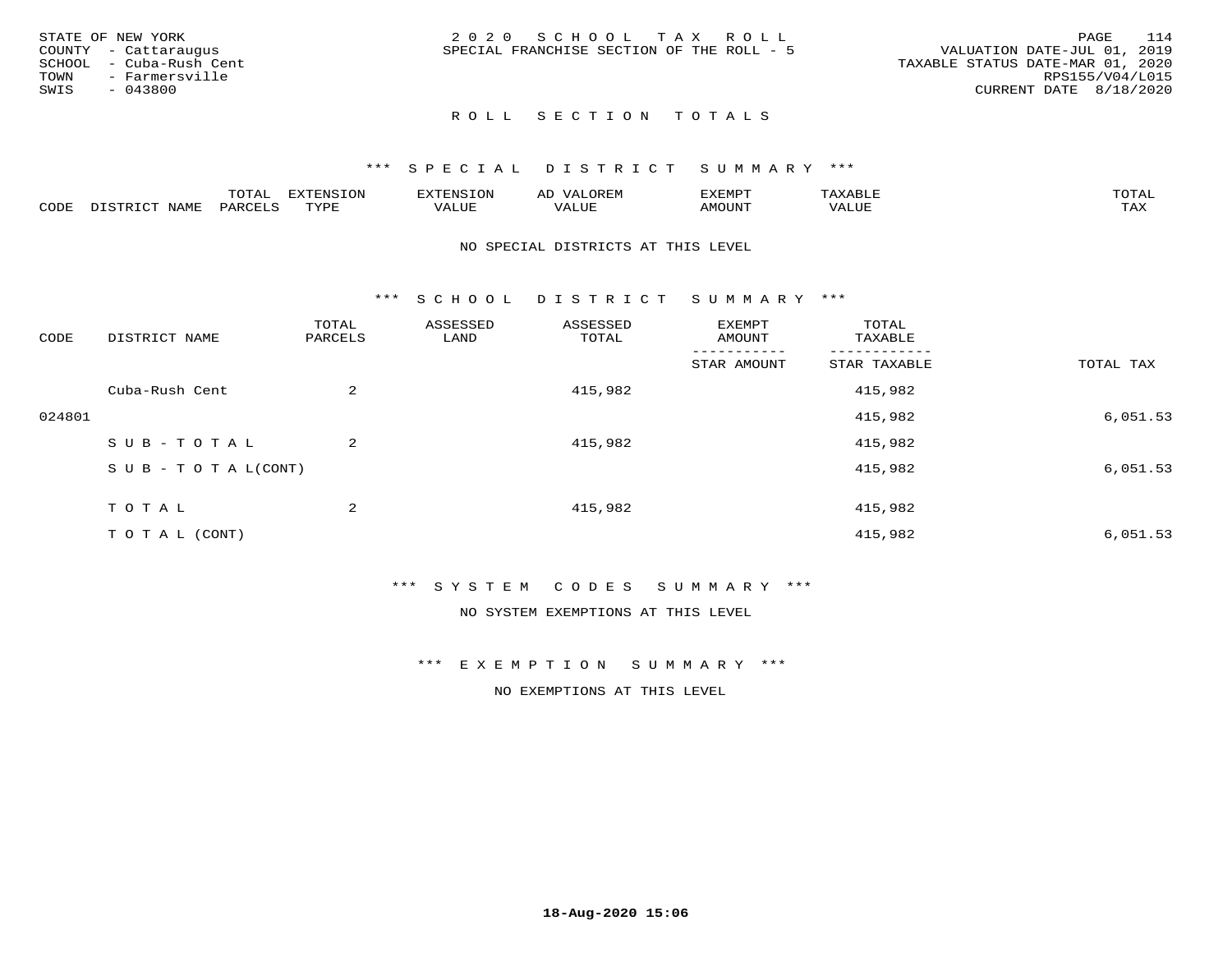| STATE OF NEW YORK<br>COUNTY - Cattaraugus<br>SCHOOL - Cuba-Rush Cent<br>- Farmersville<br>TOWN<br>$-043800$<br>SWIS | 2020 SCHOOL TAX ROLL<br>SPECIAL FRANCHISE SECTION OF THE ROLL - 5 | 115<br>PAGE<br>VALUATION DATE-JUL 01, 2019<br>TAXABLE STATUS DATE-MAR 01, 2020<br>RPS155/V04/L015<br>CURRENT DATE 8/18/2020 |
|---------------------------------------------------------------------------------------------------------------------|-------------------------------------------------------------------|-----------------------------------------------------------------------------------------------------------------------------|
|---------------------------------------------------------------------------------------------------------------------|-------------------------------------------------------------------|-----------------------------------------------------------------------------------------------------------------------------|

# ROLL SECTION TOTALS

# \*\*\* G R A N D T O T A L S \*\*\*

| ROLL       |                    | TOTAL   | ASSESSED | ASSESSED | <b>EXEMPT</b> | TOTAL        | TOTAL    |
|------------|--------------------|---------|----------|----------|---------------|--------------|----------|
| <b>SEC</b> | DESCRIPTION        | PARCELS | LAND     | TOTAL    | <b>AMOUNT</b> | TAXABLE      | TAX      |
|            |                    |         |          |          |               |              |          |
|            |                    |         |          |          | STAR AMOUNT   | STAR TAXABLE |          |
|            | 2020-21 School Tax |         |          | 415,982  |               | 415,982      |          |
|            |                    |         |          |          |               | 415,982      | 5,887.86 |
|            | Library Tax        |         |          | 415,982  |               | 415,982      |          |
|            |                    |         |          |          |               | 415,982      | 163.67   |
|            | SPEC DIST TAXES    |         |          |          |               |              |          |
|            |                    | $\sim$  |          |          |               |              | - --- -- |

5 SPECIAL FRANCHISE 2 6,051.53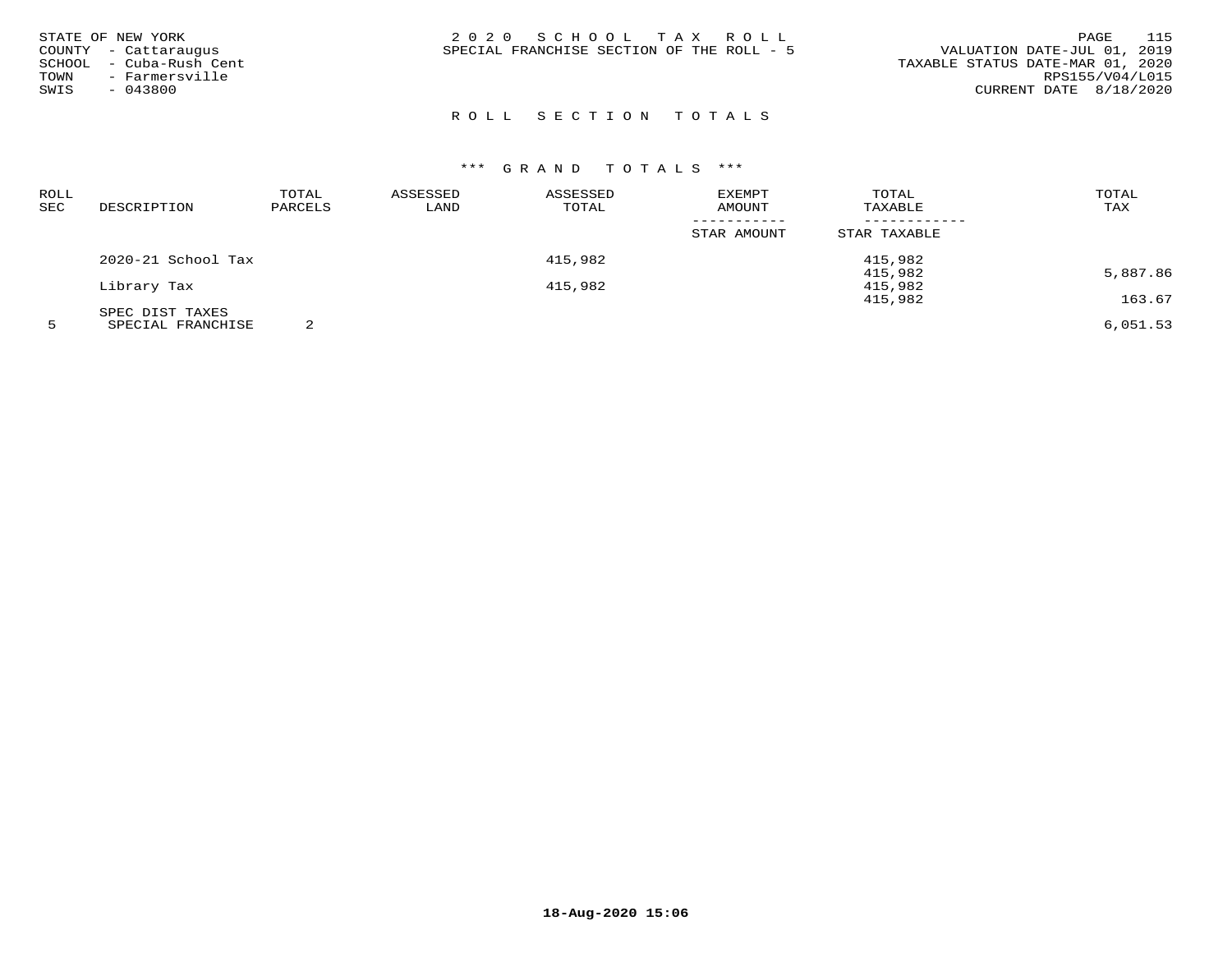| STATE OF NEW YORK<br>COUNTY - Cattaraugus<br>SCHOOL - Cuba-Rush Cent<br>- Farmersville<br>TOWN<br>$-043800$<br>SWIS |                                                                             | 2020 SCHOOL<br>OWNERS NAME SEQUENCE | TAX ROLL<br>UTILITY & R.R. SECTION OF THE ROLL - 6<br>UNIFORM PERCENT OF VALUE IS 092.00 | VALUATION DATE-JUL 01, 2019<br>TAXABLE STATUS DATE-MAR 01, 2020 | 116<br>PAGE          |
|---------------------------------------------------------------------------------------------------------------------|-----------------------------------------------------------------------------|-------------------------------------|------------------------------------------------------------------------------------------|-----------------------------------------------------------------|----------------------|
| TAX MAP PARCEL NUMBER                                                                                               | PROPERTY LOCATION & CLASS ASSESSMENT EXEMPTION CODE------------------------ |                                     |                                                                                          |                                                                 | -----------SCHOOL    |
| CURRENT OWNERS NAME<br>CURRENT OWNERS ADDRESS                                                                       | SCHOOL DISTRICT<br>PARCEL SIZE/GRID COORD                                   | LAND<br>TOTAL                       | TAX DESCRIPTION<br>SPECIAL DISTRICTS                                                     | TAXABLE VALUE                                                   | TAX AMOUNT           |
| **********************                                                                                              | ************************                                                    | * * * * * * * * * *                 |                                                                                          | ************* 23.003-1-17.2 ***************                     |                      |
|                                                                                                                     | 1082 Co Rd 21                                                               |                                     |                                                                                          | ACCT 0515                                                       | BILL 371             |
| $23.003 - 1 - 17.2$                                                                                                 | 882 Elec Trans Imp                                                          |                                     | 2020-21 School Tax                                                                       | 173,274                                                         | 2,452.54             |
| Niagara Mohawk Power Corp                                                                                           | Cuba-Rush Cent 024801                                                       | 7,400                               | Library Tax                                                                              | 173,274                                                         | 68.18                |
| Real Estate Tax Dept B2                                                                                             | Loc #713668                                                                 | 173,274                             |                                                                                          |                                                                 |                      |
| 300 Erie Boulevard West                                                                                             | 1.0000 Cuba/rushford                                                        |                                     |                                                                                          |                                                                 |                      |
| Syracuse, NY 13202                                                                                                  | Farmersville Substation                                                     |                                     |                                                                                          |                                                                 |                      |
|                                                                                                                     | FRNT 160.00 DPTH 115.00                                                     |                                     |                                                                                          |                                                                 |                      |
|                                                                                                                     | EAST-1207183 NRTH-0883634<br>FULL MARKET VALUE                              | 188,341                             |                                                                                          |                                                                 |                      |
|                                                                                                                     |                                                                             |                                     | TOTAL TAX ---                                                                            |                                                                 | $2,520.72**$         |
|                                                                                                                     |                                                                             |                                     |                                                                                          | DATE #1                                                         | 09/30/20             |
|                                                                                                                     |                                                                             |                                     |                                                                                          | AMT DUE                                                         | 2,520.72             |
|                                                                                                                     |                                                                             |                                     |                                                                                          | ************ 638.000-9901-132.350/100 ***                       |                      |
|                                                                                                                     | Elec Tran Line                                                              |                                     |                                                                                          | ACCT 1041                                                       | BILL 372             |
| 638.000-9901-132.350/100                                                                                            | 882 Elec Trans Imp                                                          |                                     | 2020-21 School Tax                                                                       | 9,263                                                           | 131.11               |
| Niagara Mohawk Power Corp                                                                                           | Cuba-Rush Cent 024801<br>Loc #712401                                        | $\mathbf{0}$<br>9,263               | Library Tax                                                                              | 9,263                                                           | 3.64                 |
| Real Estate Tax Dept<br>300 Erie Boulvard West                                                                      | 1.0000 Cuba/rushford                                                        |                                     |                                                                                          |                                                                 |                      |
| Syracuse, NY 13202                                                                                                  | Farmersvile Tap #801                                                        |                                     |                                                                                          |                                                                 |                      |
|                                                                                                                     | ACRES<br>0.01                                                               |                                     |                                                                                          |                                                                 |                      |
|                                                                                                                     | FULL MARKET VALUE                                                           | 10,068                              |                                                                                          |                                                                 |                      |
|                                                                                                                     |                                                                             |                                     | TOTAL TAX ---                                                                            |                                                                 | 134.75**             |
|                                                                                                                     |                                                                             |                                     |                                                                                          | DATE #1                                                         | 09/30/20             |
|                                                                                                                     |                                                                             |                                     |                                                                                          | AMT DUE                                                         | 134.75               |
|                                                                                                                     | Outside Plant                                                               |                                     |                                                                                          | ** 638.000-9901-132.350/188 ***                                 |                      |
| 638.000-9901-132.350/188                                                                                            | 884 Elec Dist Out                                                           |                                     | 2020-21 School Tax                                                                       | ACCT 0904<br>614,520                                            | BILL 373<br>8,697.99 |
| Niagara Mohawk Power Corp                                                                                           | Cuba-Rush Cent 024801                                                       |                                     | 0 Library Tax                                                                            | 614,520                                                         | 241.79               |
| Real Estate Tax Dept B2                                                                                             | Loc #888888                                                                 | 614,520                             |                                                                                          |                                                                 |                      |
| 300 Erie Blvd West                                                                                                  | 0.3900 Cuba/rushford                                                        |                                     |                                                                                          |                                                                 |                      |
| Syracuse, NY 13202                                                                                                  | Elec Dist                                                                   |                                     |                                                                                          |                                                                 |                      |
|                                                                                                                     | ACRES<br>0.01                                                               |                                     |                                                                                          |                                                                 |                      |
|                                                                                                                     | FULL MARKET VALUE                                                           | 667,957                             |                                                                                          |                                                                 |                      |
|                                                                                                                     |                                                                             |                                     | TOTAL TAX ---                                                                            |                                                                 | 8,939.78**           |
|                                                                                                                     |                                                                             |                                     |                                                                                          | DATE #1<br>AMT DUE                                              | 09/30/20<br>8,939.78 |
|                                                                                                                     |                                                                             |                                     |                                                                                          | **** 23.014-1-72 ***                                            |                      |
|                                                                                                                     | Elton Rd                                                                    |                                     |                                                                                          | ACCT 0522                                                       | BILL 374             |
| $23.014 - 1 - 72$                                                                                                   | 843 Non-ceil. rr                                                            |                                     | 2020-21 School Tax                                                                       | 18,400                                                          | 260.44               |
| Rochester & Southern RR                                                                                             | Cuba-Rush Cent 024801                                                       | 18,400                              | Library Tax                                                                              | 18,400                                                          | 7.24                 |
| 200 Meridian Ctr Ste 300                                                                                            | Non-Ceiling Rd (30%)                                                        | 18,400                              |                                                                                          |                                                                 |                      |
| Rochester, NY 14618                                                                                                 | 1.0000 Cuba/rushford                                                        |                                     |                                                                                          |                                                                 |                      |
|                                                                                                                     | 2.27 Miles Of Row                                                           |                                     |                                                                                          |                                                                 |                      |
|                                                                                                                     | ACRES<br>16.50<br>EAST-1209391 NRTH-0885368                                 |                                     |                                                                                          |                                                                 |                      |
|                                                                                                                     | DEED BOOK 862<br>PG-00974                                                   |                                     |                                                                                          |                                                                 |                      |
|                                                                                                                     | FULL MARKET VALUE                                                           | 20,000                              |                                                                                          |                                                                 |                      |
|                                                                                                                     |                                                                             |                                     | TOTAL TAX ---                                                                            |                                                                 | 267.68**             |
|                                                                                                                     |                                                                             |                                     |                                                                                          | DATE #1                                                         | 09/30/20             |
|                                                                                                                     |                                                                             |                                     |                                                                                          | AMT DUE                                                         | 267.68               |
|                                                                                                                     |                                                                             |                                     |                                                                                          | *************                                                   | **********           |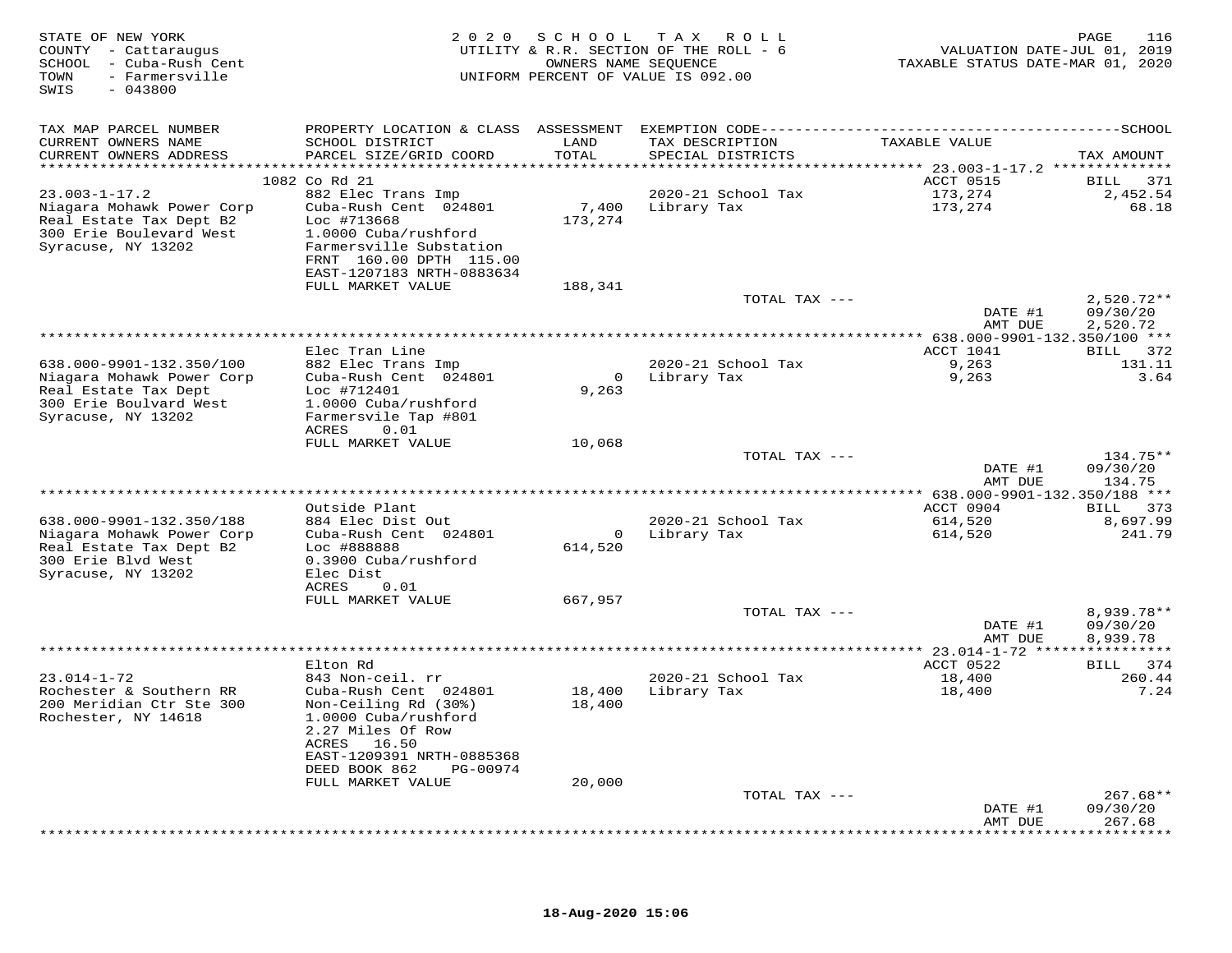| STATE OF NEW YORK<br>- Cattaraugus<br>COUNTY<br>SCHOOL<br>- Cuba-Rush Cent<br>- Farmersville<br>TOWN<br>$-043800$<br>SWIS | 2 0 2 0                   | SCHOOL     | T A X<br>R O L L<br>UTILITY & R.R. SECTION OF THE ROLL - 6<br>OWNERS NAME SEQUENCE<br>UNIFORM PERCENT OF VALUE IS 092.00 |                                    | 117<br>PAGE<br>VALUATION DATE-JUL 01,<br>2019<br>TAXABLE STATUS DATE-MAR 01, 2020 |
|---------------------------------------------------------------------------------------------------------------------------|---------------------------|------------|--------------------------------------------------------------------------------------------------------------------------|------------------------------------|-----------------------------------------------------------------------------------|
| TAX MAP PARCEL NUMBER                                                                                                     | PROPERTY LOCATION & CLASS | ASSESSMENT | EXEMPTION CODE-                                                                                                          |                                    | -SCHOOL                                                                           |
| CURRENT OWNERS NAME                                                                                                       | SCHOOL DISTRICT           | LAND       | TAX DESCRIPTION                                                                                                          | TAXABLE VALUE                      |                                                                                   |
| CURRENT OWNERS ADDRESS                                                                                                    | PARCEL SIZE/GRID COORD    | TOTAL      | SPECIAL DISTRICTS                                                                                                        |                                    | TAX AMOUNT                                                                        |
|                                                                                                                           |                           |            |                                                                                                                          | ***** 638.000-0000-631.900/881 *** |                                                                                   |
|                                                                                                                           | Outside Plant             |            |                                                                                                                          | ACCT 0705                          | 375<br>BILL                                                                       |
| 638.000-0000-631.900/881                                                                                                  | 836 Telecom. eq.          |            | Mass Telec 47100                                                                                                         |                                    | 91,298                                                                            |
| Verizon New York Inc                                                                                                      | Cuba-Rush Cent 024801     | 0          | 2020-21 School Tax                                                                                                       | 228,338                            | 3,231.92                                                                          |
| Prop Tax Compliance                                                                                                       | Loc #888888               | 319,636    | Library Tax                                                                                                              | 228,338                            | 89.84                                                                             |
| Duff & Phelps                                                                                                             | 0.2900 Cuba/rushford      |            |                                                                                                                          |                                    |                                                                                   |
| PO Box 2749                                                                                                               | Poles, Wire Cable, Etc    |            |                                                                                                                          |                                    |                                                                                   |
| Addisoon, TX 75001                                                                                                        | 0.01<br>ACRES             |            |                                                                                                                          |                                    |                                                                                   |
|                                                                                                                           | FULL MARKET VALUE         | 347,430    |                                                                                                                          |                                    |                                                                                   |
|                                                                                                                           |                           |            | TOTAL TAX ---                                                                                                            |                                    | $3,321.76**$                                                                      |
|                                                                                                                           |                           |            |                                                                                                                          | DATE #1                            | 09/30/20                                                                          |
|                                                                                                                           |                           |            |                                                                                                                          | AMT DUE                            | 3,321.76                                                                          |
|                                                                                                                           |                           |            |                                                                                                                          |                                    |                                                                                   |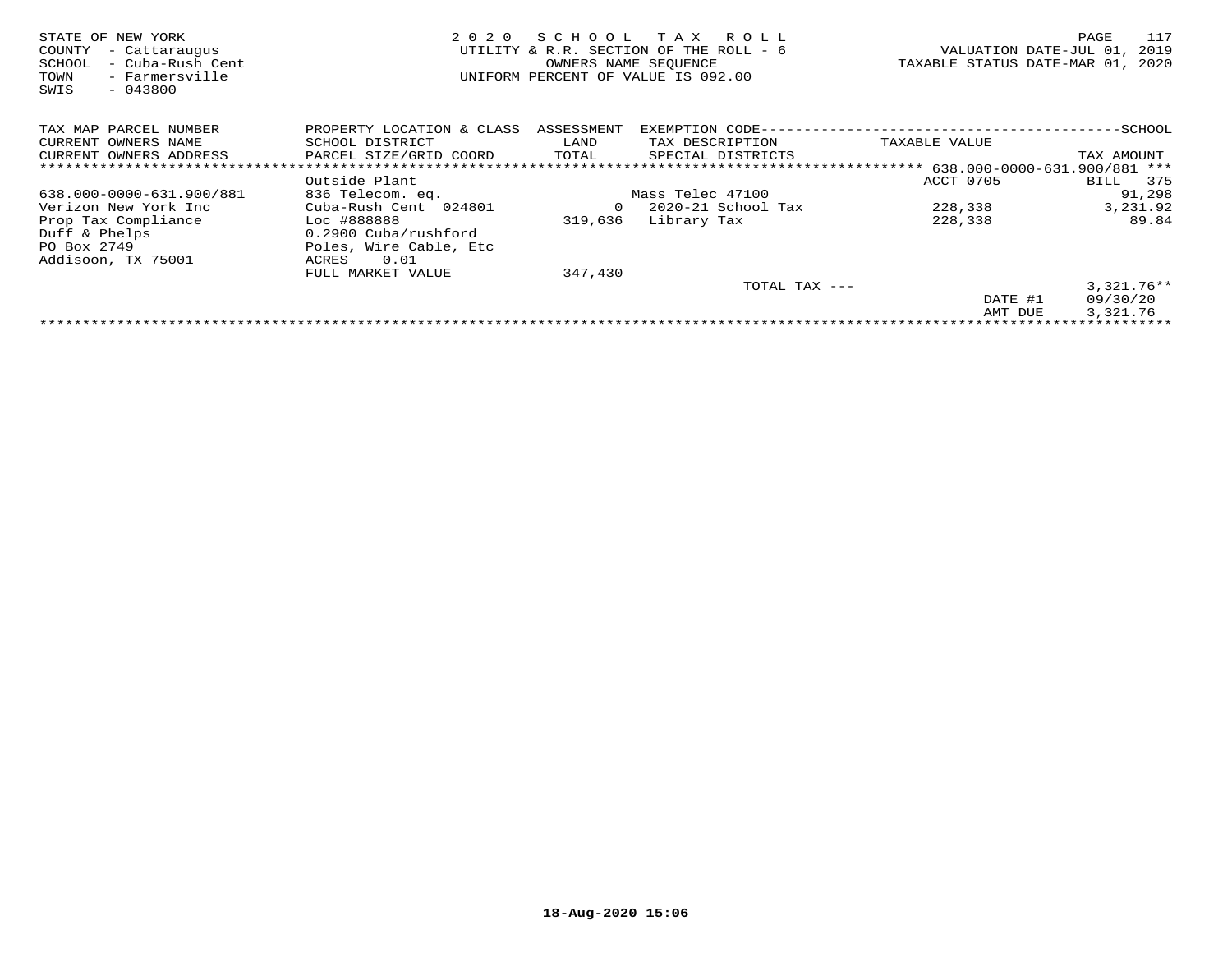|      | STATE OF NEW YORK       | 2020 SCHOOL TAX ROLL                   |                                  | PAGE | 118 |
|------|-------------------------|----------------------------------------|----------------------------------|------|-----|
|      | COUNTY - Cattaraugus    | UTILITY & R.R. SECTION OF THE ROLL - 6 | VALUATION DATE-JUL 01, 2019      |      |     |
|      | SCHOOL - Cuba-Rush Cent |                                        | TAXABLE STATUS DATE-MAR 01, 2020 |      |     |
| TOWN | - Farmersville          | UNIFORM PERCENT OF VALUE IS 092.00     | RPS155/V04/L015                  |      |     |
| SWIS | $-043800$               |                                        | CURRENT DATE 8/18/2020           |      |     |
|      |                         | ROLL SUB SECTION- - TOTALS             |                                  |      |     |

|      |                        | ጥ∩ጥአ<br>- UIAL | <b>DIZMONIC</b><br>ION | AD   | . ت س<br>⊐ויושב∠ |                                        |            |
|------|------------------------|----------------|------------------------|------|------------------|----------------------------------------|------------|
| CODE | <b>NTAMT</b><br>77 O L | PARO           | TVDF                   | ALUE | IMOUNT           | * * * * * * * *<br>$'$ ALUN $_{\rm L}$ | may<br>∸∽∸ |

#### NO SPECIAL DISTRICTS AT THIS LEVEL

\*\*\* S C H O O L D I S T R I C T S U M M A R Y \*\*\*

| CODE   | DISTRICT NAME                    | TOTAL<br>PARCELS | ASSESSED<br>LAND | ASSESSED<br>TOTAL | EXEMPT<br>AMOUNT | TOTAL<br>TAXABLE |           |
|--------|----------------------------------|------------------|------------------|-------------------|------------------|------------------|-----------|
|        |                                  |                  |                  |                   | STAR AMOUNT      | STAR TAXABLE     | TOTAL TAX |
|        | Cuba-Rush Cent                   | 5                | 25,800           | 1135,093          | 91,298           | 1,043,795        |           |
| 024801 |                                  |                  |                  |                   |                  | 1,043,795        | 15,184.69 |
|        | SUB-TOTAL                        | 5                | 25,800           | 1135,093          | 91,298           | 1,043,795        |           |
|        | $S \cup B - T \cup T A L (CONT)$ |                  |                  |                   |                  | 1,043,795        | 15,184.69 |
|        | TOTAL                            | 5                | 25,800           | 1135,093          | 91,298           | 1,043,795        |           |
|        | T O T A L (CONT)                 |                  |                  |                   |                  | 1,043,795        | 15,184.69 |

# \*\*\* S Y S T E M C O D E S S U M M A R Y \*\*\*

#### NO SYSTEM EXEMPTIONS AT THIS LEVEL

| CODE  | DESCRIPTION         | TOTAL<br>PARCELS | SCHOOL           |
|-------|---------------------|------------------|------------------|
| 47100 | Mass Telec<br>TOTAL |                  | 91,298<br>91,298 |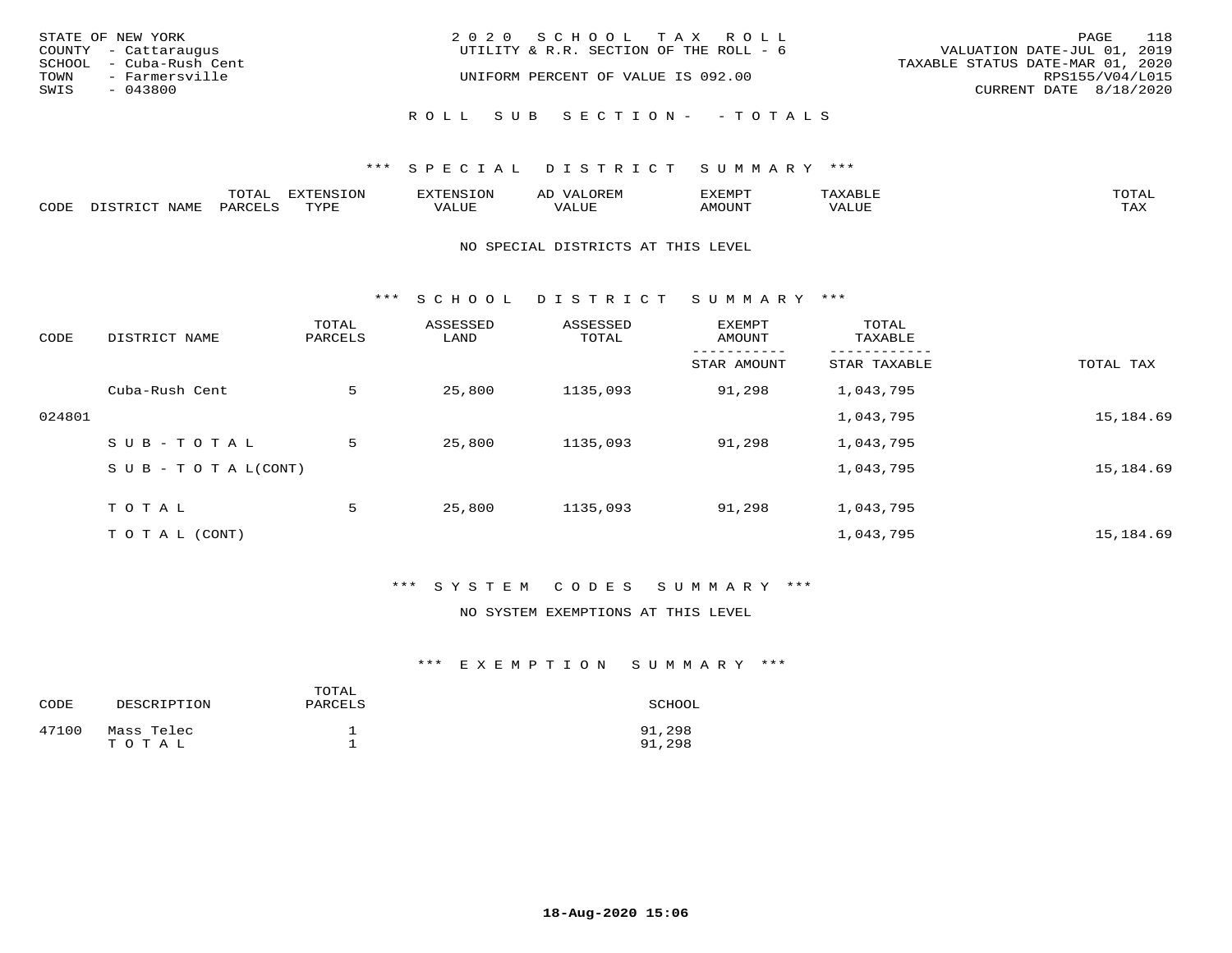| STATE OF NEW YORK<br>COUNTY - Cattaraugus   | 2020 SCHOOL TAX ROLL<br>UTILITY & R.R. SECTION OF THE ROLL - 6 | 119<br>PAGE<br>VALUATION DATE-JUL 01, 2019 |
|---------------------------------------------|----------------------------------------------------------------|--------------------------------------------|
| SCHOOL - Cuba-Rush Cent                     |                                                                | TAXABLE STATUS DATE-MAR 01, 2020           |
| TOWN<br>- Farmersville<br>SWIS<br>$-043800$ | UNIFORM PERCENT OF VALUE IS 092.00                             | RPS155/V04/L015<br>CURRENT DATE 8/18/2020  |
|                                             | ROLL SUB SECTION- - TOTALS                                     |                                            |

| ROLL<br>SEC | DESCRIPTION                         | TOTAL<br>PARCELS | ASSESSED<br>LAND | ASSESSED<br>TOTAL | <b>EXEMPT</b><br><b>AMOUNT</b> | TOTAL<br>TAXABLE       | TOTAL<br>TAX |
|-------------|-------------------------------------|------------------|------------------|-------------------|--------------------------------|------------------------|--------------|
|             |                                     |                  |                  |                   | STAR AMOUNT                    | STAR TAXABLE           |              |
|             | 2020-21 School Tax                  |                  | 25,800           | 1135,093          | 91,298                         | 1,043,795<br>1,043,795 | 14,774.00    |
|             | Library Tax                         |                  | 25,800           | 1135,093          | 91,298                         | 1,043,795<br>1,043,795 | 410.69       |
| 6           | SPEC DIST TAXES<br>UTILITIES & N.C. |                  |                  |                   |                                |                        | 15,184.69    |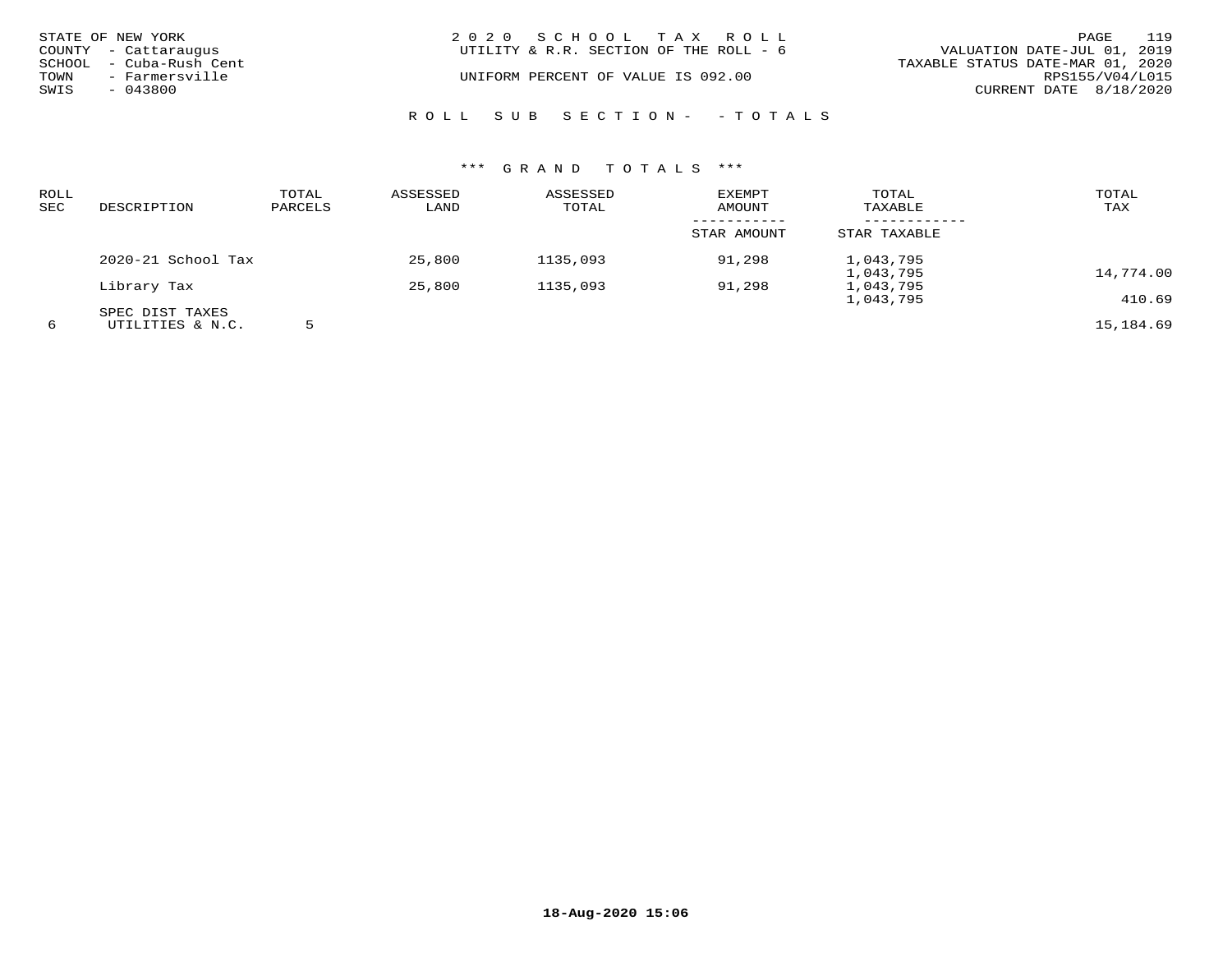| STATE OF NEW YORK<br>COUNTY - Cattaraugus  | 2020 SCHOOL TAX ROLL<br>UTILITY & R.R. SECTION OF THE ROLL - 6 | 120<br>PAGE<br>VALUATION DATE-JUL 01, 2019 |
|--------------------------------------------|----------------------------------------------------------------|--------------------------------------------|
| SCHOOL - Cuba-Rush Cent                    |                                                                | TAXABLE STATUS DATE-MAR 01, 2020           |
| TOWN<br>- Farmersville<br>SWIS<br>- 043800 | UNIFORM PERCENT OF VALUE IS 092.00                             | RPS155/V04/L015<br>CURRENT DATE 8/18/2020  |
|                                            | ROLL SECTION TOTALS                                            |                                            |

|      |      | m^m*<br>⊥∪⊥ ∟ | $T \cap N$<br>$-1$ |           | AL.<br>21 V. PH |                            |           | <b>TOTA</b><br>$2 + 11$ |
|------|------|---------------|--------------------|-----------|-----------------|----------------------------|-----------|-------------------------|
| CODE | NAME |               | mvnt               | סדד דרכז: |                 | $\triangle M\bigcirc$ tin' | $- - - -$ | $- - - -$<br>1.732      |

#### NO SPECIAL DISTRICTS AT THIS LEVEL

\*\*\* S C H O O L D I S T R I C T S U M M A R Y \*\*\*

| CODE   | DISTRICT NAME                    | TOTAL<br>PARCELS | ASSESSED<br>LAND | ASSESSED<br>TOTAL | EXEMPT<br>AMOUNT | TOTAL<br>TAXABLE |           |
|--------|----------------------------------|------------------|------------------|-------------------|------------------|------------------|-----------|
|        |                                  |                  |                  |                   | STAR AMOUNT      | STAR TAXABLE     | TOTAL TAX |
|        | Cuba-Rush Cent                   | 5                | 25,800           | 1135,093          | 91,298           | 1,043,795        |           |
| 024801 |                                  |                  |                  |                   |                  | 1,043,795        | 15,184.69 |
|        | SUB-TOTAL                        | 5                | 25,800           | 1135,093          | 91,298           | 1,043,795        |           |
|        | $S \cup B - T \cup T A L (CONT)$ |                  |                  |                   |                  | 1,043,795        | 15,184.69 |
|        | TOTAL                            | 5                | 25,800           | 1135,093          | 91,298           | 1,043,795        |           |
|        | T O T A L (CONT)                 |                  |                  |                   |                  | 1,043,795        | 15,184.69 |

# \*\*\* S Y S T E M C O D E S S U M M A R Y \*\*\*

#### NO SYSTEM EXEMPTIONS AT THIS LEVEL

| CODE  | DESCRIPTION         | TOTAL<br>PARCELS | SCHOOL           |
|-------|---------------------|------------------|------------------|
| 47100 | Mass Telec<br>TOTAL |                  | 91,298<br>91,298 |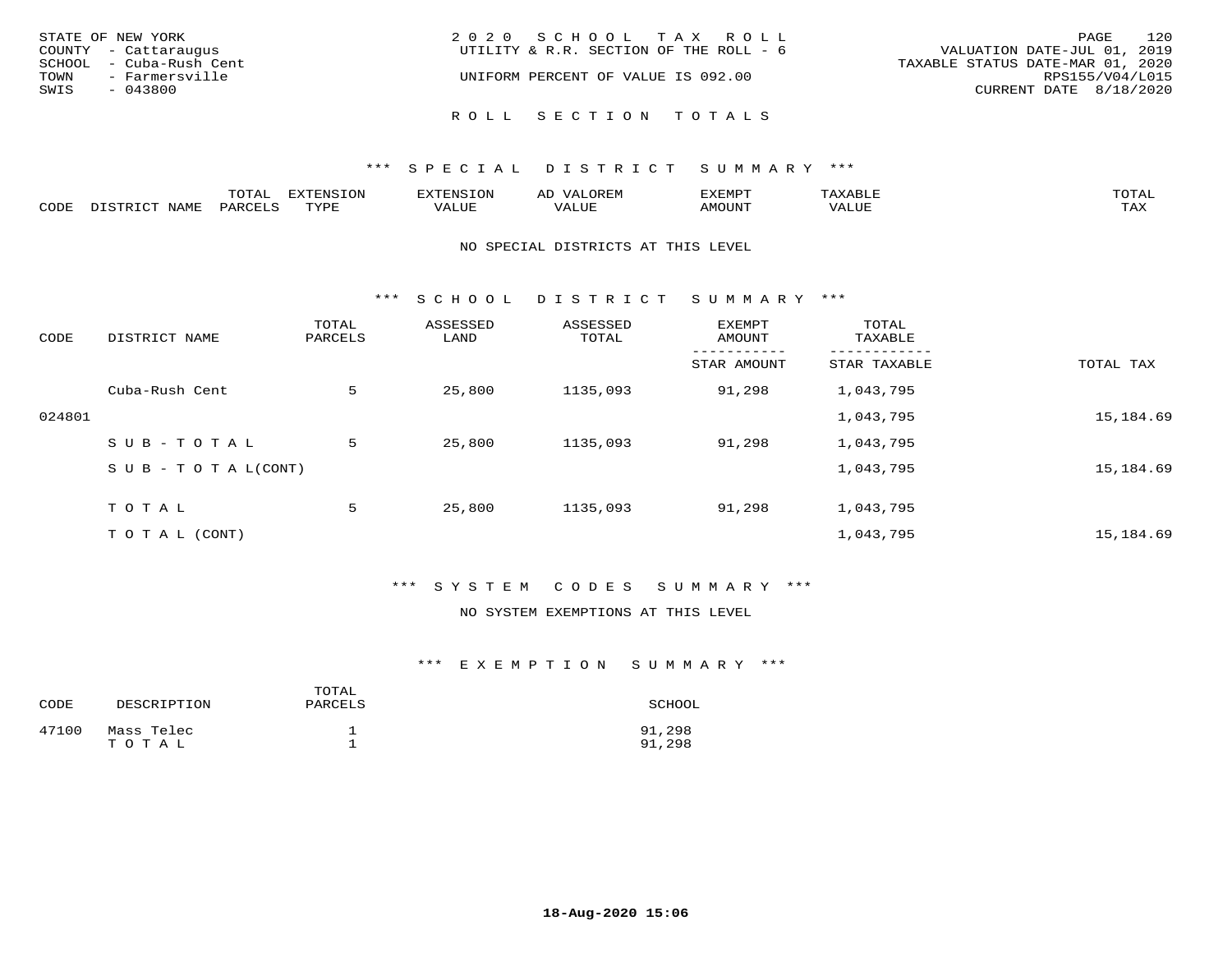| STATE OF NEW YORK<br>COUNTY - Cattaraugus<br>SCHOOL - Cuba-Rush Cent<br>TOWN<br>- Farmersville<br>SWIS<br>- 043800 | 2020 SCHOOL TAX ROLL<br>UTILITY & R.R. SECTION OF THE ROLL - 6<br>UNIFORM PERCENT OF VALUE IS 092.00 |  | VALUATION DATE-JUL 01, 2019<br>TAXABLE STATUS DATE-MAR 01, 2020<br>CURRENT DATE 8/18/2020 | PAGE<br>RPS155/V04/L015 | 121 |
|--------------------------------------------------------------------------------------------------------------------|------------------------------------------------------------------------------------------------------|--|-------------------------------------------------------------------------------------------|-------------------------|-----|
|                                                                                                                    | ROLL SECTION TOTALS                                                                                  |  |                                                                                           |                         |     |

| <b>ROLL</b><br><b>SEC</b> | DESCRIPTION        | TOTAL<br>PARCELS | ASSESSED<br>LAND | ASSESSED<br>TOTAL | EXEMPT<br>AMOUNT | TOTAL<br>TAXABLE | TOTAL<br>TAX |
|---------------------------|--------------------|------------------|------------------|-------------------|------------------|------------------|--------------|
|                           |                    |                  |                  |                   | STAR AMOUNT      | STAR TAXABLE     |              |
|                           | 2020-21 School Tax |                  | 25,800           | 1135,093          | 91,298           | 1,043,795        |              |
|                           |                    |                  |                  |                   |                  | 1,043,795        | 14,774.00    |
|                           | Library Tax        |                  | 25,800           | 1135,093          | 91,298           | 1,043,795        |              |
|                           |                    |                  |                  |                   |                  | 1,043,795        | 410.69       |
|                           | SPEC DIST TAXES    |                  |                  |                   |                  |                  |              |
| 6                         | UTILITIES & N.C.   |                  |                  |                   |                  |                  | 15,184.69    |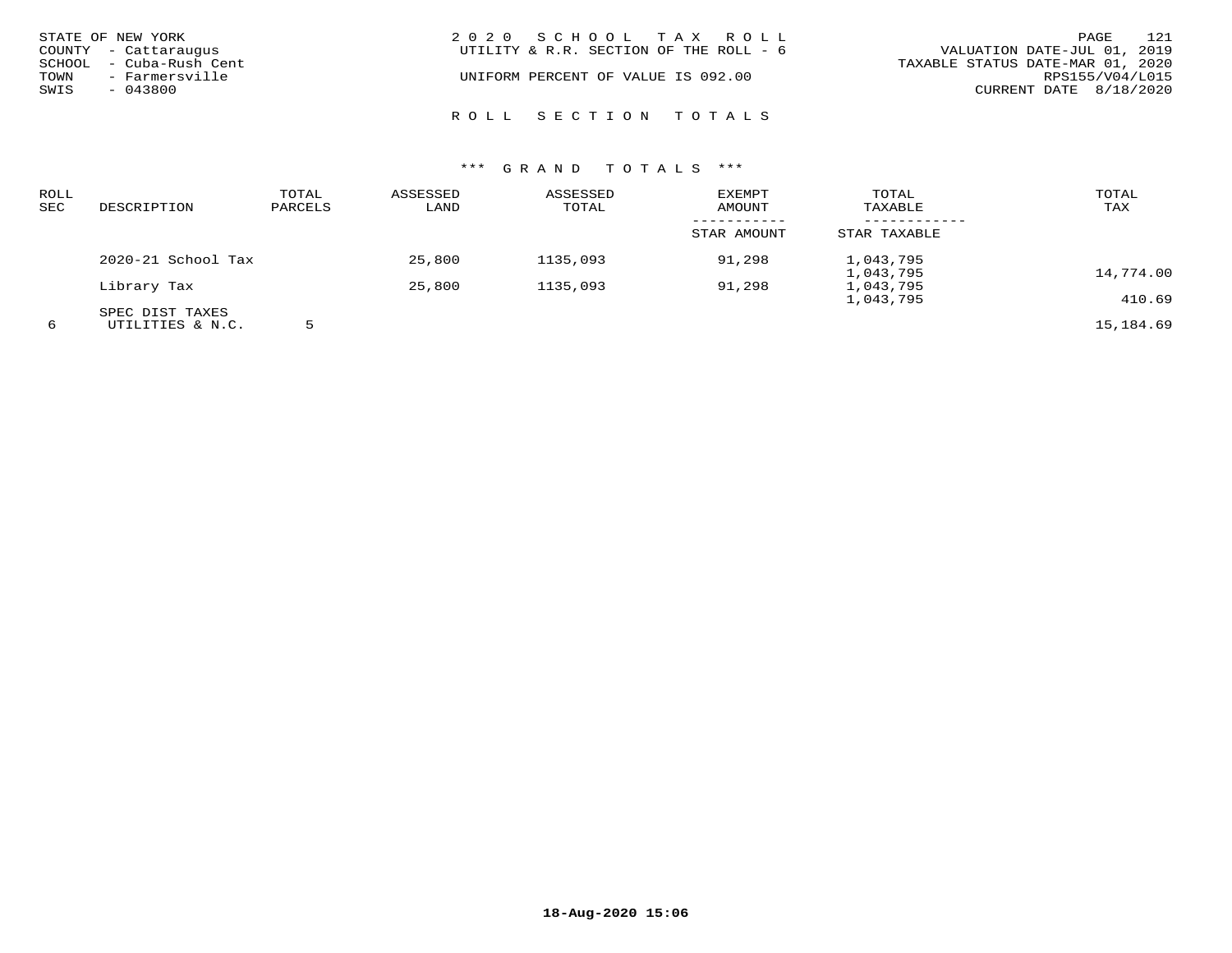| STATE OF NEW YORK<br>COUNTY - Cattaraugus<br>SCHOOL - Cuba-Rush Cent<br>- Farmersville<br>TOWN<br>$-043800$<br>SWIS | 2 0 2 0                                                                                            | SCHOOL<br>WHOLLY EXEMPT SECTION OF THE ROLL - 8<br>OWNERS NAME SEOUENCE<br>UNIFORM PERCENT OF VALUE IS 092.00 |                    | TAX ROLL                 | TAXABLE STATUS DATE-MAR 01, 2020       | PAGE<br>VALUATION DATE-JUL 01, 2019 | 122          |
|---------------------------------------------------------------------------------------------------------------------|----------------------------------------------------------------------------------------------------|---------------------------------------------------------------------------------------------------------------|--------------------|--------------------------|----------------------------------------|-------------------------------------|--------------|
| TAX MAP PARCEL NUMBER                                                                                               | PROPERTY LOCATION & CLASS ASSESSMENT EXEMPTION CODE-----------------------------------SCHOOL       |                                                                                                               |                    |                          |                                        |                                     |              |
| CURRENT OWNERS NAME                                                                                                 | SCHOOL DISTRICT                                                                                    | LAND                                                                                                          |                    | TAX DESCRIPTION          | TAXABLE VALUE                          |                                     |              |
| CURRENT OWNERS ADDRESS                                                                                              | PARCEL SIZE/GRID COORD                                                                             | TOTAL                                                                                                         |                    | SPECIAL DISTRICTS        |                                        | TAX AMOUNT                          |              |
|                                                                                                                     |                                                                                                    |                                                                                                               |                    |                          |                                        |                                     |              |
|                                                                                                                     | 9791 Church St                                                                                     |                                                                                                               |                    |                          | ACCT 5014                              |                                     |              |
| $23.014 - 1 - 66$                                                                                                   | 620 Religious                                                                                      |                                                                                                               | RELIGIOUS 25110    |                          |                                        |                                     | 85,000       |
| Baptist Church<br>Farmersville, NY 14060                                                                            | Cuba-Rush Cent 024801<br>32 05 03                                                                  | 85,000                                                                                                        | Library Tax        | 7,400 2020-21 School Tax | 0.00<br>0.00                           |                                     | 0.00<br>0.00 |
|                                                                                                                     | FRNT 105.00 DPTH 175.00<br>ACRES<br>0.42<br>EAST-1208227 NRTH-0884925                              |                                                                                                               |                    |                          |                                        |                                     |              |
|                                                                                                                     | FULL MARKET VALUE                                                                                  | 92,391                                                                                                        |                    |                          |                                        |                                     |              |
|                                                                                                                     |                                                                                                    |                                                                                                               |                    | TOTAL TAX ---            |                                        |                                     | $0.00**$     |
|                                                                                                                     |                                                                                                    |                                                                                                               |                    |                          |                                        |                                     |              |
|                                                                                                                     | 9797 Church St                                                                                     |                                                                                                               |                    |                          | <b>ACCT 5016</b>                       |                                     |              |
| $23.014 - 1 - 67$                                                                                                   | 210 1 Family Res                                                                                   |                                                                                                               | PARSONAGE 21600    |                          |                                        |                                     | 62,700       |
| Baptist Parsonage                                                                                                   | Cuba-Rush Cent 024801                                                                              |                                                                                                               |                    | 6,200 2020-21 School Tax | 0.00                                   |                                     | 0.00         |
| 9797 Church St                                                                                                      | 32 05 03                                                                                           |                                                                                                               | 62,700 Library Tax |                          | 0.00                                   |                                     | 0.00         |
| Farmersville, NY 14060                                                                                              | 55.00 DPTH 175.00<br>FRNT<br>ACRES<br>0.22<br>EAST-1208228 NRTH-0885002                            |                                                                                                               |                    |                          |                                        |                                     |              |
|                                                                                                                     | FULL MARKET VALUE                                                                                  | 68,152                                                                                                        |                    |                          |                                        |                                     |              |
|                                                                                                                     |                                                                                                    |                                                                                                               |                    | TOTAL TAX ---            |                                        |                                     | $0.00**$     |
|                                                                                                                     | Church St                                                                                          |                                                                                                               |                    |                          | ACCT 0360                              |                                     |              |
| $23.014 - 1 - 68.1$                                                                                                 | 314 Rural vac<10                                                                                   |                                                                                                               | RELIGIOUS 25110    |                          |                                        |                                     | 800          |
| Farmersville Baptist                                                                                                | Cuba-Rush Cent 024801                                                                              |                                                                                                               |                    | 800 2020-21 School Tax   | 0.00                                   |                                     | 0.00         |
| Church                                                                                                              | 32 05 03                                                                                           | 800                                                                                                           | Library Tax        |                          | 0.00                                   |                                     | 0.00         |
| 9797 Church St                                                                                                      | FRNT 128.00 DPTH 189.50                                                                            |                                                                                                               |                    |                          |                                        |                                     |              |
| Farmersville Station, NY 14060 ACRES                                                                                | 0.56                                                                                               |                                                                                                               |                    |                          |                                        |                                     |              |
|                                                                                                                     | EAST-1208076 NRTH-0884927                                                                          |                                                                                                               |                    |                          |                                        |                                     |              |
|                                                                                                                     | DEED BOOK 794<br>PG-00254                                                                          |                                                                                                               |                    |                          |                                        |                                     |              |
|                                                                                                                     | FULL MARKET VALUE                                                                                  | 870                                                                                                           |                    |                          |                                        |                                     |              |
|                                                                                                                     |                                                                                                    |                                                                                                               |                    | TOTAL TAX ---            |                                        |                                     | $0.00**$     |
|                                                                                                                     |                                                                                                    |                                                                                                               |                    |                          | *********** 23.014-1-32 ************** |                                     |              |
|                                                                                                                     | Elton Rd                                                                                           |                                                                                                               |                    |                          | ACCT 0408                              |                                     |              |
| $23.014 - 1 - 32$                                                                                                   | 331 Com vac w/im                                                                                   |                                                                                                               | FIRE-DEPT 26400    |                          |                                        |                                     | 8,600        |
| Farmersville Fire                                                                                                   | Cuba-Rush Cent 024801<br>$-05$                                                                     |                                                                                                               |                    | 7,600 2020-21 School Tax | 0.00                                   |                                     | 0.00         |
| Dept Inc<br>Farmersville, NY 14060                                                                                  | 32<br>$-03$<br>70.00 DPTH 290.00<br>FRNT<br>EAST-1208651 NRTH-0885001<br>DEED BOOK 802<br>PG-00143 | 8,600                                                                                                         | Library Tax        |                          | 0.00                                   |                                     | 0.00         |
|                                                                                                                     | FULL MARKET VALUE                                                                                  | 9,348                                                                                                         |                    |                          |                                        |                                     |              |
|                                                                                                                     |                                                                                                    |                                                                                                               |                    | TOTAL TAX ---            |                                        |                                     | $0.00**$     |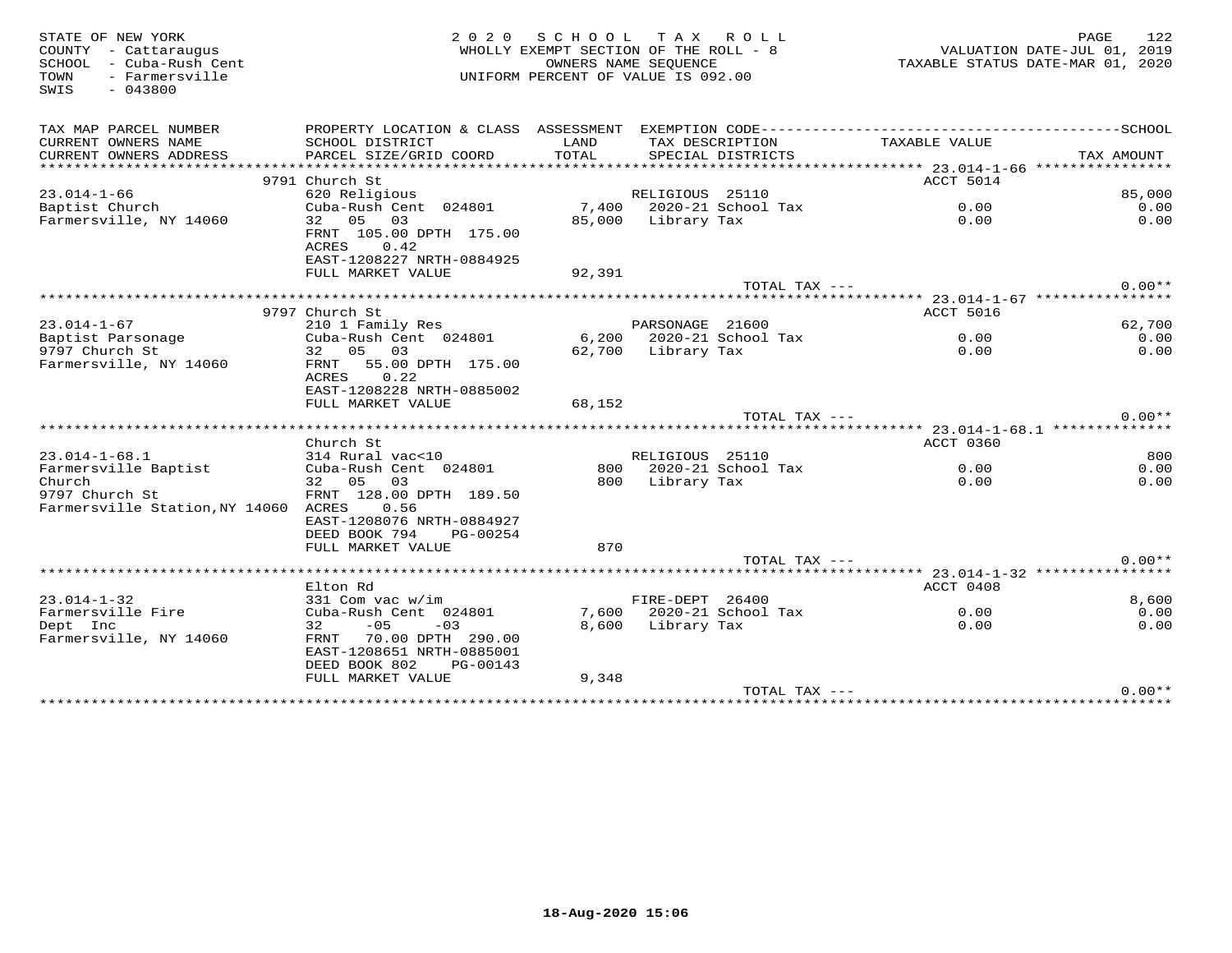STATE OF NEW YORK 2 0 2 0 S C H O O L T A X R O L L PAGE 123 COUNTY - Cattaraugus WHOLLY EXEMPT SECTION OF THE ROLL - 8 VALUATION DATE-JUL 01, 2019 SCHOOL - Cuba-Rush Cent OWNERS NAME SEQUENCE TAXABLE STATUS DATE-MAR 01, 2020 TOWN - Farmersville UNIFORM PERCENT OF VALUE IS 092.00SWIS - 043800TAX MAP PARCEL NUMBER PROPERTY LOCATION & CLASS ASSESSMENT EXEMPTION CODE------------------------------------------SCHOOL CURRENT OWNERS NAME SCHOOL DISTRICT LAND TAX DESCRIPTION TAXABLE VALUE CURRENT OWNERS ADDRESS PARCEL SIZE/GRID COORD TOTAL SPECIAL DISTRICTS TAX AMOUNT \*\*\*\*\*\*\*\*\*\*\*\*\*\*\*\*\*\*\*\*\*\*\*\*\*\*\*\*\*\*\*\*\*\*\*\*\*\*\*\*\*\*\*\*\*\*\*\*\*\*\*\*\*\*\*\*\*\*\*\*\*\*\*\*\*\*\*\*\*\*\*\*\*\*\*\*\*\*\*\*\*\*\*\*\*\*\*\*\*\*\*\*\*\*\*\*\*\*\*\*\*\*\* 23.014-1-31 \*\*\*\*\*\*\*\*\*\*\*\*\*\*\*\*extended to the second second second to the second second second second second second second second second second second second second second second second second second second second second second second second second sec 23.014-1-31 662 Police/fire FIRE-DEPT 26400 186,700  $0.00$ Farmersville Fire Dept Cuba-Rush Cent 024801 8,100 2020-21 School Tax 0.00 0.00 $0.00$ 980 Elton Rd 32 05 03 186,700 Library Tax 0.00 0.00Farmersville, NY 14060 FRNT 155.00 DPTH 290.00example and the contract of  $\Lambda$ CRES and  $1.03$  EAST-1208567 NRTH-0884925 FULL MARKET VALUE 202,935 ${\tt TOTAL} \begin{tabular}{c} \bf{TAL} \end{tabular} \begin{tabular}{c} \bf{TAL} \end{tabular} \begin{tabular}{c} \bf{TAL} \end{tabular} \begin{tabular}{c} \bf{A} \end{tabular} \begin{tabular}{c} \bf{A} \end{tabular} \end{tabular} \begin{tabular}{c} \bf{A} \end{tabular} \begin{tabular}{c} \bf{A} \end{tabular} \end{tabular} \begin{tabular}{c} \bf{A} \end{tabular} \begin{tabular}{c} \bf{A} \end{tabular} \end{tabular} \begin{tabular}{c} \bf{A} \end{tabular} \begin{tab$  \*\*\*\*\*\*\*\*\*\*\*\*\*\*\*\*\*\*\*\*\*\*\*\*\*\*\*\*\*\*\*\*\*\*\*\*\*\*\*\*\*\*\*\*\*\*\*\*\*\*\*\*\*\*\*\*\*\*\*\*\*\*\*\*\*\*\*\*\*\*\*\*\*\*\*\*\*\*\*\*\*\*\*\*\*\*\*\*\*\*\*\*\*\*\*\*\*\*\*\*\*\*\* 41.002-1-3.11/1 \*\*\*\*\*\*\*\*\*\*\*\* Stebbins Rd 41.002-1-3.11/1 612 School SCH-DIST 13800 5,000Locust Grove Amish School Cuba-Rush Cent 024801 0 2020-21 School Tax 0.00 0.00 $0.00$  $0.00$ J. Weaver 5,000 Library Tax 0.00 0.00656 Hardy Crn Rd FULL MARKET VALUE 5,435 Franklinville, NY 14737  ${\tt TOTAL} \begin{tabular}{c} \bf{TAL} \end{tabular} \begin{tabular}{c} \bf{TAL} \end{tabular} \begin{tabular}{c} \bf{TAL} \end{tabular} \begin{tabular}{c} \bf{A} \end{tabular} \begin{tabular}{c} \bf{A} \end{tabular} \end{tabular} \begin{tabular}{c} \bf{A} \end{tabular} \begin{tabular}{c} \bf{A} \end{tabular} \end{tabular} \begin{tabular}{c} \bf{A} \end{tabular} \begin{tabular}{c} \bf{A} \end{tabular} \end{tabular} \begin{tabular}{c} \bf{A} \end{tabular} \begin{tab$  \*\*\*\*\*\*\*\*\*\*\*\*\*\*\*\*\*\*\*\*\*\*\*\*\*\*\*\*\*\*\*\*\*\*\*\*\*\*\*\*\*\*\*\*\*\*\*\*\*\*\*\*\*\*\*\*\*\*\*\*\*\*\*\*\*\*\*\*\*\*\*\*\*\*\*\*\*\*\*\*\*\*\*\*\*\*\*\*\*\*\*\*\*\*\*\*\*\*\*\*\*\*\* 23.004-1-25 \*\*\*\*\*\*\*\*\*\*\*\*\*\*\*\* Co Line Rd ACCT 5009 $0.00$ <br> $0.00$ 23.004-1-25 932 Forest s532b NYS OWNED 12100 74,800 $0.00$ State Of New York Cuba-Rush Cent 024801 74,800 2020-21 School Tax 0.00 0.00 $0.00$ Attn: County Treasurer 07 05 03 74,800 Library Tax 0.00 0.00Cattaraugus County Multiple Use 303 Court St Catt 6.1B Little Valley, NY 14755 ACRES 71.65 EAST-1221457 NRTH-0881406 DEED BOOK 644 PG-00598 FULL MARKET VALUE 81,304TOTAL TAX  $---$  0.00\*\* \*\*\*\*\*\*\*\*\*\*\*\*\*\*\*\*\*\*\*\*\*\*\*\*\*\*\*\*\*\*\*\*\*\*\*\*\*\*\*\*\*\*\*\*\*\*\*\*\*\*\*\*\*\*\*\*\*\*\*\*\*\*\*\*\*\*\*\*\*\*\*\*\*\*\*\*\*\*\*\*\*\*\*\*\*\*\*\*\*\*\*\*\*\*\*\*\*\*\*\*\*\*\* 32.002-1-8 \*\*\*\*\*\*\*\*\*\*\*\*\*\*\*\*\* West Branch & Bush Rd ACCT 5008 32.002-1-8 932 Forest s532b NYS OWNED 12100 63,200 $0.00$ State Of New York Cuba-Rush Cent 024801 63,200 2020-21 School Tax 0.00 0.00 $0.00$ Attn: County Treasurer 04/05/12/13 05 03 63,200 Library Tax 0.00 0.00Cattaraugus County Multiple Use 303 Court St Catt 6.1A Little Valley, NY 14755 ACRES 146.84 EAST-1218127 NRTH-0873542 DEED BOOK 643 PG-00436 FULL MARKET VALUE 68,696 $\text{TOTAL } \text{TAX}$  ---\*\*\*\*\*\*\*\*\*\*\*\*\*\*\*\*\*\*\*\*\*\*\*\*\*\*\*\*\*\*\*\*\*\*\*\*\*\*\*\*\*\*\*\*\*\*\*\*\*\*\*\*\*\*\*\*\*\*\*\*\*\*\*\*\*\*\*\*\*\*\*\*\*\*\*\*\*\*\*\*\*\*\*\*\*\*\*\*\*\*\*\*\*\*\*\*\*\*\*\*\*\*\*\*\*\*\*\*\*\*\*\*\*\*\*\*\*\*\*\*\*\*\*\*\*\*\*\*\*\*\*\*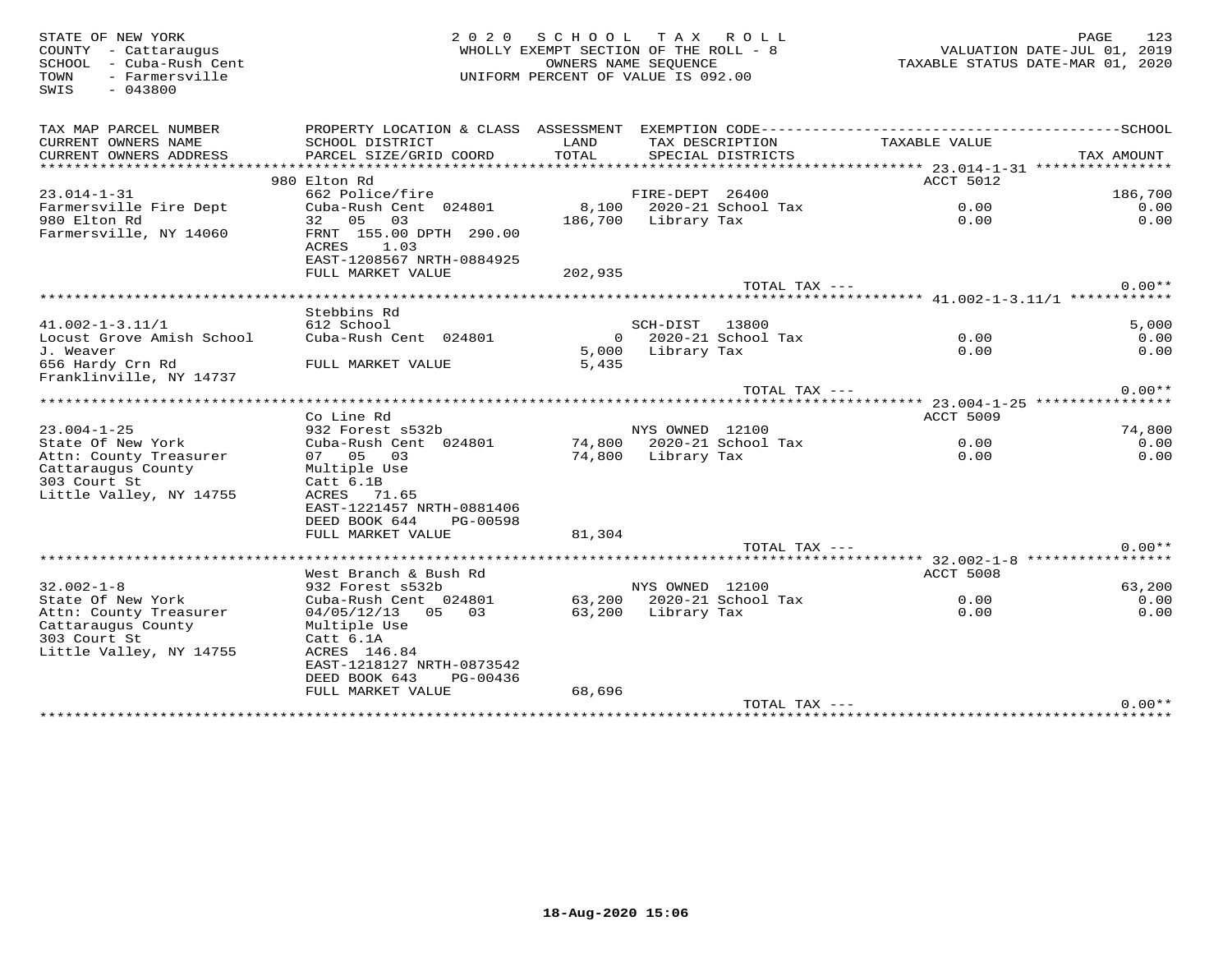| STATE OF NEW YORK<br>COUNTY<br>- Cattaraugus<br>- Cuba-Rush Cent<br>SCHOOL<br>- Farmersville<br>TOWN<br>SWIS<br>$-043800$ | 2020                                                 | SCHOOL<br>OWNERS NAME SEOUENCE | тах<br>R O L L<br>WHOLLY EXEMPT SECTION OF THE ROLL - 8<br>UNIFORM PERCENT OF VALUE IS 092.00 |               | 124<br>PAGE<br>VALUATION DATE-JUL 01,<br>2019<br>TAXABLE STATUS DATE-MAR 01, 2020 |
|---------------------------------------------------------------------------------------------------------------------------|------------------------------------------------------|--------------------------------|-----------------------------------------------------------------------------------------------|---------------|-----------------------------------------------------------------------------------|
| TAX MAP PARCEL NUMBER                                                                                                     | PROPERTY LOCATION & CLASS                            | ASSESSMENT                     |                                                                                               |               |                                                                                   |
| CURRENT OWNERS NAME                                                                                                       | SCHOOL DISTRICT                                      | LAND                           | TAX DESCRIPTION                                                                               | TAXABLE VALUE |                                                                                   |
| CURRENT OWNERS ADDRESS                                                                                                    | PARCEL SIZE/GRID COORD                               | TOTAL                          | SPECIAL DISTRICTS                                                                             |               | TAX AMOUNT                                                                        |
|                                                                                                                           |                                                      |                                |                                                                                               |               | ****************                                                                  |
|                                                                                                                           | 944 Co Rd 21                                         |                                |                                                                                               | ACCT 0030     |                                                                                   |
| 23.014-1-29                                                                                                               | 652 Govt bldgs                                       |                                | 14110<br>USA-PROP                                                                             |               | 92,100                                                                            |
| Us Postal Service                                                                                                         | Cuba-Rush Cent 024801                                | 8,000                          | 2020-21 School Tax                                                                            | 0.00          | 0.00                                                                              |
| PO Box 8601                                                                                                               | 32 05<br>03                                          | 92,100                         | Library Tax                                                                                   | 0.00          | 0.00                                                                              |
| Philadelphia, PA 19197-0120                                                                                               | FRNT 205.00 DPTH 210.00<br>EAST-1208436 NRTH-0884724 |                                |                                                                                               |               |                                                                                   |
|                                                                                                                           | PG-00929<br>DEED BOOK 732                            |                                |                                                                                               |               |                                                                                   |
|                                                                                                                           | FULL MARKET VALUE                                    | 100,109                        |                                                                                               |               |                                                                                   |
|                                                                                                                           |                                                      |                                | TOTAL TAX $---$                                                                               |               | $0.00**$                                                                          |
|                                                                                                                           |                                                      |                                |                                                                                               |               |                                                                                   |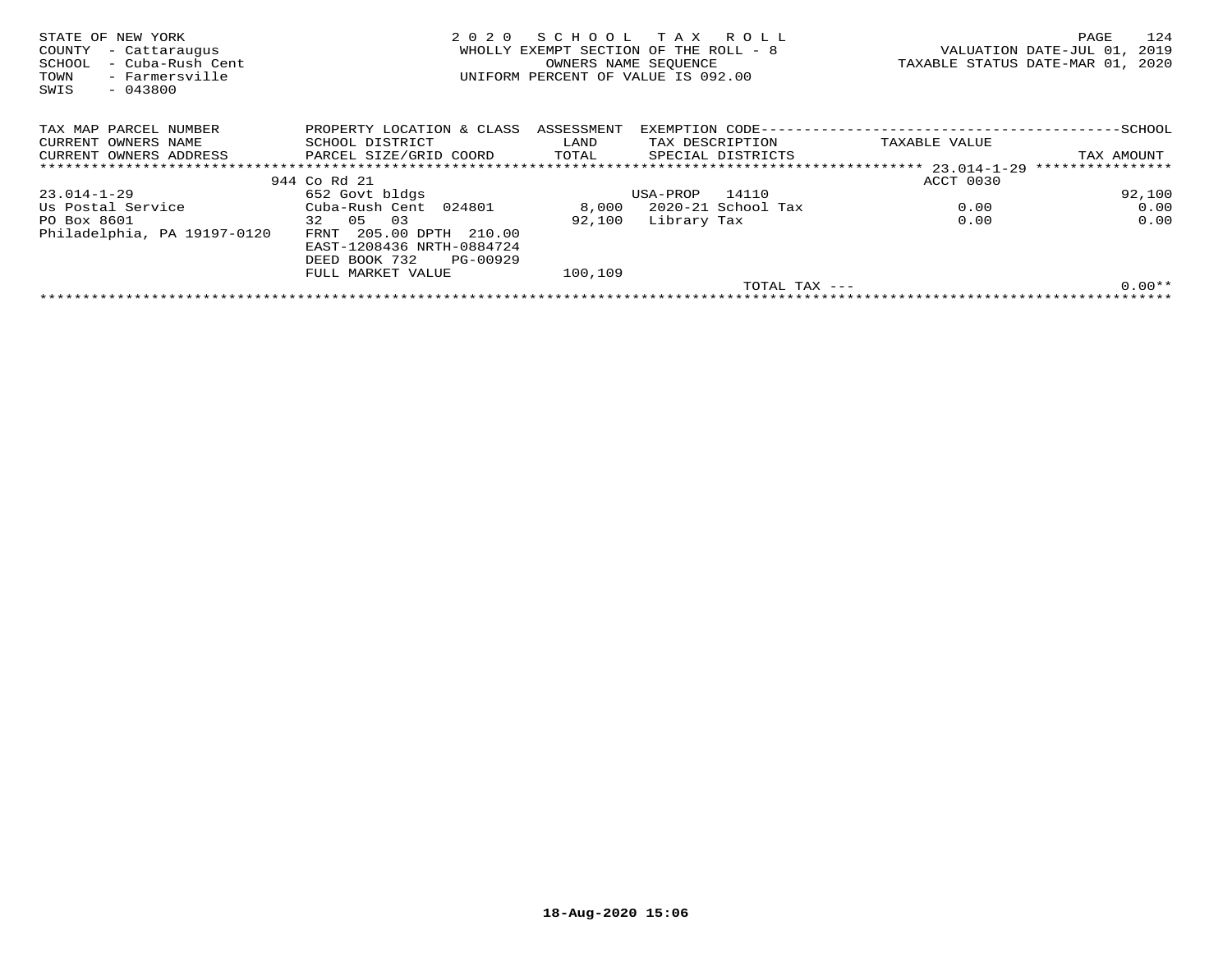|      | STATE OF NEW YORK<br>COUNTY - Cattaraugus | 2020 SCHOOL TAX ROLL<br>WHOLLY EXEMPT SECTION OF THE ROLL - 8 | PAGE<br>VALUATION DATE-JUL 01, 2019       | 125 |
|------|-------------------------------------------|---------------------------------------------------------------|-------------------------------------------|-----|
|      | SCHOOL - Cuba-Rush Cent                   |                                                               | TAXABLE STATUS DATE-MAR 01, 2020          |     |
| SWIS | TOWN - Farmersville<br>- 043800           | UNIFORM PERCENT OF VALUE IS 092.00                            | RPS155/V04/L015<br>CURRENT DATE 8/18/2020 |     |
|      |                                           | ROLL SUB SECTION- - TOTALS                                    |                                           |     |

|      |      | $m \wedge m \wedge$<br>.uial | $\pi$                |      | - |        |       | -----<br>$\sim$  |
|------|------|------------------------------|----------------------|------|---|--------|-------|------------------|
| CODE | NAME | 'ARI                         | TVDL<br><u>ـ د د</u> | ALUE |   | LUITOM | 'ALUL | max 37<br>⊥ ∠~∡∡ |

#### NO SPECIAL DISTRICTS AT THIS LEVEL

\*\*\* S C H O O L D I S T R I C T S U M M A R Y \*\*\*

| CODE   | DISTRICT NAME                    | TOTAL<br>PARCELS | ASSESSED<br>LAND | ASSESSED<br>TOTAL | EXEMPT<br>AMOUNT | TOTAL<br>TAXABLE |           |
|--------|----------------------------------|------------------|------------------|-------------------|------------------|------------------|-----------|
|        |                                  |                  |                  |                   | STAR AMOUNT      | STAR TAXABLE     | TOTAL TAX |
|        | Cuba-Rush Cent                   | 9                | 176,100          | 578,900           | 578,900          |                  |           |
| 024801 |                                  |                  |                  |                   |                  |                  |           |
|        | SUB-TOTAL                        | 9                | 176,100          | 578,900           | 578,900          |                  |           |
|        | $S \cup B - T \cup T A L (CONT)$ |                  |                  |                   |                  |                  |           |
|        |                                  |                  |                  |                   |                  |                  |           |
|        | TOTAL                            | 9                | 176,100          | 578,900           | 578,900          |                  |           |
|        | T O T A L (CONT)                 |                  |                  |                   |                  |                  |           |

## \*\*\* S Y S T E M C O D E S S U M M A R Y \*\*\*

#### NO SYSTEM EXEMPTIONS AT THIS LEVEL

| CODE  | DESCRIPTION | TOTAL<br>PARCELS | SCHOOL  |
|-------|-------------|------------------|---------|
| 12100 | NYS OWNED   | 2                | 138,000 |
| 13800 | SCH-DIST    |                  | 5,000   |
| 14110 | USA-PROP    | 2                | 92,100  |
| 21600 | PARSONAGE   |                  | 62,700  |
| 25110 | RELIGIOUS   |                  | 85,800  |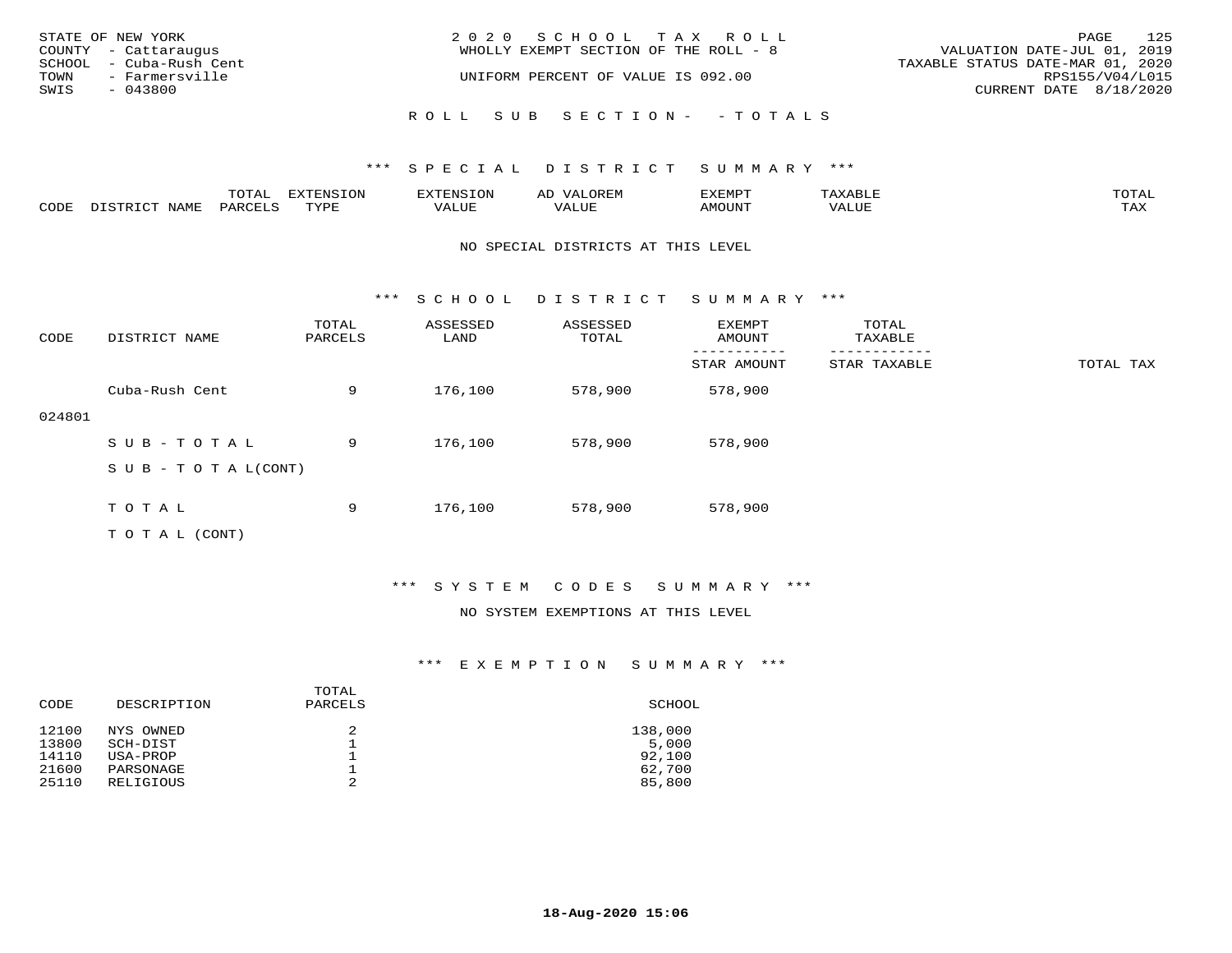|      | STATE OF NEW YORK       | 2020 SCHOOL TAX ROLL                  | PAGE                             | 126 |
|------|-------------------------|---------------------------------------|----------------------------------|-----|
|      | COUNTY - Cattaraugus    | WHOLLY EXEMPT SECTION OF THE ROLL - 8 | VALUATION DATE-JUL 01, 2019      |     |
|      | SCHOOL - Cuba-Rush Cent |                                       | TAXABLE STATUS DATE-MAR 01, 2020 |     |
| TOWN | - Farmersville          | UNIFORM PERCENT OF VALUE IS 092.00    | RPS155/V04/L015                  |     |
| SWIS | - 043800                |                                       | CURRENT DATE 8/18/2020           |     |
|      |                         |                                       |                                  |     |

ROLL SUB SECTION- - TOTALS

## \*\*\* E X E M P T I O N S U M M A R Y \*\*\*

| CODE  | DESCRIPTION        | TOTAL<br>PARCELS | SCHOOL             |
|-------|--------------------|------------------|--------------------|
| 26400 | FIRE-DEPT<br>TOTAL | a                | 195,300<br>578,900 |

| ROLL<br><b>SEC</b> | DESCRIPTION                                    | TOTAL<br>PARCELS | ASSESSED<br>LAND | ASSESSED<br>TOTAL | EXEMPT<br>AMOUNT | TOTAL<br>TAXABLE | TOTAL<br>TAX |
|--------------------|------------------------------------------------|------------------|------------------|-------------------|------------------|------------------|--------------|
|                    |                                                |                  |                  |                   | STAR AMOUNT      | STAR TAXABLE     |              |
|                    | RS 8 TOTAL<br>SPEC DIST TAXES<br>WHOLLY EXEMPT |                  | 176,100          | 578,900           | 578,900          |                  |              |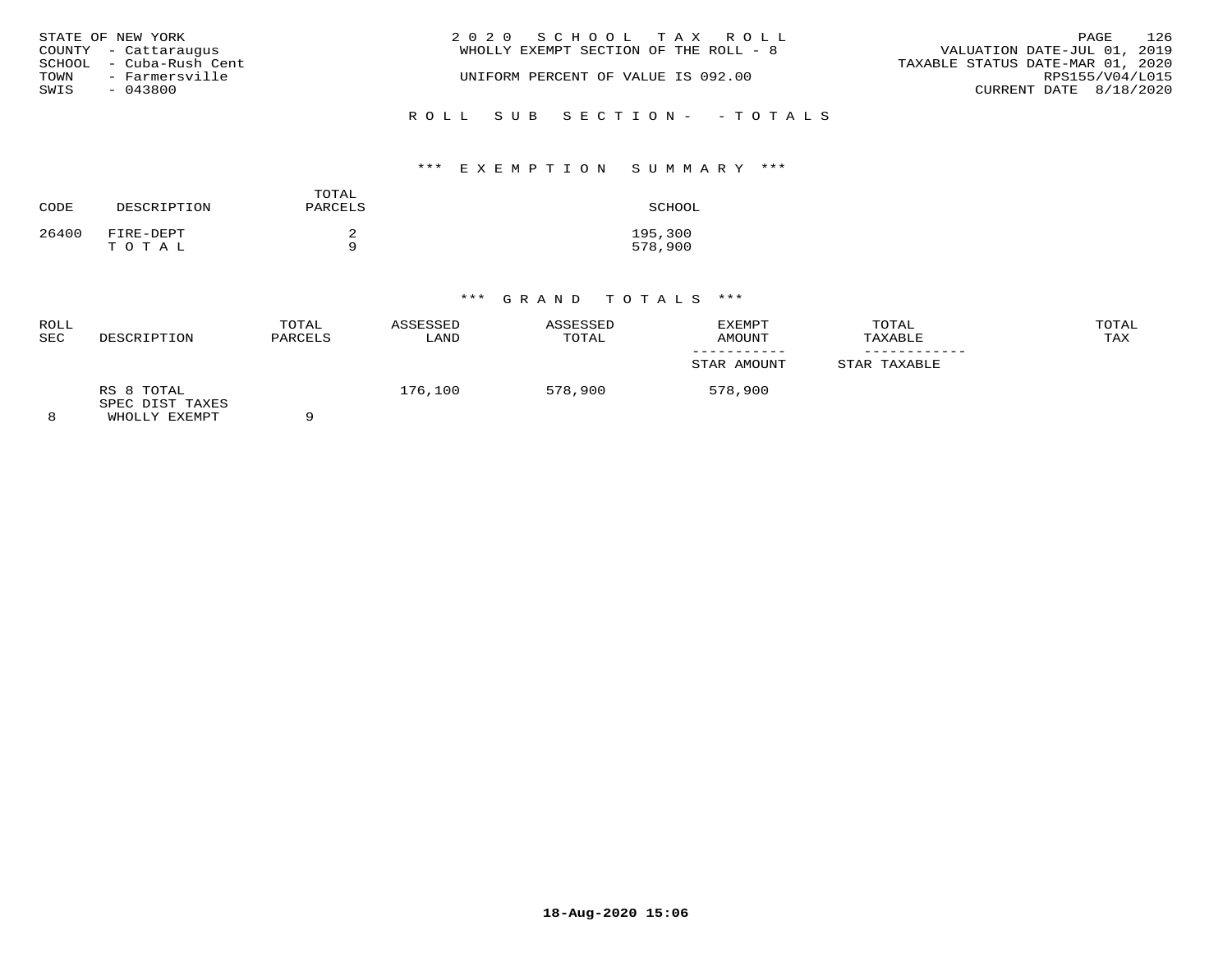| STATE OF NEW YORK<br>COUNTY - Cattaraugus         | 2020 SCHOOL TAX ROLL<br>WHOLLY EXEMPT SECTION OF THE ROLL - 8 | 127<br>PAGE<br>VALUATION DATE-JUL 01, 2019          |
|---------------------------------------------------|---------------------------------------------------------------|-----------------------------------------------------|
| SCHOOL - Cuba-Rush Cent<br>TOWN<br>- Farmersville | UNIFORM PERCENT OF VALUE IS 092.00                            | TAXABLE STATUS DATE-MAR 01, 2020<br>RPS155/V04/L015 |
| SWIS<br>- 043800                                  |                                                               | CURRENT DATE 8/18/2020                              |
|                                                   | ROLL SECTION TOTALS                                           |                                                     |

|      |      | $m \wedge m \wedge n$<br>⊥∪⊥AL | <b>DIZPOILIC TONT</b><br>∸∪ | EN-  | .<br>AL'<br>٠، تن ١٠ | 5773570      |          | $m \wedge m \wedge n$<br>$\mathsf{L}^{\mathsf{L}}$ |
|------|------|--------------------------------|-----------------------------|------|----------------------|--------------|----------|----------------------------------------------------|
| CODE | NAMF | PARO                           | TVDF<br><u>ـ د د</u>        | ALUE |                      | <b>MOUNT</b> | 7 A LU B | may<br>- ∠∡∡                                       |

#### NO SPECIAL DISTRICTS AT THIS LEVEL

\*\*\* S C H O O L D I S T R I C T S U M M A R Y \*\*\*

| CODE   | DISTRICT NAME                    | TOTAL<br>PARCELS | ASSESSED<br>LAND | ASSESSED<br>TOTAL | <b>EXEMPT</b><br>AMOUNT | TOTAL<br>TAXABLE |           |
|--------|----------------------------------|------------------|------------------|-------------------|-------------------------|------------------|-----------|
|        |                                  |                  |                  |                   | STAR AMOUNT             | STAR TAXABLE     | TOTAL TAX |
|        | Cuba-Rush Cent                   | 9                | 176,100          | 578,900           | 578,900                 |                  |           |
| 024801 |                                  |                  |                  |                   |                         |                  |           |
|        | SUB-TOTAL                        | 9                | 176,100          | 578,900           | 578,900                 |                  |           |
|        | $S \cup B - T \cup T A L (CONT)$ |                  |                  |                   |                         |                  |           |
|        |                                  |                  |                  |                   |                         |                  |           |
|        | TOTAL                            | 9                | 176,100          | 578,900           | 578,900                 |                  |           |
|        | T O T A L (CONT)                 |                  |                  |                   |                         |                  |           |

## \*\*\* S Y S T E M C O D E S S U M M A R Y \*\*\*

#### NO SYSTEM EXEMPTIONS AT THIS LEVEL

| CODE  | DESCRIPTION | TOTAL<br>PARCELS | SCHOOL  |
|-------|-------------|------------------|---------|
| 12100 | NYS OWNED   | 2                | 138,000 |
| 13800 | SCH-DIST    |                  | 5,000   |
| 14110 | USA-PROP    | 2                | 92,100  |
| 21600 | PARSONAGE   |                  | 62,700  |
| 25110 | RELIGIOUS   |                  | 85,800  |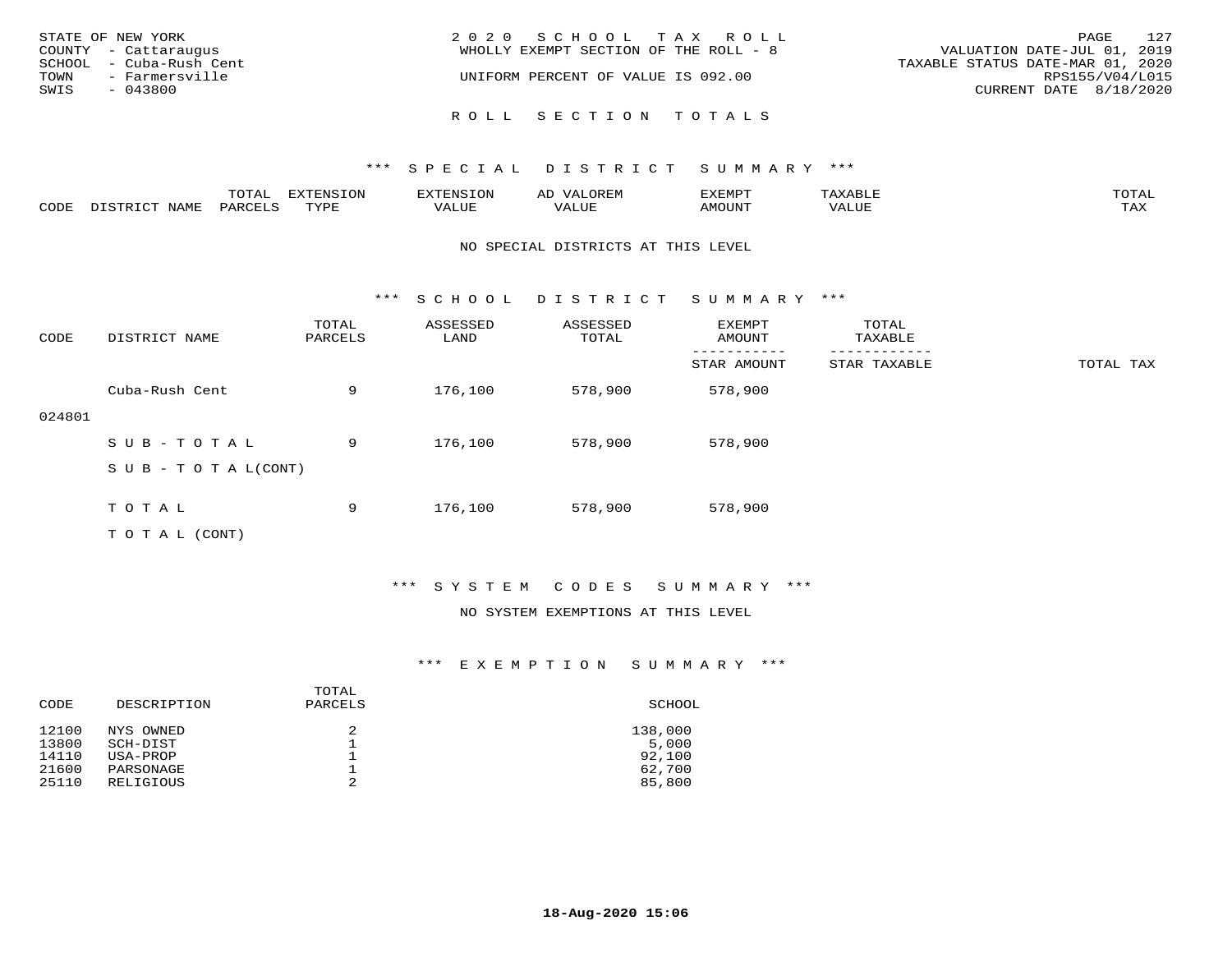| STATE OF NEW YORK<br>COUNTY - Cattaraugus<br>SCHOOL - Cuba-Rush Cent<br>TOWN<br>- Farmersville<br>SWIS<br>- 043800 | 2020 SCHOOL TAX ROLL<br>WHOLLY EXEMPT SECTION OF THE ROLL - 8<br>UNIFORM PERCENT OF VALUE IS 092.00 | 128<br>PAGE<br>VALUATION DATE-JUL 01, 2019<br>TAXABLE STATUS DATE-MAR 01, 2020<br>RPS155/V04/L015<br>CURRENT DATE 8/18/2020 |
|--------------------------------------------------------------------------------------------------------------------|-----------------------------------------------------------------------------------------------------|-----------------------------------------------------------------------------------------------------------------------------|
|                                                                                                                    | ROLL SECTION TOTALS                                                                                 |                                                                                                                             |

# \*\*\* E X E M P T I O N S U M M A R Y \*\*\*

| CODE  | DESCRIPTION        | TOTAL<br>PARCELS | SCHOOL             |
|-------|--------------------|------------------|--------------------|
| 26400 | FIRE-DEPT<br>TOTAL |                  | 195,300<br>578,900 |

| ROLL<br><b>SEC</b> | DESCRIPTION                                    | TOTAL<br>PARCELS | ASSESSED<br>LAND | ASSESSED<br>TOTAL | <b>EXEMPT</b><br>AMOUNT | TOTAL<br>TAXABLE | TOTAL<br>TAX |
|--------------------|------------------------------------------------|------------------|------------------|-------------------|-------------------------|------------------|--------------|
|                    |                                                |                  |                  |                   | STAR AMOUNT             | STAR TAXABLE     |              |
|                    | RS 8 TOTAL<br>SPEC DIST TAXES<br>WHOLLY EXEMPT |                  | 176,100          | 578,900           | 578,900                 |                  |              |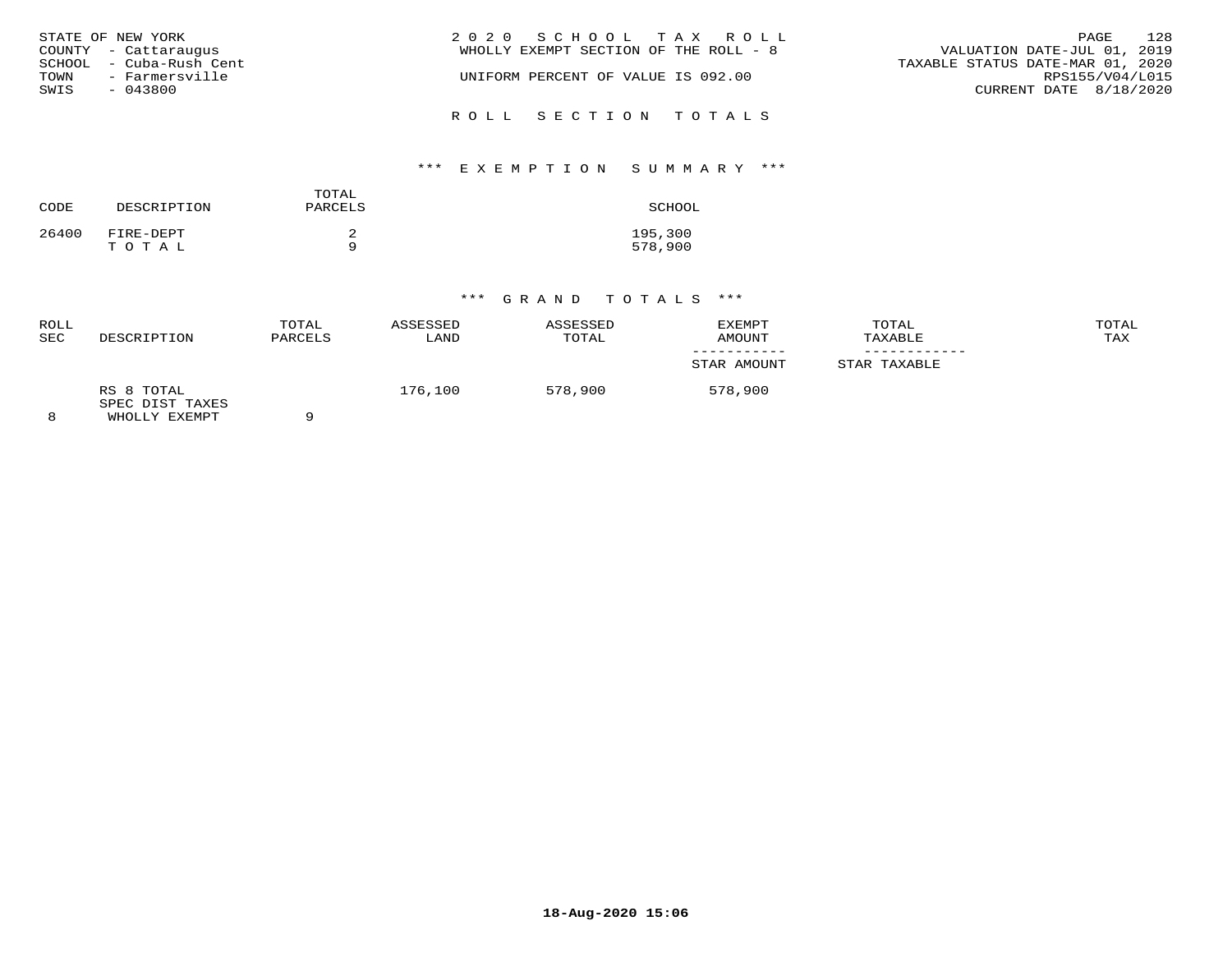| STATE OF NEW YORK       | 2020 SCHOOL TAX ROLL | 129<br>PAGE                      |
|-------------------------|----------------------|----------------------------------|
| COUNTY - Cattaraugus    |                      | VALUATION DATE-JUL 01, 2019      |
| SCHOOL - Cuba-Rush Cent | SWIS TOTALS          | TAXABLE STATUS DATE-MAR 01, 2020 |
| TOWN<br>- Farmersville  |                      | RPS155/V04/L015                  |
| SWIS<br>$-043800$       |                      | CURRENT DATE 8/18/2020           |

|      |      | $\blacksquare$<br><b>⊥∪⊥</b> ⊥ | <b>EXTENSION</b> |                           | 57773570 |     | 1 A A | $\sim$ m $\sim$ $\sim$<br>. שנת |
|------|------|--------------------------------|------------------|---------------------------|----------|-----|-------|---------------------------------|
| CODE | IAMF | $D \triangle P'$               | TVDI             | $\cdots$<br>$\mathcal{L}$ | MOUN     | ۰Δ. |       | TAX                             |

NO SPECIAL DISTRICTS AT THIS LEVEL

\*\*\* S C H O O L D I S T R I C T S U M M A R Y \*\*\*

| CODE   | DISTRICT NAME                    | TOTAL<br>PARCELS | ASSESSED<br>LAND | ASSESSED<br>TOTAL | EXEMPT<br>AMOUNT | TOTAL<br>TAXABLE          |          |            |
|--------|----------------------------------|------------------|------------------|-------------------|------------------|---------------------------|----------|------------|
|        |                                  |                  |                  |                   | STAR AMOUNT      | ---------<br>STAR TAXABLE | TAX RATE | TOTAL TAX  |
|        | Cuba-Rush Cent                   | 395              | 12965,800        | 27744,638         | 1953,326         | 25,791,312                |          |            |
| 024801 |                                  |                  |                  |                   | 4054,760         | 21,736,552                | .393455  | 317,809.65 |
|        | $SUB - TO TAL$                   | 395              | 12965,800        | 27744,638         | 1953,326         | 25,791,312                |          |            |
|        | $S \cup B - T \cup T A L (CONT)$ |                  |                  |                   | 4054,760         | 21,736,552                |          | 317,809.65 |
|        | TOTAL                            | 395              | 12965,800        | 27744,638         | 1953,326         | 25,791,312                |          |            |
|        |                                  |                  |                  |                   |                  |                           |          |            |
|        | T O T A L (CONT)                 |                  |                  |                   | 4054,760         | 21,736,552                |          | 317,809.65 |

\*\*\* S Y S T E M C O D E S S U M M A R Y \*\*\*

#### NO SYSTEM EXEMPTIONS AT THIS LEVEL

| CODE  | DESCRIPTION | TOTAL<br>PARCELS | SCHOOL  |
|-------|-------------|------------------|---------|
| 12100 | NYS OWNED   | 2                | 138,000 |
| 13800 | SCH-DIST    | ᅩ                | 5,000   |
| 14110 | USA-PROP    | ᅩ                | 92,100  |
| 21600 | PARSONAGE   | ᅩ                | 62,700  |
| 25110 | RELIGIOUS   | 2                | 85,800  |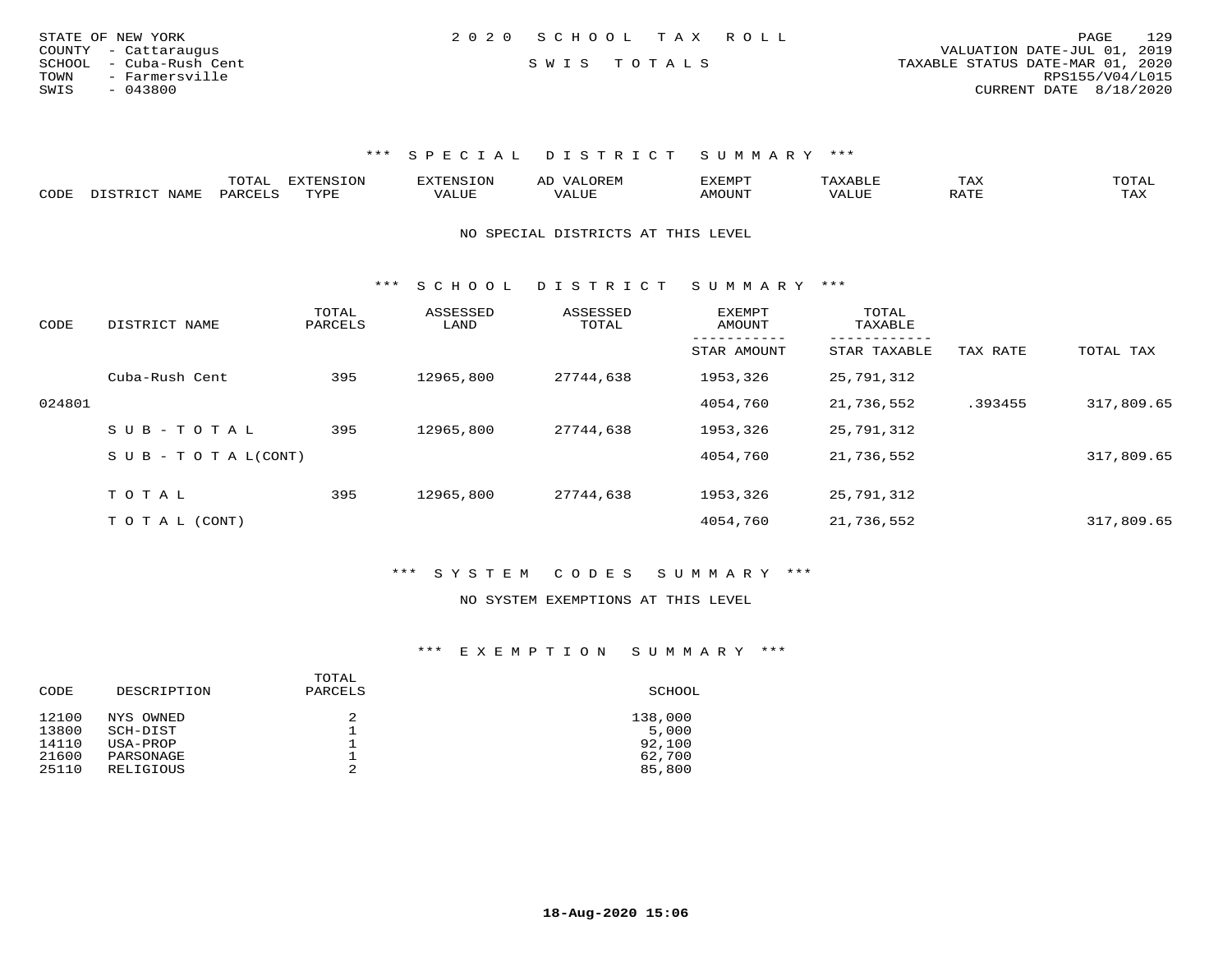| STATE OF NEW YORK |  |                  |  |
|-------------------|--|------------------|--|
| COUNTY            |  | - Cattaraugus    |  |
| SCHOOL            |  | - Cuba-Rush Cent |  |
| TOWN              |  | - Farmersville   |  |
| SWIS              |  | $-043800$        |  |

### \*\*\* E X E M P T I O N S U M M A R Y \*\*\*

| CODE  | DESCRIPTION | TOTAL<br>PARCELS | SCHOOL   |
|-------|-------------|------------------|----------|
| 26400 | FIRE-DEPT   | 2                | 195,300  |
| 41700 | AG BLDG     | 5                | 182,200  |
| 41720 | AG DIST     | 23               | 657,048  |
| 41730 | AG DISTOUT  | 5                | 112,134  |
| 41800 | AGED C/T/S  | 5                | 261,650  |
| 41804 | AGED S      | 5                | 70,096   |
| 41834 | ENH STAR    | 39               | 2320,660 |
| 41854 | BAS STAR    | 58               | 1734,100 |
| 47100 | Mass Telec  |                  | 91,298   |
|       | тотаь       | 150              | 6008,086 |

| ROLL<br>SEC  | DESCRIPTION                         | TOTAL<br>PARCELS | ASSESSED<br>LAND | ASSESSED<br>TOTAL | <b>EXEMPT</b><br>AMOUNT | TOTAL<br>TAXABLE         |             |             |
|--------------|-------------------------------------|------------------|------------------|-------------------|-------------------------|--------------------------|-------------|-------------|
|              |                                     |                  |                  |                   | STAR AMOUNT             | STAR TAXABLE             | TAX<br>RATE |             |
|              | $2020 - 21$ School Tax              |                  | 9949,900         | 22773,933         | 1,283,128<br>4054,760   | 21,490,805<br>17,436,045 | 14.154126   | 246,792.01  |
|              | Library Tax                         |                  | 9949,900         | 22773,933         | 1,283,128               | 21,490,805<br>21,490,805 | 0.393455    | 8,455.68    |
| $\mathbf{1}$ | SPEC DIST TAXES<br>TAXABLE          | 368              |                  |                   |                         |                          |             | 255, 247.69 |
|              | 2020-21 School Tax                  |                  | 2814,000         | 2840,730          |                         | 2,840,730<br>2,840,730   | 14.154126   | 40,208.06   |
|              | Library Tax                         |                  | 2814,000         | 2840,730          |                         | 2,840,730<br>2,840,730   | 0.393455    | 1,117.68    |
| 3            | SPEC DIST TAXES<br>STATE OWNED LAND | 11               |                  |                   |                         |                          |             | 41,325.74   |
|              | 2020-21 School Tax                  |                  |                  | 415,982           |                         | 415,982<br>415,982       | 14.154126   | 5,887.86    |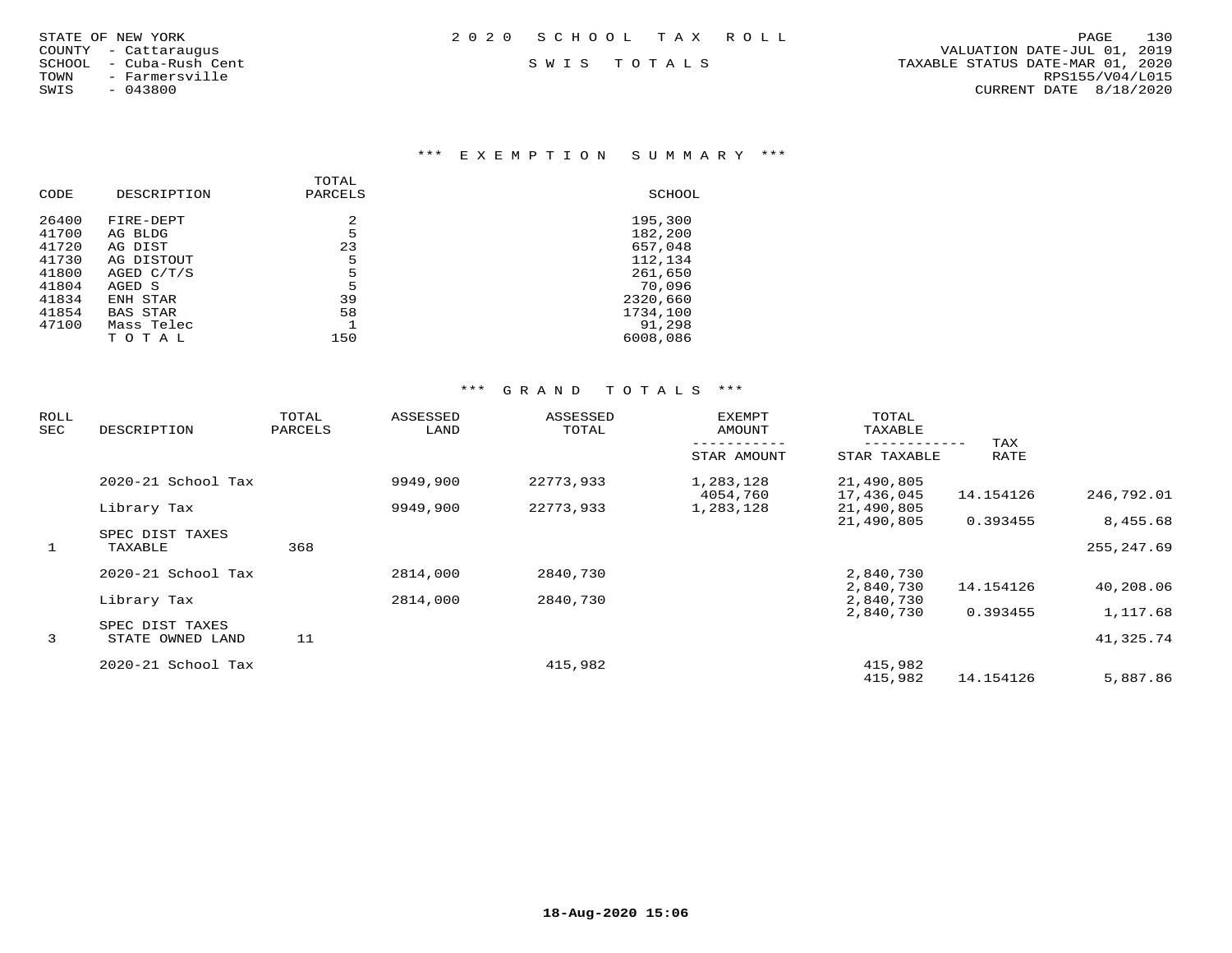| STATE OF NEW YORK    |  |                  |  |
|----------------------|--|------------------|--|
| COUNTY - Cattaraugus |  |                  |  |
| SCHOOL               |  | - Cuba-Rush Cent |  |
| TOWN                 |  | - Farmersville   |  |
| SWIS                 |  | $-043800$        |  |

### STATE OF NEW YORK 2 0 2 0 S C H O O L T A X R O L L PAGE 131

 COUNTY - Cattaraugus VALUATION DATE-JUL 01, 2019 SCHOOL - Cuba-Rush Cent S W I S T O T A L S TAXABLE STATUS DATE-MAR 01, 2020 TOWN - Farmersville RPS155/V04/L015SWIS - 043800 CURRENT DATE 8/18/2020

| ROLL<br><b>SEC</b> | DESCRIPTION                      | TOTAL<br>PARCELS | ASSESSED<br>LAND | ASSESSED<br>TOTAL | <b>EXEMPT</b><br>AMOUNT | TOTAL<br>TAXABLE       |                           |            |
|--------------------|----------------------------------|------------------|------------------|-------------------|-------------------------|------------------------|---------------------------|------------|
|                    |                                  |                  |                  |                   | STAR AMOUNT             | STAR TAXABLE           | <b>TAX</b><br><b>RATE</b> |            |
|                    | Library Tax                      |                  |                  | 415,982           |                         | 415,982<br>415,982     | 0.393455                  | 163.67     |
|                    | SPEC DIST TAXES                  |                  |                  |                   |                         |                        |                           |            |
| 5                  | SPECIAL FRANCHISE                | 2                |                  |                   |                         |                        |                           | 6,051.53   |
|                    | 2020-21 School Tax               |                  | 25,800           | 1135,093          | 91,298                  | 1,043,795              |                           |            |
|                    |                                  |                  | 25,800           | 1135,093          | 91,298                  | 1,043,795<br>1,043,795 | 14.154126                 | 14,774.00  |
|                    | Library Tax                      |                  |                  |                   |                         | 1,043,795              | 0.393455                  | 410.69     |
|                    | SPEC DIST TAXES                  |                  |                  |                   |                         |                        |                           |            |
| 6                  | UTILITIES & N.C.                 | 5                |                  |                   |                         |                        |                           | 15,184.69  |
|                    |                                  |                  |                  |                   | 578,900                 |                        |                           |            |
| 8                  | SPEC DIST TAXES<br>WHOLLY EXEMPT | 9                |                  |                   |                         |                        |                           |            |
|                    | 2020-21 School Tax               |                  | 12965,800        | 27744,638         | 1,953,326               | 25,791,312             |                           |            |
|                    |                                  |                  |                  |                   | 4054,760                | 21,736,552             | 14.154126                 | 307,661.93 |
|                    | Library Tax                      |                  | 12965,800        | 27744,638         | 1,953,326               | 25,791,312             |                           |            |
|                    | SPEC DIST TAXES                  |                  |                  |                   |                         | 25,791,312             | 0.393455                  | 10,147.72  |
| $\star$            | TOTAL<br>SUB                     | 395              |                  |                   |                         |                        |                           | 317,809.65 |
|                    |                                  |                  |                  |                   |                         |                        |                           |            |
|                    | 2020-21 School Tax               |                  | 12965,800        | 27744,638         | 1,953,326               | 25,791,312             |                           |            |
|                    |                                  |                  |                  |                   | 4054,760                | 21,736,552             | 14.154126                 | 307,661.93 |
|                    | Library Tax                      |                  | 12965,800        | 27744,638         | 1,953,326               | 25,791,312             |                           |            |
|                    | SPEC DIST TAXES                  |                  |                  |                   |                         | 25,791,312             | 0.393455                  | 10,147.72  |
| $***$              | GRAND TOTAL                      | 395              |                  |                   |                         |                        |                           | 317,809.65 |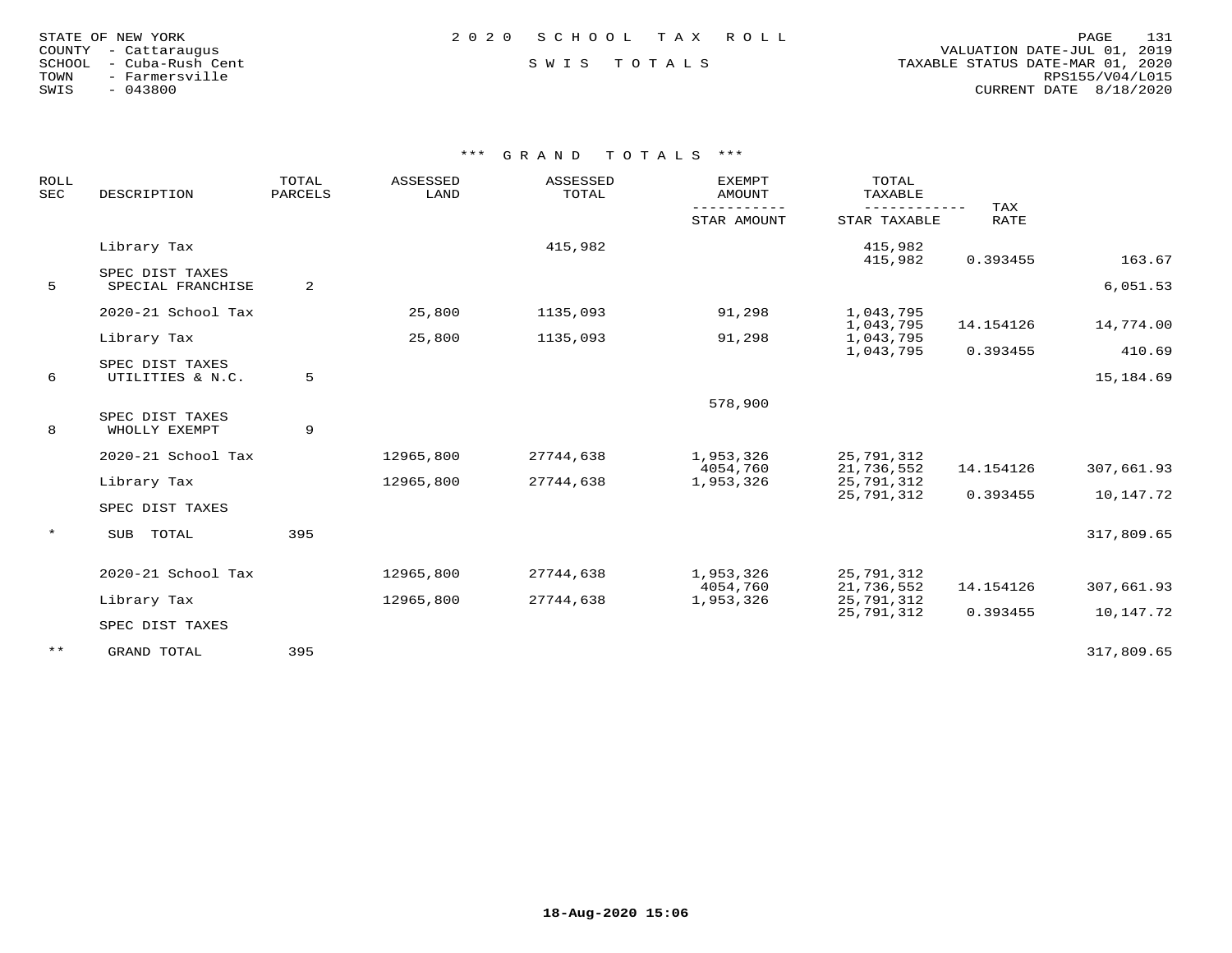| STATE OF NEW YORK<br>COUNTY - Cattaraugus<br>SCHOOL - Cuba-Rush Cent<br>- Freedom<br>TOWN<br>SWIS<br>$-044200$ |                                                                                                   | 2020 SCHOOL<br>TAXABLE SECTION OF THE ROLL - 1<br>UNIFORM PERCENT OF VALUE IS 094.00 | T A X<br>OWNERS NAME SEQUENCE | R O L L                              | VALUATION DATE-JUL 01, 2019<br>TAXABLE STATUS DATE-MAR 01, 2020 | 132<br>PAGE                      |
|----------------------------------------------------------------------------------------------------------------|---------------------------------------------------------------------------------------------------|--------------------------------------------------------------------------------------|-------------------------------|--------------------------------------|-----------------------------------------------------------------|----------------------------------|
| TAX MAP PARCEL NUMBER                                                                                          |                                                                                                   |                                                                                      |                               |                                      |                                                                 |                                  |
| CURRENT OWNERS NAME<br>CURRENT OWNERS ADDRESS                                                                  | SCHOOL DISTRICT<br>PARCEL SIZE/GRID COORD                                                         | LAND<br>TOTAL                                                                        |                               | TAX DESCRIPTION<br>SPECIAL DISTRICTS | TAXABLE VALUE                                                   | TAX AMOUNT                       |
|                                                                                                                | 24 Rte 243                                                                                        |                                                                                      |                               |                                      | ACCT 0617                                                       | 376<br>BILL                      |
| $23.002 - 2 - 11$                                                                                              | 210 1 Family Res                                                                                  |                                                                                      | <b>BAS STAR</b>               | 41854                                |                                                                 | 30,000                           |
| Barker Phillip                                                                                                 | Cuba-Rush Cent 024801                                                                             |                                                                                      |                               | 11,700 2020-21 School Tax            | 96,000                                                          | 1,329.89                         |
| 24 Rte 243<br>Farmersville Sta., NY 14060                                                                      | 01 06 03<br>ACRES<br>3.20<br>EAST-1222275 NRTH-0888101                                            | 96,000                                                                               | Library Tax                   |                                      | 96,000                                                          | 36.97                            |
|                                                                                                                | DEED BOOK 14938 PG-4001<br>FULL MARKET VALUE                                                      | 102,128                                                                              |                               |                                      |                                                                 |                                  |
|                                                                                                                |                                                                                                   |                                                                                      |                               | TOTAL TAX ---                        |                                                                 | 960.86**                         |
|                                                                                                                |                                                                                                   |                                                                                      |                               |                                      | DATE #1<br>AMT DUE                                              | 09/30/20<br>960.86               |
|                                                                                                                |                                                                                                   |                                                                                      |                               |                                      |                                                                 |                                  |
| $14.004 - 1 - 18.12$                                                                                           | East County Line Rd<br>322 Rural vac>10                                                           |                                                                                      |                               | 2020-21 School Tax                   | ACCT 1485<br>21,900                                             | 377<br>BILL<br>303.38            |
| Bennett Donald G.                                                                                              | Cuba-Rush Cent 024801                                                                             | 21,900                                                                               | Library Tax                   |                                      | 21,900                                                          | 8.43                             |
| 10396 Osmun Road<br>Farmersville Station, NY 14060 EAST-1220060 NRTH-0865771                                   | 20.62<br>ACRES<br>DEED BOOK 19133 PG-7001                                                         | 21,900                                                                               |                               |                                      |                                                                 |                                  |
|                                                                                                                | FULL MARKET VALUE                                                                                 | 23,298                                                                               |                               |                                      |                                                                 |                                  |
|                                                                                                                |                                                                                                   |                                                                                      |                               | TOTAL TAX ---                        | DATE #1<br>AMT DUE                                              | $311.81**$<br>09/30/20<br>311.81 |
|                                                                                                                |                                                                                                   |                                                                                      |                               |                                      |                                                                 |                                  |
|                                                                                                                | East County Line Rd                                                                               |                                                                                      |                               |                                      | ACCT 1487                                                       | 378<br>BILL                      |
| $23.002 - 1 - 16$                                                                                              | 322 Rural vac>10                                                                                  |                                                                                      |                               | 2020-21 School Tax                   | 16,800                                                          | 232.73                           |
| Buchner Bruce R<br>Buchner Mary K<br>7016 Lakeside Dr<br>Niagra Falls, NY 14304                                | Cuba-Rush Cent 024801<br>ACRES 13.30<br>EAST-1221934 NRTH-0895045<br>DEED BOOK 2752<br>PG-8001    | 16,800<br>16,800                                                                     | Library Tax                   |                                      | 16,800                                                          | 6.47                             |
|                                                                                                                | FULL MARKET VALUE                                                                                 | 17,872                                                                               |                               |                                      |                                                                 |                                  |
|                                                                                                                |                                                                                                   |                                                                                      |                               | TOTAL TAX ---                        |                                                                 | 239.20**                         |
|                                                                                                                |                                                                                                   |                                                                                      |                               |                                      | DATE #1<br>AMT DUE                                              | 09/30/20<br>239.20               |
|                                                                                                                |                                                                                                   |                                                                                      |                               |                                      |                                                                 |                                  |
| $14.004 - 1 - 18.1$                                                                                            | East County Line Rd<br>322 Rural vac>10                                                           |                                                                                      |                               | 2020-21 School Tax                   | ACCT 0513<br>21,300                                             | 379<br>BILL<br>295.07            |
| Cielencki Kevin                                                                                                | Cuba-Rush Cent 024801                                                                             | 21,300                                                                               | Library Tax                   |                                      | 21,300                                                          | 8.20                             |
| 116 Cunard Rd<br>Buffalo, NY 14216                                                                             | 03 06 03<br>Ff 390.00<br>19.78<br>ACRES<br>EAST-1218924 NRTH-0896085<br>DEED BOOK 7509<br>PG-7001 | 21,300                                                                               |                               |                                      |                                                                 |                                  |
|                                                                                                                | FULL MARKET VALUE                                                                                 | 22,660                                                                               |                               |                                      |                                                                 |                                  |
|                                                                                                                |                                                                                                   |                                                                                      |                               | TOTAL TAX ---                        | DATE #1<br>AMT DUE                                              | $303.27**$<br>09/30/20<br>303.27 |
|                                                                                                                |                                                                                                   |                                                                                      |                               |                                      |                                                                 |                                  |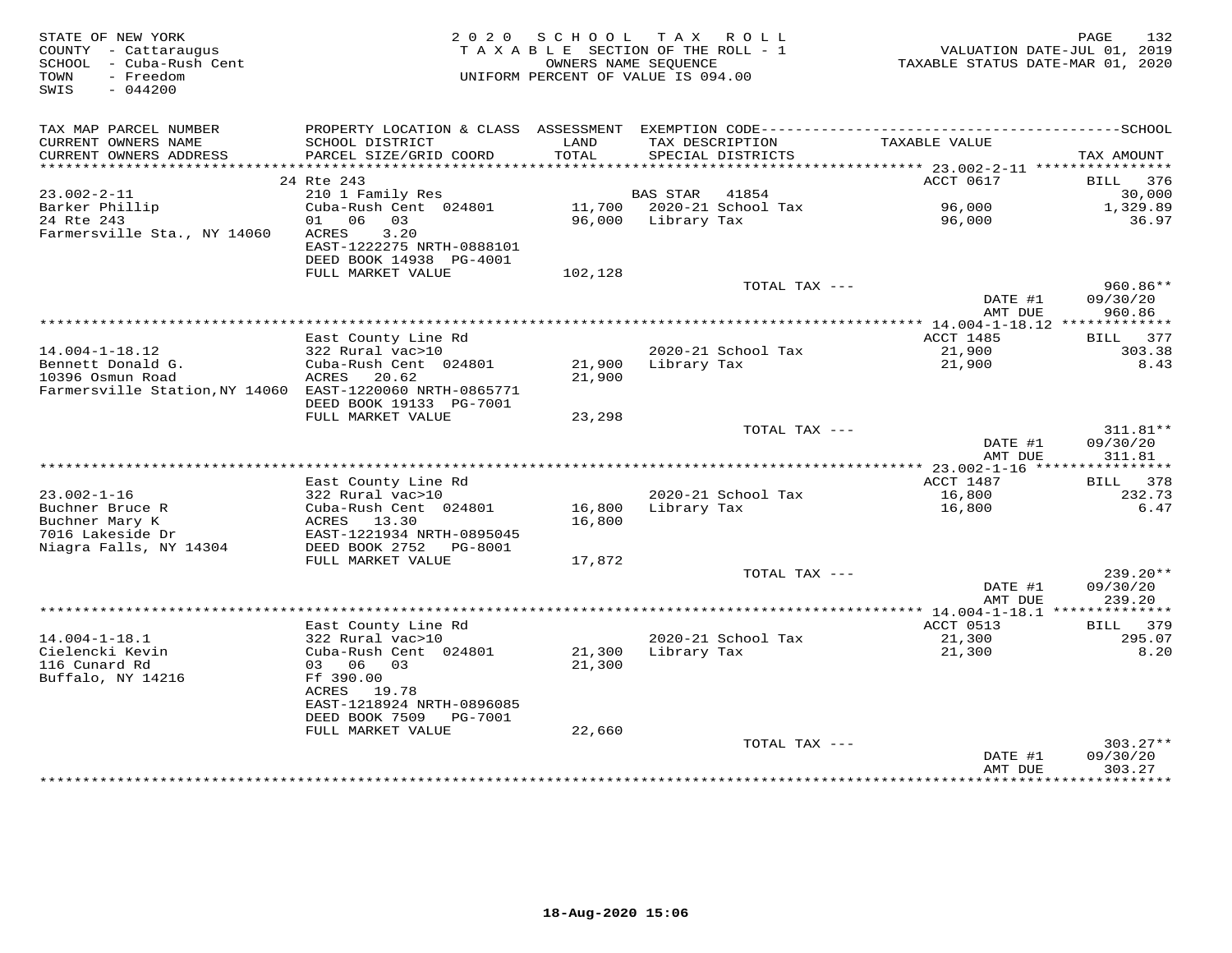| STATE OF NEW YORK<br>COUNTY - Cattaraugus<br>SCHOOL - Cuba-Rush Cent<br>- Freedom<br>TOWN<br>$-044200$<br>SWIS |                                                        | 2020 SCHOOL TAX<br>TAXABLE SECTION OF THE ROLL - 1<br>OWNERS NAME SEQUENCE<br>UNIFORM PERCENT OF VALUE IS 094.00 |                     | ROLL                                 | VALUATION DATE-JUL 01, 2019<br>TAXABLE STATUS DATE-MAR 01, 2020 | 133<br>PAGE            |
|----------------------------------------------------------------------------------------------------------------|--------------------------------------------------------|------------------------------------------------------------------------------------------------------------------|---------------------|--------------------------------------|-----------------------------------------------------------------|------------------------|
| TAX MAP PARCEL NUMBER                                                                                          |                                                        |                                                                                                                  |                     |                                      |                                                                 |                        |
| CURRENT OWNERS NAME<br>CURRENT OWNERS ADDRESS<br>**********************                                        | SCHOOL DISTRICT<br>PARCEL SIZE/GRID COORD              | LAND<br>TOTAL                                                                                                    |                     | TAX DESCRIPTION<br>SPECIAL DISTRICTS | TAXABLE VALUE                                                   | TAX AMOUNT             |
|                                                                                                                | Town Line Rd                                           |                                                                                                                  |                     |                                      | ACCT 1488                                                       | BILL<br>380            |
| $23.002 - 1 - 17$                                                                                              | 322 Rural vac>10                                       |                                                                                                                  |                     | 2020-21 School Tax                   | 41,500                                                          | 574.90                 |
| Cielencki Kevin J                                                                                              | Cuba-Rush Cent 024801                                  | 41,500                                                                                                           | Library Tax         |                                      | 41,500                                                          | 15.98                  |
| 116 Cunard Rd                                                                                                  | ACRES<br>52.08                                         | 41,500                                                                                                           |                     |                                      |                                                                 |                        |
| Buffalo, NY 14216                                                                                              | EAST-1220198 NRTH-0894450                              |                                                                                                                  |                     |                                      |                                                                 |                        |
|                                                                                                                | DEED BOOK 2792    PG-5001                              |                                                                                                                  |                     |                                      |                                                                 |                        |
|                                                                                                                | FULL MARKET VALUE                                      | 44,149                                                                                                           |                     | TOTAL TAX ---                        |                                                                 | 590.88**               |
|                                                                                                                |                                                        |                                                                                                                  |                     |                                      | DATE #1<br>AMT DUE                                              | 09/30/20<br>590.88     |
|                                                                                                                |                                                        |                                                                                                                  |                     |                                      |                                                                 |                        |
|                                                                                                                | B&S Rd                                                 |                                                                                                                  |                     |                                      | <b>ACCT 1506</b>                                                | BILL 381               |
| $23.002 - 1 - 5.2$                                                                                             | 322 Rural vac>10                                       |                                                                                                                  |                     | 2020-21 School Tax                   | 36,700                                                          | 508.40                 |
| Cook Ronald H                                                                                                  | Cuba-Rush Cent 024801                                  | 36,700                                                                                                           | Library Tax         |                                      | 36,700                                                          | 14.13                  |
| 9510 Transit Rd Apt 241                                                                                        | ACRES<br>43.70                                         | 36,700                                                                                                           |                     |                                      |                                                                 |                        |
| E. Amherst, NY 14051                                                                                           | EAST-1221697 NRTH-0892213<br>DEED BOOK 4885<br>PG-8002 |                                                                                                                  |                     |                                      |                                                                 |                        |
|                                                                                                                | FULL MARKET VALUE                                      | 39,043                                                                                                           |                     |                                      |                                                                 |                        |
|                                                                                                                |                                                        |                                                                                                                  |                     | TOTAL TAX ---                        |                                                                 | $522.53**$             |
|                                                                                                                |                                                        |                                                                                                                  |                     |                                      | DATE #1                                                         | 09/30/20               |
|                                                                                                                |                                                        |                                                                                                                  |                     |                                      | AMT DUE                                                         | 522.53                 |
|                                                                                                                | Rte 243                                                |                                                                                                                  |                     |                                      | ACCT 0152                                                       | BILL 382               |
| $23.002 - 2 - 12.1$                                                                                            | 322 Rural vac>10                                       |                                                                                                                  | AG DIST             | 41720                                |                                                                 | 23,678                 |
| Czelusta Daniel P                                                                                              | Cuba-Rush Cent 024801                                  |                                                                                                                  |                     | 153,800 2020-21 School Tax           | 130,122                                                         | 1,802.58               |
| Monin John E                                                                                                   | 09 06 03                                               |                                                                                                                  | 153,800 Library Tax |                                      | 130,122                                                         | 50.11                  |
| 11686 Cary Rd                                                                                                  | $L/p$ 678-392                                          |                                                                                                                  |                     |                                      |                                                                 |                        |
| Alden, NY 14004                                                                                                | ACRES 163.24                                           |                                                                                                                  |                     |                                      |                                                                 |                        |
|                                                                                                                | EAST-1216880 NRTH-0888881                              |                                                                                                                  |                     |                                      |                                                                 |                        |
| MAY BE SUBJECT TO PAYMENT<br>UNDER AGDIST LAW TIL 2024                                                         | DEED BOOK 27081 PG-4001<br>FULL MARKET VALUE           | 163,617                                                                                                          |                     |                                      |                                                                 |                        |
|                                                                                                                |                                                        |                                                                                                                  |                     | TOTAL TAX ---                        |                                                                 | $1,852.69**$           |
|                                                                                                                |                                                        |                                                                                                                  |                     |                                      | DATE #1                                                         | 09/30/20               |
|                                                                                                                |                                                        |                                                                                                                  |                     |                                      | AMT DUE                                                         | 1,852.69               |
|                                                                                                                |                                                        | *******************************                                                                                  |                     |                                      | ********** 14.004-1-18.7 ***************                        |                        |
|                                                                                                                | East County Line Rd                                    |                                                                                                                  |                     |                                      | <b>ACCT 1385</b>                                                | BILL<br>383            |
| $14.004 - 1 - 18.7$<br>Evrard Richard C                                                                        | 260 Seasonal res<br>Cuba-Rush Cent 024801              | 35,500                                                                                                           | Library Tax         | 2020-21 School Tax                   | 73,500<br>73,500                                                | 1,018.19<br>28.30      |
| Evrard Tina M                                                                                                  | $02/03$ 06 03                                          | 73,500                                                                                                           |                     |                                      |                                                                 |                        |
| 294 Ward Rd                                                                                                    | $L/p$ 704-557                                          |                                                                                                                  |                     |                                      |                                                                 |                        |
| North Tonawanda, NY 14120                                                                                      | Ff 660.00                                              |                                                                                                                  |                     |                                      |                                                                 |                        |
|                                                                                                                | ACRES<br>29.53                                         |                                                                                                                  |                     |                                      |                                                                 |                        |
|                                                                                                                | EAST-1219731 NRTH-0897765                              |                                                                                                                  |                     |                                      |                                                                 |                        |
|                                                                                                                | DEED BOOK 5723<br>PG-6001                              |                                                                                                                  |                     |                                      |                                                                 |                        |
|                                                                                                                | FULL MARKET VALUE                                      | 78,191                                                                                                           |                     | TOTAL TAX ---                        |                                                                 | $1,046.49**$           |
|                                                                                                                |                                                        |                                                                                                                  |                     |                                      | DATE #1                                                         | 09/30/20               |
|                                                                                                                |                                                        |                                                                                                                  |                     |                                      | AMT DUE                                                         | 1,046.49<br>********** |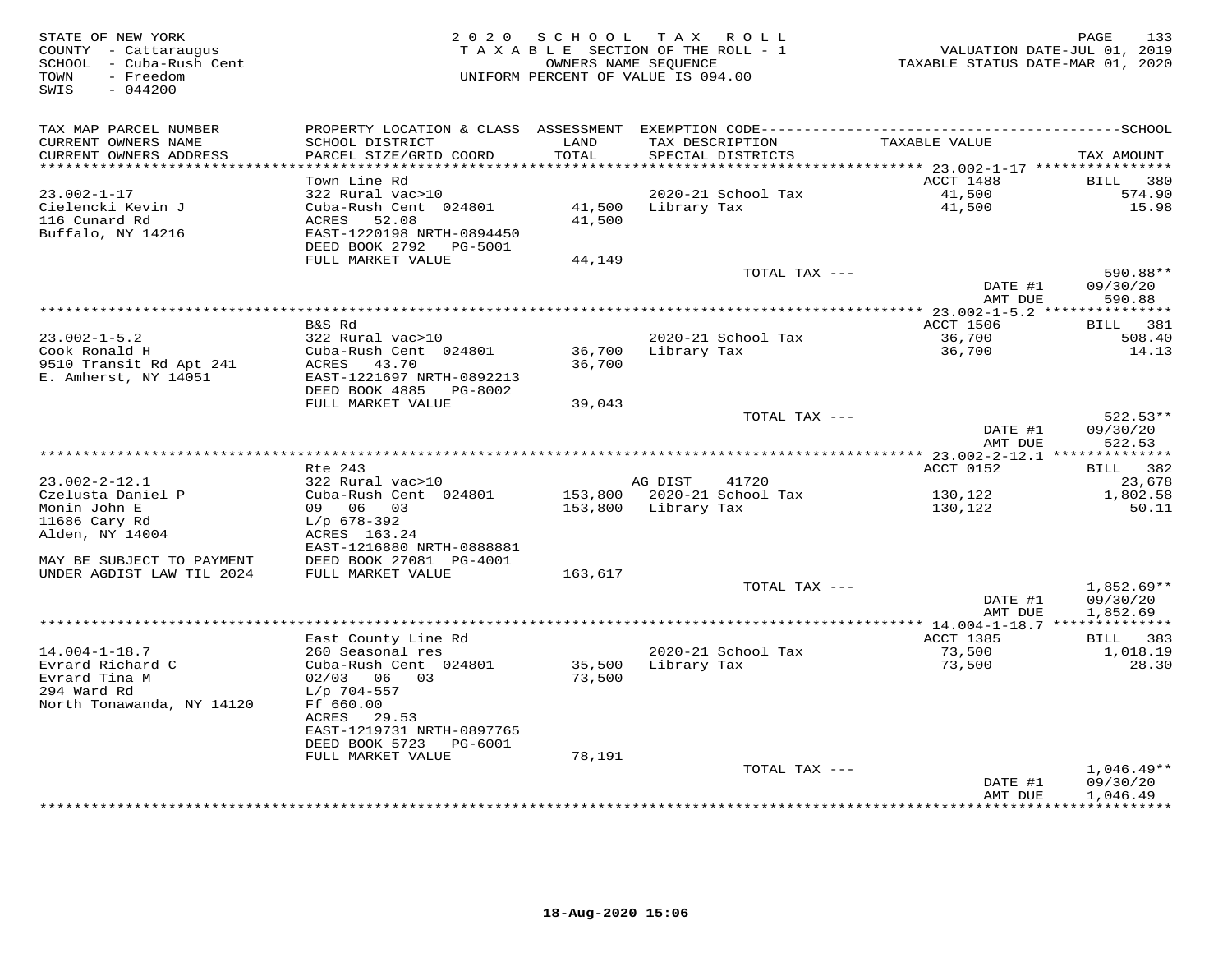| STATE OF NEW YORK<br>COUNTY - Cattaraugus<br>SCHOOL - Cuba-Rush Cent<br>TOWN<br>- Freedom<br>$-044200$<br>SWIS |                                                        |                  | 2020 SCHOOL TAX ROLL<br>TAXABLE SECTION OF THE ROLL - 1<br>OWNERS NAME SEQUENCE<br>UNIFORM PERCENT OF VALUE IS 094.00 |               | VALUATION DATE-JUL 01, 2019<br>TAXABLE STATUS DATE-MAR 01, 2020 | PAGE<br>134          |
|----------------------------------------------------------------------------------------------------------------|--------------------------------------------------------|------------------|-----------------------------------------------------------------------------------------------------------------------|---------------|-----------------------------------------------------------------|----------------------|
| TAX MAP PARCEL NUMBER<br>CURRENT OWNERS NAME<br>CURRENT OWNERS ADDRESS                                         | SCHOOL DISTRICT<br>PARCEL SIZE/GRID COORD              | LAND<br>TOTAL    | TAX DESCRIPTION<br>SPECIAL DISTRICTS                                                                                  |               | TAXABLE VALUE                                                   | TAX AMOUNT           |
|                                                                                                                |                                                        |                  |                                                                                                                       |               |                                                                 |                      |
|                                                                                                                | 10048 Galen Hill Rd                                    |                  |                                                                                                                       |               | ACCT 0214                                                       | BILL 384             |
| $23.001 - 1 - 11$                                                                                              | 113 Cattle farm                                        |                  | 41720<br>AG DIST                                                                                                      |               |                                                                 | 38,024               |
| Finch Thomas R                                                                                                 | Cuba-Rush Cent 024801                                  | 112,900 BAS STAR | 41854                                                                                                                 |               |                                                                 | 30,000               |
| 930 Elton Rd                                                                                                   | 25 06 03                                               |                  | 162,100 2020-21 School Tax                                                                                            |               | 124,076                                                         | 1,718.82             |
| Farmersville Station, NY 14060 ACRES 109.65<br>MAY BE SUBJECT TO PAYMENT                                       | EAST-1209524 NRTH-0888831<br>DEED BOOK 14880 PG-6001   |                  | Library Tax                                                                                                           |               | 124,076                                                         | 47.78                |
| UNDER AGDIST LAW TIL 2024                                                                                      | FULL MARKET VALUE                                      | 172,447          |                                                                                                                       |               |                                                                 |                      |
|                                                                                                                |                                                        |                  |                                                                                                                       | TOTAL TAX --- |                                                                 | $1,360.60**$         |
|                                                                                                                |                                                        |                  |                                                                                                                       |               | DATE #1<br>AMT DUE                                              | 09/30/20<br>1,360.60 |
|                                                                                                                |                                                        |                  |                                                                                                                       |               |                                                                 |                      |
| $23.002 - 2 - 10.1$                                                                                            | 122 Rte 243<br>312 Vac w/imprv                         |                  | 2020-21 School Tax                                                                                                    |               | ACCT 2<br>48,900                                                | BILL 385<br>677.41   |
| Franco Christopher                                                                                             | Cuba-Rush Cent 024801                                  | 47,900           | Library Tax                                                                                                           |               | 48,900                                                          | 18.83                |
| Franco Tameeka                                                                                                 | 01 06 03                                               | 48,900           |                                                                                                                       |               |                                                                 |                      |
| 1098 Woodstock Ave                                                                                             | ACRES 50.00                                            |                  |                                                                                                                       |               |                                                                 |                      |
| Tonawanda, NY 14150                                                                                            | EAST-1221576 NRTH-0889946                              |                  |                                                                                                                       |               |                                                                 |                      |
|                                                                                                                | DEED BOOK 5300 PG-2002                                 |                  |                                                                                                                       |               |                                                                 |                      |
|                                                                                                                | FULL MARKET VALUE                                      | 52,021           |                                                                                                                       | TOTAL TAX --- |                                                                 | 696.24 **            |
|                                                                                                                |                                                        |                  |                                                                                                                       |               | DATE #1                                                         | 09/30/20             |
|                                                                                                                |                                                        |                  |                                                                                                                       |               | AMT DUE                                                         | 696.24               |
|                                                                                                                |                                                        |                  |                                                                                                                       |               |                                                                 |                      |
|                                                                                                                | E County Line/ Tower Rd                                |                  |                                                                                                                       |               | ACCT 1479                                                       | BILL 386             |
| $14.004 - 1 - 18.10$<br>Froebel Rodd                                                                           | 322 Rural vac>10<br>Cuba-Rush Cent 024801              |                  | 2020-21 School Tax<br>18,700 Library Tax                                                                              |               | 18,700<br>18,700                                                | 259.05<br>7.20       |
| 13298 Rail Road St                                                                                             | 02/03 06 03                                            | 18,700           |                                                                                                                       |               |                                                                 |                      |
| Alden, NY 14004                                                                                                | L/p 704-557                                            |                  |                                                                                                                       |               |                                                                 |                      |
|                                                                                                                | Ff 660.00                                              |                  |                                                                                                                       |               |                                                                 |                      |
|                                                                                                                | ACRES 11.30                                            |                  |                                                                                                                       |               |                                                                 |                      |
|                                                                                                                | EAST-1220519 NRTH-0897526<br>DEED BOOK 2576    PG-5001 |                  |                                                                                                                       |               |                                                                 |                      |
|                                                                                                                | FULL MARKET VALUE                                      | 19,894           |                                                                                                                       |               |                                                                 |                      |
|                                                                                                                |                                                        |                  |                                                                                                                       | TOTAL TAX --- |                                                                 | $266.25**$           |
|                                                                                                                |                                                        |                  |                                                                                                                       |               | DATE #1                                                         | 09/30/20             |
|                                                                                                                |                                                        |                  |                                                                                                                       |               | AMT DUE                                                         | 266.25               |
|                                                                                                                | 414 B & S Rd                                           |                  |                                                                                                                       |               | ACCT 1048                                                       | BILL 387             |
| $23.002 - 2 - 7.1$                                                                                             | 240 Rural res                                          |                  | ENH STAR<br>41834                                                                                                     |               |                                                                 | 69,800               |
| Hermann Linda L                                                                                                | Cuba-Rush Cent 024801                                  | 56,600           | 2020-21 School Tax                                                                                                    |               | 172,900                                                         | 2,395.18             |
| Hermann John M                                                                                                 | 09 06 03                                               |                  | 172,900 Library Tax                                                                                                   |               | 172,900                                                         | 66.58                |
| 414 B & S Rd                                                                                                   | ACRES 67.20                                            |                  |                                                                                                                       |               |                                                                 |                      |
| Farmersville Station, NY 14060 EAST-1217030 NRTH-0890617                                                       | DEED BOOK 00927 PG-00708                               |                  |                                                                                                                       |               |                                                                 |                      |
|                                                                                                                | FULL MARKET VALUE                                      | 183,936          |                                                                                                                       |               |                                                                 |                      |
|                                                                                                                |                                                        |                  |                                                                                                                       | TOTAL TAX --- |                                                                 | $1,535.76**$         |
|                                                                                                                |                                                        |                  |                                                                                                                       |               | DATE #1                                                         | 09/30/20             |
|                                                                                                                |                                                        |                  |                                                                                                                       |               | AMT DUE                                                         | 1,535.76<br>.        |
|                                                                                                                |                                                        |                  |                                                                                                                       |               | + + + + + + + + + + + + + +                                     |                      |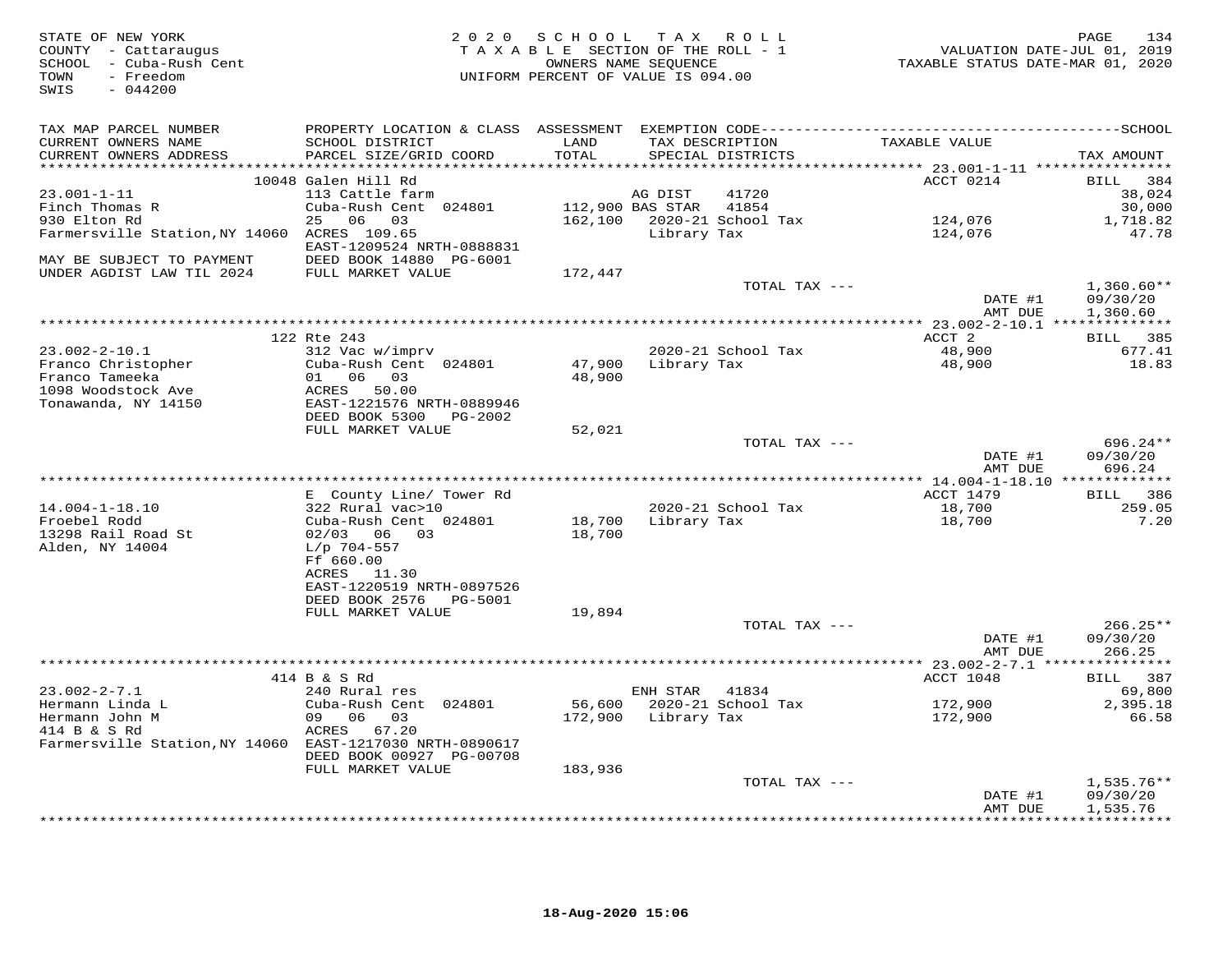| STATE OF NEW YORK<br>COUNTY - Cattaraugus<br>SCHOOL - Cuba-Rush Cent<br>TOWN<br>- Freedom<br>$-044200$<br>SWIS | 2 0 2 0                                                                                        | SCHOOL           | T A X<br>R O L L<br>TAXABLE SECTION OF THE ROLL - 1<br>OWNERS NAME SEQUENCE<br>UNIFORM PERCENT OF VALUE IS 094.00 | VALUATION DATE-JUL 01, 2019<br>TAXABLE STATUS DATE-MAR 01, 2020 | PAGE<br>135                        |
|----------------------------------------------------------------------------------------------------------------|------------------------------------------------------------------------------------------------|------------------|-------------------------------------------------------------------------------------------------------------------|-----------------------------------------------------------------|------------------------------------|
| TAX MAP PARCEL NUMBER<br>CURRENT OWNERS NAME<br>CURRENT OWNERS ADDRESS                                         | SCHOOL DISTRICT<br>PARCEL SIZE/GRID COORD                                                      | LAND<br>TOTAL    | TAX DESCRIPTION<br>SPECIAL DISTRICTS                                                                              | TAXABLE VALUE                                                   | TAX AMOUNT                         |
| ***********************                                                                                        |                                                                                                |                  |                                                                                                                   |                                                                 |                                    |
|                                                                                                                | 49 Ruff Rd                                                                                     |                  |                                                                                                                   | ACCT 1491                                                       | 388<br>BILL                        |
| $14.004 - 1 - 18.15$<br>King Donald D Jr.                                                                      | 210 1 Family Res<br>Cuba-Rush Cent 024801                                                      | 20,900           | 2020-21 School Tax<br>Library Tax                                                                                 | 95,400<br>95,400                                                | 1,321.57<br>36.74                  |
| 6511 Seneca St<br>Elma, NY 14057                                                                               | ACRES<br>9.67<br>EAST-1221514 NRTH-0897584<br>DEED BOOK 24917 PG-4001                          | 95,400           |                                                                                                                   |                                                                 |                                    |
|                                                                                                                | FULL MARKET VALUE                                                                              | 101,489          |                                                                                                                   |                                                                 |                                    |
|                                                                                                                |                                                                                                |                  | TOTAL TAX ---                                                                                                     | DATE #1<br>AMT DUE                                              | 1,358.31**<br>09/30/20<br>1,358.31 |
|                                                                                                                |                                                                                                |                  |                                                                                                                   |                                                                 |                                    |
|                                                                                                                | East County Line Rd                                                                            |                  |                                                                                                                   | ACCT 1580                                                       | 389<br>BILL                        |
| $14.004 - 1 - 18.17$<br>King Donald D., Jr.<br>6511 Seneca St                                                  | 314 Rural vac<10<br>Cuba-Rush Cent 024801<br>$02/03$ 06 03                                     | 9,300<br>9,300   | 2020-21 School Tax<br>Library Tax                                                                                 | 9,300<br>9,300                                                  | 128.83<br>3.58                     |
| Elma, NY 14059                                                                                                 | $L/p$ 704-557<br>Ff 660.00<br>ACRES<br>4.10                                                    |                  |                                                                                                                   |                                                                 |                                    |
|                                                                                                                | EAST-1222182 NRTH-0897583<br>DEED BOOK 24917 PG-4002<br>FULL MARKET VALUE                      | 9,894            |                                                                                                                   |                                                                 |                                    |
|                                                                                                                |                                                                                                |                  | TOTAL TAX ---                                                                                                     | DATE #1                                                         | 132.41**<br>09/30/20               |
|                                                                                                                |                                                                                                |                  |                                                                                                                   | AMT DUE                                                         | 132.41                             |
|                                                                                                                | East County Line Rd                                                                            |                  |                                                                                                                   | ACCT 1486                                                       | 390<br><b>BILL</b>                 |
| $14.004 - 1 - 18.13$                                                                                           | 322 Rural vac>10                                                                               |                  | 2020-21 School Tax                                                                                                | 20,500                                                          | 283.99                             |
| Leiffer Ronald C<br>164 Edison St<br>Lackawanna, NY 14218                                                      | Cuba-Rush Cent 024801<br>ACRES 13.90<br>EAST-1222028 NRTH-0895824<br>DEED BOOK 4884<br>PG-2001 | 20,500<br>20,500 | Library Tax                                                                                                       | 20,500                                                          | 7.89                               |
|                                                                                                                | FULL MARKET VALUE                                                                              | 21,809           |                                                                                                                   |                                                                 |                                    |
|                                                                                                                |                                                                                                |                  | TOTAL TAX ---                                                                                                     | DATE #1<br>AMT DUE                                              | 291.88**<br>09/30/20<br>291.88     |
|                                                                                                                |                                                                                                |                  |                                                                                                                   |                                                                 |                                    |
|                                                                                                                | B & S Rd                                                                                       |                  |                                                                                                                   | ACCT 0094                                                       | 391<br>BILL                        |
| $23.002 - 1 - 5.1$                                                                                             | 322 Rural vac>10                                                                               |                  | 2020-21 School Tax                                                                                                | 64,000                                                          | 886.59                             |
| Murray Kevin<br>521 Willardshire St<br>Orchard Park, NY 14127                                                  | Cuba-Rush Cent 024801<br>02 06 03<br>ACRES 116.09                                              | 64,000<br>64,000 | Library Tax                                                                                                       | 64,000                                                          | 24.65                              |
|                                                                                                                | EAST-1220525 NRTH-0893091<br>DEED BOOK 10352 PG-4001                                           |                  |                                                                                                                   |                                                                 |                                    |
|                                                                                                                | FULL MARKET VALUE                                                                              | 68,085           |                                                                                                                   |                                                                 |                                    |
|                                                                                                                |                                                                                                |                  | TOTAL TAX ---                                                                                                     | DATE #1<br>AMT DUE                                              | 911.24**<br>09/30/20<br>911.24     |
|                                                                                                                |                                                                                                |                  |                                                                                                                   |                                                                 | **********                         |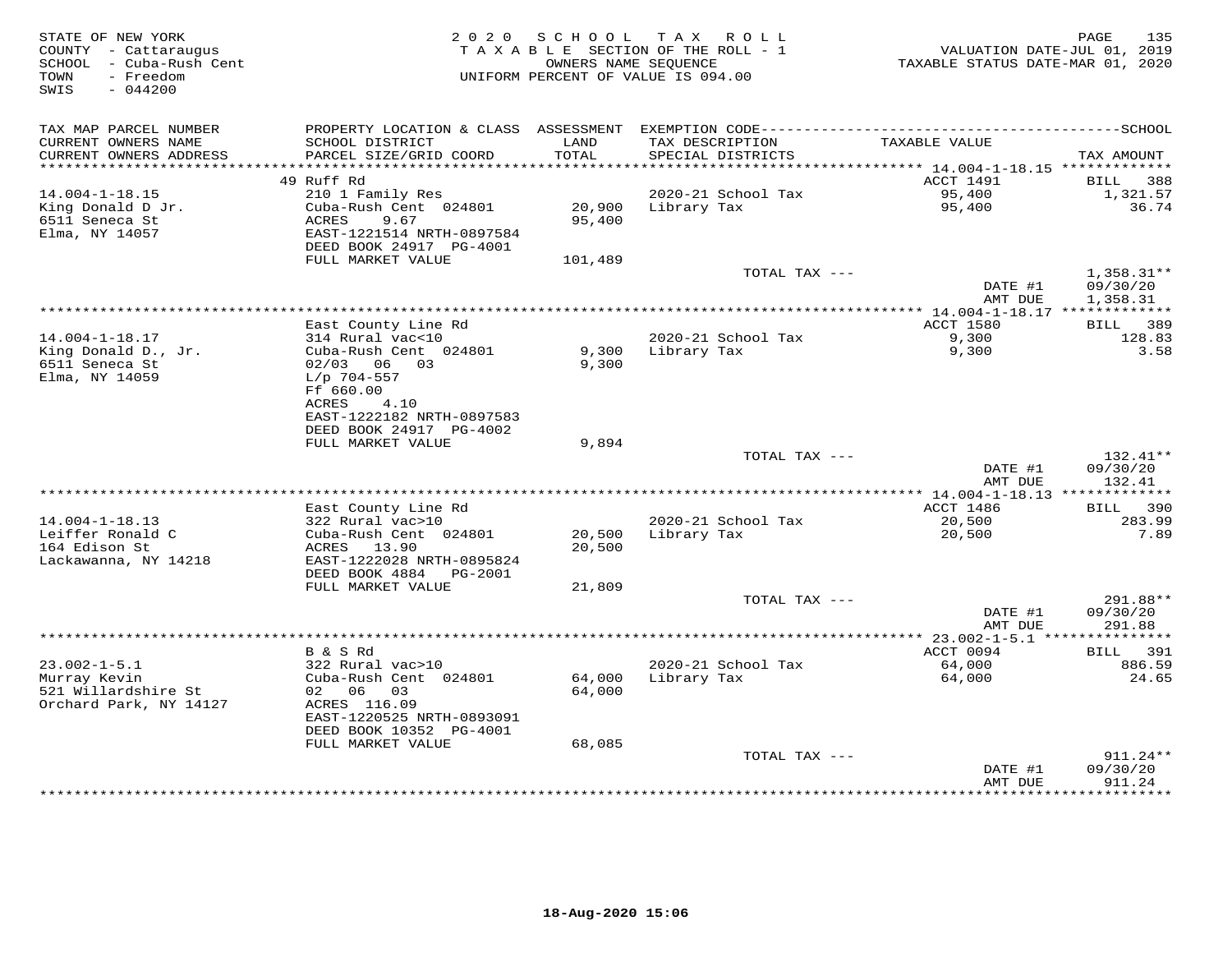| STATE OF NEW YORK<br>COUNTY - Cattaraugus<br>SCHOOL - Cuba-Rush Cent<br>TOWN<br>- Freedom<br>SWIS<br>$-044200$ | 2 0 2 0                                                                          | SCHOOL TAX ROLL<br>TAXABLE SECTION OF THE ROLL - 1<br>UNIFORM PERCENT OF VALUE IS 094.00 | OWNERS NAME SEOUENCE    |                                      | 1505<br>VALUATION DATE-JUL 01, 2019<br>TAXABLE STATUS DATE-MAR 01, 2020 | PAGE<br>136                          |
|----------------------------------------------------------------------------------------------------------------|----------------------------------------------------------------------------------|------------------------------------------------------------------------------------------|-------------------------|--------------------------------------|-------------------------------------------------------------------------|--------------------------------------|
| TAX MAP PARCEL NUMBER<br>CURRENT OWNERS NAME<br>CURRENT OWNERS ADDRESS                                         | SCHOOL DISTRICT<br>PARCEL SIZE/GRID COORD                                        | LAND<br>TOTAL                                                                            |                         | TAX DESCRIPTION<br>SPECIAL DISTRICTS | TAXABLE VALUE                                                           | TAX AMOUNT                           |
|                                                                                                                | 332 B & S Rd                                                                     |                                                                                          |                         |                                      | ACCT 1449                                                               | 392<br><b>BILL</b>                   |
| $23.002 - 2 - 7.2$<br>Myers Scott R<br>Hermann-Myers Jennifer M<br>332 B & S Rd                                | 240 Rural res<br>Cuba-Rush Cent 024801<br>09 06<br>03<br>ACRES 15.50 BANK<br>017 | 109,300                                                                                  | BAS STAR<br>Library Tax | 41854<br>25,700 2020-21 School Tax   | 109,300<br>109,300                                                      | 30,000<br>1,514.13<br>42.09          |
| Farmersville, NY 14060                                                                                         | EAST-1218219 NRTH-0891214<br>DEED BOOK 1026    PG-771                            |                                                                                          |                         |                                      |                                                                         |                                      |
|                                                                                                                | FULL MARKET VALUE                                                                | 116,277                                                                                  |                         |                                      |                                                                         |                                      |
|                                                                                                                |                                                                                  |                                                                                          |                         | TOTAL TAX ---                        | DATE #1<br>AMT DUE                                                      | $1,150.22**$<br>09/30/20<br>1,150.22 |
|                                                                                                                |                                                                                  |                                                                                          |                         |                                      |                                                                         |                                      |
| $23.002 - 2 - 12.3$                                                                                            | Rte. 243<br>100 Agricultural                                                     |                                                                                          | AG BLDG                 | 41700                                |                                                                         | BILL 393<br>21,900                   |
| Nichols Allen                                                                                                  | Cuba-Rush Cent 024801                                                            |                                                                                          | 8,300 AG DIST           | 41720                                |                                                                         | 7,811                                |
| Nichols Emily<br>414 Rte. 243<br>Farmersville Station, NY 14060 DEED BOOK 30559 PG-9001                        | ACRES<br>1.15<br>EAST-1218049 NRTH-0877987                                       |                                                                                          | Library Tax             | 30,200 2020-21 School Tax            | 489<br>489                                                              | 6.77<br>0.19                         |
| MAY BE SUBJECT TO PAYMENT                                                                                      | FULL MARKET VALUE                                                                | 32,128                                                                                   |                         |                                      |                                                                         |                                      |
| UNDER AGDIST LAW TIL 2029                                                                                      |                                                                                  |                                                                                          |                         |                                      |                                                                         |                                      |
|                                                                                                                |                                                                                  |                                                                                          |                         | TOTAL TAX ---                        | DATE #1<br>AMT DUE                                                      | $6.96**$<br>09/30/20<br>6.96         |
|                                                                                                                |                                                                                  |                                                                                          |                         |                                      |                                                                         |                                      |
| 23.002-2-12.2                                                                                                  | 414 Rte 243<br>210 1 Family Res                                                  |                                                                                          | BAS STAR                | 41854                                | ACCT 0861                                                               | BILL 394<br>30,000                   |
| Nichols Allen T                                                                                                | Cuba-Rush Cent 024801                                                            |                                                                                          |                         | 8,600 2020-21 School Tax             | 85,800                                                                  | 1,188.59                             |
| 414 Rte 243<br>Farmersville Station, NY 14060 ACRES                                                            | 09 06<br>03<br>1.35<br>EAST-1217858 NRTH-0887993                                 |                                                                                          | 85,800 Library Tax      |                                      | 85,800                                                                  | 33.04                                |
|                                                                                                                | DEED BOOK 19583 PG-2002                                                          |                                                                                          |                         |                                      |                                                                         |                                      |
|                                                                                                                | FULL MARKET VALUE                                                                | 91,277                                                                                   |                         |                                      |                                                                         |                                      |
|                                                                                                                |                                                                                  |                                                                                          |                         | TOTAL TAX ---                        | DATE #1<br>AMT DUE                                                      | 815.63**<br>09/30/20<br>815.63       |
|                                                                                                                |                                                                                  |                                                                                          |                         |                                      |                                                                         |                                      |
| $23.002 - 2 - 9.1$                                                                                             | 220 Rte 243<br>112 Dairy farm                                                    |                                                                                          | AG BLDG                 | 41700                                | ACCT 0431                                                               | 395<br><b>BILL</b><br>700,000        |
| Nichols Douglas A                                                                                              | Cuba-Rush Cent 024801                                                            | 236,600 AG BLDG                                                                          |                         | 41700                                |                                                                         | 42,100                               |
| 144 Route 243                                                                                                  | 01 06 03                                                                         | 1582,800 AG DIST                                                                         | SILO T/C/S 42100        | 41720                                |                                                                         | 85,066                               |
| Farmersville Station, NY 14061 ACRES 244.30                                                                    | EAST-1219904 NRTH-0889844                                                        |                                                                                          |                         | 2020-21 School Tax                   | 711,934                                                                 | 43,700<br>9,862.40                   |
| MAY BE SUBJECT TO PAYMENT                                                                                      | DEED BOOK 1023 PG-515                                                            |                                                                                          | Library Tax             |                                      | 711,934                                                                 | 274.16                               |
| UNDER AGDIST LAW TIL 2025                                                                                      | FULL MARKET VALUE                                                                | 1683,830                                                                                 |                         | TOTAL TAX ---                        |                                                                         | $10, 136.56**$                       |
|                                                                                                                |                                                                                  |                                                                                          |                         |                                      | DATE #1<br>AMT DUE                                                      | 09/30/20<br>10,136.56                |
|                                                                                                                |                                                                                  |                                                                                          |                         |                                      |                                                                         |                                      |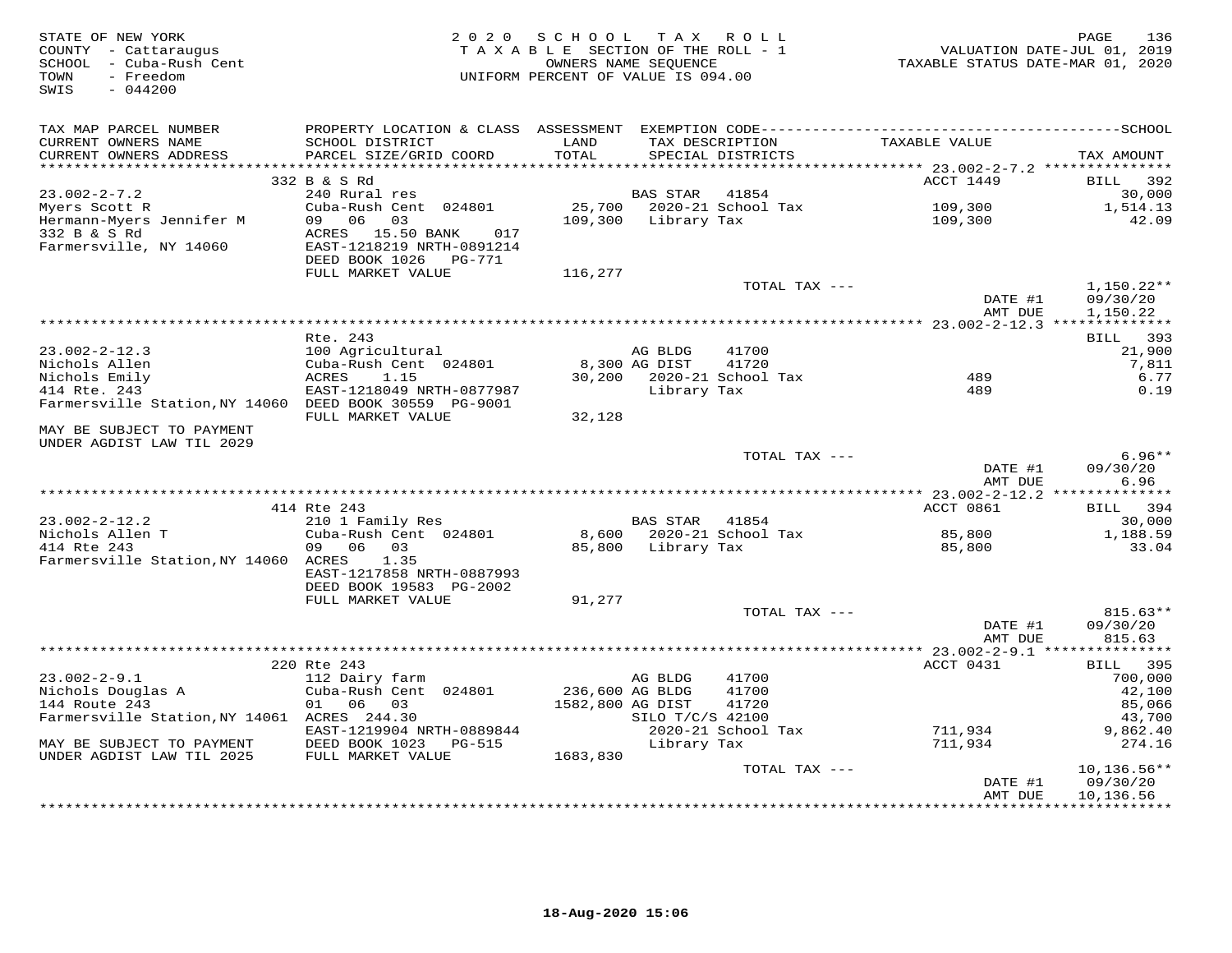| STATE OF NEW YORK<br>COUNTY - Cattaraugus<br>SCHOOL - Cuba-Rush Cent<br>- Freedom<br>TOWN<br>SWIS<br>$-044200$ |                                                                                              | 2020 SCHOOL TAX ROLL<br>TAXABLE SECTION OF THE ROLL - 1<br>OWNERS NAME SEQUENCE<br>UNIFORM PERCENT OF VALUE IS 094.00 |                    |                           | VALUATION DATE-JUL 01, 2019<br>TAXABLE STATUS DATE-MAR 01, 2020 | 137<br>PAGE               |
|----------------------------------------------------------------------------------------------------------------|----------------------------------------------------------------------------------------------|-----------------------------------------------------------------------------------------------------------------------|--------------------|---------------------------|-----------------------------------------------------------------|---------------------------|
| TAX MAP PARCEL NUMBER                                                                                          | PROPERTY LOCATION & CLASS ASSESSMENT EXEMPTION CODE-----------------------------------SCHOOL |                                                                                                                       |                    |                           |                                                                 |                           |
| CURRENT OWNERS NAME                                                                                            | SCHOOL DISTRICT                                                                              | LAND                                                                                                                  | TAX DESCRIPTION    |                           | TAXABLE VALUE                                                   |                           |
| CURRENT OWNERS ADDRESS                                                                                         | PARCEL SIZE/GRID COORD                                                                       | TOTAL                                                                                                                 | SPECIAL DISTRICTS  |                           |                                                                 | TAX AMOUNT                |
|                                                                                                                | 144 NYS Rte. 243                                                                             |                                                                                                                       |                    |                           | ACCT 1148                                                       | 396<br><b>BILL</b>        |
| $23.002 - 2 - 9.2$                                                                                             | 210 1 Family Res                                                                             |                                                                                                                       | <b>BAS STAR</b>    | 41854                     |                                                                 | 30,000                    |
| Nichols Douglas A                                                                                              | Cuba-Rush Cent 024801                                                                        |                                                                                                                       |                    | 10,600 2020-21 School Tax | 75,300<br>75,300                                                | 1,043.13                  |
| Nichols Betty<br>144 Rte. 243                                                                                  | 01 06 03<br>2.55<br>ACRES                                                                    |                                                                                                                       | 75,300 Library Tax |                           |                                                                 | 29.00                     |
| Farmersville StatioonNY 14060 EAST-1220831 NRTH-0888050                                                        |                                                                                              |                                                                                                                       |                    |                           |                                                                 |                           |
|                                                                                                                | DEED BOOK 00926 PG-00803                                                                     |                                                                                                                       |                    |                           |                                                                 |                           |
|                                                                                                                | FULL MARKET VALUE                                                                            | 80,106                                                                                                                |                    |                           |                                                                 |                           |
|                                                                                                                |                                                                                              |                                                                                                                       |                    | TOTAL TAX ---             | DATE #1                                                         | 666.13**<br>09/30/20      |
|                                                                                                                |                                                                                              |                                                                                                                       |                    |                           | AMT DUE                                                         | 666.13                    |
|                                                                                                                | Osmum Rd                                                                                     |                                                                                                                       |                    |                           | ACCT 0151                                                       | 397<br>BILL               |
| $23.002 - 1 - 4$                                                                                               | 322 Rural vac>10                                                                             |                                                                                                                       |                    | 2020-21 School Tax        | 31,900                                                          | 441.91                    |
| Richart Robert                                                                                                 | Cuba-Rush Cent 024801                                                                        | 31,900                                                                                                                | Library Tax        |                           | 31,900                                                          | 12.28                     |
| Maggione Wendy<br>5021 Kraus Rd                                                                                | 02 06 03<br>ACRES 24.45                                                                      | 31,900                                                                                                                |                    |                           |                                                                 |                           |
| Clarence, NY 14031                                                                                             | EAST-1221897 NRTH-0894329                                                                    |                                                                                                                       |                    |                           |                                                                 |                           |
|                                                                                                                | DEED BOOK 1024 PG-485                                                                        |                                                                                                                       |                    |                           |                                                                 |                           |
|                                                                                                                | FULL MARKET VALUE                                                                            | 33,936                                                                                                                |                    |                           |                                                                 |                           |
|                                                                                                                |                                                                                              |                                                                                                                       |                    | TOTAL TAX ---             | DATE #1                                                         | 454.19**<br>09/30/20      |
|                                                                                                                |                                                                                              |                                                                                                                       |                    |                           | AMT DUE                                                         | 454.19                    |
|                                                                                                                |                                                                                              |                                                                                                                       |                    |                           |                                                                 |                           |
|                                                                                                                | 10575 E County Line/Tower Rd                                                                 |                                                                                                                       |                    |                           | ACCT 1384                                                       | 398<br>BILL               |
| $14.004 - 1 - 18.6$<br>Roberts Lori                                                                            | 322 Rural vac>10<br>Cuba-Rush Cent 024801                                                    | 48,200                                                                                                                | Library Tax        | 2020-21 School Tax        | 48,200<br>48,200                                                | 667.71<br>18.56           |
| Murdoch Stephen                                                                                                | 03 06 03                                                                                     | 48,200                                                                                                                |                    |                           |                                                                 |                           |
| 465 74th St.                                                                                                   | Ff 1137.00                                                                                   |                                                                                                                       |                    |                           |                                                                 |                           |
| Niagara Falls, NY 14304                                                                                        | ACRES 50.50                                                                                  |                                                                                                                       |                    |                           |                                                                 |                           |
|                                                                                                                | EAST-1220442 NRTH-0897022<br>DEED BOOK 25549 PG-6003                                         |                                                                                                                       |                    |                           |                                                                 |                           |
|                                                                                                                | FULL MARKET VALUE                                                                            | 51,277                                                                                                                |                    |                           |                                                                 |                           |
|                                                                                                                |                                                                                              |                                                                                                                       |                    | TOTAL TAX ---             |                                                                 | 686.27**                  |
|                                                                                                                |                                                                                              |                                                                                                                       |                    |                           | DATE #1<br>AMT DUE                                              | 09/30/20<br>686.27        |
|                                                                                                                |                                                                                              |                                                                                                                       |                    |                           |                                                                 |                           |
|                                                                                                                | 10571 Tower Rd                                                                               |                                                                                                                       |                    |                           | ACCT 1478                                                       | BILL 399                  |
| $14.004 - 1 - 18.11$                                                                                           | 314 Rural vac<10                                                                             |                                                                                                                       |                    | 2020-21 School Tax        | 15,500                                                          | 214.72                    |
| Roberts Lori<br>465 74th St                                                                                    | Cuba-Rush Cent 024801<br>02/03 06<br>03                                                      | 15,500<br>15,500                                                                                                      | Library Tax        |                           | 15,500                                                          | 5.97                      |
| Niagara Falls, NY 14304                                                                                        | $L/p$ 704-557                                                                                |                                                                                                                       |                    |                           |                                                                 |                           |
|                                                                                                                | Ff 660.00                                                                                    |                                                                                                                       |                    |                           |                                                                 |                           |
|                                                                                                                | ACRES<br>5.40                                                                                |                                                                                                                       |                    |                           |                                                                 |                           |
|                                                                                                                | EAST-1222020 NRTH-0897914<br>DEED BOOK 19454 PG-9001                                         |                                                                                                                       |                    |                           |                                                                 |                           |
|                                                                                                                | FULL MARKET VALUE                                                                            | 16,489                                                                                                                |                    |                           |                                                                 |                           |
|                                                                                                                |                                                                                              |                                                                                                                       |                    | TOTAL TAX ---             |                                                                 | $220.69**$                |
|                                                                                                                |                                                                                              |                                                                                                                       |                    |                           | DATE #1                                                         | 09/30/20                  |
|                                                                                                                |                                                                                              |                                                                                                                       |                    |                           | AMT DUE<br>*************                                        | 220.69<br>* * * * * * * * |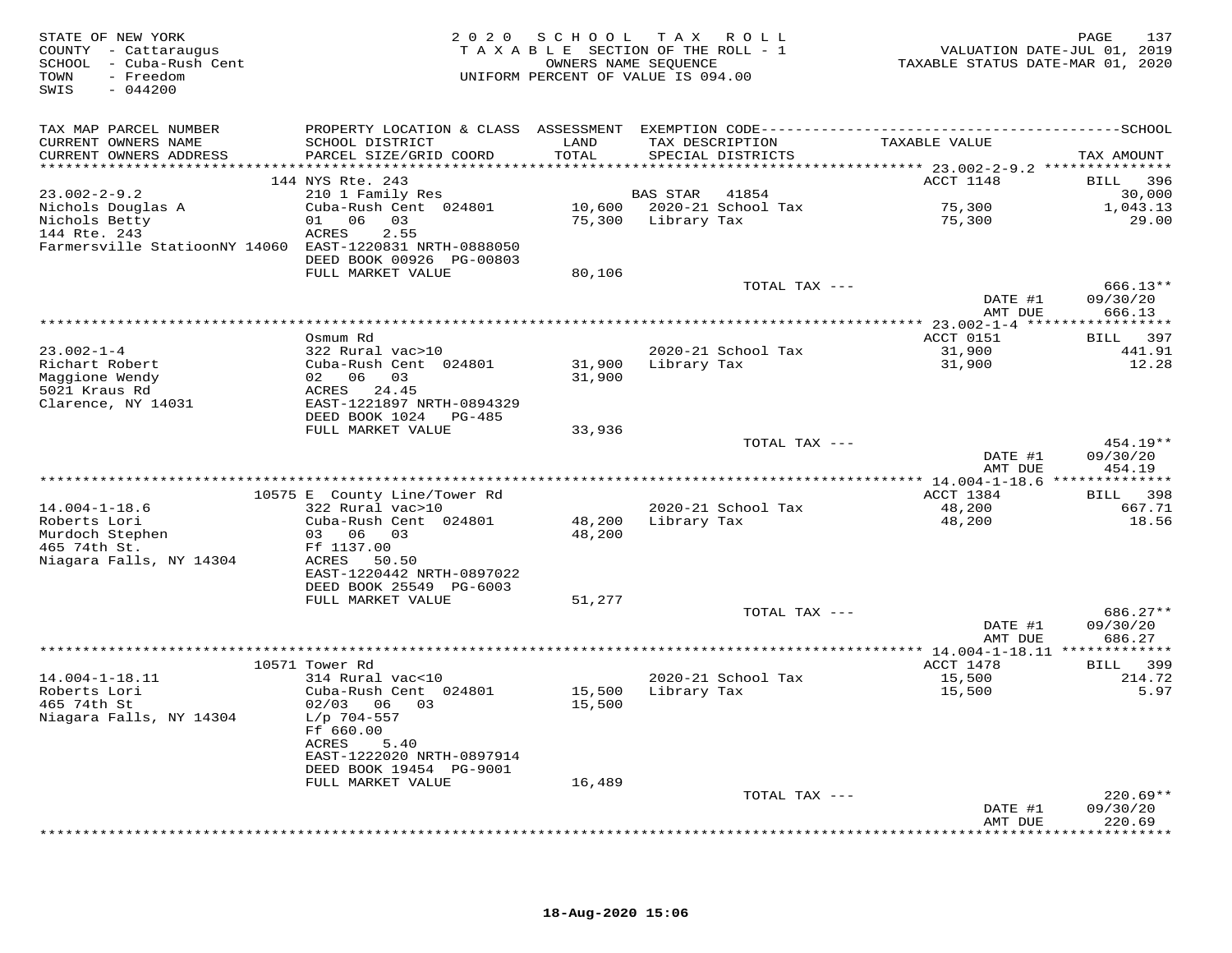| STATE OF NEW YORK<br>COUNTY - Cattaraugus<br>SCHOOL - Cuba-Rush Cent<br>- Freedom<br>TOWN<br>SWIS<br>$-044200$ |                                                                                              |               | 2020 SCHOOL TAX ROLL<br>TAXABLE SECTION OF THE ROLL - 1<br>OWNERS NAME SEQUENCE<br>UNIFORM PERCENT OF VALUE IS 094.00 | VALUATION DATE-JUL 01, 2019<br>TAXABLE STATUS DATE-MAR 01, 2020 | PAGE<br>138              |
|----------------------------------------------------------------------------------------------------------------|----------------------------------------------------------------------------------------------|---------------|-----------------------------------------------------------------------------------------------------------------------|-----------------------------------------------------------------|--------------------------|
| TAX MAP PARCEL NUMBER                                                                                          | PROPERTY LOCATION & CLASS ASSESSMENT EXEMPTION CODE-----------------------------------SCHOOL |               |                                                                                                                       |                                                                 |                          |
| CURRENT OWNERS NAME<br>CURRENT OWNERS ADDRESS<br>***********************                                       | SCHOOL DISTRICT<br>PARCEL SIZE/GRID COORD                                                    | LAND<br>TOTAL | TAX DESCRIPTION<br>SPECIAL DISTRICTS                                                                                  | TAXABLE VALUE                                                   | TAX AMOUNT               |
|                                                                                                                | 10075 Galen Hill Rd                                                                          |               |                                                                                                                       | ACCT 0231                                                       | BILL 400                 |
| $23.001 - 1 - 13$                                                                                              | 113 Cattle farm                                                                              |               | BAS STAR 41854                                                                                                        |                                                                 | 30,000                   |
| Roblee Kenneth J                                                                                               | Cuba-Rush Cent 024801                                                                        |               | 69,900 2020-21 School Tax                                                                                             | 146,600                                                         | 2,030.85                 |
| Roblee Gloria                                                                                                  | 25 06 03                                                                                     |               | 146,600 Library Tax                                                                                                   | 146,600                                                         | 56.45                    |
| 10075 Galen Hill Rd                                                                                            | ACRES 93.76                                                                                  |               |                                                                                                                       |                                                                 |                          |
| Freedom, NY 14065                                                                                              | EAST-1207472 NRTH-0888974                                                                    |               |                                                                                                                       |                                                                 |                          |
|                                                                                                                | DEED BOOK 00933 PG-00745                                                                     |               |                                                                                                                       |                                                                 |                          |
|                                                                                                                | FULL MARKET VALUE                                                                            | 155,957       |                                                                                                                       |                                                                 |                          |
|                                                                                                                |                                                                                              |               | TOTAL TAX ---                                                                                                         | DATE #1                                                         | $1,681.30**$<br>09/30/20 |
|                                                                                                                |                                                                                              |               |                                                                                                                       | AMT DUE                                                         | 1,681.30                 |
|                                                                                                                |                                                                                              |               |                                                                                                                       |                                                                 |                          |
|                                                                                                                | Galen Hill Rd                                                                                |               |                                                                                                                       | ACCT 0697                                                       | BILL 401                 |
| $23.001 - 1 - 10$                                                                                              | 314 Rural vac<10                                                                             |               | 2020-21 School Tax                                                                                                    | 9,500                                                           | 131.60                   |
| Roblee Kevin P                                                                                                 | Cuba-Rush Cent 024801                                                                        | 9,500         | Library Tax                                                                                                           | 9,500                                                           | 3.66                     |
| Roblee Frances M                                                                                               | 25 06 03                                                                                     | 9,500         |                                                                                                                       |                                                                 |                          |
| 10019 Galen Hill Rd                                                                                            | 1.87<br>ACRES                                                                                |               |                                                                                                                       |                                                                 |                          |
| Freedom, NY 14065                                                                                              | EAST-1208152 NRTH-0890141<br>DEED BOOK 748<br>PG-01042                                       |               |                                                                                                                       |                                                                 |                          |
|                                                                                                                | FULL MARKET VALUE                                                                            | 10,106        |                                                                                                                       |                                                                 |                          |
|                                                                                                                |                                                                                              |               | TOTAL TAX ---                                                                                                         |                                                                 | 135.26**                 |
|                                                                                                                |                                                                                              |               |                                                                                                                       | DATE #1                                                         | 09/30/20                 |
|                                                                                                                |                                                                                              |               |                                                                                                                       | AMT DUE                                                         | 135.26                   |
|                                                                                                                |                                                                                              |               |                                                                                                                       |                                                                 |                          |
|                                                                                                                | 10019 Galen Hill Rd                                                                          |               |                                                                                                                       | ACCT 0497                                                       | BILL 402                 |
| $23.001 - 1 - 12$<br>Roblee Kevin P                                                                            | 210 1 Family Res<br>Cuba-Rush Cent 024801                                                    |               | ENH STAR 41834<br>8,000 2020-21 School Tax                                                                            | 129,900                                                         | 69,800<br>1,799.50       |
| Roblee Frances M                                                                                               | 25 06 04                                                                                     |               | 129,900 Library Tax                                                                                                   | 129,900                                                         | 50.02                    |
| 10019 Galen Hill Rd                                                                                            | ACRES<br>1.02                                                                                |               |                                                                                                                       |                                                                 |                          |
| Freedom, NY 14065                                                                                              | EAST-1208283 NRTH-0887919                                                                    |               |                                                                                                                       |                                                                 |                          |
|                                                                                                                | DEED BOOK 871<br>PG-00465                                                                    |               |                                                                                                                       |                                                                 |                          |
|                                                                                                                | FULL MARKET VALUE                                                                            | 138,191       |                                                                                                                       |                                                                 |                          |
|                                                                                                                |                                                                                              |               | TOTAL TAX ---                                                                                                         |                                                                 | 923.52**                 |
|                                                                                                                |                                                                                              |               |                                                                                                                       | DATE #1                                                         | 09/30/20                 |
|                                                                                                                |                                                                                              |               |                                                                                                                       | AMT DUE                                                         | 923.52                   |
|                                                                                                                | 10220 Osmun Rd                                                                               |               |                                                                                                                       | ACCT 1130                                                       | BILL 403                 |
| $23.002 - 2 - 3.2$                                                                                             | 271 Mfg housings                                                                             |               | 2020-21 School Tax                                                                                                    | 47,900                                                          | 663.56                   |
| Savage Paul Sr                                                                                                 | Cuba-Rush Cent 024801                                                                        | 15,000        | Library Tax                                                                                                           | 47,900                                                          | 18.45                    |
| Savage Dolores                                                                                                 | 17 06 03                                                                                     | 47,900        |                                                                                                                       |                                                                 |                          |
| PO Box 135                                                                                                     | L/p 915-1197                                                                                 |               |                                                                                                                       |                                                                 |                          |
| Freedom, NY 14065                                                                                              | FRNT 360.00 DPTH 163.00                                                                      |               |                                                                                                                       |                                                                 |                          |
|                                                                                                                | EAST-1214725 NRTH-0890951                                                                    |               |                                                                                                                       |                                                                 |                          |
|                                                                                                                | DEED BOOK 3333 PG-2001                                                                       | 50,957        |                                                                                                                       |                                                                 |                          |
|                                                                                                                | FULL MARKET VALUE                                                                            |               | TOTAL TAX ---                                                                                                         |                                                                 | 682.01**                 |
|                                                                                                                |                                                                                              |               |                                                                                                                       | DATE #1                                                         | 09/30/20                 |
|                                                                                                                |                                                                                              |               |                                                                                                                       | AMT DUE                                                         | 682.01                   |
|                                                                                                                |                                                                                              |               |                                                                                                                       | **************                                                  | *********                |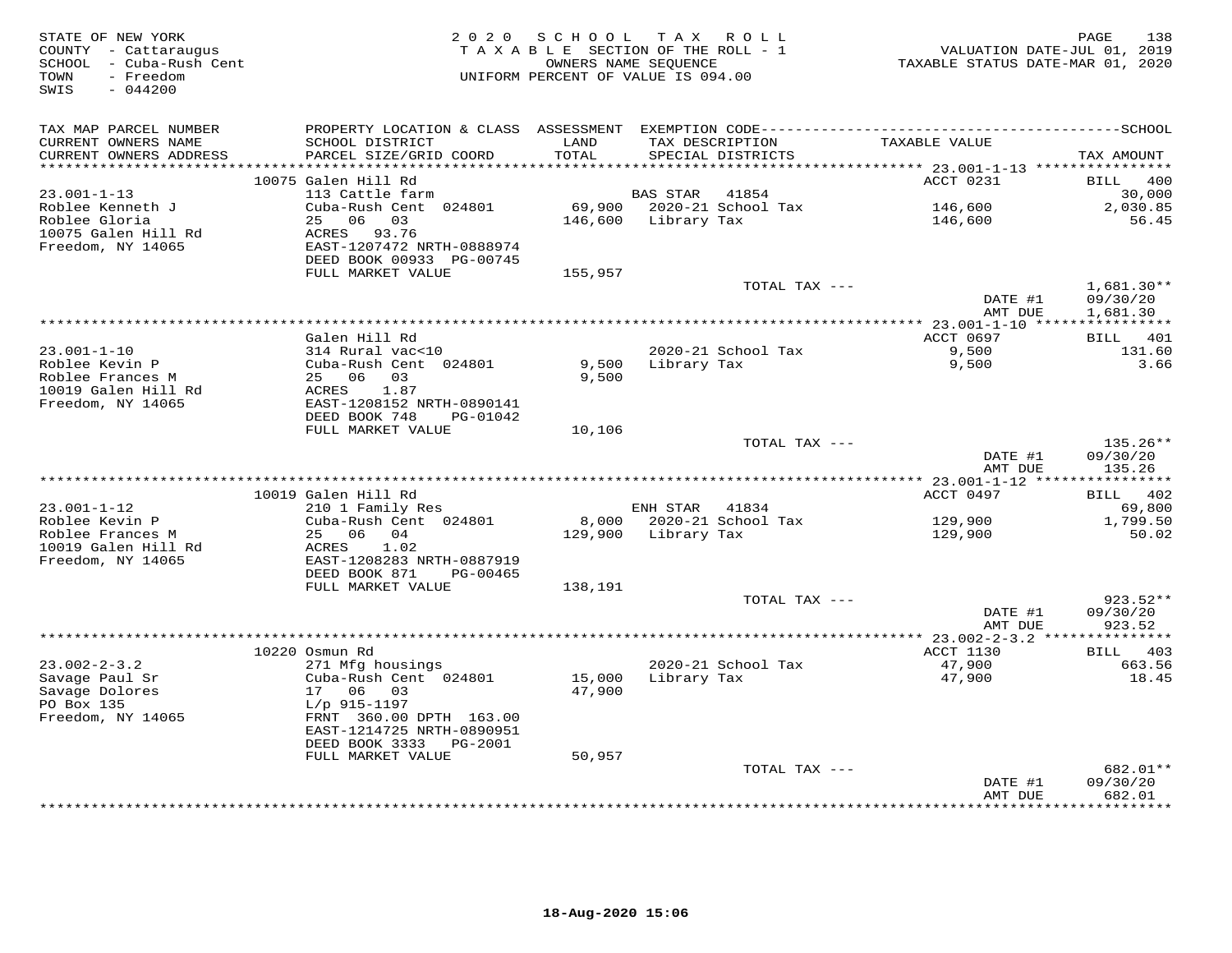| STATE OF NEW YORK<br>COUNTY - Cattaraugus<br>SCHOOL - Cuba-Rush Cent<br>- Freedom<br>TOWN<br>SWIS<br>$-044200$ |                                                    | 2020 SCHOOL TAX ROLL<br>TAXABLE SECTION OF THE ROLL - 1<br>OWNERS NAME SEOUENCE<br>UNIFORM PERCENT OF VALUE IS 094.00 |             |                            | TAXABLE STATUS DATE-MAR 01, 2020 | 139<br>PAGE<br>VALUATION DATE-JUL 01, 2019 |
|----------------------------------------------------------------------------------------------------------------|----------------------------------------------------|-----------------------------------------------------------------------------------------------------------------------|-------------|----------------------------|----------------------------------|--------------------------------------------|
| TAX MAP PARCEL NUMBER<br>CURRENT OWNERS NAME                                                                   | SCHOOL DISTRICT                                    | LAND                                                                                                                  |             | TAX DESCRIPTION            | TAXABLE VALUE                    |                                            |
| CURRENT OWNERS ADDRESS                                                                                         | PARCEL SIZE/GRID COORD                             | TOTAL                                                                                                                 |             | SPECIAL DISTRICTS          |                                  | TAX AMOUNT                                 |
|                                                                                                                |                                                    |                                                                                                                       |             |                            |                                  |                                            |
|                                                                                                                | 93 Baird Rd                                        |                                                                                                                       |             |                            | ACCT 1181                        | 404<br>BILL                                |
| $14.004 - 1 - 18.8$<br>Scarantino Francis G                                                                    | 240 Rural res<br>Cuba-Rush Cent 024801             | 26,000 ENH STAR                                                                                                       | AGED S      | 41804<br>41834             |                                  | 18,300                                     |
| PO Box 25                                                                                                      | 03 06 03                                           |                                                                                                                       |             | 122,000 2020-21 School Tax | 103,700                          | 69,800<br>1,436.55                         |
| Freedom, NY 14065                                                                                              | ACRES 16.05                                        |                                                                                                                       | Library Tax |                            | 103,700                          | 39.93                                      |
|                                                                                                                | EAST-1221441 NRTH-0898967<br>DEED BOOK 1025 PG-359 |                                                                                                                       |             |                            |                                  |                                            |
|                                                                                                                | FULL MARKET VALUE                                  | 129,787                                                                                                               |             |                            |                                  |                                            |
|                                                                                                                |                                                    |                                                                                                                       |             | TOTAL TAX ---              | DATE #1                          | $550.48**$<br>09/30/20                     |
|                                                                                                                |                                                    |                                                                                                                       |             |                            | AMT DUE                          | 550.48                                     |
|                                                                                                                | 88 NYS Rte. 243                                    |                                                                                                                       |             |                            | ACCT 1512                        | BILL 405                                   |
| $23.002 - 2 - 10.2$                                                                                            | 260 Seasonal res                                   |                                                                                                                       |             | 2020-21 School Tax         | 121,100                          | 1,677.60                                   |
| Schmidt Eric                                                                                                   | Cuba-Rush Cent 024801                              | 35,800                                                                                                                | Library Tax |                            | 121,100                          | 46.63                                      |
| Schmidt Bruce                                                                                                  | ACRES<br>30.00                                     | 121,100                                                                                                               |             |                            |                                  |                                            |
| 181 Clark St                                                                                                   | EAST-1222226 NRTH-0889463                          |                                                                                                                       |             |                            |                                  |                                            |
| Kenmore, NY 14223                                                                                              | DEED BOOK 5150 PG-5002                             |                                                                                                                       |             |                            |                                  |                                            |
|                                                                                                                | FULL MARKET VALUE                                  | 128,830                                                                                                               |             | TOTAL TAX ---              |                                  |                                            |
|                                                                                                                |                                                    |                                                                                                                       |             |                            | DATE #1<br>AMT DUE               | $1,724.23**$<br>09/30/20<br>1,724.23       |
|                                                                                                                |                                                    |                                                                                                                       |             |                            |                                  |                                            |
|                                                                                                                | 88 NYS Rte. 243                                    |                                                                                                                       |             |                            | ACCT 1513                        | <b>BILL</b> 406                            |
| $23.002 - 2 - 10.3$                                                                                            | 322 Rural vac>10                                   |                                                                                                                       |             | 2020-21 School Tax         | 29,000                           | 401.74                                     |
| Schmidt Eric                                                                                                   | Cuba-Rush Cent 024801                              | 29,000                                                                                                                | Library Tax |                            | 29,000                           | 11.17                                      |
| Schmidt Bruce<br>181 Clark St                                                                                  | ACRES<br>20.33<br>EAST-1221576 NRTH-0889946        | 29,000                                                                                                                |             |                            |                                  |                                            |
| Kenmore, NY 14223                                                                                              | DEED BOOK 5150 PG-5003                             |                                                                                                                       |             |                            |                                  |                                            |
|                                                                                                                | FULL MARKET VALUE                                  | 30,851                                                                                                                |             |                            |                                  |                                            |
|                                                                                                                |                                                    |                                                                                                                       |             | TOTAL TAX ---              |                                  | $412.91**$                                 |
|                                                                                                                |                                                    |                                                                                                                       |             |                            | DATE #1                          | 09/30/20                                   |
|                                                                                                                |                                                    |                                                                                                                       |             |                            | AMT DUE                          | 412.91                                     |
|                                                                                                                |                                                    |                                                                                                                       |             |                            |                                  |                                            |
| $14.004 - 1 - 18.2$                                                                                            | E County Line Rd<br>322 Rural vac>10               |                                                                                                                       |             | 2020-21 School Tax         | ACCT 1461                        | BILL 407<br>745.29                         |
| Stromecki Robert                                                                                               | Cuba-Rush Cent 024801                              | 53,800                                                                                                                | Library Tax |                            | 53,800<br>53,800                 | 20.72                                      |
| PO Box 45                                                                                                      | 03 06 03                                           | 53,800                                                                                                                |             |                            |                                  |                                            |
| Freedom, NY 14065                                                                                              | ACRES 61.50                                        |                                                                                                                       |             |                            |                                  |                                            |
|                                                                                                                | EAST-1221440 NRTH-0898967                          |                                                                                                                       |             |                            |                                  |                                            |
|                                                                                                                | DEED BOOK 2113 PG-2003                             |                                                                                                                       |             |                            |                                  |                                            |
|                                                                                                                | FULL MARKET VALUE                                  | 57,234                                                                                                                |             |                            |                                  |                                            |
|                                                                                                                |                                                    |                                                                                                                       |             | TOTAL TAX ---              |                                  | $766.01**$                                 |
|                                                                                                                |                                                    |                                                                                                                       |             |                            | DATE #1<br>AMT DUE               | 09/30/20<br>766.01                         |
|                                                                                                                |                                                    |                                                                                                                       |             |                            | **************                   | * * * * * * * * * * *                      |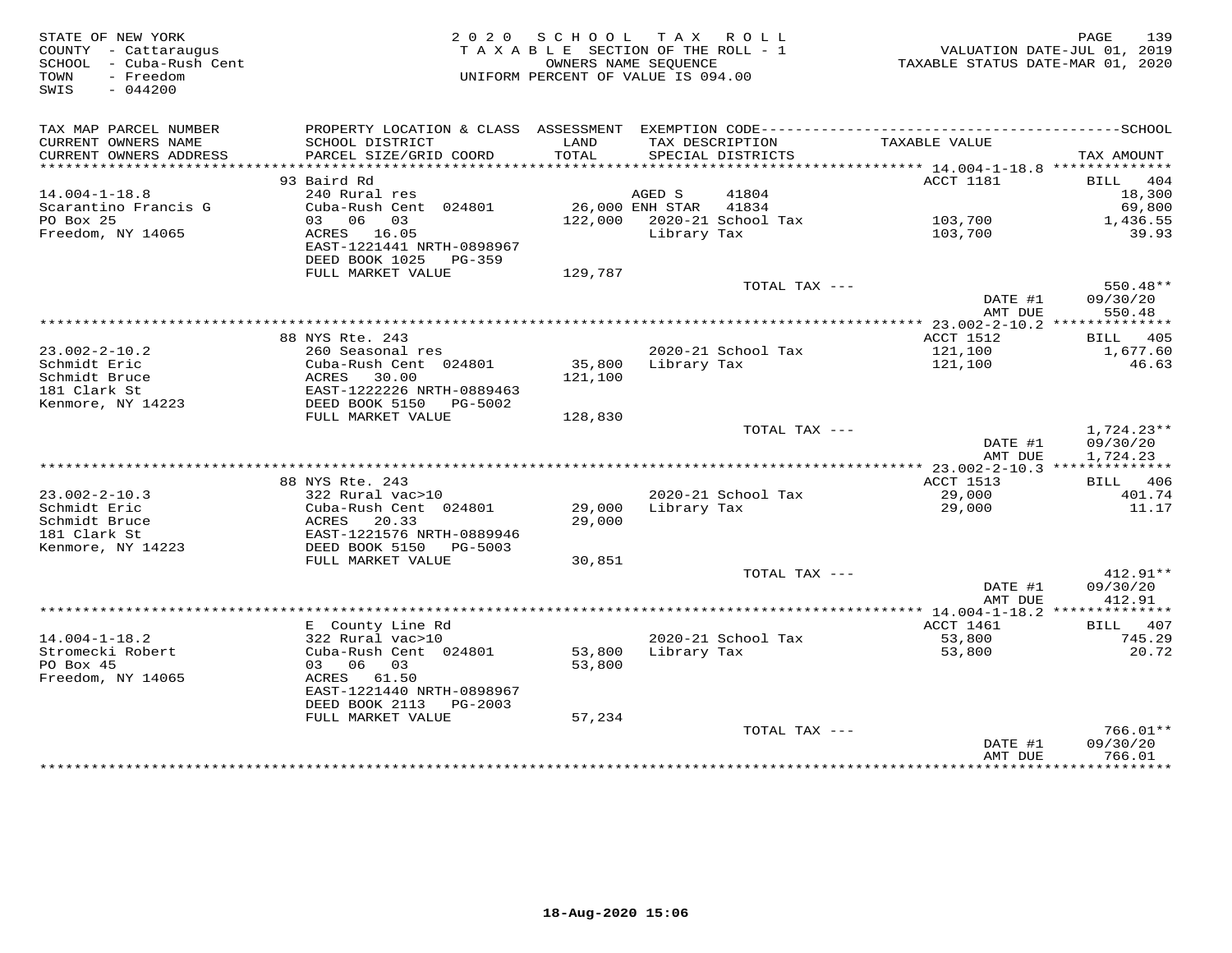| STATE OF NEW YORK<br>COUNTY - Cattaraugus<br>SCHOOL<br>- Cuba-Rush Cent<br>TOWN<br>- Freedom<br>SWIS<br>$-044200$ | 2 0 2 0                                                                 | OWNERS NAME SEQUENCE | SCHOOL TAX ROLL<br>TAXABLE SECTION OF THE ROLL - 1<br>UNIFORM PERCENT OF VALUE IS 094.00 | TAXABLE STATUS DATE-MAR 01, 2020 | 140<br>PAGE<br>VALUATION DATE-JUL 01, 2019 |
|-------------------------------------------------------------------------------------------------------------------|-------------------------------------------------------------------------|----------------------|------------------------------------------------------------------------------------------|----------------------------------|--------------------------------------------|
| TAX MAP PARCEL NUMBER                                                                                             | PROPERTY LOCATION & CLASS ASSESSMENT EXEMPTION CODE-------------------- |                      |                                                                                          |                                  | ----------------SCHOOL                     |
| CURRENT OWNERS NAME<br>CURRENT OWNERS ADDRESS                                                                     | SCHOOL DISTRICT<br>PARCEL SIZE/GRID COORD                               | LAND<br>TOTAL        | TAX DESCRIPTION<br>SPECIAL DISTRICTS                                                     | TAXABLE VALUE                    | TAX AMOUNT                                 |
|                                                                                                                   |                                                                         |                      |                                                                                          |                                  |                                            |
|                                                                                                                   | 10681 E County Line Rd                                                  |                      |                                                                                          | ACCT 1474                        | BILL<br>408                                |
| $14.004 - 1 - 18.9$                                                                                               | 210 1 Family Res                                                        |                      | <b>BAS STAR</b><br>41854                                                                 |                                  | 30,000                                     |
| Stromecki Robert                                                                                                  | Cuba-Rush Cent 024801                                                   |                      | 15,400 2020-21 School Tax                                                                | 227,300                          | 3,148.78                                   |
| PO Box 45                                                                                                         | 03 06<br>03                                                             |                      | 227,300 Library Tax                                                                      | 227,300                          | 87.53                                      |
| Freedom, NY 14065                                                                                                 | ACRES<br>5.35                                                           |                      |                                                                                          |                                  |                                            |
|                                                                                                                   | EAST-1222176 NRTH-0898850                                               |                      |                                                                                          |                                  |                                            |
|                                                                                                                   | DEED BOOK 2113 PG-2003                                                  |                      |                                                                                          |                                  |                                            |
|                                                                                                                   | FULL MARKET VALUE                                                       | 241,809              |                                                                                          |                                  |                                            |
|                                                                                                                   |                                                                         |                      | TOTAL TAX $---$                                                                          |                                  | $2,830.31**$                               |
|                                                                                                                   |                                                                         |                      |                                                                                          | DATE #1                          | 09/30/20                                   |
|                                                                                                                   |                                                                         |                      |                                                                                          | AMT DUE                          | 2,830.31                                   |
|                                                                                                                   |                                                                         |                      |                                                                                          |                                  | BILL 409                                   |
| $14.004 - 1 - 18.18$                                                                                              | E County Line/Tower Rd                                                  |                      | 2020-21 School Tax                                                                       | 48,200                           | 667.71                                     |
|                                                                                                                   | 312 Vac w/imprv                                                         |                      |                                                                                          |                                  |                                            |
| Williams Daniel H<br>Williams Susan C                                                                             | Cuba-Rush Cent 024801                                                   | 39,500               | Library Tax                                                                              | 48,200                           | 18.56                                      |
| 2634 Four Rod Rd                                                                                                  | 03 06 03                                                                | 48,200               |                                                                                          |                                  |                                            |
|                                                                                                                   | Ff 1137.00                                                              |                      |                                                                                          |                                  |                                            |
| East Aurora, NY 14052                                                                                             | ACRES<br>36.00<br>EAST-1221246 NRTH-0896605                             |                      |                                                                                          |                                  |                                            |
|                                                                                                                   | DEED BOOK 22638 PG-9004                                                 |                      |                                                                                          |                                  |                                            |
|                                                                                                                   |                                                                         |                      |                                                                                          |                                  |                                            |
|                                                                                                                   | FULL MARKET VALUE                                                       | 51,277               | TOTAL TAX $---$                                                                          |                                  | $686.27**$                                 |
|                                                                                                                   |                                                                         |                      |                                                                                          | DATE #1                          | 09/30/20                                   |
|                                                                                                                   |                                                                         |                      |                                                                                          | AMT DUE                          | 686.27                                     |
|                                                                                                                   |                                                                         |                      |                                                                                          |                                  |                                            |
|                                                                                                                   | East County Line Rd                                                     |                      |                                                                                          | ACCT 1489                        | 410<br>BILL                                |
| $14.004 - 1 - 18.14$                                                                                              | 322 Rural vac>10                                                        |                      | 2020-21 School Tax                                                                       | 37,200                           | 515.33                                     |
| Wittenrich Curtis J.                                                                                              | Cuba-Rush Cent 024801                                                   | 37,200               | Library Tax                                                                              | 37,200                           | 14.33                                      |
| 7439 Route 321                                                                                                    | ACRES 21.51                                                             | 37,200               |                                                                                          |                                  |                                            |
| N. Kane, PA 16735                                                                                                 | EAST-1219531 NRTH-0895776                                               |                      |                                                                                          |                                  |                                            |
|                                                                                                                   | DEED BOOK 24917 PG-2001                                                 |                      |                                                                                          |                                  |                                            |
|                                                                                                                   | FULL MARKET VALUE                                                       | 39,574               |                                                                                          |                                  |                                            |
|                                                                                                                   |                                                                         |                      | TOTAL TAX $---$                                                                          |                                  | $529.66**$                                 |
|                                                                                                                   |                                                                         |                      |                                                                                          | DATE #1                          | 09/30/20                                   |
|                                                                                                                   |                                                                         |                      |                                                                                          | AMT DUE                          | 529.66                                     |
|                                                                                                                   |                                                                         |                      |                                                                                          |                                  | *********                                  |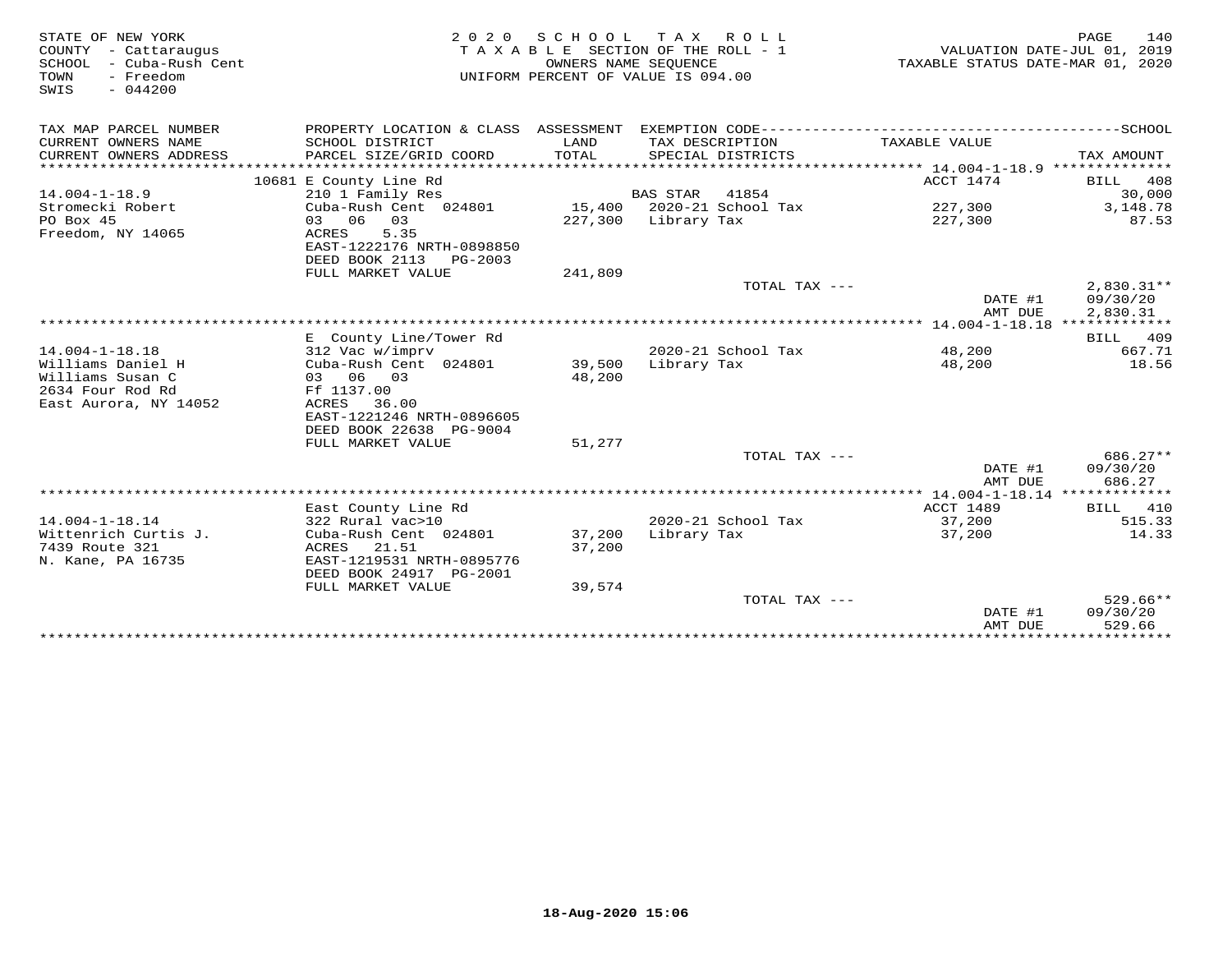|      | STATE OF NEW YORK       | 2020 SCHOOL TAX ROLL                                           | PAGE            | 141 |
|------|-------------------------|----------------------------------------------------------------|-----------------|-----|
|      | COUNTY - Cattaraugus    | VALUATION DATE-JUL 01, 2019<br>TAXABLE SECTION OF THE ROLL - 1 |                 |     |
|      | SCHOOL - Cuba-Rush Cent | TAXABLE STATUS DATE-MAR 01, 2020                               |                 |     |
|      | TOWN - Freedom          |                                                                | RPS155/V04/L015 |     |
| SWIS | - 044200                | CURRENT DATE 8/18/2020                                         |                 |     |
|      |                         |                                                                |                 |     |

# ROLL SUB SECTION - - TOTALS

## \*\*\* S P E C I A L D I S T R I C T S U M M A R Y \*\*\*

|      |      | momn.<br>.UIAL | <b>DIZODALO TOM</b><br><b>1115</b><br>LUP | ר את דר            | ΑL<br>$\cdots$      | EXEMPT        | 'ΔΧΔ<br>AAABLE | momn. |
|------|------|----------------|-------------------------------------------|--------------------|---------------------|---------------|----------------|-------|
| CODE | NAME | 'ARC           | TVDF<br><u>ی ہے</u>                       | <b>TTT</b><br>ALUM | <b>TTT</b><br>7ALUE | <b>TNUOMA</b> | . ALUE         | TAX   |

#### NO SPECIAL DISTRICTS AT THIS LEVEL

\*\*\* S C H O O L D I S T R I C T S U M M A R Y \*\*\*

| CODE   | DISTRICT NAME                    | TOTAL<br>PARCELS | ASSESSED<br>LAND | ASSESSED<br>TOTAL | EXEMPT<br>AMOUNT | TOTAL<br>TAXABLE |           |
|--------|----------------------------------|------------------|------------------|-------------------|------------------|------------------|-----------|
|        |                                  |                  |                  |                   | STAR AMOUNT      | STAR TAXABLE     | TOTAL TAX |
|        | Cuba-Rush Cent                   | 35               | 1414,500         | 4004,800          | 980,579          | 3,024,221        |           |
| 024801 |                                  |                  |                  |                   | 419,400          | 2,604,821        | 37,249.09 |
|        | SUB-TOTAL                        | 35               | 1414,500         | 4004,800          | 980,579          | 3,024,221        |           |
|        | $S \cup B - T \cup T A L (CONT)$ |                  |                  |                   | 419,400          | 2,604,821        | 37,249.09 |
|        | TOTAL                            | 35               | 1414,500         | 4004,800          | 980,579          | 3,024,221        |           |
|        |                                  |                  |                  |                   |                  |                  |           |
|        | T O T A L (CONT)                 |                  |                  |                   | 419,400          | 2,604,821        | 37,249.09 |

## \*\*\* S Y S T E M C O D E S S U M M A R Y \*\*\*

#### NO SYSTEM EXEMPTIONS AT THIS LEVEL

| CODE           | DESCRIPTION        | TOTAL<br>PARCELS | SCHOOL             |
|----------------|--------------------|------------------|--------------------|
| 41700<br>41720 | AG BLDG<br>AG DIST | 2<br>4           | 764,000<br>154,579 |
| 41804          | AGED S             |                  | 18,300             |
| 41834          | ENH STAR           |                  | 209,400            |
| 41854          | BAS STAR           | $\overline{ }$   | 210,000            |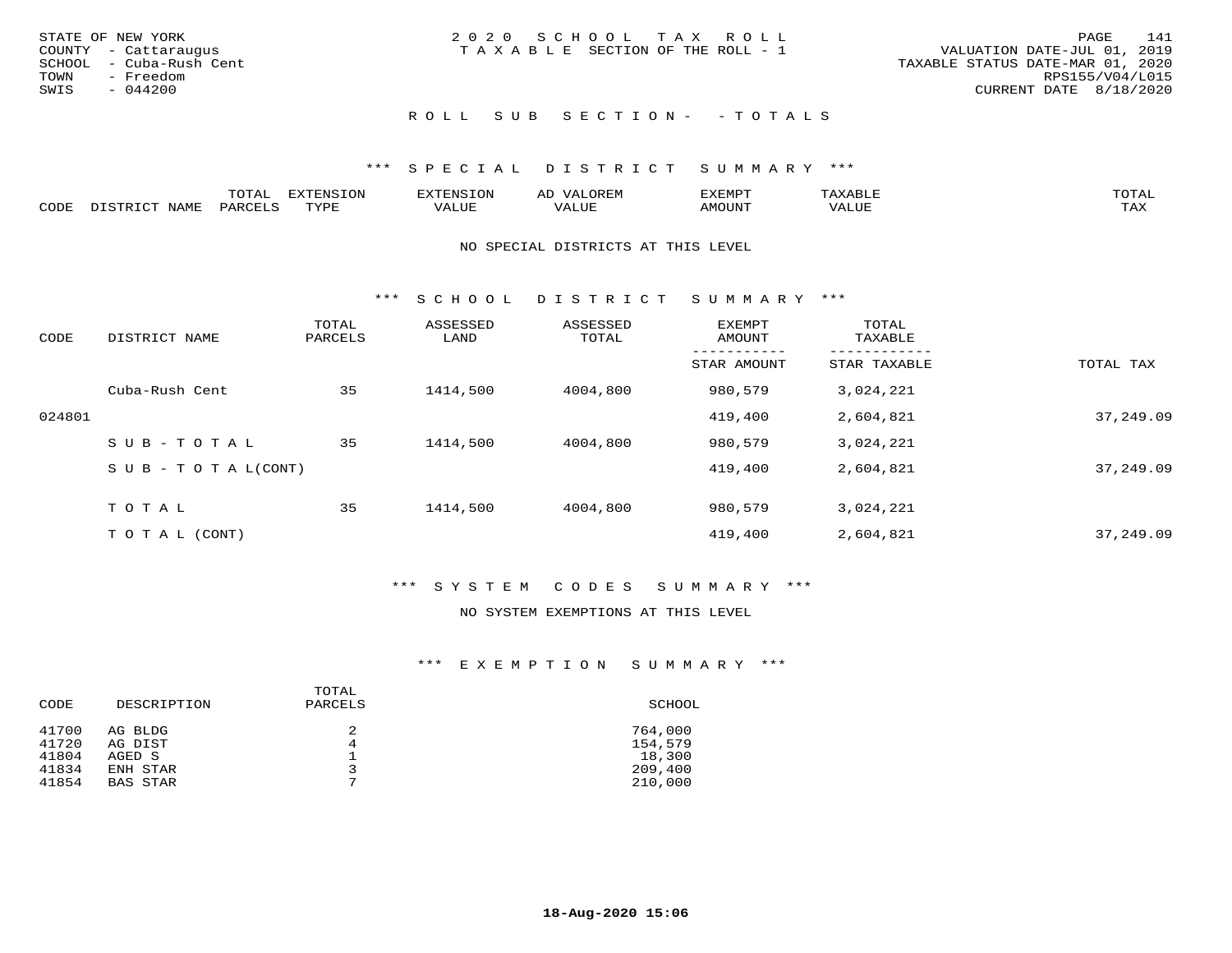| STATE OF NEW YORK       | 2020 SCHOOL TAX ROLL                  | 142<br>PAGE                      |
|-------------------------|---------------------------------------|----------------------------------|
| COUNTY - Cattaraugus    | T A X A B L E SECTION OF THE ROLL - 1 | VALUATION DATE-JUL 01, 2019      |
| SCHOOL - Cuba-Rush Cent |                                       | TAXABLE STATUS DATE-MAR 01, 2020 |
| - Freedom<br>TOWN       |                                       | RPS155/V04/L015                  |
| $-044200$<br>SWIS       |                                       | CURRENT DATE 8/18/2020           |
|                         |                                       |                                  |

ROLL SUB SECTION - - TOTALS

# \*\*\* E X E M P T I O N S U M M A R Y \*\*\*

| CODE  | DESCRIPTION         | TOTAL<br>PARCELS | SCHOOL             |
|-------|---------------------|------------------|--------------------|
| 42100 | SILO T/C/S<br>TOTAL | 18               | 43,700<br>1399,979 |

| ROLL<br>SEC | DESCRIPTION        | TOTAL<br>PARCELS | ASSESSED<br>LAND | ASSESSED<br>TOTAL | <b>EXEMPT</b><br>AMOUNT | TOTAL<br>TAXABLE       | TAX  | TOTAL<br>TAX |
|-------------|--------------------|------------------|------------------|-------------------|-------------------------|------------------------|------|--------------|
|             |                    |                  |                  |                   | STAR AMOUNT             | STAR TAXABLE           | RATE |              |
|             | 2020-21 School Tax |                  | 1414,500         | 4004,800          | 980,579<br>419,400      | 3,024,221<br>2,604,821 |      | 36,084.51    |
|             | Library Tax        |                  | 1414,500         | 4004,800          | 980,579                 | 3,024,221              |      |              |
|             | SPEC DIST TAXES    |                  |                  |                   |                         | 3,024,221              |      | 1,164.58     |
|             | TAXABLE            | 35               |                  |                   |                         |                        |      | 37,249.09    |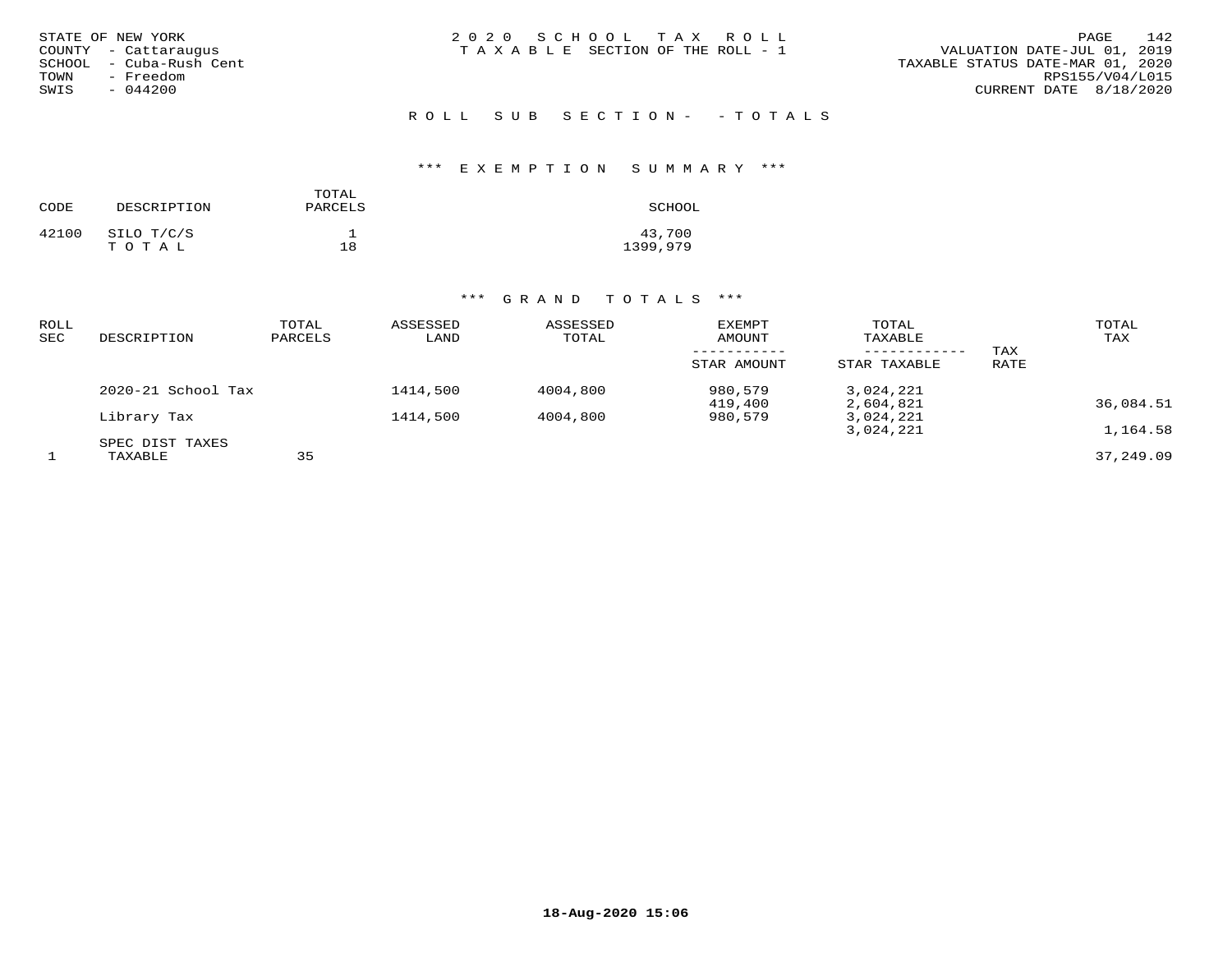| 2020 SCHOOL TAX ROLL<br>STATE OF NEW YORK               | 143<br>PAGE                      |
|---------------------------------------------------------|----------------------------------|
| TAXABLE SECTION OF THE ROLL - 1<br>COUNTY - Cattaraugus | VALUATION DATE-JUL 01, 2019      |
| SCHOOL - Cuba-Rush Cent                                 | TAXABLE STATUS DATE-MAR 01, 2020 |
| TOWN<br>- Freedom                                       | RPS155/V04/L015                  |
| SWIS<br>- 044200                                        | CURRENT DATE 8/18/2020           |
|                                                         |                                  |

# ROLL SECTION TOTALS

#### \*\*\* S P E C I A L D I S T R I C T S U M M A R Y \*\*\*

|      |      | momm<br>LUIAL | $\blacksquare$<br>www<br>.UP | . N.S                | . JR P.IV     | המארד 17<br>ິ<br>⊐ויום∧נ |                |                    |
|------|------|---------------|------------------------------|----------------------|---------------|--------------------------|----------------|--------------------|
| CODE | NAME | . DAD'        | TVDI<br>.                    | 77\TTTT<br>الالالدين | T T T<br>ALUI | AMOUNT                   | T T T T<br>′ △ | $m \times r$<br>∸⊷ |

#### NO SPECIAL DISTRICTS AT THIS LEVEL

\*\*\* S C H O O L D I S T R I C T S U M M A R Y \*\*\*

| CODE   | DISTRICT NAME                    | TOTAL<br>PARCELS | ASSESSED<br>LAND | ASSESSED<br>TOTAL | EXEMPT<br>AMOUNT | TOTAL<br>TAXABLE |           |
|--------|----------------------------------|------------------|------------------|-------------------|------------------|------------------|-----------|
|        |                                  |                  |                  |                   | STAR AMOUNT      | STAR TAXABLE     | TOTAL TAX |
|        | Cuba-Rush Cent                   | 35               | 1414,500         | 4004,800          | 980,579          | 3,024,221        |           |
| 024801 |                                  |                  |                  |                   | 419,400          | 2,604,821        | 37,249.09 |
|        | SUB-TOTAL                        | 35               | 1414,500         | 4004,800          | 980,579          | 3,024,221        |           |
|        | $S \cup B - T \cup T A L (CONT)$ |                  |                  |                   | 419,400          | 2,604,821        | 37,249.09 |
|        | TOTAL                            | 35               | 1414,500         | 4004,800          | 980,579          | 3,024,221        |           |
|        |                                  |                  |                  |                   |                  |                  |           |
|        | T O T A L (CONT)                 |                  |                  |                   | 419,400          | 2,604,821        | 37,249.09 |

#### \*\*\* S Y S T E M C O D E S S U M M A R Y \*\*\*

### NO SYSTEM EXEMPTIONS AT THIS LEVEL

| CODE  | DESCRIPTION     | TOTAL<br>PARCELS | SCHOOL  |
|-------|-----------------|------------------|---------|
| 41700 | AG BLDG         | 2                | 764,000 |
| 41720 | AG DIST         | 4                | 154,579 |
| 41804 | AGED S          | $\overline{ }$   | 18,300  |
| 41834 | ENH STAR        |                  | 209,400 |
| 41854 | <b>BAS STAR</b> |                  | 210,000 |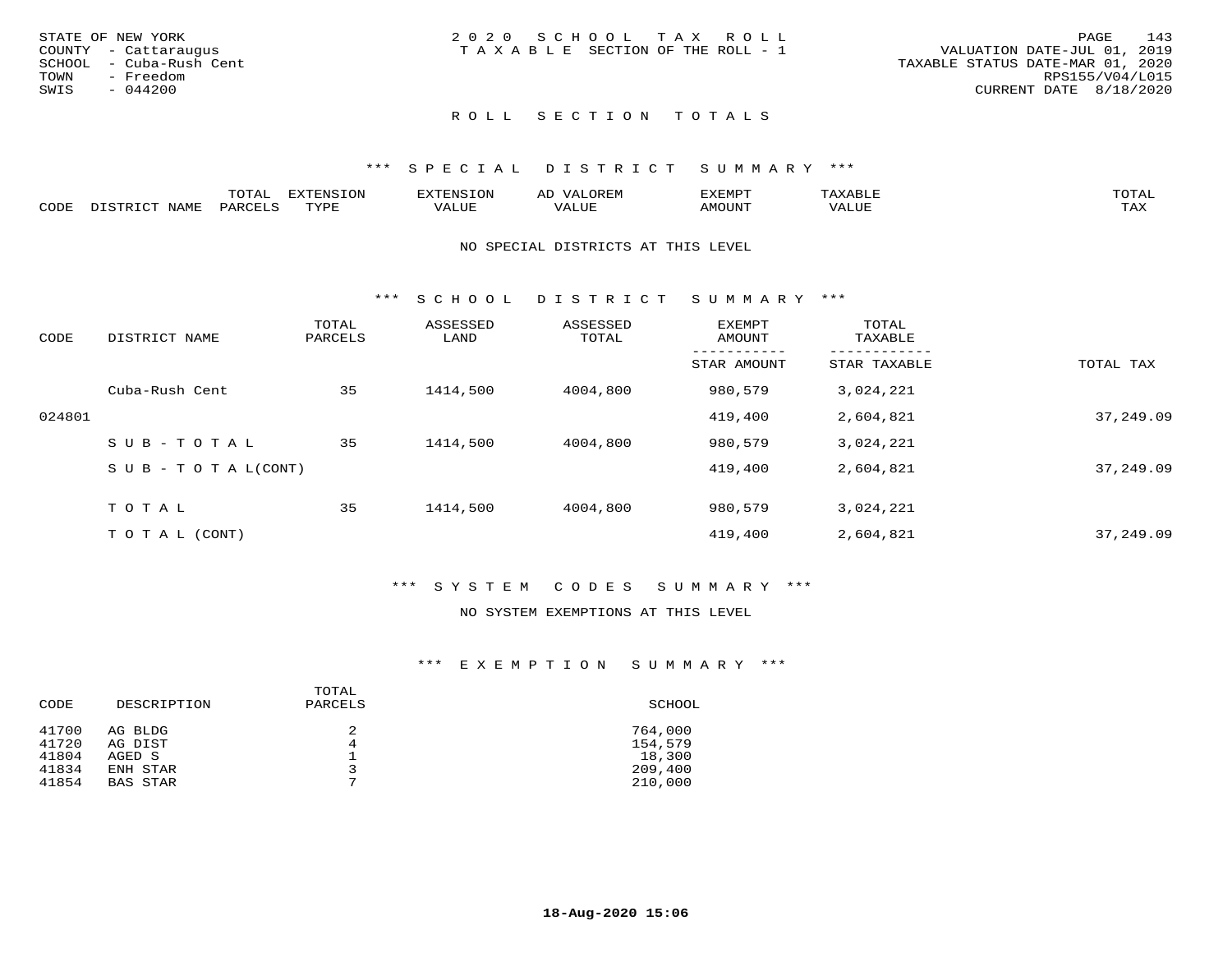| STATE OF NEW YORK<br>COUNTY - Cattaraugus<br>SCHOOL - Cuba-Rush Cent<br>- Freedom<br>TOWN<br>$-044200$<br>SWIS | 2020 SCHOOL TAX ROLL<br>TAXABLE SECTION OF THE ROLL - 1 | 144<br>PAGE<br>VALUATION DATE-JUL 01, 2019<br>TAXABLE STATUS DATE-MAR 01, 2020<br>RPS155/V04/L015<br>CURRENT DATE 8/18/2020 |
|----------------------------------------------------------------------------------------------------------------|---------------------------------------------------------|-----------------------------------------------------------------------------------------------------------------------------|
|                                                                                                                | ROLL SECTION TOTALS                                     |                                                                                                                             |

### \*\*\* E X E M P T I O N S U M M A R Y \*\*\*

| CODE  | DESCRIPTION         | TOTAL<br>PARCELS | SCHOOL             |
|-------|---------------------|------------------|--------------------|
| 42100 | SILO T/C/S<br>тотаь | 18               | 43,700<br>1399,979 |

| ROLL<br>SEC | DESCRIPTION        | TOTAL<br>PARCELS | ASSESSED<br>LAND | ASSESSED<br>TOTAL | <b>EXEMPT</b><br>AMOUNT | TOTAL<br>TAXABLE<br>---------- | TAX  | TOTAL<br>TAX |
|-------------|--------------------|------------------|------------------|-------------------|-------------------------|--------------------------------|------|--------------|
|             |                    |                  |                  |                   | STAR AMOUNT             | STAR TAXABLE                   | RATE |              |
|             | 2020-21 School Tax |                  | 1414,500         | 4004,800          | 980,579<br>419,400      | 3,024,221<br>2,604,821         |      | 36,084.51    |
|             | Library Tax        |                  | 1414,500         | 4004,800          | 980,579                 | 3,024,221                      |      |              |
|             | SPEC DIST TAXES    |                  |                  |                   |                         | 3,024,221                      |      | 1,164.58     |
|             | TAXABLE            | 35               |                  |                   |                         |                                |      | 37,249.09    |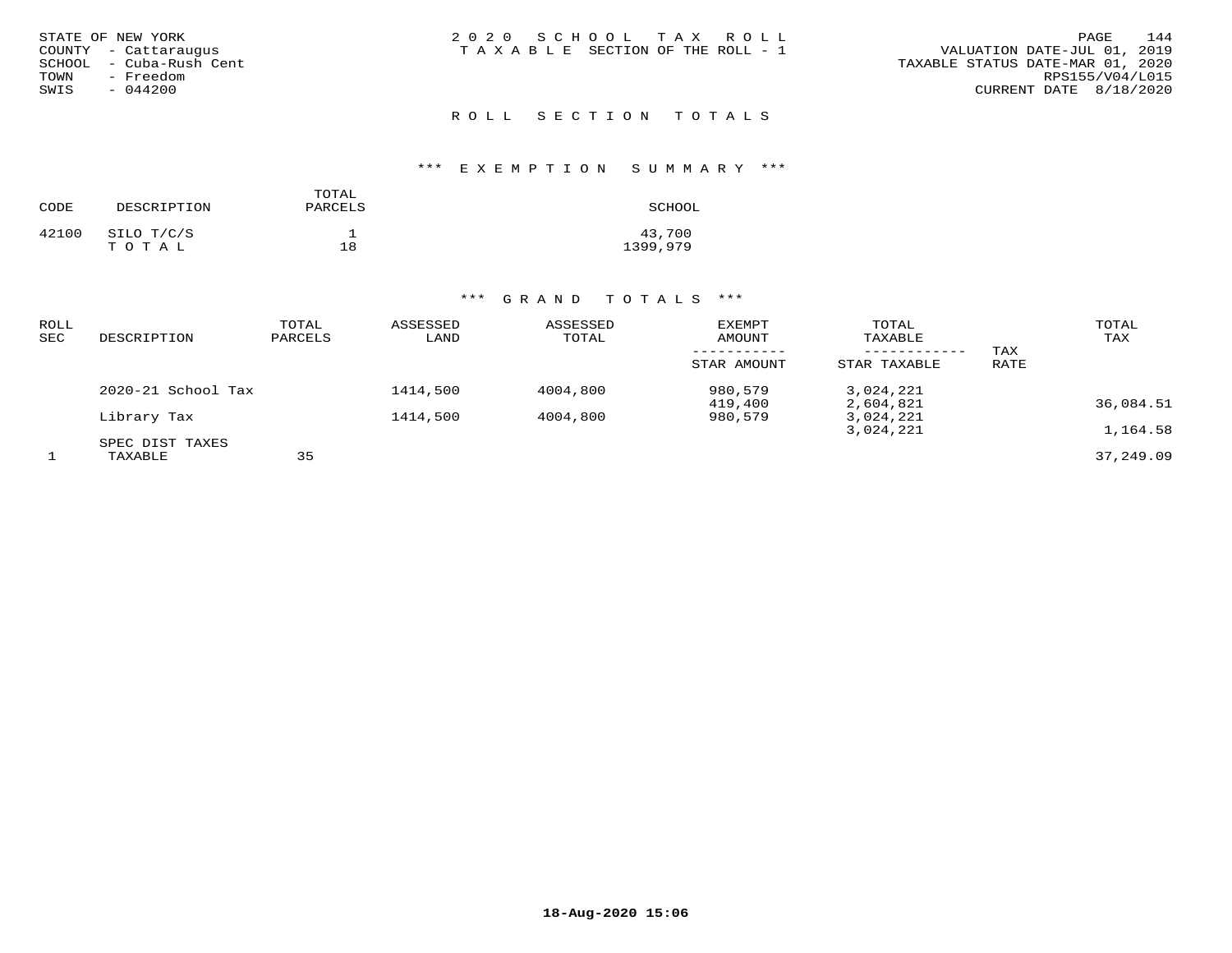| STATE OF NEW YORK<br>COUNTY<br>- Cattaraugus<br>- Cuba-Rush Cent<br>SCHOOL<br>TOWN<br>- Freedom<br>$-044200$<br>SWIS | 2020                      | SCHOOL<br>SPECIAL FRANCHISE SECTION OF THE<br>OWNERS NAME SEQUENCE | тах<br>R O L L<br>$ROI.I. = 5$<br>UNIFORM PERCENT OF VALUE IS 094.00 | VALUATION DATE-JUL 01,<br>TAXABLE STATUS DATE-MAR 01, | 145<br>PAGE<br>2019<br>2020 |
|----------------------------------------------------------------------------------------------------------------------|---------------------------|--------------------------------------------------------------------|----------------------------------------------------------------------|-------------------------------------------------------|-----------------------------|
| TAX MAP PARCEL NUMBER                                                                                                | PROPERTY LOCATION & CLASS | ASSESSMENT                                                         | EXEMPTION CODE--                                                     |                                                       | $-$ SCHOOL                  |
| CURRENT OWNERS NAME                                                                                                  | SCHOOL DISTRICT           | LAND                                                               | TAX DESCRIPTION                                                      | TAXABLE VALUE                                         |                             |
| CURRENT OWNERS ADDRESS                                                                                               | PARCEL SIZE/GRID COORD    | TOTAL                                                              | SPECIAL DISTRICTS                                                    |                                                       | TAX AMOUNT                  |
|                                                                                                                      |                           |                                                                    |                                                                      | ********************* 542.000-9901-631.900/188 ***    |                             |
|                                                                                                                      | Special Franchise         |                                                                    |                                                                      | ACCT 0890                                             | 411<br>BILL                 |
| 542.000-9901-631.900/188                                                                                             | 866 Telephone             |                                                                    | 2020-21 School Tax                                                   | 1,541                                                 | 21.35                       |
| Verizon New York Inc                                                                                                 | Cuba-Rush Cent 024801     | 0                                                                  | Library Tax                                                          | 1,541                                                 | 0.59                        |
| PO Box 2749                                                                                                          | Town Of Freedom           | 1,541                                                              |                                                                      |                                                       |                             |
| Addison, TX 75001                                                                                                    | 0.0100 Cuba/rushford      |                                                                    |                                                                      |                                                       |                             |
|                                                                                                                      | 0.01<br>ACRES             |                                                                    |                                                                      |                                                       |                             |
|                                                                                                                      | FULL MARKET VALUE         | 1,639                                                              |                                                                      |                                                       |                             |
|                                                                                                                      |                           |                                                                    | TOTAL TAX ---                                                        |                                                       | $21.94**$                   |
|                                                                                                                      |                           |                                                                    |                                                                      | DATE #1                                               | 09/30/20                    |
|                                                                                                                      |                           |                                                                    |                                                                      | AMT DUE                                               | 21.94                       |
|                                                                                                                      |                           |                                                                    |                                                                      |                                                       |                             |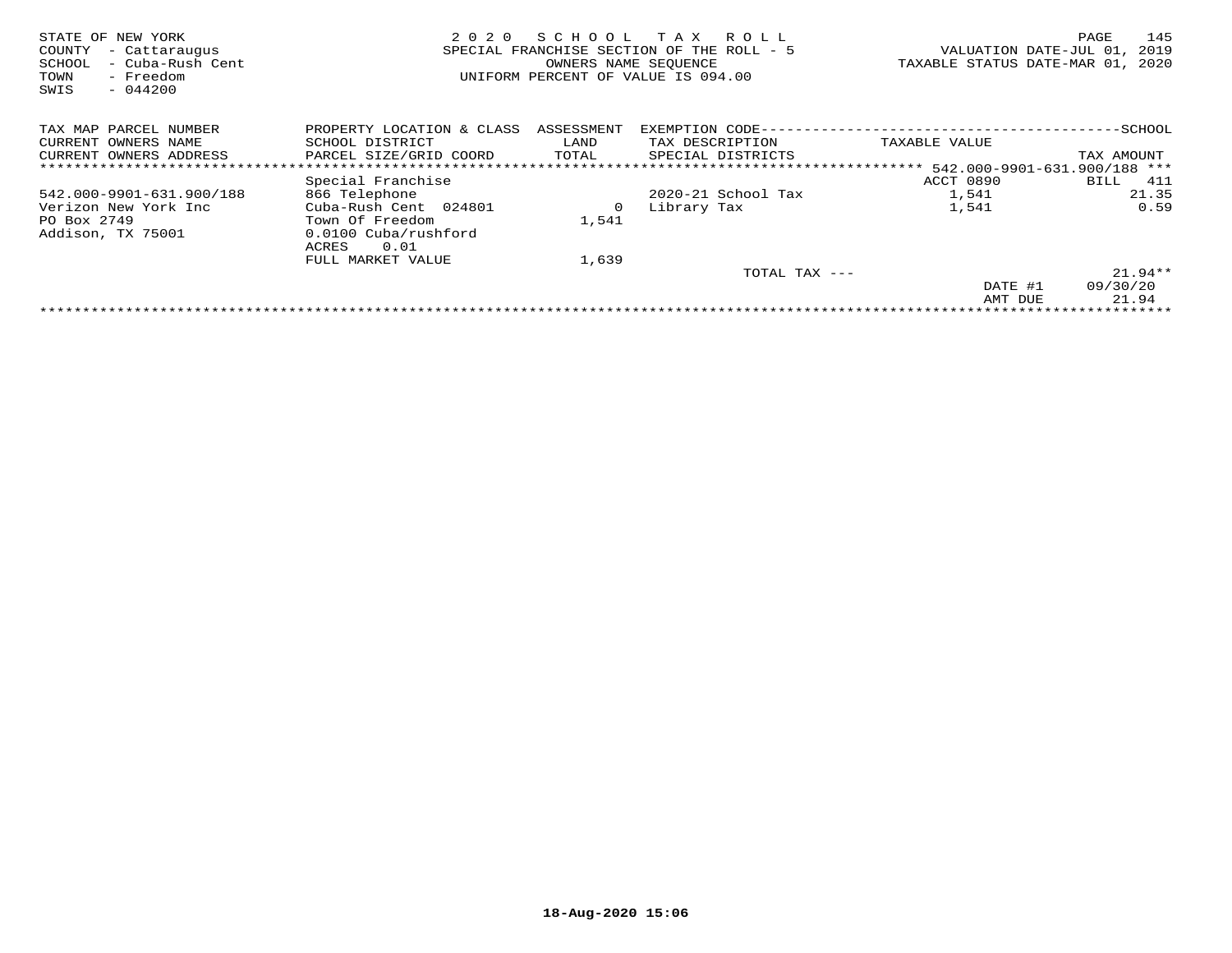| STATE OF NEW YORK<br>COUNTY - Cattaraugus | 2020 SCHOOL TAX ROLL<br>SPECIAL FRANCHISE SECTION OF THE ROLL - 5 | 146<br>PAGE<br>VALUATION DATE-JUL 01, 2019 |
|-------------------------------------------|-------------------------------------------------------------------|--------------------------------------------|
| SCHOOL - Cuba-Rush Cent                   |                                                                   | TAXABLE STATUS DATE-MAR 01, 2020           |
| TOWN<br>- Freedom<br>SWIS<br>$-044200$    | UNIFORM PERCENT OF VALUE IS 094.00                                | RPS155/V04/L015<br>CURRENT DATE 8/18/2020  |
|                                           | ROLL SUB SECTION- - TOTALS                                        |                                            |

### \*\*\* SPECIAL DISTRICT SUMMARY \*\*\*

|                         |      | m^m |      | 'NT C     |           | ∟ו∨ו          |              |                             |
|-------------------------|------|-----|------|-----------|-----------|---------------|--------------|-----------------------------|
| $\bigcap_{\Pi}$<br>◡◡◡ュ | мдмь |     | TVDF | ۳۰ تاللاد | $- - - -$ | 550T<br>IUUN. | ALUE<br>77 T | $m \times r$<br>- - - - - - |

### NO SPECIAL DISTRICTS AT THIS LEVEL

\*\*\* S C H O O L D I S T R I C T S U M M A R Y \*\*\*

| CODE   | DISTRICT NAME                    | TOTAL<br>PARCELS | ASSESSED<br>LAND | ASSESSED<br>TOTAL | EXEMPT<br>AMOUNT | TOTAL<br>TAXABLE |           |
|--------|----------------------------------|------------------|------------------|-------------------|------------------|------------------|-----------|
|        |                                  |                  |                  |                   | STAR AMOUNT      | STAR TAXABLE     | TOTAL TAX |
|        | Cuba-Rush Cent                   |                  |                  | 1,541             |                  | 1,541            |           |
| 024801 |                                  |                  |                  |                   |                  | 1,541            | 21.94     |
|        | SUB-TOTAL                        |                  |                  | 1,541             |                  | 1,541            |           |
|        | $S \cup B - T \cup T A L (CONT)$ |                  |                  |                   |                  | 1,541            | 21.94     |
|        | TOTAL                            | ᅩ                |                  | 1,541             |                  | 1,541            |           |
|        | T O T A L (CONT)                 |                  |                  |                   |                  | 1,541            | 21.94     |

\*\*\* S Y S T E M C O D E S S U M M A R Y \*\*\*

NO SYSTEM EXEMPTIONS AT THIS LEVEL

\*\*\* E X E M P T I O N S U M M A R Y \*\*\*

NO EXEMPTIONS AT THIS LEVEL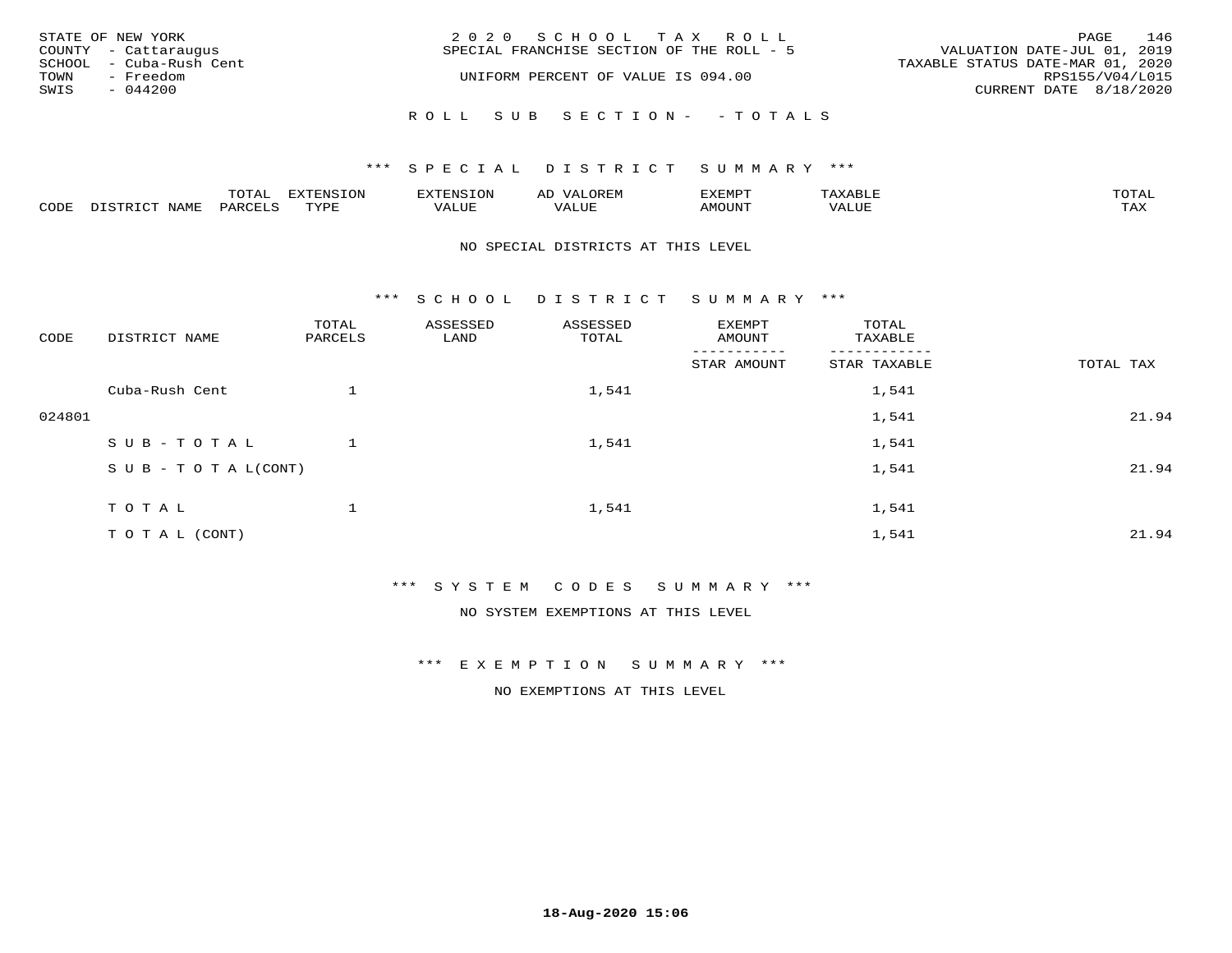|      | STATE OF NEW YORK                               | 2020 SCHOOL TAX ROLL                      | PAGE                                                            | 147             |
|------|-------------------------------------------------|-------------------------------------------|-----------------------------------------------------------------|-----------------|
|      | COUNTY - Cattaraugus<br>SCHOOL - Cuba-Rush Cent | SPECIAL FRANCHISE SECTION OF THE ROLL - 5 | VALUATION DATE-JUL 01, 2019<br>TAXABLE STATUS DATE-MAR 01, 2020 |                 |
| TOWN | - Freedom                                       | UNIFORM PERCENT OF VALUE IS 094.00        |                                                                 | RPS155/V04/L015 |
| SWIS | $-044200$                                       |                                           | CURRENT DATE 8/18/2020                                          |                 |
|      |                                                 | ROLL SUB SECTION- - TOTALS                |                                                                 |                 |

| <b>ROLL</b><br><b>SEC</b> | DESCRIPTION        | TOTAL<br>PARCELS | ASSESSED<br>LAND | ASSESSED<br>TOTAL | EXEMPT<br>AMOUNT<br>_ _ _ _ _ _ _ _ _ _ _<br>STAR AMOUNT | TOTAL<br>TAXABLE<br>------------<br>STAR TAXABLE | TAX<br>RATE | TOTAL<br>TAX |
|---------------------------|--------------------|------------------|------------------|-------------------|----------------------------------------------------------|--------------------------------------------------|-------------|--------------|
|                           | 2020-21 School Tax |                  |                  | 1,541             |                                                          | 1,541                                            |             |              |
|                           |                    |                  |                  |                   |                                                          | 1,541                                            |             | 21.35        |
|                           | Library Tax        |                  |                  | 1,541             |                                                          | 1,541                                            |             |              |
|                           |                    |                  |                  |                   |                                                          | 1,541                                            |             | .59          |
|                           | SPEC DIST TAXES    |                  |                  |                   |                                                          |                                                  |             |              |

5 SPECIAL FRANCHISE 1 21.94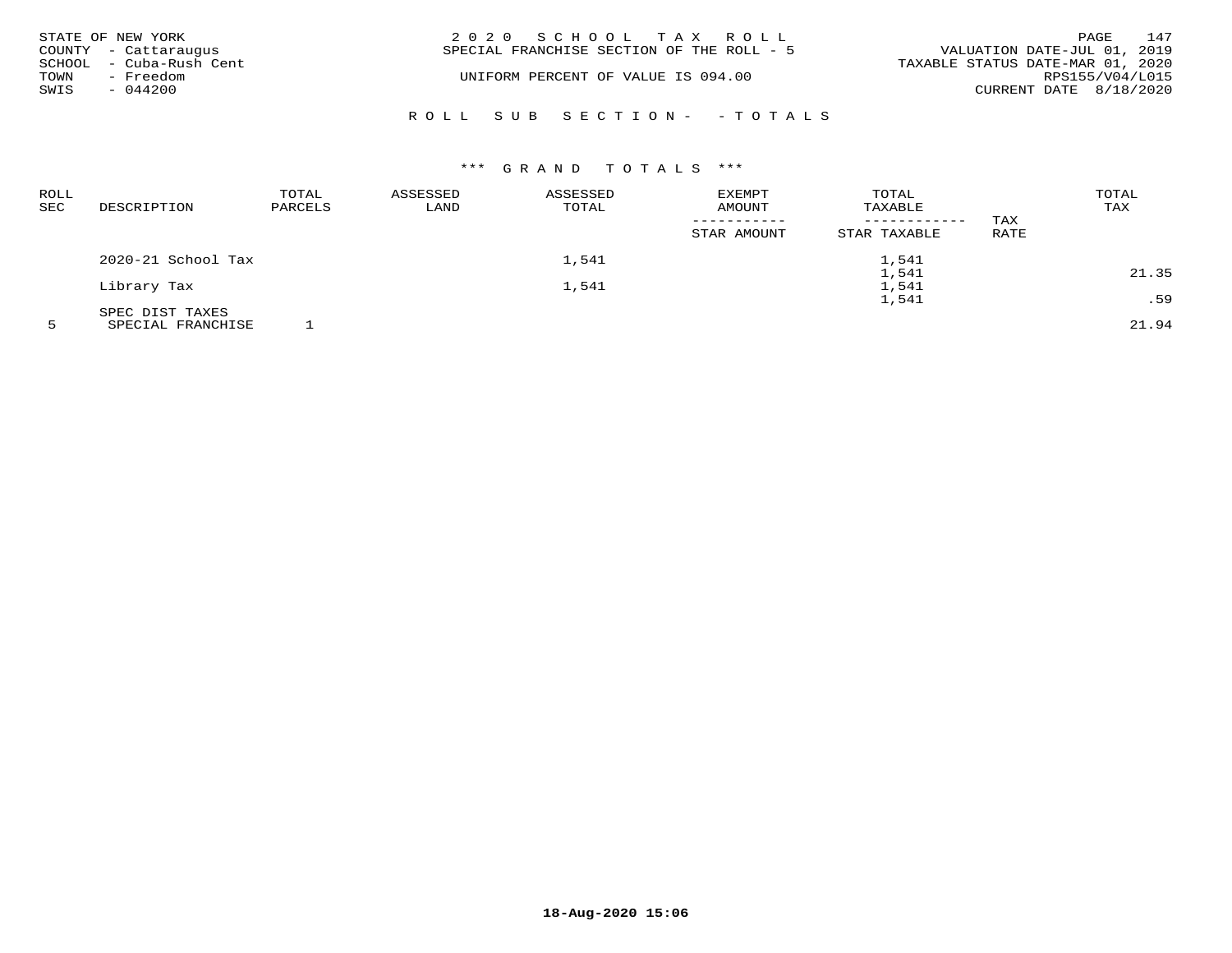|              | STATE OF NEW YORK<br>COUNTY - Cattaraugus<br>SCHOOL - Cuba-Rush Cent | 2020 SCHOOL TAX ROLL<br>VALUATION DATE-JUL 01, 2019<br>SPECIAL FRANCHISE SECTION OF THE ROLL - 5<br>TAXABLE STATUS DATE-MAR 01, 2020 | PAGE                                      | 148 |
|--------------|----------------------------------------------------------------------|--------------------------------------------------------------------------------------------------------------------------------------|-------------------------------------------|-----|
| TOWN<br>SWIS | - Freedom<br>$-044200$                                               | UNIFORM PERCENT OF VALUE IS 094.00<br>ROLL SECTION TOTALS                                                                            | RPS155/V04/L015<br>CURRENT DATE 8/18/2020 |     |

### \*\*\* S P E C I A L D I S T R I C T S U M M A R Y \*\*\*

|                  |              | $m \wedge m$ |      | FNT C                                   | AL                         | <u>'</u> XEMPT |       | $m \wedge m \wedge n$ |
|------------------|--------------|--------------|------|-----------------------------------------|----------------------------|----------------|-------|-----------------------|
| C <sub>CDI</sub> | $ -$<br>NAME | PARO         | TVDF | ,, , ,, <del>,</del><br>▵<br>۳۰ تابلد ک | , <del>,</del> , , , , , , | $\cdots$       | VALUE | $m \times r$<br>- −-  |

#### NO SPECIAL DISTRICTS AT THIS LEVEL

\*\*\* S C H O O L D I S T R I C T S U M M A R Y \*\*\*

| CODE   | DISTRICT NAME                    | TOTAL<br>PARCELS | ASSESSED<br>LAND | ASSESSED<br>TOTAL | EXEMPT<br>AMOUNT | TOTAL<br>TAXABLE |           |
|--------|----------------------------------|------------------|------------------|-------------------|------------------|------------------|-----------|
|        |                                  |                  |                  |                   | STAR AMOUNT      | STAR TAXABLE     | TOTAL TAX |
|        | Cuba-Rush Cent                   |                  |                  | 1,541             |                  | 1,541            |           |
| 024801 |                                  |                  |                  |                   |                  | 1,541            | 21.94     |
|        | SUB-TOTAL                        |                  |                  | 1,541             |                  | 1,541            |           |
|        | $S \cup B - T \cup T A L (CONT)$ |                  |                  |                   |                  | 1,541            | 21.94     |
|        | TOTAL                            |                  |                  | 1,541             |                  | 1,541            |           |
|        | TO TAL (CONT)                    |                  |                  |                   |                  | 1,541            | 21.94     |

\*\*\* S Y S T E M C O D E S S U M M A R Y \*\*\*

NO SYSTEM EXEMPTIONS AT THIS LEVEL

\*\*\* E X E M P T I O N S U M M A R Y \*\*\*

NO EXEMPTIONS AT THIS LEVEL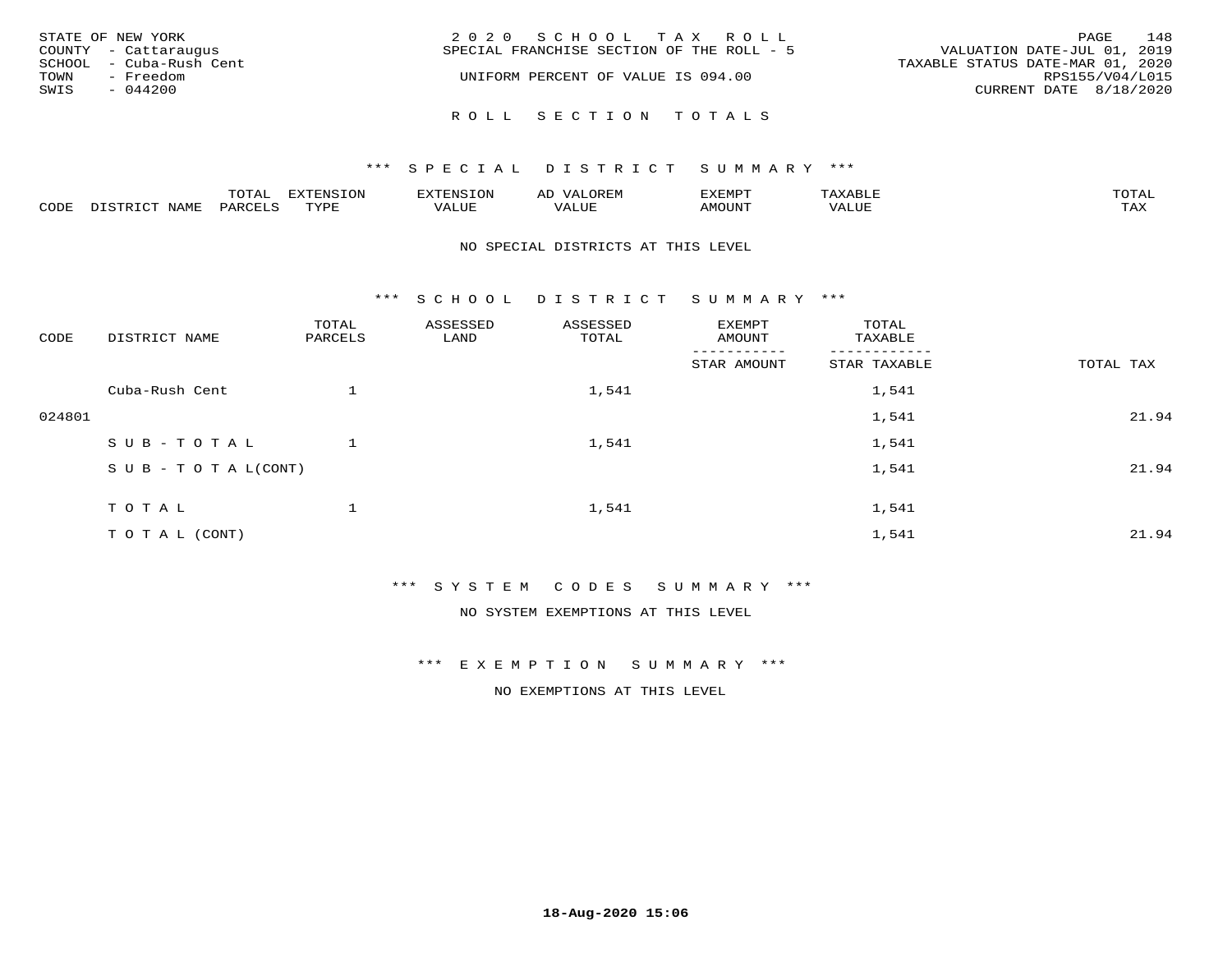|      | STATE OF NEW YORK<br>COUNTY - Cattaraugus | 2020 SCHOOL TAX ROLL<br>SPECIAL FRANCHISE SECTION OF THE ROLL - 5 | VALUATION DATE-JUL 01, 2019      | PAGE | 149 |
|------|-------------------------------------------|-------------------------------------------------------------------|----------------------------------|------|-----|
|      | SCHOOL - Cuba-Rush Cent                   |                                                                   | TAXABLE STATUS DATE-MAR 01, 2020 |      |     |
| TOWN | - Freedom                                 | UNIFORM PERCENT OF VALUE IS 094.00                                | RPS155/V04/L015                  |      |     |
| SWIS | $-044200$                                 |                                                                   | CURRENT DATE 8/18/2020           |      |     |
|      |                                           |                                                                   |                                  |      |     |
|      |                                           | ROLL SECTION TOTALS                                               |                                  |      |     |

| <b>ROLL</b><br><b>SEC</b> | DESCRIPTION        | TOTAL<br>PARCELS | ASSESSED<br>LAND | ASSESSED<br>TOTAL | EXEMPT<br>AMOUNT           | TOTAL<br>TAXABLE             |             | TOTAL<br>TAX |
|---------------------------|--------------------|------------------|------------------|-------------------|----------------------------|------------------------------|-------------|--------------|
|                           |                    |                  |                  |                   | -----------<br>STAR AMOUNT | ------------<br>STAR TAXABLE | TAX<br>RATE |              |
|                           | 2020-21 School Tax |                  |                  | 1,541             |                            | 1,541                        |             |              |
|                           |                    |                  |                  |                   |                            | 1,541                        |             | 21.35        |
|                           | Library Tax        |                  |                  | 1,541             |                            | 1,541                        |             |              |
|                           |                    |                  |                  |                   |                            | 1,541                        |             | .59          |
|                           | SPEC DIST TAXES    |                  |                  |                   |                            |                              |             |              |
|                           |                    |                  |                  |                   |                            |                              |             |              |

5 SPECIAL FRANCHISE 1 21.94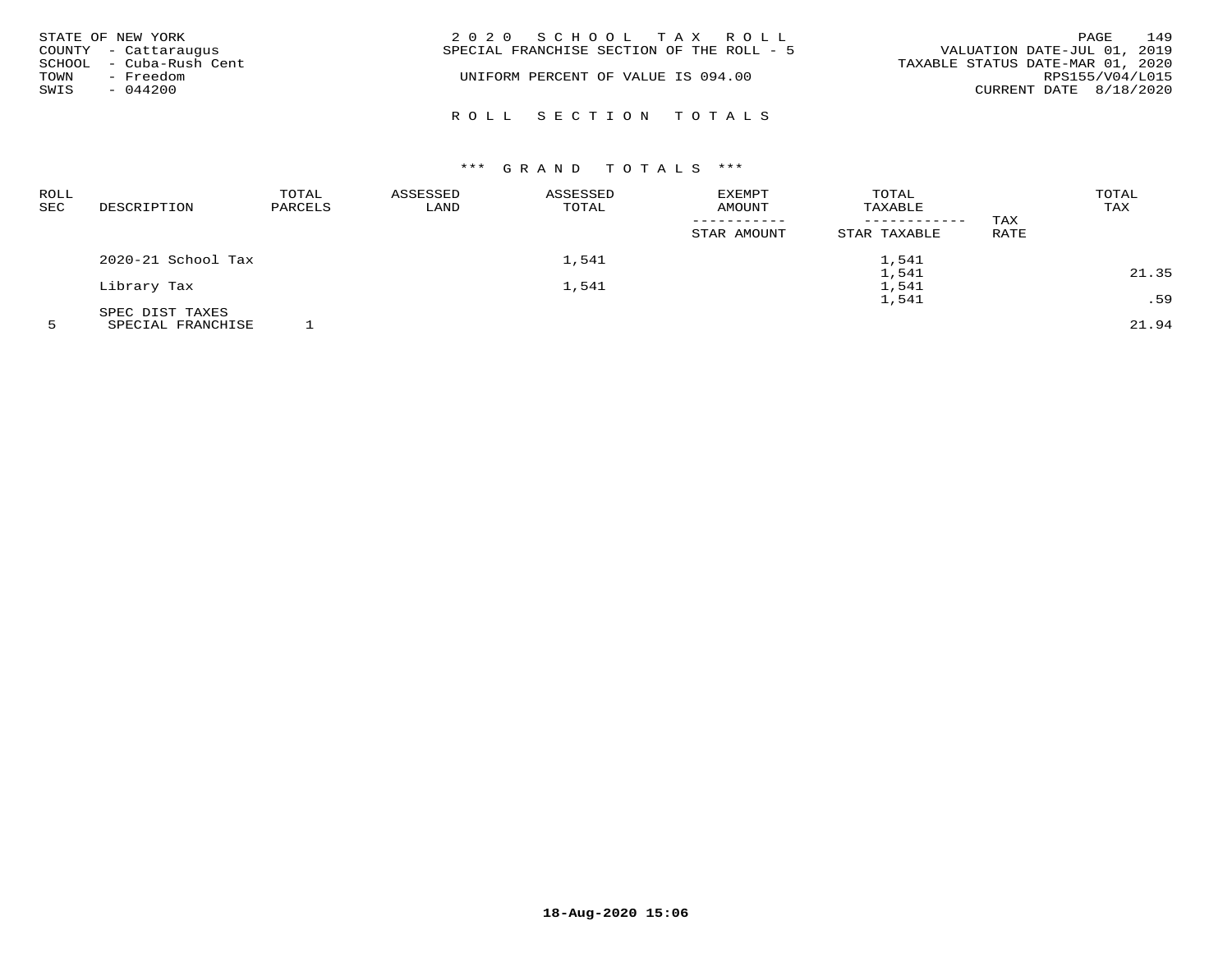| STATE OF NEW YORK<br>COUNTY - Cattaraugus<br>SCHOOL - Cuba-Rush Cent<br>TOWN<br>- Freedom<br>SWIS<br>$-044200$ | 2 0 2 0                                   | OWNERS NAME SEQUENCE | SCHOOL TAX ROLL<br>UTILITY & R.R. SECTION OF THE ROLL - 6<br>UNIFORM PERCENT OF VALUE IS 094.00 | VALUATION DATE-JUL 01, 2019<br>TAXABLE STATUS DATE-MAR 01, 2020 | PAGE                  | 150        |
|----------------------------------------------------------------------------------------------------------------|-------------------------------------------|----------------------|-------------------------------------------------------------------------------------------------|-----------------------------------------------------------------|-----------------------|------------|
| TAX MAP PARCEL NUMBER                                                                                          | PROPERTY LOCATION & CLASS ASSESSMENT      |                      | EXEMPTION CODE-------------------                                                               |                                                                 | ---------------SCHOOL |            |
| CURRENT OWNERS NAME<br>CURRENT OWNERS ADDRESS                                                                  | SCHOOL DISTRICT<br>PARCEL SIZE/GRID COORD | LAND<br>TOTAL        | TAX DESCRIPTION<br>SPECIAL DISTRICTS                                                            | TAXABLE VALUE                                                   | TAX AMOUNT            |            |
| ************************                                                                                       |                                           |                      |                                                                                                 |                                                                 |                       |            |
|                                                                                                                | Elec Trans Line                           |                      |                                                                                                 | ACCT 0895                                                       | BILL                  | 412        |
| 642.000-9901-132.350/101                                                                                       | 882 Elec Trans Imp                        |                      | 2020-21 School Tax                                                                              | 32,856                                                          |                       | 455.15     |
| Niagara Mohawk Power Corp<br>Real Estate Tax Dept                                                              | Cuba-Rush Cent 024801<br>Loc #712401      | 32,856               | 0 Library Tax                                                                                   | 32,856                                                          |                       | 12.65      |
| 300 Erie Blyd West                                                                                             | 1.0000 Cuba/rushford                      |                      |                                                                                                 |                                                                 |                       |            |
| Syracuse, NY 13202                                                                                             | Rsville Tap #801                          |                      |                                                                                                 |                                                                 |                       |            |
|                                                                                                                | ACRES<br>0.01                             |                      |                                                                                                 |                                                                 |                       |            |
|                                                                                                                | FULL MARKET VALUE                         | 34,953               |                                                                                                 |                                                                 |                       |            |
|                                                                                                                |                                           |                      | TOTAL TAX ---                                                                                   |                                                                 |                       | $467.80**$ |
|                                                                                                                |                                           |                      |                                                                                                 | DATE #1                                                         | 09/30/20              |            |
|                                                                                                                |                                           |                      |                                                                                                 | AMT DUE                                                         |                       | 467.80     |
|                                                                                                                |                                           |                      |                                                                                                 |                                                                 |                       |            |
|                                                                                                                | Outside Plant                             |                      |                                                                                                 | ACCT 0662                                                       |                       | BILL 413   |
| 642.000-9901-132.350/188                                                                                       | 882 Elec Trans Imp                        |                      | 2020-21 School Tax                                                                              | 15,148                                                          |                       | 209.84     |
| Niagara Mohawk Power Corp                                                                                      | Cuba-Rush Cent 024801                     | $\Omega$             | Library Tax                                                                                     | 15,148                                                          |                       | 5.83       |
| Real Estate Tax Dept                                                                                           | Loc #888888                               | 15,148               |                                                                                                 |                                                                 |                       |            |
| 300 Erie Blvd West                                                                                             | 0.0329 Cuba/rushford                      |                      |                                                                                                 |                                                                 |                       |            |
| Syracuse, NY 13202                                                                                             | Elec Dist                                 |                      |                                                                                                 |                                                                 |                       |            |
|                                                                                                                | 0.01<br>ACRES                             |                      |                                                                                                 |                                                                 |                       |            |
|                                                                                                                | FULL MARKET VALUE                         | 16,115               | TOTAL TAX $---$                                                                                 |                                                                 |                       | $215.67**$ |
|                                                                                                                |                                           |                      |                                                                                                 | DATE #1                                                         | 09/30/20              |            |
|                                                                                                                |                                           |                      |                                                                                                 | AMT DUE                                                         |                       | 215.67     |
|                                                                                                                |                                           |                      |                                                                                                 |                                                                 |                       |            |
|                                                                                                                | 11642 Bixby Hill Rd                       |                      |                                                                                                 | ACCT 0669                                                       |                       | BILL 414   |
| 642.000-0000-631.900/1881                                                                                      | 836 Telecom. eq.                          |                      | Mass Telec 47100                                                                                |                                                                 |                       | 299        |
| Verizon New York Inc                                                                                           | Cuba-Rush Cent 024801                     |                      | 0 2020-21 School Tax                                                                            | 2,863                                                           |                       | 39.66      |
| PO Box 2749                                                                                                    | Loc #888888                               |                      | 3,162 Library Tax                                                                               | 2,863                                                           |                       | 1.10       |
| Addison, TX 75001                                                                                              | $.2440$ Factor                            |                      |                                                                                                 |                                                                 |                       |            |
|                                                                                                                | Poles, Wire, Cable, Etc                   |                      |                                                                                                 |                                                                 |                       |            |
|                                                                                                                | ACRES<br>0.01                             |                      |                                                                                                 |                                                                 |                       |            |
|                                                                                                                | FULL MARKET VALUE                         | 3,364                |                                                                                                 |                                                                 |                       |            |
|                                                                                                                |                                           |                      | TOTAL TAX $---$                                                                                 |                                                                 |                       | $40.76**$  |
|                                                                                                                |                                           |                      |                                                                                                 | DATE #1                                                         | 09/30/20              |            |
|                                                                                                                |                                           |                      |                                                                                                 | AMT DUE                                                         | ***********           | 40.76      |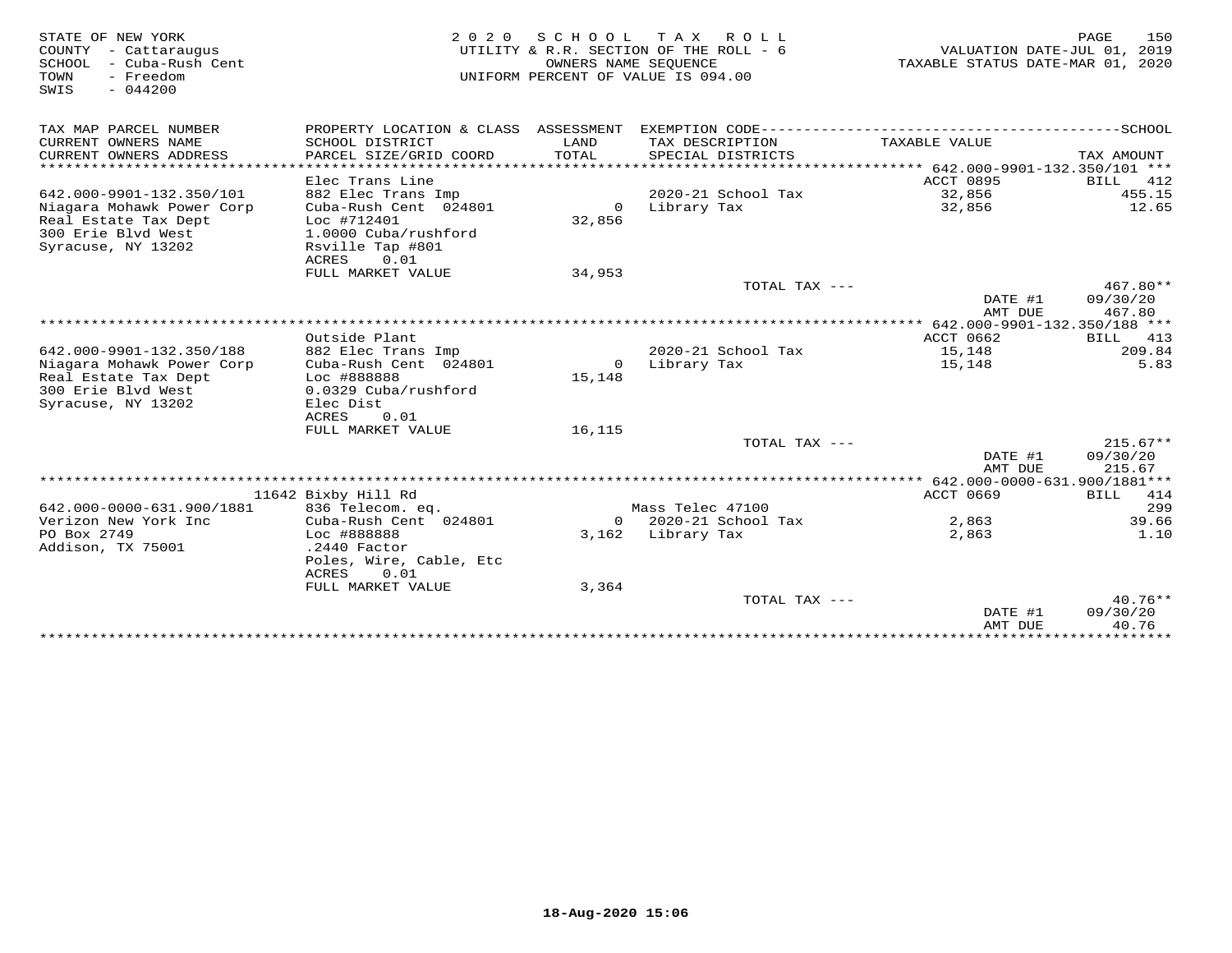| STATE OF NEW YORK<br>COUNTY - Cattaraugus<br>SCHOOL - Cuba-Rush Cent<br>TOWN<br>- Freedom<br>SWIS<br>$-044200$ | 2020 SCHOOL TAX ROLL<br>UTILITY & R.R. SECTION OF THE ROLL - 6 | 151<br>PAGE<br>VALUATION DATE-JUL 01, 2019<br>TAXABLE STATUS DATE-MAR 01, 2020<br>RPS155/V04/L015<br>CURRENT DATE 8/18/2020 |
|----------------------------------------------------------------------------------------------------------------|----------------------------------------------------------------|-----------------------------------------------------------------------------------------------------------------------------|
|                                                                                                                | ROLL SUB SECTION- - TOTALS                                     |                                                                                                                             |

### \*\*\* S P E C I A L D I S T R I C T S U M M A R Y \*\*\*

|      |      | mom n<br>-777 | pszmpato<br>$ \sim$ $\sim$<br>-UP | AL.         | ,,, <del>,</del> ,,, <del>,</del> ,<br>້ |                         | $m \wedge m \wedge n$ |
|------|------|---------------|-----------------------------------|-------------|------------------------------------------|-------------------------|-----------------------|
| CODE | ⊥'⊥⊥ | PARO          | TVDF                              | ۳۰ تا سند د | <b>MOTTNT</b>                            | - ---<br>$'$ $\Delta$ . | $m \times r$<br>- −-  |

#### NO SPECIAL DISTRICTS AT THIS LEVEL

\*\*\* S C H O O L D I S T R I C T S U M M A R Y \*\*\*

| CODE   | DISTRICT NAME                    | TOTAL<br>PARCELS | ASSESSED<br>LAND | ASSESSED<br>TOTAL | EXEMPT<br>AMOUNT | TOTAL<br>TAXABLE |           |
|--------|----------------------------------|------------------|------------------|-------------------|------------------|------------------|-----------|
|        |                                  |                  |                  |                   | STAR AMOUNT      | STAR TAXABLE     | TOTAL TAX |
|        | Cuba-Rush Cent                   | 3                |                  | 51,166            | 299              | 50,867           |           |
| 024801 |                                  |                  |                  |                   |                  | 50,867           | 724.23    |
|        | SUB-TOTAL                        | 3                |                  | 51,166            | 299              | 50,867           |           |
|        | $S \cup B - T \cup T A L (CONT)$ |                  |                  |                   |                  | 50,867           | 724.23    |
|        | TOTAL                            | 3                |                  | 51,166            | 299              | 50,867           |           |
|        | T O T A L (CONT)                 |                  |                  |                   |                  | 50,867           | 724.23    |

### \*\*\* S Y S T E M C O D E S S U M M A R Y \*\*\*

### NO SYSTEM EXEMPTIONS AT THIS LEVEL

### \*\*\* E X E M P T I O N S U M M A R Y \*\*\*

| CODE  | DESCRIPTION         | TOTAL<br>PARCELS | SCHOOL     |
|-------|---------------------|------------------|------------|
| 47100 | Mass Telec<br>TOTAL |                  | 299<br>299 |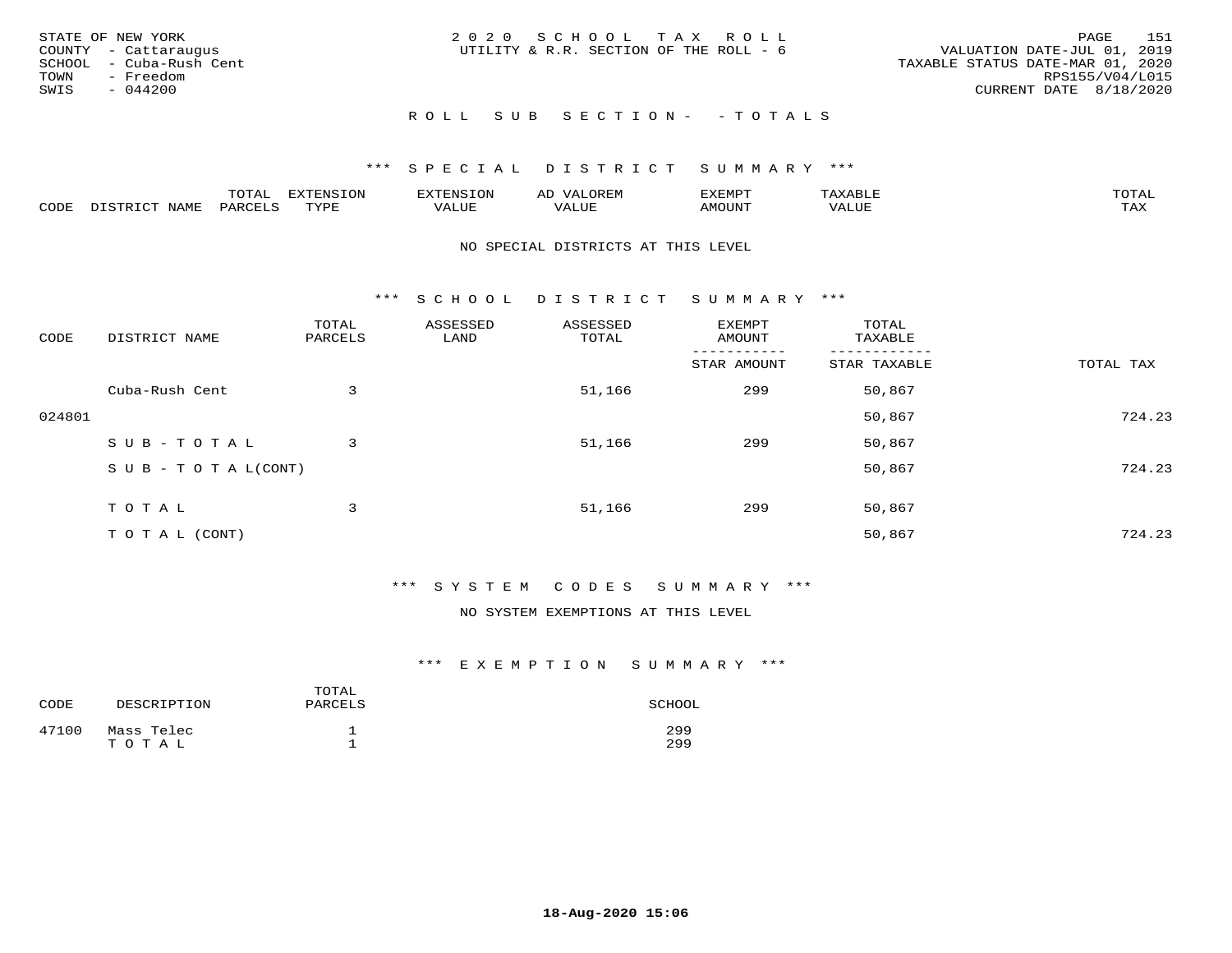| STATE OF NEW YORK<br>COUNTY - Cattaraugus<br>TOWN | SCHOOL - Cuba-Rush Cent<br>- Freedom | 2020 SCHOOL TAX ROLL<br>UTILITY & R.R. SECTION OF THE ROLL - 6 |  | VALUATION DATE-JUL 01, 2019<br>TAXABLE STATUS DATE-MAR 01, 2020 | PAGE<br>RPS155/V04/L015 | 152 |
|---------------------------------------------------|--------------------------------------|----------------------------------------------------------------|--|-----------------------------------------------------------------|-------------------------|-----|
| SWIS                                              | $-044200$                            |                                                                |  | CURRENT DATE 8/18/2020                                          |                         |     |

## R O L L S U B S E C T I O N - - T O T A L S

| <b>ROLL</b> |                    | TOTAL   | ASSESSED | ASSESSED | EXEMPT      | TOTAL        |      | TOTAL  |
|-------------|--------------------|---------|----------|----------|-------------|--------------|------|--------|
| SEC         | DESCRIPTION        | PARCELS | LAND     | TOTAL    | AMOUNT      | TAXABLE      |      | TAX    |
|             |                    |         |          |          |             |              | TAX  |        |
|             |                    |         |          |          | STAR AMOUNT | STAR TAXABLE | RATE |        |
|             | 2020-21 School Tax |         |          | 51,166   | 299         | 50,867       |      |        |
|             |                    |         |          |          |             | 50,867       |      | 704.65 |
|             | Library Tax        |         |          | 51,166   | 299         | 50,867       |      |        |
|             |                    |         |          |          |             | 50,867       |      | 19.58  |
|             | SPEC DIST TAXES    |         |          |          |             |              |      |        |
|             | UTILITIES & N.C.   |         |          |          |             |              |      | 724.23 |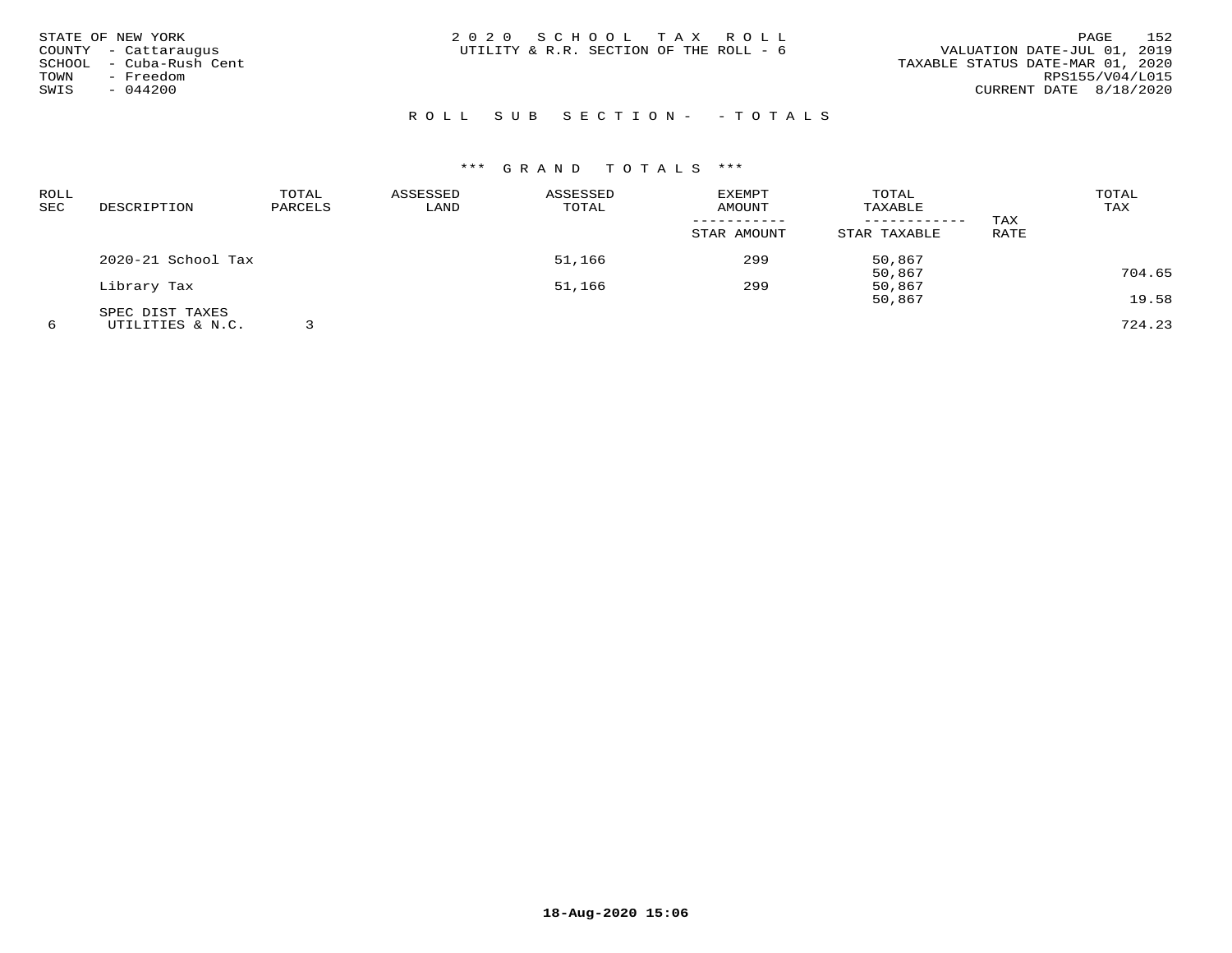|      | STATE OF NEW YORK       | 2020 SCHOOL TAX ROLL                   |  |                                  |                        | PAGE | 153 |
|------|-------------------------|----------------------------------------|--|----------------------------------|------------------------|------|-----|
|      | COUNTY - Cattaraugus    | UTILITY & R.R. SECTION OF THE ROLL - 6 |  | VALUATION DATE-JUL 01, 2019      |                        |      |     |
|      | SCHOOL - Cuba-Rush Cent |                                        |  | TAXABLE STATUS DATE-MAR 01, 2020 |                        |      |     |
| TOWN | - Freedom               |                                        |  |                                  | RPS155/V04/L015        |      |     |
| SWIS | $-044200$               |                                        |  |                                  | CURRENT DATE 8/18/2020 |      |     |
|      |                         |                                        |  |                                  |                        |      |     |

# ROLL SECTION TOTALS

### \*\*\* S P E C I A L D I S T R I C T S U M M A R Y \*\*\*

|      |                      | ----           | <b>FYTFNSION</b><br>- 75 | <b>FNC</b>     | ᅺᅜᄓ                      | SXEMPT | $\Delta$<br>.                  | $m \wedge m \wedge n$ |
|------|----------------------|----------------|--------------------------|----------------|--------------------------|--------|--------------------------------|-----------------------|
| CODE | <b>NTAMT</b><br>⊥∙⊥⊥ | D.ODT.<br>PARL | $m \tau \tau m$<br>.     | T T T<br>ALUF: | , <del>,</del> , , , , , | MOUN.  | , 77 T TT <del>D</del><br>ALUE | TAX                   |

### NO SPECIAL DISTRICTS AT THIS LEVEL

\*\*\* S C H O O L D I S T R I C T S U M M A R Y \*\*\*

| CODE   | DISTRICT NAME                    | TOTAL<br>PARCELS | ASSESSED<br>LAND | ASSESSED<br>TOTAL | EXEMPT<br>AMOUNT | TOTAL<br>TAXABLE |           |
|--------|----------------------------------|------------------|------------------|-------------------|------------------|------------------|-----------|
|        |                                  |                  |                  |                   | STAR AMOUNT      | STAR TAXABLE     | TOTAL TAX |
|        | Cuba-Rush Cent                   | 3                |                  | 51,166            | 299              | 50,867           |           |
| 024801 |                                  |                  |                  |                   |                  | 50,867           | 724.23    |
|        | SUB-TOTAL                        | 3                |                  | 51,166            | 299              | 50,867           |           |
|        | $S \cup B - T \cup T A L (CONT)$ |                  |                  |                   |                  | 50,867           | 724.23    |
|        | TOTAL                            | 3                |                  | 51,166            | 299              | 50,867           |           |
|        | T O T A L (CONT)                 |                  |                  |                   |                  | 50,867           | 724.23    |

### \*\*\* S Y S T E M C O D E S S U M M A R Y \*\*\*

### NO SYSTEM EXEMPTIONS AT THIS LEVEL

### \*\*\* E X E M P T I O N S U M M A R Y \*\*\*

| CODE  | DESCRIPTION         | TOTAL<br>PARCELS | SCHOOL     |
|-------|---------------------|------------------|------------|
| 47100 | Mass Telec<br>TOTAL |                  | 299<br>299 |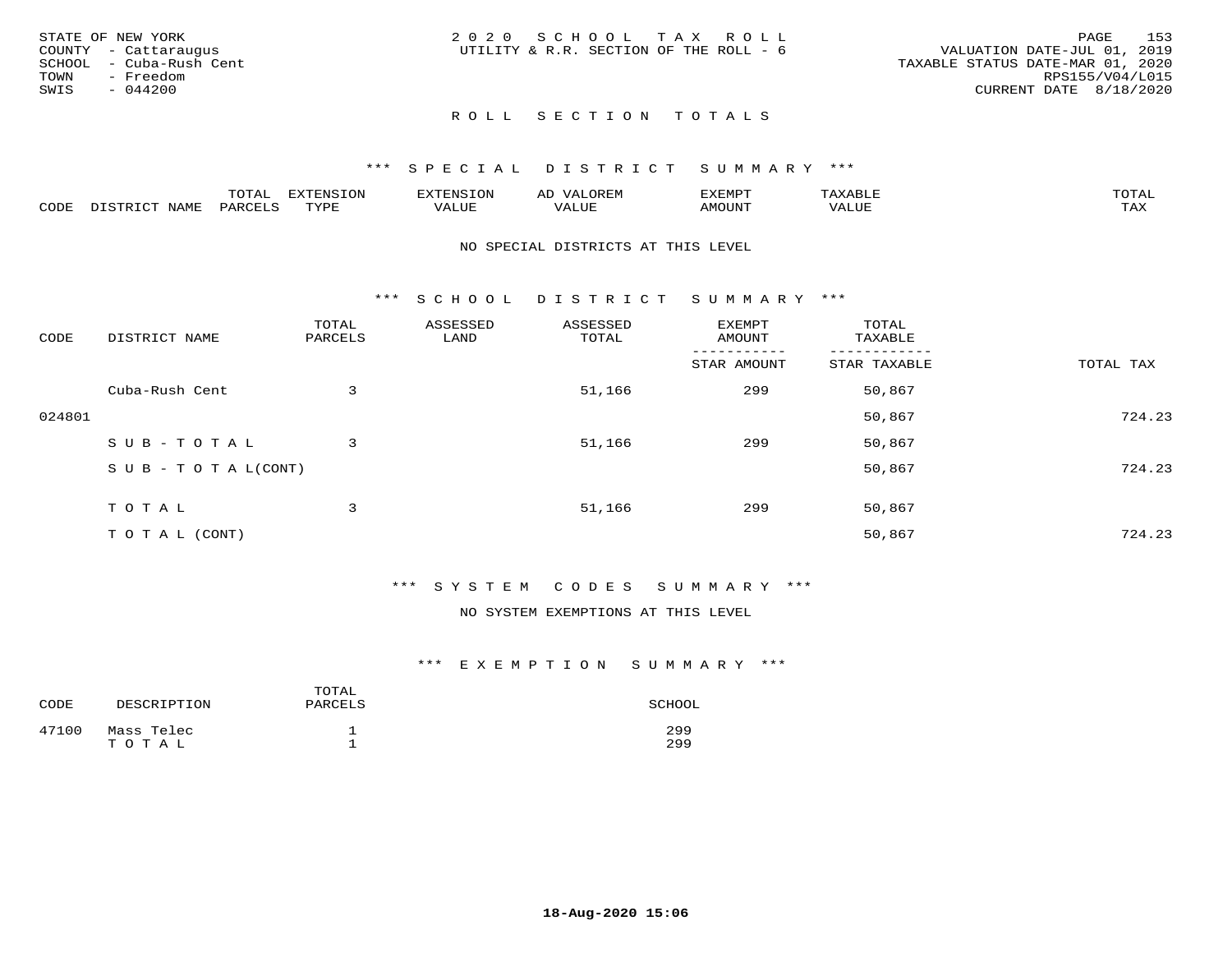| TOWN<br>SWIS | STATE OF NEW YORK<br>COUNTY - Cattaraugus<br>SCHOOL - Cuba-Rush Cent<br>- Freedom<br>$-044200$ | 2020 SCHOOL TAX ROLL<br>UTILITY & R.R. SECTION OF THE ROLL - 6 |  | VALUATION DATE-JUL 01, 2019<br>TAXABLE STATUS DATE-MAR 01, 2020<br>CURRENT DATE 8/18/2020 | PAGE<br>RPS155/V04/L015 | 154 |
|--------------|------------------------------------------------------------------------------------------------|----------------------------------------------------------------|--|-------------------------------------------------------------------------------------------|-------------------------|-----|
|              |                                                                                                | ROLL SECTION TOTALS                                            |  |                                                                                           |                         |     |

| <b>ROLL</b> |                    | TOTAL   | ASSESSED | ASSESSED | EXEMPT      | TOTAL        |      | TOTAL  |
|-------------|--------------------|---------|----------|----------|-------------|--------------|------|--------|
| SEC         | DESCRIPTION        | PARCELS | LAND     | TOTAL    | AMOUNT      | TAXABLE      |      | TAX    |
|             |                    |         |          |          |             |              | TAX  |        |
|             |                    |         |          |          | STAR AMOUNT | STAR TAXABLE | RATE |        |
|             | 2020-21 School Tax |         |          | 51,166   | 299         | 50,867       |      |        |
|             |                    |         |          |          |             | 50,867       |      | 704.65 |
|             | Library Tax        |         |          | 51,166   | 299         | 50,867       |      |        |
|             |                    |         |          |          |             | 50,867       |      | 19.58  |
|             | SPEC DIST TAXES    |         |          |          |             |              |      |        |
|             | UTILITIES & N.C.   |         |          |          |             |              |      | 724.23 |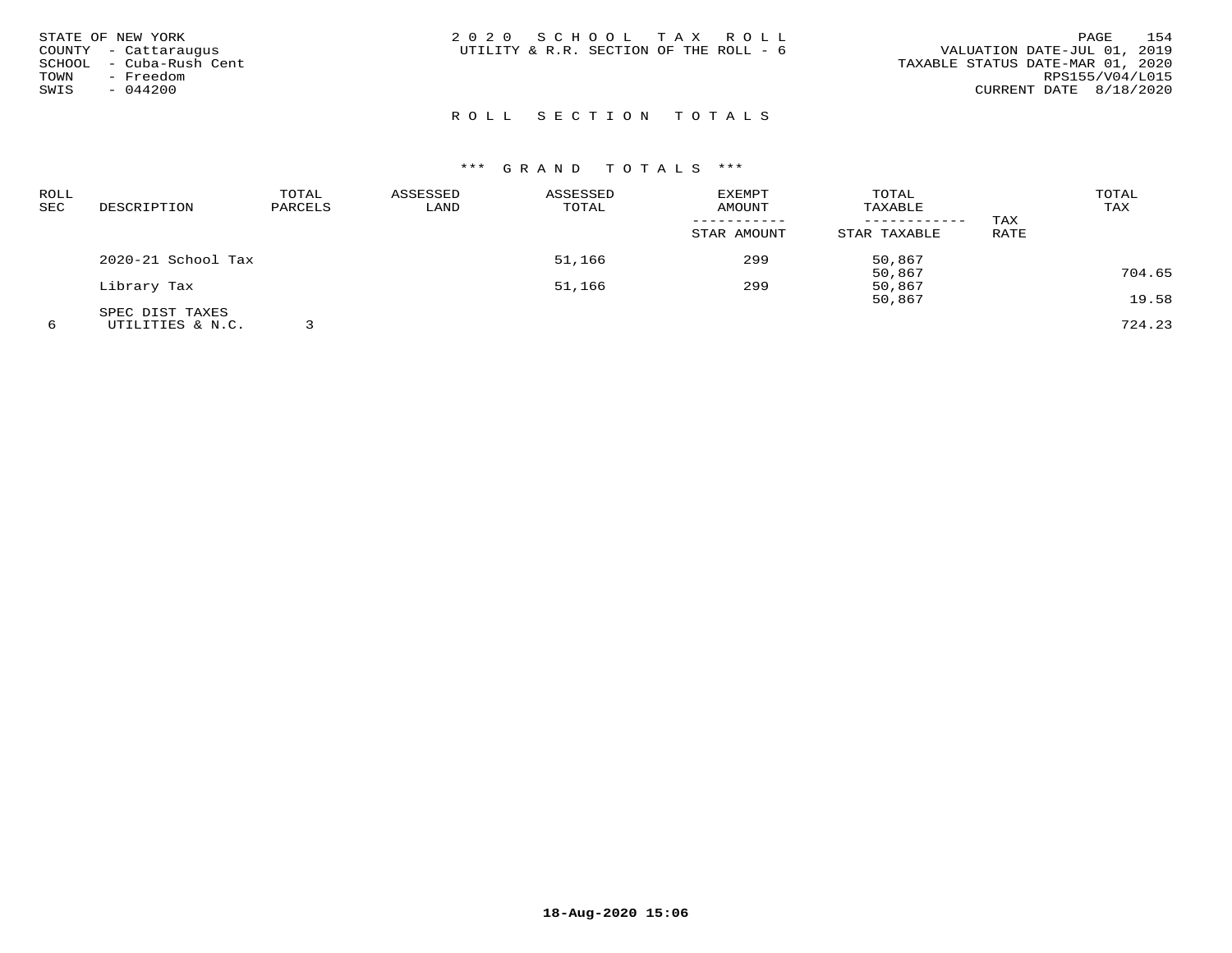| STATE OF NEW YORK       | 2020 SCHOOL TAX ROLL |  | 155<br>PAGE                      |
|-------------------------|----------------------|--|----------------------------------|
| COUNTY - Cattaraugus    |                      |  | VALUATION DATE-JUL 01, 2019      |
| SCHOOL - Cuba-Rush Cent | SWIS TOTALS          |  | TAXABLE STATUS DATE-MAR 01, 2020 |
| TOWN<br>- Freedom       |                      |  | RPS155/V04/L015                  |
| SWIS<br>- 044200        |                      |  | CURRENT DATE 8/18/2020           |
|                         |                      |  |                                  |

\*\*\* S P E C I A L D I S T R I C T S U M M A R Y \*\*\*

|      | ----<br>. U 1 1 1 1 | mmATATAT<br><b>A</b> | ▵ | <b>EMP</b> | t Land               | _____ |
|------|---------------------|----------------------|---|------------|----------------------|-------|
| CODE |                     | $n \tau \tau n \tau$ |   | MOTIN.     | $\sim$ $\sim$ $\sim$ |       |

NO SPECIAL DISTRICTS AT THIS LEVEL

\*\*\* S C H O O L D I S T R I C T S U M M A R Y \*\*\*

| CODE   | DISTRICT NAME                    | TOTAL<br>PARCELS | ASSESSED<br>LAND | ASSESSED<br>TOTAL | <b>EXEMPT</b><br>AMOUNT | TOTAL<br>TAXABLE        |          |           |
|--------|----------------------------------|------------------|------------------|-------------------|-------------------------|-------------------------|----------|-----------|
|        |                                  |                  |                  |                   | STAR AMOUNT             | -------<br>STAR TAXABLE | TAX RATE | TOTAL TAX |
|        | Cuba-Rush Cent                   | 39               | 1414,500         | 4057,507          | 980,878                 | 3,076,629               |          |           |
| 024801 |                                  |                  |                  |                   | 419,400                 | 2,657,229               | .385085  | 37,995.26 |
|        | $SUB - TO TAL$                   | 39               | 1414,500         | 4057,507          | 980,878                 | 3,076,629               |          |           |
|        | $S \cup B - T \cup T A L (CONT)$ |                  |                  |                   | 419,400                 | 2,657,229               |          | 37,995.26 |
|        |                                  |                  |                  |                   |                         |                         |          |           |
|        | TOTAL                            | 39               | 1414,500         | 4057,507          | 980,878                 | 3,076,629               |          |           |
|        | T O T A L (CONT)                 |                  |                  |                   | 419,400                 | 2,657,229               |          | 37,995.26 |

\*\*\* S Y S T E M C O D E S S U M M A R Y \*\*\*

#### NO SYSTEM EXEMPTIONS AT THIS LEVEL

\*\*\* E X E M P T I O N S U M M A R Y \*\*\*

| SCHOOL  |
|---------|
| 764,000 |
| 154,579 |
| 18,300  |
| 209,400 |
| 210,000 |
|         |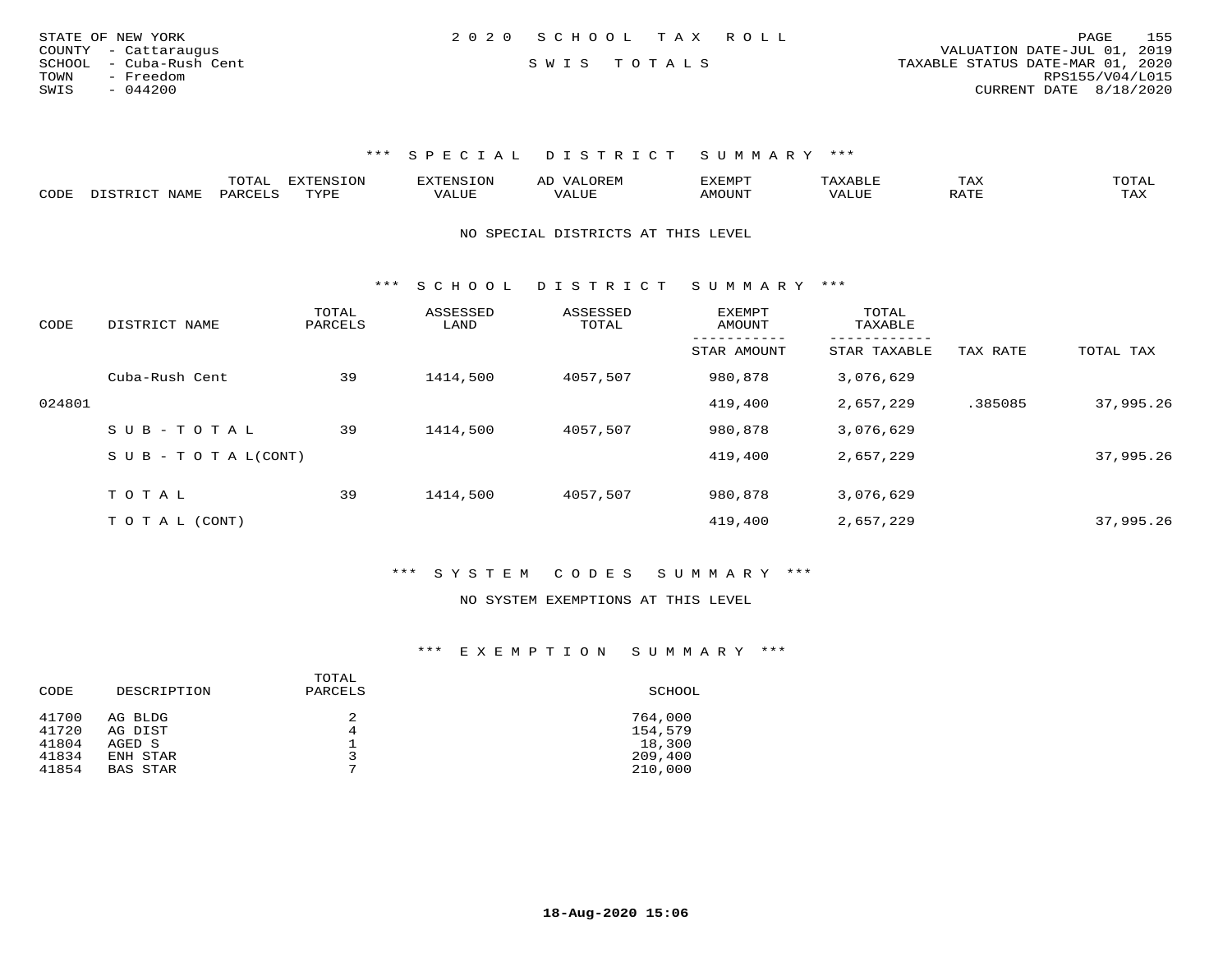| STATE OF NEW YORK |                  |  |
|-------------------|------------------|--|
| COUNTY            | - Cattaraugus    |  |
| SCHOOL            | - Cuba-Rush Cent |  |
| TOWN              | - Freedom        |  |
| SWIS              | $-044200$        |  |

\*\*\* E X E M P T I O N S U M M A R Y \*\*\*

| CODE  | DESCRIPTION | TOTAL<br>PARCELS | SCHOOL   |
|-------|-------------|------------------|----------|
| 42100 | SILO T/C/S  |                  | 43,700   |
| 47100 | Mass Telec  |                  | 299      |
|       | тотаь       | 19               | 1400,278 |

| ROLL<br>SEC | DESCRIPTION                | TOTAL<br>PARCELS | ASSESSED<br>LAND | ASSESSED<br>TOTAL | <b>EXEMPT</b><br>AMOUNT | TOTAL<br>TAXABLE       |             |           |
|-------------|----------------------------|------------------|------------------|-------------------|-------------------------|------------------------|-------------|-----------|
|             |                            |                  |                  |                   | STAR AMOUNT             | STAR TAXABLE           | TAX<br>RATE |           |
|             | 2020-21 School Tax         |                  | 1414,500         | 4004,800          | 980,579                 | 3,024,221              |             |           |
|             | Library Tax                |                  | 1414,500         | 4004,800          | 419,400<br>980,579      | 2,604,821<br>3,024,221 | 13.852973   | 36,084.51 |
|             |                            |                  |                  |                   |                         | 3,024,221              | 0.385085    | 1,164.58  |
| 1           | SPEC DIST TAXES<br>TAXABLE | 35               |                  |                   |                         |                        |             | 37,249.09 |
|             | 2020-21 School Tax         |                  |                  | 1,541             |                         | 1,541                  |             |           |
|             |                            |                  |                  |                   |                         | 1,541                  | 13.852973   | 21.35     |
|             | Library Tax                |                  |                  | 1,541             |                         | 1,541                  |             |           |
|             | SPEC DIST TAXES            |                  |                  |                   |                         | 1,541                  | 0.385085    | .59       |
| 5           | SPECIAL FRANCHISE          |                  |                  |                   |                         |                        |             | 21.94     |
|             | 2020-21 School Tax         |                  |                  | 51,166            | 299                     | 50,867                 |             |           |
|             |                            |                  |                  |                   |                         | 50,867                 | 13.852973   | 704.65    |
|             | Library Tax                |                  |                  | 51,166            | 299                     | 50,867                 |             |           |
|             |                            |                  |                  |                   |                         | 50,867                 | 0.385085    | 19.58     |
|             | SPEC DIST TAXES            |                  |                  |                   |                         |                        |             |           |
| 6           | UTILITIES & N.C.           | 3                |                  |                   |                         |                        |             | 724.23    |
|             | 2020-21 School Tax         |                  | 1414,500         | 4057,507          | 980,878                 | 3,076,629              |             |           |
|             |                            |                  |                  |                   | 419,400                 | 2,657,229              | 13.852973   | 36,810.51 |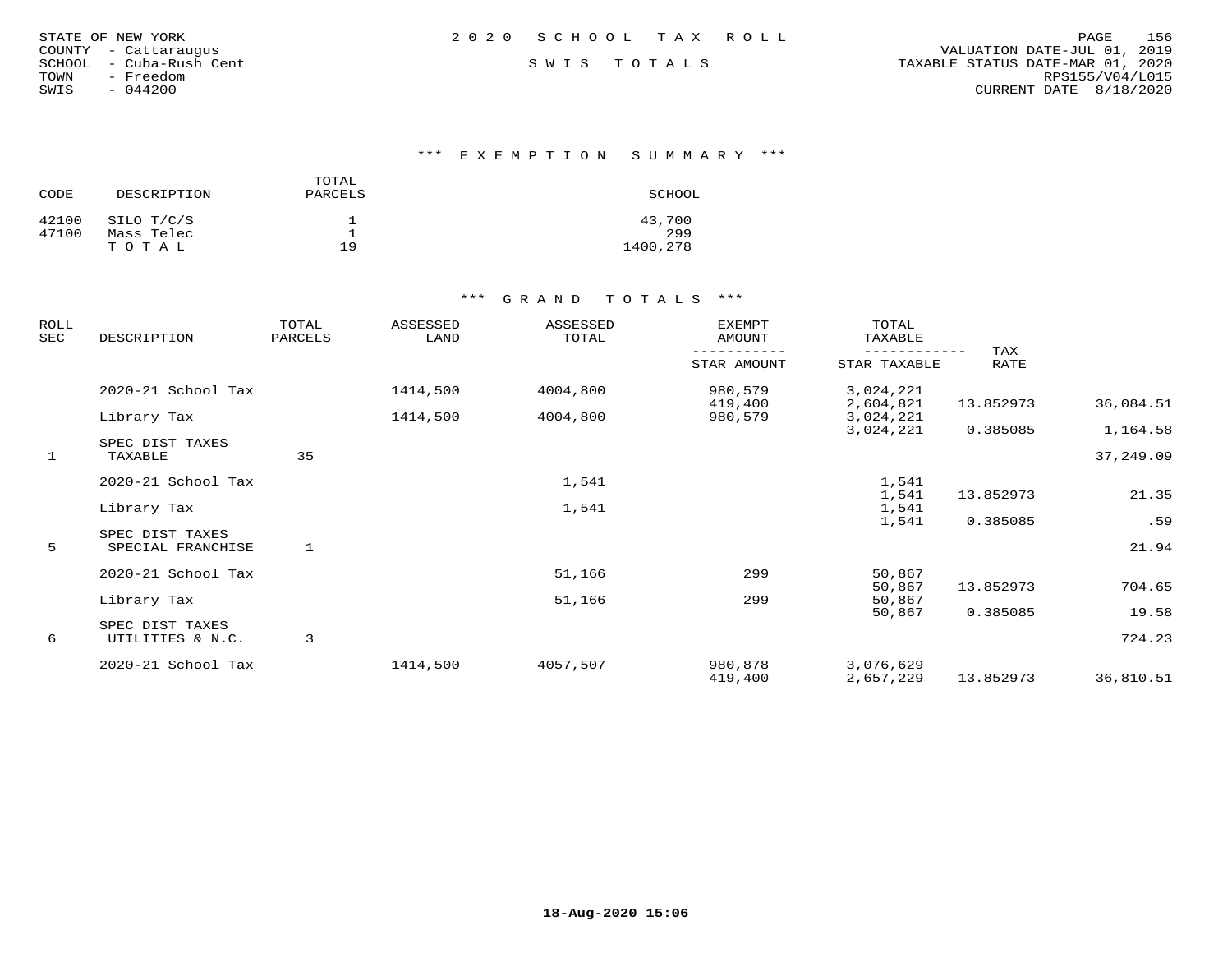| STATE OF NEW YORK<br>COUNTY - Cattaraugus<br>- Cuba-Rush Cent<br>SCHOOL<br>- Freedom<br>TOWN | 2020 SCHOOL TAX ROLL<br>SWIS TOTALS | 157<br>PAGE<br>VALUATION DATE-JUL 01, 2019<br>TAXABLE STATUS DATE-MAR 01, 2020<br>RPS155/V04/L015 |
|----------------------------------------------------------------------------------------------|-------------------------------------|---------------------------------------------------------------------------------------------------|
| $-044200$<br>SWIS                                                                            |                                     | CURRENT DATE 8/18/2020                                                                            |
|                                                                                              |                                     |                                                                                                   |

| <b>ROLL</b><br>SEC | DESCRIPTION        | TOTAL<br>PARCELS | ASSESSED<br>LAND | ASSESSED<br>TOTAL | EXEMPT<br>AMOUNT   | TOTAL<br>TAXABLE       |             |           |
|--------------------|--------------------|------------------|------------------|-------------------|--------------------|------------------------|-------------|-----------|
|                    |                    |                  |                  |                   | STAR AMOUNT        | STAR TAXABLE           | TAX<br>RATE |           |
|                    | Library Tax        |                  | 1414,500         | 4057,507          | 980,878            | 3,076,629<br>3,076,629 | 0.385085    | 1,184.75  |
|                    | SPEC DIST TAXES    |                  |                  |                   |                    |                        |             |           |
| $\star$            | TOTAL<br>SUB       | 39               |                  |                   |                    |                        |             | 37,995.26 |
|                    | 2020-21 School Tax |                  | 1414,500         | 4057,507          | 980,878            | 3,076,629              |             |           |
|                    | Library Tax        |                  | 1414,500         | 4057,507          | 419,400<br>980,878 | 2,657,229<br>3,076,629 | 13.852973   | 36,810.51 |
|                    | SPEC DIST TAXES    |                  |                  |                   |                    | 3,076,629              | 0.385085    | 1,184.75  |
| $* *$              | GRAND TOTAL        | 39               |                  |                   |                    |                        |             | 37,995.26 |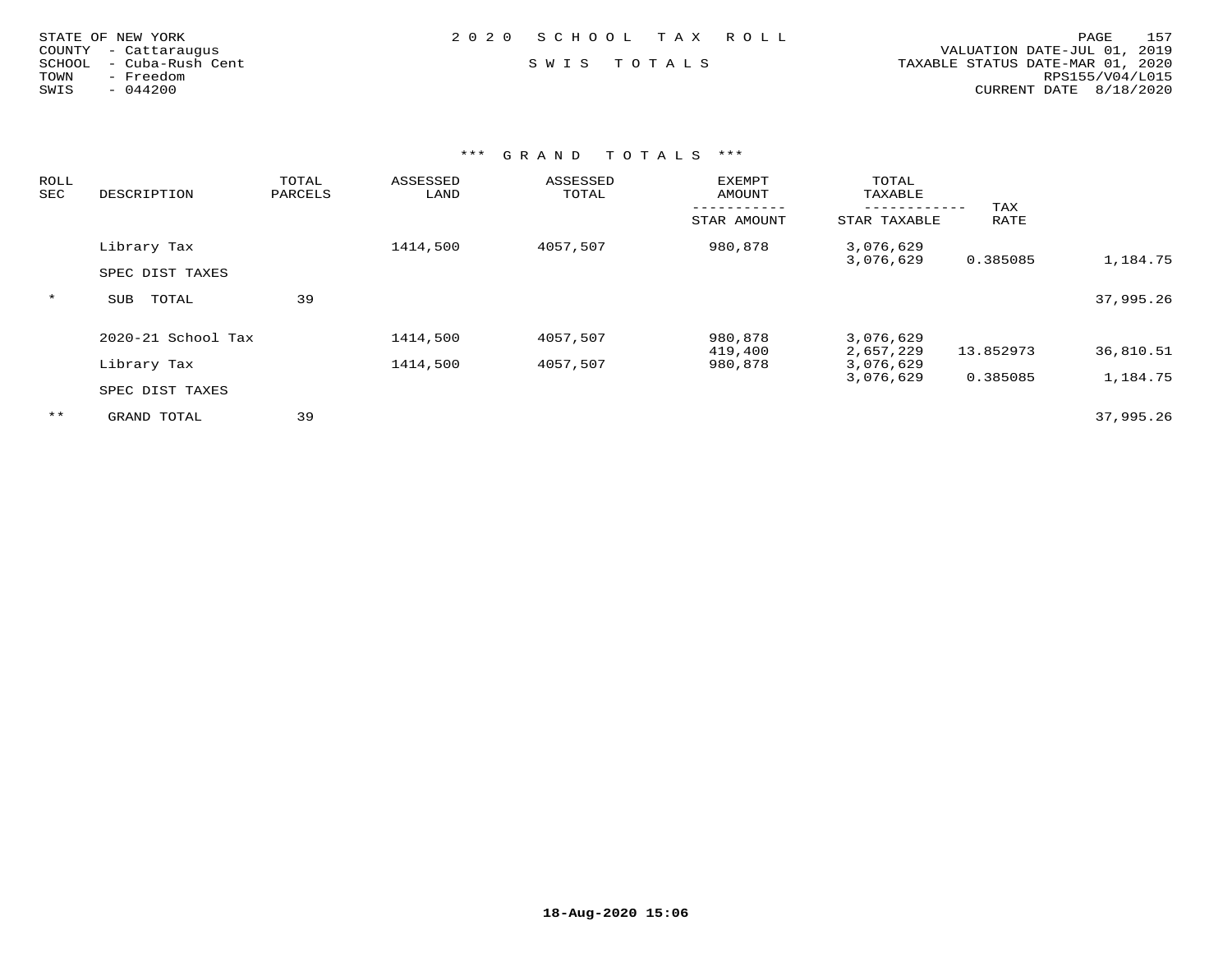| STATE OF NEW YORK<br>COUNTY - Cattaraugus<br>SCHOOL - Cuba-Rush Cent<br>- Hinsdale<br>TOWN<br>SWIS<br>$-044600$ | 2 0 2 0                                                                                                       | SCHOOL           | TAX ROLL<br>TAXABLE SECTION OF THE ROLL - 1<br>OWNERS NAME SEQUENCE<br>UNIFORM PERCENT OF VALUE IS 085.00 | TAXABLE STATUS DATE-MAR 01, 2020                    | 158<br>PAGE<br>VALUATION DATE-JUL 01, 2019 |
|-----------------------------------------------------------------------------------------------------------------|---------------------------------------------------------------------------------------------------------------|------------------|-----------------------------------------------------------------------------------------------------------|-----------------------------------------------------|--------------------------------------------|
| TAX MAP PARCEL NUMBER                                                                                           |                                                                                                               |                  |                                                                                                           |                                                     |                                            |
| CURRENT OWNERS NAME<br>CURRENT OWNERS ADDRESS                                                                   | SCHOOL DISTRICT<br>PARCEL SIZE/GRID COORD                                                                     | LAND<br>TOTAL    | TAX DESCRIPTION<br>SPECIAL DISTRICTS                                                                      | TAXABLE VALUE                                       | TAX AMOUNT                                 |
| ******************                                                                                              | 484 Nys Rte 446                                                                                               | *******          |                                                                                                           | ******** 68.004-2-4 ******************<br>ACCT 0119 | <b>BILL</b><br>415                         |
| $68.004 - 2 - 4$                                                                                                | 210 1 Family Res                                                                                              |                  | ENH STAR<br>41834                                                                                         |                                                     | 53,500                                     |
| Anastasia Albert                                                                                                | Cuba-Rush Cent 024801                                                                                         |                  | 13,000 2020-21 School Tax                                                                                 | 53,500                                              | 819.61                                     |
| 484 Nys Rte 446<br>Cuba, NY 14727                                                                               | 03<br>03<br>11<br>FRNT 141.74 DPTH<br>2.00<br>ACRES<br>EAST-1215762 NRTH-0803396<br>DEED BOOK 844<br>PG-00756 | 53,500           | Library Tax                                                                                               | 53,500                                              | 22.78                                      |
|                                                                                                                 | FULL MARKET VALUE                                                                                             | 62,941           |                                                                                                           |                                                     |                                            |
|                                                                                                                 |                                                                                                               |                  | TOTAL TAX ---                                                                                             |                                                     | $22.78**$                                  |
|                                                                                                                 |                                                                                                               |                  |                                                                                                           | DATE #1<br>AMT DUE                                  | 09/30/20<br>22.78                          |
|                                                                                                                 |                                                                                                               |                  |                                                                                                           | *********** 68.004-2-15.2 *****                     | *********                                  |
|                                                                                                                 | Keller Hill Rd N                                                                                              |                  |                                                                                                           | ACCT 0912                                           | BILL<br>416                                |
| $68.004 - 2 - 15.2$<br>Anderson Jeffrey<br>6 Whitter Pl                                                         | 260 Seasonal res<br>Cuba-Rush Cent 024801<br>03 03 03                                                         | 12,300<br>27,900 | 2020-21 School Tax<br>Library Tax                                                                         | 27,900<br>27,900                                    | 427.42<br>11.88                            |
| Tonawanda, NY 14150                                                                                             | FRNT 1520.00 DPTH<br>ACRES 10.47<br>EAST-1221267 NRTH-0803514<br>DEED BOOK 14319 PG-7001                      |                  |                                                                                                           |                                                     |                                            |
|                                                                                                                 | FULL MARKET VALUE                                                                                             | 32,824           |                                                                                                           |                                                     |                                            |
|                                                                                                                 |                                                                                                               |                  | TOTAL TAX ---                                                                                             |                                                     | 439.30**                                   |
|                                                                                                                 |                                                                                                               |                  |                                                                                                           | DATE #1<br>AMT DUE                                  | 09/30/20<br>439.30                         |
|                                                                                                                 | Keller Hill Rd W (Off)                                                                                        |                  |                                                                                                           | ********* 77.002-1-4 ***<br>ACCT 0742               | *********<br>BILL<br>417                   |
| $77.002 - 1 - 4$                                                                                                | 260 Seasonal res                                                                                              |                  | 2020-21 School Tax                                                                                        | 22,000                                              | 337.03                                     |
| Arnold Kristen<br>2190 Dutch Hollow Rd<br>Avon, NY 14414                                                        | Cuba-Rush Cent 024801<br>10 03<br>03<br>4.29<br>ACRES                                                         | 8,700<br>22,000  | Library Tax                                                                                               | 22,000                                              | 9.37                                       |
|                                                                                                                 | EAST-1218691 NRTH-0796480<br>DEED BOOK 8423<br>PG-8001                                                        |                  |                                                                                                           |                                                     |                                            |
|                                                                                                                 | FULL MARKET VALUE                                                                                             | 25,882           |                                                                                                           |                                                     |                                            |
|                                                                                                                 |                                                                                                               |                  | TOTAL TAX ---                                                                                             | DATE #1<br>AMT DUE                                  | 346.40**<br>09/30/20<br>346.40             |
|                                                                                                                 |                                                                                                               |                  |                                                                                                           | ** $68.004 - 2 - 14.3$ **************               |                                            |
|                                                                                                                 | Off Town Line Rd                                                                                              |                  |                                                                                                           | ACCT 1584                                           | BILL 418                                   |
| $68.004 - 2 - 14.3$<br>Austin Eric w<br>636 Garden Avenue<br>Olean, NY 14760                                    | 311 Res vac land<br>Cuba-Rush Cent 024801<br>3/3/3<br>ACRES<br>13.60<br>EAST-1218985 NRTH-0803274             | 14,800<br>14,800 | 2020-21 School Tax<br>Library Tax                                                                         | 14,800<br>14,800                                    | 226.73<br>6.30                             |
|                                                                                                                 | DEED BOOK 2019<br>PG-10467                                                                                    |                  |                                                                                                           |                                                     |                                            |
|                                                                                                                 | FULL MARKET VALUE                                                                                             | 17,412           |                                                                                                           |                                                     |                                            |
|                                                                                                                 |                                                                                                               |                  | TOTAL TAX ---                                                                                             | DATE #1<br>AMT DUE                                  | $233.03**$<br>09/30/20<br>233.03           |
|                                                                                                                 |                                                                                                               |                  | ****************************                                                                              | * * * * * * * * *                                   | * * * * * * * *                            |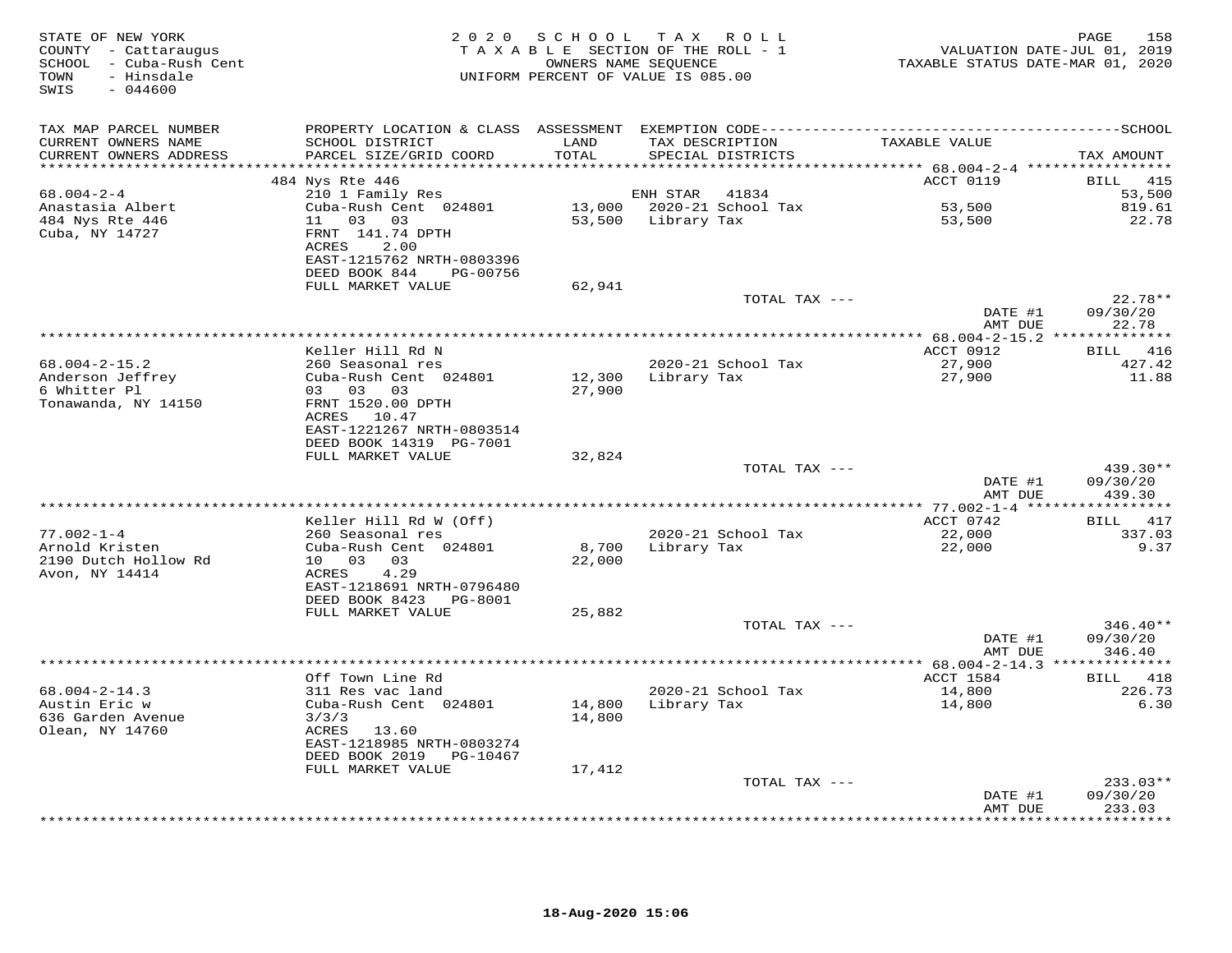| STATE OF NEW YORK<br>COUNTY - Cattaraugus<br>SCHOOL - Cuba-Rush Cent<br>- Hinsdale<br>TOWN<br>$-044600$<br>SWIS |                                                                                           | 2020 SCHOOL<br>TAXABLE SECTION OF THE ROLL - 1<br>UNIFORM PERCENT OF VALUE IS 085.00 | TAX ROLL<br>OWNERS NAME SEQUENCE |                    | TAXABLE STATUS DATE-MAR 01, 2020 | 159<br>PAGE<br>VALUATION DATE-JUL 01, 2019 |
|-----------------------------------------------------------------------------------------------------------------|-------------------------------------------------------------------------------------------|--------------------------------------------------------------------------------------|----------------------------------|--------------------|----------------------------------|--------------------------------------------|
| TAX MAP PARCEL NUMBER                                                                                           |                                                                                           |                                                                                      |                                  |                    |                                  |                                            |
| CURRENT OWNERS NAME                                                                                             | SCHOOL DISTRICT                                                                           | LAND                                                                                 | TAX DESCRIPTION                  |                    | TAXABLE VALUE                    |                                            |
| CURRENT OWNERS ADDRESS<br>***********************                                                               | PARCEL SIZE/GRID COORD                                                                    | TOTAL                                                                                | SPECIAL DISTRICTS                |                    |                                  | TAX AMOUNT                                 |
|                                                                                                                 | 506 Nys Rte 446                                                                           |                                                                                      |                                  |                    | ACCT 1243                        | BILL 419                                   |
| $68.004 - 2 - 3.4$                                                                                              | 270 Mfg housing                                                                           |                                                                                      | <b>BAS STAR</b>                  | 41854              |                                  | 27,300                                     |
| Baldwin Donald                                                                                                  | Cuba-Rush Cent 024801                                                                     |                                                                                      | 22,400 2020-21 School Tax        |                    | 28,000                           | 428.95                                     |
| Baldwin Jennifer L                                                                                              | 11 03<br>03                                                                               | 28,000                                                                               | Library Tax                      |                    | 28,000                           | 11.92                                      |
| 506 Nys Rte 446<br>Cuba, NY 14727                                                                               | FRNT 300.00 DPTH 234.24<br>EAST-1215801 NRTH-0802995<br>DEED BOOK 00936 PG-01178          |                                                                                      |                                  |                    |                                  |                                            |
|                                                                                                                 | FULL MARKET VALUE                                                                         | 32,941                                                                               |                                  |                    |                                  |                                            |
|                                                                                                                 |                                                                                           |                                                                                      |                                  | TOTAL TAX ---      |                                  | 38.87**                                    |
|                                                                                                                 |                                                                                           |                                                                                      |                                  |                    | DATE #1<br>AMT DUE               | 09/30/20<br>38.87                          |
|                                                                                                                 |                                                                                           |                                                                                      |                                  |                    | <b>ACCT 1455</b>                 | ********<br>BILL 420                       |
| $68.004 - 1 - 4.6$                                                                                              | 304 Nys Rte 446<br>210 1 Family Res                                                       |                                                                                      | <b>BAS STAR</b>                  | 41854              |                                  | 27,300                                     |
| Beatty David J                                                                                                  | Cuba-Rush Cent 024801                                                                     | 15,700                                                                               |                                  | 2020-21 School Tax | 72,500                           | 1,110.68                                   |
| Beatty Debra A                                                                                                  | 12<br>03<br>03                                                                            | 72,500                                                                               | Library Tax                      |                    | 72,500                           | 30.87                                      |
| 304 NYS Route 446<br>Cuba, NY 14727                                                                             | FRNT 590.00 DPTH<br>ACRES<br>4.65<br>EAST-1217062 NRTH-0806856<br>DEED BOOK 15652 PG-9001 |                                                                                      |                                  |                    |                                  |                                            |
|                                                                                                                 | FULL MARKET VALUE                                                                         | 85,294                                                                               |                                  |                    |                                  |                                            |
|                                                                                                                 |                                                                                           |                                                                                      |                                  | TOTAL TAX ---      | DATE #1<br>AMT DUE               | 739.55**<br>09/30/20<br>739.55             |
|                                                                                                                 |                                                                                           | ***************                                                                      |                                  |                    | ********** 68.004-2-16 **        | *********                                  |
|                                                                                                                 | Keller Hill Rd N                                                                          |                                                                                      |                                  |                    | ACCT 0890                        | <b>BILL</b><br>421                         |
| $68.004 - 2 - 16$                                                                                               | 322 Rural vac>10                                                                          |                                                                                      |                                  | 2020-21 School Tax | 12,800                           | 196.09                                     |
| Benham Robert L.<br>Benham Connie J.                                                                            | Cuba-Rush Cent 024801<br>03 03<br>03                                                      | 12,800<br>12,800                                                                     | Library Tax                      |                    | 12,800                           | 5.45                                       |
| 10472 Alleghany Road                                                                                            | FRNT 550.00 DPTH                                                                          |                                                                                      |                                  |                    |                                  |                                            |
| Darien Center, NY 14040                                                                                         | ACRES 12.19                                                                               |                                                                                      |                                  |                    |                                  |                                            |
|                                                                                                                 | EAST-1221404 NRTH-0802984                                                                 |                                                                                      |                                  |                    |                                  |                                            |
|                                                                                                                 | DEED BOOK 24692 PG-9001                                                                   |                                                                                      |                                  |                    |                                  |                                            |
|                                                                                                                 | FULL MARKET VALUE                                                                         | 15,059                                                                               |                                  |                    |                                  | $201.54**$                                 |
|                                                                                                                 |                                                                                           |                                                                                      |                                  | TOTAL TAX ---      | DATE #1                          | 09/30/20                                   |
|                                                                                                                 |                                                                                           |                                                                                      |                                  |                    | AMT DUE                          | 201.54                                     |
|                                                                                                                 |                                                                                           |                                                                                      |                                  |                    |                                  |                                            |
|                                                                                                                 | Keller Hill Rd N                                                                          |                                                                                      |                                  |                    | ACCT 0911                        | 422<br>BILL                                |
| $68.004 - 2 - 19$<br>Benham Robert L.                                                                           | 322 Rural vac>10<br>Cuba-Rush Cent 024801                                                 | 13,700                                                                               | Library Tax                      | 2020-21 School Tax | 13,700<br>13,700                 | 209.88<br>5.83                             |
| Benham Connie J.<br>10472 Alleghany Road<br>Darien Center, NY 14040                                             | 03 03<br>03<br>FRNT 520.00 DPTH<br>ACRES 14.53                                            | 13,700                                                                               |                                  |                    |                                  |                                            |
|                                                                                                                 | EAST-1221502 NRTH-0802489                                                                 |                                                                                      |                                  |                    |                                  |                                            |
|                                                                                                                 | DEED BOOK 24692 PG-9001                                                                   |                                                                                      |                                  |                    |                                  |                                            |
|                                                                                                                 | FULL MARKET VALUE                                                                         | 16,118                                                                               |                                  | TOTAL TAX ---      |                                  | $215.71**$                                 |
|                                                                                                                 |                                                                                           |                                                                                      |                                  |                    | DATE #1                          | 09/30/20                                   |
|                                                                                                                 |                                                                                           |                                                                                      |                                  |                    | AMT DUE                          | 215.71<br>* * * * * * * *                  |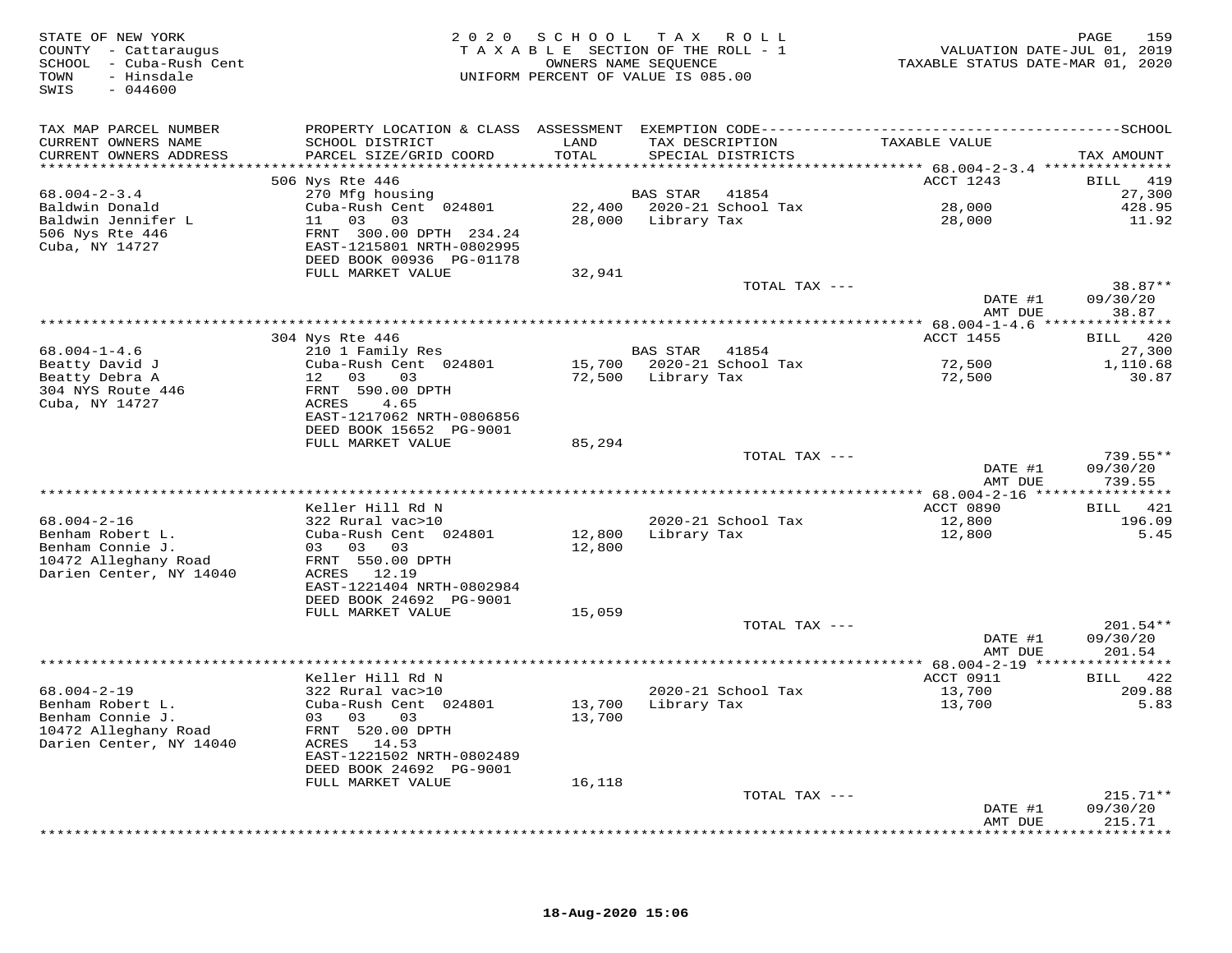| STATE OF NEW YORK<br>COUNTY - Cattaraugus<br>SCHOOL<br>- Cuba-Rush Cent<br>TOWN<br>- Hinsdale<br>$-044600$<br>SWIS | 2 0 2 0                                                                                      | SCHOOL<br>OWNERS NAME SEQUENCE | T A X<br>R O L L<br>TAXABLE SECTION OF THE ROLL - 1<br>UNIFORM PERCENT OF VALUE IS 085.00 | VALUATION DATE-JUL 01, 2019<br>TAXABLE STATUS DATE-MAR 01, 2020 | 160<br>PAGE              |
|--------------------------------------------------------------------------------------------------------------------|----------------------------------------------------------------------------------------------|--------------------------------|-------------------------------------------------------------------------------------------|-----------------------------------------------------------------|--------------------------|
| TAX MAP PARCEL NUMBER                                                                                              | PROPERTY LOCATION & CLASS ASSESSMENT EXEMPTION CODE-----------------------------------SCHOOL |                                |                                                                                           |                                                                 |                          |
| CURRENT OWNERS NAME                                                                                                | SCHOOL DISTRICT                                                                              | LAND                           | TAX DESCRIPTION                                                                           | TAXABLE VALUE                                                   |                          |
| CURRENT OWNERS ADDRESS<br>*****************************                                                            | PARCEL SIZE/GRID COORD                                                                       | TOTAL                          | SPECIAL DISTRICTS                                                                         |                                                                 | TAX AMOUNT               |
|                                                                                                                    | Keller Hill Rd N                                                                             |                                |                                                                                           | ACCT 1485                                                       | 423<br>BILL              |
| $68.004 - 2 - 22.5$                                                                                                | 312 Vac w/imprv                                                                              |                                | 2020-21 School Tax                                                                        | 7,700                                                           | 117.96                   |
| Bennett Diane                                                                                                      | Cuba-Rush Cent 024801                                                                        | 7,600                          | Library Tax                                                                               | 7,700                                                           | 3.28                     |
| PO Box 59                                                                                                          | 03 03<br>03                                                                                  | 7,700                          |                                                                                           |                                                                 |                          |
| Westons Mills, NY 14788                                                                                            | FRNT 270.00 DPTH<br>ACRES<br>2.35                                                            |                                |                                                                                           |                                                                 |                          |
|                                                                                                                    | EAST-1222427 NRTH-0801080                                                                    |                                |                                                                                           |                                                                 |                          |
|                                                                                                                    | DEED BOOK 00985 PG-00888                                                                     |                                |                                                                                           |                                                                 |                          |
|                                                                                                                    | FULL MARKET VALUE                                                                            | 9,059                          | TOTAL TAX ---                                                                             |                                                                 | 121.24**                 |
|                                                                                                                    |                                                                                              |                                |                                                                                           | DATE #1                                                         | 09/30/20                 |
|                                                                                                                    |                                                                                              |                                |                                                                                           | AMT DUE                                                         | 121.24                   |
|                                                                                                                    |                                                                                              |                                |                                                                                           |                                                                 |                          |
| $68.004 - 1 - 4.3$                                                                                                 | 251 Nys Rte 446<br>210 1 Family Res                                                          |                                | 2020-21 School Tax                                                                        | ACCT 1204<br>99,000                                             | 424<br>BILL<br>1,516.66  |
| Byler Daniel                                                                                                       | Cuba-Rush Cent 024801                                                                        | 49,500                         | Library Tax                                                                               | 99,000                                                          | 42.16                    |
| Byler Elizabeth                                                                                                    | 12 03<br>03                                                                                  | 99,000                         |                                                                                           |                                                                 |                          |
| 251 NYS Route 446<br>Cuba, NY 14727                                                                                | FRNT 2950.00 DPTH<br>ACRES<br>88.65                                                          |                                |                                                                                           |                                                                 |                          |
|                                                                                                                    | EAST-1217425 NRTH-0805482                                                                    |                                |                                                                                           |                                                                 |                          |
|                                                                                                                    | DEED BOOK 20200 PG-4410                                                                      |                                |                                                                                           |                                                                 |                          |
|                                                                                                                    | FULL MARKET VALUE                                                                            | 116,471                        |                                                                                           |                                                                 |                          |
|                                                                                                                    |                                                                                              |                                | TOTAL TAX ---                                                                             | DATE #1                                                         | $1,558.82**$<br>09/30/20 |
|                                                                                                                    |                                                                                              |                                |                                                                                           | AMT DUE                                                         | 1,558.82                 |
|                                                                                                                    |                                                                                              |                                |                                                                                           |                                                                 | ***********              |
| $68.004 - 2 - 6$                                                                                                   | Nys Rte 446<br>314 Rural vac<10                                                              |                                | 2020-21 School Tax                                                                        | ACCT 0937<br>17,500                                             | 425<br>BILL<br>268.10    |
| Charles R. Richardson and Bern Cuba-Rush Cent 024801                                                               |                                                                                              | 17,500                         | Library Tax                                                                               | 17,500                                                          | 7.45                     |
| B.C. Richardson Trust dat Febr 19 03                                                                               | 03                                                                                           | 17,500                         |                                                                                           |                                                                 |                          |
| 625 Route 446                                                                                                      | Ff 600.00<br>ACRES                                                                           |                                |                                                                                           |                                                                 |                          |
| Cuba, NY 14727                                                                                                     | 8.75<br>EAST-1214675 NRTH-0801230                                                            |                                |                                                                                           |                                                                 |                          |
|                                                                                                                    | DEED BOOK 29164 PG-2002                                                                      |                                |                                                                                           |                                                                 |                          |
|                                                                                                                    | FULL MARKET VALUE                                                                            | 20,588                         |                                                                                           |                                                                 |                          |
|                                                                                                                    |                                                                                              |                                | TOTAL TAX ---                                                                             | DATE #1                                                         | $275.55**$<br>09/30/20   |
|                                                                                                                    |                                                                                              |                                |                                                                                           | AMT DUE                                                         | 275.55                   |
|                                                                                                                    |                                                                                              |                                |                                                                                           | ******** 68.004-2-10                                            |                          |
|                                                                                                                    | 625 Nys Rte 446                                                                              |                                | 41834                                                                                     | ACCT 0453                                                       | 426<br>BILL              |
| $68.004 - 2 - 10$<br>Charles R. Richardson and Bern Cuba-Rush Cent 024801                                          | 210 1 Family Res                                                                             |                                | ENH STAR<br>13,200 2020-21 School Tax                                                     | 61,000                                                          | 61,000<br>934.51         |
| B.C. Richardson Trust dat Febr 11                                                                                  | 03<br>03                                                                                     | 61,000                         | Library Tax                                                                               | 61,000                                                          | 25.98                    |
| 625 Route 446                                                                                                      | Ff 430.00                                                                                    |                                |                                                                                           |                                                                 |                          |
| Cuba, NY 14727                                                                                                     | ACRES<br>2.16<br>EAST-1215150 NRTH-0801150                                                   |                                |                                                                                           |                                                                 |                          |
|                                                                                                                    | DEED BOOK 29164 PG-2002                                                                      |                                |                                                                                           |                                                                 |                          |
|                                                                                                                    | FULL MARKET VALUE                                                                            | 71,765                         |                                                                                           |                                                                 |                          |
|                                                                                                                    |                                                                                              |                                | TOTAL TAX ---                                                                             |                                                                 | $64.49**$                |
|                                                                                                                    |                                                                                              |                                |                                                                                           | DATE #1<br>AMT DUE                                              | 09/30/20<br>64.49        |
|                                                                                                                    |                                                                                              |                                |                                                                                           |                                                                 |                          |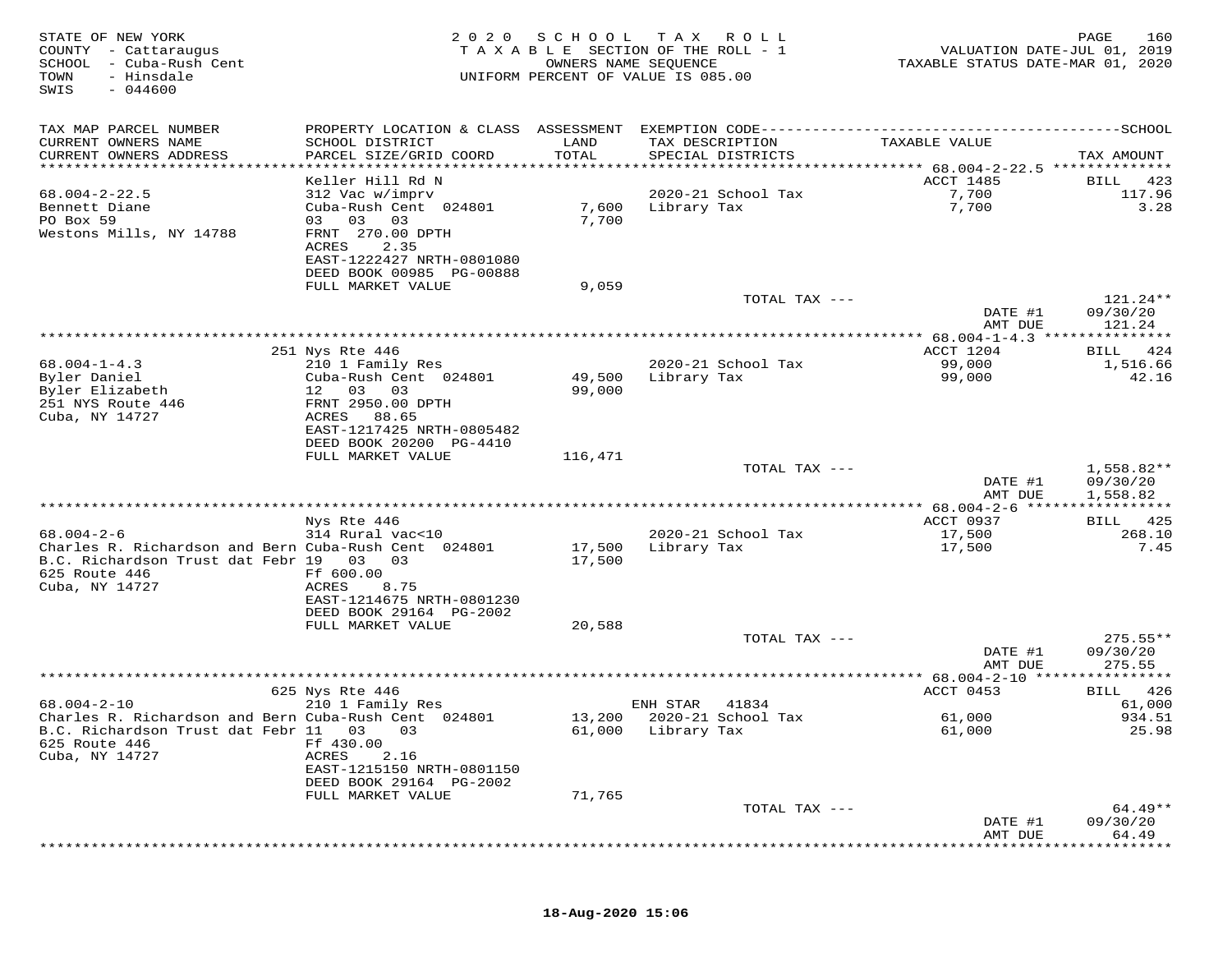| STATE OF NEW YORK<br>COUNTY - Cattaraugus<br>SCHOOL - Cuba-Rush Cent<br>TOWN<br>- Hinsdale<br>SWIS<br>$-044600$ |                                             |                  | 2020 SCHOOL TAX ROLL<br>TAXABLE SECTION OF THE ROLL - 1<br>OWNERS NAME SEQUENCE<br>UNIFORM PERCENT OF VALUE IS 085.00 | VALUATION DATE-JUL 01, 2019<br>TAXABLE STATUS DATE-MAR 01, 2020 | 161<br>PAGE            |
|-----------------------------------------------------------------------------------------------------------------|---------------------------------------------|------------------|-----------------------------------------------------------------------------------------------------------------------|-----------------------------------------------------------------|------------------------|
| TAX MAP PARCEL NUMBER                                                                                           |                                             |                  | PROPERTY LOCATION & CLASS ASSESSMENT EXEMPTION CODE-----------------------------------SCHOOL                          |                                                                 |                        |
| CURRENT OWNERS NAME<br>CURRENT OWNERS ADDRESS<br>******************************                                 | SCHOOL DISTRICT<br>PARCEL SIZE/GRID COORD   | LAND<br>TOTAL    | TAX DESCRIPTION<br>SPECIAL DISTRICTS                                                                                  | TAXABLE VALUE                                                   | TAX AMOUNT             |
|                                                                                                                 | Keller Hill Rd N                            |                  |                                                                                                                       | ACCT 0907                                                       | BILL 427               |
| $68.004 - 2 - 14.2$                                                                                             | 321 Abandoned ag                            |                  | 2020-21 School Tax                                                                                                    | 18,900                                                          | 289.54                 |
| Church Carol S                                                                                                  | Cuba-Rush Cent 024801                       |                  | 18,900 Library Tax                                                                                                    | 18,900                                                          | 8.05                   |
| Bitterman Margaret                                                                                              | 03 03 03                                    | 18,900           |                                                                                                                       |                                                                 |                        |
| Richard L Church Family<br>3732 Bowen Rd                                                                        | FRNT 1090.00 DPTH<br>ACRES 34.98            |                  |                                                                                                                       |                                                                 |                        |
| Lancaster, NY 14086                                                                                             | EAST-1220285 NRTH-0803423                   |                  |                                                                                                                       |                                                                 |                        |
|                                                                                                                 | DEED BOOK 00964 PG-01055                    |                  |                                                                                                                       |                                                                 |                        |
|                                                                                                                 | FULL MARKET VALUE                           | 22,235           |                                                                                                                       |                                                                 |                        |
|                                                                                                                 |                                             |                  | TOTAL TAX ---                                                                                                         | DATE #1                                                         | $297.59**$<br>09/30/20 |
|                                                                                                                 |                                             |                  |                                                                                                                       | AMT DUE                                                         | 297.59                 |
|                                                                                                                 |                                             |                  | ***********************************                                                                                   | ************* 68.004-2-22.1 ***************                     |                        |
|                                                                                                                 | Keller Hill Rd N                            |                  |                                                                                                                       | ACCT 0609                                                       | BILL 428               |
| $68.004 - 2 - 22.1$<br>Clark Charles A.R.                                                                       | 314 Rural vac<10<br>Cuba-Rush Cent 024801   | 9,400            | 2020-21 School Tax<br>Library Tax                                                                                     | 9,400<br>9,400                                                  | 144.01<br>4.00         |
| 330 S Barry St                                                                                                  | 03 03 03                                    | 9,400            |                                                                                                                       |                                                                 |                        |
| Olean, NY 14760                                                                                                 | FRNT 520.00 DPTH                            |                  |                                                                                                                       |                                                                 |                        |
|                                                                                                                 | ACRES<br>4.45                               |                  |                                                                                                                       |                                                                 |                        |
|                                                                                                                 | EAST-1222425 NRTH-0801477                   |                  |                                                                                                                       |                                                                 |                        |
|                                                                                                                 | DEED BOOK 7916 PG-4001<br>FULL MARKET VALUE | 11,059           |                                                                                                                       |                                                                 |                        |
|                                                                                                                 |                                             |                  | TOTAL TAX ---                                                                                                         |                                                                 | 148.01**               |
|                                                                                                                 |                                             |                  |                                                                                                                       | DATE #1                                                         | 09/30/20               |
|                                                                                                                 |                                             |                  |                                                                                                                       | AMT DUE                                                         | 148.01                 |
|                                                                                                                 | 569 Nys Rte 446                             |                  |                                                                                                                       | ACCT 0881                                                       | BILL 429               |
| $68.004 - 2 - 3.1$                                                                                              | 270 Mfg housing                             |                  | 2020-21 School Tax                                                                                                    | 51,300                                                          | 785.90                 |
| Confer Marygrace                                                                                                | Cuba-Rush Cent 024801                       | 34,100           | Library Tax                                                                                                           | 51,300                                                          | 21.85                  |
| 6274 Old Beattie Rd                                                                                             | 11 03 03                                    | 51,300           |                                                                                                                       |                                                                 |                        |
| Lockport, NY 14094                                                                                              | FRNT 1330.00 DPTH<br>ACRES 53.00            |                  |                                                                                                                       |                                                                 |                        |
|                                                                                                                 | EAST-1216142 NRTH-0802015                   |                  |                                                                                                                       |                                                                 |                        |
|                                                                                                                 | DEED BOOK 13562 PG-9001                     |                  |                                                                                                                       |                                                                 |                        |
|                                                                                                                 | FULL MARKET VALUE                           | 60,353           |                                                                                                                       |                                                                 |                        |
|                                                                                                                 |                                             |                  | TOTAL TAX ---                                                                                                         | DATE #1                                                         | $807.75**$<br>09/30/20 |
|                                                                                                                 |                                             |                  |                                                                                                                       | AMT DUE                                                         | 807.75                 |
|                                                                                                                 |                                             |                  |                                                                                                                       |                                                                 |                        |
|                                                                                                                 | 4361 Keller Hill Rd                         |                  |                                                                                                                       | ACCT 0192                                                       | BILL 430               |
| $77.002 - 1 - 11.1$                                                                                             | 557 Outdr sport                             |                  | 2020-21 School Tax                                                                                                    | 80,000                                                          | 1,225.58               |
| Cuba Rod Gun Club<br>PO Box 122                                                                                 | Cuba-Rush Cent 024801<br>02 03<br>03        | 40,500<br>80,000 | Library Tax                                                                                                           | 80,000                                                          | 34.07                  |
| Cuba, NY 14727                                                                                                  | ACRES 135.70                                |                  |                                                                                                                       |                                                                 |                        |
|                                                                                                                 | EAST-1220850 NRTH-0799287                   |                  |                                                                                                                       |                                                                 |                        |
|                                                                                                                 | DEED BOOK 1000 PG-549                       |                  |                                                                                                                       |                                                                 |                        |
|                                                                                                                 | FULL MARKET VALUE                           | 94,118           | TOTAL TAX ---                                                                                                         |                                                                 | $1,259.65**$           |
|                                                                                                                 |                                             |                  |                                                                                                                       | DATE #1                                                         | 09/30/20               |
|                                                                                                                 |                                             |                  |                                                                                                                       | AMT DUE                                                         | 1,259.65               |
|                                                                                                                 |                                             |                  |                                                                                                                       |                                                                 |                        |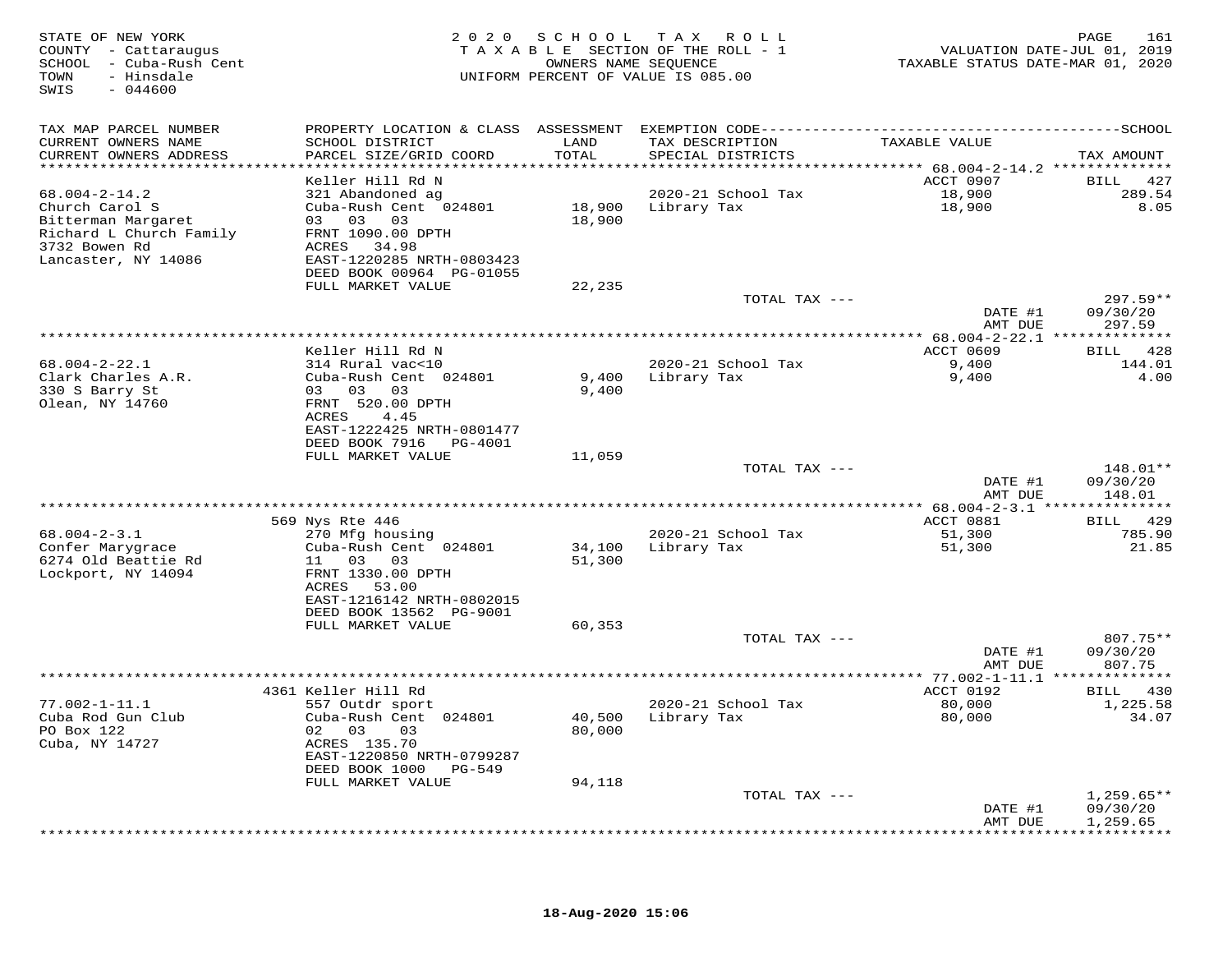| STATE OF NEW YORK<br>COUNTY - Cattaraugus<br>SCHOOL<br>- Cuba-Rush Cent<br>TOWN<br>- Hinsdale<br>SWIS<br>$-044600$ | 2 0 2 0                                                                                                                                                                      | SCHOOL           | T A X<br>R O L L<br>TAXABLE SECTION OF THE ROLL - 1<br>OWNERS NAME SEQUENCE<br>UNIFORM PERCENT OF VALUE IS 085.00 | VALUATION DATE-JUL 01, 2019<br>TAXABLE STATUS DATE-MAR 01, 2020 | PAGE<br>162                           |
|--------------------------------------------------------------------------------------------------------------------|------------------------------------------------------------------------------------------------------------------------------------------------------------------------------|------------------|-------------------------------------------------------------------------------------------------------------------|-----------------------------------------------------------------|---------------------------------------|
| TAX MAP PARCEL NUMBER<br>CURRENT OWNERS NAME<br>CURRENT OWNERS ADDRESS                                             | PROPERTY LOCATION & CLASS ASSESSMENT<br>SCHOOL DISTRICT<br>PARCEL SIZE/GRID COORD                                                                                            | LAND<br>TOTAL    | TAX DESCRIPTION<br>SPECIAL DISTRICTS                                                                              | TAXABLE VALUE                                                   | TAX AMOUNT                            |
| *******************                                                                                                |                                                                                                                                                                              | ******           |                                                                                                                   | **************************** 68.004-2-12 **********             |                                       |
| $68.004 - 2 - 12$<br>DeMeglio James Patrick<br>6C Windsor Terrace<br>Freehold, NJ 07728                            | 487 Nys Rte 446<br>312 Vac w/imprv<br>Cuba-Rush Cent 024801<br>11/12<br>03 03<br>FRNT 1310.00 DPTH<br>ACRES<br>25.30<br>EAST-1216711 NRTH-0803661<br>DEED BOOK 20190 PG-6964 | 14,600<br>24,600 | 2020-21 School Tax<br>Library Tax                                                                                 | ACCT 0250<br>24,600<br>24,600                                   | <b>BILL</b><br>431<br>376.87<br>10.48 |
|                                                                                                                    | FULL MARKET VALUE                                                                                                                                                            | 28,941           |                                                                                                                   |                                                                 |                                       |
|                                                                                                                    |                                                                                                                                                                              |                  | TOTAL TAX ---                                                                                                     | DATE #1<br>AMT DUE                                              | 387.35**<br>09/30/20<br>387.35        |
|                                                                                                                    |                                                                                                                                                                              |                  |                                                                                                                   |                                                                 | ********                              |
|                                                                                                                    | Keller Hill Rd W                                                                                                                                                             |                  |                                                                                                                   | ACCT 1454                                                       | 432<br>BILL                           |
| $77.002 - 1 - 3.3$<br>Doeing William H<br>333 Brookwood Dr<br>Hamburg, NY 14075                                    | 260 Seasonal res<br>Cuba-Rush Cent 024801<br>10 03<br>03<br>FRNT 275.00 DPTH                                                                                                 | 12,600<br>24,000 | 2020-21 School Tax<br>Library Tax                                                                                 | 24,000<br>24,000                                                | 367.67<br>10.22                       |
|                                                                                                                    | <b>ACRES</b><br>8.00<br>EAST-1218347 NRTH-0797787<br>DEED BOOK 00946 PG-01162<br>FULL MARKET VALUE                                                                           | 28,235           |                                                                                                                   |                                                                 |                                       |
|                                                                                                                    |                                                                                                                                                                              |                  | TOTAL TAX ---                                                                                                     | DATE #1                                                         | $377.89**$<br>09/30/20                |
|                                                                                                                    |                                                                                                                                                                              |                  |                                                                                                                   | AMT DUE                                                         | 377.89                                |
|                                                                                                                    | Nys Rte 446 (Off)                                                                                                                                                            |                  |                                                                                                                   | ************ 68.004-2-2 ******<br>ACCT 0946                     | ***********<br>BILL 433               |
| $68.004 - 2 - 2$                                                                                                   | 910 Priv forest                                                                                                                                                              |                  | 2020-21 School Tax                                                                                                | 96,700                                                          | 1,481.42                              |
| EWP Lumbering<br>2955 Smith Hollow Rd<br>Allegany, NY 14706                                                        | Cuba-Rush Cent 024801<br>11/12/19<br>03<br>03<br>ACRES 168.33                                                                                                                | 96,700<br>96,700 | Library Tax                                                                                                       | 96,700                                                          | 41.18                                 |
|                                                                                                                    | EAST-1213663 NRTH-0802395<br>DEED BOOK 770<br>$PG-239$                                                                                                                       |                  |                                                                                                                   |                                                                 |                                       |
|                                                                                                                    | FULL MARKET VALUE                                                                                                                                                            | 113,765          | TOTAL TAX ---                                                                                                     |                                                                 | $1,522.60**$                          |
|                                                                                                                    |                                                                                                                                                                              |                  |                                                                                                                   | DATE #1<br>AMT DUE                                              | 09/30/20<br>1,522.60                  |
|                                                                                                                    |                                                                                                                                                                              |                  |                                                                                                                   |                                                                 |                                       |
|                                                                                                                    | 4587 Town Line Rd                                                                                                                                                            |                  |                                                                                                                   | <b>ACCT 1060</b>                                                | 434<br>BILL                           |
| $68.004 - 2 - 22.3$<br>Exton William C                                                                             | 270 Mfg housing<br>Cuba-Rush Cent 024801                                                                                                                                     | 9,000            | ENH STAR<br>41834<br>2020-21 School Tax                                                                           | 18,000                                                          | 18,000<br>275.76                      |
| Exton Linda L<br>4587 Town Line Rd<br>Cuba, NY 14727                                                               | 03<br>03<br>03<br>Land Contract<br>FRNT 250.00 DPTH<br>2.18<br>ACRES                                                                                                         | 18,000           | Library Tax                                                                                                       | 18,000                                                          | 7.67                                  |
|                                                                                                                    | EAST-1222435 NRTH-0800565<br>DEED BOOK 1023<br>PG-885                                                                                                                        |                  |                                                                                                                   |                                                                 |                                       |
|                                                                                                                    | FULL MARKET VALUE                                                                                                                                                            | 21,176           |                                                                                                                   |                                                                 |                                       |
|                                                                                                                    |                                                                                                                                                                              |                  | TOTAL TAX ---                                                                                                     |                                                                 | $7.67**$                              |
|                                                                                                                    |                                                                                                                                                                              |                  |                                                                                                                   | DATE #1<br>AMT DUE                                              | 09/30/20<br>7.67                      |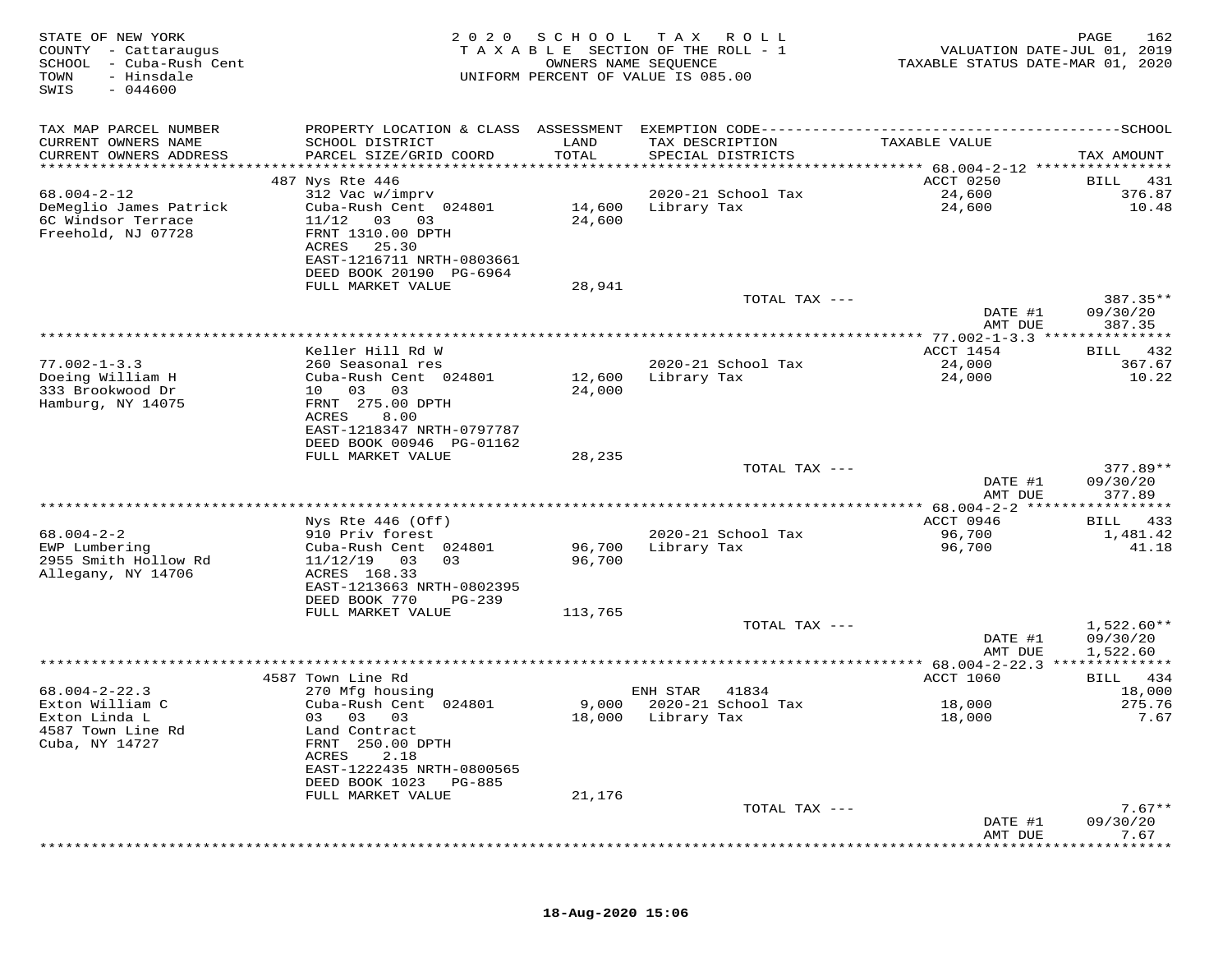| STATE OF NEW YORK<br>COUNTY - Cattaraugus<br>SCHOOL - Cuba-Rush Cent<br>- Hinsdale<br>TOWN<br>SWIS<br>$-044600$ | 2 0 2 0                                                                                                                  | SCHOOL<br>OWNERS NAME SEQUENCE   | T A X<br>R O L L<br>TAXABLE SECTION OF THE ROLL - 1<br>UNIFORM PERCENT OF VALUE IS 085.00 | VALUATION DATE-JUL 01, 2019<br>TAXABLE STATUS DATE-MAR 01, 2020 | PAGE<br>163                     |
|-----------------------------------------------------------------------------------------------------------------|--------------------------------------------------------------------------------------------------------------------------|----------------------------------|-------------------------------------------------------------------------------------------|-----------------------------------------------------------------|---------------------------------|
| TAX MAP PARCEL NUMBER<br>CURRENT OWNERS NAME<br>CURRENT OWNERS ADDRESS<br>******************                    | PROPERTY LOCATION & CLASS ASSESSMENT EXEMPTION CODE------------------------<br>SCHOOL DISTRICT<br>PARCEL SIZE/GRID COORD | LAND<br>TOTAL<br>*************** | TAX DESCRIPTION<br>SPECIAL DISTRICTS                                                      | TAXABLE VALUE                                                   | ----------SCHOOL<br>TAX AMOUNT  |
|                                                                                                                 | 622 Nys Rte 446                                                                                                          |                                  |                                                                                           | ************ 68.004-2-3.3 ****************<br>ACCT 1242         | 435<br>BILL                     |
| $68.004 - 2 - 3.3$                                                                                              | 210 1 Family Res                                                                                                         |                                  | <b>BAS STAR</b><br>41854                                                                  |                                                                 | 27,300                          |
| Flicker Edward J Jr                                                                                             | Cuba-Rush Cent 024801                                                                                                    | 22,400                           | 2020-21 School Tax                                                                        | 79,500                                                          | 1,217.92                        |
| Flicker Kimberly A<br>622 Rte 446<br>Cuba, NY 14727                                                             | 11/19 03<br>03<br>FRNT 1446.27 DPTH<br>ACRES<br>21.00<br>EAST-1215284 NRTH-0802306                                       | 79,500                           | Library Tax                                                                               | 79,500                                                          | 33.86                           |
|                                                                                                                 | DEED BOOK 861<br>PG-00304                                                                                                |                                  |                                                                                           |                                                                 |                                 |
|                                                                                                                 | FULL MARKET VALUE                                                                                                        | 93,529                           |                                                                                           |                                                                 |                                 |
|                                                                                                                 |                                                                                                                          |                                  | TOTAL TAX ---                                                                             | DATE #1                                                         | 849.78**<br>09/30/20            |
|                                                                                                                 |                                                                                                                          |                                  |                                                                                           | AMT DUE                                                         | 849.78                          |
|                                                                                                                 |                                                                                                                          |                                  |                                                                                           |                                                                 |                                 |
| $68.004 - 2 - 20.1$                                                                                             | 145 Keller Hill Rd N<br>210 1 Family Res                                                                                 |                                  | ENH STAR<br>41834                                                                         | ACCT 0877                                                       | 436<br>BILL<br>63,520           |
| Freeman Thomas                                                                                                  | Cuba-Rush Cent 024801                                                                                                    |                                  | 10,200 2020-21 School Tax                                                                 | 73,000                                                          | 1,118.34                        |
| Freeman Helen                                                                                                   | 03 03<br>03                                                                                                              | 73,000                           | Library Tax                                                                               | 73,000                                                          | 31.09                           |
| 145 N Keller Hill Rd                                                                                            | FRNT 475.00 DPTH                                                                                                         |                                  |                                                                                           |                                                                 |                                 |
| Cuba, NY 14727                                                                                                  | ACRES<br>5.80<br>EAST-1221814 NRTH-0802097                                                                               |                                  |                                                                                           |                                                                 |                                 |
|                                                                                                                 | DEED BOOK 00949 PG-00163                                                                                                 |                                  |                                                                                           |                                                                 |                                 |
|                                                                                                                 | FULL MARKET VALUE                                                                                                        | 85,882                           |                                                                                           |                                                                 |                                 |
|                                                                                                                 |                                                                                                                          |                                  | TOTAL TAX ---                                                                             |                                                                 | $253.43**$                      |
|                                                                                                                 |                                                                                                                          |                                  |                                                                                           | DATE #1<br>AMT DUE                                              | 09/30/20<br>253.43              |
|                                                                                                                 |                                                                                                                          |                                  |                                                                                           |                                                                 |                                 |
|                                                                                                                 | Cooper Rd & Town Line Rd                                                                                                 |                                  |                                                                                           | ACCT 1533                                                       | BILL 437                        |
| $77.002 - 1 - 19.5$                                                                                             | 322 Rural vac>10                                                                                                         |                                  | 2020-21 School Tax                                                                        | 17,300                                                          | 265.03<br>7.37                  |
| Gisel Robert J Jr<br>Gisel Jeanne M                                                                             | Cuba-Rush Cent 024801<br>01 03<br>03                                                                                     | 17,300<br>17,300                 | Library Tax                                                                               | 17,300                                                          |                                 |
| 129 14th Avenue                                                                                                 | Ff 2110.00                                                                                                               |                                  |                                                                                           |                                                                 |                                 |
| N. Tonawanda, NY 14120                                                                                          | ACRES 19.65                                                                                                              |                                  |                                                                                           |                                                                 |                                 |
|                                                                                                                 | EAST-1220620 NRTH-0792757<br>DEED BOOK 24455 PG-8001                                                                     |                                  |                                                                                           |                                                                 |                                 |
|                                                                                                                 | FULL MARKET VALUE                                                                                                        | 20,353                           |                                                                                           |                                                                 |                                 |
|                                                                                                                 |                                                                                                                          |                                  | TOTAL TAX ---                                                                             |                                                                 | 272.40**                        |
|                                                                                                                 |                                                                                                                          |                                  |                                                                                           | DATE #1                                                         | 09/30/20                        |
|                                                                                                                 |                                                                                                                          |                                  |                                                                                           | AMT DUE<br>** 68.004-2-22.2                                     | 272.40<br>* * * * * * * * * * * |
|                                                                                                                 | 4591 Keller Hill Rd                                                                                                      |                                  |                                                                                           | <b>ACCT 1065</b>                                                | 438<br>BILL                     |
| $68.004 - 2 - 22.2$                                                                                             | 270 Mfg housing                                                                                                          |                                  | 2020-21 School Tax                                                                        | 65,000                                                          | 995.78                          |
| Gloss Norman R Jr                                                                                               | Cuba-Rush Cent 024801                                                                                                    | 7,200                            | Library Tax                                                                               | 65,000                                                          | 27.68                           |
| 1357 Chestnut St<br>Alden, NY 14004                                                                             | 03 03<br>03<br>Roulo, Todd & Sharon LCont                                                                                | 65,000                           |                                                                                           |                                                                 |                                 |
|                                                                                                                 | FRNT 215.00 DPTH                                                                                                         |                                  |                                                                                           |                                                                 |                                 |
|                                                                                                                 | 1.87<br>ACRES                                                                                                            |                                  |                                                                                           |                                                                 |                                 |
|                                                                                                                 | EAST-1222435 NRTH-0800791                                                                                                |                                  |                                                                                           |                                                                 |                                 |
|                                                                                                                 | DEED BOOK 30378 PG-2003<br>FULL MARKET VALUE                                                                             | 76,471                           |                                                                                           |                                                                 |                                 |
|                                                                                                                 |                                                                                                                          |                                  | TOTAL TAX ---                                                                             |                                                                 | $1,023.46**$                    |
|                                                                                                                 |                                                                                                                          |                                  |                                                                                           | DATE #1                                                         | 09/30/20                        |
|                                                                                                                 |                                                                                                                          |                                  |                                                                                           | AMT DUE                                                         | 1,023.46                        |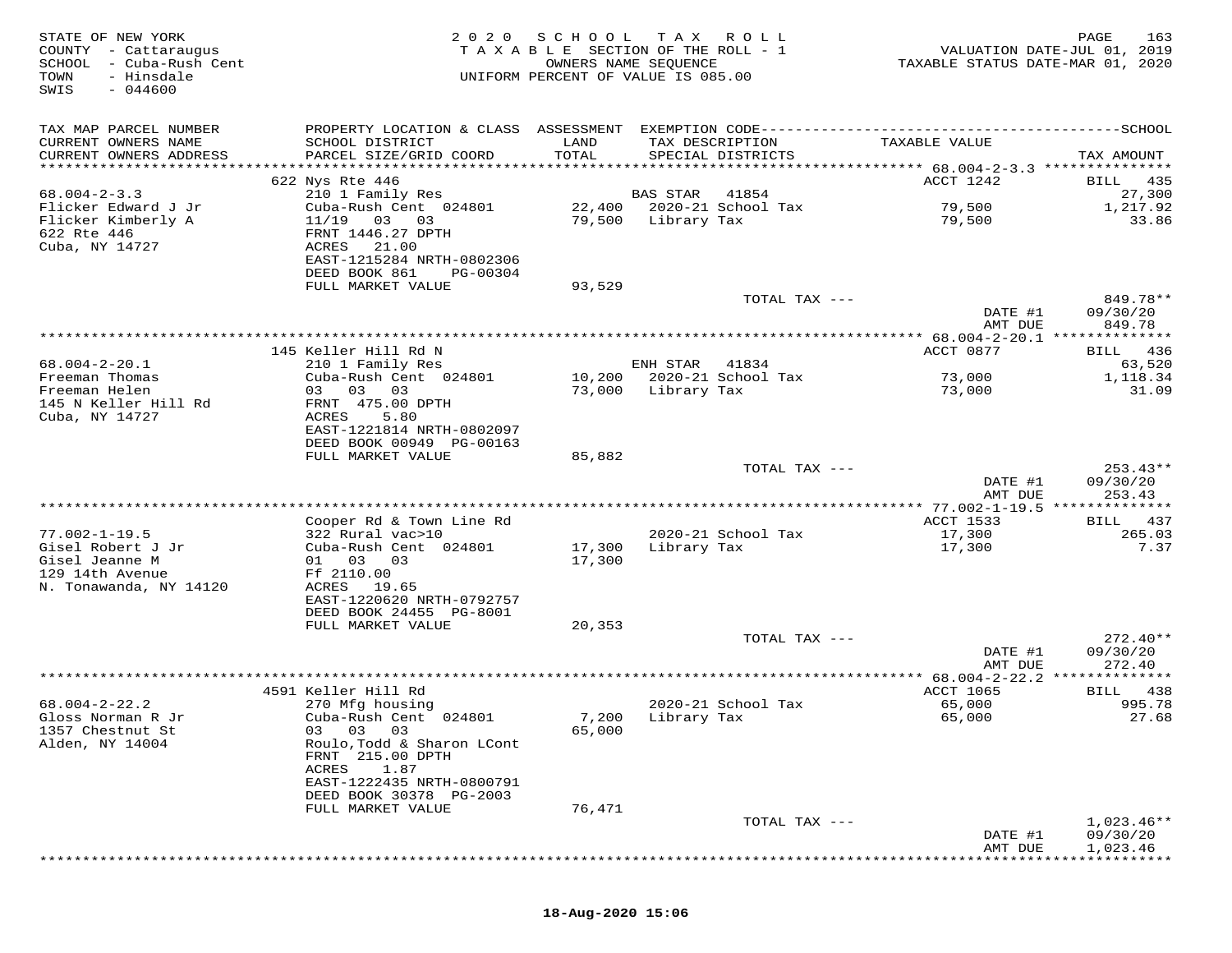| STATE OF NEW YORK<br>COUNTY - Cattaraugus<br>SCHOOL - Cuba-Rush Cent<br>- Hinsdale<br>TOWN<br>$-044600$<br>SWIS | 2 0 2 0                                    | SCHOOL        | TAX ROLL<br>TAXABLE SECTION OF THE ROLL - 1<br>OWNERS NAME SEQUENCE<br>UNIFORM PERCENT OF VALUE IS 085.00 | VALUATION DATE-JUL 01, 2019<br>TAXABLE STATUS DATE-MAR 01, 2020 | PAGE<br>164          |
|-----------------------------------------------------------------------------------------------------------------|--------------------------------------------|---------------|-----------------------------------------------------------------------------------------------------------|-----------------------------------------------------------------|----------------------|
| TAX MAP PARCEL NUMBER                                                                                           |                                            |               |                                                                                                           |                                                                 |                      |
| CURRENT OWNERS NAME<br>CURRENT OWNERS ADDRESS<br>***********************                                        | SCHOOL DISTRICT<br>PARCEL SIZE/GRID COORD  | LAND<br>TOTAL | TAX DESCRIPTION<br>SPECIAL DISTRICTS                                                                      | TAXABLE VALUE                                                   | TAX AMOUNT           |
|                                                                                                                 | 497 Nys Rte 446                            |               |                                                                                                           | ACCT 1580                                                       | BILL 439             |
| $68.004 - 2 - 11.1$                                                                                             | 210 1 Family Res                           |               | BAS STAR<br>41854                                                                                         |                                                                 | 27,300               |
| Gross Mark A                                                                                                    | Cuba-Rush Cent 024801                      |               | 12,600 2020-21 School Tax                                                                                 | 83,000                                                          | 1,271.54             |
| Gross Rhonda K                                                                                                  | 11 03<br>03                                |               | 83,000 Library Tax                                                                                        | 83,000                                                          | 35.35                |
| 497 Nys Rte 446                                                                                                 | FRNT 100.00 DPTH                           |               |                                                                                                           |                                                                 |                      |
| Cuba, NY 14727                                                                                                  | ACRES<br>1.62                              |               |                                                                                                           |                                                                 |                      |
|                                                                                                                 | EAST-1216050 NRTH-0802760                  |               |                                                                                                           |                                                                 |                      |
|                                                                                                                 | DEED BOOK 00961 PG-00659                   |               |                                                                                                           |                                                                 |                      |
|                                                                                                                 | FULL MARKET VALUE                          | 97,647        |                                                                                                           |                                                                 |                      |
|                                                                                                                 |                                            |               | TOTAL TAX ---                                                                                             | DATE #1                                                         | 904.89**<br>09/30/20 |
|                                                                                                                 |                                            |               |                                                                                                           | AMT DUE                                                         | 904.89               |
|                                                                                                                 |                                            |               |                                                                                                           |                                                                 |                      |
|                                                                                                                 | Keller Hill Rd N                           |               |                                                                                                           | ACCT 0878                                                       | BILL 440             |
| $68.004 - 2 - 18.1$                                                                                             | 312 Vac w/imprv                            |               | 2020-21 School Tax                                                                                        | 9,400                                                           | 144.01               |
| Grosskopf Brian                                                                                                 | Cuba-Rush Cent 024801                      | 9,100         | Library Tax                                                                                               | 9,400                                                           | 4.00                 |
| Grosskopf Deborah                                                                                               | 03 03 03                                   | 9,400         |                                                                                                           |                                                                 |                      |
| 156 Bouck St                                                                                                    | FRNT 400.00 DPTH                           |               |                                                                                                           |                                                                 |                      |
| Tonawanda, NY 14150                                                                                             | ACRES<br>4.05<br>EAST-1222399 NRTH-0802570 |               |                                                                                                           |                                                                 |                      |
|                                                                                                                 | DEED BOOK 1016 PG-422                      |               |                                                                                                           |                                                                 |                      |
|                                                                                                                 | FULL MARKET VALUE                          | 11,059        |                                                                                                           |                                                                 |                      |
|                                                                                                                 |                                            |               | TOTAL TAX ---                                                                                             |                                                                 | 148.01**             |
|                                                                                                                 |                                            |               |                                                                                                           | DATE #1                                                         | 09/30/20             |
|                                                                                                                 |                                            |               |                                                                                                           | AMT DUE                                                         | 148.01               |
|                                                                                                                 |                                            |               |                                                                                                           |                                                                 |                      |
|                                                                                                                 | Keller Hill Rd N                           |               |                                                                                                           | ACCT 1402                                                       | BILL 441             |
| $68.004 - 2 - 18.2$<br>Grosskopf Bryan                                                                          | 260 Seasonal res<br>Cuba-Rush Cent 024801  | 8,700         | 2020-21 School Tax<br>Library Tax                                                                         | 18,000<br>18,000                                                | 275.76<br>7.67       |
| Himmelback Debra                                                                                                | 03 03 03                                   | 18,000        |                                                                                                           |                                                                 |                      |
| 156 Bouck St                                                                                                    | Ff 750.00                                  |               |                                                                                                           |                                                                 |                      |
| Tonawanda, NY 14150                                                                                             | ACRES<br>3.55                              |               |                                                                                                           |                                                                 |                      |
|                                                                                                                 | EAST-1222457 NRTH-0802169                  |               |                                                                                                           |                                                                 |                      |
|                                                                                                                 | DEED BOOK 00989 PG-00075                   |               |                                                                                                           |                                                                 |                      |
|                                                                                                                 | FULL MARKET VALUE                          | 21,176        |                                                                                                           |                                                                 |                      |
|                                                                                                                 |                                            |               | TOTAL TAX ---                                                                                             |                                                                 | $283.43**$           |
|                                                                                                                 |                                            |               |                                                                                                           | DATE #1                                                         | 09/30/20             |
|                                                                                                                 |                                            |               |                                                                                                           | AMT DUE                                                         | 283.43               |
|                                                                                                                 | Keller Hill Rd N (Off)                     |               |                                                                                                           | <b>ACCT 1135</b>                                                | BILL 442             |
| $68.004 - 1 - 8.3$                                                                                              | 271 Mfg housings                           |               | BAS STAR 41854                                                                                            |                                                                 | 27,000               |
| Hartzell John E                                                                                                 | Cuba-Rush Cent 024801                      |               | 23,900 2020-21 School Tax                                                                                 | 27,000                                                          | 413.63               |
| PO Box 231                                                                                                      | 04 03<br>03                                |               | 27,000 Library Tax                                                                                        | 27,000                                                          | 11.50                |
| Cuba, NY 14727                                                                                                  | ACRES 60.00                                |               |                                                                                                           |                                                                 |                      |
|                                                                                                                 | EAST-1220980 NRTH-0805307                  |               |                                                                                                           |                                                                 |                      |
|                                                                                                                 | DEED BOOK 804<br>PG-00300                  |               |                                                                                                           |                                                                 |                      |
|                                                                                                                 | FULL MARKET VALUE                          | 31,765        |                                                                                                           |                                                                 | $23.13**$            |
|                                                                                                                 |                                            |               | TOTAL TAX ---                                                                                             | DATE #1                                                         | 09/30/20             |
|                                                                                                                 |                                            |               |                                                                                                           | AMT DUE                                                         | 23.13                |
|                                                                                                                 |                                            |               |                                                                                                           |                                                                 |                      |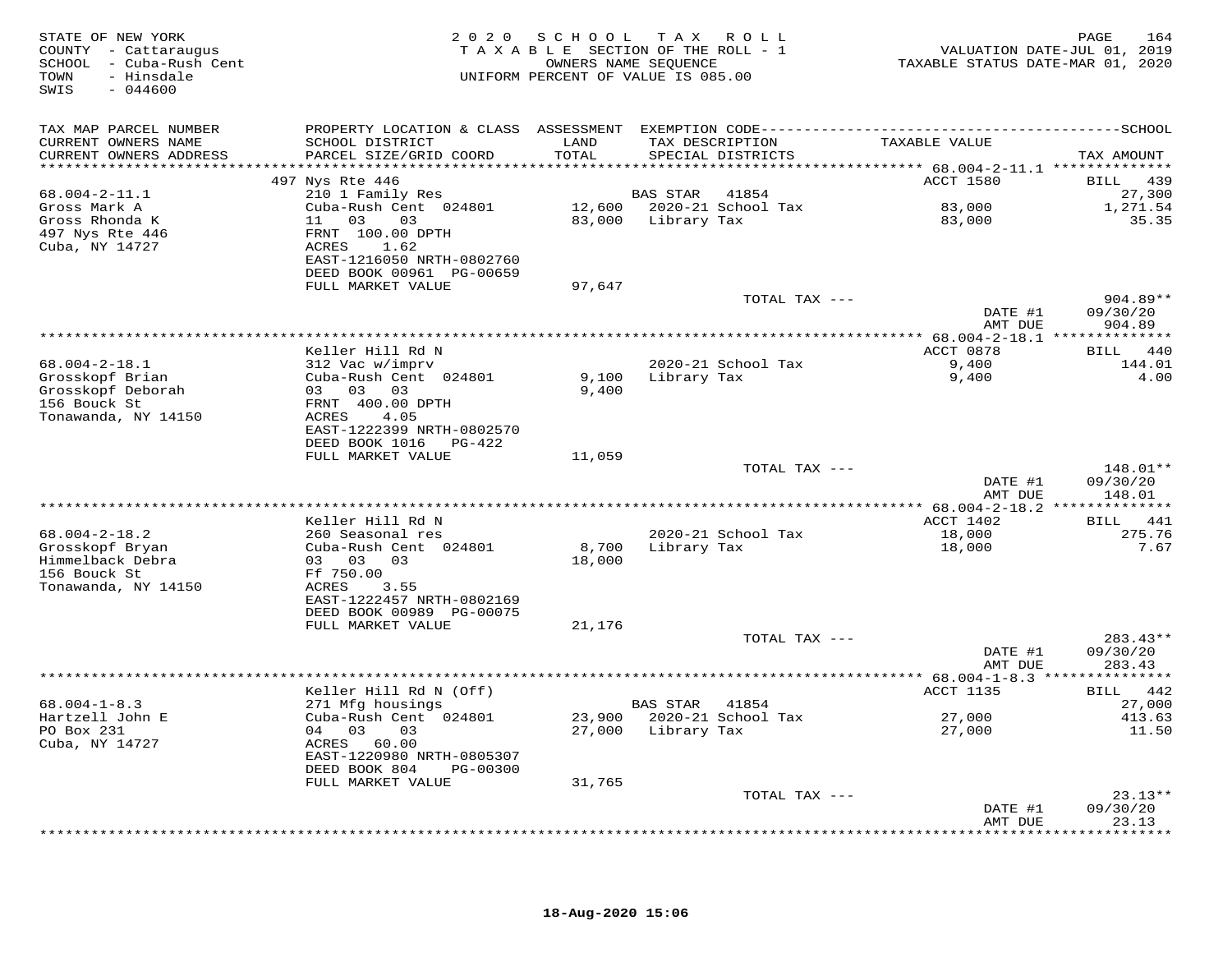| STATE OF NEW YORK<br>COUNTY - Cattaraugus<br>SCHOOL - Cuba-Rush Cent<br>TOWN<br>- Hinsdale<br>SWIS<br>$-044600$ |                                                       |               | 2020 SCHOOL TAX ROLL<br>TAXABLE SECTION OF THE ROLL - 1<br>OWNERS NAME SEQUENCE<br>UNIFORM PERCENT OF VALUE IS 085.00 | VALUATION DATE-JUL 01, 2019<br>TAXABLE STATUS DATE-MAR 01, 2020 | 165<br>PAGE                   |
|-----------------------------------------------------------------------------------------------------------------|-------------------------------------------------------|---------------|-----------------------------------------------------------------------------------------------------------------------|-----------------------------------------------------------------|-------------------------------|
| TAX MAP PARCEL NUMBER                                                                                           |                                                       |               |                                                                                                                       |                                                                 |                               |
| CURRENT OWNERS NAME<br>CURRENT OWNERS ADDRESS                                                                   | SCHOOL DISTRICT<br>PARCEL SIZE/GRID COORD             | LAND<br>TOTAL | TAX DESCRIPTION<br>SPECIAL DISTRICTS                                                                                  | TAXABLE VALUE                                                   | TAX AMOUNT                    |
|                                                                                                                 | Torrey Rd                                             |               |                                                                                                                       | ACCT 0917                                                       | <b>BILL</b><br>443            |
| $68.004 - 2 - 23$                                                                                               | 311 Res vac land                                      |               | 2020-21 School Tax                                                                                                    | 9,200                                                           | 140.94                        |
| Hopfer Wayne D                                                                                                  | Cuba-Rush Cent 024801                                 |               | 9,200 Library Tax                                                                                                     | 9,200                                                           | 3.92                          |
| 49 Keats Ave                                                                                                    | 03 03 03                                              | 9,200         |                                                                                                                       |                                                                 |                               |
| Tonawanda, NY 14150                                                                                             | FRNT 310.00 DPTH                                      |               |                                                                                                                       |                                                                 |                               |
|                                                                                                                 | ACRES<br>4.23                                         |               |                                                                                                                       |                                                                 |                               |
|                                                                                                                 | EAST-1222111 NRTH-0800546<br>DEED BOOK 00971 PG-00965 |               |                                                                                                                       |                                                                 |                               |
|                                                                                                                 | FULL MARKET VALUE                                     | 10,824        |                                                                                                                       |                                                                 |                               |
|                                                                                                                 |                                                       |               | TOTAL TAX ---                                                                                                         |                                                                 | 144.86**                      |
|                                                                                                                 |                                                       |               |                                                                                                                       | DATE #1<br>AMT DUE                                              | 09/30/20<br>144.86            |
|                                                                                                                 |                                                       |               |                                                                                                                       | **************** 68.004-1-2 *****                               | ***********                   |
|                                                                                                                 | Union Hill Rd (Off)                                   |               |                                                                                                                       | ACCT 0818                                                       | BILL 444                      |
| $68.004 - 1 - 2$                                                                                                | 910 Priv forest                                       |               | 2020-21 School Tax                                                                                                    | 40,200                                                          | 615.85                        |
| Jay Timberlands LLC                                                                                             | Cuba-Rush Cent 024801                                 | 40,200        | Library Tax                                                                                                           | 40,200                                                          | 17.12                         |
| 245 North St                                                                                                    | 20  03  03                                            | 40,200        |                                                                                                                       |                                                                 |                               |
| Arcade, NY 14009                                                                                                | ACRES 70.42<br>EAST-1213662 NRTH-0807391              |               |                                                                                                                       |                                                                 |                               |
|                                                                                                                 | DEED BOOK 521<br>PG-7001                              |               |                                                                                                                       |                                                                 |                               |
|                                                                                                                 | FULL MARKET VALUE                                     | 47,294        |                                                                                                                       |                                                                 |                               |
|                                                                                                                 |                                                       |               | TOTAL TAX ---                                                                                                         |                                                                 | 632.97**                      |
|                                                                                                                 |                                                       |               |                                                                                                                       | DATE #1                                                         | 09/30/20                      |
|                                                                                                                 |                                                       |               |                                                                                                                       | AMT DUE                                                         | 632.97<br>************        |
|                                                                                                                 | 464 Nys Rte 446                                       |               |                                                                                                                       | ACCT 1212                                                       | BILL 445                      |
| $68.004 - 2 - 3.2$                                                                                              | 270 Mfg housing                                       |               | BAS STAR 41854                                                                                                        |                                                                 | 26,400                        |
| Jefferds Margaret R                                                                                             | Cuba-Rush Cent 024801                                 |               | 18,400 2020-21 School Tax                                                                                             | 26,400                                                          | 404.44                        |
| 464 Rte 446                                                                                                     | 11/12  03  03                                         |               | 26,400 Library Tax                                                                                                    | 26,400                                                          | 11.24                         |
| Cuba, NY 14727-9621                                                                                             | FRNT 925.90 DPTH                                      |               |                                                                                                                       |                                                                 |                               |
|                                                                                                                 | ACRES 11.00<br>EAST-1215871 NRTH-0803827              |               |                                                                                                                       |                                                                 |                               |
|                                                                                                                 | DEED BOOK 846 PG-00099                                |               |                                                                                                                       |                                                                 |                               |
|                                                                                                                 | FULL MARKET VALUE                                     | 31,059        |                                                                                                                       |                                                                 |                               |
|                                                                                                                 |                                                       |               | TOTAL TAX ---                                                                                                         |                                                                 | $13.68**$                     |
|                                                                                                                 |                                                       |               |                                                                                                                       | DATE #1                                                         | 09/30/20                      |
|                                                                                                                 |                                                       |               |                                                                                                                       | AMT DUE                                                         | 13.68                         |
|                                                                                                                 | Torrey Rd                                             |               |                                                                                                                       | ACCT 0933                                                       | BILL 446                      |
| $68.004 - 2 - 27$                                                                                               | 312 Vac w/imprv                                       |               | 2020-21 School Tax                                                                                                    | 16,200                                                          | 248.18                        |
| Jensen Erik T                                                                                                   | Cuba-Rush Cent 024801                                 |               | 14,900 Library Tax                                                                                                    | 16,200                                                          | 6.90                          |
| 427 Tremont Ave                                                                                                 | 03 03 03                                              | 16,200        |                                                                                                                       |                                                                 |                               |
| Kenmore, NY 14217                                                                                               | FRNT 700.00 DPTH<br>ACRES 17.51                       |               |                                                                                                                       |                                                                 |                               |
|                                                                                                                 | EAST-1220568 NRTH-0802056                             |               |                                                                                                                       |                                                                 |                               |
|                                                                                                                 | DEED BOOK 21942 PG-4003                               |               |                                                                                                                       |                                                                 |                               |
|                                                                                                                 | FULL MARKET VALUE                                     | 19,059        |                                                                                                                       |                                                                 |                               |
|                                                                                                                 |                                                       |               | TOTAL TAX ---                                                                                                         |                                                                 | 255.08**                      |
|                                                                                                                 |                                                       |               |                                                                                                                       | DATE #1                                                         | 09/30/20                      |
|                                                                                                                 |                                                       |               |                                                                                                                       | AMT DUE                                                         | 255.08<br>* * * * * * * * * * |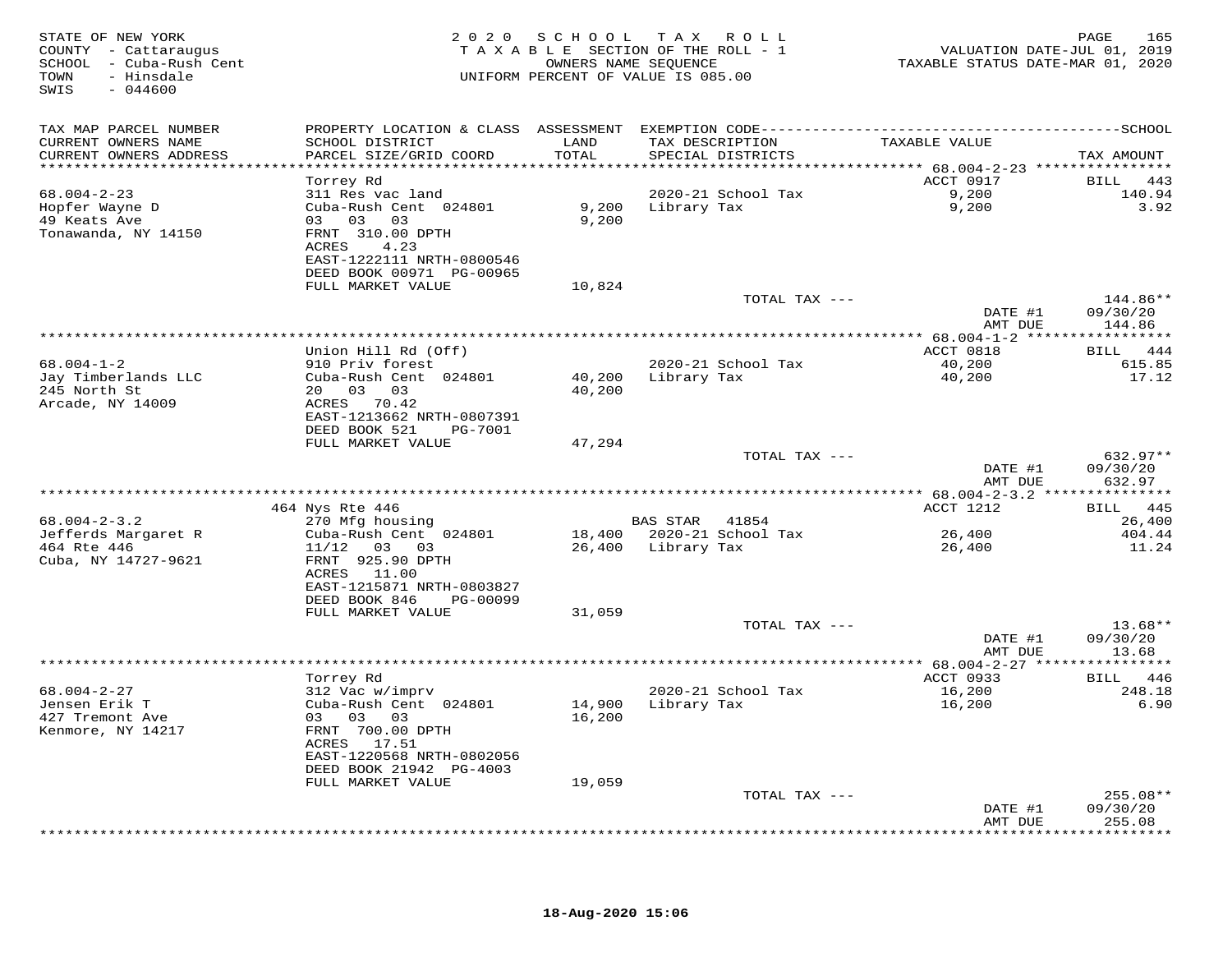| STATE OF NEW YORK<br>COUNTY - Cattaraugus<br>SCHOOL - Cuba-Rush Cent<br>TOWN<br>- Hinsdale<br>SWIS<br>$-044600$ | 2 0 2 0                                              | S C H O O L        | T A X<br>R O L L<br>TAXABLE SECTION OF THE ROLL - 1<br>OWNERS NAME SEQUENCE<br>UNIFORM PERCENT OF VALUE IS 085.00 | VALUATION DATE-JUL 01, 2019<br>TAXABLE STATUS DATE-MAR 01, 2020 | 166<br>PAGE           |
|-----------------------------------------------------------------------------------------------------------------|------------------------------------------------------|--------------------|-------------------------------------------------------------------------------------------------------------------|-----------------------------------------------------------------|-----------------------|
| TAX MAP PARCEL NUMBER                                                                                           |                                                      |                    |                                                                                                                   |                                                                 |                       |
| CURRENT OWNERS NAME<br>CURRENT OWNERS ADDRESS                                                                   | SCHOOL DISTRICT<br>PARCEL SIZE/GRID COORD            | LAND<br>TOTAL      | TAX DESCRIPTION<br>SPECIAL DISTRICTS                                                                              | TAXABLE VALUE                                                   | TAX AMOUNT            |
|                                                                                                                 |                                                      |                    |                                                                                                                   | ACCT 0799                                                       |                       |
| $77.002 - 1 - 10$                                                                                               | 4307 Keller Hill Rd<br>312 Vac w/imprv               |                    | 2020-21 School Tax                                                                                                | 60,000                                                          | BILL<br>447<br>919.19 |
| Jensen Erik T                                                                                                   | Cuba-Rush Cent 024801                                | 17,500             | Library Tax                                                                                                       | 60,000                                                          | 25.55                 |
| 427 Tremont Ave.                                                                                                | 10 03 03                                             | 60,000             |                                                                                                                   |                                                                 |                       |
| Kenmore, NY 14217                                                                                               | ACRES 28.18<br>EAST-1218227 NRTH-0799570             |                    |                                                                                                                   |                                                                 |                       |
|                                                                                                                 | DEED BOOK 24303 PG-7004                              |                    |                                                                                                                   |                                                                 |                       |
|                                                                                                                 | FULL MARKET VALUE                                    | 70,588             | TOTAL TAX ---                                                                                                     |                                                                 | 944.74**              |
|                                                                                                                 |                                                      |                    |                                                                                                                   | DATE #1<br>AMT DUE                                              | 09/30/20<br>944.74    |
|                                                                                                                 |                                                      |                    |                                                                                                                   | ************* 68.004-1-3 ******                                 | ***********           |
|                                                                                                                 | Union Hill Rd (Off)                                  |                    |                                                                                                                   | ACCT 0117                                                       | BILL 448              |
| $68.004 - 1 - 3$                                                                                                | 910 Priv forest                                      |                    | 2020-21 School Tax                                                                                                | 100,900                                                         | 1,545.76              |
| Jones John F<br>Lippert Hollow Rd                                                                               | Cuba-Rush Cent 024801<br>20 03 03                    | 100,900<br>100,900 | Library Tax                                                                                                       | 100,900                                                         | 42.97                 |
| Allegany, NY 14706                                                                                              | ACRES 176.78                                         |                    |                                                                                                                   |                                                                 |                       |
|                                                                                                                 | EAST-1213453 NRTH-0805471                            |                    |                                                                                                                   |                                                                 |                       |
|                                                                                                                 | DEED BOOK 761<br>PG-1147                             |                    |                                                                                                                   |                                                                 |                       |
|                                                                                                                 | FULL MARKET VALUE                                    | 118,706            |                                                                                                                   |                                                                 |                       |
|                                                                                                                 |                                                      |                    | TOTAL TAX ---                                                                                                     |                                                                 | $1,588.73**$          |
|                                                                                                                 |                                                      |                    |                                                                                                                   | DATE #1<br>AMT DUE                                              | 09/30/20<br>1,588.73  |
|                                                                                                                 |                                                      |                    |                                                                                                                   |                                                                 |                       |
|                                                                                                                 | 4191 Town Line Rd                                    |                    |                                                                                                                   | ACCT 0395                                                       | BILL 449              |
| $77.002 - 1 - 19.1$                                                                                             | 270 Mfg housing                                      |                    | ENH STAR 41834                                                                                                    |                                                                 | 11,700                |
| Joseph John                                                                                                     | Cuba-Rush Cent 024801                                |                    | 6,400 2020-21 School Tax                                                                                          | 11,700                                                          | 179.24                |
| Kwiatkowski Marion<br>4191 Townline Rd                                                                          | 01 03<br>03<br>FRNT 150.00 DPTH 175.00               |                    | 11,700 Library Tax                                                                                                | 11,700                                                          | 4.98                  |
| Cuba, NY 14727                                                                                                  | EAST-1222581 NRTH-0794767                            |                    |                                                                                                                   |                                                                 |                       |
|                                                                                                                 | DEED BOOK 00989 PG-00043                             |                    |                                                                                                                   |                                                                 |                       |
|                                                                                                                 | FULL MARKET VALUE                                    | 13,765             |                                                                                                                   |                                                                 |                       |
|                                                                                                                 |                                                      |                    | TOTAL TAX ---                                                                                                     |                                                                 | $4.98**$              |
|                                                                                                                 |                                                      |                    |                                                                                                                   | DATE #1                                                         | 09/30/20              |
|                                                                                                                 |                                                      |                    |                                                                                                                   | AMT DUE                                                         | 4.98<br>***********   |
|                                                                                                                 | 4264 Keller Hill Rd W                                |                    |                                                                                                                   | ACCT 0908                                                       | 450<br><b>BILL</b>    |
| $77.002 - 1 - 8$                                                                                                | 271 Mfg housings                                     |                    | 2020-21 School Tax                                                                                                | 6,000                                                           | 91.92                 |
| Kbc Properties                                                                                                  | Cuba-Rush Cent 024801                                | 5,400              | Library Tax                                                                                                       | 6,000                                                           | 2.56                  |
| 4544 Five Mile Rd                                                                                               | 10 03<br>03                                          | 6,000              |                                                                                                                   |                                                                 |                       |
| Allegany, NY 14706                                                                                              | FRNT 150.00 DPTH 125.00<br>EAST-1218520 NRTH-0798579 |                    |                                                                                                                   |                                                                 |                       |
|                                                                                                                 | DEED BOOK 1003 PG-71                                 |                    |                                                                                                                   |                                                                 |                       |
|                                                                                                                 | FULL MARKET VALUE                                    | 7,059              |                                                                                                                   |                                                                 |                       |
|                                                                                                                 |                                                      |                    | TOTAL TAX ---                                                                                                     |                                                                 | 94.48**               |
|                                                                                                                 |                                                      |                    |                                                                                                                   | DATE #1                                                         | 09/30/20              |
|                                                                                                                 |                                                      |                    |                                                                                                                   | AMT DUE<br>* * * * * * * * * * * * * * * *                      | 94.48<br>*********    |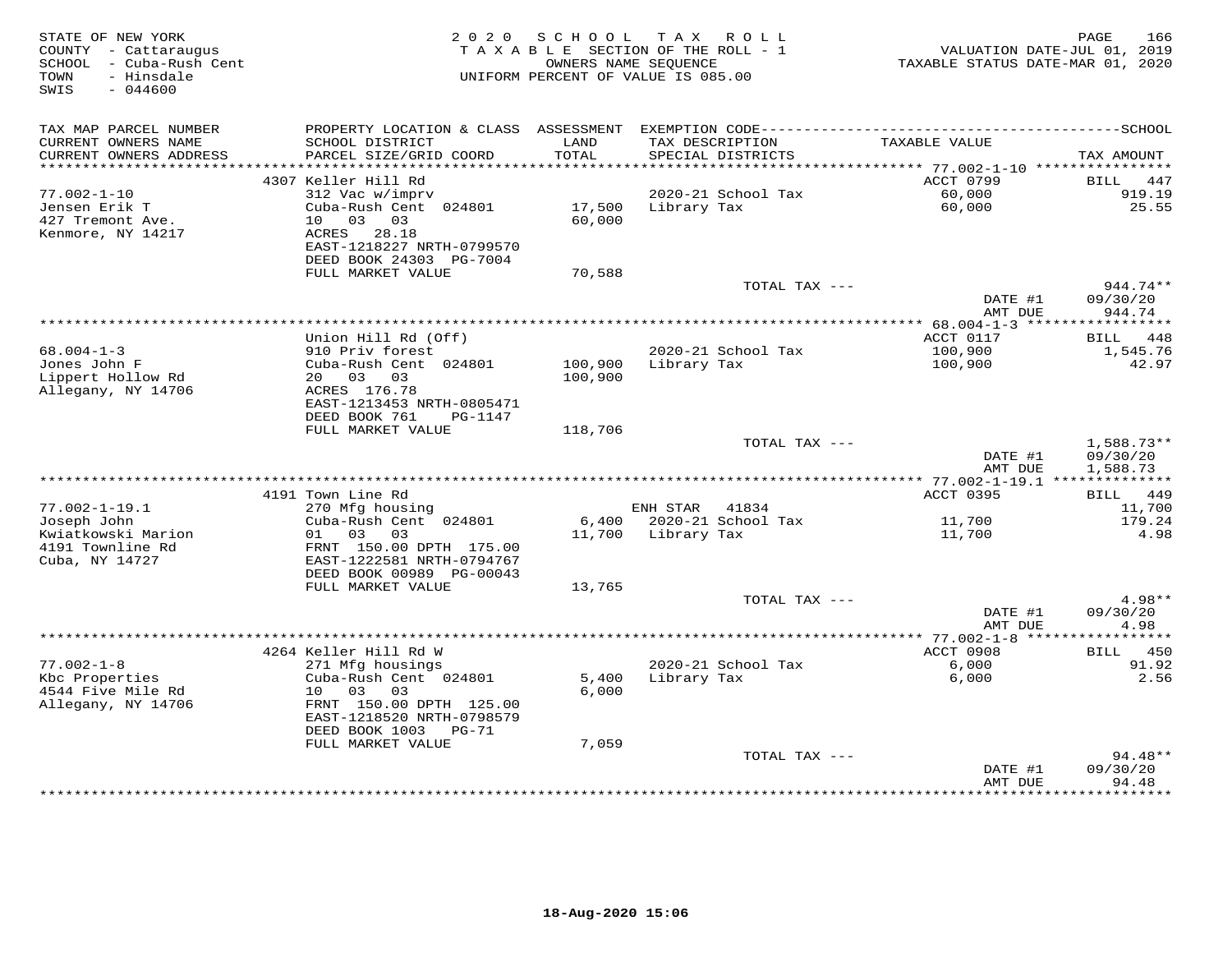| STATE OF NEW YORK<br>COUNTY - Cattaraugus<br>SCHOOL - Cuba-Rush Cent<br>TOWN<br>- Hinsdale<br>SWIS<br>$-044600$ | 2 0 2 0                                                                                                                    | S C H O O L      | TAX ROLL<br>TAXABLE SECTION OF THE ROLL - 1<br>OWNERS NAME SEQUENCE<br>UNIFORM PERCENT OF VALUE IS 085.00 | VALUATION DATE-JUL 01, 2019<br>TAXABLE STATUS DATE-MAR 01, 2020 | 167<br>PAGE                          |
|-----------------------------------------------------------------------------------------------------------------|----------------------------------------------------------------------------------------------------------------------------|------------------|-----------------------------------------------------------------------------------------------------------|-----------------------------------------------------------------|--------------------------------------|
| TAX MAP PARCEL NUMBER                                                                                           |                                                                                                                            |                  |                                                                                                           |                                                                 |                                      |
| CURRENT OWNERS NAME<br>CURRENT OWNERS ADDRESS                                                                   | SCHOOL DISTRICT<br>PARCEL SIZE/GRID COORD                                                                                  | LAND<br>TOTAL    | TAX DESCRIPTION<br>SPECIAL DISTRICTS                                                                      | TAXABLE VALUE                                                   | TAX AMOUNT                           |
| **********************                                                                                          | Keller Hill Rd N (Off)                                                                                                     | ***********      |                                                                                                           | ACCT 0075                                                       | BILL<br>451                          |
| $68.004 - 1 - 7$<br>Kelley Ronald P<br>9715 W Cuba Rd<br>Cuba, NY 14727                                         | 322 Rural vac>10<br>Cuba-Rush Cent 024801<br>04 03<br>03<br>ACRES 59.53<br>EAST-1222064 NRTH-0805407                       | 23,800<br>23,800 | 2020-21 School Tax<br>Library Tax                                                                         | 23,800<br>23,800                                                | 364.61<br>10.14                      |
|                                                                                                                 | DEED BOOK 911<br>PG-00786<br>FULL MARKET VALUE                                                                             | 28,000           |                                                                                                           |                                                                 |                                      |
|                                                                                                                 |                                                                                                                            |                  | TOTAL TAX ---                                                                                             | DATE #1                                                         | $374.75**$<br>09/30/20               |
|                                                                                                                 |                                                                                                                            |                  |                                                                                                           | AMT DUE                                                         | 374.75                               |
|                                                                                                                 | 4300 Keller Hill Rd W (Off)                                                                                                |                  |                                                                                                           | ACCT 0517                                                       | BILL 452                             |
| $77.002 - 1 - 5$<br>Klampt Christopher C<br>4300 W Keller Hill Rd<br>Cuba, NY 14727                             | 210 1 Family Res<br>Cuba-Rush Cent 024801<br>10 03<br>03<br>8.80<br>ACRES                                                  | 11,400<br>70,000 | 2020-21 School Tax<br>Library Tax                                                                         | 70,000<br>70,000                                                | 1,072.38<br>29.81                    |
|                                                                                                                 | EAST-1218677 NRTH-0797384<br>DEED BOOK 24467 PG-8001                                                                       |                  |                                                                                                           |                                                                 |                                      |
|                                                                                                                 | FULL MARKET VALUE                                                                                                          | 82,353           | TOTAL TAX ---                                                                                             | DATE #1<br>AMT DUE                                              | $1,102.19**$<br>09/30/20<br>1,102.19 |
|                                                                                                                 | 157 Cooper Rd Rd                                                                                                           |                  |                                                                                                           | ACCT 1533                                                       | 453<br>BILL                          |
| $77.002 - 1 - 19.2$<br>Kwiatkowski Lawrence<br>346 Arbella Loop<br>The Villages, FL 32162                       | 312 Vac w/imprv<br>Cuba-Rush Cent 024801<br>01 03<br>03<br>Ff 2110.00<br>ACRES 47.55<br>EAST-1219559 NRTH-0791725          | 22,900<br>25,900 | 2020-21 School Tax<br>Library Tax                                                                         | 25,900<br>25,900                                                | 396.78<br>11.03                      |
|                                                                                                                 | DEED BOOK 1016<br>PG-550                                                                                                   |                  |                                                                                                           |                                                                 |                                      |
|                                                                                                                 | FULL MARKET VALUE                                                                                                          | 30,471           | TOTAL TAX ---                                                                                             |                                                                 | 407.81**                             |
|                                                                                                                 |                                                                                                                            |                  |                                                                                                           | DATE #1<br>AMT DUE                                              | 09/30/20<br>407.81                   |
|                                                                                                                 | 4499 Town Line Rd                                                                                                          |                  |                                                                                                           | ACCT 1136                                                       | 454<br>BILL                          |
| $77.002 - 1 - 11.2$<br>Marciniak Patricia A<br>206 Wagner Ave<br>Sloan, NY 14212                                | 314 Rural vac<10<br>Cuba-Rush Cent 024801<br>02 03<br>03<br>FRNT 544.00 DPTH<br>4.70<br>ACRES<br>EAST-1222437 NRTH-0799928 | 11,100<br>11,100 | 2020-21 School Tax<br>Library Tax                                                                         | 11,100<br>11,100                                                | 170.05<br>4.73                       |
|                                                                                                                 | DEED BOOK 1010<br>PG-641                                                                                                   |                  |                                                                                                           |                                                                 |                                      |
|                                                                                                                 | FULL MARKET VALUE                                                                                                          | 13,059           | TOTAL TAX ---                                                                                             | DATE #1                                                         | $174.78**$<br>09/30/20               |
|                                                                                                                 |                                                                                                                            |                  |                                                                                                           | AMT DUE                                                         | 174.78<br>* * * * * * * *            |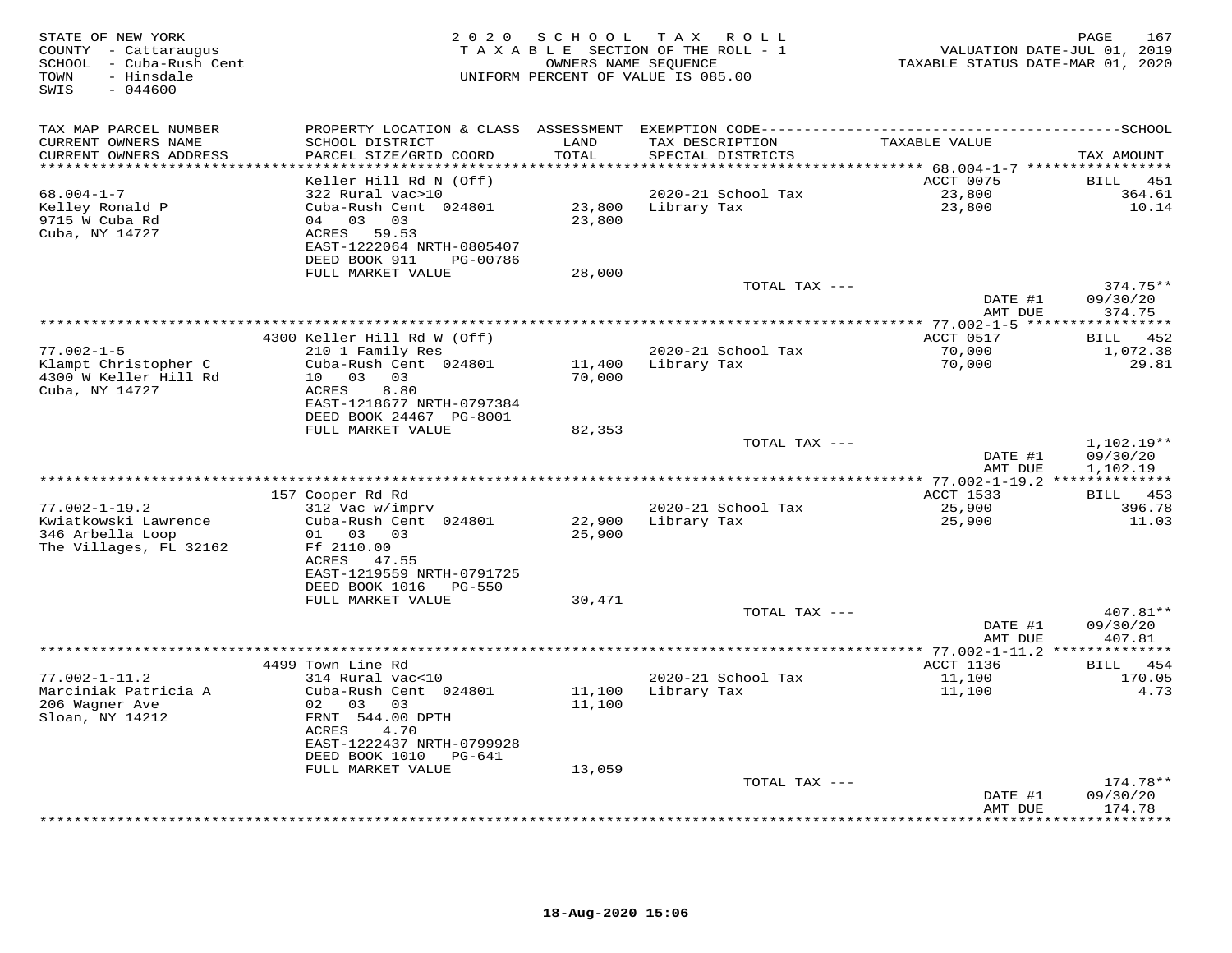| STATE OF NEW YORK<br>COUNTY - Cattaraugus<br>SCHOOL - Cuba-Rush Cent<br>- Hinsdale<br>TOWN<br>$-044600$<br>SWIS | 2 0 2 0                                                                                                | SCHOOL           | TAX ROLL<br>TAXABLE SECTION OF THE ROLL - 1<br>OWNERS NAME SEQUENCE<br>UNIFORM PERCENT OF VALUE IS 085.00 | VALUATION DATE-JUL 01, 2019<br>TAXABLE STATUS DATE-MAR 01, 2020 | PAGE<br>168               |
|-----------------------------------------------------------------------------------------------------------------|--------------------------------------------------------------------------------------------------------|------------------|-----------------------------------------------------------------------------------------------------------|-----------------------------------------------------------------|---------------------------|
| TAX MAP PARCEL NUMBER<br>CURRENT OWNERS NAME                                                                    | SCHOOL DISTRICT                                                                                        | LAND             | TAX DESCRIPTION                                                                                           | TAXABLE VALUE                                                   |                           |
| CURRENT OWNERS ADDRESS<br>***********************                                                               | PARCEL SIZE/GRID COORD                                                                                 | TOTAL            | SPECIAL DISTRICTS                                                                                         |                                                                 | TAX AMOUNT                |
|                                                                                                                 | Nys Rte 446                                                                                            |                  |                                                                                                           | ACCT 0765                                                       | BILL<br>455               |
| $68.004 - 1 - 4.1$<br>Marshacres, LLC                                                                           | 105 Vac farmland<br>Cuba-Rush Cent 024801                                                              | 14,100           | 2020-21 School Tax<br>Library Tax                                                                         | 14,100<br>14,100                                                | 216.01<br>6.00            |
| 7017 Fadale Rd<br>Ellicottville, NY 14731                                                                       | 12<br>03 03<br>FRNT 350.00 DPTH<br>ACRES 27.50<br>EAST-1218528 NRTH-0806817<br>DEED BOOK 24017 PG-9002 | 14,100           |                                                                                                           |                                                                 |                           |
|                                                                                                                 | FULL MARKET VALUE                                                                                      | 16,588           |                                                                                                           |                                                                 |                           |
|                                                                                                                 |                                                                                                        |                  | TOTAL TAX ---                                                                                             |                                                                 | 222.01**                  |
|                                                                                                                 |                                                                                                        |                  |                                                                                                           | DATE #1<br>AMT DUE                                              | 09/30/20<br>222.01        |
|                                                                                                                 | Nys Rte 446                                                                                            |                  |                                                                                                           | ACCT 0643                                                       | 456<br>BILL               |
| $68.004 - 1 - 5.3$                                                                                              | 322 Rural vac>10                                                                                       |                  | 2020-21 School Tax                                                                                        | 29,000                                                          | 444.27                    |
| Marshacres, LLC<br>7017 Fadale Rd<br>Ellicottville, NY 14731                                                    | Cuba-Rush Cent 024801<br>$04/12$ 03 03<br>FRNT 3400.00 DPTH                                            | 29,000<br>29,000 | Library Tax                                                                                               | 29,000                                                          | 12.35                     |
|                                                                                                                 | 37.40<br>ACRES<br>EAST-1218951 NRTH-0807402<br>DEED BOOK 24017 PG-9002                                 |                  |                                                                                                           |                                                                 |                           |
|                                                                                                                 | FULL MARKET VALUE                                                                                      | 34,118           |                                                                                                           |                                                                 |                           |
|                                                                                                                 |                                                                                                        |                  | TOTAL TAX ---                                                                                             |                                                                 | $456.62**$                |
|                                                                                                                 |                                                                                                        |                  |                                                                                                           | DATE #1<br>AMT DUE                                              | 09/30/20<br>456.62        |
|                                                                                                                 |                                                                                                        |                  |                                                                                                           | ****************** 68.004-2-24.3 **************                 |                           |
|                                                                                                                 | Torry Rd                                                                                               |                  |                                                                                                           | ACCT 1560                                                       | 457<br><b>BILL</b>        |
| $68.004 - 2 - 24.3$                                                                                             | 312 Vac w/imprv                                                                                        |                  | 2020-21 School Tax                                                                                        | 10,100                                                          | 154.73                    |
| McCarthy James E                                                                                                | Cuba-Rush Cent 024801                                                                                  | 9,900            | Library Tax                                                                                               | 10,100                                                          | 4.30                      |
| McCarthY Donna M<br>4208 Torrey Rd                                                                              | ACRES<br>5.05<br>EAST-1221728 NRTH-0800613                                                             | 10,100           |                                                                                                           |                                                                 |                           |
| Cuba, NY 14727                                                                                                  | DEED BOOK 25114 PG-3001                                                                                |                  |                                                                                                           |                                                                 |                           |
|                                                                                                                 | FULL MARKET VALUE                                                                                      | 11,882           |                                                                                                           |                                                                 |                           |
|                                                                                                                 |                                                                                                        |                  | TOTAL TAX ---                                                                                             |                                                                 | $159.03**$                |
|                                                                                                                 |                                                                                                        |                  |                                                                                                           | DATE #1                                                         | 09/30/20                  |
|                                                                                                                 |                                                                                                        |                  |                                                                                                           | AMT DUE                                                         | 159.03                    |
|                                                                                                                 | Cooper Hl                                                                                              |                  |                                                                                                           | ACCT 1555                                                       | BILL 458                  |
| $77.002 - 1 - 19.3$                                                                                             | 322 Rural vac>10                                                                                       |                  | 2020-21 School Tax                                                                                        | 25,200                                                          | 386.06                    |
| Mcgarvey Robert P                                                                                               | Cuba-Rush Cent 024801                                                                                  | 25,200           | Library Tax                                                                                               | 25,200                                                          | 10.73                     |
| PO Box 280                                                                                                      | 01 03 03                                                                                               | 25,200           |                                                                                                           |                                                                 |                           |
| Cuba, NY 14727                                                                                                  | Ff 1780.00                                                                                             |                  |                                                                                                           |                                                                 |                           |
|                                                                                                                 | ACRES<br>59.10                                                                                         |                  |                                                                                                           |                                                                 |                           |
|                                                                                                                 | EAST-1221809 NRTH-0792766<br>DEED BOOK 00992 PG-00283                                                  |                  |                                                                                                           |                                                                 |                           |
|                                                                                                                 | FULL MARKET VALUE                                                                                      | 29,647           |                                                                                                           |                                                                 |                           |
|                                                                                                                 |                                                                                                        |                  | TOTAL TAX ---                                                                                             |                                                                 | $396.79**$                |
|                                                                                                                 |                                                                                                        |                  |                                                                                                           | DATE #1                                                         | 09/30/20                  |
|                                                                                                                 |                                                                                                        |                  |                                                                                                           | AMT DUE                                                         | 396.79<br>* * * * * * * * |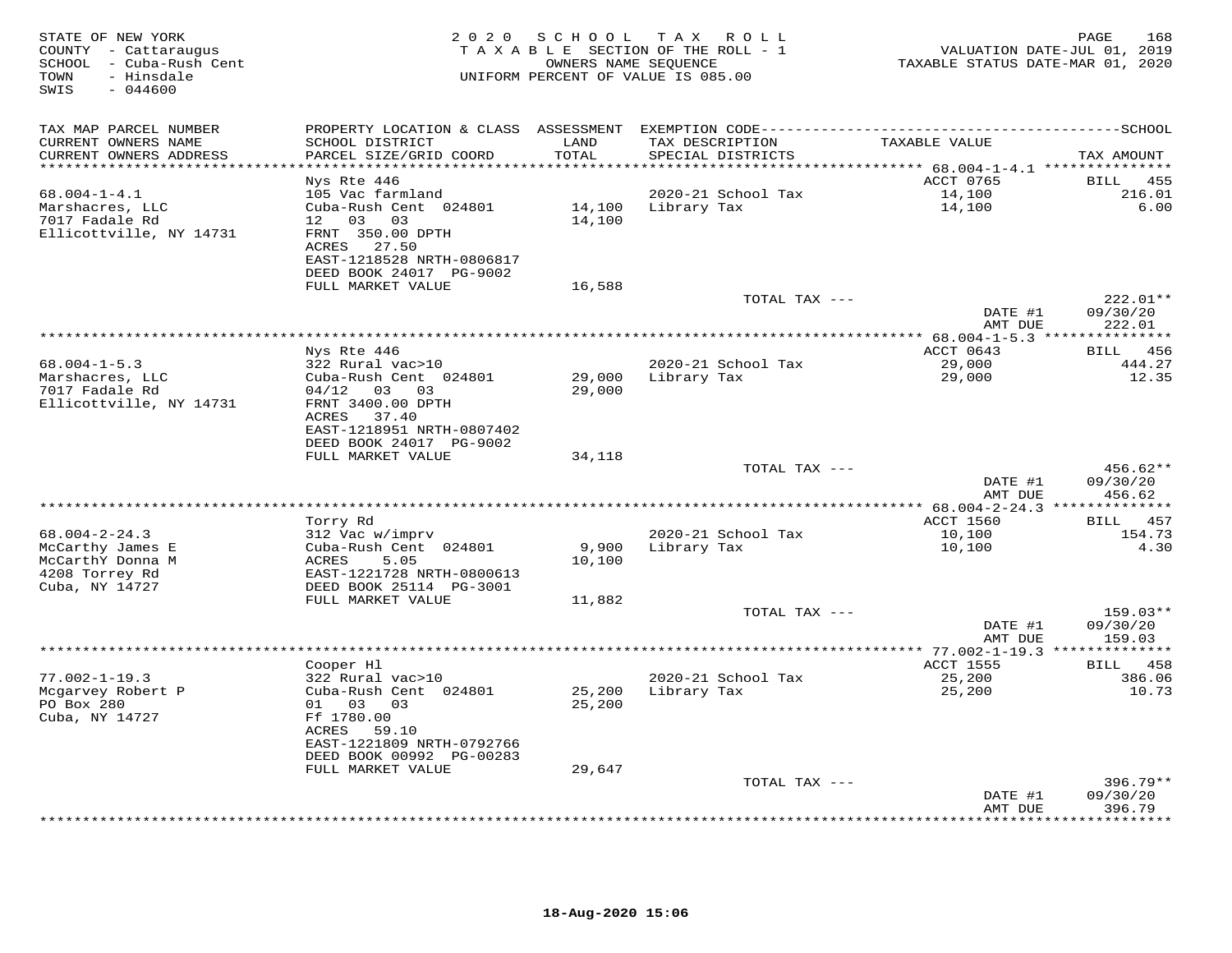| STATE OF NEW YORK<br>COUNTY - Cattaraugus<br>SCHOOL - Cuba-Rush Cent<br>TOWN<br>- Hinsdale<br>$-044600$<br>SWIS | 2020                                         | SCHOOL<br>OWNERS NAME SEQUENCE | T A X<br>R O L L<br>TAXABLE SECTION OF THE ROLL - 1<br>UNIFORM PERCENT OF VALUE IS 085.00 | VALUATION DATE-JUL 01, 2019<br>TAXABLE STATUS DATE-MAR 01, 2020 | 169<br>PAGE           |
|-----------------------------------------------------------------------------------------------------------------|----------------------------------------------|--------------------------------|-------------------------------------------------------------------------------------------|-----------------------------------------------------------------|-----------------------|
| TAX MAP PARCEL NUMBER                                                                                           |                                              |                                |                                                                                           |                                                                 |                       |
| CURRENT OWNERS NAME                                                                                             | SCHOOL DISTRICT                              | LAND                           | TAX DESCRIPTION                                                                           | TAXABLE VALUE                                                   |                       |
| CURRENT OWNERS ADDRESS<br>***********************                                                               | PARCEL SIZE/GRID COORD                       | TOTAL                          | SPECIAL DISTRICTS                                                                         |                                                                 | TAX AMOUNT            |
|                                                                                                                 | Keller Hill Rd N                             |                                |                                                                                           | ACCT 0607                                                       | 459<br>BILL           |
| $68.004 - 2 - 13$                                                                                               | 322 Rural vac>10                             |                                | 2020-21 School Tax                                                                        | 45,000                                                          | 689.39                |
| Meldrum Dale F                                                                                                  | Cuba-Rush Cent 024801                        | 45,000                         | Library Tax                                                                               | 45,000                                                          | 19.16                 |
| 333 Desmond                                                                                                     | 11<br>03<br>03                               | 45,000                         |                                                                                           |                                                                 |                       |
| Tonawanda, NY 14150                                                                                             | Ff 1610.00<br>92.00<br>ACRES                 |                                |                                                                                           |                                                                 |                       |
|                                                                                                                 | EAST-1219158 NRTH-0802345                    |                                |                                                                                           |                                                                 |                       |
|                                                                                                                 | DEED BOOK 16686 PG-7001                      |                                |                                                                                           |                                                                 |                       |
|                                                                                                                 | FULL MARKET VALUE                            | 52,941                         |                                                                                           |                                                                 |                       |
|                                                                                                                 |                                              |                                | TOTAL TAX ---                                                                             |                                                                 | 708.55**<br>09/30/20  |
|                                                                                                                 |                                              |                                |                                                                                           | DATE #1<br>AMT DUE                                              | 708.55                |
|                                                                                                                 | ***********************                      |                                | ***********************************                                                       | ************ 68.004-2-21.2                                      | * * * * * * * * *     |
|                                                                                                                 | Torrey Rd                                    |                                |                                                                                           | ACCT 0893                                                       | 460<br>BILL           |
| $68.004 - 2 - 21.2$                                                                                             | 260 Seasonal res                             |                                | 2020-21 School Tax                                                                        | 27,000                                                          | 413.63                |
| Meldrum Dale F<br>Meldrum Sharon A                                                                              | Cuba-Rush Cent 024801<br>03 03<br>03         | 8,500<br>27,000                | Library Tax                                                                               | 27,000                                                          | 11.50                 |
| 333 Desmond Dr                                                                                                  | FRNT 310.00 DPTH                             |                                |                                                                                           |                                                                 |                       |
| Tonawanda, NY 14150-7841                                                                                        | 3.40<br>ACRES                                |                                |                                                                                           |                                                                 |                       |
|                                                                                                                 | EAST-1221857 NRTH-0801444                    |                                |                                                                                           |                                                                 |                       |
|                                                                                                                 | DEED BOOK 913<br>PG-00019                    |                                |                                                                                           |                                                                 |                       |
|                                                                                                                 | FULL MARKET VALUE                            | 31,765                         | TOTAL TAX ---                                                                             |                                                                 | $425.13**$            |
|                                                                                                                 |                                              |                                |                                                                                           | DATE #1                                                         | 09/30/20              |
|                                                                                                                 |                                              |                                |                                                                                           | AMT DUE                                                         | 425.13                |
|                                                                                                                 |                                              |                                |                                                                                           |                                                                 | * * * * * * * * *     |
| $68.004 - 2 - 26$                                                                                               | Torrey Rd<br>314 Rural vac<10                |                                | 2020-21 School Tax                                                                        | ACCT 0906<br>10,500                                             | 461<br>BILL<br>160.86 |
| Meldrum Dale F                                                                                                  | Cuba-Rush Cent 024801                        | 10,500                         | Library Tax                                                                               | 10,500                                                          | 4.47                  |
| 333 Desmond Dr                                                                                                  | 03 03<br>03                                  | 10,500                         |                                                                                           |                                                                 |                       |
| Tonawanda, NY 14150-7841                                                                                        | Ff 440.00                                    |                                |                                                                                           |                                                                 |                       |
|                                                                                                                 | ACRES<br>6.46<br>EAST-1221083 NRTH-0801898   |                                |                                                                                           |                                                                 |                       |
|                                                                                                                 | DEED BOOK 00988 PG-01031                     |                                |                                                                                           |                                                                 |                       |
|                                                                                                                 | FULL MARKET VALUE                            | 12,353                         |                                                                                           |                                                                 |                       |
|                                                                                                                 |                                              |                                | TOTAL TAX ---                                                                             |                                                                 | $165.33**$            |
|                                                                                                                 |                                              |                                |                                                                                           | DATE #1                                                         | 09/30/20              |
|                                                                                                                 |                                              |                                |                                                                                           | AMT DUE                                                         | 165.33                |
|                                                                                                                 | 504 Nys Rte 446                              |                                |                                                                                           | ACCT 0120                                                       | 462<br>BILL           |
| $68.004 - 2 - 5$                                                                                                | 210 1 Family Res                             |                                | BAS STAR<br>41854                                                                         |                                                                 | 27,300                |
| Michalski Martin A Jr                                                                                           | Cuba-Rush Cent 024801                        | 15,000                         | 2020-21 School Tax                                                                        | 70,500                                                          | 1,080.04              |
| Michalski Dennelle T<br>504 Nys Rte 446                                                                         | 11 03 03                                     | 70,500                         | Library Tax                                                                               | 70,500                                                          | 30.02                 |
| Cuba, NY 14727                                                                                                  | Life Use - Dennis<br>FRNT 181.55 DPTH 255.06 |                                |                                                                                           |                                                                 |                       |
|                                                                                                                 | EAST-1215877 NRTH-0803178                    |                                |                                                                                           |                                                                 |                       |
|                                                                                                                 | DEED BOOK 1021<br>PG-952                     |                                |                                                                                           |                                                                 |                       |
|                                                                                                                 | FULL MARKET VALUE                            | 82,941                         |                                                                                           |                                                                 |                       |
|                                                                                                                 |                                              |                                | TOTAL TAX ---                                                                             | DATE #1                                                         | 708.06**<br>09/30/20  |
|                                                                                                                 |                                              |                                |                                                                                           | AMT DUE                                                         | 708.06                |
|                                                                                                                 |                                              |                                |                                                                                           |                                                                 |                       |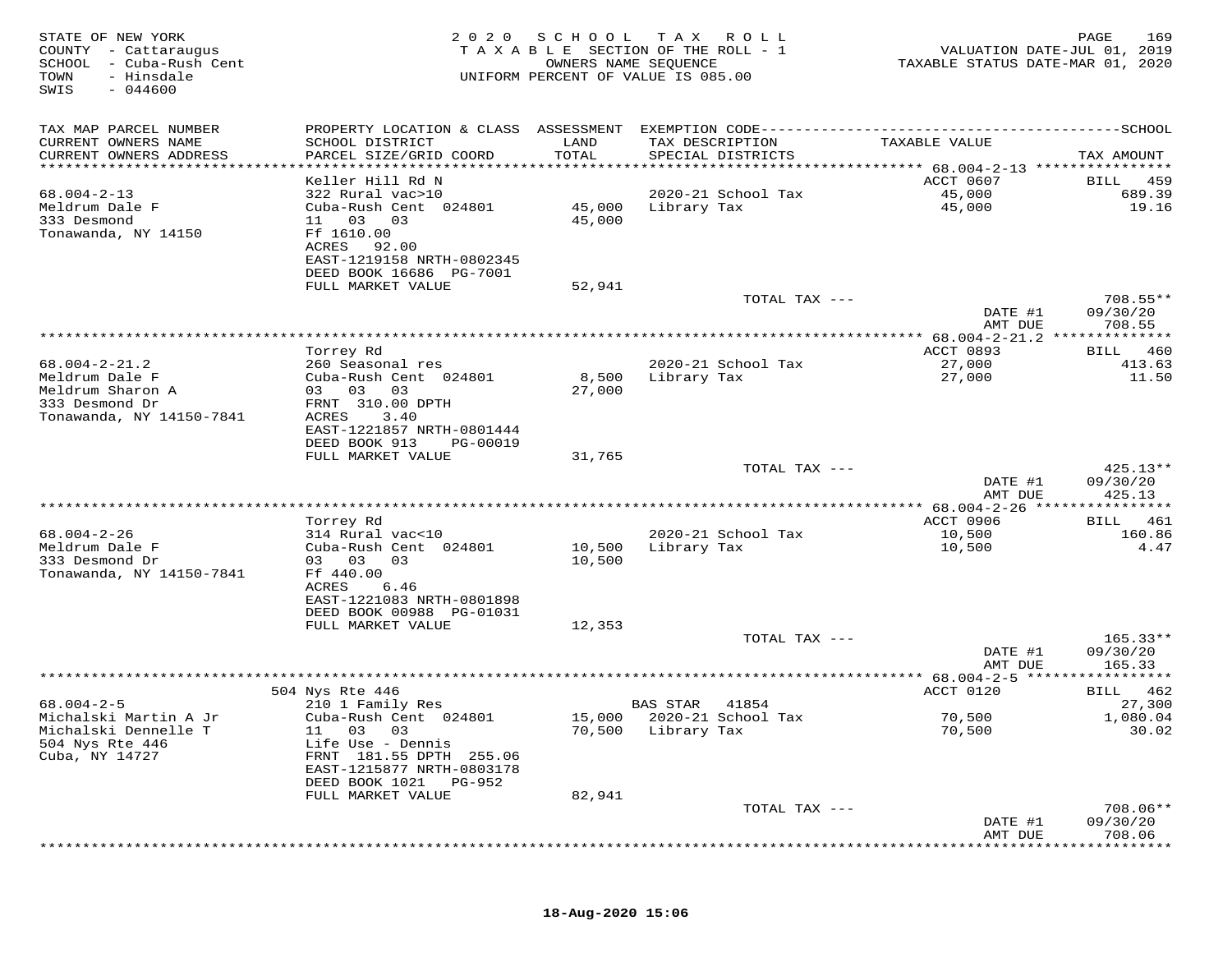| STATE OF NEW YORK<br>COUNTY - Cattaraugus<br>SCHOOL - Cuba-Rush Cent<br>TOWN<br>- Hinsdale<br>SWIS<br>$-044600$ |                                                                                                                                         | 2020 SCHOOL      | T A X<br>R O L L<br>TAXABLE SECTION OF THE ROLL - 1<br>OWNERS NAME SEQUENCE<br>UNIFORM PERCENT OF VALUE IS 085.00 | VALUATION DATE-JUL 01, 2019<br>TAXABLE STATUS DATE-MAR 01, 2020 | 170<br>PAGE                      |
|-----------------------------------------------------------------------------------------------------------------|-----------------------------------------------------------------------------------------------------------------------------------------|------------------|-------------------------------------------------------------------------------------------------------------------|-----------------------------------------------------------------|----------------------------------|
| TAX MAP PARCEL NUMBER<br>CURRENT OWNERS NAME                                                                    | SCHOOL DISTRICT                                                                                                                         | LAND             | TAX DESCRIPTION                                                                                                   | TAXABLE VALUE                                                   |                                  |
| CURRENT OWNERS ADDRESS<br>*****************************                                                         | PARCEL SIZE/GRID COORD                                                                                                                  | TOTAL            | SPECIAL DISTRICTS                                                                                                 |                                                                 | TAX AMOUNT                       |
|                                                                                                                 | Keller Hill Rd W                                                                                                                        |                  |                                                                                                                   | ACCT 0416                                                       | BILL 463                         |
| $77.002 - 1 - 9$<br>Moore Linda<br>Moore Don<br>4322 West Keller Hill Rd<br>Cuba, NY 14727                      | 312 Vac w/imprv<br>Cuba-Rush Cent 024801<br>10 03 03<br>Ff 430.00<br>ACRES 1.89<br>EAST-1218701 NRTH-0798652<br>DEED BOOK 29196 PG-7001 | 8,800<br>9,800   | 2020-21 School Tax<br>Library Tax                                                                                 | 9,800<br>9,800                                                  | 150.13<br>4.17                   |
|                                                                                                                 | FULL MARKET VALUE                                                                                                                       | 11,529           |                                                                                                                   |                                                                 |                                  |
|                                                                                                                 |                                                                                                                                         |                  | TOTAL TAX ---                                                                                                     | DATE #1<br>AMT DUE                                              | $154.30**$<br>09/30/20<br>154.30 |
|                                                                                                                 |                                                                                                                                         |                  |                                                                                                                   | ***************** 77.002-1-12 *****                             | * * * * * * * * * * *            |
| $77.002 - 1 - 12$                                                                                               | 4322 W Keller Hill Rd<br>210 1 Family Res                                                                                               |                  | BAS STAR<br>41854                                                                                                 | ACCT 0658                                                       | BILL 464<br>27,300               |
| Moore Linda S<br>Moore Don N                                                                                    | Cuba-Rush Cent 024801<br>02 03 03                                                                                                       |                  | 17,000 2020-21 School Tax<br>36,900 Library Tax                                                                   | 36,900<br>36,900                                                | 565.30<br>15.71                  |
| 4322 West Keller Rd<br>Cuba, NY 14727                                                                           | ACRES 19.00<br>EAST-1219359 NRTH-0798628<br>DEED BOOK 28707 PG-5001                                                                     |                  |                                                                                                                   |                                                                 |                                  |
|                                                                                                                 | FULL MARKET VALUE                                                                                                                       | 43,412           |                                                                                                                   |                                                                 |                                  |
|                                                                                                                 |                                                                                                                                         |                  | TOTAL TAX ---                                                                                                     | DATE #1<br>AMT DUE                                              | $179.01**$<br>09/30/20<br>179.01 |
|                                                                                                                 |                                                                                                                                         |                  | *******************************                                                                                   | ********* 68.004-1-5.1 ****                                     | ***********                      |
| $68.004 - 1 - 5.1$                                                                                              | Nys Rte 446                                                                                                                             |                  | 2020-21 School Tax                                                                                                | ACCT 0643                                                       | BILL 465<br>1,004.98             |
| Morehouse Todd J.<br>Morehouse Kathryn L.<br>281 Kinney Hollow Rd<br>Cuba, NY 14727                             | 112 Dairy farm<br>Cuba-Rush Cent 024801<br>$04/12$ 03 03<br>FRNT 3400.00 DPTH<br>ACRES<br>31.30                                         | 26,500<br>65,600 | Library Tax                                                                                                       | 65,600<br>65,600                                                | 27.94                            |
|                                                                                                                 | EAST-1216593 NRTH-0807810<br>DEED BOOK 25062 PG-5001                                                                                    |                  |                                                                                                                   |                                                                 |                                  |
|                                                                                                                 | FULL MARKET VALUE                                                                                                                       | 77,176           |                                                                                                                   |                                                                 |                                  |
|                                                                                                                 |                                                                                                                                         |                  | TOTAL TAX ---                                                                                                     |                                                                 | $1,032.92**$                     |
|                                                                                                                 |                                                                                                                                         |                  |                                                                                                                   | DATE #1<br>AMT DUE                                              | 09/30/20<br>1,032.92             |
|                                                                                                                 | Nys Rte 446                                                                                                                             |                  |                                                                                                                   | ACCT 0076                                                       | BILL 466                         |
| $68.004 - 1 - 8.1$<br>Osterhout Michael J<br>Osterhout Diane<br>5454 305 Rte<br>Cuba, NY 14727                  | 423 Snack bar<br>Cuba-Rush Cent 024801<br>04 02<br>03<br>FRNT 620.00 DPTH<br>ACRES 13.90<br>EAST-1221710 NRTH-0807647                   | 19,600<br>72,000 | 2020-21 School Tax<br>Library Tax                                                                                 | 72,000<br>72,000                                                | 1,103.02<br>30.66                |
|                                                                                                                 | DEED BOOK 00970 PG-00703<br>FULL MARKET VALUE                                                                                           | 84,706           |                                                                                                                   |                                                                 |                                  |
|                                                                                                                 |                                                                                                                                         |                  | TOTAL TAX ---                                                                                                     | DATE #1                                                         | $1,133.68**$<br>09/30/20         |
|                                                                                                                 |                                                                                                                                         |                  |                                                                                                                   | AMT DUE                                                         | 1,133.68                         |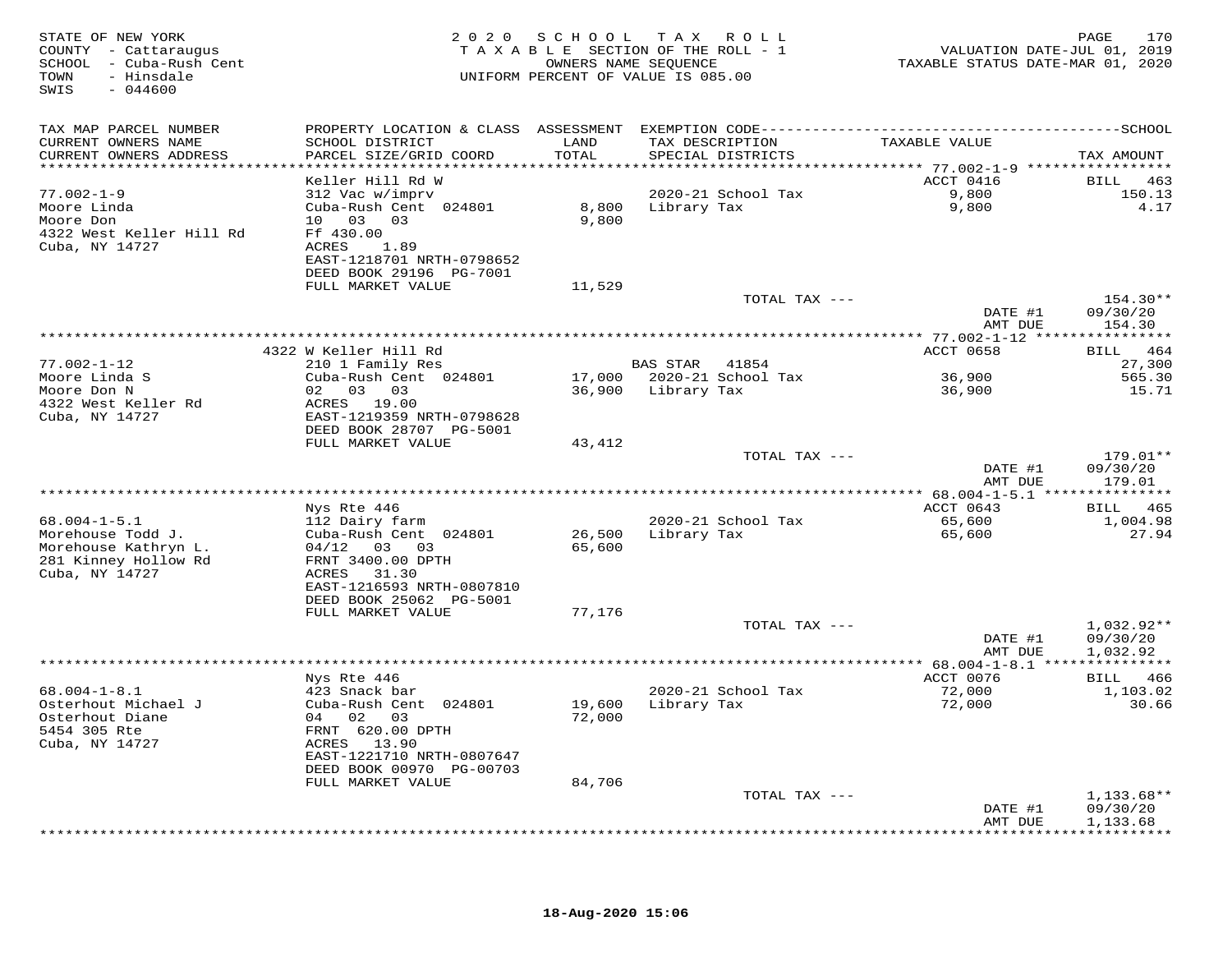| STATE OF NEW YORK<br>COUNTY - Cattaraugus<br>SCHOOL<br>- Cuba-Rush Cent<br>- Hinsdale<br>TOWN<br>$-044600$<br>SWIS | 2 0 2 0                                        | S C H O O L<br>OWNERS NAME SEQUENCE | T A X<br>R O L L<br>TAXABLE SECTION OF THE ROLL - 1<br>UNIFORM PERCENT OF VALUE IS 085.00 | VALUATION DATE-JUL 01, 2019<br>TAXABLE STATUS DATE-MAR 01, 2020 | PAGE<br>171           |
|--------------------------------------------------------------------------------------------------------------------|------------------------------------------------|-------------------------------------|-------------------------------------------------------------------------------------------|-----------------------------------------------------------------|-----------------------|
| TAX MAP PARCEL NUMBER                                                                                              |                                                |                                     |                                                                                           |                                                                 |                       |
| CURRENT OWNERS NAME                                                                                                | SCHOOL DISTRICT                                | LAND                                | TAX DESCRIPTION                                                                           | TAXABLE VALUE                                                   |                       |
| CURRENT OWNERS ADDRESS                                                                                             | PARCEL SIZE/GRID COORD                         | TOTAL                               | SPECIAL DISTRICTS                                                                         |                                                                 | TAX AMOUNT            |
|                                                                                                                    |                                                |                                     |                                                                                           | ACCT 0892                                                       |                       |
| $68.004 - 2 - 21.1$                                                                                                | 4209 Torrey Rd<br>270 Mfg housing              |                                     | 2020-21 School Tax                                                                        | 38,000                                                          | 467<br>BILL<br>582.15 |
| Paolucci Joseph                                                                                                    | Cuba-Rush Cent 024801                          | 9,300                               | Library Tax                                                                               | 38,000                                                          | 16.18                 |
| 113 Colonial Ave                                                                                                   | 03<br>03<br>03                                 | 38,000                              |                                                                                           |                                                                 |                       |
| Kenmore, NY 14217                                                                                                  | FRNT 290.00 DPTH                               |                                     |                                                                                           |                                                                 |                       |
|                                                                                                                    | ACRES<br>4.30 BANK<br>017                      |                                     |                                                                                           |                                                                 |                       |
|                                                                                                                    | EAST-1222104 NRTH-0801349                      |                                     |                                                                                           |                                                                 |                       |
|                                                                                                                    | DEED BOOK 4080<br>PG-9001<br>FULL MARKET VALUE | 44,706                              |                                                                                           |                                                                 |                       |
|                                                                                                                    |                                                |                                     | TOTAL TAX ---                                                                             |                                                                 | 598.33**              |
|                                                                                                                    |                                                |                                     |                                                                                           | DATE #1                                                         | 09/30/20              |
|                                                                                                                    |                                                |                                     |                                                                                           | AMT DUE                                                         | 598.33                |
|                                                                                                                    |                                                |                                     |                                                                                           | ********** 68.004-1-5.2 *****                                   | *********             |
| $68.004 - 1 - 5.2$                                                                                                 | Nys Rte 446<br>311 Res vac land                |                                     | 2020-21 School Tax                                                                        | <b>ACCT 1690</b><br>6,000                                       | 468<br>BILL<br>91.92  |
| Payne Derek C.                                                                                                     | Cuba-Rush Cent 024801                          | 6,000                               | Library Tax                                                                               | 6,000                                                           | 2.56                  |
| DeStefano DeeAnna                                                                                                  | $04/12$ 03<br>03                               | 6,000                               |                                                                                           |                                                                 |                       |
| 101 NYS Route 446                                                                                                  | FRNT 500.00 DPTH                               |                                     |                                                                                           |                                                                 |                       |
| Cuba, NY 14727                                                                                                     | ACRES<br>12.90                                 |                                     |                                                                                           |                                                                 |                       |
|                                                                                                                    | EAST-1220140 NRTH-0807614                      |                                     |                                                                                           |                                                                 |                       |
| PRIOR OWNER ON<br>3/01/2020<br>Briggs David C                                                                      | DEED BOOK 20200 PG-6914<br>FULL MARKET VALUE   | 7,059                               |                                                                                           |                                                                 |                       |
|                                                                                                                    |                                                |                                     | TOTAL TAX ---                                                                             |                                                                 | 94.48**               |
|                                                                                                                    |                                                |                                     |                                                                                           | DATE #1                                                         | 09/30/20              |
|                                                                                                                    |                                                |                                     |                                                                                           | AMT DUE                                                         | 94.48                 |
|                                                                                                                    |                                                |                                     |                                                                                           |                                                                 | ********              |
| $68.004 - 1 - 6$                                                                                                   | Nys Rte 446<br>210 1 Family Res                |                                     | ENH STAR<br>41834                                                                         | ACCT 0665                                                       | 469<br>BILL<br>63,520 |
| Payne Derek C.                                                                                                     | Cuba-Rush Cent 024801                          | 22,300                              | 2020-21 School Tax                                                                        | 85,000                                                          | 1,302.18              |
| DeStefano DeeAnna                                                                                                  | 04 03 03                                       | 85,000                              | Library Tax                                                                               | 85,000                                                          | 36.20                 |
| 101 NYS Route 446                                                                                                  | Ff 1090.00                                     |                                     |                                                                                           |                                                                 |                       |
| Cuba, NY 14727                                                                                                     | ACRES<br>20.86                                 |                                     |                                                                                           |                                                                 |                       |
|                                                                                                                    | EAST-1220882 NRTH-0807693                      |                                     |                                                                                           |                                                                 |                       |
| PRIOR OWNER ON 3/01/2020<br>Briggs David C                                                                         | DEED BOOK 20200 PG-6914<br>FULL MARKET VALUE   | 100,000                             |                                                                                           |                                                                 |                       |
|                                                                                                                    |                                                |                                     | TOTAL TAX ---                                                                             |                                                                 | 442.38**              |
|                                                                                                                    |                                                |                                     |                                                                                           | DATE #1                                                         | 09/30/20              |
|                                                                                                                    |                                                |                                     |                                                                                           | AMT DUE                                                         | 442.38                |
|                                                                                                                    |                                                |                                     |                                                                                           | ******** 68.004-2-11.2                                          | **************        |
| $68.004 - 2 - 11.2$                                                                                                | 506 Nys Rte 446                                |                                     |                                                                                           | ACCT 1148                                                       | BILL 470              |
| Piganelli Brenda                                                                                                   | 270 Mfg housing<br>Cuba-Rush Cent 024801       | 12,200                              | 2020-21 School Tax<br>Library Tax                                                         | 19,200<br>19,200                                                | 294.14<br>8.18        |
| 2501 Colt Ln                                                                                                       | 11 03 03                                       | 19,200                              |                                                                                           |                                                                 |                       |
| Crowley, TX 76036                                                                                                  | Ff 285.00                                      |                                     |                                                                                           |                                                                 |                       |
|                                                                                                                    | ACRES<br>1.24                                  |                                     |                                                                                           |                                                                 |                       |
|                                                                                                                    | EAST-1215912 NRTH-0802624                      |                                     |                                                                                           |                                                                 |                       |
|                                                                                                                    | DEED BOOK 1013<br>PG-81                        |                                     |                                                                                           |                                                                 |                       |
|                                                                                                                    | FULL MARKET VALUE                              | 22,588                              | TOTAL TAX ---                                                                             |                                                                 | $302.32**$            |
|                                                                                                                    |                                                |                                     |                                                                                           | DATE #1                                                         | 09/30/20              |
|                                                                                                                    |                                                |                                     |                                                                                           | AMT DUE                                                         | 302.32                |
|                                                                                                                    |                                                |                                     |                                                                                           |                                                                 |                       |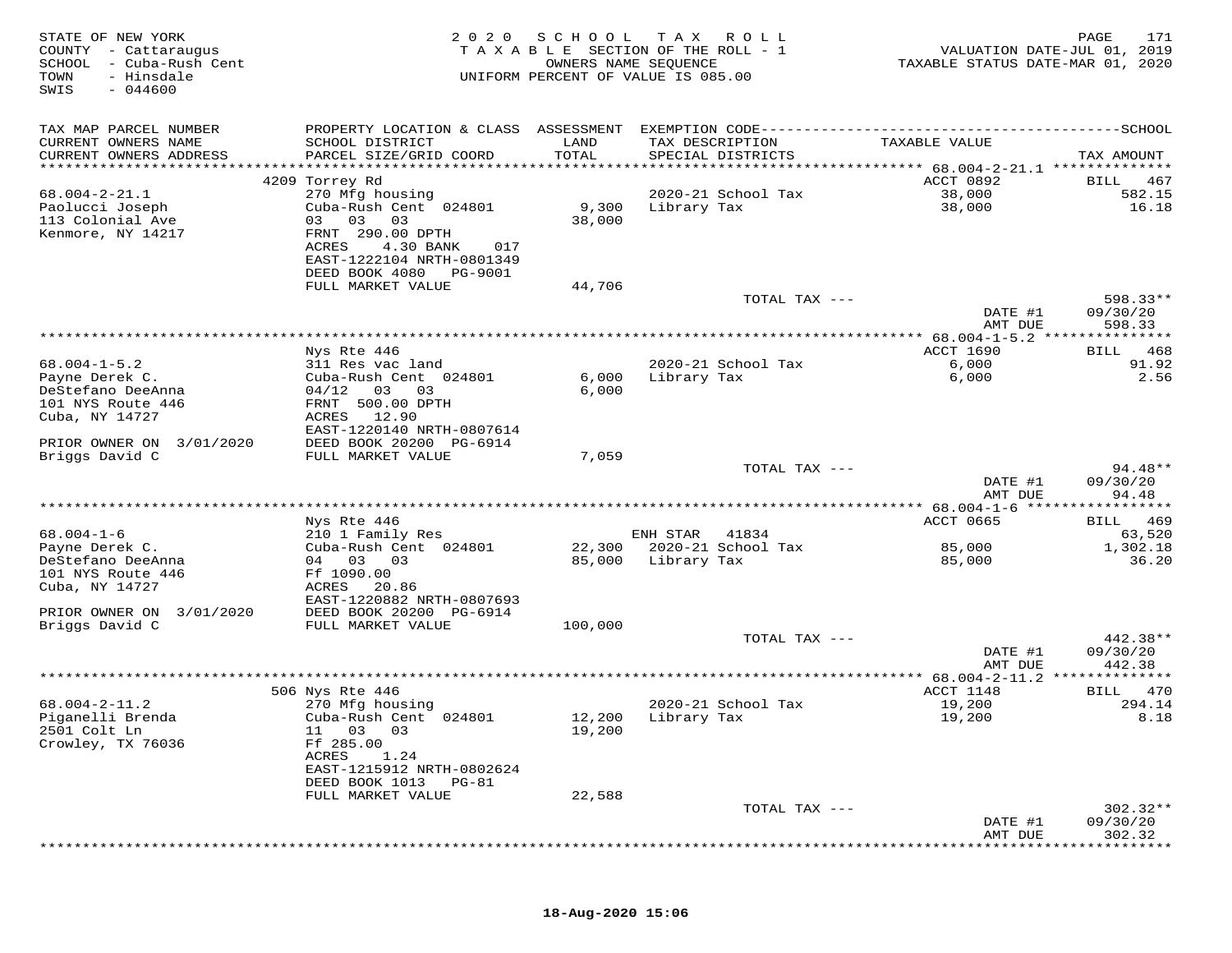| PROPERTY LOCATION & CLASS ASSESSMENT EXEMPTION CODE-----------------------------------SCHOOL<br>TAX MAP PARCEL NUMBER<br>CURRENT OWNERS NAME<br>SCHOOL DISTRICT<br>LAND<br>TAX DESCRIPTION<br>TAXABLE VALUE<br>TOTAL<br>CURRENT OWNERS ADDRESS<br>PARCEL SIZE/GRID COORD<br>SPECIAL DISTRICTS<br>TAX AMOUNT<br>*****************<br>*********************<br>*********************<br>Nys Rte 446<br>ACCT 0764<br>471<br>BILL<br>$68.004 - 1 - 4.2$<br>910 Priv forest<br>2020-21 School Tax<br>70,000<br>1,072.38<br>70,000<br>29.81<br>Potter Lumber Co., LLC<br>Cuba-Rush Cent 024801<br>70,000<br>Library Tax<br>PO Box 10<br>12 03<br>03<br>70,000<br>FRNT 2308.00 DPTH<br>Allegany, NY 14706<br>ACRES 130.00<br>EAST-1215748 NRTH-0805932<br>DEED BOOK 21269 PG-7002<br>FULL MARKET VALUE<br>82,353<br>$1,102.19**$<br>TOTAL TAX ---<br>DATE #1<br>09/30/20<br>AMT DUE<br>1,102.19<br>ACCT 1423<br>Nys Rte 446 (Off)<br>472<br>BILL<br>$68.004 - 1 - 8.4$<br>442 MiniWhseSelf<br>2020-21 School Tax<br>67,200<br>1,029.49<br>Resch Timothy J<br>Cuba-Rush Cent 024801<br>13,300<br>Library Tax<br>28.62<br>67,200<br>Resch Elizabeth<br>04 02<br>03<br>67,200<br>6224 Rawson Rd<br>ACRES<br>2.30<br>Cuba, NY 14727<br>EAST-1222351 NRTH-0807971<br>DEED BOOK 00937 PG-00933<br>FULL MARKET VALUE<br>79,059<br>TOTAL TAX ---<br>$1,058.11**$<br>09/30/20<br>DATE #1<br>1,058.11<br>AMT DUE<br>4277 Town Line Rd<br>90 PCT OF VALUE USED FOR EXEMPTION PURPOSES ACCT 0815<br>BILL 473<br>$77.002 - 1 - 18.1$<br>112 Dairy farm<br>AGED C/T/S 41800<br>69,165<br>97,600 ENH STAR<br>Rix Linda M<br>Cuba-Rush Cent 024801<br>41834<br>63,520<br>153,700 2020-21 School Tax<br>Rix Michael D<br>$01/09$ 03 03<br>84,535<br>1,295.06<br>4277 Town Line Rd<br>Library Tax<br>$L/u$ - Katherine-Donald<br>84,535<br>36.00<br>Cuba, NY 14727<br>Ff 1095.0<br>ACRES 215.30<br>EAST-1219439 NRTH-0795385<br>DEED BOOK 10594 PG-8002<br>FULL MARKET VALUE<br>180,824<br>TOTAL TAX ---<br>435.06**<br>DATE #1<br>09/30/20<br>435.06<br>AMT DUE<br>*********** 77.002-1-18.2 **************<br>ACCT 1469<br>4283 Town Line Rd<br>BILL 474<br>$77.002 - 1 - 18.2$<br>27,300<br>210 1 Family Res<br>BAS STAR 41854<br>6,700 2020-21 School Tax<br>Rix Mark D<br>Cuba-Rush Cent 024801<br>45,000<br>689.39<br>45,000<br>19.16<br>4283 Town Line Rd<br>01<br>45,000 Library Tax<br>01<br>03<br>Cuba, NY 14727<br>FRNT 300.00 DPTH<br>ACRES<br>1.20<br>EAST-1222576 NRTH-0795620<br>DEED BOOK 00955 PG-00399<br>52,941<br>FULL MARKET VALUE<br>$306.55**$<br>TOTAL TAX ---<br>09/30/20<br>DATE #1<br>306.55<br>AMT DUE | STATE OF NEW YORK<br>COUNTY - Cattaraugus<br>SCHOOL - Cuba-Rush Cent<br>TOWN<br>- Hinsdale<br>SWIS<br>$-044600$ | 2 0 2 0 | SCHOOL TAX | R O L L<br>TAXABLE SECTION OF THE ROLL - 1<br>OWNERS NAME SEQUENCE<br>UNIFORM PERCENT OF VALUE IS 085.00 | VALUATION DATE-JUL 01, 2019<br>TAXABLE STATUS DATE-MAR 01, 2020 | PAGE<br>172 |
|-----------------------------------------------------------------------------------------------------------------------------------------------------------------------------------------------------------------------------------------------------------------------------------------------------------------------------------------------------------------------------------------------------------------------------------------------------------------------------------------------------------------------------------------------------------------------------------------------------------------------------------------------------------------------------------------------------------------------------------------------------------------------------------------------------------------------------------------------------------------------------------------------------------------------------------------------------------------------------------------------------------------------------------------------------------------------------------------------------------------------------------------------------------------------------------------------------------------------------------------------------------------------------------------------------------------------------------------------------------------------------------------------------------------------------------------------------------------------------------------------------------------------------------------------------------------------------------------------------------------------------------------------------------------------------------------------------------------------------------------------------------------------------------------------------------------------------------------------------------------------------------------------------------------------------------------------------------------------------------------------------------------------------------------------------------------------------------------------------------------------------------------------------------------------------------------------------------------------------------------------------------------------------------------------------------------------------------------------------------------------------------------------------------------------------------------------------------------------------------------------------------------------------------------------------------------------------------------------------------|-----------------------------------------------------------------------------------------------------------------|---------|------------|----------------------------------------------------------------------------------------------------------|-----------------------------------------------------------------|-------------|
|                                                                                                                                                                                                                                                                                                                                                                                                                                                                                                                                                                                                                                                                                                                                                                                                                                                                                                                                                                                                                                                                                                                                                                                                                                                                                                                                                                                                                                                                                                                                                                                                                                                                                                                                                                                                                                                                                                                                                                                                                                                                                                                                                                                                                                                                                                                                                                                                                                                                                                                                                                                                           |                                                                                                                 |         |            |                                                                                                          |                                                                 |             |
|                                                                                                                                                                                                                                                                                                                                                                                                                                                                                                                                                                                                                                                                                                                                                                                                                                                                                                                                                                                                                                                                                                                                                                                                                                                                                                                                                                                                                                                                                                                                                                                                                                                                                                                                                                                                                                                                                                                                                                                                                                                                                                                                                                                                                                                                                                                                                                                                                                                                                                                                                                                                           |                                                                                                                 |         |            |                                                                                                          |                                                                 |             |
|                                                                                                                                                                                                                                                                                                                                                                                                                                                                                                                                                                                                                                                                                                                                                                                                                                                                                                                                                                                                                                                                                                                                                                                                                                                                                                                                                                                                                                                                                                                                                                                                                                                                                                                                                                                                                                                                                                                                                                                                                                                                                                                                                                                                                                                                                                                                                                                                                                                                                                                                                                                                           |                                                                                                                 |         |            |                                                                                                          |                                                                 |             |
|                                                                                                                                                                                                                                                                                                                                                                                                                                                                                                                                                                                                                                                                                                                                                                                                                                                                                                                                                                                                                                                                                                                                                                                                                                                                                                                                                                                                                                                                                                                                                                                                                                                                                                                                                                                                                                                                                                                                                                                                                                                                                                                                                                                                                                                                                                                                                                                                                                                                                                                                                                                                           |                                                                                                                 |         |            |                                                                                                          |                                                                 |             |
|                                                                                                                                                                                                                                                                                                                                                                                                                                                                                                                                                                                                                                                                                                                                                                                                                                                                                                                                                                                                                                                                                                                                                                                                                                                                                                                                                                                                                                                                                                                                                                                                                                                                                                                                                                                                                                                                                                                                                                                                                                                                                                                                                                                                                                                                                                                                                                                                                                                                                                                                                                                                           |                                                                                                                 |         |            |                                                                                                          |                                                                 |             |
|                                                                                                                                                                                                                                                                                                                                                                                                                                                                                                                                                                                                                                                                                                                                                                                                                                                                                                                                                                                                                                                                                                                                                                                                                                                                                                                                                                                                                                                                                                                                                                                                                                                                                                                                                                                                                                                                                                                                                                                                                                                                                                                                                                                                                                                                                                                                                                                                                                                                                                                                                                                                           |                                                                                                                 |         |            |                                                                                                          |                                                                 |             |
|                                                                                                                                                                                                                                                                                                                                                                                                                                                                                                                                                                                                                                                                                                                                                                                                                                                                                                                                                                                                                                                                                                                                                                                                                                                                                                                                                                                                                                                                                                                                                                                                                                                                                                                                                                                                                                                                                                                                                                                                                                                                                                                                                                                                                                                                                                                                                                                                                                                                                                                                                                                                           |                                                                                                                 |         |            |                                                                                                          |                                                                 |             |
|                                                                                                                                                                                                                                                                                                                                                                                                                                                                                                                                                                                                                                                                                                                                                                                                                                                                                                                                                                                                                                                                                                                                                                                                                                                                                                                                                                                                                                                                                                                                                                                                                                                                                                                                                                                                                                                                                                                                                                                                                                                                                                                                                                                                                                                                                                                                                                                                                                                                                                                                                                                                           |                                                                                                                 |         |            |                                                                                                          |                                                                 |             |
|                                                                                                                                                                                                                                                                                                                                                                                                                                                                                                                                                                                                                                                                                                                                                                                                                                                                                                                                                                                                                                                                                                                                                                                                                                                                                                                                                                                                                                                                                                                                                                                                                                                                                                                                                                                                                                                                                                                                                                                                                                                                                                                                                                                                                                                                                                                                                                                                                                                                                                                                                                                                           |                                                                                                                 |         |            |                                                                                                          |                                                                 |             |
|                                                                                                                                                                                                                                                                                                                                                                                                                                                                                                                                                                                                                                                                                                                                                                                                                                                                                                                                                                                                                                                                                                                                                                                                                                                                                                                                                                                                                                                                                                                                                                                                                                                                                                                                                                                                                                                                                                                                                                                                                                                                                                                                                                                                                                                                                                                                                                                                                                                                                                                                                                                                           |                                                                                                                 |         |            |                                                                                                          |                                                                 |             |
|                                                                                                                                                                                                                                                                                                                                                                                                                                                                                                                                                                                                                                                                                                                                                                                                                                                                                                                                                                                                                                                                                                                                                                                                                                                                                                                                                                                                                                                                                                                                                                                                                                                                                                                                                                                                                                                                                                                                                                                                                                                                                                                                                                                                                                                                                                                                                                                                                                                                                                                                                                                                           |                                                                                                                 |         |            |                                                                                                          |                                                                 |             |
|                                                                                                                                                                                                                                                                                                                                                                                                                                                                                                                                                                                                                                                                                                                                                                                                                                                                                                                                                                                                                                                                                                                                                                                                                                                                                                                                                                                                                                                                                                                                                                                                                                                                                                                                                                                                                                                                                                                                                                                                                                                                                                                                                                                                                                                                                                                                                                                                                                                                                                                                                                                                           |                                                                                                                 |         |            |                                                                                                          |                                                                 |             |
|                                                                                                                                                                                                                                                                                                                                                                                                                                                                                                                                                                                                                                                                                                                                                                                                                                                                                                                                                                                                                                                                                                                                                                                                                                                                                                                                                                                                                                                                                                                                                                                                                                                                                                                                                                                                                                                                                                                                                                                                                                                                                                                                                                                                                                                                                                                                                                                                                                                                                                                                                                                                           |                                                                                                                 |         |            |                                                                                                          |                                                                 |             |
|                                                                                                                                                                                                                                                                                                                                                                                                                                                                                                                                                                                                                                                                                                                                                                                                                                                                                                                                                                                                                                                                                                                                                                                                                                                                                                                                                                                                                                                                                                                                                                                                                                                                                                                                                                                                                                                                                                                                                                                                                                                                                                                                                                                                                                                                                                                                                                                                                                                                                                                                                                                                           |                                                                                                                 |         |            |                                                                                                          |                                                                 |             |
|                                                                                                                                                                                                                                                                                                                                                                                                                                                                                                                                                                                                                                                                                                                                                                                                                                                                                                                                                                                                                                                                                                                                                                                                                                                                                                                                                                                                                                                                                                                                                                                                                                                                                                                                                                                                                                                                                                                                                                                                                                                                                                                                                                                                                                                                                                                                                                                                                                                                                                                                                                                                           |                                                                                                                 |         |            |                                                                                                          |                                                                 |             |
|                                                                                                                                                                                                                                                                                                                                                                                                                                                                                                                                                                                                                                                                                                                                                                                                                                                                                                                                                                                                                                                                                                                                                                                                                                                                                                                                                                                                                                                                                                                                                                                                                                                                                                                                                                                                                                                                                                                                                                                                                                                                                                                                                                                                                                                                                                                                                                                                                                                                                                                                                                                                           |                                                                                                                 |         |            |                                                                                                          |                                                                 |             |
|                                                                                                                                                                                                                                                                                                                                                                                                                                                                                                                                                                                                                                                                                                                                                                                                                                                                                                                                                                                                                                                                                                                                                                                                                                                                                                                                                                                                                                                                                                                                                                                                                                                                                                                                                                                                                                                                                                                                                                                                                                                                                                                                                                                                                                                                                                                                                                                                                                                                                                                                                                                                           |                                                                                                                 |         |            |                                                                                                          |                                                                 |             |
|                                                                                                                                                                                                                                                                                                                                                                                                                                                                                                                                                                                                                                                                                                                                                                                                                                                                                                                                                                                                                                                                                                                                                                                                                                                                                                                                                                                                                                                                                                                                                                                                                                                                                                                                                                                                                                                                                                                                                                                                                                                                                                                                                                                                                                                                                                                                                                                                                                                                                                                                                                                                           |                                                                                                                 |         |            |                                                                                                          |                                                                 |             |
|                                                                                                                                                                                                                                                                                                                                                                                                                                                                                                                                                                                                                                                                                                                                                                                                                                                                                                                                                                                                                                                                                                                                                                                                                                                                                                                                                                                                                                                                                                                                                                                                                                                                                                                                                                                                                                                                                                                                                                                                                                                                                                                                                                                                                                                                                                                                                                                                                                                                                                                                                                                                           |                                                                                                                 |         |            |                                                                                                          |                                                                 |             |
|                                                                                                                                                                                                                                                                                                                                                                                                                                                                                                                                                                                                                                                                                                                                                                                                                                                                                                                                                                                                                                                                                                                                                                                                                                                                                                                                                                                                                                                                                                                                                                                                                                                                                                                                                                                                                                                                                                                                                                                                                                                                                                                                                                                                                                                                                                                                                                                                                                                                                                                                                                                                           |                                                                                                                 |         |            |                                                                                                          |                                                                 |             |
|                                                                                                                                                                                                                                                                                                                                                                                                                                                                                                                                                                                                                                                                                                                                                                                                                                                                                                                                                                                                                                                                                                                                                                                                                                                                                                                                                                                                                                                                                                                                                                                                                                                                                                                                                                                                                                                                                                                                                                                                                                                                                                                                                                                                                                                                                                                                                                                                                                                                                                                                                                                                           |                                                                                                                 |         |            |                                                                                                          |                                                                 |             |
|                                                                                                                                                                                                                                                                                                                                                                                                                                                                                                                                                                                                                                                                                                                                                                                                                                                                                                                                                                                                                                                                                                                                                                                                                                                                                                                                                                                                                                                                                                                                                                                                                                                                                                                                                                                                                                                                                                                                                                                                                                                                                                                                                                                                                                                                                                                                                                                                                                                                                                                                                                                                           |                                                                                                                 |         |            |                                                                                                          |                                                                 |             |
|                                                                                                                                                                                                                                                                                                                                                                                                                                                                                                                                                                                                                                                                                                                                                                                                                                                                                                                                                                                                                                                                                                                                                                                                                                                                                                                                                                                                                                                                                                                                                                                                                                                                                                                                                                                                                                                                                                                                                                                                                                                                                                                                                                                                                                                                                                                                                                                                                                                                                                                                                                                                           |                                                                                                                 |         |            |                                                                                                          |                                                                 |             |
|                                                                                                                                                                                                                                                                                                                                                                                                                                                                                                                                                                                                                                                                                                                                                                                                                                                                                                                                                                                                                                                                                                                                                                                                                                                                                                                                                                                                                                                                                                                                                                                                                                                                                                                                                                                                                                                                                                                                                                                                                                                                                                                                                                                                                                                                                                                                                                                                                                                                                                                                                                                                           |                                                                                                                 |         |            |                                                                                                          |                                                                 |             |
|                                                                                                                                                                                                                                                                                                                                                                                                                                                                                                                                                                                                                                                                                                                                                                                                                                                                                                                                                                                                                                                                                                                                                                                                                                                                                                                                                                                                                                                                                                                                                                                                                                                                                                                                                                                                                                                                                                                                                                                                                                                                                                                                                                                                                                                                                                                                                                                                                                                                                                                                                                                                           |                                                                                                                 |         |            |                                                                                                          |                                                                 |             |
|                                                                                                                                                                                                                                                                                                                                                                                                                                                                                                                                                                                                                                                                                                                                                                                                                                                                                                                                                                                                                                                                                                                                                                                                                                                                                                                                                                                                                                                                                                                                                                                                                                                                                                                                                                                                                                                                                                                                                                                                                                                                                                                                                                                                                                                                                                                                                                                                                                                                                                                                                                                                           |                                                                                                                 |         |            |                                                                                                          |                                                                 |             |
|                                                                                                                                                                                                                                                                                                                                                                                                                                                                                                                                                                                                                                                                                                                                                                                                                                                                                                                                                                                                                                                                                                                                                                                                                                                                                                                                                                                                                                                                                                                                                                                                                                                                                                                                                                                                                                                                                                                                                                                                                                                                                                                                                                                                                                                                                                                                                                                                                                                                                                                                                                                                           |                                                                                                                 |         |            |                                                                                                          |                                                                 |             |
|                                                                                                                                                                                                                                                                                                                                                                                                                                                                                                                                                                                                                                                                                                                                                                                                                                                                                                                                                                                                                                                                                                                                                                                                                                                                                                                                                                                                                                                                                                                                                                                                                                                                                                                                                                                                                                                                                                                                                                                                                                                                                                                                                                                                                                                                                                                                                                                                                                                                                                                                                                                                           |                                                                                                                 |         |            |                                                                                                          |                                                                 |             |
|                                                                                                                                                                                                                                                                                                                                                                                                                                                                                                                                                                                                                                                                                                                                                                                                                                                                                                                                                                                                                                                                                                                                                                                                                                                                                                                                                                                                                                                                                                                                                                                                                                                                                                                                                                                                                                                                                                                                                                                                                                                                                                                                                                                                                                                                                                                                                                                                                                                                                                                                                                                                           |                                                                                                                 |         |            |                                                                                                          |                                                                 |             |
|                                                                                                                                                                                                                                                                                                                                                                                                                                                                                                                                                                                                                                                                                                                                                                                                                                                                                                                                                                                                                                                                                                                                                                                                                                                                                                                                                                                                                                                                                                                                                                                                                                                                                                                                                                                                                                                                                                                                                                                                                                                                                                                                                                                                                                                                                                                                                                                                                                                                                                                                                                                                           |                                                                                                                 |         |            |                                                                                                          |                                                                 |             |
|                                                                                                                                                                                                                                                                                                                                                                                                                                                                                                                                                                                                                                                                                                                                                                                                                                                                                                                                                                                                                                                                                                                                                                                                                                                                                                                                                                                                                                                                                                                                                                                                                                                                                                                                                                                                                                                                                                                                                                                                                                                                                                                                                                                                                                                                                                                                                                                                                                                                                                                                                                                                           |                                                                                                                 |         |            |                                                                                                          |                                                                 |             |
|                                                                                                                                                                                                                                                                                                                                                                                                                                                                                                                                                                                                                                                                                                                                                                                                                                                                                                                                                                                                                                                                                                                                                                                                                                                                                                                                                                                                                                                                                                                                                                                                                                                                                                                                                                                                                                                                                                                                                                                                                                                                                                                                                                                                                                                                                                                                                                                                                                                                                                                                                                                                           |                                                                                                                 |         |            |                                                                                                          |                                                                 |             |
|                                                                                                                                                                                                                                                                                                                                                                                                                                                                                                                                                                                                                                                                                                                                                                                                                                                                                                                                                                                                                                                                                                                                                                                                                                                                                                                                                                                                                                                                                                                                                                                                                                                                                                                                                                                                                                                                                                                                                                                                                                                                                                                                                                                                                                                                                                                                                                                                                                                                                                                                                                                                           |                                                                                                                 |         |            |                                                                                                          |                                                                 |             |
|                                                                                                                                                                                                                                                                                                                                                                                                                                                                                                                                                                                                                                                                                                                                                                                                                                                                                                                                                                                                                                                                                                                                                                                                                                                                                                                                                                                                                                                                                                                                                                                                                                                                                                                                                                                                                                                                                                                                                                                                                                                                                                                                                                                                                                                                                                                                                                                                                                                                                                                                                                                                           |                                                                                                                 |         |            |                                                                                                          |                                                                 |             |
|                                                                                                                                                                                                                                                                                                                                                                                                                                                                                                                                                                                                                                                                                                                                                                                                                                                                                                                                                                                                                                                                                                                                                                                                                                                                                                                                                                                                                                                                                                                                                                                                                                                                                                                                                                                                                                                                                                                                                                                                                                                                                                                                                                                                                                                                                                                                                                                                                                                                                                                                                                                                           |                                                                                                                 |         |            |                                                                                                          |                                                                 |             |
|                                                                                                                                                                                                                                                                                                                                                                                                                                                                                                                                                                                                                                                                                                                                                                                                                                                                                                                                                                                                                                                                                                                                                                                                                                                                                                                                                                                                                                                                                                                                                                                                                                                                                                                                                                                                                                                                                                                                                                                                                                                                                                                                                                                                                                                                                                                                                                                                                                                                                                                                                                                                           |                                                                                                                 |         |            |                                                                                                          |                                                                 |             |
|                                                                                                                                                                                                                                                                                                                                                                                                                                                                                                                                                                                                                                                                                                                                                                                                                                                                                                                                                                                                                                                                                                                                                                                                                                                                                                                                                                                                                                                                                                                                                                                                                                                                                                                                                                                                                                                                                                                                                                                                                                                                                                                                                                                                                                                                                                                                                                                                                                                                                                                                                                                                           |                                                                                                                 |         |            |                                                                                                          |                                                                 |             |
|                                                                                                                                                                                                                                                                                                                                                                                                                                                                                                                                                                                                                                                                                                                                                                                                                                                                                                                                                                                                                                                                                                                                                                                                                                                                                                                                                                                                                                                                                                                                                                                                                                                                                                                                                                                                                                                                                                                                                                                                                                                                                                                                                                                                                                                                                                                                                                                                                                                                                                                                                                                                           |                                                                                                                 |         |            |                                                                                                          |                                                                 |             |
|                                                                                                                                                                                                                                                                                                                                                                                                                                                                                                                                                                                                                                                                                                                                                                                                                                                                                                                                                                                                                                                                                                                                                                                                                                                                                                                                                                                                                                                                                                                                                                                                                                                                                                                                                                                                                                                                                                                                                                                                                                                                                                                                                                                                                                                                                                                                                                                                                                                                                                                                                                                                           |                                                                                                                 |         |            |                                                                                                          |                                                                 |             |
|                                                                                                                                                                                                                                                                                                                                                                                                                                                                                                                                                                                                                                                                                                                                                                                                                                                                                                                                                                                                                                                                                                                                                                                                                                                                                                                                                                                                                                                                                                                                                                                                                                                                                                                                                                                                                                                                                                                                                                                                                                                                                                                                                                                                                                                                                                                                                                                                                                                                                                                                                                                                           |                                                                                                                 |         |            |                                                                                                          |                                                                 |             |
|                                                                                                                                                                                                                                                                                                                                                                                                                                                                                                                                                                                                                                                                                                                                                                                                                                                                                                                                                                                                                                                                                                                                                                                                                                                                                                                                                                                                                                                                                                                                                                                                                                                                                                                                                                                                                                                                                                                                                                                                                                                                                                                                                                                                                                                                                                                                                                                                                                                                                                                                                                                                           |                                                                                                                 |         |            |                                                                                                          |                                                                 |             |
|                                                                                                                                                                                                                                                                                                                                                                                                                                                                                                                                                                                                                                                                                                                                                                                                                                                                                                                                                                                                                                                                                                                                                                                                                                                                                                                                                                                                                                                                                                                                                                                                                                                                                                                                                                                                                                                                                                                                                                                                                                                                                                                                                                                                                                                                                                                                                                                                                                                                                                                                                                                                           |                                                                                                                 |         |            |                                                                                                          |                                                                 |             |
|                                                                                                                                                                                                                                                                                                                                                                                                                                                                                                                                                                                                                                                                                                                                                                                                                                                                                                                                                                                                                                                                                                                                                                                                                                                                                                                                                                                                                                                                                                                                                                                                                                                                                                                                                                                                                                                                                                                                                                                                                                                                                                                                                                                                                                                                                                                                                                                                                                                                                                                                                                                                           |                                                                                                                 |         |            |                                                                                                          |                                                                 |             |
|                                                                                                                                                                                                                                                                                                                                                                                                                                                                                                                                                                                                                                                                                                                                                                                                                                                                                                                                                                                                                                                                                                                                                                                                                                                                                                                                                                                                                                                                                                                                                                                                                                                                                                                                                                                                                                                                                                                                                                                                                                                                                                                                                                                                                                                                                                                                                                                                                                                                                                                                                                                                           |                                                                                                                 |         |            |                                                                                                          |                                                                 |             |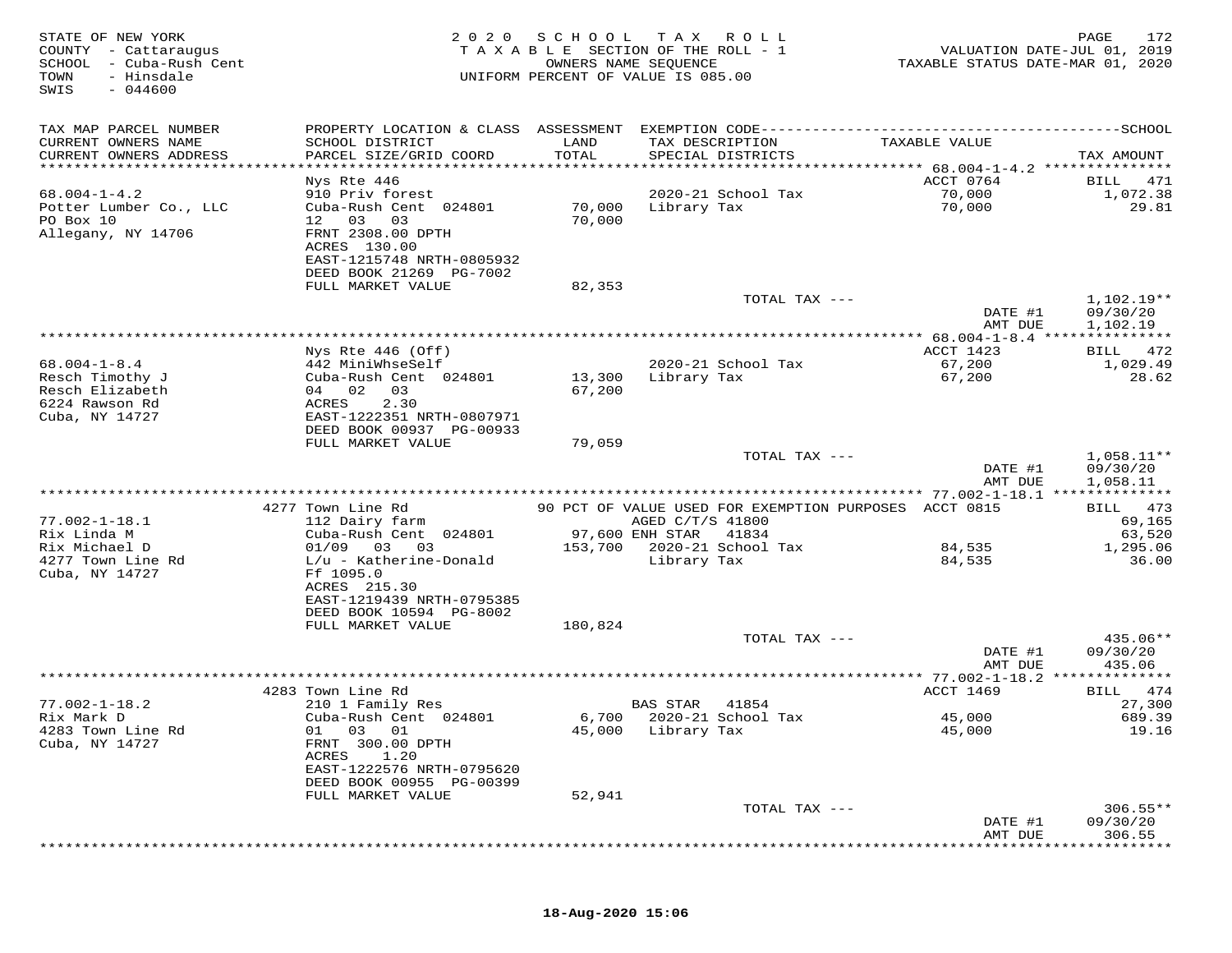| STATE OF NEW YORK<br>COUNTY - Cattaraugus<br>SCHOOL - Cuba-Rush Cent<br>- Hinsdale<br>TOWN<br>SWIS<br>$-044600$ | 2 0 2 0                                                                                                                                               | S C H O O L      | T A X<br>R O L L<br>TAXABLE SECTION OF THE ROLL - 1<br>OWNERS NAME SEQUENCE<br>UNIFORM PERCENT OF VALUE IS 085.00 | VALUATION DATE-JUL 01, 2019<br>TAXABLE STATUS DATE-MAR 01, 2020 | PAGE<br>173                    |
|-----------------------------------------------------------------------------------------------------------------|-------------------------------------------------------------------------------------------------------------------------------------------------------|------------------|-------------------------------------------------------------------------------------------------------------------|-----------------------------------------------------------------|--------------------------------|
| TAX MAP PARCEL NUMBER<br>CURRENT OWNERS NAME                                                                    |                                                                                                                                                       |                  |                                                                                                                   | TAXABLE VALUE                                                   |                                |
| CURRENT OWNERS ADDRESS<br>*************************                                                             | SCHOOL DISTRICT<br>PARCEL SIZE/GRID COORD                                                                                                             | LAND<br>TOTAL    | TAX DESCRIPTION<br>SPECIAL DISTRICTS                                                                              |                                                                 | TAX AMOUNT                     |
|                                                                                                                 | Torrey Rd                                                                                                                                             |                  |                                                                                                                   | ACCT 0910                                                       | BILL 475                       |
| $68.004 - 2 - 25$<br>Roma Edward<br>Roma Cimmy<br>2232 Cleveland Ave<br>Niagara Falls, NY 14305                 | 312 Vac w/imprv<br>Cuba-Rush Cent 024801<br>03 03<br>03<br>FRNT 500.00 DPTH<br>ACRES<br>3.90<br>EAST-1221533 NRTH-0801585<br>DEED BOOK 00985 PG-00417 | 9,000<br>9,100   | 2020-21 School Tax<br>Library Tax                                                                                 | 9,100<br>9,100                                                  | 139.41<br>3.88                 |
|                                                                                                                 | FULL MARKET VALUE                                                                                                                                     | 10,706           | TOTAL TAX ---                                                                                                     |                                                                 | $143.29**$                     |
|                                                                                                                 |                                                                                                                                                       |                  |                                                                                                                   | DATE #1<br>AMT DUE                                              | 09/30/20<br>143.29             |
|                                                                                                                 |                                                                                                                                                       |                  | *********************                                                                                             | ************ 77.002-1-14 ****                                   | * * * * * * * * * * *          |
| $77.002 - 1 - 14$<br>Say Derwood<br>4771 Route 305<br>Cuba, NY 14727                                            | Keller Hill Rd W<br>314 Rural vac<10<br>Cuba-Rush Cent 024801<br>03<br>02<br>03<br>FRNT 300.00 DPTH<br>ACRES<br>1.88<br>EAST-1220058 NRTH-0798887     | 8,700<br>8,700   | 2020-21 School Tax<br>Library Tax                                                                                 | ACCT 0018<br>8,700<br>8,700                                     | BILL 476<br>133.28<br>3.70     |
|                                                                                                                 | DEED BOOK 9287 PG-9001<br>FULL MARKET VALUE                                                                                                           | 10,235           |                                                                                                                   |                                                                 |                                |
|                                                                                                                 |                                                                                                                                                       |                  | TOTAL TAX ---                                                                                                     | DATE #1<br>AMT DUE                                              | 136.98**<br>09/30/20<br>136.98 |
|                                                                                                                 | Torrey Rd                                                                                                                                             |                  | **************                                                                                                    | ** 68.004-2-24.2 **************<br><b>ACCT 1510</b>             | 477<br>BILL                    |
| $68.004 - 2 - 24.2$<br>Shadden Michele A<br>70 Sherwin Dr<br>Tonawanda, NY 14150                                | 260 Seasonal res<br>Cuba-Rush Cent 024801<br>03 03 03<br>FRNT 430.00 DPTH<br>5.20<br>ACRES<br>EAST-1220932 NRTH-0801232<br>DEED BOOK 00974 PG-00763   | 10,000<br>23,500 | 2020-21 School Tax<br>Library Tax                                                                                 | 23,500<br>23,500                                                | 360.01<br>10.01                |
|                                                                                                                 | FULL MARKET VALUE                                                                                                                                     | 27,647           |                                                                                                                   |                                                                 |                                |
|                                                                                                                 |                                                                                                                                                       |                  | TOTAL TAX ---                                                                                                     | DATE #1<br>AMT DUE                                              | 370.02**<br>09/30/20<br>370.02 |
|                                                                                                                 |                                                                                                                                                       |                  |                                                                                                                   |                                                                 |                                |
| $68.004 - 2 - 24.1$<br>Shaffer Kenneth N<br>63 Wolf Run Rd<br>Cuba, NY 14727                                    | Torrey Rd<br>311 Res vac land<br>Cuba-Rush Cent 024801<br>03 03 03<br>ACRES<br>3.35<br>EAST-1220585 NRTH-0800742<br>DEED BOOK 00933 PG-00331          | 8,500<br>8,500   | 2020-21 School Tax<br>Library Tax                                                                                 | ACCT 0894<br>8,500<br>8,500                                     | BILL 478<br>130.22<br>3.62     |
|                                                                                                                 | FULL MARKET VALUE                                                                                                                                     | 10,000           |                                                                                                                   |                                                                 |                                |
|                                                                                                                 |                                                                                                                                                       |                  | TOTAL TAX ---                                                                                                     | DATE #1<br>AMT DUE                                              | 133.84**<br>09/30/20<br>133.84 |
|                                                                                                                 |                                                                                                                                                       |                  |                                                                                                                   |                                                                 |                                |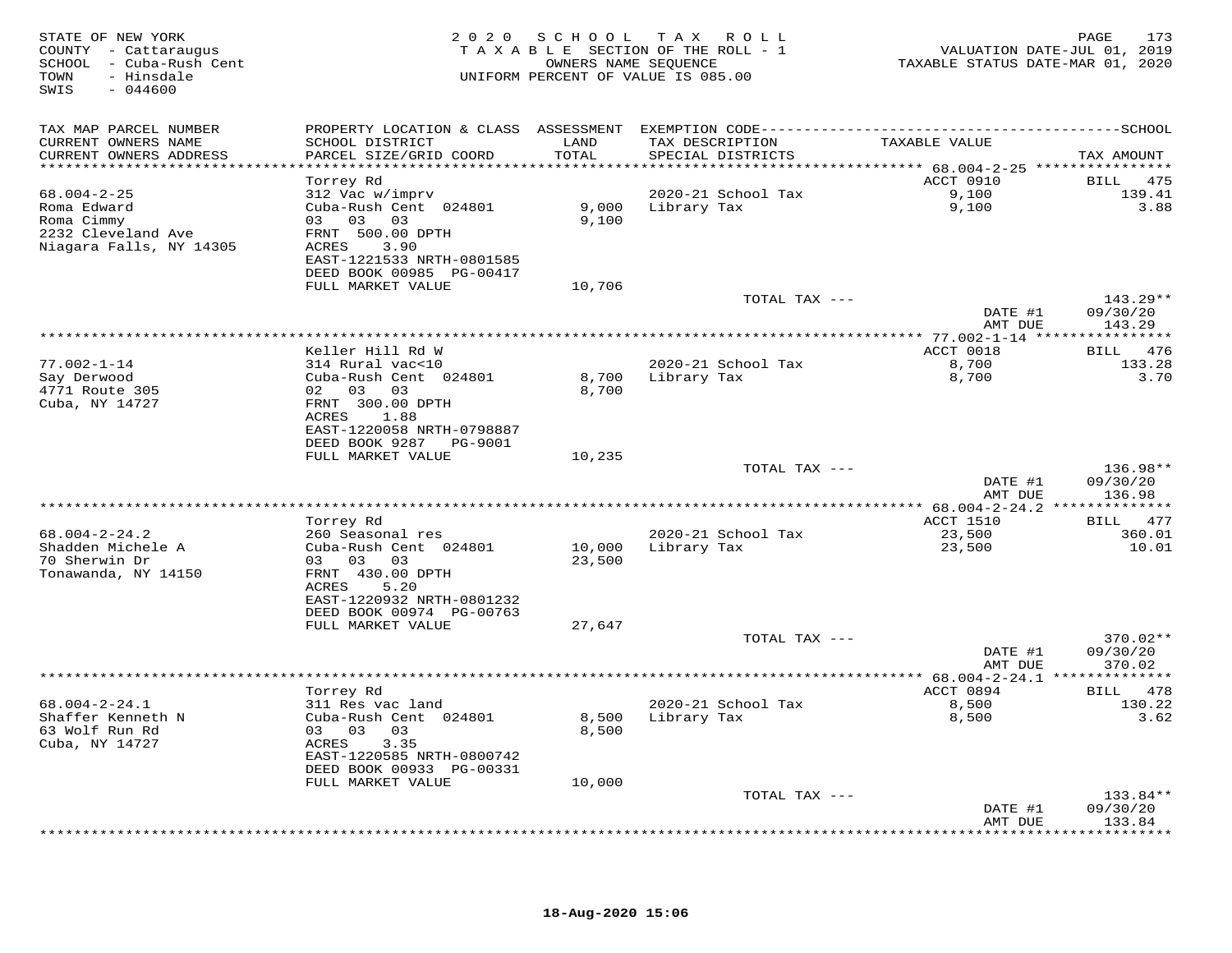| STATE OF NEW YORK<br>COUNTY - Cattaraugus<br>- Cuba-Rush Cent<br>SCHOOL<br>- Hinsdale<br>TOWN<br>SWIS<br>$-044600$ | 2 0 2 0                                   | SCHOOL<br>OWNERS NAME SEOUENCE | TAX ROLL<br>TAXABLE SECTION OF THE ROLL - 1<br>UNIFORM PERCENT OF VALUE IS 085.00 | VALUATION DATE-JUL 01, 2019<br>TAXABLE STATUS DATE-MAR 01, 2020 | 174<br>PAGE            |
|--------------------------------------------------------------------------------------------------------------------|-------------------------------------------|--------------------------------|-----------------------------------------------------------------------------------|-----------------------------------------------------------------|------------------------|
| TAX MAP PARCEL NUMBER                                                                                              |                                           |                                |                                                                                   |                                                                 |                        |
| CURRENT OWNERS NAME<br>CURRENT OWNERS ADDRESS                                                                      | SCHOOL DISTRICT<br>PARCEL SIZE/GRID COORD | LAND<br>TOTAL                  | TAX DESCRIPTION<br>SPECIAL DISTRICTS                                              | TAXABLE VALUE                                                   | TAX AMOUNT             |
| ***********************                                                                                            |                                           |                                |                                                                                   |                                                                 |                        |
| $68.004 - 2 - 24.5$                                                                                                | Torrey Rd<br>311 Res vac land             |                                | 2020-21 School Tax                                                                | ACCT 0894<br>10,000                                             | 479<br>BILL<br>153.20  |
| Shaffer Kenneth N                                                                                                  | Cuba-Rush Cent 024801                     | 10,000                         | Library Tax                                                                       | 10,000                                                          | 4.26                   |
| 63 Wolf Run Rd                                                                                                     | 03 03<br>03                               | 10,000                         |                                                                                   |                                                                 |                        |
| Cuba, NY 14727                                                                                                     | 5.25<br>ACRES                             |                                |                                                                                   |                                                                 |                        |
|                                                                                                                    | EAST-1221377 NRTH-0800517                 |                                |                                                                                   |                                                                 |                        |
|                                                                                                                    | DEED BOOK 22722 PG-5001                   |                                |                                                                                   |                                                                 |                        |
|                                                                                                                    | FULL MARKET VALUE                         | 11,765                         | TOTAL TAX ---                                                                     |                                                                 | 157.46**               |
|                                                                                                                    |                                           |                                |                                                                                   | DATE #1                                                         | 09/30/20               |
|                                                                                                                    |                                           |                                |                                                                                   | AMT DUE                                                         | 157.46                 |
|                                                                                                                    |                                           |                                |                                                                                   | *** 68.004-2-24.11 *************                                |                        |
|                                                                                                                    | Torrey Rd                                 |                                |                                                                                   | ACCT 0894                                                       | 480<br>BILL            |
| 68.004-2-24.11<br>Shaffer Kenneth Noel                                                                             | 311 Res vac land<br>Cuba-Rush Cent 024801 | 9,600                          | 2020-21 School Tax                                                                | 9,600                                                           | 147.07<br>4.09         |
| 3067 Creek Road Suite 1                                                                                            | 03<br>03 03                               | 9,600                          | Library Tax                                                                       | 9,600                                                           |                        |
| Cuba, NY 14727                                                                                                     | ACRES<br>4.65                             |                                |                                                                                   |                                                                 |                        |
|                                                                                                                    | EAST-1220448 NRTH-0801015                 |                                |                                                                                   |                                                                 |                        |
|                                                                                                                    | DEED BOOK 20200 PG-3812                   |                                |                                                                                   |                                                                 |                        |
|                                                                                                                    | FULL MARKET VALUE                         | 11,294                         |                                                                                   |                                                                 |                        |
|                                                                                                                    |                                           |                                | TOTAL TAX ---                                                                     | DATE #1                                                         | 151.16**<br>09/30/20   |
|                                                                                                                    |                                           |                                |                                                                                   | AMT DUE                                                         | 151.16                 |
|                                                                                                                    |                                           |                                |                                                                                   |                                                                 |                        |
|                                                                                                                    | Torrey Rd                                 |                                |                                                                                   | ACCT 0894                                                       | 481<br><b>BILL</b>     |
| $68.004 - 2 - 24.6$                                                                                                | 311 Res vac land                          |                                | 2020-21 School Tax                                                                | 9,000                                                           | 137.88                 |
| Shaffer Kris Ross<br>3067 Suite 1 Creek Rd                                                                         | Cuba-Rush Cent 024801<br>03 03<br>03      | 9,000<br>9,000                 | Library Tax                                                                       | 9,000                                                           | 3.83                   |
| Cuba, NY 14727                                                                                                     | ACRES<br>4.90                             |                                |                                                                                   |                                                                 |                        |
|                                                                                                                    | EAST-1221306 NRTH-0801225                 |                                |                                                                                   |                                                                 |                        |
|                                                                                                                    | DEED BOOK 31007 PG-2001                   |                                |                                                                                   |                                                                 |                        |
|                                                                                                                    | FULL MARKET VALUE                         | 10,588                         |                                                                                   |                                                                 |                        |
|                                                                                                                    |                                           |                                | TOTAL TAX ---                                                                     | DATE #1                                                         | $141.71**$<br>09/30/20 |
|                                                                                                                    |                                           |                                |                                                                                   | AMT DUE                                                         | 141.71                 |
|                                                                                                                    |                                           |                                |                                                                                   | *********** 68.004-2-24.7 ***                                   | ***********            |
|                                                                                                                    | Torrey Rd                                 |                                |                                                                                   | ACCT 0894                                                       | <b>BILL</b><br>482     |
| $68.004 - 2 - 24.7$                                                                                                | 311 Res vac land                          |                                | 2020-21 School Tax                                                                | 7,800                                                           | 119.49                 |
| Shaffer Kris Ross                                                                                                  | Cuba-Rush Cent 024801                     | 7,800                          | Library Tax                                                                       | 7,800                                                           | 3.32                   |
| 3067 Suite 1 Creek Rd<br>Cuba, NY 14727                                                                            | 03 03<br>03<br>2.56<br>ACRES              | 7,800                          |                                                                                   |                                                                 |                        |
|                                                                                                                    | EAST-0122410 NRTH-0800332                 |                                |                                                                                   |                                                                 |                        |
|                                                                                                                    | DEED BOOK 31007 PG-2002                   |                                |                                                                                   |                                                                 |                        |
|                                                                                                                    | FULL MARKET VALUE                         | 9,176                          |                                                                                   |                                                                 |                        |
|                                                                                                                    |                                           |                                | TOTAL TAX ---                                                                     |                                                                 | 122.81**               |
|                                                                                                                    |                                           |                                |                                                                                   | DATE #1<br>AMT DUE                                              | 09/30/20<br>122.81     |
|                                                                                                                    |                                           |                                |                                                                                   | ********                                                        | * * * * * * * * *      |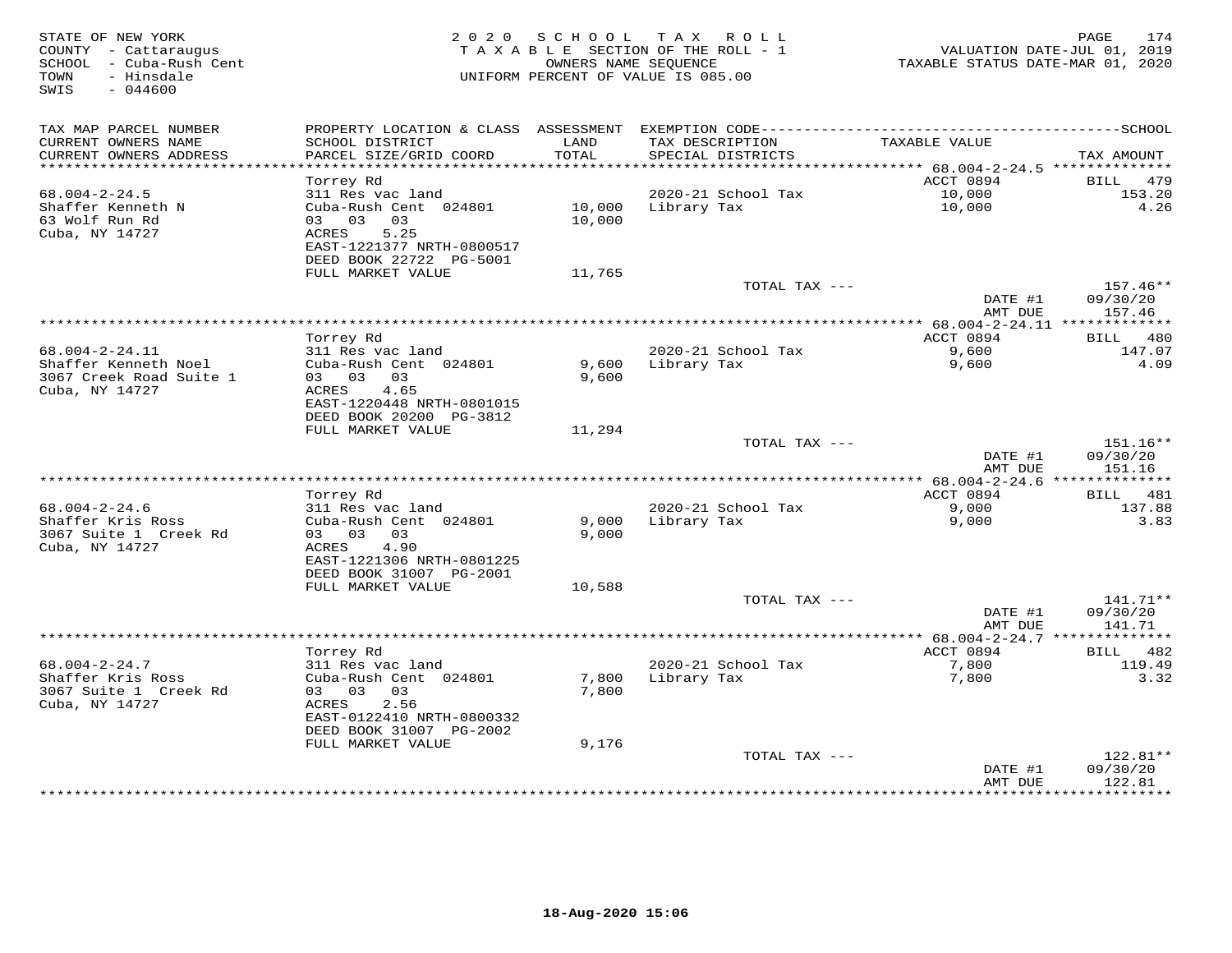| STATE OF NEW YORK<br>COUNTY - Cattaraugus<br>SCHOOL - Cuba-Rush Cent<br>- Hinsdale<br>TOWN<br>$-044600$<br>SWIS |                                                      | 2020 SCHOOL   | TAX ROLL<br>TAXABLE SECTION OF THE ROLL - 1<br>OWNERS NAME SEQUENCE<br>UNIFORM PERCENT OF VALUE IS 085.00 | VALUATION DATE-JUL 01, 2019<br>TAXABLE STATUS DATE-MAR 01, 2020 | 175<br>PAGE                   |
|-----------------------------------------------------------------------------------------------------------------|------------------------------------------------------|---------------|-----------------------------------------------------------------------------------------------------------|-----------------------------------------------------------------|-------------------------------|
| TAX MAP PARCEL NUMBER                                                                                           |                                                      |               |                                                                                                           |                                                                 |                               |
| CURRENT OWNERS NAME<br>CURRENT OWNERS ADDRESS                                                                   | SCHOOL DISTRICT<br>PARCEL SIZE/GRID COORD            | LAND<br>TOTAL | TAX DESCRIPTION<br>SPECIAL DISTRICTS                                                                      | TAXABLE VALUE                                                   | TAX AMOUNT                    |
| **********************                                                                                          |                                                      | ***********   |                                                                                                           | ******* 68.004-2-24.8 **************                            |                               |
|                                                                                                                 | Torrey Rd                                            |               |                                                                                                           | ACCT 0894                                                       | BILL 483                      |
| $68.004 - 2 - 24.8$                                                                                             | 311 Res vac land                                     |               | 2020-21 School Tax                                                                                        | 7,800                                                           | 119.49                        |
| Shaffer Kris Ross                                                                                               | Cuba-Rush Cent 024801                                | 7,800         | Library Tax                                                                                               | 7,800                                                           | 3.32                          |
| 3067 Suite 1 Creek Rd                                                                                           | 03 03 03                                             | 7,800         |                                                                                                           |                                                                 |                               |
| Cuba, NY 14727                                                                                                  | <b>ACRES</b><br>2.55<br>EAST-1220202 NRTH-0800548    |               |                                                                                                           |                                                                 |                               |
|                                                                                                                 | DEED BOOK 31007 PG-2003<br>FULL MARKET VALUE         |               |                                                                                                           |                                                                 |                               |
|                                                                                                                 |                                                      | 9,176         | TOTAL TAX ---                                                                                             |                                                                 | 122.81**                      |
|                                                                                                                 |                                                      |               |                                                                                                           | DATE #1                                                         | 09/30/20                      |
|                                                                                                                 |                                                      |               |                                                                                                           | AMT DUE<br>*** 68.004-2-24.9 **************                     | 122.81                        |
|                                                                                                                 | Torrey Rd                                            |               |                                                                                                           | ACCT 0894                                                       | BILL 484                      |
| $68.004 - 2 - 24.9$                                                                                             | 314 Rural vac<10                                     |               | 2020-21 School Tax                                                                                        | 10,000                                                          | 153.20                        |
| SHaffer Kris Ross                                                                                               | Cuba-Rush Cent 024801                                | 10,000        | Library Tax                                                                                               | 10,000                                                          | 4.26                          |
| 3067 Suite 1 Creek Rd                                                                                           | 03 03 03                                             | 10,000        |                                                                                                           |                                                                 |                               |
| Cuba, NY 14727                                                                                                  | 5.40<br>ACRES                                        |               |                                                                                                           |                                                                 |                               |
|                                                                                                                 | EAST-1220999 NRTH-0800707                            |               |                                                                                                           |                                                                 |                               |
|                                                                                                                 | DEED BOOK 31007 PG-2004                              |               |                                                                                                           |                                                                 |                               |
|                                                                                                                 | FULL MARKET VALUE                                    | 11,765        |                                                                                                           |                                                                 |                               |
|                                                                                                                 |                                                      |               | TOTAL TAX ---                                                                                             | DATE #1                                                         | 157.46**<br>09/30/20          |
|                                                                                                                 |                                                      |               |                                                                                                           | AMT DUE                                                         | 157.46                        |
|                                                                                                                 |                                                      |               |                                                                                                           |                                                                 |                               |
|                                                                                                                 | Torrey Rd                                            |               |                                                                                                           | ACCT 0894                                                       | BILL 485                      |
| $68.004 - 2 - 24.10$                                                                                            | 311 Res vac land                                     |               | 2020-21 School Tax                                                                                        | 10,000                                                          | 153.20                        |
| Shaffer Kris Ross                                                                                               | Cuba-Rush Cent 024801                                | 10,000        | Library Tax                                                                                               | 10,000                                                          | 4.26                          |
| 3067 Suite 1 Creek Rd                                                                                           | 03 03 03                                             | 10,000        |                                                                                                           |                                                                 |                               |
| Cuba, NY 14727                                                                                                  | 5.30<br>ACRES                                        |               |                                                                                                           |                                                                 |                               |
|                                                                                                                 | EAST-1220967 NRTH-0800352<br>DEED BOOK 31007 PG-2001 |               |                                                                                                           |                                                                 |                               |
|                                                                                                                 | FULL MARKET VALUE                                    | 11,765        |                                                                                                           |                                                                 |                               |
|                                                                                                                 |                                                      |               | TOTAL TAX ---                                                                                             |                                                                 | 157.46**                      |
|                                                                                                                 |                                                      |               |                                                                                                           | DATE #1                                                         | 09/30/20                      |
|                                                                                                                 |                                                      |               |                                                                                                           | AMT DUE                                                         | 157.46                        |
|                                                                                                                 |                                                      |               |                                                                                                           |                                                                 |                               |
|                                                                                                                 | Keller Hill Rd W                                     |               |                                                                                                           | ACCT 0519                                                       | BILL 486                      |
| $77.002 - 1 - 3.1$                                                                                              | 260 Seasonal res                                     |               | 2020-21 School Tax                                                                                        | 28,000                                                          | 428.95                        |
| Shattuck Vincent A<br>Shattuck Christine M                                                                      | Cuba-Rush Cent 024801                                | 10,600        | Library Tax                                                                                               | 28,000                                                          | 11.92                         |
| 54 Marlowe St                                                                                                   | 10 03<br>03<br>FRNT 250.00 DPTH                      | 28,000        |                                                                                                           |                                                                 |                               |
| Blasdell, NY 14219                                                                                              | 4.00<br>ACRES                                        |               |                                                                                                           |                                                                 |                               |
|                                                                                                                 | EAST-1218568 NRTH-0798284                            |               |                                                                                                           |                                                                 |                               |
|                                                                                                                 | DEED BOOK 00957 PG-00210                             |               |                                                                                                           |                                                                 |                               |
|                                                                                                                 | FULL MARKET VALUE                                    | 32,941        |                                                                                                           |                                                                 |                               |
|                                                                                                                 |                                                      |               | TOTAL TAX ---                                                                                             |                                                                 | $440.87**$                    |
|                                                                                                                 |                                                      |               |                                                                                                           | DATE #1                                                         | 09/30/20                      |
|                                                                                                                 |                                                      |               |                                                                                                           | AMT DUE<br>**************                                       | 440.87<br>* * * * * * * * * · |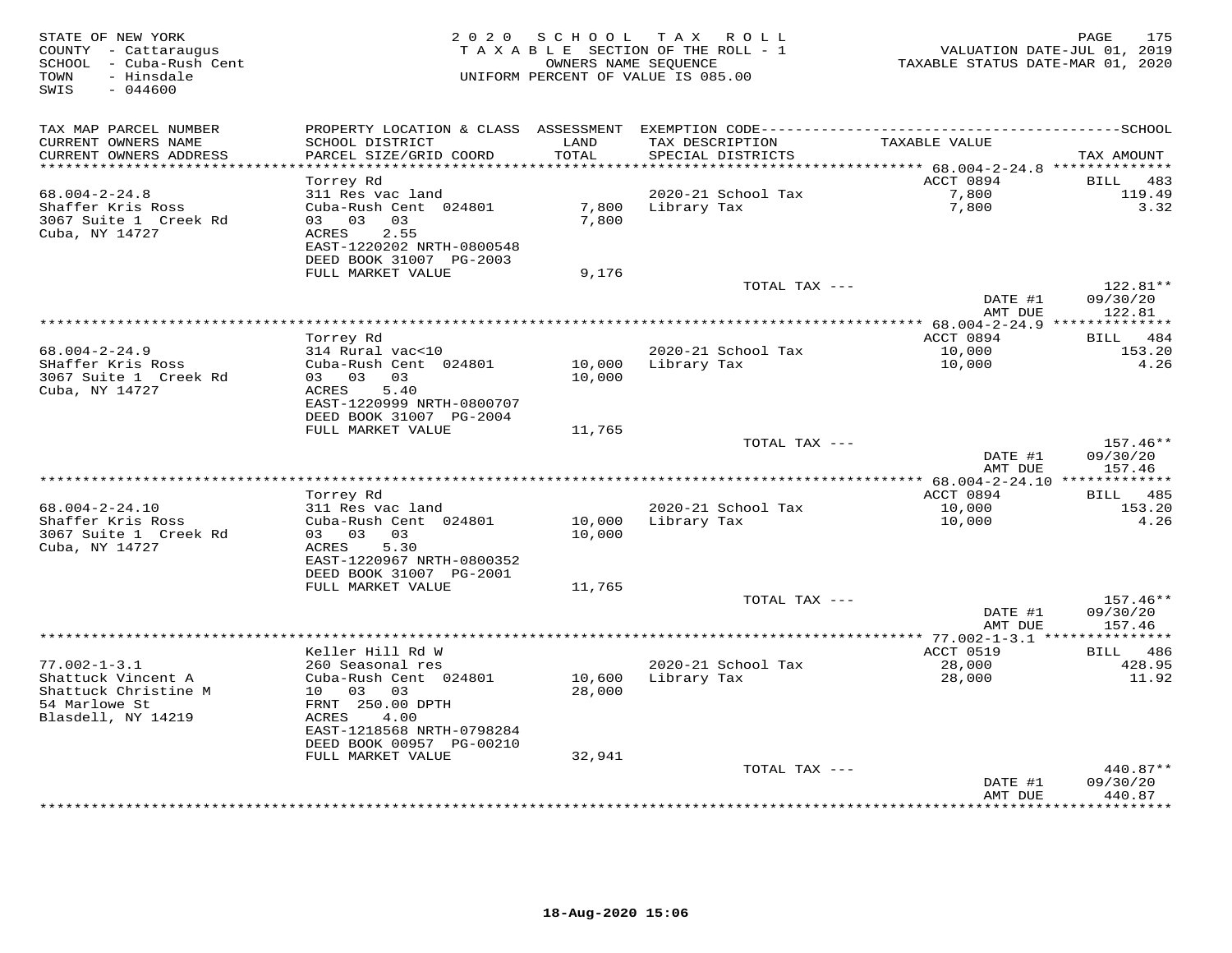| STATE OF NEW YORK<br>COUNTY - Cattaraugus<br>SCHOOL - Cuba-Rush Cent<br>- Hinsdale<br>TOWN<br>SWIS<br>$-044600$ | 2 0 2 0                                                                | SCHOOL        | T A X<br>ROLL ROLL<br>TAXABLE SECTION OF THE ROLL - 1<br>OWNERS NAME SEQUENCE<br>UNIFORM PERCENT OF VALUE IS 085.00 | VALUATION DATE-JUL 01, 2019<br>TAXABLE STATUS DATE-MAR 01, 2020 | 176<br>PAGE                       |
|-----------------------------------------------------------------------------------------------------------------|------------------------------------------------------------------------|---------------|---------------------------------------------------------------------------------------------------------------------|-----------------------------------------------------------------|-----------------------------------|
| TAX MAP PARCEL NUMBER                                                                                           |                                                                        |               |                                                                                                                     |                                                                 |                                   |
| CURRENT OWNERS NAME<br>CURRENT OWNERS ADDRESS<br>***********************                                        | SCHOOL DISTRICT<br>PARCEL SIZE/GRID COORD<br>************************* | LAND<br>TOTAL | TAX DESCRIPTION<br>SPECIAL DISTRICTS                                                                                | TAXABLE VALUE                                                   | TAX AMOUNT                        |
|                                                                                                                 | Keller Hill Rd W                                                       |               |                                                                                                                     | ACCT 0740                                                       | BILL 487                          |
| $77.002 - 1 - 7$                                                                                                | 312 Vac w/imprv                                                        |               | 2020-21 School Tax                                                                                                  | 23,300                                                          | 356.95                            |
| Shattuck Vincent A                                                                                              | Cuba-Rush Cent 024801                                                  |               | 18,200 Library Tax                                                                                                  | 23,300                                                          | 9.92                              |
| Shattuck Christine M                                                                                            | 10 03 03                                                               | 23,300        |                                                                                                                     |                                                                 |                                   |
| 54 Marlowe Ave                                                                                                  | ACRES 24.09                                                            |               |                                                                                                                     |                                                                 |                                   |
| Blasdell, NY 14219                                                                                              | EAST-1217830 NRTH-0798561<br>DEED BOOK 00986 PG-00672                  |               |                                                                                                                     |                                                                 |                                   |
|                                                                                                                 | FULL MARKET VALUE                                                      | 27,412        |                                                                                                                     |                                                                 |                                   |
|                                                                                                                 |                                                                        |               | TOTAL TAX ---                                                                                                       |                                                                 | $366.87**$                        |
|                                                                                                                 |                                                                        |               |                                                                                                                     | DATE #1                                                         | 09/30/20                          |
|                                                                                                                 |                                                                        |               |                                                                                                                     | AMT DUE                                                         | 366.87                            |
|                                                                                                                 |                                                                        |               |                                                                                                                     |                                                                 |                                   |
| $68.004 - 1 - 4.4$                                                                                              | 257 Nys Rte 446<br>210 1 Family Res                                    |               | 2020-21 School Tax                                                                                                  | ACCT 1205<br>62,000                                             | BILL 488<br>949.83                |
| Shetler Emanuel D.                                                                                              | Cuba-Rush Cent 024801                                                  | 15,800        | Library Tax                                                                                                         | 62,000                                                          | 26.40                             |
| Shetler Amanda B.                                                                                               | 12 03 03                                                               | 62,000        |                                                                                                                     |                                                                 |                                   |
| 257 NYS Route 446                                                                                               | FRNT 650.00 DPTH                                                       |               |                                                                                                                     |                                                                 |                                   |
| Cuba, NY a1427                                                                                                  | ACRES<br>4.65                                                          |               |                                                                                                                     |                                                                 |                                   |
|                                                                                                                 | EAST-1217766 NRTH-0807068<br>DEED BOOK 27049 PG-6002                   |               |                                                                                                                     |                                                                 |                                   |
|                                                                                                                 | FULL MARKET VALUE                                                      | 72,941        |                                                                                                                     |                                                                 |                                   |
|                                                                                                                 |                                                                        |               | TOTAL TAX ---                                                                                                       |                                                                 | $976.23**$                        |
|                                                                                                                 |                                                                        |               |                                                                                                                     | DATE #1                                                         | 09/30/20                          |
|                                                                                                                 |                                                                        |               |                                                                                                                     | AMT DUE                                                         | 976.23<br>* * * * * * * * * * * * |
|                                                                                                                 | 133 N Keller Hill Rd                                                   |               |                                                                                                                     | *********** 68.004-2-20.2 **<br>ACCT 1435                       | 489<br><b>BILL</b>                |
| $68.004 - 2 - 20.2$                                                                                             | 270 Mfg housing                                                        |               | 2020-21 School Tax                                                                                                  | 11,500                                                          | 176.18                            |
| Sisson Robert Donald J                                                                                          | Cuba-Rush Cent 024801                                                  | 10,500        | Library Tax                                                                                                         | 11,500                                                          | 4.90                              |
| 133 North Keller Rd                                                                                             | 03 03 03                                                               | 11,500        |                                                                                                                     |                                                                 |                                   |
| Cuba, NY 14727                                                                                                  | FRNT 275.00 DPTH                                                       |               |                                                                                                                     |                                                                 |                                   |
|                                                                                                                 | ACRES<br>6.60<br>EAST-1221885 NRTH-0801855                             |               |                                                                                                                     |                                                                 |                                   |
|                                                                                                                 | DEED BOOK 25480 PG-4001                                                |               |                                                                                                                     |                                                                 |                                   |
|                                                                                                                 | FULL MARKET VALUE                                                      | 13,529        |                                                                                                                     |                                                                 |                                   |
|                                                                                                                 |                                                                        |               | TOTAL TAX ---                                                                                                       |                                                                 | 181.08**                          |
|                                                                                                                 |                                                                        |               |                                                                                                                     | DATE #1                                                         | 09/30/20                          |
|                                                                                                                 |                                                                        |               |                                                                                                                     | AMT DUE                                                         | 181.08                            |
|                                                                                                                 | Keller Hill Rd W                                                       |               |                                                                                                                     | ACCT 1445                                                       | BILL 490                          |
| $77.002 - 1 - 3.2$                                                                                              | 260 Seasonal res                                                       |               | 2020-21 School Tax                                                                                                  | 31,000                                                          | 474.91                            |
| Stoughton Robert A                                                                                              | Cuba-Rush Cent 024801                                                  | 20,600        | Library Tax                                                                                                         | 31,000                                                          | 13.20                             |
| Stoughton Michael P                                                                                             | 10 03 03                                                               | 31,000        |                                                                                                                     |                                                                 |                                   |
| 5060 Freeman Rd<br>Middleport, NY 14105-9643                                                                    | FRNT 1000.00 DPTH<br>ACRES 43.30                                       |               |                                                                                                                     |                                                                 |                                   |
|                                                                                                                 | EAST-1217895 NRTH-0796996                                              |               |                                                                                                                     |                                                                 |                                   |
|                                                                                                                 | DEED BOOK 00941 PG-00092                                               |               |                                                                                                                     |                                                                 |                                   |
|                                                                                                                 | FULL MARKET VALUE                                                      | 36,471        |                                                                                                                     |                                                                 |                                   |
|                                                                                                                 |                                                                        |               | TOTAL TAX ---                                                                                                       |                                                                 | 488.11**                          |
|                                                                                                                 |                                                                        |               |                                                                                                                     | DATE #1<br>AMT DUE                                              | 09/30/20<br>488.11                |
|                                                                                                                 |                                                                        |               |                                                                                                                     |                                                                 | *********                         |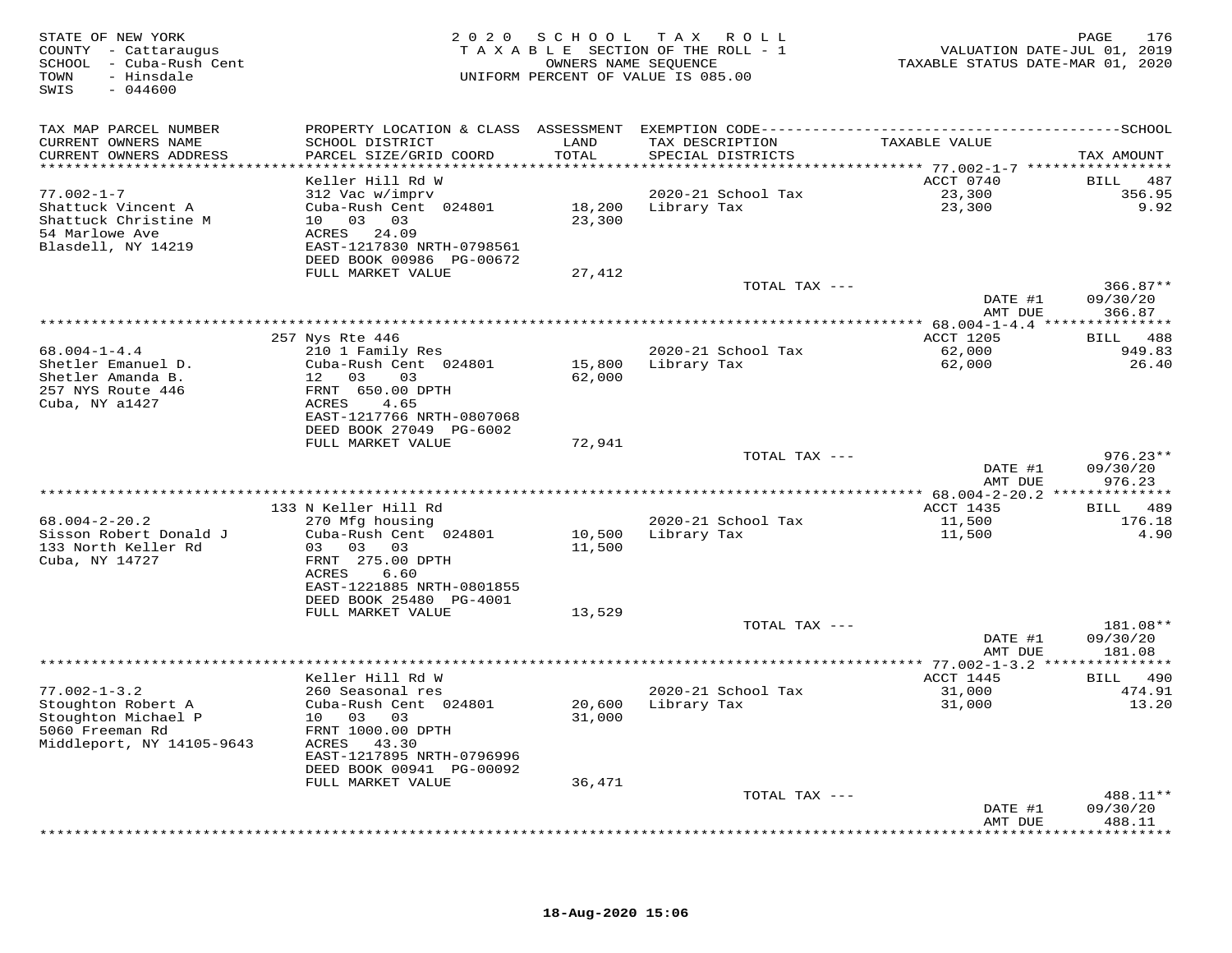| TAX MAP PARCEL NUMBER<br>PROPERTY LOCATION & CLASS ASSESSMENT<br>CURRENT OWNERS NAME<br>SCHOOL DISTRICT<br>LAND<br>TAX DESCRIPTION<br>TAXABLE VALUE<br>PARCEL SIZE/GRID COORD<br>TOTAL<br>CURRENT OWNERS ADDRESS<br>SPECIAL DISTRICTS<br>TAX AMOUNT<br>**********************<br>***********************<br>**********************************<br>************** 77.002-1-16 *****************<br>Keller Hill Rd N<br>ACCT 0434<br>BILL<br>491<br>$77.002 - 1 - 16$<br>321 Abandoned ag<br>2020-21 School Tax<br>22,500<br>344.69<br>Summers Edward<br>Cuba-Rush Cent 024801<br>22,500<br>Library Tax<br>22,500<br>9.58<br>02 03<br>Barbara<br>03<br>22,500<br>Stephania<br>$L/u$ - Edward-Stephania K<br>33 Buffum St<br>FRNT 420.00 DPTH<br>Buffalo, NY 14210-2403<br>ACRES<br>52.81<br>EAST-1221560 NRTH-0797749<br>DEED BOOK 00975 PG-00031<br>FULL MARKET VALUE<br>26,471<br>TOTAL TAX ---<br>$354.27**$<br>DATE #1<br>09/30/20<br>354.27<br>AMT DUE<br>********* 77.002-1-17 ****************<br>ACCT 0433<br>Town Line Rd<br>492<br>BILL<br>$77.002 - 1 - 17$<br>321 Abandoned ag<br>2020-21 School Tax<br>39,100<br>599.00<br>39,100<br>Summers Edward<br>Cuba-Rush Cent 024801<br>39,100<br>Library Tax<br>16.65<br>Barbara<br>02<br>03<br>03<br>39,100<br>Stephania<br>$L/u$ - Edward-Stephania K<br>33 Buffum St<br>FRNT 525.00 DPTH<br>Buffalo, NY 14210<br>ACRES 128.43<br>EAST-1220405 NRTH-0797024<br>DEED BOOK 00975 PG-00031<br>FULL MARKET VALUE<br>46,000<br>TOTAL TAX ---<br>$615.65**$<br>09/30/20<br>DATE #1<br>615.65<br>AMT DUE<br>*******************<br>** 68.004-1-9 **<br>* * * * * * * * *<br>Keller Hill Rd N (Off)<br><b>ACCT 1603</b><br>493<br>BILL<br>$68.004 - 1 - 9$<br>18,300<br>280.35<br>321 Abandoned ag<br>2020-21 School Tax<br>Library Tax<br>7.79<br>Szopinski Ramon P<br>Cuba-Rush Cent 024801<br>18,300<br>18,300<br>Szopinski Karen<br>04 03<br>18,300<br>03<br>61 Greenmeadow Dr<br>ACRES 76.27<br>Orchard Park, NY 14127<br>EAST-1219637 NRTH-0805224<br>DEED BOOK 1010<br>PG-172<br>FULL MARKET VALUE<br>21,529<br>TOTAL TAX ---<br>288.14**<br>DATE #1<br>09/30/20<br>288.14<br>AMT DUE<br>********* 68.004-1-11 *****<br>* * * * * * * * *<br>Keller Hill Rd N (Off)<br>ACCT 0776<br>BILL<br>494<br>$68.004 - 1 - 11$<br>314 Rural vac<10<br>2020-21 School Tax<br>500<br>7.66<br>Szopinski Ramon P<br>Cuba-Rush Cent 024801<br>500<br>Library Tax<br>500<br>0.21<br>500<br>Szopinski Karen<br>03<br>04<br>03<br>61 Greenmeadow Dr<br>right of way<br>Orchard Park, NY 14127<br>50.00 DPTH 559.00<br>FRNT<br>EAST-1221777 NRTH-0806627<br>DEED BOOK 1010<br>PG-172<br>588<br>FULL MARKET VALUE<br>$7.87**$<br>TOTAL TAX ---<br>DATE #1<br>09/30/20<br>AMT DUE<br>7.87 | STATE OF NEW YORK<br>COUNTY<br>- Cattaraugus<br>SCHOOL<br>- Cuba-Rush Cent<br>TOWN<br>- Hinsdale<br>$-044600$<br>SWIS | 2 0 2 0 | SCHOOL<br>OWNERS NAME SEQUENCE | T A X<br>R O L L<br>TAXABLE SECTION OF THE ROLL - 1<br>UNIFORM PERCENT OF VALUE IS 085.00 | VALUATION DATE-JUL 01, 2019<br>TAXABLE STATUS DATE-MAR 01, 2020 | 177<br>PAGE |
|---------------------------------------------------------------------------------------------------------------------------------------------------------------------------------------------------------------------------------------------------------------------------------------------------------------------------------------------------------------------------------------------------------------------------------------------------------------------------------------------------------------------------------------------------------------------------------------------------------------------------------------------------------------------------------------------------------------------------------------------------------------------------------------------------------------------------------------------------------------------------------------------------------------------------------------------------------------------------------------------------------------------------------------------------------------------------------------------------------------------------------------------------------------------------------------------------------------------------------------------------------------------------------------------------------------------------------------------------------------------------------------------------------------------------------------------------------------------------------------------------------------------------------------------------------------------------------------------------------------------------------------------------------------------------------------------------------------------------------------------------------------------------------------------------------------------------------------------------------------------------------------------------------------------------------------------------------------------------------------------------------------------------------------------------------------------------------------------------------------------------------------------------------------------------------------------------------------------------------------------------------------------------------------------------------------------------------------------------------------------------------------------------------------------------------------------------------------------------------------------------------------------------------------------------------------------------------------------------------------------------------------------------------------------------------------------------------------------------|-----------------------------------------------------------------------------------------------------------------------|---------|--------------------------------|-------------------------------------------------------------------------------------------|-----------------------------------------------------------------|-------------|
|                                                                                                                                                                                                                                                                                                                                                                                                                                                                                                                                                                                                                                                                                                                                                                                                                                                                                                                                                                                                                                                                                                                                                                                                                                                                                                                                                                                                                                                                                                                                                                                                                                                                                                                                                                                                                                                                                                                                                                                                                                                                                                                                                                                                                                                                                                                                                                                                                                                                                                                                                                                                                                                                                                                           |                                                                                                                       |         |                                |                                                                                           |                                                                 |             |
|                                                                                                                                                                                                                                                                                                                                                                                                                                                                                                                                                                                                                                                                                                                                                                                                                                                                                                                                                                                                                                                                                                                                                                                                                                                                                                                                                                                                                                                                                                                                                                                                                                                                                                                                                                                                                                                                                                                                                                                                                                                                                                                                                                                                                                                                                                                                                                                                                                                                                                                                                                                                                                                                                                                           |                                                                                                                       |         |                                |                                                                                           |                                                                 |             |
|                                                                                                                                                                                                                                                                                                                                                                                                                                                                                                                                                                                                                                                                                                                                                                                                                                                                                                                                                                                                                                                                                                                                                                                                                                                                                                                                                                                                                                                                                                                                                                                                                                                                                                                                                                                                                                                                                                                                                                                                                                                                                                                                                                                                                                                                                                                                                                                                                                                                                                                                                                                                                                                                                                                           |                                                                                                                       |         |                                |                                                                                           |                                                                 |             |
|                                                                                                                                                                                                                                                                                                                                                                                                                                                                                                                                                                                                                                                                                                                                                                                                                                                                                                                                                                                                                                                                                                                                                                                                                                                                                                                                                                                                                                                                                                                                                                                                                                                                                                                                                                                                                                                                                                                                                                                                                                                                                                                                                                                                                                                                                                                                                                                                                                                                                                                                                                                                                                                                                                                           |                                                                                                                       |         |                                |                                                                                           |                                                                 |             |
|                                                                                                                                                                                                                                                                                                                                                                                                                                                                                                                                                                                                                                                                                                                                                                                                                                                                                                                                                                                                                                                                                                                                                                                                                                                                                                                                                                                                                                                                                                                                                                                                                                                                                                                                                                                                                                                                                                                                                                                                                                                                                                                                                                                                                                                                                                                                                                                                                                                                                                                                                                                                                                                                                                                           |                                                                                                                       |         |                                |                                                                                           |                                                                 |             |
|                                                                                                                                                                                                                                                                                                                                                                                                                                                                                                                                                                                                                                                                                                                                                                                                                                                                                                                                                                                                                                                                                                                                                                                                                                                                                                                                                                                                                                                                                                                                                                                                                                                                                                                                                                                                                                                                                                                                                                                                                                                                                                                                                                                                                                                                                                                                                                                                                                                                                                                                                                                                                                                                                                                           |                                                                                                                       |         |                                |                                                                                           |                                                                 |             |
|                                                                                                                                                                                                                                                                                                                                                                                                                                                                                                                                                                                                                                                                                                                                                                                                                                                                                                                                                                                                                                                                                                                                                                                                                                                                                                                                                                                                                                                                                                                                                                                                                                                                                                                                                                                                                                                                                                                                                                                                                                                                                                                                                                                                                                                                                                                                                                                                                                                                                                                                                                                                                                                                                                                           |                                                                                                                       |         |                                |                                                                                           |                                                                 |             |
|                                                                                                                                                                                                                                                                                                                                                                                                                                                                                                                                                                                                                                                                                                                                                                                                                                                                                                                                                                                                                                                                                                                                                                                                                                                                                                                                                                                                                                                                                                                                                                                                                                                                                                                                                                                                                                                                                                                                                                                                                                                                                                                                                                                                                                                                                                                                                                                                                                                                                                                                                                                                                                                                                                                           |                                                                                                                       |         |                                |                                                                                           |                                                                 |             |
|                                                                                                                                                                                                                                                                                                                                                                                                                                                                                                                                                                                                                                                                                                                                                                                                                                                                                                                                                                                                                                                                                                                                                                                                                                                                                                                                                                                                                                                                                                                                                                                                                                                                                                                                                                                                                                                                                                                                                                                                                                                                                                                                                                                                                                                                                                                                                                                                                                                                                                                                                                                                                                                                                                                           |                                                                                                                       |         |                                |                                                                                           |                                                                 |             |
|                                                                                                                                                                                                                                                                                                                                                                                                                                                                                                                                                                                                                                                                                                                                                                                                                                                                                                                                                                                                                                                                                                                                                                                                                                                                                                                                                                                                                                                                                                                                                                                                                                                                                                                                                                                                                                                                                                                                                                                                                                                                                                                                                                                                                                                                                                                                                                                                                                                                                                                                                                                                                                                                                                                           |                                                                                                                       |         |                                |                                                                                           |                                                                 |             |
|                                                                                                                                                                                                                                                                                                                                                                                                                                                                                                                                                                                                                                                                                                                                                                                                                                                                                                                                                                                                                                                                                                                                                                                                                                                                                                                                                                                                                                                                                                                                                                                                                                                                                                                                                                                                                                                                                                                                                                                                                                                                                                                                                                                                                                                                                                                                                                                                                                                                                                                                                                                                                                                                                                                           |                                                                                                                       |         |                                |                                                                                           |                                                                 |             |
|                                                                                                                                                                                                                                                                                                                                                                                                                                                                                                                                                                                                                                                                                                                                                                                                                                                                                                                                                                                                                                                                                                                                                                                                                                                                                                                                                                                                                                                                                                                                                                                                                                                                                                                                                                                                                                                                                                                                                                                                                                                                                                                                                                                                                                                                                                                                                                                                                                                                                                                                                                                                                                                                                                                           |                                                                                                                       |         |                                |                                                                                           |                                                                 |             |
|                                                                                                                                                                                                                                                                                                                                                                                                                                                                                                                                                                                                                                                                                                                                                                                                                                                                                                                                                                                                                                                                                                                                                                                                                                                                                                                                                                                                                                                                                                                                                                                                                                                                                                                                                                                                                                                                                                                                                                                                                                                                                                                                                                                                                                                                                                                                                                                                                                                                                                                                                                                                                                                                                                                           |                                                                                                                       |         |                                |                                                                                           |                                                                 |             |
|                                                                                                                                                                                                                                                                                                                                                                                                                                                                                                                                                                                                                                                                                                                                                                                                                                                                                                                                                                                                                                                                                                                                                                                                                                                                                                                                                                                                                                                                                                                                                                                                                                                                                                                                                                                                                                                                                                                                                                                                                                                                                                                                                                                                                                                                                                                                                                                                                                                                                                                                                                                                                                                                                                                           |                                                                                                                       |         |                                |                                                                                           |                                                                 |             |
|                                                                                                                                                                                                                                                                                                                                                                                                                                                                                                                                                                                                                                                                                                                                                                                                                                                                                                                                                                                                                                                                                                                                                                                                                                                                                                                                                                                                                                                                                                                                                                                                                                                                                                                                                                                                                                                                                                                                                                                                                                                                                                                                                                                                                                                                                                                                                                                                                                                                                                                                                                                                                                                                                                                           |                                                                                                                       |         |                                |                                                                                           |                                                                 |             |
|                                                                                                                                                                                                                                                                                                                                                                                                                                                                                                                                                                                                                                                                                                                                                                                                                                                                                                                                                                                                                                                                                                                                                                                                                                                                                                                                                                                                                                                                                                                                                                                                                                                                                                                                                                                                                                                                                                                                                                                                                                                                                                                                                                                                                                                                                                                                                                                                                                                                                                                                                                                                                                                                                                                           |                                                                                                                       |         |                                |                                                                                           |                                                                 |             |
|                                                                                                                                                                                                                                                                                                                                                                                                                                                                                                                                                                                                                                                                                                                                                                                                                                                                                                                                                                                                                                                                                                                                                                                                                                                                                                                                                                                                                                                                                                                                                                                                                                                                                                                                                                                                                                                                                                                                                                                                                                                                                                                                                                                                                                                                                                                                                                                                                                                                                                                                                                                                                                                                                                                           |                                                                                                                       |         |                                |                                                                                           |                                                                 |             |
|                                                                                                                                                                                                                                                                                                                                                                                                                                                                                                                                                                                                                                                                                                                                                                                                                                                                                                                                                                                                                                                                                                                                                                                                                                                                                                                                                                                                                                                                                                                                                                                                                                                                                                                                                                                                                                                                                                                                                                                                                                                                                                                                                                                                                                                                                                                                                                                                                                                                                                                                                                                                                                                                                                                           |                                                                                                                       |         |                                |                                                                                           |                                                                 |             |
|                                                                                                                                                                                                                                                                                                                                                                                                                                                                                                                                                                                                                                                                                                                                                                                                                                                                                                                                                                                                                                                                                                                                                                                                                                                                                                                                                                                                                                                                                                                                                                                                                                                                                                                                                                                                                                                                                                                                                                                                                                                                                                                                                                                                                                                                                                                                                                                                                                                                                                                                                                                                                                                                                                                           |                                                                                                                       |         |                                |                                                                                           |                                                                 |             |
|                                                                                                                                                                                                                                                                                                                                                                                                                                                                                                                                                                                                                                                                                                                                                                                                                                                                                                                                                                                                                                                                                                                                                                                                                                                                                                                                                                                                                                                                                                                                                                                                                                                                                                                                                                                                                                                                                                                                                                                                                                                                                                                                                                                                                                                                                                                                                                                                                                                                                                                                                                                                                                                                                                                           |                                                                                                                       |         |                                |                                                                                           |                                                                 |             |
|                                                                                                                                                                                                                                                                                                                                                                                                                                                                                                                                                                                                                                                                                                                                                                                                                                                                                                                                                                                                                                                                                                                                                                                                                                                                                                                                                                                                                                                                                                                                                                                                                                                                                                                                                                                                                                                                                                                                                                                                                                                                                                                                                                                                                                                                                                                                                                                                                                                                                                                                                                                                                                                                                                                           |                                                                                                                       |         |                                |                                                                                           |                                                                 |             |
|                                                                                                                                                                                                                                                                                                                                                                                                                                                                                                                                                                                                                                                                                                                                                                                                                                                                                                                                                                                                                                                                                                                                                                                                                                                                                                                                                                                                                                                                                                                                                                                                                                                                                                                                                                                                                                                                                                                                                                                                                                                                                                                                                                                                                                                                                                                                                                                                                                                                                                                                                                                                                                                                                                                           |                                                                                                                       |         |                                |                                                                                           |                                                                 |             |
|                                                                                                                                                                                                                                                                                                                                                                                                                                                                                                                                                                                                                                                                                                                                                                                                                                                                                                                                                                                                                                                                                                                                                                                                                                                                                                                                                                                                                                                                                                                                                                                                                                                                                                                                                                                                                                                                                                                                                                                                                                                                                                                                                                                                                                                                                                                                                                                                                                                                                                                                                                                                                                                                                                                           |                                                                                                                       |         |                                |                                                                                           |                                                                 |             |
|                                                                                                                                                                                                                                                                                                                                                                                                                                                                                                                                                                                                                                                                                                                                                                                                                                                                                                                                                                                                                                                                                                                                                                                                                                                                                                                                                                                                                                                                                                                                                                                                                                                                                                                                                                                                                                                                                                                                                                                                                                                                                                                                                                                                                                                                                                                                                                                                                                                                                                                                                                                                                                                                                                                           |                                                                                                                       |         |                                |                                                                                           |                                                                 |             |
|                                                                                                                                                                                                                                                                                                                                                                                                                                                                                                                                                                                                                                                                                                                                                                                                                                                                                                                                                                                                                                                                                                                                                                                                                                                                                                                                                                                                                                                                                                                                                                                                                                                                                                                                                                                                                                                                                                                                                                                                                                                                                                                                                                                                                                                                                                                                                                                                                                                                                                                                                                                                                                                                                                                           |                                                                                                                       |         |                                |                                                                                           |                                                                 |             |
|                                                                                                                                                                                                                                                                                                                                                                                                                                                                                                                                                                                                                                                                                                                                                                                                                                                                                                                                                                                                                                                                                                                                                                                                                                                                                                                                                                                                                                                                                                                                                                                                                                                                                                                                                                                                                                                                                                                                                                                                                                                                                                                                                                                                                                                                                                                                                                                                                                                                                                                                                                                                                                                                                                                           |                                                                                                                       |         |                                |                                                                                           |                                                                 |             |
|                                                                                                                                                                                                                                                                                                                                                                                                                                                                                                                                                                                                                                                                                                                                                                                                                                                                                                                                                                                                                                                                                                                                                                                                                                                                                                                                                                                                                                                                                                                                                                                                                                                                                                                                                                                                                                                                                                                                                                                                                                                                                                                                                                                                                                                                                                                                                                                                                                                                                                                                                                                                                                                                                                                           |                                                                                                                       |         |                                |                                                                                           |                                                                 |             |
|                                                                                                                                                                                                                                                                                                                                                                                                                                                                                                                                                                                                                                                                                                                                                                                                                                                                                                                                                                                                                                                                                                                                                                                                                                                                                                                                                                                                                                                                                                                                                                                                                                                                                                                                                                                                                                                                                                                                                                                                                                                                                                                                                                                                                                                                                                                                                                                                                                                                                                                                                                                                                                                                                                                           |                                                                                                                       |         |                                |                                                                                           |                                                                 |             |
|                                                                                                                                                                                                                                                                                                                                                                                                                                                                                                                                                                                                                                                                                                                                                                                                                                                                                                                                                                                                                                                                                                                                                                                                                                                                                                                                                                                                                                                                                                                                                                                                                                                                                                                                                                                                                                                                                                                                                                                                                                                                                                                                                                                                                                                                                                                                                                                                                                                                                                                                                                                                                                                                                                                           |                                                                                                                       |         |                                |                                                                                           |                                                                 |             |
|                                                                                                                                                                                                                                                                                                                                                                                                                                                                                                                                                                                                                                                                                                                                                                                                                                                                                                                                                                                                                                                                                                                                                                                                                                                                                                                                                                                                                                                                                                                                                                                                                                                                                                                                                                                                                                                                                                                                                                                                                                                                                                                                                                                                                                                                                                                                                                                                                                                                                                                                                                                                                                                                                                                           |                                                                                                                       |         |                                |                                                                                           |                                                                 |             |
|                                                                                                                                                                                                                                                                                                                                                                                                                                                                                                                                                                                                                                                                                                                                                                                                                                                                                                                                                                                                                                                                                                                                                                                                                                                                                                                                                                                                                                                                                                                                                                                                                                                                                                                                                                                                                                                                                                                                                                                                                                                                                                                                                                                                                                                                                                                                                                                                                                                                                                                                                                                                                                                                                                                           |                                                                                                                       |         |                                |                                                                                           |                                                                 |             |
|                                                                                                                                                                                                                                                                                                                                                                                                                                                                                                                                                                                                                                                                                                                                                                                                                                                                                                                                                                                                                                                                                                                                                                                                                                                                                                                                                                                                                                                                                                                                                                                                                                                                                                                                                                                                                                                                                                                                                                                                                                                                                                                                                                                                                                                                                                                                                                                                                                                                                                                                                                                                                                                                                                                           |                                                                                                                       |         |                                |                                                                                           |                                                                 |             |
|                                                                                                                                                                                                                                                                                                                                                                                                                                                                                                                                                                                                                                                                                                                                                                                                                                                                                                                                                                                                                                                                                                                                                                                                                                                                                                                                                                                                                                                                                                                                                                                                                                                                                                                                                                                                                                                                                                                                                                                                                                                                                                                                                                                                                                                                                                                                                                                                                                                                                                                                                                                                                                                                                                                           |                                                                                                                       |         |                                |                                                                                           |                                                                 |             |
|                                                                                                                                                                                                                                                                                                                                                                                                                                                                                                                                                                                                                                                                                                                                                                                                                                                                                                                                                                                                                                                                                                                                                                                                                                                                                                                                                                                                                                                                                                                                                                                                                                                                                                                                                                                                                                                                                                                                                                                                                                                                                                                                                                                                                                                                                                                                                                                                                                                                                                                                                                                                                                                                                                                           |                                                                                                                       |         |                                |                                                                                           |                                                                 |             |
|                                                                                                                                                                                                                                                                                                                                                                                                                                                                                                                                                                                                                                                                                                                                                                                                                                                                                                                                                                                                                                                                                                                                                                                                                                                                                                                                                                                                                                                                                                                                                                                                                                                                                                                                                                                                                                                                                                                                                                                                                                                                                                                                                                                                                                                                                                                                                                                                                                                                                                                                                                                                                                                                                                                           |                                                                                                                       |         |                                |                                                                                           |                                                                 |             |
|                                                                                                                                                                                                                                                                                                                                                                                                                                                                                                                                                                                                                                                                                                                                                                                                                                                                                                                                                                                                                                                                                                                                                                                                                                                                                                                                                                                                                                                                                                                                                                                                                                                                                                                                                                                                                                                                                                                                                                                                                                                                                                                                                                                                                                                                                                                                                                                                                                                                                                                                                                                                                                                                                                                           |                                                                                                                       |         |                                |                                                                                           |                                                                 |             |
|                                                                                                                                                                                                                                                                                                                                                                                                                                                                                                                                                                                                                                                                                                                                                                                                                                                                                                                                                                                                                                                                                                                                                                                                                                                                                                                                                                                                                                                                                                                                                                                                                                                                                                                                                                                                                                                                                                                                                                                                                                                                                                                                                                                                                                                                                                                                                                                                                                                                                                                                                                                                                                                                                                                           |                                                                                                                       |         |                                |                                                                                           |                                                                 |             |
|                                                                                                                                                                                                                                                                                                                                                                                                                                                                                                                                                                                                                                                                                                                                                                                                                                                                                                                                                                                                                                                                                                                                                                                                                                                                                                                                                                                                                                                                                                                                                                                                                                                                                                                                                                                                                                                                                                                                                                                                                                                                                                                                                                                                                                                                                                                                                                                                                                                                                                                                                                                                                                                                                                                           |                                                                                                                       |         |                                |                                                                                           |                                                                 |             |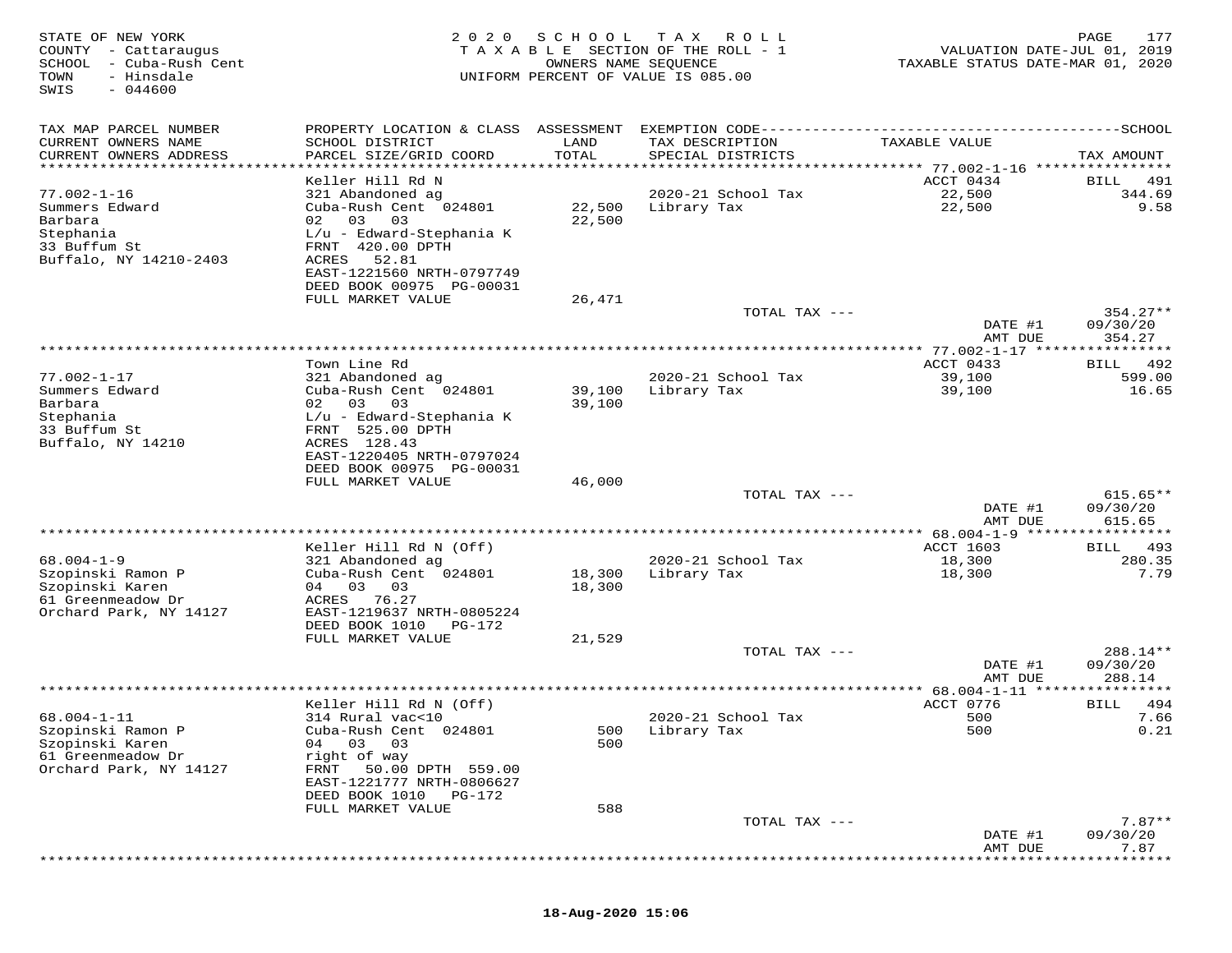| STATE OF NEW YORK<br>COUNTY - Cattaraugus<br>SCHOOL - Cuba-Rush Cent<br>- Hinsdale<br>TOWN<br>SWIS<br>$-044600$ |                                                                                                                                                                        |                  | 2020 SCHOOL TAX ROLL<br>TAXABLE SECTION OF THE ROLL - 1<br>OWNERS NAME SEQUENCE<br>UNIFORM PERCENT OF VALUE IS 085.00 |                               | 178<br>PAGE                          |
|-----------------------------------------------------------------------------------------------------------------|------------------------------------------------------------------------------------------------------------------------------------------------------------------------|------------------|-----------------------------------------------------------------------------------------------------------------------|-------------------------------|--------------------------------------|
| TAX MAP PARCEL NUMBER<br>CURRENT OWNERS NAME<br>CURRENT OWNERS ADDRESS                                          | SCHOOL DISTRICT<br>PARCEL SIZE/GRID COORD                                                                                                                              | LAND<br>TOTAL    | TAX DESCRIPTION<br>SPECIAL DISTRICTS                                                                                  | TAXABLE VALUE                 | TAX AMOUNT                           |
|                                                                                                                 |                                                                                                                                                                        |                  |                                                                                                                       |                               |                                      |
| $68.004 - 2 - 22.4$<br>Urbanczyk Kevin<br>199 Maryyknoll Dr<br>Lackawanna, NY 14218                             | 4565 Townline Rd<br>314 Rural vac<10<br>Cuba-Rush Cent 024801<br>03 03 03<br>FRNT 250.00 DPTH<br>ACRES<br>2.18<br>EAST-1222439 NRTH-0800315<br>DEED BOOK 28824 PG-4002 | 7,500            | 2020-21 School Tax<br>7,500 Library Tax                                                                               | ACCT 1051<br>7,500<br>7,500   | BILL 495<br>114.90<br>3.19           |
|                                                                                                                 | FULL MARKET VALUE                                                                                                                                                      | 8,824            |                                                                                                                       |                               |                                      |
|                                                                                                                 |                                                                                                                                                                        |                  | TOTAL TAX ---                                                                                                         | DATE #1<br>AMT DUE            | $118.09**$<br>09/30/20<br>118.09     |
|                                                                                                                 | **********************                                                                                                                                                 |                  |                                                                                                                       |                               |                                      |
|                                                                                                                 | 4103 Town Line Rd<br>210 1 Family Res                                                                                                                                  |                  |                                                                                                                       | ACCT 1556                     | BILL 496                             |
| $77.002 - 1 - 19.4$<br>Vander Leest Terry A<br>4103 Townline Rd<br>Cuba, NY 14727                               | Cuba-Rush Cent 024801<br>01 03 03<br>Ff 3850.00<br>ACRES 116.10<br>EAST-1220728 NRTH-0794120                                                                           |                  | ENH STAR 41834<br>36,600 2020-21 School Tax<br>209,500 Library Tax                                                    | 209,500<br>209,500            | 63,520<br>3,209.49<br>89.22          |
|                                                                                                                 | DEED BOOK 5371 PG-9001<br>FULL MARKET VALUE                                                                                                                            | 246,471          |                                                                                                                       |                               |                                      |
|                                                                                                                 |                                                                                                                                                                        |                  | TOTAL TAX ---                                                                                                         | DATE #1<br>AMT DUE            | $2,402.71**$<br>09/30/20<br>2,402.71 |
|                                                                                                                 |                                                                                                                                                                        |                  |                                                                                                                       |                               |                                      |
| 68.004-2-17<br>Watson James E Jr<br>Watson Andrea<br>6711 Maple Hill Rd<br>South Wales, NY 14139                | Keller Hill Rd N<br>312 Vac w/imprv<br>Cuba-Rush Cent 024801<br>03 03 03<br>Ff 2000.00<br>ACRES 30.80<br>EAST-1222045 NRTH-0803621                                     | 18,100<br>19,400 | 2020-21 School Tax<br>Library Tax                                                                                     | ACCT 0880<br>19,400<br>19,400 | BILL 497<br>297.20<br>8.26           |
|                                                                                                                 | DEED BOOK 00996 PG-00622                                                                                                                                               |                  |                                                                                                                       |                               |                                      |
|                                                                                                                 | FULL MARKET VALUE                                                                                                                                                      | 22,824           | TOTAL TAX ---                                                                                                         | DATE #1                       | $305.46**$<br>09/30/20               |
|                                                                                                                 |                                                                                                                                                                        |                  |                                                                                                                       | AMT DUE                       | 305.46                               |
| $68.004 - 2 - 33$<br>Wilson John H Sr<br>Wilson John H Jr<br>2 Union St<br>Cuba, NY 14727                       | Torrey Rd<br>314 Rural vac<10<br>Cuba-Rush Cent 024801<br>03 03 03<br>ACRES<br>8.25<br>EAST-1219046 NRTH-0800478                                                       | 11,200<br>11,200 | 2020-21 School Tax<br>Library Tax                                                                                     | ACCT 0934<br>11,200<br>11,200 | BILL 498<br>171.58<br>4.77           |
|                                                                                                                 | DEED BOOK 1029 PG-1127<br>FULL MARKET VALUE                                                                                                                            | 13,176           |                                                                                                                       |                               |                                      |
|                                                                                                                 |                                                                                                                                                                        |                  | TOTAL TAX ---                                                                                                         | DATE #1<br>AMT DUE            | $176.35**$<br>09/30/20<br>176.35     |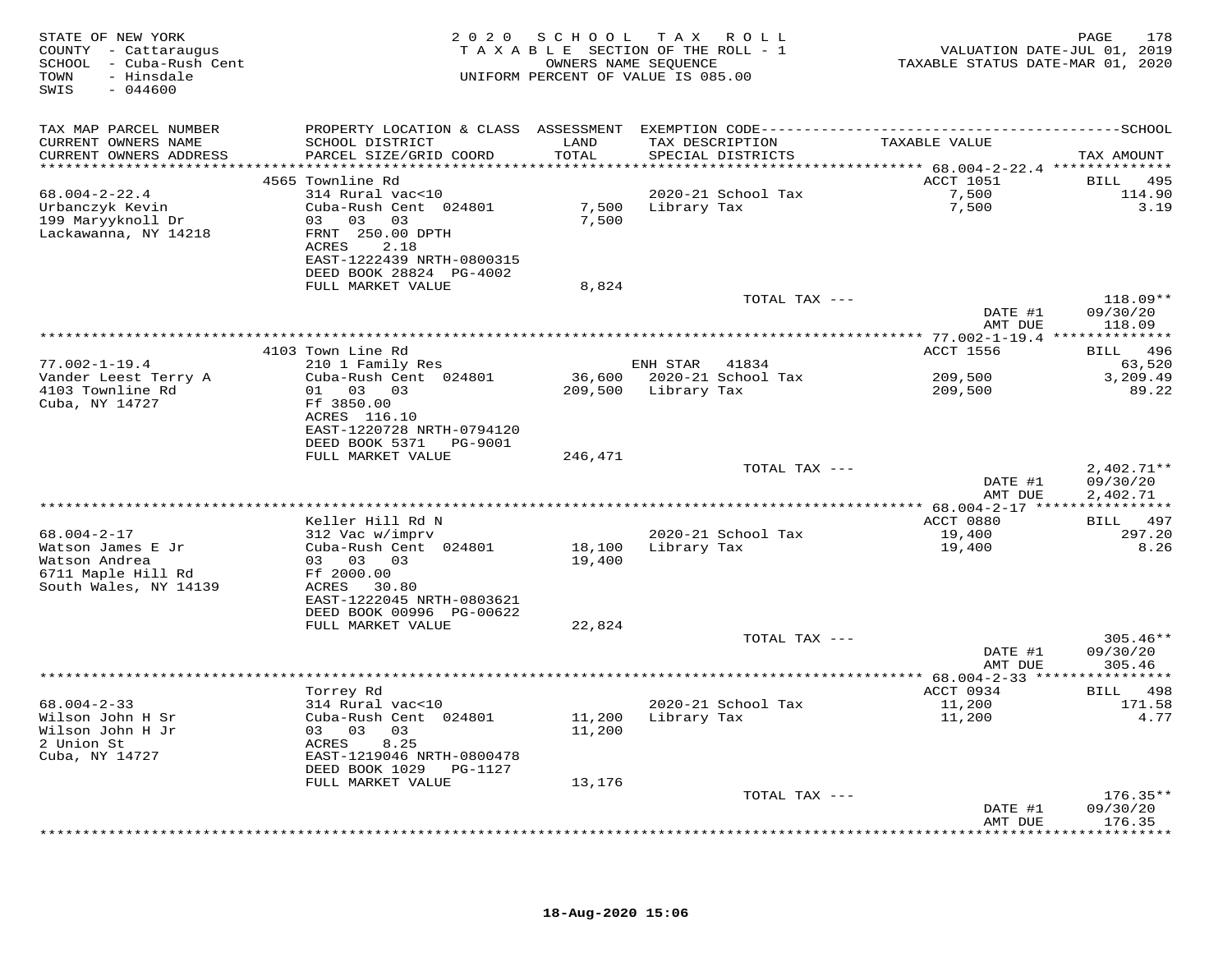| STATE OF NEW YORK<br>COUNTY - Cattaraugus<br>SCHOOL - Cuba-Rush Cent<br>- Hinsdale<br>TOWN<br>$-044600$<br>SWIS | 2 0 2 0                                   | S C H O O L      | TAX ROLL<br>TAXABLE SECTION OF THE ROLL - 1<br>OWNERS NAME SEQUENCE<br>UNIFORM PERCENT OF VALUE IS 085.00 | VALUATION DATE-JUL 01, 2019<br>TAXABLE STATUS DATE-MAR 01, 2020 | 179<br>PAGE               |
|-----------------------------------------------------------------------------------------------------------------|-------------------------------------------|------------------|-----------------------------------------------------------------------------------------------------------|-----------------------------------------------------------------|---------------------------|
| TAX MAP PARCEL NUMBER                                                                                           |                                           |                  |                                                                                                           |                                                                 |                           |
| CURRENT OWNERS NAME<br>CURRENT OWNERS ADDRESS                                                                   | SCHOOL DISTRICT<br>PARCEL SIZE/GRID COORD | LAND<br>TOTAL    | TAX DESCRIPTION<br>SPECIAL DISTRICTS                                                                      | TAXABLE VALUE                                                   | TAX AMOUNT                |
| ******************                                                                                              |                                           | *******          |                                                                                                           | ******** 68.004-2-34 *****************                          |                           |
|                                                                                                                 | Torrey Rd (Off)                           |                  |                                                                                                           | ACCT 0800                                                       | <b>BILL</b><br>499        |
| $68.004 - 2 - 34$                                                                                               | 322 Rural vac>10                          |                  | 2020-21 School Tax                                                                                        | 21,200                                                          | 324.78                    |
| Wilson John H Sr                                                                                                | Cuba-Rush Cent 024801                     | 21,200           | Library Tax                                                                                               | 21,200                                                          | 9.03                      |
| Wilson John H Jr                                                                                                | 03<br>03<br>11                            | 21,200           |                                                                                                           |                                                                 |                           |
| 2 Union St                                                                                                      | ACRES 46.55<br>EAST-1217663 NRTH-0800548  |                  |                                                                                                           |                                                                 |                           |
| Cuba, NY 14727                                                                                                  | DEED BOOK 1029<br>PG-1127                 |                  |                                                                                                           |                                                                 |                           |
|                                                                                                                 | FULL MARKET VALUE                         | 24,941           |                                                                                                           |                                                                 |                           |
|                                                                                                                 |                                           |                  | TOTAL TAX ---                                                                                             |                                                                 | 333.81**                  |
|                                                                                                                 |                                           |                  |                                                                                                           | DATE #1                                                         | 09/30/20                  |
|                                                                                                                 |                                           |                  |                                                                                                           | AMT DUE                                                         | 333.81                    |
| *****************************                                                                                   |                                           |                  |                                                                                                           |                                                                 |                           |
|                                                                                                                 | Keller Hill Rd N                          |                  |                                                                                                           | ACCT 0935                                                       | 500<br>BILL               |
| $68.004 - 2 - 35$                                                                                               | 322 Rural vac>10                          |                  | 2020-21 School Tax                                                                                        | 22,000                                                          | 337.03                    |
| Wilson John H Sr<br>2 Union St                                                                                  | Cuba-Rush Cent 024801<br>11 03 03         | 22,000<br>22,000 | Library Tax                                                                                               | 22,000                                                          | 9.37                      |
| Cuba, NY 14727                                                                                                  | FRNT 1260.00 DPTH                         |                  |                                                                                                           |                                                                 |                           |
|                                                                                                                 | ACRES<br>50.37                            |                  |                                                                                                           |                                                                 |                           |
|                                                                                                                 | EAST-1217957 NRTH-0801664                 |                  |                                                                                                           |                                                                 |                           |
|                                                                                                                 | DEED BOOK 00974 PG-00944                  |                  |                                                                                                           |                                                                 |                           |
|                                                                                                                 | FULL MARKET VALUE                         | 25,882           |                                                                                                           |                                                                 |                           |
|                                                                                                                 |                                           |                  | TOTAL TAX ---                                                                                             |                                                                 | $346.40**$                |
|                                                                                                                 |                                           |                  |                                                                                                           | DATE #1<br>AMT DUE                                              | 09/30/20<br>346.40        |
|                                                                                                                 |                                           |                  |                                                                                                           |                                                                 |                           |
|                                                                                                                 | 268 Nys Rte 446                           |                  |                                                                                                           | ACCT 1206                                                       | 501<br><b>BILL</b>        |
| $68.004 - 1 - 4.5$                                                                                              | 210 1 Family Res                          |                  | BAS STAR<br>41854                                                                                         |                                                                 | 27,300                    |
| Wise David W                                                                                                    | Cuba-Rush Cent 024801                     | 22,100           | 2020-21 School Tax                                                                                        | 84,000                                                          | 1,286.86                  |
| Charlene L                                                                                                      | 12 03<br>03                               | 84,000           | Library Tax                                                                                               | 84,000                                                          | 35.77                     |
| 268 Rte 446                                                                                                     | FRNT 987.00 DPTH                          |                  |                                                                                                           |                                                                 |                           |
| Cuba, NY 14727                                                                                                  | ACRES 20.15<br>EAST-1216851 NRTH-0807368  |                  |                                                                                                           |                                                                 |                           |
|                                                                                                                 | DEED BOOK 1008<br>PG-422                  |                  |                                                                                                           |                                                                 |                           |
|                                                                                                                 | FULL MARKET VALUE                         | 98,824           |                                                                                                           |                                                                 |                           |
|                                                                                                                 |                                           |                  | TOTAL TAX ---                                                                                             |                                                                 | $920.63**$                |
|                                                                                                                 |                                           |                  |                                                                                                           | DATE #1                                                         | 09/30/20                  |
|                                                                                                                 |                                           |                  |                                                                                                           | AMT DUE                                                         | 920.63                    |
|                                                                                                                 |                                           |                  |                                                                                                           | **** 68.004-2-14.1 **************                               |                           |
|                                                                                                                 | Keller Hill Rd N                          |                  |                                                                                                           | ACCT 0613                                                       | 502<br>BILL               |
| $68.004 - 2 - 14.1$<br>WOOD WILLIAM J.                                                                          | 311 Res vac land<br>Cuba-Rush Cent 024801 | 13,400           | 2020-21 School Tax<br>Library Tax                                                                         | 13,400<br>13,400                                                | 205.28<br>5.71            |
| WOOD ANGELA M.                                                                                                  | 03 03 03                                  | 13,400           |                                                                                                           |                                                                 |                           |
| 4526 Candlewood Dr                                                                                              | ACRES 13.68                               |                  |                                                                                                           |                                                                 |                           |
| Lockport, NY 14094                                                                                              | EAST-1219477 NRTH-0803331                 |                  |                                                                                                           |                                                                 |                           |
|                                                                                                                 | DEED BOOK 29360 PG-2001                   |                  |                                                                                                           |                                                                 |                           |
|                                                                                                                 | FULL MARKET VALUE                         | 15,765           |                                                                                                           |                                                                 |                           |
|                                                                                                                 |                                           |                  | TOTAL TAX ---                                                                                             |                                                                 | $210.99**$                |
|                                                                                                                 |                                           |                  |                                                                                                           | DATE #1                                                         | 09/30/20                  |
|                                                                                                                 |                                           |                  |                                                                                                           | AMT DUE                                                         | 210.99<br>* * * * * * * * |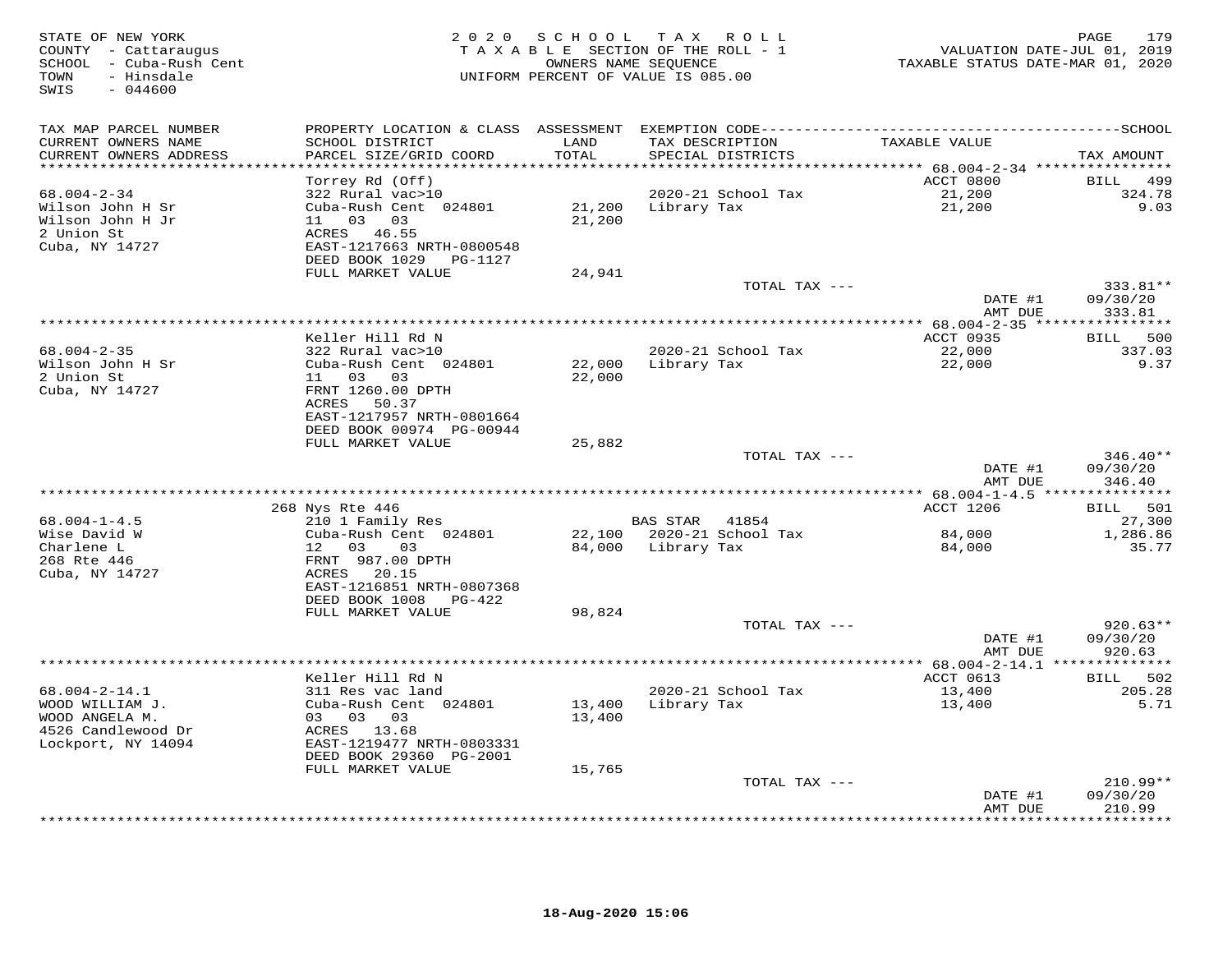| STATE OF NEW YORK<br>COUNTY - Cattaraugus<br>SCHOOL<br>- Cuba-Rush Cent<br>TOWN<br>- Hinsdale | 2 0 2 0<br>TAXABLE SECTION OF THE ROLL - 1<br>UNIFORM PERCENT OF VALUE IS 085.00 | 180<br>PAGE<br>VALUATION DATE-JUL 01, 2019<br>TAXABLE STATUS DATE-MAR 01, 2020 |                                      |                                 |                       |
|-----------------------------------------------------------------------------------------------|----------------------------------------------------------------------------------|--------------------------------------------------------------------------------|--------------------------------------|---------------------------------|-----------------------|
| $-044600$<br>SWIS                                                                             |                                                                                  |                                                                                |                                      |                                 |                       |
| TAX MAP PARCEL NUMBER                                                                         | PROPERTY LOCATION & CLASS ASSESSMENT                                             |                                                                                |                                      |                                 |                       |
| CURRENT OWNERS NAME<br>CURRENT OWNERS ADDRESS<br>*************************                    | SCHOOL DISTRICT<br>PARCEL SIZE/GRID COORD                                        | LAND<br><b>TOTAL</b>                                                           | TAX DESCRIPTION<br>SPECIAL DISTRICTS | TAXABLE VALUE                   | TAX AMOUNT            |
|                                                                                               | Keller Hill Rd N                                                                 |                                                                                |                                      | ACCT 1601                       | 503<br>BILL           |
| $68.004 - 2 - 14.4$                                                                           | 311 Res vac land                                                                 |                                                                                | 2020-21 School Tax                   | 8,200                           | 125.62                |
| Wood William James                                                                            | Cuba-Rush Cent 024801                                                            | 8,200                                                                          | Library Tax                          | 8,200                           | 3.49                  |
| Wood Angela M.                                                                                | 03 03 03                                                                         | 8,200                                                                          |                                      |                                 |                       |
| 4526 Candlewood Drive                                                                         | 3.05<br>ACRES                                                                    |                                                                                |                                      |                                 |                       |
| Lockport, NY 14094                                                                            | EAST-1219459 NRTH-0804014                                                        |                                                                                |                                      |                                 |                       |
|                                                                                               | DEED BOOK 20200 PG-7952                                                          |                                                                                |                                      |                                 |                       |
| PRIOR OWNER ON 3/01/2020                                                                      | FULL MARKET VALUE                                                                | 9,647                                                                          |                                      |                                 |                       |
| Wood William                                                                                  |                                                                                  |                                                                                | TOTAL TAX ---                        |                                 | $129.11**$            |
|                                                                                               |                                                                                  |                                                                                |                                      | DATE #1                         | 09/30/20              |
|                                                                                               |                                                                                  |                                                                                |                                      | AMT DUE                         | 129.11                |
|                                                                                               |                                                                                  |                                                                                |                                      |                                 |                       |
|                                                                                               | Keller Hill Rd N                                                                 |                                                                                |                                      | ACCT 1656                       | 504<br>BILL           |
| $68.004 - 2 - 14.5$                                                                           | 311 Res vac land                                                                 |                                                                                | 2020-21 School Tax                   | 8,500                           | 130.22                |
| Wood William S                                                                                | Cuba-Rush Cent 024801                                                            | 8,500                                                                          | Library Tax                          | 8,500                           | 3.62                  |
| Wood Joan E                                                                                   | 03 03<br>03                                                                      | 8,500                                                                          |                                      |                                 |                       |
| 662 Ruie Rd                                                                                   | 3.32<br>ACRES                                                                    |                                                                                |                                      |                                 |                       |
| N. Tonawanda, NY 14120                                                                        | EAST-1218977 NRTH-0804016                                                        |                                                                                |                                      |                                 |                       |
|                                                                                               | DEED BOOK 8358<br>PG-2001<br>FULL MARKET VALUE                                   | 10,000                                                                         |                                      |                                 |                       |
|                                                                                               |                                                                                  |                                                                                | TOTAL TAX ---                        |                                 | 133.84**              |
|                                                                                               |                                                                                  |                                                                                |                                      | DATE #1                         | 09/30/20              |
|                                                                                               |                                                                                  |                                                                                |                                      | AMT DUE                         | 133.84                |
|                                                                                               |                                                                                  |                                                                                |                                      |                                 |                       |
|                                                                                               | Torrey Rd                                                                        |                                                                                |                                      | ACCT 0889                       | 505<br>BILL           |
| $68.004 - 2 - 32$                                                                             | 260 Seasonal res                                                                 |                                                                                | 2020-21 School Tax                   | 37,700                          | 577.55                |
| Zoll Marjorie A                                                                               | Cuba-Rush Cent 024801                                                            | 13,400                                                                         | Library Tax                          | 37,700                          | 16.05                 |
| 9033 Buffalo St                                                                               | 03 03<br>03                                                                      | 37,700                                                                         |                                      |                                 |                       |
| PO Box 32<br>Rushford, NY 14777                                                               | incl. 68.004-2-31<br>FRNT 440.00 DPTH                                            |                                                                                |                                      |                                 |                       |
|                                                                                               | ACRES<br>13.82                                                                   |                                                                                |                                      |                                 |                       |
|                                                                                               | EAST-1219724 NRTH-8000551                                                        |                                                                                |                                      |                                 |                       |
|                                                                                               | DEED BOOK 891<br>PG-01130                                                        |                                                                                |                                      |                                 |                       |
|                                                                                               | FULL MARKET VALUE                                                                | 44,353                                                                         |                                      |                                 |                       |
|                                                                                               |                                                                                  |                                                                                | TOTAL TAX ---                        |                                 | $593.60**$            |
|                                                                                               |                                                                                  |                                                                                |                                      | DATE #1                         | 09/30/20              |
|                                                                                               | ***********************************                                              |                                                                                |                                      | AMT DUE<br>******************** | 593.60<br>*********** |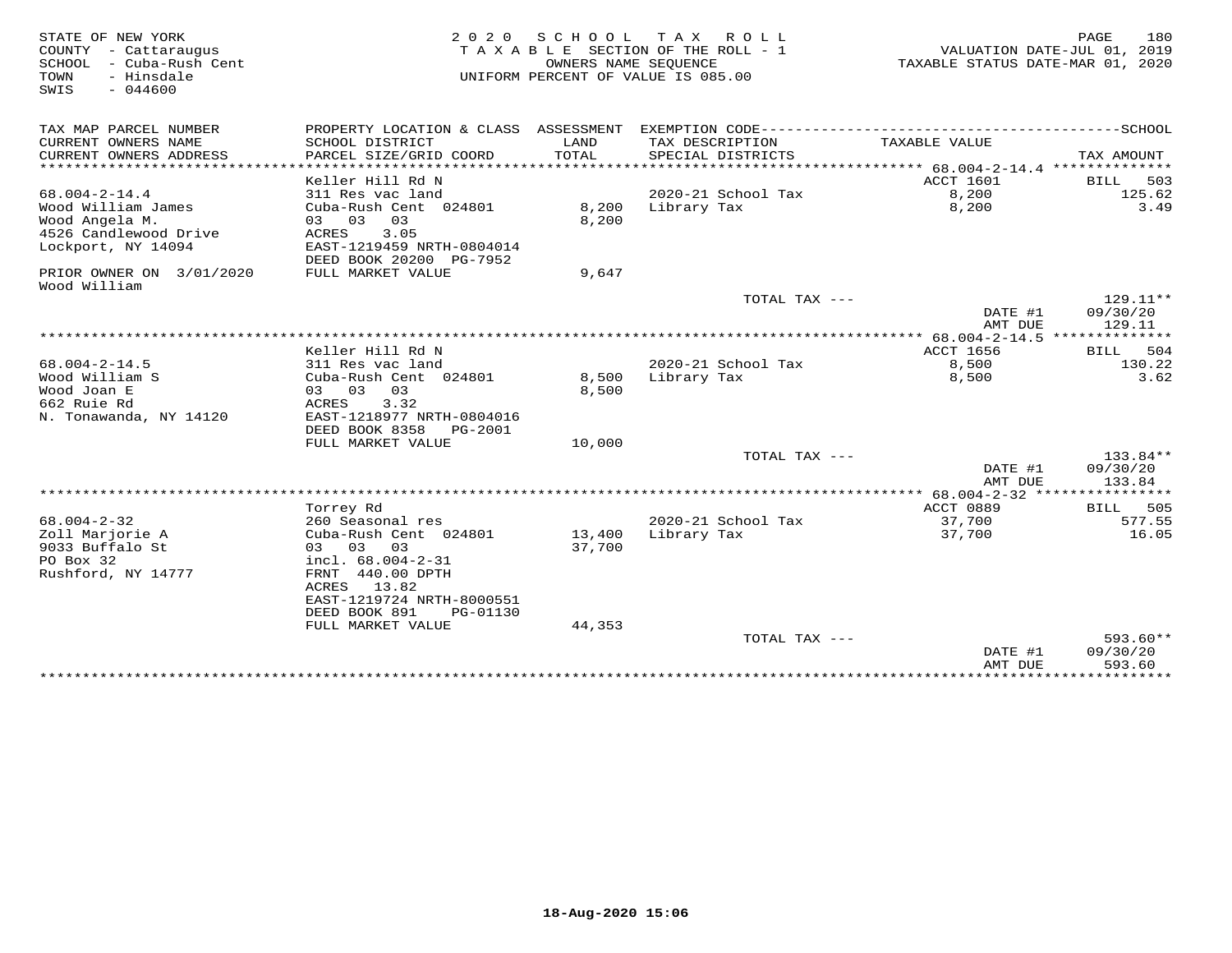|      | STATE OF NEW YORK       | 2020 SCHOOL TAX ROLL            |  |                                  |                        | PAGE | 181 |
|------|-------------------------|---------------------------------|--|----------------------------------|------------------------|------|-----|
|      | COUNTY - Cattaraugus    | TAXABLE SECTION OF THE ROLL - 1 |  | VALUATION DATE-JUL 01, 2019      |                        |      |     |
|      | SCHOOL - Cuba-Rush Cent |                                 |  | TAXABLE STATUS DATE-MAR 01, 2020 |                        |      |     |
|      | TOWN - Hinsdale         |                                 |  |                                  | RPS155/V04/L015        |      |     |
| SWIS | - 044600                |                                 |  |                                  | CURRENT DATE 8/18/2020 |      |     |
|      |                         |                                 |  |                                  |                        |      |     |

# ROLL SUB SECTION - - TOTALS

## \*\*\* S P E C I A L D I S T R I C T S U M M A R Y \*\*\*

|      |      | momn.<br>.UIAL | <b>DIZODALO TOM</b><br><b>1115</b><br>LUP | ר את דר            | ΑL<br>$\cdots$      | EXEMPT        | 'ΔΧΔ<br>AAABLE | momn. |
|------|------|----------------|-------------------------------------------|--------------------|---------------------|---------------|----------------|-------|
| CODE | NAME | 'ARC           | TVDF<br>د د د                             | <b>TTT</b><br>ALUM | <b>TTT</b><br>7ALUE | <b>TNUOMA</b> | . ALUE         | TAX   |

#### NO SPECIAL DISTRICTS AT THIS LEVEL

\*\*\* S C H O O L D I S T R I C T S U M M A R Y \*\*\*

| CODE   | DISTRICT NAME                    | TOTAL<br>PARCELS | ASSESSED<br>LAND | ASSESSED<br>TOTAL | EXEMPT<br>AMOUNT | TOTAL<br>TAXABLE |            |
|--------|----------------------------------|------------------|------------------|-------------------|------------------|------------------|------------|
|        |                                  |                  |                  |                   | STAR AMOUNT      | STAR TAXABLE     | TOTAL TAX  |
|        | Cuba-Rush Cent                   | 91               | 1735,700         | 3219,500          | 69,165           | 3,150,335        |            |
| 024801 |                                  |                  |                  |                   | 670,080          | 2,480,255        | 39, 338.43 |
|        | SUB-TOTAL                        | 91               | 1735,700         | 3219,500          | 69,165           | 3,150,335        |            |
|        | $S \cup B - T \cup T A L (CONT)$ |                  |                  |                   | 670,080          | 2,480,255        | 39, 338.43 |
|        | TOTAL                            | 91               | 1735,700         | 3219,500          | 69,165           | 3,150,335        |            |
|        | T O T A L (CONT)                 |                  |                  |                   | 670,080          | 2,480,255        | 39, 338.43 |

## \*\*\* S Y S T E M C O D E S S U M M A R Y \*\*\*

# NO SYSTEM EXEMPTIONS AT THIS LEVEL

| CODE  | DESCRIPTION | TOTAL<br>PARCELS | SCHOOL  |
|-------|-------------|------------------|---------|
| 41800 | AGED C/T/S  | 8                | 69,165  |
| 41834 | ENH STAR    |                  | 398,280 |
| 41854 | BAS STAR    | 10               | 271,800 |
|       | TOTAL       | 19               | 739,245 |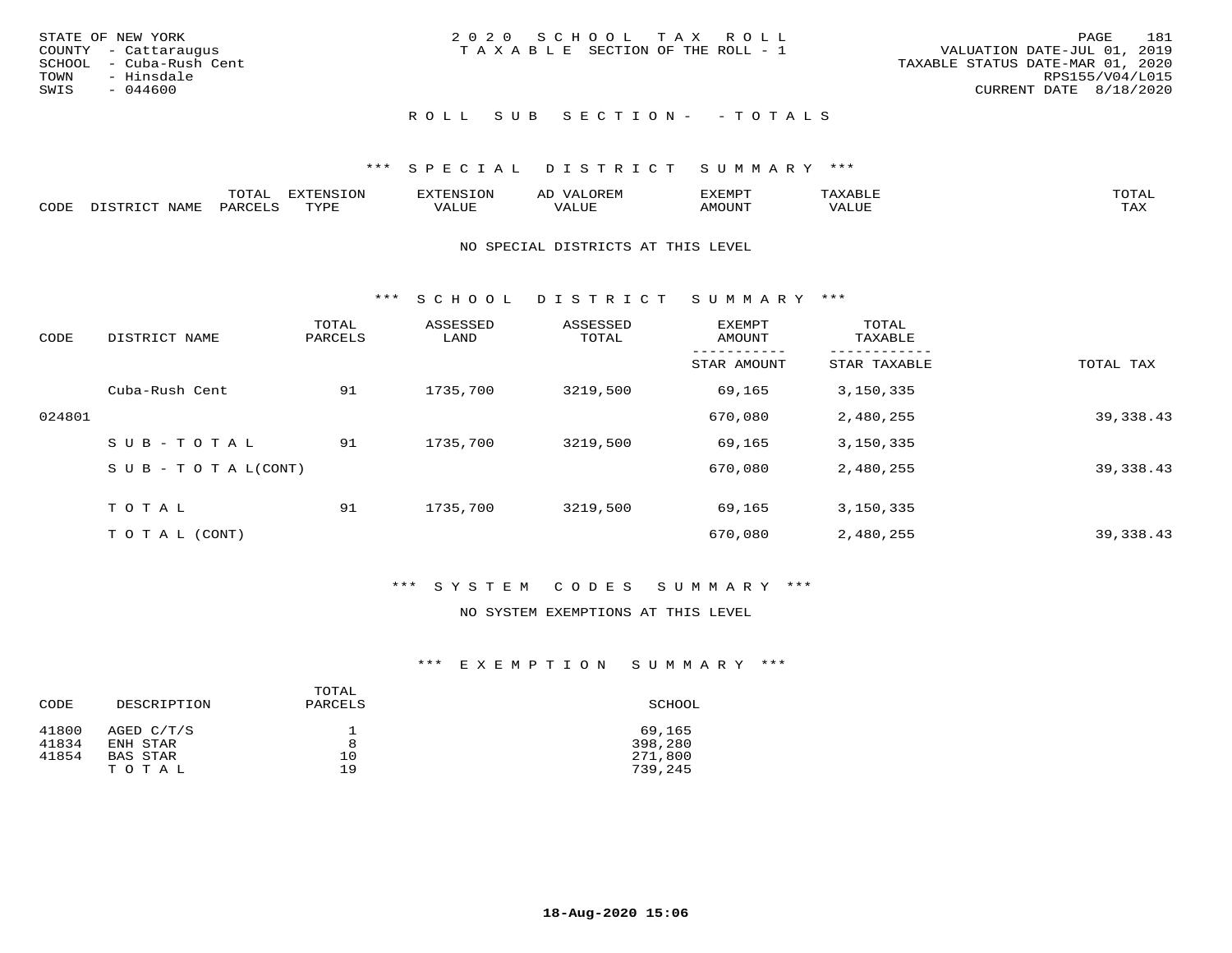| STATE OF NEW YORK<br>COUNTY - Cattaraugus<br>SCHOOL  – Cuba-Rush Cent<br>TOWN<br>- Hinsdale | 2020 SCHOOL TAX ROLL<br>TAXABLE SECTION OF THE ROLL - 1 | 182<br><b>PAGE</b><br>VALUATION DATE-JUL 01, 2019<br>TAXABLE STATUS DATE-MAR 01, 2020<br>RPS155/V04/L015 |
|---------------------------------------------------------------------------------------------|---------------------------------------------------------|----------------------------------------------------------------------------------------------------------|
| SWIS<br>$-044600$                                                                           |                                                         | CURRENT DATE 8/18/2020                                                                                   |

ROLL SUB SECTION - - TOTALS

| ROLL<br>SEC | DESCRIPTION                | TOTAL<br>PARCELS | ASSESSED<br>LAND | ASSESSED<br>TOTAL | <b>EXEMPT</b><br>AMOUNT | TOTAL<br>TAXABLE           |             | TOTAL<br>TAX |
|-------------|----------------------------|------------------|------------------|-------------------|-------------------------|----------------------------|-------------|--------------|
|             |                            |                  |                  |                   | STAR AMOUNT             | ----------<br>STAR TAXABLE | TAX<br>RATE |              |
|             | 2020-21 School Tax         |                  | 1735,700         | 3219,500          | 69,165<br>670,080       | 3,150,335<br>2,480,255     |             | 37,996.85    |
|             | Library Tax                |                  | 1735,700         | 3219,500          | 69,165                  | 3,150,335                  |             |              |
|             |                            |                  |                  |                   |                         | 3,150,335                  |             | 1,341.58     |
|             | SPEC DIST TAXES<br>TAXABLE | 91               |                  |                   |                         |                            |             | 39,338.43    |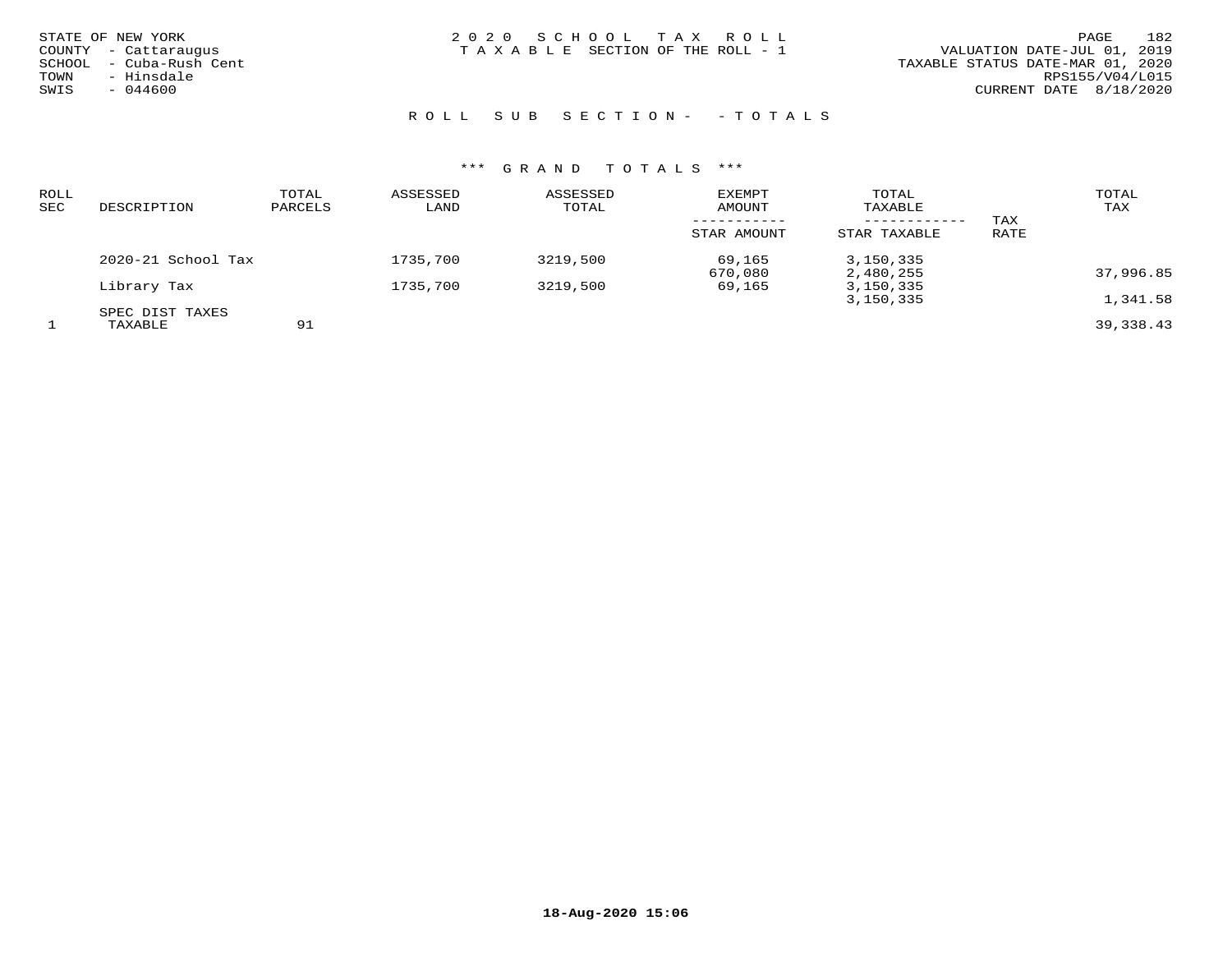|      | STATE OF NEW YORK       | 2020 SCHOOL TAX ROLL            |  | 183<br>PAGE                      |
|------|-------------------------|---------------------------------|--|----------------------------------|
|      | COUNTY - Cattaraugus    | TAXABLE SECTION OF THE ROLL - 1 |  | VALUATION DATE-JUL 01, 2019      |
|      | SCHOOL - Cuba-Rush Cent |                                 |  | TAXABLE STATUS DATE-MAR 01, 2020 |
| TOWN | - Hinsdale              |                                 |  | RPS155/V04/L015                  |
| SWIS | $-044600$               |                                 |  | CURRENT DATE 8/18/2020           |
|      |                         |                                 |  |                                  |

#### \*\*\* S P E C I A L D I S T R I C T S U M M A R Y \*\*\*

|      |                  | momm <sup>.</sup><br>TOTAT | <b>ELIMENT OF ONT</b><br>T OTA | 'ENS   | OREM                     | CXEMPT        | $max$ and $max$          | $m \wedge m \wedge n$ |
|------|------------------|----------------------------|--------------------------------|--------|--------------------------|---------------|--------------------------|-----------------------|
| CODE | NAME<br>DISTRICT | PARCELS                    | TVDF<br>.                      | 7ALUE. | . <del>.</del><br>. ALUF | <b>AMOUNT</b> | * * * * * * * *<br>'ALUL | <b>TAY</b><br>⊥⇔∆     |

#### NO SPECIAL DISTRICTS AT THIS LEVEL

\*\*\* S C H O O L D I S T R I C T S U M M A R Y \*\*\*

| CODE   | DISTRICT NAME                    | TOTAL<br>PARCELS | ASSESSED<br>LAND | ASSESSED<br>TOTAL | EXEMPT<br>AMOUNT | TOTAL<br>TAXABLE |            |
|--------|----------------------------------|------------------|------------------|-------------------|------------------|------------------|------------|
|        |                                  |                  |                  |                   | STAR AMOUNT      | STAR TAXABLE     | TOTAL TAX  |
|        | Cuba-Rush Cent                   | 91               | 1735,700         | 3219,500          | 69,165           | 3,150,335        |            |
| 024801 |                                  |                  |                  |                   | 670,080          | 2,480,255        | 39, 338.43 |
|        | SUB-TOTAL                        | 91               | 1735,700         | 3219,500          | 69,165           | 3,150,335        |            |
|        | $S \cup B - T \cup T A L (CONT)$ |                  |                  |                   | 670,080          | 2,480,255        | 39, 338.43 |
|        | TOTAL                            | 91               | 1735,700         | 3219,500          | 69,165           | 3,150,335        |            |
|        | T O T A L (CONT)                 |                  |                  |                   | 670,080          | 2,480,255        | 39, 338.43 |

#### \*\*\* S Y S T E M C O D E S S U M M A R Y \*\*\*

### NO SYSTEM EXEMPTIONS AT THIS LEVEL

| CODE  | DESCRIPTION | TOTAL<br>PARCELS | SCHOOL  |
|-------|-------------|------------------|---------|
| 41800 | AGED C/T/S  |                  | 69,165  |
| 41834 | ENH STAR    | 8                | 398,280 |
| 41854 | BAS STAR    | 10               | 271,800 |
|       | TOTAL       | 19               | 739,245 |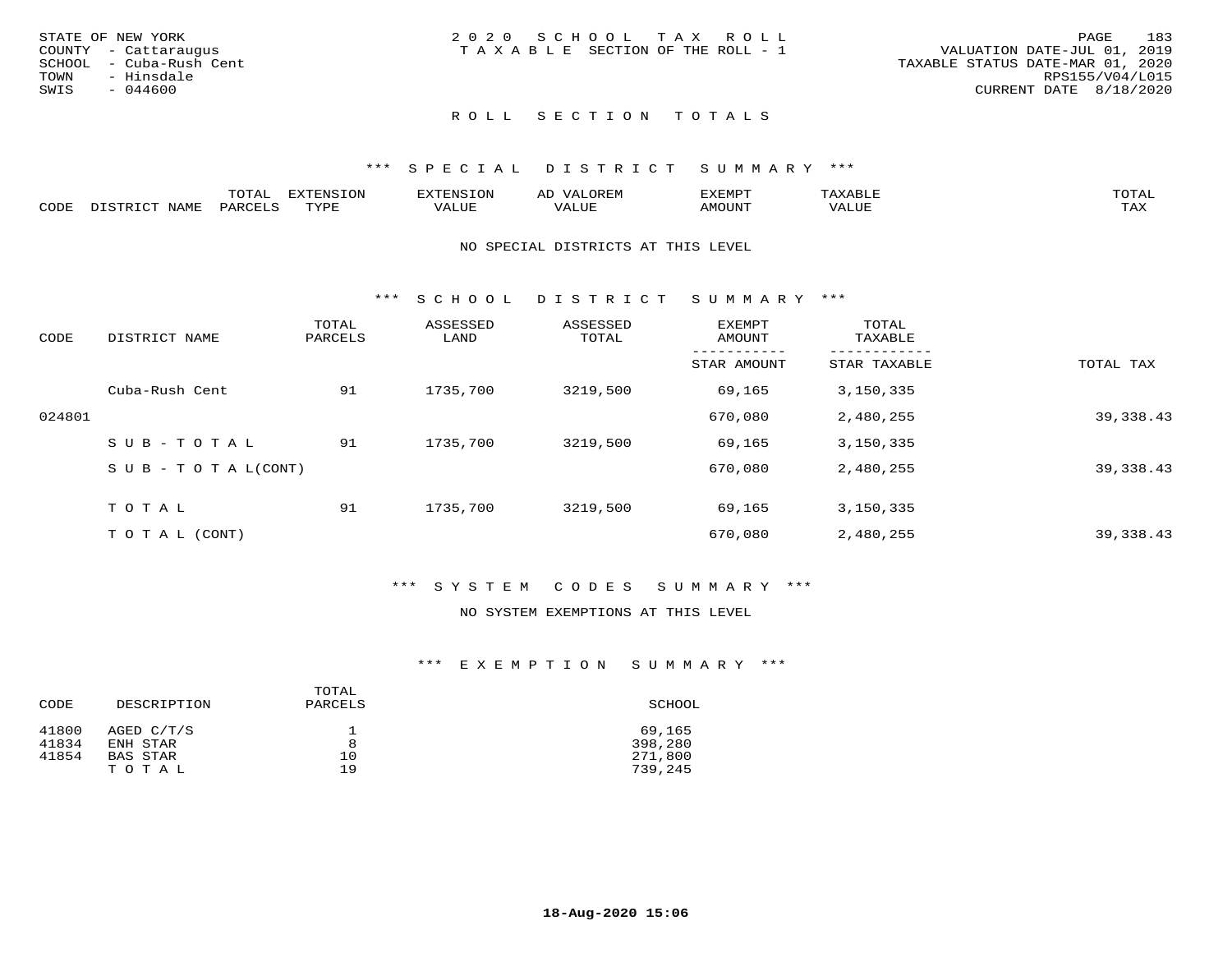| STATE OF NEW YORK       | 2020 SCHOOL TAX ROLL            | 184<br>PAGE                      |
|-------------------------|---------------------------------|----------------------------------|
| COUNTY - Cattaraugus    | TAXABLE SECTION OF THE ROLL - 1 | VALUATION DATE-JUL 01, 2019      |
| SCHOOL - Cuba-Rush Cent |                                 | TAXABLE STATUS DATE-MAR 01, 2020 |
| - Hinsdale<br>TOWN      |                                 | RPS155/V04/L015                  |
| $-044600$<br>SWIS       |                                 | CURRENT DATE 8/18/2020           |
|                         |                                 |                                  |

# R O L L S E C T I O N T O T A L S

| ROLL<br>SEC | DESCRIPTION            | TOTAL<br>PARCELS | ASSESSED<br>LAND | ASSESSED<br>TOTAL | <b>EXEMPT</b><br>AMOUNT | TOTAL<br>TAXABLE |      | TOTAL<br>TAX |
|-------------|------------------------|------------------|------------------|-------------------|-------------------------|------------------|------|--------------|
|             |                        |                  |                  |                   | -----------             | ------------     | TAX  |              |
|             |                        |                  |                  |                   | STAR AMOUNT             | STAR TAXABLE     | RATE |              |
|             | $2020 - 21$ School Tax |                  | 1735,700         | 3219,500          | 69,165                  | 3,150,335        |      |              |
|             |                        |                  |                  |                   | 670,080                 | 2,480,255        |      | 37,996.85    |
|             | Library Tax            |                  | 1735,700         | 3219,500          | 69,165                  | 3,150,335        |      |              |
|             |                        |                  |                  |                   |                         | 3,150,335        |      | 1,341.58     |
|             | SPEC DIST TAXES        |                  |                  |                   |                         |                  |      |              |
|             | TAXABLE                | 91               |                  |                   |                         |                  |      | 39,338.43    |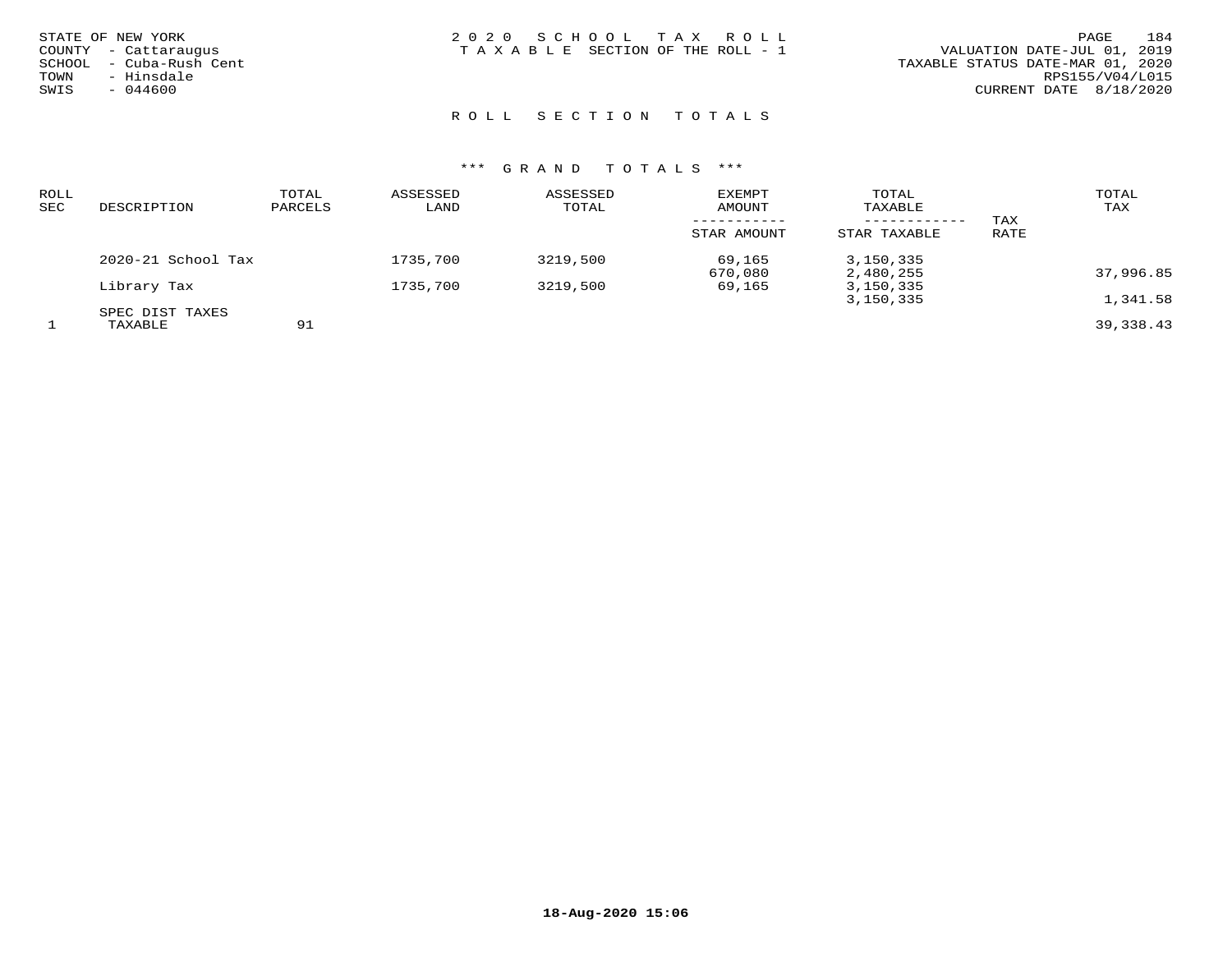| STATE OF NEW YORK<br>COUNTY<br>- Cattaraugus<br>SCHOOL<br>- Cuba-Rush Cent<br>- Hinsdale<br>TOWN<br>$-044600$<br>SWIS | 2 0 2 0<br>SPECIAL FRANCHISE SECTION OF THE ROLL - 5<br>UNIFORM PERCENT OF VALUE IS 085.00 | VALUATION DATE-JUL 01,<br>TAXABLE STATUS DATE-MAR 01, | 185<br>PAGE<br>2019<br>2020 |                                    |                           |
|-----------------------------------------------------------------------------------------------------------------------|--------------------------------------------------------------------------------------------|-------------------------------------------------------|-----------------------------|------------------------------------|---------------------------|
| TAX MAP PARCEL NUMBER                                                                                                 | PROPERTY LOCATION & CLASS                                                                  | ASSESSMENT                                            | EXEMPTION CODE------        |                                    | --------------SCHOOL      |
| CURRENT OWNERS NAME                                                                                                   | SCHOOL DISTRICT                                                                            | LAND                                                  | TAX DESCRIPTION             | TAXABLE VALUE                      |                           |
| CURRENT OWNERS ADDRESS                                                                                                | PARCEL SIZE/GRID COORD                                                                     | TOTAL                                                 | SPECIAL DISTRICTS           |                                    | TAX AMOUNT                |
|                                                                                                                       |                                                                                            |                                                       |                             | $***$ 546.000-9901-132.350/188 *** |                           |
|                                                                                                                       | Special Franchise                                                                          |                                                       |                             | ACCT 1118                          | 506<br>BILL               |
| 546.000-9901-132.350/188                                                                                              | 861 Elec & gas                                                                             |                                                       | 2020-21 School Tax          | 152,871                            | 2,341.95                  |
| Niagara Mohawk Power Corp                                                                                             | Cuba-Rush Cent 024801                                                                      | $\Omega$                                              | Library Tax                 | 152,871                            | 65.10                     |
| Real Estate Tax Dept                                                                                                  | Town Of Hinsdale                                                                           | 152,871                                               |                             |                                    |                           |
| 300 Erie Blyd West                                                                                                    | .14% Cuba/rushford                                                                         |                                                       |                             |                                    |                           |
| Syracuse, NY 13202                                                                                                    | 0.01<br>ACRES                                                                              |                                                       |                             |                                    |                           |
|                                                                                                                       | FULL MARKET VALUE                                                                          | 179,848                                               |                             |                                    |                           |
|                                                                                                                       |                                                                                            |                                                       | TOTAL TAX ---               |                                    | $2,407.05**$              |
|                                                                                                                       |                                                                                            |                                                       |                             | DATE #1                            | 09/30/20                  |
|                                                                                                                       |                                                                                            |                                                       |                             | AMT DUE                            | 2,407.05                  |
|                                                                                                                       |                                                                                            |                                                       |                             | 546.000-9901-631.900/188 ***       |                           |
|                                                                                                                       | Special Franchise                                                                          |                                                       |                             | ACCT 1117                          | 507<br>BILL               |
| 546.000-9901-631.900/188                                                                                              | 866 Telephone                                                                              |                                                       | 2020-21 School Tax          | 31,944                             | 489.37                    |
| Verizon Communications, Inc.                                                                                          | Cuba-Rush Cent 024801                                                                      | 0                                                     | Library Tax                 | 31,944                             | 13.60                     |
| Duff & Phelps                                                                                                         | Town Of Hinsdale                                                                           | 31,944                                                |                             |                                    |                           |
| PO Box 2749                                                                                                           | Cuba/rushford                                                                              |                                                       |                             |                                    |                           |
| Addison, TX 75001                                                                                                     | .25%                                                                                       |                                                       |                             |                                    |                           |
|                                                                                                                       | ACRES<br>0.01                                                                              |                                                       |                             |                                    |                           |
|                                                                                                                       | FULL MARKET VALUE                                                                          | 37,581                                                |                             |                                    |                           |
|                                                                                                                       |                                                                                            |                                                       | TOTAL TAX ---               |                                    | $502.97**$                |
|                                                                                                                       |                                                                                            |                                                       |                             | DATE #1                            | 09/30/20                  |
|                                                                                                                       |                                                                                            |                                                       |                             | AMT DUE                            | 502.97<br>* * * * * * * * |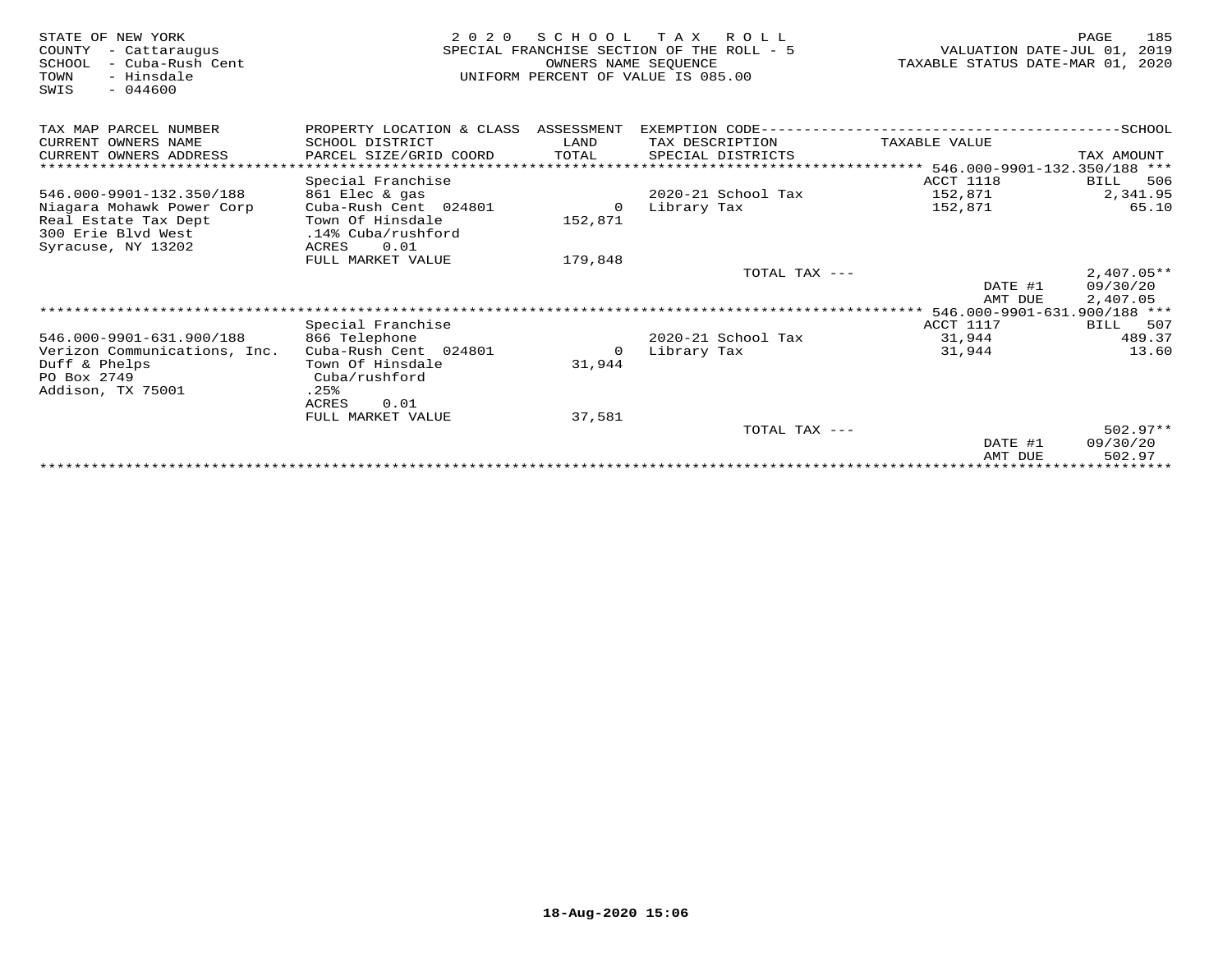| STATE OF NEW YORK<br>COUNTY - Cattaraugus<br>SCHOOL - Cuba-Rush Cent<br>TOWN<br>- Hinsdale<br>SWIS<br>- 044600 | 2020 SCHOOL TAX ROLL<br>SPECIAL FRANCHISE SECTION OF THE ROLL - 5 | 186<br>PAGE<br>VALUATION DATE-JUL 01, 2019<br>TAXABLE STATUS DATE-MAR 01, 2020<br>RPS155/V04/L015<br>CURRENT DATE 8/18/2020 |
|----------------------------------------------------------------------------------------------------------------|-------------------------------------------------------------------|-----------------------------------------------------------------------------------------------------------------------------|
|                                                                                                                | ROLL SUB SECTION- - TOTALS                                        |                                                                                                                             |

|      |                              | ™∩m⊼<br>----                    | EXTENSION | . ENSION         | ΑL<br>$\cdots$ | דפוא:TXF<br>ـالمىتىدە |                | TOTAL |
|------|------------------------------|---------------------------------|-----------|------------------|----------------|-----------------------|----------------|-------|
| CODE | TTATAT<br>$-mm + am$<br>NAME | $\lambda$ DORT $\alpha$<br>'ARL | TVDF      | ** * ***<br>ALUE | 'ALUL          | <b>MOUNT</b>          | 77T<br>1 U J F | TAX   |

#### NO SPECIAL DISTRICTS AT THIS LEVEL

\*\*\* S C H O O L D I S T R I C T S U M M A R Y \*\*\*

| CODE   | DISTRICT NAME                    | TOTAL<br>PARCELS | ASSESSED<br>LAND | ASSESSED<br>TOTAL | EXEMPT<br>AMOUNT | TOTAL<br>TAXABLE |           |
|--------|----------------------------------|------------------|------------------|-------------------|------------------|------------------|-----------|
|        |                                  |                  |                  |                   | STAR AMOUNT      | STAR TAXABLE     | TOTAL TAX |
|        | Cuba-Rush Cent                   | 2                |                  | 184,815           |                  | 184,815          |           |
| 024801 |                                  |                  |                  |                   |                  | 184,815          | 2,910.02  |
|        | SUB-TOTAL                        | $\overline{a}$   |                  | 184,815           |                  | 184,815          |           |
|        | $S \cup B - T \cup T A L (CONT)$ |                  |                  |                   |                  | 184,815          | 2,910.02  |
|        | T O T A L                        | 2                |                  | 184,815           |                  | 184,815          |           |
|        | T O T A L (CONT)                 |                  |                  |                   |                  | 184,815          | 2,910.02  |

#### \*\*\* S Y S T E M C O D E S S U M M A R Y \*\*\*

NO SYSTEM EXEMPTIONS AT THIS LEVEL

\*\*\* E X E M P T I O N S U M M A R Y \*\*\*

NO EXEMPTIONS AT THIS LEVEL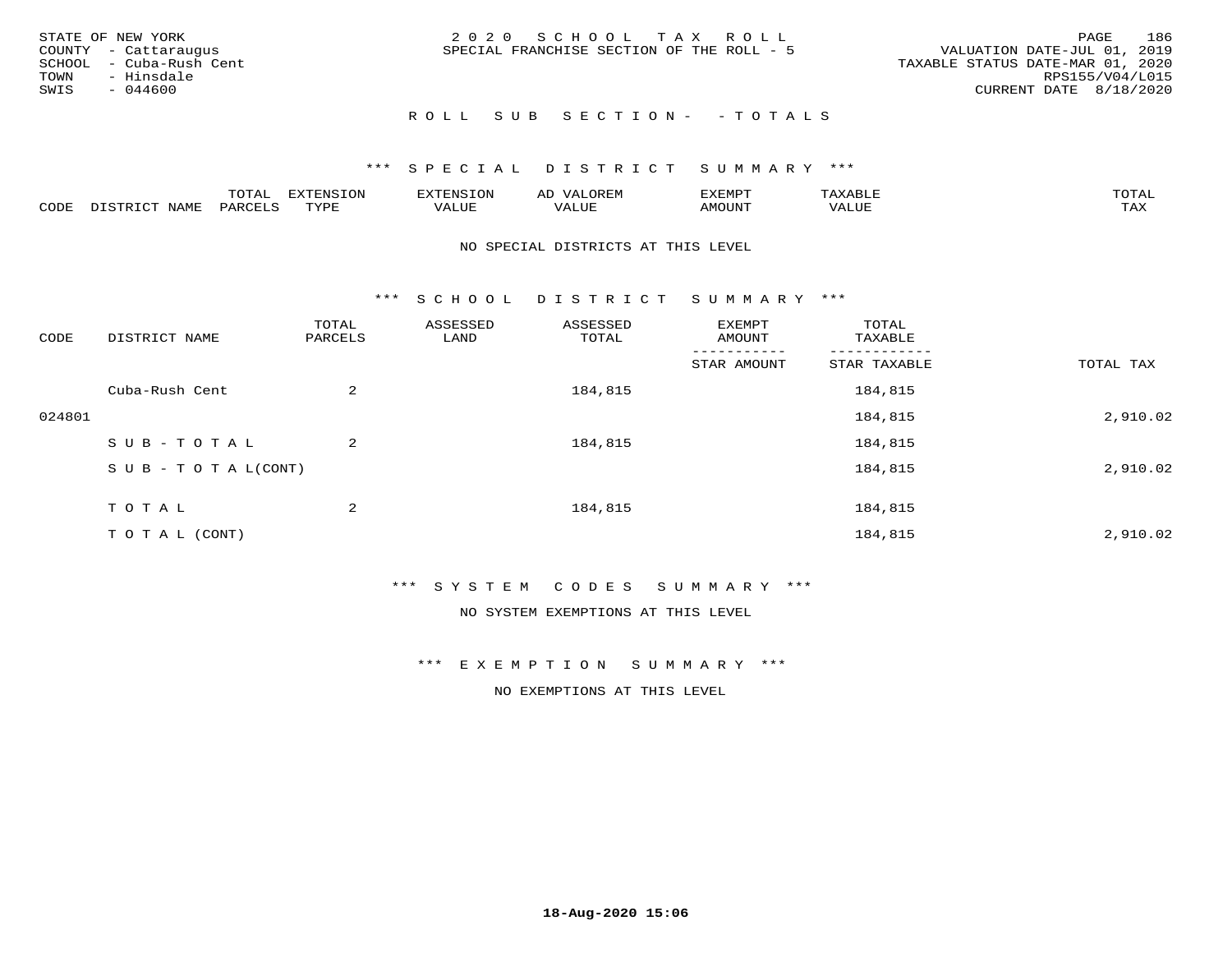| STATE OF NEW YORK<br>COUNTY - Cattaraugus<br>- Cuba-Rush Cent<br>SCHOOL<br>- Hinsdale<br>TOWN<br>$-044600$<br>SWIS | 2020 SCHOOL TAX ROLL<br>SPECIAL FRANCHISE SECTION OF THE ROLL - 5 | 187<br>PAGE<br>VALUATION DATE-JUL 01, 2019<br>TAXABLE STATUS DATE-MAR 01, 2020<br>RPS155/V04/L015<br>CURRENT DATE 8/18/2020 |
|--------------------------------------------------------------------------------------------------------------------|-------------------------------------------------------------------|-----------------------------------------------------------------------------------------------------------------------------|
|                                                                                                                    |                                                                   |                                                                                                                             |

# ROLL SUB SECTION- - TOTALS

# \*\*\* G R A N D T O T A L S \*\*\*

| ROLL |                    | TOTAL   | ASSESSED | ASSESSED | <b>EXEMPT</b> | TOTAL        |      | TOTAL    |
|------|--------------------|---------|----------|----------|---------------|--------------|------|----------|
| SEC  | DESCRIPTION        | PARCELS | LAND     | TOTAL    | AMOUNT        | TAXABLE      |      | TAX      |
|      |                    |         |          |          |               |              | TAX  |          |
|      |                    |         |          |          | STAR AMOUNT   | STAR TAXABLE | RATE |          |
|      | 2020-21 School Tax |         |          | 184,815  |               | 184,815      |      |          |
|      |                    |         |          |          |               | 184,815      |      | 2,831.32 |
|      | Library Tax        |         |          | 184,815  |               | 184,815      |      |          |
|      |                    |         |          |          |               | 184,815      |      | 78.70    |
|      | SPEC DIST TAXES    |         |          |          |               |              |      |          |
|      | SPECIAL FRANCHISE  |         |          |          |               |              |      | 2,910.02 |

**18-Aug-2020 15:06**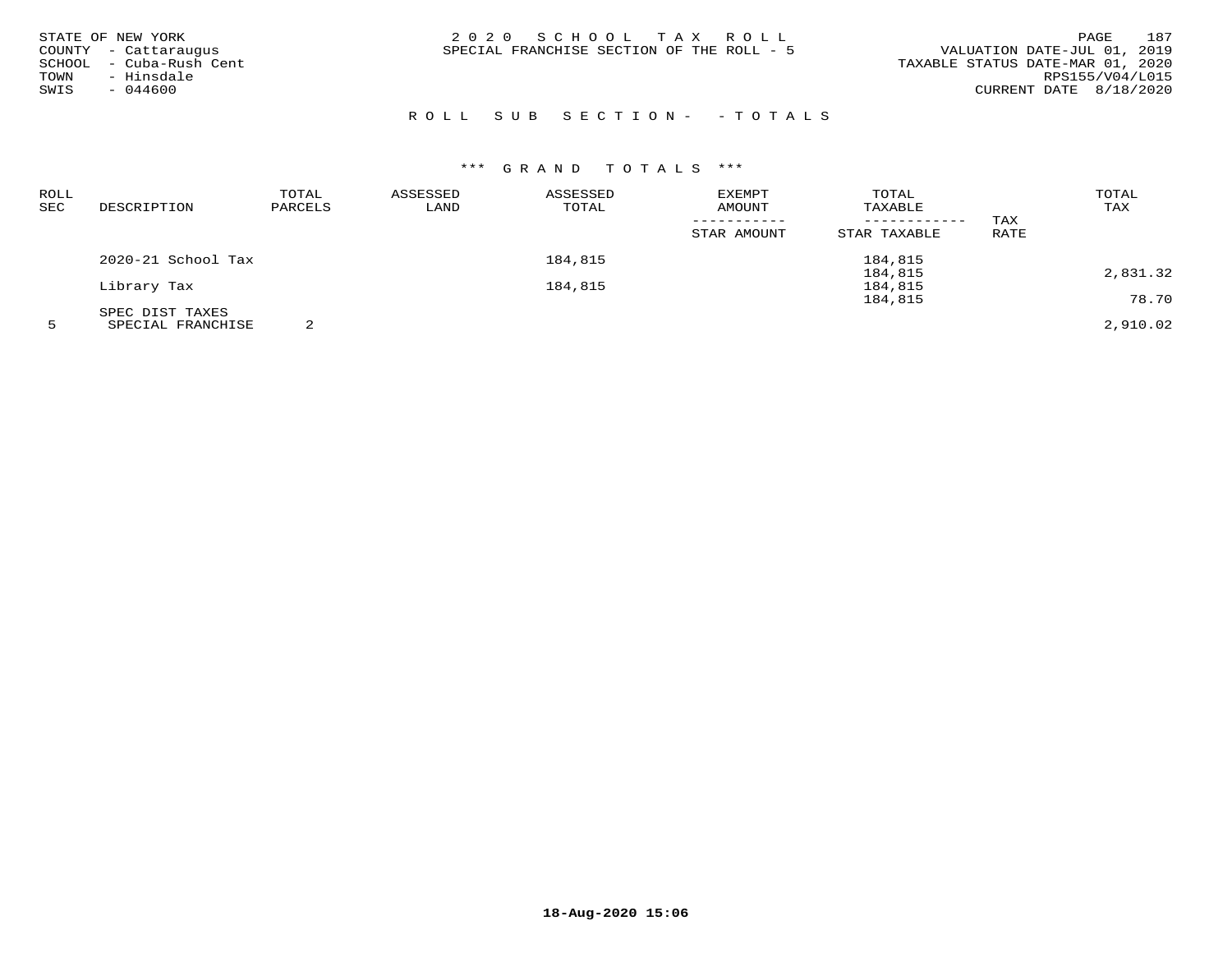| STATE OF NEW YORK    |                         | 2020 SCHOOL TAX ROLL                      |  |                                  | <b>PAGE</b>     | 188 |
|----------------------|-------------------------|-------------------------------------------|--|----------------------------------|-----------------|-----|
| COUNTY - Cattaraugus |                         | SPECIAL FRANCHISE SECTION OF THE ROLL - 5 |  | VALUATION DATE-JUL 01, 2019      |                 |     |
|                      | SCHOOL - Cuba-Rush Cent |                                           |  | TAXABLE STATUS DATE-MAR 01, 2020 |                 |     |
| TOWN                 | - Hinsdale              |                                           |  |                                  | RPS155/V04/L015 |     |
| SWIS                 | - 044600                |                                           |  | CURRENT DATE 8/18/2020           |                 |     |
|                      |                         |                                           |  |                                  |                 |     |

#### \*\*\* S P E C I A L D I S T R I C T S U M M A R Y \*\*\*

|      |                           | m∧m⊼ | <b>DVERMOTOM</b><br>LUI | TENSION       | ΑL<br>$\cdots$      | EXEMPT | $\Delta \times \Delta$<br>9 D.L | $m \wedge m \wedge n$<br>$\overline{a}$ |
|------|---------------------------|------|-------------------------|---------------|---------------------|--------|---------------------------------|-----------------------------------------|
| CODE | NTAM <sup>T</sup><br>⊥∙⊥⊥ | PARC | <b>TVDL</b>             | T T T<br>ALUF | <b>TTT</b><br>'ALUE | MOUNT  | VALUE                           | $m \times r$<br>$+$ $  +$ $-$           |

#### NO SPECIAL DISTRICTS AT THIS LEVEL

\*\*\* S C H O O L D I S T R I C T S U M M A R Y \*\*\*

| CODE   | DISTRICT NAME                    | TOTAL<br>PARCELS | ASSESSED<br>LAND | ASSESSED<br>TOTAL | EXEMPT<br>AMOUNT | TOTAL<br>TAXABLE   |           |
|--------|----------------------------------|------------------|------------------|-------------------|------------------|--------------------|-----------|
|        |                                  |                  |                  |                   | STAR AMOUNT      | STAR TAXABLE       | TOTAL TAX |
|        | Cuba-Rush Cent                   | 2                |                  | 184,815           |                  | 184,815            |           |
| 024801 |                                  |                  |                  |                   |                  | 184,815            | 2,910.02  |
|        | SUB-TOTAL                        | 2                |                  | 184,815           |                  | 184,815            |           |
|        | $S \cup B - T \cup T A L (CONT)$ |                  |                  |                   |                  | 184,815            | 2,910.02  |
|        |                                  |                  |                  |                   |                  |                    |           |
|        |                                  |                  |                  |                   |                  |                    | 2,910.02  |
|        | TOTAL<br>T O T A L (CONT)        | 2                |                  | 184,815           |                  | 184,815<br>184,815 |           |

#### \*\*\* S Y S T E M C O D E S S U M M A R Y \*\*\*

NO SYSTEM EXEMPTIONS AT THIS LEVEL

\*\*\* E X E M P T I O N S U M M A R Y \*\*\*

NO EXEMPTIONS AT THIS LEVEL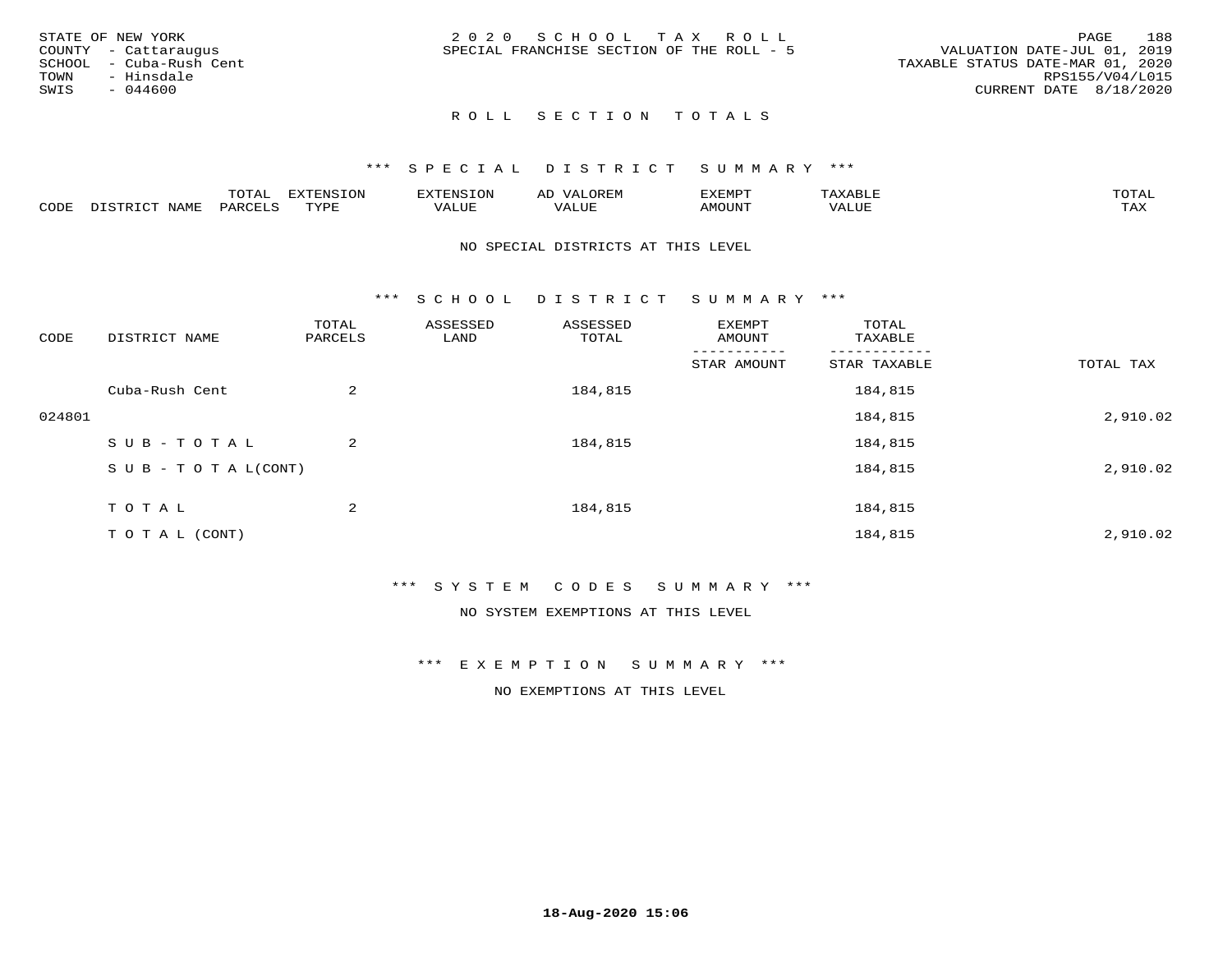| STATE OF NEW YORK<br>COUNTY - Cattaraugus<br>SCHOOL - Cuba-Rush Cent<br>- Hinsdale<br>TOWN | 2020 SCHOOL TAX ROLL<br>SPECIAL FRANCHISE SECTION OF THE ROLL - 5 | 189<br><b>PAGE</b><br>VALUATION DATE-JUL 01, 2019<br>TAXABLE STATUS DATE-MAR 01, 2020<br>RPS155/V04/L015 |
|--------------------------------------------------------------------------------------------|-------------------------------------------------------------------|----------------------------------------------------------------------------------------------------------|
| $-044600$<br>SWIS                                                                          |                                                                   | CURRENT DATE 8/18/2020                                                                                   |

| ROLL |                    | TOTAL   | ASSESSED | ASSESSED | EXEMPT      | TOTAL        |      | TOTAL    |
|------|--------------------|---------|----------|----------|-------------|--------------|------|----------|
| SEC  | DESCRIPTION        | PARCELS | LAND     | TOTAL    | AMOUNT      | TAXABLE      |      | TAX      |
|      |                    |         |          |          |             |              | TAX  |          |
|      |                    |         |          |          | STAR AMOUNT | STAR TAXABLE | RATE |          |
|      | 2020-21 School Tax |         |          | 184,815  |             | 184,815      |      |          |
|      |                    |         |          |          |             | 184,815      |      | 2,831.32 |
|      | Library Tax        |         |          | 184,815  |             | 184,815      |      |          |
|      |                    |         |          |          |             | 184,815      |      | 78.70    |
|      | SPEC DIST TAXES    |         |          |          |             |              |      |          |
|      | SPECIAL FRANCHISE  |         |          |          |             |              |      | 2,910.02 |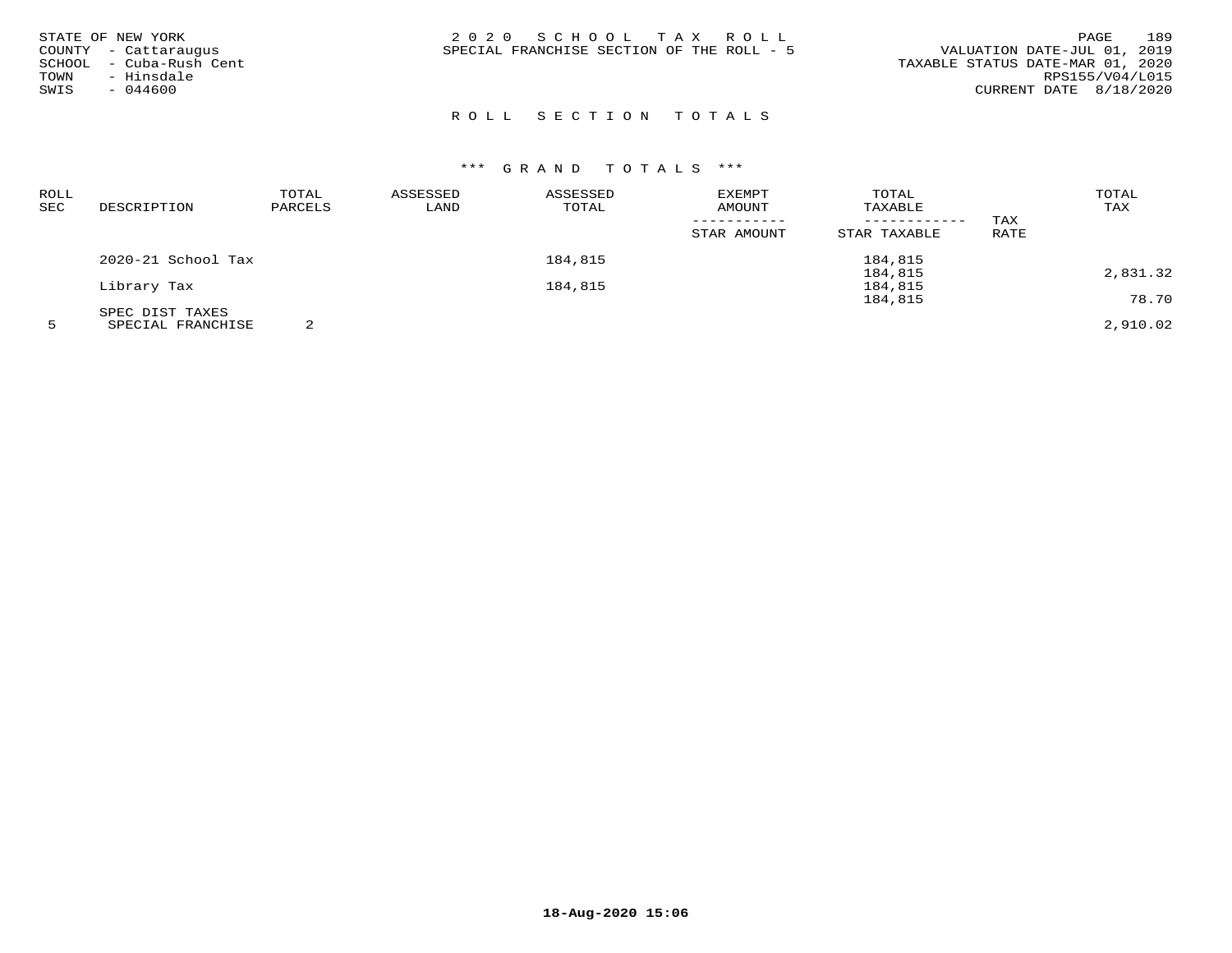| STATE OF NEW YORK<br>COUNTY - Cattaraugus<br>SCHOOL - Cuba-Rush Cent<br>- Hinsdale<br>TOWN<br>SWIS<br>$-044600$ | 2 0 2 0                                                                                                  | SCHOOL                   | TAX ROLL<br>UTILITY & R.R. SECTION OF THE ROLL - 6<br>OWNERS NAME SEOUENCE<br>UNIFORM PERCENT OF VALUE IS 085.00 | VALUATION DATE-JUL 01, 2019<br>TAXABLE STATUS DATE-MAR 01, 2020 | 190<br>PAGE                          |
|-----------------------------------------------------------------------------------------------------------------|----------------------------------------------------------------------------------------------------------|--------------------------|------------------------------------------------------------------------------------------------------------------|-----------------------------------------------------------------|--------------------------------------|
| TAX MAP PARCEL NUMBER<br>CURRENT OWNERS NAME<br>CURRENT OWNERS ADDRESS                                          | SCHOOL DISTRICT<br>PARCEL SIZE/GRID COORD                                                                | LAND<br>TOTAL            | TAX DESCRIPTION<br>SPECIAL DISTRICTS                                                                             | TAXABLE VALUE                                                   | TAX AMOUNT                           |
| ***********************                                                                                         |                                                                                                          |                          |                                                                                                                  |                                                                 |                                      |
| $68.004 - 1 - 4.1/1$                                                                                            | Nys Rte 446<br>837 Cell Tower                                                                            |                          | 2020-21 School Tax                                                                                               | ACCT 1596<br>150,000                                            | 508<br>BILL<br>2,297.96              |
| American Tower Corporation<br>Property Tax Department<br>PO Box 723597<br>Atlanta, GA 31139                     | Cuba-Rush Cent 024801<br>12 03<br>03<br>EAST-1218484 NRTH-0806873<br>DEED BOOK 836<br>PG-00921           | 150,000                  | 0 Library Tax                                                                                                    | 150,000                                                         | 63.88                                |
|                                                                                                                 | FULL MARKET VALUE                                                                                        | 176,471                  |                                                                                                                  |                                                                 |                                      |
|                                                                                                                 |                                                                                                          |                          | TOTAL TAX ---                                                                                                    | DATE #1<br>AMT DUE                                              | $2,361.84**$<br>09/30/20<br>2,361.84 |
| ******************************                                                                                  |                                                                                                          |                          |                                                                                                                  |                                                                 |                                      |
|                                                                                                                 | telecomunications ceiling                                                                                |                          |                                                                                                                  | ACCT 1117                                                       | <b>BILL</b><br>509                   |
| 646.000-000-704.000/1881                                                                                        | 866 Telephone                                                                                            |                          | Mass Telec 47100                                                                                                 |                                                                 | 31                                   |
| First Light Fiber, Inc<br>41 State St. Suite 1001                                                               | Cuba-Rush Cent 024801<br>Town Of Hinsdale                                                                |                          | 0 2020-21 School Tax<br>1,220 Library Tax                                                                        | 1,189                                                           | 18.22<br>0.51                        |
| Albany, NY 12207                                                                                                | NEW 2015 WAS ION<br>4%                                                                                   |                          |                                                                                                                  | 1,189                                                           |                                      |
|                                                                                                                 | ACRES<br>0.01<br>FULL MARKET VALUE                                                                       | 1,435                    |                                                                                                                  |                                                                 |                                      |
|                                                                                                                 |                                                                                                          |                          | TOTAL TAX ---                                                                                                    | DATE #1                                                         | $18.73**$<br>09/30/20                |
|                                                                                                                 |                                                                                                          |                          |                                                                                                                  | AMT DUE                                                         | 18.73                                |
|                                                                                                                 | Outside Plant                                                                                            |                          |                                                                                                                  | ACCT 1124                                                       | BILL 510                             |
| 646.000-9901-132.350/188                                                                                        | 884 Elec Dist Out                                                                                        |                          | 2020-21 School Tax                                                                                               | 55,535                                                          | 850.78                               |
| Niagara Mohawk Power Corp<br>Real Estate Tax Dept                                                               | Cuba-Rush Cent 024801<br>Loc #888888                                                                     | $\overline{0}$<br>55,535 | Library Tax                                                                                                      | 55,535                                                          | 23.65                                |
| 300 Erie Blvd West<br>Syracuse, NY 13202                                                                        | 0.0420 Cuba/rushford<br>Elec Dist<br>ACRES<br>0.01                                                       |                          |                                                                                                                  |                                                                 |                                      |
|                                                                                                                 | FULL MARKET VALUE                                                                                        | 65,335                   |                                                                                                                  |                                                                 |                                      |
|                                                                                                                 |                                                                                                          |                          | TOTAL TAX ---                                                                                                    |                                                                 | $874.43**$                           |
|                                                                                                                 |                                                                                                          |                          |                                                                                                                  | DATE #1<br>AMT DUE                                              | 09/30/20<br>874.43                   |
|                                                                                                                 | trlrcomunications                                                                                        |                          |                                                                                                                  | ACCT 1123                                                       | BILL 511                             |
| 646.000-0000-631.900/1881                                                                                       | 836 Telecom. eq.                                                                                         |                          | 2020-21 School Tax                                                                                               | 7,114                                                           | 108.98                               |
| Verizon Communications, Inc.<br>Duff & Phelps<br>PO Box 2749<br>Addison, TX 75001                               | Cuba-Rush Cent 024801<br>Loc #888888<br>0.0400 Cuba/rushford<br>Poles, Wire, Cable, Etc<br>ACRES<br>0.01 | $\mathbf{O}$<br>7,114    | Library Tax                                                                                                      | 7,114                                                           | 3.03                                 |
|                                                                                                                 | FULL MARKET VALUE                                                                                        | 8,369                    |                                                                                                                  |                                                                 |                                      |
|                                                                                                                 |                                                                                                          |                          | TOTAL TAX ---                                                                                                    | DATE #1<br>AMT DUE                                              | $112.01**$<br>09/30/20<br>112.01     |
|                                                                                                                 |                                                                                                          |                          |                                                                                                                  |                                                                 | **********                           |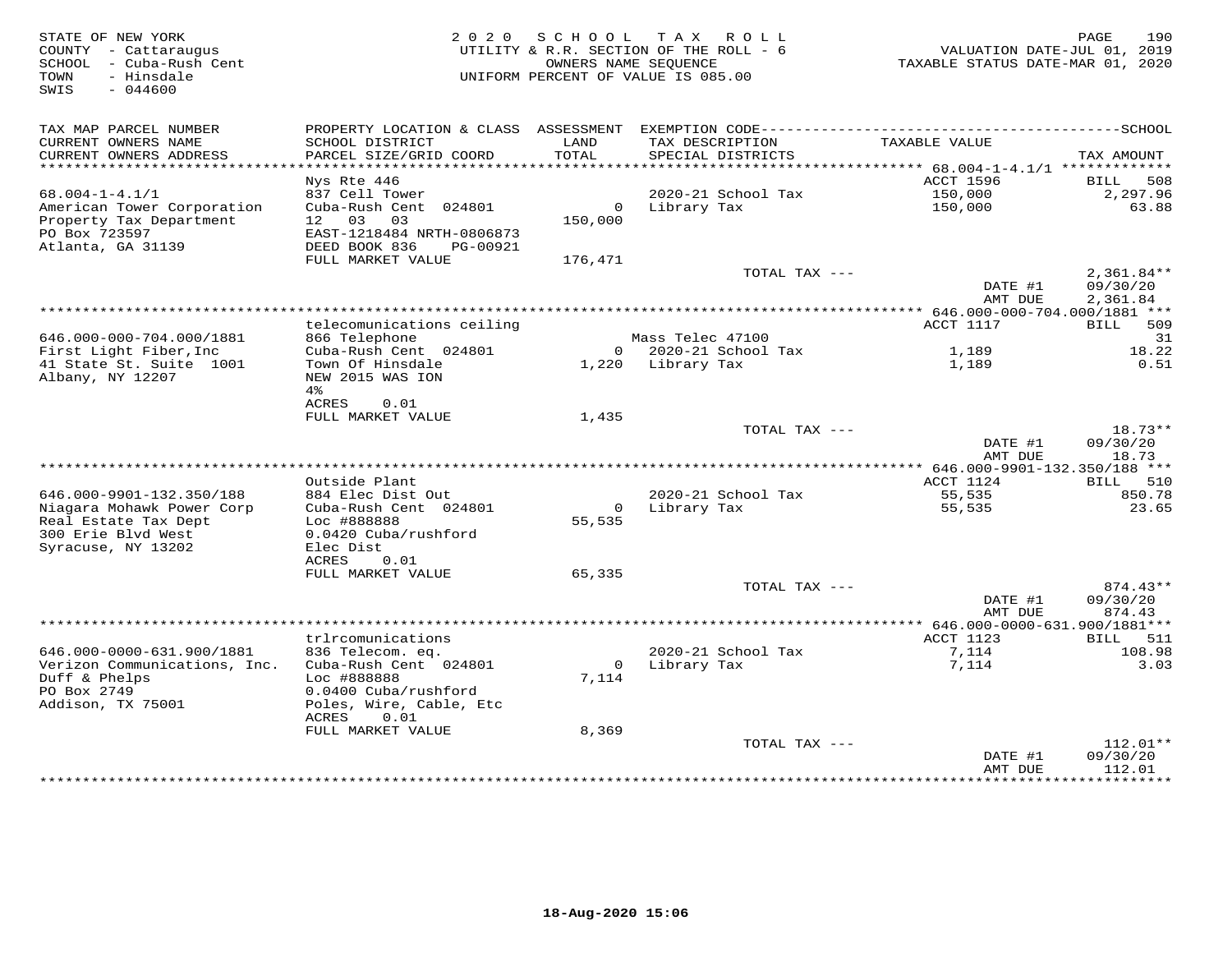| STATE OF NEW YORK<br>COUNTY - Cattaraugus<br>SCHOOL - Cuba-Rush Cent<br>TOWN<br>- Hinsdale<br>SWIS<br>$-044600$ | 2020 SCHOOL TAX ROLL<br>UTILITY & R.R. SECTION OF THE ROLL - 6 | 191<br>PAGE<br>VALUATION DATE-JUL 01, 2019<br>TAXABLE STATUS DATE-MAR 01, 2020<br>RPS155/V04/L015<br>CURRENT DATE 8/18/2020 |
|-----------------------------------------------------------------------------------------------------------------|----------------------------------------------------------------|-----------------------------------------------------------------------------------------------------------------------------|
|                                                                                                                 | ROLL SUB SECTION- - TOTALS                                     |                                                                                                                             |

|      |              | ™∩ͲϪ<br>بمحمد ب | -OP,             | <b>FNC</b> | ΑL    | ֿישוע         |       |                    |
|------|--------------|-----------------|------------------|------------|-------|---------------|-------|--------------------|
| CODE | NAME<br>– a- | PART            | mynne<br>- - - - | ALUF       | 'ALUE | <b>IMOUNT</b> | VALUE | <b>TRAV</b><br>∸∽∸ |

#### NO SPECIAL DISTRICTS AT THIS LEVEL

\*\*\* S C H O O L D I S T R I C T S U M M A R Y \*\*\*

| CODE   | DISTRICT NAME                    | TOTAL<br>PARCELS | ASSESSED<br>LAND | ASSESSED<br>TOTAL | EXEMPT<br>AMOUNT | TOTAL<br>TAXABLE |           |
|--------|----------------------------------|------------------|------------------|-------------------|------------------|------------------|-----------|
|        |                                  |                  |                  |                   | STAR AMOUNT      | STAR TAXABLE     | TOTAL TAX |
|        | Cuba-Rush Cent                   | 4                |                  | 213,869           | 31               | 213,838          |           |
| 024801 |                                  |                  |                  |                   |                  | 213,838          | 3,367.01  |
|        | SUB-TOTAL                        | 4                |                  | 213,869           | 31               | 213,838          |           |
|        | $S \cup B - T \cup T A L (CONT)$ |                  |                  |                   |                  | 213,838          | 3,367.01  |
|        | T O T A L                        | 4                |                  | 213,869           | 31               | 213,838          |           |
|        | T O T A L (CONT)                 |                  |                  |                   |                  | 213,838          | 3,367.01  |

# \*\*\* S Y S T E M C O D E S S U M M A R Y \*\*\*

NO SYSTEM EXEMPTIONS AT THIS LEVEL

| CODE  | DESCRIPTION         | TOTAL<br>PARCELS | SCHOOL   |
|-------|---------------------|------------------|----------|
| 47100 | Mass Telec<br>TOTAL |                  | 31<br>31 |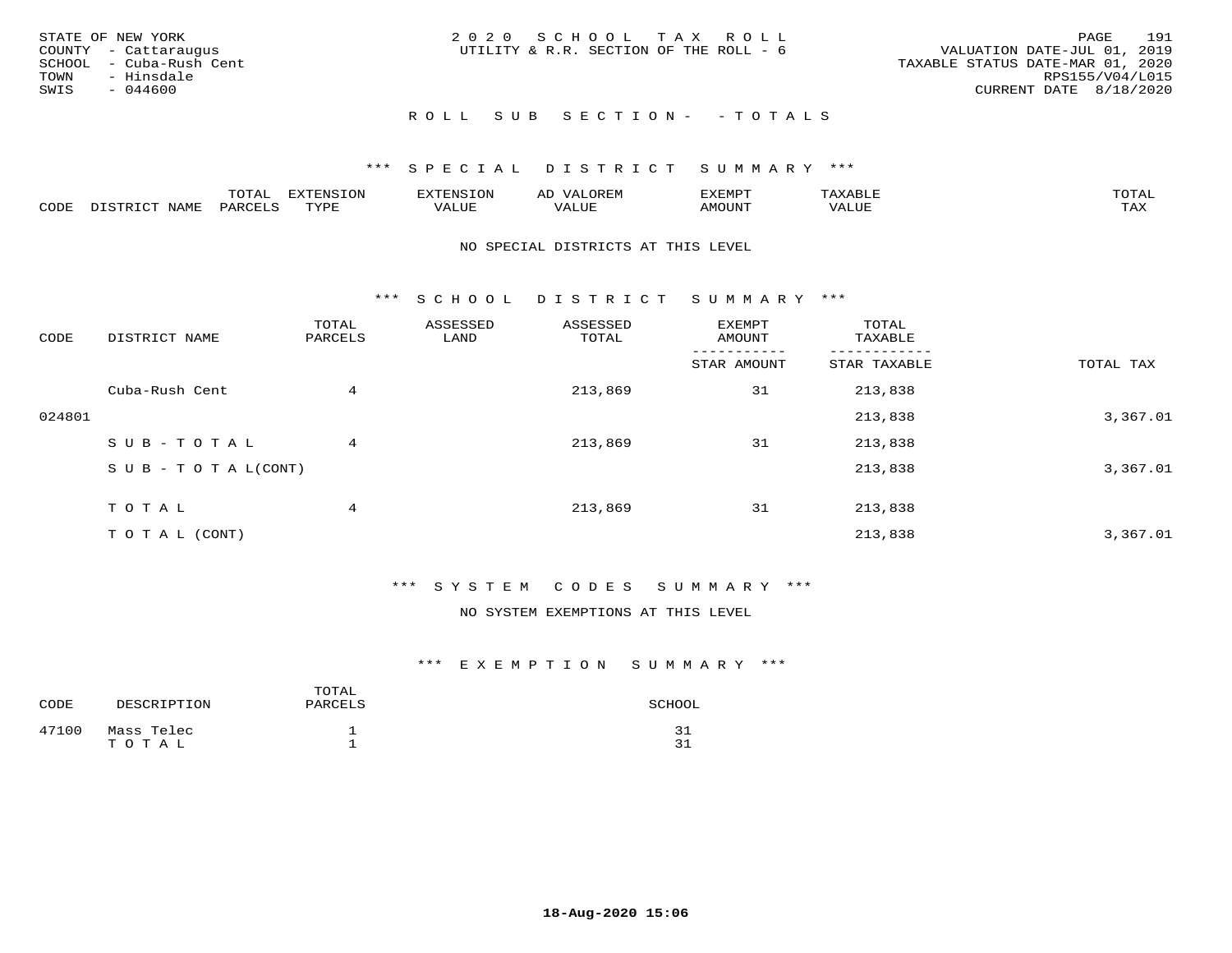| STATE OF NEW YORK<br>COUNTY - Cattaraugus<br>SCHOOL - Cuba-Rush Cent<br>- Hinsdale<br>TOWN<br>SWIS<br>$-044600$ | 2020 SCHOOL TAX ROLL<br>UTILITY & R.R. SECTION OF THE ROLL - 6 | 192<br>PAGE<br>VALUATION DATE-JUL 01, 2019<br>TAXABLE STATUS DATE-MAR 01, 2020<br>RPS155/V04/L015<br>CURRENT DATE 8/18/2020 |
|-----------------------------------------------------------------------------------------------------------------|----------------------------------------------------------------|-----------------------------------------------------------------------------------------------------------------------------|
|                                                                                                                 | ROLL SUB SECTION- - TOTALS                                     |                                                                                                                             |

| ROLL<br>SEC | DESCRIPTION        | TOTAL<br>PARCELS | ASSESSED<br>LAND | ASSESSED<br>TOTAL | EXEMPT<br>AMOUNT<br>STAR AMOUNT | TOTAL<br>TAXABLE<br>STAR TAXABLE | TAX<br>RATE | TOTAL<br>TAX |
|-------------|--------------------|------------------|------------------|-------------------|---------------------------------|----------------------------------|-------------|--------------|
|             | 2020-21 School Tax |                  |                  | 213,869           | 31                              | 213,838                          |             |              |
|             |                    |                  |                  |                   |                                 | 213,838                          |             | 3,275.94     |
|             | Library Tax        |                  |                  | 213,869           | 31                              | 213,838                          |             |              |
|             |                    |                  |                  |                   |                                 | 213,838                          |             | 91.07        |
|             | SPEC DIST TAXES    |                  |                  |                   |                                 |                                  |             |              |
| 6           | UTILITIES & N.C.   |                  |                  |                   |                                 |                                  |             | 3,367.01     |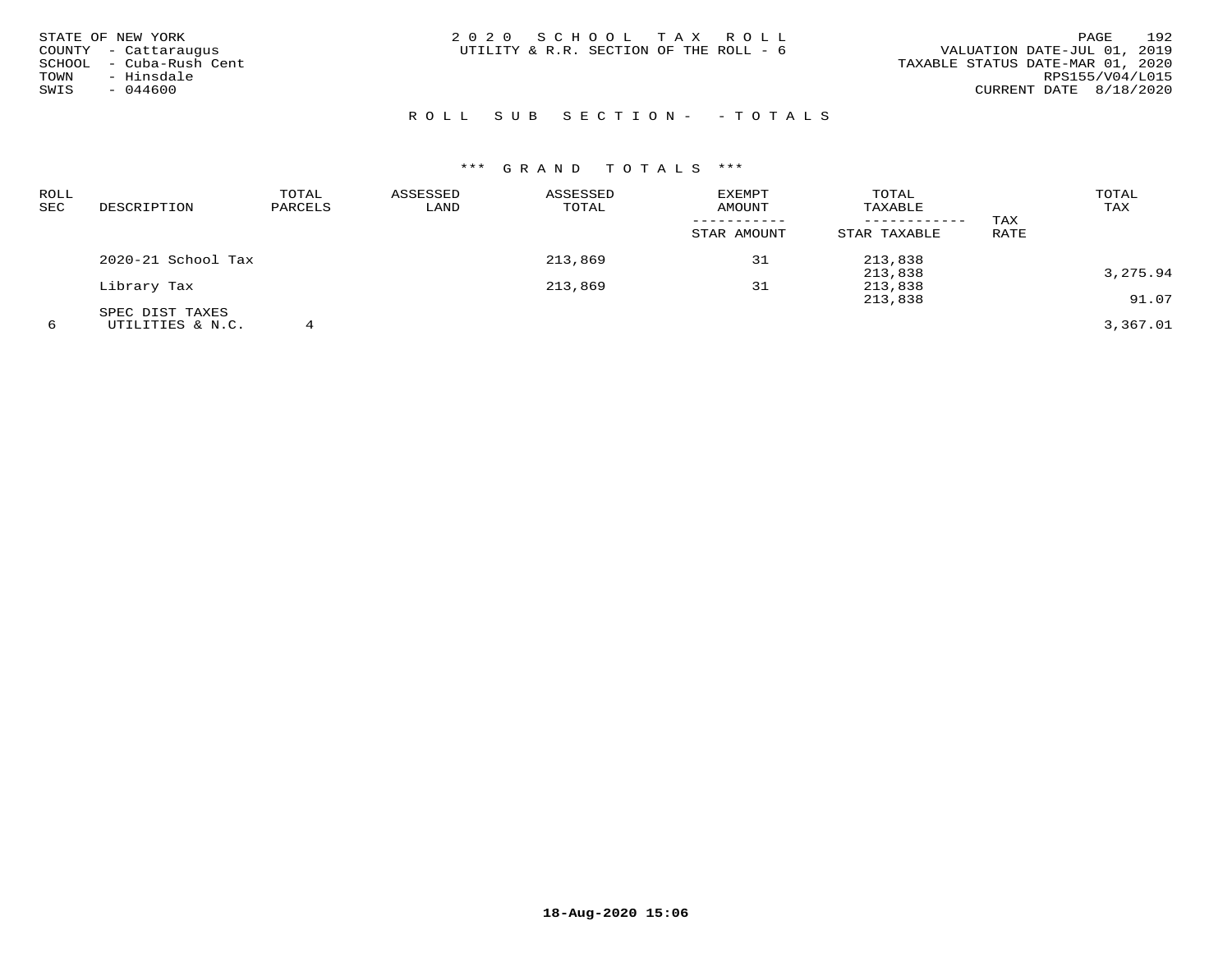|      | STATE OF NEW YORK       | 2020 SCHOOL TAX ROLL                   | 193<br>PAGE                      |
|------|-------------------------|----------------------------------------|----------------------------------|
|      | COUNTY - Cattaraugus    | UTILITY & R.R. SECTION OF THE ROLL - 6 | VALUATION DATE-JUL 01, 2019      |
|      | SCHOOL - Cuba-Rush Cent |                                        | TAXABLE STATUS DATE-MAR 01, 2020 |
| TOWN | - Hinsdale              |                                        | RPS155/V04/L015                  |
| SWIS | $-044600$               |                                        | CURRENT DATE 8/18/2020           |
|      |                         |                                        |                                  |

## \*\*\* S P E C I A L D I S T R I C T S U M M A R Y \*\*\*

|      |                | $m \wedge m \wedge n$<br>L∪⊥AL | <b>DIZODATO TOM</b><br>۰ س. | IN ' | $\leftrightarrow$ 1 | ,,, <del>,</del> ,,,,,<br>. . |       | $m \wedge m \wedge n$<br>$\sim$ |
|------|----------------|--------------------------------|-----------------------------|------|---------------------|-------------------------------|-------|---------------------------------|
| CODE | NAME<br>. סידי | <u>nam</u><br>'AR(             | TVDI<br>.                   |      | متال للدم           | $M$ $\cap$ TTAT $\P$<br>`UUN` | VALUE | .<br>∸∽∸∸                       |

#### NO SPECIAL DISTRICTS AT THIS LEVEL

\*\*\* S C H O O L D I S T R I C T S U M M A R Y \*\*\*

| CODE   | DISTRICT NAME                    | TOTAL<br>PARCELS | ASSESSED<br>LAND | ASSESSED<br>TOTAL | EXEMPT<br>AMOUNT | TOTAL<br>TAXABLE |           |
|--------|----------------------------------|------------------|------------------|-------------------|------------------|------------------|-----------|
|        |                                  |                  |                  |                   | STAR AMOUNT      | STAR TAXABLE     | TOTAL TAX |
|        | Cuba-Rush Cent                   | 4                |                  | 213,869           | 31               | 213,838          |           |
| 024801 |                                  |                  |                  |                   |                  | 213,838          | 3,367.01  |
|        | SUB-TOTAL                        | 4                |                  | 213,869           | 31               | 213,838          |           |
|        | $S \cup B - T \cup T A L (CONT)$ |                  |                  |                   |                  | 213,838          | 3,367.01  |
|        | TOTAL                            | 4                |                  | 213,869           | 31               | 213,838          |           |
|        | T O T A L (CONT)                 |                  |                  |                   |                  | 213,838          | 3,367.01  |

## \*\*\* S Y S T E M C O D E S S U M M A R Y \*\*\*

# NO SYSTEM EXEMPTIONS AT THIS LEVEL

| CODE  | DESCRIPTION         | TOTAL<br>PARCELS | SCHOOL   |
|-------|---------------------|------------------|----------|
| 47100 | Mass Telec<br>тотаь | ᅩ                | 31<br>31 |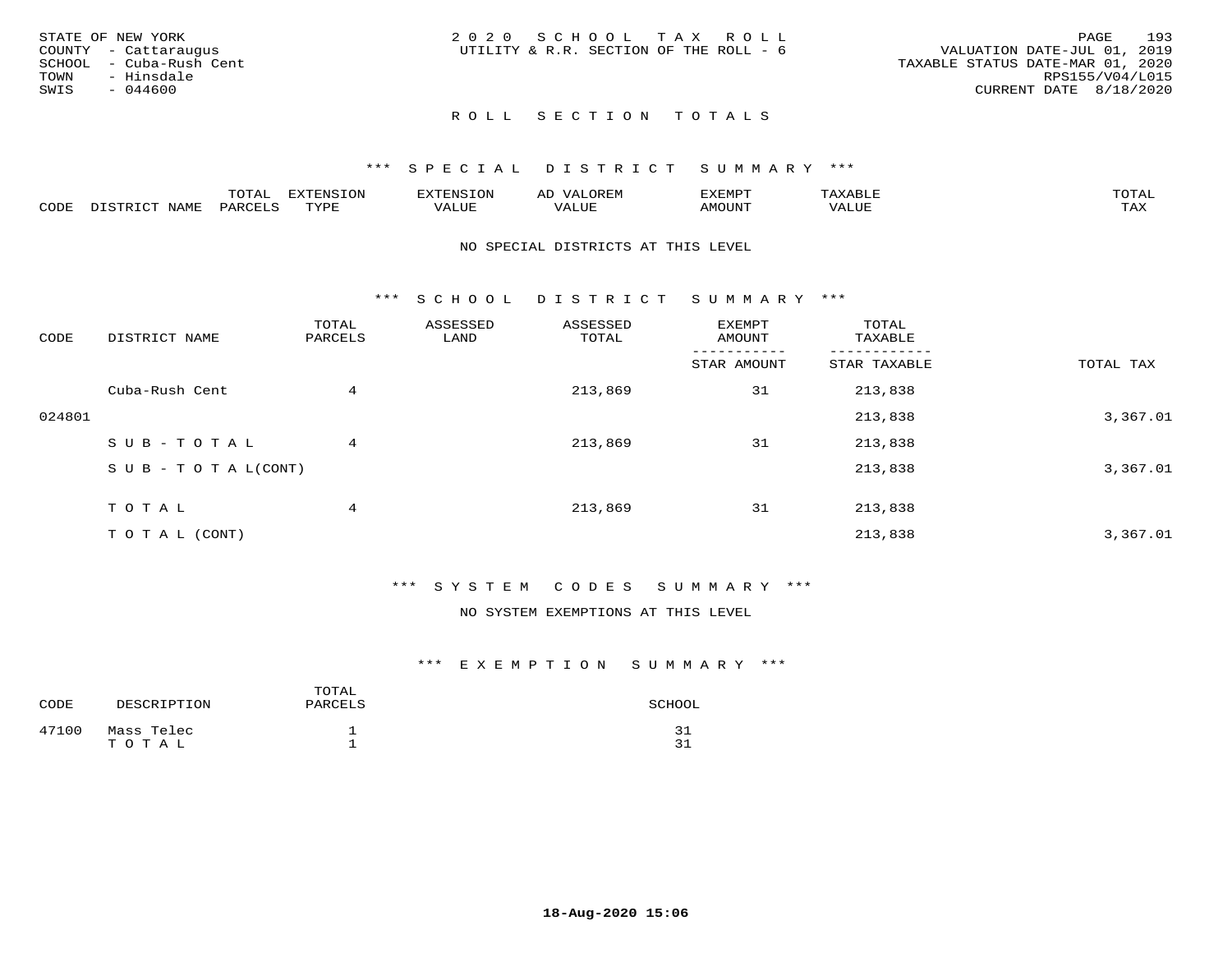| STATE OF NEW YORK<br>COUNTY - Cattaraugus<br>SCHOOL - Cuba-Rush Cent<br>TOWN<br>- Hinsdale<br>SWIS<br>$-044600$ | 2020 SCHOOL TAX ROLL<br>UTILITY & R.R. SECTION OF THE ROLL - 6 | 194<br>PAGE<br>VALUATION DATE-JUL 01, 2019<br>TAXABLE STATUS DATE-MAR 01, 2020<br>RPS155/V04/L015<br>CURRENT DATE 8/18/2020 |
|-----------------------------------------------------------------------------------------------------------------|----------------------------------------------------------------|-----------------------------------------------------------------------------------------------------------------------------|
|                                                                                                                 | ROLL SECTION TOTALS                                            |                                                                                                                             |

| ROLL |                    | TOTAL   | ASSESSED | ASSESSED | <b>EXEMPT</b> | TOTAL        |      | TOTAL    |
|------|--------------------|---------|----------|----------|---------------|--------------|------|----------|
| SEC  | DESCRIPTION        | PARCELS | LAND     | TOTAL    | AMOUNT        | TAXABLE      |      | TAX      |
|      |                    |         |          |          |               |              | TAX  |          |
|      |                    |         |          |          | STAR AMOUNT   | STAR TAXABLE | RATE |          |
|      | 2020-21 School Tax |         |          | 213,869  | 31            | 213,838      |      |          |
|      |                    |         |          |          |               | 213,838      |      | 3,275.94 |
|      | Library Tax        |         |          | 213,869  | 31            | 213,838      |      |          |
|      |                    |         |          |          |               | 213,838      |      | 91.07    |
|      | SPEC DIST TAXES    |         |          |          |               |              |      |          |
| 6    | UTILITIES & N.C.   |         |          |          |               |              |      | 3,367.01 |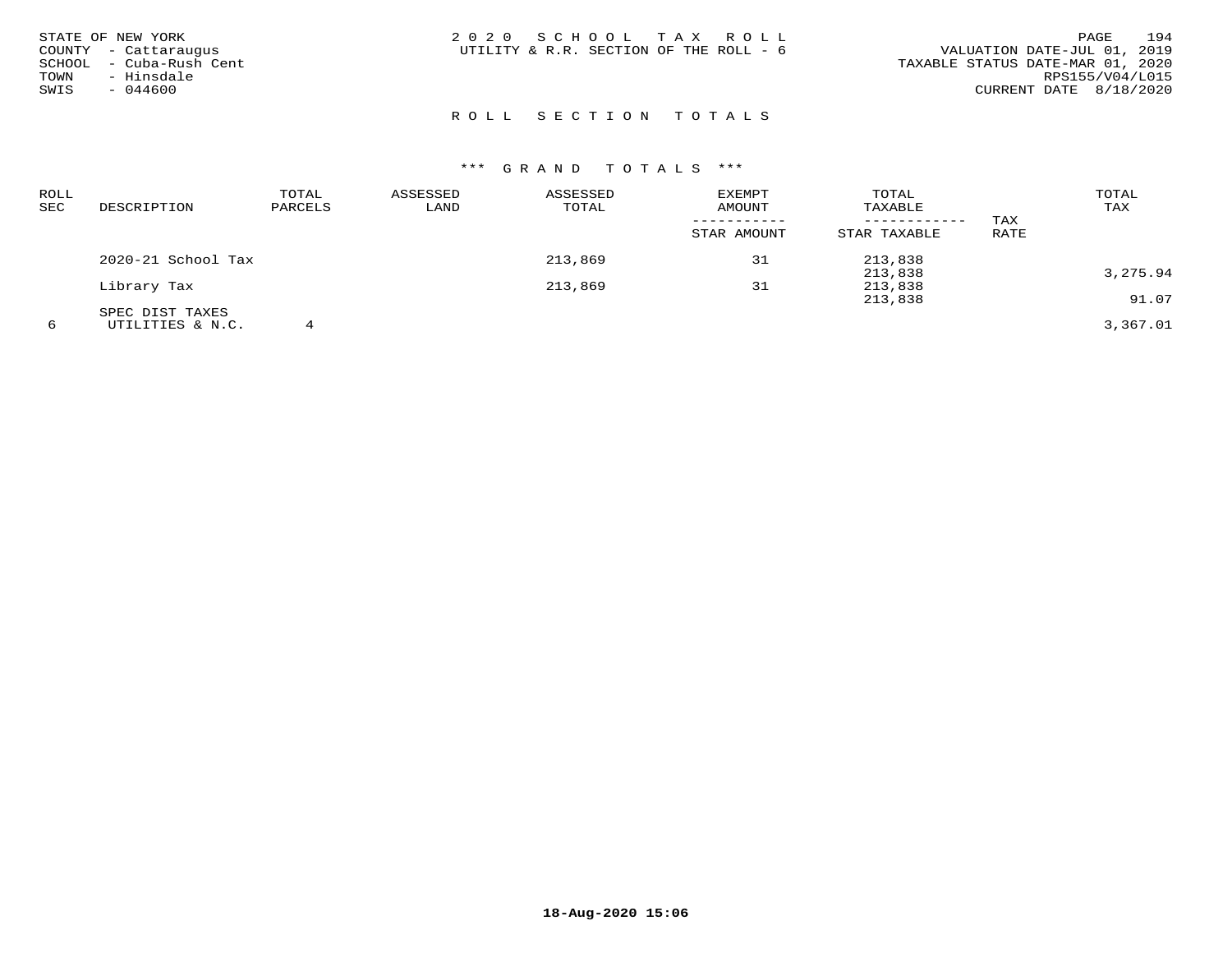| STATE OF NEW YORK<br>- Cattaraugus<br>COUNTY<br>- Cuba-Rush Cent<br>SCHOOL<br>- Hinsdale<br>TOWN<br>$-044600$<br>SWIS | 2020                                 | OWNERS NAME SEOUENCE | SCHOOL TAX ROLL<br>WHOLLY EXEMPT SECTION OF THE ROLL - 8<br>UNIFORM PERCENT OF VALUE IS 085.00 |                     | TAXABLE STATUS DATE-MAR 01, 2020 | PAGE<br>VALUATION DATE-JUL 01, | 195<br>2019 |
|-----------------------------------------------------------------------------------------------------------------------|--------------------------------------|----------------------|------------------------------------------------------------------------------------------------|---------------------|----------------------------------|--------------------------------|-------------|
| TAX MAP PARCEL NUMBER                                                                                                 | PROPERTY LOCATION & CLASS ASSESSMENT |                      |                                                                                                |                     |                                  |                                |             |
| CURRENT OWNERS NAME                                                                                                   | SCHOOL DISTRICT                      | LAND                 | TAX DESCRIPTION                                                                                |                     | TAXABLE VALUE                    |                                |             |
| CURRENT OWNERS ADDRESS                                                                                                | PARCEL SIZE/GRID COORD               | TOTAL                | SPECIAL DISTRICTS                                                                              |                     |                                  | TAX AMOUNT                     |             |
|                                                                                                                       |                                      |                      |                                                                                                |                     |                                  | ****************               |             |
|                                                                                                                       | Nys Rte $446$ (Off)                  |                      |                                                                                                |                     | ACCT 1233                        |                                |             |
| 68.004-1-10                                                                                                           | 314 Rural vac<10                     |                      | NYS OWNED 12100                                                                                |                     |                                  |                                | 200         |
| State of New York                                                                                                     | Cuba-Rush Cent 024801                | 200                  | 2020-21 School Tax                                                                             |                     | 0.00                             |                                | 0.00        |
| 50 Wolf Rd                                                                                                            | 03<br>0.3<br>04                      | 200                  | Library Tax                                                                                    |                     | 0.00                             |                                | 0.00        |
| Albany, NY 12233-0001                                                                                                 | 70.00 DPTH 129.37<br>FRNT            |                      |                                                                                                |                     |                                  |                                |             |
|                                                                                                                       | EAST-1222551 NRTH-0807104            |                      |                                                                                                |                     |                                  |                                |             |
|                                                                                                                       | DEED BOOK 00990 PG-00602             |                      |                                                                                                |                     |                                  |                                |             |
|                                                                                                                       | FULL MARKET VALUE                    | 235                  |                                                                                                |                     |                                  |                                |             |
|                                                                                                                       |                                      |                      |                                                                                                | $TOTAL$ $TAX$ $---$ |                                  |                                | $0.00**$    |
|                                                                                                                       |                                      |                      |                                                                                                |                     |                                  |                                |             |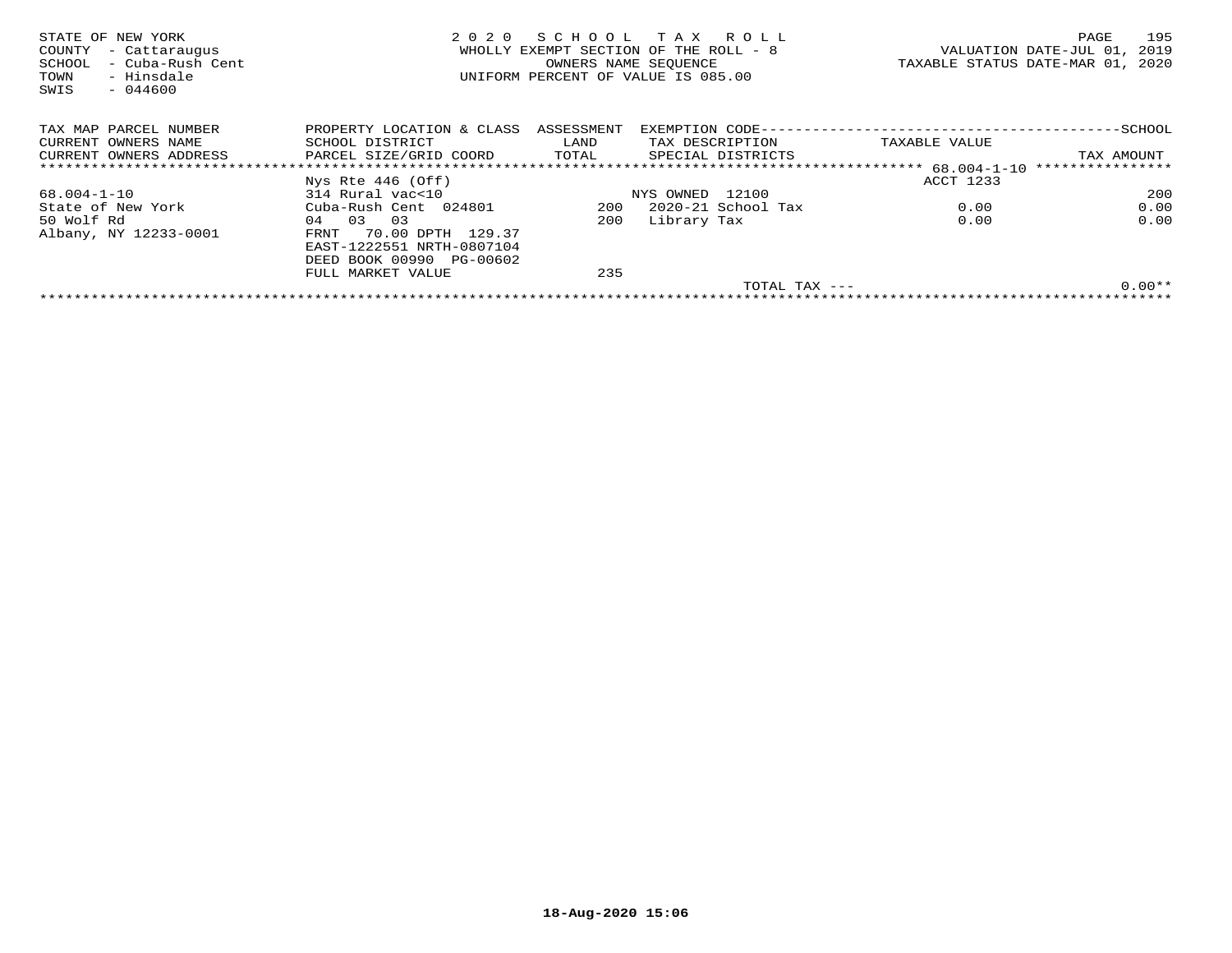|      | STATE OF NEW YORK       | 2020 SCHOOL TAX ROLL                  |                                  | PAGE | 196 |
|------|-------------------------|---------------------------------------|----------------------------------|------|-----|
|      | COUNTY - Cattaraugus    | WHOLLY EXEMPT SECTION OF THE ROLL - 8 | VALUATION DATE-JUL 01, 2019      |      |     |
|      | SCHOOL - Cuba-Rush Cent |                                       | TAXABLE STATUS DATE-MAR 01, 2020 |      |     |
| TOWN | - Hinsdale              | UNIFORM PERCENT OF VALUE IS 085.00    | RPS155/V04/L015                  |      |     |
| SWIS | - 044600                |                                       | CURRENT DATE 8/18/2020           |      |     |
|      |                         |                                       |                                  |      |     |
|      |                         | ROLL SUB SECTION- - TOTALS            |                                  |      |     |

|      |                  | TOTAL   | <b>DYMONIC TONT</b><br>7.NR TOIZ | 'ENS. | OREM<br>AL'             | דים איה צי | $x \sim$ $\sim$ | TOTAI |
|------|------------------|---------|----------------------------------|-------|-------------------------|------------|-----------------|-------|
| CODE | DISTRICT<br>NAME | PARCELS | TVDF<br>ت ہے۔                    | VALUE | . <del>.</del><br>VALUE | AMOUNT     | VALUE           | TAX   |

#### NO SPECIAL DISTRICTS AT THIS LEVEL

\*\*\* S C H O O L D I S T R I C T S U M M A R Y \*\*\*

| CODE   | DISTRICT NAME                    | TOTAL<br>PARCELS | ASSESSED<br>LAND | ASSESSED<br>TOTAL | EXEMPT<br>AMOUNT | TOTAL<br>TAXABLE |           |
|--------|----------------------------------|------------------|------------------|-------------------|------------------|------------------|-----------|
|        |                                  |                  |                  |                   | STAR AMOUNT      | STAR TAXABLE     | TOTAL TAX |
|        | Cuba-Rush Cent                   |                  | 200              | 200               | 200              |                  |           |
| 024801 |                                  |                  |                  |                   |                  |                  |           |
|        | SUB-TOTAL                        |                  | 200              | 200               | 200              |                  |           |
|        | $S \cup B - T \cup T A L (CONT)$ |                  |                  |                   |                  |                  |           |
|        |                                  |                  |                  |                   |                  |                  |           |
|        | TOTAL                            |                  | 200              | 200               | 200              |                  |           |
|        | T O T A L (CONT)                 |                  |                  |                   |                  |                  |           |

# \*\*\* S Y S T E M C O D E S S U M M A R Y \*\*\*

#### NO SYSTEM EXEMPTIONS AT THIS LEVEL

| CODE  | DESCRIPTION        | TOTAL<br>PARCELS | SCHOOL     |
|-------|--------------------|------------------|------------|
| 12100 | NYS OWNED<br>TOTAL |                  | 200<br>200 |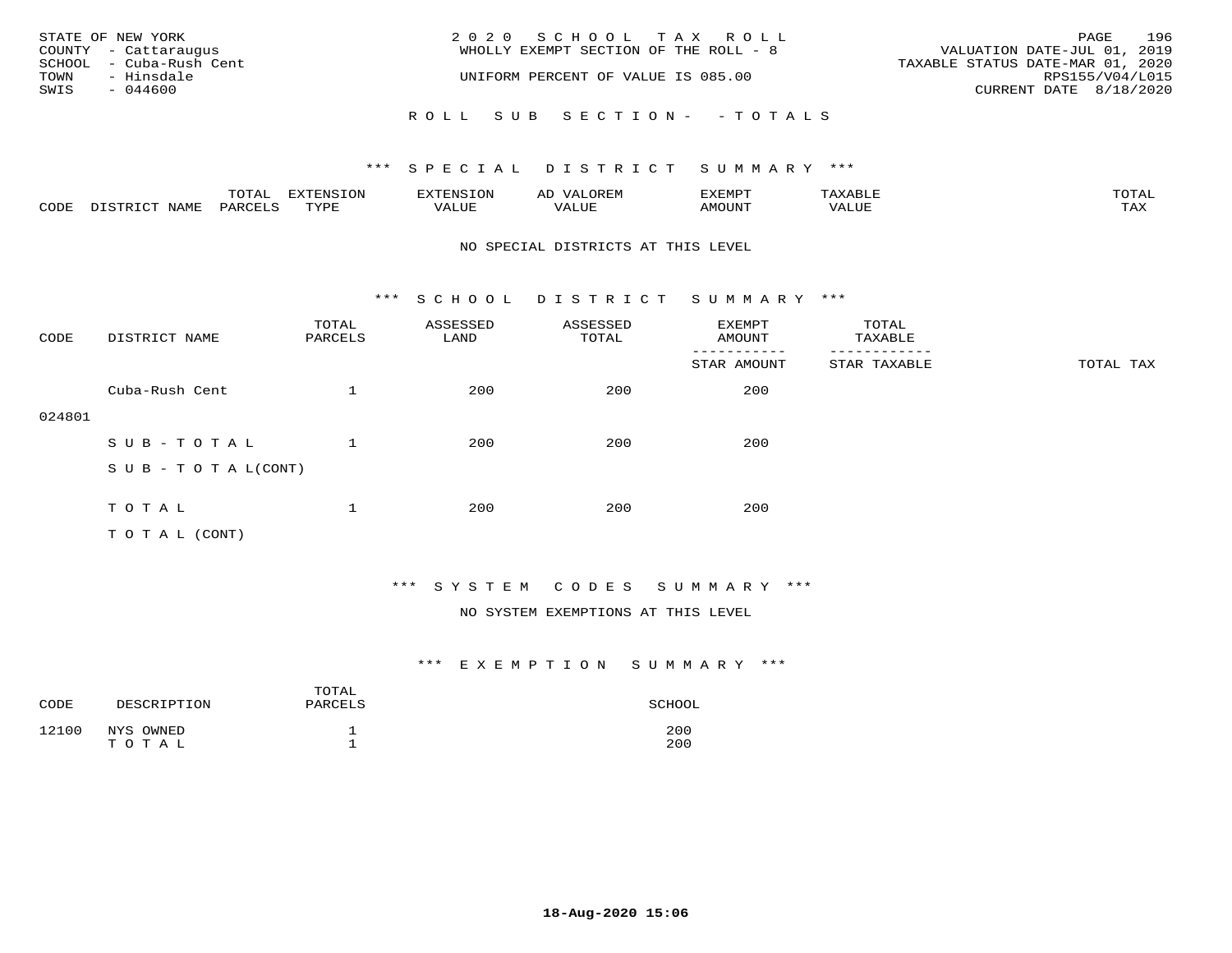|      | STATE OF NEW YORK       | 2020 SCHOOL TAX ROLL                  |                                  | PAGE | 197 |
|------|-------------------------|---------------------------------------|----------------------------------|------|-----|
|      | COUNTY - Cattaraugus    | WHOLLY EXEMPT SECTION OF THE ROLL - 8 | VALUATION DATE-JUL 01, 2019      |      |     |
|      | SCHOOL - Cuba-Rush Cent |                                       | TAXABLE STATUS DATE-MAR 01, 2020 |      |     |
| TOWN | - Hinsdale              | UNIFORM PERCENT OF VALUE IS 085.00    | RPS155/V04/L015                  |      |     |
| SWIS | $-044600$               |                                       | CURRENT DATE 8/18/2020           |      |     |
|      |                         | ROLL SUB SECTION- -TOTALS             |                                  |      |     |

| <b>ROLL</b><br><b>SEC</b> | DESCRIPTION                   | TOTAL<br>PARCELS | ASSESSED<br>LAND | ASSESSED<br>TOTAL | EXEMPT<br>AMOUNT   | TOTAL<br>TAXABLE | TAX  | TOTAL<br>TAX |
|---------------------------|-------------------------------|------------------|------------------|-------------------|--------------------|------------------|------|--------------|
|                           | RS 8 TOTAL<br>SPEC DIST TAXES |                  | 200              | 200               | STAR AMOUNT<br>200 | STAR TAXABLE     | RATE |              |
| $\sim$                    |                               |                  |                  |                   |                    |                  |      |              |

8 WHOLLY EXEMPT 1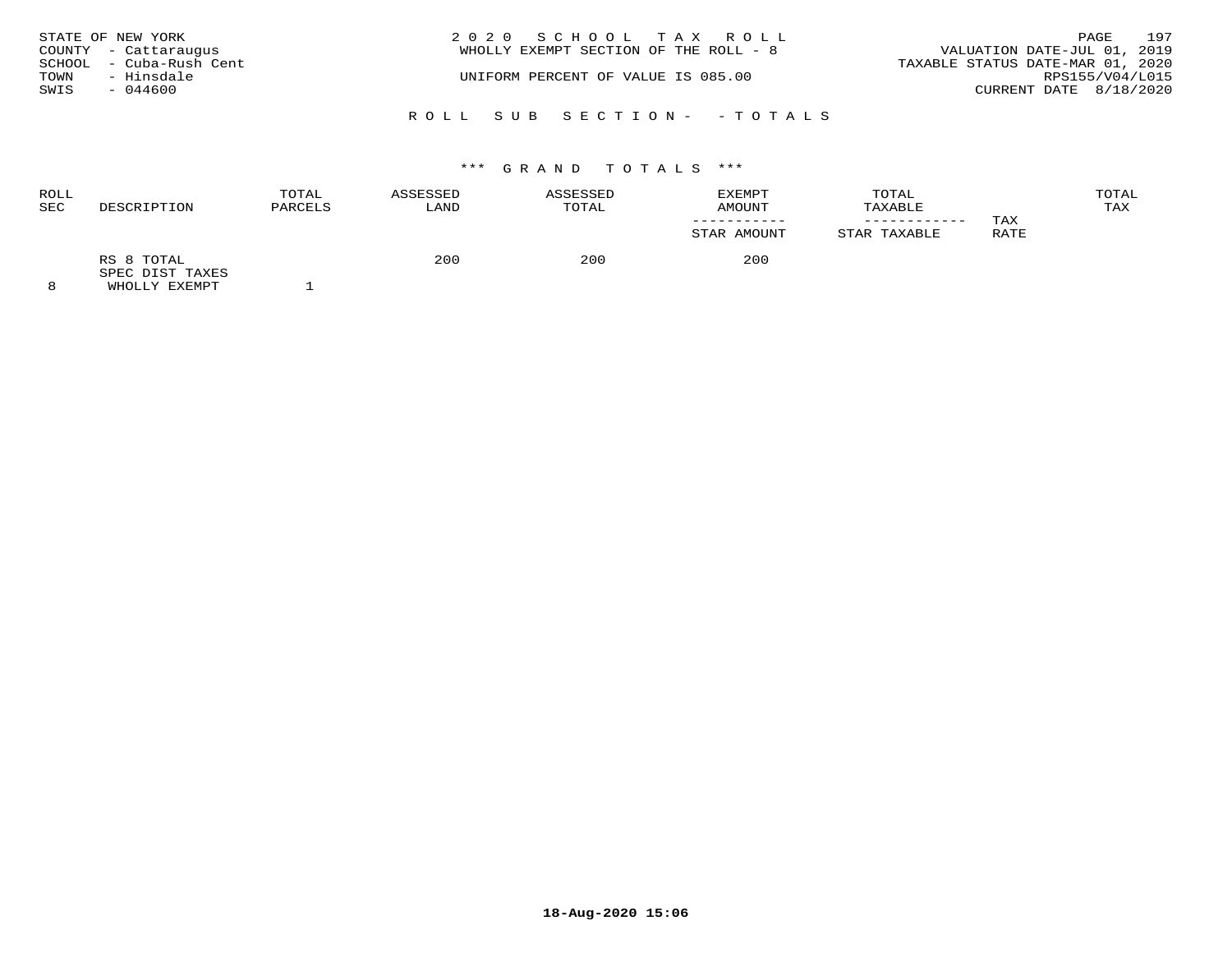| STATE OF NEW YORK<br>COUNTY - Cattaraugus<br>SCHOOL - Cuba-Rush Cent<br>TOWN<br>- Hinsdale<br>SWIS<br>$-044600$ | 2020 SCHOOL TAX ROLL<br>WHOLLY EXEMPT SECTION OF THE ROLL - 8<br>UNIFORM PERCENT OF VALUE IS 085.00 | 198<br>PAGE<br>VALUATION DATE-JUL 01, 2019<br>TAXABLE STATUS DATE-MAR 01, 2020<br>RPS155/V04/L015<br>CURRENT DATE 8/18/2020 |
|-----------------------------------------------------------------------------------------------------------------|-----------------------------------------------------------------------------------------------------|-----------------------------------------------------------------------------------------------------------------------------|
|                                                                                                                 | ROLL SECTION TOTALS                                                                                 |                                                                                                                             |

|      |              | $T0$ $T1$          | EXTENSION | $\sim$ | AL<br>JR E.N | דסאיזצי       |       | $m \wedge m \wedge n$<br><b>ΓΓΑ'</b> |
|------|--------------|--------------------|-----------|--------|--------------|---------------|-------|--------------------------------------|
| CODE | <b>NTAMT</b> | PARCF <sup>T</sup> | TVDF<br>. | . ALUF | ----<br>ALUI | <b>AMOUNT</b> | 'ALUL | <b>TAY</b><br>- ∠∡∡                  |

#### NO SPECIAL DISTRICTS AT THIS LEVEL

\*\*\* S C H O O L D I S T R I C T S U M M A R Y \*\*\*

| CODE   | DISTRICT NAME                    | TOTAL<br>PARCELS | ASSESSED<br>LAND | ASSESSED<br>TOTAL | EXEMPT<br>AMOUNT       | TOTAL<br>TAXABLE         |           |
|--------|----------------------------------|------------------|------------------|-------------------|------------------------|--------------------------|-----------|
|        |                                  |                  |                  |                   | -------<br>STAR AMOUNT | --------<br>STAR TAXABLE | TOTAL TAX |
|        | Cuba-Rush Cent                   |                  | 200              | 200               | 200                    |                          |           |
| 024801 |                                  |                  |                  |                   |                        |                          |           |
|        | SUB-TOTAL                        |                  | 200              | 200               | 200                    |                          |           |
|        | $S \cup B - T \cup T A L (CONT)$ |                  |                  |                   |                        |                          |           |
|        |                                  |                  |                  |                   |                        |                          |           |
|        | TOTAL                            |                  | 200              | 200               | 200                    |                          |           |
|        | T O T A L (CONT)                 |                  |                  |                   |                        |                          |           |

# \*\*\* S Y S T E M C O D E S S U M M A R Y \*\*\*

#### NO SYSTEM EXEMPTIONS AT THIS LEVEL

| CODE  | DESCRIPTION | TOTAL<br>PARCELS | SCHOOL |
|-------|-------------|------------------|--------|
| 12100 | NYS OWNED   | ᅩ                | 200    |
|       | TOTAL       | <b>__</b>        | 200    |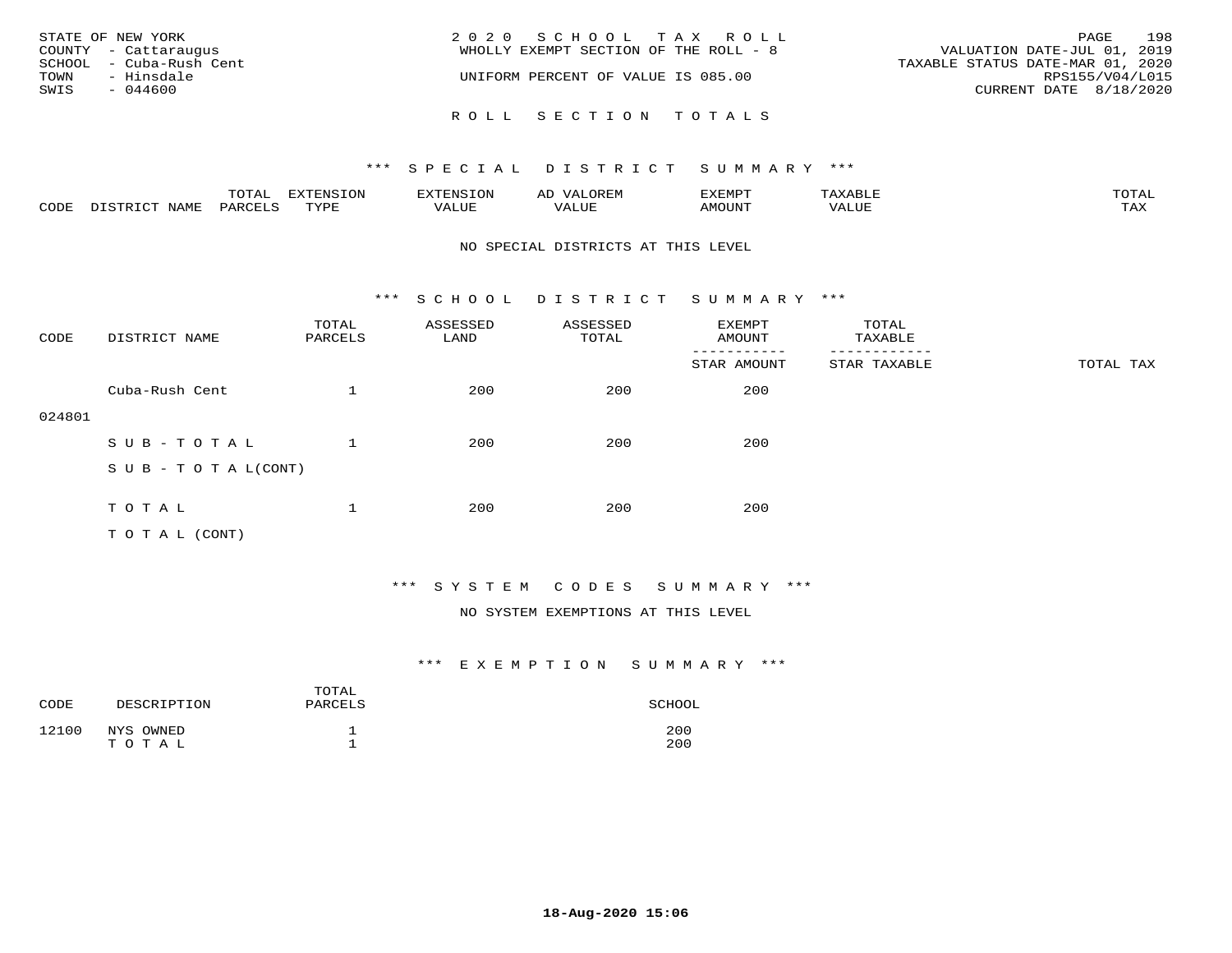| TOWN<br>SWIS | STATE OF NEW YORK<br>COUNTY - Cattaraugus<br>SCHOOL - Cuba-Rush Cent<br>- Hinsdale<br>$-044600$ | 2020 SCHOOL TAX ROLL<br>VALUATION DATE-JUL 01, 2019<br>WHOLLY EXEMPT SECTION OF THE ROLL - 8<br>TAXABLE STATUS DATE-MAR 01, 2020<br>UNIFORM PERCENT OF VALUE IS 085.00<br>CURRENT DATE 8/18/2020 | PAGE<br>RPS155/V04/L015 | 199 |
|--------------|-------------------------------------------------------------------------------------------------|--------------------------------------------------------------------------------------------------------------------------------------------------------------------------------------------------|-------------------------|-----|
|              |                                                                                                 | ROLL SECTION TOTALS                                                                                                                                                                              |                         |     |

| <b>ROLL</b><br>SEC | DESCRIPTION                                        | TOTAL<br>PARCELS | ASSESSED<br>LAND | ASSESSED<br>TOTAL | TOTAL<br><b>EXEMPT</b><br>AMOUNT<br>TAXABLE |              |             | TOTAL<br>TAX |  |
|--------------------|----------------------------------------------------|------------------|------------------|-------------------|---------------------------------------------|--------------|-------------|--------------|--|
|                    |                                                    |                  |                  |                   | STAR AMOUNT                                 | STAR TAXABLE | TAX<br>RATE |              |  |
| $\Omega$           | RS 8 TOTAL<br>SPEC DIST TAXES<br>EULAR TILE BILLET |                  | 200              | 200               | 200                                         |              |             |              |  |

8 WHOLLY EXEMPT 1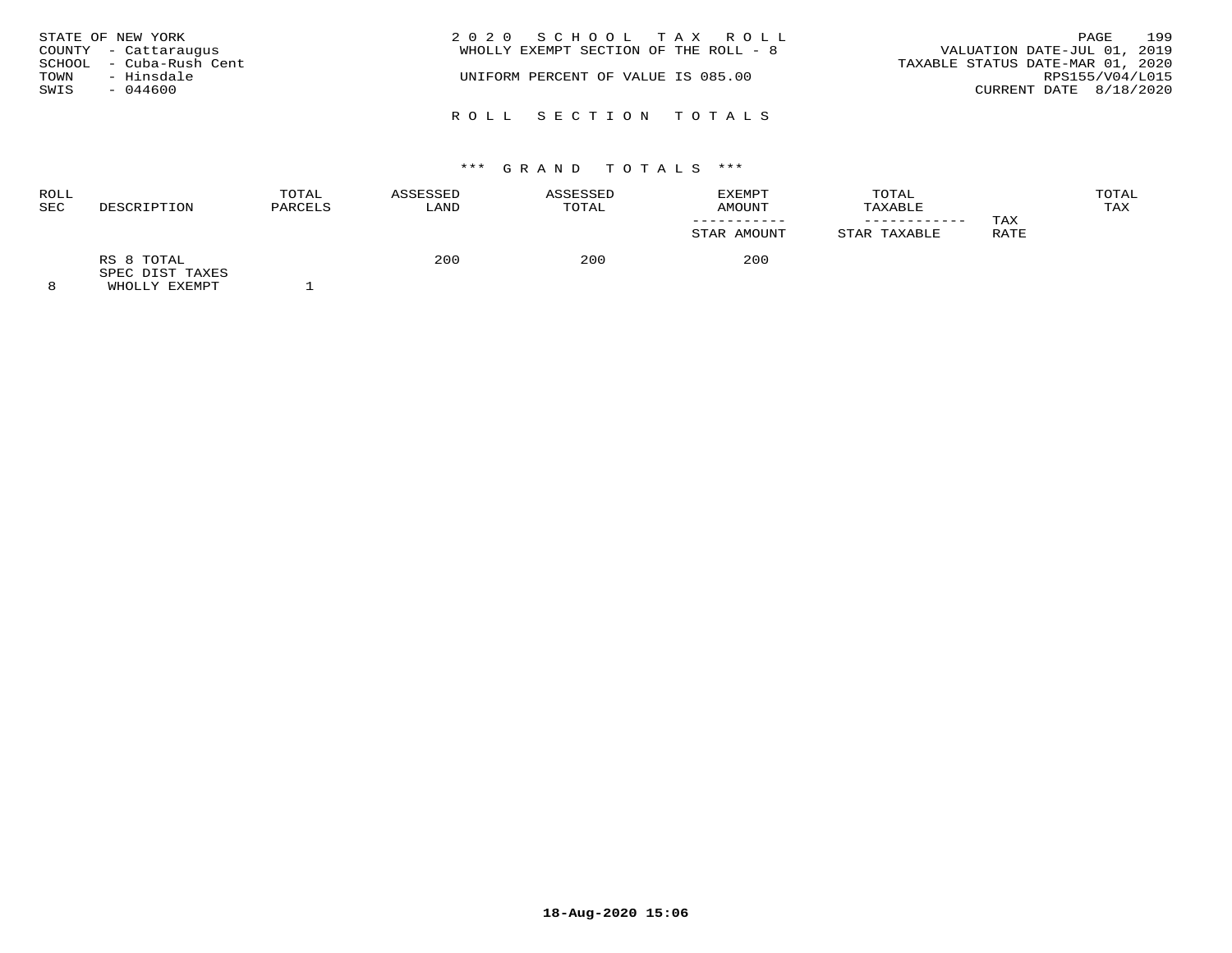| STATE OF NEW YORK       | 2020 SCHOOL TAX ROLL |             |  |                                  | PAGE                   | 200 |
|-------------------------|----------------------|-------------|--|----------------------------------|------------------------|-----|
| COUNTY - Cattaraugus    |                      |             |  | VALUATION DATE-JUL 01, 2019      |                        |     |
| SCHOOL - Cuba-Rush Cent |                      | SWIS TOTALS |  | TAXABLE STATUS DATE-MAR 01, 2020 |                        |     |
| - Hinsdale<br>TOWN      |                      |             |  |                                  | RPS155/V04/L015        |     |
| SWIS<br>- 044600        |                      |             |  |                                  | CURRENT DATE 8/18/2020 |     |
|                         |                      |             |  |                                  |                        |     |

|                  | ---- |      | ▵ | <b>EMP</b>      |            | ⊥AA   | 50.0027<br>◡ <b>⊥</b>             |
|------------------|------|------|---|-----------------|------------|-------|-----------------------------------|
| $\cup$ הר $\cup$ |      | TTTT |   | 572777<br>. UN' | $\sqrt{ }$ | $n -$ | $\pi\pi\pi$<br>$\cdot$<br>- 53.43 |

#### NO SPECIAL DISTRICTS AT THIS LEVEL

\*\*\* S C H O O L D I S T R I C T S U M M A R Y \*\*\*

| CODE   | DISTRICT NAME              | TOTAL<br>PARCELS | ASSESSED<br>LAND | ASSESSED<br>TOTAL | EXEMPT<br>AMOUNT | TOTAL<br>TAXABLE |          |           |
|--------|----------------------------|------------------|------------------|-------------------|------------------|------------------|----------|-----------|
|        |                            |                  |                  |                   | STAR AMOUNT      | STAR TAXABLE     | TAX RATE | TOTAL TAX |
|        | Cuba-Rush Cent             | 98               | 1735,900         | 3618,384          | 69,396           | 3,548,988        |          |           |
| 024801 |                            |                  |                  |                   | 670,080          | 2,878,908        | .425857  | 45,615.46 |
|        | SUB-TOTAL                  | 98               | 1735,900         | 3618,384          | 69,396           | 3,548,988        |          |           |
|        | S U B - T O T A $L$ (CONT) |                  |                  |                   | 670,080          | 2,878,908        |          | 45,615.46 |
|        | TOTAL                      | 98               | 1735,900         | 3618,384          | 69,396           | 3,548,988        |          |           |
|        |                            |                  |                  |                   |                  |                  |          |           |
|        | T O T A L (CONT)           |                  |                  |                   | 670,080          | 2,878,908        |          | 45,615.46 |

## \*\*\* S Y S T E M C O D E S S U M M A R Y \*\*\*

#### NO SYSTEM EXEMPTIONS AT THIS LEVEL

| CODE  | DESCRIPTION     | TOTAL<br>PARCELS | SCHOOL  |
|-------|-----------------|------------------|---------|
| 12100 | NYS OWNED       |                  | 200     |
| 41800 | AGED C/T/S      |                  | 69,165  |
| 41834 | ENH STAR        | 8                | 398,280 |
| 41854 | <b>BAS STAR</b> | 10               | 271,800 |
| 47100 | Mass Telec      |                  |         |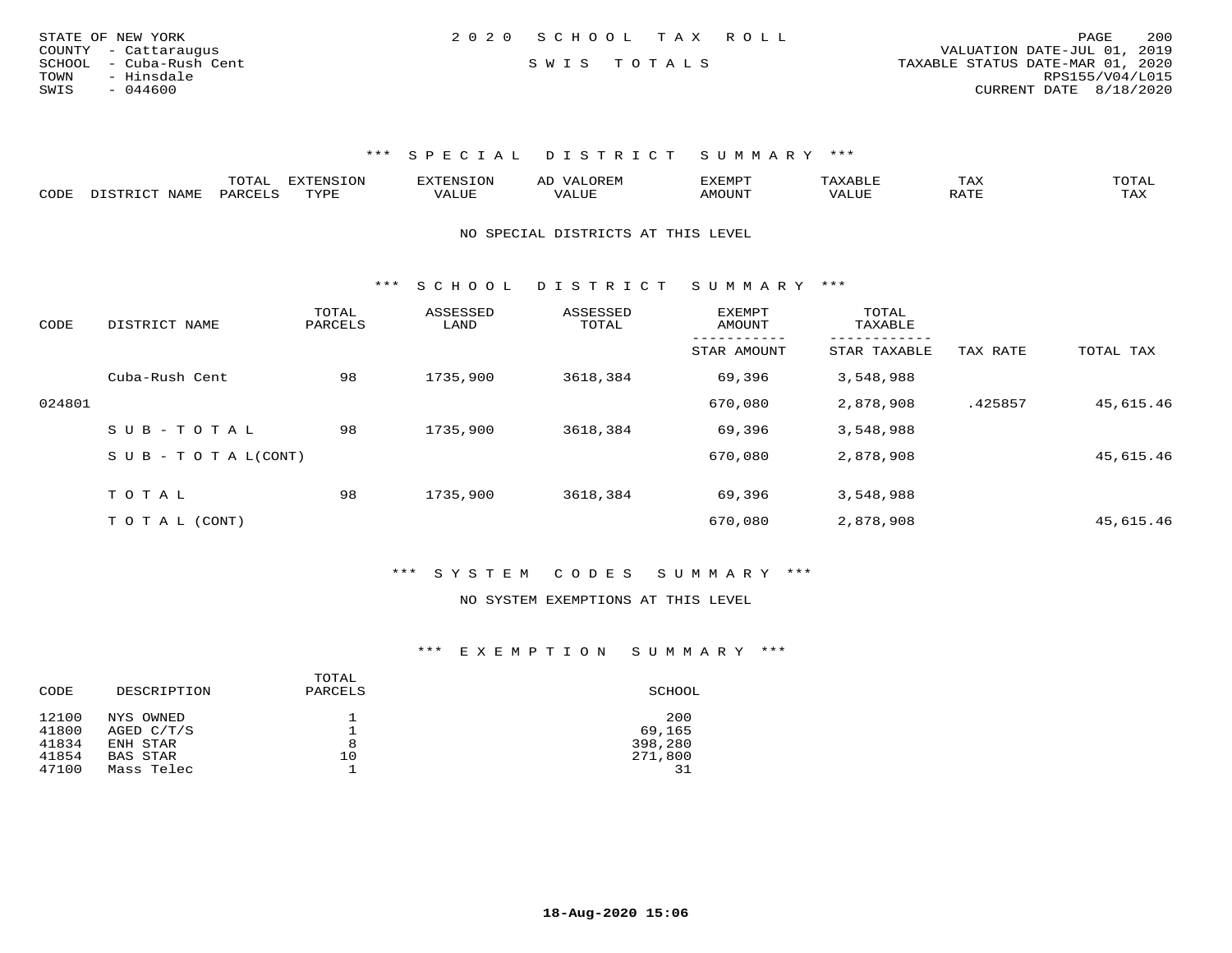| STATE OF NEW YORK |                  |  |
|-------------------|------------------|--|
| COUNTY            | - Cattaraugus    |  |
| SCHOOL            | - Cuba-Rush Cent |  |
| TOWN              | - Hinsdale       |  |
| SWIS              | $-044600$        |  |

\*\*\* E X E M P T I O N S U M M A R Y \*\*\*

| CODE | DESCRIPTION | TOTAL<br>PARCELS | SCHOOL  |
|------|-------------|------------------|---------|
|      | тотаь       |                  | 739,476 |

## \*\*\* G R A N D T O T A L S \*\*\*

| ROLL<br>SEC | DESCRIPTION                          | TOTAL<br>PARCELS | ASSESSED<br>LAND | ASSESSED<br>TOTAL | <b>EXEMPT</b><br>AMOUNT | TOTAL<br>TAXABLE       |                    |            |
|-------------|--------------------------------------|------------------|------------------|-------------------|-------------------------|------------------------|--------------------|------------|
|             |                                      |                  |                  |                   | STAR AMOUNT             | STAR TAXABLE           | TAX<br><b>RATE</b> |            |
|             | 2020-21 School Tax                   |                  | 1735,700         | 3219,500          | 69,165<br>670,080       | 3,150,335              | 15.319759          | 37,996.85  |
|             | Library Tax                          |                  | 1735,700         | 3219,500          | 69,165                  | 2,480,255<br>3,150,335 |                    |            |
|             | SPEC DIST TAXES                      |                  |                  |                   |                         | 3,150,335              | 0.425857           | 1,341.58   |
| 1           | TAXABLE                              | 91               |                  |                   |                         |                        |                    | 39, 338.43 |
|             | 2020-21 School Tax                   |                  |                  | 184,815           |                         | 184,815                |                    |            |
|             | Library Tax                          |                  |                  | 184,815           |                         | 184,815<br>184,815     | 15.319759          | 2,831.32   |
|             |                                      |                  |                  |                   |                         | 184,815                | 0.425857           | 78.70      |
| 5           | SPEC DIST TAXES<br>SPECIAL FRANCHISE | 2                |                  |                   |                         |                        |                    | 2,910.02   |
|             | 2020-21 School Tax                   |                  |                  | 213,869           | 31                      | 213,838                |                    |            |
|             |                                      |                  |                  |                   |                         | 213,838                | 15.319759          | 3,275.94   |
|             | Library Tax                          |                  |                  | 213,869           | 31                      | 213,838                |                    |            |
|             | SPEC DIST TAXES                      |                  |                  |                   |                         | 213,838                | 0.425857           | 91.07      |
| 6           | UTILITIES & N.C.                     | $\overline{4}$   |                  |                   |                         |                        |                    | 3,367.01   |
|             |                                      |                  |                  |                   | 200                     |                        |                    |            |
|             | SPEC DIST TAXES                      |                  |                  |                   |                         |                        |                    |            |

8 WHOLLY EXEMPT 1

**18-Aug-2020 15:06**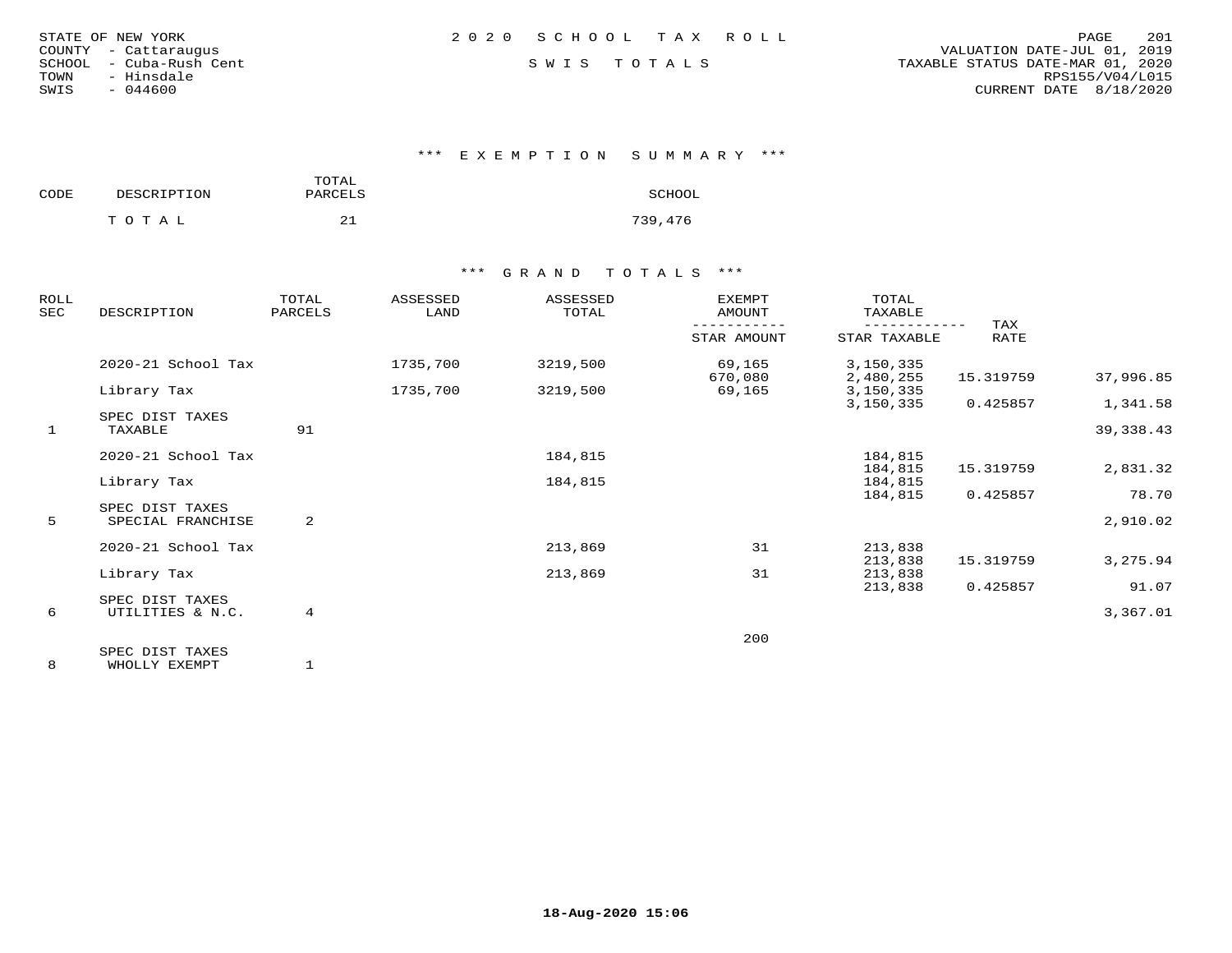|  | $-044600$ | STATE OF NEW YORK<br>- Cattaraugus<br>- Cuba-Rush Cent<br>- Hinsdale |
|--|-----------|----------------------------------------------------------------------|

### STATE OF NEW YORK 2 0 2 0 S C H O O L T A X R O L L PAGE 202

 COUNTY - Cattaraugus VALUATION DATE-JUL 01, 2019 SCHOOL - Cuba-Rush Cent S W I S T O T A L S TAXABLE STATUS DATE-MAR 01, 2020 TOWN - Hinsdale RPS155/V04/L015SWIS - 044600 CURRENT DATE 8/18/2020

| ROLL<br>SEC | DESCRIPTION         | TOTAL<br>PARCELS |          | ASSESSED<br>ASSESSED<br>LAND<br>TOTAL |                   | TOTAL<br>TAXABLE       |             |           |
|-------------|---------------------|------------------|----------|---------------------------------------|-------------------|------------------------|-------------|-----------|
|             |                     |                  |          |                                       | STAR AMOUNT       | STAR TAXABLE           | TAX<br>RATE |           |
|             | 2020-21 School Tax  |                  | 1735,900 | 3618,384                              | 69,396<br>670,080 | 3,548,988<br>2,878,908 | 15.319759   | 44,104.11 |
|             | Library Tax         |                  | 1735,900 | 3618,384                              | 69,396            | 3,548,988              |             |           |
|             |                     |                  |          |                                       |                   | 3,548,988              | 0.425857    | 1,511.35  |
|             | SPEC DIST TAXES     |                  |          |                                       |                   |                        |             |           |
| $\star$     | TOTAL<br><b>SUB</b> | 98               |          |                                       |                   |                        |             | 45,615.46 |
|             | 2020-21 School Tax  |                  | 1735,900 | 3618,384                              | 69,396            | 3,548,988              |             |           |
|             |                     |                  |          |                                       | 670,080           | 2,878,908              | 15.319759   | 44,104.11 |
|             | Library Tax         |                  | 1735,900 | 3618,384                              | 69,396            | 3,548,988<br>3,548,988 | 0.425857    | 1,511.35  |
|             | SPEC DIST TAXES     |                  |          |                                       |                   |                        |             |           |
| $***$       | GRAND TOTAL         | 98               |          |                                       |                   |                        |             | 45,615.46 |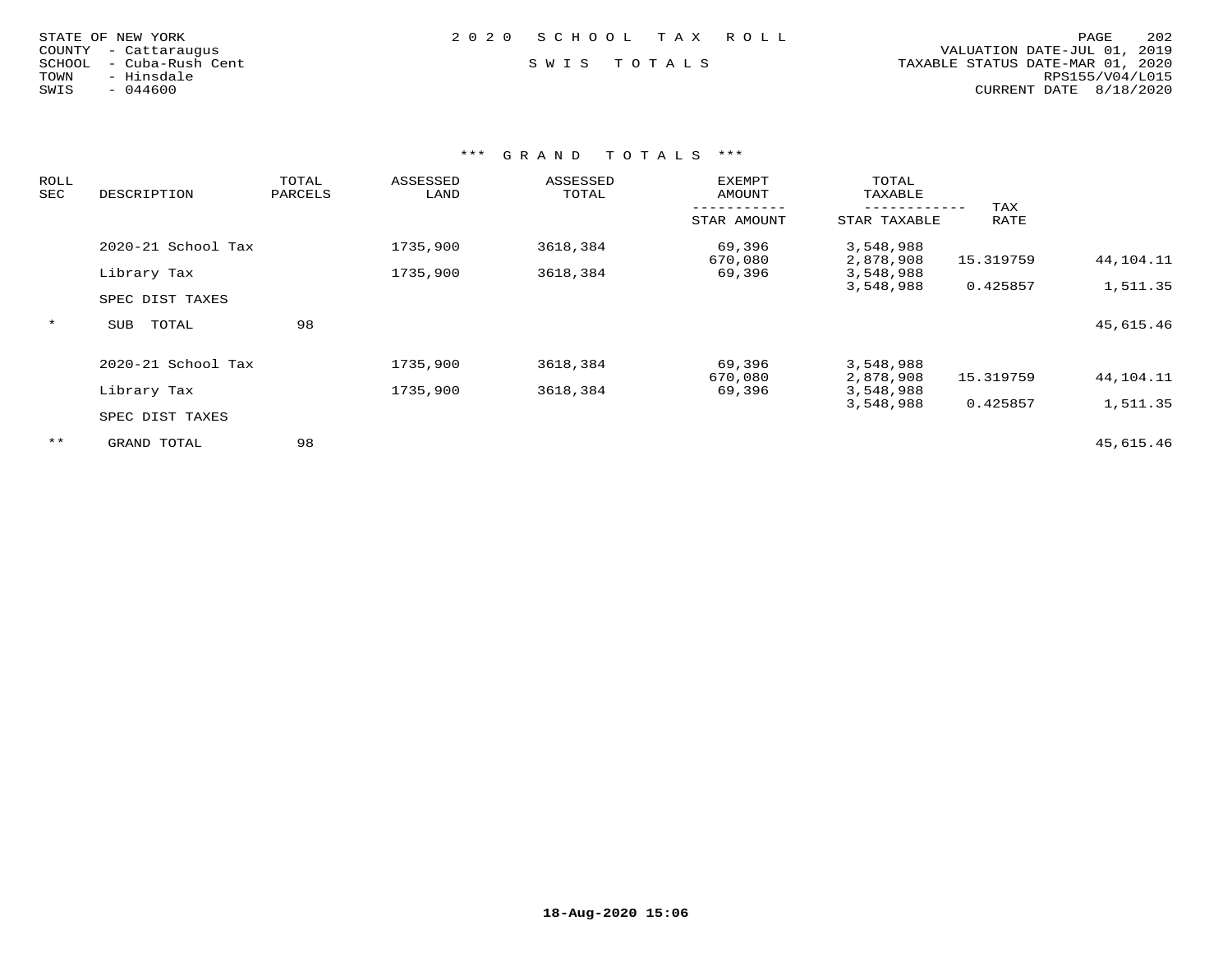| STATE OF NEW YORK<br>COUNTY - Cattaraugus<br>SCHOOL - Cuba-Rush Cent<br>- Ischua<br>TOWN<br>$-045000$<br>SWIS |                                                                                                                                                       | 2020 SCHOOL       | TAX ROLL<br>TAXABLE SECTION OF THE ROLL - 1<br>OWNERS NAME SEOUENCE<br>UNIFORM PERCENT OF VALUE IS 085.00 | TAXABLE STATUS DATE-MAR 01, 2020 | 203<br>PAGE<br>VALUATION DATE-JUL 01, 2019      |
|---------------------------------------------------------------------------------------------------------------|-------------------------------------------------------------------------------------------------------------------------------------------------------|-------------------|-----------------------------------------------------------------------------------------------------------|----------------------------------|-------------------------------------------------|
| TAX MAP PARCEL NUMBER<br>CURRENT OWNERS NAME<br>CURRENT OWNERS ADDRESS                                        | PROPERTY LOCATION & CLASS ASSESSMENT<br>SCHOOL DISTRICT<br>PARCEL SIZE/GRID COORD                                                                     | LAND<br>TOTAL     | EXEMPTION CODE-----------------------<br>TAX DESCRIPTION<br>SPECIAL DISTRICTS                             | TAXABLE VALUE                    | ----------------SCHOOL<br>TAX AMOUNT            |
| **********************                                                                                        |                                                                                                                                                       |                   |                                                                                                           |                                  |                                                 |
| $68.002 - 2 - 19.1$<br>Adams Tom L<br>5120 Miller Hill Rd<br>Cuba, NY 14727                                   | 5120 Miller Hill Rd<br>210 1 Family Res<br>Cuba-Rush Cent 024801<br>13 03 03<br>ACRES 17.80<br>EAST-1215843 NRTH-0809688<br>DEED BOOK 856<br>PG-00139 | 17,700<br>51,000  | 2020-21 School Tax<br>Library Tax                                                                         | ACCT 0309<br>51,000<br>51,000    | BILL 512<br>781.31<br>21.72                     |
|                                                                                                               | FULL MARKET VALUE                                                                                                                                     | 60,000            | TOTAL TAX ---                                                                                             | DATE #1<br>AMT DUE               | $803.03**$<br>09/30/20<br>803.03                |
|                                                                                                               |                                                                                                                                                       |                   |                                                                                                           |                                  |                                                 |
| $59.004 - 2 - 7$<br>Allen Laurette L<br>Joseph L/U Joan D<br>362 SW Pineland Rd<br>Mableton, GA 30126         | 141 Abbott Rd<br>210 1 Family Res<br>Cuba-Rush Cent 024801<br>08 03 03<br>life use joan joseph<br>ACRES<br>1.10<br>EAST-1219793 NRTH-0822550          |                   | AGED S<br>41804<br>5,100 ENH STAR<br>41834<br>48,000 2020-21 School Tax<br>Library Tax                    | ACCT 0040<br>26,400<br>26,400    | BILL 513<br>21,600<br>26,400<br>404.44<br>11.24 |
|                                                                                                               | DEED BOOK 17250 PG-6001<br>FULL MARKET VALUE                                                                                                          | 56,471            | TOTAL TAX ---                                                                                             | DATE #1<br>AMT DUE               | $11.24**$<br>09/30/20<br>11.24                  |
|                                                                                                               |                                                                                                                                                       |                   |                                                                                                           |                                  |                                                 |
| $59.004 - 3 - 21.74$<br>Armstrong Elizabeth<br>3000 Lake View Rd<br>Hamburg, NY 14075                         | 213 West Shore Rd<br>210 1 Family Res<br>Cuba-Rush Cent 024801<br>00 03 03<br>EAST-1221650 NRTH-0813047                                               | 144,000           | 2020-21 School Tax<br>0 Library Tax                                                                       | ACCT 0312<br>144,000<br>144,000  | BILL 514<br>2,206.05<br>61.32                   |
|                                                                                                               | FULL MARKET VALUE                                                                                                                                     | 169,412           | TOTAL TAX ---                                                                                             | DATE #1<br>AMT DUE               | $2,267.37**$<br>09/30/20<br>2,267.37            |
|                                                                                                               |                                                                                                                                                       |                   |                                                                                                           |                                  |                                                 |
| $59.004 - 3 - 21. / 14$<br>Auman Mark A<br>223 W Shore<br>Cuba, NY 14727                                      | 223 West Shore Rd<br>210 1 Family Res<br>Cuba-Rush Cent 024801<br>00 03 03<br>EAST-1221650 NRTH-0813047<br>FULL MARKET VALUE                          | 95,500<br>112,353 | 2020-21 School Tax<br>0 Library Tax                                                                       | ACCT 0011<br>95,500<br>95,500    | BILL 515<br>1,463.04<br>40.67                   |
|                                                                                                               |                                                                                                                                                       |                   | TOTAL TAX ---                                                                                             | DATE #1<br>AMT DUE               | $1,503.71**$<br>09/30/20<br>1,503.71            |
|                                                                                                               |                                                                                                                                                       |                   |                                                                                                           |                                  |                                                 |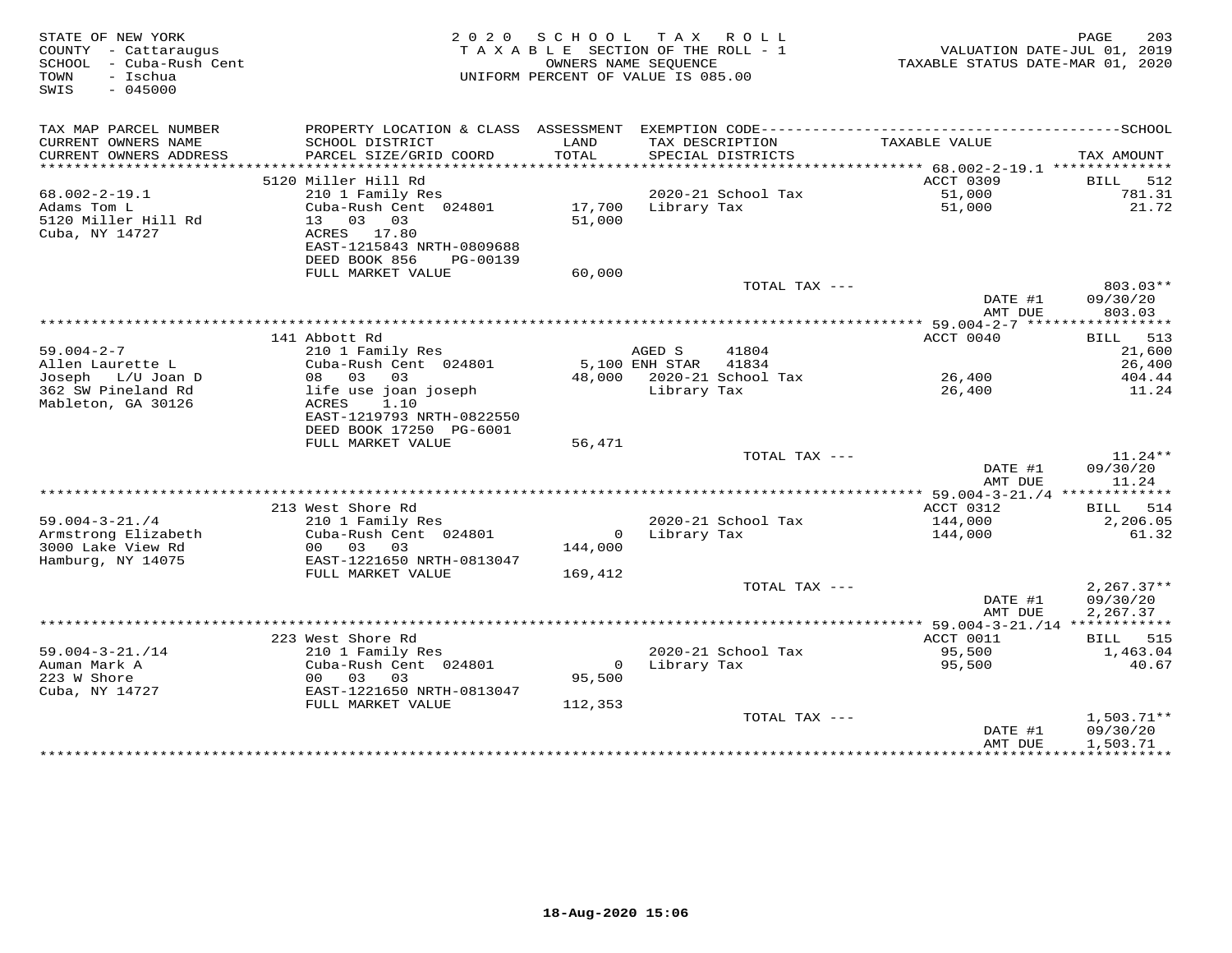| STATE OF NEW YORK<br>COUNTY - Cattaraugus<br>SCHOOL - Cuba-Rush Cent<br>- Ischua<br>TOWN<br>$-045000$<br>SWIS | 2 0 2 0                                                | SCHOOL<br>TAXABLE SECTION OF THE ROLL - 1<br>UNIFORM PERCENT OF VALUE IS 085.00 | TAX ROLL<br>OWNERS NAME SEQUENCE |                        | VALUATION DATE-JUL 01, 2019<br>TAXABLE STATUS DATE-MAR 01, 2020             | PAGE                 | 204             |
|---------------------------------------------------------------------------------------------------------------|--------------------------------------------------------|---------------------------------------------------------------------------------|----------------------------------|------------------------|-----------------------------------------------------------------------------|----------------------|-----------------|
| TAX MAP PARCEL NUMBER<br>CURRENT OWNERS NAME                                                                  | SCHOOL DISTRICT                                        | LAND                                                                            | TAX DESCRIPTION                  |                        | TAXABLE VALUE                                                               |                      |                 |
| CURRENT OWNERS ADDRESS<br>*******************                                                                 | PARCEL SIZE/GRID COORD                                 | TOTAL<br>**********                                                             |                                  | SPECIAL DISTRICTS      |                                                                             | TAX AMOUNT           |                 |
|                                                                                                               | 217 West Shore Rd                                      |                                                                                 |                                  |                        | ********************************* 59.004-3-21./8 *************<br>ACCT 0490 | BILL 516             |                 |
| $59.004 - 3 - 21.78$                                                                                          | 210 1 Family Res                                       |                                                                                 | BAS STAR                         | 41854                  |                                                                             |                      | 27,300          |
| Austin Stephen M                                                                                              | Cuba-Rush Cent 024801                                  |                                                                                 |                                  | $0$ 2020-21 School Tax | 142,500                                                                     |                      | 2,183.07        |
| 217 W Shore Rd                                                                                                | 00 03<br>03                                            |                                                                                 | 142,500 Library Tax              |                        | 142,500                                                                     |                      | 60.68           |
| Cuba, NY 14727                                                                                                | EAST-1221650 NRTH-0813047<br>DEED BOOK 3720<br>PG-2003 |                                                                                 |                                  |                        |                                                                             |                      |                 |
|                                                                                                               | FULL MARKET VALUE                                      | 167,647                                                                         |                                  | TOTAL TAX ---          |                                                                             | $1,841.75**$         |                 |
|                                                                                                               |                                                        |                                                                                 |                                  |                        | DATE #1<br>AMT DUE                                                          | 09/30/20<br>1,841.75 |                 |
|                                                                                                               |                                                        |                                                                                 |                                  |                        |                                                                             |                      |                 |
|                                                                                                               | Munger Hollow Rd                                       |                                                                                 |                                  |                        | ACCT 0342                                                                   | BILL 517             |                 |
| $59.004 - 2 - 23.1$                                                                                           | 314 Rural vac<10                                       |                                                                                 |                                  | 2020-21 School Tax     | 5,200                                                                       |                      | 79.66           |
| Bainbridge Larry & Robert<br>Arena Diane                                                                      | Cuba-Rush Cent 024801<br>08 03 03                      | 5,200<br>5,200                                                                  | Library Tax                      |                        | 5,200                                                                       |                      | 2.21            |
| 2034 Sweet Home Road                                                                                          | 1.25<br>ACRES                                          |                                                                                 |                                  |                        |                                                                             |                      |                 |
| Amherst, NY 14228                                                                                             | EAST-1220043 NRTH-0819860                              |                                                                                 |                                  |                        |                                                                             |                      |                 |
|                                                                                                               | DEED BOOK 30853 PG-6001                                |                                                                                 |                                  |                        |                                                                             |                      |                 |
|                                                                                                               | FULL MARKET VALUE                                      | 6,118                                                                           |                                  |                        |                                                                             |                      | $81.87**$       |
|                                                                                                               |                                                        |                                                                                 |                                  | TOTAL TAX ---          | DATE #1<br>AMT DUE                                                          | 09/30/20             | 81.87           |
|                                                                                                               |                                                        |                                                                                 |                                  |                        |                                                                             |                      |                 |
|                                                                                                               | 92 Munger Hollow Rd                                    |                                                                                 |                                  |                        | ACCT 0019                                                                   | BILL 518             |                 |
| $59.004 - 3 - 8$<br>Bainbridge Larry & Robert                                                                 | 260 Seasonal res<br>Cuba-Rush Cent 024801              | 11,400                                                                          | Library Tax                      | 2020-21 School Tax     | 30,000<br>30,000                                                            |                      | 459.59<br>12.78 |
| Arena Diane                                                                                                   | 07 03<br>0.3                                           | 30,000                                                                          |                                  |                        |                                                                             |                      |                 |
| 2034 Sweet Home Road                                                                                          | Life Use                                               |                                                                                 |                                  |                        |                                                                             |                      |                 |
| Amherst, NY 14228                                                                                             | ACRES<br>9.30                                          |                                                                                 |                                  |                        |                                                                             |                      |                 |
|                                                                                                               | EAST-1220889 NRTH-0819653                              |                                                                                 |                                  |                        |                                                                             |                      |                 |
|                                                                                                               | DEED BOOK 30853 PG-6001<br>FULL MARKET VALUE           | 35,294                                                                          |                                  |                        |                                                                             |                      |                 |
|                                                                                                               |                                                        |                                                                                 |                                  | TOTAL TAX ---          |                                                                             |                      | $472.37**$      |
|                                                                                                               |                                                        |                                                                                 |                                  |                        | DATE #1                                                                     | 09/30/20             |                 |
|                                                                                                               |                                                        |                                                                                 |                                  |                        | AMT DUE                                                                     |                      | 472.37          |
|                                                                                                               | Munger Hollow Rd                                       |                                                                                 |                                  |                        | ******* 59.004-3-13 ****************<br>ACCT 0022                           | BILL 519             |                 |
| $59.004 - 3 - 13$                                                                                             | 260 Seasonal res                                       |                                                                                 |                                  | 2020-21 School Tax     | 21,000                                                                      |                      | 321.71          |
| Bainbridge Larry & Robert                                                                                     | Cuba-Rush Cent 024801                                  | 5,400                                                                           | Library Tax                      |                        | 21,000                                                                      |                      | 8.94            |
| Arena Diane                                                                                                   | 07 03 03                                               | 21,000                                                                          |                                  |                        |                                                                             |                      |                 |
| 2034 Sweet Home Road<br>Amherst, NY 14228                                                                     | Life Use<br>ACRES<br>1.50                              |                                                                                 |                                  |                        |                                                                             |                      |                 |
|                                                                                                               | EAST-1221675 NRTH-0819327                              |                                                                                 |                                  |                        |                                                                             |                      |                 |
|                                                                                                               | DEED BOOK 30853 PG-6001                                |                                                                                 |                                  |                        |                                                                             |                      |                 |
|                                                                                                               | FULL MARKET VALUE                                      | 24,706                                                                          |                                  |                        |                                                                             |                      |                 |
|                                                                                                               |                                                        |                                                                                 |                                  | TOTAL TAX ---          | DATE #1                                                                     | 09/30/20             | 330.65**        |
|                                                                                                               |                                                        |                                                                                 |                                  |                        | AMT DUE                                                                     | 330.65               |                 |
|                                                                                                               |                                                        |                                                                                 |                                  |                        |                                                                             | * * * * * * * *      |                 |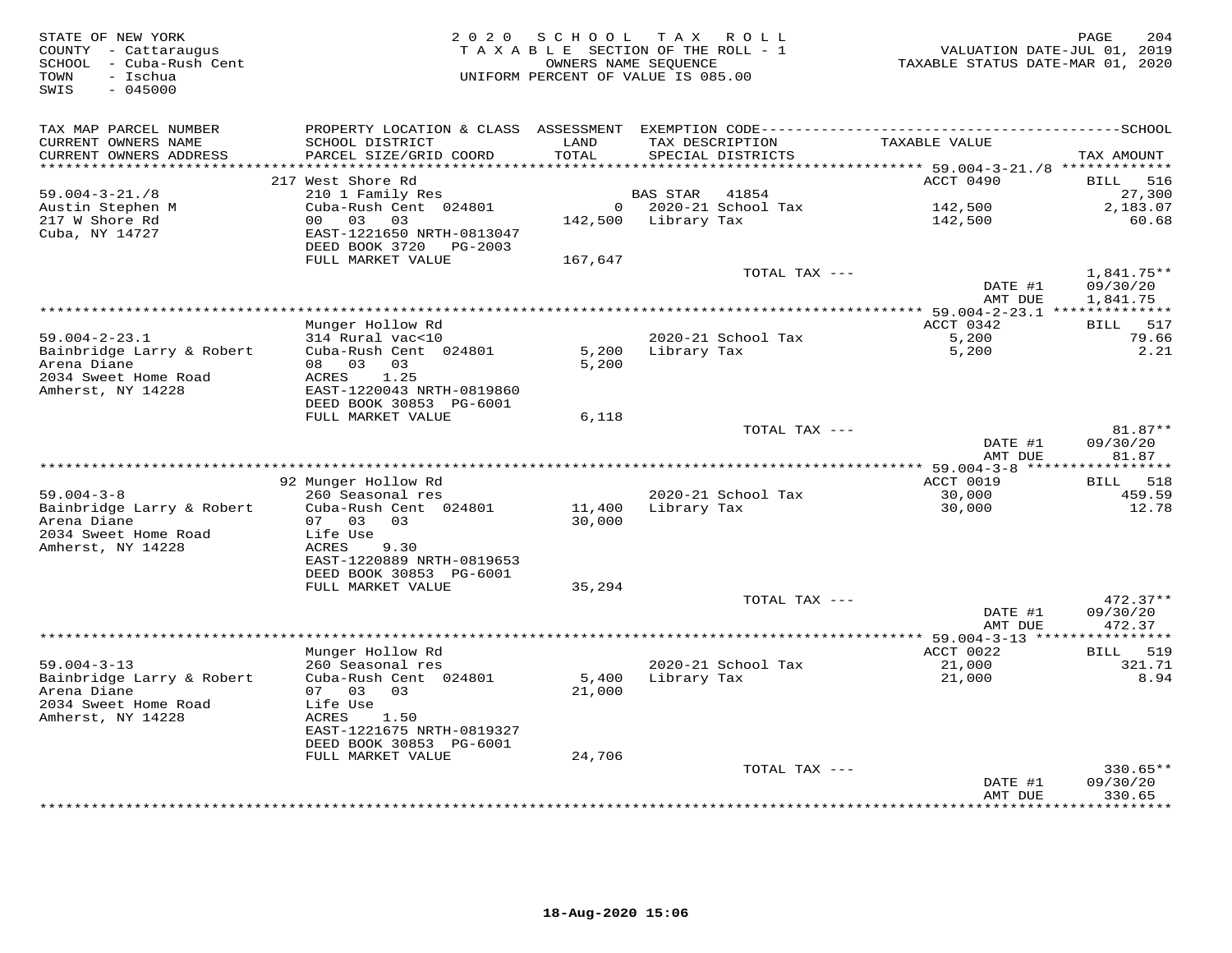| STATE OF NEW YORK<br>COUNTY - Cattaraugus<br>SCHOOL - Cuba-Rush Cent<br>- Ischua<br>TOWN<br>$-045000$<br>SWIS |                                                                                                                                           |               | 2020 SCHOOL TAX ROLL<br>TAXABLE SECTION OF THE ROLL - 1<br>OWNERS NAME SEOUENCE<br>UNIFORM PERCENT OF VALUE IS 085.00 | VALUATION DATE-JUL 01, 2019<br>TAXABLE STATUS DATE-MAR 01, 2020 | 205<br>PAGE          |
|---------------------------------------------------------------------------------------------------------------|-------------------------------------------------------------------------------------------------------------------------------------------|---------------|-----------------------------------------------------------------------------------------------------------------------|-----------------------------------------------------------------|----------------------|
| TAX MAP PARCEL NUMBER<br>CURRENT OWNERS NAME<br>CURRENT OWNERS ADDRESS                                        | PROPERTY LOCATION & CLASS ASSESSMENT EXEMPTION CODE-----------------------------------SCHOOL<br>SCHOOL DISTRICT<br>PARCEL SIZE/GRID COORD | LAND<br>TOTAL | TAX DESCRIPTION<br>SPECIAL DISTRICTS                                                                                  | TAXABLE VALUE                                                   |                      |
| ************************                                                                                      |                                                                                                                                           |               |                                                                                                                       |                                                                 | TAX AMOUNT           |
|                                                                                                               | Munger Hollow Rd                                                                                                                          |               |                                                                                                                       | ACCT 0318                                                       | <b>BILL</b><br>520   |
| $59.004 - 3 - 14$                                                                                             | 323 Vacant rural                                                                                                                          |               | 2020-21 School Tax                                                                                                    | 10,600                                                          | 162.39               |
| Bainbridge Larry & Robert<br>Arena Diane                                                                      | Cuba-Rush Cent 024801<br>07 03 03                                                                                                         | 10,600        | 10,600 Library Tax                                                                                                    | 10,600                                                          | 4.51                 |
| 2034 Sweet Home Road                                                                                          | ACRES 12.20                                                                                                                               |               |                                                                                                                       |                                                                 |                      |
| Amherst, NY 14228                                                                                             | EAST-1221505 NRTH-0819658                                                                                                                 |               |                                                                                                                       |                                                                 |                      |
|                                                                                                               | DEED BOOK 30853 PG-6001                                                                                                                   |               |                                                                                                                       |                                                                 |                      |
|                                                                                                               | FULL MARKET VALUE                                                                                                                         | 12,471        | TOTAL TAX ---                                                                                                         |                                                                 | $166.90**$           |
|                                                                                                               |                                                                                                                                           |               |                                                                                                                       | DATE #1                                                         | 09/30/20             |
|                                                                                                               |                                                                                                                                           |               |                                                                                                                       | AMT DUE                                                         | 166.90               |
|                                                                                                               | Burt Hill Rd                                                                                                                              |               |                                                                                                                       | ACCT 0027                                                       | BILL 521             |
| $68.002 - 2 - 27$                                                                                             | 260 Seasonal res                                                                                                                          |               | 2020-21 School Tax                                                                                                    | 46,500                                                          | 712.37               |
| Becker Paul & Melinda                                                                                         | Cuba-Rush Cent 024801                                                                                                                     | 18,300        | Library Tax                                                                                                           | 46,500                                                          | 19.80                |
| Becker Brian C                                                                                                | 14 03<br>03                                                                                                                               | 46,500        |                                                                                                                       |                                                                 |                      |
| 7715 Akron Road<br>Lockport, NY 14094                                                                         | comb $24.3$<br>Life Use                                                                                                                   |               |                                                                                                                       |                                                                 |                      |
|                                                                                                               | ACRES 18.60                                                                                                                               |               |                                                                                                                       |                                                                 |                      |
|                                                                                                               | EAST-1215228 NRTH-0812581                                                                                                                 |               |                                                                                                                       |                                                                 |                      |
|                                                                                                               | DEED BOOK 2019 PG-14146<br>FULL MARKET VALUE                                                                                              | 54,706        |                                                                                                                       |                                                                 |                      |
|                                                                                                               |                                                                                                                                           |               | TOTAL TAX ---                                                                                                         |                                                                 | 732.17**             |
|                                                                                                               |                                                                                                                                           |               |                                                                                                                       | DATE #1                                                         | 09/30/20             |
|                                                                                                               |                                                                                                                                           |               |                                                                                                                       | AMT DUE                                                         | 732.17               |
|                                                                                                               | 5370 Miller Hill Rd                                                                                                                       |               |                                                                                                                       | ACCT 0188                                                       | BILL 522             |
| $68.002 - 1 - 3$                                                                                              | 210 1 Family Res                                                                                                                          |               | BAS STAR 41854                                                                                                        |                                                                 | 27,300               |
| Bennett Emma                                                                                                  | Cuba-Rush Cent 024801                                                                                                                     |               | 6,900 2020-21 School Tax                                                                                              | 46,500                                                          | 712.37               |
| 5370 Miller Hill Rd<br>CUBA, NY 14727                                                                         | 22 03 03<br>3.35 BANK<br>ACRES<br>017                                                                                                     |               | 46,500 Library Tax                                                                                                    | 46,500                                                          | 19.80                |
|                                                                                                               | EAST-1213763 NRTH-0814870                                                                                                                 |               |                                                                                                                       |                                                                 |                      |
|                                                                                                               | DEED BOOK 1024 PG-48                                                                                                                      |               |                                                                                                                       |                                                                 |                      |
|                                                                                                               | FULL MARKET VALUE                                                                                                                         | 54,706        |                                                                                                                       |                                                                 |                      |
|                                                                                                               |                                                                                                                                           |               | TOTAL TAX ---                                                                                                         | DATE #1                                                         | 330.17**<br>09/30/20 |
|                                                                                                               |                                                                                                                                           |               |                                                                                                                       | AMT DUE                                                         | 330.17               |
|                                                                                                               |                                                                                                                                           |               |                                                                                                                       |                                                                 |                      |
| $59.004 - 1 - 5$                                                                                              | Union Valley Rd                                                                                                                           |               | FOREST/A74 47460                                                                                                      | ACCT 0121                                                       | BILL 523             |
| Biss Russell D                                                                                                | 910 Priv forest<br>Cuba-Rush Cent 024801                                                                                                  |               | 49,000 2020-21 School Tax                                                                                             | 20,106                                                          | 28,894<br>308.02     |
| Biss Doris                                                                                                    | 27 03 03                                                                                                                                  |               | 49,000 Library Tax                                                                                                    | 20,106                                                          | 8.56                 |
| 564 Johnson Holloe Rd                                                                                         | ACRES 95.35                                                                                                                               |               |                                                                                                                       |                                                                 |                      |
| Cuba, NY 14727                                                                                                | EAST-1213730 NRTH-0816756<br>DEED BOOK 00951 PG-00850                                                                                     |               |                                                                                                                       |                                                                 |                      |
| MAY BE SUBJECT TO PAYMENT                                                                                     | FULL MARKET VALUE                                                                                                                         | 57,647        |                                                                                                                       |                                                                 |                      |
| UNDER RPTL480A UNTIL 2029                                                                                     |                                                                                                                                           |               |                                                                                                                       |                                                                 |                      |
|                                                                                                               |                                                                                                                                           |               | TOTAL TAX ---                                                                                                         |                                                                 | $316.58**$           |
|                                                                                                               |                                                                                                                                           |               |                                                                                                                       | DATE #1<br>AMT DUE                                              | 09/30/20<br>316.58   |
|                                                                                                               |                                                                                                                                           |               |                                                                                                                       |                                                                 | ***********          |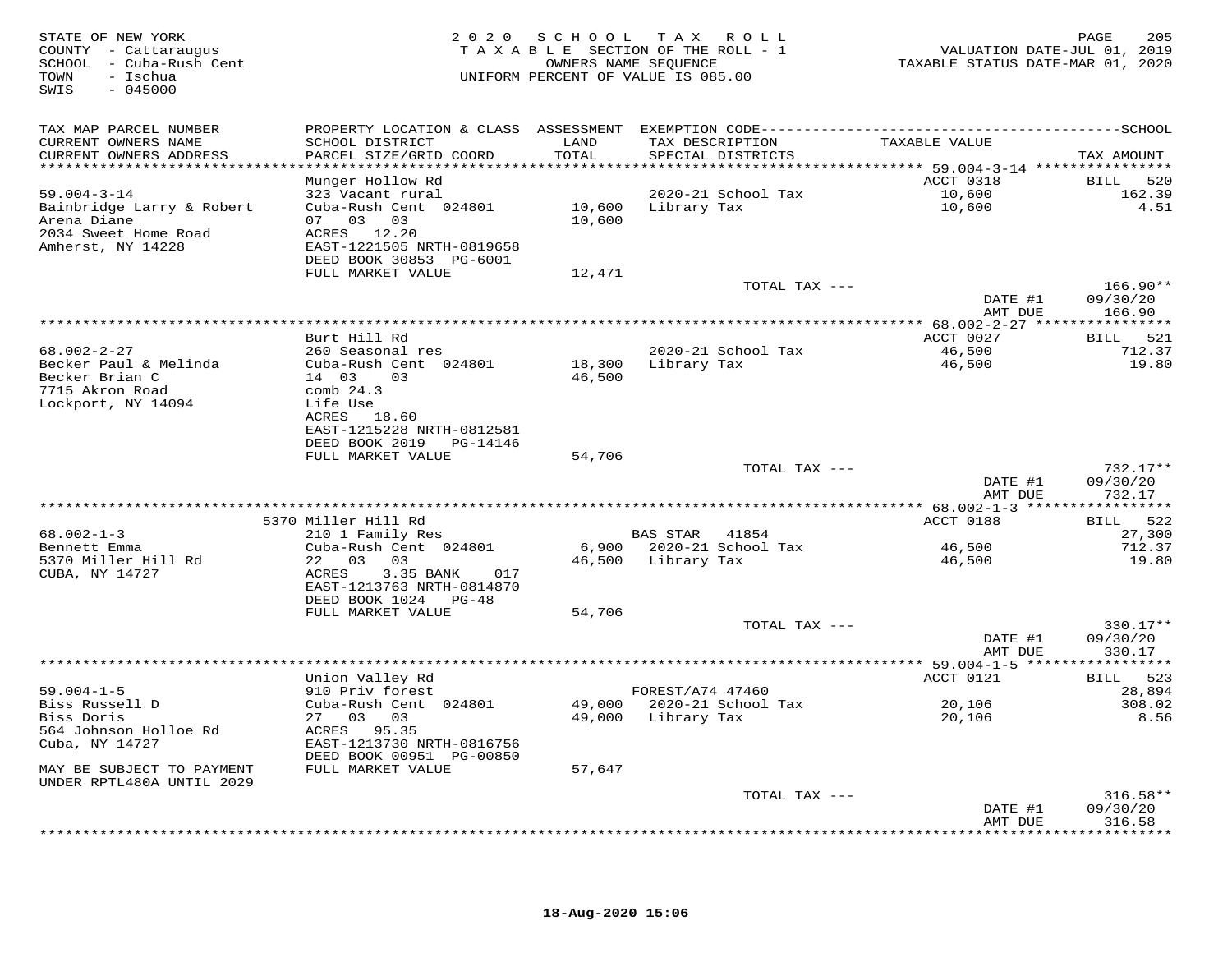| STATE OF NEW YORK<br>COUNTY - Cattaraugus<br>SCHOOL - Cuba-Rush Cent<br>- Ischua<br>TOWN<br>SWIS<br>$-045000$ |                                               |               | 2020 SCHOOL TAX ROLL<br>TAXABLE SECTION OF THE ROLL - 1<br>OWNERS NAME SEQUENCE<br>UNIFORM PERCENT OF VALUE IS 085.00 | VALUATION DATE-JUL 01, 2019<br>TAXABLE STATUS DATE-MAR 01, 2020 | PAGE<br>206        |
|---------------------------------------------------------------------------------------------------------------|-----------------------------------------------|---------------|-----------------------------------------------------------------------------------------------------------------------|-----------------------------------------------------------------|--------------------|
| TAX MAP PARCEL NUMBER                                                                                         |                                               |               |                                                                                                                       |                                                                 |                    |
| CURRENT OWNERS NAME<br>CURRENT OWNERS ADDRESS                                                                 | SCHOOL DISTRICT<br>PARCEL SIZE/GRID COORD     | LAND<br>TOTAL | TAX DESCRIPTION<br>SPECIAL DISTRICTS                                                                                  | TAXABLE VALUE                                                   | TAX AMOUNT         |
| **********************                                                                                        |                                               |               |                                                                                                                       |                                                                 |                    |
|                                                                                                               | Johnson Hollow Rd                             |               |                                                                                                                       | ACCT 0759                                                       | 524<br><b>BILL</b> |
| $59.004 - 3 - 20.2$                                                                                           | 314 Rural vac<10                              |               | FOREST/A74 47460                                                                                                      |                                                                 | 4,112              |
| Biss Russell D                                                                                                | Cuba-Rush Cent 024801                         |               | 9,500 2020-21 School Tax                                                                                              | 5,388                                                           | 82.54              |
| Biss Doris G                                                                                                  | 15 03 03                                      |               | 9,500 Library Tax                                                                                                     | 5,388                                                           | 2.29               |
| 564 Johnson Hollow Rd<br>Cuba, NY 14727                                                                       | 6.55<br>ACRES<br>EAST-1214956 NRTH-0816425    |               |                                                                                                                       |                                                                 |                    |
| MAY BE SUBJECT TO PAYMENT<br>UNDER RPTL480A UNTIL 2029                                                        | DEED BOOK 00994 PG-00307<br>FULL MARKET VALUE | 11,176        |                                                                                                                       |                                                                 |                    |
|                                                                                                               |                                               |               | TOTAL TAX ---                                                                                                         |                                                                 | 84.83**            |
|                                                                                                               |                                               |               |                                                                                                                       | DATE #1<br>AMT DUE                                              | 09/30/20<br>84.83  |
|                                                                                                               |                                               |               |                                                                                                                       |                                                                 |                    |
|                                                                                                               | 564 Johnson Hollow Rd                         |               |                                                                                                                       | ACCT 0507                                                       | 525<br><b>BILL</b> |
| $68.002 - 1 - 4$                                                                                              | 210 1 Family Res                              |               | BAS STAR<br>41854                                                                                                     |                                                                 | 27,300             |
| Biss Russell D                                                                                                | Cuba-Rush Cent 024801                         |               | 8,200 2020-21 School Tax                                                                                              | 93,500                                                          | 1,432.40           |
| Biss Doris C                                                                                                  | 22 03 03                                      |               | 93,500 Library Tax                                                                                                    | 93,500                                                          | 39.82              |
| 564 Johnson Hollow Rd                                                                                         | ACRES<br>5.02                                 |               |                                                                                                                       |                                                                 |                    |
| Cuba, NY 14727                                                                                                | EAST-1214122 NRTH-0815604                     |               |                                                                                                                       |                                                                 |                    |
|                                                                                                               | DEED BOOK 847<br>PG-00393                     |               |                                                                                                                       |                                                                 |                    |
|                                                                                                               | FULL MARKET VALUE                             | 110,000       | TOTAL TAX ---                                                                                                         |                                                                 | $1,070.22**$       |
|                                                                                                               |                                               |               |                                                                                                                       | DATE #1                                                         | 09/30/20           |
|                                                                                                               |                                               |               |                                                                                                                       | AMT DUE                                                         | 1,070.22           |
|                                                                                                               |                                               |               |                                                                                                                       |                                                                 |                    |
|                                                                                                               | Johnson Hollow Rd (Off)                       |               |                                                                                                                       | ACCT 0162                                                       | 526<br>BILL        |
| $68.002 - 1 - 6.1$                                                                                            | 314 Rural vac<10                              |               | FOREST/A74 47460                                                                                                      |                                                                 | 4,400              |
| Biss Russell D                                                                                                | Cuba-Rush Cent 024801                         |               | 5,500 2020-21 School Tax                                                                                              | 1,100                                                           | 16.85              |
| Biss Doris                                                                                                    | 22 03 03                                      | 5,500         | Library Tax                                                                                                           | 1,100                                                           | 0.47               |
| 564 Johnson Hollow Rd                                                                                         | ACRES<br>1.60                                 |               |                                                                                                                       |                                                                 |                    |
| Cuba, NY 14727                                                                                                | EAST-1214558 NRTH-0815753                     |               |                                                                                                                       |                                                                 |                    |
|                                                                                                               | DEED BOOK 00951 PG-00850                      |               |                                                                                                                       |                                                                 |                    |
| MAY BE SUBJECT TO PAYMENT<br>UNDER RPTL480A UNTIL 2029                                                        | FULL MARKET VALUE                             | 6,471         |                                                                                                                       |                                                                 |                    |
|                                                                                                               |                                               |               | TOTAL TAX ---                                                                                                         |                                                                 | $17.32**$          |
|                                                                                                               |                                               |               |                                                                                                                       | DATE #1                                                         | 09/30/20           |
|                                                                                                               |                                               |               |                                                                                                                       | AMT DUE                                                         | 17.32              |
|                                                                                                               |                                               |               |                                                                                                                       |                                                                 |                    |
|                                                                                                               | Yankee Rd                                     |               |                                                                                                                       | ACCT 0428                                                       | BILL 527           |
| $59.004 - 1 - 2.1$                                                                                            | 323 Vacant rural                              |               | 2020-21 School Tax                                                                                                    | 57,500                                                          | 880.89             |
| Blatner Richard P Jr                                                                                          | Cuba-Rush Cent 024801                         | 57,500        | Library Tax                                                                                                           | 57,500                                                          | 24.49              |
| Blatner Mary E                                                                                                | 23/24<br>03 03                                | 57,500        |                                                                                                                       |                                                                 |                    |
| 26 S Shore Dr                                                                                                 | ACRES 100.00                                  |               |                                                                                                                       |                                                                 |                    |
| Elma, NY 14059                                                                                                | EAST-1213774 NRTH-0818923                     |               |                                                                                                                       |                                                                 |                    |
|                                                                                                               | DEED BOOK 14569 PG-3002<br>FULL MARKET VALUE  | 67,647        |                                                                                                                       |                                                                 |                    |
|                                                                                                               |                                               |               | TOTAL TAX ---                                                                                                         |                                                                 | $905.38**$         |
|                                                                                                               |                                               |               |                                                                                                                       | DATE #1                                                         | 09/30/20           |
|                                                                                                               |                                               |               |                                                                                                                       | AMT DUE                                                         | 905.38             |
|                                                                                                               |                                               |               |                                                                                                                       |                                                                 | * * * * * * * *    |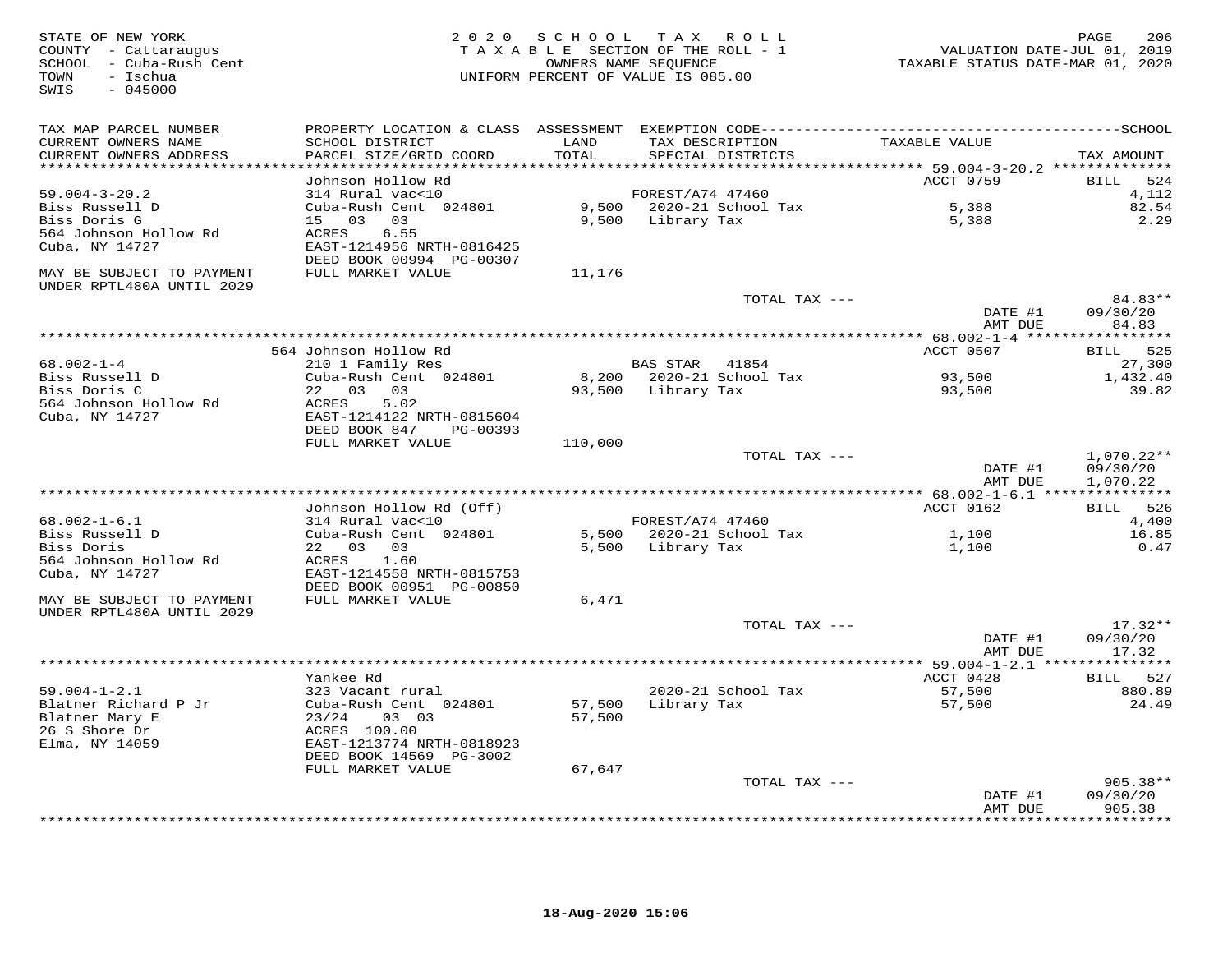| STATE OF NEW YORK<br>COUNTY - Cattaraugus<br>SCHOOL - Cuba-Rush Cent<br>- Ischua<br>TOWN<br>SWIS<br>$-045000$ | 2020                                                 |                         | SCHOOL TAX ROLL<br>TAXABLE SECTION OF THE ROLL - 1<br>OWNERS NAME SEQUENCE<br>UNIFORM PERCENT OF VALUE IS 085.00 | TAXABLE STATUS DATE-MAR 01, 2020                                       | 207<br>PAGE<br>VALUATION DATE-JUL 01, 2019 |
|---------------------------------------------------------------------------------------------------------------|------------------------------------------------------|-------------------------|------------------------------------------------------------------------------------------------------------------|------------------------------------------------------------------------|--------------------------------------------|
| TAX MAP PARCEL NUMBER<br>CURRENT OWNERS NAME                                                                  | SCHOOL DISTRICT                                      | LAND                    | TAX DESCRIPTION                                                                                                  | TAXABLE VALUE                                                          |                                            |
| CURRENT OWNERS ADDRESS                                                                                        | PARCEL SIZE/GRID COORD                               | TOTAL                   | SPECIAL DISTRICTS                                                                                                |                                                                        | TAX AMOUNT                                 |
| *********************                                                                                         | 600 Yankee Rd                                        | * * * * * * * * * * * * |                                                                                                                  | **************************** 59.004-1-2.2 ***************<br>ACCT 0929 | BILL<br>528                                |
| $59.004 - 1 - 2.2$                                                                                            | 312 Vac w/imprv                                      |                         | 2020-21 School Tax                                                                                               | 115,000                                                                | 1,761.77                                   |
| Blatner Richard P Jr                                                                                          | Cuba-Rush Cent 024801                                | 79,900                  | Library Tax                                                                                                      | 115,000                                                                | 48.97                                      |
| Blatner Mary E                                                                                                | 23/24<br>03 03                                       | 115,000                 |                                                                                                                  |                                                                        |                                            |
| 26 S Shore Dr                                                                                                 | ACRES 145.40                                         |                         |                                                                                                                  |                                                                        |                                            |
| Elma, NY 14059                                                                                                | EAST-1213776 NRTH-0821338                            |                         |                                                                                                                  |                                                                        |                                            |
|                                                                                                               | DEED BOOK 13066 PG-4006<br>FULL MARKET VALUE         | 135,294                 |                                                                                                                  |                                                                        |                                            |
|                                                                                                               |                                                      |                         | TOTAL TAX ---                                                                                                    |                                                                        | $1,810.74**$                               |
|                                                                                                               |                                                      |                         |                                                                                                                  | DATE #1                                                                | 09/30/20                                   |
|                                                                                                               |                                                      |                         |                                                                                                                  | AMT DUE                                                                | 1,810.74                                   |
|                                                                                                               |                                                      |                         |                                                                                                                  |                                                                        |                                            |
| $59.004 - 1 - 10$                                                                                             | 600 Yankee Rd<br>314 Rural vac<10                    |                         | 2020-21 School Tax                                                                                               | ACCT 0437<br>5,000                                                     | BILL 529<br>76.60                          |
| Blatner Richard P Jr                                                                                          | Cuba-Rush Cent 024801                                | 5,000                   | Library Tax                                                                                                      | 5,000                                                                  | 2.13                                       |
| Blatner Mary E                                                                                                | 24 03 03                                             | 5,000                   |                                                                                                                  |                                                                        |                                            |
| 26 S Shore Dr                                                                                                 | FRNT 250.00 DPTH 175.00                              |                         |                                                                                                                  |                                                                        |                                            |
| Elma, NY 14059                                                                                                | ACRES<br>1.00                                        |                         |                                                                                                                  |                                                                        |                                            |
|                                                                                                               | EAST-1213442 NRTH-0820092<br>DEED BOOK 13066 PG-4006 |                         |                                                                                                                  |                                                                        |                                            |
|                                                                                                               | FULL MARKET VALUE                                    | 5,882                   |                                                                                                                  |                                                                        |                                            |
|                                                                                                               |                                                      |                         | TOTAL TAX ---                                                                                                    |                                                                        | $78.73**$                                  |
|                                                                                                               |                                                      |                         |                                                                                                                  | DATE #1                                                                | 09/30/20                                   |
|                                                                                                               |                                                      |                         |                                                                                                                  | AMT DUE                                                                | 78.73                                      |
|                                                                                                               | 640 Yankee Rd                                        |                         |                                                                                                                  | ACCT 0112                                                              | BILL 530                                   |
| $59.004 - 1 - 13.1$                                                                                           | 240 Rural res                                        |                         | 2020-21 School Tax                                                                                               | 205,000                                                                | 3,140.55                                   |
| Blatner Richard P Jr                                                                                          | Cuba-Rush Cent 024801                                | 23,900                  | Library Tax                                                                                                      | 205,000                                                                | 87.30                                      |
| Blatner Mary E                                                                                                | 24 03 03                                             | 205,000                 |                                                                                                                  |                                                                        |                                            |
| 26 S Shore Dr                                                                                                 | ACRES 26.60                                          |                         |                                                                                                                  |                                                                        |                                            |
| Elma, NY 14059                                                                                                | EAST-1212304 NRTH-0821281                            |                         |                                                                                                                  |                                                                        |                                            |
|                                                                                                               | DEED BOOK 13066 PG-4005<br>FULL MARKET VALUE         | 241,176                 |                                                                                                                  |                                                                        |                                            |
|                                                                                                               |                                                      |                         | TOTAL TAX ---                                                                                                    |                                                                        | $3,227.85**$                               |
|                                                                                                               |                                                      |                         |                                                                                                                  | DATE #1                                                                | 09/30/20                                   |
|                                                                                                               |                                                      |                         |                                                                                                                  | AMT DUE                                                                | 3,227.85                                   |
|                                                                                                               |                                                      |                         |                                                                                                                  |                                                                        |                                            |
| $59.004 - 1 - 13.5$                                                                                           | Yankee Hill Rd<br>323 Vacant rural                   |                         | 2020-21 School Tax                                                                                               | ACCT 0861<br>19,000                                                    | 531<br><b>BILL</b><br>291.08               |
| Blatner Richard P Jr                                                                                          | Cuba-Rush Cent 024801                                | 19,000                  | Library Tax                                                                                                      | 19,000                                                                 | 8.09                                       |
| Blatner Mary E                                                                                                | 24 03 03                                             | 19,000                  |                                                                                                                  |                                                                        |                                            |
| 26 S Shore Dr                                                                                                 | Ff 181.63                                            |                         |                                                                                                                  |                                                                        |                                            |
| Elma, NY 14059                                                                                                | ACRES 19.75                                          |                         |                                                                                                                  |                                                                        |                                            |
|                                                                                                               | EAST-1211789 NRTH-0820402<br>DEED BOOK 13066 PG-4005 |                         |                                                                                                                  |                                                                        |                                            |
|                                                                                                               | FULL MARKET VALUE                                    | 22,353                  |                                                                                                                  |                                                                        |                                            |
|                                                                                                               |                                                      |                         | TOTAL TAX ---                                                                                                    |                                                                        | $299.17**$                                 |
|                                                                                                               |                                                      |                         |                                                                                                                  | DATE #1                                                                | 09/30/20                                   |
|                                                                                                               |                                                      |                         |                                                                                                                  | AMT DUE                                                                | 299.17<br>* * * * * * * *                  |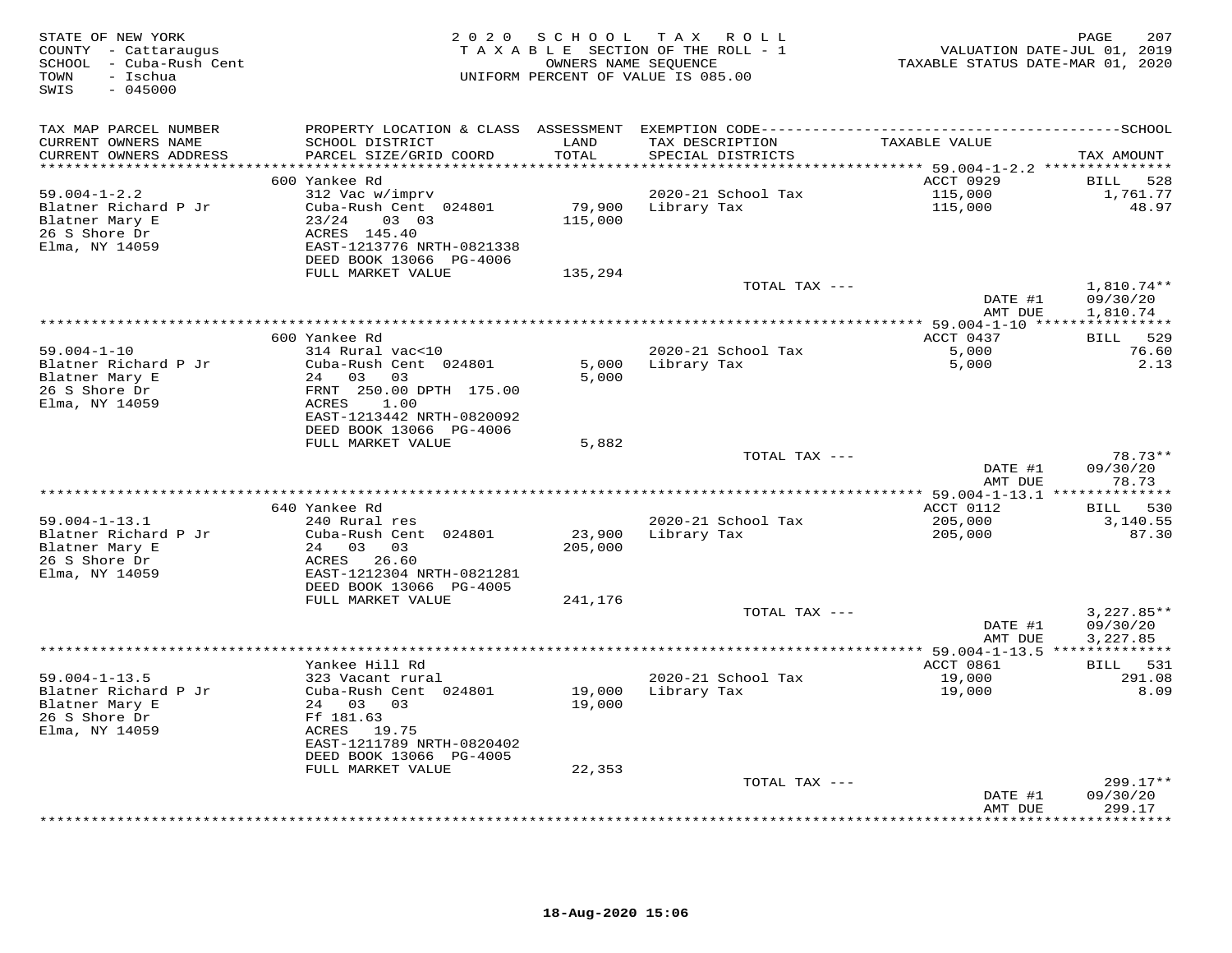| STATE OF NEW YORK<br>COUNTY - Cattaraugus<br>SCHOOL - Cuba-Rush Cent<br>- Ischua<br>TOWN<br>$-045000$<br>SWIS |                                                         | 2020 SCHOOL<br>TAXABLE SECTION OF THE ROLL - 1<br>OWNERS NAME SEQUENCE<br>UNIFORM PERCENT OF VALUE IS 085.00 | T A X                 | ROLL                                 | VALUATION DATE-JUL 01, 2019<br>TAXABLE STATUS DATE-MAR 01, 2020 | 208<br>PAGE              |
|---------------------------------------------------------------------------------------------------------------|---------------------------------------------------------|--------------------------------------------------------------------------------------------------------------|-----------------------|--------------------------------------|-----------------------------------------------------------------|--------------------------|
| TAX MAP PARCEL NUMBER                                                                                         |                                                         |                                                                                                              |                       |                                      |                                                                 |                          |
| CURRENT OWNERS NAME<br>CURRENT OWNERS ADDRESS                                                                 | SCHOOL DISTRICT<br>PARCEL SIZE/GRID COORD               | LAND<br>TOTAL                                                                                                |                       | TAX DESCRIPTION<br>SPECIAL DISTRICTS | TAXABLE VALUE                                                   | TAX AMOUNT               |
| **********************                                                                                        |                                                         |                                                                                                              |                       |                                      |                                                                 |                          |
|                                                                                                               | 5301 Miller Hill Rd                                     |                                                                                                              |                       |                                      | ACCT 0777                                                       | BILL<br>532              |
| $68.002 - 1 - 15.2$                                                                                           | 270 Mfg housing                                         |                                                                                                              |                       | 2020-21 School Tax                   | 20,000                                                          | 306.40                   |
| Blazynski Derek                                                                                               | Cuba-Rush Cent 024801                                   | 8,700                                                                                                        | Library Tax           |                                      | 20,000                                                          | 8.52                     |
| 484 Shetland Drive                                                                                            | 22<br>03<br>03                                          | 20,000                                                                                                       |                       |                                      |                                                                 |                          |
| Amherst, NY 14221                                                                                             | 5.60<br>ACRES                                           |                                                                                                              |                       |                                      |                                                                 |                          |
|                                                                                                               | EAST-1212715 NRTH-0813295<br>DEED BOOK 2019<br>PG-15050 |                                                                                                              |                       |                                      |                                                                 |                          |
|                                                                                                               | FULL MARKET VALUE                                       | 23,529                                                                                                       |                       |                                      |                                                                 |                          |
|                                                                                                               |                                                         |                                                                                                              |                       | TOTAL TAX ---                        |                                                                 | $314.92**$               |
|                                                                                                               |                                                         |                                                                                                              |                       |                                      | DATE #1                                                         | 09/30/20                 |
|                                                                                                               |                                                         |                                                                                                              |                       |                                      | AMT DUE                                                         | 314.92                   |
|                                                                                                               |                                                         |                                                                                                              |                       |                                      |                                                                 |                          |
|                                                                                                               | Abbott Rd                                               |                                                                                                              |                       |                                      | ACCT 0039                                                       | 533<br><b>BILL</b>       |
| $59.004 - 2 - 10$                                                                                             | 314 Rural vac<10                                        |                                                                                                              |                       | 2020-21 School Tax                   | 5,200                                                           | 79.66                    |
| Booth Allan M                                                                                                 | Cuba-Rush Cent 024801                                   | 5,200                                                                                                        | Library Tax           |                                      | 5,200                                                           | 2.21                     |
| Booth Maryjean E                                                                                              | 08 03<br>03                                             | 5,200                                                                                                        |                       |                                      |                                                                 |                          |
| 5103 Kraus Rd                                                                                                 | FRNT 181.00 DPTH 300.00<br>ACRES<br>1.20                |                                                                                                              |                       |                                      |                                                                 |                          |
| Clarence, NY 14031                                                                                            | EAST-1219865 NRTH-0822796                               |                                                                                                              |                       |                                      |                                                                 |                          |
|                                                                                                               | DEED BOOK 00932 PG-00602                                |                                                                                                              |                       |                                      |                                                                 |                          |
|                                                                                                               | FULL MARKET VALUE                                       | 6,118                                                                                                        |                       |                                      |                                                                 |                          |
|                                                                                                               |                                                         |                                                                                                              |                       | TOTAL TAX ---                        |                                                                 | $81.87**$                |
|                                                                                                               |                                                         |                                                                                                              |                       |                                      | DATE #1                                                         | 09/30/20                 |
|                                                                                                               |                                                         |                                                                                                              |                       |                                      | AMT DUE                                                         | 81.87                    |
|                                                                                                               |                                                         |                                                                                                              | ********************* |                                      | *** 59.004-2-11 ****                                            | * * * * * * * * * * *    |
|                                                                                                               | Abbott Rd                                               |                                                                                                              |                       |                                      | ACCT 0423                                                       | <b>BILL</b><br>534       |
| $59.004 - 2 - 11$                                                                                             | 314 Rural vac<10                                        |                                                                                                              |                       | 2020-21 School Tax                   | 3,900                                                           | 59.75                    |
| Booth Chester L III<br>Booth Darla                                                                            | Cuba-Rush Cent 024801<br>08 03<br>03                    | 3,900<br>3,900                                                                                               | Library Tax           |                                      | 3,900                                                           | 1.66                     |
| 13605 Buffalo Rd                                                                                              | FRNT 175.00 DPTH 175.00                                 |                                                                                                              |                       |                                      |                                                                 |                          |
| Springfield, NE 68059                                                                                         | EAST-1219959 NRTH-0822643                               |                                                                                                              |                       |                                      |                                                                 |                          |
|                                                                                                               | DEED BOOK 00931 PG-01073                                |                                                                                                              |                       |                                      |                                                                 |                          |
|                                                                                                               | FULL MARKET VALUE                                       | 4,588                                                                                                        |                       |                                      |                                                                 |                          |
|                                                                                                               |                                                         |                                                                                                              |                       | TOTAL TAX ---                        |                                                                 | $61.41**$                |
|                                                                                                               |                                                         |                                                                                                              |                       |                                      | DATE #1                                                         | 09/30/20                 |
|                                                                                                               | * * * * * * * * * * * * * * * *                         |                                                                                                              |                       |                                      | AMT DUE                                                         | 61.41                    |
|                                                                                                               |                                                         |                                                                                                              |                       |                                      | ** $59.004 - 3 - 19$ ***                                        |                          |
| $59.004 - 3 - 19$                                                                                             | 426 Johnson Hollow Rd<br>210 1 Family Res               |                                                                                                              | ENH STAR              | 41834                                | ACCT 0041                                                       | 535<br>BILL<br>58,000    |
| Borden Jack                                                                                                   | Cuba-Rush Cent 024801                                   | 6,200                                                                                                        |                       | 2020-21 School Tax                   | 58,000                                                          | 888.55                   |
| Borden Charlotte                                                                                              | 15 03<br>03                                             | 58,000                                                                                                       | Library Tax           |                                      | 58,000                                                          | 24.70                    |
| 426 Johnson Hollow Rd                                                                                         | ACRES<br>2.50                                           |                                                                                                              |                       |                                      |                                                                 |                          |
| Cuba, NY 14727                                                                                                | EAST-1216930 NRTH-0816067                               |                                                                                                              |                       |                                      |                                                                 |                          |
|                                                                                                               | DEED BOOK 747<br>PG-00019                               |                                                                                                              |                       |                                      |                                                                 |                          |
|                                                                                                               | FULL MARKET VALUE                                       | 68,235                                                                                                       |                       |                                      |                                                                 |                          |
|                                                                                                               |                                                         |                                                                                                              |                       | TOTAL TAX ---                        |                                                                 | $24.70**$                |
|                                                                                                               |                                                         |                                                                                                              |                       |                                      | DATE #1                                                         | 09/30/20                 |
|                                                                                                               |                                                         |                                                                                                              |                       | ***********************              | AMT DUE                                                         | 24.70<br>* * * * * * * * |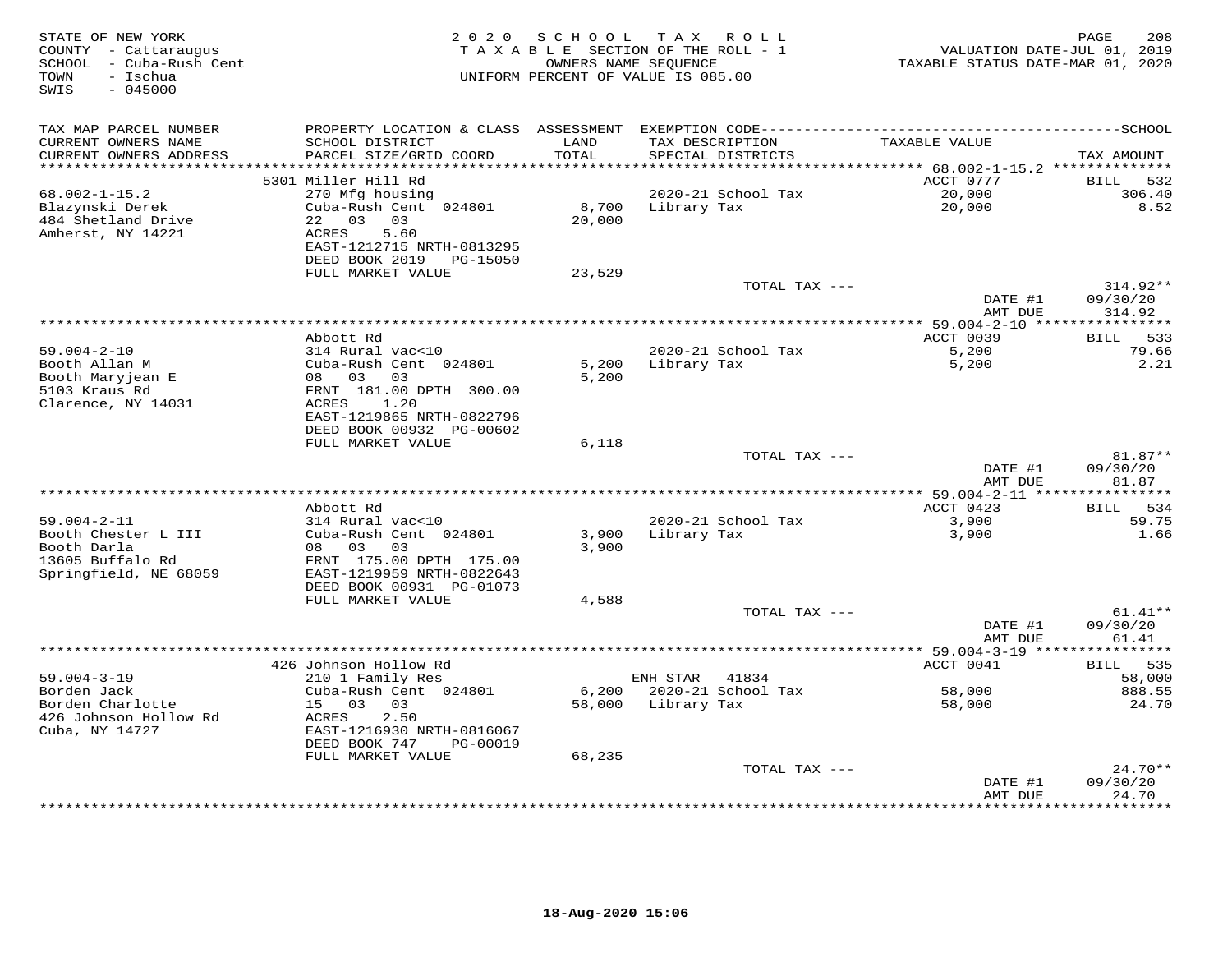| STATE OF NEW YORK<br>COUNTY - Cattaraugus<br>- Cuba-Rush Cent<br>SCHOOL<br>- Ischua<br>TOWN<br>$-045000$<br>SWIS | 2 0 2 0                                                                                                | SCHOOL        | T A X<br>ROLL<br>TAXABLE SECTION OF THE ROLL - 1<br>OWNERS NAME SEQUENCE<br>UNIFORM PERCENT OF VALUE IS 085.00 | VALUATION DATE-JUL 01, 2019<br>TAXABLE STATUS DATE-MAR 01, 2020 | 209<br>PAGE              |
|------------------------------------------------------------------------------------------------------------------|--------------------------------------------------------------------------------------------------------|---------------|----------------------------------------------------------------------------------------------------------------|-----------------------------------------------------------------|--------------------------|
| TAX MAP PARCEL NUMBER                                                                                            | PROPERTY LOCATION & CLASS ASSESSMENT                                                                   |               |                                                                                                                |                                                                 |                          |
| CURRENT OWNERS NAME<br>CURRENT OWNERS ADDRESS                                                                    | SCHOOL DISTRICT<br>PARCEL SIZE/GRID COORD                                                              | LAND<br>TOTAL | TAX DESCRIPTION<br>SPECIAL DISTRICTS                                                                           | TAXABLE VALUE                                                   | TAX AMOUNT               |
| *********************                                                                                            |                                                                                                        |               |                                                                                                                |                                                                 |                          |
| $59.004 - 2 - 23.2$                                                                                              | 148 Munger Hollow Rd<br>210 1 Family Res                                                               |               | 2020-21 School Tax                                                                                             | ACCT 0773<br>89,500                                             | BILL<br>536<br>1,371.12  |
| Brainard Gabrielle                                                                                               | Cuba-Rush Cent 024801                                                                                  | 5,200         | Library Tax                                                                                                    | 89,500                                                          | 38.11                    |
| 148 Munger Hollow Rd<br>Cuba, NY 14727                                                                           | 07/08<br>03<br>03<br>ACRES<br>1.20 BANK<br>017<br>EAST-1219805 NRTH-0820043<br>DEED BOOK 14651 PG-2001 | 89,500        |                                                                                                                |                                                                 |                          |
|                                                                                                                  | FULL MARKET VALUE                                                                                      | 105,294       |                                                                                                                |                                                                 |                          |
|                                                                                                                  |                                                                                                        |               | TOTAL TAX ---                                                                                                  | DATE #1                                                         | $1,409.23**$<br>09/30/20 |
|                                                                                                                  |                                                                                                        |               |                                                                                                                | AMT DUE                                                         | 1,409.23                 |
|                                                                                                                  | Johnson Hollow Rd                                                                                      |               |                                                                                                                | ACCT 0769                                                       | 537<br><b>BILL</b>       |
| $68.001 - 1 - 5.2$                                                                                               | 910 Priv forest                                                                                        |               | 2020-21 School Tax                                                                                             | 169,000                                                         | 2,589.04                 |
| Briggs, Thomas R. Briggs, Jame Cuba-Rush Cent 024801                                                             |                                                                                                        | 169,000       | Library Tax                                                                                                    | 169,000                                                         | 71.97                    |
| Fanara James J.<br>103 Forest Drive                                                                              | 22/23/29/30/31<br>$0.3 \quad 0.3$<br>ACRES 287.80                                                      | 169,000       |                                                                                                                |                                                                 |                          |
| North Syracuse, NY 13212                                                                                         | EAST-1209310 NRTH-0813831<br>DEED BOOK 2019<br>PG-14168                                                |               |                                                                                                                |                                                                 |                          |
|                                                                                                                  | FULL MARKET VALUE                                                                                      | 198,824       |                                                                                                                |                                                                 |                          |
|                                                                                                                  |                                                                                                        |               | TOTAL TAX ---                                                                                                  |                                                                 | $2,661.01**$             |
|                                                                                                                  |                                                                                                        |               |                                                                                                                | DATE #1                                                         | 09/30/20                 |
|                                                                                                                  |                                                                                                        |               |                                                                                                                | AMT DUE<br>*********** 59.004-3-5.1 ****************            | 2,661.01                 |
|                                                                                                                  | 241 Munger Hollow Rd                                                                                   |               |                                                                                                                | ACCT 0047                                                       | 538<br>BILL              |
| $59.004 - 3 - 5.1$                                                                                               | 280 Res Multiple                                                                                       |               | <b>BAS STAR</b><br>41854                                                                                       |                                                                 | 27,300                   |
| Brinkwart George                                                                                                 | Cuba-Rush Cent 024801                                                                                  | 60,500        | 2020-21 School Tax                                                                                             | 234,500                                                         | 3,592.48                 |
| Brinkwart Nancy                                                                                                  | 15<br>03<br>03                                                                                         | 234,500       | Library Tax                                                                                                    | 234,500                                                         | 99.86                    |
| 241 Munger Hollow Rd<br>Cuba, NY 14727                                                                           | ACRES<br>83.95<br>EAST-1217649 NRTH-0818821                                                            |               |                                                                                                                |                                                                 |                          |
|                                                                                                                  | DEED BOOK 800<br>PG-00889                                                                              |               |                                                                                                                |                                                                 |                          |
|                                                                                                                  | FULL MARKET VALUE                                                                                      | 275,882       |                                                                                                                |                                                                 |                          |
|                                                                                                                  |                                                                                                        |               | TOTAL TAX ---                                                                                                  |                                                                 | $3,290.34**$             |
|                                                                                                                  |                                                                                                        |               |                                                                                                                | DATE #1                                                         | 09/30/20                 |
|                                                                                                                  |                                                                                                        |               |                                                                                                                | AMT DUE<br>** 59.004-3-5.2 ****************                     | 3,290.34                 |
|                                                                                                                  | 273 Munger Hollow Rd                                                                                   |               |                                                                                                                | ACCT 0954                                                       | 539<br><b>BILL</b>       |
| $59.004 - 3 - 5.2$                                                                                               | 210 1 Family Res                                                                                       |               | 2020-21 School Tax                                                                                             | 47,000                                                          | 720.03                   |
| Brinkwart Paul                                                                                                   | Cuba-Rush Cent 024801                                                                                  | 4,000         | Library Tax                                                                                                    | 47,000                                                          | 20.02                    |
| 273 Munger Hollow Rd<br>Cuba, NY 14727                                                                           | 03<br>15<br>03<br>Life Use                                                                             | 47,000        |                                                                                                                |                                                                 |                          |
|                                                                                                                  | FRNT 199.00 DPTH 136.70                                                                                |               |                                                                                                                |                                                                 |                          |
|                                                                                                                  | EAST-1217369 NRTH-0819891                                                                              |               |                                                                                                                |                                                                 |                          |
|                                                                                                                  | DEED BOOK 13526 PG-6001                                                                                |               |                                                                                                                |                                                                 |                          |
|                                                                                                                  | FULL MARKET VALUE                                                                                      | 55,294        |                                                                                                                |                                                                 |                          |
|                                                                                                                  |                                                                                                        |               | TOTAL TAX ---                                                                                                  | DATE #1                                                         | $740.05**$<br>09/30/20   |
|                                                                                                                  |                                                                                                        |               |                                                                                                                | AMT DUE                                                         | 740.05                   |
|                                                                                                                  |                                                                                                        |               |                                                                                                                |                                                                 | * * * * * * * *          |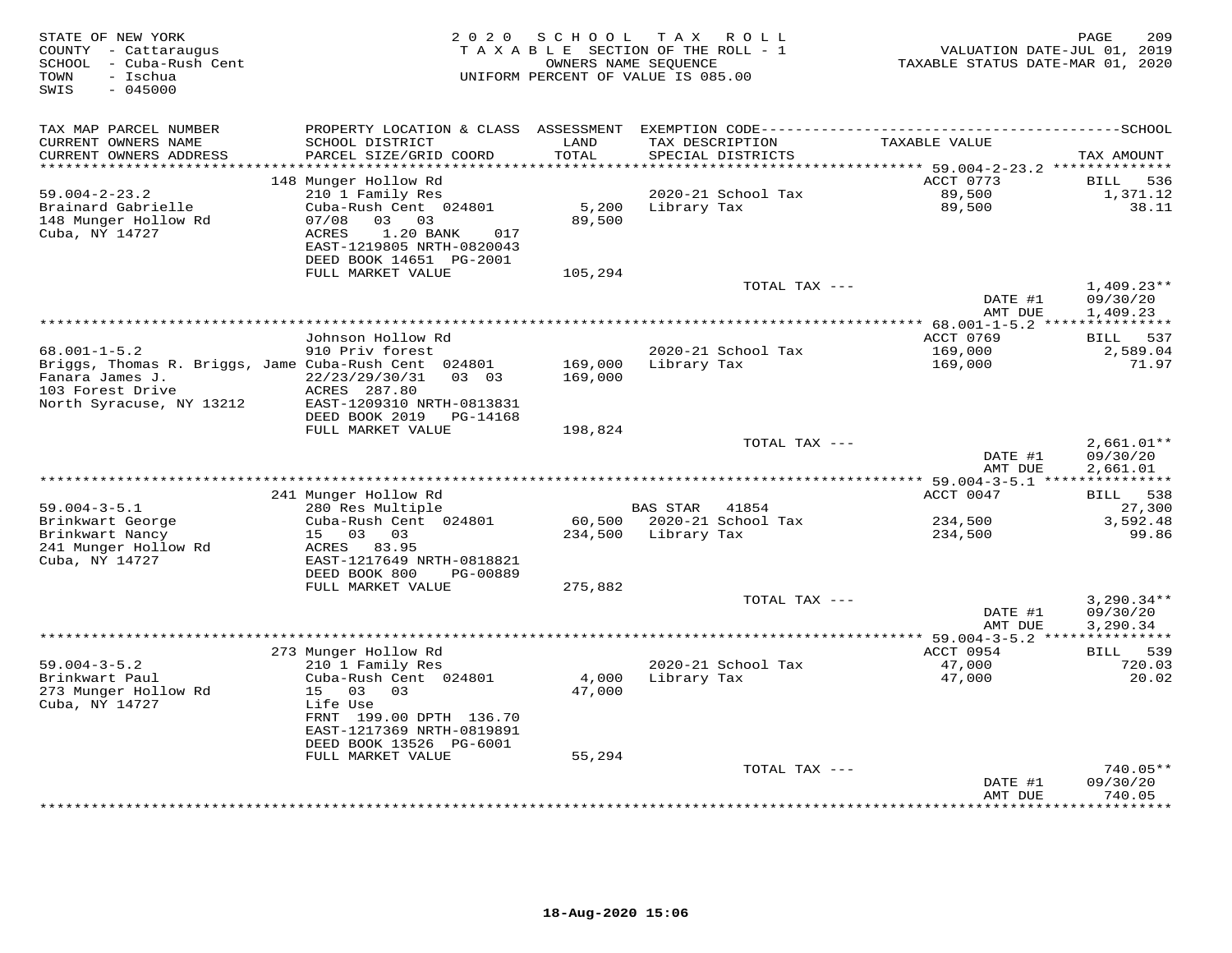| STATE OF NEW YORK<br>COUNTY - Cattaraugus<br>SCHOOL - Cuba-Rush Cent<br>- Ischua<br>TOWN<br>$-045000$<br>SWIS | 2 0 2 0                                      | SCHOOL  | TAX ROLL<br>TAXABLE SECTION OF THE ROLL - 1<br>OWNERS NAME SEQUENCE<br>UNIFORM PERCENT OF VALUE IS 085.00 | VALUATION DATE-JUL 01, 2019<br>TAXABLE STATUS DATE-MAR 01, 2020 | 210<br>PAGE                    |
|---------------------------------------------------------------------------------------------------------------|----------------------------------------------|---------|-----------------------------------------------------------------------------------------------------------|-----------------------------------------------------------------|--------------------------------|
| TAX MAP PARCEL NUMBER                                                                                         |                                              |         |                                                                                                           |                                                                 |                                |
| CURRENT OWNERS NAME                                                                                           | SCHOOL DISTRICT                              | LAND    | TAX DESCRIPTION                                                                                           | TAXABLE VALUE                                                   |                                |
| CURRENT OWNERS ADDRESS                                                                                        | PARCEL SIZE/GRID COORD                       | TOTAL   | SPECIAL DISTRICTS                                                                                         |                                                                 | TAX AMOUNT                     |
|                                                                                                               | 211 Munger Hollow Rd                         |         |                                                                                                           | ACCT 0963                                                       | <b>BILL</b><br>540             |
| $59.004 - 3 - 7.2$                                                                                            | 314 Rural vac<10                             |         | 2020-21 School Tax                                                                                        | 5,000                                                           | 76.60                          |
| Brinkwart Peter                                                                                               | Cuba-Rush Cent 024801                        |         | 5,000 Library Tax                                                                                         | 5,000                                                           | 2.13                           |
| Brinkwart Peter                                                                                               | 07 03<br>03                                  | 5,000   |                                                                                                           |                                                                 |                                |
| 9 Snake Hill Road                                                                                             | FRNT 180.00 DPTH 255.00                      |         |                                                                                                           |                                                                 |                                |
| PO Box 67                                                                                                     | EAST-1218322 NRTH-0820134                    |         |                                                                                                           |                                                                 |                                |
| Cold Spring Harbor, NY 11724 DEED BOOK 20200 PG-7553                                                          |                                              |         |                                                                                                           |                                                                 |                                |
| PRIOR OWNER ON 3/01/2020                                                                                      | FULL MARKET VALUE                            | 5,882   |                                                                                                           |                                                                 |                                |
| Brinkwart George                                                                                              |                                              |         |                                                                                                           |                                                                 |                                |
|                                                                                                               |                                              |         | TOTAL TAX ---                                                                                             | DATE #1<br>AMT DUE                                              | $78.73**$<br>09/30/20<br>78.73 |
|                                                                                                               |                                              |         |                                                                                                           |                                                                 |                                |
|                                                                                                               | 57 Abbotts Rd                                |         |                                                                                                           | ACCT 0055                                                       | BILL 541                       |
| $59.004 - 2 - 20$                                                                                             | 210 1 Family Res                             |         | ENH STAR 41834                                                                                            |                                                                 | 63,520                         |
| Brown Mary                                                                                                    | Cuba-Rush Cent 024801                        |         | 6,800 2020-21 School Tax                                                                                  | 85,000                                                          | 1,302.18                       |
| 57 Abbotts Road                                                                                               | 08 03 03                                     |         | 85,000 Library Tax                                                                                        | 85,000                                                          | 36.20                          |
| Cuba, NY 14727                                                                                                | 3.23<br>ACRES<br>EAST-1221231 NRTH-0821998   |         |                                                                                                           |                                                                 |                                |
|                                                                                                               | DEED BOOK 20190 PG-6137                      |         |                                                                                                           |                                                                 |                                |
|                                                                                                               | FULL MARKET VALUE                            | 100,000 |                                                                                                           |                                                                 |                                |
|                                                                                                               |                                              |         | TOTAL TAX ---                                                                                             |                                                                 | 442.38**                       |
|                                                                                                               |                                              |         |                                                                                                           | DATE #1                                                         | 09/30/20                       |
|                                                                                                               |                                              |         |                                                                                                           | AMT DUE                                                         | 442.38                         |
|                                                                                                               | 5527 Union Valley Rd                         |         |                                                                                                           | ACCT 0608                                                       | <b>BILL</b><br>542             |
| $59.004 - 1 - 6.2$                                                                                            | 270 Mfg housing                              |         | 2020-21 School Tax                                                                                        | 28,000                                                          | 428.95                         |
| Burdsall Thomas James                                                                                         | Cuba-Rush Cent 024801                        | 5,500   | Library Tax                                                                                               | 28,000                                                          | 11.92                          |
| Pang Yee Man                                                                                                  | 23 03 03                                     | 28,000  |                                                                                                           |                                                                 |                                |
| 5527 Union Valley Rd                                                                                          | ACRES<br>1.60                                |         |                                                                                                           |                                                                 |                                |
| Cuba, NY 14727                                                                                                | EAST-1211959 NRTH-0816510                    |         |                                                                                                           |                                                                 |                                |
|                                                                                                               | DEED BOOK 23733 PG-3001<br>FULL MARKET VALUE | 32,941  |                                                                                                           |                                                                 |                                |
|                                                                                                               |                                              |         | TOTAL TAX ---                                                                                             |                                                                 | 440.87**                       |
|                                                                                                               |                                              |         |                                                                                                           | DATE #1                                                         | 09/30/20                       |
|                                                                                                               |                                              |         |                                                                                                           | AMT DUE                                                         | 440.87                         |
|                                                                                                               |                                              |         |                                                                                                           |                                                                 |                                |
|                                                                                                               | 36 Nys Rte 446                               |         |                                                                                                           | ACCT 0044                                                       | 543<br>BILL                    |
| $68.002 - 2 - 12$                                                                                             | 210 1 Family Res                             |         | BAS STAR 41854                                                                                            |                                                                 | 27,300                         |
| Caggiano Richard J                                                                                            | Cuba-Rush Cent 024801                        |         | 2,800 2020-21 School Tax<br>38,500 Library Tax                                                            | 38,500                                                          | 589.81                         |
| Caggiano Christine M<br>36 Nys Rte 446                                                                        | 05 03<br>03<br>FRNT 132.00 DPTH 140.00       |         |                                                                                                           | 38,500                                                          | 16.40                          |
| Cuba, NY 14727                                                                                                | EAST-1221958 NRTH-0808258                    |         |                                                                                                           |                                                                 |                                |
|                                                                                                               | DEED BOOK 00985 PG-00756                     |         |                                                                                                           |                                                                 |                                |
|                                                                                                               | FULL MARKET VALUE                            | 45,294  |                                                                                                           |                                                                 |                                |
|                                                                                                               |                                              |         | TOTAL TAX ---                                                                                             |                                                                 | $204.21**$                     |
|                                                                                                               |                                              |         |                                                                                                           | DATE #1                                                         | 09/30/20                       |
|                                                                                                               |                                              |         |                                                                                                           | AMT DUE                                                         | 204.21<br>*********            |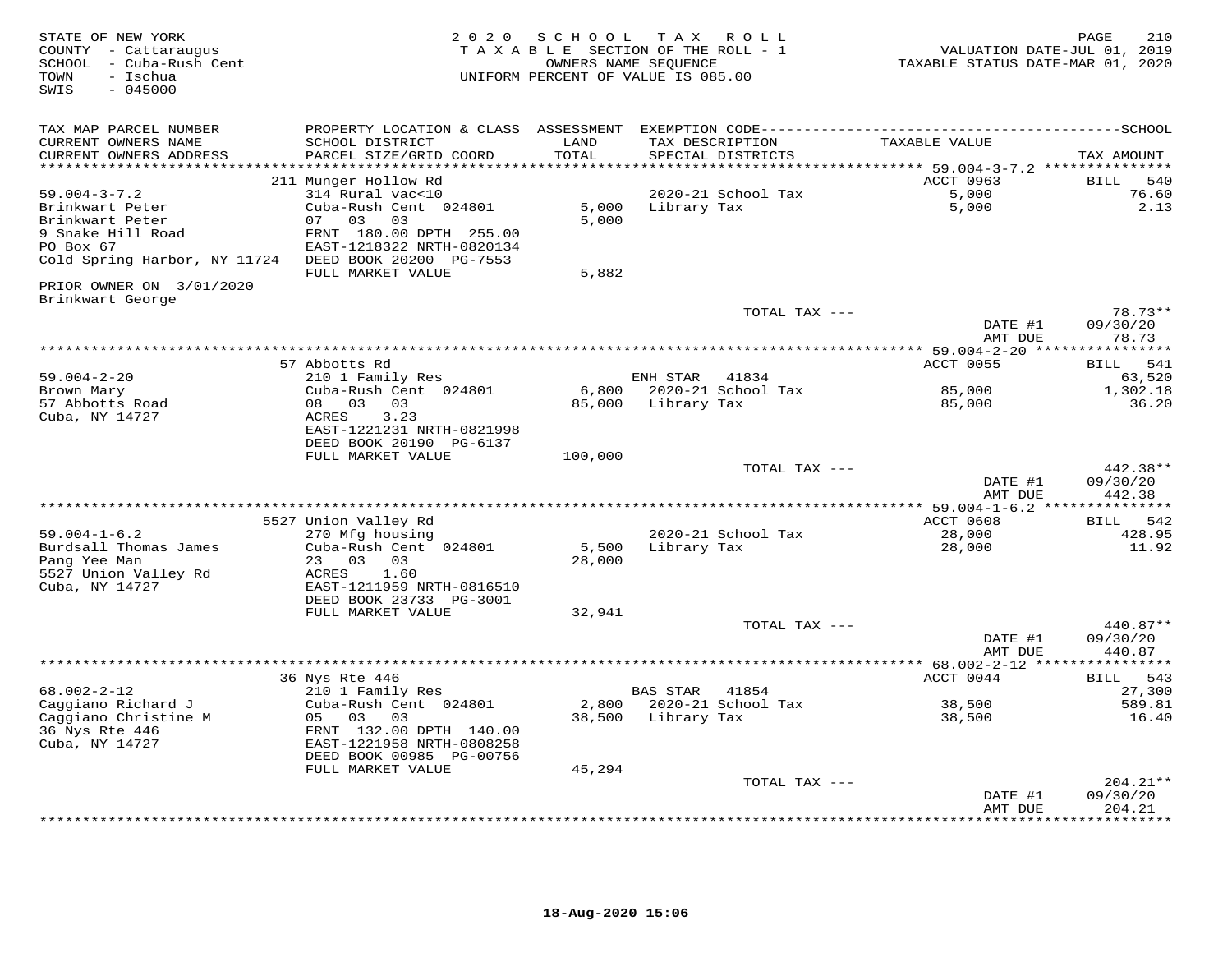| STATE OF NEW YORK<br>COUNTY - Cattaraugus<br>SCHOOL - Cuba-Rush Cent<br>- Ischua<br>TOWN<br>$-045000$<br>SWIS | 2 0 2 0                                                                                                                    | SCHOOL               | T A X<br>R O L L<br>TAXABLE SECTION OF THE ROLL - 1<br>OWNERS NAME SEQUENCE<br>UNIFORM PERCENT OF VALUE IS 085.00 | VALUATION DATE-JUL 01, 2019<br>TAXABLE STATUS DATE-MAR 01, 2020 | PAGE<br>211                          |
|---------------------------------------------------------------------------------------------------------------|----------------------------------------------------------------------------------------------------------------------------|----------------------|-------------------------------------------------------------------------------------------------------------------|-----------------------------------------------------------------|--------------------------------------|
| TAX MAP PARCEL NUMBER<br>CURRENT OWNERS NAME<br>CURRENT OWNERS ADDRESS                                        | PROPERTY LOCATION & CLASS ASSESSMENT<br>SCHOOL DISTRICT<br>PARCEL SIZE/GRID COORD                                          | LAND<br><b>TOTAL</b> | TAX DESCRIPTION<br>SPECIAL DISTRICTS                                                                              | TAXABLE VALUE                                                   | TAX AMOUNT                           |
| *************************                                                                                     |                                                                                                                            |                      |                                                                                                                   |                                                                 |                                      |
| $59.004 - 1 - 7.2$<br>Calhoun Donald<br>Duvall Terri<br>Attn: Terri Duvall<br>9936 Lake St Apt C              | Union Valley Rd<br>323 Vacant rural<br>Cuba-Rush Cent 024801<br>23<br>03<br>03<br>Life Use - Donald-Rose<br>ACRES<br>29.11 | 25,600<br>25,600     | 2020-21 School Tax<br>Library Tax                                                                                 | ACCT 0574<br>25,600<br>25,600                                   | BILL<br>544<br>392.19<br>10.90       |
| Delevan, NY 14042                                                                                             | EAST-1212148 NRTH-0817068<br>DEED BOOK 00950 PG-01099<br>FULL MARKET VALUE                                                 | 30,118               |                                                                                                                   |                                                                 |                                      |
|                                                                                                               |                                                                                                                            |                      | TOTAL TAX ---                                                                                                     | DATE #1<br>AMT DUE                                              | 403.09**<br>09/30/20<br>403.09       |
|                                                                                                               |                                                                                                                            |                      | ******************************                                                                                    | ** $59.004 - 1 - 8.1$ **                                        |                                      |
|                                                                                                               | 5589 Union Valley Rd                                                                                                       |                      |                                                                                                                   | ACCT 0071                                                       | 545<br>BILL                          |
| $59.004 - 1 - 8.1$                                                                                            | 210 1 Family Res                                                                                                           |                      | AGED C/T/S 41800                                                                                                  |                                                                 | 36,750                               |
| Calhoun Donald C<br>Sage Mark                                                                                 | Cuba-Rush Cent 024801<br>23<br>03<br>03                                                                                    | 73,500               | 8,100 ENH STAR<br>41834<br>2020-21 School Tax                                                                     | 36,750                                                          | 36,750<br>563.00                     |
| Terri Duvall                                                                                                  | 4.85<br>ACRES                                                                                                              |                      | Library Tax                                                                                                       | 36,750                                                          | 15.65                                |
| 9936 Lake St Apt c<br>Delevan, NY 14042                                                                       | EAST-1211757 NRTH-0817332<br>DEED BOOK 00950 PG-01102                                                                      |                      |                                                                                                                   |                                                                 |                                      |
|                                                                                                               | FULL MARKET VALUE                                                                                                          | 86,471               |                                                                                                                   |                                                                 |                                      |
|                                                                                                               |                                                                                                                            |                      | TOTAL TAX ---                                                                                                     | DATE #1<br>AMT DUE                                              | $15.65**$<br>09/30/20<br>15.65       |
|                                                                                                               |                                                                                                                            |                      |                                                                                                                   | * 59.004-3-20.1 ***************                                 |                                      |
|                                                                                                               | 516 Johnson Hollow Rd                                                                                                      |                      |                                                                                                                   | ACCT 0074                                                       | 546<br>BILL                          |
| $59.004 - 3 - 20.1$                                                                                           | 240 Rural res                                                                                                              |                      | ENH STAR<br>41834                                                                                                 |                                                                 | 63,520                               |
| Carlson Barbara Jane<br>Zayac Judith A<br>516 Johnson Hollow Rd<br>Cuba, NY 14727                             | Cuba-Rush Cent 024801<br>15 03<br>03<br>27.05<br>ACRES<br>EAST-1216183 NRTH-0816468<br>DEED BOOK 997<br>PG-1042            | 24,200<br>135,000    | 2020-21 School Tax<br>Library Tax                                                                                 | 135,000<br>135,000                                              | 2,068.17<br>57.49                    |
|                                                                                                               | FULL MARKET VALUE                                                                                                          | 158,824              |                                                                                                                   |                                                                 |                                      |
|                                                                                                               |                                                                                                                            |                      | TOTAL TAX ---                                                                                                     | DATE #1<br>AMT DUE                                              | $1,229.66**$<br>09/30/20<br>1,229.66 |
|                                                                                                               |                                                                                                                            |                      |                                                                                                                   |                                                                 |                                      |
|                                                                                                               | 551 Johnson Hollow Rd                                                                                                      |                      |                                                                                                                   | ACCT 0779                                                       | 547<br>BILL                          |
| $68.002 - 2 - 1.3$                                                                                            | 270 Mfg housing                                                                                                            |                      | 41834<br>ENH STAR                                                                                                 |                                                                 | 37,000                               |
| Carlson Gary<br>Baker Angela                                                                                  | Cuba-Rush Cent 024801<br>14<br>03<br>03                                                                                    | 13,300<br>37,000     | 2020-21 School Tax<br>Library Tax                                                                                 | 37,000<br>37,000                                                | 566.83<br>15.76                      |
| 551 Johnson Hollow Rd<br>cuba, NY 14727                                                                       | ACRES 11.80<br>EAST-1215028 NRTH-0815050<br>DEED BOOK 20200 PG-3937                                                        |                      |                                                                                                                   |                                                                 |                                      |
|                                                                                                               | FULL MARKET VALUE                                                                                                          | 43,529               |                                                                                                                   |                                                                 | $15.76**$                            |
|                                                                                                               |                                                                                                                            |                      | TOTAL TAX ---                                                                                                     | DATE #1<br>AMT DUE                                              | 09/30/20<br>15.76                    |
|                                                                                                               |                                                                                                                            |                      |                                                                                                                   |                                                                 |                                      |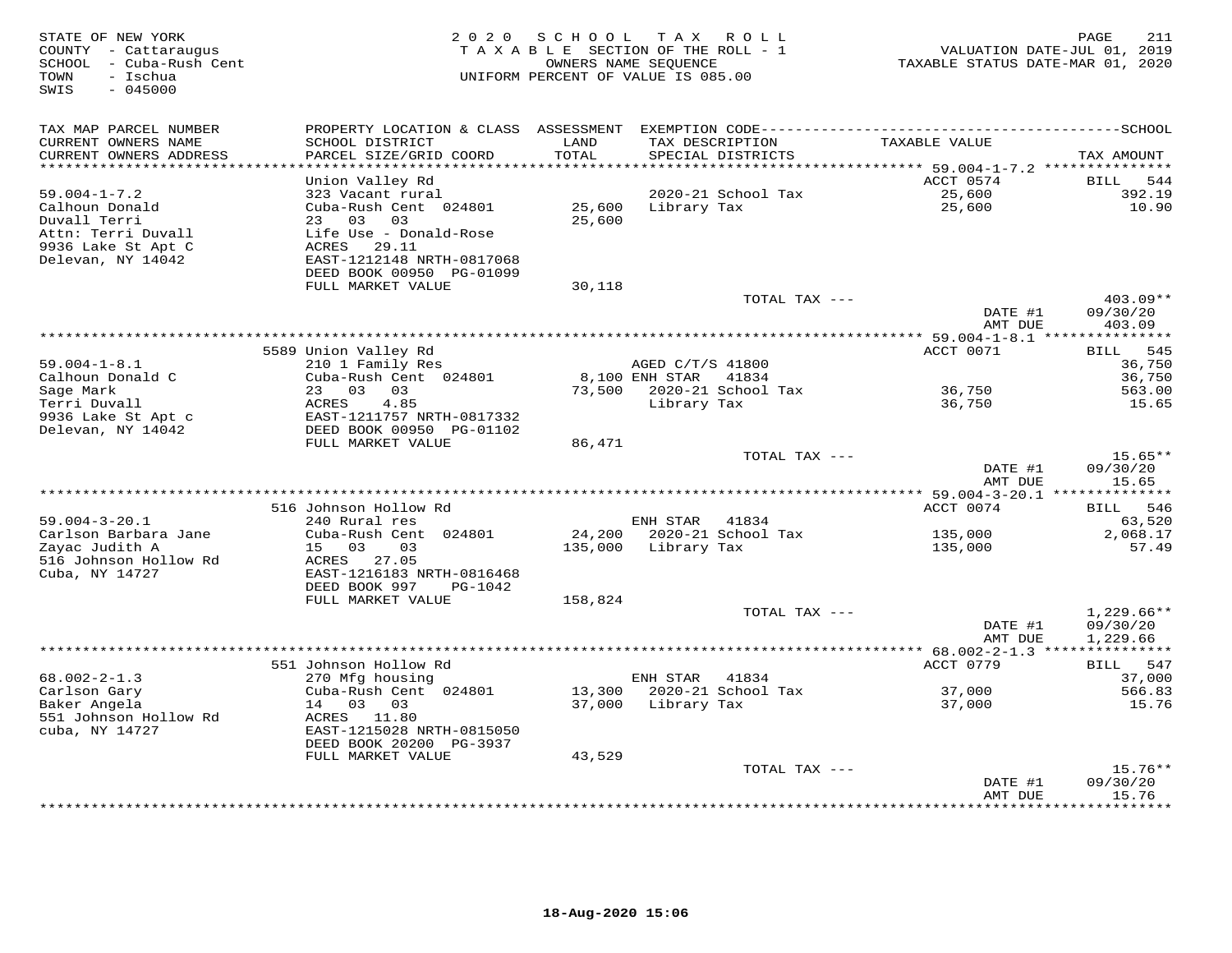| STATE OF NEW YORK<br>COUNTY - Cattaraugus<br>SCHOOL - Cuba-Rush Cent<br>- Ischua<br>TOWN<br>$-045000$<br>SWIS | 2 0 2 0                                                                                                                                                                                     | SCHOOL                                | T A X<br>R O L L<br>TAXABLE SECTION OF THE ROLL - 1<br>OWNERS NAME SEQUENCE<br>UNIFORM PERCENT OF VALUE IS 085.00 | TAXABLE STATUS DATE-MAR 01, 2020                                        | 212<br>PAGE<br>VALUATION DATE-JUL 01, 2019 |
|---------------------------------------------------------------------------------------------------------------|---------------------------------------------------------------------------------------------------------------------------------------------------------------------------------------------|---------------------------------------|-------------------------------------------------------------------------------------------------------------------|-------------------------------------------------------------------------|--------------------------------------------|
| TAX MAP PARCEL NUMBER<br>CURRENT OWNERS NAME<br>CURRENT OWNERS ADDRESS                                        | SCHOOL DISTRICT<br>PARCEL SIZE/GRID COORD                                                                                                                                                   | LAND<br>TOTAL                         | TAX DESCRIPTION<br>SPECIAL DISTRICTS                                                                              | TAXABLE VALUE                                                           | TAX AMOUNT                                 |
| **********************                                                                                        | ***********************<br>651 Kinney Hollow Rd                                                                                                                                             | * * * * * * * * * * * * * * * * * * * |                                                                                                                   | ***************************** 68.002-1-10.5 **************<br>ACCT 0881 | BILL<br>548                                |
| $68.002 - 1 - 10.5$<br>Caster Richard L<br>Caster Linda<br>651 Kinney Hollow Rd<br>Cuba, NY 14727             | 240 Rural res<br>Cuba-Rush Cent 024801<br>21<br>03<br>03<br>$68.002 - 1 - 10.1$ & 10<br>comb<br>comb 68.002-1-10.7<br>ACRES 121.75<br>EAST-1213118 NRTH-0809967<br>DEED BOOK 01007 PG-01148 | 77,600<br>159,200                     | BAS STAR<br>41854<br>2020-21 School Tax<br>Library Tax                                                            | 159,200<br>159,200                                                      | 27,300<br>2,438.91<br>67.80                |
|                                                                                                               | FULL MARKET VALUE                                                                                                                                                                           | 187,294                               | TOTAL TAX ---                                                                                                     | DATE #1                                                                 | $2,104.71**$<br>09/30/20                   |
|                                                                                                               |                                                                                                                                                                                             |                                       |                                                                                                                   | AMT DUE<br>******** 59.003-1-17.1 **************                        | 2,104.71                                   |
|                                                                                                               | 1018 Yankee Rd                                                                                                                                                                              |                                       |                                                                                                                   | ACCT 0073                                                               | 549<br><b>BILL</b>                         |
| $59.003 - 1 - 17.1$                                                                                           | 210 1 Family Res                                                                                                                                                                            |                                       | BAS STAR 41854                                                                                                    |                                                                         | 27,300                                     |
| Childs Michael<br>Huebner JoAnn<br>1018 Yankee Rd<br>Cuba, NY 14727                                           | Cuba-Rush Cent 024801<br>03 03<br>32<br>6.00<br>ACRES<br>EAST-1209045 NRTH-0820151                                                                                                          | 9,000<br>46,500                       | 2020-21 School Tax<br>Library Tax                                                                                 | 46,500<br>46,500                                                        | 712.37<br>19.80                            |
|                                                                                                               | DEED BOOK 1025<br>PG-799<br>FULL MARKET VALUE                                                                                                                                               | 54,706                                |                                                                                                                   |                                                                         |                                            |
|                                                                                                               |                                                                                                                                                                                             |                                       | TOTAL TAX ---                                                                                                     | DATE #1                                                                 | 330.17**<br>09/30/20                       |
|                                                                                                               |                                                                                                                                                                                             |                                       |                                                                                                                   | AMT DUE<br>$********$ 68.002-2-6.1 *                                    | 330.17<br>* * * * * * * * * * *            |
|                                                                                                               | Burt Hill Rd                                                                                                                                                                                |                                       |                                                                                                                   | ACCT 0139                                                               | <b>BILL</b><br>550                         |
| $68.002 - 2 - 6.1$<br>Chuba Brian<br>1577 S Bendln<br>Lakeview, NY 14085                                      | 323 Vacant rural<br>Cuba-Rush Cent 024801<br>13<br>03<br>03<br>ACRES 40.20<br>EAST-1219812 NRTH-0814344<br>DEED BOOK 18991 PG-5003                                                          | 33,000<br>33,000                      | 2020-21 School Tax<br>Library Tax                                                                                 | 33,000<br>33,000                                                        | 505.55<br>14.05                            |
|                                                                                                               | FULL MARKET VALUE                                                                                                                                                                           | 38,824                                |                                                                                                                   |                                                                         |                                            |
|                                                                                                               |                                                                                                                                                                                             |                                       | TOTAL TAX ---                                                                                                     | DATE #1<br>AMT DUE                                                      | 519.60**<br>09/30/20<br>519.60             |
|                                                                                                               |                                                                                                                                                                                             |                                       |                                                                                                                   | ** $68.002 - 2 - 6.4$ ***************                                   |                                            |
| $68.002 - 2 - 6.4$<br>Chuba Brian<br>1577 S Bendln Rd<br>Lakewood, NY 14085                                   | 5287 Burt Rd<br>260 Seasonal res<br>Cuba-Rush Cent 024801<br>06 03<br>03<br>ACRES 13.20<br>EAST-1219138 NRTH-0813826<br>DEED BOOK 18874 PG-5001                                             | 14,400<br>37,000                      | 2020-21 School Tax<br>Library Tax                                                                                 | ACCT 0819<br>37,000<br>37,000                                           | 551<br>BILL<br>566.83<br>15.76             |
|                                                                                                               | FULL MARKET VALUE                                                                                                                                                                           | 43,529                                | TOTAL TAX ---                                                                                                     |                                                                         | 582.59**                                   |
|                                                                                                               |                                                                                                                                                                                             |                                       |                                                                                                                   | DATE #1<br>AMT DUE                                                      | 09/30/20<br>582.59                         |
|                                                                                                               |                                                                                                                                                                                             |                                       |                                                                                                                   |                                                                         | .                                          |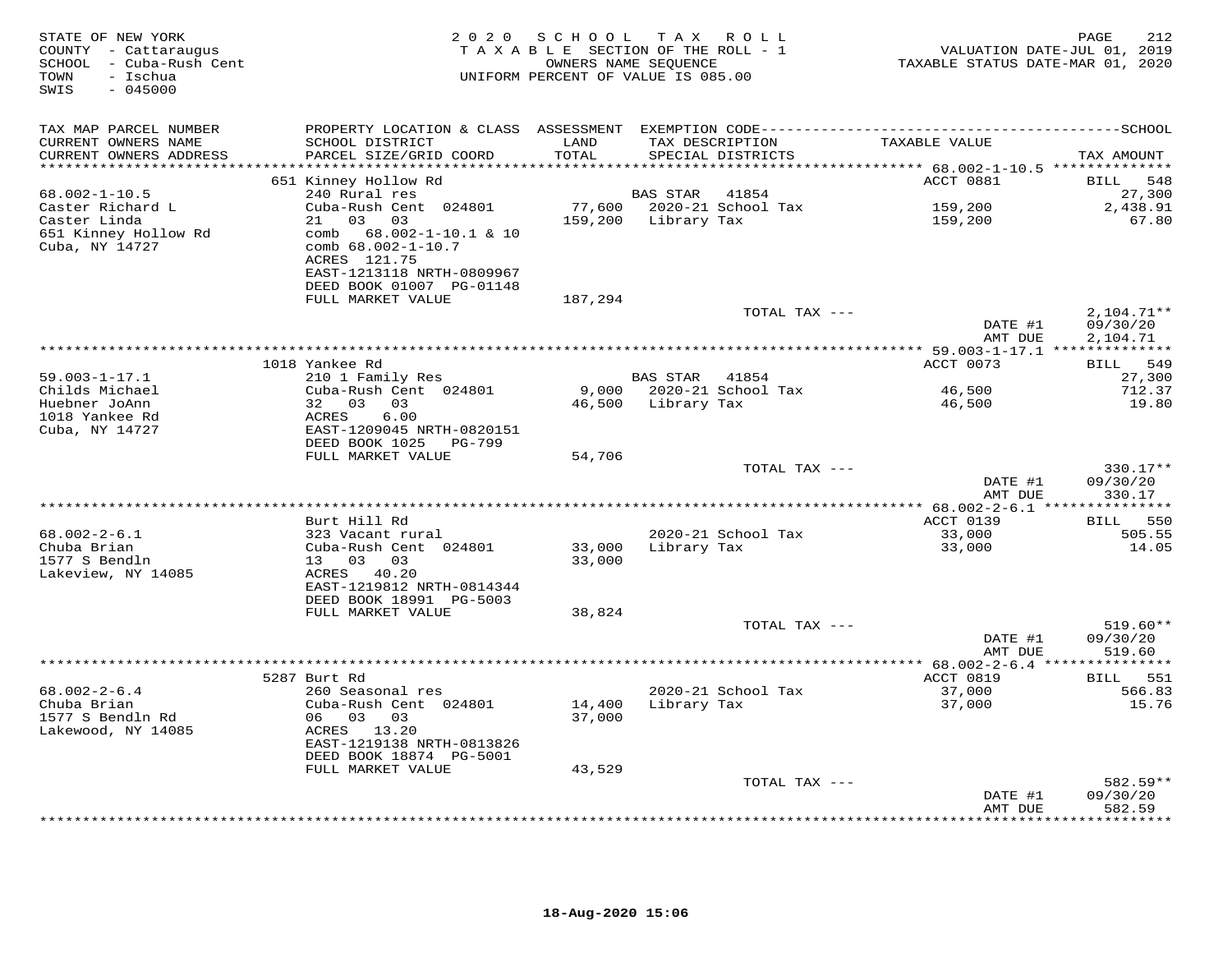| STATE OF NEW YORK<br>COUNTY - Cattaraugus<br>SCHOOL - Cuba-Rush Cent<br>- Ischua<br>TOWN<br>$-045000$<br>SWIS |                                                      | 2020 SCHOOL | TAX ROLL<br>TAXABLE SECTION OF THE ROLL - 1<br>OWNERS NAME SEQUENCE<br>UNIFORM PERCENT OF VALUE IS 085.00 |               | TAXABLE STATUS DATE-MAR 01, 2020 | 213<br>PAGE<br>VALUATION DATE-JUL 01, 2019 |
|---------------------------------------------------------------------------------------------------------------|------------------------------------------------------|-------------|-----------------------------------------------------------------------------------------------------------|---------------|----------------------------------|--------------------------------------------|
| TAX MAP PARCEL NUMBER                                                                                         |                                                      |             |                                                                                                           |               |                                  |                                            |
| CURRENT OWNERS NAME                                                                                           | SCHOOL DISTRICT                                      | LAND        | TAX DESCRIPTION                                                                                           |               | TAXABLE VALUE                    |                                            |
| CURRENT OWNERS ADDRESS                                                                                        | PARCEL SIZE/GRID COORD                               | TOTAL       | SPECIAL DISTRICTS                                                                                         |               |                                  | TAX AMOUNT                                 |
|                                                                                                               | 311 Munger Hollow Rd                                 |             |                                                                                                           |               | ACCT 0046                        | 552<br>BILL                                |
| $59.004 - 3 - 4.1$                                                                                            | 210 1 Family Res                                     |             | <b>BAS STAR</b>                                                                                           | 41854         |                                  | 27,300                                     |
| Clayson Christopher J                                                                                         | Cuba-Rush Cent 024801                                |             | 44,300 2020-21 School Tax                                                                                 |               | 135,000                          | 2,068.17                                   |
| Clayson Kelly                                                                                                 | 15 03 03                                             |             | 135,000 Library Tax                                                                                       |               | 135,000                          | 57.49                                      |
| 311 Munger Hollow                                                                                             | Ff 970.00                                            |             |                                                                                                           |               |                                  |                                            |
| Cuba, NY 14727                                                                                                | ACRES 59.20                                          |             |                                                                                                           |               |                                  |                                            |
|                                                                                                               | EAST-1216408 NRTH-0818538<br>DEED BOOK 12819 PG-4002 |             |                                                                                                           |               |                                  |                                            |
|                                                                                                               | FULL MARKET VALUE                                    | 158,824     |                                                                                                           |               |                                  |                                            |
|                                                                                                               |                                                      |             |                                                                                                           | TOTAL TAX --- |                                  | $1,723.66**$                               |
|                                                                                                               |                                                      |             |                                                                                                           |               | DATE #1                          | 09/30/20                                   |
|                                                                                                               |                                                      |             |                                                                                                           |               | AMT DUE                          | 1,723.66                                   |
|                                                                                                               |                                                      |             |                                                                                                           |               |                                  |                                            |
| $59.004 - 2 - 29.2$                                                                                           | 346 Munger Hollow Rd<br>270 Mfg housing              |             | AG DISTOUT 41730                                                                                          |               | ACCT 0713                        | BILL 553<br>364                            |
| Clayson Eric E                                                                                                | Cuba-Rush Cent 024801                                |             | 7,800 BAS STAR                                                                                            | 41854         |                                  | 27,300                                     |
| Clayson Diane S                                                                                               | 16 03 03                                             |             | 77,000 2020-21 School Tax                                                                                 |               | 76,636                           | 1,174.05                                   |
| 346 Munger Hollow Rd                                                                                          | 59.004-2-33 combined                                 |             | Library Tax                                                                                               |               | 76,636                           | 32.64                                      |
| Cuba, NY 14727                                                                                                | 59.004-2-34 combined                                 |             |                                                                                                           |               |                                  |                                            |
|                                                                                                               | ACRES<br>4.48<br>EAST-1215940 NRTH-0820204           |             |                                                                                                           |               |                                  |                                            |
| MAY BE SUBJECT TO PAYMENT<br>UNDER AGDIST LAW TIL 2027                                                        | DEED BOOK 00927 PG-00562                             |             |                                                                                                           |               |                                  |                                            |
|                                                                                                               | FULL MARKET VALUE                                    | 90,588      |                                                                                                           |               |                                  |                                            |
|                                                                                                               |                                                      |             |                                                                                                           | TOTAL TAX --- |                                  | 804.69**                                   |
|                                                                                                               |                                                      |             |                                                                                                           |               | DATE #1                          | 09/30/20                                   |
|                                                                                                               |                                                      |             |                                                                                                           |               | AMT DUE                          | 804.69                                     |
|                                                                                                               | Yankee Hill Rd                                       |             |                                                                                                           |               | ACCT 0840                        |                                            |
| $59.004 - 2 - 29.4$                                                                                           | 314 Rural vac<10                                     |             | 2020-21 School Tax                                                                                        |               | 6,800                            | 554<br>BILL<br>104.17                      |
| Clayson Larry C.                                                                                              | Cuba-Rush Cent 024801                                | 6,800       | Library Tax                                                                                               |               | 6,800                            | 2.90                                       |
| PO Box 251                                                                                                    | 16 03<br>03                                          | 6,800       |                                                                                                           |               |                                  |                                            |
| Friendship, NY 14739                                                                                          | 3.30<br>ACRES                                        |             |                                                                                                           |               |                                  |                                            |
|                                                                                                               | EAST-1214869 NRTH-0820493                            |             |                                                                                                           |               |                                  |                                            |
|                                                                                                               | DEED BOOK 23530 PG-8001                              |             |                                                                                                           |               |                                  |                                            |
|                                                                                                               | FULL MARKET VALUE                                    | 8,000       |                                                                                                           | TOTAL TAX --- |                                  | $107.07**$                                 |
|                                                                                                               |                                                      |             |                                                                                                           |               | DATE #1                          | 09/30/20                                   |
|                                                                                                               |                                                      |             |                                                                                                           |               | AMT DUE                          | 107.07                                     |
|                                                                                                               |                                                      |             |                                                                                                           |               |                                  |                                            |
|                                                                                                               | 338 Yankee Rd                                        |             |                                                                                                           |               | ACCT 0107                        | 555<br>BILL                                |
| $59.004 - 2 - 29.1$<br>Clayson, Virginia LU Clayson, Cuba-Rush Cent 024801                                    | 240 Rural res                                        | 47,500      | <b>BAS STAR</b><br>2020-21 School Tax                                                                     | 41854         | 95,000                           | 27,300<br>1,455.38                         |
| Clayson Larry Craig                                                                                           | 16 03<br>03                                          | 95,000      | Library Tax                                                                                               |               | 95,000                           | 40.46                                      |
| 338 Yankee Hill Road                                                                                          | ACRES 65.10                                          |             |                                                                                                           |               |                                  |                                            |
| Cuba, NY 14727                                                                                                | EAST-1216972 NRTH-0820745                            |             |                                                                                                           |               |                                  |                                            |
|                                                                                                               | DEED BOOK 27227 PG-2001                              |             |                                                                                                           |               |                                  |                                            |
|                                                                                                               | FULL MARKET VALUE                                    | 111,765     |                                                                                                           |               |                                  |                                            |
|                                                                                                               |                                                      |             |                                                                                                           | TOTAL TAX --- |                                  | $1,093.84**$                               |
|                                                                                                               |                                                      |             |                                                                                                           |               | DATE #1<br>AMT DUE               | 09/30/20<br>1,093.84                       |
|                                                                                                               |                                                      |             |                                                                                                           |               |                                  |                                            |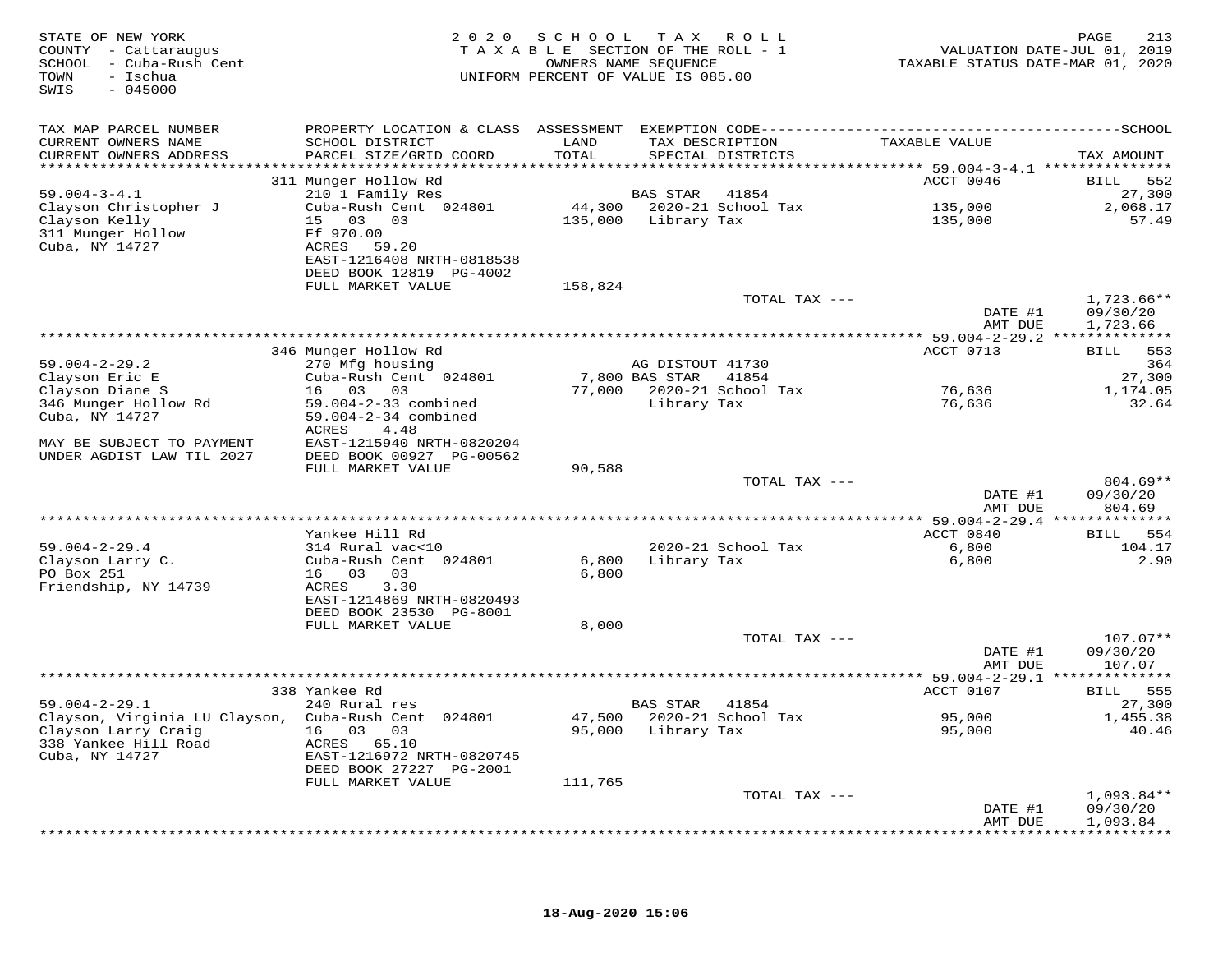| STATE OF NEW YORK<br>COUNTY - Cattaraugus<br>SCHOOL - Cuba-Rush Cent<br>TOWN<br>– Ischua<br>$-045000$<br>SWIS |                                                                                                                                                           |                    | 2020 SCHOOL TAX ROLL<br>TAXABLE SECTION OF THE ROLL - 1<br>OWNERS NAME SEQUENCE<br>UNIFORM PERCENT OF VALUE IS 085.00 | VALUATION DATE-JUL 01, 2019<br>TAXABLE STATUS DATE-MAR 01, 2020 | PAGE<br>214                            |
|---------------------------------------------------------------------------------------------------------------|-----------------------------------------------------------------------------------------------------------------------------------------------------------|--------------------|-----------------------------------------------------------------------------------------------------------------------|-----------------------------------------------------------------|----------------------------------------|
| TAX MAP PARCEL NUMBER<br>CURRENT OWNERS NAME<br>CURRENT OWNERS ADDRESS                                        | SCHOOL DISTRICT<br>PARCEL SIZE/GRID COORD                                                                                                                 | LAND<br>TOTAL      | TAX DESCRIPTION<br>SPECIAL DISTRICTS                                                                                  | TAXABLE VALUE                                                   | TAX AMOUNT                             |
|                                                                                                               |                                                                                                                                                           |                    |                                                                                                                       |                                                                 |                                        |
| $68.002 - 2 - 14.2$<br>Colangelo Heather<br>Zajac David & Frank<br>2759 Welch Ave<br>Niagara Falls, NY 14303  | 5138 Burt Hill Rd<br>270 Mfg housing<br>Cuba-Rush Cent 024801<br>05/13<br>03 03<br>ACRES<br>28.80<br>EAST-1219046 NRTH-0810389<br>DEED BOOK 15183 PG-5001 | 61,500             | 2020-21 School Tax<br>25,400 Library Tax                                                                              | ACCT 0598<br>61,500<br>61,500                                   | 556<br><b>BILL</b><br>942.17<br>26.19  |
|                                                                                                               | FULL MARKET VALUE                                                                                                                                         | 72,353             |                                                                                                                       |                                                                 |                                        |
|                                                                                                               |                                                                                                                                                           |                    | TOTAL TAX ---                                                                                                         | DATE #1<br>AMT DUE                                              | $968.36**$<br>09/30/20<br>968.36       |
|                                                                                                               |                                                                                                                                                           |                    |                                                                                                                       |                                                                 |                                        |
| $59.003 - 1 - 12$<br>Cole Patricia<br>Cole Kimberly A.<br>929 Carpenter Hill Rd.<br>Cuba, NY 14727            | 929 Carpenter Hill Rd<br>270 Mfg housing<br>Cuba-Rush Cent 024801<br>32 03 04<br>ACRES<br>2.82<br>EAST-1210169 NRTH-0823752                               | 38,900             | 2020-21 School Tax<br>6,500 Library Tax                                                                               | ACCT 0419<br>38,900<br>38,900                                   | BILL 557<br>595.94<br>16.57            |
|                                                                                                               | DEED BOOK 20190 PG-7226                                                                                                                                   |                    |                                                                                                                       |                                                                 |                                        |
|                                                                                                               | FULL MARKET VALUE                                                                                                                                         | 45,765             | TOTAL TAX ---                                                                                                         | DATE #1<br>AMT DUE                                              | $612.51**$<br>09/30/20<br>612.51       |
|                                                                                                               |                                                                                                                                                           |                    |                                                                                                                       |                                                                 |                                        |
| $59.004 - 2 - 32$<br>COUNTY OF CATTARAUGUS                                                                    | 300 Yankee Rd<br>270 Mfg housing<br>Cuba-Rush Cent 024801                                                                                                 |                    | BAS STAR 41854<br>7,400 2020-21 School Tax                                                                            | ACCT 0108<br>18,000                                             | BILL 558<br>18,000<br>275.76           |
| 303 Court Street<br>Little Valley, NY 14755<br>PRIOR OWNER ON 3/01/2020                                       | 16 03 03<br>3.99<br>ACRES<br>EAST-1217009 NRTH-0821392<br>DEED BOOK 20200 PG-5944                                                                         |                    | 18,000 Library Tax                                                                                                    | 18,000                                                          | 7.67                                   |
| Clayson Lanny E                                                                                               | FULL MARKET VALUE                                                                                                                                         | 21,176             |                                                                                                                       |                                                                 |                                        |
|                                                                                                               |                                                                                                                                                           |                    | TOTAL TAX ---                                                                                                         | DATE #1<br>AMT DUE                                              | $7.67**$<br>09/30/20<br>7.67           |
|                                                                                                               |                                                                                                                                                           |                    |                                                                                                                       |                                                                 |                                        |
| $59.004 - 3 - 21. / 11$<br>Crandall Gary<br>Crandall Debbie<br>503 Ridgeview Dr<br>Murphy, TX 57094           | 220 West Shore Rd<br>210 1 Family Res<br>Cuba-Rush Cent 024801<br>00 03 03<br>EAST-1221650 NRTH-0813047<br>DEED BOOK 1000 PG-10000<br>FULL MARKET VALUE   | 200,000<br>235,294 | 2020-21 School Tax<br>0 Library Tax                                                                                   | ACCT 0357<br>/ כבט<br>200,000<br>200 הר                         | BILL 559<br>3,063.95<br>85.17          |
|                                                                                                               |                                                                                                                                                           |                    | TOTAL TAX ---                                                                                                         | DATE #1<br>AMT DUE                                              | $3,149.12**$<br>09/30/20<br>3, 149. 12 |
|                                                                                                               |                                                                                                                                                           |                    |                                                                                                                       |                                                                 |                                        |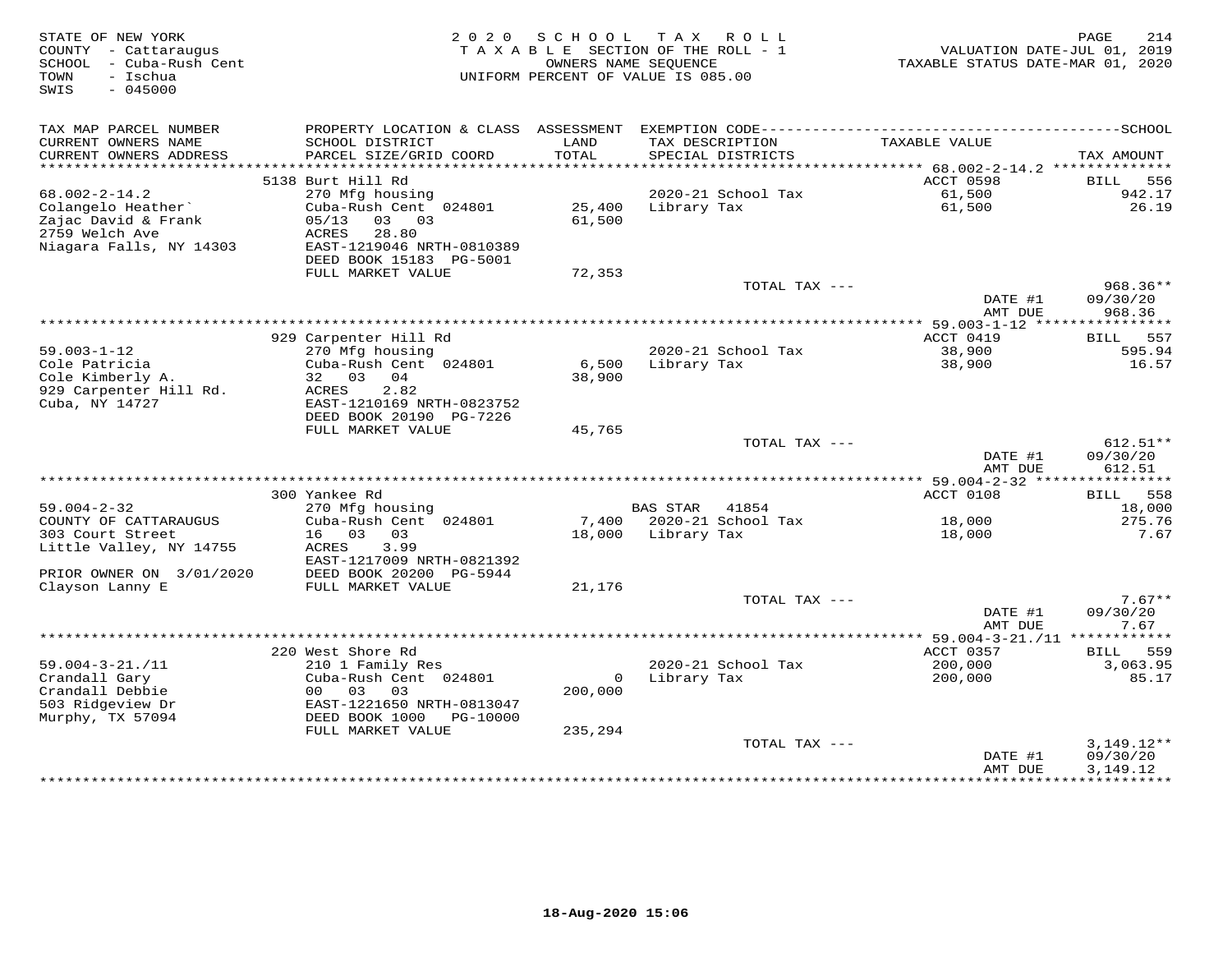| STATE OF NEW YORK<br>COUNTY - Cattaraugus<br>SCHOOL - Cuba-Rush Cent<br>- Ischua<br>TOWN<br>SWIS<br>$-045000$ | 2 0 2 0                                                                                                             | SCHOOL           | T A X<br>ROLL<br>TAXABLE SECTION OF THE ROLL - 1<br>OWNERS NAME SEQUENCE<br>UNIFORM PERCENT OF VALUE IS 085.00 | VALUATION DATE-JUL 01, 2019<br>TAXABLE STATUS DATE-MAR 01, 2020 | 215<br>PAGE                          |
|---------------------------------------------------------------------------------------------------------------|---------------------------------------------------------------------------------------------------------------------|------------------|----------------------------------------------------------------------------------------------------------------|-----------------------------------------------------------------|--------------------------------------|
| TAX MAP PARCEL NUMBER                                                                                         |                                                                                                                     |                  |                                                                                                                |                                                                 |                                      |
| CURRENT OWNERS NAME<br>CURRENT OWNERS ADDRESS<br>***********************                                      | SCHOOL DISTRICT<br>PARCEL SIZE/GRID COORD                                                                           | LAND<br>TOTAL    | TAX DESCRIPTION<br>SPECIAL DISTRICTS                                                                           | TAXABLE VALUE                                                   | TAX AMOUNT                           |
|                                                                                                               | Johnson Hollow Rd                                                                                                   |                  |                                                                                                                | ACCT 0439                                                       | <b>BILL</b><br>560                   |
| $68.002 - 2 - 4.1$<br>Crosby John M<br>Crosby Donna L<br>209 Johnson Hollow Rd                                | 323 Vacant rural<br>Cuba-Rush Cent 024801<br>03<br>06<br>03<br>ACRES 14.35 BANK<br>032                              | 15,200<br>15,200 | 2020-21 School Tax<br>Library Tax                                                                              | 15,200<br>15,200                                                | 232.86<br>6.47                       |
| Cuba, NY 14727                                                                                                | EAST-1218942 NRTH-0815428<br>DEED BOOK 18757 PG-6003                                                                |                  |                                                                                                                |                                                                 |                                      |
|                                                                                                               | FULL MARKET VALUE                                                                                                   | 17,882           |                                                                                                                |                                                                 | $239.33**$                           |
|                                                                                                               |                                                                                                                     |                  | TOTAL TAX ---                                                                                                  | DATE #1                                                         | 09/30/20                             |
|                                                                                                               |                                                                                                                     |                  |                                                                                                                | AMT DUE<br>********* 68.002-2-4.3 ***                           | 239.33<br>***********                |
|                                                                                                               | Johnson Hollow Rd                                                                                                   |                  |                                                                                                                | ACCT 0629                                                       | 561<br>BILL                          |
| $68.002 - 2 - 4.3$<br>Crosby John M<br>Crosby Donna L                                                         | 323 Vacant rural<br>Cuba-Rush Cent 024801<br>06 03 03                                                               | 20,700<br>20,700 | 2020-21 School Tax<br>Library Tax                                                                              | 20,700<br>20,700                                                | 317.12<br>8.82                       |
| 209 Johnson Hollow Rd<br>Cuba, NY 14727                                                                       | ACRES 22.10 BANK<br>032<br>EAST-1219802 NRTH-0815330<br>DEED BOOK 18757 PG-6003                                     |                  |                                                                                                                |                                                                 |                                      |
|                                                                                                               | FULL MARKET VALUE                                                                                                   | 24,353           | TOTAL TAX ---                                                                                                  |                                                                 | 325.94**                             |
|                                                                                                               |                                                                                                                     |                  |                                                                                                                | DATE #1<br>AMT DUE                                              | 09/30/20<br>325.94                   |
|                                                                                                               | 209 Johnson Hollow Rd                                                                                               |                  |                                                                                                                | ACCT 0211                                                       | BILL 562                             |
| $68.002 - 2 - 5$                                                                                              | 210 1 Family Res                                                                                                    |                  | BAS STAR 41854                                                                                                 |                                                                 | 27,300                               |
| Crosby John M                                                                                                 | Cuba-Rush Cent 024801                                                                                               | 6,300            | 2020-21 School Tax                                                                                             | 143,000                                                         | 2,190.73                             |
| Crosby Donna L<br>209 Johnson Hollow Rd<br>Cuba, NY 14727                                                     | 06 03 03<br>ACRES<br>2.65 BANK<br>032<br>EAST-1219964 NRTH-0815666<br>DEED BOOK 18757 PG-6003                       | 143,000          | Library Tax                                                                                                    | 143,000                                                         | 60.90                                |
|                                                                                                               | FULL MARKET VALUE                                                                                                   | 168,235          |                                                                                                                |                                                                 |                                      |
|                                                                                                               |                                                                                                                     |                  | TOTAL TAX ---                                                                                                  | DATE #1<br>AMT DUE                                              | $1,849.63**$<br>09/30/20<br>1,849.63 |
|                                                                                                               |                                                                                                                     |                  |                                                                                                                | *************** 68.002-2-14.6 ***************                   |                                      |
|                                                                                                               | 5110 Burt Hill Rd                                                                                                   |                  |                                                                                                                | ACCT 0752                                                       | 563<br><b>BILL</b>                   |
| $68.002 - 2 - 14.6$                                                                                           | 270 Mfg housing                                                                                                     |                  | 2020-21 School Tax                                                                                             | 35,500                                                          | 543.85                               |
| Danielski Dennis<br>84 King St<br>Depew, NY 14043                                                             | Cuba-Rush Cent 024801<br>05/13<br>03 03<br>16.80<br>ACRES<br>EAST-1219070 NRTH-0809075<br>DEED BOOK 873<br>PG-00514 | 17,000<br>35,500 | Library Tax                                                                                                    | 35,500                                                          | 15.12                                |
|                                                                                                               | FULL MARKET VALUE                                                                                                   | 41,765           |                                                                                                                |                                                                 |                                      |
|                                                                                                               |                                                                                                                     |                  | TOTAL TAX ---                                                                                                  | DATE #1<br>AMT DUE                                              | 558.97**<br>09/30/20<br>558.97       |
|                                                                                                               |                                                                                                                     |                  |                                                                                                                | ************                                                    | *********                            |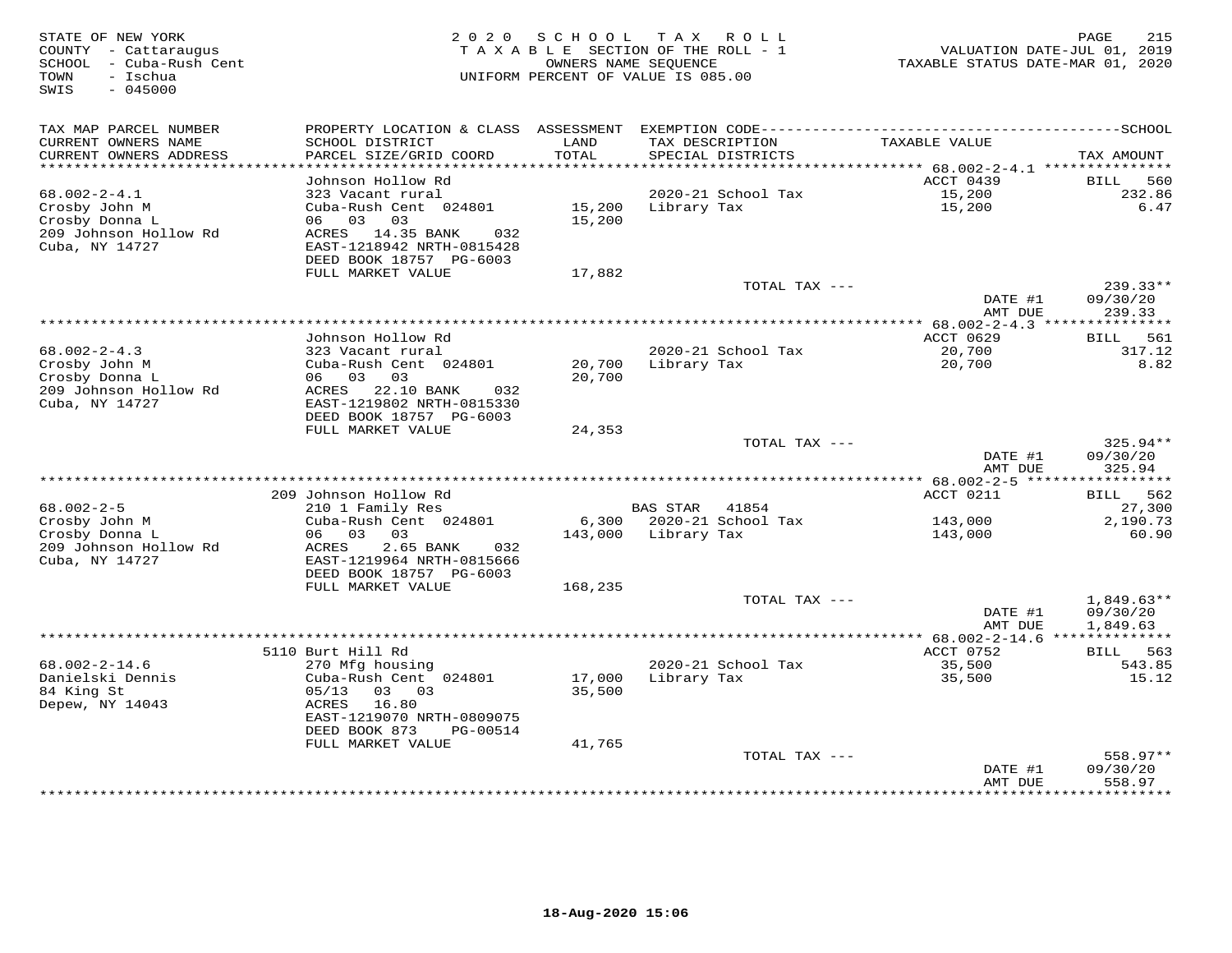| STATE OF NEW YORK<br>COUNTY - Cattaraugus<br>SCHOOL - Cuba-Rush Cent<br>- Ischua<br>TOWN<br>$-045000$<br>SWIS | 2 0 2 0                                                                                                          |                  | SCHOOL TAX ROLL<br>TAXABLE SECTION OF THE ROLL - 1<br>OWNERS NAME SEQUENCE<br>UNIFORM PERCENT OF VALUE IS 085.00 | TAXABLE STATUS DATE-MAR 01, 2020                          | 216<br>PAGE<br>VALUATION DATE-JUL 01, 2019 |
|---------------------------------------------------------------------------------------------------------------|------------------------------------------------------------------------------------------------------------------|------------------|------------------------------------------------------------------------------------------------------------------|-----------------------------------------------------------|--------------------------------------------|
| TAX MAP PARCEL NUMBER<br>CURRENT OWNERS NAME<br>CURRENT OWNERS ADDRESS                                        | SCHOOL DISTRICT<br>PARCEL SIZE/GRID COORD                                                                        | LAND<br>TOTAL    | TAX DESCRIPTION<br>SPECIAL DISTRICTS                                                                             | TAXABLE VALUE                                             | TAX AMOUNT                                 |
|                                                                                                               |                                                                                                                  | * * * * * * * *  |                                                                                                                  | **************************** 68.002-2-25.3 ************** |                                            |
| $68.002 - 2 - 25.3$<br>Danielski Dennis<br>84 King Ave<br>Depew, NY 14043                                     | Burt Rd<br>323 Vacant rural<br>Cuba-Rush Cent 024801<br>14   3   3<br>9.80<br>ACRES<br>EAST-1217972 NRTH-0813784 | 12,000<br>12,000 | 2020-21 School Tax<br>Library Tax                                                                                | ACCT 0886<br>12,000<br>12,000                             | BILL<br>564<br>183.84<br>5.11              |
|                                                                                                               | DEED BOOK 1004 PG-130<br>FULL MARKET VALUE                                                                       | 14,118           |                                                                                                                  |                                                           |                                            |
|                                                                                                               |                                                                                                                  |                  | TOTAL TAX ---                                                                                                    | DATE #1                                                   | 188.95**<br>09/30/20                       |
|                                                                                                               |                                                                                                                  |                  |                                                                                                                  | AMT DUE                                                   | 188.95                                     |
|                                                                                                               | Burt Hill Rd                                                                                                     |                  |                                                                                                                  | ********* 68.002-2-14.7 ***************<br>ACCT 0799      | 565<br><b>BILL</b>                         |
| $68.002 - 2 - 14.7$<br>Danielski Dennis D                                                                     | 311 Res vac land<br>Cuba-Rush Cent 024801                                                                        | 9,200            | 2020-21 School Tax<br>Library Tax                                                                                | 9,200<br>9,200                                            | 140.94<br>3.92                             |
| Danielski Christine<br>84 King St<br>Depew, NY 14043                                                          | 05/13<br>03 03<br>ACRES<br>6.30<br>EAST-1219006 NRTH-0809583<br>DEED BOOK 00932 PG-01113                         | 9,200            |                                                                                                                  |                                                           |                                            |
|                                                                                                               | FULL MARKET VALUE                                                                                                | 10,824           |                                                                                                                  |                                                           |                                            |
|                                                                                                               |                                                                                                                  |                  | TOTAL TAX ---                                                                                                    | DATE #1<br>AMT DUE                                        | 144.86**<br>09/30/20<br>144.86             |
|                                                                                                               |                                                                                                                  |                  |                                                                                                                  |                                                           |                                            |
|                                                                                                               | Burt Rd                                                                                                          |                  |                                                                                                                  | ACCT 0905                                                 | 566<br><b>BILL</b>                         |
| $68.002 - 2 - 24.6$<br>DAVIS JR. JOHN V.<br>DAVIS PATRICIA K.<br>693 Auburn Ave                               | 105 Vac farmland<br>Cuba-Rush Cent 024801<br>$13 \quad 3 \quad 3$<br>ACRES<br>28.00<br>EAST-1217928 NRTH-0809226 | 25,000<br>25,000 | 2020-21 School Tax<br>Library Tax                                                                                | 25,000<br>25,000                                          | 382.99<br>10.65                            |
| Buffalo, NY 14222                                                                                             | DEED BOOK 31045 PG-3001<br>FULL MARKET VALUE                                                                     | 29,412           |                                                                                                                  |                                                           |                                            |
|                                                                                                               |                                                                                                                  |                  | TOTAL TAX ---                                                                                                    | DATE #1                                                   | 393.64**<br>09/30/20                       |
|                                                                                                               |                                                                                                                  |                  | ***********************                                                                                          | AMT DUE                                                   | 393.64                                     |
|                                                                                                               | Burt Rd                                                                                                          |                  |                                                                                                                  | *** 68.002-2-24.7 **************<br>ACCT 0906             | BILL 567                                   |
| $68.002 - 2 - 24.7$                                                                                           | 105 Vac farmland                                                                                                 |                  | 2020-21 School Tax                                                                                               | 200                                                       | 3.06                                       |
| DAVIS JR. JOHN V.<br>DAVIS PATRICIA K.                                                                        | Cuba-Rush Cent 024801<br>$13 \quad 3 \quad 3$                                                                    | 200<br>200       | Library Tax                                                                                                      | 200                                                       | 0.09                                       |
| 693 Auburn Ave<br>Buffalo, NY 14222                                                                           | FRNT<br>0.75 DPTH 174.00<br>ACRES<br>0.19<br>EAST-1217122 NRTH-0808364<br>DEED BOOK 31045 PG-3001                |                  |                                                                                                                  |                                                           |                                            |
|                                                                                                               | FULL MARKET VALUE                                                                                                | 235              |                                                                                                                  |                                                           |                                            |
|                                                                                                               |                                                                                                                  |                  | TOTAL TAX ---                                                                                                    | DATE #1                                                   | $3.15**$<br>09/30/20                       |
|                                                                                                               |                                                                                                                  |                  |                                                                                                                  | AMT DUE<br>***********                                    | 3.15<br>*******                            |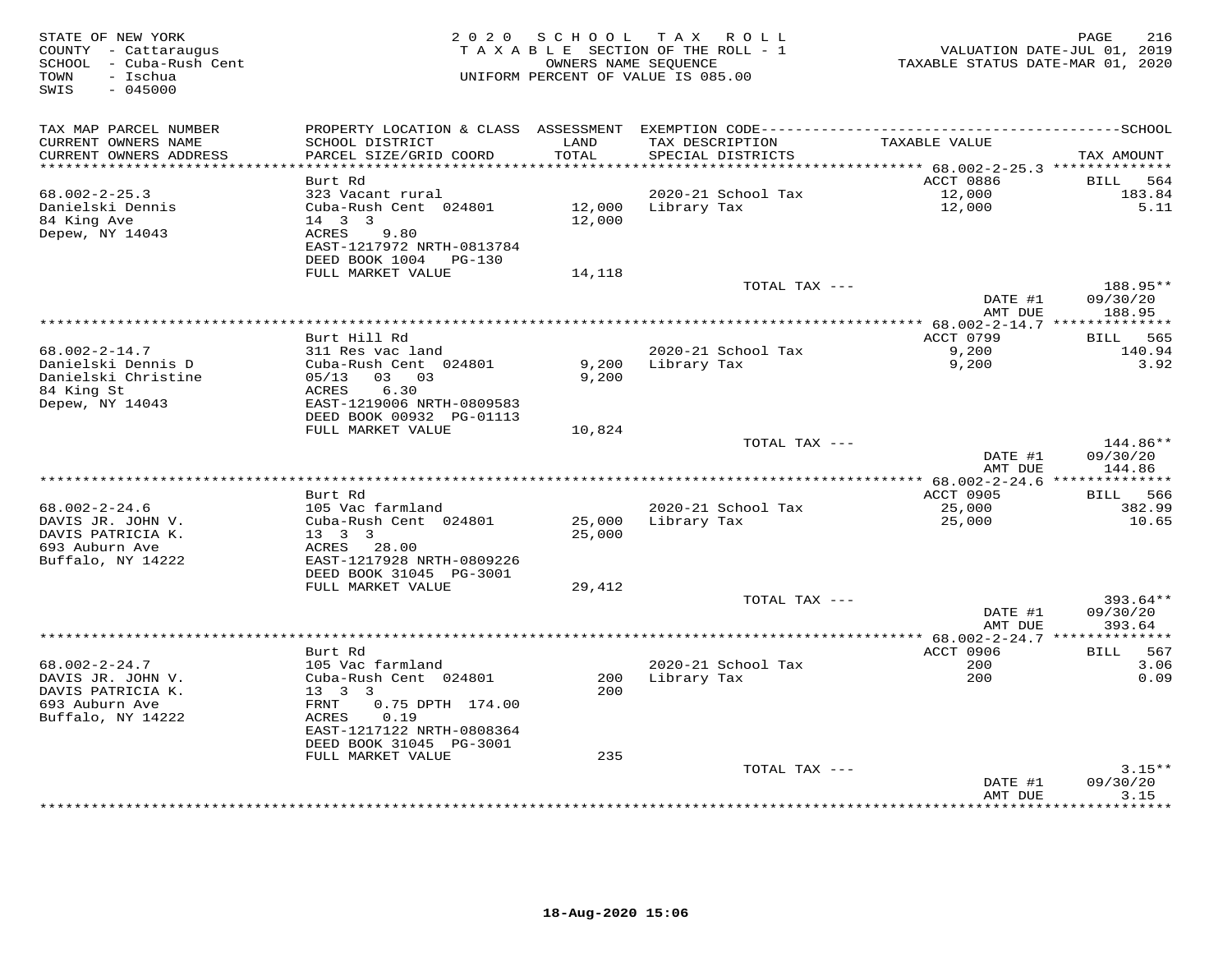| STATE OF NEW YORK<br>COUNTY - Cattaraugus<br>SCHOOL - Cuba-Rush Cent<br>- Ischua<br>TOWN<br>$-045000$<br>SWIS |                                              | 2020 SCHOOL<br>TAXABLE SECTION OF THE ROLL - 1<br>OWNERS NAME SEQUENCE<br>UNIFORM PERCENT OF VALUE IS 085.00 |                    | TAX ROLL                             | VALUATION DATE-JUL 01, 2019<br>TAXABLE STATUS DATE-MAR 01, 2020 | PAGE<br>217          |
|---------------------------------------------------------------------------------------------------------------|----------------------------------------------|--------------------------------------------------------------------------------------------------------------|--------------------|--------------------------------------|-----------------------------------------------------------------|----------------------|
| TAX MAP PARCEL NUMBER<br>CURRENT OWNERS NAME<br>CURRENT OWNERS ADDRESS                                        | SCHOOL DISTRICT<br>PARCEL SIZE/GRID COORD    | LAND<br>TOTAL                                                                                                |                    | TAX DESCRIPTION<br>SPECIAL DISTRICTS | TAXABLE VALUE                                                   | TAX AMOUNT           |
|                                                                                                               | 216 West Shore Rd                            |                                                                                                              |                    |                                      | ACCT 0127                                                       | 568<br>BILL          |
| $59.004 - 3 - 21.77$                                                                                          | 260 Seasonal res                             |                                                                                                              |                    | 2020-21 School Tax                   | 88,800                                                          | 1,360.39             |
| Davison Daniel                                                                                                | Cuba-Rush Cent 024801                        | $\Omega$                                                                                                     | Library Tax        |                                      | 88,800                                                          | 37.82                |
| Davison Charlene                                                                                              | $00 - 03$<br>$-03$                           | 88,800                                                                                                       |                    |                                      |                                                                 |                      |
| 7853 Salt Rising Rd                                                                                           | EAST-1221650 NRTH-0813047                    |                                                                                                              |                    |                                      |                                                                 |                      |
| Bolivar, NY 14715                                                                                             | FULL MARKET VALUE                            | 104,471                                                                                                      |                    | TOTAL TAX ---                        |                                                                 | $1,398.21**$         |
|                                                                                                               |                                              |                                                                                                              |                    |                                      | DATE #1<br>AMT DUE                                              | 09/30/20<br>1,398.21 |
|                                                                                                               |                                              |                                                                                                              |                    |                                      |                                                                 |                      |
|                                                                                                               | 1005 Yankee Hill Rd                          |                                                                                                              |                    |                                      | ACCT 0814                                                       | BILL 569             |
| $59.003 - 1 - 19.3$<br>Deibler Michael                                                                        | 210 1 Family Res<br>Cuba-Rush Cent 024801    |                                                                                                              | BAS STAR 41854     | 11,700 2020-21 School Tax            | 93,000                                                          | 27,300<br>1,424.74   |
| Deibler Jeannette                                                                                             | 31 03 03                                     |                                                                                                              | 93,000 Library Tax |                                      | 93,000                                                          | 39.60                |
| 1005 Yankee Hill Rd                                                                                           | ACRES<br>9.65 BANK<br>017                    |                                                                                                              |                    |                                      |                                                                 |                      |
| Cuba, NY 14727                                                                                                | EAST-1209929 NRTH-0819592                    |                                                                                                              |                    |                                      |                                                                 |                      |
|                                                                                                               | DEED BOOK 1005<br>PG-858                     |                                                                                                              |                    |                                      |                                                                 |                      |
|                                                                                                               | FULL MARKET VALUE                            | 109,412                                                                                                      |                    | TOTAL TAX ---                        |                                                                 | $1,062.34**$         |
|                                                                                                               |                                              |                                                                                                              |                    |                                      | DATE #1<br>AMT DUE                                              | 09/30/20<br>1,062.34 |
|                                                                                                               |                                              |                                                                                                              |                    |                                      |                                                                 |                      |
|                                                                                                               | Johnson Hollow Rd                            |                                                                                                              |                    |                                      | ACCT 0951                                                       | BILL 570             |
| $68.002 - 2 - 2.3$<br>Dembski Michelle R                                                                      | 323 Vacant rural                             |                                                                                                              |                    | 2020-21 School Tax                   | 9,000                                                           | 137.88               |
| 3149 Warwick Ter                                                                                              | Cuba-Rush Cent 024801<br>14 03 03            | 9,000<br>9,000                                                                                               | Library Tax        |                                      | 9,000                                                           | 3.83                 |
| Hamburg, NY 14075                                                                                             | FRNT 374.00 DPTH                             |                                                                                                              |                    |                                      |                                                                 |                      |
|                                                                                                               | ACRES<br>6.35                                |                                                                                                              |                    |                                      |                                                                 |                      |
|                                                                                                               | EAST-1215902 NRTH-0815217                    |                                                                                                              |                    |                                      |                                                                 |                      |
|                                                                                                               | DEED BOOK 12183 PG-4001                      |                                                                                                              |                    |                                      |                                                                 |                      |
|                                                                                                               | FULL MARKET VALUE                            | 10,588                                                                                                       |                    | TOTAL TAX ---                        |                                                                 | 141.71**             |
|                                                                                                               |                                              |                                                                                                              |                    |                                      | DATE #1                                                         | 09/30/20             |
|                                                                                                               |                                              |                                                                                                              |                    |                                      | AMT DUE                                                         | 141.71               |
|                                                                                                               |                                              |                                                                                                              |                    |                                      |                                                                 |                      |
|                                                                                                               | 607 Kinney Hollow Rd                         |                                                                                                              |                    |                                      | ACCT 0654                                                       | BILL 571             |
| $68.002 - 1 - 10.4$<br>Demick Sara J                                                                          | 270 Mfg housing<br>Cuba-Rush Cent 024801     | 5,500                                                                                                        | Library Tax        | 2020-21 School Tax                   | 31,000<br>31,000                                                | 474.91<br>13.20      |
| 2807 Rte 16 N                                                                                                 | 21 03 03                                     | 31,000                                                                                                       |                    |                                      |                                                                 |                      |
| Olean, NY 14760                                                                                               | Ff 475.00                                    |                                                                                                              |                    |                                      |                                                                 |                      |
|                                                                                                               | ACRES<br>1.60                                |                                                                                                              |                    |                                      |                                                                 |                      |
|                                                                                                               | EAST-1213347 NRTH-0809948                    |                                                                                                              |                    |                                      |                                                                 |                      |
|                                                                                                               | DEED BOOK 15441 PG-8002<br>FULL MARKET VALUE | 36,471                                                                                                       |                    |                                      |                                                                 |                      |
|                                                                                                               |                                              |                                                                                                              |                    | TOTAL TAX ---                        |                                                                 | 488.11**             |
|                                                                                                               |                                              |                                                                                                              |                    |                                      | DATE #1                                                         | 09/30/20             |
|                                                                                                               |                                              |                                                                                                              |                    |                                      | AMT DUE                                                         | 488.11               |
|                                                                                                               |                                              |                                                                                                              |                    |                                      | ******************                                              | ***********          |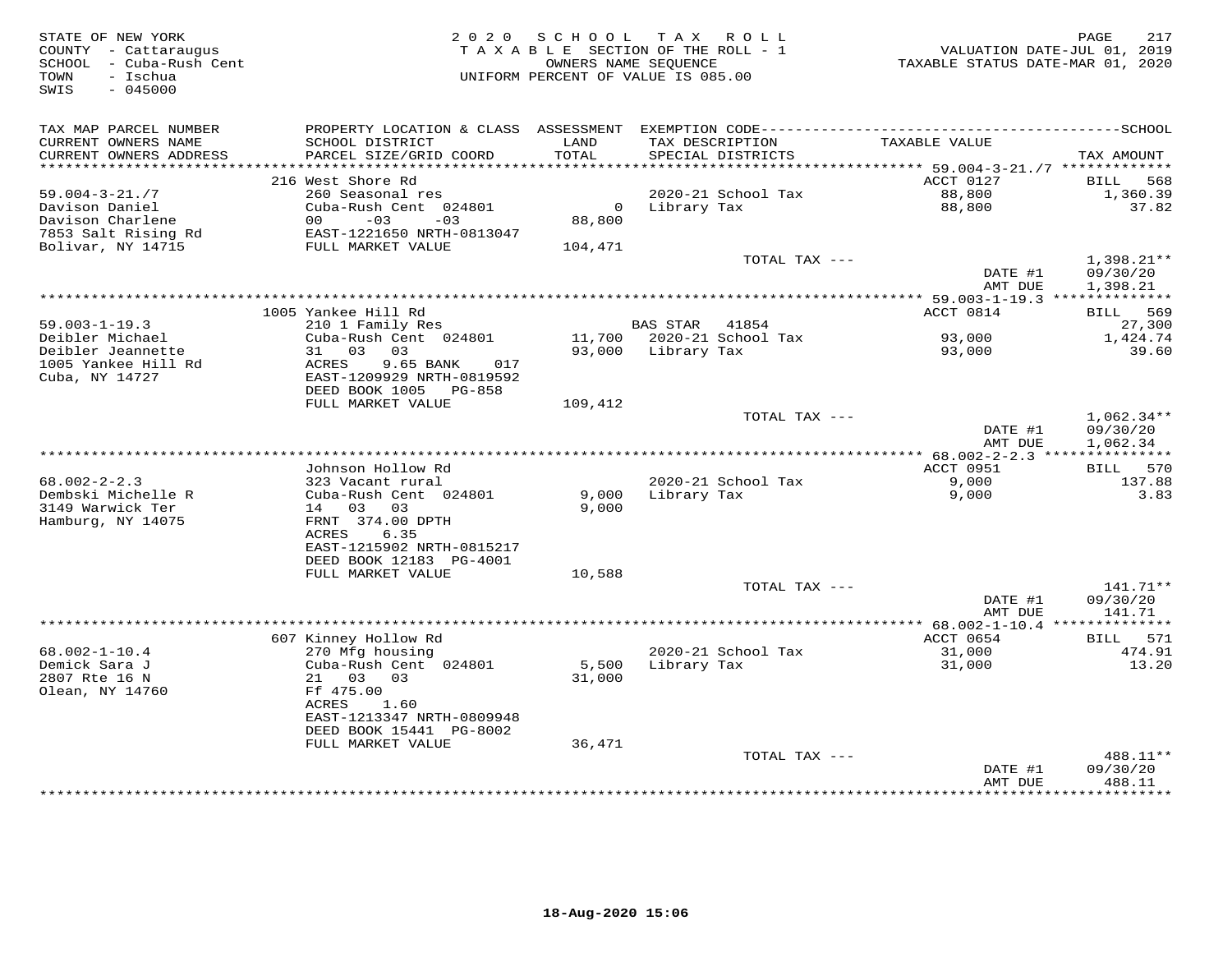| STATE OF NEW YORK<br>COUNTY - Cattaraugus<br>SCHOOL - Cuba-Rush Cent<br>- Ischua<br>TOWN<br>$-045000$<br>SWIS |                                                                                                                                           | 2020 SCHOOL   | TAX ROLL<br>TAXABLE SECTION OF THE ROLL - 1<br>OWNERS NAME SEQUENCE<br>UNIFORM PERCENT OF VALUE IS 085.00 | TAXABLE STATUS DATE-MAR 01, 2020 | PAGE<br>218<br>VALUATION DATE-JUL 01, 2019 |
|---------------------------------------------------------------------------------------------------------------|-------------------------------------------------------------------------------------------------------------------------------------------|---------------|-----------------------------------------------------------------------------------------------------------|----------------------------------|--------------------------------------------|
| TAX MAP PARCEL NUMBER<br>CURRENT OWNERS NAME<br>CURRENT OWNERS ADDRESS                                        | PROPERTY LOCATION & CLASS ASSESSMENT EXEMPTION CODE-----------------------------------SCHOOL<br>SCHOOL DISTRICT<br>PARCEL SIZE/GRID COORD | LAND<br>TOTAL | TAX DESCRIPTION<br>SPECIAL DISTRICTS                                                                      | TAXABLE VALUE                    | TAX AMOUNT                                 |
|                                                                                                               |                                                                                                                                           |               |                                                                                                           |                                  |                                            |
|                                                                                                               | 778 Johnson Hollow Rd                                                                                                                     |               |                                                                                                           | ACCT 0526                        | BILL 572                                   |
| $68.002 - 1 - 1.2$                                                                                            | 270 Mfg housing                                                                                                                           |               | 2020-21 School Tax                                                                                        | 61,600                           | 943.70                                     |
| Demick William C<br>9 Keller St                                                                               | Cuba-Rush Cent 024801<br>22 03 03                                                                                                         | 61,600        | 6,800 Library Tax                                                                                         | 61,600                           | 26.23                                      |
| Cuba, NY 14727                                                                                                | ACRES<br>3.25<br>EAST-1211870 NRTH-0814510<br>DEED BOOK 00949 PG-00379                                                                    |               |                                                                                                           |                                  |                                            |
|                                                                                                               | FULL MARKET VALUE                                                                                                                         | 72,471        |                                                                                                           |                                  |                                            |
|                                                                                                               |                                                                                                                                           |               | TOTAL TAX ---                                                                                             | DATE #1                          | 969.93**<br>09/30/20                       |
|                                                                                                               |                                                                                                                                           |               |                                                                                                           | AMT DUE                          | 969.93                                     |
|                                                                                                               | Abbott Rd (Co Rd 24)                                                                                                                      |               |                                                                                                           | ACCT 0317                        | 573<br><b>BILL</b>                         |
| $59.004 - 2 - 3$                                                                                              | 314 Rural vac<10                                                                                                                          |               | 2020-21 School Tax                                                                                        | 5,400                            | 82.73                                      |
| Edwards Beverly A                                                                                             | Cuba-Rush Cent 024801                                                                                                                     |               | 5,400 Library Tax                                                                                         | 5,400                            | 2.30                                       |
| Edwards Rodney                                                                                                | 16 03 03                                                                                                                                  | 5,400         |                                                                                                           |                                  |                                            |
| 7194 Cloverleaf Rd<br>Belfast, NY 14711                                                                       | FRNT 520.00 DPTH 240.00<br>ACRES 1.56                                                                                                     |               |                                                                                                           |                                  |                                            |
|                                                                                                               | EAST-1218304 NRTH-0823369                                                                                                                 |               |                                                                                                           |                                  |                                            |
|                                                                                                               | DEED BOOK 00946 PG-00112                                                                                                                  |               |                                                                                                           |                                  |                                            |
|                                                                                                               | FULL MARKET VALUE                                                                                                                         | 6,353         |                                                                                                           |                                  |                                            |
|                                                                                                               |                                                                                                                                           |               | TOTAL TAX ---                                                                                             |                                  | 85.03**                                    |
|                                                                                                               |                                                                                                                                           |               |                                                                                                           | DATE #1<br>AMT DUE               | 09/30/20<br>85.03                          |
|                                                                                                               | 282 Yankee Hill Rd                                                                                                                        |               |                                                                                                           | ACCT 0859                        | BILL 574                                   |
| $59.004 - 2 - 30.3$                                                                                           | 210 1 Family Res                                                                                                                          |               | AGED S<br>41804                                                                                           |                                  | 34,400                                     |
| Edwards Dale R Sr                                                                                             | Cuba-Rush Cent 024801                                                                                                                     |               | 6,800 ENH STAR 41834                                                                                      |                                  | 51,600                                     |
| Edwards Susan J<br>282 Yankee Hill Rd                                                                         | 16 03 03<br>Ff 280.00                                                                                                                     |               | 86,000 2020-21 School Tax<br>Library Tax                                                                  | 51,600<br>51,600                 | 790.50<br>21.97                            |
| Cuba, NY 14727                                                                                                | ACRES<br>3.25                                                                                                                             |               |                                                                                                           |                                  |                                            |
|                                                                                                               | EAST-1217285 NRTH-0821350                                                                                                                 |               |                                                                                                           |                                  |                                            |
|                                                                                                               | DEED BOOK 4565 PG-2001                                                                                                                    |               |                                                                                                           |                                  |                                            |
|                                                                                                               | FULL MARKET VALUE                                                                                                                         | 101,176       |                                                                                                           |                                  |                                            |
|                                                                                                               |                                                                                                                                           |               | TOTAL TAX ---                                                                                             | DATE #1                          | $21.97**$<br>09/30/20                      |
|                                                                                                               |                                                                                                                                           |               |                                                                                                           | AMT DUE                          | 21.97                                      |
|                                                                                                               |                                                                                                                                           |               |                                                                                                           |                                  |                                            |
|                                                                                                               | 699 Kinney Hollow Rd                                                                                                                      |               |                                                                                                           | ACCT 0556                        | BILL 575                                   |
| $68.002 - 1 - 10.2$<br>Edwards Francis R                                                                      | 210 1 Family Res                                                                                                                          |               | BAS STAR 41854                                                                                            |                                  | 27,300                                     |
| 699 Kinney Hollow Rd                                                                                          | Cuba-Rush Cent 024801<br>21 03 03                                                                                                         |               | 4,900 2020-21 School Tax<br>75,000 Library Tax                                                            | 75,000<br>75,000                 | 1,148.98<br>31.94                          |
| Cuba, NY 14727                                                                                                | FRNT 214.00 DPTH 178.00                                                                                                                   |               |                                                                                                           |                                  |                                            |
|                                                                                                               | 017<br>BANK                                                                                                                               |               |                                                                                                           |                                  |                                            |
|                                                                                                               | EAST-1212612 NRTH-0811090                                                                                                                 |               |                                                                                                           |                                  |                                            |
|                                                                                                               | DEED BOOK 14259 PG-2001<br>FULL MARKET VALUE                                                                                              | 88,235        |                                                                                                           |                                  |                                            |
|                                                                                                               |                                                                                                                                           |               | TOTAL TAX ---                                                                                             |                                  | $778.92**$                                 |
|                                                                                                               |                                                                                                                                           |               |                                                                                                           | DATE #1                          | 09/30/20                                   |
|                                                                                                               |                                                                                                                                           |               |                                                                                                           | AMT DUE                          | 778.92                                     |
|                                                                                                               |                                                                                                                                           |               |                                                                                                           |                                  | * * * * * * * *                            |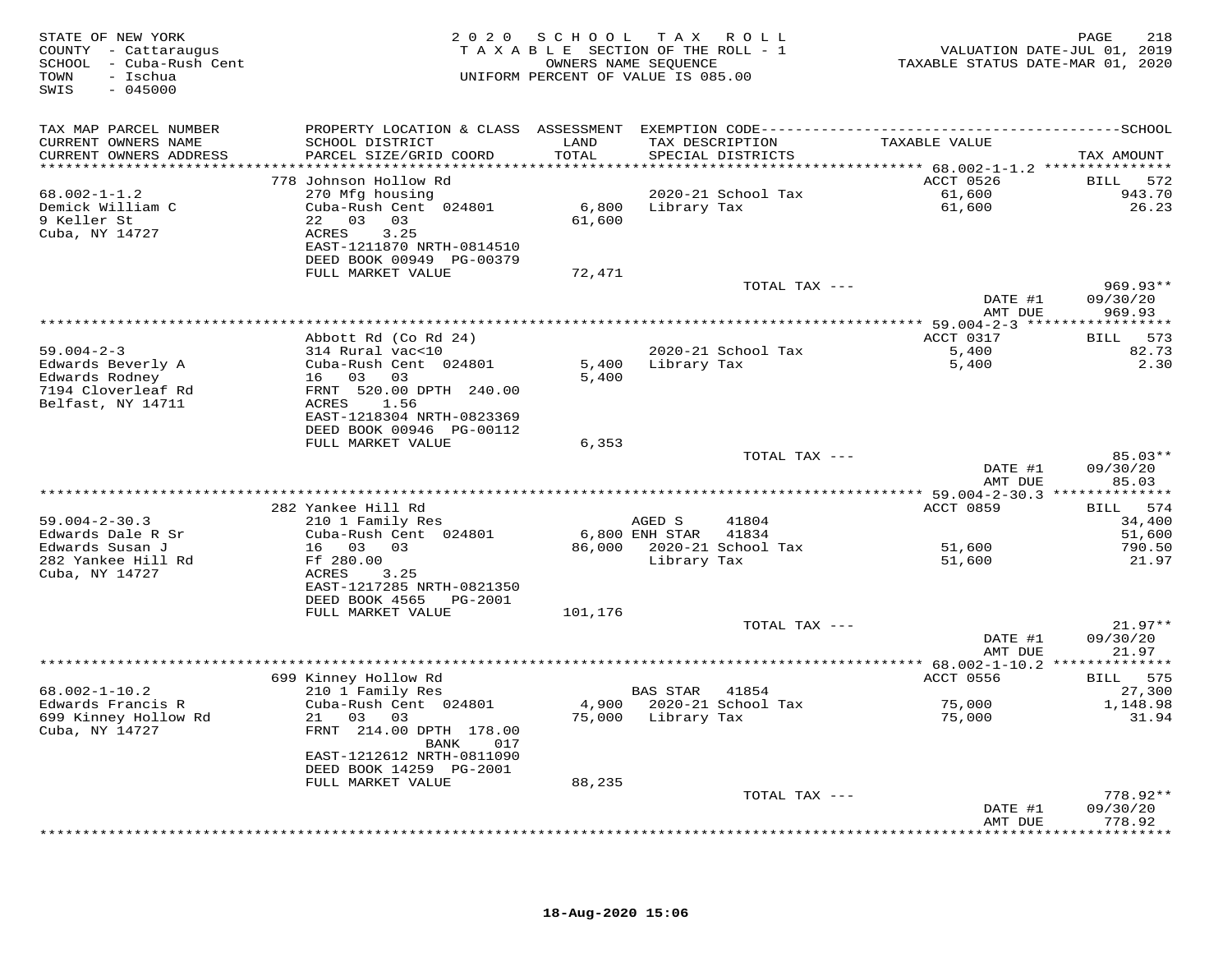| STATE OF NEW YORK<br>COUNTY - Cattaraugus<br>SCHOOL - Cuba-Rush Cent<br>- Ischua<br>TOWN<br>$-045000$<br>SWIS | 2020                                                                  | SCHOOL TAX ROLL<br>TAXABLE SECTION OF THE ROLL - 1<br>OWNERS NAME SEQUENCE<br>UNIFORM PERCENT OF VALUE IS 085.00 |                 |                            | VALUATION DATE-JUL 01, 2019<br>TAXABLE STATUS DATE-MAR 01, 2020 | 219<br>PAGE                          |
|---------------------------------------------------------------------------------------------------------------|-----------------------------------------------------------------------|------------------------------------------------------------------------------------------------------------------|-----------------|----------------------------|-----------------------------------------------------------------|--------------------------------------|
| TAX MAP PARCEL NUMBER                                                                                         |                                                                       |                                                                                                                  |                 |                            |                                                                 |                                      |
| CURRENT OWNERS NAME<br>CURRENT OWNERS ADDRESS<br>***********************                                      | SCHOOL DISTRICT<br>PARCEL SIZE/GRID COORD                             | LAND<br>TOTAL                                                                                                    | TAX DESCRIPTION | SPECIAL DISTRICTS          | TAXABLE VALUE                                                   | TAX AMOUNT                           |
|                                                                                                               | 208 Johnson Hollow Rd                                                 |                                                                                                                  |                 |                            | ACCT 0359                                                       | 576<br><b>BILL</b>                   |
| $59.004 - 3 - 17.1$                                                                                           | 240 Rural res                                                         |                                                                                                                  | <b>BAS STAR</b> | 41854                      |                                                                 | 27,300                               |
| Emmons Harriet E                                                                                              | Cuba-Rush Cent 024801                                                 |                                                                                                                  |                 | 171,200 2020-21 School Tax | 233,000                                                         | 3,569.50                             |
| Patten Jeffrey L                                                                                              | 06/07/15 03<br>03                                                     | 233,000                                                                                                          | Library Tax     |                            | 233,000                                                         | 99.22                                |
| 208 Johnson Hollow Rd<br>Cuba, NY 14727                                                                       | ACRES 309.85<br>EAST-1220003 NRTH-0817429<br>DEED BOOK 1032<br>PG-386 |                                                                                                                  |                 |                            |                                                                 |                                      |
|                                                                                                               | FULL MARKET VALUE                                                     | 274,118                                                                                                          |                 |                            |                                                                 |                                      |
|                                                                                                               |                                                                       |                                                                                                                  |                 | TOTAL TAX ---              | DATE #1<br>AMT DUE                                              | $3,266.72**$<br>09/30/20<br>3,266.72 |
|                                                                                                               |                                                                       |                                                                                                                  |                 |                            |                                                                 |                                      |
|                                                                                                               | 153 Munger Hollow Rd                                                  |                                                                                                                  |                 |                            | ACCT 0548                                                       | BILL 577                             |
| $59.004 - 3 - 17.2$                                                                                           | 240 Rural res                                                         |                                                                                                                  |                 | 2020-21 School Tax         | 45,000                                                          | 689.39                               |
| Emmons Robert B                                                                                               | Cuba-Rush Cent 024801                                                 | 18,900                                                                                                           | Library Tax     |                            | 45,000                                                          | 19.16                                |
| Emmons Harriet E                                                                                              | 07 03 03                                                              | 45,000                                                                                                           |                 |                            |                                                                 |                                      |
| 153 Munger Hollow Rd<br>Cuba, NY 14727                                                                        | ACRES 19.50<br>EAST-1219826 NRTH-0819306                              |                                                                                                                  |                 |                            |                                                                 |                                      |
|                                                                                                               | DEED BOOK 787<br>PG-00233                                             |                                                                                                                  |                 |                            |                                                                 |                                      |
|                                                                                                               | FULL MARKET VALUE                                                     | 52,941                                                                                                           |                 |                            |                                                                 |                                      |
|                                                                                                               |                                                                       |                                                                                                                  |                 | TOTAL TAX ---              |                                                                 | 708.55**                             |
|                                                                                                               |                                                                       |                                                                                                                  |                 |                            | DATE #1                                                         | 09/30/20                             |
|                                                                                                               |                                                                       |                                                                                                                  |                 |                            | AMT DUE                                                         | 708.55                               |
|                                                                                                               | 347 Johnson Hollow Rd                                                 |                                                                                                                  |                 |                            | ACCT 0597                                                       | BILL 578                             |
| $68.002 - 2 - 3.2$                                                                                            | 210 1 Family Res                                                      |                                                                                                                  | BAS STAR        | 41854                      |                                                                 | 27,300                               |
| Fields Michael J                                                                                              | Cuba-Rush Cent 024801                                                 | 2,900                                                                                                            |                 | 2020-21 School Tax         | 75,000                                                          | 1,148.98                             |
| Jones Penny                                                                                                   | 14 03 03                                                              | 75,000                                                                                                           | Library Tax     |                            | 75,000                                                          | 31.94                                |
| 347 Johnson Hollow Rd                                                                                         | FRNT 100.00 DPTH 275.00                                               |                                                                                                                  |                 |                            |                                                                 |                                      |
| Cuba, NY 14727                                                                                                | 032<br>BANK                                                           |                                                                                                                  |                 |                            |                                                                 |                                      |
|                                                                                                               | EAST-1218562 NRTH-0815789<br>DEED BOOK 1005<br>PG-54                  |                                                                                                                  |                 |                            |                                                                 |                                      |
|                                                                                                               | FULL MARKET VALUE                                                     | 88,235                                                                                                           |                 |                            |                                                                 |                                      |
|                                                                                                               |                                                                       |                                                                                                                  |                 | TOTAL TAX ---              |                                                                 | 778.92**                             |
|                                                                                                               |                                                                       |                                                                                                                  |                 |                            | DATE #1                                                         | 09/30/20                             |
|                                                                                                               |                                                                       |                                                                                                                  |                 |                            | AMT DUE                                                         | 778.92                               |
|                                                                                                               | *****************                                                     | **********************************                                                                               |                 |                            | ** $59.004 - 2 - 19$ ****                                       | ***********                          |
| $59.004 - 2 - 19$                                                                                             | 47 Abbott Rd<br>240 Rural res                                         |                                                                                                                  |                 | 2020-21 School Tax         | ACCT 0249<br>120,000                                            | BILL 579<br>1,838.37                 |
| Freeman Shawn M                                                                                               | Cuba-Rush Cent 024801                                                 | 41,000                                                                                                           | Library Tax     |                            | 120,000                                                         | 51.10                                |
| Freeman Sheila R                                                                                              | 08 03<br>03                                                           | 120,000                                                                                                          |                 |                            |                                                                 |                                      |
| 47 Abbott Road                                                                                                | split to cty for highway                                              |                                                                                                                  |                 |                            |                                                                 |                                      |
| Cuba, NY 14727                                                                                                | 1221969/821208                                                        |                                                                                                                  |                 |                            |                                                                 |                                      |
|                                                                                                               | ACRES 61.32                                                           |                                                                                                                  |                 |                            |                                                                 |                                      |
|                                                                                                               | EAST-1221933 NRTH-0821155<br>DEED BOOK 2019                           |                                                                                                                  |                 |                            |                                                                 |                                      |
|                                                                                                               | PG-11037<br>FULL MARKET VALUE                                         | 141,176                                                                                                          |                 |                            |                                                                 |                                      |
|                                                                                                               |                                                                       |                                                                                                                  |                 | TOTAL TAX ---              |                                                                 | $1,889.47**$                         |
|                                                                                                               |                                                                       |                                                                                                                  |                 |                            | DATE #1                                                         | 09/30/20                             |
|                                                                                                               |                                                                       |                                                                                                                  |                 |                            | AMT DUE                                                         | 1,889.47                             |
|                                                                                                               |                                                                       |                                                                                                                  |                 |                            |                                                                 | ***********                          |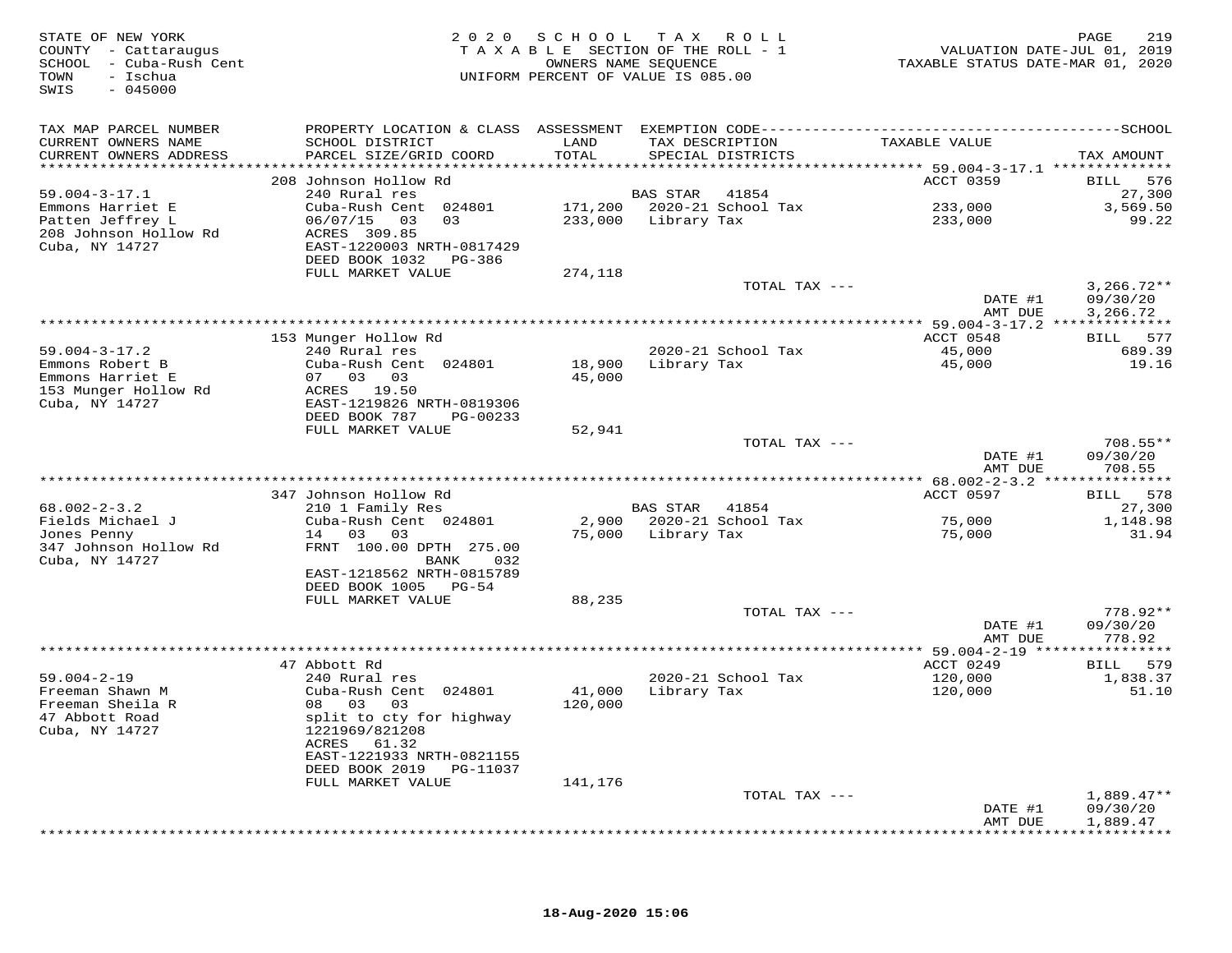| TAX MAP PARCEL NUMBER<br>PROPERTY LOCATION & CLASS ASSESSMENT<br>CURRENT OWNERS NAME<br>LAND<br>TAXABLE VALUE<br>SCHOOL DISTRICT<br>TAX DESCRIPTION<br>TOTAL<br>CURRENT OWNERS ADDRESS<br>PARCEL SIZE/GRID COORD<br>SPECIAL DISTRICTS<br>***********************<br>241 Munger Hollow Rd<br>ACCT 0964<br>$59.004 - 3 - 5.4$<br>314 Rural vac<10<br>2020-21 School Tax<br>5,000<br>Frungillo Steven<br>Cuba-Rush Cent 024801<br>5,000<br>5,000<br>Library Tax<br>15 03<br>5,000<br>211 Munger Hollow<br>03<br>Cuba, NY 14747<br>ACRES<br>1.00<br>EAST-1218417 NRTH-0819690<br>DEED BOOK 27979 PG-3001<br>FULL MARKET VALUE<br>5,882<br>TOTAL TAX ---<br>DATE #1<br>AMT DUE | 220<br>PAGE<br>VALUATION DATE-JUL 01, 2019<br>TAXABLE STATUS DATE-MAR 01, 2020 |
|---------------------------------------------------------------------------------------------------------------------------------------------------------------------------------------------------------------------------------------------------------------------------------------------------------------------------------------------------------------------------------------------------------------------------------------------------------------------------------------------------------------------------------------------------------------------------------------------------------------------------------------------------------------------------|--------------------------------------------------------------------------------|
|                                                                                                                                                                                                                                                                                                                                                                                                                                                                                                                                                                                                                                                                           |                                                                                |
|                                                                                                                                                                                                                                                                                                                                                                                                                                                                                                                                                                                                                                                                           | TAX AMOUNT                                                                     |
|                                                                                                                                                                                                                                                                                                                                                                                                                                                                                                                                                                                                                                                                           | <b>BILL</b><br>580                                                             |
|                                                                                                                                                                                                                                                                                                                                                                                                                                                                                                                                                                                                                                                                           | 76.60<br>2.13                                                                  |
|                                                                                                                                                                                                                                                                                                                                                                                                                                                                                                                                                                                                                                                                           |                                                                                |
|                                                                                                                                                                                                                                                                                                                                                                                                                                                                                                                                                                                                                                                                           | 78.73**<br>09/30/20                                                            |
| **************************************                                                                                                                                                                                                                                                                                                                                                                                                                                                                                                                                                                                                                                    | 78.73                                                                          |
| ********* 59.004-3-7.1 ****<br>211 Munger Hollow Rd<br>ACCT 0132                                                                                                                                                                                                                                                                                                                                                                                                                                                                                                                                                                                                          | ***********<br>581<br>BILL                                                     |
| $59.004 - 3 - 7.1$<br>2020-21 School Tax<br>240 Rural res<br>112,000                                                                                                                                                                                                                                                                                                                                                                                                                                                                                                                                                                                                      | 1,715.81                                                                       |
| Frungillo Steven<br>Cuba-Rush Cent 024801<br>21,400<br>Library Tax<br>112,000<br>211 Munger Hollow<br>07 03 03<br>112,000<br>Cuba, NY 14747<br>ACRES 23.05<br>EAST-1218929 NRTH-0819557<br>DEED BOOK 27979 PG-3001                                                                                                                                                                                                                                                                                                                                                                                                                                                        | 47.70                                                                          |
| FULL MARKET VALUE<br>131,765                                                                                                                                                                                                                                                                                                                                                                                                                                                                                                                                                                                                                                              |                                                                                |
| TOTAL TAX ---<br>DATE #1<br>AMT DUE                                                                                                                                                                                                                                                                                                                                                                                                                                                                                                                                                                                                                                       | $1,763.51**$<br>09/30/20<br>1,763.51                                           |
|                                                                                                                                                                                                                                                                                                                                                                                                                                                                                                                                                                                                                                                                           |                                                                                |
| ACCT 0435<br>353 Munger Hollow Rd<br>$59.004 - 3 - 3$<br>270 Mfg housing<br>2020-21 School Tax<br>50,400                                                                                                                                                                                                                                                                                                                                                                                                                                                                                                                                                                  | BILL 582<br>772.12                                                             |
| Goodale Clayton W<br>Cuba-Rush Cent 024801<br>24,300<br>Library Tax<br>50,400<br>4804 Littleville Road<br>35 03<br>03<br>50,400<br>Avon, NY 14414<br>27.15<br>ACRES                                                                                                                                                                                                                                                                                                                                                                                                                                                                                                       | 21.46                                                                          |
| EAST-1215741 NRTH-0818483                                                                                                                                                                                                                                                                                                                                                                                                                                                                                                                                                                                                                                                 |                                                                                |
| DEED BOOK 22592 PG-2004<br>FULL MARKET VALUE<br>59,294                                                                                                                                                                                                                                                                                                                                                                                                                                                                                                                                                                                                                    |                                                                                |
| TOTAL TAX ---<br>DATE #1                                                                                                                                                                                                                                                                                                                                                                                                                                                                                                                                                                                                                                                  | 793.58**<br>09/30/20                                                           |
| AMT DUE                                                                                                                                                                                                                                                                                                                                                                                                                                                                                                                                                                                                                                                                   | 793.58                                                                         |
| 530 Johnson Hollow Rd<br>ACCT 0866                                                                                                                                                                                                                                                                                                                                                                                                                                                                                                                                                                                                                                        | 583<br><b>BILL</b>                                                             |
| $59.004 - 3 - 20.3$<br>270 Mfg housing<br>2020-21 School Tax<br>57,500                                                                                                                                                                                                                                                                                                                                                                                                                                                                                                                                                                                                    | 880.89                                                                         |
| Greene James<br>Cuba-Rush Cent 024801<br>8,400<br>Library Tax<br>57,500<br>530 Johnson Hollow Rd<br>15<br>03<br>03<br>57,500<br>Cuba, NY 14727<br>ACRES<br>5.25<br>EAST-1215374 NRTH-0816080<br>DEED BOOK 26817 PG-5002                                                                                                                                                                                                                                                                                                                                                                                                                                                   | 24.49                                                                          |
| FULL MARKET VALUE<br>67,647<br>TOTAL TAX ---                                                                                                                                                                                                                                                                                                                                                                                                                                                                                                                                                                                                                              | $905.38**$                                                                     |
| DATE #1<br>AMT DUE<br>************                                                                                                                                                                                                                                                                                                                                                                                                                                                                                                                                                                                                                                        | 09/30/20<br>905.38<br>* * * * * * * * * *                                      |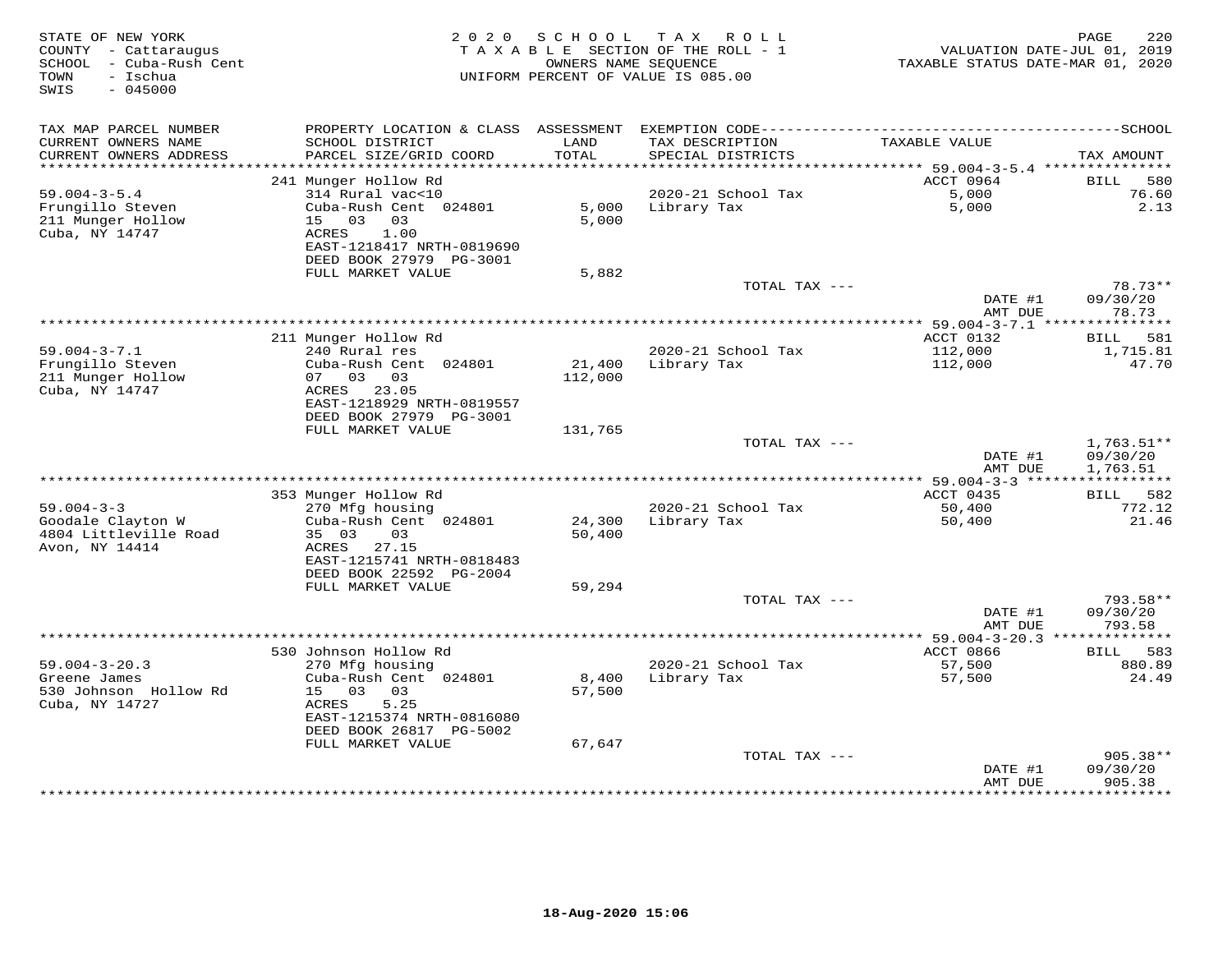| STATE OF NEW YORK<br>COUNTY - Cattaraugus<br>SCHOOL - Cuba-Rush Cent<br>- Ischua<br>TOWN<br>$-045000$<br>SWIS | 2 0 2 0                                               | SCHOOL           | T A X<br><b>ROLL</b><br>TAXABLE SECTION OF THE ROLL - 1<br>OWNERS NAME SEQUENCE<br>UNIFORM PERCENT OF VALUE IS 085.00 | TAXABLE STATUS DATE-MAR 01, 2020   | 221<br>PAGE<br>VALUATION DATE-JUL 01, 2019 |
|---------------------------------------------------------------------------------------------------------------|-------------------------------------------------------|------------------|-----------------------------------------------------------------------------------------------------------------------|------------------------------------|--------------------------------------------|
| TAX MAP PARCEL NUMBER                                                                                         | PROPERTY LOCATION & CLASS ASSESSMENT                  |                  |                                                                                                                       |                                    |                                            |
| CURRENT OWNERS NAME<br>CURRENT OWNERS ADDRESS                                                                 | SCHOOL DISTRICT<br>PARCEL SIZE/GRID COORD             | LAND<br>TOTAL    | TAX DESCRIPTION<br>SPECIAL DISTRICTS                                                                                  | TAXABLE VALUE                      | TAX AMOUNT                                 |
| **********************                                                                                        |                                                       |                  |                                                                                                                       |                                    |                                            |
|                                                                                                               | Co Rd 59 (Off)                                        |                  |                                                                                                                       | ACCT 0876                          | BILL<br>584                                |
| $59.004 - 3 - 20.4$                                                                                           | 323 Vacant rural                                      |                  | 2020-21 School Tax                                                                                                    | 11,500                             | 176.18                                     |
| Greene James<br>530 Johnson Hollow Rd                                                                         | Cuba-Rush Cent 024801<br><b>ACRES</b><br>9.45         | 11,500<br>11,500 | Library Tax                                                                                                           | 11,500                             | 4.90                                       |
| Cuba, NY 14727                                                                                                | EAST-1215353 NRTH-0816648                             |                  |                                                                                                                       |                                    |                                            |
|                                                                                                               | DEED BOOK 26817 PG-5002                               |                  |                                                                                                                       |                                    |                                            |
|                                                                                                               | FULL MARKET VALUE                                     | 13,529           |                                                                                                                       |                                    |                                            |
|                                                                                                               |                                                       |                  | TOTAL TAX ---                                                                                                         |                                    | 181.08**                                   |
|                                                                                                               |                                                       |                  |                                                                                                                       | DATE #1                            | 09/30/20                                   |
|                                                                                                               |                                                       |                  |                                                                                                                       | AMT DUE                            | 181.08                                     |
|                                                                                                               |                                                       |                  |                                                                                                                       |                                    |                                            |
| $68.002 - 2 - 3.1$                                                                                            | 351 Johnson Hollow Rd                                 |                  | ENH STAR                                                                                                              | ACCT 0192                          | 585<br><b>BILL</b>                         |
| Gross Peter J                                                                                                 | 240 Rural res<br>Cuba-Rush Cent 024801                |                  | 41834<br>36,700 2020-21 School Tax                                                                                    | 89,000                             | 63,520<br>1,363.46                         |
| Gross Gloria D                                                                                                | 14 03<br>03                                           | 89,000           | Library Tax                                                                                                           | 89,000                             | 37.90                                      |
| 351 Johnson Hollow Rd                                                                                         | Life Use                                              |                  |                                                                                                                       |                                    |                                            |
| Cuba, NY 14727                                                                                                | ACRES<br>67.93                                        |                  |                                                                                                                       |                                    |                                            |
|                                                                                                               | EAST-1217668 NRTH-0815111                             |                  |                                                                                                                       |                                    |                                            |
|                                                                                                               | DEED BOOK 00938 PG-00627                              |                  |                                                                                                                       |                                    |                                            |
|                                                                                                               | FULL MARKET VALUE                                     | 104,706          |                                                                                                                       |                                    |                                            |
|                                                                                                               |                                                       |                  | TOTAL TAX ---                                                                                                         |                                    | $505.36**$                                 |
|                                                                                                               |                                                       |                  |                                                                                                                       | DATE #1<br>AMT DUE                 | 09/30/20<br>505.36                         |
|                                                                                                               |                                                       |                  |                                                                                                                       |                                    | *********                                  |
|                                                                                                               | 5176 Union Hill Rd                                    |                  |                                                                                                                       | ACCT 0248                          | 586<br>BILL                                |
| 68.002-1-11.1                                                                                                 | 260 Seasonal res                                      |                  | 2020-21 School Tax                                                                                                    | 69,000                             | 1,057.06                                   |
| Gulczewski Ronald                                                                                             | Cuba-Rush Cent 024801                                 | 62,700           | Library Tax                                                                                                           | 69,000                             | 29.38                                      |
| 116 Randsom Rd                                                                                                | 21 03<br>03                                           | 69,000           |                                                                                                                       |                                    |                                            |
| Lancaster, NY 14086                                                                                           | ACRES 110.90                                          |                  |                                                                                                                       |                                    |                                            |
|                                                                                                               | EAST-1211687 NRTH-0809687                             |                  |                                                                                                                       |                                    |                                            |
|                                                                                                               | DEED BOOK 30360 PG-9001                               |                  |                                                                                                                       |                                    |                                            |
|                                                                                                               | FULL MARKET VALUE                                     | 81,176           | TOTAL TAX ---                                                                                                         |                                    | $1,086.44**$                               |
|                                                                                                               |                                                       |                  |                                                                                                                       | DATE #1                            | 09/30/20                                   |
|                                                                                                               |                                                       |                  |                                                                                                                       | AMT DUE                            | 1,086.44                                   |
|                                                                                                               |                                                       |                  |                                                                                                                       | **** 68.002-1-2 ****************** |                                            |
|                                                                                                               | 728 Johnson Hollow Rd                                 |                  |                                                                                                                       | ACCT 0199                          | 587<br>BILL                                |
| $68.002 - 1 - 2$                                                                                              | 210 1 Family Res                                      |                  | 2020-21 School Tax                                                                                                    | 24,400                             | 373.80                                     |
| Hamer Martha E                                                                                                | Cuba-Rush Cent 024801                                 | 6,800            | Library Tax                                                                                                           | 24,400                             | 10.39                                      |
| Witter Thomas A Jr                                                                                            | 22 03<br>03                                           | 24,400           |                                                                                                                       |                                    |                                            |
| 728 Johnson Hollow Rd                                                                                         | $L/u$ - Martha Hamer                                  |                  |                                                                                                                       |                                    |                                            |
| Cuba, NY 14727                                                                                                | ACRES<br>3.22                                         |                  |                                                                                                                       |                                    |                                            |
|                                                                                                               | EAST-1213575 NRTH-0815161<br>DEED BOOK 00990 PG-00533 |                  |                                                                                                                       |                                    |                                            |
|                                                                                                               | FULL MARKET VALUE                                     | 28,706           |                                                                                                                       |                                    |                                            |
|                                                                                                               |                                                       |                  | TOTAL TAX ---                                                                                                         |                                    | 384.19**                                   |
|                                                                                                               |                                                       |                  |                                                                                                                       | DATE #1                            | 09/30/20                                   |
|                                                                                                               |                                                       |                  |                                                                                                                       | AMT DUE                            | 384.19                                     |
|                                                                                                               |                                                       |                  |                                                                                                                       | ********                           | * * * * * * *                              |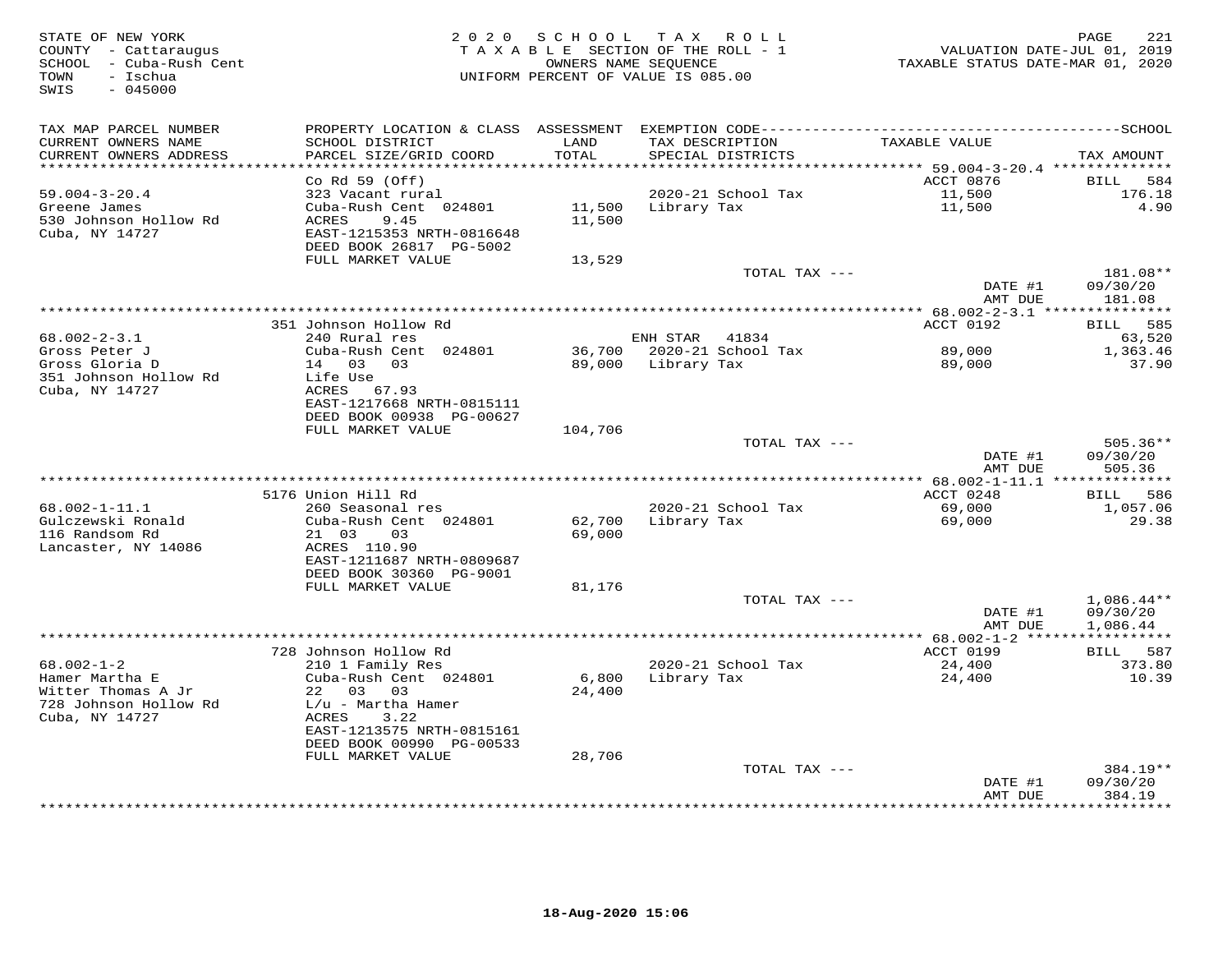| STATE OF NEW YORK<br>COUNTY - Cattaraugus<br>SCHOOL - Cuba-Rush Cent<br>TOWN<br>- Ischua<br>$-045000$<br>SWIS | 2 0 2 0                                                                                                      | SCHOOL<br>TAXABLE SECTION OF THE ROLL - 1<br>UNIFORM PERCENT OF VALUE IS 085.00 | TAX ROLL<br>OWNERS NAME SEQUENCE |                    | VALUATION DATE-JUL 01, 2019<br>TAXABLE STATUS DATE-MAR 01, 2020 | PAGE<br>222                                             |
|---------------------------------------------------------------------------------------------------------------|--------------------------------------------------------------------------------------------------------------|---------------------------------------------------------------------------------|----------------------------------|--------------------|-----------------------------------------------------------------|---------------------------------------------------------|
| TAX MAP PARCEL NUMBER<br>CURRENT OWNERS NAME<br>CURRENT OWNERS ADDRESS                                        | SCHOOL DISTRICT<br>PARCEL SIZE/GRID COORD                                                                    | LAND<br>TOTAL                                                                   | TAX DESCRIPTION                  | SPECIAL DISTRICTS  | TAXABLE VALUE                                                   | TAX AMOUNT                                              |
| *************************                                                                                     |                                                                                                              |                                                                                 |                                  |                    |                                                                 |                                                         |
| $68.002 - 2 - 19.3$<br>Hamilton Chris E.<br>8005 County Road 41<br>Black Creek, NY 14714                      | Miller Hill Rd<br>260 Seasonal res<br>Cuba-Rush Cent 024801<br>ACRES<br>2.95<br>EAST-1215211 NRTH-0810247    | 6,600<br>18,300                                                                 | Library Tax                      | 2020-21 School Tax | ACCT 0892<br>18,300<br>18,300                                   | 588<br>BILL<br>280.35<br>7.79                           |
|                                                                                                               | DEED BOOK 28112 PG-9001                                                                                      |                                                                                 |                                  |                    |                                                                 |                                                         |
|                                                                                                               | FULL MARKET VALUE                                                                                            | 21,529                                                                          |                                  | TOTAL TAX ---      | DATE #1                                                         | 288.14**<br>09/30/20                                    |
|                                                                                                               |                                                                                                              |                                                                                 |                                  |                    | AMT DUE                                                         | 288.14                                                  |
| $68.002 - 2 - 22.3$                                                                                           | 5119 Burt Rd<br>210 1 Family Res                                                                             |                                                                                 |                                  | 2020-21 School Tax | ACCT 0602<br>65,000                                             | BILL 589<br>995.78                                      |
| Harvey Dana E.<br>235 Burt Road<br>Cuba, NY 14727                                                             | Cuba-Rush Cent 024801<br>13 03<br>03<br>ACRES<br>4.00                                                        | 11,600<br>65,000                                                                | Library Tax                      |                    | 65,000                                                          | 27.68                                                   |
|                                                                                                               | EAST-1218305 NRTH-0809206<br>DEED BOOK 26522 PG-5001<br>FULL MARKET VALUE                                    | 76,471                                                                          |                                  |                    |                                                                 |                                                         |
|                                                                                                               |                                                                                                              |                                                                                 |                                  | TOTAL TAX ---      | DATE #1<br>AMT DUE                                              | $1,023.46**$<br>09/30/20<br>1,023.46                    |
|                                                                                                               |                                                                                                              |                                                                                 |                                  |                    |                                                                 |                                                         |
|                                                                                                               | 716 Yankee Hill Rd                                                                                           |                                                                                 |                                  |                    | ACCT 0801                                                       | 590<br>BILL                                             |
| $59.003 - 1 - 18.3$<br>Hastings II Robert<br>354 Gold St<br>Buffalo, NY 14206                                 | 210 1 Family Res<br>Cuba-Rush Cent 024801<br>32 03 03<br>ACRES<br>4.80                                       | 8,000<br>33,000                                                                 | Library Tax                      | 2020-21 School Tax | 33,000<br>33,000                                                | 505.55<br>14.05                                         |
|                                                                                                               | EAST-1210649 NRTH-0820252<br>DEED BOOK 30208 PG-5001                                                         |                                                                                 |                                  |                    |                                                                 |                                                         |
|                                                                                                               | FULL MARKET VALUE                                                                                            | 38,824                                                                          |                                  |                    |                                                                 |                                                         |
|                                                                                                               |                                                                                                              |                                                                                 |                                  | TOTAL TAX ---      | DATE #1<br>AMT DUE                                              | $519.60**$<br>09/30/20<br>519.60                        |
|                                                                                                               |                                                                                                              |                                                                                 |                                  |                    |                                                                 |                                                         |
| $59.004 - 2 - 24$                                                                                             | 152 Munger Hollow Rd<br>210 1 Family Res                                                                     |                                                                                 | BAS STAR                         | 41854              | ACCT 0343                                                       | 591<br><b>BILL</b><br>27,300                            |
| Hatch Scott L<br>Hatch Cynthia J<br>152 Munger Hollow Rd<br>Cuba, NY 14727                                    | Cuba-Rush Cent 024801<br>08 03 03<br>ACRES<br>1.46<br>EAST-1219585 NRTH-0820134<br>DEED BOOK 899<br>PG-00494 | 5,400<br>85,000                                                                 | Library Tax                      | 2020-21 School Tax | 85,000<br>85,000                                                | 1,302.18<br>36.20                                       |
|                                                                                                               | FULL MARKET VALUE                                                                                            | 100,000                                                                         |                                  |                    |                                                                 |                                                         |
|                                                                                                               |                                                                                                              |                                                                                 |                                  | TOTAL TAX ---      | DATE #1<br>AMT DUE<br>*****************                         | $936.38**$<br>09/30/20<br>936.38<br>* * * * * * * * * * |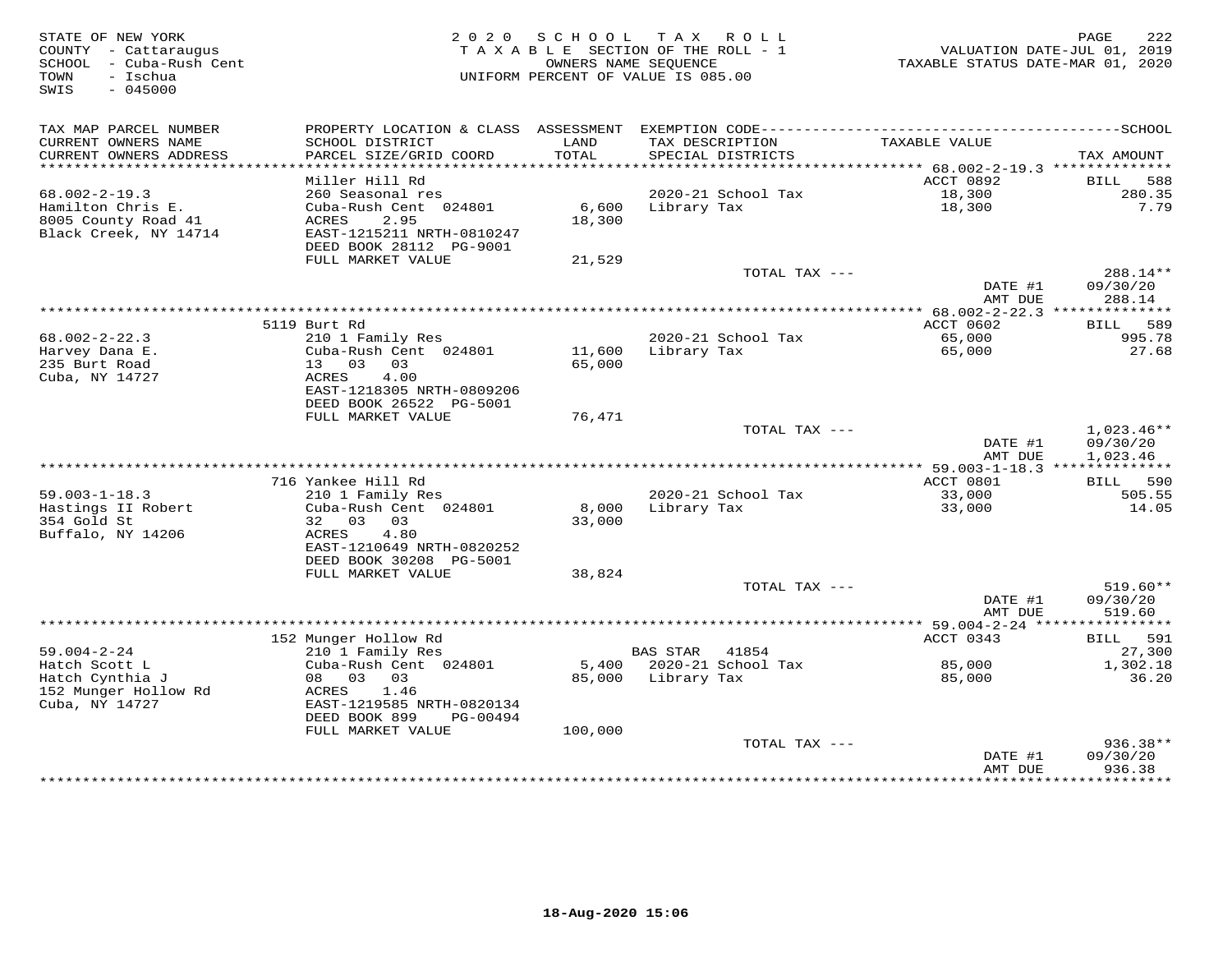| STATE OF NEW YORK<br>COUNTY - Cattaraugus<br>- Cuba-Rush Cent<br>SCHOOL<br>- Ischua<br>TOWN<br>$-045000$<br>SWIS | 2 0 2 0                                                                                                                                                  | S C H O O L                   | T A X<br>ROLL<br>TAXABLE SECTION OF THE ROLL - 1<br>OWNERS NAME SEOUENCE<br>UNIFORM PERCENT OF VALUE IS 085.00 | TAXABLE STATUS DATE-MAR 01, 2020         | PAGE<br>223<br>VALUATION DATE-JUL 01, 2019        |
|------------------------------------------------------------------------------------------------------------------|----------------------------------------------------------------------------------------------------------------------------------------------------------|-------------------------------|----------------------------------------------------------------------------------------------------------------|------------------------------------------|---------------------------------------------------|
| TAX MAP PARCEL NUMBER<br>CURRENT OWNERS NAME<br>CURRENT OWNERS ADDRESS<br>************************               | PROPERTY LOCATION & CLASS ASSESSMENT<br>SCHOOL DISTRICT<br>PARCEL SIZE/GRID COORD                                                                        | LAND<br>TOTAL                 | TAX DESCRIPTION<br>SPECIAL DISTRICTS                                                                           | TAXABLE VALUE                            | TAX AMOUNT                                        |
|                                                                                                                  | Yankee Hill Rd                                                                                                                                           |                               |                                                                                                                | ACCT 0816                                | 592<br><b>BILL</b>                                |
| $59.003 - 1 - 19.5$<br>Hawkins Tobias<br>Hawkins Ann<br>3546 Rte 16<br>Hinsdale, NY 14743                        | 323 Vacant rural<br>Cuba-Rush Cent 024801<br>31 03<br>03<br>4.85<br>ACRES<br>EAST-1210678 NRTH-0819526<br>DEED BOOK 3368<br>PG-5005                      | 8,100<br>8,100                | 2020-21 School Tax<br>Library Tax                                                                              | 8,100<br>8,100                           | 124.09<br>3.45                                    |
|                                                                                                                  | FULL MARKET VALUE                                                                                                                                        | 9,529                         | TOTAL TAX ---                                                                                                  |                                          | 127.54**                                          |
|                                                                                                                  |                                                                                                                                                          |                               |                                                                                                                | DATE #1<br>AMT DUE                       | 09/30/20<br>127.54                                |
|                                                                                                                  |                                                                                                                                                          |                               |                                                                                                                |                                          |                                                   |
| $59.003 - 1 - 19.6$<br>Hawkins Tobias J<br>Hawkins Ann E<br>3546 Rte 16<br>Hinsdale, NY 14743                    | Union Valley Rd<br>312 Vac w/imprv<br>Cuba-Rush Cent 024801<br>03<br>03<br>31<br>ACRES<br>8.75<br>EAST-1209974 NRTH-0819000<br>DEED BOOK 4645<br>PG-2001 | 11,000<br>17,000              | 2020-21 School Tax<br>Library Tax                                                                              | ACCT 0817<br>17,000<br>17,000            | 593<br>BILL<br>260.44<br>7.24                     |
|                                                                                                                  | FULL MARKET VALUE                                                                                                                                        | 20,000                        |                                                                                                                |                                          |                                                   |
|                                                                                                                  |                                                                                                                                                          |                               | TOTAL TAX ---                                                                                                  | DATE #1<br>AMT DUE                       | $267.68**$<br>09/30/20<br>267.68                  |
|                                                                                                                  |                                                                                                                                                          |                               |                                                                                                                | $* 68.002 - 1 - 16$ ****                 | * * * * * * * * * * *                             |
| $68.002 - 1 - 16$<br>Henderson Marcia<br>5343 Miller Hill Rd<br>Cuba, NY 14727                                   | 5343 Miller Hill Rd<br>210 1 Family Res<br>Cuba-Rush Cent 024801<br>03<br>22<br>03<br>ACRES 14.80<br>EAST-1213564 NRTH-0813799                           | 15,600<br>90,000              | <b>BAS STAR</b><br>41854<br>2020-21 School Tax<br>Library Tax                                                  | ACCT 0348<br>90,000<br>90,000            | 594<br><b>BILL</b><br>27,300<br>1,378.78<br>38.33 |
|                                                                                                                  | DEED BOOK 904<br>PG-00638<br>FULL MARKET VALUE                                                                                                           | 105,882                       |                                                                                                                |                                          |                                                   |
|                                                                                                                  |                                                                                                                                                          |                               | TOTAL TAX ---                                                                                                  | DATE #1<br>AMT DUE                       | $1,015.11**$<br>09/30/20<br>1,015.11              |
|                                                                                                                  |                                                                                                                                                          |                               |                                                                                                                |                                          |                                                   |
| $59.004 - 3 - 21. / 12$<br>Herdic James Jr<br>Herdic Warren W. & Nancy L<br>614 Hoop St<br>Olean, NY 14760       | 221 West Shore Rd<br>210 1 Family Res<br>Cuba-Rush Cent 024801<br>0.3<br>03<br>00<br>EAST-1221650 NRTH-0813047<br>FULL MARKET VALUE                      | $\circ$<br>126,000<br>148,235 | 2020-21 School Tax<br>Library Tax                                                                              | ACCT 0464<br>126,000<br>126,000          | BILL 595<br>1,930.29<br>53.66                     |
|                                                                                                                  |                                                                                                                                                          |                               | TOTAL TAX ---                                                                                                  | DATE #1                                  | 1,983.95**<br>09/30/20                            |
|                                                                                                                  |                                                                                                                                                          |                               |                                                                                                                | AMT DUE<br>* * * * * * * * * * * * * * * | 1,983.95<br>* * * * * * * * * * * *               |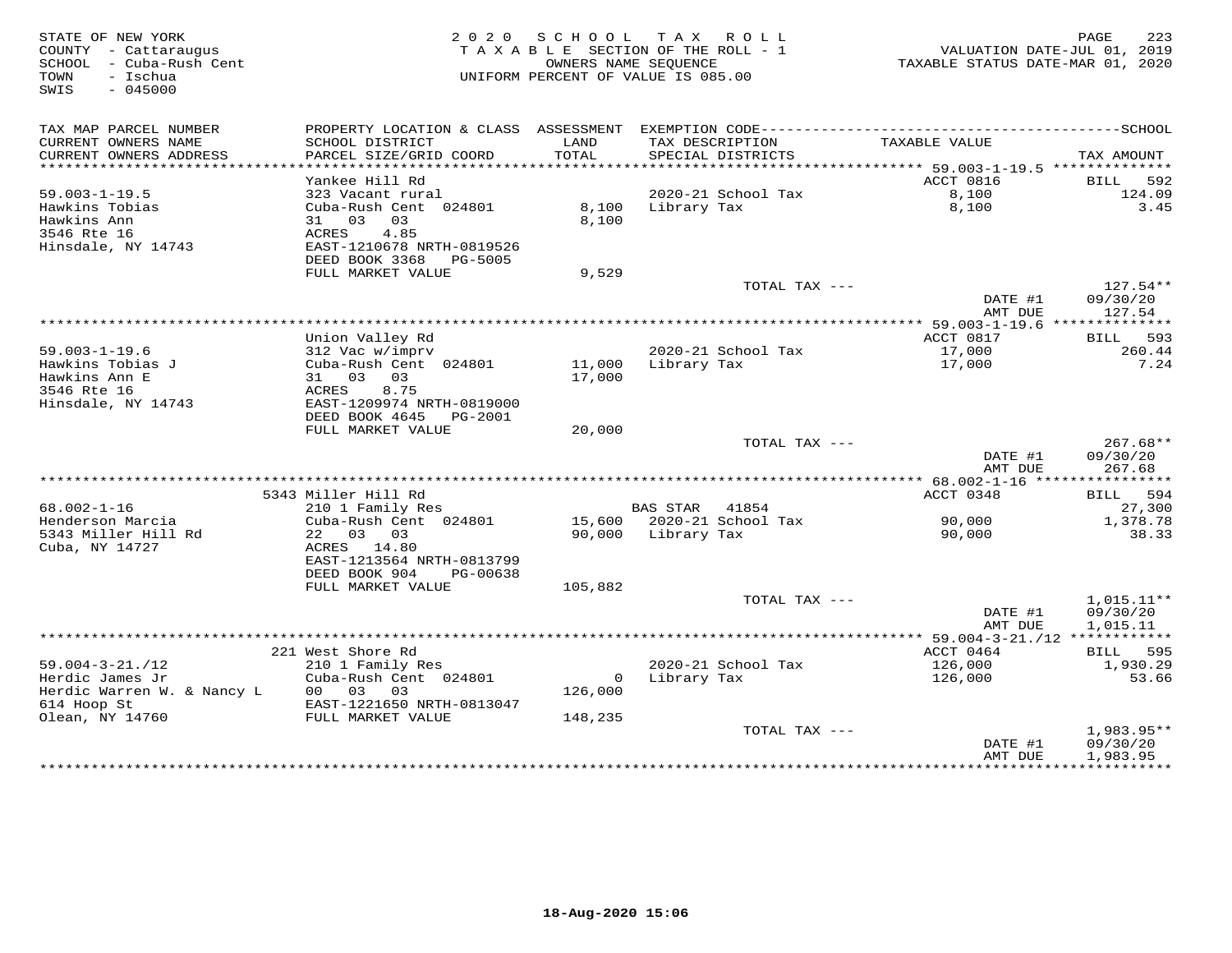| STATE OF NEW YORK<br>COUNTY - Cattaraugus<br>SCHOOL - Cuba-Rush Cent<br>- Ischua | 2 0 2 0                                                               | SCHOOL           | T A X<br>ROLL<br>TAXABLE SECTION OF THE ROLL - 1<br>OWNERS NAME SEQUENCE | TAXABLE STATUS DATE-MAR 01, 2020        | 224<br>PAGE<br>VALUATION DATE-JUL 01, 2019 |
|----------------------------------------------------------------------------------|-----------------------------------------------------------------------|------------------|--------------------------------------------------------------------------|-----------------------------------------|--------------------------------------------|
| TOWN<br>SWIS<br>$-045000$                                                        |                                                                       |                  | UNIFORM PERCENT OF VALUE IS 085.00                                       |                                         |                                            |
| TAX MAP PARCEL NUMBER                                                            |                                                                       |                  |                                                                          |                                         |                                            |
| CURRENT OWNERS NAME<br>CURRENT OWNERS ADDRESS<br>***********************         | SCHOOL DISTRICT<br>PARCEL SIZE/GRID COORD<br>************************ | LAND<br>TOTAL    | TAX DESCRIPTION<br>SPECIAL DISTRICTS                                     | TAXABLE VALUE                           | TAX AMOUNT                                 |
|                                                                                  | 5265 Miller Hill Rd                                                   |                  |                                                                          | ACCT 0516                               | <b>BILL</b><br>596                         |
| $68.002 - 1 - 13$                                                                | 312 Vac w/imprv                                                       |                  | 2020-21 School Tax                                                       | 40,000                                  | 612.79                                     |
| Hickey William W Jr<br>Hickey Denise M                                           | Cuba-Rush Cent 024801<br>22 03 03                                     | 13,200<br>40,000 | Library Tax                                                              | 40,000                                  | 17.03                                      |
| 616 75th Street<br>Niagara Falls, NY 14304                                       | ACRES 19.48<br>EAST-1212750 NRTH-0812167<br>DEED BOOK 28195 PG-9001   |                  |                                                                          |                                         |                                            |
|                                                                                  | FULL MARKET VALUE                                                     | 47,059           |                                                                          |                                         |                                            |
|                                                                                  |                                                                       |                  |                                                                          | TOTAL TAX ---<br>DATE #1                | 629.82**<br>09/30/20                       |
|                                                                                  |                                                                       |                  |                                                                          | AMT DUE<br>** 68.001-1-8 ****           | 629.82<br>* * * * * * * * * *              |
|                                                                                  | 968 Johnson Hollow Rd                                                 |                  |                                                                          | ACCT 0177                               | 597<br>BILL                                |
| $68.001 - 1 - 8$                                                                 | 210 1 Family Res                                                      |                  | <b>BAS STAR</b><br>41854                                                 |                                         | 27,300                                     |
| Higley Michael D                                                                 | Cuba-Rush Cent 024801<br>29 03 03                                     | 10,400           | 2020-21 School Tax                                                       | 71,000                                  | 1,087.70                                   |
| 968 Johnson Hollow Rd<br>Hinsdale, NY 14743                                      | 7.91<br>ACRES<br>EAST-1209464 NRTH-0810479                            | 71,000           | Library Tax                                                              | 71,000                                  | 30.24                                      |
|                                                                                  | DEED BOOK 00940 PG-01051                                              |                  |                                                                          |                                         |                                            |
|                                                                                  | FULL MARKET VALUE                                                     | 83,529           |                                                                          | TOTAL TAX ---                           | $715.94**$                                 |
|                                                                                  |                                                                       |                  |                                                                          | DATE #1<br>AMT DUE                      | 09/30/20<br>715.94                         |
|                                                                                  |                                                                       |                  |                                                                          | *** 59.004-1-9.4 ****************       |                                            |
| $59.004 - 1 - 9.4$                                                               | $Co$ Rd $87$<br>323 Vacant rural                                      |                  | 2020-21 School Tax                                                       | ACCT 0875<br>17,500                     | 598<br>BILL<br>268.10                      |
| Hillman Kenneth                                                                  | Cuba-Rush Cent 024801                                                 | 17,500           | Library Tax                                                              | 17,500                                  | 7.45                                       |
| Hillman Merrie C                                                                 | 23 03<br>03                                                           | 17,500           |                                                                          |                                         |                                            |
| 678 Yankee Rd<br>Cuba, NY 14727                                                  | ACRES 17.30<br>EAST-1211335 NRTH-0819528                              |                  |                                                                          |                                         |                                            |
|                                                                                  | DEED BOOK 1005<br>$PG-243$<br>FULL MARKET VALUE                       | 20,588           |                                                                          |                                         |                                            |
|                                                                                  |                                                                       |                  |                                                                          | TOTAL TAX ---                           | $275.55**$                                 |
|                                                                                  |                                                                       |                  |                                                                          | DATE #1                                 | 09/30/20                                   |
|                                                                                  |                                                                       |                  |                                                                          | AMT DUE                                 | 275.55                                     |
|                                                                                  | 678 Yankee Rd                                                         |                  |                                                                          | ********** 59.004-1-13.2 ************** |                                            |
| $59.004 - 1 - 13.2$                                                              | 210 1 Family Res                                                      |                  | ENH STAR<br>41834                                                        | ACCT 0788                               | 599<br><b>BILL</b><br>63,520               |
| Hillman Kenneth D                                                                | Cuba-Rush Cent 024801                                                 | 22,600           | 2020-21 School Tax                                                       | 111,000                                 | 1,700.49                                   |
| Hillman Merrie                                                                   | 03 03<br>24                                                           | 111,000          | Library Tax                                                              | 111,000                                 | 47.27                                      |
| 678 Yankee Rd                                                                    | ACRES<br>24.75                                                        |                  |                                                                          |                                         |                                            |
| Cuba, NY 14727                                                                   | EAST-1211445 NRTH-0821243<br>DEED BOOK 00922 PG-01136                 |                  |                                                                          |                                         |                                            |
|                                                                                  | FULL MARKET VALUE                                                     | 130,588          |                                                                          | TOTAL TAX ---                           | 851.76**                                   |
|                                                                                  |                                                                       |                  |                                                                          | DATE #1<br>AMT DUE                      | 09/30/20<br>851.76                         |
|                                                                                  |                                                                       |                  |                                                                          | * * * * * * * *                         | · * * * * * * * * *                        |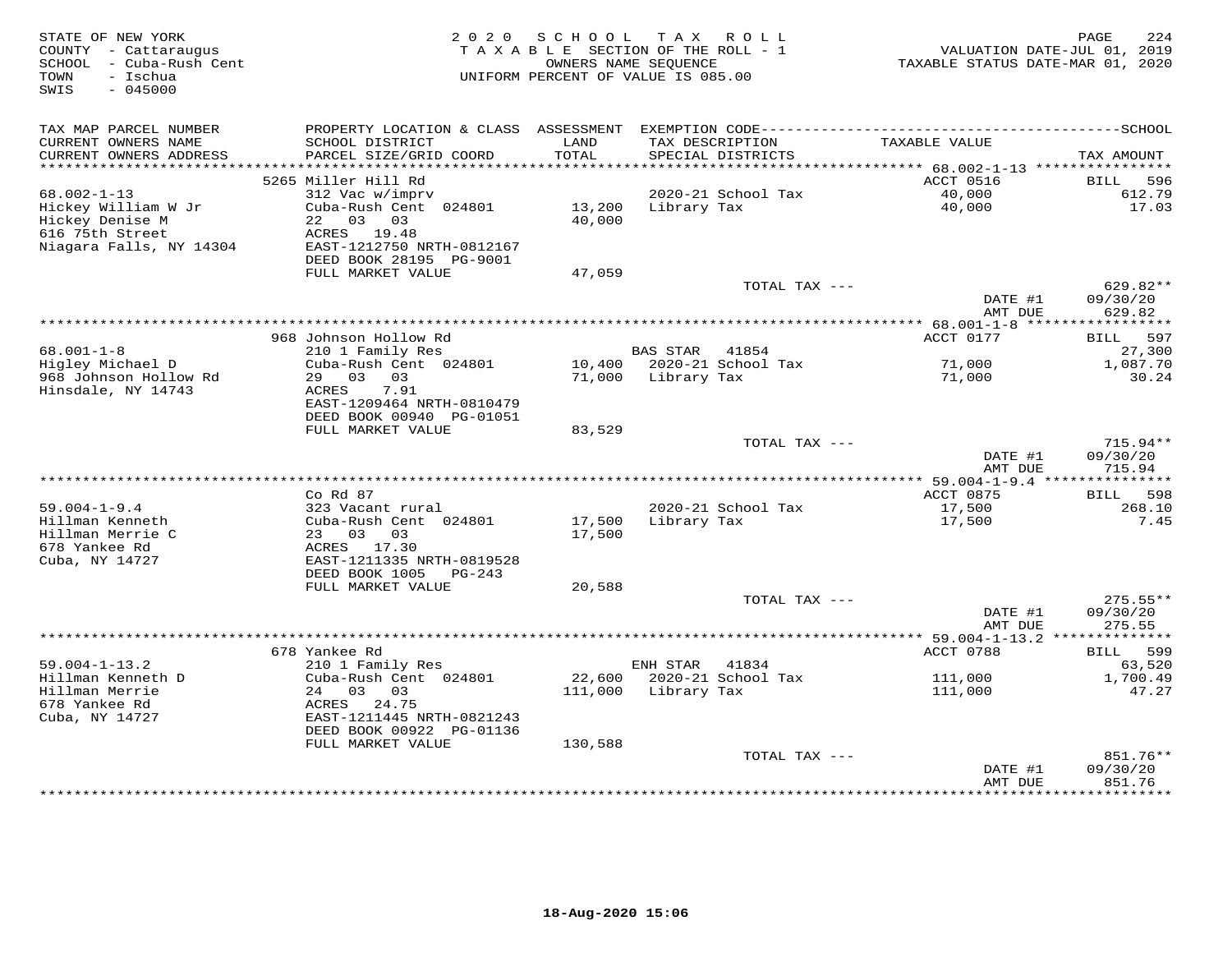| STATE OF NEW YORK<br>COUNTY - Cattaraugus<br>SCHOOL - Cuba-Rush Cent<br>- Ischua<br>TOWN<br>SWIS<br>$-045000$ | 2 0 2 0                                       | SCHOOL        | T A X<br>ROLL<br>TAXABLE SECTION OF THE ROLL - 1<br>OWNERS NAME SEQUENCE<br>UNIFORM PERCENT OF VALUE IS 085.00 | TAXABLE STATUS DATE-MAR 01, 2020     | PAGE<br>225<br>VALUATION DATE-JUL 01, 2019 |
|---------------------------------------------------------------------------------------------------------------|-----------------------------------------------|---------------|----------------------------------------------------------------------------------------------------------------|--------------------------------------|--------------------------------------------|
| TAX MAP PARCEL NUMBER                                                                                         |                                               |               |                                                                                                                |                                      |                                            |
| CURRENT OWNERS NAME<br>CURRENT OWNERS ADDRESS                                                                 | SCHOOL DISTRICT<br>PARCEL SIZE/GRID COORD     | LAND<br>TOTAL | TAX DESCRIPTION<br>SPECIAL DISTRICTS                                                                           | TAXABLE VALUE                        | TAX AMOUNT                                 |
| ******************************                                                                                |                                               |               |                                                                                                                |                                      |                                            |
| $68.002 - 1 - 9$                                                                                              | Miller Hill Rd<br>910 Priv forest             |               | 2020-21 School Tax                                                                                             | ACCT 0230<br>93,000                  | 600<br>BILL<br>1,424.74                    |
| Hupp John W                                                                                                   | Cuba-Rush Cent 024801                         | 93,000        | Library Tax                                                                                                    | 93,000                               | 39.60                                      |
| 22 Stevens Ave                                                                                                | 21 03<br>03                                   | 93,000        |                                                                                                                |                                      |                                            |
| Cuba, NY 14727                                                                                                | ACRES 170.70                                  |               |                                                                                                                |                                      |                                            |
|                                                                                                               | EAST-1214788 NRTH-0810712                     |               |                                                                                                                |                                      |                                            |
|                                                                                                               | DEED BOOK 888<br>PG-00233                     |               |                                                                                                                |                                      |                                            |
|                                                                                                               | FULL MARKET VALUE                             | 109,412       |                                                                                                                |                                      |                                            |
|                                                                                                               |                                               |               | TOTAL TAX ---                                                                                                  | DATE #1                              | $1,464.34**$<br>09/30/20                   |
|                                                                                                               |                                               |               |                                                                                                                | AMT DUE                              | 1,464.34                                   |
|                                                                                                               |                                               |               |                                                                                                                |                                      |                                            |
|                                                                                                               | 324 Kinney Hollow Rd                          |               |                                                                                                                | ACCT 0750                            | 601<br>BILL                                |
| $68.002 - 2 - 22.4$                                                                                           | 210 1 Family Res                              |               | <b>BAS STAR</b><br>41854                                                                                       |                                      | 27,300                                     |
| Italiano Raymond                                                                                              | Cuba-Rush Cent 024801                         |               | 11,800 2020-21 School Tax                                                                                      | 99,500                               | 1,524.32                                   |
| Italiano Diane                                                                                                | 03<br>13<br>03                                | 99,500        | Library Tax                                                                                                    | 99,500                               | 42.37                                      |
| 324 Kinney Hollow Rd<br>Cuba, NY 14727                                                                        | 9.75<br>ACRES<br>EAST-1216761 NRTH-0808779    |               |                                                                                                                |                                      |                                            |
|                                                                                                               | DEED BOOK 890<br>PG-00960                     |               |                                                                                                                |                                      |                                            |
|                                                                                                               | FULL MARKET VALUE                             | 117,059       |                                                                                                                |                                      |                                            |
|                                                                                                               |                                               |               | TOTAL TAX ---                                                                                                  |                                      | $1,164.69**$                               |
|                                                                                                               |                                               |               |                                                                                                                | DATE #1                              | 09/30/20                                   |
|                                                                                                               |                                               |               |                                                                                                                | AMT DUE                              | 1,164.69<br>* * * * * * * * * * *          |
|                                                                                                               | Miller Hill Rd                                |               |                                                                                                                | $68.002 - 1 - 14$ *****<br>ACCT 0517 | BILL<br>602                                |
| $68.002 - 1 - 14$                                                                                             | 323 Vacant rural                              |               | 2020-21 School Tax                                                                                             | 17,700                               | 271.16                                     |
| Jakubczak Randolph L                                                                                          | Cuba-Rush Cent 024801                         | 17,700        | Library Tax                                                                                                    | 17,700                               | 7.54                                       |
| PO Box 421                                                                                                    | 22 03 03                                      | 17,700        |                                                                                                                |                                      |                                            |
| Depew, NY 14043                                                                                               | ACRES 17.79                                   |               |                                                                                                                |                                      |                                            |
|                                                                                                               | EAST-1212707 NRTH-0812509                     |               |                                                                                                                |                                      |                                            |
|                                                                                                               | DEED BOOK 1021<br>PG-131<br>FULL MARKET VALUE |               |                                                                                                                |                                      |                                            |
|                                                                                                               |                                               | 20,824        | TOTAL TAX ---                                                                                                  |                                      | 278.70**                                   |
|                                                                                                               |                                               |               |                                                                                                                | DATE #1                              | 09/30/20                                   |
|                                                                                                               |                                               |               |                                                                                                                | AMT DUE                              | 278.70                                     |
|                                                                                                               |                                               |               |                                                                                                                |                                      |                                            |
|                                                                                                               | Munger Hollow Rd                              |               |                                                                                                                | ACCT 0503                            | 603<br>BILL                                |
| $59.004 - 3 - 15.2$                                                                                           | 323 Vacant rural                              |               | 2020-21 School Tax                                                                                             | 18,600                               | 284.95                                     |
| Jasulevich Paul G.                                                                                            | Cuba-Rush Cent 024801                         | 18,600        | Library Tax                                                                                                    | 18,600                               | 7.92                                       |
| Jasulevich Sara J.<br>6584 Nash Road                                                                          | 07 03<br>03<br>ACRES 19.10                    | 18,600        |                                                                                                                |                                      |                                            |
| Wheatfield, NY 14120                                                                                          | EAST-1222252 NRTH-0817957                     |               |                                                                                                                |                                      |                                            |
|                                                                                                               | DEED BOOK 24656 PG-9001                       |               |                                                                                                                |                                      |                                            |
|                                                                                                               | FULL MARKET VALUE                             | 21,882        |                                                                                                                |                                      |                                            |
|                                                                                                               |                                               |               | TOTAL TAX ---                                                                                                  |                                      | $292.87**$                                 |
|                                                                                                               |                                               |               |                                                                                                                | DATE #1                              | 09/30/20                                   |
|                                                                                                               |                                               |               |                                                                                                                | AMT DUE                              | 292.87<br>* * * * * * * * *                |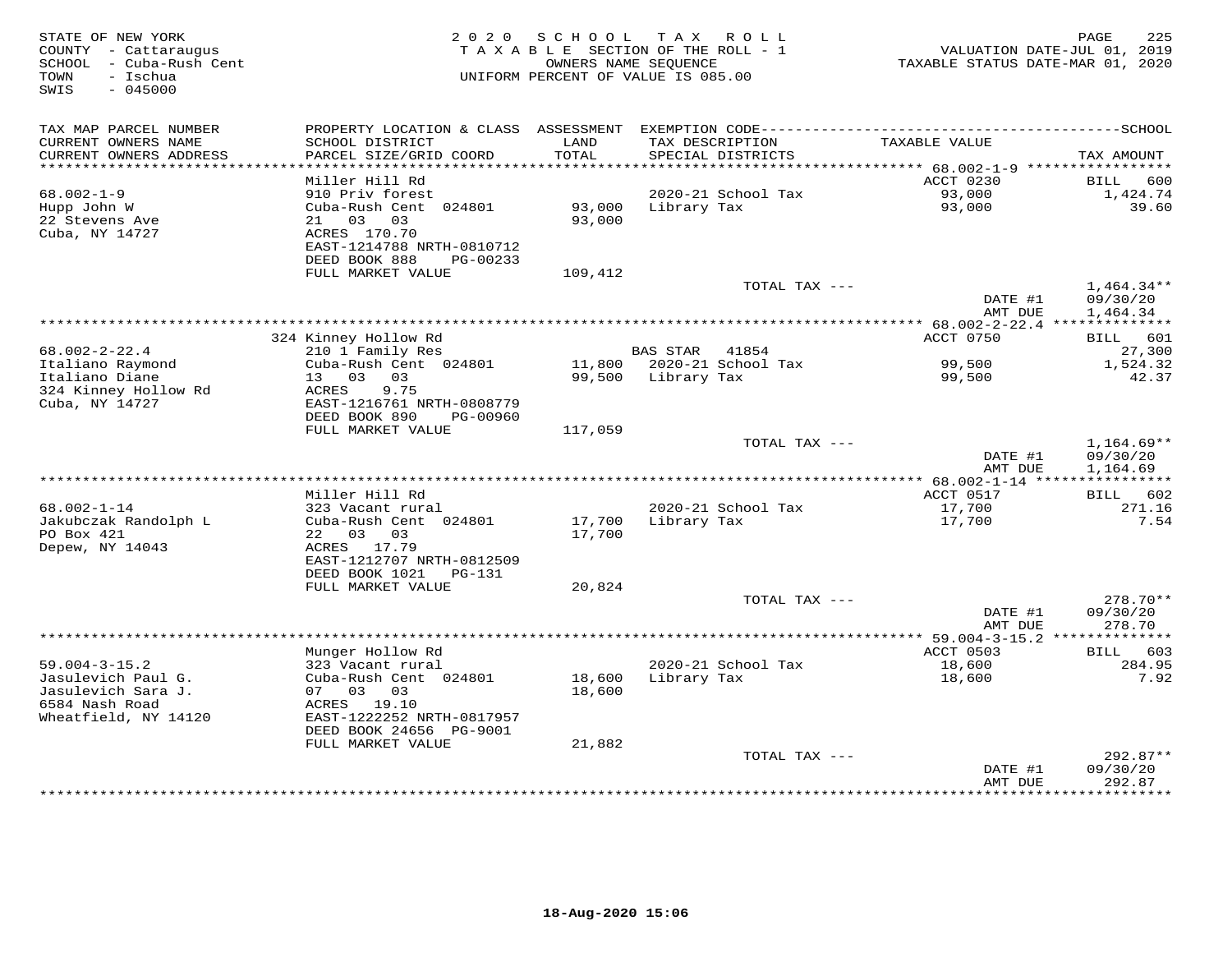| STATE OF NEW YORK<br>COUNTY - Cattaraugus<br>SCHOOL - Cuba-Rush Cent<br>- Ischua<br>TOWN<br>$-045000$<br>SWIS |                                                                       | 2020 SCHOOL TAX ROLL<br>TAXABLE SECTION OF THE ROLL - 1<br>OWNERS NAME SEQUENCE<br>UNIFORM PERCENT OF VALUE IS 085.00 |                    |                                      | TAXABLE STATUS DATE-MAR 01, 2020                            | PAGE<br>226<br>VALUATION DATE-JUL 01, 2019 |
|---------------------------------------------------------------------------------------------------------------|-----------------------------------------------------------------------|-----------------------------------------------------------------------------------------------------------------------|--------------------|--------------------------------------|-------------------------------------------------------------|--------------------------------------------|
| TAX MAP PARCEL NUMBER                                                                                         |                                                                       |                                                                                                                       |                    |                                      |                                                             |                                            |
| CURRENT OWNERS NAME<br>CURRENT OWNERS ADDRESS                                                                 | SCHOOL DISTRICT<br>PARCEL SIZE/GRID COORD                             | LAND<br>TOTAL                                                                                                         |                    | TAX DESCRIPTION<br>SPECIAL DISTRICTS | TAXABLE VALUE                                               | TAX AMOUNT                                 |
|                                                                                                               |                                                                       |                                                                                                                       |                    |                                      | ACCT 0716                                                   |                                            |
| $68.002 - 2 - 19.2$                                                                                           | 5174 Miller Hill Rd<br>210 1 Family Res                               |                                                                                                                       | BAS STAR           | 41854                                |                                                             | BILL 604<br>27,300                         |
| Jefferies Matthew D                                                                                           | Cuba-Rush Cent 024801                                                 |                                                                                                                       |                    | 5,800 2020-21 School Tax             | 63,700                                                      | 975.87                                     |
| 5174 Miller Hill Rd                                                                                           | 13/21 03 03                                                           |                                                                                                                       | 63,700 Library Tax |                                      | 63,700                                                      | 27.13                                      |
| Cuba, NY 14727                                                                                                | 2.00<br>ACRES<br>EAST-1214978 NRTH-0810535<br>DEED BOOK 19226 PG-4001 |                                                                                                                       |                    |                                      |                                                             |                                            |
|                                                                                                               | FULL MARKET VALUE                                                     | 74,941                                                                                                                |                    |                                      |                                                             |                                            |
|                                                                                                               |                                                                       |                                                                                                                       |                    | TOTAL TAX ---                        |                                                             | 601.00**                                   |
|                                                                                                               |                                                                       |                                                                                                                       |                    |                                      | DATE #1<br>AMT DUE                                          | 09/30/20<br>601.00                         |
|                                                                                                               | Miller Hill Rd                                                        |                                                                                                                       |                    |                                      | **************** 68.002-2-19.4 ***************<br>ACCT 0968 |                                            |
| $68.002 - 2 - 19.4$                                                                                           | 314 Rural vac<10                                                      |                                                                                                                       |                    | 2020-21 School Tax                   | 1,000                                                       | BILL 605<br>15.32                          |
| Jefferies Matthew D                                                                                           | Cuba-Rush Cent 024801                                                 |                                                                                                                       | 1,000 Library Tax  |                                      | 1,000                                                       | 0.43                                       |
| 5174 Miller Hill Rd<br>Cuba, NY 14727                                                                         | $13/21$ 03 03<br>ACRES<br>3.20<br>EAST-1215300 NRTH-0810101           | 1,000                                                                                                                 |                    |                                      |                                                             |                                            |
|                                                                                                               | DEED BOOK 19226 PG-4001                                               |                                                                                                                       |                    |                                      |                                                             |                                            |
|                                                                                                               | FULL MARKET VALUE                                                     | 1,176                                                                                                                 |                    |                                      |                                                             |                                            |
|                                                                                                               |                                                                       |                                                                                                                       |                    | TOTAL TAX ---                        | DATE #1<br>AMT DUE                                          | $15.75**$<br>09/30/20<br>15.75             |
|                                                                                                               |                                                                       |                                                                                                                       |                    |                                      |                                                             |                                            |
|                                                                                                               | 431 Yankee Rd                                                         |                                                                                                                       |                    |                                      | ACCT 0436                                                   | BILL 606                                   |
| $59.004 - 3 - 1$                                                                                              | 105 Vac farmland                                                      |                                                                                                                       |                    | 2020-21 School Tax                   | 36,400                                                      | 557.64                                     |
| JLP Woodlands, LLC                                                                                            | Cuba-Rush Cent 024801                                                 | 36,400                                                                                                                |                    | Library Tax                          | 36,400                                                      | 15.50                                      |
| PO Box 836                                                                                                    | 15 03 03                                                              | 36,400                                                                                                                |                    |                                      |                                                             |                                            |
| Buffalo, NY 14207                                                                                             | ACRES 45.60<br>EAST-1215158 NRTH-0818450                              |                                                                                                                       |                    |                                      |                                                             |                                            |
|                                                                                                               | DEED BOOK 24785 PG-2001                                               |                                                                                                                       |                    |                                      |                                                             |                                            |
|                                                                                                               | FULL MARKET VALUE                                                     | 42,824                                                                                                                |                    |                                      |                                                             |                                            |
|                                                                                                               |                                                                       |                                                                                                                       |                    | TOTAL TAX ---                        |                                                             | $573.14**$                                 |
|                                                                                                               |                                                                       |                                                                                                                       |                    |                                      | DATE #1<br>AMT DUE                                          | 09/30/20<br>573.14                         |
|                                                                                                               |                                                                       |                                                                                                                       |                    |                                      |                                                             |                                            |
|                                                                                                               | 615 Yankee Hill Rd                                                    |                                                                                                                       |                    |                                      | ACCT 0872                                                   | BILL 607                                   |
| $59.004 - 1 - 9.3$<br>Johnson Cheryl Proffitt                                                                 | 270 Mfg housing<br>Cuba-Rush Cent 024801                              | 6,800                                                                                                                 | Library Tax        | 2020-21 School Tax                   | 33,500<br>33,500                                            | 513.21<br>14.27                            |
| 614 Garden Ave<br>Olean, NY 14760                                                                             | 23 03<br>03<br>ACRES<br>3.20                                          | 33,500                                                                                                                |                    |                                      |                                                             |                                            |
|                                                                                                               | EAST-1212695 NRTH-0819556<br>DEED BOOK 1004 PG-98                     |                                                                                                                       |                    |                                      |                                                             |                                            |
|                                                                                                               | FULL MARKET VALUE                                                     | 39,412                                                                                                                |                    |                                      |                                                             |                                            |
|                                                                                                               |                                                                       |                                                                                                                       |                    | TOTAL TAX ---                        | DATE #1<br>AMT DUE                                          | $527.48**$<br>09/30/20<br>527.48           |
|                                                                                                               |                                                                       |                                                                                                                       |                    |                                      |                                                             |                                            |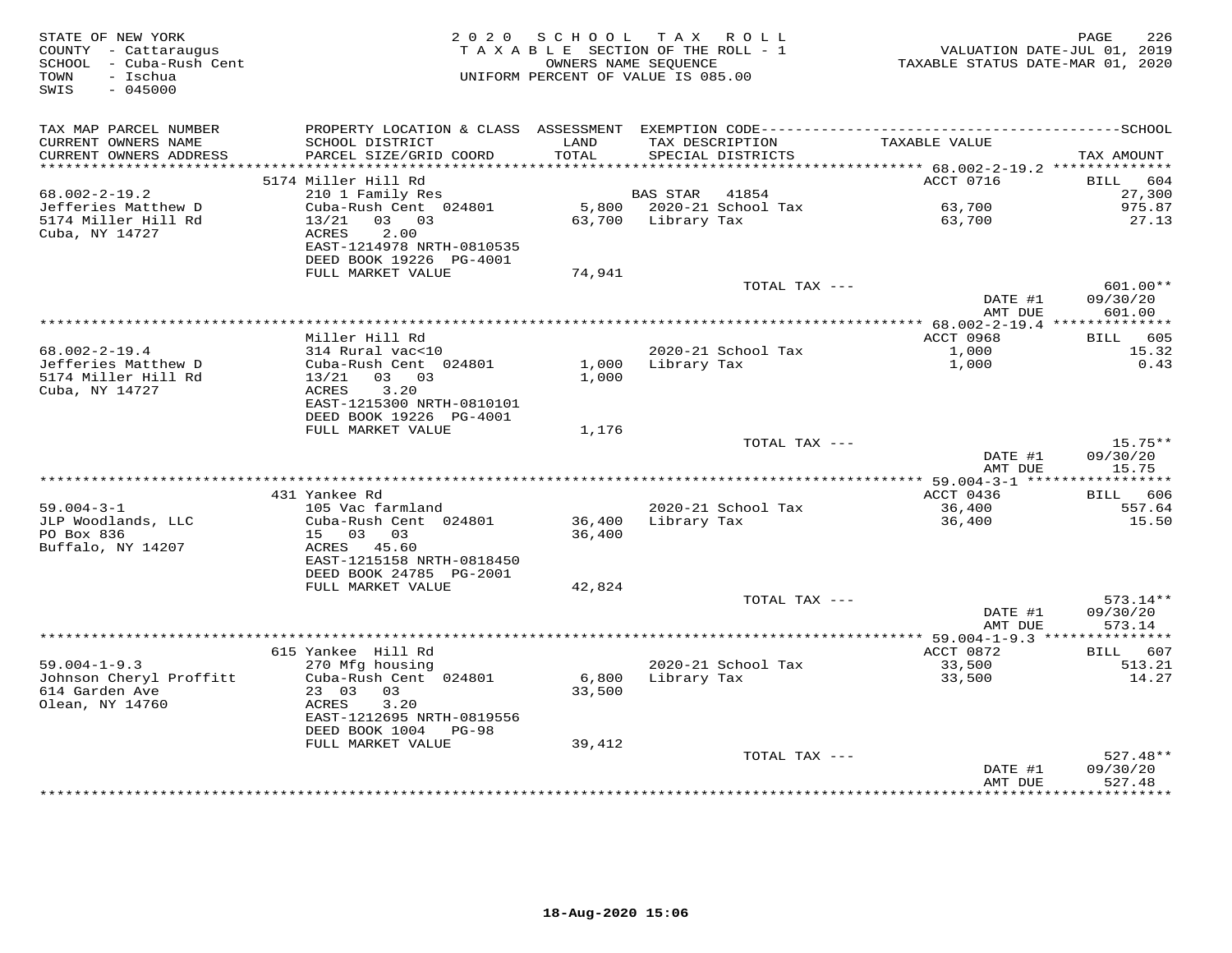| STATE OF NEW YORK<br>COUNTY - Cattaraugus<br>SCHOOL - Cuba-Rush Cent<br>- Ischua<br>TOWN<br>SWIS<br>$-045000$ | 2 0 2 0                                                | SCHOOL TAX | R O L L<br>TAXABLE SECTION OF THE ROLL - 1<br>OWNERS NAME SEQUENCE<br>UNIFORM PERCENT OF VALUE IS 085.00 | VALUATION DATE-JUL 01, 2019<br>TAXABLE STATUS DATE-MAR 01, 2020 | 227<br>PAGE                |
|---------------------------------------------------------------------------------------------------------------|--------------------------------------------------------|------------|----------------------------------------------------------------------------------------------------------|-----------------------------------------------------------------|----------------------------|
| TAX MAP PARCEL NUMBER                                                                                         |                                                        |            |                                                                                                          |                                                                 |                            |
| CURRENT OWNERS NAME                                                                                           | SCHOOL DISTRICT                                        | LAND       | TAX DESCRIPTION                                                                                          | TAXABLE VALUE                                                   |                            |
| CURRENT OWNERS ADDRESS<br>**********************                                                              | PARCEL SIZE/GRID COORD<br>************************     | TOTAL      | SPECIAL DISTRICTS                                                                                        |                                                                 | TAX AMOUNT                 |
|                                                                                                               | Yankee Hill Rd                                         |            |                                                                                                          | ACCT 0815                                                       | <b>BILL</b><br>608         |
| $59.003 - 1 - 19.4$                                                                                           | 323 Vacant rural                                       |            | 2020-21 School Tax                                                                                       | 8,600                                                           | 131.75                     |
| Kaczmarzyk Stephen P                                                                                          | Cuba-Rush Cent 024801                                  | 8,600      | Library Tax                                                                                              | 8,600                                                           | 3.66                       |
| 7 62a Cayuga Vlg                                                                                              | 31 03 03                                               | 8,600      |                                                                                                          |                                                                 |                            |
| Niagara Falls, NY 14304                                                                                       | 5.55<br>ACRES<br>EAST-1210410 NRTH-0819388             |            |                                                                                                          |                                                                 |                            |
|                                                                                                               | DEED BOOK 00948 PG-00219                               |            |                                                                                                          |                                                                 |                            |
|                                                                                                               | FULL MARKET VALUE                                      | 10,118     |                                                                                                          |                                                                 |                            |
|                                                                                                               |                                                        |            | TOTAL TAX ---                                                                                            |                                                                 | $135.41**$                 |
|                                                                                                               |                                                        |            |                                                                                                          | DATE #1                                                         | 09/30/20                   |
|                                                                                                               |                                                        |            |                                                                                                          | AMT DUE                                                         | 135.41                     |
|                                                                                                               | 5055 Miller Hill Rd                                    |            |                                                                                                          | ACCT 0580                                                       | 609<br><b>BILL</b>         |
| $68.002 - 2 - 18.3$                                                                                           | 210 1 Family Res                                       |            | ENH STAR<br>41834                                                                                        |                                                                 | 63,520                     |
| Karn Clifford C                                                                                               | Cuba-Rush Cent 024801                                  | 7,200      | 2020-21 School Tax                                                                                       | 78,300                                                          | 1,199.54                   |
| Karn Audrey L<br>5055 Miller Hill Rd                                                                          | 13 03 03<br>3.74<br>ACRES                              | 78,300     | Library Tax                                                                                              | 78,300                                                          | 33.34                      |
| Cuba, NY 14727                                                                                                | EAST-1216059 NRTH-0808699                              |            |                                                                                                          |                                                                 |                            |
|                                                                                                               | DEED BOOK 801<br>PG-01107                              |            |                                                                                                          |                                                                 |                            |
|                                                                                                               | FULL MARKET VALUE                                      | 92,118     |                                                                                                          |                                                                 |                            |
|                                                                                                               |                                                        |            | TOTAL TAX ---                                                                                            | DATE #1                                                         | 336.88**<br>09/30/20       |
|                                                                                                               |                                                        |            |                                                                                                          | AMT DUE                                                         | 336.88                     |
|                                                                                                               |                                                        |            |                                                                                                          | **************** 68.001-1-5.1 ****************                  |                            |
|                                                                                                               | 805 Johnson Hollow Rd                                  |            |                                                                                                          | ACCT 0242                                                       | BILL 610                   |
| $68.001 - 1 - 5.1$<br>Karn James O                                                                            | 240 Rural res<br>Cuba-Rush Cent 024801                 |            | AG DISTOUT 41730<br>41,500 BAS STAR<br>41854                                                             |                                                                 | 15,431                     |
| Karn Deborah L                                                                                                | 22/30<br>03 03                                         | 154,000    | 2020-21 School Tax                                                                                       | 138,569                                                         | 27,300<br>2,122.84         |
| 805 Johnson Hollow Rd                                                                                         | 53.95<br>ACRES                                         |            | Library Tax                                                                                              | 138,569                                                         | 59.01                      |
| Cuba, NY 14727                                                                                                | EAST-1211032 NRTH-0813297                              |            |                                                                                                          |                                                                 |                            |
|                                                                                                               | DEED BOOK 852<br>PG-00032                              |            |                                                                                                          |                                                                 |                            |
| MAY BE SUBJECT TO PAYMENT<br>UNDER AGDIST LAW TIL 2027                                                        | FULL MARKET VALUE                                      | 181,176    |                                                                                                          |                                                                 |                            |
|                                                                                                               |                                                        |            | TOTAL TAX ---                                                                                            |                                                                 | $1,779.85**$               |
|                                                                                                               |                                                        |            |                                                                                                          | DATE #1                                                         | 09/30/20                   |
|                                                                                                               |                                                        |            |                                                                                                          | AMT DUE                                                         | 1,779.85                   |
|                                                                                                               | Johnson Hollow Rd                                      |            |                                                                                                          | ******** 68.002-1-17 ****<br>ACCT 0243                          | ***********<br>611<br>BILL |
| $68.002 - 1 - 17$                                                                                             | 323 Vacant rural                                       |            | AG DISTOUT 41730                                                                                         |                                                                 | 18,291                     |
| Karn James O                                                                                                  | Cuba-Rush Cent 024801                                  |            | 42,000 2020-21 School Tax                                                                                | 23,709                                                          | 363.22                     |
| Karn Deborah L                                                                                                | 22 03 03                                               |            | 42,000 Library Tax                                                                                       | 23,709                                                          | 10.10                      |
| 805 Johnson Hollow Rd                                                                                         | ACRES 55.08                                            |            |                                                                                                          |                                                                 |                            |
| Cuba, NY 14727                                                                                                | EAST-1212579 NRTH-0814034<br>DEED BOOK 852<br>PG-00032 |            |                                                                                                          |                                                                 |                            |
| MAY BE SUBJECT TO PAYMENT                                                                                     | FULL MARKET VALUE                                      | 49,412     |                                                                                                          |                                                                 |                            |
| UNDER AGDIST LAW TIL 2027                                                                                     |                                                        |            |                                                                                                          |                                                                 |                            |
|                                                                                                               |                                                        |            | TOTAL TAX ---                                                                                            |                                                                 | $373.32**$                 |
|                                                                                                               |                                                        |            |                                                                                                          | DATE #1<br>AMT DUE                                              | 09/30/20<br>373.32         |
|                                                                                                               |                                                        |            |                                                                                                          |                                                                 | * * * * * * * *            |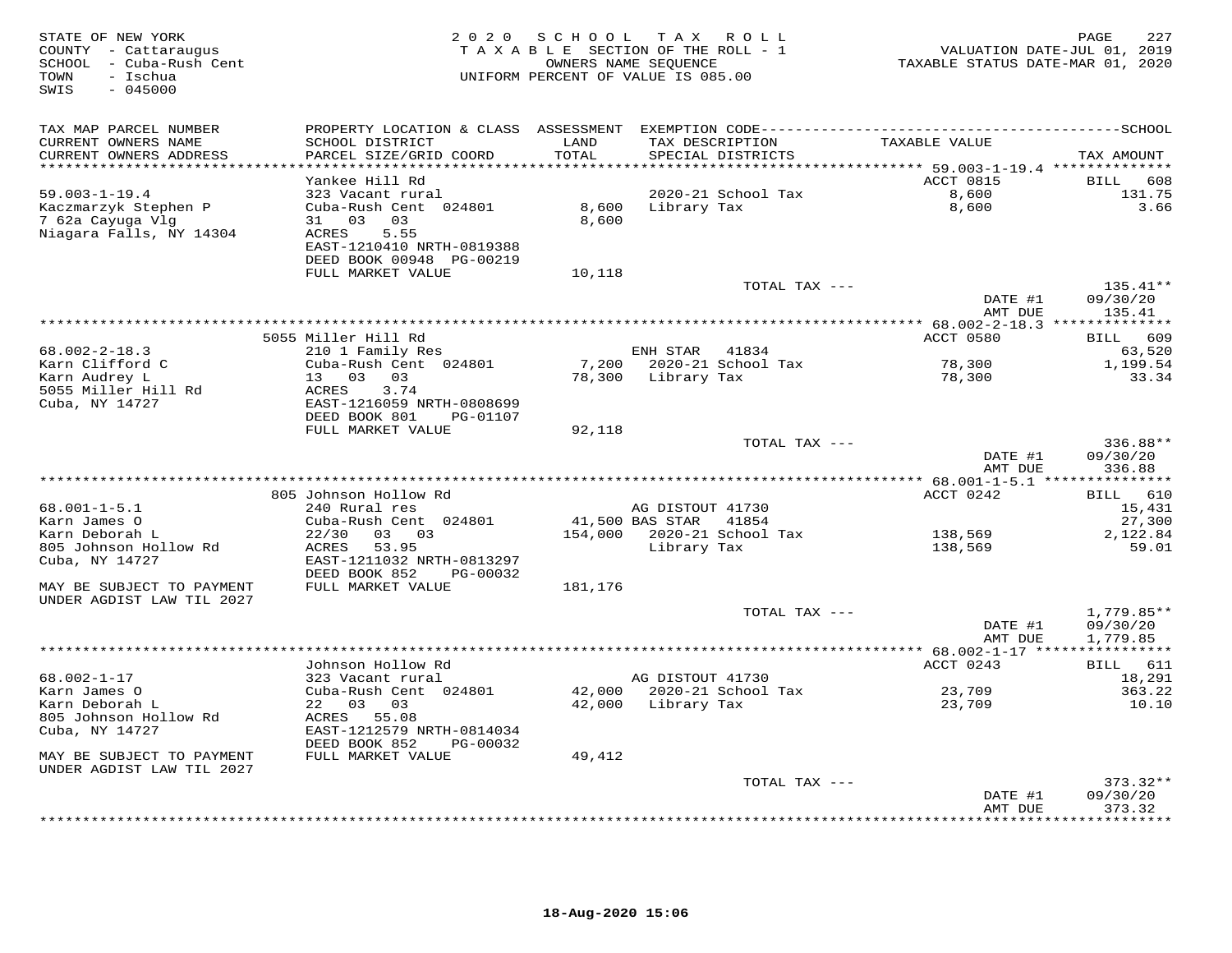| STATE OF NEW YORK<br>COUNTY - Cattaraugus<br>SCHOOL - Cuba-Rush Cent<br>TOWN<br>- Ischua<br>SWIS<br>$-045000$ |                                                |               | 2020 SCHOOL TAX ROLL<br>TAXABLE SECTION OF THE ROLL - 1<br>OWNERS NAME SEQUENCE<br>UNIFORM PERCENT OF VALUE IS 085.00 | VALUATION DATE-JUL 01, 2019<br>TAXABLE STATUS DATE-MAR 01, 2020 | PAGE<br>228           |
|---------------------------------------------------------------------------------------------------------------|------------------------------------------------|---------------|-----------------------------------------------------------------------------------------------------------------------|-----------------------------------------------------------------|-----------------------|
| TAX MAP PARCEL NUMBER                                                                                         |                                                |               |                                                                                                                       |                                                                 |                       |
| CURRENT OWNERS NAME<br>CURRENT OWNERS ADDRESS                                                                 | SCHOOL DISTRICT<br>PARCEL SIZE/GRID COORD      | LAND<br>TOTAL | TAX DESCRIPTION<br>SPECIAL DISTRICTS                                                                                  | TAXABLE VALUE                                                   | TAX AMOUNT            |
|                                                                                                               |                                                |               |                                                                                                                       |                                                                 |                       |
| $68.002 - 2 - 9.1$                                                                                            | West Shore Rd<br>314 Rural vac<10              |               | 2020-21 School Tax                                                                                                    | ACCT 0241                                                       | BILL<br>612<br>183.84 |
| Karn Kendal A                                                                                                 | Cuba-Rush Cent 024801                          | 12,000        | Library Tax                                                                                                           | $\frac{12,000}{12,000}$<br>12,000                               | 5.11                  |
| Karn Gwen E                                                                                                   | 05 03 03                                       | 12,000        |                                                                                                                       |                                                                 |                       |
| 6171 New Mexico Rd                                                                                            | 5.30<br>ACRES                                  |               |                                                                                                                       |                                                                 |                       |
| Cuba, NY 14727                                                                                                | EAST-1222280 NRTH-0810309                      |               |                                                                                                                       |                                                                 |                       |
|                                                                                                               | DEED BOOK 5928<br>PG-5001                      |               |                                                                                                                       |                                                                 |                       |
|                                                                                                               | FULL MARKET VALUE                              | 14,118        | TOTAL TAX ---                                                                                                         |                                                                 | 188.95**              |
|                                                                                                               |                                                |               |                                                                                                                       | DATE #1                                                         | 09/30/20              |
|                                                                                                               |                                                |               |                                                                                                                       | AMT DUE                                                         | 188.95                |
|                                                                                                               |                                                |               |                                                                                                                       |                                                                 |                       |
|                                                                                                               | 5006 West Shore Rd                             |               |                                                                                                                       | ACCT 0786                                                       | <b>BILL</b> 613       |
| $68.002 - 2 - 9.4$                                                                                            | 210 1 Family Res                               |               | 2020-21 School Tax                                                                                                    | 52,500                                                          | 804.29                |
| Karn Kendal A                                                                                                 | Cuba-Rush Cent 024801                          |               | 16,300 Library Tax                                                                                                    | 52,500                                                          | 22.36                 |
| Karn Gwen E<br>6171 New Mexico Rd                                                                             | 05 03 03<br>ACRES<br>8.75                      | 52,500        |                                                                                                                       |                                                                 |                       |
| Cuba, NY 14727                                                                                                | EAST-1222323 NRTH-0808569                      |               |                                                                                                                       |                                                                 |                       |
|                                                                                                               | DEED BOOK 5928 PG-5001                         |               |                                                                                                                       |                                                                 |                       |
|                                                                                                               | FULL MARKET VALUE                              | 61,765        |                                                                                                                       |                                                                 |                       |
|                                                                                                               |                                                |               | TOTAL TAX ---                                                                                                         |                                                                 | 826.65**              |
|                                                                                                               |                                                |               |                                                                                                                       | DATE #1                                                         | 09/30/20              |
|                                                                                                               |                                                |               |                                                                                                                       | AMT DUE                                                         | 826.65                |
|                                                                                                               | 5012 West Shore Rd                             |               |                                                                                                                       | ACCT 0244                                                       | BILL 614              |
| 68.002-2-10                                                                                                   | 210 1 Family Res                               |               | 2020-21 School Tax                                                                                                    | 43,000                                                          | 658.75                |
| Karn Kendal A                                                                                                 | Cuba-Rush Cent 024801                          | 4,300         | Library Tax                                                                                                           | 43,000                                                          | 18.31                 |
| Karn Gwen E                                                                                                   | 05 03 03                                       | 43,000        |                                                                                                                       |                                                                 |                       |
| 6171 New Mexico Rd                                                                                            | FRNT 160.00 DPTH 105.00                        |               |                                                                                                                       |                                                                 |                       |
| Cuba, NY 14727                                                                                                | EAST-1222121 NRTH-0808371                      |               |                                                                                                                       |                                                                 |                       |
|                                                                                                               | DEED BOOK 5928<br>PG-5001<br>FULL MARKET VALUE |               |                                                                                                                       |                                                                 |                       |
|                                                                                                               |                                                | 50,588        | TOTAL TAX ---                                                                                                         |                                                                 | $677.06**$            |
|                                                                                                               |                                                |               |                                                                                                                       | DATE #1                                                         | 09/30/20              |
|                                                                                                               |                                                |               |                                                                                                                       | AMT DUE                                                         | 677.06                |
|                                                                                                               |                                                |               |                                                                                                                       |                                                                 |                       |
|                                                                                                               | 5010 West Shore Rd                             |               |                                                                                                                       | ACCT 0240                                                       | 615<br>BILL           |
| $68.002 - 2 - 11$                                                                                             | 323 Vacant rural                               |               | 2020-21 School Tax                                                                                                    | 20,900                                                          | 320.18                |
| Karn Kendal A                                                                                                 | Cuba-Rush Cent 024801                          | 20,900        | Library Tax                                                                                                           | 20,900                                                          | 8.90                  |
| Karn Gwen E<br>6171 New Mexico Rd                                                                             | 17 03 03<br>ACRES 14.84                        | 20,900        |                                                                                                                       |                                                                 |                       |
| Cuba, NY 14727                                                                                                | EAST-1221415 NRTH-0808926                      |               |                                                                                                                       |                                                                 |                       |
|                                                                                                               | DEED BOOK 5928<br>PG-5001                      |               |                                                                                                                       |                                                                 |                       |
|                                                                                                               | FULL MARKET VALUE                              | 24,588        |                                                                                                                       |                                                                 |                       |
|                                                                                                               |                                                |               | TOTAL TAX ---                                                                                                         |                                                                 | 329.08**              |
|                                                                                                               |                                                |               |                                                                                                                       | DATE #1                                                         | 09/30/20              |
|                                                                                                               |                                                |               |                                                                                                                       | AMT DUE<br>****************                                     | 329.08<br>**********  |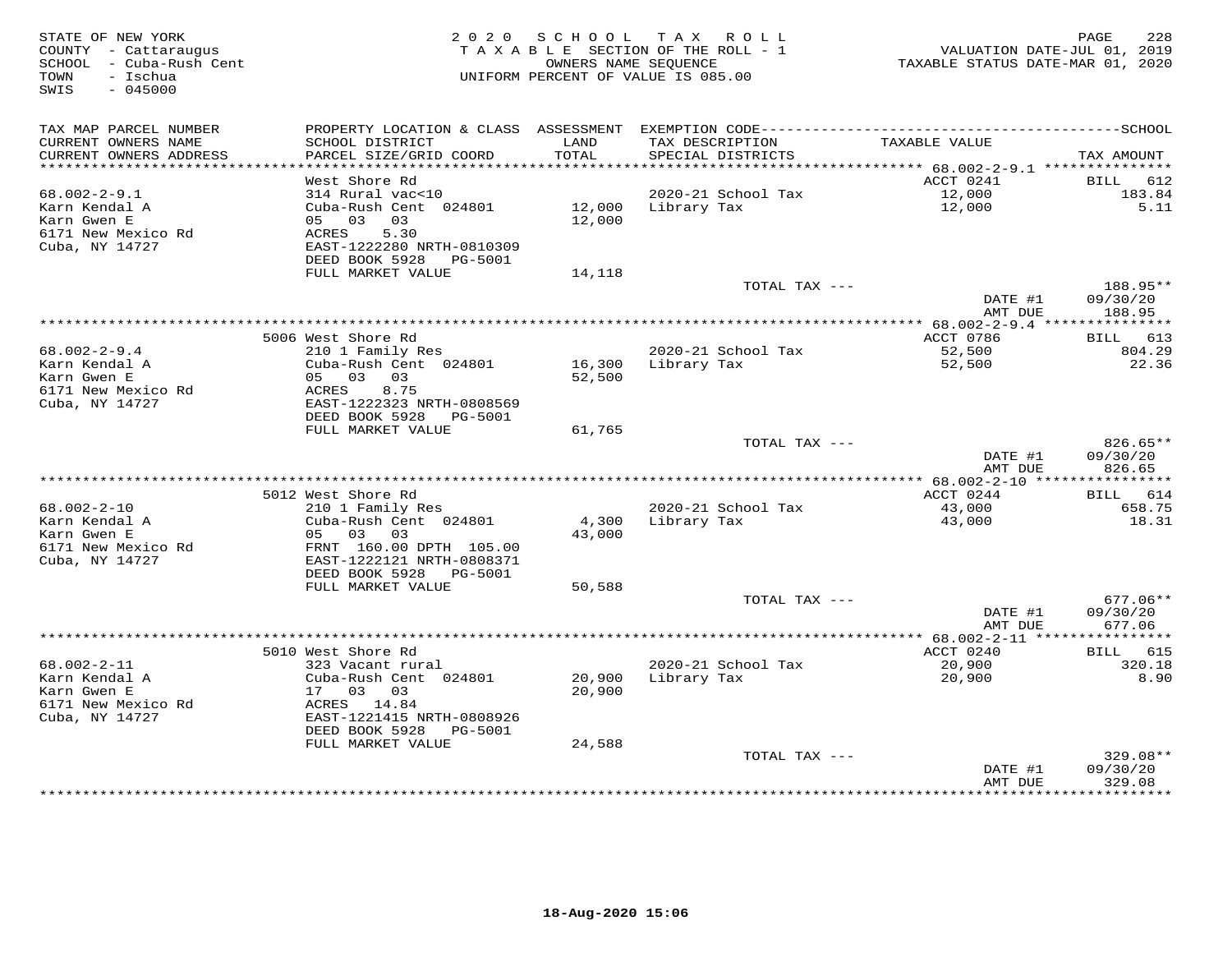| STATE OF NEW YORK<br>COUNTY - Cattaraugus<br>- Cuba-Rush Cent<br>SCHOOL<br>- Ischua<br>TOWN<br>SWIS<br>$-045000$ |                                            | 2020 SCHOOL<br>TAXABLE SECTION OF THE ROLL - 1<br>OWNERS NAME SEQUENCE<br>UNIFORM PERCENT OF VALUE IS 085.00 |                       | TAX ROLL                             | VALUATION DATE-JUL 01, 2019<br>TAXABLE STATUS DATE-MAR 01, 2020 | 229<br>PAGE            |
|------------------------------------------------------------------------------------------------------------------|--------------------------------------------|--------------------------------------------------------------------------------------------------------------|-----------------------|--------------------------------------|-----------------------------------------------------------------|------------------------|
| TAX MAP PARCEL NUMBER                                                                                            |                                            |                                                                                                              |                       |                                      |                                                                 |                        |
| CURRENT OWNERS NAME<br>CURRENT OWNERS ADDRESS                                                                    | SCHOOL DISTRICT<br>PARCEL SIZE/GRID COORD  | LAND<br>TOTAL                                                                                                |                       | TAX DESCRIPTION<br>SPECIAL DISTRICTS | TAXABLE VALUE                                                   | TAX AMOUNT             |
|                                                                                                                  |                                            |                                                                                                              |                       |                                      |                                                                 |                        |
|                                                                                                                  | 5386 Miller Rd                             |                                                                                                              |                       |                                      | ACCT 0076                                                       | BILL 616               |
| $68.002 - 1 - 5$                                                                                                 | 210 1 Family Res                           |                                                                                                              | <b>BAS STAR</b> 41854 |                                      |                                                                 | 27,300                 |
| Karn Kurt J                                                                                                      | Cuba-Rush Cent 024801                      |                                                                                                              |                       | 11,000  2020-21  School Tax          | 71,000                                                          | 1,087.70               |
| Karn Emily M                                                                                                     | 22 03 03                                   |                                                                                                              | 71,000 Library Tax    |                                      | 71,000                                                          | 30.24                  |
| 5386 Miller Hill Rd<br>Cuba, NY 14727                                                                            | 8.70<br>ACRES<br>EAST-1214173 NRTH-0814929 |                                                                                                              |                       |                                      |                                                                 |                        |
|                                                                                                                  | DEED BOOK 21196 PG-9001                    |                                                                                                              |                       |                                      |                                                                 |                        |
|                                                                                                                  | FULL MARKET VALUE                          | 83,529                                                                                                       |                       |                                      |                                                                 |                        |
|                                                                                                                  |                                            |                                                                                                              |                       | TOTAL TAX ---                        | DATE #1                                                         | $715.94**$<br>09/30/20 |
|                                                                                                                  |                                            |                                                                                                              |                       |                                      | AMT DUE                                                         | 715.94                 |
|                                                                                                                  |                                            |                                                                                                              |                       |                                      |                                                                 |                        |
|                                                                                                                  | 224 West Shore Rd                          |                                                                                                              |                       |                                      | ACCT 0206                                                       | BILL 617               |
| $59.004 - 3 - 21. / 15$<br>Keenan Sandra L                                                                       | 210 1 Family Res<br>Cuba-Rush Cent 024801  |                                                                                                              | BAS STAR 41854        | 0 2020-21 School Tax                 | 135,000                                                         | 27,300<br>2,068.17     |
| Keenan William M                                                                                                 | 00 03 03                                   |                                                                                                              | 135,000 Library Tax   |                                      | 135,000                                                         | 57.49                  |
| 224 West Shore Rd                                                                                                | EAST-1221650 NRTH-0813047                  |                                                                                                              |                       |                                      |                                                                 |                        |
| Cuba, NY 14727                                                                                                   | FULL MARKET VALUE                          | 158,824                                                                                                      |                       |                                      |                                                                 |                        |
|                                                                                                                  |                                            |                                                                                                              |                       | TOTAL TAX ---                        | DATE #1                                                         | 1,723.66**<br>09/30/20 |
|                                                                                                                  |                                            |                                                                                                              |                       |                                      | AMT DUE                                                         | 1,723.66               |
|                                                                                                                  | 5022 Burt Rd                               |                                                                                                              |                       |                                      | ACCT 0388                                                       | BILL 618               |
| $68.002 - 2 - 14.1$                                                                                              | 210 1 Family Res                           |                                                                                                              | ENH STAR 41834        |                                      |                                                                 | 63,520                 |
| Keesler Kent D.                                                                                                  | Cuba-Rush Cent 024801                      |                                                                                                              |                       | 5,600 2020-21 School Tax             | 85,000                                                          | 1,302.18               |
| Keesler Linda J.                                                                                                 | 05 03 03                                   |                                                                                                              | 85,000 Library Tax    |                                      | 85,000                                                          | 36.20                  |
| 5022 Burt Rd                                                                                                     | ACRES<br>1.80                              |                                                                                                              |                       |                                      |                                                                 |                        |
| Cuba, NY 14727                                                                                                   | EAST-1217408 NRTH-0808229                  |                                                                                                              |                       |                                      |                                                                 |                        |
|                                                                                                                  | DEED BOOK 24084 PG-3001                    |                                                                                                              |                       |                                      |                                                                 |                        |
|                                                                                                                  | FULL MARKET VALUE                          | 100,000                                                                                                      |                       | TOTAL TAX ---                        |                                                                 | 442.38**               |
|                                                                                                                  |                                            |                                                                                                              |                       |                                      | DATE #1                                                         | 09/30/20               |
|                                                                                                                  |                                            |                                                                                                              |                       |                                      | AMT DUE                                                         | 442.38                 |
|                                                                                                                  |                                            |                                                                                                              |                       |                                      |                                                                 |                        |
|                                                                                                                  | 170 NYS Rte 446                            |                                                                                                              |                       |                                      | ACCT 0616                                                       | BILL 619               |
| $68.002 - 2 - 14.4$                                                                                              | 210 1 Family Res                           |                                                                                                              | AGED C/T/S 41800      |                                      |                                                                 | 45,750                 |
| Keesler Molly I                                                                                                  | Cuba-Rush Cent 024801                      |                                                                                                              | 9,000 ENH STAR 41834  |                                      |                                                                 | 45,750                 |
| 170 Nys Rte 446<br>Cuba, NY 14727                                                                                | 05/13<br>03 03<br>6.05<br>ACRES            |                                                                                                              | Library Tax           | 91,500 2020-21 School Tax            | 45,750<br>45,750                                                | 700.88<br>19.48        |
|                                                                                                                  | EAST-1219282 NRTH-0808396                  |                                                                                                              |                       |                                      |                                                                 |                        |
|                                                                                                                  | DEED BOOK 811<br>PG-01117                  |                                                                                                              |                       |                                      |                                                                 |                        |
|                                                                                                                  | FULL MARKET VALUE                          | 107,647                                                                                                      |                       |                                      |                                                                 |                        |
|                                                                                                                  |                                            |                                                                                                              |                       | TOTAL TAX ---                        |                                                                 | $19.48**$              |
|                                                                                                                  |                                            |                                                                                                              |                       |                                      | DATE #1                                                         | 09/30/20               |
|                                                                                                                  |                                            |                                                                                                              |                       |                                      | AMT DUE                                                         | 19.48<br>*********     |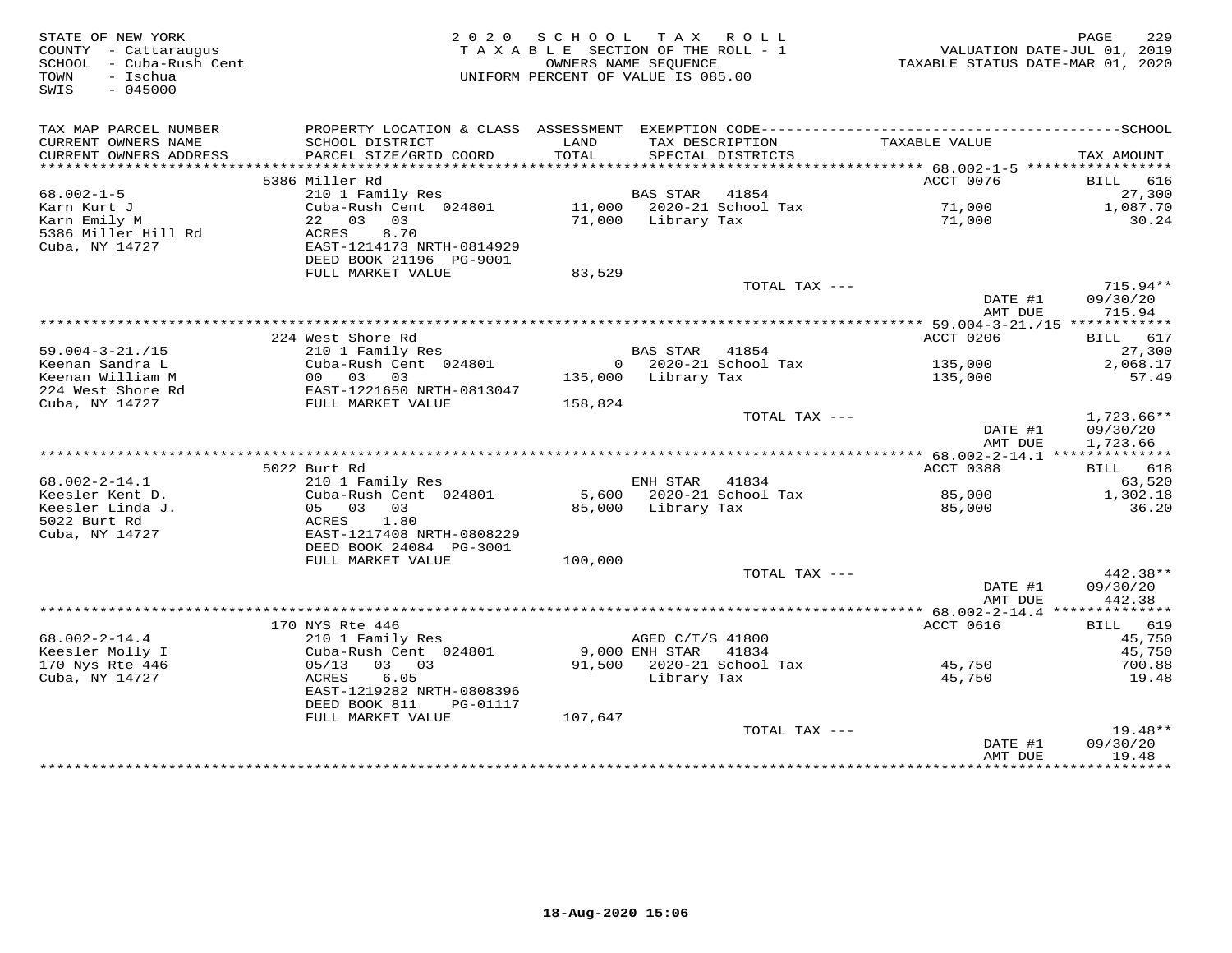| STATE OF NEW YORK<br>COUNTY - Cattaraugus<br>SCHOOL - Cuba-Rush Cent<br>- Ischua<br>TOWN<br>$-045000$<br>SWIS | 2 0 2 0                                                                     | S C H O O L<br>OWNERS NAME SEQUENCE | T A X<br>R O L L<br>TAXABLE SECTION OF THE ROLL - 1<br>UNIFORM PERCENT OF VALUE IS 085.00 | VALUATION DATE-JUL 01, 2019<br>TAXABLE STATUS DATE-MAR 01, 2020 | 230<br>PAGE             |
|---------------------------------------------------------------------------------------------------------------|-----------------------------------------------------------------------------|-------------------------------------|-------------------------------------------------------------------------------------------|-----------------------------------------------------------------|-------------------------|
| TAX MAP PARCEL NUMBER                                                                                         | PROPERTY LOCATION & CLASS ASSESSMENT EXEMPTION CODE------------------------ |                                     |                                                                                           |                                                                 | ----------------SCHOOL  |
| CURRENT OWNERS NAME<br>CURRENT OWNERS ADDRESS                                                                 | SCHOOL DISTRICT<br>PARCEL SIZE/GRID COORD                                   | LAND<br>TOTAL                       | TAX DESCRIPTION<br>SPECIAL DISTRICTS                                                      | TAXABLE VALUE                                                   | TAX AMOUNT              |
|                                                                                                               |                                                                             |                                     |                                                                                           |                                                                 |                         |
|                                                                                                               | 5252 Burt Hill Rd                                                           |                                     |                                                                                           | <b>ACCT 0908</b>                                                | <b>BILL</b><br>620      |
| $68.002 - 2 - 6.5$                                                                                            | 210 1 Family Res                                                            |                                     | 2020-21 School Tax                                                                        | 220,000                                                         | 3,370.35                |
| Keller Eric J                                                                                                 | Cuba-Rush Cent 024801                                                       | 40,000                              | Library Tax                                                                               | 220,000                                                         | 93.69                   |
| Keller Tracy L                                                                                                | 13 03 03                                                                    | 220,000                             |                                                                                           |                                                                 |                         |
| 5252 Burt Rd<br>Cuba, NY 14727                                                                                | ACRES 59.50<br>EAST-1219715 NRTH-0812872                                    |                                     |                                                                                           |                                                                 |                         |
|                                                                                                               | DEED BOOK 5169<br>PG-4001                                                   |                                     |                                                                                           |                                                                 |                         |
|                                                                                                               | FULL MARKET VALUE                                                           | 258,824                             |                                                                                           |                                                                 |                         |
|                                                                                                               |                                                                             |                                     | TOTAL TAX ---                                                                             |                                                                 | $3,464.04**$            |
|                                                                                                               |                                                                             |                                     |                                                                                           | DATE #1                                                         | 09/30/20                |
|                                                                                                               |                                                                             |                                     |                                                                                           | AMT DUE                                                         | 3,464.04                |
|                                                                                                               |                                                                             |                                     |                                                                                           |                                                                 |                         |
|                                                                                                               | 5290 Burt Rd                                                                |                                     |                                                                                           | ACCT 0818                                                       | BILL 621                |
| $68.002 - 2 - 6.3$                                                                                            | 210 1 Family Res                                                            |                                     | 2020-21 School Tax                                                                        | 145,000                                                         | 2,221.37                |
| Kempf Timothy M                                                                                               | Cuba-Rush Cent 024801                                                       | 7,000                               | Library Tax                                                                               | 145,000                                                         | 61.75                   |
| 5290 Burt Road                                                                                                | 06 03<br>03                                                                 | 145,000                             |                                                                                           |                                                                 |                         |
| Cuba, NY 14727                                                                                                | 3.45 BANK<br>ACRES<br>007                                                   |                                     |                                                                                           |                                                                 |                         |
|                                                                                                               | EAST-1218830 NRTH-0813816<br>DEED BOOK 28200 PG-3002                        |                                     |                                                                                           |                                                                 |                         |
|                                                                                                               | FULL MARKET VALUE                                                           |                                     |                                                                                           |                                                                 |                         |
|                                                                                                               |                                                                             | 170,588                             | TOTAL TAX ---                                                                             |                                                                 | $2,283.12**$            |
|                                                                                                               |                                                                             |                                     |                                                                                           | DATE #1                                                         | 09/30/20                |
|                                                                                                               |                                                                             |                                     |                                                                                           | AMT DUE                                                         | 2,283.12                |
|                                                                                                               |                                                                             |                                     |                                                                                           |                                                                 |                         |
|                                                                                                               | 214 West Shore Rd                                                           |                                     |                                                                                           | ACCT 0182                                                       | BILL 622                |
| $59.004 - 3 - 21.75$                                                                                          | 210 1 Family Res                                                            |                                     | 2020-21 School Tax                                                                        | 195,000                                                         | 2,987.35                |
| Kerl Ken                                                                                                      | Cuba-Rush Cent 024801                                                       | $\overline{0}$                      | Library Tax                                                                               | 195,000                                                         | 83.04                   |
| 9814 SW 89th St                                                                                               | 00 03 03                                                                    | 195,000                             |                                                                                           |                                                                 |                         |
| Ocala, FL 34481                                                                                               | EAST-1221650 NRTH-0813047                                                   |                                     |                                                                                           |                                                                 |                         |
|                                                                                                               | FULL MARKET VALUE                                                           | 229,412                             |                                                                                           |                                                                 |                         |
|                                                                                                               |                                                                             |                                     | TOTAL TAX ---                                                                             |                                                                 | $3,070.39**$            |
|                                                                                                               |                                                                             |                                     |                                                                                           | DATE #1                                                         | 09/30/20                |
|                                                                                                               |                                                                             |                                     |                                                                                           | AMT DUE                                                         | 3,070.39                |
|                                                                                                               |                                                                             |                                     |                                                                                           |                                                                 |                         |
| $68.002 - 2 - 16$                                                                                             | 275 Kinney Holw<br>210 1 Family Res                                         |                                     | 2020-21 School Tax                                                                        | ACCT 0213<br>69,000                                             | 623<br>BILL<br>1,057.06 |
| Kessler Kent                                                                                                  | Cuba-Rush Cent 024801                                                       | 5,500                               | Library Tax                                                                               | 69,000                                                          | 29.38                   |
| Kessler Linda                                                                                                 | 13 03<br>03                                                                 | 69,000                              |                                                                                           |                                                                 |                         |
| 5022 Burt Rd                                                                                                  | ACRES<br>3.05                                                               |                                     |                                                                                           |                                                                 |                         |
| Cuba, NY 14727                                                                                                | EAST-1216681 NRTH-0808299                                                   |                                     |                                                                                           |                                                                 |                         |
|                                                                                                               | DEED BOOK 27741 PG-4003                                                     |                                     |                                                                                           |                                                                 |                         |
|                                                                                                               | FULL MARKET VALUE                                                           | 81,176                              |                                                                                           |                                                                 |                         |
|                                                                                                               |                                                                             |                                     | TOTAL TAX ---                                                                             |                                                                 | $1,086.44**$            |
|                                                                                                               |                                                                             |                                     |                                                                                           | DATE #1                                                         | 09/30/20                |
|                                                                                                               |                                                                             |                                     |                                                                                           | AMT DUE                                                         | 1,086.44                |
|                                                                                                               |                                                                             |                                     |                                                                                           | * * * * * * * * * * * * * * * * *                               | ***********             |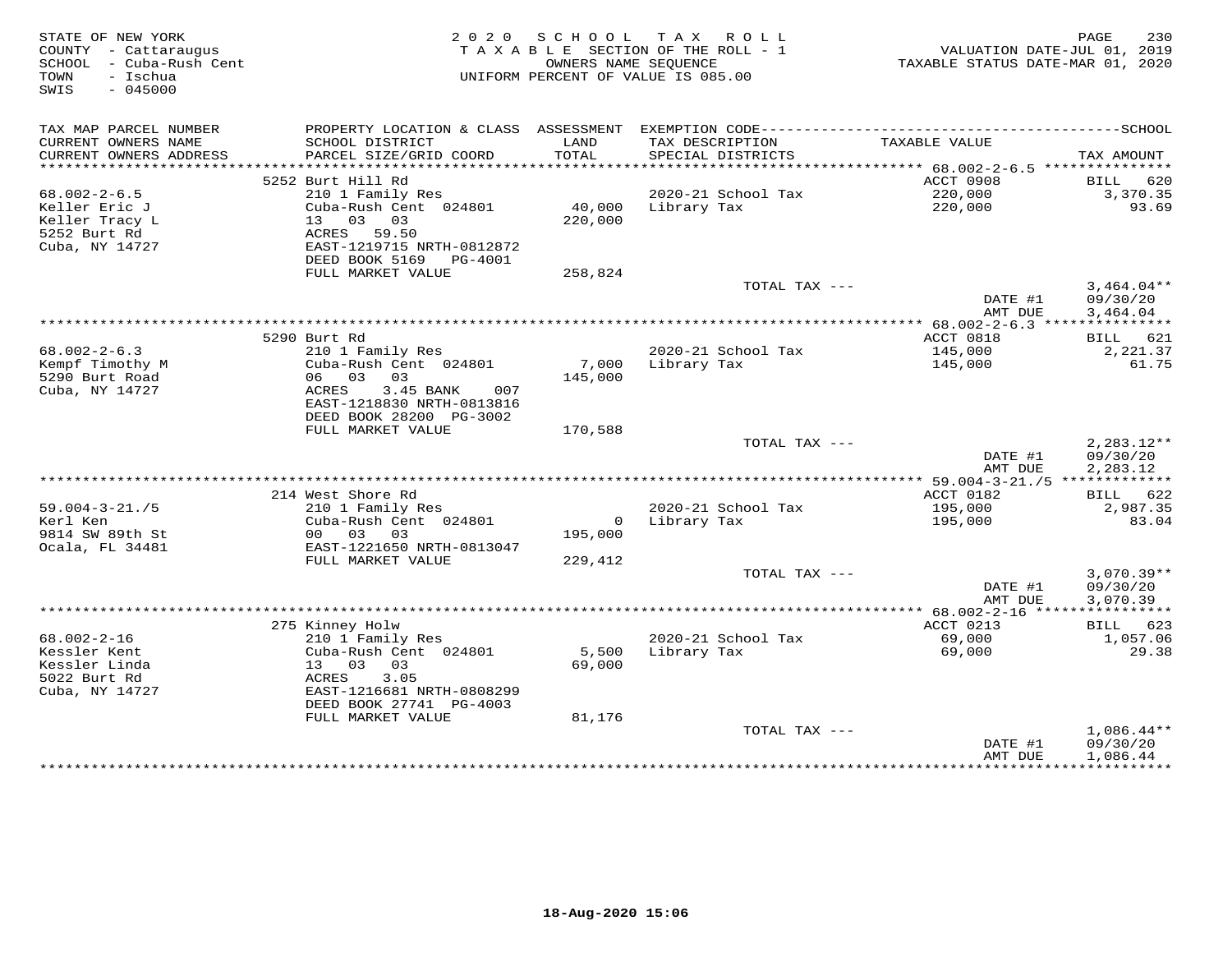| STATE OF NEW YORK<br>COUNTY - Cattaraugus<br>SCHOOL - Cuba-Rush Cent<br>- Ischua<br>TOWN<br>SWIS<br>$-045000$ | 2 0 2 0                                        | SCHOOL        | T A X<br>R O L L<br>TAXABLE SECTION OF THE ROLL - 1<br>OWNERS NAME SEOUENCE<br>UNIFORM PERCENT OF VALUE IS 085.00 | VALUATION DATE-JUL 01, 2019<br>TAXABLE STATUS DATE-MAR 01, 2020 | PAGE<br>231          |
|---------------------------------------------------------------------------------------------------------------|------------------------------------------------|---------------|-------------------------------------------------------------------------------------------------------------------|-----------------------------------------------------------------|----------------------|
| TAX MAP PARCEL NUMBER                                                                                         |                                                |               |                                                                                                                   |                                                                 |                      |
| CURRENT OWNERS NAME<br>CURRENT OWNERS ADDRESS                                                                 | SCHOOL DISTRICT<br>PARCEL SIZE/GRID COORD      | LAND<br>TOTAL | TAX DESCRIPTION<br>SPECIAL DISTRICTS                                                                              | TAXABLE VALUE                                                   | TAX AMOUNT           |
| ***********************                                                                                       | Union Hill Rd                                  |               |                                                                                                                   | ACCT 0058                                                       | <b>BILL</b><br>624   |
| $68.001 - 1 - 9.1$                                                                                            | 314 Rural vac<10                               |               | 2020-21 School Tax                                                                                                | 4,700                                                           | 72.00                |
| Kocher James                                                                                                  | Cuba-Rush Cent 024801                          | 4,700         | Library Tax                                                                                                       | 4,700                                                           | 2.00                 |
| Chesney Brenda                                                                                                | 29<br>03<br>03                                 | 4,700         |                                                                                                                   |                                                                 |                      |
| 82 Leander Rd                                                                                                 | FRNT 120.00 DPTH 300.00                        |               |                                                                                                                   |                                                                 |                      |
| Rochester, NY 14612                                                                                           | EAST-1210889 NRTH-0810244                      |               |                                                                                                                   |                                                                 |                      |
|                                                                                                               | DEED BOOK 18838 PG-8002<br>FULL MARKET VALUE   | 5,529         |                                                                                                                   |                                                                 |                      |
|                                                                                                               |                                                |               | TOTAL TAX ---                                                                                                     |                                                                 | $74.00**$            |
|                                                                                                               |                                                |               |                                                                                                                   | DATE #1                                                         | 09/30/20             |
|                                                                                                               |                                                |               |                                                                                                                   | AMT DUE                                                         | 74.00                |
|                                                                                                               |                                                |               | *********************************                                                                                 | ************ 68.001-1-9.2 ***************                       |                      |
| $68.001 - 1 - 9.2$                                                                                            | Union Hill Rd<br>240 Rural res                 |               | 2020-21 School Tax                                                                                                | ACCT 0922<br>64,500                                             | BILL 625<br>988.12   |
| Kocher James                                                                                                  | Cuba-Rush Cent 024801                          | 31,800        | Library Tax                                                                                                       | 64,500                                                          | 27.47                |
| Chesney Brenda                                                                                                | 29 03 03                                       | 64,500        |                                                                                                                   |                                                                 |                      |
| 82 Leander Rd                                                                                                 | ACRES 38.50                                    |               |                                                                                                                   |                                                                 |                      |
| Rochester, NY 14612                                                                                           | EAST-1210451 NRTH-0810127                      |               |                                                                                                                   |                                                                 |                      |
|                                                                                                               | DEED BOOK 18838 PG-8002<br>FULL MARKET VALUE   |               |                                                                                                                   |                                                                 |                      |
|                                                                                                               |                                                | 75,882        | TOTAL TAX ---                                                                                                     |                                                                 | 1,015.59**           |
|                                                                                                               |                                                |               |                                                                                                                   | DATE #1                                                         | 09/30/20             |
|                                                                                                               |                                                |               |                                                                                                                   | AMT DUE                                                         | 1,015.59             |
|                                                                                                               |                                                |               |                                                                                                                   |                                                                 |                      |
|                                                                                                               | Burt Hill Rd                                   |               |                                                                                                                   | ACCT 0723                                                       | BILL 626             |
| $68.002 - 2 - 6.2$<br>L & D Construction Co                                                                   | 314 Rural vac<10<br>Cuba-Rush Cent 024801      | 7,200         | 2020-21 School Tax<br>Library Tax                                                                                 | 7,200<br>7,200                                                  | 110.30<br>3.07       |
| PO Box 935                                                                                                    | 06 03<br>03                                    | 7,200         |                                                                                                                   |                                                                 |                      |
| West Seneca, NY 14224                                                                                         | ACRES<br>3.74                                  |               |                                                                                                                   |                                                                 |                      |
|                                                                                                               | EAST-1220260 NRTH-0814729                      |               |                                                                                                                   |                                                                 |                      |
|                                                                                                               | DEED BOOK 859<br>PG-01171<br>FULL MARKET VALUE |               |                                                                                                                   |                                                                 |                      |
|                                                                                                               |                                                | 8,471         | TOTAL TAX ---                                                                                                     |                                                                 | $113.37**$           |
|                                                                                                               |                                                |               |                                                                                                                   | DATE #1                                                         | 09/30/20             |
|                                                                                                               |                                                |               |                                                                                                                   | AMT DUE                                                         | 113.37               |
|                                                                                                               |                                                |               |                                                                                                                   |                                                                 | * * * * * * * * *    |
|                                                                                                               | 1027 Carpenter Hill Rd                         |               |                                                                                                                   | ACCT 0926                                                       | 627<br><b>BILL</b>   |
| $59.003 - 1 - 11.5$<br>Labushesky Robert                                                                      | 323 Vacant rural<br>Cuba-Rush Cent 024801      | 36,000        | 2020-21 School Tax<br>Library Tax                                                                                 | 36,000<br>36,000                                                | 551.51<br>15.33      |
| 1482 Moll St                                                                                                  | 32 03<br>03                                    | 36,000        |                                                                                                                   |                                                                 |                      |
| N. Tonawanda, NY 14120                                                                                        | 45.20<br>ACRES                                 |               |                                                                                                                   |                                                                 |                      |
|                                                                                                               | EAST-1209025 NRTH-0823151                      |               |                                                                                                                   |                                                                 |                      |
|                                                                                                               | DEED BOOK 8612<br>PG-4003                      |               |                                                                                                                   |                                                                 |                      |
|                                                                                                               | FULL MARKET VALUE                              | 42,353        |                                                                                                                   |                                                                 |                      |
|                                                                                                               |                                                |               | TOTAL TAX ---                                                                                                     | DATE #1                                                         | 566.84**<br>09/30/20 |
|                                                                                                               |                                                |               |                                                                                                                   | AMT DUE<br>***********                                          | 566.84<br>*********  |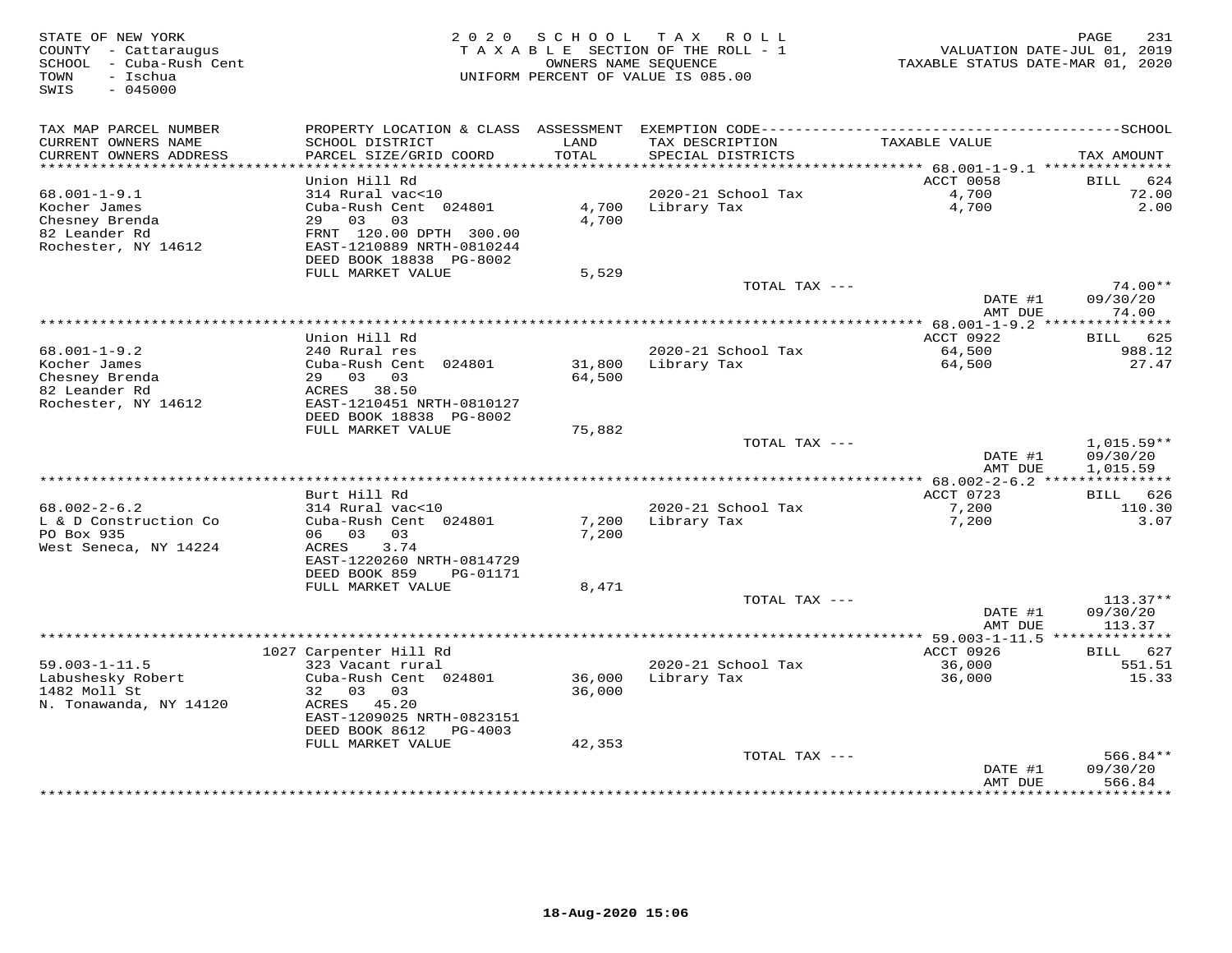| STATE OF NEW YORK<br>COUNTY - Cattaraugus<br>SCHOOL - Cuba-Rush Cent<br>TOWN<br>- Ischua<br>SWIS<br>$-045000$ | 2 0 2 0                                                | SCHOOL        | T A X<br>ROLL<br>TAXABLE SECTION OF THE ROLL - 1<br>OWNERS NAME SEQUENCE<br>UNIFORM PERCENT OF VALUE IS 085.00 | VALUATION DATE-JUL 01, 2019<br>TAXABLE STATUS DATE-MAR 01, 2020 | PAGE<br>232           |
|---------------------------------------------------------------------------------------------------------------|--------------------------------------------------------|---------------|----------------------------------------------------------------------------------------------------------------|-----------------------------------------------------------------|-----------------------|
| TAX MAP PARCEL NUMBER                                                                                         |                                                        |               |                                                                                                                |                                                                 |                       |
| CURRENT OWNERS NAME<br>CURRENT OWNERS ADDRESS                                                                 | SCHOOL DISTRICT<br>PARCEL SIZE/GRID COORD              | LAND<br>TOTAL | TAX DESCRIPTION<br>SPECIAL DISTRICTS                                                                           | TAXABLE VALUE                                                   | TAX AMOUNT            |
| *************************                                                                                     |                                                        |               |                                                                                                                | ACCT 0940                                                       | 628                   |
| $59.004 - 3 - 15.5$                                                                                           | Munger Hollow Rd<br>314 Rural vac<10                   |               | 2020-21 School Tax                                                                                             | 2,400                                                           | <b>BILL</b><br>36.77  |
| Laine Erick J                                                                                                 | Cuba-Rush Cent 024801                                  | 2,400         | Library Tax                                                                                                    | 2,400                                                           | 1.02                  |
| 215 N 3rd St                                                                                                  | 07 03<br>03                                            | 2,400         |                                                                                                                |                                                                 |                       |
| Olean, NY 14760                                                                                               | 0.31<br>ACRES                                          |               |                                                                                                                |                                                                 |                       |
|                                                                                                               | EAST-1222469 NRTH-0817289                              |               |                                                                                                                |                                                                 |                       |
|                                                                                                               | DEED BOOK 11309 PG-3001                                |               |                                                                                                                |                                                                 |                       |
|                                                                                                               | FULL MARKET VALUE                                      | 2,824         |                                                                                                                |                                                                 |                       |
|                                                                                                               |                                                        |               | TOTAL TAX ---                                                                                                  | DATE #1                                                         | $37.79**$<br>09/30/20 |
|                                                                                                               |                                                        |               |                                                                                                                | AMT DUE                                                         | 37.79                 |
|                                                                                                               |                                                        |               | ***********************************                                                                            | **************** 68.002-2-15 *****************                  |                       |
|                                                                                                               | 206 Miller Hill Rd                                     |               |                                                                                                                | ACCT 0478                                                       | BILL 629              |
| $68.002 - 2 - 15$                                                                                             | 210 1 Family Res                                       |               | 2020-21 School Tax                                                                                             | 32,300                                                          | 494.83                |
| Layman Amanda                                                                                                 | Cuba-Rush Cent 024801                                  | 4,100         | Library Tax                                                                                                    | 32,300                                                          | 13.76                 |
| 206 Rte 446                                                                                                   | 13 03<br>03                                            | 32,300        |                                                                                                                |                                                                 |                       |
| Cuba, NY 14727                                                                                                | FRNT 272.00 DPTH<br>99.00<br>EAST-1218451 NRTH-0808177 |               |                                                                                                                |                                                                 |                       |
|                                                                                                               | DEED BOOK 25600 PG-7002                                |               |                                                                                                                |                                                                 |                       |
|                                                                                                               | FULL MARKET VALUE                                      | 38,000        |                                                                                                                |                                                                 |                       |
|                                                                                                               |                                                        |               | TOTAL TAX ---                                                                                                  |                                                                 | 508.59**              |
|                                                                                                               |                                                        |               |                                                                                                                | DATE #1                                                         | 09/30/20              |
|                                                                                                               |                                                        |               |                                                                                                                | AMT DUE                                                         | 508.59                |
|                                                                                                               |                                                        |               |                                                                                                                |                                                                 |                       |
|                                                                                                               | Abbotts Rd                                             |               |                                                                                                                | ACCT 0231                                                       | BILL 630              |
| $59.004 - 2 - 2.1$<br>Linderman Casey J Sr                                                                    | 323 Vacant rural<br>Cuba-Rush Cent 024801              | 50,800        | 2020-21 School Tax<br>Library Tax                                                                              | 50,800<br>50,800                                                | 778.24<br>21.63       |
| 94 W Main St                                                                                                  | 16 03 03                                               | 50,800        |                                                                                                                |                                                                 |                       |
| Cuba, NY 14727                                                                                                | ACRES 71.23                                            |               |                                                                                                                |                                                                 |                       |
|                                                                                                               | EAST-1217001 NRTH-0823268                              |               |                                                                                                                |                                                                 |                       |
|                                                                                                               | DEED BOOK 5097<br>PG-8001                              |               |                                                                                                                |                                                                 |                       |
|                                                                                                               | FULL MARKET VALUE                                      | 59,765        |                                                                                                                |                                                                 |                       |
|                                                                                                               |                                                        |               | TOTAL TAX ---                                                                                                  |                                                                 | 799.87**              |
|                                                                                                               |                                                        |               |                                                                                                                | DATE #1                                                         | 09/30/20              |
|                                                                                                               |                                                        |               |                                                                                                                | AMT DUE                                                         | 799.87                |
|                                                                                                               | 416 Abbotts Rd                                         |               |                                                                                                                | ACCT 0952                                                       | 631<br>BILL           |
| $59.004 - 2 - 2.2$                                                                                            | 210 1 Family Res                                       |               | 2020-21 School Tax                                                                                             | 25,000                                                          | 382.99                |
| Linderman John                                                                                                | Cuba-Rush Cent 024801                                  | 5,100         | Library Tax                                                                                                    | 25,000                                                          | 10.65                 |
| Linderman Roxanne                                                                                             | 16 03<br>03                                            | 25,000        |                                                                                                                |                                                                 |                       |
| 416 Abbotts Rd                                                                                                | 1.18<br>ACRES                                          |               |                                                                                                                |                                                                 |                       |
| Cuba, NY 14727                                                                                                | EAST-1217269 NRTH-0823874                              |               |                                                                                                                |                                                                 |                       |
|                                                                                                               | DEED BOOK 12547 PG-8001<br>FULL MARKET VALUE           | 29,412        |                                                                                                                |                                                                 |                       |
|                                                                                                               |                                                        |               | TOTAL TAX ---                                                                                                  |                                                                 | $393.64**$            |
|                                                                                                               |                                                        |               |                                                                                                                | DATE #1                                                         | 09/30/20              |
|                                                                                                               |                                                        |               |                                                                                                                | AMT DUE                                                         | 393.64                |
|                                                                                                               |                                                        |               | ***************************                                                                                    | ************                                                    | * * * * * * * * * *   |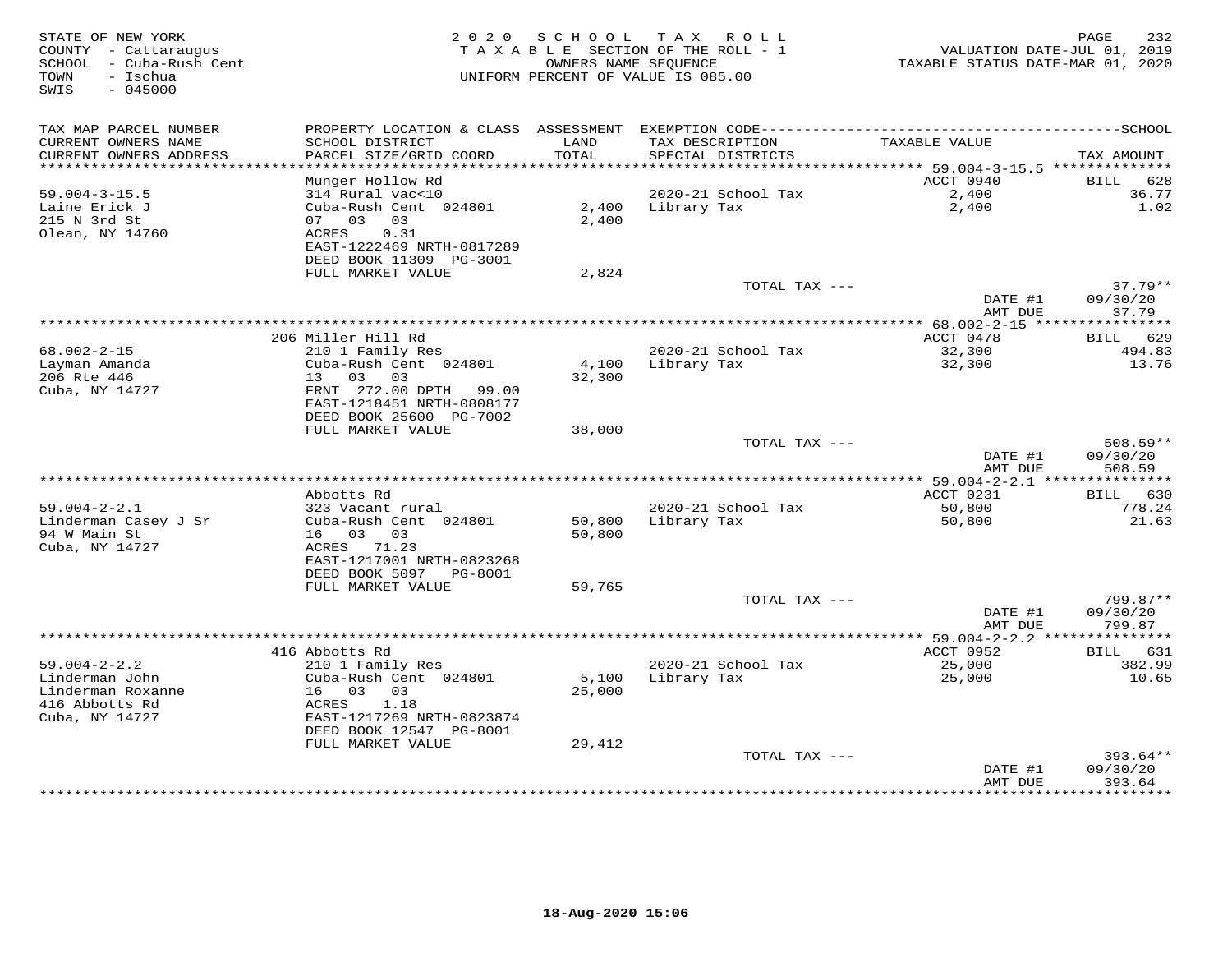| STATE OF NEW YORK<br>COUNTY - Cattaraugus<br>SCHOOL - Cuba-Rush Cent<br>TOWN - Ischua<br>$-045000$<br>SWIS |                                                                                                        |               | 2020 SCHOOL TAX ROLL<br>TAXABLE SECTION OF THE ROLL - 1<br>OWNERS NAME SEQUENCE<br>UNIFORM PERCENT OF VALUE IS 085.00 | VALUATION DATE-JUL 01, 2019<br>TAXABLE STATUS DATE-MAR 01, 2020 | PAGE<br>233            |
|------------------------------------------------------------------------------------------------------------|--------------------------------------------------------------------------------------------------------|---------------|-----------------------------------------------------------------------------------------------------------------------|-----------------------------------------------------------------|------------------------|
| TAX MAP PARCEL NUMBER                                                                                      |                                                                                                        |               |                                                                                                                       |                                                                 |                        |
| CURRENT OWNERS NAME<br>CURRENT OWNERS ADDRESS                                                              | SCHOOL DISTRICT<br>PARCEL SIZE/GRID COORD                                                              | LAND<br>TOTAL | TAX DESCRIPTION<br>SPECIAL DISTRICTS                                                                                  | TAXABLE VALUE                                                   | TAX AMOUNT             |
|                                                                                                            | 262 Yankee Rd                                                                                          |               |                                                                                                                       | ACCT 0288                                                       | BILL 632               |
| $59.004 - 2 - 30.1$                                                                                        | 280 Res Multiple                                                                                       |               | ENH STAR 41834                                                                                                        |                                                                 | 63,520                 |
| Lockwood Vernon L                                                                                          | Cuba-Rush Cent 024801 63,700 2020-21 School Tax                                                        |               |                                                                                                                       | 100,000                                                         | 1,531.98               |
| Lockwood Leslie                                                                                            | 16 03 03                                                                                               |               | 100,000 Library Tax                                                                                                   | 100,000                                                         | 42.59                  |
| 262 Yankee Rd<br>Cuba, NY 14727                                                                            | Life Use - Roxey<br>Ff 360.00<br>ACRES 80.29<br>EAST-1216776 NRTH-0822170<br>DEED BOOK 1011    PG-1099 |               |                                                                                                                       |                                                                 |                        |
|                                                                                                            | FULL MARKET VALUE                                                                                      | 117,647       |                                                                                                                       |                                                                 |                        |
|                                                                                                            |                                                                                                        |               | TOTAL TAX ---                                                                                                         | DATE #1                                                         | $678.57**$<br>09/30/20 |
|                                                                                                            |                                                                                                        |               |                                                                                                                       | AMT DUE                                                         | 678.57                 |
|                                                                                                            | 800 Yankee Rd                                                                                          |               |                                                                                                                       | ACCT 0111                                                       | BILL 633               |
| $59.003 - 1 - 18.1$                                                                                        | 260 Seasonal res                                                                                       |               | 2020-21 School Tax                                                                                                    |                                                                 | 1,355.80               |
| ba.www<br>Marks Wayne<br>Indonna                                                                           | Cuba-Rush Cent 024801                                                                                  |               | 39,800 Library Tax                                                                                                    | 88,500<br>88,500                                                | 37.69                  |
|                                                                                                            | 32 03 03                                                                                               | 88,500        |                                                                                                                       |                                                                 |                        |
| 5773 Herman Hill Rd<br>Hamburg, NY 14075                                                                   | ACRES 50.70                                                                                            |               |                                                                                                                       |                                                                 |                        |
|                                                                                                            | EAST-1210218 NRTH-0821111<br>DEED BOOK 23485 PG-2003                                                   |               |                                                                                                                       |                                                                 |                        |
|                                                                                                            | FULL MARKET VALUE                                                                                      | 104,118       |                                                                                                                       |                                                                 |                        |
|                                                                                                            |                                                                                                        |               | TOTAL TAX ---                                                                                                         | DATE #1                                                         | 1,393.49**             |
|                                                                                                            |                                                                                                        |               |                                                                                                                       |                                                                 | 09/30/20               |
|                                                                                                            |                                                                                                        |               |                                                                                                                       | AMT DUE                                                         | 1,393.49               |
|                                                                                                            | 5459 West Shore Rd                                                                                     |               |                                                                                                                       | ACCT 0463                                                       | BILL 634               |
| $59.004 - 3 - 16$                                                                                          | $210$ 1 Family Res                                                                                     |               | 2020-21 School Tax                                                                                                    | 155,000                                                         | 2,374.56               |
| Maurer Richard                                                                                             | Cuba-Rush Cent 024801                                                                                  | 11,800        | Library Tax                                                                                                           | 155,000                                                         | 66.01                  |
|                                                                                                            | 07 03 03                                                                                               | 155,000       |                                                                                                                       |                                                                 |                        |
| aurer Nancy<br>5459 W Shore Rd<br>Cuba, NY 14727                                                           | ACRES 3.88                                                                                             |               |                                                                                                                       |                                                                 |                        |
|                                                                                                            | EAST-1222097 NRTH-0816241                                                                              |               |                                                                                                                       |                                                                 |                        |
|                                                                                                            | DEED BOOK 15188 PG-4001                                                                                |               |                                                                                                                       |                                                                 |                        |
|                                                                                                            | FULL MARKET VALUE                                                                                      | 182,353       | TOTAL TAX ---                                                                                                         |                                                                 | $2,440.57**$           |
|                                                                                                            |                                                                                                        |               |                                                                                                                       | DATE #1                                                         | 09/30/20               |
|                                                                                                            |                                                                                                        |               |                                                                                                                       | AMT DUE                                                         | 2,440.57               |
|                                                                                                            |                                                                                                        |               |                                                                                                                       |                                                                 |                        |
| 68.002-2-24.1                                                                                              | 279 Burt Rd<br>210 1 Family Res                                                                        |               | BAS STAR 41854                                                                                                        | ACCT 0066                                                       | BILL 635<br>27,300     |
| Meyers Michael Jr                                                                                          | Cuba-Rush Cent 024801                                                                                  |               | 7,600 2020-21 School Tax                                                                                              | 68,500                                                          | 1,049.40               |
| Karn Katie                                                                                                 | 14 03 03                                                                                               |               | 68,500 Library Tax                                                                                                    | 68,500                                                          | 29.17                  |
| 279 Burt Rd                                                                                                | Split 37.1 acres to 2-24.                                                                              |               |                                                                                                                       |                                                                 |                        |
| Cuba, NY 14727                                                                                             | ACRES 4.30                                                                                             |               |                                                                                                                       |                                                                 |                        |
|                                                                                                            | EAST-1218287 NRTH-0813024                                                                              |               |                                                                                                                       |                                                                 |                        |
|                                                                                                            | DEED BOOK 5905 PG-8012<br>FULL MARKET VALUE                                                            | 80,588        |                                                                                                                       |                                                                 |                        |
|                                                                                                            |                                                                                                        |               | TOTAL TAX ---                                                                                                         |                                                                 | $676.57**$             |
|                                                                                                            |                                                                                                        |               |                                                                                                                       | DATE #1                                                         | 09/30/20               |
|                                                                                                            |                                                                                                        |               |                                                                                                                       | AMT DUE                                                         | 676.57                 |
|                                                                                                            |                                                                                                        |               | ***********************************                                                                                   |                                                                 | * * * * * * * * * * *  |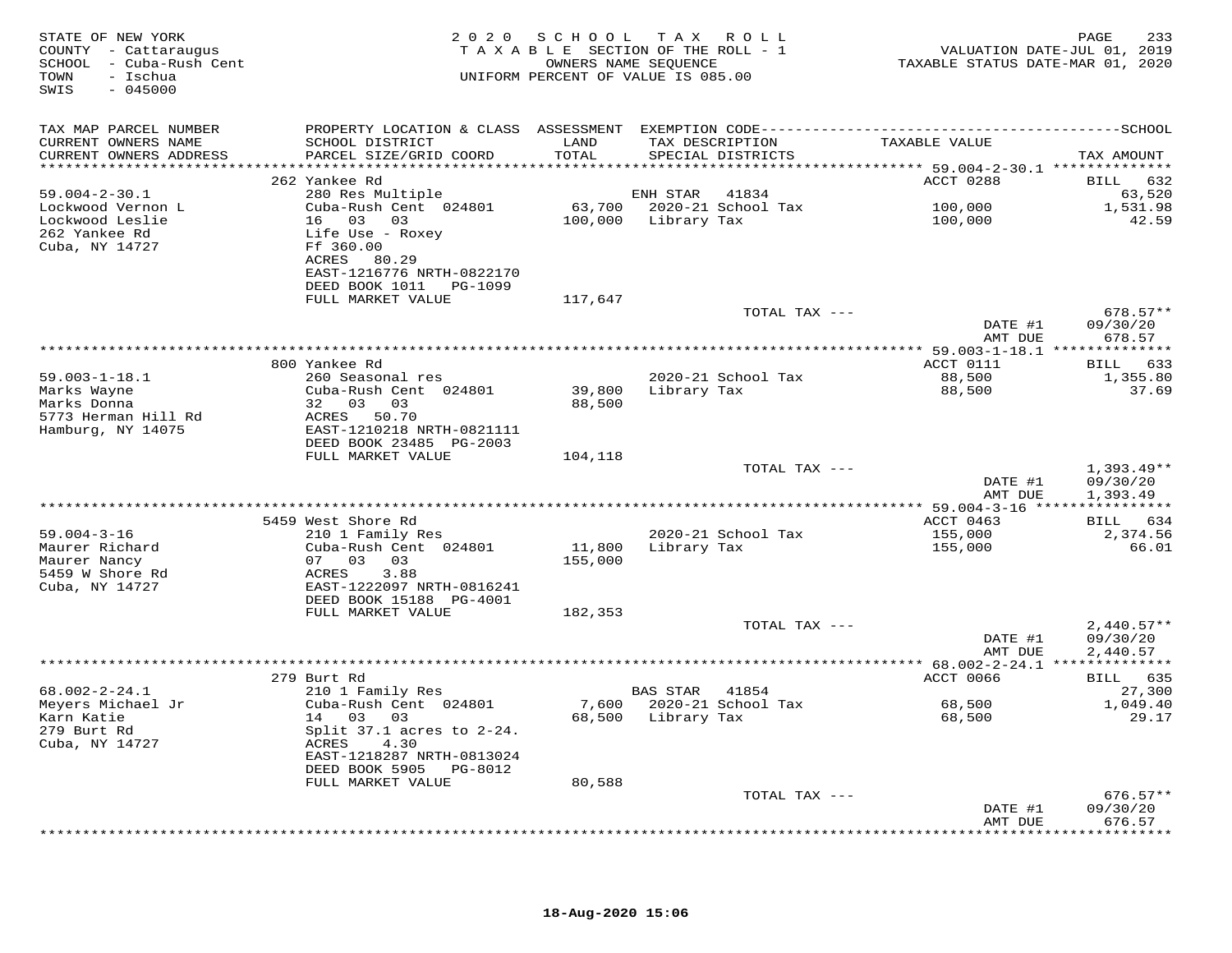| STATE OF NEW YORK<br>COUNTY - Cattaraugus<br>SCHOOL - Cuba-Rush Cent<br>- Ischua<br>TOWN<br>SWIS<br>$-045000$ | 2 0 2 0                                                                                                         | SCHOOL TAX ROLL<br>TAXABLE SECTION OF THE ROLL - 1<br>OWNERS NAME SEOUENCE<br>UNIFORM PERCENT OF VALUE IS 085.00 |                     |                                      | TAXABLE STATUS DATE-MAR 01, 2020 | 234<br>PAGE<br>VALUATION DATE-JUL 01, 2019 |
|---------------------------------------------------------------------------------------------------------------|-----------------------------------------------------------------------------------------------------------------|------------------------------------------------------------------------------------------------------------------|---------------------|--------------------------------------|----------------------------------|--------------------------------------------|
| TAX MAP PARCEL NUMBER<br>CURRENT OWNERS NAME<br>CURRENT OWNERS ADDRESS                                        | SCHOOL DISTRICT<br>PARCEL SIZE/GRID COORD                                                                       | LAND<br>TOTAL                                                                                                    |                     | TAX DESCRIPTION<br>SPECIAL DISTRICTS | TAXABLE VALUE                    | TAX AMOUNT                                 |
|                                                                                                               |                                                                                                                 |                                                                                                                  |                     |                                      |                                  |                                            |
|                                                                                                               | 215 West Shore Rd                                                                                               |                                                                                                                  |                     |                                      | ACCT 0313                        | BILL 636                                   |
| $59.004 - 3 - 21.76$                                                                                          | 210 1 Family Res                                                                                                |                                                                                                                  | AGED C/T/S 41800    |                                      |                                  | 63,500                                     |
| Mikowicz Casimir E<br>215 West Shore Rd                                                                       | Cuba-Rush Cent 024801<br>00 03 03                                                                               |                                                                                                                  | 0 ENH STAR          | 41834<br>127,000 2020-21 School Tax  | 63,500                           | 63,500<br>972.80                           |
| Cuba, NY 14727                                                                                                | EAST-1221650 NRTH-0813047<br>FULL MARKET VALUE                                                                  | 149,412                                                                                                          | Library Tax         |                                      | 63,500                           | 27.04                                      |
|                                                                                                               |                                                                                                                 |                                                                                                                  |                     | TOTAL TAX ---                        |                                  | 103.84**                                   |
|                                                                                                               |                                                                                                                 |                                                                                                                  |                     |                                      | DATE #1<br>AMT DUE               | 09/30/20<br>103.84                         |
|                                                                                                               |                                                                                                                 |                                                                                                                  |                     |                                      |                                  |                                            |
| $68.002 - 1 - 10.6$<br>Mikush Paul                                                                            | Kinney Hollow Rd<br>314 Rural vac<10                                                                            |                                                                                                                  |                     | 2020-21 School Tax                   | ACCT 0890<br>7,900               | 637<br>BILL<br>121.03<br>3.36              |
| Mikush Barbara Jo<br>644 Kettle Town Rd                                                                       | Cuba-Rush Cent 024801<br>4.65<br>ACRES<br>EAST-1212731 NRTH-0811359                                             | 7,900<br>7,900                                                                                                   | Library Tax         |                                      | 7,900                            |                                            |
| Southbury, CT 06499                                                                                           | DEED BOOK 1013 PG-313<br>FULL MARKET VALUE                                                                      | 9,294                                                                                                            |                     |                                      |                                  |                                            |
|                                                                                                               |                                                                                                                 |                                                                                                                  |                     | TOTAL TAX ---                        | DATE #1<br>AMT DUE               | $124.39**$<br>09/30/20<br>124.39           |
|                                                                                                               |                                                                                                                 |                                                                                                                  |                     |                                      |                                  |                                            |
|                                                                                                               | 90 Abbott Rd                                                                                                    |                                                                                                                  |                     |                                      | ACCT 0316                        | BILL 638                                   |
| $59.004 - 2 - 16$                                                                                             | 210 1 Family Res                                                                                                |                                                                                                                  | <b>BAS STAR</b>     | 41854                                |                                  | 27,300                                     |
| Miller Kenneth E<br>Miller Sallie<br>90 Abbotts Rd<br>Cuba, NY 14727                                          | Cuba-Rush Cent 024801<br>08 03 03<br>Inc. $59.004 - 2 - 17.2$ 81.90<br>ACRES 84.26<br>EAST-1220820 NRTH-0821774 |                                                                                                                  | 112,000 Library Tax | 54,800 2020-21 School Tax            | 112,000<br>112,000               | 1,715.81<br>47.70                          |
|                                                                                                               | DEED BOOK 00938 PG-00638                                                                                        |                                                                                                                  |                     |                                      |                                  |                                            |
|                                                                                                               | FULL MARKET VALUE                                                                                               | 131,765                                                                                                          |                     |                                      |                                  |                                            |
|                                                                                                               |                                                                                                                 |                                                                                                                  |                     | TOTAL TAX ---                        | DATE #1<br>AMT DUE               | $1,361.51**$<br>09/30/20<br>1,361.51       |
|                                                                                                               |                                                                                                                 |                                                                                                                  |                     |                                      |                                  |                                            |
|                                                                                                               | 73 Abbott Rd                                                                                                    |                                                                                                                  |                     |                                      | ACCT 0315                        | BILL 639                                   |
| $59.004 - 2 - 17.1$                                                                                           | 210 1 Family Res                                                                                                |                                                                                                                  | <b>BAS STAR</b>     | 41854                                |                                  | 27,300                                     |
| Miller Martha K<br>73 Abbotts Rd<br>Cuba, NY 14727                                                            | Cuba-Rush Cent 024801<br>08 03<br>03<br>5.00<br>ACRES                                                           |                                                                                                                  | 56,000 Library Tax  | 8,200 2020-21 School Tax             | 56,000<br>56,000                 | 857.91<br>23.85                            |
|                                                                                                               | EAST-1220888 NRTH-0822132<br>DEED BOOK 10141 PG-7002<br>FULL MARKET VALUE                                       | 65,882                                                                                                           |                     |                                      |                                  |                                            |
|                                                                                                               |                                                                                                                 |                                                                                                                  |                     | TOTAL TAX ---                        | DATE #1                          | $479.76**$<br>09/30/20                     |
|                                                                                                               |                                                                                                                 |                                                                                                                  |                     |                                      | AMT DUE                          | 479.76<br>* * * * * * * * * * *            |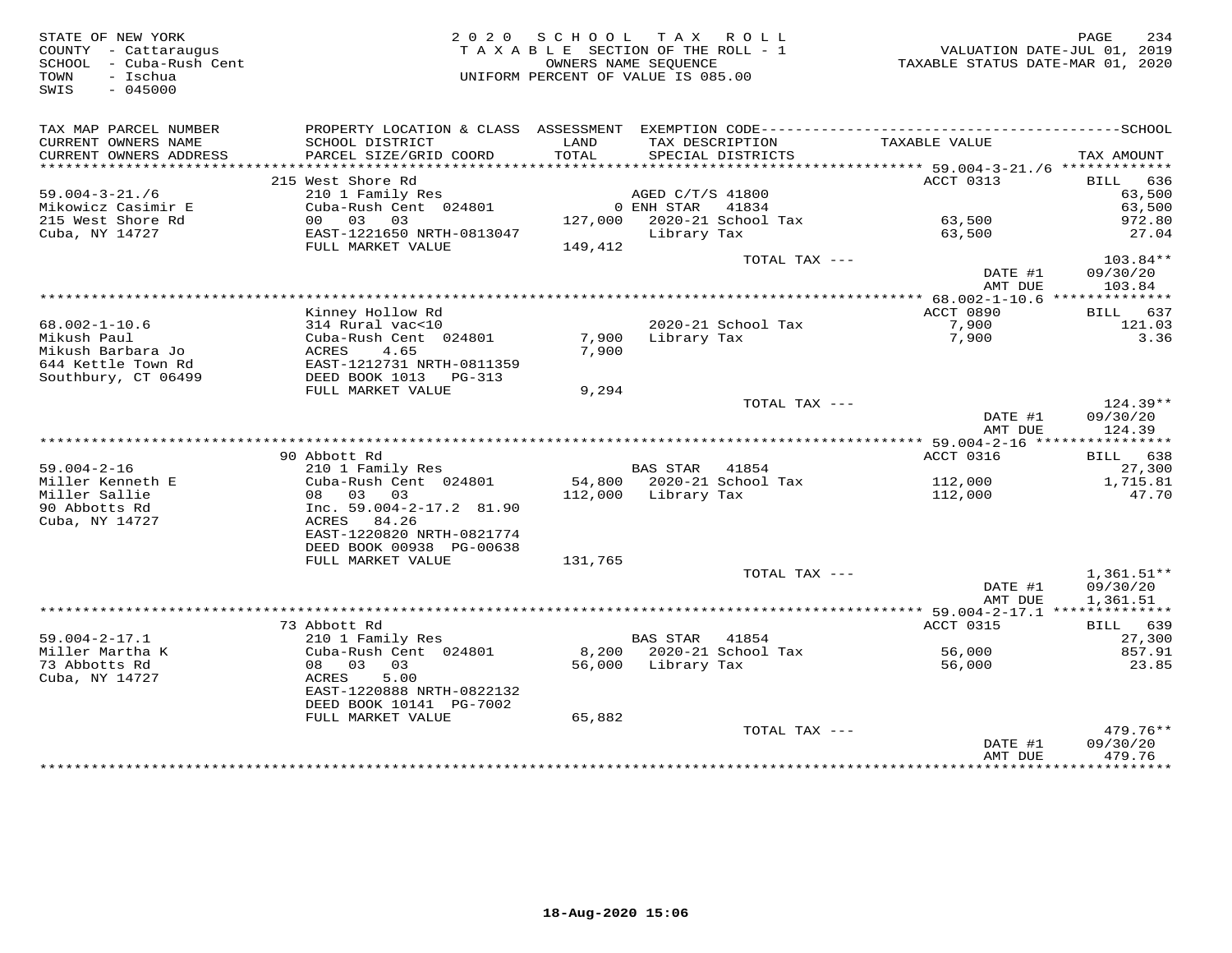| STATE OF NEW YORK<br>COUNTY - Cattaraugus<br>SCHOOL - Cuba-Rush Cent<br>- Ischua<br>TOWN<br>$-045000$<br>SWIS | 2 0 2 0                                                                | S C H O O L<br>TAXABLE SECTION OF THE ROLL - 1<br>OWNERS NAME SEOUENCE<br>UNIFORM PERCENT OF VALUE IS 085.00 |                     | TAX ROLL                             | TAXABLE STATUS DATE-MAR 01, 2020                 | 235<br>PAGE<br>VALUATION DATE-JUL 01, 2019 |
|---------------------------------------------------------------------------------------------------------------|------------------------------------------------------------------------|--------------------------------------------------------------------------------------------------------------|---------------------|--------------------------------------|--------------------------------------------------|--------------------------------------------|
| TAX MAP PARCEL NUMBER<br>CURRENT OWNERS NAME<br>CURRENT OWNERS ADDRESS                                        | SCHOOL DISTRICT<br>PARCEL SIZE/GRID COORD                              | LAND<br>TOTAL                                                                                                |                     | TAX DESCRIPTION<br>SPECIAL DISTRICTS | TAXABLE VALUE                                    | TAX AMOUNT                                 |
|                                                                                                               | 212 West Shore Rd                                                      |                                                                                                              |                     |                                      |                                                  |                                            |
| $59.004 - 3 - 21. / 1$                                                                                        | 210 1 Family Res                                                       |                                                                                                              | ENH STAR            | 41834                                | ACCT 0042                                        | BILL<br>640<br>63,520                      |
| Mohr Robert F                                                                                                 | Cuba-Rush Cent 024801                                                  |                                                                                                              |                     | $0$ 2020-21 School Tax               | 190,000                                          | 2,910.75                                   |
| Mohr Barbara A                                                                                                | 00 03<br>03                                                            |                                                                                                              | 190,000 Library Tax |                                      | 190,000                                          | 80.91                                      |
| 212 W Shore Rd<br>Cuba, NY 14727                                                                              | EAST-1221650 NRTH-0813047<br>DEED BOOK 00951 PG-00738                  |                                                                                                              |                     |                                      |                                                  |                                            |
|                                                                                                               | FULL MARKET VALUE                                                      | 223,529                                                                                                      |                     |                                      |                                                  |                                            |
|                                                                                                               |                                                                        |                                                                                                              |                     | TOTAL TAX ---                        |                                                  | $2,095.66**$                               |
|                                                                                                               |                                                                        |                                                                                                              |                     |                                      | DATE #1                                          | 09/30/20                                   |
|                                                                                                               |                                                                        |                                                                                                              |                     |                                      | AMT DUE                                          | 2,095.66                                   |
|                                                                                                               | 5100 Miller Hill Rd                                                    |                                                                                                              |                     |                                      | ACCT 0519                                        | BILL 641                                   |
| $68.002 - 2 - 22.2$                                                                                           | 210 1 Family Res                                                       |                                                                                                              |                     | 2020-21 School Tax                   | 30,000                                           | 459.59                                     |
| Morehouse Donald J.                                                                                           | Cuba-Rush Cent 024801<br>13<br>03 03                                   | 6,700                                                                                                        | Library Tax         |                                      | 30,000                                           | 12.78                                      |
| 840 E. Blair Avennue<br>Sequim, WA 98382                                                                      | $22.5$ combined $w/22.2$<br>3.10<br>ACRES<br>EAST-1216099 NRTH-0809018 | 30,000                                                                                                       |                     |                                      |                                                  |                                            |
|                                                                                                               | DEED BOOK 20190 PG-8905                                                |                                                                                                              |                     |                                      |                                                  |                                            |
|                                                                                                               | FULL MARKET VALUE                                                      | 35,294                                                                                                       |                     |                                      |                                                  |                                            |
|                                                                                                               |                                                                        |                                                                                                              |                     | TOTAL TAX ---                        | DATE #1<br>AMT DUE                               | $472.37**$<br>09/30/20<br>472.37           |
|                                                                                                               |                                                                        |                                                                                                              |                     |                                      | ****************** 68.002-2-29 ***************** |                                            |
| $68.002 - 2 - 29$                                                                                             | Kinney Holw<br>314 Rural vac<10                                        |                                                                                                              |                     | 2020-21 School Tax                   | ACCT 0953<br>1,800                               | BILL 642<br>27.58                          |
| Morehouse Todd J.                                                                                             | Cuba-Rush Cent 024801                                                  | 1,800                                                                                                        | Library Tax         |                                      | 1,800                                            | 0.77                                       |
| Morehouse Kathryn L.<br>281 Kinney Hollow Rd                                                                  | ACRES<br>2.30<br>EAST-1216982 NRTH-0808147                             | 1,800                                                                                                        |                     |                                      |                                                  |                                            |
| Cuba, NY 14727                                                                                                | DEED BOOK 25062 PG-5001<br>FULL MARKET VALUE                           |                                                                                                              |                     |                                      |                                                  |                                            |
|                                                                                                               |                                                                        | 2,118                                                                                                        |                     | TOTAL TAX ---                        |                                                  | $28.35**$                                  |
|                                                                                                               |                                                                        |                                                                                                              |                     |                                      | DATE #1                                          | 09/30/20                                   |
|                                                                                                               |                                                                        |                                                                                                              |                     |                                      | AMT DUE                                          | 28.35                                      |
|                                                                                                               |                                                                        |                                                                                                              |                     |                                      |                                                  | BILL 643                                   |
| $68.002 - 2 - 18.1$                                                                                           | 399 Kinney Holw<br>240 Rural res                                       |                                                                                                              | ENH STAR            | 41834                                | ACCT 0334                                        | 63,520                                     |
| Napier Richard R                                                                                              | Cuba-Rush Cent 024801                                                  |                                                                                                              |                     | 24,900 2020-21 School Tax            | 80,000                                           | 1,225.58                                   |
| 399 Kinney Holw                                                                                               | 13 03 03                                                               |                                                                                                              | 80,000 Library Tax  |                                      | 80,000                                           | 34.07                                      |
| Cuba, NY 14727                                                                                                | ACRES 28.10<br>EAST-1215773 NRTH-0808297<br>DEED BOOK 813<br>PG-00360  |                                                                                                              |                     |                                      |                                                  |                                            |
|                                                                                                               | FULL MARKET VALUE                                                      | 94,118                                                                                                       |                     |                                      |                                                  |                                            |
|                                                                                                               |                                                                        |                                                                                                              |                     | TOTAL TAX ---                        | DATE #1                                          | $363.65**$<br>09/30/20                     |
|                                                                                                               |                                                                        |                                                                                                              |                     |                                      | AMT DUE                                          | 363.65                                     |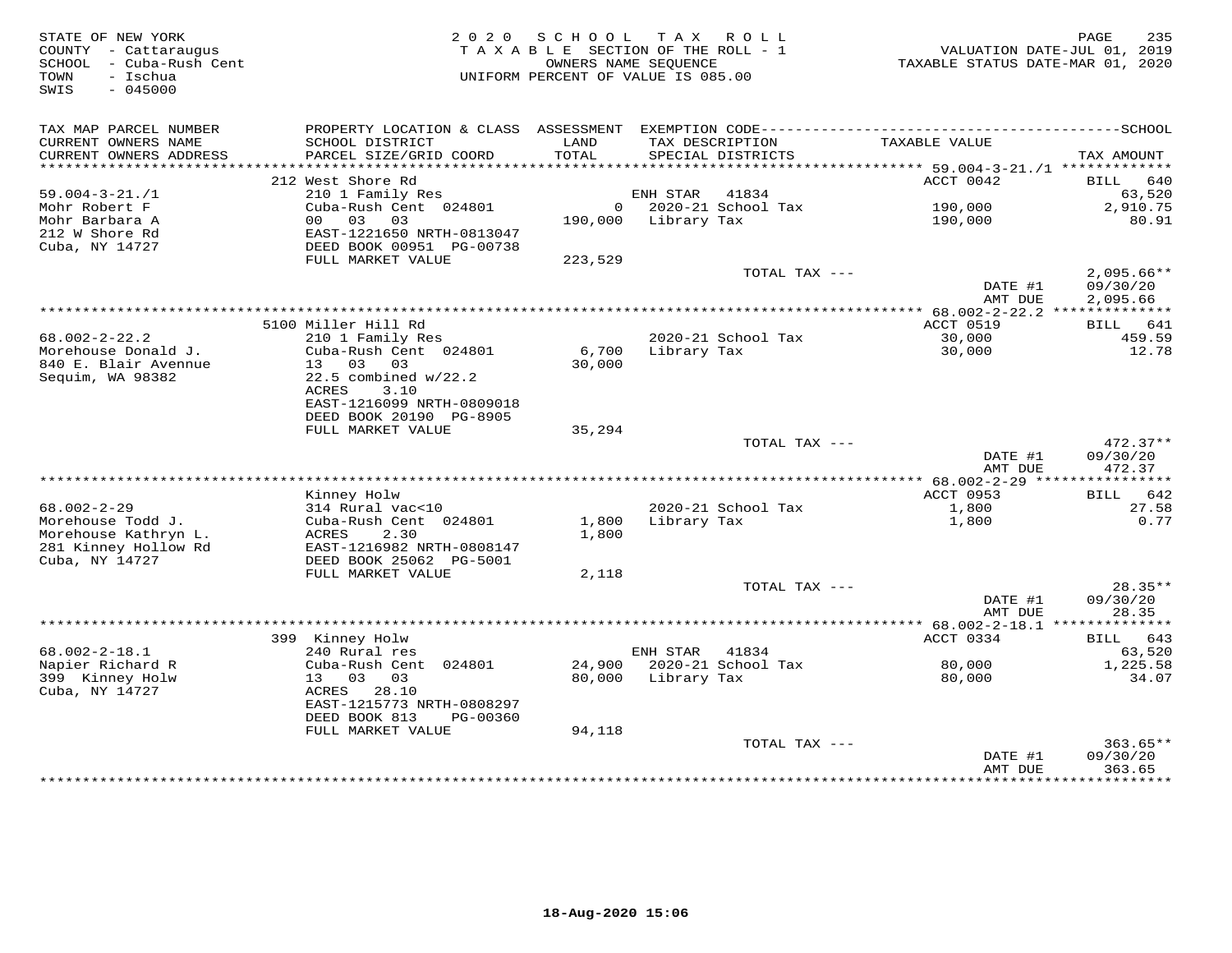| STATE OF NEW YORK<br>COUNTY - Cattaraugus<br>SCHOOL - Cuba-Rush Cent<br>TOWN<br>- Ischua<br>SWIS<br>$-045000$ | 2020                                         |               | SCHOOL TAX ROLL<br>TAXABLE SECTION OF THE ROLL - 1<br>OWNERS NAME SEQUENCE<br>UNIFORM PERCENT OF VALUE IS 085.00 | 1<br>VALUATION DATE-JUL 01, 2019<br>TAXABLE STATUS DATE-MAR 01, 2020 | PAGE<br>236        |
|---------------------------------------------------------------------------------------------------------------|----------------------------------------------|---------------|------------------------------------------------------------------------------------------------------------------|----------------------------------------------------------------------|--------------------|
| TAX MAP PARCEL NUMBER                                                                                         |                                              |               | PROPERTY LOCATION & CLASS ASSESSMENT EXEMPTION CODE-----------------------------------SCHOOL                     |                                                                      |                    |
| CURRENT OWNERS NAME<br>CURRENT OWNERS ADDRESS<br>**********************                                       | SCHOOL DISTRICT<br>PARCEL SIZE/GRID COORD    | LAND<br>TOTAL | TAX DESCRIPTION<br>SPECIAL DISTRICTS                                                                             | TAXABLE VALUE                                                        | TAX AMOUNT         |
|                                                                                                               | 1160 Yankee Hill Rd                          |               |                                                                                                                  | ACCT 0222                                                            | <b>BILL</b><br>644 |
| $59.003 - 1 - 24$                                                                                             | 270 Mfg housing                              |               | 2020-21 School Tax                                                                                               | 38,000                                                               | 582.15             |
| Neff Joseph                                                                                                   | Cuba-Rush Cent 024801                        |               | 6,500 Library Tax                                                                                                | 38,000                                                               | 16.18              |
| 1160 Yankee Hill Rd                                                                                           | 32 03 03                                     | 38,000        |                                                                                                                  |                                                                      |                    |
| Cuba, NY 14727                                                                                                | ACRES<br>2.86                                |               |                                                                                                                  |                                                                      |                    |
|                                                                                                               | EAST-1207829 NRTH-0820083                    |               |                                                                                                                  |                                                                      |                    |
|                                                                                                               | DEED BOOK 20530 PG-5002<br>FULL MARKET VALUE | 44,706        |                                                                                                                  |                                                                      |                    |
|                                                                                                               |                                              |               | TOTAL TAX ---                                                                                                    |                                                                      | 598.33**           |
|                                                                                                               |                                              |               |                                                                                                                  | DATE #1                                                              | 09/30/20           |
|                                                                                                               |                                              |               |                                                                                                                  | AMT DUE                                                              | 598.33             |
|                                                                                                               |                                              |               |                                                                                                                  |                                                                      |                    |
|                                                                                                               | 344 Burt Rd                                  |               |                                                                                                                  | ACCT 0862                                                            | BILL 645           |
| $68.002 - 2 - 25.2$<br>Nicol William S                                                                        | 240 Rural res<br>Cuba-Rush Cent 024801       | 24,000        | 2020-21 School Tax<br>Library Tax                                                                                | 140,000<br>140,000                                                   | 2,144.77<br>59.62  |
| Nicol Tracy A                                                                                                 | 14 03 03                                     | 140,000       |                                                                                                                  |                                                                      |                    |
| 344 Burt Rd                                                                                                   | Ff 1040.00                                   |               |                                                                                                                  |                                                                      |                    |
| Cuba, NY 14727                                                                                                | ACRES<br>26.85 BANK<br>084                   |               |                                                                                                                  |                                                                      |                    |
|                                                                                                               | EAST-1217263 NRTH-0813767                    |               |                                                                                                                  |                                                                      |                    |
|                                                                                                               | DEED BOOK 19405 PG-7001                      |               |                                                                                                                  |                                                                      |                    |
|                                                                                                               | FULL MARKET VALUE                            | 164,706       | TOTAL TAX ---                                                                                                    |                                                                      | $2,204.39**$       |
|                                                                                                               |                                              |               |                                                                                                                  | DATE #1                                                              | 09/30/20           |
|                                                                                                               |                                              |               |                                                                                                                  | AMT DUE                                                              | 2,204.39           |
|                                                                                                               |                                              |               |                                                                                                                  |                                                                      |                    |
|                                                                                                               | 5354 Miller Hill Rd                          |               |                                                                                                                  | ACCT 0792                                                            | BILL 646           |
| $68.002 - 1 - 6.2$<br>O'Neill Dennis                                                                          | 210 1 Family Res<br>Cuba-Rush Cent 024801    |               | BAS STAR 41854<br>18,900 2020-21 School Tax                                                                      | 34,000                                                               | 27,300<br>520.87   |
| Van Schaick Yvonne                                                                                            | 22 03 03                                     |               | 34,000 Library Tax                                                                                               | 34,000                                                               | 14.48              |
| 5354 Miller Hill Rd                                                                                           | ACRES 19.50                                  |               |                                                                                                                  |                                                                      |                    |
| Cuba, NY 14727                                                                                                | EAST-1214622 NRTH-0814810                    |               |                                                                                                                  |                                                                      |                    |
|                                                                                                               | DEED BOOK 12183 PG-4003                      |               |                                                                                                                  |                                                                      |                    |
|                                                                                                               | FULL MARKET VALUE                            | 40,000        | TOTAL TAX ---                                                                                                    |                                                                      | 133.35**           |
|                                                                                                               |                                              |               |                                                                                                                  | DATE #1                                                              | 09/30/20           |
|                                                                                                               |                                              |               |                                                                                                                  | AMT DUE                                                              | 133.35             |
|                                                                                                               |                                              |               |                                                                                                                  |                                                                      |                    |
|                                                                                                               | Abbott Rd                                    |               |                                                                                                                  | ACCT 0477                                                            | BILL 647           |
| $59.004 - 2 - 6$                                                                                              | 314 Rural vac<10                             |               | 2020-21 School Tax                                                                                               | 100                                                                  | 1.53               |
| O'Neill J. Christopher<br>O'Neill Elizabeth A                                                                 | Cuba-Rush Cent 024801<br>08 03 03            | 100           | 100 Library Tax                                                                                                  | 100                                                                  | 0.04               |
| 7495 E Flats Rd                                                                                               | FRNT 36.00 DPTH<br>29.00                     |               |                                                                                                                  |                                                                      |                    |
| East Otto, NY 14729                                                                                           | 0.02<br>ACRES                                |               |                                                                                                                  |                                                                      |                    |
|                                                                                                               | EAST-1219634 NRTH-0822753                    |               |                                                                                                                  |                                                                      |                    |
|                                                                                                               | DEED BOOK 8237 PG-8002                       |               |                                                                                                                  |                                                                      |                    |
|                                                                                                               | FULL MARKET VALUE                            | 118           | TOTAL TAX ---                                                                                                    |                                                                      | $1.57**$           |
|                                                                                                               |                                              |               |                                                                                                                  | DATE #1                                                              | 09/30/20           |
|                                                                                                               |                                              |               |                                                                                                                  | AMT DUE                                                              | 1.57               |
|                                                                                                               |                                              |               |                                                                                                                  | + + + + + + + + + + + + +                                            | <b>++++++</b>      |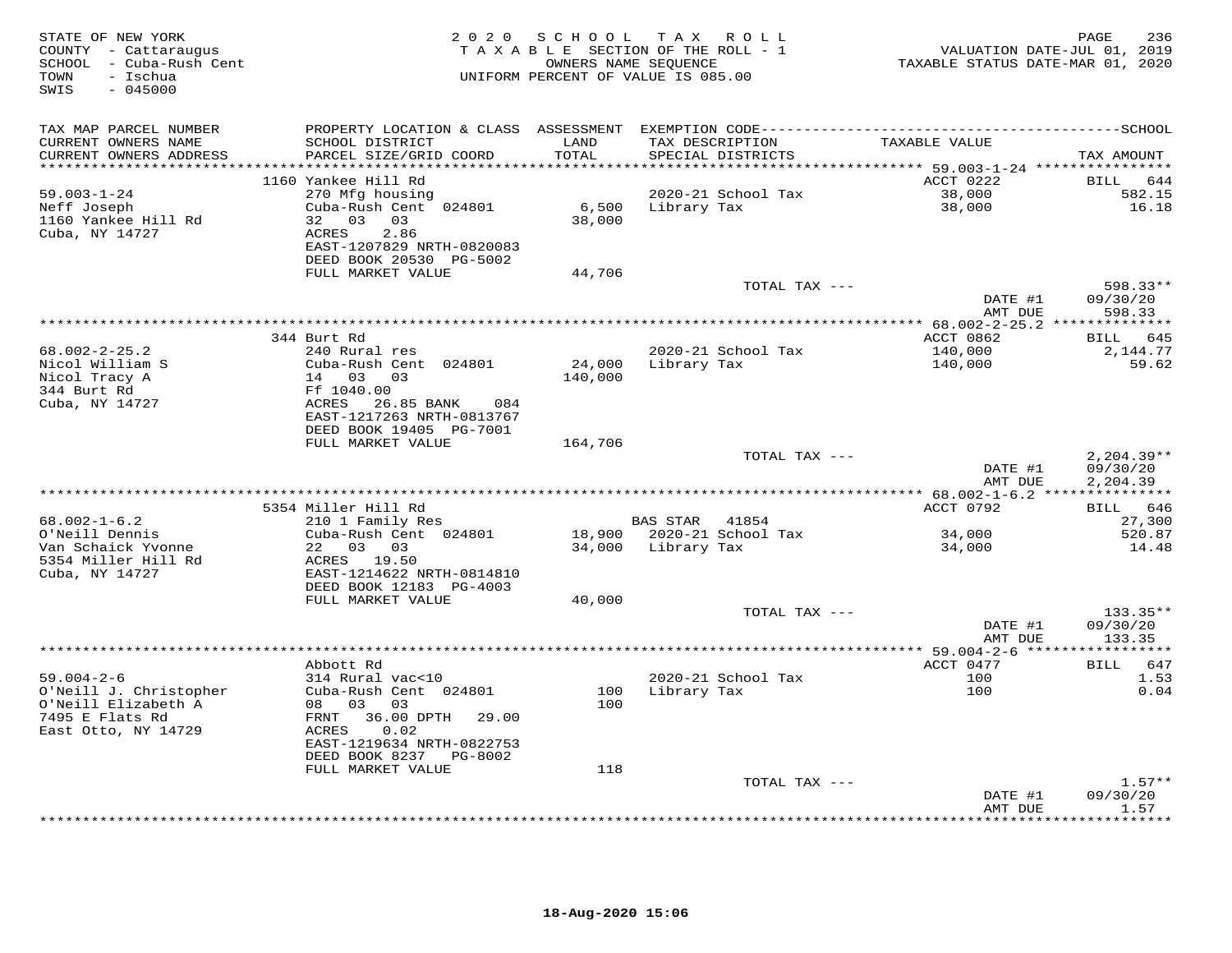| STATE OF NEW YORK<br>COUNTY - Cattaraugus<br>SCHOOL - Cuba-Rush Cent<br>TOWN<br>- Ischua<br>SWIS<br>$-045000$ |                                                                        | 2020 SCHOOL    | T A X<br>ROLL<br>TAXABLE SECTION OF THE ROLL - 1<br>OWNERS NAME SEQUENCE<br>UNIFORM PERCENT OF VALUE IS 085.00 | VALUATION DATE-JUL 01, 2019<br>TAXABLE STATUS DATE-MAR 01, 2020 | 237<br>PAGE                       |
|---------------------------------------------------------------------------------------------------------------|------------------------------------------------------------------------|----------------|----------------------------------------------------------------------------------------------------------------|-----------------------------------------------------------------|-----------------------------------|
| TAX MAP PARCEL NUMBER                                                                                         | PROPERTY LOCATION & CLASS ASSESSMENT                                   |                |                                                                                                                |                                                                 |                                   |
| CURRENT OWNERS NAME<br>CURRENT OWNERS ADDRESS<br>***********************                                      | SCHOOL DISTRICT<br>PARCEL SIZE/GRID COORD<br>************************  | LAND<br>TOTAL  | TAX DESCRIPTION<br>SPECIAL DISTRICTS                                                                           | TAXABLE VALUE                                                   | TAX AMOUNT                        |
|                                                                                                               | Johnson Hollow Rd                                                      |                |                                                                                                                | ACCT 0951                                                       | <b>BILL</b><br>648                |
| $68.002 - 2 - 2.2$                                                                                            | 323 Vacant rural                                                       |                | 2020-21 School Tax                                                                                             | 9,000                                                           | 137.88                            |
| O'Neill Jennifer E<br>Klubek Brandon<br>766 French Rd<br>Cheektowaga, NY 14227                                | Cuba-Rush Cent 024801<br>14 03 03<br>FRNT 374.00 DPTH<br>ACRES<br>6.00 | 9,000<br>9,000 | Library Tax                                                                                                    | 9,000                                                           | 3.83                              |
|                                                                                                               | EAST-1216052 NRTH-0814920<br>DEED BOOK 29064 PG-3001                   |                |                                                                                                                |                                                                 |                                   |
|                                                                                                               | FULL MARKET VALUE                                                      | 10,588         |                                                                                                                |                                                                 |                                   |
|                                                                                                               |                                                                        |                | TOTAL TAX ---                                                                                                  | DATE #1                                                         | 141.71**<br>09/30/20              |
|                                                                                                               |                                                                        |                |                                                                                                                | AMT DUE                                                         | 141.71<br>* * * * * * * * * * *   |
|                                                                                                               | 5521 Union Valley Rd                                                   |                |                                                                                                                | ********** 59.004-1-6.1 ***<br>ACCT 0356                        | 649<br>BILL                       |
| $59.004 - 1 - 6.1$                                                                                            | 280 Res Multiple                                                       |                | BAS STAR<br>41854                                                                                              |                                                                 | 27,300                            |
| Ostrum Timothy R                                                                                              | Cuba-Rush Cent 024801                                                  | 20,200         | 2020-21 School Tax                                                                                             | 51,600                                                          | 790.50                            |
| Ostrum Deborah R                                                                                              | 27 03 03                                                               | 51,600         | Library Tax                                                                                                    | 51,600                                                          | 21.97                             |
| 5521 Union Hill Rd                                                                                            | ACRES 21.35                                                            |                |                                                                                                                |                                                                 |                                   |
| Cuba, NY 14727                                                                                                | EAST-1211742 NRTH-0816183                                              |                |                                                                                                                |                                                                 |                                   |
|                                                                                                               | DEED BOOK 1012    PG-181                                               |                |                                                                                                                |                                                                 |                                   |
|                                                                                                               | FULL MARKET VALUE                                                      | 60,706         |                                                                                                                |                                                                 |                                   |
|                                                                                                               |                                                                        |                | TOTAL TAX ---                                                                                                  |                                                                 | $410.47**$                        |
|                                                                                                               |                                                                        |                |                                                                                                                | DATE #1<br>AMT DUE                                              | 09/30/20<br>410.47<br>*********** |
|                                                                                                               | Johnson Hollow Rd                                                      |                |                                                                                                                | ************ 68.001-1-7.1 ***<br>ACCT 0349                      | BILL 650                          |
| $68.001 - 1 - 7.1$                                                                                            | 260 Seasonal res                                                       |                | 2020-21 School Tax                                                                                             | 52,000                                                          | 796.63                            |
| Parsons Terry                                                                                                 | Cuba-Rush Cent 024801                                                  | 14,000         | Library Tax                                                                                                    | 52,000                                                          | 22.14                             |
| Parsons Elizabeth                                                                                             | 29 03 03                                                               | 52,000         |                                                                                                                |                                                                 |                                   |
| 386 Broad St                                                                                                  | ACRES 12.68                                                            |                |                                                                                                                |                                                                 |                                   |
| Tonawanda, NY 14150                                                                                           | EAST-1210643 NRTH-0811311                                              |                |                                                                                                                |                                                                 |                                   |
|                                                                                                               | DEED BOOK 11904 PG-9001                                                |                |                                                                                                                |                                                                 |                                   |
|                                                                                                               | FULL MARKET VALUE                                                      | 61,176         | TOTAL TAX ---                                                                                                  |                                                                 | 818.77**                          |
|                                                                                                               |                                                                        |                |                                                                                                                | DATE #1<br>AMT DUE                                              | 09/30/20<br>818.77                |
|                                                                                                               |                                                                        |                |                                                                                                                |                                                                 |                                   |
|                                                                                                               | 208 Johnson Hollow Rd                                                  |                |                                                                                                                | ACCT 0355                                                       | BILL 651                          |
| $59.004 - 3 - 18$                                                                                             | 323 Vacant rural                                                       |                | 2020-21 School Tax                                                                                             | 21,000                                                          | 321.71                            |
| Patten Brian T                                                                                                | Cuba-Rush Cent 024801                                                  | 21,000         | Library Tax                                                                                                    | 21,000                                                          | 8.94                              |
| 117 Sparling Dr                                                                                               | 15 03 03                                                               | 21,000         |                                                                                                                |                                                                 |                                   |
| Rochester, NY 14616                                                                                           | ACRES 22.33                                                            |                |                                                                                                                |                                                                 |                                   |
|                                                                                                               | EAST-1217255 NRTH-0816535<br>DEED BOOK 8780 PG-9001                    |                |                                                                                                                |                                                                 |                                   |
|                                                                                                               | FULL MARKET VALUE                                                      | 24,706         |                                                                                                                |                                                                 |                                   |
|                                                                                                               |                                                                        |                | TOTAL TAX ---                                                                                                  |                                                                 | $330.65**$                        |
|                                                                                                               |                                                                        |                |                                                                                                                | DATE #1                                                         | 09/30/20                          |
|                                                                                                               |                                                                        |                |                                                                                                                | AMT DUE                                                         | 330.65<br>* * * * * * * * * *     |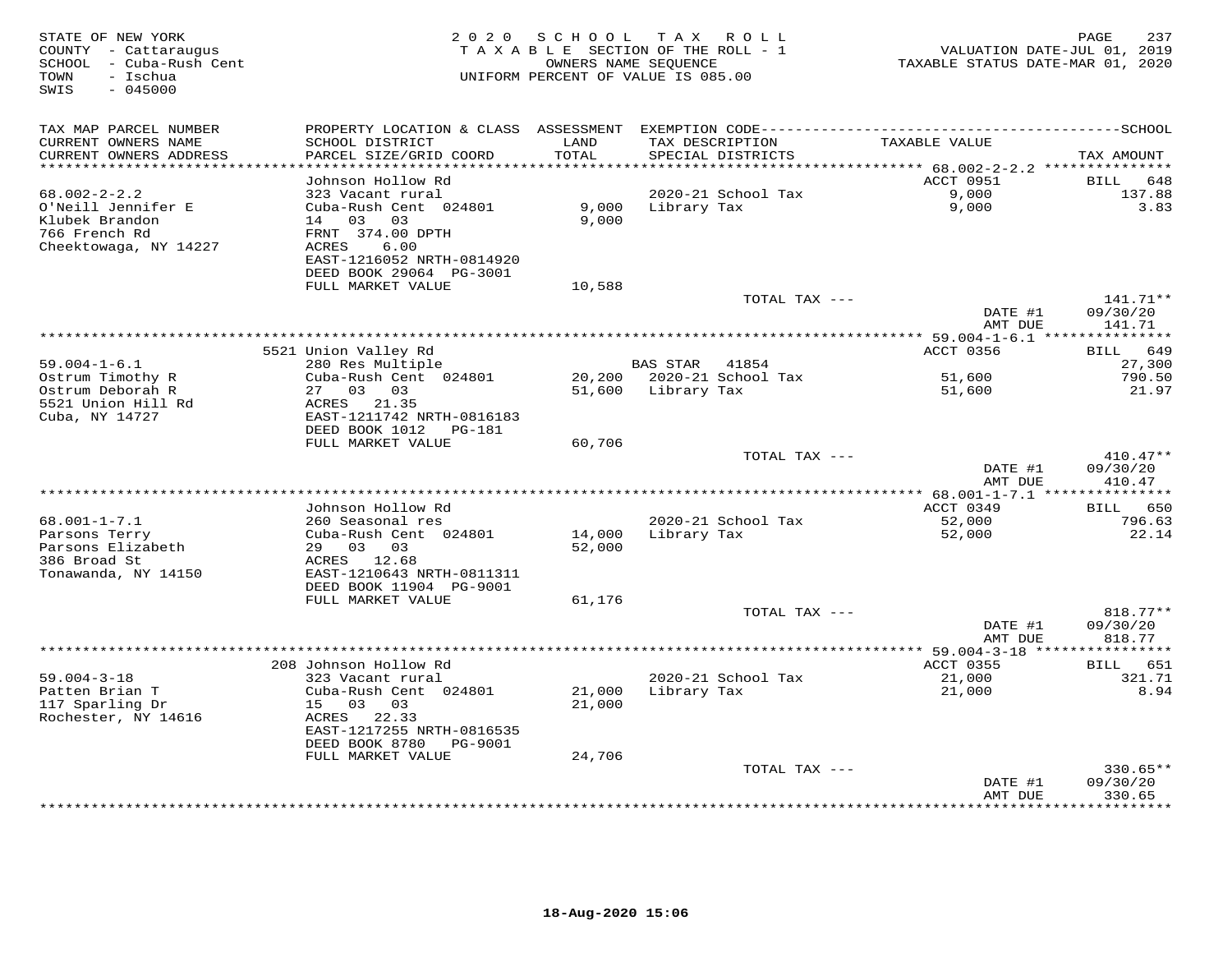| STATE OF NEW YORK<br>COUNTY - Cattaraugus<br>SCHOOL - Cuba-Rush Cent<br>- Ischua<br>TOWN<br>SWIS<br>$-045000$ | 2 0 2 0                                                                                                                                              | SCHOOL            | T A X<br>R O L L<br>TAXABLE SECTION OF THE ROLL - 1<br>OWNERS NAME SEOUENCE<br>UNIFORM PERCENT OF VALUE IS 085.00 | TAXABLE STATUS DATE-MAR 01, 2020       | 238<br>PAGE<br>VALUATION DATE-JUL 01, 2019 |
|---------------------------------------------------------------------------------------------------------------|------------------------------------------------------------------------------------------------------------------------------------------------------|-------------------|-------------------------------------------------------------------------------------------------------------------|----------------------------------------|--------------------------------------------|
| TAX MAP PARCEL NUMBER<br>CURRENT OWNERS NAME<br>CURRENT OWNERS ADDRESS                                        | SCHOOL DISTRICT<br>PARCEL SIZE/GRID COORD<br>***********************                                                                                 | LAND<br>TOTAL     | TAX DESCRIPTION<br>SPECIAL DISTRICTS                                                                              | TAXABLE VALUE                          | TAX AMOUNT                                 |
| ***********************                                                                                       | Kinney Hollow Rd                                                                                                                                     |                   |                                                                                                                   | ACCT 0596                              | <b>BILL</b><br>652                         |
| $68.002 - 1 - 11.3$<br>Penn York Resources Inc<br>1716 Honeoye Rd<br>Shinglehouse, PA 16748                   | 323 Vacant rural<br>Cuba-Rush Cent 024801<br>03<br>03<br>21<br>ACRES 16.63<br>EAST-1211826 NRTH-0811708                                              | 16,900<br>16,900  | 2020-21 School Tax<br>Library Tax                                                                                 | 16,900<br>16,900                       | 258.90<br>7.20                             |
|                                                                                                               | DEED BOOK 1010<br>PG-543                                                                                                                             |                   |                                                                                                                   |                                        |                                            |
|                                                                                                               | FULL MARKET VALUE                                                                                                                                    | 19,882            |                                                                                                                   |                                        |                                            |
|                                                                                                               |                                                                                                                                                      |                   | TOTAL TAX ---                                                                                                     | DATE #1<br>AMT DUE                     | $266.10**$<br>09/30/20<br>266.10           |
|                                                                                                               | Yankee Rd                                                                                                                                            |                   | ***********************                                                                                           | $* 59.003 - 1 - 18.2$ ***<br>ACCT 0719 | ***********<br>653                         |
| $59.003 - 1 - 18.2$<br>Phillips Mark J<br>Phillips Margaret A<br>RD 3 Brown Rd<br>Cuba, NY 14727              | 260 Seasonal res<br>Cuba-Rush Cent 024801<br>32 03 03<br>ACRES 28.33<br>EAST-1210183 NRTH-0822720<br>DEED BOOK 998<br>$PG-86$                        | 25,100<br>27,100  | 2020-21 School Tax<br>Library Tax                                                                                 | 27,100<br>27,100                       | BILL<br>415.17<br>11.54                    |
|                                                                                                               | FULL MARKET VALUE                                                                                                                                    | 31,882            |                                                                                                                   |                                        |                                            |
|                                                                                                               |                                                                                                                                                      |                   | TOTAL TAX ---                                                                                                     | DATE #1<br>AMT DUE                     | 426.71**<br>09/30/20<br>426.71             |
|                                                                                                               |                                                                                                                                                      |                   |                                                                                                                   | ** 59.003-1-11.2 **************        |                                            |
| $59.003 - 1 - 11.2$<br>Phillips Mark J.<br>5950 Brown Road<br>Cuba, NY 14727                                  | Carpenter Hill Rd<br>314 Rural vac<10<br>Cuba-Rush Cent 024801<br>32 03<br>03<br>ACRES 14.75<br>EAST-1208150 NRTH-0823093<br>DEED BOOK 25239 PG-9001 | 15,000<br>15,000  | 2020-21 School Tax<br>Library Tax                                                                                 | ACCT 0590<br>15,000<br>15,000          | 654<br>BILL<br>229.80<br>6.39              |
|                                                                                                               | FULL MARKET VALUE                                                                                                                                    | 17,647            |                                                                                                                   |                                        |                                            |
|                                                                                                               |                                                                                                                                                      |                   | TOTAL TAX ---                                                                                                     | DATE #1<br>AMT DUE                     | 236.19**<br>09/30/20<br>236.19             |
|                                                                                                               |                                                                                                                                                      |                   |                                                                                                                   | ************ 68.002-2-25.1 *****       | *********                                  |
| $68.002 - 2 - 25.1$<br>Piosenka Charles A                                                                     | 5180 Burt Rd<br>240 Rural res<br>Cuba-Rush Cent 024801                                                                                               | 13,900            | 2020-21 School Tax<br>Library Tax                                                                                 | ACCT 0063<br>99,500<br>99,500          | 655<br><b>BILL</b><br>1,524.32<br>42.37    |
| 5180 Burt Hill Rd<br>Cuba, NY 14727                                                                           | 14<br>03<br>03<br>ACRES<br>12.55<br>EAST-1218401 NRTH-0813791<br>DEED BOOK 7331<br>PG-2001<br>FULL MARKET VALUE                                      | 99,500<br>117,059 |                                                                                                                   |                                        |                                            |
|                                                                                                               |                                                                                                                                                      |                   | TOTAL TAX ---                                                                                                     | DATE #1<br>AMT DUE                     | $1,566.69**$<br>09/30/20<br>1,566.69       |
|                                                                                                               |                                                                                                                                                      |                   |                                                                                                                   | *****************************          |                                            |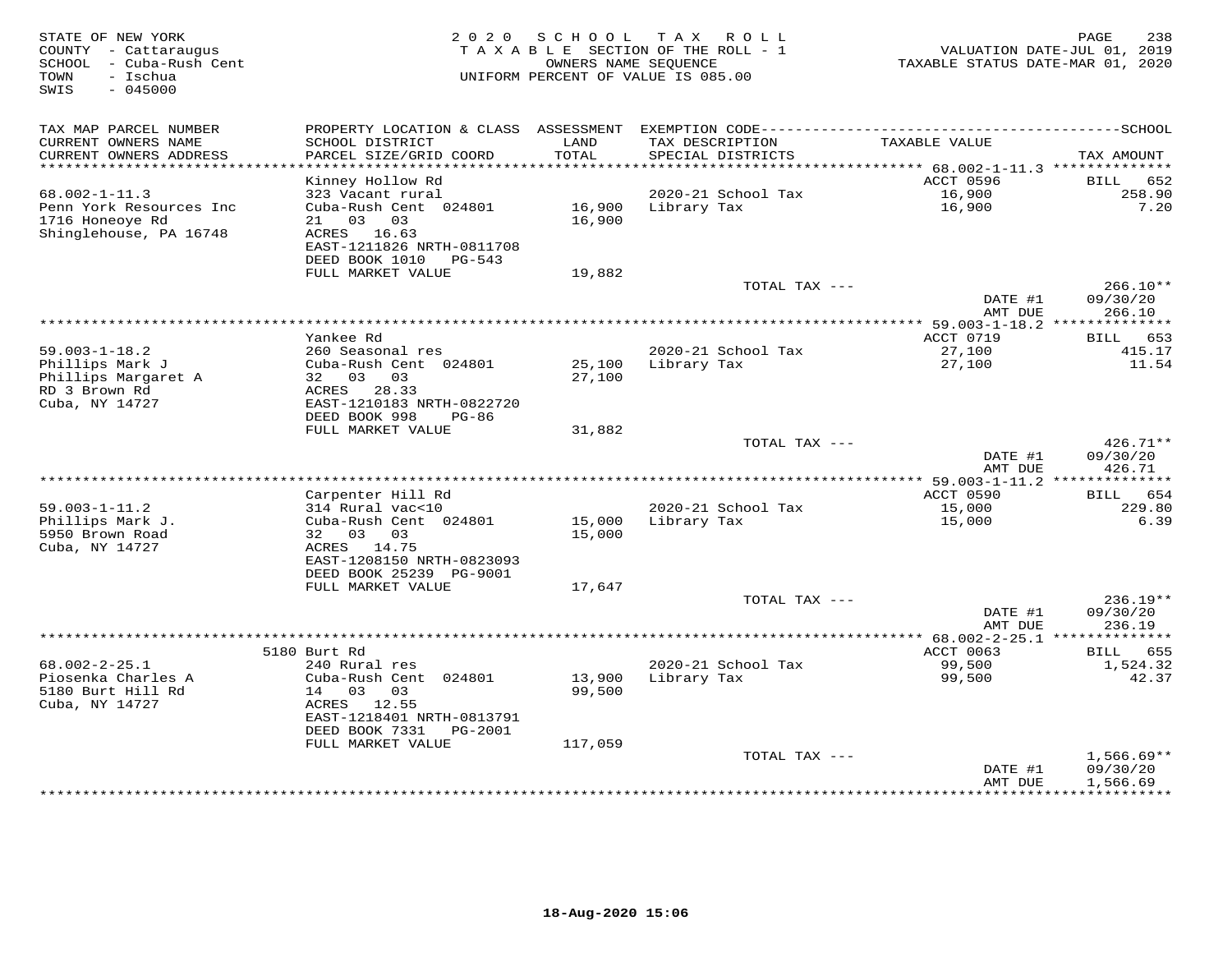| STATE OF NEW YORK<br>COUNTY - Cattaraugus<br>SCHOOL - Cuba-Rush Cent<br>- Ischua<br>TOWN<br>$-045000$<br>SWIS |                                             |         | 2020 SCHOOL TAX ROLL<br>TAXABLE SECTION OF THE ROLL - 1<br>OWNERS NAME SEQUENCE<br>UNIFORM PERCENT OF VALUE IS 085.00 | VALUATION DATE-JUL 01, 2019<br>TAXABLE STATUS DATE-MAR 01, 2020 | PAGE<br>239              |
|---------------------------------------------------------------------------------------------------------------|---------------------------------------------|---------|-----------------------------------------------------------------------------------------------------------------------|-----------------------------------------------------------------|--------------------------|
| TAX MAP PARCEL NUMBER                                                                                         |                                             |         |                                                                                                                       |                                                                 |                          |
| CURRENT OWNERS NAME                                                                                           | SCHOOL DISTRICT                             | LAND    | TAX DESCRIPTION                                                                                                       | TAXABLE VALUE                                                   |                          |
| CURRENT OWNERS ADDRESS                                                                                        | PARCEL SIZE/GRID COORD                      | TOTAL   | SPECIAL DISTRICTS                                                                                                     |                                                                 | TAX AMOUNT               |
|                                                                                                               | 212 1/2A West Shore Rd                      |         |                                                                                                                       | ACCT 0200                                                       | BILL 656                 |
| $59.004 - 3 - 21.72$                                                                                          | 210 1 Family Res                            |         | ENH STAR 41834                                                                                                        |                                                                 | 63,520                   |
| Place Carol                                                                                                   | Cuba-Rush Cent 024801                       |         | $0$ 2020-21 School Tax                                                                                                | 152,000                                                         | 2,328.60                 |
| 212 1/2 W West Shore Rd                                                                                       | $00 - 03$<br>$-03$                          |         | 152,000 Library Tax                                                                                                   | 152,000                                                         | 64.73                    |
| Cuba, NY 14727                                                                                                | EAST-1221650 NRTH-0813047                   |         |                                                                                                                       |                                                                 |                          |
|                                                                                                               | FULL MARKET VALUE                           | 178,824 |                                                                                                                       |                                                                 |                          |
|                                                                                                               |                                             |         | TOTAL TAX ---                                                                                                         | DATE #1                                                         | $1,497.33**$<br>09/30/20 |
|                                                                                                               |                                             |         |                                                                                                                       | AMT DUE                                                         | 1,497.33                 |
|                                                                                                               |                                             |         |                                                                                                                       |                                                                 |                          |
|                                                                                                               | 212 B West Shore Rd                         |         |                                                                                                                       | ACCT 0475                                                       | BILL 657                 |
| $59.004 - 3 - 21.73$                                                                                          | 312 Vac w/imprv                             |         | 2020-21 School Tax                                                                                                    | 500                                                             | 7.66                     |
| Place Carol<br>212 1/2 West Shore Rd                                                                          | Cuba-Rush Cent 024801<br>$00 - 03$<br>$-03$ | 500     | 0 Library Tax                                                                                                         | 500                                                             | 0.21                     |
| Cuba, NY 14727                                                                                                | EAST-1221650 NRTH-0813047                   |         |                                                                                                                       |                                                                 |                          |
|                                                                                                               | FULL MARKET VALUE                           | 588     |                                                                                                                       |                                                                 |                          |
|                                                                                                               |                                             |         | TOTAL TAX ---                                                                                                         |                                                                 | $7.87**$                 |
|                                                                                                               |                                             |         |                                                                                                                       | DATE #1<br>AMT DUE                                              | 09/30/20<br>7.87         |
|                                                                                                               |                                             |         |                                                                                                                       |                                                                 |                          |
|                                                                                                               | 5955 Ingalls Rd                             |         |                                                                                                                       | ACCT 0335                                                       | BILL 658                 |
| $59.004 - 2 - 9.2$<br>Poore Erick A                                                                           | 240 Rural res<br>Cuba-Rush Cent 024801      | 13,300  | 2020-21 School Tax<br>Library Tax                                                                                     | 100,000<br>100,000                                              | 1,531.98<br>42.59        |
| Poore Abby                                                                                                    | 08 03 03                                    | 100,000 |                                                                                                                       |                                                                 |                          |
| 5955 Ingalls Road                                                                                             | ACRES 11.15                                 |         |                                                                                                                       |                                                                 |                          |
| Cuba, NY 14727                                                                                                | EAST-1218991 NRTH-0823615                   |         |                                                                                                                       |                                                                 |                          |
|                                                                                                               | DEED BOOK 23933 PG-3001                     |         |                                                                                                                       |                                                                 |                          |
|                                                                                                               | FULL MARKET VALUE                           | 117,647 |                                                                                                                       |                                                                 |                          |
|                                                                                                               |                                             |         | TOTAL TAX ---                                                                                                         | DATE #1                                                         | $1,574.57**$<br>09/30/20 |
|                                                                                                               |                                             |         |                                                                                                                       | AMT DUE                                                         | 1,574.57                 |
|                                                                                                               |                                             |         |                                                                                                                       |                                                                 |                          |
|                                                                                                               | 1001 Johnson Hollow Rd                      |         |                                                                                                                       | ACCT 0023                                                       | BILL 659                 |
| $68.001 - 1 - 13$                                                                                             | 210 1 Family Res                            |         | BAS STAR 41854                                                                                                        |                                                                 | 27,300                   |
| Ratzel Daniel J<br>1001 Johnson Hollow Rd                                                                     | Cuba-Rush Cent 024801<br>29 03 03           |         | 10,800 2020-21 School Tax<br>52,000 Library Tax                                                                       | 52,000<br>52,000                                                | 796.63<br>22.14          |
| Hinsdale, NY 14743                                                                                            | 8.42<br>ACRES                               |         |                                                                                                                       |                                                                 |                          |
|                                                                                                               | EAST-1209521 NRTH-0809799                   |         |                                                                                                                       |                                                                 |                          |
|                                                                                                               | DEED BOOK 00970 PG-00321                    |         |                                                                                                                       |                                                                 |                          |
|                                                                                                               | FULL MARKET VALUE                           | 61,176  |                                                                                                                       |                                                                 |                          |
|                                                                                                               |                                             |         | TOTAL TAX ---                                                                                                         |                                                                 | $416.77**$               |
|                                                                                                               |                                             |         |                                                                                                                       | DATE #1<br>AMT DUE                                              | 09/30/20<br>416.77       |
|                                                                                                               |                                             |         |                                                                                                                       |                                                                 |                          |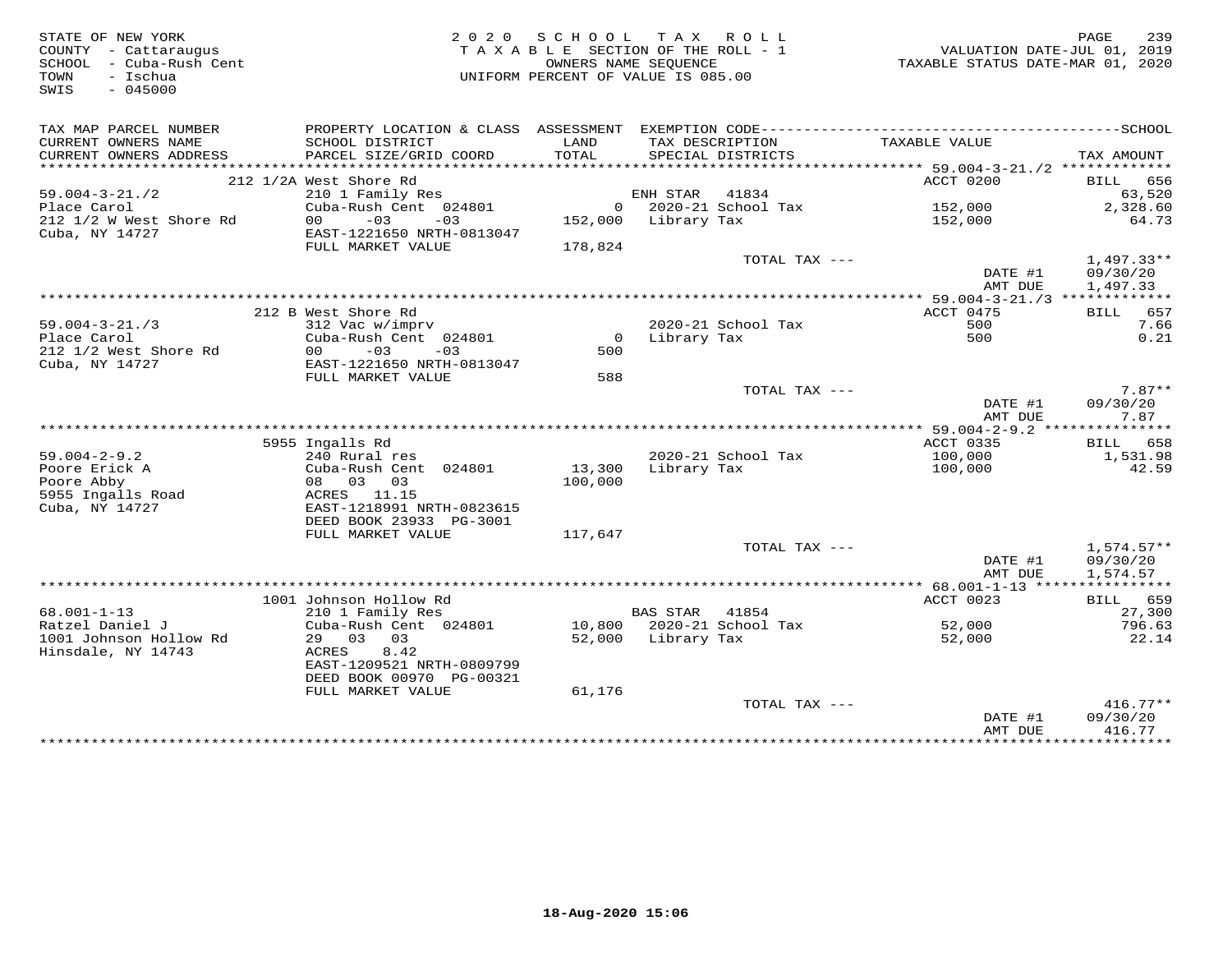| STATE OF NEW YORK<br>COUNTY - Cattaraugus<br>SCHOOL - Cuba-Rush Cent<br>- Ischua<br>TOWN<br>SWIS<br>$-045000$ |                                                                                                                 |                  | 2020 SCHOOL TAX ROLL<br>TAXABLE SECTION OF THE ROLL - 1<br>OWNERS NAME SEQUENCE<br>UNIFORM PERCENT OF VALUE IS 085.00 | TAXABLE STATUS DATE-MAR 01, 2020                | PAGE<br>240<br>VALUATION DATE-JUL 01, 2019 |
|---------------------------------------------------------------------------------------------------------------|-----------------------------------------------------------------------------------------------------------------|------------------|-----------------------------------------------------------------------------------------------------------------------|-------------------------------------------------|--------------------------------------------|
| TAX MAP PARCEL NUMBER                                                                                         |                                                                                                                 |                  |                                                                                                                       |                                                 |                                            |
| CURRENT OWNERS NAME<br>CURRENT OWNERS ADDRESS                                                                 | SCHOOL DISTRICT<br>PARCEL SIZE/GRID COORD                                                                       | LAND<br>TOTAL    | TAX DESCRIPTION<br>SPECIAL DISTRICTS                                                                                  | TAXABLE VALUE                                   | TAX AMOUNT                                 |
|                                                                                                               | 1049 Carpenter Hill Rd                                                                                          |                  |                                                                                                                       | ACCT 0387                                       | 660<br>BILL                                |
| $59.003 - 1 - 10$                                                                                             | 210 1 Family Res                                                                                                |                  | ENH STAR<br>41834                                                                                                     |                                                 | 40,000                                     |
| Ratzel Richard                                                                                                | Cuba-Rush Cent 024801                                                                                           |                  | 5,200 2020-21 School Tax                                                                                              | 40,000                                          | 612.79                                     |
| 1049 Carpenter Hill Rd<br>Cuba, NY 14727                                                                      | 32 03<br>03<br>Inc. 59.003-1-11.1 .20 a<br>ACRES<br>1.41<br>EAST-1208655 NRTH-0823818<br>DEED BOOK 702 PG-00228 |                  | 40,000 Library Tax                                                                                                    | 40,000                                          | 17.03                                      |
|                                                                                                               | FULL MARKET VALUE                                                                                               | 47,059           |                                                                                                                       |                                                 |                                            |
|                                                                                                               |                                                                                                                 |                  | TOTAL TAX ---                                                                                                         | DATE #1                                         | $17.03**$<br>09/30/20                      |
|                                                                                                               |                                                                                                                 |                  |                                                                                                                       | AMT DUE                                         | 17.03                                      |
|                                                                                                               |                                                                                                                 |                  |                                                                                                                       |                                                 |                                            |
| $68.002 - 1 - 7$                                                                                              | 410 Burt Rd                                                                                                     |                  |                                                                                                                       | ACCT 0029                                       | BILL 661<br>926.85                         |
| Rebon Charles Jr<br>1763A Lake Rd<br>Youngstown, NY 14174                                                     | 270 Mfg housing<br>Cuba-Rush Cent 024801<br>22 03<br>03<br>68.002-2-26 combined with<br>ACRES 62.27             | 46,000<br>60,500 | 2020-21 School Tax<br>Library Tax                                                                                     | 60,500<br>60,500                                | 25.76                                      |
|                                                                                                               | EAST-1215360 NRTH-0813742<br>DEED BOOK 16734 PG-4001                                                            |                  |                                                                                                                       |                                                 |                                            |
|                                                                                                               | FULL MARKET VALUE                                                                                               | 71,176           | TOTAL TAX ---                                                                                                         |                                                 | $952.61**$                                 |
|                                                                                                               |                                                                                                                 |                  |                                                                                                                       | DATE #1<br>AMT DUE                              | 09/30/20<br>952.61                         |
|                                                                                                               |                                                                                                                 |                  |                                                                                                                       | ***************** 68.002-2-6.6 **************** |                                            |
|                                                                                                               | 5248 S Burt Hill Rd                                                                                             |                  |                                                                                                                       | ACCT 0909                                       | BILL 662                                   |
| $68.002 - 2 - 6.6$                                                                                            | 323 Vacant rural                                                                                                |                  | 2020-21 School Tax                                                                                                    | 58,300                                          | 893.14                                     |
| Rebon, Jr. Charles<br>1763A Lake Rd<br>Youngstown, NY 14174                                                   | Cuba-Rush Cent 024801<br>13 03 03<br>ACRES 102.10<br>EAST-1219831 NRTH-0810683<br>DEED BOOK 22500 PG-8001       | 58,300<br>58,300 | Library Tax                                                                                                           | 58,300                                          | 24.83                                      |
|                                                                                                               | FULL MARKET VALUE                                                                                               | 68,588           |                                                                                                                       |                                                 |                                            |
|                                                                                                               |                                                                                                                 |                  | TOTAL TAX ---                                                                                                         | DATE #1<br>AMT DUE                              | $917.97**$<br>09/30/20<br>917.97           |
|                                                                                                               |                                                                                                                 |                  |                                                                                                                       |                                                 |                                            |
|                                                                                                               | Co Rd 87 (Yankee Hill Rd)                                                                                       |                  |                                                                                                                       | ACCT 0889                                       | BILL 663                                   |
| $59.003 - 1 - 17.2$<br>Rex Michael<br>4515 Simmons Rd<br>Ransomville, NY 14131                                | 314 Rural vac<10<br>Cuba-Rush Cent 024801<br>32 3 3<br>ACRES<br>9.80<br>EAST-1209355 NRTH-0820361               | 12,000<br>12,000 | 2020-21 School Tax<br>Library Tax                                                                                     | 12,000<br>12,000                                | 183.84<br>5.11                             |
|                                                                                                               | DEED BOOK 1012    PG-263<br>FULL MARKET VALUE                                                                   | 14,118           |                                                                                                                       |                                                 |                                            |
|                                                                                                               |                                                                                                                 |                  | TOTAL TAX ---                                                                                                         |                                                 | 188.95**                                   |
|                                                                                                               |                                                                                                                 |                  |                                                                                                                       | DATE #1<br>AMT DUE                              | 09/30/20<br>188.95                         |
|                                                                                                               |                                                                                                                 |                  |                                                                                                                       |                                                 | ********                                   |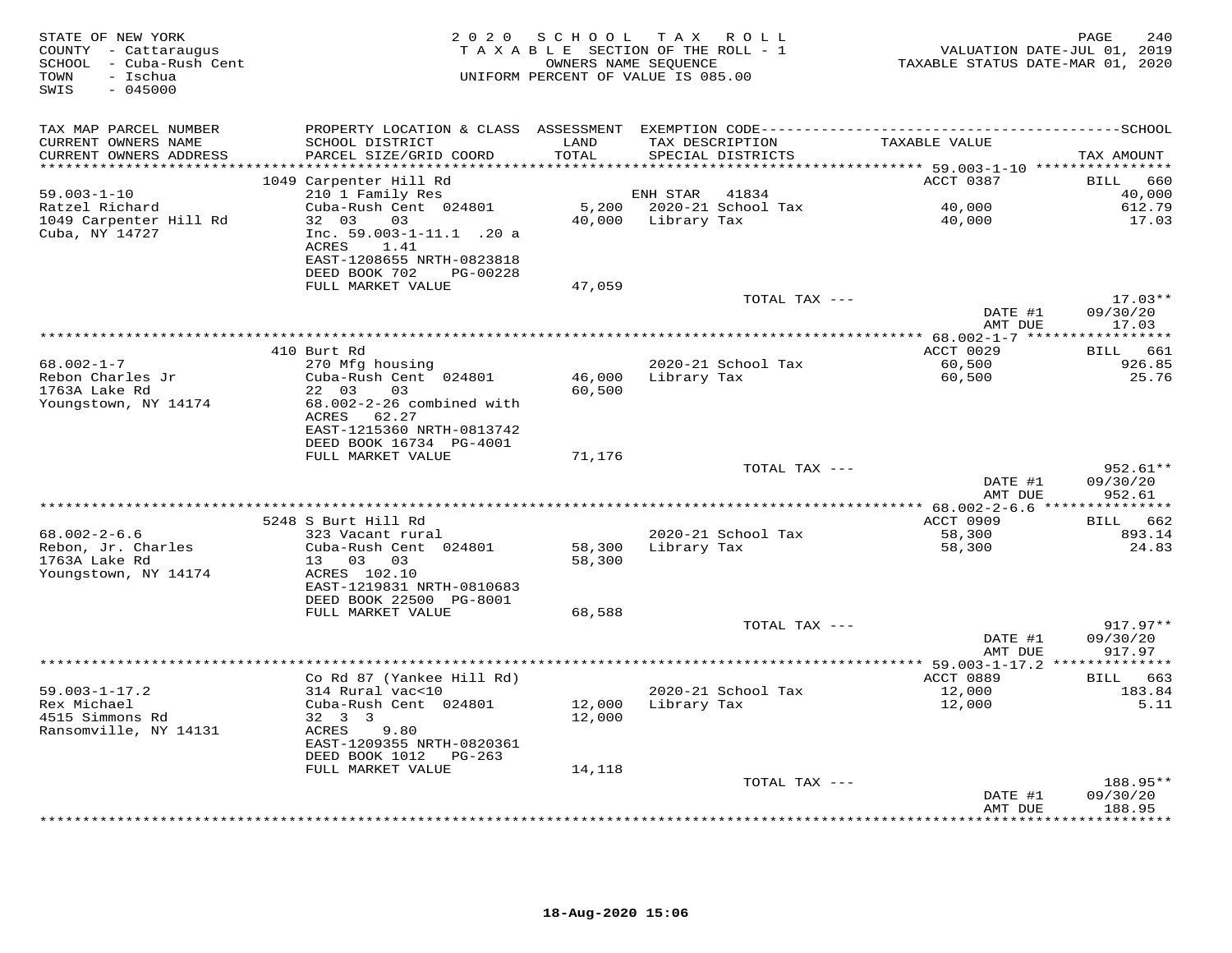| STATE OF NEW YORK<br>COUNTY - Cattaraugus<br>SCHOOL - Cuba-Rush Cent<br>- Ischua<br>TOWN<br>SWIS<br>$-045000$ |                                                              | 2020 SCHOOL      | TAX ROLL<br>TAXABLE SECTION OF THE ROLL - 1<br>OWNERS NAME SEQUENCE<br>UNIFORM PERCENT OF VALUE IS 085.00 | VALUATION DATE-JUL 01, 2019<br>TAXABLE STATUS DATE-MAR 01, 2020 | 241<br>PAGE                    |
|---------------------------------------------------------------------------------------------------------------|--------------------------------------------------------------|------------------|-----------------------------------------------------------------------------------------------------------|-----------------------------------------------------------------|--------------------------------|
| TAX MAP PARCEL NUMBER                                                                                         |                                                              |                  |                                                                                                           |                                                                 |                                |
| CURRENT OWNERS NAME<br>CURRENT OWNERS ADDRESS                                                                 | SCHOOL DISTRICT<br>PARCEL SIZE/GRID COORD                    | LAND<br>TOTAL    | TAX DESCRIPTION<br>SPECIAL DISTRICTS                                                                      | TAXABLE VALUE                                                   | TAX AMOUNT                     |
| ***********************                                                                                       |                                                              |                  |                                                                                                           |                                                                 |                                |
| $59.003 - 1 - 13.1$                                                                                           | Yankee Rd (Off)<br>314 Rural vac<10                          |                  | 2020-21 School Tax                                                                                        | ACCT 0300<br>10,100                                             | <b>BILL</b><br>664<br>154.73   |
| Rex Michael J<br>4515 Simmons Rd<br>Ransomville, NY 14141                                                     | Cuba-Rush Cent 024801<br>32 03<br>03<br>7.47<br>ACRES        | 10,100<br>10,100 | Library Tax                                                                                               | 10,100                                                          | 4.30                           |
|                                                                                                               | EAST-1208113 NRTH-0821799<br>DEED BOOK 998<br>$PG-813$       |                  |                                                                                                           |                                                                 |                                |
|                                                                                                               | FULL MARKET VALUE                                            | 11,882           |                                                                                                           |                                                                 |                                |
|                                                                                                               |                                                              |                  | TOTAL TAX ---                                                                                             | DATE #1<br>AMT DUE                                              | 159.03**<br>09/30/20<br>159.03 |
|                                                                                                               |                                                              |                  | **********************************                                                                        | ********** 59.003-1-15.1 **************                         |                                |
|                                                                                                               | 1120 Yankee Rd (Off)                                         |                  |                                                                                                           | ACCT 0068                                                       | BILL 665                       |
| $59.003 - 1 - 15.1$                                                                                           | 270 Mfg housing                                              |                  | 2020-21 School Tax                                                                                        | 54,000                                                          | 827.27                         |
| Rex Michael J<br>4515 Simmons Rd                                                                              | Cuba-Rush Cent 024801<br>32 03 03                            | 25,000<br>54,000 | Library Tax                                                                                               | 54,000                                                          | 23.00                          |
| Ransomville, NY 14141                                                                                         | ACRES 28.15<br>EAST-1209212 NRTH-0821746                     |                  |                                                                                                           |                                                                 |                                |
|                                                                                                               | DEED BOOK 998<br>PG-813                                      |                  |                                                                                                           |                                                                 |                                |
|                                                                                                               | FULL MARKET VALUE                                            | 63,529           | TOTAL TAX ---                                                                                             |                                                                 | 850.27**                       |
|                                                                                                               |                                                              |                  |                                                                                                           | DATE #1<br>AMT DUE                                              | 09/30/20<br>850.27             |
|                                                                                                               |                                                              |                  |                                                                                                           |                                                                 |                                |
|                                                                                                               | Yankee Rd                                                    |                  |                                                                                                           | ACCT 0069                                                       | BILL<br>666                    |
| $59.003 - 1 - 16$                                                                                             | 314 Rural vac<10                                             |                  | 2020-21 School Tax                                                                                        | 31,400                                                          | 481.04                         |
| Rex Michael J                                                                                                 | Cuba-Rush Cent 024801                                        | 31,400           | Library Tax                                                                                               | 31,400                                                          | 13.37                          |
| 4515 Simmons Rd<br>Ransomville, NY 14141                                                                      | 32 03 03<br>ACRES 37.86                                      | 31,400           |                                                                                                           |                                                                 |                                |
|                                                                                                               | EAST-1208602 NRTH-0820784<br>DEED BOOK 998<br>PG-813         |                  |                                                                                                           |                                                                 |                                |
|                                                                                                               | FULL MARKET VALUE                                            | 36,941           |                                                                                                           |                                                                 |                                |
|                                                                                                               |                                                              |                  | TOTAL TAX ---                                                                                             | DATE #1<br>AMT DUE                                              | 494.41**<br>09/30/20<br>494.41 |
|                                                                                                               |                                                              |                  |                                                                                                           |                                                                 | ***********                    |
|                                                                                                               | 500 Yankee Hill Rd                                           |                  |                                                                                                           | ACCT 0442                                                       | 667<br>BILL                    |
| $59.004 - 1 - 3$                                                                                              | 210 1 Family Res                                             |                  | <b>BAS STAR</b><br>41854                                                                                  |                                                                 | 27,300                         |
| Riley Stephen J                                                                                               | Cuba-Rush Cent 024801                                        | 7,300            | 2020-21 School Tax                                                                                        | 91,000                                                          | 1,394.10                       |
| 500 Yankee Hill Rd<br>Cuba, NY 14727                                                                          | 24<br>03<br>03<br>3.82<br>ACRES<br>EAST-1214524 NRTH-0820188 | 91,000           | Library Tax                                                                                               | 91,000                                                          | 38.75                          |
|                                                                                                               | DEED BOOK 00979 PG-00356                                     |                  |                                                                                                           |                                                                 |                                |
|                                                                                                               | FULL MARKET VALUE                                            | 107,059          |                                                                                                           |                                                                 |                                |
|                                                                                                               |                                                              |                  | TOTAL TAX ---                                                                                             | DATE #1                                                         | $1,030.85**$<br>09/30/20       |
|                                                                                                               |                                                              |                  |                                                                                                           | AMT DUE<br>************                                         | 1,030.85<br>**********         |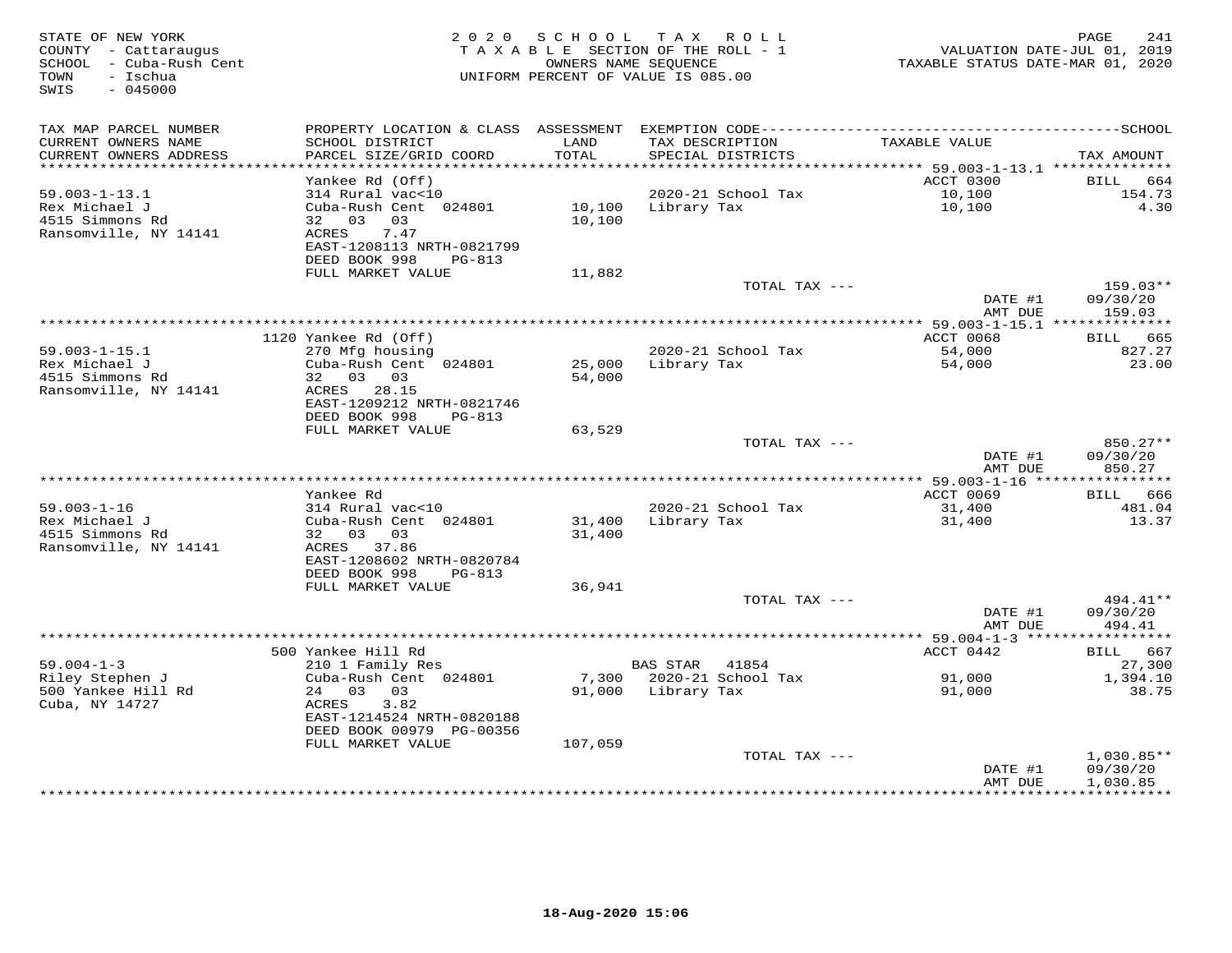| STATE OF NEW YORK<br>COUNTY - Cattaraugus<br>- Cuba-Rush Cent<br>SCHOOL<br>- Ischua<br>TOWN<br>SWIS<br>$-045000$ | 2 0 2 0                                                                 | S C H O O L      | TAX ROLL<br>TAXABLE SECTION OF THE ROLL - 1<br>OWNERS NAME SEQUENCE<br>UNIFORM PERCENT OF VALUE IS 085.00 | TAXABLE STATUS DATE-MAR 01, 2020      | 242<br>PAGE<br>VALUATION DATE-JUL 01, 2019 |
|------------------------------------------------------------------------------------------------------------------|-------------------------------------------------------------------------|------------------|-----------------------------------------------------------------------------------------------------------|---------------------------------------|--------------------------------------------|
| TAX MAP PARCEL NUMBER                                                                                            |                                                                         |                  |                                                                                                           |                                       |                                            |
| CURRENT OWNERS NAME<br>CURRENT OWNERS ADDRESS                                                                    | SCHOOL DISTRICT<br>PARCEL SIZE/GRID COORD                               | LAND<br>TOTAL    | TAX DESCRIPTION<br>SPECIAL DISTRICTS                                                                      | TAXABLE VALUE                         | TAX AMOUNT                                 |
| *************************                                                                                        |                                                                         |                  |                                                                                                           |                                       |                                            |
|                                                                                                                  | Munger Hollow Rd                                                        |                  |                                                                                                           | ACCT 0205                             | BILL 668                                   |
| $59.004 - 3 - 15.1$                                                                                              | 323 Vacant rural                                                        |                  | 2020-21 School Tax                                                                                        | 18,400                                | 281.88                                     |
| Riley Stephen J<br>500 Yankee Hill Road                                                                          | Cuba-Rush Cent 024801<br>07 03 03                                       | 18,400<br>18,400 | Library Tax                                                                                               | 18,400                                | 7.84                                       |
| Cuba, NY 14727                                                                                                   | ACRES 18.85                                                             |                  |                                                                                                           |                                       |                                            |
|                                                                                                                  | EAST-1222233 NRTH-0819376                                               |                  |                                                                                                           |                                       |                                            |
|                                                                                                                  | DEED BOOK 21610 PG-3001                                                 |                  |                                                                                                           |                                       |                                            |
|                                                                                                                  | FULL MARKET VALUE                                                       | 21,647           |                                                                                                           |                                       |                                            |
|                                                                                                                  |                                                                         |                  | TOTAL TAX ---                                                                                             | DATE #1<br>AMT DUE                    | 289.72**<br>09/30/20<br>289.72             |
|                                                                                                                  |                                                                         |                  |                                                                                                           |                                       |                                            |
|                                                                                                                  | 406 Kinney Hollow Rd                                                    |                  |                                                                                                           | ACCT 0567                             | BILL 669                                   |
| $68.002 - 2 - 18.2$<br>Robinson William R                                                                        | 210 1 Family Res<br>Cuba-Rush Cent 024801                               |                  | <b>BAS STAR</b><br>41854<br>5,500 2020-21 School Tax                                                      | 82,000                                | 27,300<br>1,256.22                         |
| 406 Kinney Hollow Rd                                                                                             | 13 03 03                                                                | 82,000           | Library Tax                                                                                               | 82,000                                | 34.92                                      |
| Cuba, NY 14727                                                                                                   | 1.62<br>ACRES<br>EAST-1215659 NRTH-0808690<br>DEED BOOK 792<br>PG-00525 |                  |                                                                                                           |                                       |                                            |
|                                                                                                                  | FULL MARKET VALUE                                                       | 96,471           |                                                                                                           |                                       |                                            |
|                                                                                                                  |                                                                         |                  | TOTAL TAX ---                                                                                             | DATE #1<br>AMT DUE                    | 889.14**<br>09/30/20<br>889.14             |
|                                                                                                                  | 222 West Shore Rd                                                       |                  |                                                                                                           | ACCT 0381                             | BILL 670                                   |
| $59.004 - 3 - 21. / 13$                                                                                          | 210 1 Family Res                                                        |                  | 2020-21 School Tax                                                                                        | 99,500                                | 1,524.32                                   |
| SADER, MICHAEL J. SADER, KATHL Cuba-Rush Cent 024801                                                             |                                                                         | $\overline{0}$   | Library Tax                                                                                               | 99,500                                | 42.37                                      |
| SADER, CHELSEA, ALYSSA SADER, 00 03                                                                              | 03                                                                      | 99,500           |                                                                                                           |                                       |                                            |
| 5 UPLAND TERRACE                                                                                                 | EAST-1221650 NRTH-0813047                                               |                  |                                                                                                           |                                       |                                            |
| ALLEGANY, NY 14706                                                                                               | DEED BOOK 20190 PG-5131<br>FULL MARKET VALUE                            | 117,059          |                                                                                                           |                                       |                                            |
|                                                                                                                  |                                                                         |                  | TOTAL TAX ---                                                                                             | DATE #1                               | $1,566.69**$<br>09/30/20                   |
|                                                                                                                  |                                                                         |                  |                                                                                                           | AMT DUE<br>** $59.004 - 1 - 8.2$ **** | 1,566.69<br>***********                    |
|                                                                                                                  | 5639 Union Valley Rd                                                    |                  |                                                                                                           | ACCT 0893                             | BILL 671                                   |
| $59.004 - 1 - 8.2$                                                                                               | 210 1 Family Res                                                        |                  | BAS STAR 41854                                                                                            |                                       | 27,300                                     |
| Sage Mark                                                                                                        | Cuba-Rush Cent 024801                                                   | 5,300            | 2020-21 School Tax                                                                                        | 91,400                                | 1,400.23                                   |
| Sage Penny<br>5639 Union Valley Rd                                                                               | ACRES<br>1.35<br>EAST-1211901 NRTH-0817514                              | 91,400           | Library Tax                                                                                               | 91,400                                | 38.92                                      |
| PO Box 5639                                                                                                      | DEED BOOK 1021<br>PG-994                                                |                  |                                                                                                           |                                       |                                            |
| Cuba, NY 14727                                                                                                   | FULL MARKET VALUE                                                       | 107,529          |                                                                                                           |                                       |                                            |
|                                                                                                                  |                                                                         |                  | TOTAL TAX ---                                                                                             |                                       | $1,037.15**$                               |
|                                                                                                                  |                                                                         |                  |                                                                                                           | DATE #1                               | 09/30/20                                   |
|                                                                                                                  |                                                                         |                  |                                                                                                           | AMT DUE                               | 1,037.15                                   |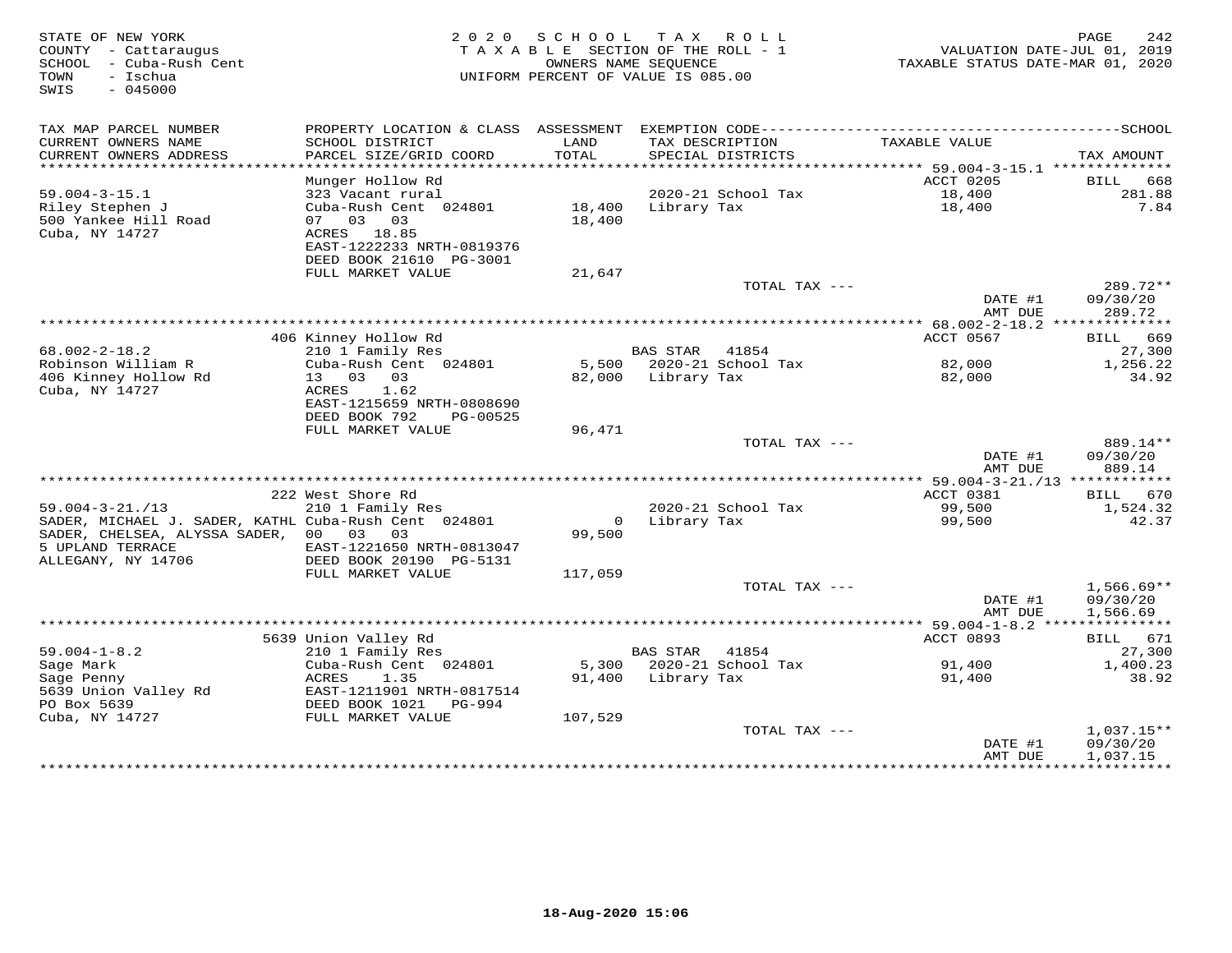| STATE OF NEW YORK<br>COUNTY - Cattaraugus<br>SCHOOL - Cuba-Rush Cent<br>TOWN<br>- Ischua<br>$-045000$<br>SWIS |                                                                                   | 2020 SCHOOL                | TAX ROLL<br>TAXABLE SECTION OF THE ROLL - 1<br>OWNERS NAME SEQUENCE<br>UNIFORM PERCENT OF VALUE IS 085.00 | VALUATION DATE-JUL 01, 2019<br>TAXABLE STATUS DATE-MAR 01, 2020 | PAGE<br>243           |
|---------------------------------------------------------------------------------------------------------------|-----------------------------------------------------------------------------------|----------------------------|-----------------------------------------------------------------------------------------------------------|-----------------------------------------------------------------|-----------------------|
| TAX MAP PARCEL NUMBER                                                                                         |                                                                                   |                            |                                                                                                           |                                                                 |                       |
| CURRENT OWNERS NAME                                                                                           | SCHOOL DISTRICT                                                                   | LAND                       | TAX DESCRIPTION                                                                                           | TAXABLE VALUE                                                   |                       |
| CURRENT OWNERS ADDRESS<br>**********************                                                              | PARCEL SIZE/GRID COORD                                                            | TOTAL<br>***************** | SPECIAL DISTRICTS<br>***************                                                                      |                                                                 | TAX AMOUNT            |
|                                                                                                               | 241 Munger Hollow Rd                                                              |                            |                                                                                                           | ******** 59.004-3-5.3 ****************<br>ACCT 0957             | 672<br>BILL           |
| $59.004 - 3 - 5.3$                                                                                            | 270 Mfg housing                                                                   |                            | 2020-21 School Tax                                                                                        | 15,000                                                          | 229.80                |
| Scott Bradley                                                                                                 | Cuba-Rush Cent 024801                                                             | 5,000                      | Library Tax                                                                                               | 15,000                                                          | 6.39                  |
| 6061 Strauss Rd                                                                                               | 15 03 03                                                                          | 15,000                     |                                                                                                           |                                                                 |                       |
| Lockport, NY 14094                                                                                            | Life Use<br>FRNT 100.00 DPTH 275.00<br>0.63<br>ACRES<br>EAST-1217006 NRTH-0819829 |                            |                                                                                                           |                                                                 |                       |
|                                                                                                               | DEED BOOK 14563 PG-4001                                                           |                            |                                                                                                           |                                                                 |                       |
|                                                                                                               | FULL MARKET VALUE                                                                 | 17,647                     | TOTAL TAX ---                                                                                             |                                                                 | $236.19**$            |
|                                                                                                               |                                                                                   |                            |                                                                                                           | DATE #1<br>AMT DUE                                              | 09/30/20<br>236.19    |
|                                                                                                               |                                                                                   |                            |                                                                                                           | ************ 59.004-2-14 *****************                      |                       |
|                                                                                                               | 100 Abbott Rd                                                                     |                            |                                                                                                           | ACCT 0002                                                       | BILL 673              |
| $59.004 - 2 - 14$                                                                                             | 210 1 Family Res                                                                  |                            | ENH STAR<br>41834                                                                                         |                                                                 | 32,000                |
| Seamon Cornelius<br>Seamon Angela                                                                             | Cuba-Rush Cent 024801<br>08 03 03                                                 |                            | 3,800 2020-21 School Tax<br>32,000 Library Tax                                                            | 32,000<br>32,000                                                | 490.23<br>13.63       |
| 100 Abbott Rd                                                                                                 | FRNT 210.00 DPTH 108.00                                                           |                            |                                                                                                           |                                                                 |                       |
| Cuba, NY 14727                                                                                                | EAST-1220214 NRTH-0822428<br>DEED BOOK 10211 PG-3001                              |                            |                                                                                                           |                                                                 |                       |
|                                                                                                               | FULL MARKET VALUE                                                                 | 37,647                     |                                                                                                           |                                                                 |                       |
|                                                                                                               |                                                                                   |                            | TOTAL TAX ---                                                                                             | DATE #1                                                         | $13.63**$<br>09/30/20 |
|                                                                                                               |                                                                                   |                            |                                                                                                           | AMT DUE                                                         | 13.63                 |
|                                                                                                               |                                                                                   |                            |                                                                                                           |                                                                 |                       |
|                                                                                                               | 5955 Ingalls Rd                                                                   |                            |                                                                                                           | ACCT 0973                                                       | BILL 674              |
| $59.004 - 2 - 9.3$                                                                                            | 311 Res vac land                                                                  |                            | 2020-21 School Tax                                                                                        | 17,600                                                          | 269.63                |
| Shaffer Carol<br>8645 Spring Valley Rd                                                                        | Cuba-Rush Cent 024801<br>08 03 03                                                 | 17,600<br>17,600           | Library Tax                                                                                               | 17,600                                                          | 7.50                  |
| Friendship, NY 14739                                                                                          | ACRES 21.86                                                                       |                            |                                                                                                           |                                                                 |                       |
|                                                                                                               | EAST-0192708 NRTH-0061672                                                         |                            |                                                                                                           |                                                                 |                       |
|                                                                                                               | DEED BOOK 19270 PG-80021                                                          |                            |                                                                                                           |                                                                 |                       |
|                                                                                                               | FULL MARKET VALUE                                                                 | 20,706                     |                                                                                                           |                                                                 |                       |
|                                                                                                               |                                                                                   |                            | TOTAL TAX ---                                                                                             |                                                                 | $277.13**$            |
|                                                                                                               |                                                                                   |                            |                                                                                                           | DATE #1<br>AMT DUE                                              | 09/30/20<br>277.13    |
|                                                                                                               | 349 Munger Hollow Rd                                                              |                            |                                                                                                           | ACCT 0902                                                       | BILL 675              |
| $59.004 - 3 - 4.3$                                                                                            | 210 1 Family Res                                                                  |                            | BAS STAR<br>41854                                                                                         |                                                                 | 27,300                |
| Shaffer Daniel                                                                                                | Cuba-Rush Cent 024801                                                             |                            | 5,400 2020-21 School Tax                                                                                  | 61,000                                                          | 934.51                |
| Shaffer Chassagne<br>349 Munger Hollow Rd                                                                     | ACRES<br>1.50<br>EAST-1215878 NRTH-0819836                                        |                            | 61,000 Library Tax                                                                                        | 61,000                                                          | 25.98                 |
| Cuba, NY 14727                                                                                                | DEED BOOK 10752 PG-7001                                                           |                            |                                                                                                           |                                                                 |                       |
|                                                                                                               | FULL MARKET VALUE                                                                 | 71,765                     |                                                                                                           |                                                                 |                       |
|                                                                                                               |                                                                                   |                            | TOTAL TAX ---                                                                                             |                                                                 | 558.49**              |
|                                                                                                               |                                                                                   |                            |                                                                                                           | DATE #1<br>AMT DUE                                              | 09/30/20<br>558.49    |
|                                                                                                               |                                                                                   |                            | ****************************                                                                              |                                                                 |                       |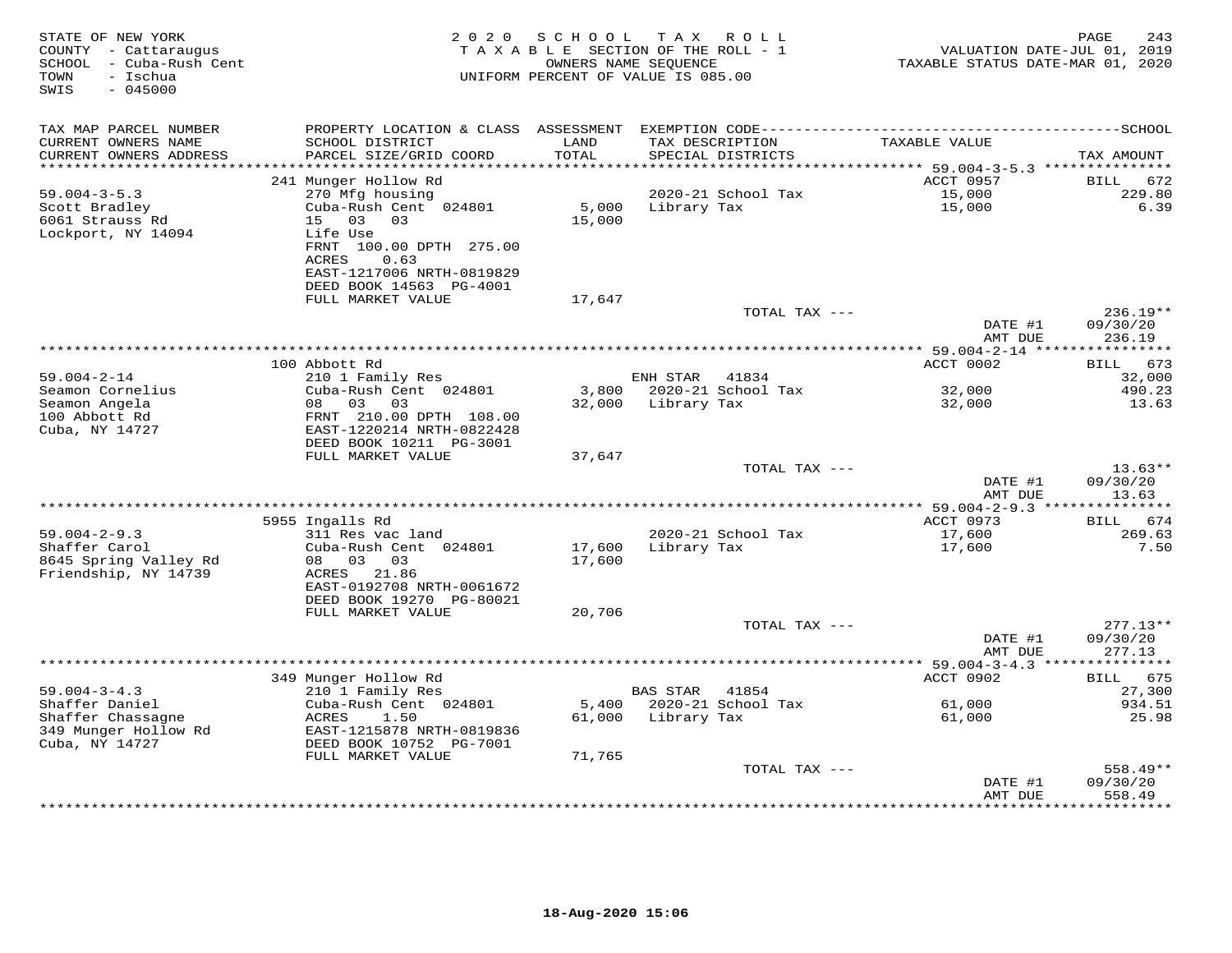| STATE OF NEW YORK<br>COUNTY - Cattaraugus<br>- Cuba-Rush Cent<br>SCHOOL<br>- Ischua<br>TOWN<br>$-045000$<br>SWIS |                                                                            | 2020 SCHOOL TAX ROLL<br>TAXABLE SECTION OF THE ROLL - 1<br>OWNERS NAME SEQUENCE<br>UNIFORM PERCENT OF VALUE IS 085.00 |                     |                                      | TAXABLE STATUS DATE-MAR 01, 2020 | PAGE<br>244<br>VALUATION DATE-JUL 01, 2019 |
|------------------------------------------------------------------------------------------------------------------|----------------------------------------------------------------------------|-----------------------------------------------------------------------------------------------------------------------|---------------------|--------------------------------------|----------------------------------|--------------------------------------------|
| TAX MAP PARCEL NUMBER                                                                                            | PROPERTY LOCATION & CLASS ASSESSMENT EXEMPTION CODE----------------------- |                                                                                                                       |                     |                                      |                                  | ----------------SCHOOL                     |
| CURRENT OWNERS NAME<br>CURRENT OWNERS ADDRESS                                                                    | SCHOOL DISTRICT<br>PARCEL SIZE/GRID COORD                                  | LAND<br>TOTAL                                                                                                         |                     | TAX DESCRIPTION<br>SPECIAL DISTRICTS | TAXABLE VALUE                    | TAX AMOUNT                                 |
| **********************                                                                                           |                                                                            |                                                                                                                       |                     |                                      |                                  |                                            |
|                                                                                                                  | 218 West Shore Rd                                                          |                                                                                                                       |                     |                                      | ACCT 0031                        | BILL 676                                   |
| $59.004 - 3 - 21.79$                                                                                             | 312 Vac w/imprv                                                            |                                                                                                                       |                     | 2020-21 School Tax                   | 16,000                           | 245.12                                     |
| Shemeld David                                                                                                    | Cuba-Rush Cent 024801                                                      |                                                                                                                       | 0 Library Tax       |                                      | 16,000                           | 6.81                                       |
| Shemeld Mary Sue                                                                                                 | $-03$<br>$-03$<br>00                                                       | 16,000                                                                                                                |                     |                                      |                                  |                                            |
| 219 West Shore Rd                                                                                                | EAST-1221650 NRTH-0813047                                                  |                                                                                                                       |                     |                                      |                                  |                                            |
| Cuba, NY 14727                                                                                                   | FULL MARKET VALUE                                                          | 18,824                                                                                                                |                     | TOTAL TAX ---                        |                                  | 251.93**                                   |
|                                                                                                                  |                                                                            |                                                                                                                       |                     |                                      | DATE #1<br>AMT DUE               | 09/30/20<br>251.93                         |
|                                                                                                                  |                                                                            |                                                                                                                       |                     |                                      |                                  |                                            |
|                                                                                                                  | 219 West Shore Rd                                                          |                                                                                                                       |                     |                                      | ACCT 0168                        | BILL 677                                   |
| $59.004 - 3 - 21.710$                                                                                            | 210 1 Family Res                                                           |                                                                                                                       | ENH STAR 41834      |                                      |                                  | 63,520                                     |
| Shemeld David                                                                                                    | Cuba-Rush Cent 024801                                                      |                                                                                                                       |                     | 0 2020-21 School Tax                 | 246,500                          | 3,776.32                                   |
| Shemeld Sue Mary                                                                                                 | 00 03<br>03                                                                |                                                                                                                       | 246,500 Library Tax |                                      | 246,500                          | 104.97                                     |
| 219 West Shore Rd<br>Cuba, NY 14727                                                                              | EAST-1221650 NRTH-0813047<br>DEED BOOK 843<br>PG-00187                     |                                                                                                                       |                     |                                      |                                  |                                            |
|                                                                                                                  | FULL MARKET VALUE                                                          | 290,000                                                                                                               |                     |                                      |                                  |                                            |
|                                                                                                                  |                                                                            |                                                                                                                       |                     | TOTAL TAX ---                        |                                  | $2,985.29**$                               |
|                                                                                                                  |                                                                            |                                                                                                                       |                     |                                      | DATE #1                          | 09/30/20                                   |
|                                                                                                                  |                                                                            |                                                                                                                       |                     |                                      | AMT DUE                          | 2,985.29                                   |
|                                                                                                                  |                                                                            |                                                                                                                       |                     |                                      |                                  |                                            |
|                                                                                                                  | 135 Yankee Hill Rd                                                         |                                                                                                                       |                     |                                      | ACCT 0014                        | BILL 678                                   |
| $59.004 - 2 - 21$<br>Shetler John J                                                                              | 210 1 Family Res<br>Cuba-Rush Cent 024801                                  |                                                                                                                       | Library Tax         | 2020-21 School Tax                   | 20,500                           | 314.06<br>8.73                             |
| 3543 Arcaadia Zurich Norris R 08 03 03                                                                           |                                                                            | 7,500<br>20,500                                                                                                       |                     |                                      | 20,500                           |                                            |
| Lyons, NY 14489                                                                                                  | ACRES<br>4.10                                                              |                                                                                                                       |                     |                                      |                                  |                                            |
|                                                                                                                  | EAST-1220076 NRTH-0822162                                                  |                                                                                                                       |                     |                                      |                                  |                                            |
|                                                                                                                  | DEED BOOK 15350 PG-6003                                                    |                                                                                                                       |                     |                                      |                                  |                                            |
|                                                                                                                  | FULL MARKET VALUE                                                          | 24,118                                                                                                                |                     |                                      |                                  |                                            |
|                                                                                                                  |                                                                            |                                                                                                                       |                     | TOTAL TAX ---                        |                                  | $322.79**$                                 |
|                                                                                                                  |                                                                            |                                                                                                                       |                     |                                      | DATE #1                          | 09/30/20                                   |
|                                                                                                                  |                                                                            |                                                                                                                       |                     |                                      | AMT DUE                          | 322.79                                     |
|                                                                                                                  | Yankee Rd                                                                  |                                                                                                                       |                     |                                      | ACCT 0789                        | BILL 679                                   |
| $59.004 - 1 - 13.3$                                                                                              | 314 Rural vac<10                                                           |                                                                                                                       |                     | 2020-21 School Tax                   | 22,600                           | 346.23                                     |
| Smith Gregory J                                                                                                  | Cuba-Rush Cent 024801                                                      | 22,600                                                                                                                | Library Tax         |                                      | 22,600                           | 9.62                                       |
| 3964 Mapleton Rd                                                                                                 | 24 03 03                                                                   | 22,600                                                                                                                |                     |                                      |                                  |                                            |
| North Tonawanda, NY 14120                                                                                        | ACRES 24.75                                                                |                                                                                                                       |                     |                                      |                                  |                                            |
|                                                                                                                  | EAST-1211020 NRTH-0821244                                                  |                                                                                                                       |                     |                                      |                                  |                                            |
|                                                                                                                  | DEED BOOK 00931 PG-00208                                                   |                                                                                                                       |                     |                                      |                                  |                                            |
|                                                                                                                  | FULL MARKET VALUE                                                          | 26,588                                                                                                                |                     | TOTAL TAX ---                        |                                  | 355.85**                                   |
|                                                                                                                  |                                                                            |                                                                                                                       |                     |                                      | DATE #1                          | 09/30/20                                   |
|                                                                                                                  |                                                                            |                                                                                                                       |                     |                                      | AMT DUE                          | 355.85                                     |
|                                                                                                                  |                                                                            |                                                                                                                       |                     | **********************************   | * * * * * * * * * * * * * * * *  | <b>++++++++++</b>                          |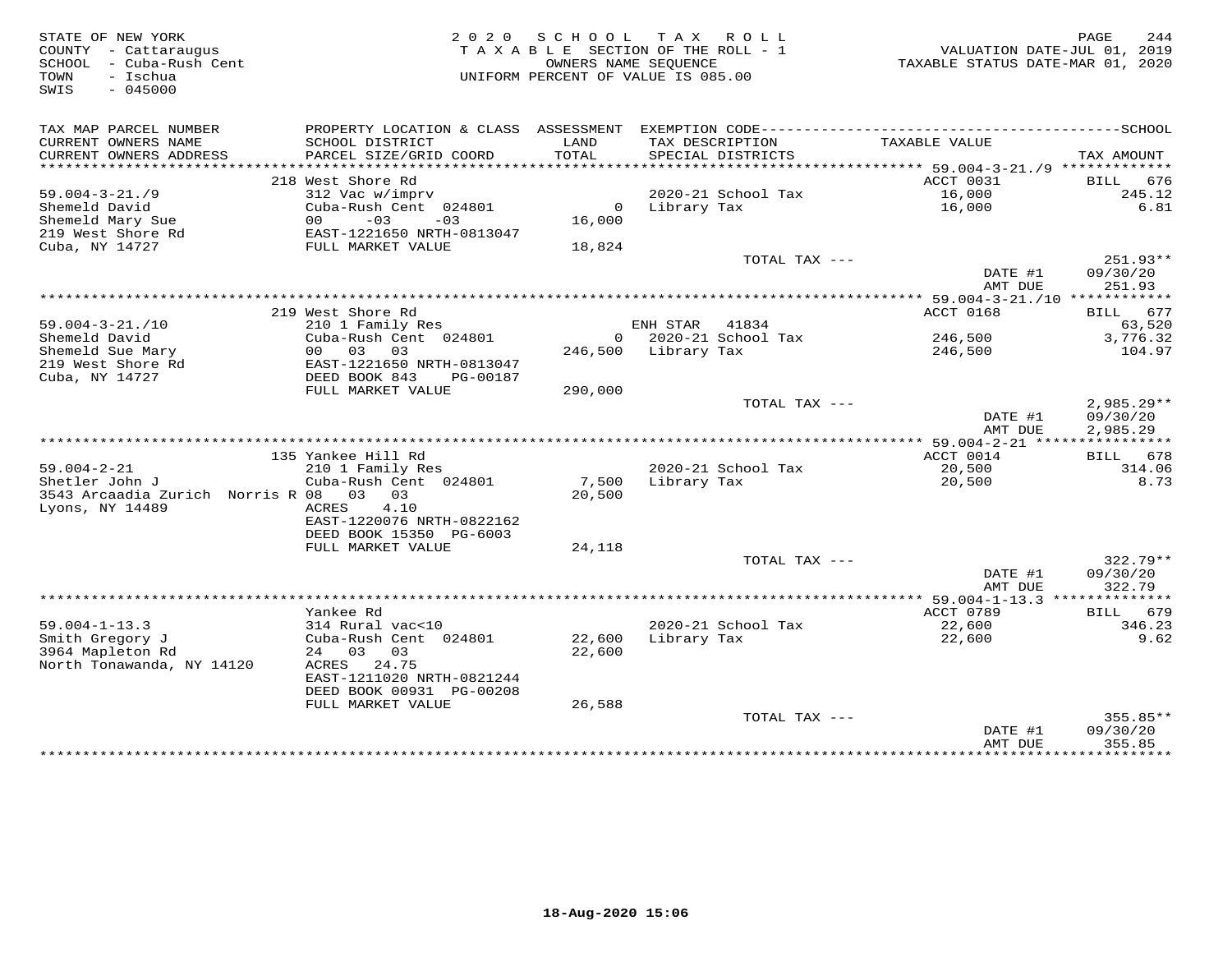| STATE OF NEW YORK<br>COUNTY - Cattaraugus<br>SCHOOL - Cuba-Rush Cent<br>- Ischua<br>TOWN<br>$-045000$<br>SWIS | 2 0 2 0                                                                              | OWNERS NAME SEQUENCE | SCHOOL TAX ROLL<br>TAXABLE SECTION OF THE ROLL - 1<br>UNIFORM PERCENT OF VALUE IS 085.00 | VALUATION DATE-JUL 01, 2019<br>TAXABLE STATUS DATE-MAR 01, 2020 | 245<br>PAGE           |
|---------------------------------------------------------------------------------------------------------------|--------------------------------------------------------------------------------------|----------------------|------------------------------------------------------------------------------------------|-----------------------------------------------------------------|-----------------------|
| TAX MAP PARCEL NUMBER                                                                                         |                                                                                      |                      |                                                                                          |                                                                 |                       |
| CURRENT OWNERS NAME<br>CURRENT OWNERS ADDRESS                                                                 | SCHOOL DISTRICT<br>PARCEL SIZE/GRID COORD                                            | LAND<br>TOTAL        | TAX DESCRIPTION<br>SPECIAL DISTRICTS                                                     | TAXABLE VALUE                                                   | TAX AMOUNT            |
|                                                                                                               |                                                                                      |                      |                                                                                          | ********************* 59.004-3-2.1 ****************             |                       |
|                                                                                                               | 369 Munger Hollow Rd                                                                 |                      |                                                                                          | ACCT 0434                                                       | BILL<br>680           |
| $59.004 - 3 - 2.1$                                                                                            | 210 1 Family Res                                                                     |                      | ENH STAR 41834                                                                           | 45,800                                                          | 45,800<br>701.65      |
| Smith Lawerance<br>369 Munger Hollow Rd<br>Cuba, NY 14727                                                     | Cuba-Rush Cent 024801<br>15 03 03<br>inc. $59.004 - 3 - 4.2$<br>26.<br>ACRES<br>2.56 |                      | 45,800 Library Tax                                                                       | 45,800                                                          | 19.50                 |
|                                                                                                               | EAST-1215375 NRTH-0819896<br>DEED BOOK 22592 PG-2004                                 |                      |                                                                                          |                                                                 |                       |
|                                                                                                               | FULL MARKET VALUE                                                                    | 53,882               |                                                                                          |                                                                 |                       |
|                                                                                                               |                                                                                      |                      | TOTAL TAX ---                                                                            | DATE #1                                                         | $19.50**$<br>09/30/20 |
|                                                                                                               |                                                                                      |                      |                                                                                          | AMT DUE                                                         | 19.50                 |
|                                                                                                               | Yankee Hill Rd                                                                       |                      |                                                                                          | ACCT 0110                                                       | BILL 681              |
| $59.004 - 1 - 9.1$                                                                                            | 323 Vacant rural                                                                     |                      | 2020-21 School Tax                                                                       | 52,800                                                          | 808.88                |
| Smith Lawrence L                                                                                              | Cuba-Rush Cent 024801                                                                | 52,800               | Library Tax                                                                              | 52,800                                                          | 22.49                 |
| 369 Munger Hollow Rd                                                                                          | 23 03 03                                                                             | 52,800               |                                                                                          |                                                                 |                       |
| Cuba, NY 14727                                                                                                | inc. $59.004-1-9.2$<br>62                                                            |                      |                                                                                          |                                                                 |                       |
|                                                                                                               | ACRES 75.00                                                                          |                      |                                                                                          |                                                                 |                       |
|                                                                                                               | EAST-1211934 NRTH-0818560<br>DEED BOOK 10118 PG-4002                                 |                      |                                                                                          |                                                                 |                       |
|                                                                                                               | FULL MARKET VALUE                                                                    | 62,118               |                                                                                          |                                                                 |                       |
|                                                                                                               |                                                                                      |                      | TOTAL TAX ---                                                                            |                                                                 | 831.37**              |
|                                                                                                               |                                                                                      |                      |                                                                                          | DATE #1                                                         | 09/30/20              |
|                                                                                                               |                                                                                      |                      |                                                                                          | AMT DUE                                                         | 831.37                |
|                                                                                                               |                                                                                      |                      |                                                                                          |                                                                 |                       |
|                                                                                                               | 5776 Union Valley Rd<br>$210$ 1 Family Res                                           |                      |                                                                                          | ACCT 0113                                                       | BILL 682              |
| $59.003 - 1 - 19.1$<br>Smith Lawrence L.                                                                      | Cuba-Rush Cent 024801                                                                |                      | BAS STAR 41854<br>9,200 2020-21 School Tax                                               | 69,000                                                          | 27,300<br>1,057.06    |
| Tuttle Melissa & Sean                                                                                         | 31 03 03                                                                             |                      | 69,000 Library Tax                                                                       | 69,000                                                          | 29.38                 |
| 5776 Union Valley Rd<br>Cuba, NY 14727                                                                        | land contract Melissa Tut<br>ACRES 15.40                                             |                      |                                                                                          |                                                                 |                       |
|                                                                                                               | EAST-1210581 NRTH-0818579                                                            |                      |                                                                                          |                                                                 |                       |
|                                                                                                               | DEED BOOK 19624 PG-3003                                                              |                      |                                                                                          |                                                                 |                       |
|                                                                                                               | FULL MARKET VALUE                                                                    | 81,176               | TOTAL TAX ---                                                                            |                                                                 | 684.44**              |
|                                                                                                               |                                                                                      |                      |                                                                                          | DATE #1                                                         | 09/30/20              |
|                                                                                                               |                                                                                      |                      |                                                                                          | AMT DUE                                                         | 684.44                |
|                                                                                                               |                                                                                      |                      |                                                                                          |                                                                 |                       |
|                                                                                                               | 5241 Burt Rd                                                                         |                      |                                                                                          | ACCT 0884                                                       | BILL 683              |
| $68.002 - 2 - 24.4$                                                                                           | 210 1 Family Res                                                                     |                      | BAS STAR 41854                                                                           |                                                                 | 27,300                |
| Snyder James Jr<br>Snyder Barbara L                                                                           | Cuba-Rush Cent 024801<br>$13, 14$ 3 3                                                |                      | 87,400 2020-21 School Tax<br>285,000 Library Tax                                         | 285,000<br>285,000                                              | 4,366.13<br>121.37    |
| 5241 S Burt Hill Rd                                                                                           | ACRES 198.20                                                                         |                      |                                                                                          |                                                                 |                       |
| Cuba, NY 14727                                                                                                | EAST-1217093 NRTH-0810732<br>DEED BOOK 1009 PG-1030                                  |                      |                                                                                          |                                                                 |                       |
|                                                                                                               | FULL MARKET VALUE                                                                    | 335,294              |                                                                                          |                                                                 |                       |
|                                                                                                               |                                                                                      |                      | TOTAL TAX ---                                                                            |                                                                 | $4,085.50**$          |
|                                                                                                               |                                                                                      |                      |                                                                                          | DATE #1                                                         | 09/30/20              |
|                                                                                                               |                                                                                      |                      |                                                                                          | AMT DUE                                                         | 4,085.50              |
|                                                                                                               |                                                                                      |                      |                                                                                          |                                                                 |                       |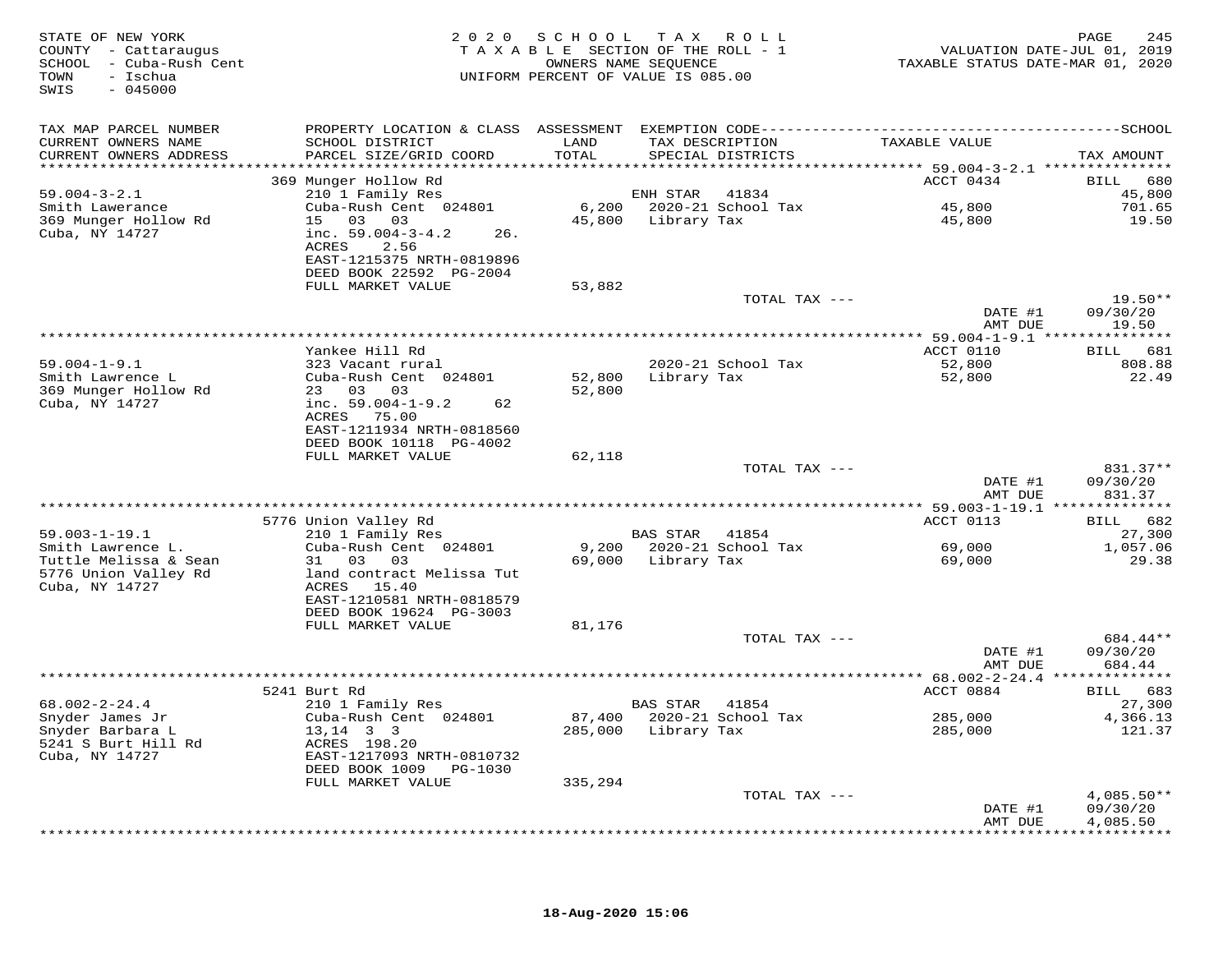| STATE OF NEW YORK<br>COUNTY - Cattaraugus<br>SCHOOL - Cuba-Rush Cent<br>- Ischua<br>TOWN | 2 0 2 0                                   | SCHOOL            | TAX ROLL<br>TAXABLE SECTION OF THE ROLL - 1<br>OWNERS NAME SEQUENCE<br>UNIFORM PERCENT OF VALUE IS 085.00 | VALUATION DATE-JUL 01, 2019<br>TAXABLE STATUS DATE-MAR 01, 2020 | PAGE<br>246          |
|------------------------------------------------------------------------------------------|-------------------------------------------|-------------------|-----------------------------------------------------------------------------------------------------------|-----------------------------------------------------------------|----------------------|
| $-045000$<br>SWIS                                                                        |                                           |                   |                                                                                                           |                                                                 |                      |
| TAX MAP PARCEL NUMBER                                                                    | PROPERTY LOCATION & CLASS ASSESSMENT      |                   |                                                                                                           |                                                                 |                      |
| CURRENT OWNERS NAME<br>CURRENT OWNERS ADDRESS                                            | SCHOOL DISTRICT<br>PARCEL SIZE/GRID COORD | LAND<br>TOTAL     | TAX DESCRIPTION<br>SPECIAL DISTRICTS                                                                      | TAXABLE VALUE                                                   | TAX AMOUNT           |
| **********************                                                                   | *************************                 |                   |                                                                                                           |                                                                 |                      |
|                                                                                          | West Shore Rd                             |                   |                                                                                                           | ACCT 0784                                                       | 684<br>BILL          |
| $68.002 - 2 - 9.2$                                                                       | 312 Vac w/imprv                           |                   | 2020-21 School Tax                                                                                        | 37,500                                                          | 574.49               |
| Southern Tier Aero Radio Soc<br>Attn: Thomas Orcult                                      | Cuba-Rush Cent 024801<br>05 03 03         | 20,400<br>37,500  | Library Tax                                                                                               | 37,500                                                          | 15.97                |
| 547 Prospect Ave<br>Olean, NY 14760                                                      | ACRES 14.25<br>EAST-1222292 NRTH-0809514  |                   |                                                                                                           |                                                                 |                      |
|                                                                                          | DEED BOOK 00920 PG-00525                  |                   |                                                                                                           |                                                                 |                      |
|                                                                                          | FULL MARKET VALUE                         | 44,118            |                                                                                                           |                                                                 |                      |
|                                                                                          |                                           |                   | TOTAL TAX ---                                                                                             |                                                                 | $590.46**$           |
|                                                                                          |                                           |                   |                                                                                                           | DATE #1<br>AMT DUE                                              | 09/30/20<br>590.46   |
|                                                                                          |                                           |                   |                                                                                                           | ******** 59.004-2-4.1 ***************                           |                      |
| $59.004 - 2 - 4.1$                                                                       | Abbott Rd<br>105 Vac farmland             |                   | 2020-21 School Tax                                                                                        | ACCT 0454<br>28,500                                             | BILL 685<br>436.61   |
| Stadler Dale C                                                                           | Cuba-Rush Cent 024801                     | 28,500            | Library Tax                                                                                               | 28,500                                                          | 12.14                |
| Stadler Lisa A                                                                           | 16 03 03                                  | 28,500            |                                                                                                           |                                                                 |                      |
| 170 Munger Hollow Rd                                                                     | ACRES 54.15                               |                   |                                                                                                           |                                                                 |                      |
| Cuba, NY 14727                                                                           | EAST-1218799 NRTH-0822394                 |                   |                                                                                                           |                                                                 |                      |
|                                                                                          | DEED BOOK 15462 PG-8002                   |                   |                                                                                                           |                                                                 |                      |
|                                                                                          | FULL MARKET VALUE                         | 33,529            | TOTAL TAX ---                                                                                             |                                                                 | 448.75**             |
|                                                                                          |                                           |                   |                                                                                                           | DATE #1                                                         | 09/30/20             |
|                                                                                          |                                           |                   |                                                                                                           | AMT DUE                                                         | 448.75               |
|                                                                                          |                                           |                   |                                                                                                           |                                                                 |                      |
|                                                                                          | 170 Munger Hollow Rd                      |                   |                                                                                                           | ACCT 0712                                                       | BILL 686             |
| $59.004 - 2 - 4.2$<br>Stadler Dale C                                                     | 210 1 Family Res<br>Cuba-Rush Cent 024801 | 8,100             | ENH STAR 41834<br>2020-21 School Tax                                                                      | 100,000                                                         | 63,520<br>1,531.98   |
| Stadler Lisa A                                                                           | 08 03<br>03                               |                   | 100,000 Library Tax                                                                                       | 100,000                                                         | 42.59                |
| 170 Munger Hollow Rd                                                                     | ACRES<br>4.90                             |                   |                                                                                                           |                                                                 |                      |
| Cuba, NY 14727                                                                           | EAST-1219165 NRTH-0820247                 |                   |                                                                                                           |                                                                 |                      |
|                                                                                          | DEED BOOK 855<br>PG-00426                 |                   |                                                                                                           |                                                                 |                      |
|                                                                                          | FULL MARKET VALUE                         | 117,647           | TOTAL TAX ---                                                                                             |                                                                 | $678.57**$           |
|                                                                                          |                                           |                   |                                                                                                           | DATE #1                                                         | 09/30/20             |
|                                                                                          |                                           |                   |                                                                                                           | AMT DUE                                                         | 678.57               |
|                                                                                          |                                           |                   |                                                                                                           |                                                                 |                      |
|                                                                                          | 176 Yankee Hill Rd                        |                   |                                                                                                           | ACCT 9510                                                       | BILL<br>687          |
| $59.004 - 2 - 4.4$                                                                       | 210 1 Family Res                          |                   | <b>BAS STAR</b><br>41854                                                                                  |                                                                 | 27,300               |
| Stadler Jason S<br>Yankee Hill Rd                                                        | Cuba-Rush Cent 024801<br>16<br>03 03      | 13,100<br>106,000 | 2020-21 School Tax<br>Library Tax                                                                         | 106,000<br>106,000                                              | 1,623.89<br>45.14    |
| Cuba, NY 14727                                                                           | ACRES<br>11.50                            |                   |                                                                                                           |                                                                 |                      |
|                                                                                          | EAST-1218805 NRTH-0821900                 |                   |                                                                                                           |                                                                 |                      |
|                                                                                          | DEED BOOK 16549 PG-9001                   |                   |                                                                                                           |                                                                 |                      |
|                                                                                          | FULL MARKET VALUE                         | 124,706           |                                                                                                           |                                                                 |                      |
|                                                                                          |                                           |                   | TOTAL TAX ---                                                                                             |                                                                 | $1,267.03**$         |
|                                                                                          |                                           |                   |                                                                                                           | DATE #1<br>AMT DUE                                              | 09/30/20<br>1,267.03 |
|                                                                                          |                                           |                   | *********************************                                                                         | ****************                                                | ***********          |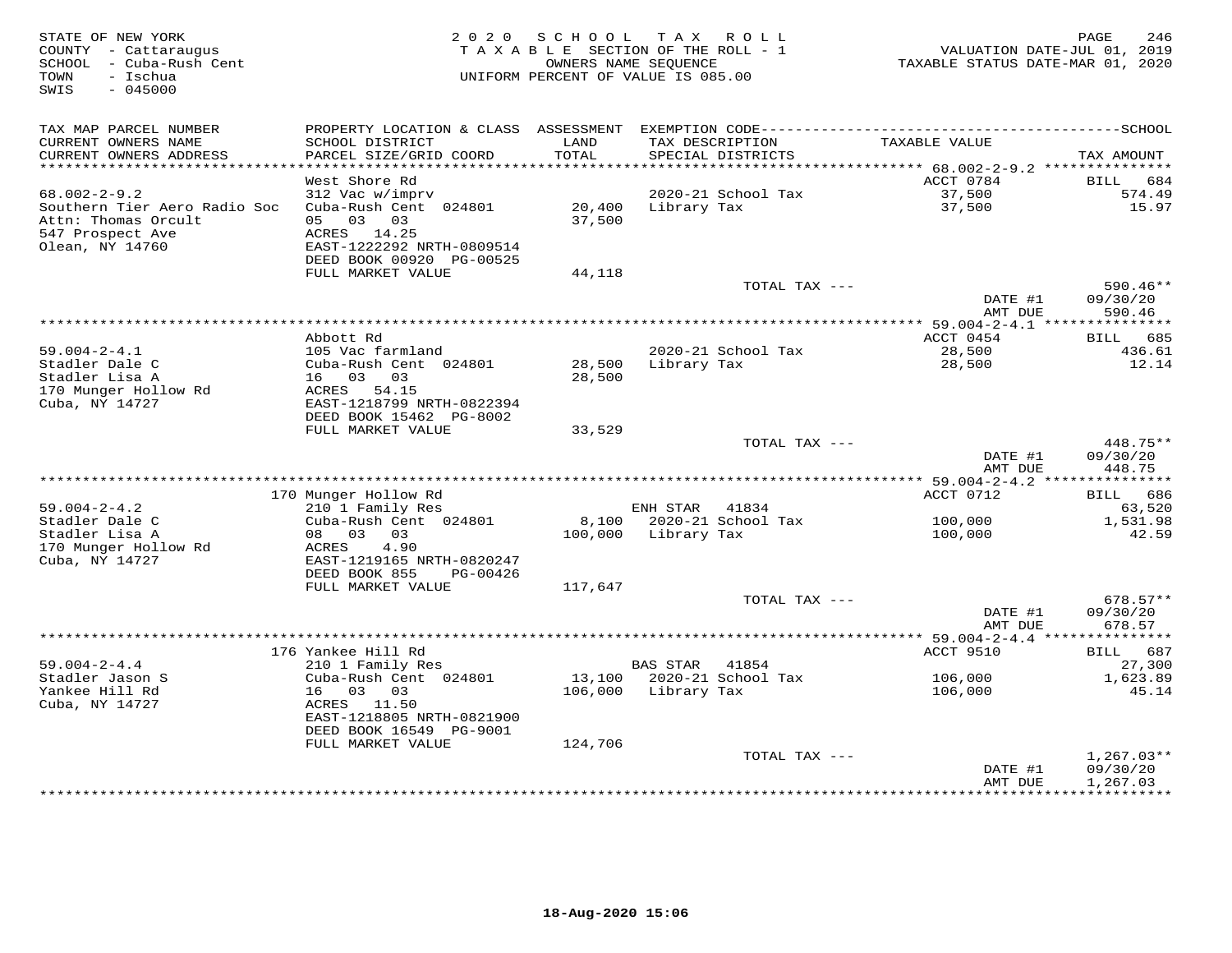| STATE OF NEW YORK<br>COUNTY - Cattaraugus<br>- Cuba-Rush Cent<br>SCHOOL<br>- Ischua<br>TOWN<br>$-045000$<br>SWIS | 2 0 2 0                                                                                                                                                                                       | SCHOOL                      | T A X<br>R O L L<br>TAXABLE SECTION OF THE ROLL - 1<br>OWNERS NAME SEQUENCE<br>UNIFORM PERCENT OF VALUE IS 085.00 | TAXABLE STATUS DATE-MAR 01, 2020                      | PAGE<br>247<br>VALUATION DATE-JUL 01, 2019 |
|------------------------------------------------------------------------------------------------------------------|-----------------------------------------------------------------------------------------------------------------------------------------------------------------------------------------------|-----------------------------|-------------------------------------------------------------------------------------------------------------------|-------------------------------------------------------|--------------------------------------------|
| TAX MAP PARCEL NUMBER<br>CURRENT OWNERS NAME<br>CURRENT OWNERS ADDRESS                                           | PROPERTY LOCATION & CLASS<br>SCHOOL DISTRICT<br>PARCEL SIZE/GRID COORD                                                                                                                        | ASSESSMENT<br>LAND<br>TOTAL | TAX DESCRIPTION<br>SPECIAL DISTRICTS                                                                              | TAXABLE VALUE                                         | TAX AMOUNT                                 |
| **********************                                                                                           | ***********************<br>Abbott Rd                                                                                                                                                          |                             |                                                                                                                   | ACCT 0013                                             | <b>BILL</b><br>688                         |
| $59.004 - 2 - 27$<br>Stadler Jason S<br>170 Munger Hollow Rd<br>Cuba, NY 14727                                   | 314 Rural vac<10<br>Cuba-Rush Cent 024801<br>03<br>03<br>16<br>7.23<br>ACRES<br>EAST-1218411 NRTH-0820659<br>DEED BOOK 15464 PG-2001                                                          | 6,500<br>6,500              | 2020-21 School Tax<br>Library Tax                                                                                 | 6,500<br>6,500                                        | 99.58<br>2.77                              |
|                                                                                                                  | FULL MARKET VALUE                                                                                                                                                                             | 7,647                       | TOTAL TAX ---                                                                                                     |                                                       | $102.35**$                                 |
|                                                                                                                  |                                                                                                                                                                                               |                             |                                                                                                                   | DATE #1<br>AMT DUE                                    | 09/30/20<br>102.35                         |
|                                                                                                                  |                                                                                                                                                                                               |                             |                                                                                                                   |                                                       | * * * * * * * * * * *                      |
| $68.002 - 2 - 8$<br>Stoklosa Robert L<br>Stoklosa Marilee A<br>26 Dennybrooke LN<br>West Seneca, NY 14224        | 5079 West Shore Rd<br>240 Rural res<br>Cuba-Rush Cent 024801<br>05<br>03 03<br>ACRES<br>41.45<br>EAST-1221257 NRTH-0809860                                                                    | 33,400<br>66,500            | 2020-21 School Tax<br>Library Tax                                                                                 | ACCT 0224<br>66,500<br>66,500                         | 689<br>BILL<br>1,018.76<br>28.32           |
|                                                                                                                  | DEED BOOK 19144 PG-6001                                                                                                                                                                       |                             |                                                                                                                   |                                                       |                                            |
|                                                                                                                  | FULL MARKET VALUE                                                                                                                                                                             | 78,235                      | TOTAL TAX ---                                                                                                     | DATE #1                                               | $1,047.08**$<br>09/30/20                   |
|                                                                                                                  |                                                                                                                                                                                               |                             |                                                                                                                   | AMT DUE<br>************ 59.004-1-13.4 *************** | 1,047.08                                   |
|                                                                                                                  | 646 Yankee Rd                                                                                                                                                                                 |                             |                                                                                                                   | ACCT 0790                                             | 690<br>BILL                                |
| $59.004 - 1 - 13.4$<br>Sumbrum Robert<br>64 Brosr Dr<br>Buffalo, NY 14220                                        | 260 Seasonal res<br>Cuba-Rush Cent 024801<br>24<br>03<br>03<br>Ff 240.00<br>ACRES<br>5.00<br>EAST-1211886 NRTH-0821451<br>DEED BOOK 13450 PG-2001                                             | 8,200<br>46,500             | 2020-21 School Tax<br>Library Tax                                                                                 | 46,500<br>46,500                                      | 712.37<br>19.80                            |
|                                                                                                                  | FULL MARKET VALUE                                                                                                                                                                             | 54,706                      |                                                                                                                   |                                                       |                                            |
|                                                                                                                  |                                                                                                                                                                                               |                             | TOTAL TAX ---                                                                                                     | DATE #1<br>AMT DUE                                    | $732.17**$<br>09/30/20<br>732.17           |
|                                                                                                                  |                                                                                                                                                                                               |                             |                                                                                                                   | * $68.002 - 2 - 17$ *                                 |                                            |
| $68.002 - 2 - 17$<br>SWARTZENTRUBER JOSEPH<br>SWARTZENTRUBER AMANDA<br>126 NYS Route 446<br>Cuba, NY 14727       | 289 Kinney Hollow Rd<br>270 Mfg housing<br>Cuba-Rush Cent 024801<br>03<br>03<br>13<br>FRNT 150.00 DPTH 125.00<br>EAST-1216417 NRTH-0808451<br>DEED BOOK 2019<br>PG-12370<br>FULL MARKET VALUE | 3,300<br>35,000<br>41,176   | 2020-21 School Tax<br>Library Tax                                                                                 | ACCT 0120<br>35,000<br>35,000                         | 691<br>BILL<br>536.19<br>14.91             |
|                                                                                                                  |                                                                                                                                                                                               |                             | TOTAL TAX ---                                                                                                     |                                                       | 551.10**                                   |
|                                                                                                                  |                                                                                                                                                                                               |                             |                                                                                                                   | DATE #1<br>AMT DUE                                    | 09/30/20<br>551.10<br>* * * * * * *        |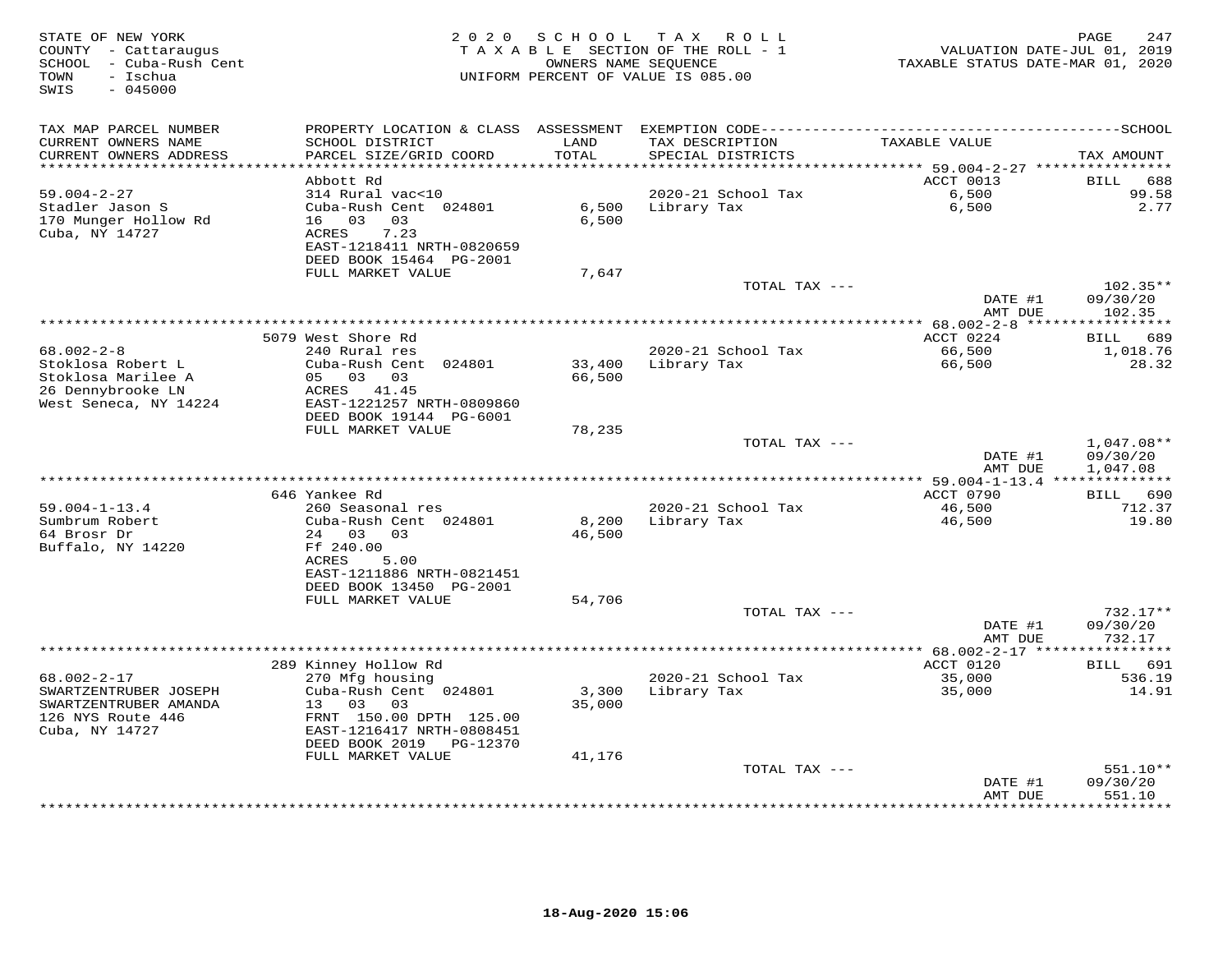| STATE OF NEW YORK<br>COUNTY - Cattaraugus<br>SCHOOL - Cuba-Rush Cent<br>- Ischua<br>TOWN<br>$-045000$<br>SWIS | 2 0 2 0                                                                         | S C H O O L<br>OWNERS NAME SEQUENCE | TAX ROLL<br>TAXABLE SECTION OF THE ROLL - 1<br>UNIFORM PERCENT OF VALUE IS 085.00 | VALUATION DATE-JUL 01, 2019<br>TAXABLE STATUS DATE-MAR 01, 2020 | 248<br>PAGE                      |
|---------------------------------------------------------------------------------------------------------------|---------------------------------------------------------------------------------|-------------------------------------|-----------------------------------------------------------------------------------|-----------------------------------------------------------------|----------------------------------|
| TAX MAP PARCEL NUMBER                                                                                         |                                                                                 |                                     |                                                                                   |                                                                 |                                  |
| CURRENT OWNERS NAME<br>CURRENT OWNERS ADDRESS                                                                 | SCHOOL DISTRICT<br>PARCEL SIZE/GRID COORD                                       | LAND<br>TOTAL                       | TAX DESCRIPTION<br>SPECIAL DISTRICTS                                              | TAXABLE VALUE                                                   | TAX AMOUNT                       |
| ************************                                                                                      |                                                                                 |                                     |                                                                                   |                                                                 |                                  |
| $68.002 - 2 - 7.1$                                                                                            | Nys Rte 446<br>312 Vac w/imprv                                                  |                                     | 2020-21 School Tax                                                                | ACCT 0399<br>30,000                                             | 692<br>BILL<br>459.59            |
| Swartzentruber Joseph D.                                                                                      | Cuba-Rush Cent 024801                                                           | 23,300                              | Library Tax                                                                       | 30,000                                                          | 12.78                            |
| Swartzentruber Amanda<br>122 Route 446<br>Cuba, NY 14727                                                      | 17 03 03<br>ACRES 25.75<br>EAST-1220659 NRTH-0808545                            | 30,000                              |                                                                                   |                                                                 |                                  |
|                                                                                                               | DEED BOOK 26747 PG-3002                                                         |                                     |                                                                                   |                                                                 |                                  |
|                                                                                                               | FULL MARKET VALUE                                                               | 35,294                              |                                                                                   |                                                                 |                                  |
|                                                                                                               |                                                                                 |                                     | TOTAL TAX ---                                                                     | DATE #1<br>AMT DUE                                              | $472.37**$<br>09/30/20<br>472.37 |
|                                                                                                               |                                                                                 |                                     |                                                                                   | ******* 68.002-2-13 ****************                            |                                  |
|                                                                                                               | 120 Nys Rte 446                                                                 |                                     |                                                                                   | ACCT 0400                                                       | 693<br>BILL                      |
| $68.002 - 2 - 13$                                                                                             | 210 1 Family Res                                                                |                                     | 2020-21 School Tax                                                                | 98,000                                                          | 1,501.34                         |
| Swartzentruber Joseph D.<br>Swartzentruber Amanda<br>120 Route 446<br>Cuba, NY 14727                          | Cuba-Rush Cent 024801<br>04 03 03<br>1.47<br>ACRES<br>EAST-1220443 NRTH-0808289 | 5,400<br>98,000                     | Library Tax                                                                       | 98,000                                                          | 41.73                            |
|                                                                                                               | DEED BOOK 26747 PG-3002                                                         |                                     |                                                                                   |                                                                 |                                  |
|                                                                                                               | FULL MARKET VALUE                                                               | 115,294                             |                                                                                   |                                                                 |                                  |
|                                                                                                               |                                                                                 |                                     | TOTAL TAX ---                                                                     | DATE #1                                                         | $1,543.07**$<br>09/30/20         |
|                                                                                                               |                                                                                 |                                     |                                                                                   | AMT DUE                                                         | 1,543.07                         |
|                                                                                                               | 538 Abbott Rd (Off)                                                             |                                     |                                                                                   | ACCT 0449                                                       | BILL 694                         |
| $59.004 - 2 - 1$                                                                                              | 323 Vacant rural                                                                |                                     | 2020-21 School Tax                                                                | 26,500                                                          | 405.97                           |
| Swift Randy                                                                                                   | Cuba-Rush Cent 024801                                                           | 26,500                              | Library Tax                                                                       | 26,500                                                          | 11.29                            |
| Swift Judy A                                                                                                  | 16 03<br>03                                                                     | 26,500                              |                                                                                   |                                                                 |                                  |
| 538 Abbotts Rd                                                                                                | ACRES 30.38                                                                     |                                     |                                                                                   |                                                                 |                                  |
| Cuba, NY 14727                                                                                                | EAST-1215256 NRTH-0823287                                                       |                                     |                                                                                   |                                                                 |                                  |
|                                                                                                               | DEED BOOK 00983 PG-00662                                                        |                                     |                                                                                   |                                                                 |                                  |
|                                                                                                               | FULL MARKET VALUE                                                               | 31,176                              | TOTAL TAX ---                                                                     |                                                                 | $417.26**$                       |
|                                                                                                               |                                                                                 |                                     |                                                                                   | DATE #1                                                         | 09/30/20                         |
|                                                                                                               |                                                                                 |                                     |                                                                                   | AMT DUE                                                         | 417.26                           |
|                                                                                                               |                                                                                 |                                     |                                                                                   |                                                                 |                                  |
|                                                                                                               | 833 Carpenter Hill Rd                                                           |                                     |                                                                                   | ACCT 0448                                                       | 695<br>BILL                      |
| $59.004 - 1 - 1$                                                                                              | 240 Rural res                                                                   |                                     | <b>BAS STAR</b><br>41854                                                          |                                                                 | 27,300                           |
| Swift Robert                                                                                                  | Cuba-Rush Cent 024801                                                           | 70,500                              | 2020-21 School Tax                                                                | 154,500                                                         | 2,366.90                         |
| Swift Scott                                                                                                   | 24 03 03                                                                        | 154,500                             | Library Tax                                                                       | 154,500                                                         | 65.79                            |
| 833 Carpenter Road<br>Cuba, NY 14727                                                                          | ACRES 125.10<br>EAST-1212195 NRTH-0823274<br>DEED BOOK 29931 PG-2001            |                                     |                                                                                   |                                                                 |                                  |
|                                                                                                               | FULL MARKET VALUE                                                               | 181,765                             |                                                                                   |                                                                 |                                  |
|                                                                                                               |                                                                                 |                                     | TOTAL TAX ---                                                                     |                                                                 | $2,030.69**$                     |
|                                                                                                               |                                                                                 |                                     |                                                                                   | DATE #1<br>AMT DUE                                              | 09/30/20<br>2,030.69             |
|                                                                                                               |                                                                                 |                                     | *********************************                                                 | **************                                                  | ***********                      |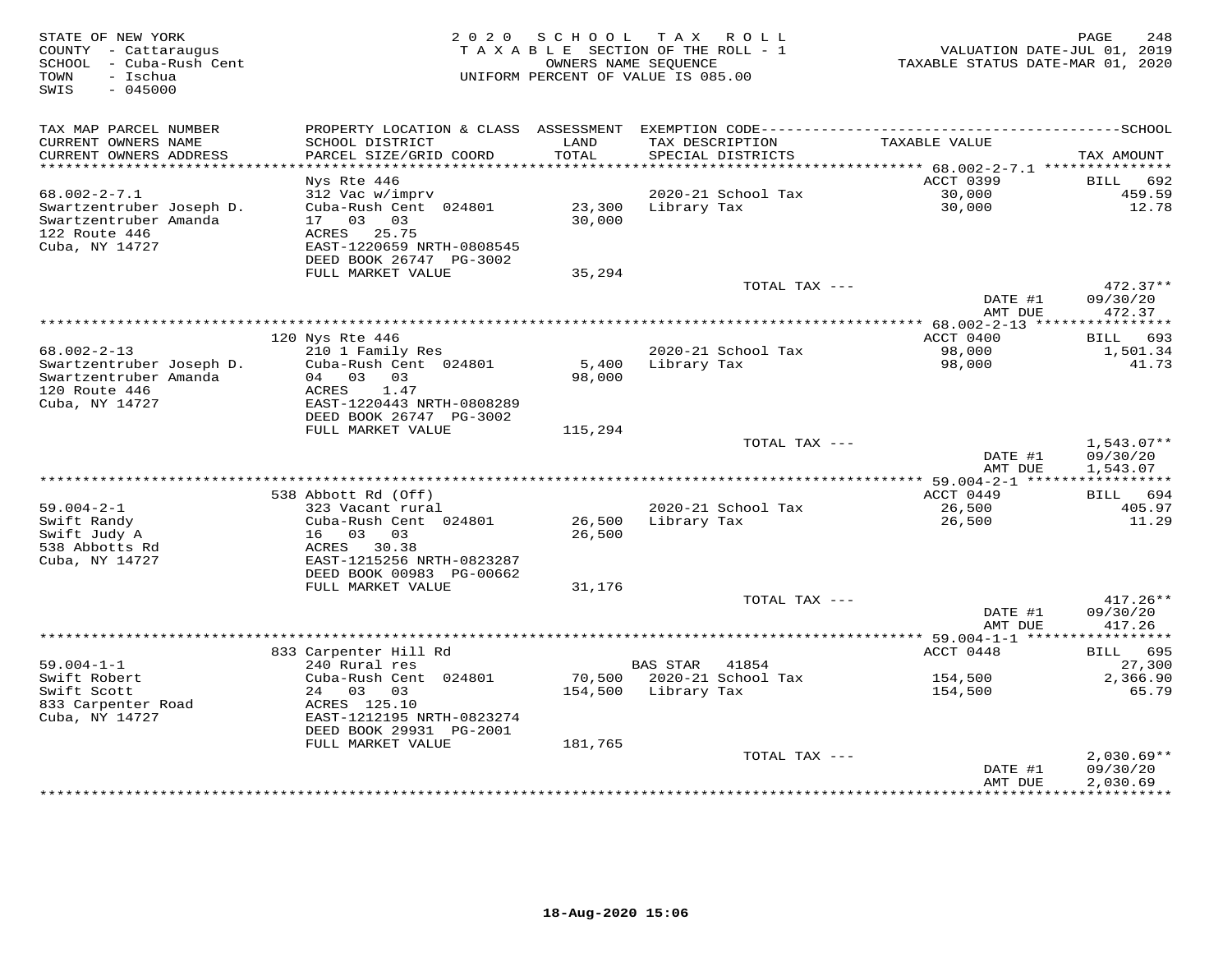| STATE OF NEW YORK<br>COUNTY - Cattaraugus<br>SCHOOL - Cuba-Rush Cent<br>- Ischua<br>TOWN<br>$-045000$<br>SWIS                 | 2 0 2 0                                                                                                                                                    | S C H O O L      | TAX ROLL<br>TAXABLE SECTION OF THE ROLL - 1<br>OWNERS NAME SEQUENCE<br>UNIFORM PERCENT OF VALUE IS 085.00 | VALUATION DATE-JUL 01, 2019<br>TAXABLE STATUS DATE-MAR 01, 2020 | $\mathop{\mathtt{PAGE}}$<br>249      |
|-------------------------------------------------------------------------------------------------------------------------------|------------------------------------------------------------------------------------------------------------------------------------------------------------|------------------|-----------------------------------------------------------------------------------------------------------|-----------------------------------------------------------------|--------------------------------------|
| TAX MAP PARCEL NUMBER<br>CURRENT OWNERS NAME<br>CURRENT OWNERS ADDRESS                                                        | SCHOOL DISTRICT<br>PARCEL SIZE/GRID COORD                                                                                                                  | LAND<br>TOTAL    | TAX DESCRIPTION<br>SPECIAL DISTRICTS                                                                      | TAXABLE VALUE                                                   | TAX AMOUNT                           |
| **********************                                                                                                        |                                                                                                                                                            | ******           |                                                                                                           |                                                                 |                                      |
| $68.002 - 2 - 1.1$<br>Tamburlin Ronald F. 25%<br>Harvey Andrew J. 75%<br>3759 Teachers Lane Apt. #7<br>Orchard Park, NY 14127 | Johnson Hollow Rd<br>323 Vacant rural<br>Cuba-Rush Cent 024801<br>03<br>03<br>14<br>ACRES<br>15.25<br>EAST-1215445 NRTH-0814950<br>DEED BOOK 23446 PG-9002 | 16,000<br>16,000 | 2020-21 School Tax<br>Library Tax                                                                         | ACCT 0075<br>16,000<br>16,000                                   | 696<br>BILL<br>245.12<br>6.81        |
|                                                                                                                               | FULL MARKET VALUE                                                                                                                                          | 18,824           | TOTAL TAX ---                                                                                             |                                                                 | 251.93**                             |
|                                                                                                                               |                                                                                                                                                            |                  |                                                                                                           | DATE #1<br>AMT DUE                                              | 09/30/20<br>251.93                   |
|                                                                                                                               |                                                                                                                                                            |                  |                                                                                                           | ************* 68.002-2-1.2 ****************                     |                                      |
| $68.002 - 2 - 1.2$<br>Tamburlin Ronald F. 25%<br>Harvey Andrew J. 75%                                                         | Johnson Hollow Rd<br>314 Rural vac<10<br>Cuba-Rush Cent 024801<br>14 03 03                                                                                 | 9,000<br>9,000   | 2020-21 School Tax<br>Library Tax                                                                         | ACCT 0740<br>9,000<br>9,000                                     | 697<br><b>BILL</b><br>137.88<br>3.83 |
| 3759 Teachers Lane Apt. #7<br>Orchard Park, NY 14127                                                                          | 6.25<br>ACRES<br>EAST-1215675 NRTH-0815357<br>DEED BOOK 23446 PG-9002<br>FULL MARKET VALUE                                                                 | 10,588           |                                                                                                           |                                                                 |                                      |
|                                                                                                                               |                                                                                                                                                            |                  | TOTAL TAX ---                                                                                             | DATE #1                                                         | $141.71**$<br>09/30/20               |
| **************************                                                                                                    |                                                                                                                                                            |                  |                                                                                                           | AMT DUE                                                         | 141.71                               |
|                                                                                                                               | 149 Yankee Rd                                                                                                                                              |                  |                                                                                                           | ACCT 0775                                                       | 698<br>BILL                          |
| $59.004 - 2 - 4.3$                                                                                                            | 210 1 Family Res                                                                                                                                           |                  | AG DISTOUT 41730                                                                                          |                                                                 | 8,014                                |
| Terry L Hurlburt                                                                                                              | Cuba-Rush Cent 024801                                                                                                                                      |                  | 47,400 ENH STAR<br>41834                                                                                  |                                                                 | 63,520                               |
| Revocable Living Trust<br>149 Yankee St.<br>Cuba, NY 14727                                                                    | 07/08<br>03 03<br>ACRES<br>64.95<br>EAST-1219536 NRTH-0820997<br>DEED BOOK 20200 PG-2429                                                                   | 125,000          | 2020-21 School Tax<br>Library Tax                                                                         | 116,986<br>116,986                                              | 1,792.20<br>49.82                    |
| MAY BE SUBJECT TO PAYMENT<br>UNDER AGDIST LAW TIL 2027                                                                        | FULL MARKET VALUE                                                                                                                                          | 147,059          |                                                                                                           |                                                                 |                                      |
|                                                                                                                               |                                                                                                                                                            |                  | TOTAL TAX ---                                                                                             | DATE #1<br>AMT DUE                                              | 946.02**<br>09/30/20<br>946.02       |
|                                                                                                                               |                                                                                                                                                            |                  |                                                                                                           | **** 59.004-2-28 **                                             |                                      |
|                                                                                                                               | 215 Yankee Rd                                                                                                                                              |                  |                                                                                                           | ACCT 0258                                                       | 699<br>BILL                          |
| $59.004 - 2 - 28$                                                                                                             | 210 1 Family Res                                                                                                                                           |                  | 2020-21 School Tax                                                                                        | 26,500                                                          | 405.97                               |
| Terry L Hurlburt<br>Revocable Living Trust<br>149 Yankee St.<br>Cuba, NY 14727                                                | Cuba-Rush Cent 024801<br>16 03<br>03<br>2.10<br>ACRES<br>EAST-1218425 NRTH-0821172<br>DEED BOOK 20200 PG-2429                                              | 5,900<br>26,500  | Library Tax                                                                                               | 26,500                                                          | 11.29                                |
|                                                                                                                               | FULL MARKET VALUE                                                                                                                                          | 31,176           |                                                                                                           |                                                                 |                                      |
|                                                                                                                               |                                                                                                                                                            |                  | TOTAL TAX ---                                                                                             |                                                                 | $417.26**$                           |
|                                                                                                                               |                                                                                                                                                            |                  |                                                                                                           | DATE #1<br>AMT DUE                                              | 09/30/20<br>417.26                   |
|                                                                                                                               |                                                                                                                                                            |                  |                                                                                                           | ********                                                        | * * * * * * * *                      |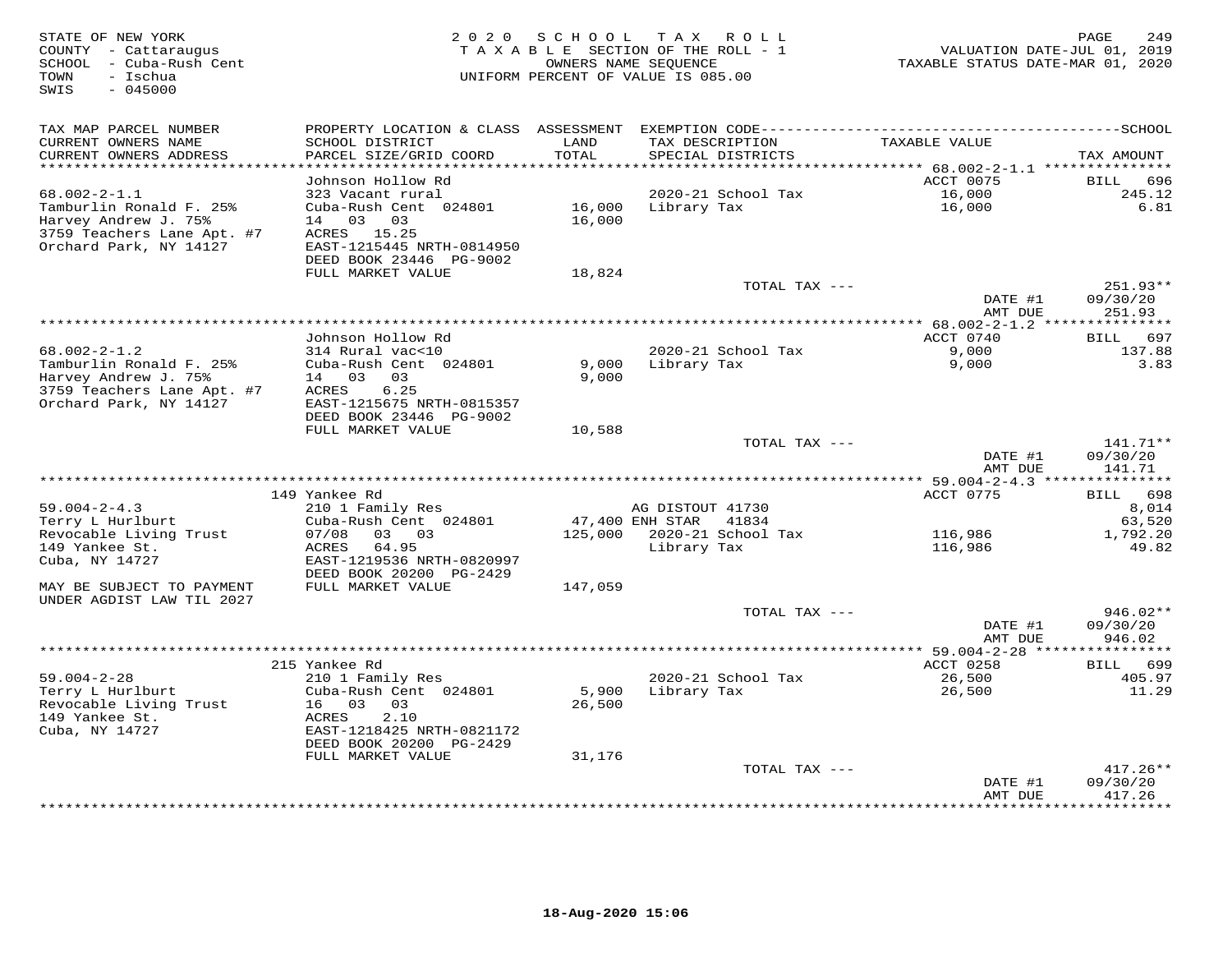| TAX MAP PARCEL NUMBER<br>CURRENT OWNERS NAME<br>SCHOOL DISTRICT<br>LAND<br>TAX DESCRIPTION<br>TAXABLE VALUE<br>TOTAL<br>CURRENT OWNERS ADDRESS<br>PARCEL SIZE/GRID COORD<br>SPECIAL DISTRICTS<br>TAX AMOUNT<br>**********************<br>5105 Miller Hill Rd<br>ACCT 0715<br>700<br>BILL<br>$68.002 - 2 - 18.4$<br>270 Mfg housing<br>BAS STAR<br>41854<br>27,300<br>Cuba-Rush Cent 024801<br>12,000 2020-21 School Tax<br>39,000<br>597.47<br>Tredway Thomas L<br>13 03 03<br>Tredway Tracy<br>39,000<br>Library Tax<br>39,000<br>16.61<br>5105 Miller Hill Rd<br>ACRES 10.10<br>Cuba, NY 14727<br>EAST-1215223 NRTH-0809215<br>DEED BOOK 00993 PG-00127<br>FULL MARKET VALUE<br>45,882<br>$212.08**$<br>TOTAL TAX ---<br>DATE #1<br>09/30/20<br>212.08<br>AMT DUE<br>ACCT 0458<br>900 Johnson Hollow Rd<br><b>BILL</b> 701<br>$68.001 - 1 - 6$<br>270 Mfg housing<br>2020-21 School Tax<br>62,350<br>955.19<br>Vaeth, Richard B. and Marlene Cuba-Rush Cent 024801<br>Library Tax<br>62,350<br>26.55<br>52,800<br>36 03 03<br>5615 Lette Rd<br>62,350<br>Lockport, NY 14094<br>ACRES 74.94<br>EAST-1208661 NRTH-0811339<br>DEED BOOK 21579 PG-5001<br>FULL MARKET VALUE<br>73,353<br>981.74**<br>TOTAL TAX ---<br>DATE #1<br>09/30/20<br>AMT DUE<br>981.74<br>5232 Burt Rd<br>ACCT 0884<br>702<br>BILL<br>2020-21 School Tax<br>$68.002 - 2 - 24.9$<br>210 1 Family Res<br>300,400<br>4,602.06<br>VAN DE WALL JAMES<br>Cuba-Rush Cent 024801<br>18,000<br>Library Tax<br>300,400<br>127.93<br>VAN DE WALL LORI<br>$13, 14$ 3 3<br>300,400<br>5232 BURT ROAD<br>ACRES 10.05<br>ISCHUA, NY 14727<br>EAST-1218520 NRTH-0811028<br>DEED BOOK 28178 PG-6001<br>FULL MARKET VALUE<br>353,412<br>4,729.99**<br>TOTAL TAX ---<br>DATE #1<br>09/30/20<br>AMT DUE<br>4,729.99<br>5340 Miller Hill Rd<br>ACCT 0950<br><b>BILL</b> 703<br>$68.002 - 1 - 6.3$<br>13,000<br>270 Mfg housing<br>ENH STAR 41834<br>8,700<br>2020-21 School Tax<br>Van Schaick Robert<br>Cuba-Rush Cent 024801<br>13,000<br>199.16<br>Van Schaick Kathryn<br>22 03 03<br>13,000 Library Tax<br>13,000<br>5.54<br>5340 Miller Hill Rd<br>FRNT 275.00 DPTH<br>Cuba, NY 14727<br>ACRES<br>5.60<br>EAST-1214397 NRTH-0813980<br>DEED BOOK 12183 PG-4002<br>FULL MARKET VALUE<br>15,294<br>TOTAL TAX ---<br>$5.54**$<br>09/30/20<br>DATE #1<br>AMT DUE<br>5.54<br>*******<br>************* | STATE OF NEW YORK<br>COUNTY - Cattaraugus<br>SCHOOL - Cuba-Rush Cent<br>- Ischua<br>TOWN<br>SWIS<br>$-045000$ |  | 2020 SCHOOL TAX ROLL<br>TAXABLE SECTION OF THE ROLL - 1<br>OWNERS NAME SEQUENCE<br>UNIFORM PERCENT OF VALUE IS 085.00 | TAXABLE STATUS DATE-MAR 01, 2020 | 250<br>PAGE<br>VALUATION DATE-JUL 01, 2019 |
|--------------------------------------------------------------------------------------------------------------------------------------------------------------------------------------------------------------------------------------------------------------------------------------------------------------------------------------------------------------------------------------------------------------------------------------------------------------------------------------------------------------------------------------------------------------------------------------------------------------------------------------------------------------------------------------------------------------------------------------------------------------------------------------------------------------------------------------------------------------------------------------------------------------------------------------------------------------------------------------------------------------------------------------------------------------------------------------------------------------------------------------------------------------------------------------------------------------------------------------------------------------------------------------------------------------------------------------------------------------------------------------------------------------------------------------------------------------------------------------------------------------------------------------------------------------------------------------------------------------------------------------------------------------------------------------------------------------------------------------------------------------------------------------------------------------------------------------------------------------------------------------------------------------------------------------------------------------------------------------------------------------------------------------------------------------------------------------------------------------------------------------------------------------------------------------------------------------------------------------------------------------------------------------------------------------------------------------------------------|---------------------------------------------------------------------------------------------------------------|--|-----------------------------------------------------------------------------------------------------------------------|----------------------------------|--------------------------------------------|
|                                                                                                                                                                                                                                                                                                                                                                                                                                                                                                                                                                                                                                                                                                                                                                                                                                                                                                                                                                                                                                                                                                                                                                                                                                                                                                                                                                                                                                                                                                                                                                                                                                                                                                                                                                                                                                                                                                                                                                                                                                                                                                                                                                                                                                                                                                                                                        |                                                                                                               |  |                                                                                                                       |                                  |                                            |
|                                                                                                                                                                                                                                                                                                                                                                                                                                                                                                                                                                                                                                                                                                                                                                                                                                                                                                                                                                                                                                                                                                                                                                                                                                                                                                                                                                                                                                                                                                                                                                                                                                                                                                                                                                                                                                                                                                                                                                                                                                                                                                                                                                                                                                                                                                                                                        |                                                                                                               |  |                                                                                                                       |                                  |                                            |
|                                                                                                                                                                                                                                                                                                                                                                                                                                                                                                                                                                                                                                                                                                                                                                                                                                                                                                                                                                                                                                                                                                                                                                                                                                                                                                                                                                                                                                                                                                                                                                                                                                                                                                                                                                                                                                                                                                                                                                                                                                                                                                                                                                                                                                                                                                                                                        |                                                                                                               |  |                                                                                                                       |                                  |                                            |
|                                                                                                                                                                                                                                                                                                                                                                                                                                                                                                                                                                                                                                                                                                                                                                                                                                                                                                                                                                                                                                                                                                                                                                                                                                                                                                                                                                                                                                                                                                                                                                                                                                                                                                                                                                                                                                                                                                                                                                                                                                                                                                                                                                                                                                                                                                                                                        |                                                                                                               |  |                                                                                                                       |                                  |                                            |
|                                                                                                                                                                                                                                                                                                                                                                                                                                                                                                                                                                                                                                                                                                                                                                                                                                                                                                                                                                                                                                                                                                                                                                                                                                                                                                                                                                                                                                                                                                                                                                                                                                                                                                                                                                                                                                                                                                                                                                                                                                                                                                                                                                                                                                                                                                                                                        |                                                                                                               |  |                                                                                                                       |                                  |                                            |
|                                                                                                                                                                                                                                                                                                                                                                                                                                                                                                                                                                                                                                                                                                                                                                                                                                                                                                                                                                                                                                                                                                                                                                                                                                                                                                                                                                                                                                                                                                                                                                                                                                                                                                                                                                                                                                                                                                                                                                                                                                                                                                                                                                                                                                                                                                                                                        |                                                                                                               |  |                                                                                                                       |                                  |                                            |
|                                                                                                                                                                                                                                                                                                                                                                                                                                                                                                                                                                                                                                                                                                                                                                                                                                                                                                                                                                                                                                                                                                                                                                                                                                                                                                                                                                                                                                                                                                                                                                                                                                                                                                                                                                                                                                                                                                                                                                                                                                                                                                                                                                                                                                                                                                                                                        |                                                                                                               |  |                                                                                                                       |                                  |                                            |
|                                                                                                                                                                                                                                                                                                                                                                                                                                                                                                                                                                                                                                                                                                                                                                                                                                                                                                                                                                                                                                                                                                                                                                                                                                                                                                                                                                                                                                                                                                                                                                                                                                                                                                                                                                                                                                                                                                                                                                                                                                                                                                                                                                                                                                                                                                                                                        |                                                                                                               |  |                                                                                                                       |                                  |                                            |
|                                                                                                                                                                                                                                                                                                                                                                                                                                                                                                                                                                                                                                                                                                                                                                                                                                                                                                                                                                                                                                                                                                                                                                                                                                                                                                                                                                                                                                                                                                                                                                                                                                                                                                                                                                                                                                                                                                                                                                                                                                                                                                                                                                                                                                                                                                                                                        |                                                                                                               |  |                                                                                                                       |                                  |                                            |
|                                                                                                                                                                                                                                                                                                                                                                                                                                                                                                                                                                                                                                                                                                                                                                                                                                                                                                                                                                                                                                                                                                                                                                                                                                                                                                                                                                                                                                                                                                                                                                                                                                                                                                                                                                                                                                                                                                                                                                                                                                                                                                                                                                                                                                                                                                                                                        |                                                                                                               |  |                                                                                                                       |                                  |                                            |
|                                                                                                                                                                                                                                                                                                                                                                                                                                                                                                                                                                                                                                                                                                                                                                                                                                                                                                                                                                                                                                                                                                                                                                                                                                                                                                                                                                                                                                                                                                                                                                                                                                                                                                                                                                                                                                                                                                                                                                                                                                                                                                                                                                                                                                                                                                                                                        |                                                                                                               |  |                                                                                                                       |                                  |                                            |
|                                                                                                                                                                                                                                                                                                                                                                                                                                                                                                                                                                                                                                                                                                                                                                                                                                                                                                                                                                                                                                                                                                                                                                                                                                                                                                                                                                                                                                                                                                                                                                                                                                                                                                                                                                                                                                                                                                                                                                                                                                                                                                                                                                                                                                                                                                                                                        |                                                                                                               |  |                                                                                                                       |                                  |                                            |
|                                                                                                                                                                                                                                                                                                                                                                                                                                                                                                                                                                                                                                                                                                                                                                                                                                                                                                                                                                                                                                                                                                                                                                                                                                                                                                                                                                                                                                                                                                                                                                                                                                                                                                                                                                                                                                                                                                                                                                                                                                                                                                                                                                                                                                                                                                                                                        |                                                                                                               |  |                                                                                                                       |                                  |                                            |
|                                                                                                                                                                                                                                                                                                                                                                                                                                                                                                                                                                                                                                                                                                                                                                                                                                                                                                                                                                                                                                                                                                                                                                                                                                                                                                                                                                                                                                                                                                                                                                                                                                                                                                                                                                                                                                                                                                                                                                                                                                                                                                                                                                                                                                                                                                                                                        |                                                                                                               |  |                                                                                                                       |                                  |                                            |
|                                                                                                                                                                                                                                                                                                                                                                                                                                                                                                                                                                                                                                                                                                                                                                                                                                                                                                                                                                                                                                                                                                                                                                                                                                                                                                                                                                                                                                                                                                                                                                                                                                                                                                                                                                                                                                                                                                                                                                                                                                                                                                                                                                                                                                                                                                                                                        |                                                                                                               |  |                                                                                                                       |                                  |                                            |
|                                                                                                                                                                                                                                                                                                                                                                                                                                                                                                                                                                                                                                                                                                                                                                                                                                                                                                                                                                                                                                                                                                                                                                                                                                                                                                                                                                                                                                                                                                                                                                                                                                                                                                                                                                                                                                                                                                                                                                                                                                                                                                                                                                                                                                                                                                                                                        |                                                                                                               |  |                                                                                                                       |                                  |                                            |
|                                                                                                                                                                                                                                                                                                                                                                                                                                                                                                                                                                                                                                                                                                                                                                                                                                                                                                                                                                                                                                                                                                                                                                                                                                                                                                                                                                                                                                                                                                                                                                                                                                                                                                                                                                                                                                                                                                                                                                                                                                                                                                                                                                                                                                                                                                                                                        |                                                                                                               |  |                                                                                                                       |                                  |                                            |
|                                                                                                                                                                                                                                                                                                                                                                                                                                                                                                                                                                                                                                                                                                                                                                                                                                                                                                                                                                                                                                                                                                                                                                                                                                                                                                                                                                                                                                                                                                                                                                                                                                                                                                                                                                                                                                                                                                                                                                                                                                                                                                                                                                                                                                                                                                                                                        |                                                                                                               |  |                                                                                                                       |                                  |                                            |
|                                                                                                                                                                                                                                                                                                                                                                                                                                                                                                                                                                                                                                                                                                                                                                                                                                                                                                                                                                                                                                                                                                                                                                                                                                                                                                                                                                                                                                                                                                                                                                                                                                                                                                                                                                                                                                                                                                                                                                                                                                                                                                                                                                                                                                                                                                                                                        |                                                                                                               |  |                                                                                                                       |                                  |                                            |
|                                                                                                                                                                                                                                                                                                                                                                                                                                                                                                                                                                                                                                                                                                                                                                                                                                                                                                                                                                                                                                                                                                                                                                                                                                                                                                                                                                                                                                                                                                                                                                                                                                                                                                                                                                                                                                                                                                                                                                                                                                                                                                                                                                                                                                                                                                                                                        |                                                                                                               |  |                                                                                                                       |                                  |                                            |
|                                                                                                                                                                                                                                                                                                                                                                                                                                                                                                                                                                                                                                                                                                                                                                                                                                                                                                                                                                                                                                                                                                                                                                                                                                                                                                                                                                                                                                                                                                                                                                                                                                                                                                                                                                                                                                                                                                                                                                                                                                                                                                                                                                                                                                                                                                                                                        |                                                                                                               |  |                                                                                                                       |                                  |                                            |
|                                                                                                                                                                                                                                                                                                                                                                                                                                                                                                                                                                                                                                                                                                                                                                                                                                                                                                                                                                                                                                                                                                                                                                                                                                                                                                                                                                                                                                                                                                                                                                                                                                                                                                                                                                                                                                                                                                                                                                                                                                                                                                                                                                                                                                                                                                                                                        |                                                                                                               |  |                                                                                                                       |                                  |                                            |
|                                                                                                                                                                                                                                                                                                                                                                                                                                                                                                                                                                                                                                                                                                                                                                                                                                                                                                                                                                                                                                                                                                                                                                                                                                                                                                                                                                                                                                                                                                                                                                                                                                                                                                                                                                                                                                                                                                                                                                                                                                                                                                                                                                                                                                                                                                                                                        |                                                                                                               |  |                                                                                                                       |                                  |                                            |
|                                                                                                                                                                                                                                                                                                                                                                                                                                                                                                                                                                                                                                                                                                                                                                                                                                                                                                                                                                                                                                                                                                                                                                                                                                                                                                                                                                                                                                                                                                                                                                                                                                                                                                                                                                                                                                                                                                                                                                                                                                                                                                                                                                                                                                                                                                                                                        |                                                                                                               |  |                                                                                                                       |                                  |                                            |
|                                                                                                                                                                                                                                                                                                                                                                                                                                                                                                                                                                                                                                                                                                                                                                                                                                                                                                                                                                                                                                                                                                                                                                                                                                                                                                                                                                                                                                                                                                                                                                                                                                                                                                                                                                                                                                                                                                                                                                                                                                                                                                                                                                                                                                                                                                                                                        |                                                                                                               |  |                                                                                                                       |                                  |                                            |
|                                                                                                                                                                                                                                                                                                                                                                                                                                                                                                                                                                                                                                                                                                                                                                                                                                                                                                                                                                                                                                                                                                                                                                                                                                                                                                                                                                                                                                                                                                                                                                                                                                                                                                                                                                                                                                                                                                                                                                                                                                                                                                                                                                                                                                                                                                                                                        |                                                                                                               |  |                                                                                                                       |                                  |                                            |
|                                                                                                                                                                                                                                                                                                                                                                                                                                                                                                                                                                                                                                                                                                                                                                                                                                                                                                                                                                                                                                                                                                                                                                                                                                                                                                                                                                                                                                                                                                                                                                                                                                                                                                                                                                                                                                                                                                                                                                                                                                                                                                                                                                                                                                                                                                                                                        |                                                                                                               |  |                                                                                                                       |                                  |                                            |
|                                                                                                                                                                                                                                                                                                                                                                                                                                                                                                                                                                                                                                                                                                                                                                                                                                                                                                                                                                                                                                                                                                                                                                                                                                                                                                                                                                                                                                                                                                                                                                                                                                                                                                                                                                                                                                                                                                                                                                                                                                                                                                                                                                                                                                                                                                                                                        |                                                                                                               |  |                                                                                                                       |                                  |                                            |
|                                                                                                                                                                                                                                                                                                                                                                                                                                                                                                                                                                                                                                                                                                                                                                                                                                                                                                                                                                                                                                                                                                                                                                                                                                                                                                                                                                                                                                                                                                                                                                                                                                                                                                                                                                                                                                                                                                                                                                                                                                                                                                                                                                                                                                                                                                                                                        |                                                                                                               |  |                                                                                                                       |                                  |                                            |
|                                                                                                                                                                                                                                                                                                                                                                                                                                                                                                                                                                                                                                                                                                                                                                                                                                                                                                                                                                                                                                                                                                                                                                                                                                                                                                                                                                                                                                                                                                                                                                                                                                                                                                                                                                                                                                                                                                                                                                                                                                                                                                                                                                                                                                                                                                                                                        |                                                                                                               |  |                                                                                                                       |                                  |                                            |
|                                                                                                                                                                                                                                                                                                                                                                                                                                                                                                                                                                                                                                                                                                                                                                                                                                                                                                                                                                                                                                                                                                                                                                                                                                                                                                                                                                                                                                                                                                                                                                                                                                                                                                                                                                                                                                                                                                                                                                                                                                                                                                                                                                                                                                                                                                                                                        |                                                                                                               |  |                                                                                                                       |                                  |                                            |
|                                                                                                                                                                                                                                                                                                                                                                                                                                                                                                                                                                                                                                                                                                                                                                                                                                                                                                                                                                                                                                                                                                                                                                                                                                                                                                                                                                                                                                                                                                                                                                                                                                                                                                                                                                                                                                                                                                                                                                                                                                                                                                                                                                                                                                                                                                                                                        |                                                                                                               |  |                                                                                                                       |                                  |                                            |
|                                                                                                                                                                                                                                                                                                                                                                                                                                                                                                                                                                                                                                                                                                                                                                                                                                                                                                                                                                                                                                                                                                                                                                                                                                                                                                                                                                                                                                                                                                                                                                                                                                                                                                                                                                                                                                                                                                                                                                                                                                                                                                                                                                                                                                                                                                                                                        |                                                                                                               |  |                                                                                                                       |                                  |                                            |
|                                                                                                                                                                                                                                                                                                                                                                                                                                                                                                                                                                                                                                                                                                                                                                                                                                                                                                                                                                                                                                                                                                                                                                                                                                                                                                                                                                                                                                                                                                                                                                                                                                                                                                                                                                                                                                                                                                                                                                                                                                                                                                                                                                                                                                                                                                                                                        |                                                                                                               |  |                                                                                                                       |                                  |                                            |
|                                                                                                                                                                                                                                                                                                                                                                                                                                                                                                                                                                                                                                                                                                                                                                                                                                                                                                                                                                                                                                                                                                                                                                                                                                                                                                                                                                                                                                                                                                                                                                                                                                                                                                                                                                                                                                                                                                                                                                                                                                                                                                                                                                                                                                                                                                                                                        |                                                                                                               |  |                                                                                                                       |                                  |                                            |
|                                                                                                                                                                                                                                                                                                                                                                                                                                                                                                                                                                                                                                                                                                                                                                                                                                                                                                                                                                                                                                                                                                                                                                                                                                                                                                                                                                                                                                                                                                                                                                                                                                                                                                                                                                                                                                                                                                                                                                                                                                                                                                                                                                                                                                                                                                                                                        |                                                                                                               |  |                                                                                                                       |                                  |                                            |
|                                                                                                                                                                                                                                                                                                                                                                                                                                                                                                                                                                                                                                                                                                                                                                                                                                                                                                                                                                                                                                                                                                                                                                                                                                                                                                                                                                                                                                                                                                                                                                                                                                                                                                                                                                                                                                                                                                                                                                                                                                                                                                                                                                                                                                                                                                                                                        |                                                                                                               |  |                                                                                                                       |                                  |                                            |
|                                                                                                                                                                                                                                                                                                                                                                                                                                                                                                                                                                                                                                                                                                                                                                                                                                                                                                                                                                                                                                                                                                                                                                                                                                                                                                                                                                                                                                                                                                                                                                                                                                                                                                                                                                                                                                                                                                                                                                                                                                                                                                                                                                                                                                                                                                                                                        |                                                                                                               |  |                                                                                                                       |                                  |                                            |
|                                                                                                                                                                                                                                                                                                                                                                                                                                                                                                                                                                                                                                                                                                                                                                                                                                                                                                                                                                                                                                                                                                                                                                                                                                                                                                                                                                                                                                                                                                                                                                                                                                                                                                                                                                                                                                                                                                                                                                                                                                                                                                                                                                                                                                                                                                                                                        |                                                                                                               |  |                                                                                                                       |                                  |                                            |
|                                                                                                                                                                                                                                                                                                                                                                                                                                                                                                                                                                                                                                                                                                                                                                                                                                                                                                                                                                                                                                                                                                                                                                                                                                                                                                                                                                                                                                                                                                                                                                                                                                                                                                                                                                                                                                                                                                                                                                                                                                                                                                                                                                                                                                                                                                                                                        |                                                                                                               |  |                                                                                                                       |                                  |                                            |
|                                                                                                                                                                                                                                                                                                                                                                                                                                                                                                                                                                                                                                                                                                                                                                                                                                                                                                                                                                                                                                                                                                                                                                                                                                                                                                                                                                                                                                                                                                                                                                                                                                                                                                                                                                                                                                                                                                                                                                                                                                                                                                                                                                                                                                                                                                                                                        |                                                                                                               |  |                                                                                                                       |                                  |                                            |
|                                                                                                                                                                                                                                                                                                                                                                                                                                                                                                                                                                                                                                                                                                                                                                                                                                                                                                                                                                                                                                                                                                                                                                                                                                                                                                                                                                                                                                                                                                                                                                                                                                                                                                                                                                                                                                                                                                                                                                                                                                                                                                                                                                                                                                                                                                                                                        |                                                                                                               |  |                                                                                                                       |                                  |                                            |
|                                                                                                                                                                                                                                                                                                                                                                                                                                                                                                                                                                                                                                                                                                                                                                                                                                                                                                                                                                                                                                                                                                                                                                                                                                                                                                                                                                                                                                                                                                                                                                                                                                                                                                                                                                                                                                                                                                                                                                                                                                                                                                                                                                                                                                                                                                                                                        |                                                                                                               |  |                                                                                                                       |                                  |                                            |
|                                                                                                                                                                                                                                                                                                                                                                                                                                                                                                                                                                                                                                                                                                                                                                                                                                                                                                                                                                                                                                                                                                                                                                                                                                                                                                                                                                                                                                                                                                                                                                                                                                                                                                                                                                                                                                                                                                                                                                                                                                                                                                                                                                                                                                                                                                                                                        |                                                                                                               |  |                                                                                                                       |                                  |                                            |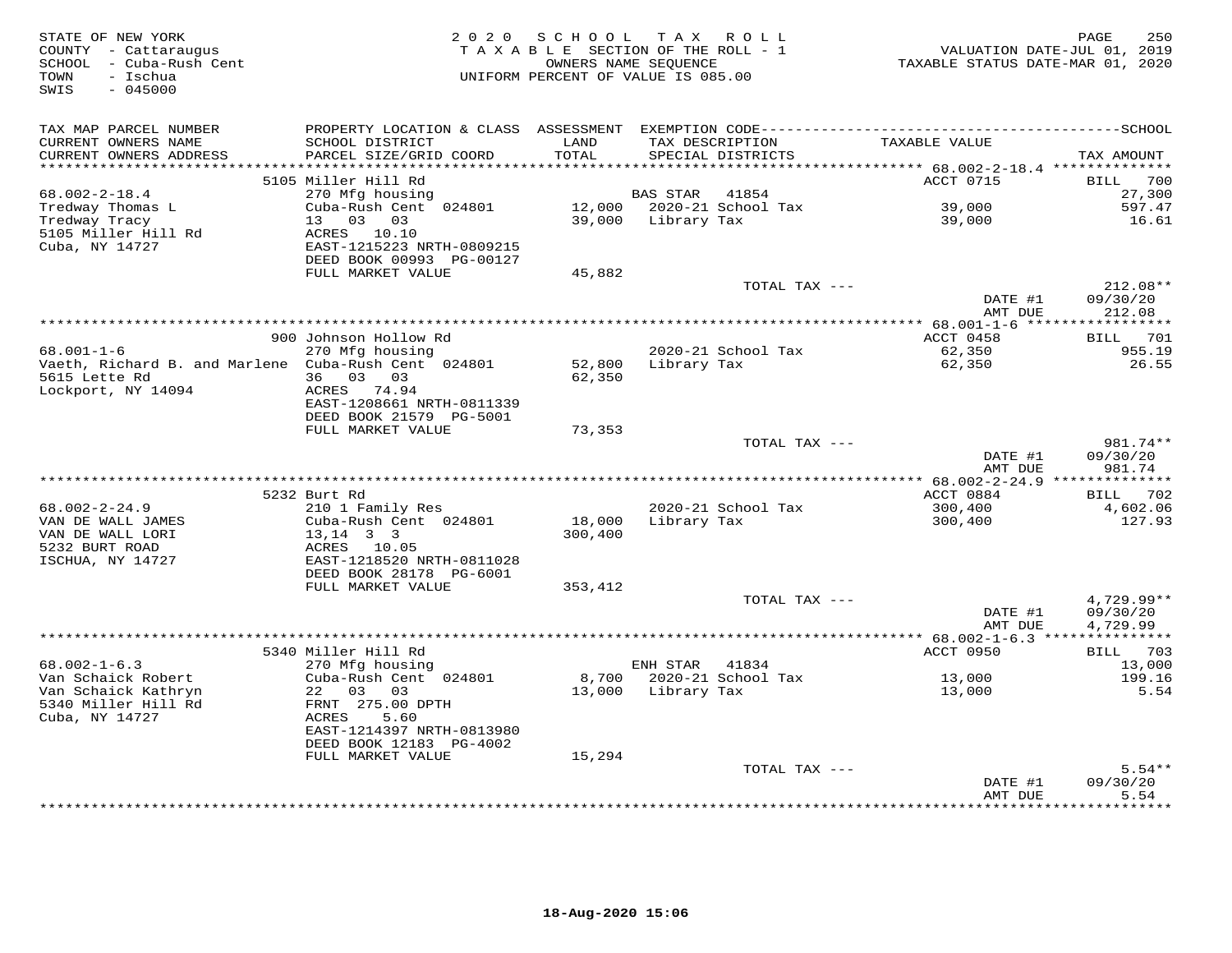| STATE OF NEW YORK<br>COUNTY - Cattaraugus<br>SCHOOL - Cuba-Rush Cent<br>- Ischua<br>TOWN<br>SWIS<br>$-045000$ | 2 0 2 0                                                                  | SCHOOL TAX ROLL<br>TAXABLE SECTION OF THE ROLL - 1<br>UNIFORM PERCENT OF VALUE IS 085.00 | OWNERS NAME SEQUENCE                 |                                                       | VALUATION DATE-JUL 01, 2019<br>TAXABLE STATUS DATE-MAR 01, 2020 | PAGE<br>251         |
|---------------------------------------------------------------------------------------------------------------|--------------------------------------------------------------------------|------------------------------------------------------------------------------------------|--------------------------------------|-------------------------------------------------------|-----------------------------------------------------------------|---------------------|
| TAX MAP PARCEL NUMBER                                                                                         |                                                                          |                                                                                          |                                      |                                                       |                                                                 |                     |
| CURRENT OWNERS NAME<br>CURRENT OWNERS ADDRESS<br>************************                                     | SCHOOL DISTRICT<br>PARCEL SIZE/GRID COORD                                | LAND<br>TOTAL                                                                            | TAX DESCRIPTION<br>SPECIAL DISTRICTS |                                                       | TAXABLE VALUE                                                   | TAX AMOUNT          |
|                                                                                                               | Johnson Hollow Rd                                                        |                                                                                          |                                      |                                                       | ACCT 0163                                                       | 704<br>BILL         |
| $68.002 - 2 - 2.1$                                                                                            | 240 Rural res                                                            |                                                                                          | ENH STAR                             | 41834                                                 |                                                                 | 34,500              |
| Van Schaick Theodore D                                                                                        | Cuba-Rush Cent 024801                                                    | 18,900                                                                                   |                                      | 2020-21 School Tax                                    | 34,500                                                          | 528.53              |
| 475 Johnson Hollow Rd<br>Cuba, NY 14727                                                                       | 14 03 03<br>FRNT 564.00 DPTH<br>ACRES 19.48<br>EAST-1216052 NRTH-0814920 |                                                                                          | 34,500 Library Tax                   |                                                       | 34,500                                                          | 14.69               |
|                                                                                                               | DEED BOOK 12183 PG-4004<br>FULL MARKET VALUE                             |                                                                                          |                                      |                                                       |                                                                 |                     |
|                                                                                                               |                                                                          | 40,588                                                                                   |                                      | TOTAL TAX ---                                         |                                                                 | $14.69**$           |
|                                                                                                               |                                                                          |                                                                                          |                                      |                                                       | DATE #1<br>AMT DUE                                              | 09/30/20<br>14.69   |
|                                                                                                               |                                                                          |                                                                                          |                                      |                                                       |                                                                 |                     |
| $59.004 - 1 - 7.3$                                                                                            | Union Valley Rd<br>260 Seasonal res                                      |                                                                                          |                                      | 2020-21 School Tax                                    | ACCT 0877<br>20,400                                             | BILL 705<br>312.52  |
| Vanmort Lawrence                                                                                              | Cuba-Rush Cent 024801                                                    | 13,100                                                                                   | Library Tax                          |                                                       | 20,400                                                          | 8.69                |
| Vanmort Wendy                                                                                                 | ACRES<br>11.55                                                           | 20,400                                                                                   |                                      |                                                       |                                                                 |                     |
| 5729 Union Vly                                                                                                | EAST-1211188 NRTH-0817297                                                |                                                                                          |                                      |                                                       |                                                                 |                     |
| Cuba, NY 14737                                                                                                | DEED BOOK 1007 PG-58<br>FULL MARKET VALUE                                | 24,000                                                                                   |                                      |                                                       |                                                                 |                     |
|                                                                                                               |                                                                          |                                                                                          |                                      | TOTAL TAX ---                                         |                                                                 | 321.21**            |
|                                                                                                               |                                                                          |                                                                                          |                                      |                                                       | DATE #1<br>AMT DUE                                              | 09/30/20<br>321.21  |
|                                                                                                               |                                                                          |                                                                                          |                                      |                                                       |                                                                 |                     |
|                                                                                                               | 1009 Yankee Hill Rd                                                      |                                                                                          |                                      |                                                       | ACCT 0427                                                       | <b>BILL</b> 706     |
| $59.003 - 1 - 20$<br>Walczak Paul S.                                                                          | 210 1 Family Res<br>Cuba-Rush Cent 024801                                | 7,600                                                                                    | Library Tax                          | 2020-21 School Tax                                    | 48,100<br>48,100                                                | 736.88<br>20.48     |
| 5 Fawn Terrace                                                                                                | 34 03 03                                                                 | 48,100                                                                                   |                                      |                                                       |                                                                 |                     |
| Orchard Park, NY 14127                                                                                        | 4.25<br>ACRES                                                            |                                                                                          |                                      |                                                       |                                                                 |                     |
|                                                                                                               | EAST-1209442 NRTH-0819521                                                |                                                                                          |                                      |                                                       |                                                                 |                     |
|                                                                                                               | DEED BOOK 30062 PG-6001<br>FULL MARKET VALUE                             | 56,588                                                                                   |                                      |                                                       |                                                                 |                     |
|                                                                                                               |                                                                          |                                                                                          |                                      | TOTAL TAX ---                                         |                                                                 | $757.36**$          |
|                                                                                                               |                                                                          |                                                                                          |                                      |                                                       | DATE #1                                                         | 09/30/20            |
|                                                                                                               |                                                                          |                                                                                          |                                      |                                                       | AMT DUE                                                         | 757.36              |
|                                                                                                               | 5739 Union Valley Rd                                                     |                                                                                          |                                      | 55 PCT OF VALUE USED FOR EXEMPTION PURPOSES ACCT 0197 |                                                                 | 707<br>BILL         |
| $59.004 - 1 - 7.1$                                                                                            | 270 Mfg housing                                                          |                                                                                          | AGED C/T/S 41800                     |                                                       |                                                                 | 8,800               |
| Washburn Elizabeth M                                                                                          | Cuba-Rush Cent 024801                                                    |                                                                                          | 5,600 ENH STAR                       | 41834                                                 |                                                                 | 23,200              |
| Appleby Paul D                                                                                                | 23 03 03                                                                 | 32,000                                                                                   |                                      | 2020-21 School Tax                                    | 23,200                                                          | 355.42              |
| 5739 Union Valley Rd<br>Cuba, NY 14727                                                                        | ACRES<br>1.70<br>EAST-1210979 NRTH-0817724                               |                                                                                          | Library Tax                          |                                                       | 23,200                                                          | 9.88                |
|                                                                                                               | DEED BOOK 1032 PG-242                                                    |                                                                                          |                                      |                                                       |                                                                 |                     |
|                                                                                                               | FULL MARKET VALUE                                                        | 37,647                                                                                   |                                      | TOTAL TAX ---                                         |                                                                 | $9.88**$            |
|                                                                                                               |                                                                          |                                                                                          |                                      |                                                       | DATE #1                                                         | 09/30/20            |
|                                                                                                               |                                                                          |                                                                                          |                                      |                                                       | AMT DUE                                                         | 9.88<br>*********** |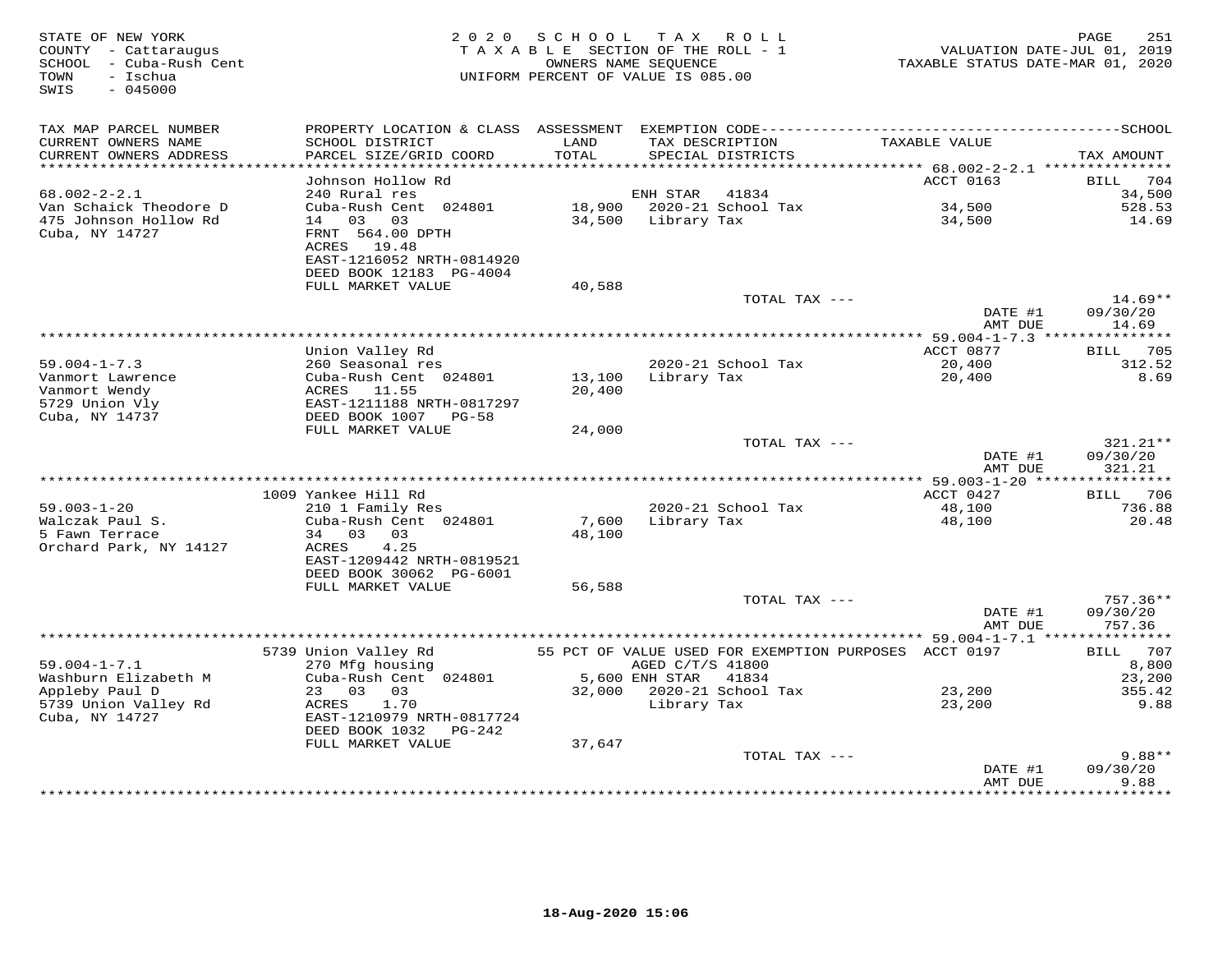| STATE OF NEW YORK<br>COUNTY - Cattaraugus<br>SCHOOL - Cuba-Rush Cent<br>- Ischua<br>TOWN<br>SWIS<br>$-045000$ |                                                                 |               | 2020 SCHOOL TAX ROLL<br>TAXABLE SECTION OF THE ROLL - 1<br>OWNERS NAME SEQUENCE<br>UNIFORM PERCENT OF VALUE IS 085.00 |               | TAXABLE STATUS DATE-MAR 01, 2020 | PAGE<br>252<br>VALUATION DATE-JUL 01, 2019 |
|---------------------------------------------------------------------------------------------------------------|-----------------------------------------------------------------|---------------|-----------------------------------------------------------------------------------------------------------------------|---------------|----------------------------------|--------------------------------------------|
| TAX MAP PARCEL NUMBER                                                                                         |                                                                 |               |                                                                                                                       |               |                                  |                                            |
| CURRENT OWNERS NAME<br>CURRENT OWNERS ADDRESS                                                                 | SCHOOL DISTRICT<br>PARCEL SIZE/GRID COORD                       | LAND<br>TOTAL | TAX DESCRIPTION<br>SPECIAL DISTRICTS                                                                                  |               | TAXABLE VALUE                    | TAX AMOUNT                                 |
| **********************                                                                                        |                                                                 |               |                                                                                                                       |               |                                  |                                            |
| $59.004 - 2 - 12.2$                                                                                           | 120 Abbott Rd<br>210 1 Family Res                               |               | BAS STAR                                                                                                              | 41854         | ACCT 0930                        | 708<br><b>BILL</b><br>13,000               |
| Weatherly Burton J                                                                                            | Cuba-Rush Cent 024801                                           |               | 3,500 2020-21 School Tax                                                                                              |               |                                  | 199.16                                     |
| Weatherly Donna                                                                                               | 08 03 03                                                        |               | 13,000 Library Tax                                                                                                    |               | 13,000<br>13,000                 | 5.54                                       |
| 120 Abbott Rd<br>Cuba, NY 14727                                                                               | split from 2-12 #17<br>FRNT 165.00 DPTH 125.00<br>ACRES<br>0.47 |               |                                                                                                                       |               |                                  |                                            |
|                                                                                                               | EAST-1220039 NRTH-0822512<br>PG-5001                            |               |                                                                                                                       |               |                                  |                                            |
|                                                                                                               | DEED BOOK 8928<br>FULL MARKET VALUE                             | 15,294        |                                                                                                                       |               |                                  |                                            |
|                                                                                                               |                                                                 |               |                                                                                                                       | TOTAL TAX --- |                                  | $5.54**$                                   |
|                                                                                                               |                                                                 |               |                                                                                                                       |               | DATE #1                          | 09/30/20                                   |
|                                                                                                               |                                                                 |               |                                                                                                                       |               | AMT DUE                          | 5.54                                       |
|                                                                                                               |                                                                 |               |                                                                                                                       |               |                                  |                                            |
|                                                                                                               | Yankee Rd                                                       |               |                                                                                                                       |               | ACCT 0466                        | BILL 709                                   |
| $59.003 - 1 - 23$                                                                                             | 314 Rural vac<10                                                |               | 2020-21 School Tax                                                                                                    |               | 2,400                            | 36.77                                      |
| Weishaar Jack                                                                                                 | Cuba-Rush Cent 024801                                           | 2,400         | Library Tax                                                                                                           |               | 2,400                            | 1.02                                       |
| Weishaar June                                                                                                 | 32 03<br>03                                                     | 2,400         |                                                                                                                       |               |                                  |                                            |
| 55821 Elmhurst Rd                                                                                             | FRNT 125.00 DPTH 108.20                                         |               |                                                                                                                       |               |                                  |                                            |
| Lake View, NY 14085                                                                                           | EAST-1208629 NRTH-0819824<br>FULL MARKET VALUE                  | 2,824         |                                                                                                                       |               |                                  |                                            |
|                                                                                                               |                                                                 |               |                                                                                                                       | TOTAL TAX --- |                                  | $37.79**$                                  |
|                                                                                                               |                                                                 |               |                                                                                                                       |               | DATE #1                          | 09/30/20                                   |
|                                                                                                               |                                                                 |               |                                                                                                                       |               | AMT DUE                          | 37.79                                      |
|                                                                                                               |                                                                 |               |                                                                                                                       |               | ************* 59.003-1-13.2 ***  | ***********                                |
|                                                                                                               | Yankee Rd (Off)                                                 |               |                                                                                                                       |               | ACCT 0767                        | BILL 710                                   |
| $59.003 - 1 - 13.2$                                                                                           | 314 Rural vac<10                                                |               | 2020-21 School Tax                                                                                                    |               | 5,400                            | 82.73                                      |
| Weishaar Jack A                                                                                               | Cuba-Rush Cent 024801                                           | 5,400         | Library Tax                                                                                                           |               | 5,400                            | 2.30                                       |
| 55821 Elmhurst Rd                                                                                             | 32 03<br>03                                                     | 5,400         |                                                                                                                       |               |                                  |                                            |
| Lake View, NY 14085                                                                                           | FRNT 276.85 DPTH 232.69                                         |               |                                                                                                                       |               |                                  |                                            |
|                                                                                                               | EAST-1208232 NRTH-0821508                                       |               |                                                                                                                       |               |                                  |                                            |
|                                                                                                               | DEED BOOK 903<br>PG-00718                                       |               |                                                                                                                       |               |                                  |                                            |
|                                                                                                               | FULL MARKET VALUE                                               | 6,353         |                                                                                                                       | TOTAL TAX --- |                                  | $85.03**$                                  |
|                                                                                                               |                                                                 |               |                                                                                                                       |               | DATE #1                          | 09/30/20                                   |
|                                                                                                               |                                                                 |               |                                                                                                                       |               | AMT DUE                          | 85.03                                      |
|                                                                                                               |                                                                 |               |                                                                                                                       |               |                                  |                                            |
|                                                                                                               | Yankee Rd (Off)                                                 |               |                                                                                                                       |               | ACCT 0418                        | BILL 711                                   |
| $59.003 - 1 - 14$                                                                                             | 260 Seasonal res                                                |               | 2020-21 School Tax                                                                                                    |               | 61,500                           | 942.17                                     |
| Weishaar Jack A                                                                                               | Cuba-Rush Cent 024801                                           | 8,200         | Library Tax                                                                                                           |               | 61,500                           | 26.19                                      |
| Weishaar June F                                                                                               | 32 03<br>03                                                     | 61,500        |                                                                                                                       |               |                                  |                                            |
| 55821 Elmhurst Rd                                                                                             | 4.94<br>ACRES                                                   |               |                                                                                                                       |               |                                  |                                            |
| Lake View, NY 14085                                                                                           | EAST-1208380 NRTH-0821755                                       |               |                                                                                                                       |               |                                  |                                            |
|                                                                                                               | DEED BOOK 856<br>PG-00673                                       |               |                                                                                                                       |               |                                  |                                            |
|                                                                                                               | FULL MARKET VALUE                                               | 72,353        |                                                                                                                       |               |                                  |                                            |
|                                                                                                               |                                                                 |               |                                                                                                                       | TOTAL TAX --- |                                  | $968.36**$                                 |
|                                                                                                               |                                                                 |               |                                                                                                                       |               | DATE #1                          | 09/30/20                                   |
|                                                                                                               |                                                                 |               |                                                                                                                       |               | AMT DUE                          | 968.36<br>*********                        |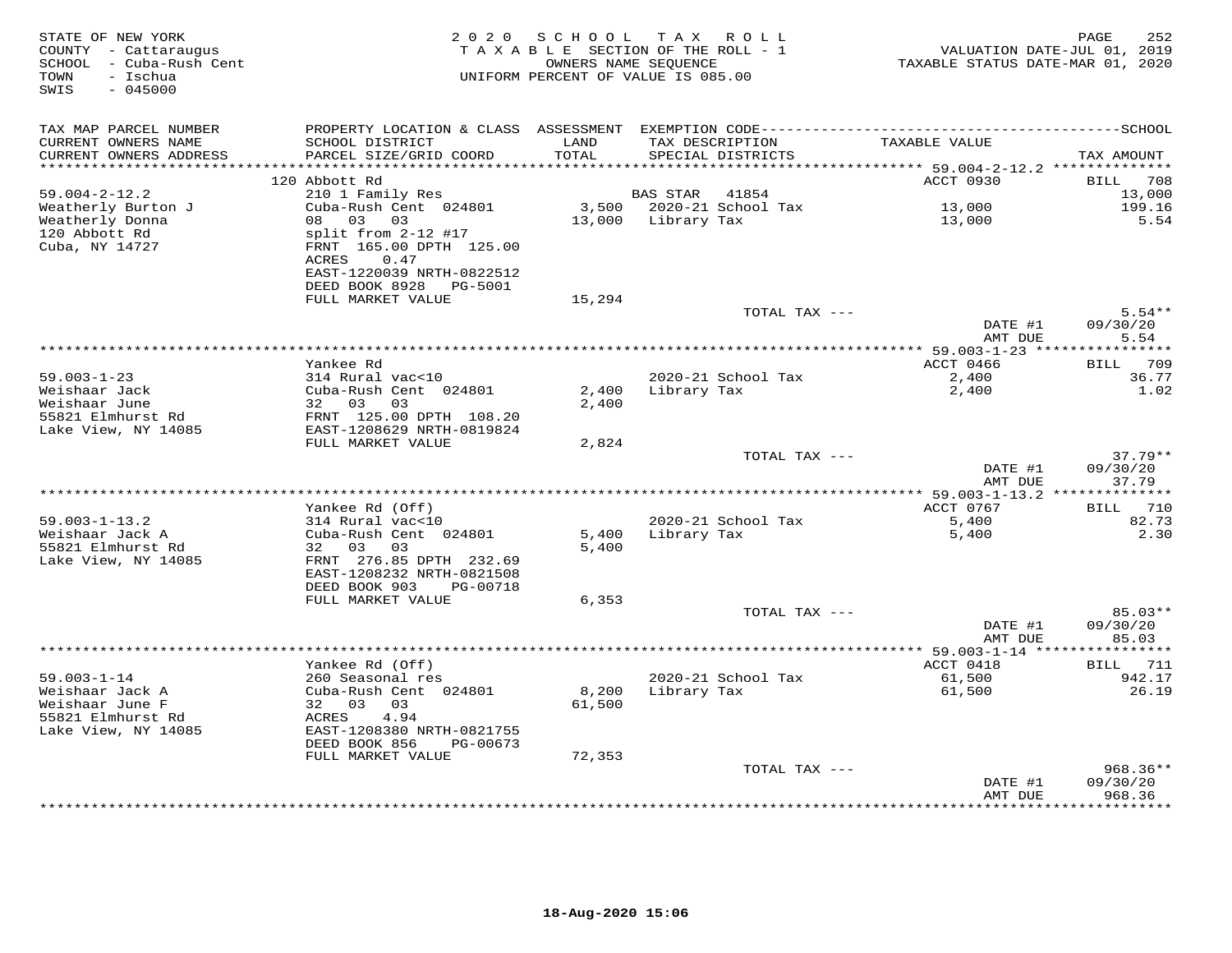| STATE OF NEW YORK<br>COUNTY - Cattaraugus<br>SCHOOL - Cuba-Rush Cent<br>- Ischua<br>TOWN<br>$-045000$<br>SWIS | 2 0 2 0                                               | SCHOOL        | T A X<br>R O L L<br>T A X A B L E SECTION OF THE ROLL - 1<br>OWNERS NAME SEQUENCE<br>UNIFORM PERCENT OF VALUE IS 085.00 | TAXABLE STATUS DATE-MAR 01, 2020                                | 253<br>PAGE<br>VALUATION DATE-JUL 01, 2019 |
|---------------------------------------------------------------------------------------------------------------|-------------------------------------------------------|---------------|-------------------------------------------------------------------------------------------------------------------------|-----------------------------------------------------------------|--------------------------------------------|
| TAX MAP PARCEL NUMBER                                                                                         | PROPERTY LOCATION & CLASS                             | ASSESSMENT    |                                                                                                                         |                                                                 |                                            |
| CURRENT OWNERS NAME<br>CURRENT OWNERS ADDRESS                                                                 | SCHOOL DISTRICT<br>PARCEL SIZE/GRID COORD             | LAND<br>TOTAL | TAX DESCRIPTION<br>SPECIAL DISTRICTS                                                                                    | TAXABLE VALUE                                                   | TAX AMOUNT                                 |
| **********************                                                                                        |                                                       | ************  |                                                                                                                         | ********************************** 59.003-1-15.2 ************** |                                            |
| $59.003 - 1 - 15.2$                                                                                           | Yankee Rd (Off)<br>312 Vac w/imprv                    |               | 2020-21 School Tax                                                                                                      | ACCT 0755<br>6,400                                              | 712<br>BILL<br>98.05                       |
| Weishaar Wayne                                                                                                | Cuba-Rush Cent 024801                                 | 5,400         | Library Tax                                                                                                             | 6,400                                                           | 2.73                                       |
| 5771 Appollo Dr                                                                                               | 32 03<br>03                                           | 6,400         |                                                                                                                         |                                                                 |                                            |
| Lakeview, NY 14085                                                                                            | 1.55<br>ACRES                                         |               |                                                                                                                         |                                                                 |                                            |
|                                                                                                               | EAST-1208589 NRTH-0821691                             |               |                                                                                                                         |                                                                 |                                            |
|                                                                                                               | DEED BOOK 894<br>PG-00411                             |               |                                                                                                                         |                                                                 |                                            |
|                                                                                                               | FULL MARKET VALUE                                     | 7,529         |                                                                                                                         |                                                                 |                                            |
|                                                                                                               |                                                       |               | TOTAL TAX ---                                                                                                           |                                                                 | 100.78**                                   |
|                                                                                                               |                                                       |               |                                                                                                                         | DATE #1<br>AMT DUE                                              | 09/30/20<br>100.78                         |
|                                                                                                               |                                                       |               | ****************************                                                                                            | ************ 68.001-1-7.2 ****************                      |                                            |
|                                                                                                               | Kinney Hollow Rd                                      |               |                                                                                                                         | ACCT 0273                                                       | 713<br>BILL                                |
| $68.001 - 1 - 7.2$                                                                                            | 312 Vac w/imprv                                       |               | 2020-21 School Tax                                                                                                      | 11,000                                                          | 168.52                                     |
| Wetzler Charles J                                                                                             | Cuba-Rush Cent 024801                                 | 5,700         | Library Tax                                                                                                             | 11,000                                                          | 4.68                                       |
| Wetzler Linda                                                                                                 | 03 03<br>29/30                                        | 11,000        |                                                                                                                         |                                                                 |                                            |
| 43 Audet Dr                                                                                                   | 1.84<br>ACRES                                         |               |                                                                                                                         |                                                                 |                                            |
| Cheektowaga, NY 14227                                                                                         | EAST-1210726 NRTH-0812033<br>DEED BOOK 00944 PG-00416 |               |                                                                                                                         |                                                                 |                                            |
|                                                                                                               | FULL MARKET VALUE                                     | 12,941        |                                                                                                                         |                                                                 |                                            |
|                                                                                                               |                                                       |               | TOTAL TAX ---                                                                                                           | DATE #1                                                         | $173.20**$<br>09/30/20                     |
|                                                                                                               |                                                       |               |                                                                                                                         | AMT DUE                                                         | 173.20                                     |
|                                                                                                               |                                                       |               |                                                                                                                         |                                                                 |                                            |
|                                                                                                               | 5285 Miller Hill Rd                                   |               |                                                                                                                         | ACCT 0431                                                       | 714<br>BILL                                |
| $68.002 - 1 - 15.1$                                                                                           | 240 Rural res                                         |               | <b>BAS STAR</b><br>41854                                                                                                |                                                                 | 27,300                                     |
| Wetzler Timothy M                                                                                             | Cuba-Rush Cent 024801                                 | 23,800        | 2020-21 School Tax                                                                                                      | 42,000                                                          | 643.43                                     |
| 5285 Miller Hill Rd                                                                                           | 22<br>03<br>03                                        | 42,000        | Library Tax                                                                                                             | 42,000                                                          | 17.89                                      |
| Cuba, NY 14727                                                                                                | ACRES<br>30.80                                        |               |                                                                                                                         |                                                                 |                                            |
|                                                                                                               | EAST-1212721 NRTH-0812961                             |               |                                                                                                                         |                                                                 |                                            |
|                                                                                                               | DEED BOOK 857<br>PG-00141<br>FULL MARKET VALUE        | 49,412        |                                                                                                                         |                                                                 |                                            |
|                                                                                                               |                                                       |               | TOTAL TAX ---                                                                                                           |                                                                 | 259.32**                                   |
|                                                                                                               |                                                       |               |                                                                                                                         | DATE #1                                                         | 09/30/20                                   |
|                                                                                                               |                                                       |               |                                                                                                                         | AMT DUE                                                         | 259.32                                     |
|                                                                                                               |                                                       |               |                                                                                                                         | *** 59.003-1-21.1 **************                                |                                            |
|                                                                                                               | Union Valley Rd                                       |               |                                                                                                                         | ACCT 0479                                                       | 715<br>BILL                                |
| $59.003 - 1 - 21.1$                                                                                           | 260 Seasonal res                                      |               | 2020-21 School Tax                                                                                                      | 44,800                                                          | 686.33                                     |
| Whitetail Hardwoods, LLC                                                                                      | Cuba-Rush Cent 024801                                 | 35,500        | Library Tax                                                                                                             | 44,800                                                          | 19.08                                      |
| 881 Sunnyside Road                                                                                            | 31<br>03<br>03                                        | 44,800        |                                                                                                                         |                                                                 |                                            |
| Shinglehouse, PA 16748                                                                                        | FRNT 640.00 DPTH<br>ACRES<br>52.55                    |               |                                                                                                                         |                                                                 |                                            |
|                                                                                                               | EAST-1210129 NRTH-0817154                             |               |                                                                                                                         |                                                                 |                                            |
|                                                                                                               | DEED BOOK 20190 PG-5015                               |               |                                                                                                                         |                                                                 |                                            |
|                                                                                                               | FULL MARKET VALUE                                     | 52,706        |                                                                                                                         |                                                                 |                                            |
|                                                                                                               |                                                       |               | TOTAL TAX ---                                                                                                           |                                                                 | $705.41**$                                 |
|                                                                                                               |                                                       |               |                                                                                                                         | DATE #1                                                         | 09/30/20                                   |
|                                                                                                               |                                                       |               |                                                                                                                         | AMT DUE                                                         | 705.41<br>* * * * * * * * *                |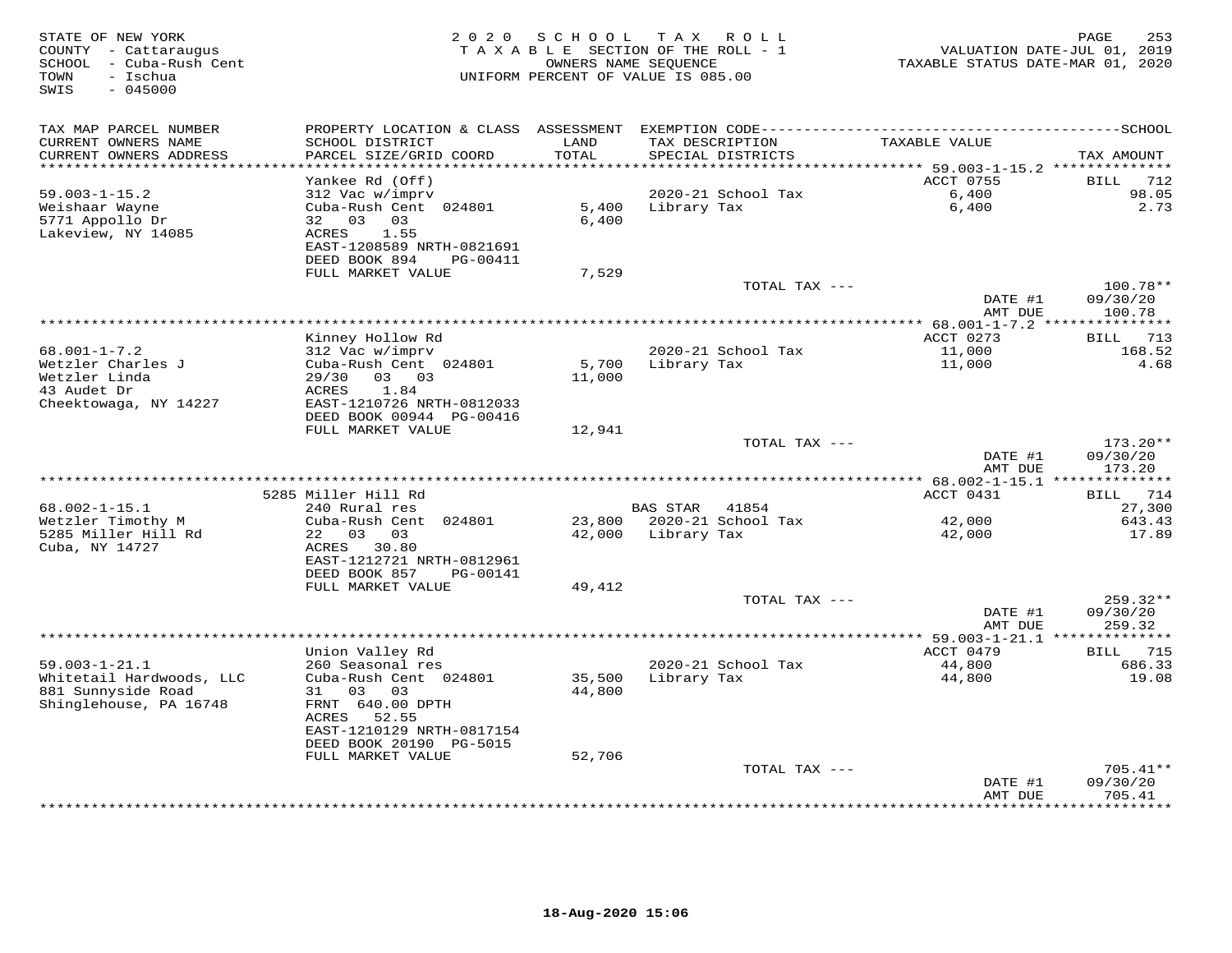| STATE OF NEW YORK<br>COUNTY - Cattaraugus<br>SCHOOL - Cuba-Rush Cent<br>- Ischua<br>TOWN<br>$-045000$<br>SWIS |                                                      | 2020 SCHOOL<br>OWNERS NAME SEQUENCE | TAX ROLL<br>TAXABLE SECTION OF THE ROLL - 1<br>UNIFORM PERCENT OF VALUE IS 085.00 | VALUATION DATE-JUL 01, 2019<br>TAXABLE STATUS DATE-MAR 01, 2020 | 254<br>PAGE            |
|---------------------------------------------------------------------------------------------------------------|------------------------------------------------------|-------------------------------------|-----------------------------------------------------------------------------------|-----------------------------------------------------------------|------------------------|
| TAX MAP PARCEL NUMBER                                                                                         | PROPERTY LOCATION & CLASS ASSESSMENT                 |                                     |                                                                                   |                                                                 |                        |
| CURRENT OWNERS NAME                                                                                           | SCHOOL DISTRICT                                      | LAND                                | TAX DESCRIPTION                                                                   | TAXABLE VALUE                                                   |                        |
| CURRENT OWNERS ADDRESS<br>************************                                                            | PARCEL SIZE/GRID COORD                               | TOTAL                               | SPECIAL DISTRICTS                                                                 |                                                                 | TAX AMOUNT             |
|                                                                                                               | Union Valley Rd/yankee                               |                                     |                                                                                   | ACCT 0826                                                       | BILL<br>716            |
| $59.003 - 1 - 21.2$                                                                                           | 910 Priv forest                                      |                                     | 2020-21 School Tax                                                                | 2,500                                                           | 38.30                  |
| Whitetail Hardwoods, LLC                                                                                      | Cuba-Rush Cent 024801                                | 2,500                               | Library Tax                                                                       | 2,500                                                           | 1.06                   |
| 881 Sunnyside Road                                                                                            | 31 03<br>03                                          | 2,500                               |                                                                                   |                                                                 |                        |
| Shinglehouse, PA 16748                                                                                        | Ff 2050' Union Valley                                |                                     |                                                                                   |                                                                 |                        |
|                                                                                                               | 5.05<br>ACRES                                        |                                     |                                                                                   |                                                                 |                        |
|                                                                                                               | EAST-1209772 NRTH-0818452<br>DEED BOOK 20190 PG-5015 |                                     |                                                                                   |                                                                 |                        |
|                                                                                                               | FULL MARKET VALUE                                    | 2,941                               |                                                                                   |                                                                 |                        |
|                                                                                                               |                                                      |                                     | TOTAL TAX ---                                                                     |                                                                 | $39.36**$              |
|                                                                                                               |                                                      |                                     |                                                                                   | DATE #1                                                         | 09/30/20               |
|                                                                                                               |                                                      |                                     |                                                                                   | AMT DUE                                                         | 39.36                  |
|                                                                                                               |                                                      |                                     |                                                                                   | ACCT 0826                                                       | BILL 717               |
| $59.003 - 1 - 21.3$                                                                                           | Union Valley Rd/yankee<br>910 Priv forest            |                                     | 2020-21 School Tax                                                                | 189,500                                                         | 2,903.09               |
| Whitetail Hardwoods, LLC                                                                                      | Cuba-Rush Cent 024801                                | 189,500                             | Library Tax                                                                       | 189,500                                                         | 80.70                  |
| 881 Sunnyside Road                                                                                            | 31 03<br>03                                          | 189,500                             |                                                                                   |                                                                 |                        |
| Shinglehouse, PA 16748                                                                                        | ACRES 365.85                                         |                                     |                                                                                   |                                                                 |                        |
|                                                                                                               | EAST-1207746 NRTH-0815891                            |                                     |                                                                                   |                                                                 |                        |
|                                                                                                               | DEED BOOK 20190 PG-5015<br>FULL MARKET VALUE         | 222,941                             |                                                                                   |                                                                 |                        |
|                                                                                                               |                                                      |                                     | TOTAL TAX ---                                                                     |                                                                 | $2,983.79**$           |
|                                                                                                               |                                                      |                                     |                                                                                   | DATE #1                                                         | 09/30/20               |
|                                                                                                               |                                                      |                                     |                                                                                   | AMT DUE                                                         | 2,983.79               |
|                                                                                                               |                                                      |                                     |                                                                                   |                                                                 |                        |
| $59.004 - 2 - 18$                                                                                             | Abbott Rd                                            |                                     |                                                                                   | ACCT 0263                                                       | BILL 718               |
| Whitford Karen                                                                                                | 323 Vacant rural<br>Cuba-Rush Cent 024801            | 34,600                              | 2020-21 School Tax<br>Library Tax                                                 | 34,600<br>34,600                                                | 530.06<br>14.73        |
| 363 North Shore Rd                                                                                            | 08 03 03                                             | 34,600                              |                                                                                   |                                                                 |                        |
| Cuba, NY 14727                                                                                                | split to cty for highway                             |                                     |                                                                                   |                                                                 |                        |
|                                                                                                               | 1221986/823153                                       |                                     |                                                                                   |                                                                 |                        |
|                                                                                                               | ACRES 42.76                                          |                                     |                                                                                   |                                                                 |                        |
|                                                                                                               | EAST-1221932 NRTH-0823163                            |                                     |                                                                                   |                                                                 |                        |
|                                                                                                               | DEED BOOK 5106<br>PG-7003<br>FULL MARKET VALUE       | 40,706                              |                                                                                   |                                                                 |                        |
|                                                                                                               |                                                      |                                     | TOTAL TAX ---                                                                     |                                                                 | 544.79**               |
|                                                                                                               |                                                      |                                     |                                                                                   | DATE #1                                                         | 09/30/20               |
|                                                                                                               |                                                      |                                     |                                                                                   | AMT DUE                                                         | 544.79                 |
|                                                                                                               |                                                      |                                     |                                                                                   |                                                                 |                        |
|                                                                                                               | Burt Hill Rd &Nys Rte 446                            |                                     |                                                                                   | ACCT 0615                                                       | BILL 719               |
| $68.002 - 2 - 14.3$<br>Wise Stephen W                                                                         | 323 Vacant rural<br>Cuba-Rush Cent 024801            | 17,600                              | 2020-21 School Tax<br>Library Tax                                                 | 17,600<br>17,600                                                | 269.63<br>7.50         |
| Wise Cynthia L                                                                                                | 05/13<br>03<br>03                                    | 17,600                              |                                                                                   |                                                                 |                        |
| 68 Spring St                                                                                                  | ACRES<br>17.65                                       |                                     |                                                                                   |                                                                 |                        |
| Cuba, NY 14727-1248                                                                                           | EAST-1218400 NRTH-0808452                            |                                     |                                                                                   |                                                                 |                        |
|                                                                                                               | DEED BOOK 811<br>PG-00486                            |                                     |                                                                                   |                                                                 |                        |
|                                                                                                               | FULL MARKET VALUE                                    | 20,706                              |                                                                                   |                                                                 |                        |
|                                                                                                               |                                                      |                                     | TOTAL TAX ---                                                                     | DATE #1                                                         | $277.13**$<br>09/30/20 |
|                                                                                                               |                                                      |                                     |                                                                                   | AMT DUE                                                         | 277.13                 |
|                                                                                                               |                                                      |                                     |                                                                                   |                                                                 | ***********            |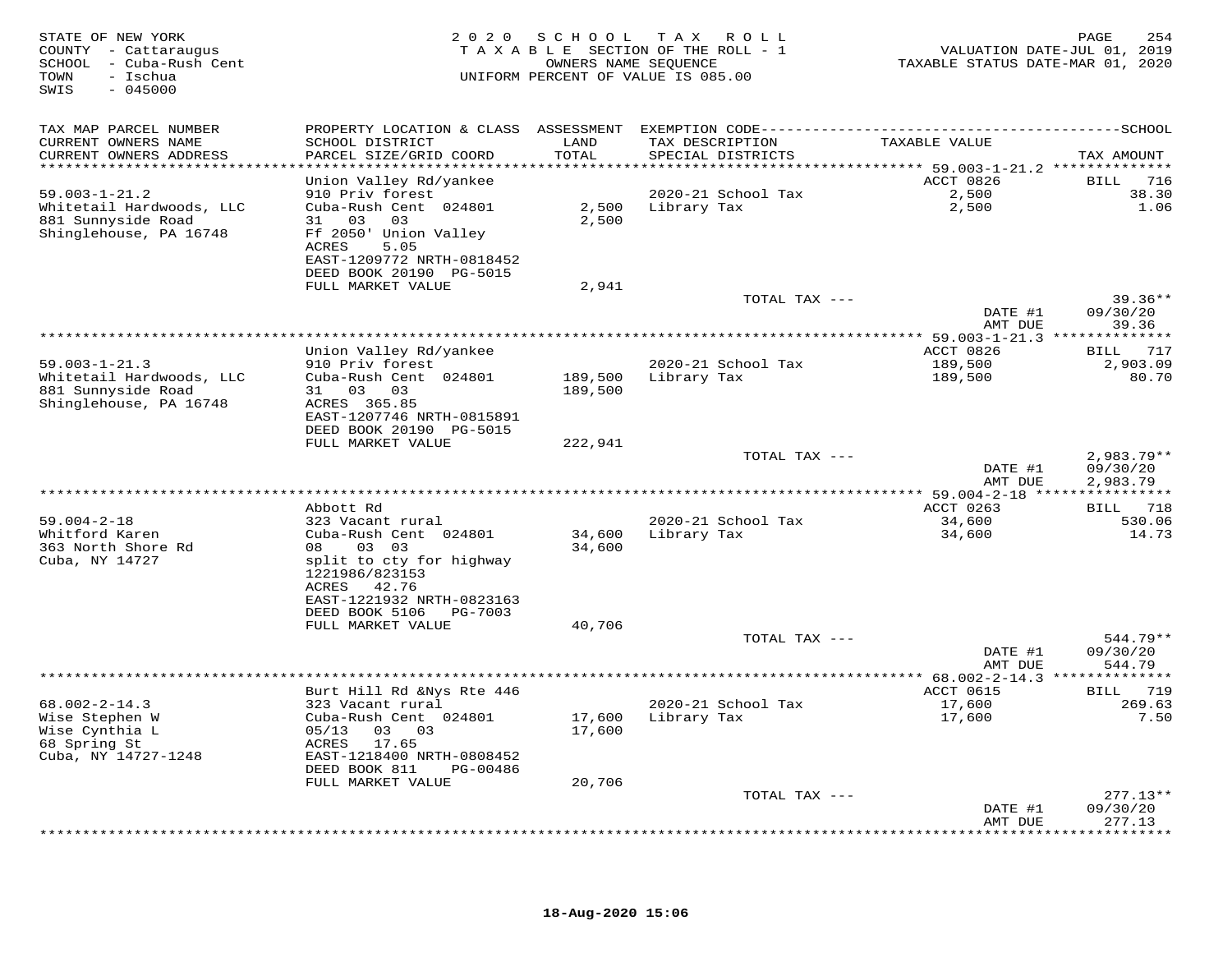| STATE OF NEW YORK<br>COUNTY - Cattaraugus<br>- Cuba-Rush Cent<br>SCHOOL<br>- Ischua<br>TOWN<br>SWIS<br>$-045000$ | 2 0 2 0                                       | SCHOOL<br>OWNERS NAME SEQUENCE | T A X<br>R O L L<br>TAXABLE SECTION OF THE ROLL - 1<br>UNIFORM PERCENT OF VALUE IS 085.00 | VALUATION DATE-JUL 01, 2019<br>TAXABLE STATUS DATE-MAR 01, 2020 | 255<br>PAGE           |
|------------------------------------------------------------------------------------------------------------------|-----------------------------------------------|--------------------------------|-------------------------------------------------------------------------------------------|-----------------------------------------------------------------|-----------------------|
| TAX MAP PARCEL NUMBER                                                                                            |                                               |                                |                                                                                           |                                                                 |                       |
| CURRENT OWNERS NAME<br>CURRENT OWNERS ADDRESS<br>**********************                                          | SCHOOL DISTRICT<br>PARCEL SIZE/GRID COORD     | LAND<br>TOTAL                  | TAX DESCRIPTION<br>SPECIAL DISTRICTS                                                      | TAXABLE VALUE                                                   | TAX AMOUNT            |
|                                                                                                                  | 764 Johnson Hollow Rd                         |                                |                                                                                           | ACCT 0547                                                       | <b>BILL</b><br>720    |
| $68.002 - 1 - 1.3$                                                                                               | 210 1 Family Res                              |                                | ENH STAR<br>41834                                                                         |                                                                 | 63,520                |
| Witter Thomas A                                                                                                  | Cuba-Rush Cent 024801                         | 5,100                          | 2020-21 School Tax                                                                        | 72,500                                                          | 1,110.68              |
| 764 Johnson Hollow Rd                                                                                            | 22 03 03                                      | 72,500                         | Library Tax                                                                               | 72,500                                                          | 30.87                 |
| Cuba, NY 14727                                                                                                   | ACRES<br>1.16<br>EAST-1212374 NRTH-0814723    |                                |                                                                                           |                                                                 |                       |
|                                                                                                                  | DEED BOOK 00922 PG-00227<br>FULL MARKET VALUE | 85,294                         |                                                                                           |                                                                 |                       |
|                                                                                                                  |                                               |                                | TOTAL TAX ---                                                                             |                                                                 | 245.55**              |
|                                                                                                                  |                                               |                                |                                                                                           | DATE #1<br>AMT DUE                                              | 09/30/20<br>245.55    |
|                                                                                                                  |                                               |                                |                                                                                           | $* 68.002 - 1 - 1.1$                                            | ***********           |
| $68.002 - 1 - 1.1$                                                                                               | Johnson Hollow Rd                             |                                |                                                                                           | ACCT 0198                                                       | 721<br>BILL           |
| Witter Thomas A Jr                                                                                               | 312 Vac w/imprv<br>Cuba-Rush Cent 024801      | 33,200                         | 2020-21 School Tax<br>Library Tax                                                         | 37,300<br>37,300                                                | 571.43<br>15.88       |
| 764 Johnson Hollow Rd                                                                                            | 22 03 03                                      | 37,300                         |                                                                                           |                                                                 |                       |
| Cuba, NY 14727                                                                                                   | ACRES 40.65                                   |                                |                                                                                           |                                                                 |                       |
|                                                                                                                  | EAST-1212509 NRTH-0815298                     |                                |                                                                                           |                                                                 |                       |
|                                                                                                                  | DEED BOOK 01003 PG-00004                      |                                |                                                                                           |                                                                 |                       |
|                                                                                                                  | FULL MARKET VALUE                             | 43,882                         | TOTAL TAX ---                                                                             |                                                                 | 587.31**              |
|                                                                                                                  |                                               |                                |                                                                                           | DATE #1                                                         | 09/30/20              |
|                                                                                                                  |                                               |                                |                                                                                           | AMT DUE                                                         | 587.31                |
|                                                                                                                  |                                               |                                |                                                                                           |                                                                 |                       |
|                                                                                                                  | Yankee Hill Rd                                |                                |                                                                                           | ACCT 0839                                                       | 722<br>BILL           |
| $59.004 - 2 - 29.3$<br>Wyant Kenneth L                                                                           | 323 Vacant rural<br>Cuba-Rush Cent 024801     | 28,300                         | 2020-21 School Tax<br>Library Tax                                                         | 28,300                                                          | 433.55<br>12.05       |
| Wyant Brenda L                                                                                                   | 16 03 03                                      | 28,300                         |                                                                                           | 28,300                                                          |                       |
| 400 Yankee Hill Rd                                                                                               | ACRES 33.15                                   |                                |                                                                                           |                                                                 |                       |
| Cuba, NY 14727                                                                                                   | EAST-1215364 NRTH-0821084                     |                                |                                                                                           |                                                                 |                       |
|                                                                                                                  | DEED BOOK 00973 PG-00044                      |                                |                                                                                           |                                                                 |                       |
|                                                                                                                  | FULL MARKET VALUE                             | 33,294                         |                                                                                           |                                                                 |                       |
|                                                                                                                  |                                               |                                | TOTAL TAX ---                                                                             | DATE #1                                                         | 445.60**<br>09/30/20  |
|                                                                                                                  |                                               |                                |                                                                                           | AMT DUE                                                         | 445.60                |
|                                                                                                                  |                                               |                                |                                                                                           | *********** 59.004-2-36 *****                                   | * * * * * * * * * * * |
|                                                                                                                  | 400 Yankee Rd                                 |                                |                                                                                           | ACCT 0510                                                       | 723<br>BILL           |
| $59.004 - 2 - 36$                                                                                                | 210 1 Family Res                              |                                | <b>BAS STAR</b><br>41854                                                                  |                                                                 | 27,300                |
| Wyant Kenneth L                                                                                                  | Cuba-Rush Cent 024801                         | 6,800                          | 2020-21 School Tax                                                                        | 101,000                                                         | 1,547.30              |
| Wyant Brenda L<br>Rfd Yankee Rd                                                                                  | 16 03<br>03<br>ACRES<br>3.28                  | 101,000                        | Library Tax                                                                               | 101,000                                                         | 43.01                 |
| Cuba, NY 14727                                                                                                   | EAST-1215252 NRTH-0820349                     |                                |                                                                                           |                                                                 |                       |
|                                                                                                                  | DEED BOOK 756<br>PG-00507                     |                                |                                                                                           |                                                                 |                       |
|                                                                                                                  | FULL MARKET VALUE                             | 118,824                        |                                                                                           |                                                                 |                       |
|                                                                                                                  |                                               |                                | TOTAL TAX ---                                                                             |                                                                 | $1,188.31**$          |
|                                                                                                                  |                                               |                                |                                                                                           | DATE #1<br>AMT DUE                                              | 09/30/20<br>1,188.31  |
|                                                                                                                  |                                               |                                |                                                                                           | *********                                                       | ***********           |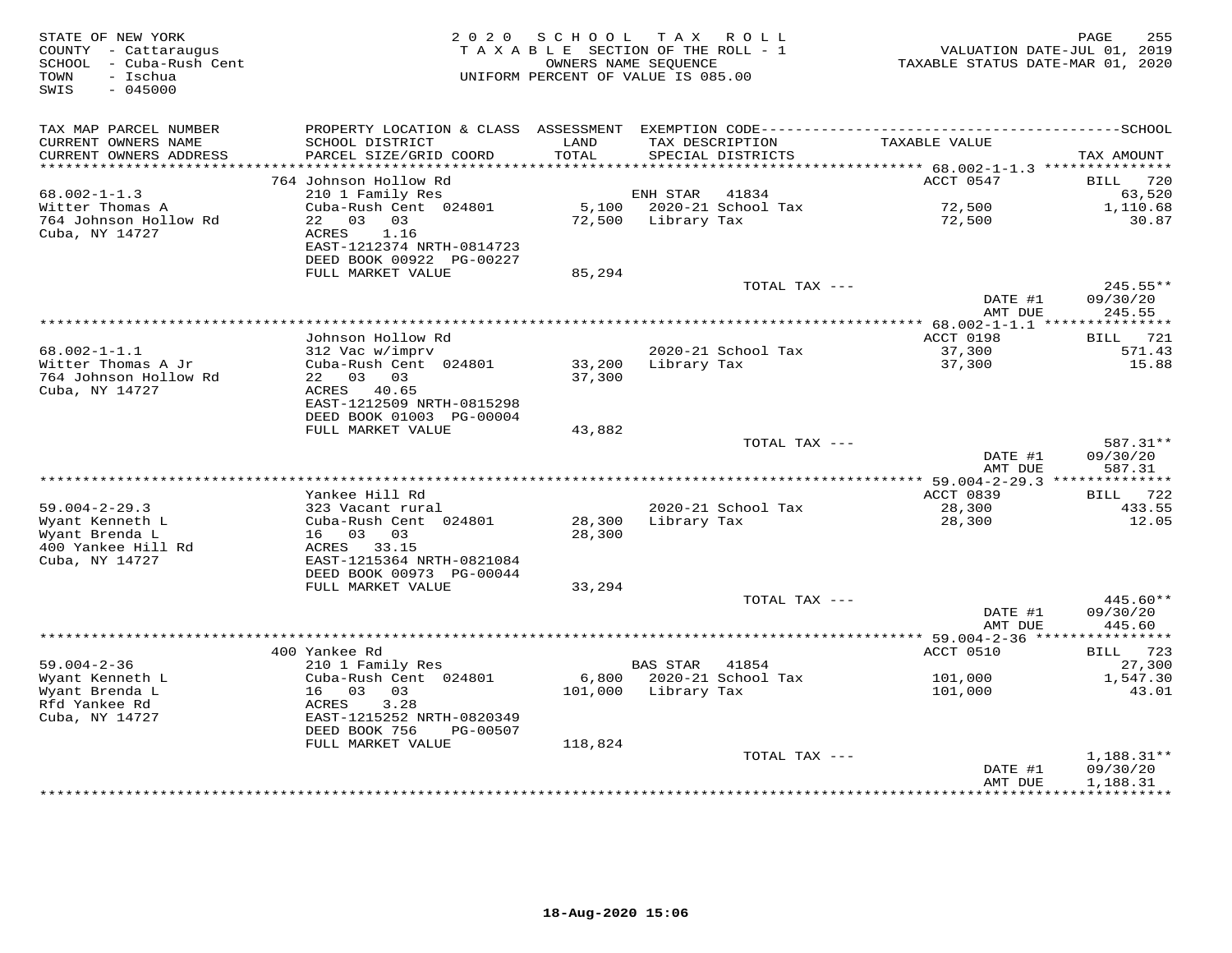|      | STATE OF NEW YORK<br>COUNTY - Cattaraugus | 2020 SCHOOL TAX ROLL<br>T A X A B L E SECTION OF THE ROLL - 1 | PAGE<br>VALUATION DATE-JUL 01, 2019                 | 256 |
|------|-------------------------------------------|---------------------------------------------------------------|-----------------------------------------------------|-----|
| TOWN | SCHOOL - Cuba-Rush Cent<br>- Ischua       | UNIFORM PERCENT OF VALUE IS 085.00                            | TAXABLE STATUS DATE-MAR 01, 2020<br>RPS155/V04/L015 |     |
| SWIS | $-045000$                                 |                                                               | CURRENT DATE 8/18/2020                              |     |
|      |                                           | ROLL SUB SECTION- - TOTALS                                    |                                                     |     |

|      |                | momn:<br>LUIAI.     | mazma           |       | JR E.N        | ,,, <del>,</del> ,,,,,,,<br>™ ⊃<br>⊐ויום ∧נ |     |                    |
|------|----------------|---------------------|-----------------|-------|---------------|---------------------------------------------|-----|--------------------|
| CODE | NAMF<br>. סידי | PARCET <sup>-</sup> | TVDI<br>- - - - | 7ALUE | T T T<br>ALUr | AMOUNT                                      | ′ △ | <b>TRAV</b><br>∸∽∸ |

#### NO SPECIAL DISTRICTS AT THIS LEVEL

\*\*\* S C H O O L D I S T R I C T S U M M A R Y \*\*\*

| CODE   | DISTRICT NAME                    | TOTAL<br>PARCELS | ASSESSED<br>LAND | ASSESSED<br>TOTAL | <b>EXEMPT</b><br>AMOUNT | TOTAL<br>TAXABLE |            |
|--------|----------------------------------|------------------|------------------|-------------------|-------------------------|------------------|------------|
|        |                                  |                  |                  |                   | STAR AMOUNT             | STAR TAXABLE     | TOTAL TAX  |
|        | Cuba-Rush Cent                   | 212              | 3980,000         | 12945,150         | 290,306                 | 12,654,844       |            |
| 024801 |                                  |                  |                  |                   | 2519,780                | 10,135,064       | 160,655.94 |
|        | SUB-TOTAL                        | 212              | 3980,000         | 12945,150         | 290,306                 | 12,654,844       |            |
|        | $S \cup B - T \cup T A L (CONT)$ |                  |                  |                   | 2519,780                | 10,135,064       | 160,655.94 |
|        | TOTAL                            | 212              | 3980,000         | 12945,150         | 290,306                 | 12,654,844       |            |
|        | T O T A L (CONT)                 |                  |                  |                   | 2519,780                | 10,135,064       | 160,655.94 |

## \*\*\* S Y S T E M C O D E S S U M M A R Y \*\*\*

### NO SYSTEM EXEMPTIONS AT THIS LEVEL

| CODE           | DESCRIPTION                | TOTAL<br>PARCELS | SCHOOL            |
|----------------|----------------------------|------------------|-------------------|
| 41730<br>41800 | AG DISTOUT<br>AGED $C/T/S$ | 4<br>4           | 42,100<br>154,800 |
| 41804          | AGED S                     | 2                | 56,000            |
| 41834          | ENH STAR                   | 27               | 1396,780          |
| 41854          | <b>BAS STAR</b>            | 42               | 1123,000          |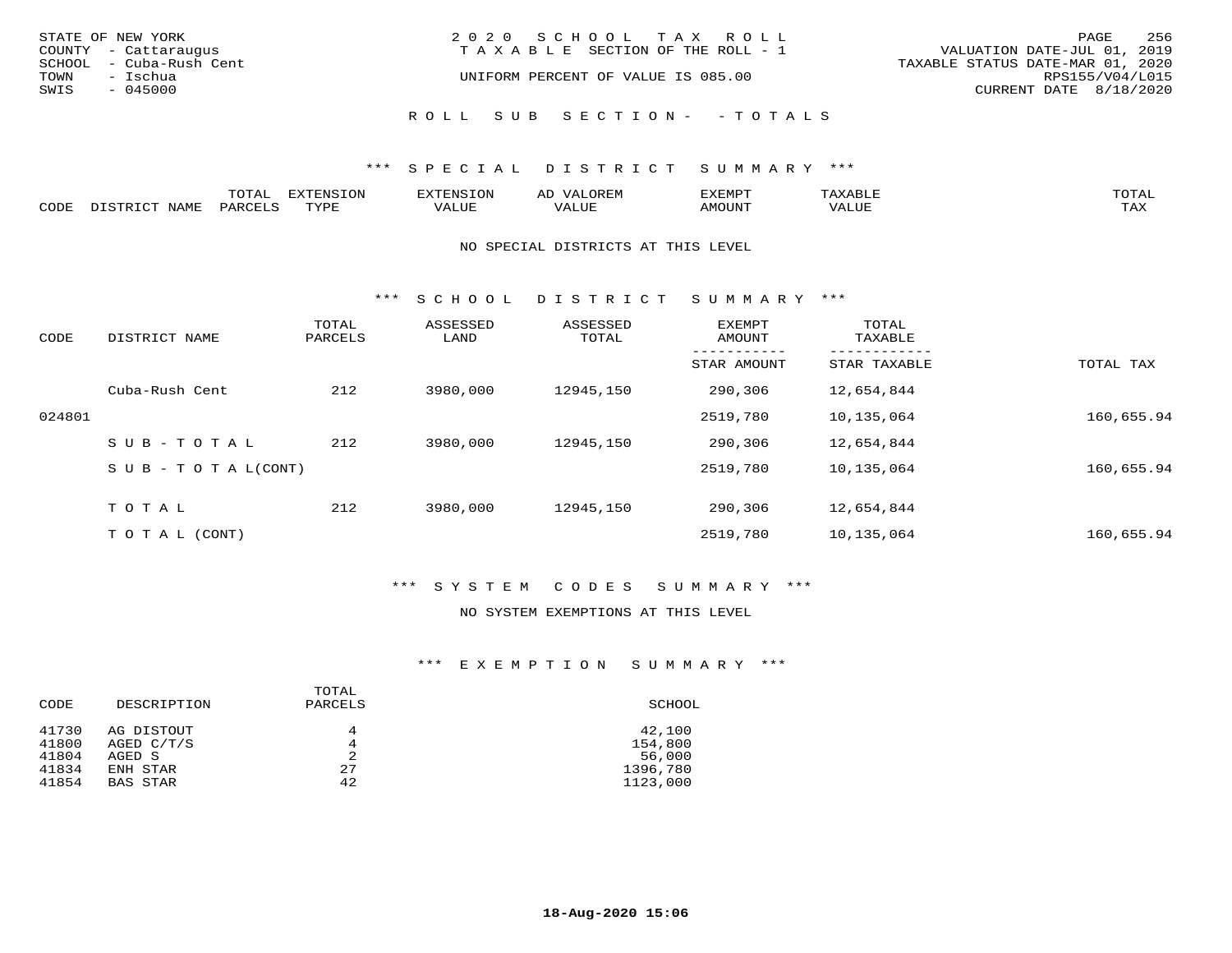| STATE OF NEW YORK |                         | 2020 SCHOOL TAX ROLL                  |  |                                  | PAGE                   | 257 |
|-------------------|-------------------------|---------------------------------------|--|----------------------------------|------------------------|-----|
|                   | COUNTY - Cattaraugus    | T A X A B L E SECTION OF THE ROLL - 1 |  | VALUATION DATE-JUL 01, 2019      |                        |     |
|                   | SCHOOL - Cuba-Rush Cent |                                       |  | TAXABLE STATUS DATE-MAR 01, 2020 |                        |     |
| TOWN              | – Ischua                | UNIFORM PERCENT OF VALUE IS 085.00    |  |                                  | RPS155/V04/L015        |     |
| SWIS              | $-045000$               |                                       |  |                                  | CURRENT DATE 8/18/2020 |     |
|                   |                         |                                       |  |                                  |                        |     |

# ROLL SUB SECTION- - TOTALS

## \*\*\* E X E M P T I O N S U M M A R Y \*\*\*

| CODE  | DESCRIPTION         | TOTAL<br>PARCELS | SCHOOL             |
|-------|---------------------|------------------|--------------------|
| 47460 | FOREST/A74<br>TOTAL | 82               | 37,406<br>2810,086 |

| ROLL<br>SEC | DESCRIPTION            | TOTAL<br>PARCELS | ASSESSED<br>LAND | ASSESSED<br>TOTAL | EXEMPT<br>AMOUNT<br>STAR AMOUNT | TOTAL<br>TAXABLE<br>STAR TAXABLE | TAX<br>RATE | TOTAL<br>TAX |
|-------------|------------------------|------------------|------------------|-------------------|---------------------------------|----------------------------------|-------------|--------------|
|             | $2020 - 21$ School Tax |                  | 3980,000         | 12945,150         | 290,306<br>2519,780             | 12,654,844<br>10,135,064         |             | 155,266.81   |
|             | Library Tax            |                  | 3980,000         | 12945,150         | 290,306                         | 12,654,844                       |             |              |
|             | SPEC DIST TAXES        |                  |                  |                   |                                 | 12,654,844                       |             | 5,389.13     |
|             | TAXABLE                | 212              |                  |                   |                                 |                                  |             | 160,655.94   |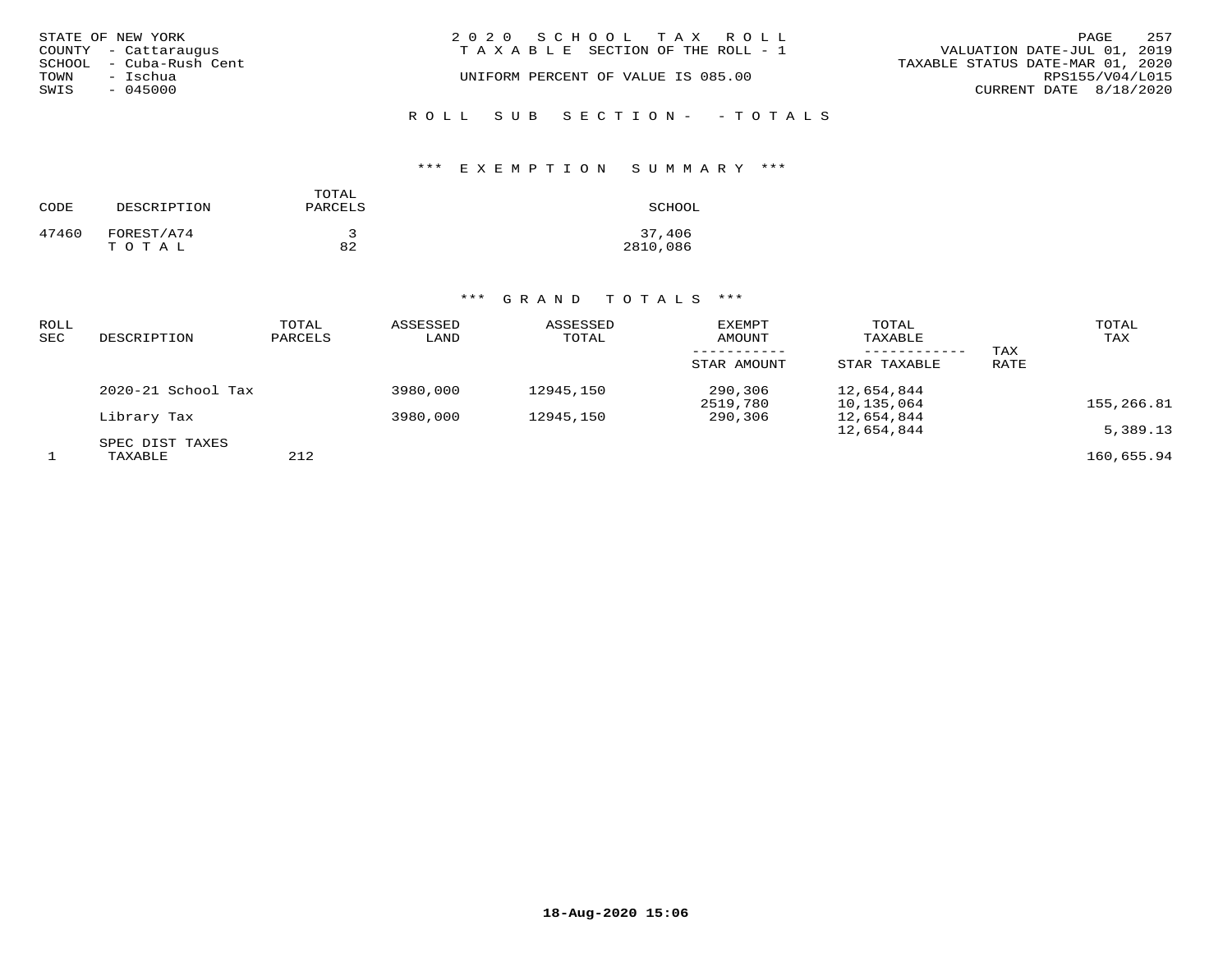| STATE OF NEW YORK       | 2020 SCHOOL TAX ROLL               | 258<br>PAGE                      |
|-------------------------|------------------------------------|----------------------------------|
| COUNTY - Cattaraugus    | TAXABLE SECTION OF THE ROLL - 1    | VALUATION DATE-JUL 01, 2019      |
| SCHOOL - Cuba-Rush Cent |                                    | TAXABLE STATUS DATE-MAR 01, 2020 |
| TOWN<br>– Ischua        | UNIFORM PERCENT OF VALUE IS 085.00 | RPS155/V04/L015                  |
| SWIS<br>$-045000$       |                                    | CURRENT DATE 8/18/2020           |
|                         |                                    |                                  |
|                         | ROLL SECTION TOTALS                |                                  |

|      | $\pi$ $\sim$ $\pi$ $\pi$<br>---- | ---<br>TON<br>FNC " |            | ے ۔ | <b>DATO</b> | TOTR<br>◡∸ғ        |
|------|----------------------------------|---------------------|------------|-----|-------------|--------------------|
| CODE |                                  | <b>TUTTE</b>        | $\sqrt{ }$ |     | יזחדר       | $- - - -$<br>5.732 |

#### NO SPECIAL DISTRICTS AT THIS LEVEL

\*\*\* S C H O O L D I S T R I C T S U M M A R Y \*\*\*

| CODE   | DISTRICT NAME                    | TOTAL<br>PARCELS | ASSESSED<br>LAND | ASSESSED<br>TOTAL | <b>EXEMPT</b><br>AMOUNT | TOTAL<br>TAXABLE |            |
|--------|----------------------------------|------------------|------------------|-------------------|-------------------------|------------------|------------|
|        |                                  |                  |                  |                   | STAR AMOUNT             | STAR TAXABLE     | TOTAL TAX  |
|        | Cuba-Rush Cent                   | 212              | 3980,000         | 12945,150         | 290,306                 | 12,654,844       |            |
| 024801 |                                  |                  |                  |                   | 2519,780                | 10,135,064       | 160,655.94 |
|        | SUB-TOTAL                        | 212              | 3980,000         | 12945,150         | 290,306                 | 12,654,844       |            |
|        | $S \cup B - T \cup T A L (CONT)$ |                  |                  |                   | 2519,780                | 10,135,064       | 160,655.94 |
|        | TOTAL                            | 212              | 3980,000         | 12945,150         | 290,306                 | 12,654,844       |            |
|        | T O T A L (CONT)                 |                  |                  |                   | 2519,780                | 10,135,064       | 160,655.94 |

## \*\*\* S Y S T E M C O D E S S U M M A R Y \*\*\*

## NO SYSTEM EXEMPTIONS AT THIS LEVEL

| CODE                             | DESCRIPTION                                    | TOTAL<br>PARCELS  | SCHOOL                                  |
|----------------------------------|------------------------------------------------|-------------------|-----------------------------------------|
| 41730<br>41800<br>41804<br>41834 | AG DISTOUT<br>AGED C/T/S<br>AGED S<br>ENH STAR | 4<br>4<br>2<br>27 | 42,100<br>154,800<br>56,000<br>1396,780 |
| 41854                            | <b>BAS STAR</b>                                | 42                | 1123,000                                |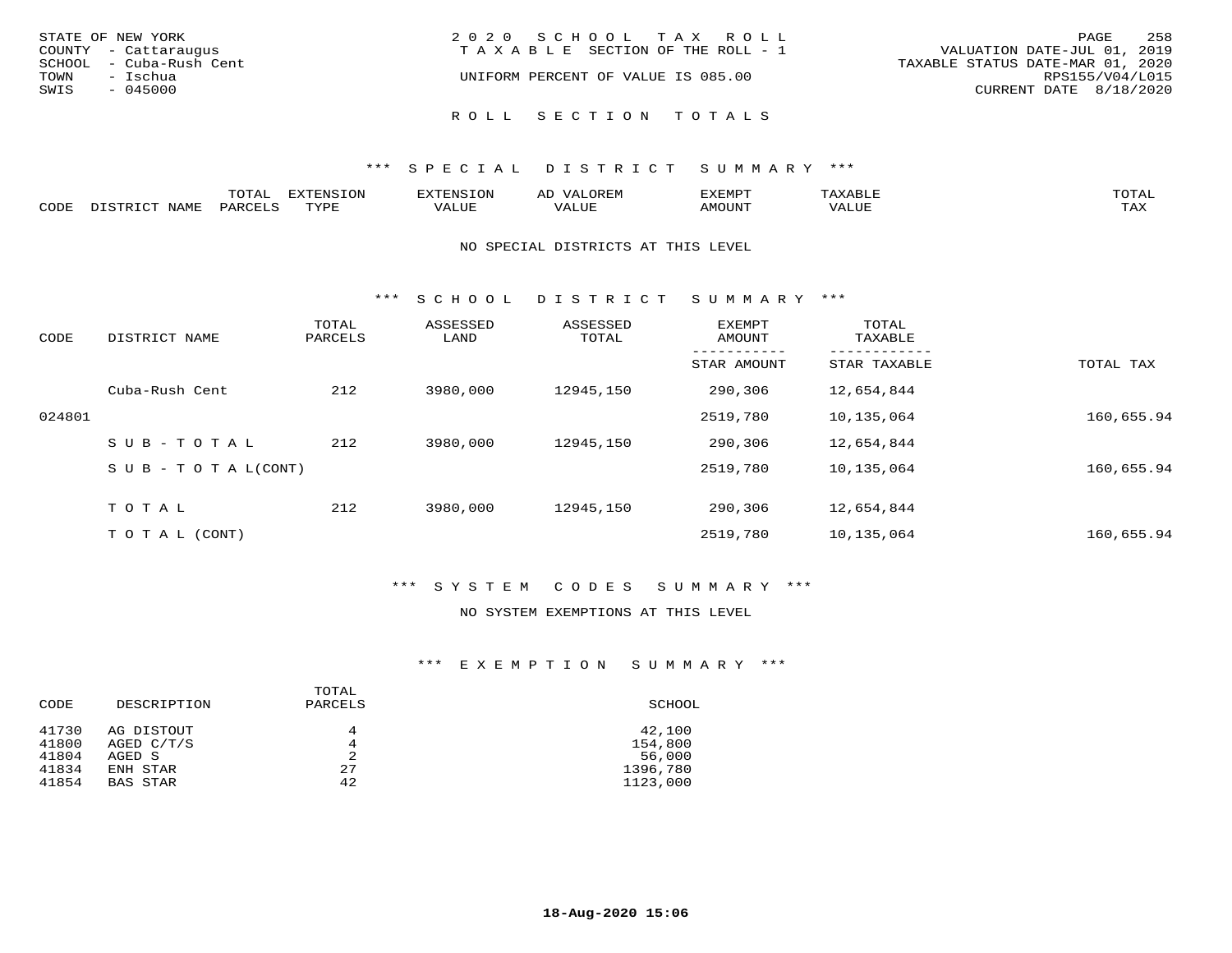| STATE OF NEW YORK<br>COUNTY - Cattaraugus<br>SCHOOL - Cuba-Rush Cent<br>TOWN<br>– Ischua<br>SWIS<br>- 045000 | 2020 SCHOOL TAX ROLL<br>T A X A B L E SECTION OF THE ROLL - 1<br>UNIFORM PERCENT OF VALUE IS 085.00 | 259<br>PAGE<br>VALUATION DATE-JUL 01, 2019<br>TAXABLE STATUS DATE-MAR 01, 2020<br>RPS155/V04/L015<br>CURRENT DATE 8/18/2020 |
|--------------------------------------------------------------------------------------------------------------|-----------------------------------------------------------------------------------------------------|-----------------------------------------------------------------------------------------------------------------------------|
|                                                                                                              | ROLL SECTION TOTALS                                                                                 |                                                                                                                             |

## \*\*\* E X E M P T I O N S U M M A R Y \*\*\*

| CODE  | DESCRIPTION         | TOTAL<br>PARCELS | SCHOOL             |
|-------|---------------------|------------------|--------------------|
| 47460 | FOREST/A74<br>TOTAL | 82               | 37,406<br>2810,086 |

| ROLL<br><b>SEC</b> | DESCRIPTION        | TOTAL<br>PARCELS | ASSESSED<br>LAND | ASSESSED<br>TOTAL | EXEMPT<br>AMOUNT<br>STAR AMOUNT | TOTAL<br>TAXABLE<br>STAR TAXABLE | TAX<br>RATE | TOTAL<br>TAX |
|--------------------|--------------------|------------------|------------------|-------------------|---------------------------------|----------------------------------|-------------|--------------|
|                    | 2020-21 School Tax |                  | 3980,000         | 12945,150         | 290,306<br>2519,780             | 12,654,844<br>10,135,064         |             | 155,266.81   |
|                    | Library Tax        |                  | 3980,000         | 12945,150         | 290,306                         | 12,654,844                       |             |              |
|                    | SPEC DIST TAXES    |                  |                  |                   |                                 | 12,654,844                       |             | 5,389.13     |
|                    | TAXABLE            | 212              |                  |                   |                                 |                                  |             | 160,655.94   |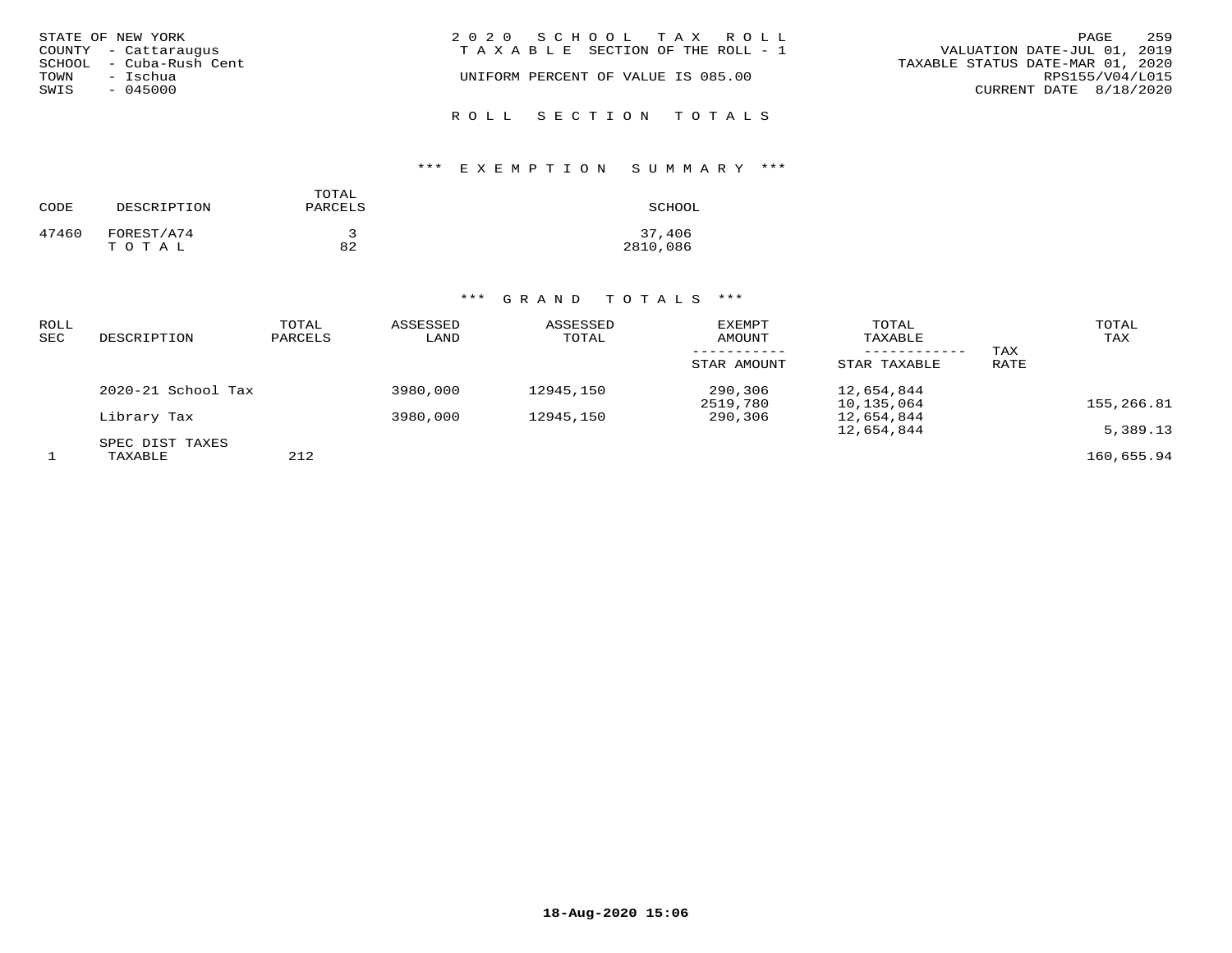| STATE OF NEW YORK<br>COUNTY - Cattaraugus<br>SCHOOL<br>- Cuba-Rush Cent<br>- Ischua<br>TOWN<br>SWIS<br>$-045000$ | 2 0 2 0                                                                        |                       | SCHOOL TAX ROLL<br>SPECIAL FRANCHISE SECTION OF THE ROLL - 5<br>OWNERS NAME SEOUENCE<br>UNIFORM PERCENT OF VALUE IS 085.00 | VALUATION DATE-JUL 01, 2019<br>TAXABLE STATUS DATE-MAR 01, 2020 | PAGE<br>260                        |
|------------------------------------------------------------------------------------------------------------------|--------------------------------------------------------------------------------|-----------------------|----------------------------------------------------------------------------------------------------------------------------|-----------------------------------------------------------------|------------------------------------|
| TAX MAP PARCEL NUMBER                                                                                            | PROPERTY LOCATION & CLASS ASSESSMENT                                           |                       |                                                                                                                            |                                                                 |                                    |
| CURRENT OWNERS NAME<br>CURRENT OWNERS ADDRESS                                                                    | SCHOOL DISTRICT<br>PARCEL SIZE/GRID COORD                                      | LAND<br>TOTAL         | TAX DESCRIPTION<br>SPECIAL DISTRICTS                                                                                       | TAXABLE VALUE                                                   | TAX AMOUNT                         |
| *************************                                                                                        |                                                                                |                       |                                                                                                                            |                                                                 |                                    |
|                                                                                                                  | Special Franchise                                                              |                       |                                                                                                                            | ACCT 0501                                                       | <b>BILL</b><br>724                 |
| 550.000-9901-132.350/188                                                                                         | 861 Elec & gas                                                                 |                       | 2020-21 School Tax                                                                                                         | 82,053                                                          | 1,257.03                           |
| Niagara Mohawk Power Corp<br>300 Erie Blvd West<br>Syracuse, NY 13202                                            | Cuba-Rush Cent 024801<br>Town Of Ischua<br>.11% Cuba/rushford<br>0.01<br>ACRES | $\mathbf 0$<br>82,053 | Library Tax                                                                                                                | 82,053                                                          | 34.94                              |
|                                                                                                                  | FULL MARKET VALUE                                                              | 96,533                |                                                                                                                            |                                                                 |                                    |
|                                                                                                                  |                                                                                |                       | TOTAL TAX ---                                                                                                              |                                                                 | $1.291.97**$                       |
|                                                                                                                  |                                                                                |                       |                                                                                                                            | DATE #1<br>AMT DUE                                              | 09/30/20<br>1,291.97               |
|                                                                                                                  |                                                                                |                       |                                                                                                                            |                                                                 |                                    |
|                                                                                                                  | Special Franchise                                                              |                       |                                                                                                                            | ACCT 0780                                                       | BILL<br>725                        |
| 550.000-9901-945.280/188                                                                                         | 869 Television                                                                 |                       | 2020-21 School Tax                                                                                                         | 108,028                                                         | 1,654.96                           |
| Springville 194                                                                                                  | Cuba-Rush Cent 024801                                                          | $\circ$               | Library Tax                                                                                                                | 108,028                                                         | 46.00                              |
| Attn: Time Warner Cable - DTS Town Of Ischua<br>PO Box 7467                                                      | 1.0000 Cuba/rushford                                                           | 108,028               |                                                                                                                            |                                                                 |                                    |
| Charlotte, NC 28241-7467                                                                                         | ACRES<br>0.01                                                                  |                       |                                                                                                                            |                                                                 |                                    |
|                                                                                                                  | FULL MARKET VALUE                                                              | 127,092               |                                                                                                                            |                                                                 |                                    |
|                                                                                                                  |                                                                                |                       | TOTAL TAX ---                                                                                                              | DATE #1<br>AMT DUE                                              | 1,700.96**<br>09/30/20<br>1,700.96 |
|                                                                                                                  |                                                                                |                       |                                                                                                                            |                                                                 |                                    |
|                                                                                                                  | Special Franchise                                                              |                       |                                                                                                                            | ACCT 0576                                                       | 726<br>BILL                        |
| 550.000-9901-631.900/188                                                                                         | 866 Telephone                                                                  |                       | 2020-21 School Tax                                                                                                         | 8,876                                                           | 135.98                             |
| Verizon                                                                                                          | Cuba-Rush Cent 024801                                                          | $\circ$               | Library Tax                                                                                                                | 8,876                                                           | 3.78                               |
| Duff & Phelps<br>PO Box 2749                                                                                     | Town Of Ischua<br>.19% Cuba/rushford                                           | 8,876                 |                                                                                                                            |                                                                 |                                    |
| Addison, TX 75001                                                                                                | ACRES<br>0.01                                                                  |                       |                                                                                                                            |                                                                 |                                    |
|                                                                                                                  | FULL MARKET VALUE                                                              | 10,442                |                                                                                                                            |                                                                 |                                    |
|                                                                                                                  |                                                                                |                       | TOTAL TAX ---                                                                                                              | DATE #1                                                         | $139.76**$<br>09/30/20<br>139.76   |
|                                                                                                                  |                                                                                |                       |                                                                                                                            | AMT DUE                                                         |                                    |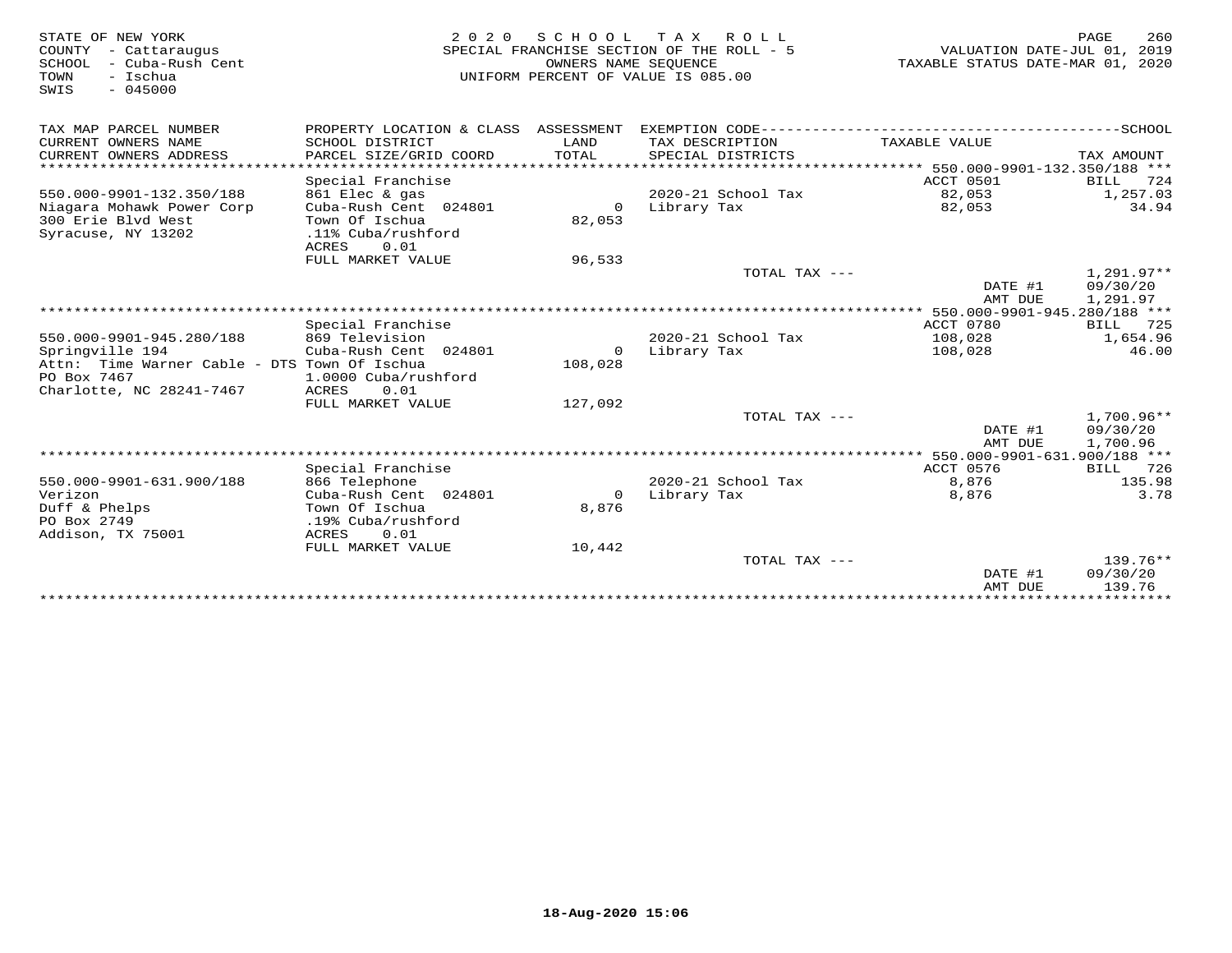|      | STATE OF NEW YORK       | 2020 SCHOOL TAX ROLL                      | PAGE                             | 261 |
|------|-------------------------|-------------------------------------------|----------------------------------|-----|
|      | COUNTY - Cattaraugus    | SPECIAL FRANCHISE SECTION OF THE ROLL - 5 | VALUATION DATE-JUL 01, 2019      |     |
|      | SCHOOL - Cuba-Rush Cent |                                           | TAXABLE STATUS DATE-MAR 01, 2020 |     |
|      | TOWN - Ischua           |                                           | RPS155/V04/L015                  |     |
| SWIS | - 045000                |                                           | CURRENT DATE 8/18/2020           |     |
|      |                         |                                           |                                  |     |

## R O L L S U B S E C T I O N - - T O T A L S

## \*\*\* S P E C I A L D I S T R I C T S U M M A R Y \*\*\*

|      |                            | ----<br>$\overline{\phantom{a}}$ | EXTENSION | <b>ENS</b>        | AL<br>$\cdots$ | דסאים אי     |                       | momn. |
|------|----------------------------|----------------------------------|-----------|-------------------|----------------|--------------|-----------------------|-------|
| CODE | $ \sim$ $-$<br><b>NAMP</b> | $\Omega$<br>'ARI                 | TVDF      | <sup>7</sup> ALUE | 'ALUE          | <b>MOUNT</b> | . <del>.</del><br>JUI | TAX   |

#### NO SPECIAL DISTRICTS AT THIS LEVEL

\*\*\* S C H O O L D I S T R I C T S U M M A R Y \*\*\*

| CODE   | DISTRICT NAME                    | TOTAL<br>PARCELS | ASSESSED<br>LAND | ASSESSED<br>TOTAL | EXEMPT<br>AMOUNT | TOTAL<br>TAXABLE |           |
|--------|----------------------------------|------------------|------------------|-------------------|------------------|------------------|-----------|
|        |                                  |                  |                  |                   | STAR AMOUNT      | STAR TAXABLE     | TOTAL TAX |
|        | Cuba-Rush Cent                   | 3                |                  | 198,957           |                  | 198,957          |           |
| 024801 |                                  |                  |                  |                   |                  | 198,957          | 3,132.69  |
|        | SUB-TOTAL                        | 3                |                  | 198,957           |                  | 198,957          |           |
|        | $S \cup B - T \cup T A L (CONT)$ |                  |                  |                   |                  | 198,957          | 3,132.69  |
|        | T O T A L                        | 3                |                  | 198,957           |                  | 198,957          |           |
|        | T O T A L (CONT)                 |                  |                  |                   |                  | 198,957          | 3,132.69  |

### \*\*\* S Y S T E M C O D E S S U M M A R Y \*\*\*

NO SYSTEM EXEMPTIONS AT THIS LEVEL

\*\*\* E X E M P T I O N S U M M A R Y \*\*\*

NO EXEMPTIONS AT THIS LEVEL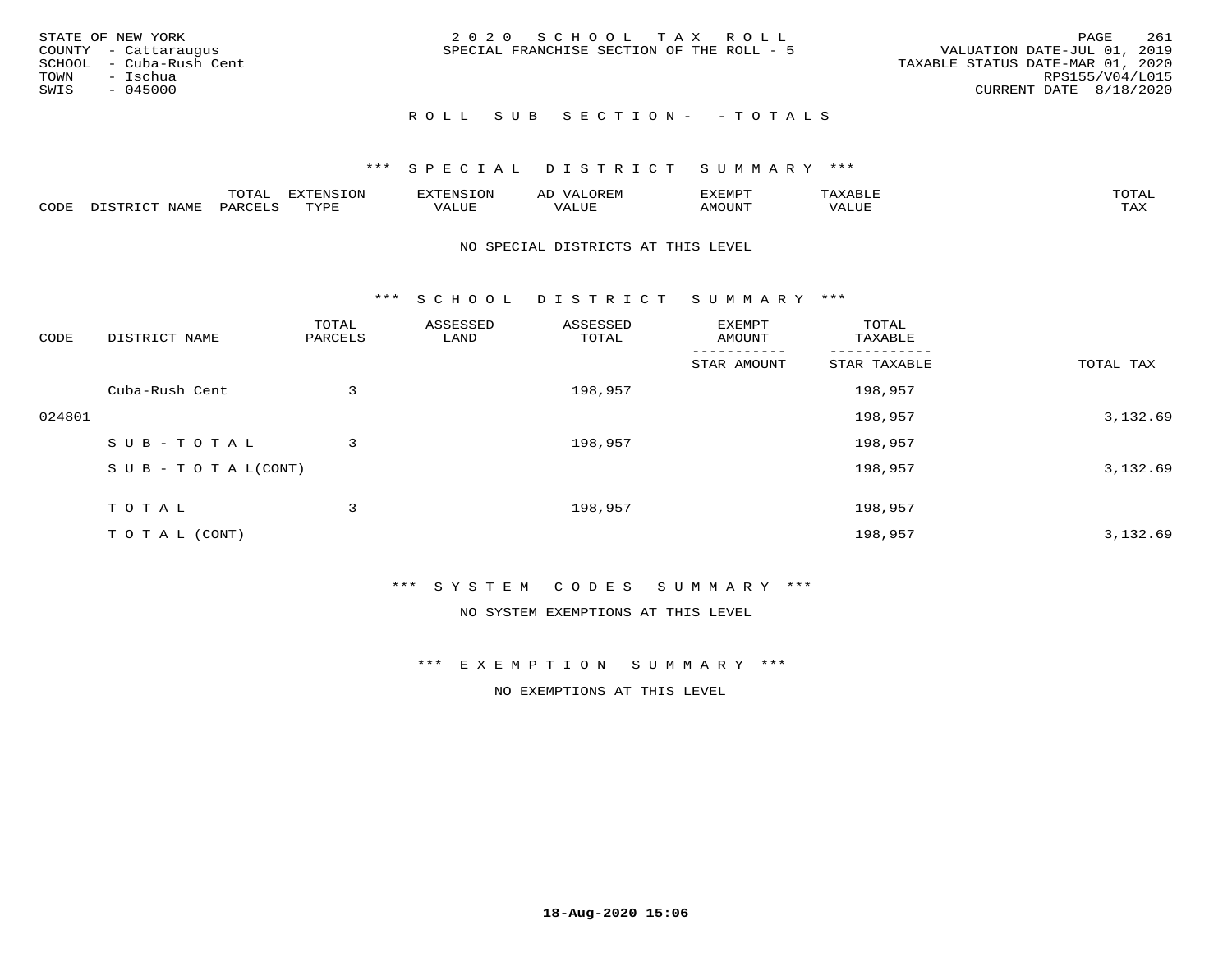| STATE OF NEW YORK<br>COUNTY - Cattaraugus<br>- Cuba-Rush Cent<br>SCHOOL<br>TOWN<br>– Ischua<br>$-045000$<br>SWIS | 2020 SCHOOL TAX ROLL<br>SPECIAL FRANCHISE SECTION OF THE ROLL - 5 | 262<br>PAGE<br>VALUATION DATE-JUL 01, 2019<br>TAXABLE STATUS DATE-MAR 01, 2020<br>RPS155/V04/L015<br>CURRENT DATE 8/18/2020 |
|------------------------------------------------------------------------------------------------------------------|-------------------------------------------------------------------|-----------------------------------------------------------------------------------------------------------------------------|
|                                                                                                                  |                                                                   |                                                                                                                             |

## ROLL SUB SECTION- - TOTALS

## \*\*\* G R A N D T O T A L S \*\*\*

| ROLL |                    | TOTAL   | ASSESSED | ASSESSED | EXEMPT      | TOTAL        |      | TOTAL    |
|------|--------------------|---------|----------|----------|-------------|--------------|------|----------|
| SEC  | DESCRIPTION        | PARCELS | LAND     | TOTAL    | AMOUNT      | TAXABLE      |      | TAX      |
|      |                    |         |          |          |             |              | TAX  |          |
|      |                    |         |          |          | STAR AMOUNT | STAR TAXABLE | RATE |          |
|      | 2020-21 School Tax |         |          | 198,957  |             | 198,957      |      |          |
|      |                    |         |          |          |             | 198,957      |      | 3,047.97 |
|      | Library Tax        |         |          | 198,957  |             | 198,957      |      |          |
|      |                    |         |          |          |             | 198,957      |      | 84.72    |
|      | SPEC DIST TAXES    |         |          |          |             |              |      |          |
|      | SPECIAL FRANCHISE  |         |          |          |             |              |      | 3,132.69 |

**18-Aug-2020 15:06**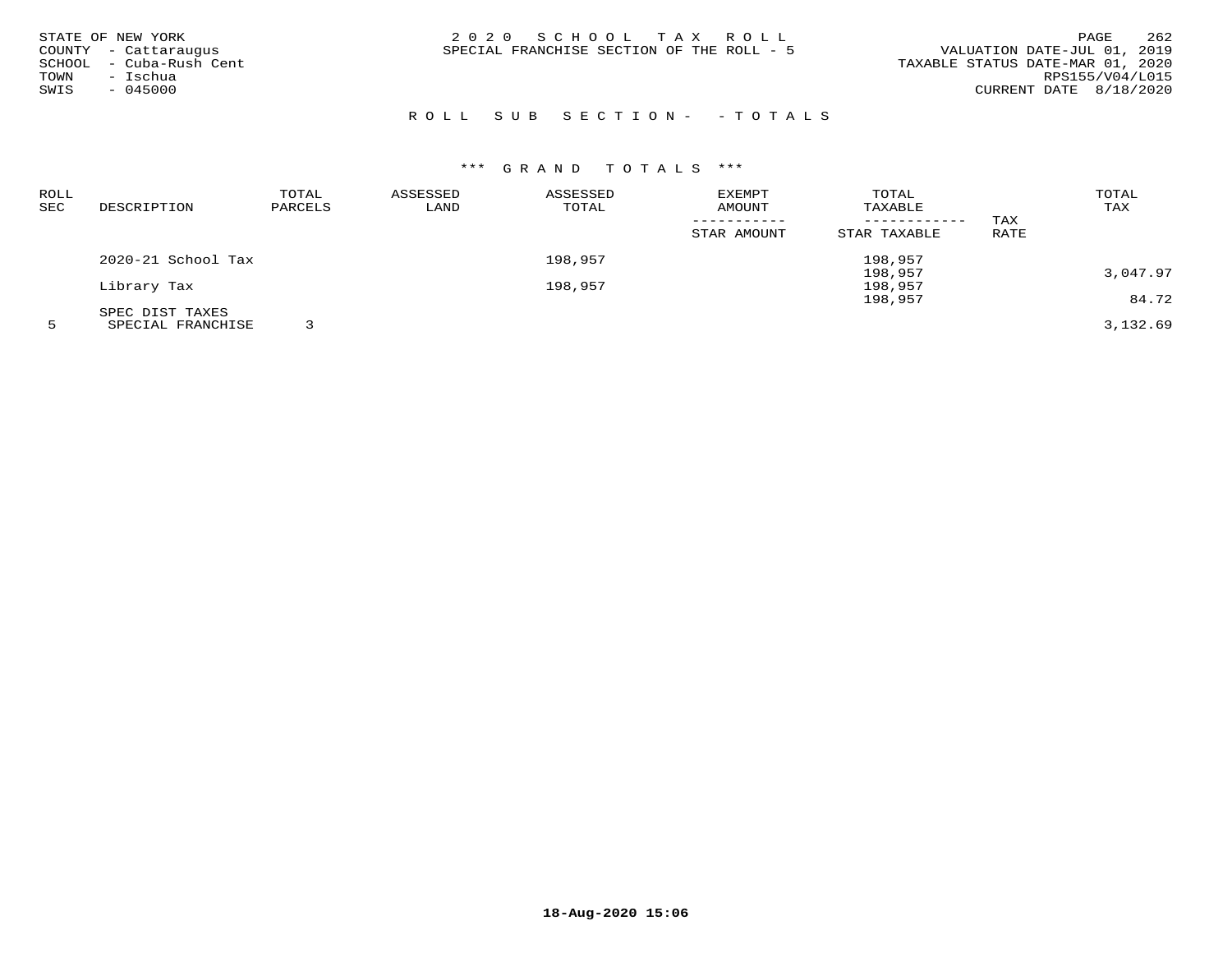| STATE OF NEW YORK       | 2020 SCHOOL TAX ROLL                      | 263<br><b>PAGE</b>               |
|-------------------------|-------------------------------------------|----------------------------------|
| COUNTY - Cattaraugus    | SPECIAL FRANCHISE SECTION OF THE ROLL - 5 | VALUATION DATE-JUL 01, 2019      |
| SCHOOL - Cuba-Rush Cent |                                           | TAXABLE STATUS DATE-MAR 01, 2020 |
| TOWN<br>- Ischua        |                                           | RPS155/V04/L015                  |
| $-045000$<br>SWIS       |                                           | CURRENT DATE 8/18/2020           |
|                         |                                           |                                  |

### \*\*\* S P E C I A L D I S T R I C T S U M M A R Y \*\*\*

|      |                      | mom n | <b>ELIMENT CLOSE</b><br>LUP | ALS.               | ΑL            | ,,, <del>,</del> ,,, <del>,</del><br>، ب<br>- ۱٬۱۳۰ نالاند |                         |                    |
|------|----------------------|-------|-----------------------------|--------------------|---------------|------------------------------------------------------------|-------------------------|--------------------|
| CODE | <b>NAMT</b><br>11.17 | PARC  | TVDF                        | <b>TTT</b><br>ALUR | T T T<br>ALUE | TUUOMA                                                     | . <del>.</del><br>'ALUL | $m \times r$<br>∸⊷ |

#### NO SPECIAL DISTRICTS AT THIS LEVEL

\*\*\* S C H O O L D I S T R I C T S U M M A R Y \*\*\*

| CODE   | DISTRICT NAME              | TOTAL<br>PARCELS | ASSESSED<br>LAND | ASSESSED<br>TOTAL | EXEMPT<br>AMOUNT | TOTAL<br>TAXABLE |           |
|--------|----------------------------|------------------|------------------|-------------------|------------------|------------------|-----------|
|        |                            |                  |                  |                   | STAR AMOUNT      | STAR TAXABLE     | TOTAL TAX |
|        | Cuba-Rush Cent             | 3                |                  | 198,957           |                  | 198,957          |           |
| 024801 |                            |                  |                  |                   |                  | 198,957          | 3,132.69  |
|        | SUB-TOTAL                  | 3                |                  | 198,957           |                  | 198,957          |           |
|        | S U B - T O T A $L$ (CONT) |                  |                  |                   |                  | 198,957          | 3,132.69  |
|        | TOTAL                      | 3                |                  | 198,957           |                  | 198,957          |           |
|        |                            |                  |                  |                   |                  |                  |           |
|        | T O T A L (CONT)           |                  |                  |                   |                  | 198,957          | 3,132.69  |

### \*\*\* S Y S T E M C O D E S S U M M A R Y \*\*\*

NO SYSTEM EXEMPTIONS AT THIS LEVEL

\*\*\* E X E M P T I O N S U M M A R Y \*\*\*

NO EXEMPTIONS AT THIS LEVEL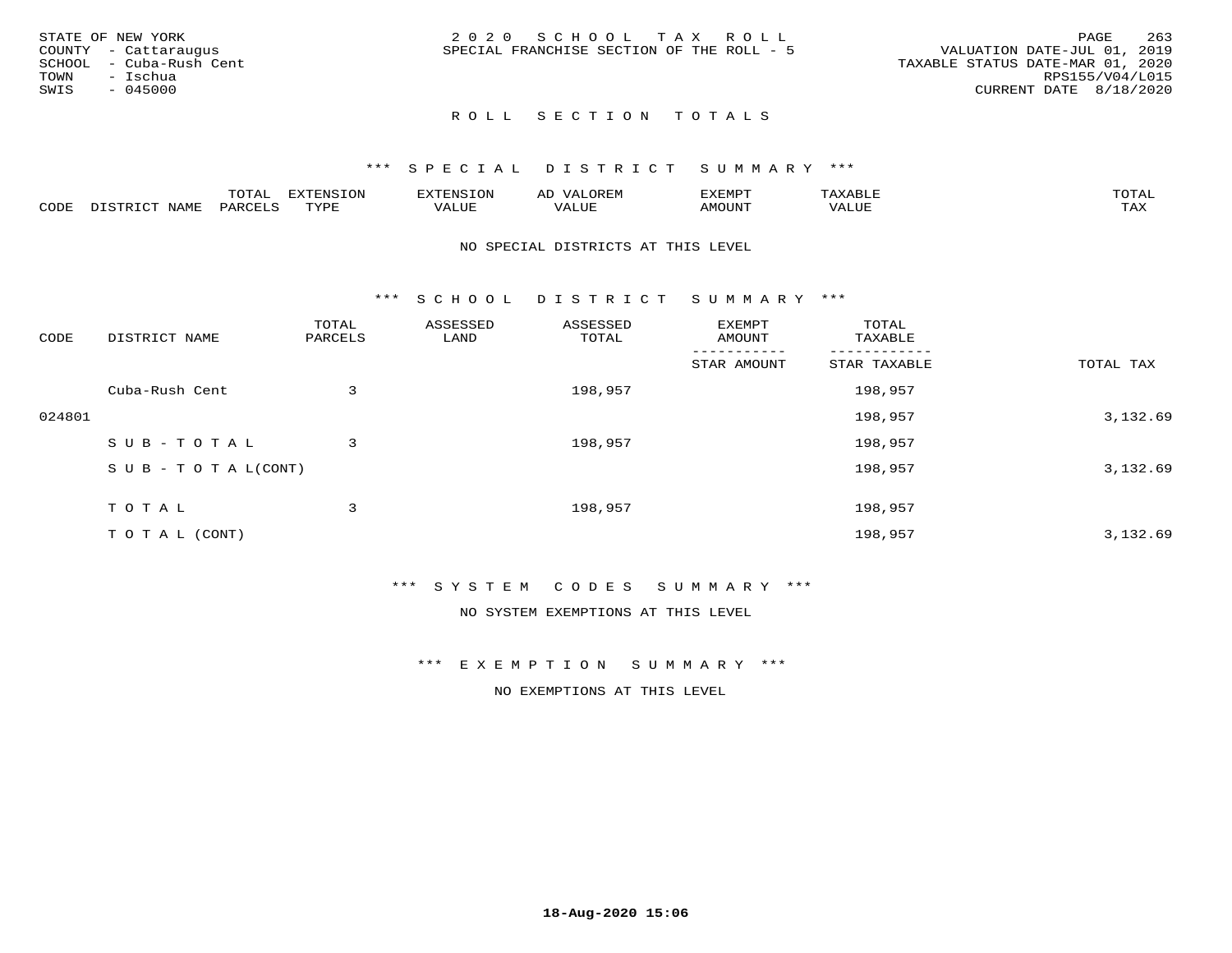| ROLL |                    | TOTAL   | ASSESSED | ASSESSED | <b>EXEMPT</b> | TOTAL        |      | TOTAL    |
|------|--------------------|---------|----------|----------|---------------|--------------|------|----------|
| SEC  | DESCRIPTION        | PARCELS | LAND     | TOTAL    | AMOUNT        | TAXABLE      |      | TAX      |
|      |                    |         |          |          |               |              | TAX  |          |
|      |                    |         |          |          | STAR AMOUNT   | STAR TAXABLE | RATE |          |
|      | 2020-21 School Tax |         |          | 198,957  |               | 198,957      |      |          |
|      |                    |         |          |          |               | 198,957      |      | 3,047.97 |
|      | Library Tax        |         |          | 198,957  |               | 198,957      |      |          |
|      |                    |         |          |          |               | 198,957      |      | 84.72    |
|      | SPEC DIST TAXES    |         |          |          |               |              |      |          |
|      | SPECIAL FRANCHISE  |         |          |          |               |              |      | 3,132.69 |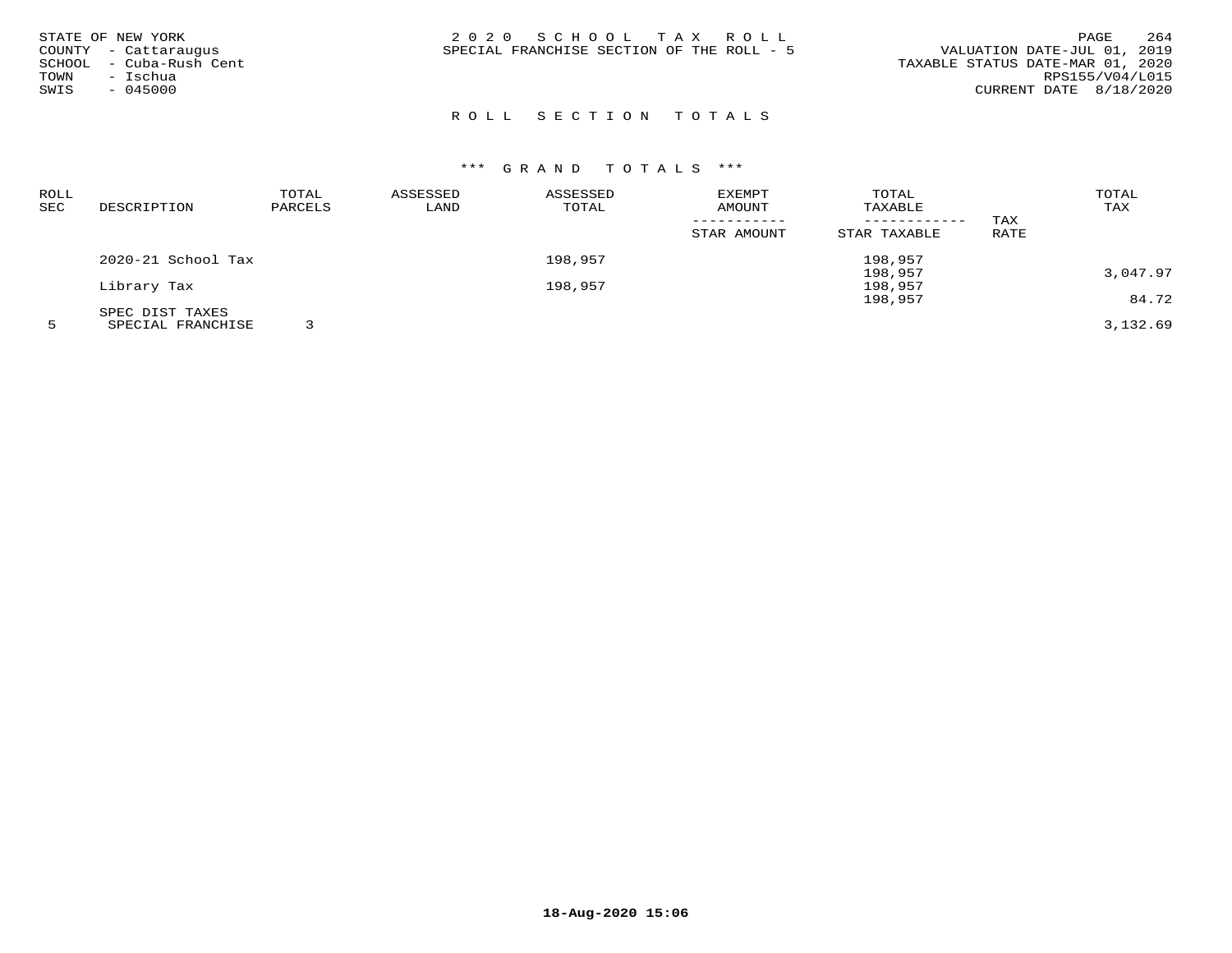| STATE OF NEW YORK<br>COUNTY<br>- Cattaraugus<br>- Cuba-Rush Cent<br>SCHOOL<br>TOWN<br>- Ischua<br>$-045000$<br>SWIS | 2 0 2 0                                  | SCHOOL<br>OWNERS NAME SEQUENCE | T A X<br>R O L L<br>UTILITY & R.R. SECTION OF THE ROLL - 6<br>UNIFORM PERCENT OF VALUE IS 085.00 | VALUATION DATE-JUL 01,<br>TAXABLE STATUS DATE-MAR 01, 2020 | 265<br>PAGE<br>2019 |
|---------------------------------------------------------------------------------------------------------------------|------------------------------------------|--------------------------------|--------------------------------------------------------------------------------------------------|------------------------------------------------------------|---------------------|
| TAX MAP PARCEL NUMBER                                                                                               | PROPERTY LOCATION & CLASS ASSESSMENT     |                                |                                                                                                  |                                                            |                     |
| CURRENT OWNERS NAME                                                                                                 | SCHOOL DISTRICT                          | LAND                           | TAX DESCRIPTION                                                                                  | TAXABLE VALUE                                              |                     |
| CURRENT OWNERS ADDRESS                                                                                              | PARCEL SIZE/GRID COORD                   | TOTAL                          | SPECIAL DISTRICTS                                                                                |                                                            | TAX AMOUNT          |
| *************************                                                                                           |                                          |                                |                                                                                                  |                                                            |                     |
|                                                                                                                     | Outside Plant                            |                                |                                                                                                  | ACCT 0586                                                  | BILL<br>727         |
| 650.000-9901-132.350/188                                                                                            | 884 Elec Dist Out                        |                                | 2020-21 School Tax                                                                               | 194,010                                                    | 2,972.19            |
| Niagara Mohawk Power Corp                                                                                           | Cuba-Rush Cent 024801                    | $\circ$                        | Library Tax                                                                                      | 194,010                                                    | 82.62               |
| 300 Erie Blvd West                                                                                                  | Loc #888888                              | 194,010                        |                                                                                                  |                                                            |                     |
| Syracuse, NY 13202                                                                                                  | 0.2304 Cuba/rushford<br>Elec Dist        |                                |                                                                                                  |                                                            |                     |
|                                                                                                                     | <b>ACRES</b><br>0.01                     |                                |                                                                                                  |                                                            |                     |
|                                                                                                                     | FULL MARKET VALUE                        | 228,247                        |                                                                                                  |                                                            |                     |
|                                                                                                                     |                                          |                                | TOTAL TAX ---                                                                                    |                                                            | $3,054.81**$        |
|                                                                                                                     |                                          |                                |                                                                                                  | DATE #1                                                    | 09/30/20            |
|                                                                                                                     |                                          |                                |                                                                                                  | AMT DUE                                                    | 3,054.81            |
|                                                                                                                     |                                          |                                |                                                                                                  |                                                            |                     |
|                                                                                                                     | telecomunication                         |                                |                                                                                                  | ACCT 0584                                                  | BILL 728            |
| 650.000-0000-631.900/1881                                                                                           | 836 Telecom. eq.                         |                                | Mass Telec 47100                                                                                 |                                                            | 5,091               |
| Verizon                                                                                                             | Cuba-Rush Cent 024801                    | $\Omega$                       | 2020-21 School Tax                                                                               | 27,830                                                     | 426.35              |
| Duff & Phelps                                                                                                       | Loc #888888                              | 32,921                         | Library Tax                                                                                      | 27,830                                                     | 11.85               |
| PO Box 2749                                                                                                         | 32.4%Cuba/rushford                       |                                |                                                                                                  |                                                            |                     |
| Addison, TX 75001                                                                                                   | Poles, Wire, Cable, Etc<br>0.01<br>ACRES |                                |                                                                                                  |                                                            |                     |
|                                                                                                                     | FULL MARKET VALUE                        | 38,731                         |                                                                                                  |                                                            |                     |
|                                                                                                                     |                                          |                                | TOTAL TAX ---                                                                                    |                                                            | $438.20**$          |
|                                                                                                                     |                                          |                                |                                                                                                  | DATE #1                                                    | 09/30/20            |
|                                                                                                                     |                                          |                                |                                                                                                  | AMT DUE                                                    | 438.20              |
|                                                                                                                     |                                          |                                |                                                                                                  |                                                            |                     |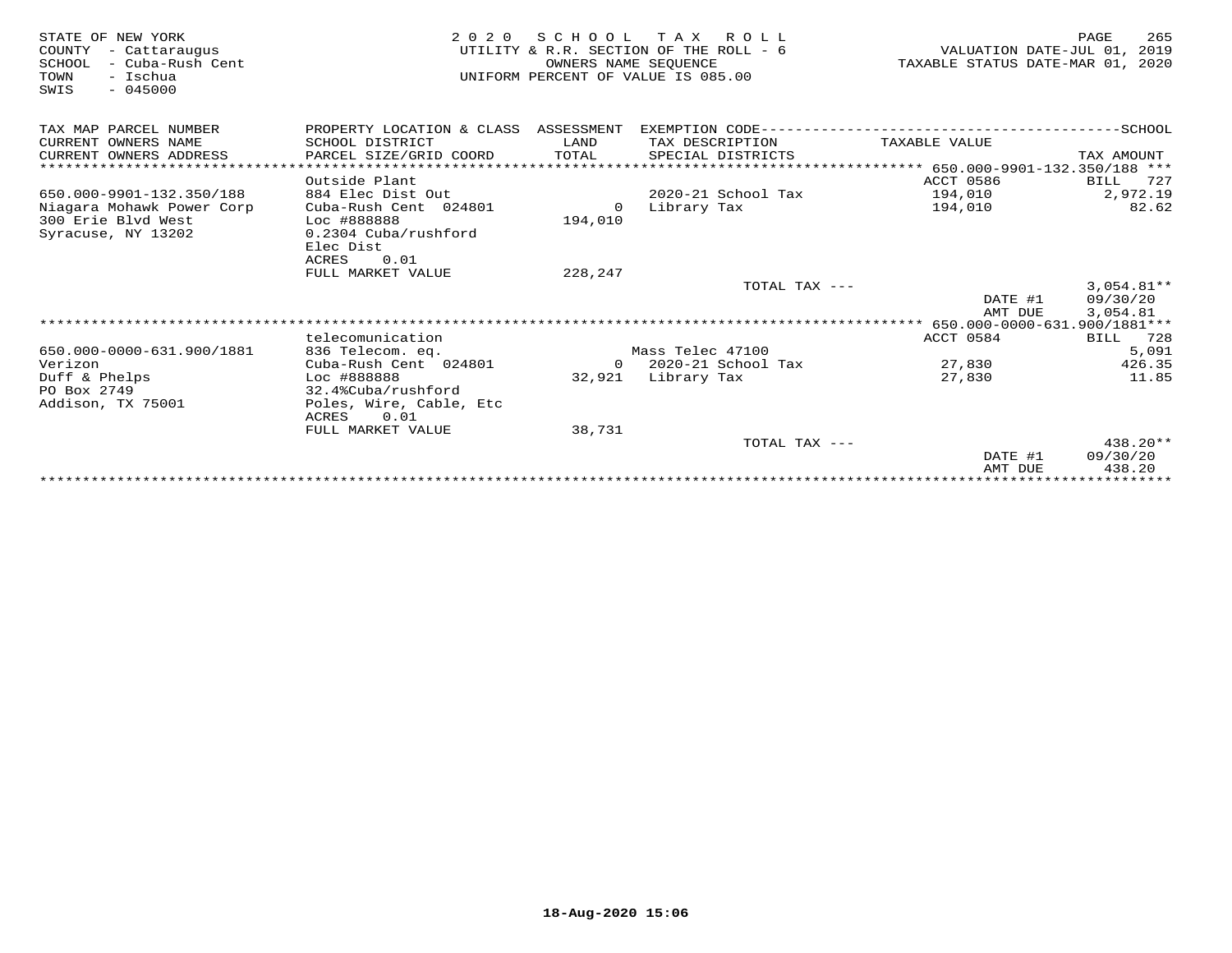| STATE OF NEW YORK<br>COUNTY - Cattaraugus<br>SCHOOL - Cuba-Rush Cent<br>TOWN<br>- Ischua<br>SWIS<br>$-045000$ | 2020 SCHOOL TAX ROLL<br>UTILITY & R.R. SECTION OF THE ROLL - 6 | 266<br>PAGE<br>VALUATION DATE-JUL 01, 2019<br>TAXABLE STATUS DATE-MAR 01, 2020<br>RPS155/V04/L015<br>CURRENT DATE 8/18/2020 |
|---------------------------------------------------------------------------------------------------------------|----------------------------------------------------------------|-----------------------------------------------------------------------------------------------------------------------------|
|                                                                                                               | ROLL SUB SECTION- - TOTALS                                     |                                                                                                                             |

|      |      | mom n<br>-777 | pszmpato<br>$ \sim$ $\sim$<br>-UP | AL.         | ,,, <del>,</del> ,,, <del>,</del> ,<br>້ |                         | $m \wedge m \wedge n$ |
|------|------|---------------|-----------------------------------|-------------|------------------------------------------|-------------------------|-----------------------|
| CODE | ⊥'⊥⊥ | PARO          | TVDF                              | ۳۰ تا سند د | <b>MOTTNT</b>                            | - ---<br>$'$ $\Delta$ . | $m \times r$<br>- −-  |

#### NO SPECIAL DISTRICTS AT THIS LEVEL

\*\*\* S C H O O L D I S T R I C T S U M M A R Y \*\*\*

| CODE   | DISTRICT NAME                    | TOTAL<br>PARCELS | ASSESSED<br>LAND | ASSESSED<br>TOTAL | EXEMPT<br>AMOUNT | TOTAL<br>TAXABLE |           |
|--------|----------------------------------|------------------|------------------|-------------------|------------------|------------------|-----------|
|        |                                  |                  |                  |                   | STAR AMOUNT      | STAR TAXABLE     | TOTAL TAX |
|        | Cuba-Rush Cent                   | 2                |                  | 226,931           | 5,091            | 221,840          |           |
| 024801 |                                  |                  |                  |                   |                  | 221,840          | 3,493.01  |
|        | SUB-TOTAL                        | 2                |                  | 226,931           | 5,091            | 221,840          |           |
|        | $S \cup B - T \cup T A L (CONT)$ |                  |                  |                   |                  | 221,840          | 3,493.01  |
|        | T O T A L                        | 2                |                  | 226,931           | 5,091            | 221,840          |           |
|        | T O T A L (CONT)                 |                  |                  |                   |                  | 221,840          | 3,493.01  |

## \*\*\* S Y S T E M C O D E S S U M M A R Y \*\*\*

#### NO SYSTEM EXEMPTIONS AT THIS LEVEL

| CODE  | DESCRIPTION         | TOTAL<br>PARCELS | SCHOOL         |
|-------|---------------------|------------------|----------------|
| 47100 | Mass Telec<br>TOTAL |                  | 5,091<br>5,091 |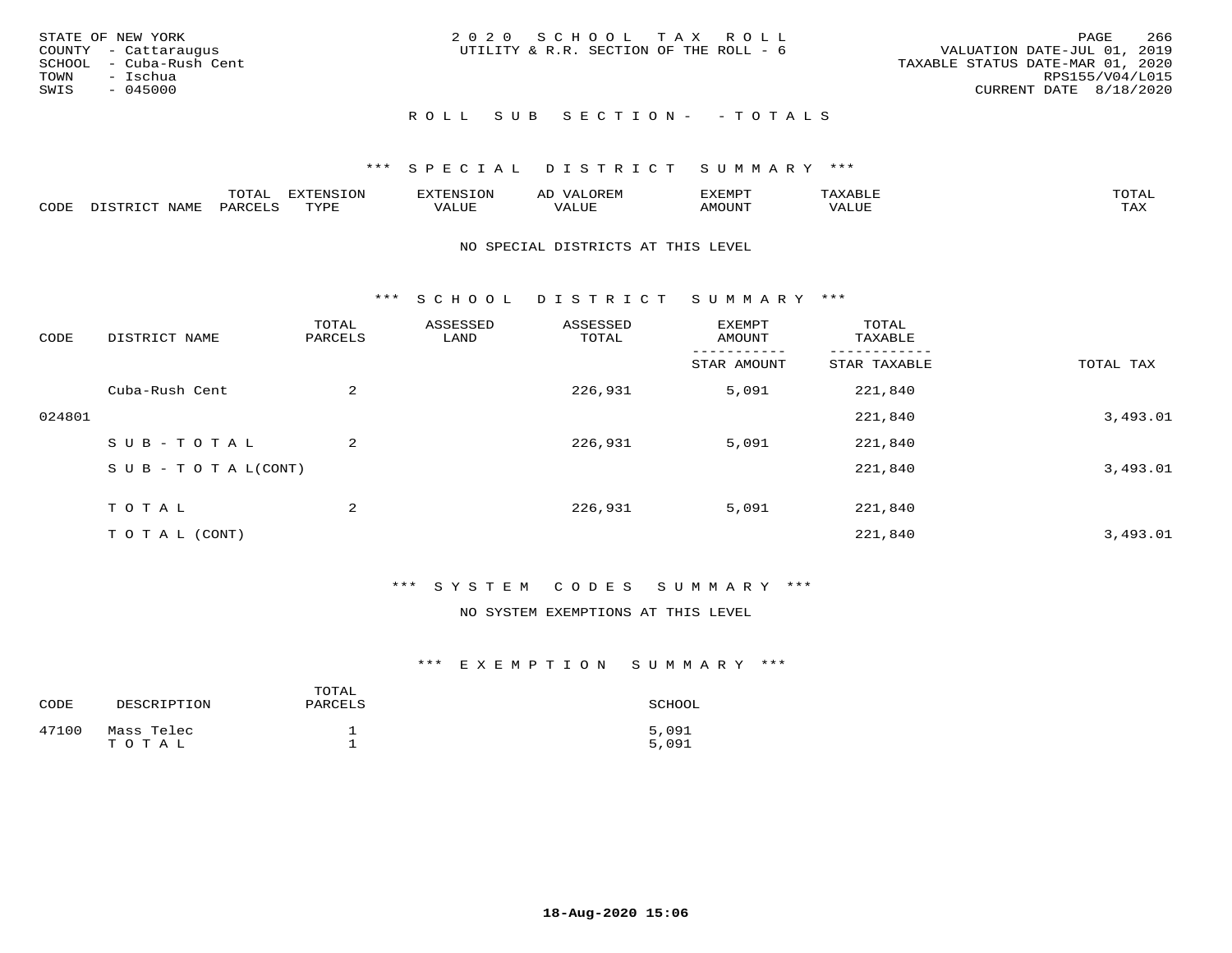| STATE OF NEW YORK       | 2020 SCHOOL TAX ROLL                   | 267<br>PAGE                      |
|-------------------------|----------------------------------------|----------------------------------|
| COUNTY - Cattaraugus    | UTILITY & R.R. SECTION OF THE ROLL - 6 | VALUATION DATE-JUL 01, 2019      |
| SCHOOL - Cuba-Rush Cent |                                        | TAXABLE STATUS DATE-MAR 01, 2020 |
| - Ischua<br>TOWN        |                                        | RPS155/V04/L015                  |
| $-045000$<br>SWIS       |                                        | CURRENT DATE 8/18/2020           |
|                         |                                        |                                  |

## ROLL SUB SECTION- - TOTALS

| ROLL |                    | TOTAL   | ASSESSED | ASSESSED | EXEMPT      | TOTAL        |      | TOTAL    |
|------|--------------------|---------|----------|----------|-------------|--------------|------|----------|
| SEC  | DESCRIPTION        | PARCELS | LAND     | TOTAL    | AMOUNT      | TAXABLE      |      | TAX      |
|      |                    |         |          |          |             |              | TAX  |          |
|      |                    |         |          |          | STAR AMOUNT | STAR TAXABLE | RATE |          |
|      | 2020-21 School Tax |         |          | 226,931  | 5,091       | 221,840      |      |          |
|      |                    |         |          |          |             | 221,840      |      | 3,398.54 |
|      | Library Tax        |         |          | 226,931  | 5,091       | 221,840      |      |          |
|      |                    |         |          |          |             | 221,840      |      | 94.47    |
|      | SPEC DIST TAXES    |         |          |          |             |              |      |          |
| 6    | UTILITIES & N.C.   |         |          |          |             |              |      | 3,493.01 |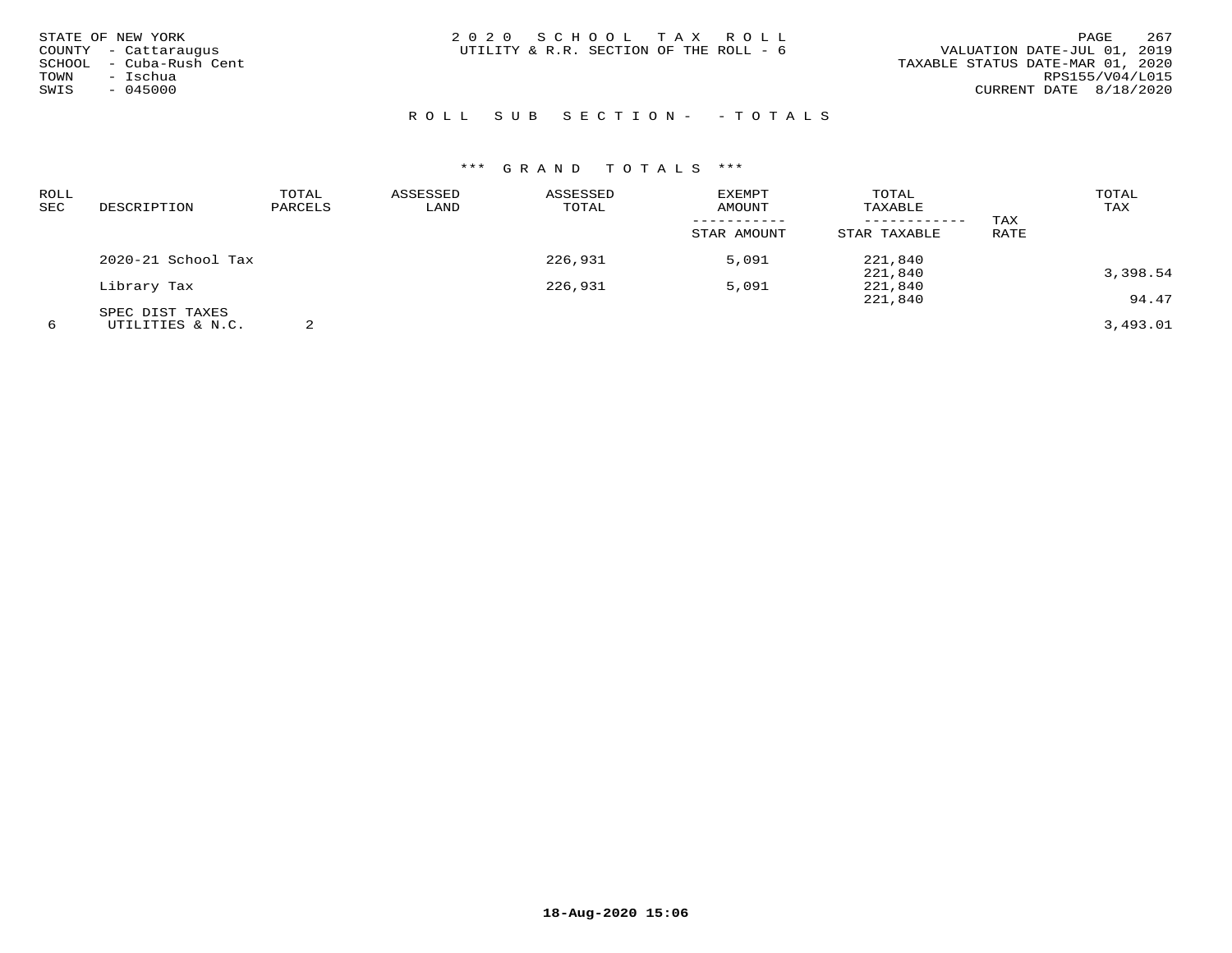|      | STATE OF NEW YORK       | 2020 SCHOOL TAX ROLL                   | 268<br>PAGE                      |
|------|-------------------------|----------------------------------------|----------------------------------|
|      | COUNTY - Cattaraugus    | UTILITY & R.R. SECTION OF THE ROLL - 6 | VALUATION DATE-JUL 01, 2019      |
|      | SCHOOL - Cuba-Rush Cent |                                        | TAXABLE STATUS DATE-MAR 01, 2020 |
| TOWN | - Ischua                |                                        | RPS155/V04/L015                  |
| SWIS | - 045000                |                                        | CURRENT DATE 8/18/2020           |
|      |                         |                                        |                                  |

## \*\*\* S P E C I A L D I S T R I C T S U M M A R Y \*\*\*

|      |                  | momm <sup>.</sup><br>TOTAT | <b>ELIMENT OF ONT</b><br>T OTA | <b>FINS</b> | OREM                     | CXEMPT        | $max$ and $max$          | $m \wedge m \wedge n$ |
|------|------------------|----------------------------|--------------------------------|-------------|--------------------------|---------------|--------------------------|-----------------------|
| CODE | NAME<br>DISTRICT | PARCELS                    | TVDF<br>.                      | 7ALUE.      | . <del>.</del><br>. ALUF | <b>AMOUNT</b> | * * * * * * * *<br>'ALUL | <b>TAY</b><br>⊥⇔∆     |

#### NO SPECIAL DISTRICTS AT THIS LEVEL

\*\*\* S C H O O L D I S T R I C T S U M M A R Y \*\*\*

| CODE   | DISTRICT NAME                    | TOTAL<br>PARCELS | ASSESSED<br>LAND | ASSESSED<br>TOTAL | EXEMPT<br>AMOUNT | TOTAL<br>TAXABLE |           |
|--------|----------------------------------|------------------|------------------|-------------------|------------------|------------------|-----------|
|        |                                  |                  |                  |                   | STAR AMOUNT      | STAR TAXABLE     | TOTAL TAX |
|        | Cuba-Rush Cent                   | 2                |                  | 226,931           | 5,091            | 221,840          |           |
| 024801 |                                  |                  |                  |                   |                  | 221,840          | 3,493.01  |
|        | SUB-TOTAL                        | 2                |                  | 226,931           | 5,091            | 221,840          |           |
|        | $S \cup B - T \cup T A L (CONT)$ |                  |                  |                   |                  | 221,840          | 3,493.01  |
|        | TOTAL                            | 2                |                  | 226,931           | 5,091            | 221,840          |           |
|        | T O T A L (CONT)                 |                  |                  |                   |                  | 221,840          | 3,493.01  |

## \*\*\* S Y S T E M C O D E S S U M M A R Y \*\*\*

#### NO SYSTEM EXEMPTIONS AT THIS LEVEL

| CODE  | DESCRIPTION         | TOTAL<br>PARCELS | SCHOOL         |
|-------|---------------------|------------------|----------------|
| 47100 | Mass Telec<br>TOTAL |                  | 5,091<br>5,091 |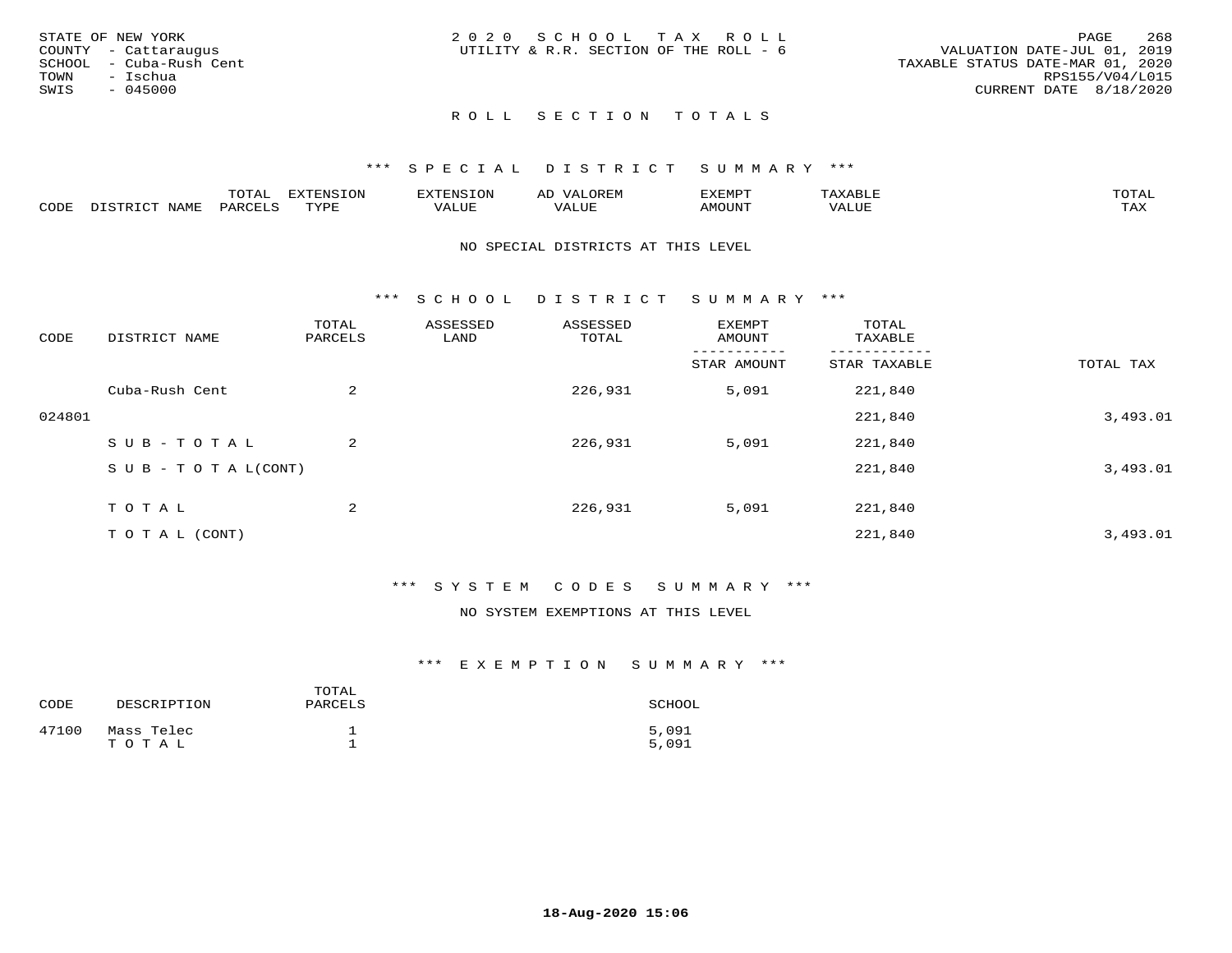|      | STATE OF NEW YORK<br>COUNTY - Cattaraugus | 2020 SCHOOL TAX ROLL<br>UTILITY & R.R. SECTION OF THE ROLL - 6 | 269<br>PAGE<br>VALUATION DATE-JUL 01, 2019          |  |
|------|-------------------------------------------|----------------------------------------------------------------|-----------------------------------------------------|--|
| TOWN | SCHOOL - Cuba-Rush Cent<br>– Ischua       |                                                                | TAXABLE STATUS DATE-MAR 01, 2020<br>RPS155/V04/L015 |  |
| SWIS | $-045000$                                 |                                                                | CURRENT DATE 8/18/2020                              |  |
|      |                                           |                                                                |                                                     |  |

| ROLL |                    | TOTAL   | ASSESSED | ASSESSED | EXEMPT      | TOTAL        |      | TOTAL    |
|------|--------------------|---------|----------|----------|-------------|--------------|------|----------|
| SEC  | DESCRIPTION        | PARCELS | LAND     | TOTAL    | AMOUNT      | TAXABLE      |      | TAX      |
|      |                    |         |          |          |             |              | TAX  |          |
|      |                    |         |          |          | STAR AMOUNT | STAR TAXABLE | RATE |          |
|      | 2020-21 School Tax |         |          | 226,931  | 5,091       | 221,840      |      |          |
|      |                    |         |          |          |             | 221,840      |      | 3,398.54 |
|      | Library Tax        |         |          | 226,931  | 5,091       | 221,840      |      |          |
|      |                    |         |          |          |             | 221,840      |      | 94.47    |
|      | SPEC DIST TAXES    |         |          |          |             |              |      |          |
| 6    | UTILITIES & N.C.   |         |          |          |             |              |      | 3,493.01 |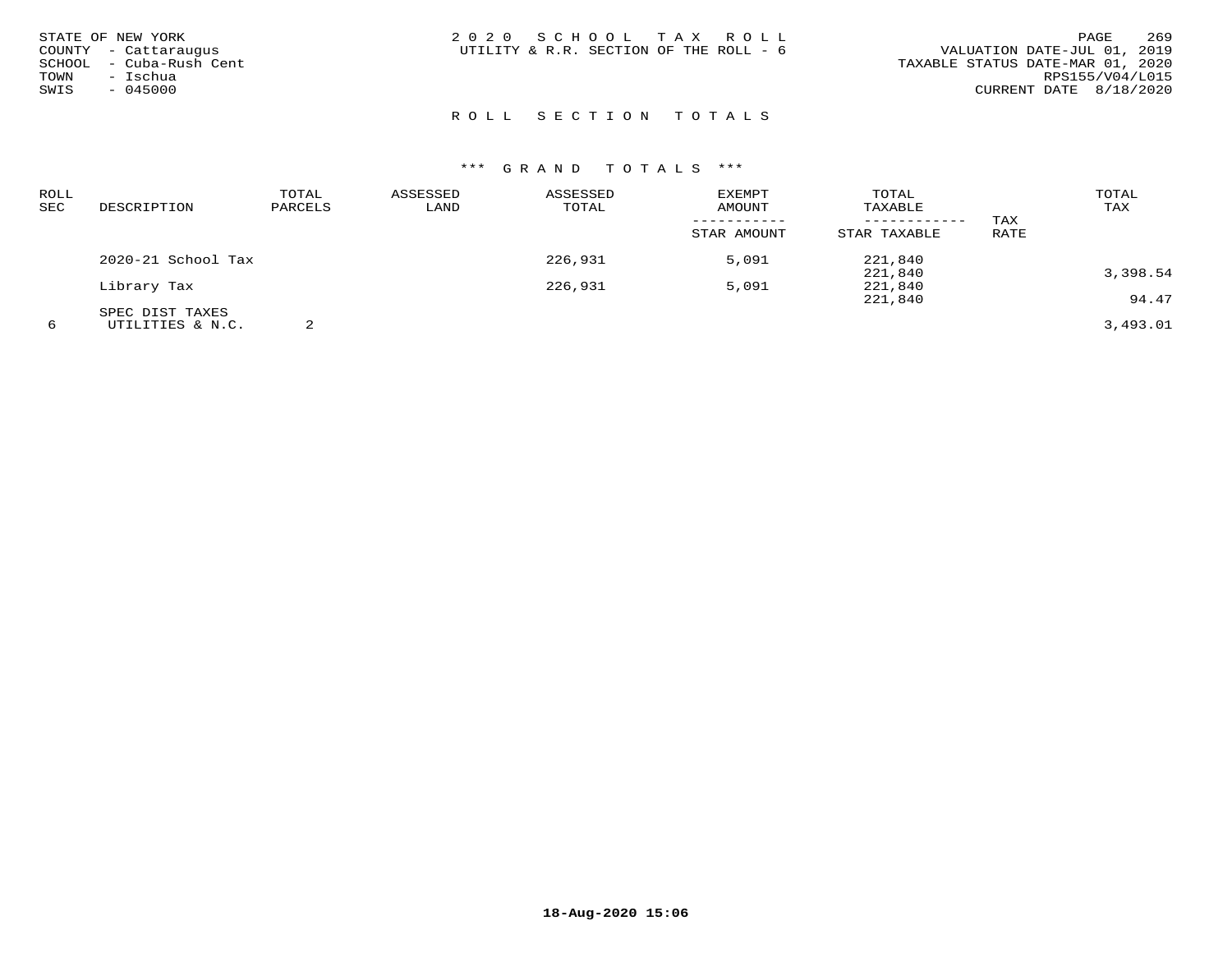| STATE OF NEW YORK<br>COUNTY - Cattaraugus<br>SCHOOL - Cuba-Rush Cent<br>- Ischua<br>TOWN<br>$-045000$<br>SWIS |                                                                                   | 2020 SCHOOL TAX ROLL<br>WHOLLY EXEMPT SECTION OF THE ROLL - 8<br>OWNERS NAME SEQUENCE<br>UNIFORM PERCENT OF VALUE IS 085.00 |                     |                                                 | VALUATION DATE-JUL 01, کلیات<br>TAXABLE STATUS DATE-MAR 01, 2020 | PAGE<br>270  |
|---------------------------------------------------------------------------------------------------------------|-----------------------------------------------------------------------------------|-----------------------------------------------------------------------------------------------------------------------------|---------------------|-------------------------------------------------|------------------------------------------------------------------|--------------|
| TAX MAP PARCEL NUMBER<br>CURRENT OWNERS NAME                                                                  | SCHOOL DISTRICT                                                                   | LAND                                                                                                                        |                     | TAX DESCRIPTION                                 | TAXABLE VALUE                                                    |              |
| CURRENT OWNERS ADDRESS                                                                                        | PARCEL SIZE/GRID COORD                                                            | TOTAL                                                                                                                       |                     | SPECIAL DISTRICTS                               |                                                                  | TAX AMOUNT   |
|                                                                                                               |                                                                                   |                                                                                                                             |                     |                                                 |                                                                  |              |
|                                                                                                               | Abbott Rd                                                                         |                                                                                                                             |                     |                                                 | ACCT 5011                                                        |              |
| $59.004 - 2 - 13$                                                                                             | 695 Cemetery                                                                      |                                                                                                                             | CEMETERY 27350      |                                                 |                                                                  | 7,700        |
| Abbotts Cemetery                                                                                              | Cuba-Rush Cent 024801                                                             |                                                                                                                             |                     | 7,700 2020-21 School Tax<br>7 700 - Library Tax | $0.00$<br>$0.00$                                                 | 0.00         |
| Ischua, NY 14743                                                                                              | 08 03 03                                                                          |                                                                                                                             |                     |                                                 |                                                                  | 0.00         |
|                                                                                                               | FRNT 220.00 DPTH 145.00<br>EAST-1220213 NRTH-0822577<br>DEED BOOK 184<br>PG-00140 |                                                                                                                             |                     |                                                 |                                                                  |              |
|                                                                                                               | FULL MARKET VALUE                                                                 | 9,059                                                                                                                       |                     |                                                 |                                                                  |              |
|                                                                                                               |                                                                                   |                                                                                                                             |                     | TOTAL TAX ---                                   |                                                                  | $0.00**$     |
|                                                                                                               |                                                                                   |                                                                                                                             |                     |                                                 |                                                                  |              |
|                                                                                                               | West Shore Rd                                                                     |                                                                                                                             |                     |                                                 | ACCT 0785                                                        |              |
| $68.002 - 2 - 9.3$                                                                                            | 695 Cemetery                                                                      |                                                                                                                             | CEMETERY 27350      |                                                 |                                                                  | 600          |
| Bristol Family Burying Ground Cuba-Rush Cent 024801                                                           |                                                                                   |                                                                                                                             |                     | 600 2020-21 School Tax                          | 0.00                                                             | 0.00         |
| Ischua, NY 14746                                                                                              | 05 03 03                                                                          |                                                                                                                             | 600 Library Tax     |                                                 | 0.00                                                             | 0.00         |
|                                                                                                               | FRNT 60.00 DPTH 40.00<br>EAST-1222034 NRTH-0809230                                |                                                                                                                             |                     |                                                 |                                                                  |              |
|                                                                                                               | FULL MARKET VALUE                                                                 | 706                                                                                                                         |                     |                                                 |                                                                  |              |
|                                                                                                               |                                                                                   |                                                                                                                             |                     | TOTAL TAX ---                                   |                                                                  | $0.00**$     |
|                                                                                                               | Reservation                                                                       |                                                                                                                             |                     |                                                 | ACCT 0105                                                        |              |
| $68.002 - 2 - 28.76$                                                                                          |                                                                                   |                                                                                                                             | INDIAN-RES 14300    |                                                 |                                                                  | 225,000      |
| Jackson Keri J                                                                                                | 210 1 Family Res<br>Cuba-Rush Cent 024801                                         |                                                                                                                             |                     |                                                 | 0 2020-21 School Tax 0.00                                        | 0.00         |
| 1290 Seneca Rd                                                                                                | 00 00 00                                                                          |                                                                                                                             | 225,000 Library Tax |                                                 | 0.00                                                             | 0.00         |
| Lawtons, NY 14091                                                                                             | EAST-1221650 NRTH-0813047                                                         |                                                                                                                             |                     |                                                 |                                                                  |              |
|                                                                                                               | DEED BOOK 25034 PG-2001                                                           |                                                                                                                             |                     |                                                 |                                                                  |              |
|                                                                                                               | FULL MARKET VALUE                                                                 | 264,706                                                                                                                     |                     |                                                 |                                                                  |              |
|                                                                                                               |                                                                                   |                                                                                                                             |                     | TOTAL TAX ---                                   |                                                                  | $0.00**$     |
|                                                                                                               |                                                                                   |                                                                                                                             |                     |                                                 |                                                                  |              |
|                                                                                                               | West Shore Rd                                                                     |                                                                                                                             |                     |                                                 | ACCT 5000                                                        |              |
| $68.002 - 2 - 28$                                                                                             | 693 Indian resrv                                                                  |                                                                                                                             | INDIAN-RES 14300    |                                                 |                                                                  | 535,800      |
| Oil Spring Reservation<br>Salamanca, NY 14779                                                                 | Cuba-Rush Cent 024801 166,500 2020-21 School Tax<br>Reservation                   |                                                                                                                             | 535,800 Library Tax |                                                 | $0.00$<br>$0.00$                                                 | 0.00<br>0.00 |
|                                                                                                               | ACRES 233.53<br>EAST-1221528 NRTH-0813164                                         |                                                                                                                             |                     |                                                 |                                                                  |              |
|                                                                                                               | FULL MARKET VALUE                                                                 | 630,353                                                                                                                     |                     |                                                 |                                                                  |              |
|                                                                                                               |                                                                                   |                                                                                                                             |                     | TOTAL TAX ---                                   |                                                                  | $0.00**$     |
|                                                                                                               |                                                                                   |                                                                                                                             |                     |                                                 |                                                                  |              |
|                                                                                                               | West Shore Rd                                                                     |                                                                                                                             |                     |                                                 | ACCT 0949                                                        |              |
| $59.004 - 3 - 21$                                                                                             | 314 Rural vac<10                                                                  |                                                                                                                             | NYS OWNED 12100     |                                                 |                                                                  | 8,000        |
| People of the State of New Yor Cuba-Rush Cent 024801                                                          |                                                                                   |                                                                                                                             |                     | 8,000 2020-21 School Tax                        | 0.00                                                             | 0.00         |
| Albany, NY 12233                                                                                              | 00 03 03                                                                          |                                                                                                                             | 8,000 Library Tax   |                                                 | 0.00                                                             | 0.00         |
|                                                                                                               | ACRES<br>6.98                                                                     |                                                                                                                             |                     |                                                 |                                                                  |              |
|                                                                                                               | EAST-0057407 NRTH-0087639                                                         |                                                                                                                             |                     |                                                 |                                                                  |              |
|                                                                                                               | DEED BOOK 00951 PG-00738                                                          |                                                                                                                             |                     |                                                 |                                                                  |              |
|                                                                                                               | FULL MARKET VALUE                                                                 | 9,412                                                                                                                       |                     |                                                 |                                                                  |              |
|                                                                                                               |                                                                                   |                                                                                                                             |                     | TOTAL TAX ---                                   |                                                                  | $0.00**$     |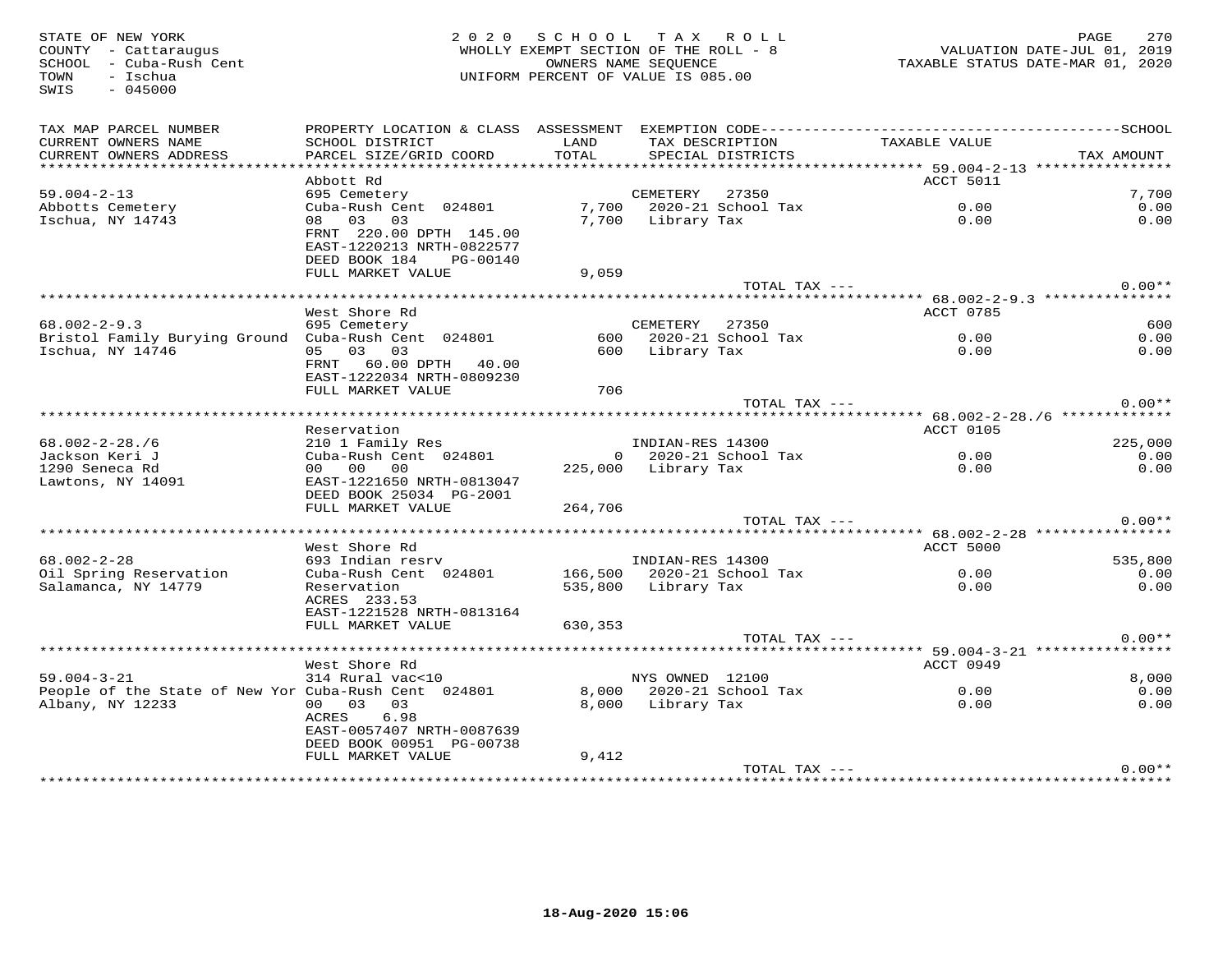| STATE OF NEW YORK<br>COUNTY - Cattaraugus<br>SCHOOL - Cuba-Rush Cent<br>TOWN<br>- Ischua<br>SWIS<br>$-045000$ |                                                                                    |               | 2020 SCHOOL TAX ROLL<br>WHOLLY EXEMPT SECTION OF THE ROLL - 8<br>OWNERS NAME SEOUENCE<br>UNIFORM PERCENT OF VALUE IS 085.00 | TAXABLE STATUS DATE-MAR 01, 2020 | PAGE<br>271<br>VALUATION DATE-JUL 01, 2019 |
|---------------------------------------------------------------------------------------------------------------|------------------------------------------------------------------------------------|---------------|-----------------------------------------------------------------------------------------------------------------------------|----------------------------------|--------------------------------------------|
| TAX MAP PARCEL NUMBER                                                                                         |                                                                                    |               |                                                                                                                             |                                  |                                            |
| CURRENT OWNERS NAME<br>CURRENT OWNERS ADDRESS                                                                 | SCHOOL DISTRICT<br>PARCEL SIZE/GRID COORD                                          | LAND<br>TOTAL | TAX DESCRIPTION TAXABLE VALUE<br>SPECIAL DISTRICTS                                                                          |                                  | TAX AMOUNT                                 |
|                                                                                                               |                                                                                    |               |                                                                                                                             |                                  |                                            |
|                                                                                                               | COT-210 Cuba Lake-Resv                                                             |               |                                                                                                                             | ACCT 0025                        |                                            |
| 68.002-2-28./2                                                                                                | 260 Seasonal res                                                                   |               | INDIAN-RES 14300                                                                                                            |                                  | 171,000                                    |
| Seneca Nation of Indians                                                                                      | Cuba-Rush Cent 024801                                                              |               | 0 2020-21 School Tax                                                                                                        | 0.00                             | 0.00                                       |
| Main Office<br>Jimersontown Rd                                                                                | 00 03 03<br>Trustee                                                                |               | 171,000 Library Tax                                                                                                         | 0.00                             | 0.00                                       |
| Salamanca, NY 14779                                                                                           | transferred 10/29/04<br>EAST-1221650 NRTH-0813047<br>DEED BOOK 00926 PG-00432      |               |                                                                                                                             |                                  |                                            |
|                                                                                                               | FULL MARKET VALUE                                                                  | 201,176       |                                                                                                                             |                                  |                                            |
|                                                                                                               |                                                                                    |               | TOTAL TAX ---                                                                                                               |                                  | $0.00**$                                   |
|                                                                                                               |                                                                                    |               |                                                                                                                             |                                  |                                            |
| $68.002 - 2 - 28.75$                                                                                          | COT-206 Cuba Lake-Resv                                                             |               |                                                                                                                             | ACCT 0072                        | 100,500                                    |
| Seneca Nation of Indians                                                                                      | 260 Seasonal res<br>260 Seasonal res<br>Cuba-Rush Cent 024801 0 2020-21 School Tax |               |                                                                                                                             | 0.00                             | 0.00                                       |
| Main Office                                                                                                   | 00 03 03                                                                           |               | 100,500 Library Tax                                                                                                         | 0.00                             | 0.00                                       |
| Jimersontown Rd                                                                                               |                                                                                    |               |                                                                                                                             |                                  |                                            |
| Salamanca, NY 14779                                                                                           | 00 03 03<br>Transferred 12/08/04<br>EAST-1221650 NRTH-0813047<br>EULL MADKET NALUE |               |                                                                                                                             |                                  |                                            |
|                                                                                                               | FULL MARKET VALUE                                                                  | 118,235       |                                                                                                                             |                                  |                                            |
|                                                                                                               |                                                                                    |               | TOTAL TAX ---                                                                                                               |                                  | $0.00**$                                   |
|                                                                                                               | COT-209 Cuba Lake-Resv                                                             |               |                                                                                                                             | ACCT 0117                        |                                            |
| $68.002 - 2 - 28.77$                                                                                          |                                                                                    |               | INDIAN-RES 14300                                                                                                            |                                  | 167,000                                    |
| Seneca Nation of Indians                                                                                      | 260 Seasonal res<br>Cuba-Rush Cent 024801                                          |               | $0$ 2020-21 School Tax                                                                                                      | 0.00                             | 0.00                                       |
| Main Office                                                                                                   | 00 03 03                                                                           |               | 167,000 Library Tax                                                                                                         | 0.00                             | 0.00                                       |
| Jimersontown Rd                                                                                               | Transferred 10/29/04                                                               |               |                                                                                                                             |                                  |                                            |
| Salamanca, NY 14779                                                                                           | EAST-1221650 NRTH-0813047                                                          |               |                                                                                                                             |                                  |                                            |
|                                                                                                               | DEED BOOK 00993 PG-00995<br>FULL MARKET VALUE                                      | 196,471       |                                                                                                                             |                                  |                                            |
|                                                                                                               |                                                                                    |               | TOTAL TAX ---                                                                                                               |                                  | $0.00**$                                   |
|                                                                                                               |                                                                                    |               |                                                                                                                             |                                  |                                            |
|                                                                                                               | COT-207 Cuba Lake-Resy                                                             |               |                                                                                                                             | ACCT 0183                        |                                            |
| $68.002 - 2 - 28.711$                                                                                         | 260 Seasonal res                                                                   |               | INDIAN-RES 14300<br>0 2020-21 School Tax                                                                                    |                                  | 109,500                                    |
| Seneca Nation of Indians                                                                                      | Cuba-Rush Cent 024801                                                              |               |                                                                                                                             | 0.00                             | 0.00                                       |
| Main Office                                                                                                   | 00 03 03                                                                           |               | 109,500 Library Tax                                                                                                         | 0.00                             | 0.00                                       |
| Jimersontown Rd<br>Salamanca, NY 14779                                                                        | Transferred 10/28/04<br>EAST-1221650 NRTH-0813047                                  |               |                                                                                                                             |                                  |                                            |
|                                                                                                               | FULL MARKET VALUE                                                                  | 128,824       |                                                                                                                             |                                  |                                            |
|                                                                                                               |                                                                                    |               | TOTAL TAX ---                                                                                                               |                                  | $0.00**$                                   |
|                                                                                                               |                                                                                    |               |                                                                                                                             |                                  |                                            |
|                                                                                                               | COT-208 Cuba Lake-Resv                                                             |               |                                                                                                                             | ACCT 0266                        |                                            |
| $68.002 - 2 - 28.714$                                                                                         | 260 Seasonal res                                                                   |               | INDIAN-RES 14300                                                                                                            |                                  | 104,500                                    |
| Seneca Nation of Indians<br>Main Office                                                                       | Cuba-Rush Cent 024801<br>00 03 03                                                  |               | 0 2020-21 School Tax                                                                                                        | $0.00$<br>$0.00$                 | 0.00<br>0.00                               |
| Main Office<br>Jimersontown Rd                                                                                | Transferred 10/29/04                                                               |               | 104,500 Library Tax                                                                                                         | 0.00                             |                                            |
| Salamanca, NY 14779                                                                                           | EAST-1221650 NRTH-0813047                                                          |               |                                                                                                                             |                                  |                                            |
|                                                                                                               | FULL MARKET VALUE                                                                  | 122,941       |                                                                                                                             |                                  |                                            |
|                                                                                                               |                                                                                    |               | TOTAL TAX ---                                                                                                               |                                  | $0.00**$                                   |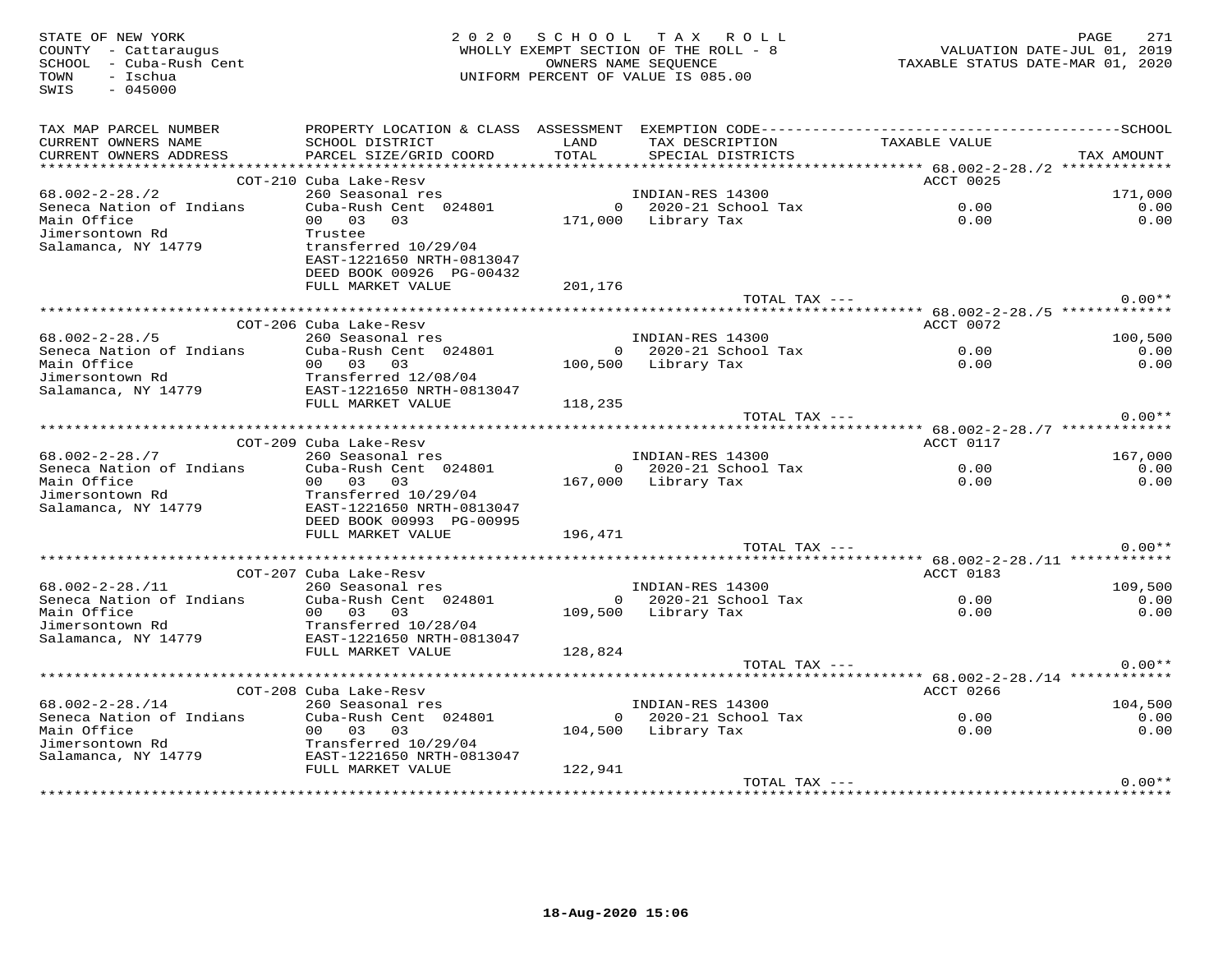| STATE OF NEW YORK<br>COUNTY - Cattaraugus<br>SCHOOL - Cuba-Rush Cent | 2 0 2 0                                                                                      | SCHOOL TAX ROLL<br>WHOLLY EXEMPT SECTION OF THE ROLL - 8<br>OWNERS NAME SEOUENCE |                     |                          | TAXABLE STATUS DATE-MAR 01, 2020 | PAGE<br>VALUATION DATE-JUL 01, 2019 | 272          |
|----------------------------------------------------------------------|----------------------------------------------------------------------------------------------|----------------------------------------------------------------------------------|---------------------|--------------------------|----------------------------------|-------------------------------------|--------------|
| - Ischua<br>TOWN<br>$-045000$<br>SWIS                                |                                                                                              | UNIFORM PERCENT OF VALUE IS 085.00                                               |                     |                          |                                  |                                     |              |
| TAX MAP PARCEL NUMBER                                                | PROPERTY LOCATION & CLASS ASSESSMENT EXEMPTION CODE-----------------------------------SCHOOL |                                                                                  |                     |                          |                                  |                                     |              |
| CURRENT OWNERS NAME<br>CURRENT OWNERS ADDRESS                        | SCHOOL DISTRICT<br>PARCEL SIZE/GRID COORD                                                    | LAND<br>TOTAL                                                                    | TAX DESCRIPTION     | SPECIAL DISTRICTS        | TAXABLE VALUE                    | TAX AMOUNT                          |              |
|                                                                      |                                                                                              |                                                                                  |                     |                          |                                  |                                     |              |
|                                                                      | COT-211 Cuba Lake-Resv                                                                       |                                                                                  |                     |                          | ACCT 0422                        |                                     |              |
| $68.002 - 2 - 28.19$                                                 | 260 Seasonal res<br>Cuba-Rush Cent 024801                                                    |                                                                                  | INDIAN-RES 14300    | $0$ 2020-21 School Tax   | 0.00                             |                                     | 205,500      |
| Seneca Nation of Indians<br>Main Office                              | $-03$<br>$-03$<br>00                                                                         |                                                                                  | 205,500 Library Tax |                          | 0.00                             |                                     | 0.00<br>0.00 |
| Jimersontown Rd                                                      | Transferred 10/29/04                                                                         |                                                                                  |                     |                          |                                  |                                     |              |
| Salamanca, NY 14779                                                  | EAST-1221650 NRTH-0813047                                                                    |                                                                                  |                     |                          |                                  |                                     |              |
|                                                                      | DEED BOOK 1004 PG-117                                                                        |                                                                                  |                     |                          |                                  |                                     |              |
|                                                                      | FULL MARKET VALUE                                                                            | 241,765                                                                          |                     |                          |                                  |                                     |              |
|                                                                      |                                                                                              |                                                                                  |                     | TOTAL TAX ---            |                                  |                                     | $0.00**$     |
|                                                                      |                                                                                              |                                                                                  |                     |                          |                                  |                                     |              |
|                                                                      | 5955 Ingalls Rd                                                                              |                                                                                  |                     |                          | ACCT 0971                        |                                     |              |
| $59.004 - 2 - 9.1$                                                   | 695 Cemetery                                                                                 |                                                                                  | CEMETERY            | 27350                    |                                  |                                     | 3,000        |
| Shaffer Carol                                                        | Cuba-Rush Cent 024801                                                                        |                                                                                  |                     | 3,000 2020-21 School Tax | 0.00                             |                                     | 0.00         |
| 8645 Spring Valley Rd                                                | 08 03 03                                                                                     | 3,000                                                                            | Library Tax         |                          | 0.00                             |                                     | 0.00         |
| Friendship, NY 14739                                                 | FRNT 175.00 DPTH 100.00                                                                      |                                                                                  |                     |                          |                                  |                                     |              |
|                                                                      | EAST-1220190 NRTH-0822728                                                                    |                                                                                  |                     |                          |                                  |                                     |              |
|                                                                      | DEED BOOK 19270 PG-80021                                                                     |                                                                                  |                     |                          |                                  |                                     |              |
|                                                                      | FULL MARKET VALUE                                                                            | 3,529                                                                            |                     | TOTAL TAX ---            |                                  |                                     | $0.00**$     |
|                                                                      |                                                                                              |                                                                                  |                     |                          |                                  |                                     |              |
|                                                                      | Abbott Rd                                                                                    |                                                                                  |                     |                          | ACCT 5009                        |                                     |              |
| $59.004 - 2 - 15$                                                    | 620 Religious                                                                                |                                                                                  | RELIGIOUS 25110     |                          |                                  |                                     | 55,000       |
| Union Cemetery                                                       | Cuba-Rush Cent 024801                                                                        |                                                                                  |                     | 2,500 2020-21 School Tax | 0.00                             |                                     | 0.00         |
|                                                                      | 08 03 03                                                                                     |                                                                                  | 55,000 Library Tax  |                          | 0.00                             |                                     | 0.00         |
|                                                                      | FRNT 99.00 DPTH 108.00                                                                       |                                                                                  |                     |                          |                                  |                                     |              |
|                                                                      | EAST-1220340 NRTH-0822415                                                                    |                                                                                  |                     |                          |                                  |                                     |              |
|                                                                      | FULL MARKET VALUE                                                                            | 64,706                                                                           |                     |                          |                                  |                                     |              |
|                                                                      |                                                                                              |                                                                                  |                     | TOTAL TAX ---            |                                  |                                     | $0.00**$     |
|                                                                      |                                                                                              |                                                                                  |                     |                          |                                  |                                     |              |
|                                                                      | Yankee Rd                                                                                    |                                                                                  |                     |                          | <b>ACCT 5013</b>                 |                                     |              |
| $59.003 - 1 - 22$                                                    | 695 Cemetery                                                                                 |                                                                                  | CEMETERY            | 27350                    |                                  |                                     | 3,300        |
| Wilson Cemetery                                                      | Cuba-Rush Cent 024801                                                                        | 3,300                                                                            |                     | 2020-21 School Tax       | 0.00                             |                                     | 0.00         |
| Ischua, NY 14743                                                     | 31 03 03                                                                                     |                                                                                  | 3,300 Library Tax   |                          | 0.00                             |                                     | 0.00         |
|                                                                      | FRNT 130.00 DPTH 210.00                                                                      |                                                                                  |                     |                          |                                  |                                     |              |
|                                                                      | ACRES<br>0.33                                                                                |                                                                                  |                     |                          |                                  |                                     |              |
|                                                                      | EAST-1208723 NRTH-0819782                                                                    |                                                                                  |                     |                          |                                  |                                     |              |
|                                                                      | FULL MARKET VALUE                                                                            | 3,882                                                                            |                     |                          |                                  |                                     | $0.00**$     |
|                                                                      |                                                                                              |                                                                                  |                     | TOTAL TAX ---            |                                  |                                     |              |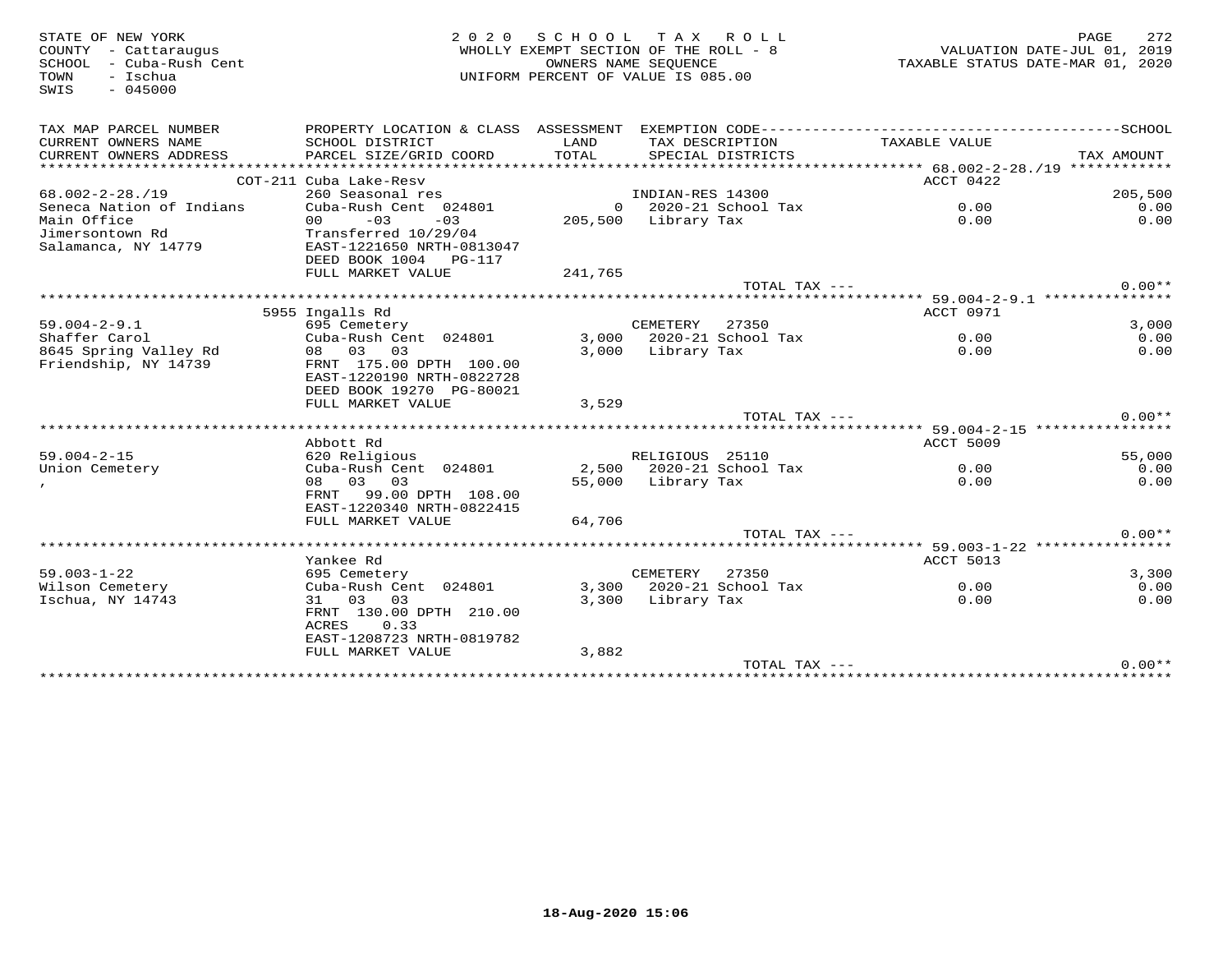| STATE OF NEW YORK<br>COUNTY - Cattaraugus<br>SCHOOL - Cuba-Rush Cent<br>TOWN - Ischua<br>SWIS<br>- 045000 | 2020 SCHOOL TAX ROLL<br>WHOLLY EXEMPT SECTION OF THE ROLL - 8 | 2.73<br>PAGE<br>VALUATION DATE-JUL 01, 2019<br>TAXABLE STATUS DATE-MAR 01, 2020<br>RPS155/V04/L015<br>CURRENT DATE 8/18/2020 |
|-----------------------------------------------------------------------------------------------------------|---------------------------------------------------------------|------------------------------------------------------------------------------------------------------------------------------|
|                                                                                                           | ROLL SUB SECTION- - TOTALS                                    |                                                                                                                              |

|      |                | $m \wedge m \wedge n$<br>TOTAT | <b>DIZODATO TOM</b><br>TOTA | H INC | OREN<br>AL | דס אית אי     | <b>AYART.E</b> | TOTAI       |
|------|----------------|--------------------------------|-----------------------------|-------|------------|---------------|----------------|-------------|
| CODE | NAME<br>. ופחי | PARCE <sup>T</sup>             | <b>TVDI</b>                 | VALUE |            | <b>AMOUNT</b> |                | TAY<br>ᄔᄯᅐᅀ |

#### NO SPECIAL DISTRICTS AT THIS LEVEL

\*\*\* S C H O O L D I S T R I C T S U M M A R Y \*\*\*

| CODE   | DISTRICT NAME             | TOTAL<br>PARCELS | ASSESSED<br>LAND | ASSESSED<br>TOTAL | EXEMPT<br>AMOUNT | TOTAL<br>TAXABLE |           |
|--------|---------------------------|------------------|------------------|-------------------|------------------|------------------|-----------|
|        |                           |                  |                  |                   | STAR AMOUNT      | STAR TAXABLE     | TOTAL TAX |
|        | Cuba-Rush Cent            | 14               | 191,600          | 1696,400          | 1696,400         |                  |           |
| 024801 |                           |                  |                  |                   |                  |                  |           |
|        | $SUB - TO TAL$            | 14               | 191,600          | 1696,400          | 1696,400         |                  |           |
|        | S U B - T O T A $L(CONT)$ |                  |                  |                   |                  |                  |           |
|        |                           |                  |                  |                   |                  |                  |           |
|        | TOTAL                     | 14               | 191,600          | 1696,400          | 1696,400         |                  |           |
|        | TO TAL (CONT)             |                  |                  |                   |                  |                  |           |

## \*\*\* S Y S T E M C O D E S S U M M A R Y \*\*\*

#### NO SYSTEM EXEMPTIONS AT THIS LEVEL

| CODE  | DESCRIPTION | TOTAL<br>PARCELS | SCHOOL   |
|-------|-------------|------------------|----------|
| 12100 | NYS OWNED   |                  | 8,000    |
| 14300 | INDIAN-RES  | 8                | 1618,800 |
| 25110 | RELIGIOUS   |                  | 55,000   |
| 27350 | CEMETERY    | 4                | 14,600   |
|       | TOTAL       | 14               | 1696,400 |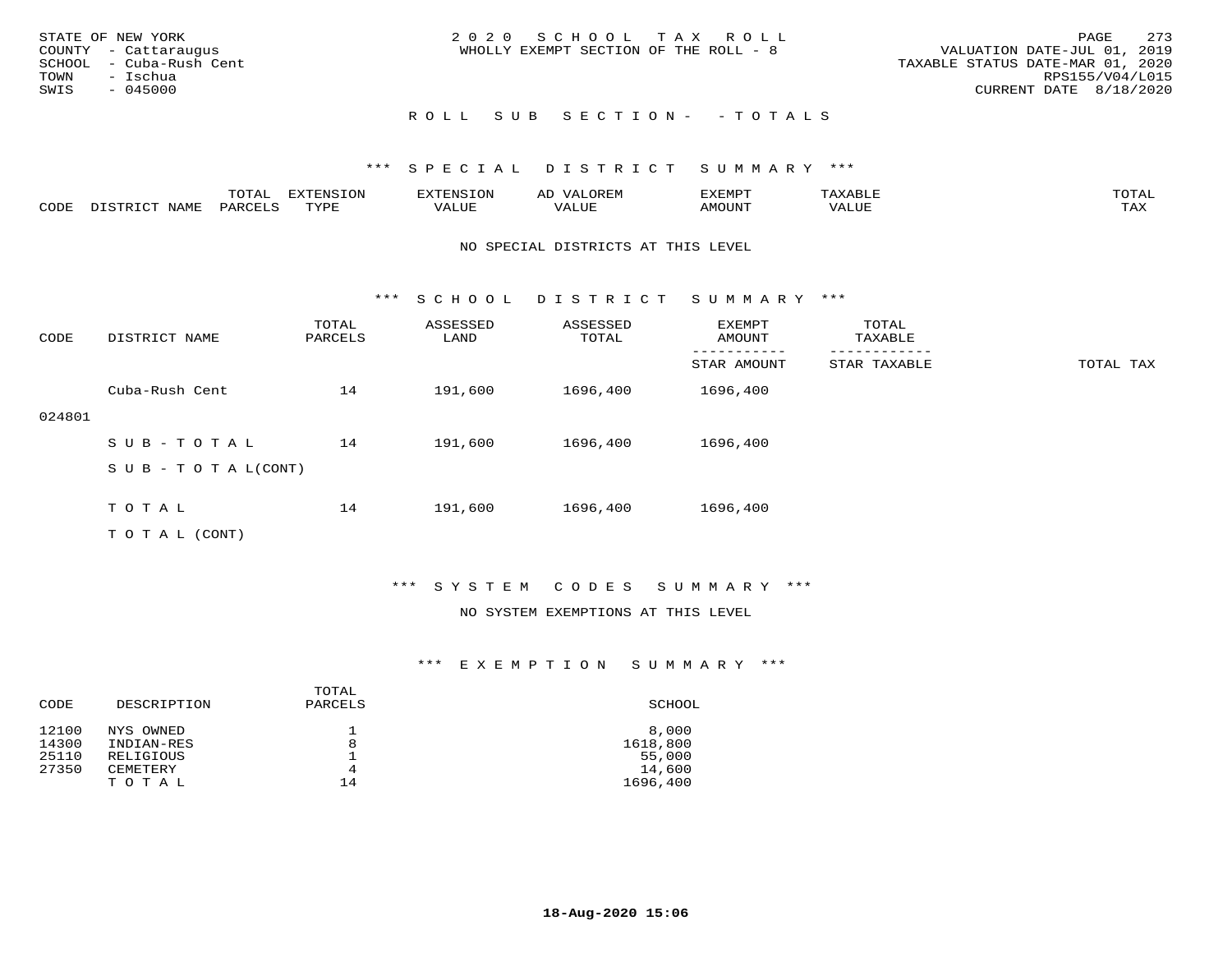| STATE OF NEW YORK<br>COUNTY - Cattaraugus<br>SCHOOL - Cuba-Rush Cent<br>- Ischua<br>TOWN<br>$-045000$<br>SWIS | 2020 SCHOOL TAX ROLL<br>WHOLLY EXEMPT SECTION OF THE ROLL - 8 | 2.74<br>PAGE<br>VALUATION DATE-JUL 01, 2019<br>TAXABLE STATUS DATE-MAR 01, 2020<br>RPS155/V04/L015<br>CURRENT DATE 8/18/2020 |
|---------------------------------------------------------------------------------------------------------------|---------------------------------------------------------------|------------------------------------------------------------------------------------------------------------------------------|
|                                                                                                               | ROLL SUB SECTION- -TOTALS                                     |                                                                                                                              |

# \*\*\* G R A N D T O T A L S \*\*\*

#### ROLL TOTAL ASSESSED ASSESSED EXEMPT TOTAL TOTALTAX SEC DESCRIPTION PARCELS LAND TOTAL AMOUNT TAXABLE TAX ----------- ------------ TAX**RATE** STAR AMOUNT STAR TAXABLE RS 8 TOTAL 191,600 1696,400 1,696,400 SPEC DIST TAXES

8 WHOLLY EXEMPT 14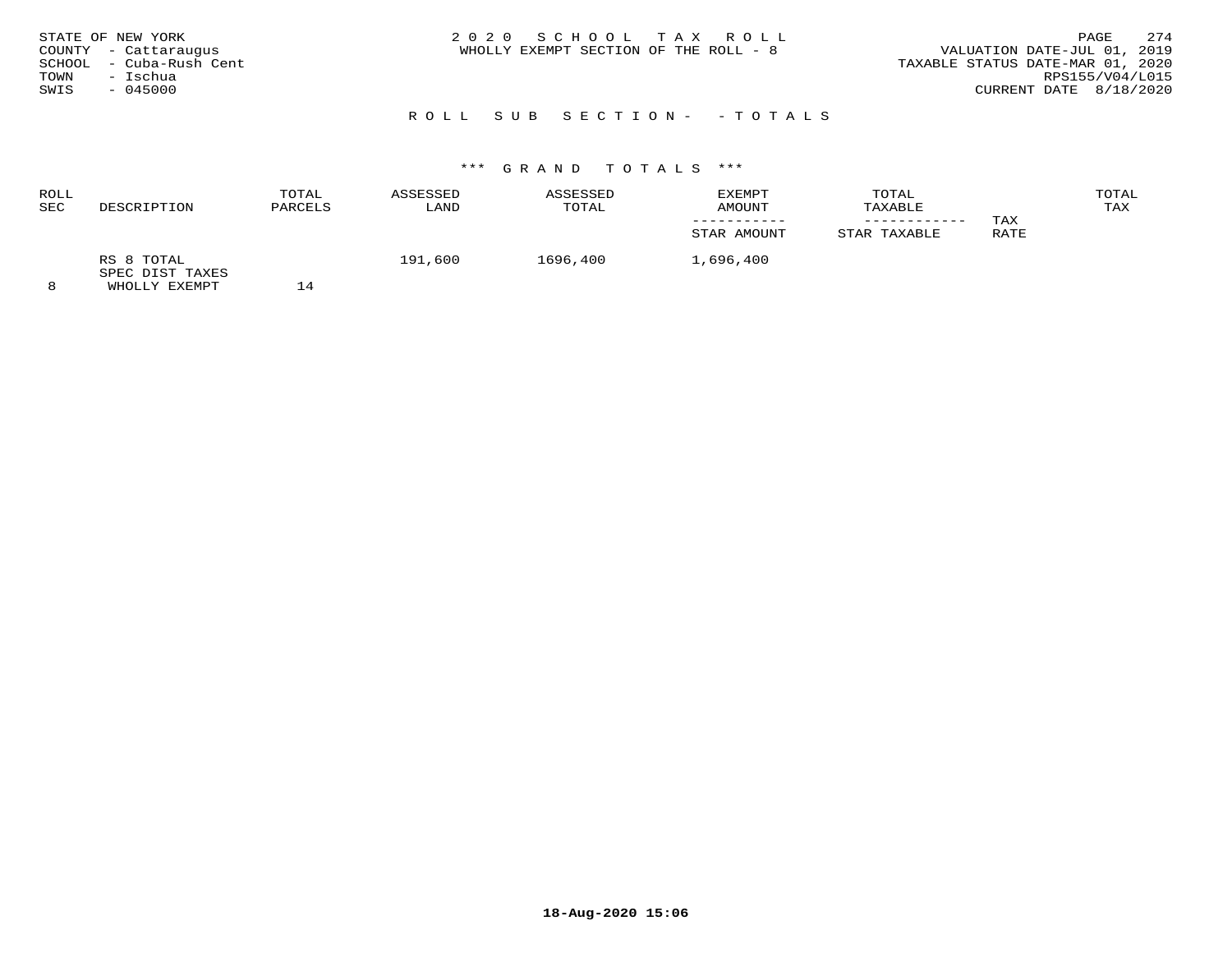| STATE OF NEW YORK<br>COUNTY - Cattaraugus<br>SCHOOL - Cuba-Rush Cent<br>TOWN<br>– Ischua<br>SWIS<br>$-045000$ | 2020 SCHOOL TAX ROLL<br>WHOLLY EXEMPT SECTION OF THE ROLL - 8 | 275<br>PAGE<br>VALUATION DATE-JUL 01, 2019<br>TAXABLE STATUS DATE-MAR 01, 2020<br>RPS155/V04/L015<br>CURRENT DATE 8/18/2020 |
|---------------------------------------------------------------------------------------------------------------|---------------------------------------------------------------|-----------------------------------------------------------------------------------------------------------------------------|
|                                                                                                               | ROLL SECTION TOTALS                                           |                                                                                                                             |

|      |  | 737 <del>00</del><br>'ION<br><b>TNIC</b> |     | ∸       |       | momz         |
|------|--|------------------------------------------|-----|---------|-------|--------------|
| CODE |  | nvni                                     | ΄Λ. | - - - - | MOUNT | .<br>د د د . |

#### NO SPECIAL DISTRICTS AT THIS LEVEL

\*\*\* S C H O O L D I S T R I C T S U M M A R Y \*\*\*

| CODE   | DISTRICT NAME                    | TOTAL<br>PARCELS | ASSESSED<br>LAND | ASSESSED<br>TOTAL | EXEMPT<br>AMOUNT | TOTAL<br>TAXABLE |           |
|--------|----------------------------------|------------------|------------------|-------------------|------------------|------------------|-----------|
|        |                                  |                  |                  |                   | STAR AMOUNT      | STAR TAXABLE     | TOTAL TAX |
|        | Cuba-Rush Cent                   | 14               | 191,600          | 1696,400          | 1696,400         |                  |           |
| 024801 |                                  |                  |                  |                   |                  |                  |           |
|        | SUB-TOTAL                        | 14               | 191,600          | 1696,400          | 1696,400         |                  |           |
|        | $S \cup B - T \cup T A L (CONT)$ |                  |                  |                   |                  |                  |           |
|        |                                  |                  |                  |                   |                  |                  |           |
|        | TOTAL                            | 14               | 191,600          | 1696,400          | 1696,400         |                  |           |
|        | T O T A L (CONT)                 |                  |                  |                   |                  |                  |           |

\*\*\* S Y S T E M C O D E S S U M M A R Y \*\*\*

## NO SYSTEM EXEMPTIONS AT THIS LEVEL

| CODE           | DESCRIPTION                    | TOTAL<br>PARCELS | SCHOOL                       |
|----------------|--------------------------------|------------------|------------------------------|
| 12100<br>14300 | NYS OWNED<br>INDIAN-RES        | 8                | 8,000<br>1618,800            |
| 25110<br>27350 | RELIGIOUS<br>CEMETERY<br>TOTAL | 4<br>14          | 55,000<br>14,600<br>1696,400 |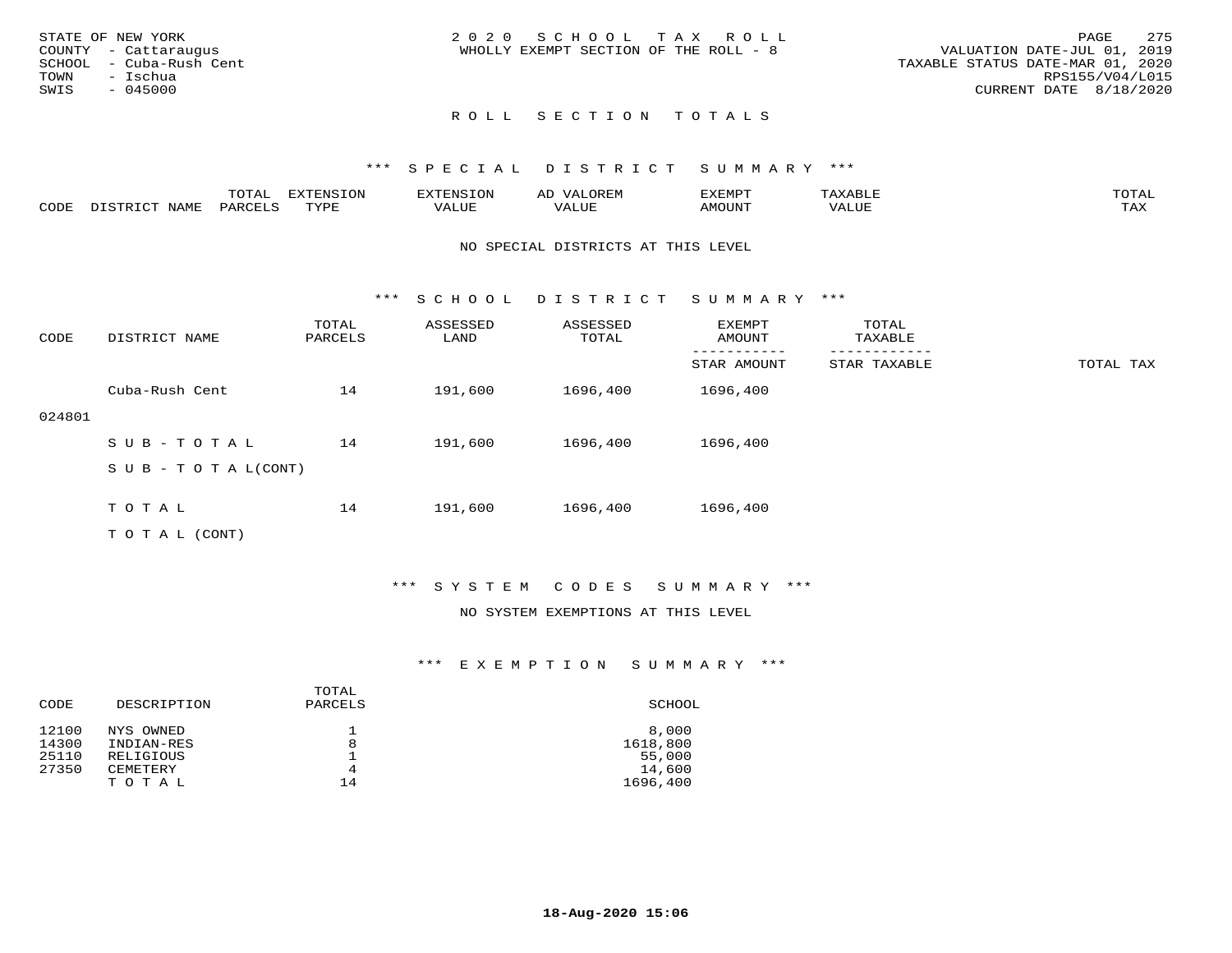| STATE OF NEW YORK<br>COUNTY - Cattaraugus<br>SCHOOL - Cuba-Rush Cent<br>TOWN<br>– Ischua<br>SWIS<br>$-045000$ | 2020 SCHOOL TAX ROLL<br>WHOLLY EXEMPT SECTION OF THE ROLL - 8 | 276<br>PAGE<br>VALUATION DATE-JUL 01, 2019<br>TAXABLE STATUS DATE-MAR 01, 2020<br>RPS155/V04/L015<br>CURRENT DATE 8/18/2020 |
|---------------------------------------------------------------------------------------------------------------|---------------------------------------------------------------|-----------------------------------------------------------------------------------------------------------------------------|
|                                                                                                               | ROLL SECTION TOTALS                                           |                                                                                                                             |

| ROLL<br><b>SEC</b> | DESCRIPTION                                    | TOTAL<br>PARCELS | ASSESSED<br>LAND | ASSESSED<br>TOTAL | EXEMPT<br>AMOUNT<br>STAR AMOUNT | TOTAL<br>TAXABLE<br>____________<br>STAR TAXABLE | TAX<br>RATE | TOTAL<br>TAX |
|--------------------|------------------------------------------------|------------------|------------------|-------------------|---------------------------------|--------------------------------------------------|-------------|--------------|
| 8                  | RS 8 TOTAL<br>SPEC DIST TAXES<br>WHOLLY EXEMPT |                  | 191,600          | 1696,400          | 1,696,400                       |                                                  |             |              |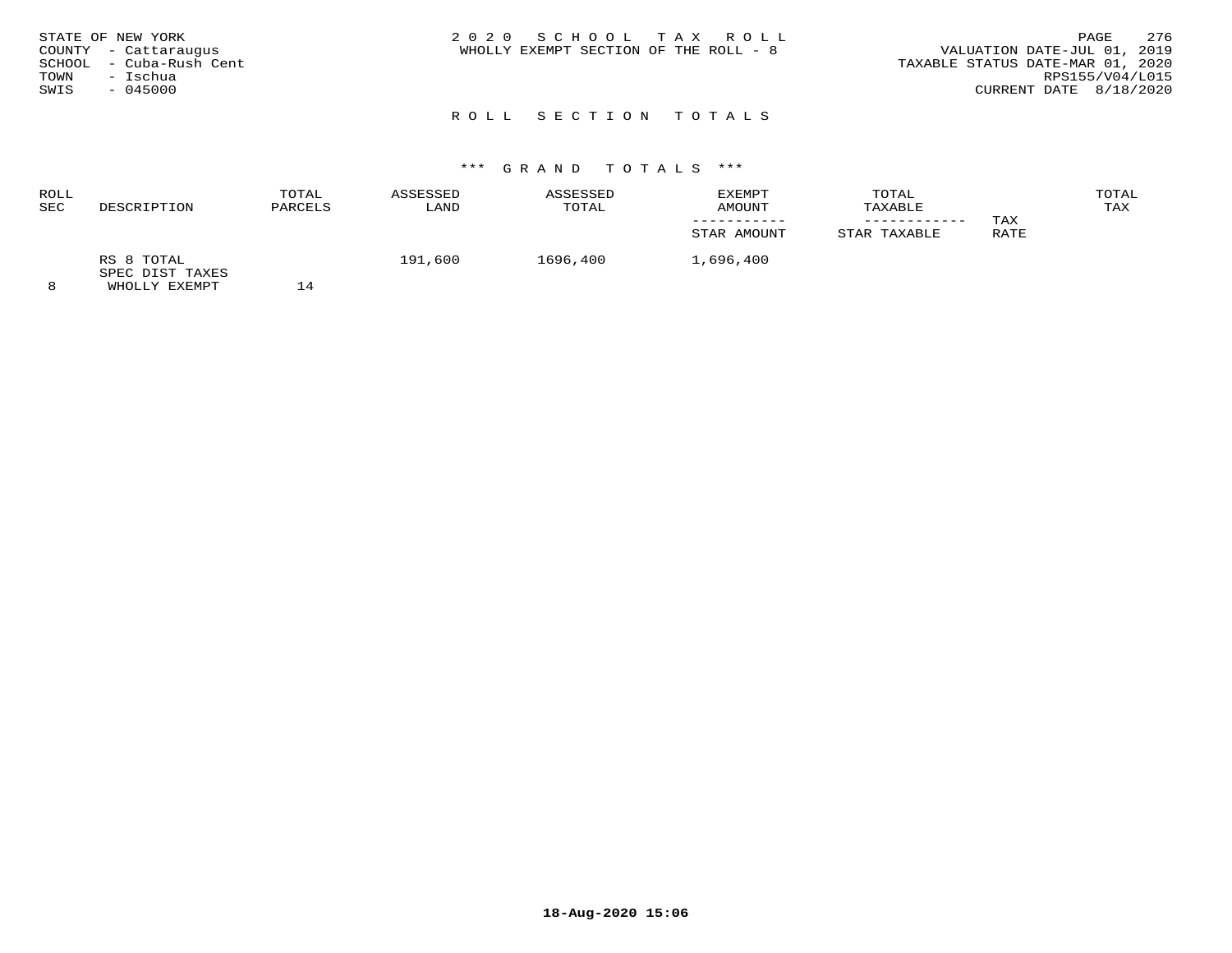| STATE OF NEW YORK       | 2020 SCHOOL TAX ROLL | PAGE                             | 277 |
|-------------------------|----------------------|----------------------------------|-----|
| COUNTY - Cattaraugus    |                      | VALUATION DATE-JUL 01, 2019      |     |
| SCHOOL - Cuba-Rush Cent | SWIS TOTALS          | TAXABLE STATUS DATE-MAR 01, 2020 |     |
| TOWN<br>- Ischua        |                      | RPS155/V04/L015                  |     |
| - 045000<br>SWIS        |                      | CURRENT DATE 8/18/2020           |     |
|                         |                      |                                  |     |

|      | ----<br>. U 1 1 1 1 | mmATATAT<br><b>A</b> | ▵ | <b>EMP</b> | t Land               | ---- |
|------|---------------------|----------------------|---|------------|----------------------|------|
| CODE |                     | $n \tau \tau n \tau$ |   | MOTIN.     | $\sim$ $\sim$ $\sim$ |      |

NO SPECIAL DISTRICTS AT THIS LEVEL

\*\*\* S C H O O L D I S T R I C T S U M M A R Y \*\*\*

| CODE   | DISTRICT NAME                    | TOTAL<br>PARCELS | ASSESSED<br>LAND | ASSESSED<br>TOTAL | <b>EXEMPT</b><br>AMOUNT | TOTAL<br>TAXABLE |          |            |
|--------|----------------------------------|------------------|------------------|-------------------|-------------------------|------------------|----------|------------|
|        |                                  |                  |                  |                   | STAR AMOUNT             | STAR TAXABLE     | TAX RATE | TOTAL TAX  |
|        | Cuba-Rush Cent                   | 231              | 4171,600         | 15067,438         | 1991,797                | 13,075,641       |          |            |
| 024801 |                                  |                  |                  |                   | 2519,780                | 10,555,861       | .425857  | 167,281.64 |
|        | $SUB - TO TAL$                   | 231              | 4171,600         | 15067,438         | 1991,797                | 13,075,641       |          |            |
|        | $S \cup B - T \cup T A L (CONT)$ |                  |                  |                   | 2519,780                | 10,555,861       |          | 167,281.64 |
|        | TOTAL                            | 231              | 4171,600         | 15067,438         | 1991,797                | 13,075,641       |          |            |
|        |                                  |                  |                  |                   |                         |                  |          |            |
|        | T O T A L (CONT)                 |                  |                  |                   | 2519,780                | 10,555,861       |          | 167,281.64 |

\*\*\* S Y S T E M C O D E S S U M M A R Y \*\*\*

#### NO SYSTEM EXEMPTIONS AT THIS LEVEL

| CODE  | DESCRIPTION | TOTAL<br>PARCELS | SCHOOL   |
|-------|-------------|------------------|----------|
| 12100 | NYS OWNED   |                  | 8,000    |
| 14300 | INDIAN-RES  | 8                | 1618,800 |
| 25110 | RELIGIOUS   |                  | 55,000   |
| 27350 | CEMETERY    | 4                | 14,600   |
| 41730 | AG DISTOUT  | 4                | 42,100   |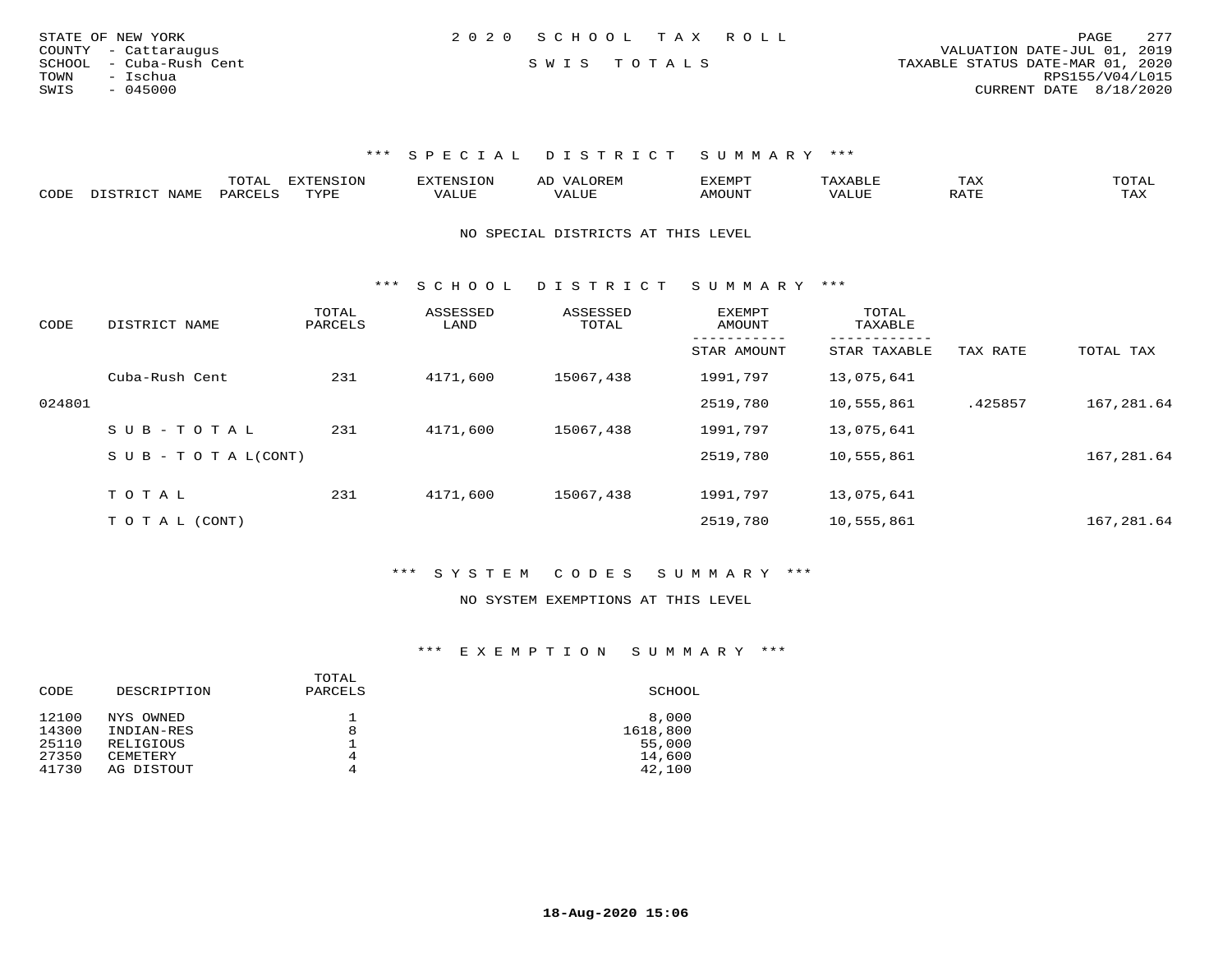|       | TATE OF NEW YORK    |  |
|-------|---------------------|--|
|       | OUNTY - Cattaraugus |  |
| CHOOL | – Cuba-Rush Cent    |  |
| OWN   | - Ischua            |  |
| WIS   | $-045000$           |  |

\*\*\* E X E M P T I O N S U M M A R Y \*\*\*

|       |             | TOTAL          |          |
|-------|-------------|----------------|----------|
| CODE  | DESCRIPTION | PARCELS        | SCHOOL   |
| 41800 | AGED C/T/S  | 4              | 154,800  |
| 41804 | AGED S      | $\mathfrak{D}$ | 56,000   |
| 41834 | ENH STAR    | 27             | 1396,780 |
| 41854 | BAS STAR    | 42             | 1123,000 |
| 47100 | Mass Telec  |                | 5,091    |
| 47460 | FOREST/A74  | 3              | 37,406   |
|       | TOTAL       | 97             | 4511,577 |
|       |             |                |          |

| ROLL<br>SEC  | DESCRIPTION        | TOTAL<br>PARCELS | ASSESSED<br>LAND | ASSESSED<br>TOTAL | <b>EXEMPT</b><br>AMOUNT | TOTAL<br>TAXABLE             |                    |            |
|--------------|--------------------|------------------|------------------|-------------------|-------------------------|------------------------------|--------------------|------------|
|              |                    |                  |                  |                   | STAR AMOUNT             | ------------<br>STAR TAXABLE | TAX<br><b>RATE</b> |            |
|              | 2020-21 School Tax |                  | 3980,000         | 12945,150         | 290,306<br>2519,780     | 12,654,844<br>10,135,064     | 15.319760          | 155,266.81 |
|              | Library Tax        |                  | 3980,000         | 12945,150         | 290,306                 | 12,654,844<br>12,654,844     | 0.425857           | 5,389.13   |
|              | SPEC DIST TAXES    |                  |                  |                   |                         |                              |                    |            |
| $\mathbf{1}$ | TAXABLE            | 212              |                  |                   |                         |                              |                    | 160,655.94 |
|              | 2020-21 School Tax |                  |                  | 198,957           |                         | 198,957                      |                    |            |
|              |                    |                  |                  |                   |                         | 198,957                      | 15.319760          | 3,047.97   |
|              | Library Tax        |                  |                  | 198,957           |                         | 198,957                      |                    |            |
|              | SPEC DIST TAXES    |                  |                  |                   |                         | 198,957                      | 0.425857           | 84.72      |
| 5            | SPECIAL FRANCHISE  | 3                |                  |                   |                         |                              |                    | 3,132.69   |
|              | 2020-21 School Tax |                  |                  | 226,931           | 5,091                   | 221,840                      |                    |            |
|              |                    |                  |                  |                   |                         | 221,840                      | 15.319760          | 3,398.54   |
|              | Library Tax        |                  |                  | 226,931           | 5,091                   | 221,840                      |                    |            |
|              |                    |                  |                  |                   |                         | 221,840                      | 0.425857           | 94.47      |
|              | SPEC DIST TAXES    |                  |                  |                   |                         |                              |                    |            |
| 6            | UTILITIES & N.C.   | 2                |                  |                   |                         |                              |                    | 3,493.01   |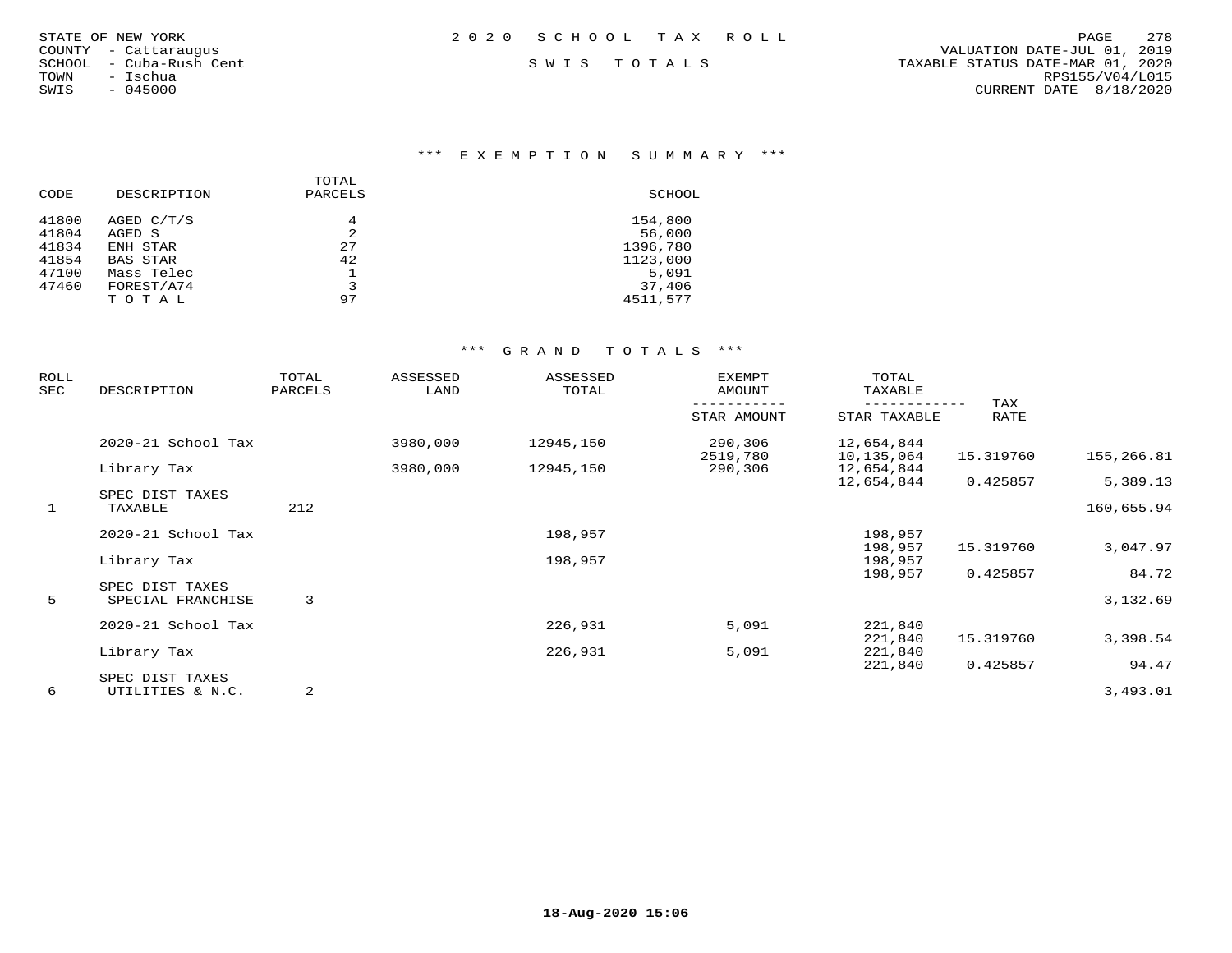| STATE OF NEW YORK    |  |                  |  |
|----------------------|--|------------------|--|
| COUNTY - Cattaraugus |  |                  |  |
| SCHOOL               |  | - Cuba-Rush Cent |  |
| TOWN                 |  | - Ischua         |  |
| SWIS                 |  | $-045000$        |  |

 COUNTY - Cattaraugus VALUATION DATE-JUL 01, 2019 SCHOOL - Cuba-Rush Cent S W I S T O T A L S TAXABLE STATUS DATE-MAR 01, 2020 TOWN - Ischua RPS155/V04/L015SWIS - 045000 CURRENT DATE 8/18/2020

| <b>ROLL</b><br>SEC | DESCRIPTION                      | TOTAL<br>PARCELS | ASSESSED<br>LAND | ASSESSED<br>TOTAL | <b>EXEMPT</b><br>AMOUNT | TOTAL<br>TAXABLE         |                    |            |
|--------------------|----------------------------------|------------------|------------------|-------------------|-------------------------|--------------------------|--------------------|------------|
|                    |                                  |                  |                  |                   | STAR AMOUNT             | STAR TAXABLE             | TAX<br><b>RATE</b> |            |
| 8                  | SPEC DIST TAXES<br>WHOLLY EXEMPT | 14               |                  |                   | 1696,400                |                          |                    |            |
|                    | 2020-21 School Tax               |                  | 4171,600         | 15067,438         | 1,991,797<br>2519,780   | 13,075,641<br>10,555,861 | 15.319760          | 161,713.32 |
|                    | Library Tax<br>SPEC DIST TAXES   |                  | 4171,600         | 15067,438         | 1,991,797               | 13,075,641<br>13,075,641 | 0.425857           | 5,568.32   |
| $\star$            | TOTAL<br>SUB                     | 231              |                  |                   |                         |                          |                    | 167,281.64 |
|                    | 2020-21 School Tax               |                  | 4171,600         | 15067,438         | 1,991,797<br>2519,780   | 13,075,641<br>10,555,861 | 15.319760          | 161,713.32 |
|                    | Library Tax                      |                  | 4171,600         | 15067,438         | 1,991,797               | 13,075,641<br>13,075,641 | 0.425857           | 5,568.32   |
|                    | SPEC DIST TAXES                  |                  |                  |                   |                         |                          |                    |            |
| $***$              | GRAND TOTAL                      | 231              |                  |                   |                         |                          |                    | 167,281.64 |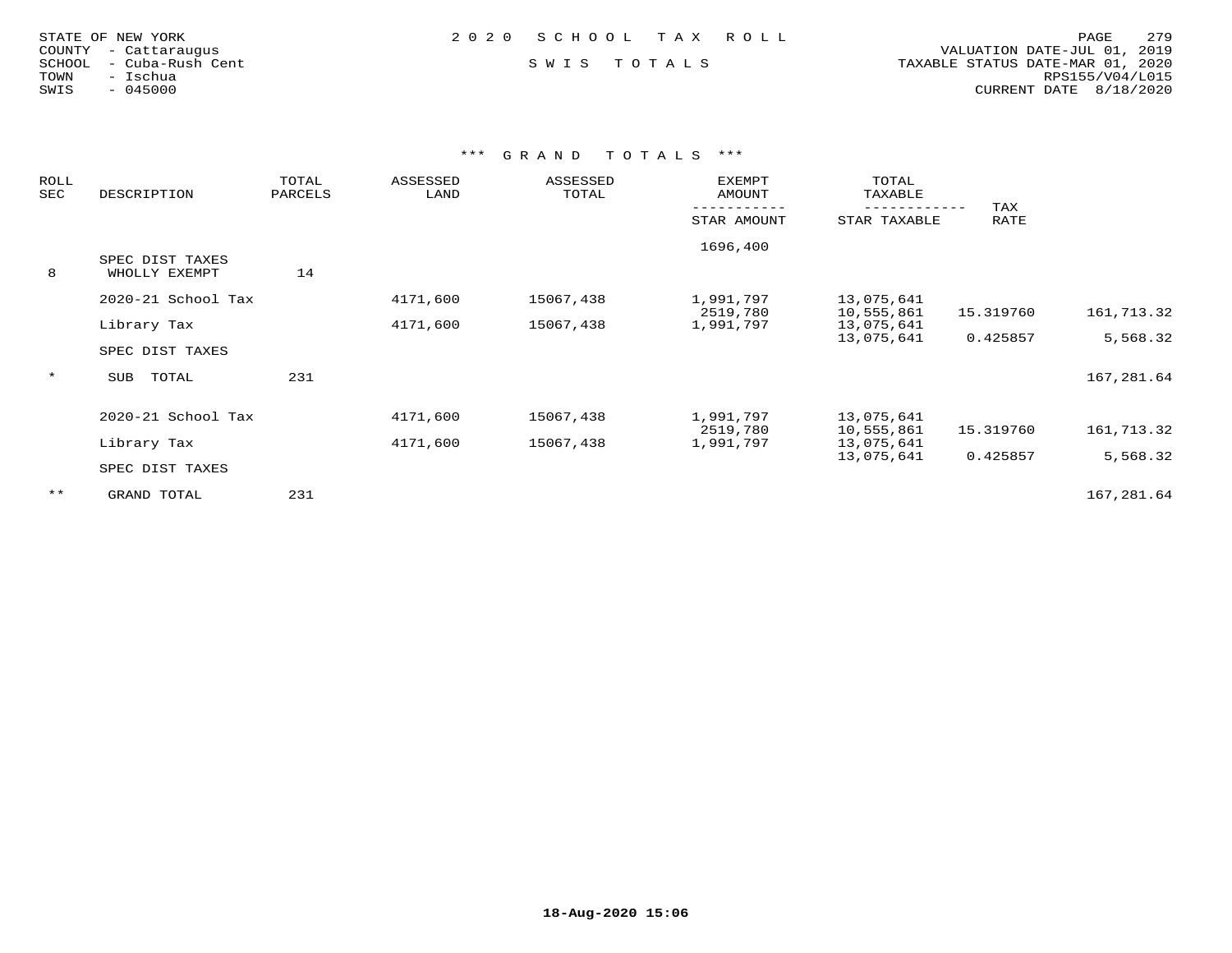| STATE OF NEW YORK<br>COUNTY - Cattaraugus<br>SCHOOL - Cuba-Rush Cent<br>- Lyndon<br>TOWN<br>SWIS<br>$-045600$ |                                                       |               | 2020 SCHOOL TAX ROLL<br>TAXABLE SECTION OF THE ROLL - 1<br>OWNERS NAME SEQUENCE<br>UNIFORM PERCENT OF VALUE IS 096.00 | TAXABLE STATUS DATE-MAR 01, 2020 | PAGE<br>280<br>VALUATION DATE-JUL 01, 2019 |
|---------------------------------------------------------------------------------------------------------------|-------------------------------------------------------|---------------|-----------------------------------------------------------------------------------------------------------------------|----------------------------------|--------------------------------------------|
| TAX MAP PARCEL NUMBER                                                                                         | PROPERTY LOCATION & CLASS ASSESSMENT                  |               |                                                                                                                       |                                  |                                            |
| CURRENT OWNERS NAME<br>CURRENT OWNERS ADDRESS                                                                 | SCHOOL DISTRICT<br>PARCEL SIZE/GRID COORD             | LAND<br>TOTAL | TAX DESCRIPTION<br>SPECIAL DISTRICTS                                                                                  | TAXABLE VALUE                    | TAX AMOUNT                                 |
| **********************                                                                                        |                                                       |               |                                                                                                                       |                                  |                                            |
|                                                                                                               | 306 Porter Rd                                         |               |                                                                                                                       | ACCT 0154<br>10,900              | 729<br>BILL                                |
| $50.002 - 1 - 13$<br>Abbate II Gerard P                                                                       | 312 Vac w/imprv<br>Cuba-Rush Cent 024801              | 10,900        | 2020-21 School Tax<br>Library Tax                                                                                     | 10,900                           | 147.85<br>4.11                             |
| 225 Camel Ave Apt 4                                                                                           | 06 04 03                                              | 10,900        |                                                                                                                       |                                  |                                            |
| Buffalo, NY 14214                                                                                             | 2.95<br>ACRES                                         |               |                                                                                                                       |                                  |                                            |
|                                                                                                               | EAST-1218511 NRTH-0845818                             |               |                                                                                                                       |                                  |                                            |
|                                                                                                               | DEED BOOK 1032 PG-621                                 |               |                                                                                                                       |                                  |                                            |
|                                                                                                               | FULL MARKET VALUE                                     | 11,354        |                                                                                                                       |                                  |                                            |
|                                                                                                               |                                                       |               | TOTAL TAX ---                                                                                                         |                                  | 151.96**                                   |
|                                                                                                               |                                                       |               |                                                                                                                       | DATE #1                          | 09/30/20                                   |
|                                                                                                               |                                                       |               |                                                                                                                       | AMT DUE                          | 151.96                                     |
|                                                                                                               |                                                       |               |                                                                                                                       |                                  |                                            |
|                                                                                                               | 281 Palmer Rd                                         |               |                                                                                                                       | ACCT 0635                        | <b>BILL</b> 730                            |
| $41.004 - 1 - 9.5$                                                                                            | 240 Rural res                                         |               | 2020-21 School Tax                                                                                                    | 129,100                          | 1,751.16                                   |
| Bartus Robert                                                                                                 | Cuba-Rush Cent 024801                                 | 49,700        | Library Tax                                                                                                           | 129,100                          | 48.68                                      |
| Bartus Margaret                                                                                               | 07 04 03                                              | 129,100       |                                                                                                                       |                                  |                                            |
| 199 Burman Dr<br>Orchard Park, NY 14127                                                                       | ACRES 40.20<br>EAST-1219264 NRTH-0849935              |               |                                                                                                                       |                                  |                                            |
|                                                                                                               | DEED BOOK 8044 PG-4001                                |               |                                                                                                                       |                                  |                                            |
|                                                                                                               | FULL MARKET VALUE                                     | 134,479       |                                                                                                                       |                                  |                                            |
|                                                                                                               |                                                       |               | TOTAL TAX ---                                                                                                         |                                  | 1,799.84**                                 |
|                                                                                                               |                                                       |               |                                                                                                                       | DATE #1                          | 09/30/20                                   |
|                                                                                                               |                                                       |               |                                                                                                                       | AMT DUE                          | 1,799.84                                   |
| *********************                                                                                         |                                                       |               |                                                                                                                       |                                  |                                            |
|                                                                                                               | 6089 Ingalls Rd                                       |               |                                                                                                                       | ACCT 0036                        | BILL 731                                   |
| $59.002 - 1 - 23.1$                                                                                           | 240 Rural res                                         |               | AGED S<br>41804                                                                                                       |                                  | 13,500                                     |
| Becker Raymond P Jr                                                                                           | Cuba-Rush Cent 024801                                 |               | 98,100 ENH STAR 41834                                                                                                 |                                  | 69,800                                     |
| Becker Joanne C                                                                                               | 01 04 03                                              |               | 135,000 2020-21 School Tax                                                                                            | 121,500                          | 1,648.07                                   |
| 6089 Ingalls Rd Rd                                                                                            | Lot 9                                                 |               | Library Tax                                                                                                           | 121,500                          | 45.81                                      |
| Cuba, NY 14727                                                                                                | ACRES 104.70                                          |               |                                                                                                                       |                                  |                                            |
| MAY BE SUBJECT TO PAYMENT                                                                                     | EAST-0120524 NRTH-0825752<br>DEED BOOK 311<br>PG-9001 |               |                                                                                                                       |                                  |                                            |
| UNDER AGDIST LAW TIL 2020                                                                                     | FULL MARKET VALUE                                     | 140,625       |                                                                                                                       |                                  |                                            |
|                                                                                                               |                                                       |               | TOTAL TAX ---                                                                                                         |                                  | 762.88**                                   |
|                                                                                                               |                                                       |               |                                                                                                                       | DATE #1                          | 09/30/20                                   |
|                                                                                                               |                                                       |               |                                                                                                                       | AMT DUE                          | 762.88                                     |
|                                                                                                               |                                                       |               |                                                                                                                       |                                  |                                            |
|                                                                                                               | 306 Palmer Rd                                         |               |                                                                                                                       | ACCT 0220                        | BILL 732                                   |
| $41.004 - 1 - 12.1$                                                                                           | 322 Rural vac>10                                      |               | 2020-21 School Tax                                                                                                    | 90,600                           | 1,228.93                                   |
| Berndt Thomas                                                                                                 | Cuba-Rush Cent 024801                                 | 90,600        | Library Tax                                                                                                           | 90,600                           | 34.16                                      |
| Berndt Beverly J                                                                                              | $15/16$ 04<br>03                                      | 90,600        |                                                                                                                       |                                  |                                            |
| 8216 Tonawanda Creek Rd                                                                                       | ACRES<br>83.10                                        |               |                                                                                                                       |                                  |                                            |
| Lockport, NY 14094                                                                                            | EAST-1217391 NRTH-0852555                             |               |                                                                                                                       |                                  |                                            |
|                                                                                                               | DEED BOOK 00953 PG-00528                              |               |                                                                                                                       |                                  |                                            |
|                                                                                                               | FULL MARKET VALUE                                     | 94,375        |                                                                                                                       |                                  |                                            |
|                                                                                                               |                                                       |               | TOTAL TAX ---                                                                                                         |                                  | $1,263.09**$<br>09/30/20                   |
|                                                                                                               |                                                       |               |                                                                                                                       | DATE #1<br>AMT DUE               | 1,263.09                                   |
|                                                                                                               |                                                       |               |                                                                                                                       | ***************                  | ***********                                |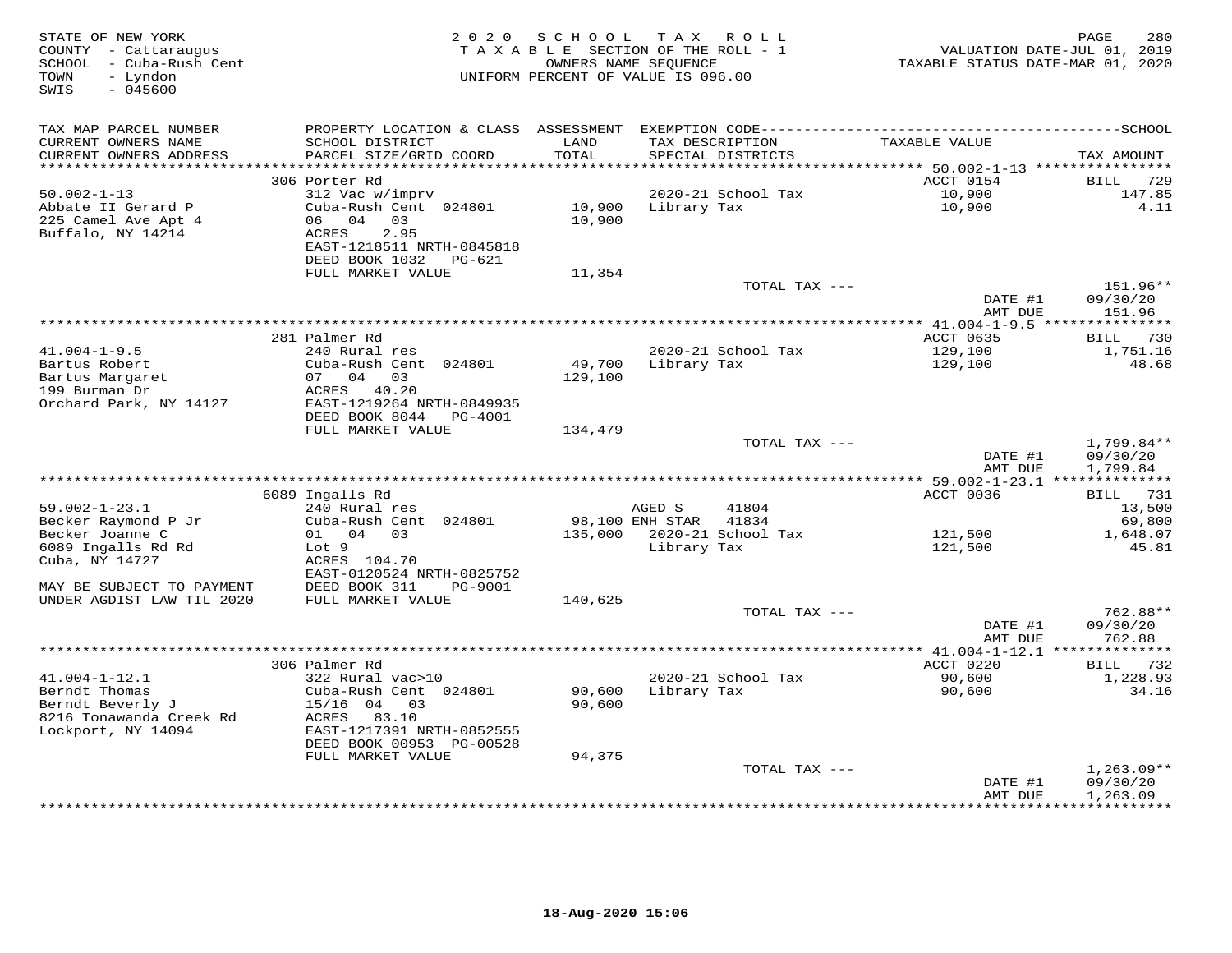| STATE OF NEW YORK<br>COUNTY - Cattaraugus<br>SCHOOL - Cuba-Rush Cent<br>- Lyndon<br>TOWN<br>SWIS<br>$-045600$ |                                                        | 2020 SCHOOL        | T A X<br>ROLL<br>TAXABLE SECTION OF THE ROLL - 1<br>OWNERS NAME SEQUENCE<br>UNIFORM PERCENT OF VALUE IS 096.00 | VALUATION DATE-JUL 01, 2019<br>TAXABLE STATUS DATE-MAR 01, 2020 | 281<br>PAGE                      |
|---------------------------------------------------------------------------------------------------------------|--------------------------------------------------------|--------------------|----------------------------------------------------------------------------------------------------------------|-----------------------------------------------------------------|----------------------------------|
| TAX MAP PARCEL NUMBER                                                                                         |                                                        |                    |                                                                                                                |                                                                 |                                  |
| CURRENT OWNERS NAME<br>CURRENT OWNERS ADDRESS<br>***********************                                      | SCHOOL DISTRICT<br>PARCEL SIZE/GRID COORD              | LAND<br>TOTAL      | TAX DESCRIPTION<br>SPECIAL DISTRICTS                                                                           | TAXABLE VALUE                                                   | TAX AMOUNT                       |
|                                                                                                               | Lyndon Center Rd                                       |                    |                                                                                                                | ACCT 0392                                                       | 733<br>BILL                      |
| $50.002 - 1 - 23$                                                                                             | 260 Seasonal res                                       |                    | 2020-21 School Tax                                                                                             | 44,000                                                          | 596.83                           |
| Berry Wayne A<br>38 Malvern Curv<br>Tonawanda, NY 14150                                                       | Cuba-Rush Cent 024801<br>05 04<br>03<br>8.41<br>ACRES  | 17,900<br>44,000   | Library Tax                                                                                                    | 44,000                                                          | 16.59                            |
|                                                                                                               | EAST-1219385 NRTH-0843285<br>DEED BOOK 1002    PG-412  |                    |                                                                                                                |                                                                 |                                  |
|                                                                                                               | FULL MARKET VALUE                                      | 45,833             | TOTAL TAX ---                                                                                                  |                                                                 | $613.42**$                       |
|                                                                                                               |                                                        |                    |                                                                                                                | DATE #1<br>AMT DUE                                              | 09/30/20<br>613.42               |
|                                                                                                               | **************                                         |                    | ***********************************                                                                            | *********** 41.004-1-4.1 ****************                       |                                  |
|                                                                                                               | 7929 Rawson Rd                                         |                    |                                                                                                                | ACCT 0098                                                       | BILL 734                         |
| $41.004 - 1 - 4.1$<br>Borngraber Clark & Donna<br>Fisher Ronald L                                             | 260 Seasonal res<br>Cuba-Rush Cent 024801<br>08 04 03  | 195,000<br>240,000 | 2020-21 School Tax<br>Library Tax                                                                              | 240,000<br>240,000                                              | 3,255.45<br>90.49                |
| 1007 Brant-Farnum Rd<br>Irving, NY 14081                                                                      | ACRES 258.50<br>EAST-1219337 NRTH-0854987              |                    |                                                                                                                |                                                                 |                                  |
|                                                                                                               | DEED BOOK 19589 PG-2001                                |                    |                                                                                                                |                                                                 |                                  |
|                                                                                                               | FULL MARKET VALUE                                      | 250,000            | TOTAL TAX ---                                                                                                  | DATE #1                                                         | $3,345.94**$<br>09/30/20         |
|                                                                                                               |                                                        |                    |                                                                                                                | AMT DUE                                                         | 3,345.94                         |
|                                                                                                               |                                                        |                    |                                                                                                                |                                                                 |                                  |
|                                                                                                               | 119 Palmer Rd                                          |                    |                                                                                                                | ACCT 0219                                                       | BILL 735                         |
| $41.004 - 1 - 9.1$<br>Breton Thomas                                                                           | 210 1 Family Res<br>Cuba-Rush Cent 024801              |                    | BAS STAR 41854<br>14,400 2020-21 School Tax                                                                    | 47,500                                                          | 30,000<br>644.31                 |
| Breton Shana<br>119 Palmer Rd                                                                                 | 07 04 03<br>5.25 BANK<br>ACRES<br>005                  |                    | 47,500 Library Tax                                                                                             | 47,500                                                          | 17.91                            |
| Cuba, NY 14727                                                                                                | EAST-1220764 NRTH-0849931<br>DEED BOOK 3327<br>PG-3001 |                    |                                                                                                                |                                                                 |                                  |
|                                                                                                               | FULL MARKET VALUE                                      | 49,479             |                                                                                                                |                                                                 |                                  |
|                                                                                                               |                                                        |                    | TOTAL TAX ---                                                                                                  | DATE #1<br>AMT DUE                                              | $256.22**$<br>09/30/20<br>256.22 |
|                                                                                                               |                                                        |                    |                                                                                                                | ************** 41.004-1-5.3 ****************                    |                                  |
|                                                                                                               | Rawson Rd                                              |                    |                                                                                                                | ACCT 0815                                                       | 736<br>BILL                      |
| $41.004 - 1 - 5.3$                                                                                            | 314 Rural vac<10                                       |                    | 2020-21 School Tax                                                                                             | 5,500                                                           | 74.60                            |
| Brown Albert<br>Albert Jennifer                                                                               | Cuba-Rush Cent 024801<br>08 04<br>03                   | 5,500              | Library Tax                                                                                                    | 5,500                                                           | 2.07                             |
| 7892 County Road 7A                                                                                           | 1.45<br>ACRES                                          | 5,500              |                                                                                                                |                                                                 |                                  |
| New Hudson, NY 14727                                                                                          | EAST-1222391 NRTH-0854570<br>DEED BOOK 27797 PG-5001   |                    |                                                                                                                |                                                                 |                                  |
|                                                                                                               | FULL MARKET VALUE                                      | 5,729              |                                                                                                                |                                                                 |                                  |
|                                                                                                               |                                                        |                    | TOTAL TAX ---                                                                                                  | DATE #1                                                         | $76.67**$<br>09/30/20            |
|                                                                                                               |                                                        |                    |                                                                                                                | AMT DUE                                                         | 76.67<br>* * * * * * * *         |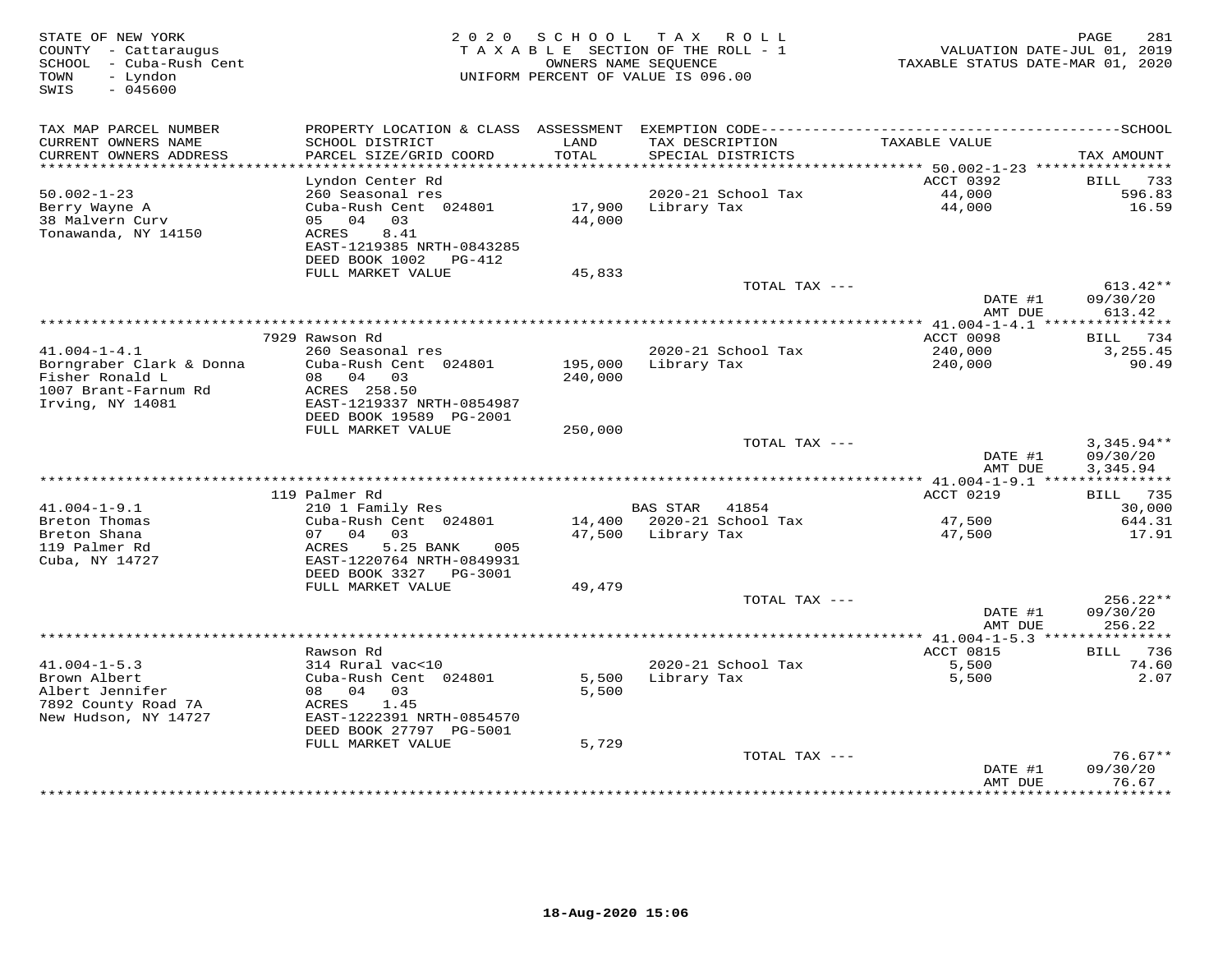| STATE OF NEW YORK<br>COUNTY - Cattaraugus<br>SCHOOL - Cuba-Rush Cent<br>- Lyndon<br>TOWN<br>SWIS<br>$-045600$ |                                                                                                                                             | 2020 SCHOOL       | T A X<br>R O L L<br>TAXABLE SECTION OF THE ROLL - 1<br>OWNERS NAME SEQUENCE<br>UNIFORM PERCENT OF VALUE IS 096.00 | VALUATION DATE-JUL 01, 2019<br>TAXABLE STATUS DATE-MAR 01, 2020 | 282<br>PAGE                          |
|---------------------------------------------------------------------------------------------------------------|---------------------------------------------------------------------------------------------------------------------------------------------|-------------------|-------------------------------------------------------------------------------------------------------------------|-----------------------------------------------------------------|--------------------------------------|
| TAX MAP PARCEL NUMBER<br>CURRENT OWNERS NAME<br>CURRENT OWNERS ADDRESS                                        | SCHOOL DISTRICT<br>PARCEL SIZE/GRID COORD                                                                                                   | LAND<br>TOTAL     | TAX DESCRIPTION<br>SPECIAL DISTRICTS                                                                              | TAXABLE VALUE                                                   | TAX AMOUNT                           |
| **********************                                                                                        |                                                                                                                                             | ***********       |                                                                                                                   | **************************** 59.002-1-16 *****************      |                                      |
| $59.002 - 1 - 16$<br>Brown Joseph G<br>6303 Rawson Rd<br>Cuba, NY 14727                                       | 6303 Rawson Rd<br>240 Rural res<br>Cuba-Rush Cent 024801<br>02 04 03<br>ACRES 47.79<br>EAST-1221492 NRTH-0828775<br>DEED BOOK 26439 PG-3003 | 44,200<br>70,000  | 2020-21 School Tax<br>Library Tax                                                                                 | ACCT 0259<br>70,000<br>70,000                                   | BILL 737<br>949.51<br>26.39          |
|                                                                                                               | FULL MARKET VALUE                                                                                                                           | 72,917            |                                                                                                                   |                                                                 |                                      |
|                                                                                                               |                                                                                                                                             |                   | TOTAL TAX ---                                                                                                     | DATE #1                                                         | 975.90**<br>09/30/20                 |
|                                                                                                               |                                                                                                                                             |                   |                                                                                                                   | AMT DUE                                                         | 975.90                               |
|                                                                                                               | 6776 Rawson Rd                                                                                                                              |                   |                                                                                                                   | ACCT 0443                                                       | BILL 738                             |
| $50.004 - 1 - 24$                                                                                             | 210 1 Family Res                                                                                                                            |                   | ENH STAR<br>41834                                                                                                 |                                                                 | 65,000                               |
| Bump Michael J<br>6776 Rawson Rd<br>Cuba, NY 14727                                                            | Cuba-Rush Cent 024801<br>04 04 03<br>Lot $13$                                                                                               | 17,000<br>65,000  | 2020-21 School Tax<br>Library Tax                                                                                 | 65,000<br>65,000                                                | 881.68<br>24.51                      |
|                                                                                                               | ACRES<br>7.53<br>EAST-1221858 NRTH-0836350<br>DEED BOOK 00980 PG-00694                                                                      |                   |                                                                                                                   |                                                                 |                                      |
|                                                                                                               | FULL MARKET VALUE                                                                                                                           | 67,708            |                                                                                                                   |                                                                 |                                      |
|                                                                                                               |                                                                                                                                             |                   | TOTAL TAX ---                                                                                                     | DATE #1<br>AMT DUE                                              | 24.51**<br>09/30/20<br>24.51         |
|                                                                                                               |                                                                                                                                             |                   |                                                                                                                   |                                                                 |                                      |
|                                                                                                               | 7733 Rawson Rd                                                                                                                              |                   |                                                                                                                   | ACCT 0218                                                       | BILL 739                             |
| $41.004 - 1 - 7.1$<br>Byler John E<br>492 Cemetery Road                                                       | 240 Rural res<br>Cuba-Rush Cent 024801<br>07 04 03                                                                                          | 26,400<br>125,000 | 2020-21 School Tax<br>Library Tax                                                                                 | 125,000<br>125,000                                              | 1,695.55<br>47.13                    |
| Russell, PA 16345                                                                                             | Lot <sub>15</sub><br>ACRES 16.40<br>EAST-1221813 NRTH-0851355                                                                               |                   |                                                                                                                   |                                                                 |                                      |
|                                                                                                               | DEED BOOK 2019<br>PG-16295<br>FULL MARKET VALUE                                                                                             | 130,208           |                                                                                                                   |                                                                 |                                      |
|                                                                                                               |                                                                                                                                             |                   | TOTAL TAX ---                                                                                                     | DATE #1<br>AMT DUE                                              | $1,742.68**$<br>09/30/20<br>1,742.68 |
|                                                                                                               |                                                                                                                                             |                   |                                                                                                                   |                                                                 |                                      |
|                                                                                                               | Porter Rd                                                                                                                                   |                   |                                                                                                                   | ACCT 0381                                                       | BILL 740                             |
| $50.002 - 1 - 12$<br>Carol, Joseph Family Trust<br>6585 Strickler Rd                                          | 105 Vac farmland<br>Cuba-Rush Cent 024801<br>14 04 03                                                                                       | 48,100<br>48,100  | AG DIST<br>41720<br>2020-21 School Tax<br>Library Tax                                                             | 40,040<br>40,040                                                | 8,060<br>543.12<br>15.10             |
| Clarence, NY 14031<br>MAY BE SUBJECT TO PAYMENT                                                               | ACRES 38.56<br>EAST-1217835 NRTH-0844743<br>DEED BOOK 1473 PG-4001                                                                          |                   |                                                                                                                   |                                                                 |                                      |
| UNDER AGDIST LAW TIL 2024                                                                                     | FULL MARKET VALUE                                                                                                                           | 50,104            |                                                                                                                   |                                                                 |                                      |
|                                                                                                               |                                                                                                                                             |                   | TOTAL TAX ---                                                                                                     | DATE #1<br>AMT DUE                                              | 558.22**<br>09/30/20<br>558.22       |
|                                                                                                               |                                                                                                                                             |                   |                                                                                                                   |                                                                 | * * * * * * * *                      |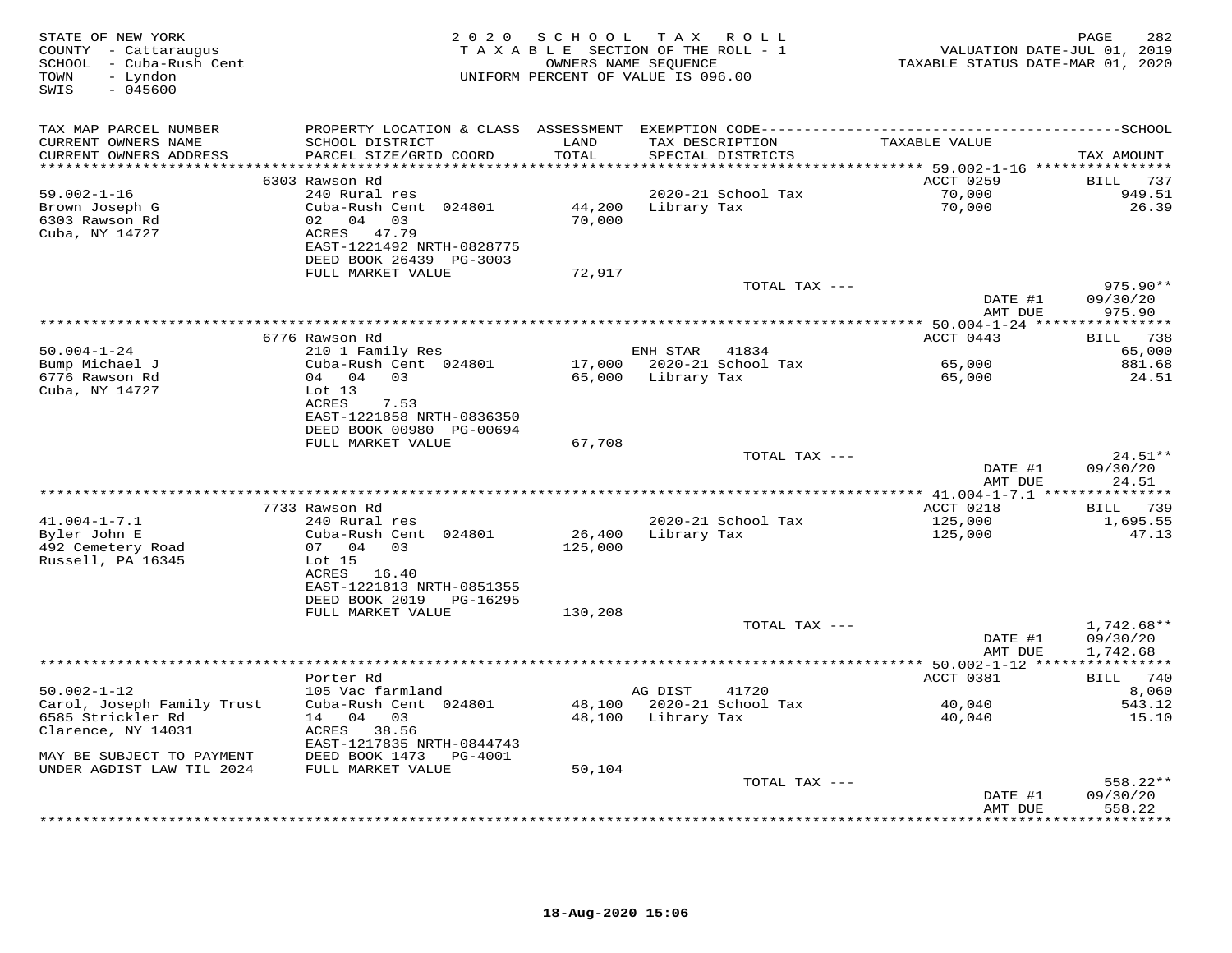| STATE OF NEW YORK<br>COUNTY - Cattaraugus<br>SCHOOL - Cuba-Rush Cent<br>TOWN<br>- Lyndon<br>SWIS<br>$-045600$ |                                                                                   | 2020 SCHOOL   | TAX ROLL<br>TAXABLE SECTION OF THE ROLL - 1<br>OWNERS NAME SEQUENCE<br>UNIFORM PERCENT OF VALUE IS 096.00 | TAXABLE STATUS DATE-MAR 01, 2020         | PAGE<br>283<br>VALUATION DATE-JUL 01, 2019 |
|---------------------------------------------------------------------------------------------------------------|-----------------------------------------------------------------------------------|---------------|-----------------------------------------------------------------------------------------------------------|------------------------------------------|--------------------------------------------|
| TAX MAP PARCEL NUMBER<br>CURRENT OWNERS NAME<br>CURRENT OWNERS ADDRESS                                        | SCHOOL DISTRICT<br>PARCEL SIZE/GRID COORD                                         | LAND<br>TOTAL | TAX DESCRIPTION<br>SPECIAL DISTRICTS                                                                      | TAXABLE VALUE                            | TAX AMOUNT                                 |
| **********************                                                                                        |                                                                                   |               |                                                                                                           |                                          |                                            |
| $50.002 - 1 - 24.1$                                                                                           | 155 Lyndon Center Rd<br>210 1 Family Res                                          |               | 2020-21 School Tax                                                                                        | ACCT 0224<br>48,300                      | 741<br>BILL<br>655.16                      |
| Caryl Michele B                                                                                               | Cuba-Rush Cent 024801                                                             |               | 18,500 Library Tax                                                                                        | 48,300                                   | 18.21                                      |
| 114 Sibley Road                                                                                               | 05 04<br>03                                                                       | 48,300        |                                                                                                           |                                          |                                            |
| Honeoye Falls, NY 14472                                                                                       | 8.95 BANK<br>ACRES<br>022<br>EAST-1219958 NRTH-0842585<br>DEED BOOK 24297 PG-9001 |               |                                                                                                           |                                          |                                            |
|                                                                                                               | FULL MARKET VALUE                                                                 | 50,313        |                                                                                                           |                                          |                                            |
|                                                                                                               |                                                                                   |               | TOTAL TAX ---                                                                                             |                                          | $673.37**$                                 |
|                                                                                                               |                                                                                   |               |                                                                                                           | DATE #1<br>AMT DUE                       | 09/30/20<br>673.37                         |
|                                                                                                               |                                                                                   |               |                                                                                                           | *********** 50.002-1-29.9 ************** |                                            |
| $50.002 - 1 - 29.9$                                                                                           | 7019 Rawson Est                                                                   |               | 2020-21 School Tax                                                                                        | ACCT 0960                                | 742<br>BILL                                |
| Corbett Michael P                                                                                             | 210 1 Family Res<br>Cuba-Rush Cent 024801                                         | 15,700        | Library Tax                                                                                               | 129,200<br>129,200                       | 1,752.52<br>48.72                          |
| Corbett Michelle D                                                                                            | ACRES<br>6.20                                                                     | 129,200       |                                                                                                           |                                          |                                            |
| 64 Fairvale Dr                                                                                                | EAST-1221046 NRTH-0839973                                                         |               |                                                                                                           |                                          |                                            |
| Cheektowaga, NY 14225                                                                                         | DEED BOOK 15766 PG-2001                                                           |               |                                                                                                           |                                          |                                            |
|                                                                                                               | FULL MARKET VALUE                                                                 | 134,583       | TOTAL TAX ---                                                                                             |                                          | 1,801.24**                                 |
|                                                                                                               |                                                                                   |               |                                                                                                           | DATE #1                                  | 09/30/20                                   |
|                                                                                                               |                                                                                   |               |                                                                                                           | AMT DUE                                  | 1,801.24                                   |
|                                                                                                               |                                                                                   |               |                                                                                                           |                                          |                                            |
| $50.002 - 1 - 30.1$                                                                                           | 7010 Rawson Rd<br>260 Seasonal res                                                |               | 2020-21 School Tax                                                                                        | ACCT 0622<br>55,000                      | 743<br>BILL<br>746.04                      |
| DeJac Kurt W                                                                                                  | Cuba-Rush Cent 024801                                                             | 10,700        | Library Tax                                                                                               | 55,000                                   | 20.74                                      |
| DeJac Erin C                                                                                                  | 05 04<br>03                                                                       | 55,000        |                                                                                                           |                                          |                                            |
| 1593 Brattleboro Dr                                                                                           | FRNT 350.00 DPTH 166.00                                                           |               |                                                                                                           |                                          |                                            |
| Webster, NY 14580                                                                                             | EAST-1222365 NRTH-0840492<br>DEED BOOK 25395 PG-6001                              |               |                                                                                                           |                                          |                                            |
|                                                                                                               | FULL MARKET VALUE                                                                 | 57,292        |                                                                                                           |                                          |                                            |
|                                                                                                               |                                                                                   |               | TOTAL TAX ---                                                                                             |                                          | $766.78**$                                 |
|                                                                                                               |                                                                                   |               |                                                                                                           | DATE #1                                  | 09/30/20<br>766.78                         |
|                                                                                                               |                                                                                   |               |                                                                                                           | AMT DUE                                  |                                            |
|                                                                                                               | Rawson Rd                                                                         |               |                                                                                                           | ACCT 0754                                | 744<br>BILL                                |
| $50.002 - 1 - 30.3$                                                                                           | 312 Vac w/imprv                                                                   |               | 2020-21 School Tax                                                                                        | 14,500                                   | 196.68                                     |
| DeJac Kurt W                                                                                                  | Cuba-Rush Cent 024801                                                             | 7,400         | Library Tax                                                                                               | 14,500                                   | 5.47                                       |
| DeJac Erin C<br>1593 Brattleboro Dr                                                                           | 05 04<br>03<br>FRNT 200.00 DPTH 175.00                                            | 14,500        |                                                                                                           |                                          |                                            |
| Webster, NY 14580                                                                                             | EAST-1222315 NRTH-0840280<br>DEED BOOK 25395 PG-6001                              |               |                                                                                                           |                                          |                                            |
|                                                                                                               | FULL MARKET VALUE                                                                 | 15,104        |                                                                                                           |                                          |                                            |
|                                                                                                               |                                                                                   |               | TOTAL TAX ---                                                                                             | DATE #1<br>AMT DUE                       | 202.15**<br>09/30/20<br>202.15             |
|                                                                                                               |                                                                                   |               |                                                                                                           |                                          |                                            |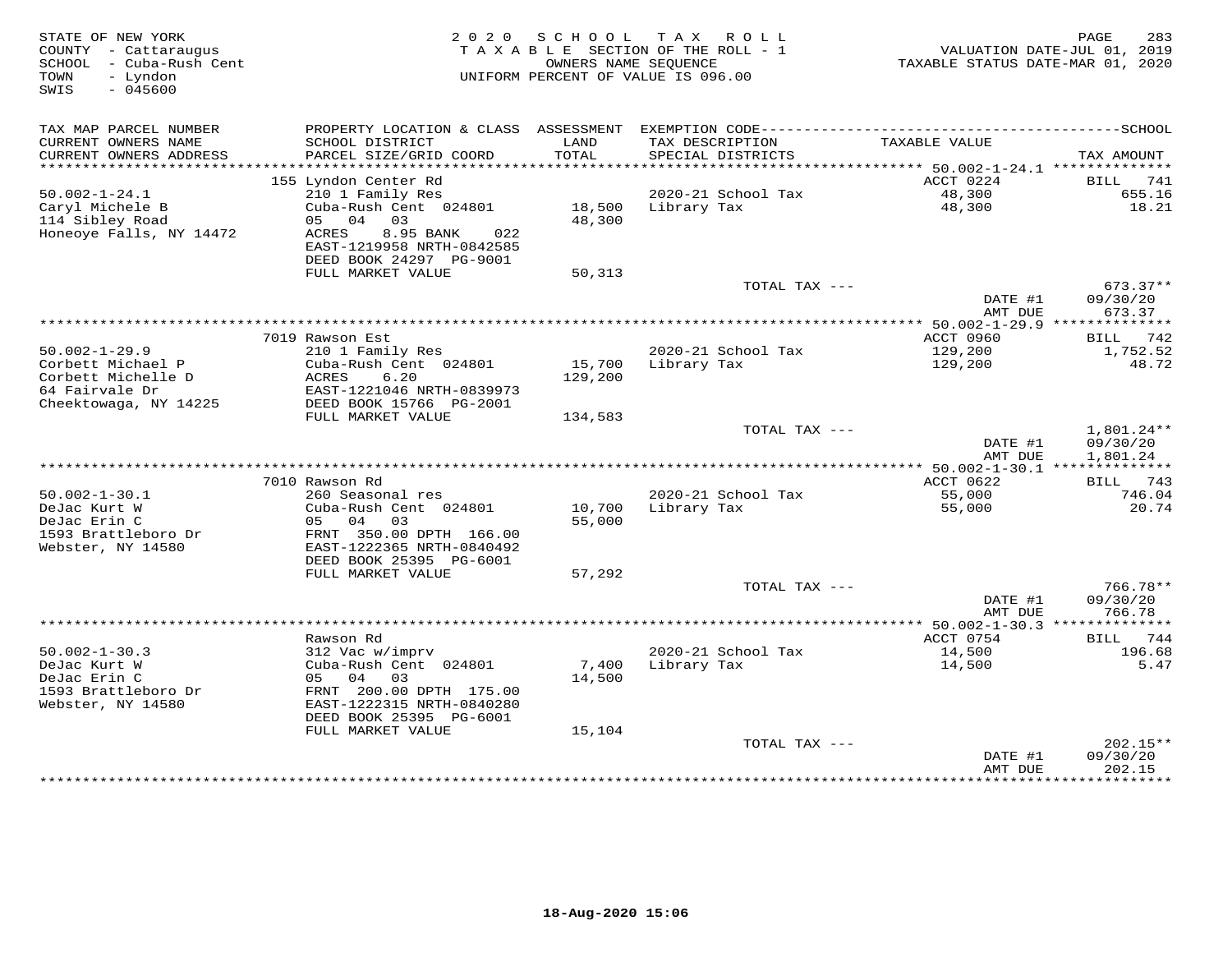| STATE OF NEW YORK<br>COUNTY - Cattaraugus<br>SCHOOL - Cuba-Rush Cent<br>- Lyndon<br>TOWN<br>SWIS<br>$-045600$ |                                                                       | 2020 SCHOOL<br>TAXABLE SECTION OF THE ROLL - 1<br>OWNERS NAME SEQUENCE<br>UNIFORM PERCENT OF VALUE IS 096.00 |                     | TAX ROLL                             | VALUATION DATE-JUL 01, 2019<br>TAXABLE STATUS DATE-MAR 01, 2020 | 284<br>PAGE                  |
|---------------------------------------------------------------------------------------------------------------|-----------------------------------------------------------------------|--------------------------------------------------------------------------------------------------------------|---------------------|--------------------------------------|-----------------------------------------------------------------|------------------------------|
| TAX MAP PARCEL NUMBER                                                                                         |                                                                       |                                                                                                              |                     |                                      |                                                                 |                              |
| CURRENT OWNERS NAME<br>CURRENT OWNERS ADDRESS                                                                 | SCHOOL DISTRICT<br>PARCEL SIZE/GRID COORD                             | LAND<br>TOTAL                                                                                                |                     | TAX DESCRIPTION<br>SPECIAL DISTRICTS | TAXABLE VALUE                                                   | TAX AMOUNT                   |
|                                                                                                               | Rawson Rd                                                             |                                                                                                              |                     |                                      | ACCT 0816                                                       | BILL<br>745                  |
| $41.004 - 1 - 5.4$                                                                                            | 314 Rural vac<10                                                      |                                                                                                              |                     | 2020-21 School Tax                   | 5,100                                                           | 69.18                        |
| DeLano Grace<br>807 Bird Ave<br>Buffalo, NY 14209                                                             | Cuba-Rush Cent 024801<br>08 04<br>03<br>1.20<br>ACRES                 | 5,100<br>5,100                                                                                               | Library Tax         |                                      | 5,100                                                           | 1.92                         |
|                                                                                                               | EAST-1222379 NRTH-0854901<br>DEED BOOK 20190 PG-9199                  |                                                                                                              |                     |                                      |                                                                 |                              |
|                                                                                                               | FULL MARKET VALUE                                                     | 5,313                                                                                                        |                     | TOTAL TAX ---                        |                                                                 | $71.10**$                    |
|                                                                                                               |                                                                       |                                                                                                              |                     |                                      | DATE #1<br>AMT DUE                                              | 09/30/20<br>71.10            |
|                                                                                                               |                                                                       |                                                                                                              |                     |                                      |                                                                 |                              |
|                                                                                                               | 6051 Snyder Rd                                                        |                                                                                                              |                     |                                      | ACCT 0948                                                       | <b>BILL</b> 746              |
| $59.002 - 1 - 27.3$                                                                                           | 240 Rural res                                                         |                                                                                                              | <b>BAS STAR</b>     | 41854                                |                                                                 | 30,000                       |
| Dibble Tracy A                                                                                                | Cuba-Rush Cent 024801                                                 |                                                                                                              |                     | 25,500 2020-21 School Tax            | 138,000                                                         | 1,871.88                     |
| Dibble Shawn M<br>6051 Snyder Road<br>Cuba, NY 14727                                                          | 09 04 03<br>ACRES 16.00<br>EAST-1217303 NRTH-0824787                  |                                                                                                              | 138,000 Library Tax |                                      | 138,000                                                         | 52.03                        |
|                                                                                                               | DEED BOOK 20200 PG-4163<br>FULL MARKET VALUE                          | 143,750                                                                                                      |                     |                                      |                                                                 |                              |
|                                                                                                               |                                                                       |                                                                                                              |                     | TOTAL TAX ---                        |                                                                 | 1,517.91**                   |
|                                                                                                               |                                                                       |                                                                                                              |                     |                                      | DATE #1<br>AMT DUE                                              | 09/30/20<br>1,517.91         |
|                                                                                                               |                                                                       |                                                                                                              |                     |                                      |                                                                 |                              |
| $59.002 - 1 - 15.4$                                                                                           | 6318 Rawson Rd<br>210 1 Family Res                                    |                                                                                                              |                     | 2020-21 School Tax                   | ACCT 0186<br>50,000                                             | BILL 747<br>678.22           |
| DSV SPV3, LLC                                                                                                 | Cuba-Rush Cent 024801                                                 | 8,500                                                                                                        | Library Tax         |                                      | 50,000                                                          | 18.85                        |
| 16 BerryHill Rd Ste 200<br>Columbia, SC 29210                                                                 | 02 04 03<br>1.30<br>ACRES                                             | 50,000                                                                                                       |                     |                                      |                                                                 |                              |
|                                                                                                               | EAST-1222264 NRTH-0828800                                             |                                                                                                              |                     |                                      |                                                                 |                              |
|                                                                                                               | DEED BOOK 28160 PG-6002<br>FULL MARKET VALUE                          | 52,083                                                                                                       |                     |                                      |                                                                 |                              |
|                                                                                                               |                                                                       |                                                                                                              |                     | TOTAL TAX ---                        |                                                                 | 697.07**                     |
|                                                                                                               |                                                                       |                                                                                                              |                     |                                      | DATE #1<br>AMT DUE                                              | 09/30/20<br>697.07           |
|                                                                                                               |                                                                       |                                                                                                              |                     |                                      |                                                                 |                              |
|                                                                                                               | Rawson Rd                                                             |                                                                                                              |                     |                                      | ACCT 0789                                                       | <b>BILL</b><br>748           |
| $41.004 - 1 - 5.2$<br>Ferris Ted                                                                              | 314 Rural vac<10<br>Cuba-Rush Cent 024801                             | 400                                                                                                          | Library Tax         | 2020-21 School Tax                   | 400<br>400                                                      | 5.43<br>0.15                 |
| 7850 Rawson Rd<br>Cuba, NY 14727                                                                              | 08 04<br>03<br>FRNT 200.00 DPTH<br>53.00<br>EAST-1222441 NRTH-0854253 | 400                                                                                                          |                     |                                      |                                                                 |                              |
|                                                                                                               | DEED BOOK 17585 PG-8001                                               |                                                                                                              |                     |                                      |                                                                 |                              |
|                                                                                                               | FULL MARKET VALUE                                                     | 417                                                                                                          |                     |                                      |                                                                 |                              |
|                                                                                                               |                                                                       |                                                                                                              |                     | TOTAL TAX ---                        |                                                                 | $5.58**$                     |
|                                                                                                               |                                                                       |                                                                                                              |                     |                                      | DATE #1<br>AMT DUE<br>***************                           | 09/30/20<br>5.58<br>******** |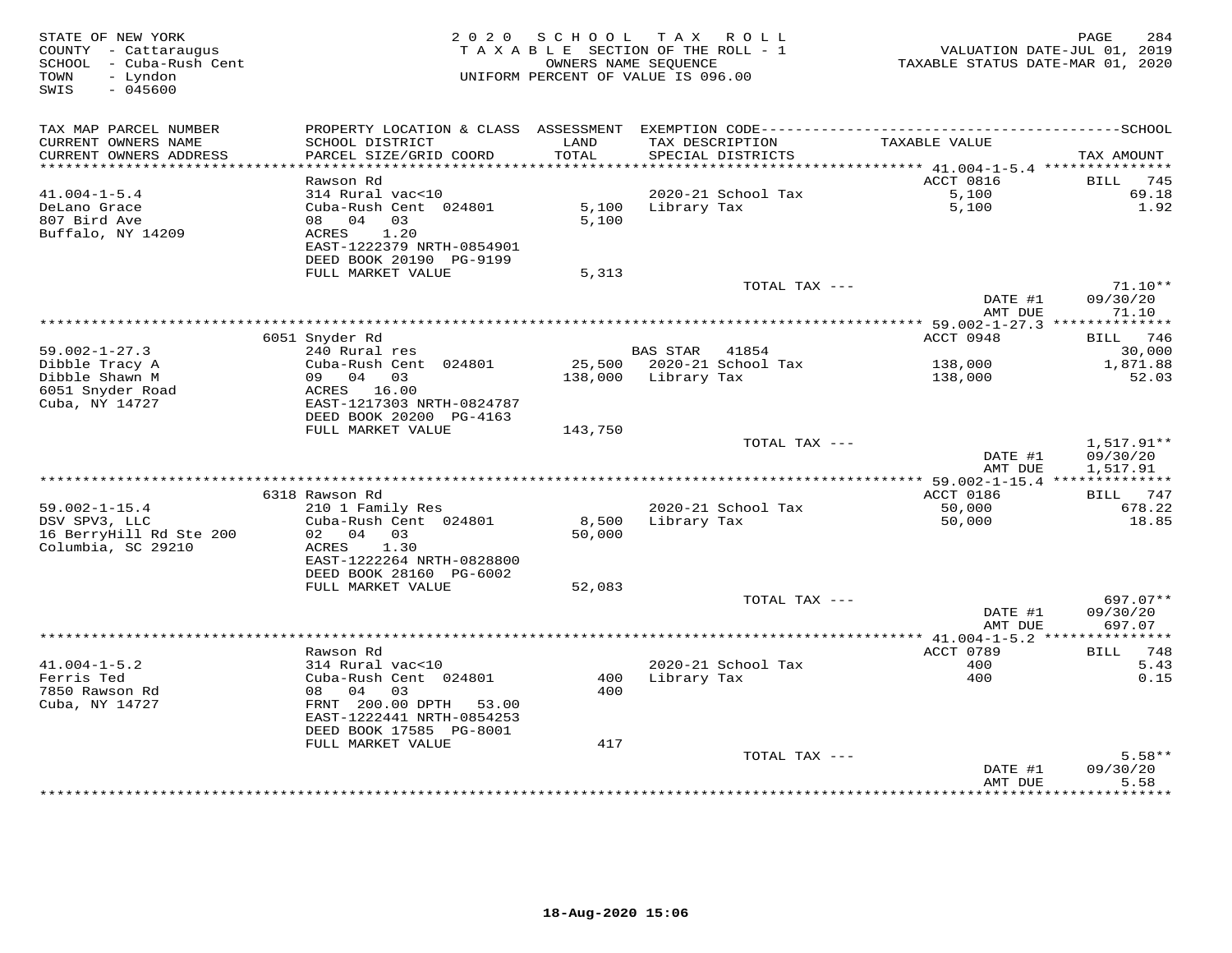| STATE OF NEW YORK<br>COUNTY - Cattaraugus<br>SCHOOL - Cuba-Rush Cent<br>TOWN<br>- Lyndon<br>SWIS<br>$-045600$ | 2 0 2 0                                              | SCHOOL<br>OWNERS NAME SEQUENCE | T A X<br>R O L L<br>TAXABLE SECTION OF THE ROLL - 1<br>UNIFORM PERCENT OF VALUE IS 096.00 | VALUATION DATE-JUL 01, 2019<br>TAXABLE STATUS DATE-MAR 01, 2020 | 285<br>PAGE              |
|---------------------------------------------------------------------------------------------------------------|------------------------------------------------------|--------------------------------|-------------------------------------------------------------------------------------------|-----------------------------------------------------------------|--------------------------|
| TAX MAP PARCEL NUMBER                                                                                         | PROPERTY LOCATION & CLASS ASSESSMENT                 |                                |                                                                                           |                                                                 |                          |
| CURRENT OWNERS NAME<br>CURRENT OWNERS ADDRESS                                                                 | SCHOOL DISTRICT<br>PARCEL SIZE/GRID COORD            | LAND<br>TOTAL                  | TAX DESCRIPTION<br>SPECIAL DISTRICTS                                                      | TAXABLE VALUE                                                   | TAX AMOUNT               |
| ****************                                                                                              |                                                      | ******                         |                                                                                           | ****** 59.002-1-28.1 *********                                  |                          |
|                                                                                                               | 6255 Snyder Rd                                       |                                |                                                                                           | ACCT 0066                                                       | BILL<br>749              |
| $59.002 - 1 - 28.1$<br>Fortman Carol A                                                                        | 260 Seasonal res<br>Cuba-Rush Cent 024801            | 33,100                         | 2020-21 School Tax<br>Library Tax                                                         | 45,000<br>45,000                                                | 610.40<br>16.97          |
| Fortman David J                                                                                               | 09/10<br>04<br>03                                    | 45,000                         |                                                                                           |                                                                 |                          |
| 5231 William Street                                                                                           | ACRES<br>23.60                                       |                                |                                                                                           |                                                                 |                          |
| Lancaster, NY 14086                                                                                           | EAST-1217321 NRTH-0828213<br>DEED BOOK 20200 PG-7951 |                                |                                                                                           |                                                                 |                          |
| PRIOR OWNER ON 3/01/2020<br>Fortman Carol                                                                     | FULL MARKET VALUE                                    | 46,875                         |                                                                                           |                                                                 |                          |
|                                                                                                               |                                                      |                                | TOTAL TAX ---                                                                             |                                                                 | 627.37**                 |
|                                                                                                               |                                                      |                                |                                                                                           | DATE #1<br>AMT DUE                                              | 09/30/20<br>627.37       |
|                                                                                                               |                                                      |                                |                                                                                           |                                                                 |                          |
| $50.004 - 1 - 23.1$                                                                                           | Rawson Rd<br>314 Rural vac<10                        |                                | 2020-21 School Tax                                                                        | ACCT 0447<br>15,800                                             | 750<br>BILL<br>214.32    |
| Giglio Joyce                                                                                                  | Cuba-Rush Cent 024801                                | 15,800                         | Library Tax                                                                               | 15,800                                                          | 5.96                     |
| 23 Oak Ln                                                                                                     | $04 - 04 - 03$                                       | 15,800                         |                                                                                           |                                                                 |                          |
| Clarence, NY 14301                                                                                            | ACRES<br>6.30                                        |                                |                                                                                           |                                                                 |                          |
|                                                                                                               | EAST-1221831 NRTH-0836602                            |                                |                                                                                           |                                                                 |                          |
|                                                                                                               | DEED BOOK 1023<br>PG-576                             |                                |                                                                                           |                                                                 |                          |
|                                                                                                               | FULL MARKET VALUE                                    | 16,458                         |                                                                                           |                                                                 |                          |
|                                                                                                               |                                                      |                                | TOTAL TAX ---                                                                             | DATE #1                                                         | 220.28**<br>09/30/20     |
|                                                                                                               |                                                      |                                |                                                                                           | AMT DUE                                                         | 220.28                   |
|                                                                                                               |                                                      |                                |                                                                                           |                                                                 |                          |
|                                                                                                               | 7691 Cedar Ln                                        |                                |                                                                                           | ACCT 0540                                                       | <b>BILL</b> 751          |
| $41.004 - 1 - 12.5$                                                                                           | 260 Seasonal res                                     |                                | 2020-21 School Tax                                                                        | 98,900                                                          | 1,341.52                 |
| Graczyk Leonard J                                                                                             | Cuba-Rush Cent 024801                                | 49,400                         | Library Tax                                                                               | 98,900                                                          | 37.29                    |
| Wodowski James & Judith                                                                                       | 04<br>15<br>03                                       | 98,900                         |                                                                                           |                                                                 |                          |
| 4236 Seabreeze<br>Hamburg, NY 14075                                                                           | 39.91<br>ACRES<br>EAST-1217553 NRTH-0851104          |                                |                                                                                           |                                                                 |                          |
|                                                                                                               | DEED BOOK 30567 PG-6001                              |                                |                                                                                           |                                                                 |                          |
|                                                                                                               | FULL MARKET VALUE                                    | 103,021                        |                                                                                           |                                                                 |                          |
|                                                                                                               |                                                      |                                | TOTAL TAX ---                                                                             |                                                                 | $1,378.81**$             |
|                                                                                                               |                                                      |                                |                                                                                           | DATE #1                                                         | 09/30/20                 |
|                                                                                                               |                                                      |                                |                                                                                           | AMT DUE                                                         | 1,378.81<br>************ |
|                                                                                                               | 7678 Cedar Ln                                        |                                |                                                                                           |                                                                 | BILL 752                 |
| $41.004 - 1 - 12.5/1$                                                                                         | 260 Seasonal res                                     |                                | 2020-21 School Tax                                                                        | 128,800                                                         | 1,747.09                 |
| Graczyk Leonard J                                                                                             | Cuba-Rush Cent 024801                                | 8,000                          | Library Tax                                                                               | 128,800                                                         | 48.57                    |
| Wodowski James & Judith                                                                                       | Courtsey split from parce                            | 128,800                        |                                                                                           |                                                                 |                          |
| 4236 Seabreeze                                                                                                | $41.004 - 1 - 12.5$                                  |                                |                                                                                           |                                                                 |                          |
| Hamburg, NY 14075                                                                                             | ACRES<br>1.00                                        |                                |                                                                                           |                                                                 |                          |
|                                                                                                               | DEED BOOK 30567 PG-6001                              |                                |                                                                                           |                                                                 |                          |
|                                                                                                               | FULL MARKET VALUE                                    | 134,167                        | TOTAL TAX ---                                                                             |                                                                 | $1,795.66**$             |
|                                                                                                               |                                                      |                                |                                                                                           | DATE #1                                                         | 09/30/20                 |
|                                                                                                               |                                                      |                                |                                                                                           | AMT DUE                                                         | 1,795.66                 |
|                                                                                                               |                                                      |                                |                                                                                           |                                                                 |                          |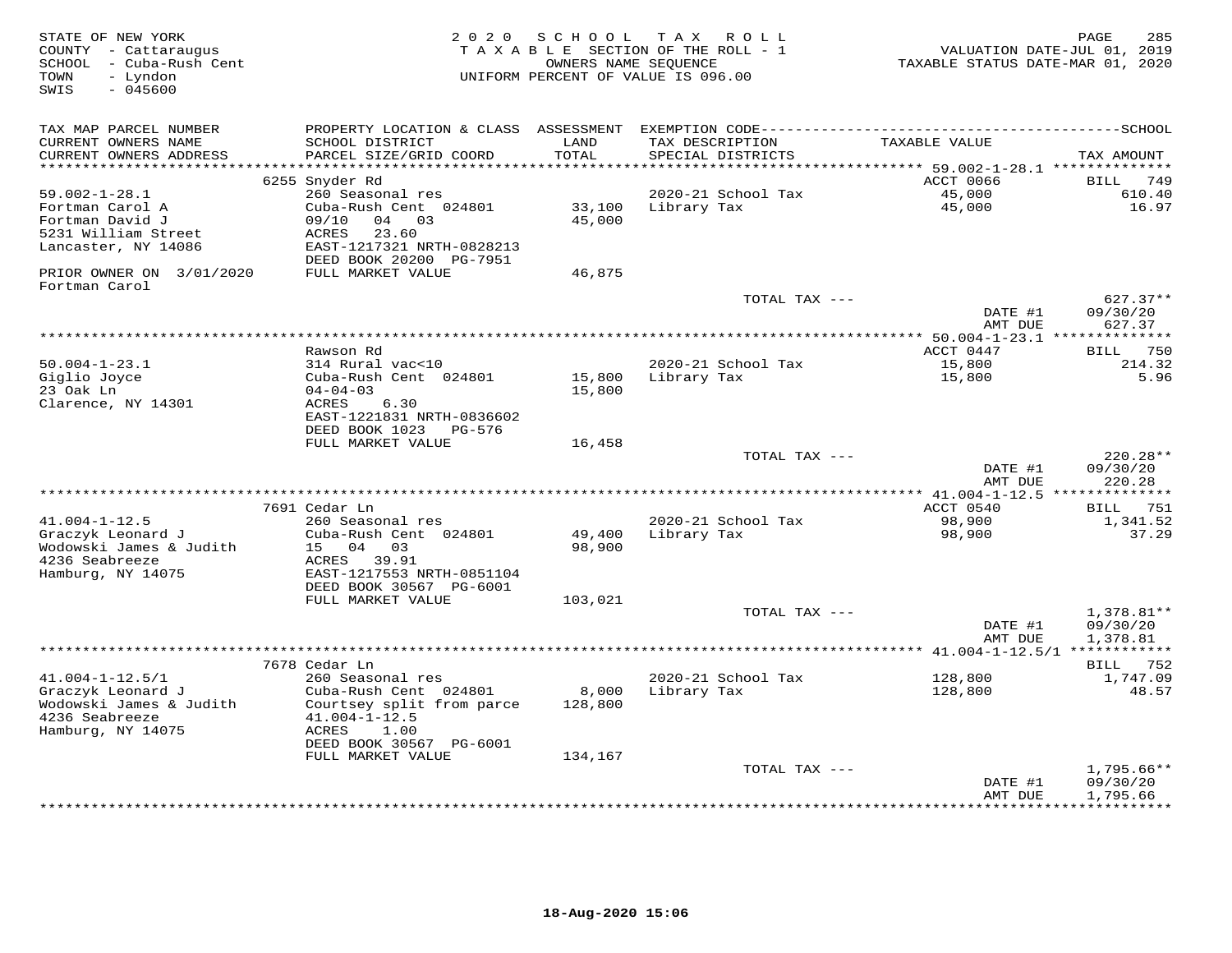| STATE OF NEW YORK<br>COUNTY - Cattaraugus<br>- Cuba-Rush Cent<br>SCHOOL<br>- Lyndon<br>TOWN<br>$-045600$<br>SWIS | 2 0 2 0                                    | SCHOOL        | T A X<br>R O L L<br>TAXABLE SECTION OF THE ROLL - 1<br>OWNERS NAME SEQUENCE<br>UNIFORM PERCENT OF VALUE IS 096.00 | VALUATION DATE-JUL 01, 2019<br>TAXABLE STATUS DATE-MAR 01, 2020 | 286<br>PAGE           |
|------------------------------------------------------------------------------------------------------------------|--------------------------------------------|---------------|-------------------------------------------------------------------------------------------------------------------|-----------------------------------------------------------------|-----------------------|
| TAX MAP PARCEL NUMBER                                                                                            | PROPERTY LOCATION & CLASS ASSESSMENT       |               |                                                                                                                   |                                                                 |                       |
| CURRENT OWNERS NAME<br>CURRENT OWNERS ADDRESS                                                                    | SCHOOL DISTRICT<br>PARCEL SIZE/GRID COORD  | LAND<br>TOTAL | TAX DESCRIPTION<br>SPECIAL DISTRICTS                                                                              | TAXABLE VALUE                                                   | TAX AMOUNT            |
| ****************                                                                                                 |                                            | *******       |                                                                                                                   | *********** 50.002-1-25 *****************                       |                       |
| $50.002 - 1 - 25$                                                                                                | 134 Lyndon Center Rd<br>260 Seasonal res   |               | 2020-21 School Tax                                                                                                | ACCT 0135<br>38,500                                             | 753<br>BILL<br>522.23 |
| Gross Max H                                                                                                      | Cuba-Rush Cent 024801                      | 23,200        | Library Tax                                                                                                       | 38,500                                                          | 14.52                 |
| Hennigan Cheryn                                                                                                  | 05<br>04<br>03                             | 38,500        |                                                                                                                   |                                                                 |                       |
| 53 Ashton Pl                                                                                                     | Life Use - Max                             |               |                                                                                                                   |                                                                 |                       |
| Buffalo, NY 14220                                                                                                | ACRES 13.72                                |               |                                                                                                                   |                                                                 |                       |
|                                                                                                                  | EAST-1220228 NRTH-0843296                  |               |                                                                                                                   |                                                                 |                       |
|                                                                                                                  | DEED BOOK 00951 PG-00464                   |               |                                                                                                                   |                                                                 |                       |
|                                                                                                                  | FULL MARKET VALUE                          | 40,104        | TOTAL TAX ---                                                                                                     |                                                                 | $536.75**$            |
|                                                                                                                  |                                            |               |                                                                                                                   | DATE #1                                                         | 09/30/20              |
|                                                                                                                  |                                            |               |                                                                                                                   | AMT DUE                                                         | 536.75                |
|                                                                                                                  | ****************                           |               | **********************************                                                                                | *************** 50.002-1-29.7 **************                    |                       |
|                                                                                                                  | 6981 Rawson Rd                             |               |                                                                                                                   | ACCT 0647                                                       | 754<br>BILL           |
| $50.002 - 1 - 29.7$                                                                                              | 240 Rural res                              |               | AG DIST<br>41720                                                                                                  |                                                                 | 20,817                |
| Gross Russell J<br>Gross Deborah A                                                                               | Cuba-Rush Cent 024801<br>03<br>04/05<br>04 | 145,000       | 77,400 ENH STAR<br>41834<br>2020-21 School Tax                                                                    |                                                                 | 69,800                |
| 6981 Rawson Rd                                                                                                   | <b>ACRES</b><br>67.85                      |               | Library Tax                                                                                                       | 124,183<br>124,183                                              | 1,684.46<br>46.82     |
| Cuba, NY 14727                                                                                                   | EAST-1221834 NRTH-0840725                  |               |                                                                                                                   |                                                                 |                       |
|                                                                                                                  | DEED BOOK 6563<br><b>PG-5001</b>           |               |                                                                                                                   |                                                                 |                       |
| MAY BE SUBJECT TO PAYMENT                                                                                        | FULL MARKET VALUE                          | 151,042       |                                                                                                                   |                                                                 |                       |
| UNDER AGDIST LAW TIL 2024                                                                                        |                                            |               |                                                                                                                   |                                                                 |                       |
|                                                                                                                  |                                            |               | TOTAL TAX ---                                                                                                     | DATE #1                                                         | 800.28**<br>09/30/20  |
|                                                                                                                  |                                            |               |                                                                                                                   | AMT DUE                                                         | 800.28                |
|                                                                                                                  |                                            |               |                                                                                                                   | *************** 50.004-1-23.2 ***************                   |                       |
|                                                                                                                  | Rawson Rd                                  |               |                                                                                                                   | ACCT 0670                                                       | BILL<br>755           |
| $50.004 - 1 - 23.2$                                                                                              | 314 Rural vac<10                           |               | 2020-21 School Tax                                                                                                | 16,700                                                          | 226.53                |
| Gutman Michael                                                                                                   | Cuba-Rush Cent 024801                      | 16,700        | Library Tax                                                                                                       | 16,700                                                          | 6.30                  |
| Gutman Maureen<br>PO Box 44                                                                                      | $04 - 04 - 3$<br>7.15<br><b>ACRES</b>      | 16,700        |                                                                                                                   |                                                                 |                       |
| S. Wales, NY 14139                                                                                               | EAST-1221828 NRTH-0836842                  |               |                                                                                                                   |                                                                 |                       |
|                                                                                                                  | DEED BOOK 10892 PG-7002                    |               |                                                                                                                   |                                                                 |                       |
|                                                                                                                  | FULL MARKET VALUE                          | 17,396        |                                                                                                                   |                                                                 |                       |
|                                                                                                                  |                                            |               | TOTAL TAX ---                                                                                                     |                                                                 | 232.83**              |
|                                                                                                                  |                                            |               |                                                                                                                   | DATE #1                                                         | 09/30/20              |
|                                                                                                                  |                                            |               |                                                                                                                   | AMT DUE                                                         | 232.83<br>**********  |
|                                                                                                                  | Rawson Rd                                  |               |                                                                                                                   | ** $50.004 - 1 - 23.3$ ****<br>ACCT 0671                        | 756<br>BILL           |
| $50.004 - 1 - 23.3$                                                                                              | 314 Rural vac<10                           |               | 2020-21 School Tax                                                                                                | 16,500                                                          | 223.81                |
| Gutman Michael                                                                                                   | Cuba-Rush Cent 024801                      | 16,500        | Library Tax                                                                                                       | 16,500                                                          | 6.22                  |
| Gutman Maureen                                                                                                   | $4 - 4 - 3$                                | 16,500        |                                                                                                                   |                                                                 |                       |
| PO Box 44                                                                                                        | ACRES<br>7.00                              |               |                                                                                                                   |                                                                 |                       |
| S. Wales, NY 14139                                                                                               | EAST-1221845 NRTH-0837096                  |               |                                                                                                                   |                                                                 |                       |
|                                                                                                                  | DEED BOOK 10892 PG-7002                    |               |                                                                                                                   |                                                                 |                       |
|                                                                                                                  | FULL MARKET VALUE                          | 17,188        | TOTAL TAX ---                                                                                                     |                                                                 | $230.03**$            |
|                                                                                                                  |                                            |               |                                                                                                                   | DATE #1                                                         | 09/30/20              |
|                                                                                                                  |                                            |               |                                                                                                                   | AMT DUE                                                         | 230.03                |
|                                                                                                                  |                                            |               |                                                                                                                   | * * * * * * * * * * *                                           | * * * * * * * *       |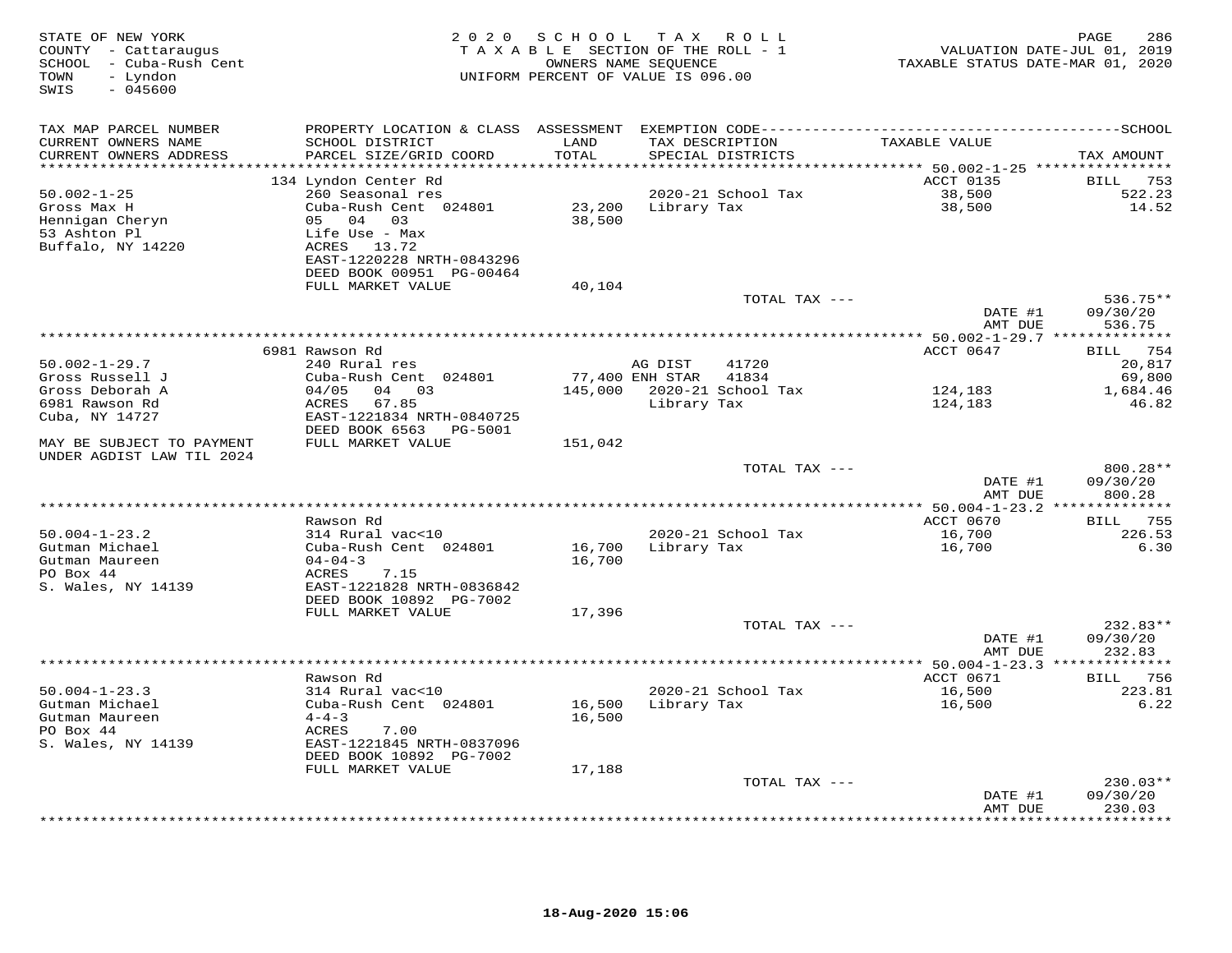| STATE OF NEW YORK<br>COUNTY - Cattaraugus<br>SCHOOL - Cuba-Rush Cent<br>- Lyndon<br>TOWN<br>SWIS<br>$-045600$ |                                                      | 2020 SCHOOL<br>TAXABLE SECTION OF THE ROLL - 1<br>OWNERS NAME SEQUENCE<br>UNIFORM PERCENT OF VALUE IS 096.00 |                 | TAX ROLL                             | TAXABLE STATUS DATE-MAR 01, 2020         | 287<br>PAGE<br>VALUATION DATE-JUL 01, 2019 |
|---------------------------------------------------------------------------------------------------------------|------------------------------------------------------|--------------------------------------------------------------------------------------------------------------|-----------------|--------------------------------------|------------------------------------------|--------------------------------------------|
| TAX MAP PARCEL NUMBER                                                                                         |                                                      |                                                                                                              |                 |                                      |                                          |                                            |
| CURRENT OWNERS NAME<br>CURRENT OWNERS ADDRESS                                                                 | SCHOOL DISTRICT<br>PARCEL SIZE/GRID COORD            | LAND<br>TOTAL                                                                                                |                 | TAX DESCRIPTION<br>SPECIAL DISTRICTS | TAXABLE VALUE                            | TAX AMOUNT                                 |
| **********************                                                                                        | 6580 Rawson Rd                                       |                                                                                                              |                 |                                      | ACCT 0570                                | <b>BILL</b><br>757                         |
| $50.004 - 1 - 37$                                                                                             | 210 1 Family Res                                     |                                                                                                              | <b>BAS STAR</b> | 41854                                |                                          | 30,000                                     |
| Haas Franklin W                                                                                               | Cuba-Rush Cent 024801                                | 17,100                                                                                                       |                 | 2020-21 School Tax                   | 157,000                                  | 2,129.61                                   |
| Haas Cynthia                                                                                                  | 0.3 0.4 0.3                                          | 157,000                                                                                                      | Library Tax     |                                      | 157,000                                  | 59.20                                      |
| 6580 Rawson Rd                                                                                                | 7.58<br>ACRES                                        |                                                                                                              |                 |                                      |                                          |                                            |
| Cuba, NY 14727                                                                                                | EAST-1222204 NRTH-0833230                            |                                                                                                              |                 |                                      |                                          |                                            |
|                                                                                                               | DEED BOOK 00915 PG-00293                             |                                                                                                              |                 |                                      |                                          |                                            |
|                                                                                                               | FULL MARKET VALUE                                    | 163,542                                                                                                      |                 |                                      |                                          |                                            |
|                                                                                                               |                                                      |                                                                                                              |                 | TOTAL TAX ---                        | DATE #1                                  | $1,782.81**$<br>09/30/20                   |
|                                                                                                               |                                                      |                                                                                                              |                 |                                      | AMT DUE                                  | 1,782.81                                   |
|                                                                                                               |                                                      |                                                                                                              |                 |                                      | ********** 50.004-1-18 ***************** |                                            |
|                                                                                                               | 6900 Rawson Rd                                       |                                                                                                              |                 |                                      | ACCT 0560                                | <b>BILL</b> 758                            |
| $50.004 - 1 - 18$                                                                                             | 210 1 Family Res                                     |                                                                                                              | BAS STAR        | 41854                                |                                          | 30,000                                     |
| Hammond Kevin J                                                                                               | Cuba-Rush Cent 024801                                | 13,300                                                                                                       |                 | 2020-21 School Tax                   | 117,000                                  | 1,587.03                                   |
| 6900 Rawson Rd                                                                                                | 04 04 03                                             | 117,000                                                                                                      | Library Tax     |                                      | 117,000                                  | 44.12                                      |
| Cuba, NY 14727                                                                                                | Lot 5                                                |                                                                                                              |                 |                                      |                                          |                                            |
|                                                                                                               | ACRES<br>4.51 BANK<br>084                            |                                                                                                              |                 |                                      |                                          |                                            |
|                                                                                                               | EAST-1221977 NRTH-0838525<br>DEED BOOK 20568 PG-3001 |                                                                                                              |                 |                                      |                                          |                                            |
|                                                                                                               | FULL MARKET VALUE                                    | 121,875                                                                                                      |                 |                                      |                                          |                                            |
|                                                                                                               |                                                      |                                                                                                              |                 | TOTAL TAX ---                        |                                          | $1,225.15**$                               |
|                                                                                                               |                                                      |                                                                                                              |                 |                                      | DATE #1<br>AMT DUE                       | 09/30/20<br>1,225.15                       |
|                                                                                                               |                                                      |                                                                                                              |                 |                                      |                                          |                                            |
|                                                                                                               | 6994 Rawson Rd                                       |                                                                                                              |                 |                                      | ACCT 0331                                | <b>BILL</b> 759                            |
| $50.002 - 1 - 30.2$                                                                                           | 314 Rural vac<10                                     |                                                                                                              |                 | 2020-21 School Tax                   | 10,200                                   | 138.36                                     |
| Hegge Robert C                                                                                                | Cuba-Rush Cent 024801                                | 10,200                                                                                                       | Library Tax     |                                      | 10,200                                   | 3.85                                       |
| PO Box 61                                                                                                     | 05 04<br>03                                          | 10,200                                                                                                       |                 |                                      |                                          |                                            |
| Cuba, NY 14727                                                                                                | ACRES<br>2.45                                        |                                                                                                              |                 |                                      |                                          |                                            |
|                                                                                                               | EAST-1222258 NRTH-0840016                            |                                                                                                              |                 |                                      |                                          |                                            |
|                                                                                                               | DEED BOOK 00985 PG-00782<br>FULL MARKET VALUE        | 10,625                                                                                                       |                 |                                      |                                          |                                            |
|                                                                                                               |                                                      |                                                                                                              |                 | TOTAL TAX ---                        |                                          | 142.21**                                   |
|                                                                                                               |                                                      |                                                                                                              |                 |                                      | DATE #1                                  | 09/30/20                                   |
|                                                                                                               |                                                      |                                                                                                              |                 |                                      | AMT DUE                                  | 142.21                                     |
|                                                                                                               |                                                      |                                                                                                              |                 |                                      |                                          | ***********                                |
|                                                                                                               | 325 Palmer Rd                                        |                                                                                                              |                 |                                      | ACCT 0456                                | BILL 760                                   |
| $41.004 - 1 - 12.2$                                                                                           | 260 Seasonal res                                     |                                                                                                              |                 | 2020-21 School Tax                   | 137,500                                  | 1,865.10                                   |
| Hildebrand Michael                                                                                            | Cuba-Rush Cent 024801                                | 44,500                                                                                                       | Library Tax     |                                      | 137,500                                  | 51.85                                      |
| Hildebrand Joanne<br>112 Burman Dr                                                                            | 15 04 03<br>ACRES 35.00                              | 137,500                                                                                                      |                 |                                      |                                          |                                            |
| Orchard Park, NY 14127-1043                                                                                   | EAST-1217984 NRTH-0849013                            |                                                                                                              |                 |                                      |                                          |                                            |
|                                                                                                               | DEED BOOK 00975 PG-00061                             |                                                                                                              |                 |                                      |                                          |                                            |
|                                                                                                               | FULL MARKET VALUE                                    | 143,229                                                                                                      |                 |                                      |                                          |                                            |
|                                                                                                               |                                                      |                                                                                                              |                 | TOTAL TAX ---                        |                                          | 1,916.95**                                 |
|                                                                                                               |                                                      |                                                                                                              |                 |                                      | DATE #1                                  | 09/30/20                                   |
|                                                                                                               |                                                      |                                                                                                              |                 |                                      | AMT DUE                                  | 1,916.95                                   |
|                                                                                                               |                                                      |                                                                                                              |                 | ********************************     |                                          |                                            |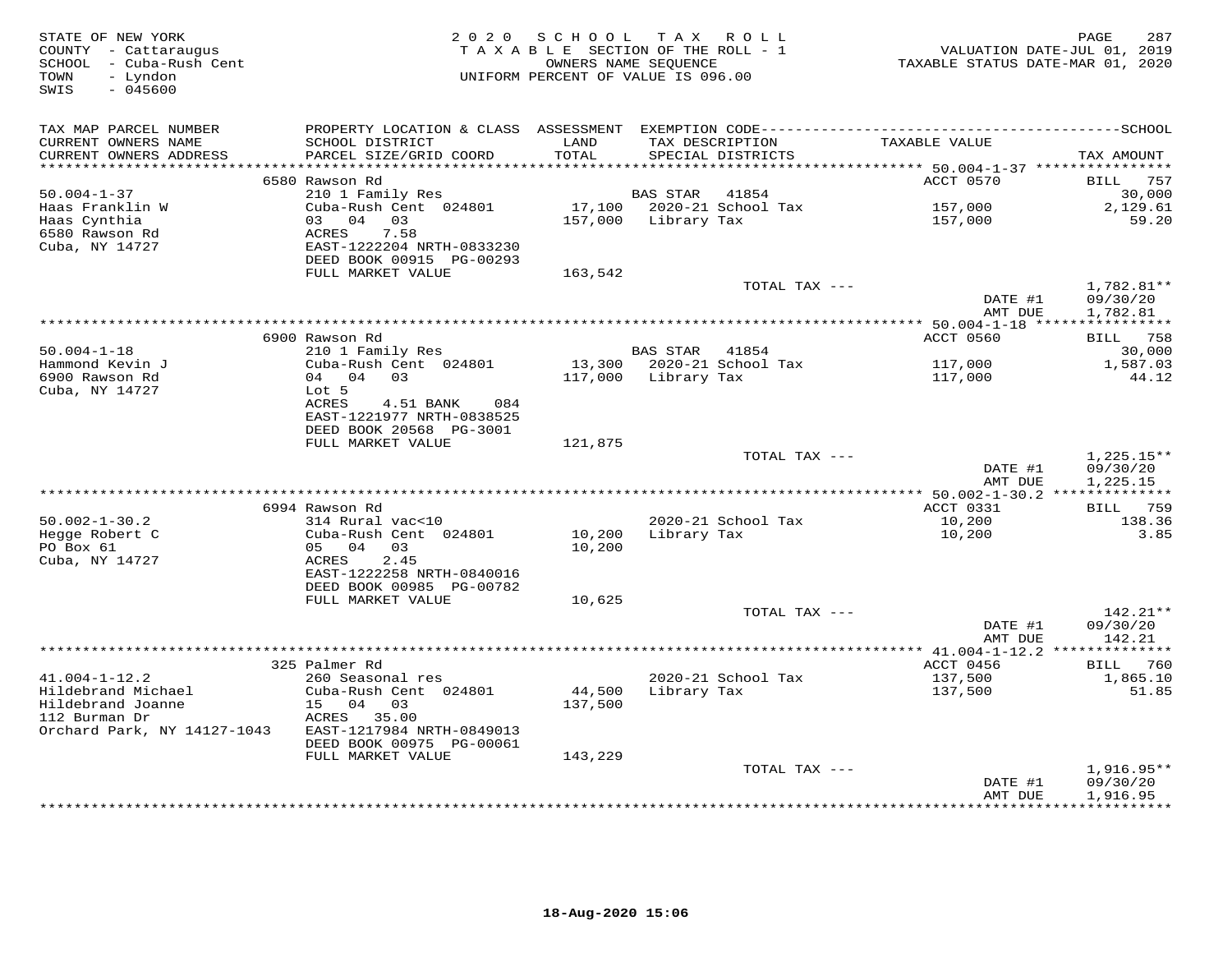| STATE OF NEW YORK<br>COUNTY - Cattaraugus<br>SCHOOL - Cuba-Rush Cent<br>- Lyndon<br>TOWN<br>SWIS<br>$-045600$ | TAX ROLL<br>2020 SCHOOL<br>TAXABLE SECTION OF THE ROLL - 1<br>OWNERS NAME SEQUENCE<br>UNIFORM PERCENT OF VALUE IS 096.00 |               |                  |                                      | 288<br>PAGE<br>VALUATION DATE-JUL 01, 2019<br>TAXABLE STATUS DATE-MAR 01, 2020 |                           |
|---------------------------------------------------------------------------------------------------------------|--------------------------------------------------------------------------------------------------------------------------|---------------|------------------|--------------------------------------|--------------------------------------------------------------------------------|---------------------------|
| TAX MAP PARCEL NUMBER                                                                                         | PROPERTY LOCATION & CLASS ASSESSMENT EXEMPTION CODE-----------------------------------SCHOOL                             |               |                  |                                      |                                                                                |                           |
| CURRENT OWNERS NAME<br>CURRENT OWNERS ADDRESS                                                                 | SCHOOL DISTRICT<br>PARCEL SIZE/GRID COORD                                                                                | LAND<br>TOTAL |                  | TAX DESCRIPTION<br>SPECIAL DISTRICTS | TAXABLE VALUE                                                                  | TAX AMOUNT                |
| ***********************                                                                                       |                                                                                                                          |               |                  |                                      |                                                                                |                           |
|                                                                                                               | 6098 Ingalls Rd                                                                                                          |               |                  |                                      | ACCT 0157                                                                      | <b>BILL</b><br>761        |
| $59.002 - 1 - 20$<br>Hooker Betty J                                                                           | 210 1 Family Res<br>Cuba-Rush Cent 024801                                                                                | 4,700         | ENH STAR         | 41834<br>2020-21 School Tax          | 55,000                                                                         | 55,000<br>746.04          |
| 6098 Ingalls Rd                                                                                               | 04 03<br>01                                                                                                              | 55,000        | Library Tax      |                                      | 55,000                                                                         | 20.74                     |
| Cuba, NY 14727                                                                                                | FRNT 125.00 DPTH 169.30<br>EAST-1220401 NRTH-0826231<br>DEED BOOK 00950 PG-00130                                         |               |                  |                                      |                                                                                |                           |
|                                                                                                               | FULL MARKET VALUE                                                                                                        | 57,292        |                  |                                      |                                                                                |                           |
|                                                                                                               |                                                                                                                          |               |                  | TOTAL TAX ---                        |                                                                                | $20.74**$                 |
|                                                                                                               |                                                                                                                          |               |                  |                                      | DATE #1<br>AMT DUE                                                             | 09/30/20<br>20.74         |
|                                                                                                               |                                                                                                                          |               |                  |                                      | *********** 59.002-1-32.2 **************                                       |                           |
| $59.002 - 1 - 32.2$                                                                                           | 588 Abbott Rd<br>112 Dairy farm                                                                                          |               | AG DIST          | 41720                                | ACCT 0369                                                                      | <b>BILL</b> 762<br>84,660 |
| Hurlburt Cathy                                                                                                | Cuba-Rush Cent 024801                                                                                                    |               | 156,200 ENH STAR | 41834                                |                                                                                | 69,800                    |
| 588 Abbott Rd                                                                                                 | 17 04 03                                                                                                                 |               |                  | 220,000 2020-21 School Tax           | 135,340                                                                        | 1,835.80                  |
| Cuba, NY 14727                                                                                                | ACRES 146.70                                                                                                             |               | Library Tax      |                                      | 135,340                                                                        | 51.03                     |
| MAY BE SUBJECT TO PAYMENT                                                                                     | EAST-1213741 NRTH-0825975<br>DEED BOOK 00979 PG-00017                                                                    |               |                  |                                      |                                                                                |                           |
| UNDER AGDIST LAW TIL 2024                                                                                     | FULL MARKET VALUE                                                                                                        | 229,167       |                  |                                      |                                                                                |                           |
|                                                                                                               |                                                                                                                          |               |                  | TOTAL TAX ---                        |                                                                                | 955.83**                  |
|                                                                                                               |                                                                                                                          |               |                  |                                      | DATE #1                                                                        | 09/30/20                  |
|                                                                                                               |                                                                                                                          |               |                  |                                      | AMT DUE                                                                        | 955.83                    |
|                                                                                                               |                                                                                                                          |               |                  |                                      |                                                                                |                           |
|                                                                                                               | Abbott Rd                                                                                                                |               |                  |                                      | ACCT 0165                                                                      | BILL 763                  |
| $59.002 - 1 - 29.1$                                                                                           | 322 Rural vac>10                                                                                                         |               |                  | 2020-21 School Tax                   | 42,900                                                                         | 581.91                    |
| Ingalls Ted D                                                                                                 | Cuba-Rush Cent 024801                                                                                                    | 42,900        | Library Tax      |                                      | 42,900                                                                         | 16.18                     |
| 503 Abbott Rd                                                                                                 | 01 04 03                                                                                                                 | 42,900        |                  |                                      |                                                                                |                           |
| Cuba, NY 14727                                                                                                | ACRES 33.40                                                                                                              |               |                  |                                      |                                                                                |                           |
|                                                                                                               | EAST-1215773 NRTH-0825964                                                                                                |               |                  |                                      |                                                                                |                           |
|                                                                                                               | DEED BOOK 5097<br>PG-8002                                                                                                |               |                  |                                      |                                                                                |                           |
|                                                                                                               | FULL MARKET VALUE                                                                                                        | 44,688        |                  |                                      |                                                                                |                           |
|                                                                                                               |                                                                                                                          |               |                  | TOTAL TAX ---                        | DATE #1                                                                        | 598.09**                  |
|                                                                                                               |                                                                                                                          |               |                  |                                      | AMT DUE                                                                        | 09/30/20<br>598.09        |
|                                                                                                               |                                                                                                                          |               |                  |                                      |                                                                                |                           |
|                                                                                                               | 503 Abbott Rd                                                                                                            |               |                  |                                      | ACCT 0585                                                                      | <b>BILL</b> 764           |
| $59.002 - 1 - 30.2$                                                                                           | 270 Mfg housing                                                                                                          |               | <b>BAS STAR</b>  | 41854                                |                                                                                | 25,000                    |
| Ingalls Ted D                                                                                                 | Cuba-Rush Cent 024801                                                                                                    | 8,400         |                  | 2020-21 School Tax                   | 25,000                                                                         | 339.11                    |
| 503 Abbott Rd                                                                                                 | 09 04<br>03                                                                                                              | 25,000        | Library Tax      |                                      | 25,000                                                                         | 9.43                      |
| Cuba, NY 14727                                                                                                | 1.28<br>ACRES                                                                                                            |               |                  |                                      |                                                                                |                           |
|                                                                                                               | EAST-1215481 NRTH-0824848<br>DEED BOOK 791<br>PG-00468                                                                   |               |                  |                                      |                                                                                |                           |
|                                                                                                               | FULL MARKET VALUE                                                                                                        | 26,042        |                  |                                      |                                                                                |                           |
|                                                                                                               |                                                                                                                          |               |                  | TOTAL TAX ---                        |                                                                                | $9.43**$                  |
|                                                                                                               |                                                                                                                          |               |                  |                                      | DATE #1                                                                        | 09/30/20                  |
|                                                                                                               |                                                                                                                          |               |                  | +++++++++++++++++++++++++            | AMT DUE<br><b>++++++++</b>                                                     | 9.43<br>*******           |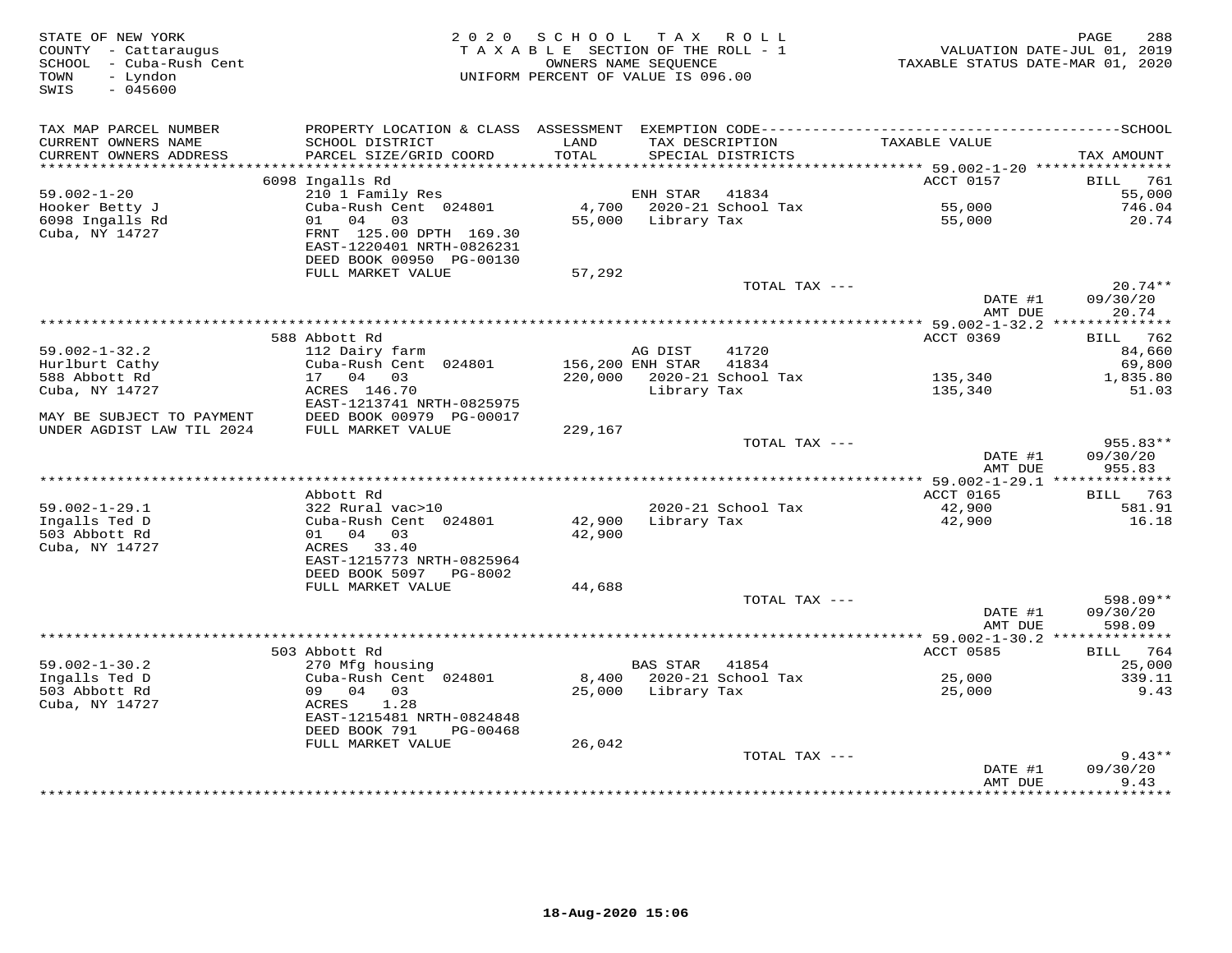| STATE OF NEW YORK<br>COUNTY - Cattaraugus<br>SCHOOL - Cuba-Rush Cent<br>TOWN<br>- Lyndon<br>$-045600$<br>SWIS | 2 0 2 0                                       | SCHOOL             | TAX ROLL<br>TAXABLE SECTION OF THE ROLL - 1<br>OWNERS NAME SEQUENCE<br>UNIFORM PERCENT OF VALUE IS 096.00 | VALUATION DATE-JUL 01, 2019<br>TAXABLE STATUS DATE-MAR 01, 2020 | PAGE<br>289              |
|---------------------------------------------------------------------------------------------------------------|-----------------------------------------------|--------------------|-----------------------------------------------------------------------------------------------------------|-----------------------------------------------------------------|--------------------------|
| TAX MAP PARCEL NUMBER<br>CURRENT OWNERS NAME                                                                  | SCHOOL DISTRICT                               | LAND               | TAX DESCRIPTION                                                                                           | TAXABLE VALUE                                                   |                          |
| CURRENT OWNERS ADDRESS                                                                                        | PARCEL SIZE/GRID COORD                        | TOTAL              | SPECIAL DISTRICTS                                                                                         |                                                                 | TAX AMOUNT               |
|                                                                                                               | 155 Palmer Rd                                 |                    |                                                                                                           | ACCT 0860                                                       | BILL<br>765              |
| $41.004 - 1 - 9.6$                                                                                            | 270 Mfg housing                               |                    | 2020-21 School Tax                                                                                        | 25,500                                                          | 345.89                   |
| Jones Robert P<br>Jones Theresa                                                                               | Cuba-Rush Cent 024801<br>04 03<br>07          | 18,000<br>25,500   | Library Tax                                                                                               | 25,500                                                          | 9.62                     |
| 6326 Ward Rd                                                                                                  | FRNT 410.00 DPTH                              |                    |                                                                                                           |                                                                 |                          |
| Sanborn, NY 14132-9232                                                                                        | ACRES<br>8.50<br>EAST-1220427 NRTH-0849938    |                    |                                                                                                           |                                                                 |                          |
|                                                                                                               | DEED BOOK 00985 PG-00187<br>FULL MARKET VALUE | 26,563             |                                                                                                           |                                                                 |                          |
|                                                                                                               |                                               |                    | TOTAL TAX ---                                                                                             |                                                                 | 355.51**                 |
|                                                                                                               |                                               |                    |                                                                                                           | DATE #1<br>AMT DUE                                              | 09/30/20<br>355.51       |
|                                                                                                               |                                               |                    |                                                                                                           |                                                                 |                          |
| $50.004 - 1 - 16$                                                                                             | 6964 Rawson Rd<br>210 1 Family Res            |                    | BAS STAR 41854                                                                                            | ACCT 0312                                                       | BILL 766<br>30,000       |
| Keesler Terri J                                                                                               | Cuba-Rush Cent 024801                         |                    | 14,500 2020-21 School Tax                                                                                 | 80,500                                                          | 1,091.93                 |
| Caster Annette M                                                                                              | 04 04 03                                      | 80,500             | Library Tax                                                                                               | 80,500                                                          | 30.35                    |
| 6964 Rawson Rd                                                                                                | 5.31<br>ACRES                                 |                    |                                                                                                           |                                                                 |                          |
| Cuba, NY 14727                                                                                                | EAST-1222140 NRTH-0839637                     |                    |                                                                                                           |                                                                 |                          |
|                                                                                                               | DEED BOOK 18473 PG-2001<br>FULL MARKET VALUE  | 83,854             |                                                                                                           |                                                                 |                          |
|                                                                                                               |                                               |                    | TOTAL TAX ---                                                                                             |                                                                 | $716.28**$               |
|                                                                                                               |                                               |                    |                                                                                                           | DATE #1<br>AMT DUE                                              | 09/30/20<br>716.28       |
|                                                                                                               |                                               |                    | ************************************                                                                      | ******* 59.002-1-11.1 **************                            |                          |
|                                                                                                               | 6483 Rawson Rd                                |                    |                                                                                                           | ACCT 0524                                                       | <b>BILL</b> 767          |
| $59.002 - 1 - 11.1$<br>Kloc Paul A                                                                            | 322 Rural vac>10<br>Cuba-Rush Cent 024801     | 195,500            | 2020-21 School Tax<br>Library Tax                                                                         | 195,500<br>195,500                                              | 2,651.83<br>73.72        |
| 4680 Clinton Street                                                                                           | $02/03 - 04$<br>$-03$                         | 195,500            |                                                                                                           |                                                                 |                          |
| West Seneca, NY 14224                                                                                         | ACRES 185.95                                  |                    |                                                                                                           |                                                                 |                          |
|                                                                                                               | EAST-1220140 NRTH-0832003                     |                    |                                                                                                           |                                                                 |                          |
|                                                                                                               | DEED BOOK 21228 PG-7001                       |                    |                                                                                                           |                                                                 |                          |
|                                                                                                               | FULL MARKET VALUE                             | 203,646            | TOTAL TAX ---                                                                                             |                                                                 |                          |
|                                                                                                               |                                               |                    |                                                                                                           | DATE #1                                                         | $2,725.55**$<br>09/30/20 |
|                                                                                                               |                                               |                    |                                                                                                           | AMT DUE                                                         | 2,725.55                 |
|                                                                                                               |                                               |                    |                                                                                                           |                                                                 |                          |
|                                                                                                               | 6172 Ingalls Rd                               |                    |                                                                                                           | ACCT 0398                                                       | BILL 768                 |
| $59.002 - 1 - 13.1$<br>Kloc Paul A                                                                            | 240 Rural res<br>Cuba-Rush Cent 024801        |                    | 2020-21 School Tax                                                                                        | 262,400                                                         | 3,559.29<br>98.94        |
| 4680 Clinton St                                                                                               | 02 04<br>03                                   | 164,000<br>262,400 | Library Tax                                                                                               | 262,400                                                         |                          |
| West Seneca, NY 14224                                                                                         | ACRES 154.45                                  |                    |                                                                                                           |                                                                 |                          |
|                                                                                                               | EAST-1219682 NRTH-0829455                     |                    |                                                                                                           |                                                                 |                          |
|                                                                                                               | DEED BOOK 00961 PG-00586                      |                    |                                                                                                           |                                                                 |                          |
|                                                                                                               | FULL MARKET VALUE                             | 273,333            | TOTAL TAX ---                                                                                             |                                                                 | $3,658.23**$             |
|                                                                                                               |                                               |                    |                                                                                                           | DATE #1                                                         | 09/30/20                 |
|                                                                                                               |                                               |                    |                                                                                                           | AMT DUE                                                         | 3,658.23                 |
|                                                                                                               |                                               |                    |                                                                                                           |                                                                 |                          |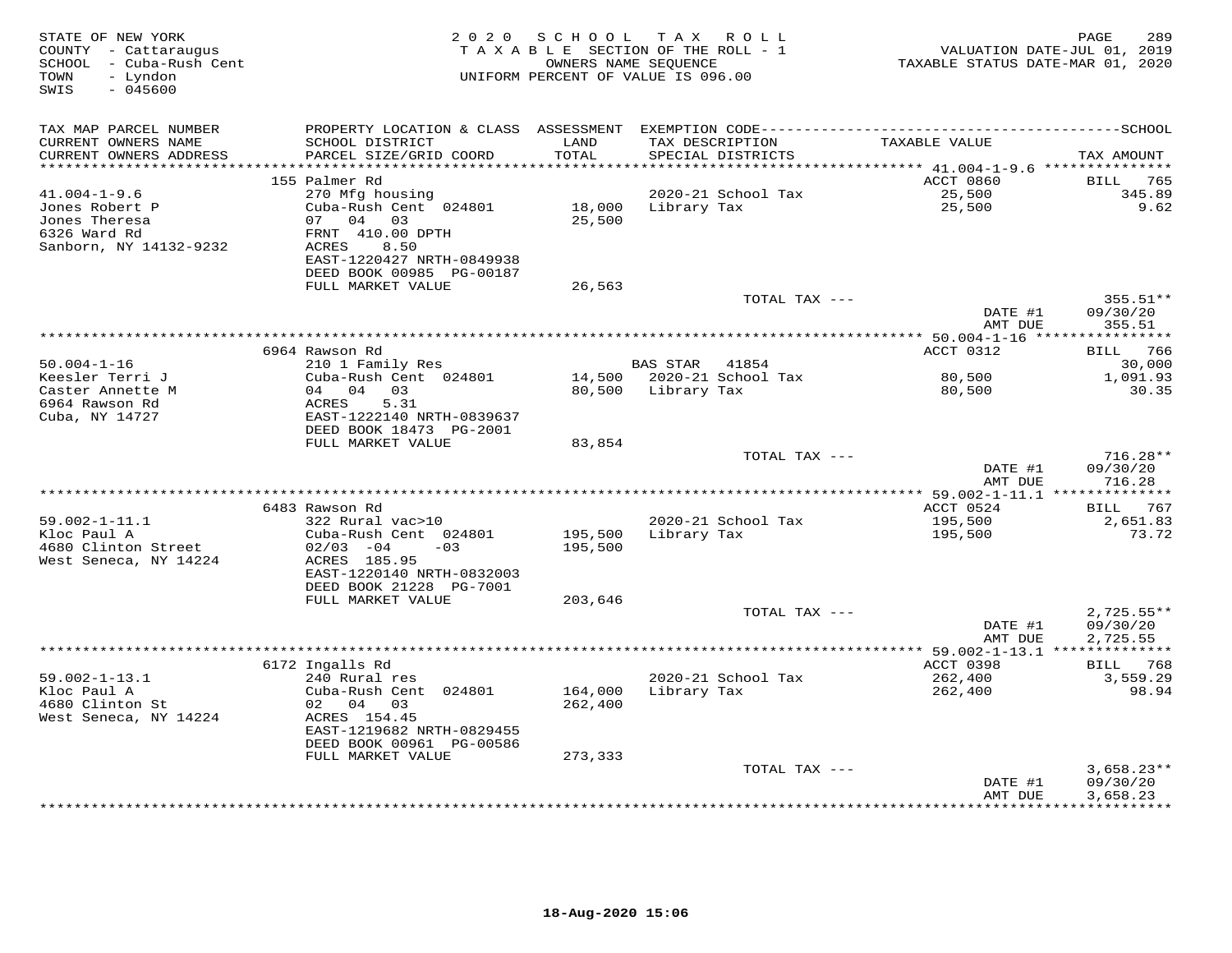| STATE OF NEW YORK<br>COUNTY - Cattaraugus<br>SCHOOL - Cuba-Rush Cent<br>- Lyndon<br>TOWN<br>SWIS<br>$-045600$ | SCHOOL<br>T A X<br>2 0 2 0<br>ROLL<br>TAXABLE SECTION OF THE ROLL - 1<br>OWNERS NAME SEQUENCE<br>UNIFORM PERCENT OF VALUE IS 096.00 |               |                                      | 290<br>PAGE<br>VALUATION DATE-JUL 01, 2019<br>TAXABLE STATUS DATE-MAR 01, 2020 |                     |  |
|---------------------------------------------------------------------------------------------------------------|-------------------------------------------------------------------------------------------------------------------------------------|---------------|--------------------------------------|--------------------------------------------------------------------------------|---------------------|--|
| TAX MAP PARCEL NUMBER                                                                                         | PROPERTY LOCATION & CLASS                                                                                                           | ASSESSMENT    |                                      |                                                                                |                     |  |
| CURRENT OWNERS NAME<br>CURRENT OWNERS ADDRESS                                                                 | SCHOOL DISTRICT<br>PARCEL SIZE/GRID COORD                                                                                           | LAND<br>TOTAL | TAX DESCRIPTION<br>SPECIAL DISTRICTS | TAXABLE VALUE                                                                  | TAX AMOUNT          |  |
| ********************                                                                                          |                                                                                                                                     | ************  |                                      | ***************************** 50.002-1-21 **********                           |                     |  |
|                                                                                                               | Lyndon Center Rd                                                                                                                    |               |                                      | ACCT 0203                                                                      | 769<br><b>BILL</b>  |  |
| $50.002 - 1 - 21$                                                                                             | 260 Seasonal res                                                                                                                    |               | 2020-21 School Tax                   | 67,500                                                                         | 915.60              |  |
| Kokanovich Steven P                                                                                           | Cuba-Rush Cent 024801                                                                                                               | 27,300        | Library Tax                          | 67,500                                                                         | 25.45               |  |
| 1333 Parkview Dr                                                                                              | 04 03<br>05<br>ACRES<br>17.80                                                                                                       | 67,500        |                                      |                                                                                |                     |  |
| N Tonawanda, NY 14120                                                                                         | EAST-1218683 NRTH-0843372                                                                                                           |               |                                      |                                                                                |                     |  |
|                                                                                                               | DEED BOOK 759<br>PG-00109                                                                                                           |               |                                      |                                                                                |                     |  |
|                                                                                                               | FULL MARKET VALUE                                                                                                                   | 70,313        |                                      |                                                                                |                     |  |
|                                                                                                               |                                                                                                                                     |               | TOTAL TAX ---                        |                                                                                | 941.05**            |  |
|                                                                                                               |                                                                                                                                     |               |                                      | DATE #1                                                                        | 09/30/20            |  |
|                                                                                                               |                                                                                                                                     |               |                                      | AMT DUE                                                                        | 941.05              |  |
|                                                                                                               |                                                                                                                                     |               |                                      |                                                                                |                     |  |
|                                                                                                               | Ingalls Rd                                                                                                                          |               |                                      | ACCT 0036                                                                      | 770<br>BILL         |  |
| $59.002 - 1 - 23.4$                                                                                           | 322 Rural vac>10                                                                                                                    |               | 2020-21 School Tax                   | 21,400                                                                         | 290.28              |  |
| Lanthier George                                                                                               | Cuba-Rush Cent 024801                                                                                                               | 21,400        | Library Tax                          | 21,400                                                                         | 8.07                |  |
| Bedell Cody                                                                                                   | 01 04 03                                                                                                                            | 21,400        |                                      |                                                                                |                     |  |
| 24 Sheldon Ave.                                                                                               | Lot 9                                                                                                                               |               |                                      |                                                                                |                     |  |
| Depew, NY 14043                                                                                               | ACRES 11.90                                                                                                                         |               |                                      |                                                                                |                     |  |
|                                                                                                               | EAST-1218284 NRTH-0827418                                                                                                           |               |                                      |                                                                                |                     |  |
| MAY BE SUBJECT TO PAYMENT                                                                                     | DEED BOOK 20190 PG-9763                                                                                                             |               |                                      |                                                                                |                     |  |
| UNDER AGDIST LAW TIL 2020                                                                                     | FULL MARKET VALUE                                                                                                                   | 22,292        | TOTAL TAX ---                        |                                                                                | $298.35**$          |  |
|                                                                                                               |                                                                                                                                     |               |                                      | DATE #1                                                                        | 09/30/20            |  |
|                                                                                                               |                                                                                                                                     |               |                                      | AMT DUE                                                                        | 298.35              |  |
|                                                                                                               |                                                                                                                                     |               | **********************               | ** 50.004-1-31 ****                                                            | * * * * * * * * * * |  |
|                                                                                                               | Rawson Rd                                                                                                                           |               |                                      | ACCT 0594                                                                      | 771<br>BILL         |  |
| $50.004 - 1 - 31$                                                                                             | 314 Rural vac<10                                                                                                                    |               | 2020-21 School Tax                   | 12,400                                                                         | 168.20              |  |
| Levine Mark A                                                                                                 | Cuba-Rush Cent 024801                                                                                                               | 12,400        | Library Tax                          | 12,400                                                                         | 4.68                |  |
| Levine Patricia A                                                                                             | $03 - 04 - 03$                                                                                                                      | 12,400        |                                      |                                                                                |                     |  |
| 383 Banks Rd                                                                                                  | ACRES<br>3.92                                                                                                                       |               |                                      |                                                                                |                     |  |
| Caledonia, NY 14423                                                                                           | EAST-1222185 NRTH-0834599                                                                                                           |               |                                      |                                                                                |                     |  |
|                                                                                                               | DEED BOOK 1329<br>PG-6001                                                                                                           |               |                                      |                                                                                |                     |  |
|                                                                                                               | FULL MARKET VALUE                                                                                                                   | 12,917        |                                      |                                                                                |                     |  |
|                                                                                                               |                                                                                                                                     |               | TOTAL TAX ---                        |                                                                                | 172.88**            |  |
|                                                                                                               |                                                                                                                                     |               |                                      | DATE #1                                                                        | 09/30/20            |  |
|                                                                                                               | ****************************                                                                                                        |               | *************************            | AMT DUE                                                                        | 172.88              |  |
|                                                                                                               | 6636 Rawson Rd                                                                                                                      |               |                                      | ** 50.004-1-32.1 **<br>ACCT 0613                                               | 772<br>BILL         |  |
| $50.004 - 1 - 32.1$                                                                                           | 210 1 Family Res                                                                                                                    |               | ENH STAR<br>41834                    |                                                                                | 69,800              |  |
| Lijewski Eugene                                                                                               | Cuba-Rush Cent 024801                                                                                                               | 16,100        | 2020-21 School Tax                   | 115,000                                                                        | 1,559.90            |  |
| Lijewski Bernadine                                                                                            | $03 - 04 - 03$                                                                                                                      | 115,000       | Library Tax                          | 115,000                                                                        | 43.36               |  |
| 6636 Rawson Rd                                                                                                | ACRES<br>6.60                                                                                                                       |               |                                      |                                                                                |                     |  |
| Cuba, NY 14727                                                                                                | EAST-1222214 NRTH-0834176                                                                                                           |               |                                      |                                                                                |                     |  |
|                                                                                                               | DEED BOOK 1006<br>PG-345                                                                                                            |               |                                      |                                                                                |                     |  |
|                                                                                                               | FULL MARKET VALUE                                                                                                                   | 119,792       |                                      |                                                                                |                     |  |
|                                                                                                               |                                                                                                                                     |               | TOTAL TAX ---                        |                                                                                | $672.26**$          |  |
|                                                                                                               |                                                                                                                                     |               |                                      | DATE #1                                                                        | 09/30/20            |  |
|                                                                                                               |                                                                                                                                     |               |                                      | AMT DUE                                                                        | 672.26<br>********  |  |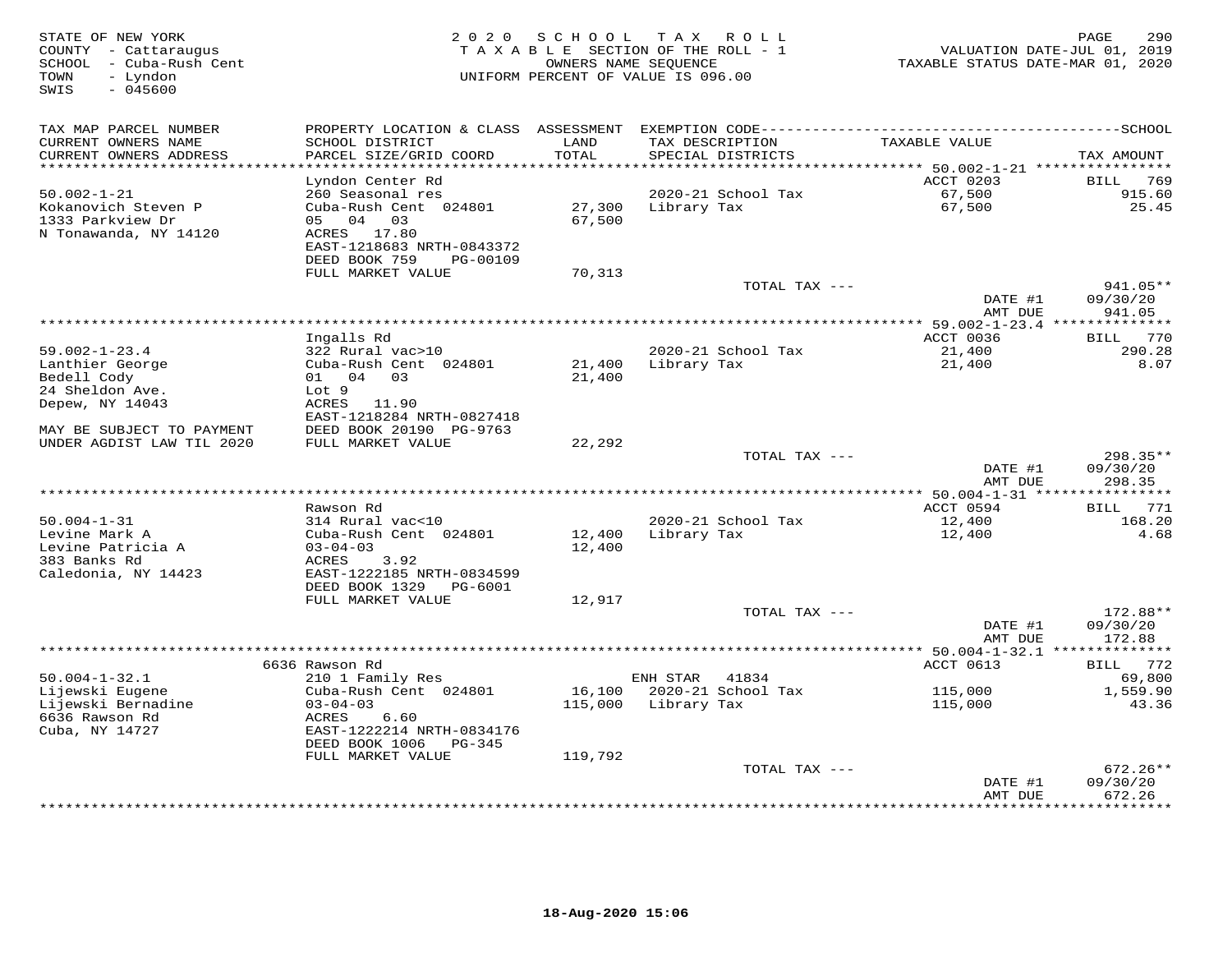| STATE OF NEW YORK<br>COUNTY - Cattaraugus<br>SCHOOL - Cuba-Rush Cent<br>- Lyndon<br>TOWN<br>SWIS<br>$-045600$ |                                              | 2020 SCHOOL TAX ROLL<br>TAXABLE SECTION OF THE ROLL - 1<br>OWNERS NAME SEQUENCE<br>UNIFORM PERCENT OF VALUE IS 096.00 |             |                    | TAXABLE STATUS DATE-MAR 01, 2020 | 291<br>PAGE<br>VALUATION DATE-JUL 01, 2019 |
|---------------------------------------------------------------------------------------------------------------|----------------------------------------------|-----------------------------------------------------------------------------------------------------------------------|-------------|--------------------|----------------------------------|--------------------------------------------|
| TAX MAP PARCEL NUMBER                                                                                         |                                              |                                                                                                                       |             |                    |                                  |                                            |
| CURRENT OWNERS NAME                                                                                           | SCHOOL DISTRICT                              | LAND                                                                                                                  |             | TAX DESCRIPTION    | TAXABLE VALUE                    |                                            |
| CURRENT OWNERS ADDRESS<br>**********************                                                              | PARCEL SIZE/GRID COORD                       | TOTAL                                                                                                                 |             | SPECIAL DISTRICTS  |                                  | TAX AMOUNT                                 |
|                                                                                                               | 6183 Snyder Rd                               |                                                                                                                       |             |                    | ACCT 0725                        | BILL 773                                   |
| $59.002 - 1 - 28.2$                                                                                           | 240 Rural res                                |                                                                                                                       |             | 2020-21 School Tax | 62,000                           | 840.99                                     |
| Linderman John E                                                                                              | Cuba-Rush Cent 024801                        | 34,600                                                                                                                | Library Tax |                    | 62,000                           | 23.38                                      |
| Linderman Roxanne L                                                                                           | 09 04 03                                     | 62,000                                                                                                                |             |                    |                                  |                                            |
| 416 Abbott Rd<br>Cuba, NY 14727                                                                               | ACRES 25.10<br>EAST-1217369 NRTH-0827258     |                                                                                                                       |             |                    |                                  |                                            |
|                                                                                                               | DEED BOOK 21986 PG-4001                      |                                                                                                                       |             |                    |                                  |                                            |
|                                                                                                               | FULL MARKET VALUE                            | 64,583                                                                                                                |             |                    |                                  |                                            |
|                                                                                                               |                                              |                                                                                                                       |             | TOTAL TAX ---      |                                  | 864.37**                                   |
|                                                                                                               |                                              |                                                                                                                       |             |                    | DATE #1                          | 09/30/20                                   |
|                                                                                                               |                                              |                                                                                                                       |             |                    | AMT DUE                          | 864.37                                     |
|                                                                                                               | 416 Abbott Rd                                |                                                                                                                       |             |                    | ACCT 0674                        | 774<br>BILL                                |
| $59.002 - 1 - 29.2$                                                                                           | 210 1 Family Res                             |                                                                                                                       | BAS STAR    | 41854              |                                  | 30,000                                     |
| Linderman John E                                                                                              | Cuba-Rush Cent 024801                        | 9,200                                                                                                                 |             | 2020-21 School Tax | 68,500                           | 929.16                                     |
| Linderman Roxanne                                                                                             | 09 04 03                                     | 68,500                                                                                                                | Library Tax |                    | 68,500                           | 25.83                                      |
| 416 Abbott Rd<br>Cuba, NY 14727                                                                               | 1.80<br>ACRES<br>EAST-1216459 NRTH-0824471   |                                                                                                                       |             |                    |                                  |                                            |
|                                                                                                               | DEED BOOK 1018<br>PG-648                     |                                                                                                                       |             |                    |                                  |                                            |
|                                                                                                               | FULL MARKET VALUE                            | 71,354                                                                                                                |             |                    |                                  |                                            |
|                                                                                                               |                                              |                                                                                                                       |             | TOTAL TAX ---      |                                  | 548.99**                                   |
|                                                                                                               |                                              |                                                                                                                       |             |                    | DATE #1<br>AMT DUE               | 09/30/20<br>548.99                         |
|                                                                                                               |                                              |                                                                                                                       |             |                    | *** 59.002-1-29.4 **             | ************                               |
|                                                                                                               | Abbott Rd                                    |                                                                                                                       |             |                    | ACCT 0919                        | 775<br>BILL                                |
| $59.002 - 1 - 29.4$                                                                                           | 105 Vac farmland                             |                                                                                                                       | AG DIST     | 41720              |                                  | 28,425                                     |
| Linderman John E                                                                                              | Cuba-Rush Cent 024801                        | 83,200                                                                                                                |             | 2020-21 School Tax | 54,775                           | 742.99                                     |
| Linderman Casey J Sr.<br>416 Abbott Rd                                                                        | 01 04 03<br>ACRES 73.65                      | 83,200                                                                                                                | Library Tax |                    | 54,775                           | 20.65                                      |
| Cuba, NY 14727                                                                                                | EAST-1216392 NRTH-0826321                    |                                                                                                                       |             |                    |                                  |                                            |
|                                                                                                               | DEED BOOK 5097<br>PG-8002                    |                                                                                                                       |             |                    |                                  |                                            |
| MAY BE SUBJECT TO PAYMENT                                                                                     | FULL MARKET VALUE                            | 86,667                                                                                                                |             |                    |                                  |                                            |
| UNDER AGDIST LAW TIL 2024                                                                                     |                                              |                                                                                                                       |             | TOTAL TAX ---      |                                  | 763.64**                                   |
|                                                                                                               |                                              |                                                                                                                       |             |                    | DATE #1                          | 09/30/20                                   |
|                                                                                                               |                                              |                                                                                                                       |             |                    | AMT DUE                          | 763.64                                     |
|                                                                                                               |                                              |                                                                                                                       |             |                    | *** 50.002-1-11.1 ************** |                                            |
|                                                                                                               | 417 Porter Rd                                |                                                                                                                       |             |                    | ACCT 0295                        | BILL 776                                   |
| $50.002 - 1 - 11.1$<br>Lippert Francis                                                                        | 312 Vac w/imprv<br>Cuba-Rush Cent 024801     | 33,900                                                                                                                | Library Tax | 2020-21 School Tax | 40,000<br>40,000                 | 542.57<br>15.08                            |
| Lippert Lois J                                                                                                | 14 04 03                                     | 40,000                                                                                                                |             |                    |                                  |                                            |
| 11783 Clarence Center Rd                                                                                      | Ff 420.00                                    |                                                                                                                       |             |                    |                                  |                                            |
| Akron, NY 14001                                                                                               | ACRES<br>24.35                               |                                                                                                                       |             |                    |                                  |                                            |
|                                                                                                               | EAST-1216964 NRTH-0844598                    |                                                                                                                       |             |                    |                                  |                                            |
|                                                                                                               | DEED BOOK 11503 PG-3001<br>FULL MARKET VALUE | 41,667                                                                                                                |             |                    |                                  |                                            |
|                                                                                                               |                                              |                                                                                                                       |             | TOTAL TAX ---      |                                  | $557.65**$                                 |
|                                                                                                               |                                              |                                                                                                                       |             |                    | DATE #1                          | 09/30/20                                   |
|                                                                                                               |                                              |                                                                                                                       |             |                    | AMT DUE                          | 557.65<br>.                                |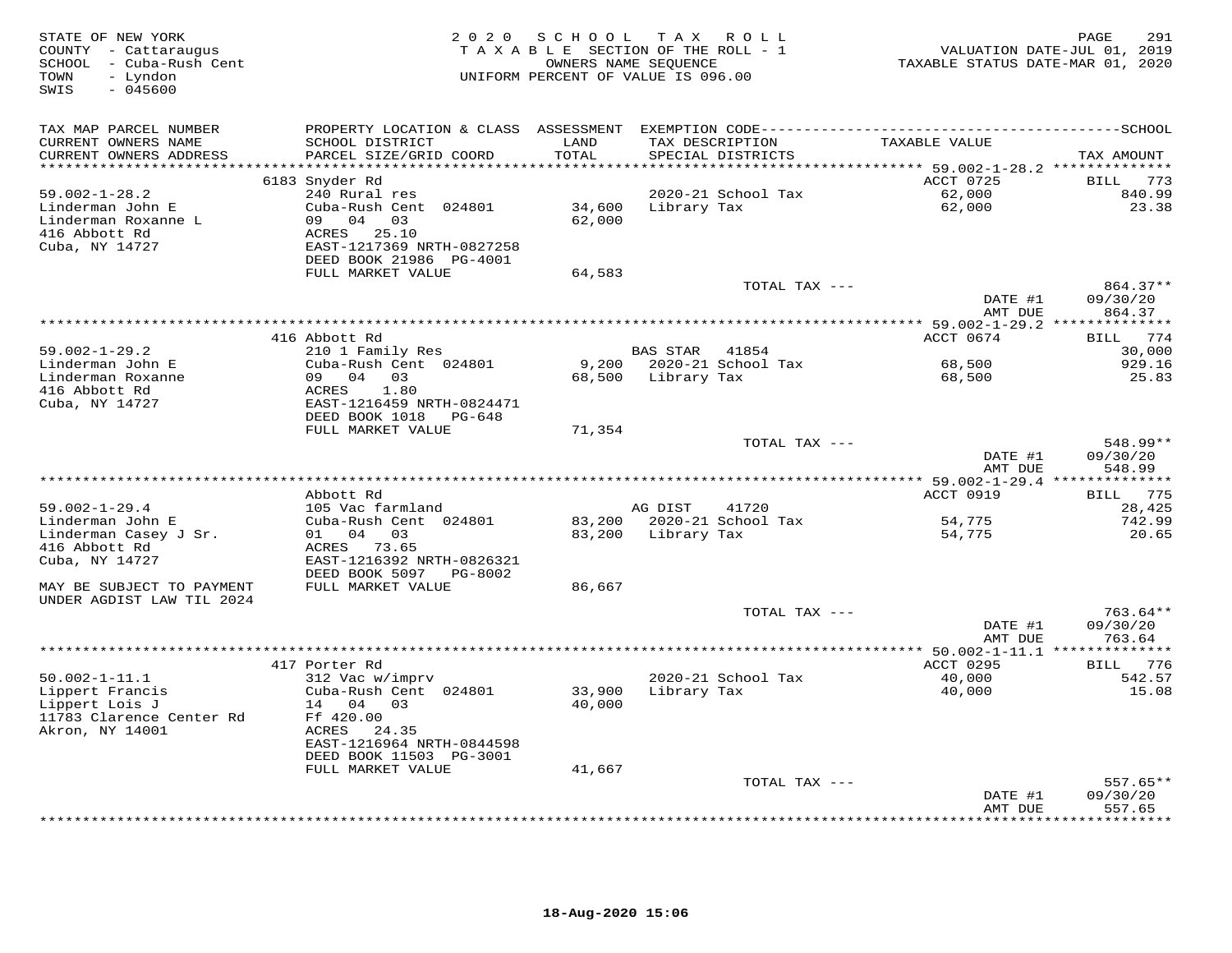| STATE OF NEW YORK<br>COUNTY - Cattaraugus<br>SCHOOL - Cuba-Rush Cent<br>- Lyndon<br>TOWN<br>$-045600$<br>SWIS | 2 0 2 0                                                                                             | SCHOOL           | TAX ROLL<br>TAXABLE SECTION OF THE ROLL - 1<br>OWNERS NAME SEQUENCE<br>UNIFORM PERCENT OF VALUE IS 096.00 | VALUATION DATE-JUL 01, 2019<br>TAXABLE STATUS DATE-MAR 01, 2020 | 292<br>PAGE                      |
|---------------------------------------------------------------------------------------------------------------|-----------------------------------------------------------------------------------------------------|------------------|-----------------------------------------------------------------------------------------------------------|-----------------------------------------------------------------|----------------------------------|
| TAX MAP PARCEL NUMBER<br>CURRENT OWNERS NAME<br>CURRENT OWNERS ADDRESS                                        | SCHOOL DISTRICT<br>PARCEL SIZE/GRID COORD                                                           | LAND<br>TOTAL    | TAX DESCRIPTION<br>SPECIAL DISTRICTS                                                                      | TAXABLE VALUE                                                   | TAX AMOUNT                       |
|                                                                                                               |                                                                                                     |                  |                                                                                                           |                                                                 |                                  |
|                                                                                                               | 6832 Rawson Rd                                                                                      |                  |                                                                                                           | ACCT 0564                                                       | BILL 777                         |
| $50.004 - 1 - 22$<br>Logue Peggy<br>6832 Rawson Rd<br>Cuba, NY 14727                                          | 240 Rural res<br>Cuba-Rush Cent 024801<br>04 04 03<br>Lot9                                          |                  | BAS STAR<br>41854<br>25,200 2020-21 School Tax<br>82,000 Library Tax                                      | 82,000<br>82,000                                                | 30,000<br>1,112.28<br>30.92      |
|                                                                                                               | ACRES 15.70<br>EAST-1221844 NRTH-0837520<br>DEED BOOK 3420<br>PG-5001<br>FULL MARKET VALUE          | 85,417           |                                                                                                           |                                                                 |                                  |
|                                                                                                               |                                                                                                     |                  | TOTAL TAX ---                                                                                             | DATE #1<br>AMT DUE                                              | 737.20**<br>09/30/20<br>737.20   |
|                                                                                                               |                                                                                                     |                  |                                                                                                           |                                                                 |                                  |
|                                                                                                               | 6728 Rawson Rd                                                                                      |                  |                                                                                                           | ACCT 0438                                                       | BILL 778                         |
| $50.004 - 1 - 28$<br>Lorenz George Wayne<br>Lorenz Patricia A<br>8245 Greiner Rd                              | 210 1 Family Res<br>Cuba-Rush Cent 024801<br>03 04 03<br>Lot 16                                     | 16,400<br>75,000 | 2020-21 School Tax<br>Library Tax                                                                         | 75,000<br>75,000                                                | 1,017.33<br>28.28                |
| Williamsville, NY 14221                                                                                       | 6.94<br>ACRES<br>EAST-1222039 NRTH-0835526<br>DEED BOOK 776<br>PG-01196                             |                  |                                                                                                           |                                                                 |                                  |
|                                                                                                               | FULL MARKET VALUE                                                                                   | 78,125           | TOTAL TAX ---                                                                                             |                                                                 | $1,045.61**$                     |
|                                                                                                               |                                                                                                     |                  |                                                                                                           | DATE #1<br>AMT DUE                                              | 09/30/20<br>1,045.61             |
|                                                                                                               |                                                                                                     |                  | ***********************************                                                                       | *************** 50.002-1-22 ****************                    |                                  |
| $50.002 - 1 - 22$                                                                                             | Lyndon Center Rd<br>260 Seasonal res                                                                |                  | 2020-21 School Tax                                                                                        | ACCT 0229<br>45,000                                             | BILL 779<br>610.40               |
| Loscher Dale<br>Loscher Beverly<br>72 Buffalo St<br>Silver Creek, NY 14136                                    | Cuba-Rush Cent 024801<br>05 04<br>03<br>8.65<br>ACRES<br>EAST-1219750 NRTH-0843693                  | 18,200<br>45,000 | Library Tax                                                                                               | 45,000                                                          | 16.97                            |
|                                                                                                               | DEED BOOK 00967 PG-00404                                                                            |                  |                                                                                                           |                                                                 |                                  |
|                                                                                                               | FULL MARKET VALUE                                                                                   | 46,875           | TOTAL TAX ---                                                                                             | DATE #1<br>AMT DUE                                              | $627.37**$<br>09/30/20<br>627.37 |
|                                                                                                               |                                                                                                     |                  |                                                                                                           |                                                                 |                                  |
|                                                                                                               | 6100 Ingalls Rd                                                                                     |                  |                                                                                                           | ACCT 0128                                                       | BILL 780                         |
| $59.002 - 1 - 21$<br>Mahon Yvonne L<br>6100 Ingalls Rd<br>Cuba, NY 14727                                      | 210 1 Family Res<br>Cuba-Rush Cent 024801<br>01 04 03<br>ACRES<br>9.30<br>EAST-1220504 NRTH-0826585 |                  | BAS STAR 41854<br>18,800 2020-21 School Tax<br>95,000 Library Tax                                         | 95,000<br>95,000                                                | 30,000<br>1,288.62<br>35.82      |
|                                                                                                               | DEED BOOK 805<br>PG-00742<br>FULL MARKET VALUE                                                      | 98,958           |                                                                                                           |                                                                 |                                  |
|                                                                                                               |                                                                                                     |                  | TOTAL TAX ---                                                                                             | DATE #1                                                         | $918.44**$<br>09/30/20           |
|                                                                                                               |                                                                                                     |                  |                                                                                                           | AMT DUE<br>+ + + + + + + + +                                    | 918.44<br>* * * * * * * *        |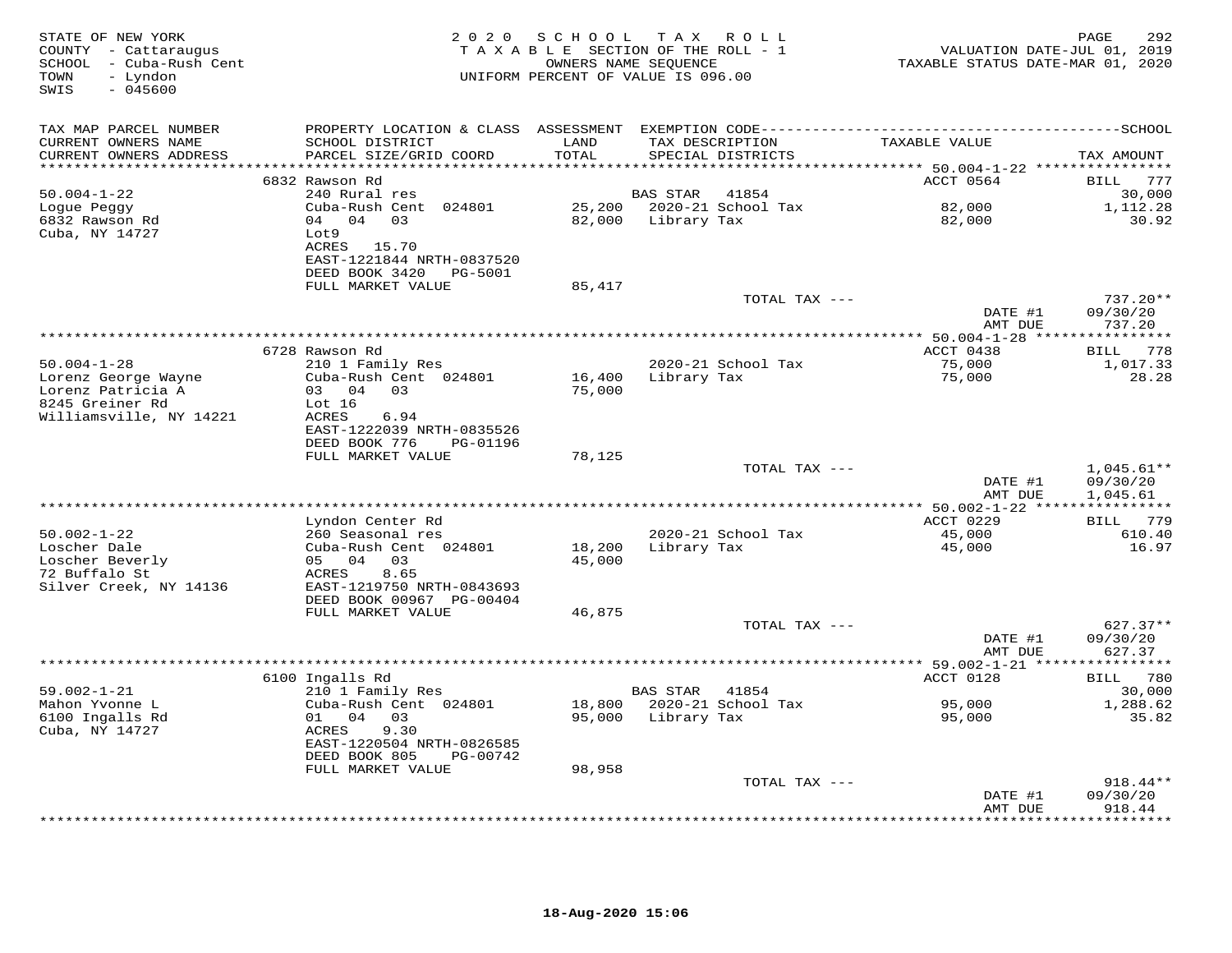| STATE OF NEW YORK<br>COUNTY - Cattaraugus<br>SCHOOL - Cuba-Rush Cent<br>- Lyndon<br>TOWN<br>$-045600$<br>SWIS |                                            | 2020 SCHOOL TAX ROLL<br>TAXABLE SECTION OF THE ROLL - 1<br>UNIFORM PERCENT OF VALUE IS 096.00 | OWNERS NAME SEQUENCE |                             | VALUATION DATE-JUL 01, 2019<br>TAXABLE STATUS DATE-MAR 01, 2020 | PAGE<br>293          |
|---------------------------------------------------------------------------------------------------------------|--------------------------------------------|-----------------------------------------------------------------------------------------------|----------------------|-----------------------------|-----------------------------------------------------------------|----------------------|
| TAX MAP PARCEL NUMBER                                                                                         |                                            |                                                                                               |                      |                             |                                                                 |                      |
| CURRENT OWNERS NAME<br>CURRENT OWNERS ADDRESS                                                                 | SCHOOL DISTRICT<br>PARCEL SIZE/GRID COORD  | LAND<br>TOTAL                                                                                 | TAX DESCRIPTION      | SPECIAL DISTRICTS           | TAXABLE VALUE                                                   | TAX AMOUNT           |
| **********************                                                                                        |                                            | ***************                                                                               |                      |                             | ********* 50.002-1-14 *****************                         |                      |
|                                                                                                               | 7449 Rawson Rd                             |                                                                                               |                      |                             | ACCT 0377                                                       | BILL<br>781          |
| $50.002 - 1 - 14$                                                                                             | 112 Dairy farm<br>Cuba-Rush Cent 024801    | 327,400 AG DIST                                                                               | AG BLDG              | 41700<br>41720              |                                                                 | 33,800               |
| Mallards Dairy, LLC<br>7017 Fadale Rd                                                                         | 06/07 04 03                                |                                                                                               |                      | 1700,000 2020-21 School Tax | 1530,477                                                        | 135,723<br>20,759.96 |
| Ellicottville, NY 14731                                                                                       | 984/964                                    |                                                                                               | Library Tax          |                             | 1530,477                                                        | 577.08               |
|                                                                                                               | ACRES 352.55                               |                                                                                               |                      |                             |                                                                 |                      |
| MAY BE SUBJECT TO PAYMENT                                                                                     | EAST-1220143 NRTH-0846516                  |                                                                                               |                      |                             |                                                                 |                      |
| UNDER AGDIST LAW TIL 2024                                                                                     | DEED BOOK 1024 PG-504                      |                                                                                               |                      |                             |                                                                 |                      |
|                                                                                                               | FULL MARKET VALUE                          | 1770,833                                                                                      |                      |                             |                                                                 |                      |
|                                                                                                               |                                            |                                                                                               |                      | TOTAL TAX ---               |                                                                 | $21,337.04**$        |
|                                                                                                               |                                            |                                                                                               |                      |                             | DATE #1                                                         | 09/30/20             |
|                                                                                                               |                                            |                                                                                               |                      |                             | AMT DUE                                                         | 21,337.04            |
|                                                                                                               |                                            |                                                                                               |                      |                             |                                                                 |                      |
|                                                                                                               | 61 Porter Rd                               |                                                                                               |                      |                             | ACCT 0096                                                       | BILL 782             |
| $50.002 - 1 - 17.1$                                                                                           | 210 1 Family Res                           |                                                                                               |                      | 2020-21 School Tax          | 45,000                                                          | 610.40               |
| Mallards Dairy, LLC                                                                                           | Cuba-Rush Cent 024801                      | 14,400                                                                                        | Library Tax          |                             | 45,000                                                          | 16.97                |
| 7017 Fadale Rd                                                                                                | 06 04 03                                   | 45,000                                                                                        |                      |                             |                                                                 |                      |
| Ellicottville, NY 14731                                                                                       | ACRES<br>5.25                              |                                                                                               |                      |                             |                                                                 |                      |
|                                                                                                               | EAST-1221844 NRTH-0845540                  |                                                                                               |                      |                             |                                                                 |                      |
|                                                                                                               | DEED BOOK 1023 PG-952<br>FULL MARKET VALUE | 46,875                                                                                        |                      |                             |                                                                 |                      |
|                                                                                                               |                                            |                                                                                               |                      | TOTAL TAX ---               |                                                                 | $627.37**$           |
|                                                                                                               |                                            |                                                                                               |                      |                             | DATE #1                                                         | 09/30/20             |
|                                                                                                               |                                            |                                                                                               |                      |                             | AMT DUE                                                         | 627.37               |
|                                                                                                               |                                            |                                                                                               |                      |                             |                                                                 |                      |
|                                                                                                               | Porter Rd                                  |                                                                                               |                      |                             | ACCT 0533                                                       | BILL 783             |
| $50.002 - 1 - 18$                                                                                             | 314 Rural vac<10                           |                                                                                               |                      | 2020-21 School Tax          | 2,300                                                           | 31.20                |
| Mallards Dairy, LLC                                                                                           | Cuba-Rush Cent 024801                      | 2,300                                                                                         | Library Tax          |                             | 2,300                                                           | 0.87                 |
| 7017 Fadale Rd                                                                                                | 06 04<br>03                                | 2,300                                                                                         |                      |                             |                                                                 |                      |
| Ellicottville, NY 14731                                                                                       | 7.75<br>ACRES                              |                                                                                               |                      |                             |                                                                 |                      |
|                                                                                                               | EAST-1222130 NRTH-0845402                  |                                                                                               |                      |                             |                                                                 |                      |
|                                                                                                               | DEED BOOK 1024<br>PG-504                   |                                                                                               |                      |                             |                                                                 |                      |
|                                                                                                               | FULL MARKET VALUE                          | 2,396                                                                                         |                      |                             |                                                                 |                      |
|                                                                                                               |                                            |                                                                                               |                      | TOTAL TAX ---               |                                                                 | $32.07**$            |
|                                                                                                               |                                            |                                                                                               |                      |                             | DATE #1                                                         | 09/30/20             |
|                                                                                                               |                                            |                                                                                               |                      |                             | AMT DUE                                                         | 32.07                |
|                                                                                                               |                                            |                                                                                               |                      |                             |                                                                 |                      |
| $50.002 - 1 - 32.2$                                                                                           | Lyndon Center Rd<br>314 Rural vac<10       |                                                                                               |                      | 2020-21 School Tax          | ACCT 0812                                                       | BILL 784<br>112.58   |
| Marin Gregg P                                                                                                 | Cuba-Rush Cent 024801                      | 8,300                                                                                         | Library Tax          |                             | 8,300<br>8,300                                                  | 3.13                 |
| Marin Lori B                                                                                                  | 05 04<br>03                                | 8,300                                                                                         |                      |                             |                                                                 |                      |
| 5017 Shawnee Rd                                                                                               | 1.20<br>ACRES                              |                                                                                               |                      |                             |                                                                 |                      |
| Sanborn, NY 14132                                                                                             | EAST-1219410 NRTH-0842900                  |                                                                                               |                      |                             |                                                                 |                      |
|                                                                                                               | DEED BOOK 00919 PG-00510                   |                                                                                               |                      |                             |                                                                 |                      |
|                                                                                                               | FULL MARKET VALUE                          | 8,646                                                                                         |                      |                             |                                                                 |                      |
|                                                                                                               |                                            |                                                                                               |                      | TOTAL TAX ---               |                                                                 | $115.71**$           |
|                                                                                                               |                                            |                                                                                               |                      |                             | DATE #1                                                         | 09/30/20             |
|                                                                                                               |                                            |                                                                                               |                      |                             | AMT DUE                                                         | 115.71               |
|                                                                                                               |                                            |                                                                                               |                      |                             |                                                                 | **********           |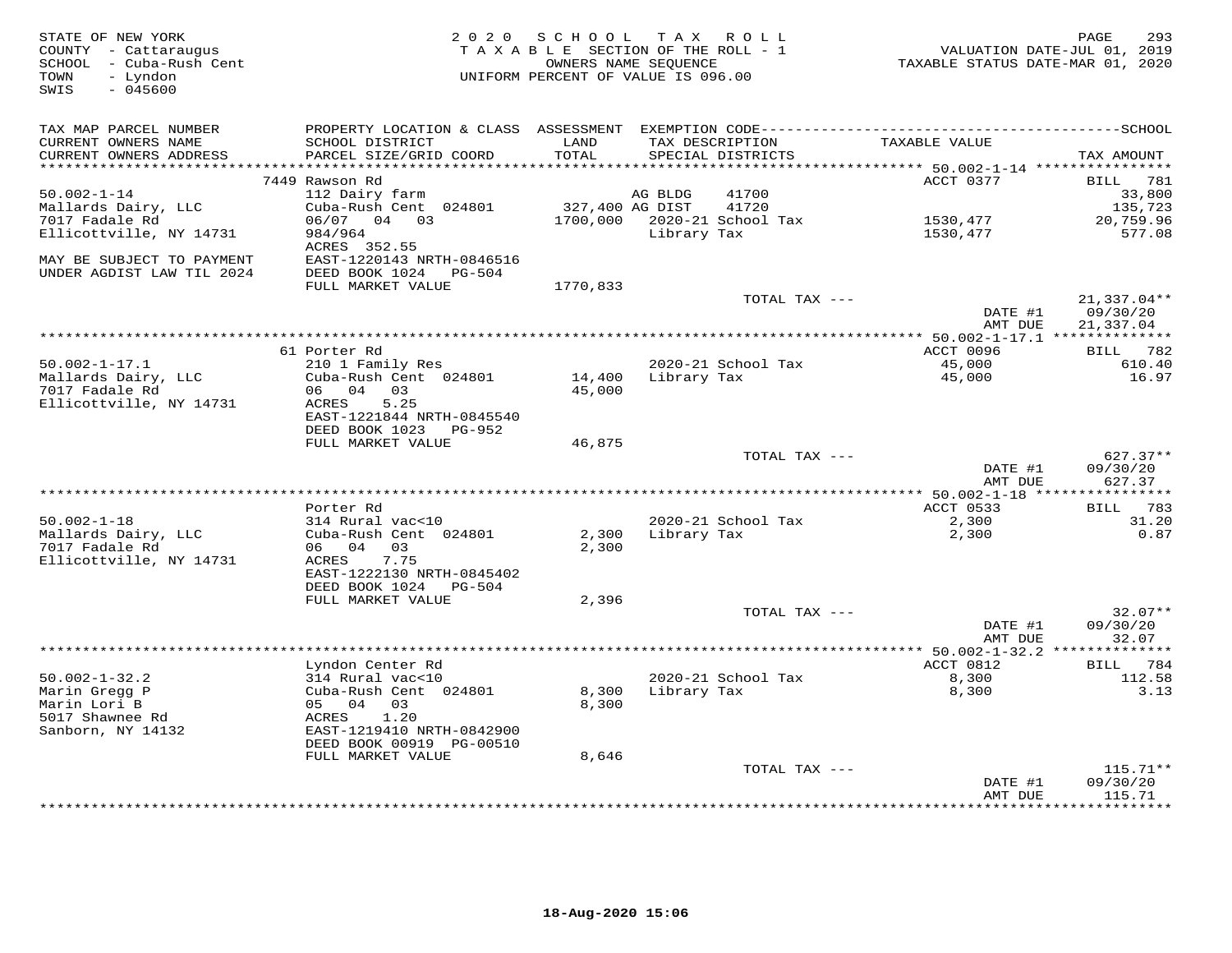| STATE OF NEW YORK<br>COUNTY - Cattaraugus<br>SCHOOL - Cuba-Rush Cent<br>- Lyndon<br>TOWN<br>SWIS<br>$-045600$ |                                                                                    | 2020 SCHOOL TAX | ROLL<br>TAXABLE SECTION OF THE ROLL - 1<br>OWNERS NAME SEQUENCE<br>UNIFORM PERCENT OF VALUE IS 096.00 | VALUATION DATE-JUL 01, 2019<br>TAXABLE STATUS DATE-MAR 01, 2020 | 294<br>PAGE                      |
|---------------------------------------------------------------------------------------------------------------|------------------------------------------------------------------------------------|-----------------|-------------------------------------------------------------------------------------------------------|-----------------------------------------------------------------|----------------------------------|
| TAX MAP PARCEL NUMBER                                                                                         |                                                                                    |                 |                                                                                                       |                                                                 |                                  |
| CURRENT OWNERS NAME<br>CURRENT OWNERS ADDRESS<br>***********************                                      | SCHOOL DISTRICT<br>PARCEL SIZE/GRID COORD<br>*************************             | LAND<br>TOTAL   | TAX DESCRIPTION<br>SPECIAL DISTRICTS                                                                  | TAXABLE VALUE                                                   | TAX AMOUNT                       |
|                                                                                                               | Rawson Rd                                                                          |                 |                                                                                                       | ACCT 0680                                                       | 785<br>BILL                      |
| $59.002 - 1 - 15.2$                                                                                           | 314 Rural vac<10                                                                   |                 | 2020-21 School Tax                                                                                    | 8,500                                                           | 115.30                           |
| Markowski Suzanne<br>10399 Poags Hole Rd<br>Dansville, NY 14437                                               | Cuba-Rush Cent 024801<br>02 04<br>03<br>1.30<br>ACRES<br>EAST-1222041 NRTH-0828977 | 8,500<br>8,500  | Library Tax                                                                                           | 8,500                                                           | 3.21                             |
|                                                                                                               | DEED BOOK 2660 PG-8002                                                             |                 |                                                                                                       |                                                                 |                                  |
|                                                                                                               | FULL MARKET VALUE                                                                  | 8,854           |                                                                                                       |                                                                 |                                  |
|                                                                                                               |                                                                                    |                 | TOTAL TAX ---                                                                                         | DATE #1<br>AMT DUE                                              | $118.51**$<br>09/30/20<br>118.51 |
|                                                                                                               |                                                                                    |                 |                                                                                                       | ******** 59.002-1-15.3 **************                           |                                  |
|                                                                                                               | Rawson Rd                                                                          |                 |                                                                                                       | ACCT 0912                                                       | <b>BILL</b> 786                  |
| $59.002 - 1 - 15.3$                                                                                           | 322 Rural vac>10                                                                   |                 | FOREST/A74 47460                                                                                      |                                                                 | 20,110                           |
| Markowski Suzanne<br>10399 Poags Hole Rd                                                                      | Cuba-Rush Cent 024801<br>02 04 03                                                  | 29,900          | 29,900 2020-21 School Tax<br>Library Tax                                                              | 9,790                                                           | 132.80<br>3.69                   |
| Dansville, NY 14437                                                                                           | ACRES 20.35                                                                        |                 |                                                                                                       | 9,790                                                           |                                  |
|                                                                                                               | EAST-1222302 NRTH-0828775                                                          |                 |                                                                                                       |                                                                 |                                  |
| MAY BE SUBJECT TO PAYMENT                                                                                     | DEED BOOK 2660<br>PG-8002                                                          |                 |                                                                                                       |                                                                 |                                  |
| UNDER RPTL480A UNTIL 2029                                                                                     | FULL MARKET VALUE                                                                  | 31,146          |                                                                                                       |                                                                 |                                  |
|                                                                                                               |                                                                                    |                 | TOTAL TAX ---                                                                                         | DATE #1<br>AMT DUE                                              | $136.49**$<br>09/30/20<br>136.49 |
|                                                                                                               |                                                                                    |                 |                                                                                                       |                                                                 |                                  |
|                                                                                                               | Rawson Rd                                                                          |                 |                                                                                                       |                                                                 | BILL 787                         |
| $41.004 - 1 - 7.5$                                                                                            | 322 Rural vac>10                                                                   |                 | 2020-21 School Tax                                                                                    | 40,200                                                          | 545.29                           |
| Marshacres, LLC                                                                                               | Cuba-Rush Cent 024801                                                              | 40,200          | Library Tax                                                                                           | 40,200                                                          | 15.16                            |
| 7017 Fadale Rd<br>Ellicottville, NY 14731                                                                     | 07 04 03<br>ACRES 40.15                                                            | 40,200          |                                                                                                       |                                                                 |                                  |
|                                                                                                               | EAST-1221611 NRTH-0851955                                                          |                 |                                                                                                       |                                                                 |                                  |
|                                                                                                               | DEED BOOK 25743 PG-9002                                                            |                 |                                                                                                       |                                                                 |                                  |
|                                                                                                               | FULL MARKET VALUE                                                                  | 41,875          |                                                                                                       |                                                                 |                                  |
|                                                                                                               |                                                                                    |                 | TOTAL TAX ---                                                                                         |                                                                 | $560.45**$                       |
|                                                                                                               |                                                                                    |                 |                                                                                                       | DATE #1                                                         | 09/30/20                         |
|                                                                                                               |                                                                                    |                 |                                                                                                       | AMT DUE<br>*********** 41.004-1-9.4 ****************            | 560.45                           |
|                                                                                                               | Rawson Rd                                                                          |                 |                                                                                                       | ACCT 0609                                                       | 788<br>BILL                      |
| $41.004 - 1 - 9.4$                                                                                            | 105 Vac farmland                                                                   |                 | AG DIST<br>41720                                                                                      |                                                                 | 9,162                            |
| Marshacres, LLC                                                                                               | Cuba-Rush Cent 024801                                                              | 34,300          | 2020-21 School Tax                                                                                    | 25,138                                                          | 340.98                           |
| 7017 Fadale Rd                                                                                                | $07 - 04 - 03$                                                                     | 34,300          | Library Tax                                                                                           | 25,138                                                          | 9.48                             |
| Ellicottville, NY 14731                                                                                       | ACRES 28.00                                                                        |                 |                                                                                                       |                                                                 |                                  |
| MAY BE SUBJECT TO PAYMENT                                                                                     | EAST-1221626 NRTH-0849955<br>DEED BOOK 1023<br>PG-987                              |                 |                                                                                                       |                                                                 |                                  |
| UNDER AGDIST LAW TIL 2024                                                                                     | FULL MARKET VALUE                                                                  | 35,729          |                                                                                                       |                                                                 |                                  |
|                                                                                                               |                                                                                    |                 | TOTAL TAX ---                                                                                         |                                                                 | 350.46**                         |
|                                                                                                               |                                                                                    |                 |                                                                                                       | DATE #1<br>AMT DUE                                              | 09/30/20<br>350.46               |
|                                                                                                               |                                                                                    |                 | ***************************                                                                           | **********                                                      | **********                       |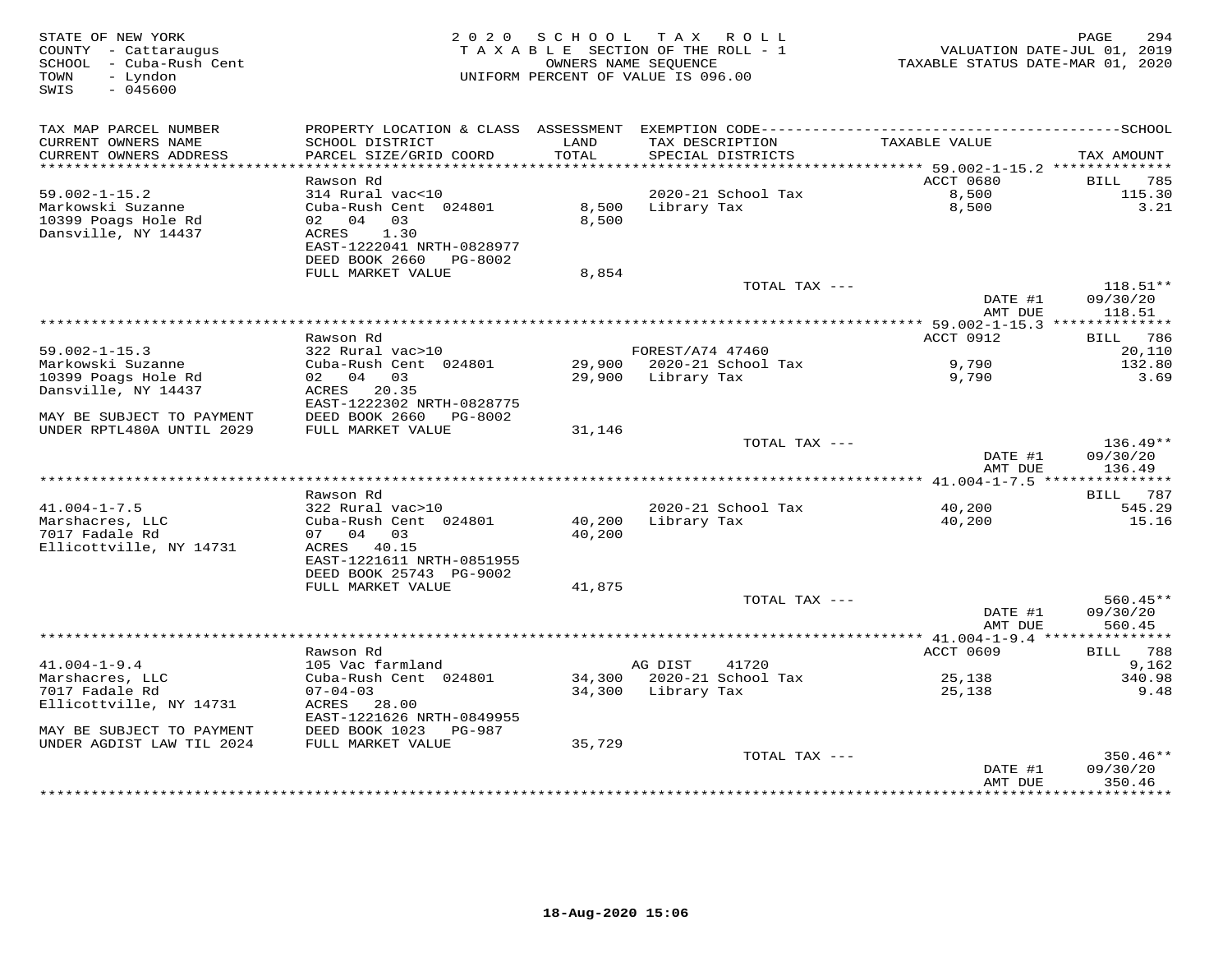| STATE OF NEW YORK<br>COUNTY - Cattaraugus<br>SCHOOL - Cuba-Rush Cent<br>TOWN<br>- Lyndon<br>$-045600$<br>SWIS |                                                                                                                                           |               | 2020 SCHOOL TAX ROLL<br>TAXABLE SECTION OF THE ROLL - 1<br>OWNERS NAME SEQUENCE<br>UNIFORM PERCENT OF VALUE IS 096.00 | TAXABLE STATUS DATE-MAR 01, 2020                | PAGE<br>295<br>VALUATION DATE-JUL 01, 2019 |
|---------------------------------------------------------------------------------------------------------------|-------------------------------------------------------------------------------------------------------------------------------------------|---------------|-----------------------------------------------------------------------------------------------------------------------|-------------------------------------------------|--------------------------------------------|
| TAX MAP PARCEL NUMBER<br>CURRENT OWNERS NAME<br>CURRENT OWNERS ADDRESS                                        | PROPERTY LOCATION & CLASS ASSESSMENT EXEMPTION CODE-----------------------------------SCHOOL<br>SCHOOL DISTRICT<br>PARCEL SIZE/GRID COORD | LAND<br>TOTAL | TAX DESCRIPTION<br>SPECIAL DISTRICTS                                                                                  | TAXABLE VALUE                                   | TAX AMOUNT                                 |
| **********************                                                                                        |                                                                                                                                           | ***********   |                                                                                                                       |                                                 |                                            |
| $41.004 - 1 - 10$                                                                                             | Rawson Rd<br>105 Vac farmland                                                                                                             |               | AG DIST<br>41720                                                                                                      | ACCT 0344                                       | 789<br>BILL<br>32,470                      |
| Marshacres, LLC                                                                                               | Cuba-Rush Cent 024801                                                                                                                     |               | 93,000 2020-21 School Tax                                                                                             | 60,530                                          | 821.05                                     |
| 7017 Fadale Rd                                                                                                | 07 04 03                                                                                                                                  |               | 93,000 Library Tax                                                                                                    | 60,530                                          | 22.82                                      |
| Ellicottville, NY 14731                                                                                       | ACRES<br>91.55<br>EAST-1220340 NRTH-0848992                                                                                               |               |                                                                                                                       |                                                 |                                            |
| MAY BE SUBJECT TO PAYMENT                                                                                     | DEED BOOK 1023 PG-965                                                                                                                     |               |                                                                                                                       |                                                 |                                            |
| UNDER AGDIST LAW TIL 2024                                                                                     | FULL MARKET VALUE                                                                                                                         | 96,875        |                                                                                                                       |                                                 |                                            |
|                                                                                                               |                                                                                                                                           |               | TOTAL TAX ---                                                                                                         | DATE #1<br>AMT DUE                              | 843.87**<br>09/30/20<br>843.87             |
|                                                                                                               |                                                                                                                                           |               | *************************                                                                                             | *** 41.004-1-11 ****************                |                                            |
|                                                                                                               | Rawson Rd                                                                                                                                 |               |                                                                                                                       | ACCT 0137                                       | BILL 790                                   |
| $41.004 - 1 - 11$                                                                                             | 314 Rural vac<10                                                                                                                          |               | 2020-21 School Tax                                                                                                    | 5,200                                           | 70.53                                      |
| Marshacres, LLC                                                                                               | Cuba-Rush Cent 024801                                                                                                                     | 5,200         | Library Tax                                                                                                           | 5,200                                           | 1.96                                       |
| 7017 Fadale Rd                                                                                                | 07<br>$-04$<br>$-03$                                                                                                                      | 5,200         |                                                                                                                       |                                                 |                                            |
| Ellicottville, NY 14731                                                                                       | FRNT 66.00 DPTH 305.00<br>EAST-1222258 NRTH-0848482                                                                                       |               |                                                                                                                       |                                                 |                                            |
|                                                                                                               | DEED BOOK 1023<br>PG-974                                                                                                                  |               |                                                                                                                       |                                                 |                                            |
|                                                                                                               | FULL MARKET VALUE                                                                                                                         | 5,417         |                                                                                                                       |                                                 |                                            |
|                                                                                                               |                                                                                                                                           |               | TOTAL TAX ---                                                                                                         |                                                 | $72.49**$                                  |
|                                                                                                               |                                                                                                                                           |               |                                                                                                                       | DATE #1                                         | 09/30/20                                   |
| *****************************                                                                                 |                                                                                                                                           |               |                                                                                                                       | AMT DUE                                         | 72.49                                      |
|                                                                                                               | Rawson Rd                                                                                                                                 |               |                                                                                                                       | ACCT 0017                                       | 791<br>BILL                                |
| $50.004 - 1 - 26.1$                                                                                           | 105 Vac farmland                                                                                                                          |               | AG DIST<br>41720                                                                                                      |                                                 | 12,346                                     |
| Marshacres, LLC                                                                                               | Cuba-Rush Cent 024801                                                                                                                     | 171,600       | 2020-21 School Tax                                                                                                    | 159,254                                         | 2,160.18                                   |
| 7107 Fidalle Rd                                                                                               | 04 04<br>03                                                                                                                               | 171,600       | Library Tax                                                                                                           | 159,254                                         | 60.05                                      |
| Ellicottville, NY 14731                                                                                       | Lot3<br>$L/p$ 955-996                                                                                                                     |               |                                                                                                                       |                                                 |                                            |
|                                                                                                               | ACRES 218.05                                                                                                                              |               |                                                                                                                       |                                                 |                                            |
| MAY BE SUBJECT TO PAYMENT<br>UNDER AGDIST LAW TIL 2024                                                        | EAST-1219698 NRTH-0837151<br>DEED BOOK 16994 PG-6002                                                                                      |               |                                                                                                                       |                                                 |                                            |
|                                                                                                               | FULL MARKET VALUE                                                                                                                         | 178,750       |                                                                                                                       |                                                 |                                            |
|                                                                                                               |                                                                                                                                           |               | TOTAL TAX ---                                                                                                         |                                                 | $2,220.23**$                               |
|                                                                                                               |                                                                                                                                           |               |                                                                                                                       | DATE #1                                         | 09/30/20                                   |
|                                                                                                               |                                                                                                                                           |               |                                                                                                                       | AMT DUE                                         | 2,220.23                                   |
|                                                                                                               |                                                                                                                                           |               |                                                                                                                       | ***** 50.004-1-26.2 **************<br>ACCT 0599 | BILL 792                                   |
| $50.004 - 1 - 26.2$                                                                                           | 6785 Rawson Rd<br>210 1 Family Res                                                                                                        |               | 2020-21 School Tax                                                                                                    | 55,000                                          | 746.04                                     |
| Marshacres, LLC                                                                                               | Cuba-Rush Cent 024801                                                                                                                     | 16,300        | Library Tax                                                                                                           | 55,000                                          | 20.74                                      |
| 7017 Fadale Rd                                                                                                | 03/04<br>04 03                                                                                                                            | 55,000        |                                                                                                                       |                                                 |                                            |
| Ellicottville, NY 14731                                                                                       | ACRES<br>6.80 BANK<br>012                                                                                                                 |               |                                                                                                                       |                                                 |                                            |
|                                                                                                               | EAST-1219613 NRTH-0835614                                                                                                                 |               |                                                                                                                       |                                                 |                                            |
|                                                                                                               | DEED BOOK 1023 PG-961                                                                                                                     |               |                                                                                                                       |                                                 |                                            |
|                                                                                                               | FULL MARKET VALUE                                                                                                                         | 57,292        | TOTAL TAX ---                                                                                                         |                                                 | $766.78**$                                 |
|                                                                                                               |                                                                                                                                           |               |                                                                                                                       | DATE #1                                         | 09/30/20                                   |
|                                                                                                               |                                                                                                                                           |               |                                                                                                                       | AMT DUE                                         | 766.78                                     |
|                                                                                                               |                                                                                                                                           |               | *********************************                                                                                     |                                                 | *********                                  |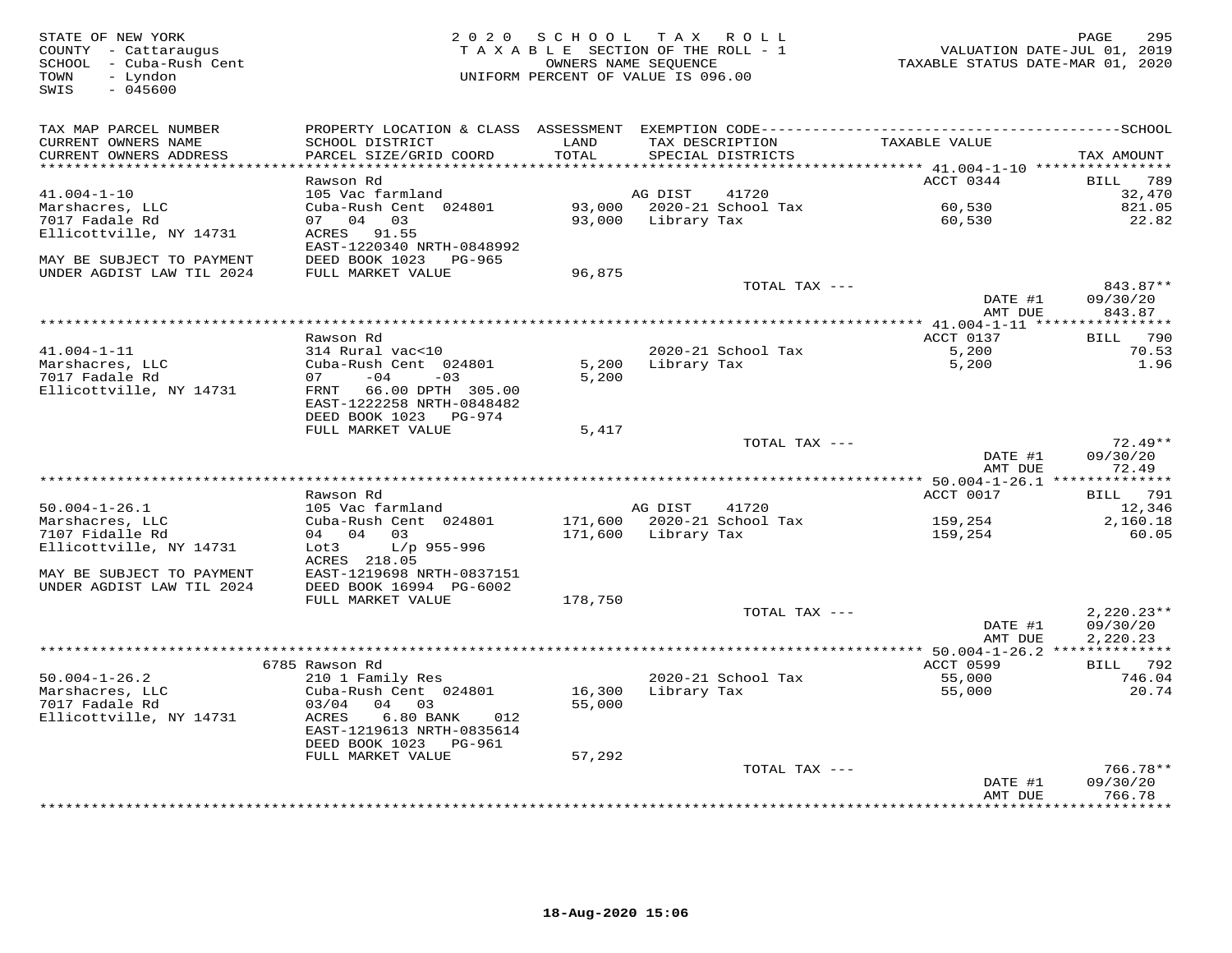| STATE OF NEW YORK<br>COUNTY - Cattaraugus<br>SCHOOL - Cuba-Rush Cent<br>- Lyndon<br>TOWN<br>SWIS<br>$-045600$ | T A X<br>2020 SCHOOL<br>R O L L<br>TAXABLE SECTION OF THE ROLL - 1<br>OWNERS NAME SEQUENCE<br>UNIFORM PERCENT OF VALUE IS 096.00 |                  |                                      | VALUATION DATE-JUL 01, 2019<br>TAXABLE STATUS DATE-MAR 01, 2020 | 296<br>PAGE                      |
|---------------------------------------------------------------------------------------------------------------|----------------------------------------------------------------------------------------------------------------------------------|------------------|--------------------------------------|-----------------------------------------------------------------|----------------------------------|
| TAX MAP PARCEL NUMBER<br>CURRENT OWNERS NAME<br>CURRENT OWNERS ADDRESS                                        | SCHOOL DISTRICT<br>PARCEL SIZE/GRID COORD                                                                                        | LAND<br>TOTAL    | TAX DESCRIPTION<br>SPECIAL DISTRICTS | TAXABLE VALUE                                                   | TAX AMOUNT                       |
|                                                                                                               |                                                                                                                                  |                  |                                      |                                                                 |                                  |
| $50.004 - 1 - 32.2$                                                                                           | Rawson Rd<br>105 Vac farmland                                                                                                    |                  | 41720<br>AG DIST                     | ACCT 0765                                                       | 793<br><b>BILL</b><br>64,671     |
| Marshacres, LLC                                                                                               | Cuba-Rush Cent 024801                                                                                                            |                  | 178,800 2020-21 School Tax           | 114,129                                                         | 1,548.09                         |
| 7017 Fadel Rd                                                                                                 | 03 04<br>03                                                                                                                      | 178,800          | Library Tax                          | 114,129                                                         | 43.03                            |
| Ellicottville, NY 14731                                                                                       | ACRES 169.25<br>EAST-1220103 NRTH-0834261                                                                                        |                  |                                      |                                                                 |                                  |
| MAY BE SUBJECT TO PAYMENT<br>UNDER AGDIST LAW TIL 2024                                                        | DEED BOOK 3712<br>PG-2001<br>FULL MARKET VALUE                                                                                   | 186,250          |                                      |                                                                 |                                  |
|                                                                                                               |                                                                                                                                  |                  | TOTAL TAX ---                        |                                                                 | 1,591.12**                       |
|                                                                                                               |                                                                                                                                  |                  |                                      | DATE #1<br>AMT DUE                                              | 09/30/20<br>1,591.12             |
|                                                                                                               |                                                                                                                                  |                  |                                      |                                                                 |                                  |
| $50.004 - 1 - 54$                                                                                             | Lyndon Center Rd<br>322 Rural vac>10                                                                                             |                  | 2020-21 School Tax                   | ACCT 0907<br>32,000                                             | BILL<br>794<br>434.06            |
| Marshacres, LLC                                                                                               | Cuba-Rush Cent 024801                                                                                                            | 32,000           | Library Tax                          | 32,000                                                          | 12.07                            |
| 7107 Fidalle Rd<br>Ellicottville, NY 14731                                                                    | ACRES<br>32.00<br>EAST-1220553 NRTH-0838505                                                                                      | 32,000           |                                      |                                                                 |                                  |
|                                                                                                               | DEED BOOK 16994 PG-6002                                                                                                          |                  |                                      |                                                                 |                                  |
|                                                                                                               | FULL MARKET VALUE                                                                                                                | 33,333           | TOTAL TAX ---                        |                                                                 | $446.13**$                       |
|                                                                                                               |                                                                                                                                  |                  |                                      | DATE #1<br>AMT DUE                                              | 09/30/20<br>446.13               |
|                                                                                                               |                                                                                                                                  |                  |                                      | *********** 50.002-1-9 ******                                   | ***********                      |
|                                                                                                               | 316 Porter Rd                                                                                                                    |                  |                                      | ACCT 0238                                                       | 795<br><b>BILL</b>               |
| $50.002 - 1 - 9$<br>Matheis Dennis<br>Matheis Steven<br>3160 Tonawanda Creek Rd                               | 260 Seasonal res<br>Cuba-Rush Cent 024801<br>$-04$<br>14<br>$-03$<br>ACRES 47.69                                                 | 57,200<br>70,000 | 2020-21 School Tax<br>Library Tax    | 70,000<br>70,000                                                | 949.51<br>26.39                  |
| Amherst, NY 14228                                                                                             | EAST-1217828 NRTH-0846777<br>DEED BOOK 20190 PG-2662                                                                             |                  |                                      |                                                                 |                                  |
|                                                                                                               | FULL MARKET VALUE                                                                                                                | 72,917           |                                      |                                                                 |                                  |
|                                                                                                               |                                                                                                                                  |                  | TOTAL TAX ---                        | DATE #1<br>AMT DUE                                              | $975.90**$<br>09/30/20<br>975.90 |
|                                                                                                               |                                                                                                                                  |                  |                                      |                                                                 |                                  |
|                                                                                                               | Rawson Rd                                                                                                                        |                  |                                      | ACCT 0903                                                       | 796<br>BILL                      |
| $41.004 - 1 - 7.4$                                                                                            | 322 Rural vac>10                                                                                                                 |                  | 2020-21 School Tax                   | 25,500                                                          | 345.89                           |
| McGill Lisa<br>1724 SE Ripplewood Ave<br>Hillsboro, OR 97123                                                  | Cuba-Rush Cent 024801<br>Enter from Palmer Rd.<br>40.00<br>ACRES<br>EAST-1218879 NRTH-0851985<br>DEED BOOK 20110 PG-4002         | 25,500<br>25,500 | Library Tax                          | 25,500                                                          | 9.62                             |
|                                                                                                               | FULL MARKET VALUE                                                                                                                | 26,563           |                                      |                                                                 |                                  |
|                                                                                                               |                                                                                                                                  |                  | TOTAL TAX ---                        | DATE #1<br>AMT DUE                                              | 355.51**<br>09/30/20<br>355.51   |
|                                                                                                               |                                                                                                                                  |                  |                                      |                                                                 |                                  |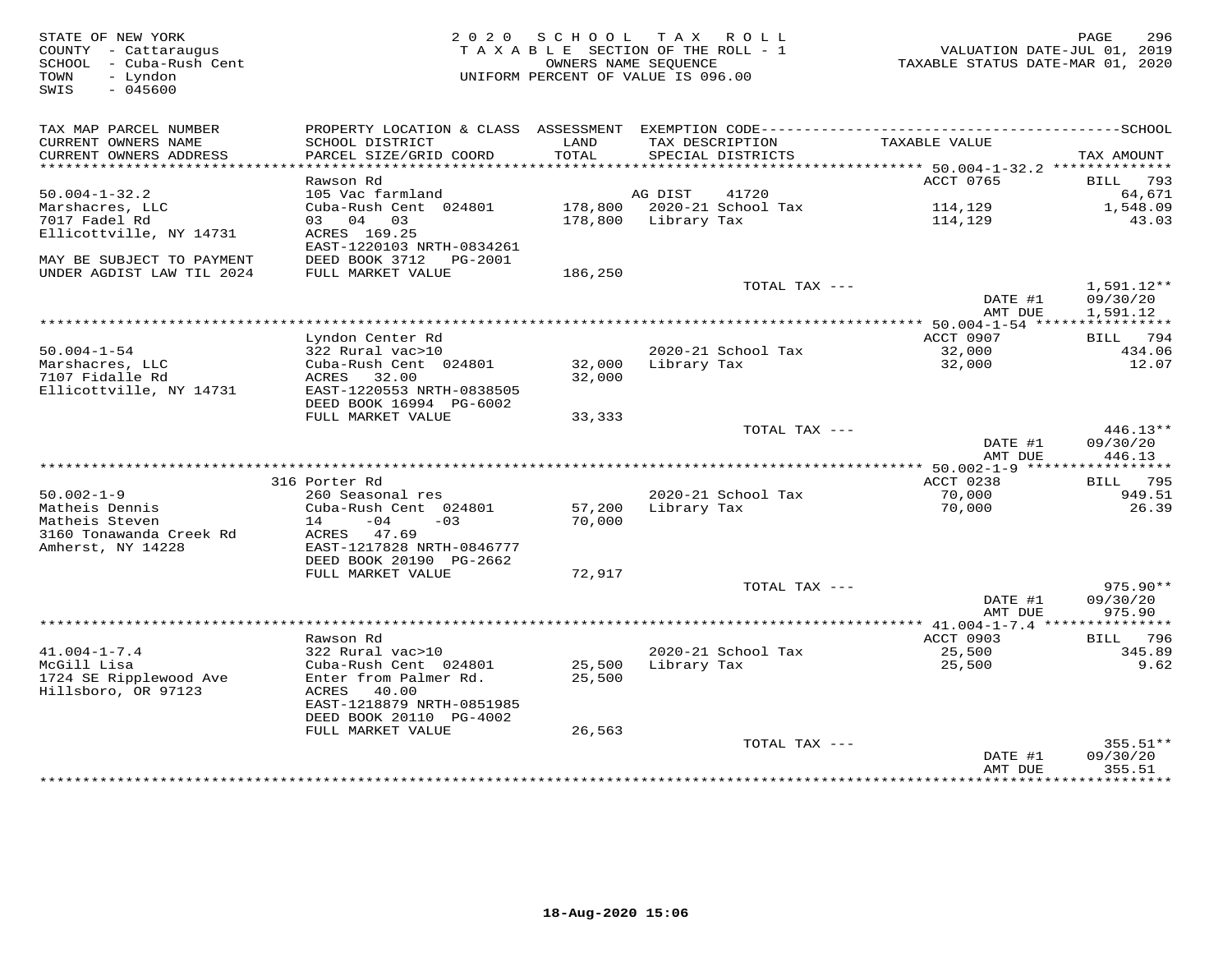| STATE OF NEW YORK<br>COUNTY - Cattaraugus<br>SCHOOL - Cuba-Rush Cent<br>TOWN<br>- Lyndon<br>$-045600$<br>SWIS | 2020 SCHOOL<br>TAX ROLL<br>TAXABLE SECTION OF THE ROLL - 1<br>OWNERS NAME SEQUENCE<br>UNIFORM PERCENT OF VALUE IS 096.00  |                  |                                      | PAGE<br>297<br>VALUATION DATE-JUL 01, 2019<br>TAXABLE STATUS DATE-MAR 01, 2020 |                                      |
|---------------------------------------------------------------------------------------------------------------|---------------------------------------------------------------------------------------------------------------------------|------------------|--------------------------------------|--------------------------------------------------------------------------------|--------------------------------------|
| TAX MAP PARCEL NUMBER                                                                                         |                                                                                                                           |                  |                                      |                                                                                |                                      |
| CURRENT OWNERS NAME<br>CURRENT OWNERS ADDRESS                                                                 | SCHOOL DISTRICT<br>PARCEL SIZE/GRID COORD                                                                                 | LAND<br>TOTAL    | TAX DESCRIPTION<br>SPECIAL DISTRICTS | TAXABLE VALUE                                                                  | TAX AMOUNT                           |
| ***********************                                                                                       |                                                                                                                           |                  |                                      |                                                                                |                                      |
|                                                                                                               | 280 Palmer Rd                                                                                                             |                  |                                      | ACCT 0278                                                                      | 797<br>BILL                          |
| $41.004 - 1 - 8.1$                                                                                            | 260 Seasonal res                                                                                                          |                  | 2020-21 School Tax                   | 50,000                                                                         | 678.22                               |
| McGill Lisa M<br>1724 SE Ripplewood Ave<br>Hillsboro, OR 97123                                                | Cuba-Rush Cent 024801<br>07 04 03<br>$L/p$ 946-901<br>ACRES 35.60<br>EAST-1219470 NRTH-0850762<br>DEED BOOK 26376 PG-5001 | 45,100<br>50,000 | Library Tax                          | 50,000                                                                         | 18.85                                |
|                                                                                                               | FULL MARKET VALUE                                                                                                         | 52,083           |                                      |                                                                                |                                      |
|                                                                                                               |                                                                                                                           |                  | TOTAL TAX ---                        | DATE #1<br>AMT DUE                                                             | 697.07**<br>09/30/20<br>697.07       |
|                                                                                                               |                                                                                                                           |                  |                                      |                                                                                | ***********                          |
|                                                                                                               | Ingalls Rd                                                                                                                |                  |                                      | ACCT 0252                                                                      | BILL 798                             |
| $59.002 - 1 - 24$                                                                                             | 322 Rural vac>10                                                                                                          |                  | 2020-21 School Tax                   | 52,300                                                                         | 709.42                               |
| Miller Kenneth E                                                                                              | Cuba-Rush Cent 024801                                                                                                     | 52,300           | Library Tax                          | 52,300                                                                         | 19.72                                |
| Miller Sallie J<br>90 Abbotts Rd                                                                              | 01 04 03<br>ACRES 49.84                                                                                                   | 52,300           |                                      |                                                                                |                                      |
| Cuba, NY 14727                                                                                                | EAST-1221529 NRTH-0824495<br>DEED BOOK 10142 PG-7001                                                                      |                  |                                      |                                                                                |                                      |
|                                                                                                               | FULL MARKET VALUE                                                                                                         | 54,479           |                                      |                                                                                |                                      |
|                                                                                                               |                                                                                                                           |                  | TOTAL TAX ---                        |                                                                                | 729.14**                             |
|                                                                                                               |                                                                                                                           |                  |                                      | DATE #1<br>AMT DUE                                                             | 09/30/20<br>729.14                   |
|                                                                                                               |                                                                                                                           |                  |                                      |                                                                                |                                      |
| $59.002 - 1 - 29.3$                                                                                           | 394 Abbott Rd<br>240 Rural res                                                                                            |                  | BAS STAR<br>41854                    | ACCT 0910                                                                      | BILL 799<br>30,000                   |
| Murphy Jamie                                                                                                  | Cuba-Rush Cent 024801                                                                                                     |                  | 32,500 2020-21 School Tax            | 125,000                                                                        | 1,695.55                             |
| 394 Abbotts Rd<br>Cuba, NY 14727                                                                              | 01 04 03<br>ACRES 22.95<br>EAST-1217566 NRTH-0824228<br>DEED BOOK 13078 PG-3001                                           |                  | 125,000 Library Tax                  | 125,000                                                                        | 47.13                                |
|                                                                                                               | FULL MARKET VALUE                                                                                                         | 130,208          |                                      |                                                                                |                                      |
|                                                                                                               |                                                                                                                           |                  | TOTAL TAX ---                        | DATE #1<br>AMT DUE                                                             | $1,336.68**$<br>09/30/20<br>1,336.68 |
|                                                                                                               |                                                                                                                           |                  |                                      |                                                                                |                                      |
|                                                                                                               | 64 Palmer Rd                                                                                                              |                  |                                      | ACCT 0694                                                                      | BILL 800                             |
| $41.004 - 1 - 8.5$                                                                                            | 240 Rural res                                                                                                             |                  | ENH STAR 41834                       |                                                                                | 69,800                               |
| Murphy Linda L                                                                                                | Cuba-Rush Cent 024801                                                                                                     | 32,700           | 2020-21 School Tax                   | 70,000                                                                         | 949.51                               |
| 64 Palmer Rd<br>Cuba, NY 14727                                                                                | 07 04 03<br>ACRES 23.20 BANK<br>080<br>EAST-1221526 NRTH-0850749                                                          |                  | 70,000 Library Tax                   | 70,000                                                                         | 26.39                                |
|                                                                                                               | DEED BOOK 00975 PG-01045<br>FULL MARKET VALUE                                                                             | 72,917           |                                      |                                                                                |                                      |
|                                                                                                               |                                                                                                                           |                  | TOTAL TAX ---                        |                                                                                | $44.90**$                            |
|                                                                                                               |                                                                                                                           |                  |                                      | DATE #1<br>AMT DUE                                                             | 09/30/20<br>44.90                    |
|                                                                                                               |                                                                                                                           |                  |                                      |                                                                                |                                      |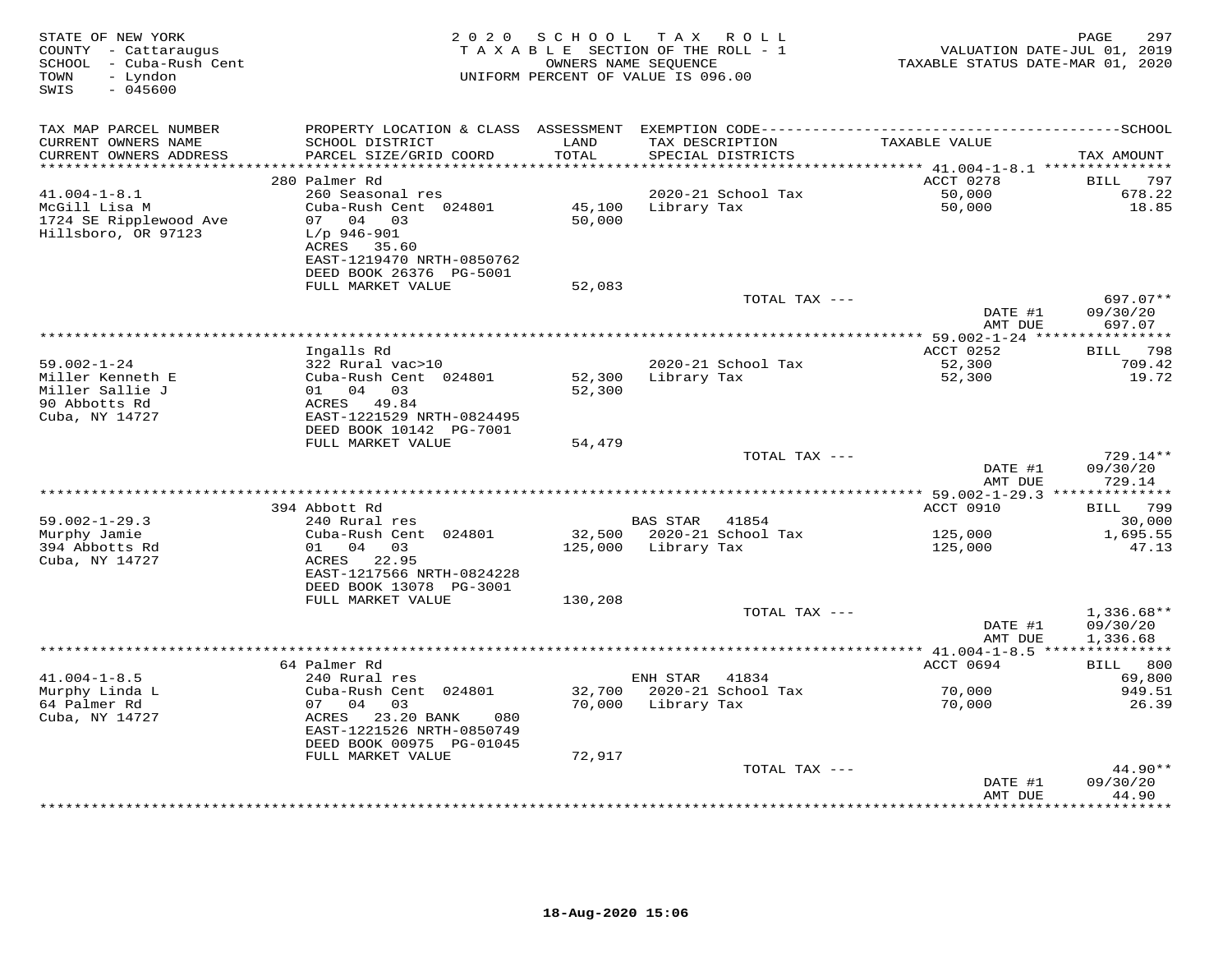| STATE OF NEW YORK<br>COUNTY - Cattaraugus<br>SCHOOL - Cuba-Rush Cent<br>TOWN<br>- Lyndon<br>SWIS<br>$-045600$ | 2 0 2 0                                              | SCHOOL        | T A X<br>ROLL ROLL<br>TAXABLE SECTION OF THE ROLL - 1<br>OWNERS NAME SEQUENCE<br>UNIFORM PERCENT OF VALUE IS 096.00 | TAXABLE STATUS DATE-MAR 01, 2020 | 298<br>PAGE<br>VALUATION DATE-JUL 01, 2019 |
|---------------------------------------------------------------------------------------------------------------|------------------------------------------------------|---------------|---------------------------------------------------------------------------------------------------------------------|----------------------------------|--------------------------------------------|
| TAX MAP PARCEL NUMBER                                                                                         | PROPERTY LOCATION & CLASS ASSESSMENT                 |               |                                                                                                                     |                                  |                                            |
| CURRENT OWNERS NAME<br>CURRENT OWNERS ADDRESS<br>***********************                                      | SCHOOL DISTRICT<br>PARCEL SIZE/GRID COORD            | LAND<br>TOTAL | TAX DESCRIPTION<br>SPECIAL DISTRICTS                                                                                | TAXABLE VALUE                    | TAX AMOUNT                                 |
|                                                                                                               | 6024 Ingalls Rd                                      |               |                                                                                                                     | ACCT 0973                        | 801<br><b>BILL</b>                         |
| $59.002 - 1 - 25.2$                                                                                           | 322 Rural vac>10                                     |               | 2020-21 School Tax                                                                                                  | 35,500                           | 481.54                                     |
| Neilson Lorraine K                                                                                            | Cuba-Rush Cent 024801                                | 35,500        | Library Tax                                                                                                         | 35,500                           | 13.39                                      |
| 336 Skylake Drive                                                                                             | 01 04 03                                             | 35,500        |                                                                                                                     |                                  |                                            |
| Hendersonville, NC 28739                                                                                      | 50% complete 2013                                    |               |                                                                                                                     |                                  |                                            |
|                                                                                                               | ACRES 25.95                                          |               |                                                                                                                     |                                  |                                            |
|                                                                                                               | EAST-1219157 NRTH-0824492                            |               |                                                                                                                     |                                  |                                            |
|                                                                                                               | DEED BOOK 19270 PG-8001<br>FULL MARKET VALUE         | 36,979        |                                                                                                                     |                                  |                                            |
|                                                                                                               |                                                      |               | TOTAL TAX ---                                                                                                       |                                  | 494.93**                                   |
|                                                                                                               |                                                      |               |                                                                                                                     | DATE #1                          | 09/30/20                                   |
|                                                                                                               |                                                      |               |                                                                                                                     | AMT DUE                          | 494.93                                     |
|                                                                                                               |                                                      |               |                                                                                                                     |                                  |                                            |
|                                                                                                               | 6560 Rawson Rd                                       |               |                                                                                                                     | ACCT 0942                        | 802<br>BILL                                |
| $50.004 - 1 - 38.2$<br>Nutt Zachary                                                                           | 210 1 Family Res<br>Cuba-Rush Cent 024801            | 10,800        | 2020-21 School Tax<br>Library Tax                                                                                   | 75,000<br>75,000                 | 1,017.33<br>28.28                          |
| Nutt Sally                                                                                                    | 03 04 03                                             | 75,000        |                                                                                                                     |                                  |                                            |
| 6560 Rawson Rd                                                                                                | 2.85<br>ACRES                                        |               |                                                                                                                     |                                  |                                            |
| Cuba, NY 14727                                                                                                | EAST-1222174 NRTH-0832758                            |               |                                                                                                                     |                                  |                                            |
|                                                                                                               | DEED BOOK 24798 PG-5001                              |               |                                                                                                                     |                                  |                                            |
|                                                                                                               | FULL MARKET VALUE                                    | 78,125        |                                                                                                                     |                                  |                                            |
|                                                                                                               |                                                      |               | TOTAL TAX ---                                                                                                       |                                  | $1,045.61**$                               |
|                                                                                                               |                                                      |               |                                                                                                                     | DATE #1<br>AMT DUE               | 09/30/20<br>1,045.61                       |
|                                                                                                               |                                                      |               |                                                                                                                     |                                  | ***************                            |
|                                                                                                               | Rawson Rd                                            |               |                                                                                                                     | ACCT 0328                        | BILL 803                                   |
| $41.004 - 1 - 5.1$                                                                                            | 314 Rural vac<10                                     |               | 2020-21 School Tax                                                                                                  | 5,100                            | 69.18                                      |
| O'Shea Holdings, LLC                                                                                          | Cuba-Rush Cent 024801                                | 5,100         | Library Tax                                                                                                         | 5,100                            | 1.92                                       |
| 1207 W State St                                                                                               | 08 04<br>03                                          | 5,100         |                                                                                                                     |                                  |                                            |
| Olean, NY 14760                                                                                               | FRNT 470.00 DPTH 170.00<br>EAST-1222422 NRTH-0855241 |               |                                                                                                                     |                                  |                                            |
|                                                                                                               | DEED BOOK 24915 PG-9002                              |               |                                                                                                                     |                                  |                                            |
|                                                                                                               | FULL MARKET VALUE                                    | 5,313         |                                                                                                                     |                                  |                                            |
|                                                                                                               |                                                      |               | TOTAL TAX ---                                                                                                       |                                  | $71.10**$                                  |
|                                                                                                               |                                                      |               |                                                                                                                     | DATE #1                          | 09/30/20                                   |
|                                                                                                               |                                                      |               |                                                                                                                     | AMT DUE                          | 71.10                                      |
|                                                                                                               | 257 Lyndon Center Rd                                 |               |                                                                                                                     | ACCT 0275                        | 804<br><b>BILL</b>                         |
| $50.002 - 1 - 32.1$                                                                                           | 240 Rural res                                        |               | ENH STAR<br>41834                                                                                                   |                                  | 69,800                                     |
| Oswald Betty Jane                                                                                             | Cuba-Rush Cent 024801                                | 137,900       | 2020-21 School Tax                                                                                                  | 145,000                          | 1,966.83                                   |
| Oswald Wayne S                                                                                                | 04/05/13<br>04<br>03                                 | 145,000       | Library Tax                                                                                                         | 145,000                          | 54.67                                      |
| 257 Lyndon Center Rd                                                                                          | ACRES 128.35                                         |               |                                                                                                                     |                                  |                                            |
| Cuba, NY 14727                                                                                                | EAST-1218735 NRTH-0840932                            |               |                                                                                                                     |                                  |                                            |
|                                                                                                               | DEED BOOK 2019<br>PG-11082                           |               |                                                                                                                     |                                  |                                            |
|                                                                                                               | FULL MARKET VALUE                                    | 151,042       | TOTAL TAX ---                                                                                                       |                                  | $1,090.50**$                               |
|                                                                                                               |                                                      |               |                                                                                                                     | DATE #1                          | 09/30/20                                   |
|                                                                                                               |                                                      |               |                                                                                                                     | AMT DUE                          | 1,090.50                                   |
|                                                                                                               |                                                      |               |                                                                                                                     |                                  |                                            |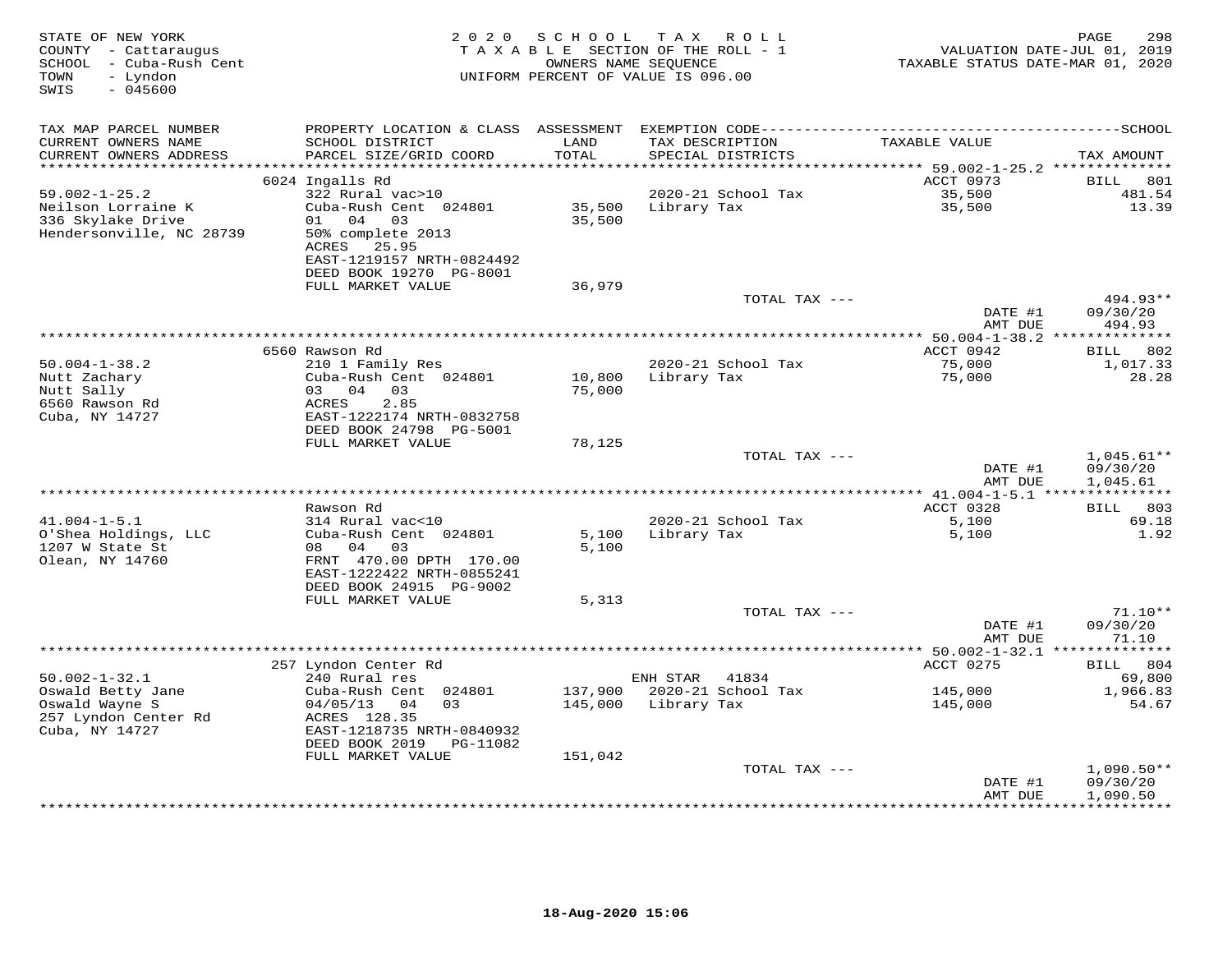| COUNTY - Cattaraugus<br>SCHOOL<br>- Cuba-Rush Cent<br>- Lyndon<br>TOWN<br>$-045600$<br>SWIS | TAXABLE SECTION OF THE ROLL - 1<br>UNIFORM PERCENT OF VALUE IS 096.00                                                                               | VALUATION DATE-JUL 01, 2019<br>TAXABLE STATUS DATE-MAR 01, 2020 | PAGE<br>299                                                                                  |                                              |                                    |
|---------------------------------------------------------------------------------------------|-----------------------------------------------------------------------------------------------------------------------------------------------------|-----------------------------------------------------------------|----------------------------------------------------------------------------------------------|----------------------------------------------|------------------------------------|
| TAX MAP PARCEL NUMBER                                                                       |                                                                                                                                                     |                                                                 | PROPERTY LOCATION & CLASS ASSESSMENT EXEMPTION CODE-----------------------------------SCHOOL |                                              |                                    |
| CURRENT OWNERS NAME<br>CURRENT OWNERS ADDRESS                                               | SCHOOL DISTRICT<br>PARCEL SIZE/GRID COORD                                                                                                           | LAND<br>TOTAL                                                   | TAX DESCRIPTION<br>SPECIAL DISTRICTS                                                         | TAXABLE VALUE                                | TAX AMOUNT                         |
| *************************                                                                   |                                                                                                                                                     |                                                                 |                                                                                              |                                              |                                    |
| $50.004 - 1 - 35.2$                                                                         | 6602 Rawson Rd<br>210 1 Family Res                                                                                                                  |                                                                 | 2020-21 School Tax                                                                           | 124,000                                      | BILL<br>805<br>1,681.98            |
| Power Steven S<br>Power Chery L<br>6602 Rawson Road<br>Cuba, NY 14727                       | Cuba-Rush Cent 024801<br>03 04 03<br>Ff 525.00<br>Lot23<br>$L/p$ 919-1086<br>ACRES<br>5.10                                                          | 14,200<br>124,000                                               | Library Tax                                                                                  | 124,000                                      | 46.76                              |
|                                                                                             | EAST-1222213 NRTH-0833645<br>DEED BOOK 22160 PG-8002                                                                                                |                                                                 |                                                                                              |                                              |                                    |
|                                                                                             | FULL MARKET VALUE                                                                                                                                   | 129,167                                                         |                                                                                              |                                              |                                    |
|                                                                                             |                                                                                                                                                     |                                                                 | TOTAL TAX ---                                                                                | DATE #1<br>AMT DUE                           | 1,728.74**<br>09/30/20<br>1,728.74 |
|                                                                                             |                                                                                                                                                     |                                                                 |                                                                                              | ************** 50.004-1-29 ***************** |                                    |
|                                                                                             | 6694 Rawson Rd                                                                                                                                      |                                                                 |                                                                                              | ACCT 0579                                    | BILL<br>806                        |
| $50.004 - 1 - 29$<br>Provino Nick Jordan<br>258 Norwalk Ave<br>Buffalo, NY 14216            | 312 Vac w/imprv<br>Cuba-Rush Cent 024801<br>03 04<br>03<br>Lot 17<br><b>ACRES</b><br>5.81<br>EAST-1222104 NRTH-0835177<br>DEED BOOK 00953 PG-00759  | 15,200<br>15,200                                                | 2020-21 School Tax<br>Library Tax                                                            | 15,200<br>15,200                             | 206.18<br>5.73                     |
|                                                                                             | FULL MARKET VALUE                                                                                                                                   | 15,833                                                          |                                                                                              |                                              |                                    |
|                                                                                             |                                                                                                                                                     |                                                                 | TOTAL TAX ---                                                                                | DATE #1<br>AMT DUE                           | 211.91**<br>09/30/20<br>211.91     |
|                                                                                             |                                                                                                                                                     |                                                                 |                                                                                              |                                              |                                    |
|                                                                                             | Rawson Rd                                                                                                                                           |                                                                 |                                                                                              | ACCT 0580                                    | 807<br>BILL                        |
| $50.004 - 1 - 30$<br>Provino Nick Jordan<br>258 Norwalk Ave<br>Buffalo, NY 14216            | 314 Rural vac<10<br>Cuba-Rush Cent 024801<br>03 04<br>03<br>Lot 18<br><b>ACRES</b><br>3.75<br>EAST-1222148 NRTH-0834871<br>DEED BOOK 00953 PG-00759 | 12,100<br>12,100                                                | 2020-21 School Tax<br>Library Tax                                                            | 12,100<br>12,100                             | 164.13<br>4.56                     |
|                                                                                             | FULL MARKET VALUE                                                                                                                                   | 12,604                                                          |                                                                                              |                                              |                                    |
|                                                                                             |                                                                                                                                                     |                                                                 | TOTAL TAX ---                                                                                | DATE #1<br>AMT DUE                           | $168.69**$<br>09/30/20<br>168.69   |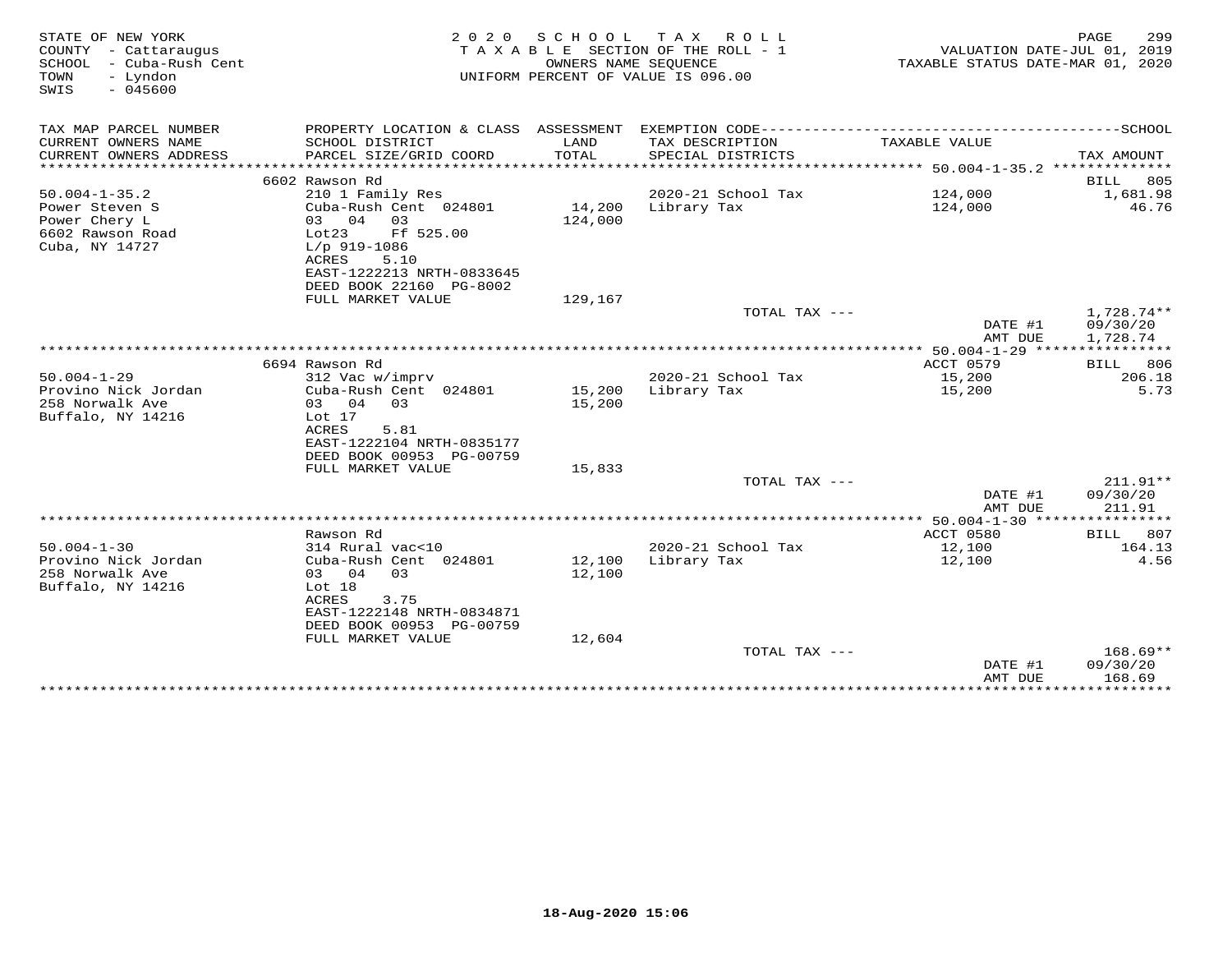| STATE OF NEW YORK<br>COUNTY - Cattaraugus<br>SCHOOL - Cuba-Rush Cent<br>TOWN<br>- Lyndon<br>SWIS<br>$-045600$ | 2 0 2 0                                              | SCHOOL<br>TAXABLE SECTION OF THE ROLL - 1<br>UNIFORM PERCENT OF VALUE IS 096.00 | T A X<br>OWNERS NAME SEQUENCE     | R O L L                              | TAXABLE STATUS DATE-MAR 01, 2020 | 300<br>PAGE<br>VALUATION DATE-JUL 01, 2019 |
|---------------------------------------------------------------------------------------------------------------|------------------------------------------------------|---------------------------------------------------------------------------------|-----------------------------------|--------------------------------------|----------------------------------|--------------------------------------------|
| TAX MAP PARCEL NUMBER                                                                                         |                                                      |                                                                                 |                                   |                                      |                                  |                                            |
| CURRENT OWNERS NAME<br>CURRENT OWNERS ADDRESS                                                                 | SCHOOL DISTRICT<br>PARCEL SIZE/GRID COORD            | LAND<br>TOTAL                                                                   |                                   | TAX DESCRIPTION<br>SPECIAL DISTRICTS | TAXABLE VALUE                    | TAX AMOUNT                                 |
| ***********************                                                                                       |                                                      |                                                                                 |                                   |                                      | ACCT 0054                        | 808                                        |
| $50.002 - 1 - 34$                                                                                             | 256 Lyndon Center Rd<br>240 Rural res                |                                                                                 |                                   | 2020-21 School Tax                   | 106,000                          | BILL<br>1,437.82                           |
| Quinn Kenneth B                                                                                               | Cuba-Rush Cent 024801                                | 36,200                                                                          | Library Tax                       |                                      | 106,000                          | 39.97                                      |
| Quinn Christine A                                                                                             | 13 04 03                                             | 106,000                                                                         |                                   |                                      |                                  |                                            |
| 256 Lyndon Center Road                                                                                        | inc.33                                               |                                                                                 |                                   |                                      |                                  |                                            |
| Cuba, NY 14727                                                                                                | ACRES 26.65 BANK<br>017                              |                                                                                 |                                   |                                      |                                  |                                            |
|                                                                                                               | EAST-1218097 NRTH-0842702                            |                                                                                 |                                   |                                      |                                  |                                            |
|                                                                                                               | DEED BOOK 25250 PG-2002<br>FULL MARKET VALUE         |                                                                                 |                                   |                                      |                                  |                                            |
|                                                                                                               |                                                      | 110,417                                                                         |                                   | TOTAL TAX ---                        |                                  | $1,477.79**$                               |
|                                                                                                               |                                                      |                                                                                 |                                   |                                      | DATE #1                          | 09/30/20                                   |
|                                                                                                               |                                                      |                                                                                 |                                   |                                      | AMT DUE                          | 1,477.79                                   |
|                                                                                                               |                                                      |                                                                                 |                                   |                                      |                                  |                                            |
|                                                                                                               | 99 Lyndon Center Rd                                  |                                                                                 |                                   |                                      | ACCT 0448                        | <b>BILL</b><br>809                         |
| $50.002 - 1 - 31$                                                                                             | 240 Rural res                                        |                                                                                 | AG DIST                           | 41720                                |                                  | 41,478                                     |
| Radomski Thomas A<br>99 Lyndon Rd                                                                             | Cuba-Rush Cent 024801<br>05 04<br>03                 |                                                                                 | 93,700 AGED S<br>170,000 ENH STAR | 41804<br>41834                       |                                  | 12,852<br>69,800                           |
| Cuba, NY 14727                                                                                                | ACRES 84.20                                          |                                                                                 |                                   | 2020-21 School Tax                   | 115,670                          | 1,568.99                                   |
|                                                                                                               | EAST-1220215 NRTH-0841327                            |                                                                                 | Library Tax                       |                                      | 115,670                          | 43.61                                      |
| MAY BE SUBJECT TO PAYMENT                                                                                     | DEED BOOK 815<br>PG-00105                            |                                                                                 |                                   |                                      |                                  |                                            |
| UNDER AGDIST LAW TIL 2024                                                                                     | FULL MARKET VALUE                                    | 177,083                                                                         |                                   |                                      |                                  |                                            |
|                                                                                                               |                                                      |                                                                                 |                                   | TOTAL TAX ---                        |                                  | 681.60**                                   |
|                                                                                                               |                                                      |                                                                                 |                                   |                                      | DATE #1                          | 09/30/20<br>681.60                         |
|                                                                                                               |                                                      |                                                                                 |                                   |                                      | AMT DUE                          |                                            |
|                                                                                                               | 6306 Rawson Rd                                       |                                                                                 |                                   |                                      | ACCT 0186                        | BILL 810                                   |
| $59.002 - 1 - 15.1$                                                                                           | 270 Mfg housing                                      |                                                                                 |                                   | 2020-21 School Tax                   | 10,500                           | 142.43                                     |
| Randolph Thomas                                                                                               | Cuba-Rush Cent 024801                                | 8,000                                                                           | Library Tax                       |                                      | 10,500                           | 3.96                                       |
| Randolph Linda L                                                                                              | 02 04<br>03                                          | 10,500                                                                          |                                   |                                      |                                  |                                            |
| 9401 Keller Rd,                                                                                               | 1.00<br>ACRES                                        |                                                                                 |                                   |                                      |                                  |                                            |
| PO Box 156<br>Cuba, NY 14727                                                                                  | EAST-1222241 NRTH-0829742<br>DEED BOOK 29970 PG-6001 |                                                                                 |                                   |                                      |                                  |                                            |
|                                                                                                               | FULL MARKET VALUE                                    | 10,938                                                                          |                                   |                                      |                                  |                                            |
|                                                                                                               |                                                      |                                                                                 |                                   | TOTAL TAX ---                        |                                  | $146.39**$                                 |
|                                                                                                               |                                                      |                                                                                 |                                   |                                      | DATE #1                          | 09/30/20                                   |
|                                                                                                               |                                                      |                                                                                 |                                   |                                      | AMT DUE                          | 146.39                                     |
|                                                                                                               |                                                      |                                                                                 |                                   |                                      |                                  |                                            |
| $50.004 - 1 - 39.1$                                                                                           | 6528 Rawson Rd                                       |                                                                                 |                                   |                                      | ACCT 0337                        | 811<br>BILL                                |
| Roberts Richard L                                                                                             | 210 1 Family Res<br>Cuba-Rush Cent 024801            | 14,200                                                                          | <b>BAS STAR</b>                   | 41854<br>2020-21 School Tax          | 56,700                           | 30,000<br>769.10                           |
| Roberts Rhonda                                                                                                | 04<br>0.3<br>03                                      | 56,700                                                                          | Library Tax                       |                                      | 56,700                           | 21.38                                      |
| 6528 Rawson Rd                                                                                                | 5.10<br>ACRES                                        |                                                                                 |                                   |                                      |                                  |                                            |
| Cuba, NY 14727                                                                                                | EAST-1222170 NRTH-0832180                            |                                                                                 |                                   |                                      |                                  |                                            |
|                                                                                                               | DEED BOOK 00946 PG-00380                             |                                                                                 |                                   |                                      |                                  |                                            |
|                                                                                                               | FULL MARKET VALUE                                    | 59,063                                                                          |                                   |                                      |                                  |                                            |
|                                                                                                               |                                                      |                                                                                 |                                   | TOTAL TAX ---                        |                                  | 384.48**<br>09/30/20                       |
|                                                                                                               |                                                      |                                                                                 |                                   |                                      | DATE #1<br>AMT DUE               | 384.48                                     |
|                                                                                                               |                                                      |                                                                                 |                                   |                                      |                                  | ***********                                |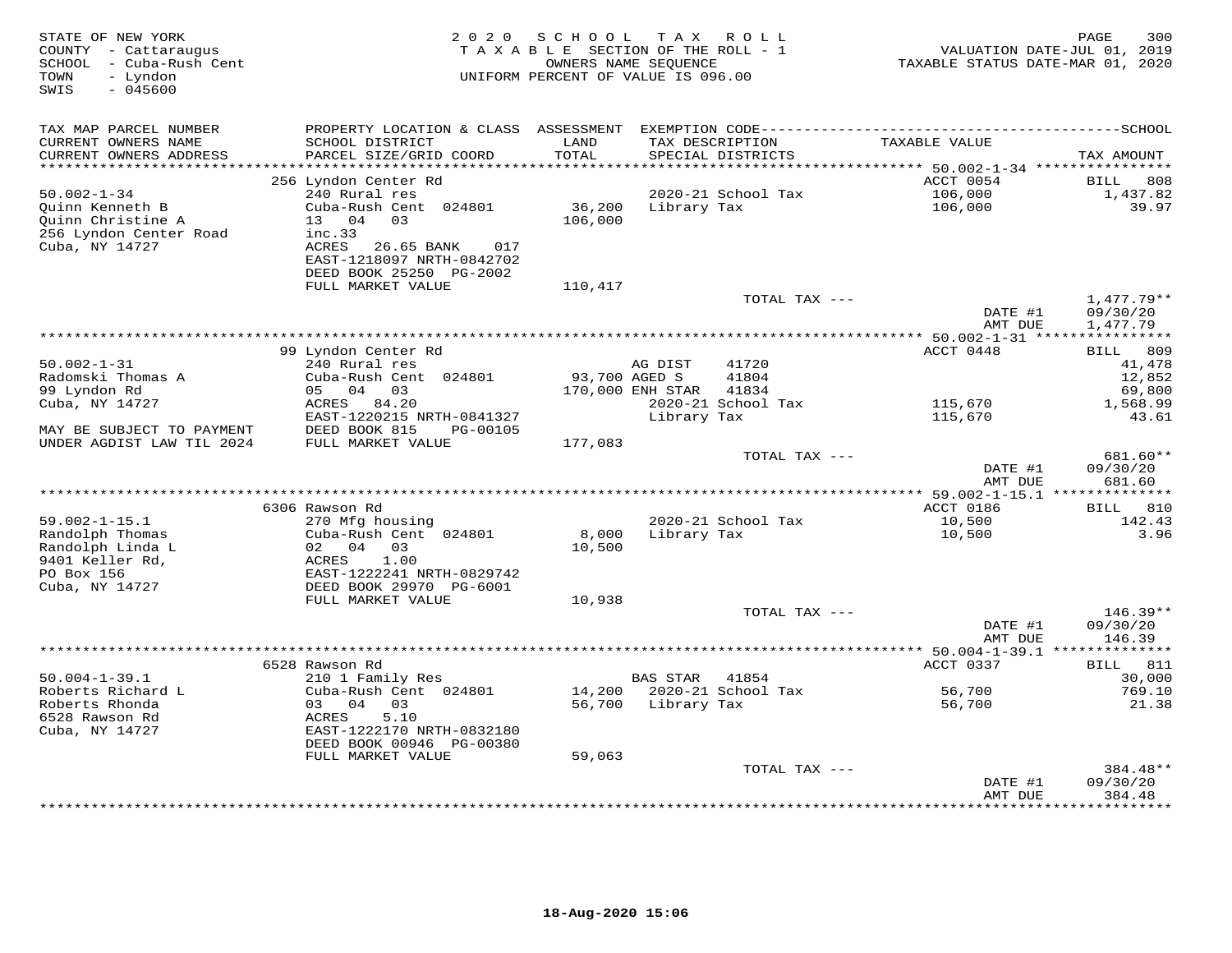| STATE OF NEW YORK<br>COUNTY - Cattaraugus<br>- Cuba-Rush Cent<br>SCHOOL<br>- Lyndon<br>TOWN<br>$-045600$<br>SWIS |                                              | 2020 SCHOOL   | T A X<br>R O L L<br>TAXABLE SECTION OF THE ROLL - 1<br>OWNERS NAME SEQUENCE<br>UNIFORM PERCENT OF VALUE IS 096.00 | VALUATION DATE-JUL 01, 2019<br>TAXABLE STATUS DATE-MAR 01, 2020 | 301<br>PAGE               |
|------------------------------------------------------------------------------------------------------------------|----------------------------------------------|---------------|-------------------------------------------------------------------------------------------------------------------|-----------------------------------------------------------------|---------------------------|
| TAX MAP PARCEL NUMBER                                                                                            |                                              |               | PROPERTY LOCATION & CLASS ASSESSMENT EXEMPTION CODE-----------------------------------SCHOOL                      |                                                                 |                           |
| CURRENT OWNERS NAME<br>CURRENT OWNERS ADDRESS                                                                    | SCHOOL DISTRICT<br>PARCEL SIZE/GRID COORD    | LAND<br>TOTAL | TAX DESCRIPTION<br>SPECIAL DISTRICTS                                                                              | TAXABLE VALUE                                                   | TAX AMOUNT                |
| **********************                                                                                           |                                              |               |                                                                                                                   | ACCT 0013                                                       | 812                       |
| $50.002 - 1 - 26$                                                                                                | 120 Lyndon Center Rd<br>240 Rural res        |               | 2020-21 School Tax                                                                                                | 78,500                                                          | BILL<br>1,064.80          |
| Robideau Dean E                                                                                                  | Cuba-Rush Cent 024801                        | 22,000        | Library Tax                                                                                                       | 78,500                                                          | 29.60                     |
| 6441 Rapids Rd                                                                                                   | 05<br>04 03                                  | 78,500        |                                                                                                                   |                                                                 |                           |
| Lockport, NY 14094                                                                                               | ACRES<br>12.54                               |               |                                                                                                                   |                                                                 |                           |
|                                                                                                                  | EAST-1220691 NRTH-0843124                    |               |                                                                                                                   |                                                                 |                           |
|                                                                                                                  | DEED BOOK 00948 PG-00318                     |               |                                                                                                                   |                                                                 |                           |
|                                                                                                                  | FULL MARKET VALUE                            | 81,771        |                                                                                                                   |                                                                 |                           |
|                                                                                                                  |                                              |               | TOTAL TAX ---                                                                                                     | DATE #1                                                         | $1,094.40**$              |
|                                                                                                                  |                                              |               |                                                                                                                   | AMT DUE                                                         | 09/30/20<br>1,094.40      |
|                                                                                                                  |                                              |               |                                                                                                                   |                                                                 |                           |
|                                                                                                                  | 6089 Ingalls Rd                              |               |                                                                                                                   | ACCT 0036                                                       | BILL 813                  |
| $59.002 - 1 - 23.3$                                                                                              | 322 Rural vac>10                             |               | 2020-21 School Tax                                                                                                | 31,500                                                          | 427.28                    |
| Roulo Timothy D                                                                                                  | Cuba-Rush Cent 024801                        | 31,500        | Library Tax                                                                                                       | 31,500                                                          | 11.88                     |
| Roulo Tracey L                                                                                                   | 01 04 03                                     | 31,500        |                                                                                                                   |                                                                 |                           |
| 6034 Snyder Rd.                                                                                                  | Lot 9                                        |               |                                                                                                                   |                                                                 |                           |
| Cuba, NY 14727                                                                                                   | ACRES<br>22.00                               |               |                                                                                                                   |                                                                 |                           |
|                                                                                                                  | EAST-1218206 NRTH-0825913                    |               |                                                                                                                   |                                                                 |                           |
| MAY BE SUBJECT TO PAYMENT<br>UNDER AGDIST LAW TIL 2020                                                           | DEED BOOK 20190 PG-9167<br>FULL MARKET VALUE | 32,813        |                                                                                                                   |                                                                 |                           |
|                                                                                                                  |                                              |               | TOTAL TAX ---                                                                                                     |                                                                 | 439.16**                  |
|                                                                                                                  |                                              |               |                                                                                                                   | DATE #1                                                         | 09/30/20                  |
|                                                                                                                  |                                              |               |                                                                                                                   | AMT DUE                                                         | 439.16                    |
|                                                                                                                  |                                              |               |                                                                                                                   |                                                                 | * * * * * * * * * * * *   |
|                                                                                                                  | 6034 Snyder Rd                               |               |                                                                                                                   | ACCT 0227                                                       | 814<br><b>BILL</b>        |
| $59.002 - 1 - 26$                                                                                                | 210 1 Family Res                             |               | <b>BAS STAR</b><br>41854                                                                                          |                                                                 | 30,000                    |
| Roulo Timothy D                                                                                                  | Cuba-Rush Cent 024801<br>09 04               | 18,800        | 2020-21 School Tax                                                                                                | 67,500                                                          | 915.60                    |
| Roulo Tracey L<br>6034 Snyder Rd.                                                                                | 03<br>9.34<br>ACRES                          | 67,500        | Library Tax                                                                                                       | 67,500                                                          | 25.45                     |
| Cuba, NY 14727                                                                                                   | EAST-1218199 NRTH-0824722                    |               |                                                                                                                   |                                                                 |                           |
|                                                                                                                  | DEED BOOK 20190 PG-9167                      |               |                                                                                                                   |                                                                 |                           |
|                                                                                                                  | FULL MARKET VALUE                            | 70,313        |                                                                                                                   |                                                                 |                           |
|                                                                                                                  |                                              |               | TOTAL TAX ---                                                                                                     |                                                                 | 535.05**                  |
|                                                                                                                  |                                              |               |                                                                                                                   | DATE #1                                                         | 09/30/20                  |
|                                                                                                                  |                                              |               |                                                                                                                   | AMT DUE                                                         | 535.05                    |
|                                                                                                                  |                                              |               |                                                                                                                   | *** $50.004 - 1 - 7.5$ **                                       |                           |
|                                                                                                                  | 6798 Snyder Rd                               |               |                                                                                                                   | ACCT 0873                                                       | BILL 815<br>203.47        |
| $50.004 - 1 - 7.5$<br>Schaefer Michael John                                                                      | 260 Seasonal res<br>Cuba-Rush Cent 024801    | 7,700         | 2020-21 School Tax<br>Library Tax                                                                                 | 15,000<br>15,000                                                | 5.66                      |
| 51 Park Blvd                                                                                                     | 12 04<br>03                                  | 15,000        |                                                                                                                   |                                                                 |                           |
| Lancaster, NY 14086                                                                                              | FRNT 100.00 DPTH 400.00                      |               |                                                                                                                   |                                                                 |                           |
|                                                                                                                  | EAST-1215771 NRTH-0836916                    |               |                                                                                                                   |                                                                 |                           |
|                                                                                                                  | DEED BOOK 00974 PG-00936                     |               |                                                                                                                   |                                                                 |                           |
|                                                                                                                  | FULL MARKET VALUE                            | 15,625        |                                                                                                                   |                                                                 |                           |
|                                                                                                                  |                                              |               | TOTAL TAX ---                                                                                                     |                                                                 | $209.13**$                |
|                                                                                                                  |                                              |               |                                                                                                                   | DATE #1                                                         | 09/30/20                  |
|                                                                                                                  |                                              |               | ****************************                                                                                      | AMT DUE<br>. * * * * * * * * * * * *                            | 209.13<br>* * * * * * * * |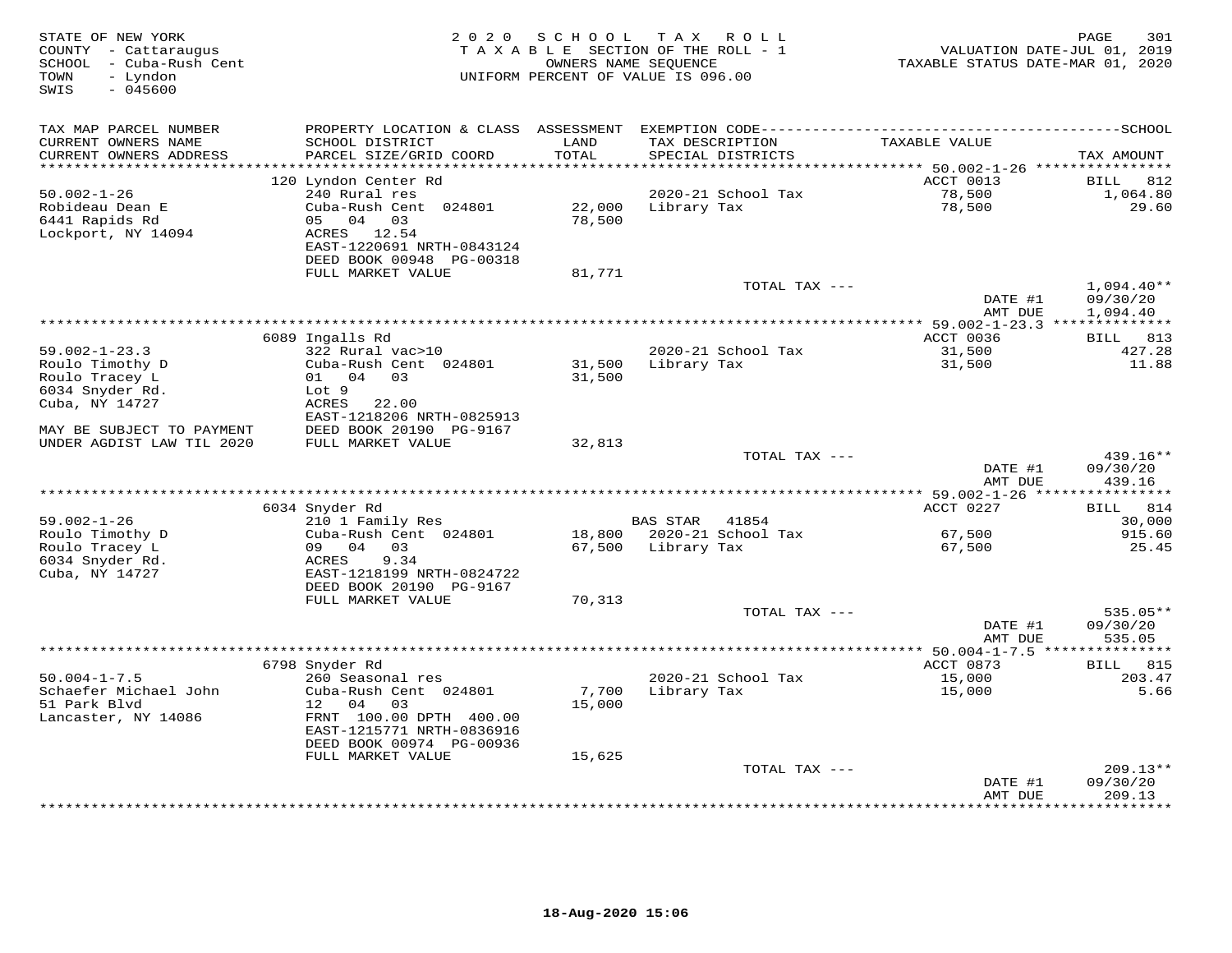| STATE OF NEW YORK<br>COUNTY - Cattaraugus<br>- Cuba-Rush Cent<br>SCHOOL<br>- Lyndon<br>TOWN<br>$-045600$<br>SWIS | 2 0 2 0                                    | SCHOOL | T A X<br>R O L L<br>TAXABLE SECTION OF THE ROLL - 1<br>OWNERS NAME SEQUENCE<br>UNIFORM PERCENT OF VALUE IS 096.00 | VALUATION DATE-JUL 01, 2019<br>TAXABLE STATUS DATE-MAR 01, 2020 | 302<br>PAGE             |
|------------------------------------------------------------------------------------------------------------------|--------------------------------------------|--------|-------------------------------------------------------------------------------------------------------------------|-----------------------------------------------------------------|-------------------------|
| TAX MAP PARCEL NUMBER<br>CURRENT OWNERS NAME                                                                     | SCHOOL DISTRICT                            | LAND   | TAX DESCRIPTION                                                                                                   | TAXABLE VALUE                                                   |                         |
| CURRENT OWNERS ADDRESS<br>**********************                                                                 | PARCEL SIZE/GRID COORD                     | TOTAL  | SPECIAL DISTRICTS                                                                                                 |                                                                 | TAX AMOUNT              |
|                                                                                                                  | 6791 Snyder Rd                             |        |                                                                                                                   | ACCT 0551                                                       | BILL<br>816             |
| $50.004 - 1 - 7.2$                                                                                               | 270 Mfg housing                            |        | BAS STAR<br>41854                                                                                                 |                                                                 | 26,500                  |
| Schaefer William S                                                                                               | Cuba-Rush Cent 024801                      | 16,200 | 2020-21 School Tax                                                                                                | 26,500                                                          | 359.46                  |
| 6791 Snyder Rd                                                                                                   | 04<br>03<br>12 <sup>7</sup>                | 26,500 | Library Tax                                                                                                       | 26,500                                                          | 9.99                    |
| Cuba, NY 14727                                                                                                   | ACRES<br>6.65                              |        |                                                                                                                   |                                                                 |                         |
|                                                                                                                  | EAST-1215019 NRTH-0836753                  |        |                                                                                                                   |                                                                 |                         |
|                                                                                                                  | DEED BOOK 908<br>PG-00165                  |        |                                                                                                                   |                                                                 |                         |
|                                                                                                                  | FULL MARKET VALUE                          | 27,604 | TOTAL TAX ---                                                                                                     |                                                                 | $9.99**$                |
|                                                                                                                  |                                            |        |                                                                                                                   | DATE #1                                                         | 09/30/20                |
|                                                                                                                  |                                            |        |                                                                                                                   | AMT DUE                                                         | 9.99                    |
|                                                                                                                  |                                            |        |                                                                                                                   |                                                                 |                         |
|                                                                                                                  | 6103 Ingalls Rd                            |        |                                                                                                                   | ACCT 0441                                                       | <b>BILL</b><br>817      |
| $59.002 - 1 - 19$                                                                                                | 210 1 Family Res                           |        | 2020-21 School Tax                                                                                                | 75,000                                                          | 1,017.33                |
| Schmidt John<br>6362 New Mexico Rd                                                                               | Cuba-Rush Cent 024801<br>01 04 03          | 15,800 | Library Tax                                                                                                       | 75,000                                                          | 28.28                   |
| Cuba, NY 14727                                                                                                   | 6.31<br>ACRES                              | 75,000 |                                                                                                                   |                                                                 |                         |
|                                                                                                                  | EAST-1219872 NRTH-0826309                  |        |                                                                                                                   |                                                                 |                         |
|                                                                                                                  | DEED BOOK 1525<br>PG-3002                  |        |                                                                                                                   |                                                                 |                         |
|                                                                                                                  | FULL MARKET VALUE                          | 78,125 |                                                                                                                   |                                                                 |                         |
|                                                                                                                  |                                            |        | TOTAL TAX ---                                                                                                     |                                                                 | $1,045.61**$            |
|                                                                                                                  |                                            |        |                                                                                                                   | DATE #1                                                         | 09/30/20                |
|                                                                                                                  |                                            |        |                                                                                                                   | AMT DUE                                                         | 1,045.61                |
|                                                                                                                  | 397 Porter Rd                              |        |                                                                                                                   | ACCT 0850                                                       | 818<br><b>BILL</b>      |
| $50.002 - 1 - 11.2$                                                                                              | 270 Mfg housing                            |        | 2020-21 School Tax                                                                                                | 25,000                                                          | 339.11                  |
| Scime Anthony D                                                                                                  | Cuba-Rush Cent 024801                      | 12,400 | Library Tax                                                                                                       | 25,000                                                          | 9.43                    |
| 752 Sweethome Rd                                                                                                 | 04<br>0.3<br>14                            | 25,000 |                                                                                                                   |                                                                 |                         |
| Amherst, NY 14226                                                                                                | Ff 209.00                                  |        |                                                                                                                   |                                                                 |                         |
|                                                                                                                  | ACRES<br>3.90<br>EAST-1217258 NRTH-0845227 |        |                                                                                                                   |                                                                 |                         |
|                                                                                                                  | DEED BOOK 19871 PG-4001                    |        |                                                                                                                   |                                                                 |                         |
|                                                                                                                  | FULL MARKET VALUE                          | 26,042 |                                                                                                                   |                                                                 |                         |
|                                                                                                                  |                                            |        | TOTAL TAX ---                                                                                                     |                                                                 | $348.54**$              |
|                                                                                                                  |                                            |        |                                                                                                                   | DATE #1                                                         | 09/30/20                |
|                                                                                                                  |                                            |        |                                                                                                                   | AMT DUE                                                         | 348.54                  |
|                                                                                                                  | 141 Porter Rd                              |        |                                                                                                                   | ACCT 0155                                                       | ***********<br>BILL 819 |
| $50.002 - 1 - 20$                                                                                                | 260 Seasonal res                           |        | 2020-21 School Tax                                                                                                | 85,000                                                          | 1,152.97                |
| Serianni Pamela L                                                                                                | Cuba-Rush Cent 024801                      | 47,900 | Library Tax                                                                                                       | 85,000                                                          | 32.05                   |
| Serianni Todd E                                                                                                  | 06<br>04<br>03                             | 85,000 |                                                                                                                   |                                                                 |                         |
| 2630 Youngstown/Lockport Road ACRES 55.92                                                                        |                                            |        |                                                                                                                   |                                                                 |                         |
| Ransomville, NY 14131                                                                                            | EAST-1221320 NRTH-0844422                  |        |                                                                                                                   |                                                                 |                         |
|                                                                                                                  | DEED BOOK 29567 PG-9001                    |        |                                                                                                                   |                                                                 |                         |
|                                                                                                                  | FULL MARKET VALUE                          | 88,542 | TOTAL TAX ---                                                                                                     |                                                                 | 1,185.02**              |
|                                                                                                                  |                                            |        |                                                                                                                   | DATE #1                                                         | 09/30/20                |
|                                                                                                                  |                                            |        |                                                                                                                   | AMT DUE                                                         | 1,185.02                |
|                                                                                                                  |                                            |        |                                                                                                                   |                                                                 | ***********             |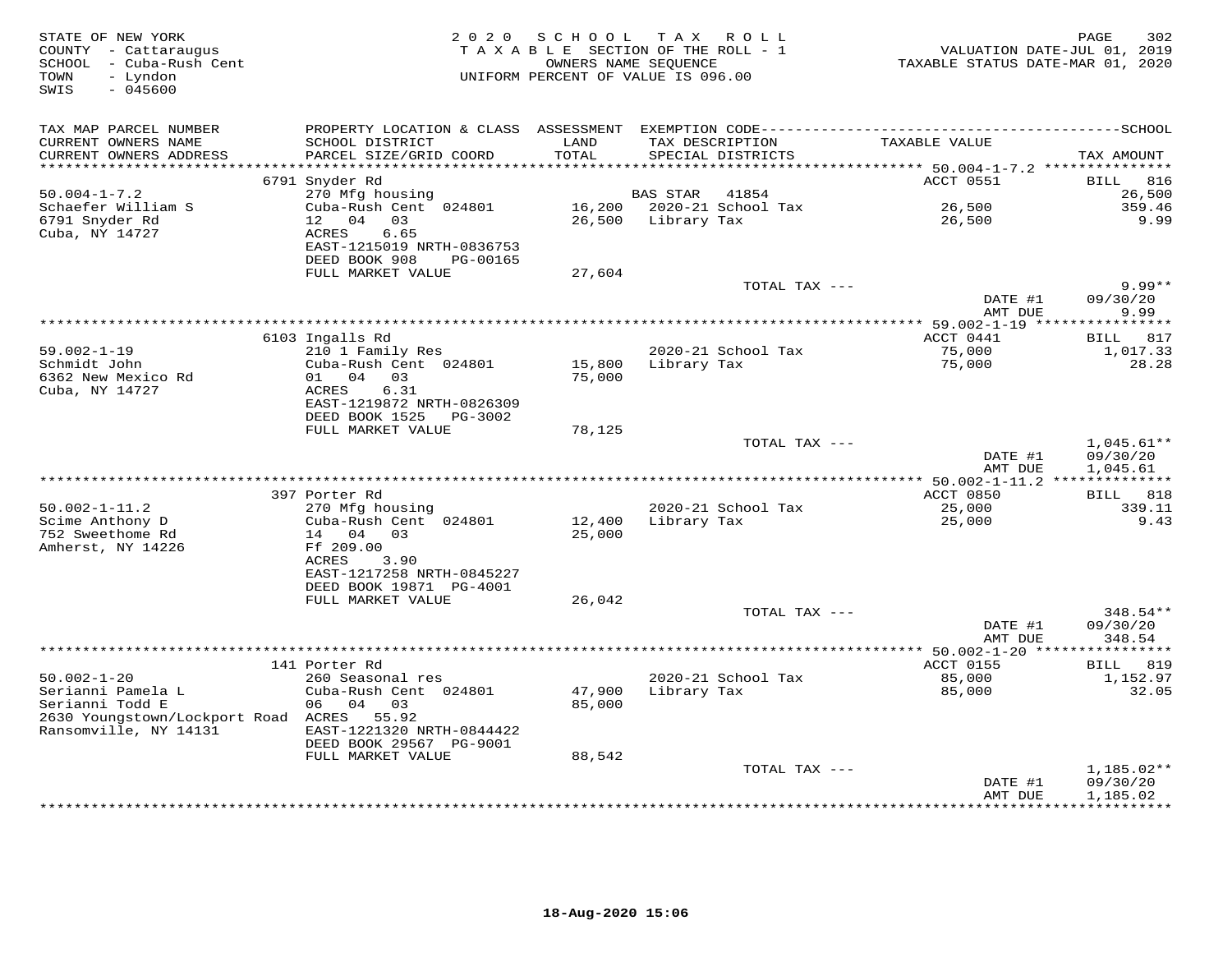| STATE OF NEW YORK<br>COUNTY - Cattaraugus<br>SCHOOL - Cuba-Rush Cent<br>- Lyndon<br>TOWN<br>SWIS<br>$-045600$ |                                                      |                  | 2020 SCHOOL TAX ROLL<br>TAXABLE SECTION OF THE ROLL - 1<br>OWNERS NAME SEQUENCE<br>UNIFORM PERCENT OF VALUE IS 096.00 | VALUATION DATE-JUL 01, 2019<br>TAXABLE STATUS DATE-MAR 01, 2020 | 303<br>PAGE              |
|---------------------------------------------------------------------------------------------------------------|------------------------------------------------------|------------------|-----------------------------------------------------------------------------------------------------------------------|-----------------------------------------------------------------|--------------------------|
| TAX MAP PARCEL NUMBER                                                                                         |                                                      |                  |                                                                                                                       |                                                                 |                          |
| CURRENT OWNERS NAME                                                                                           | SCHOOL DISTRICT                                      | LAND             | TAX DESCRIPTION                                                                                                       | TAXABLE VALUE                                                   |                          |
| CURRENT OWNERS ADDRESS                                                                                        | PARCEL SIZE/GRID COORD                               | TOTAL            | SPECIAL DISTRICTS                                                                                                     |                                                                 | TAX AMOUNT               |
| ***********************                                                                                       |                                                      |                  |                                                                                                                       |                                                                 |                          |
| $41.004 - 1 - 7.2$                                                                                            | Rawson Rd                                            |                  |                                                                                                                       | ACCT 0643                                                       | <b>BILL</b><br>820       |
| Shafer Richard A                                                                                              | 322 Rural vac>10<br>Cuba-Rush Cent 024801            | 32,400           | 2020-21 School Tax<br>Library Tax                                                                                     | 32,400<br>32,400                                                | 439.49<br>12.22          |
| 7839 Rawson Rd                                                                                                | 07 04 03                                             | 32,400           |                                                                                                                       |                                                                 |                          |
| Cuba, NY 14727                                                                                                | ACRES 51.55                                          |                  |                                                                                                                       |                                                                 |                          |
|                                                                                                               | EAST-1220188 NRTH-0851861                            |                  |                                                                                                                       |                                                                 |                          |
|                                                                                                               | DEED BOOK 810<br>PG-00510                            |                  |                                                                                                                       |                                                                 |                          |
|                                                                                                               | FULL MARKET VALUE                                    | 33,750           |                                                                                                                       |                                                                 |                          |
|                                                                                                               |                                                      |                  | TOTAL TAX ---                                                                                                         |                                                                 | 451.71**                 |
|                                                                                                               |                                                      |                  |                                                                                                                       | DATE #1                                                         | 09/30/20                 |
|                                                                                                               |                                                      |                  |                                                                                                                       | AMT DUE                                                         | 451.71                   |
|                                                                                                               | 7839 7849 Rawson Rd                                  |                  |                                                                                                                       | ACCT 0329                                                       | 821<br>BILL              |
| $41.004 - 1 - 6$                                                                                              | 112 Dairy farm                                       |                  | BAS STAR<br>41854                                                                                                     |                                                                 | 30,000                   |
| Shafer Rutherford                                                                                             | Cuba-Rush Cent 024801                                | 137,000          | 2020-21 School Tax                                                                                                    | 165,000                                                         | 2,238.12                 |
| Shafer Buleah                                                                                                 | 08 04 03                                             | 165,000          | Library Tax                                                                                                           | 165,000                                                         | 62.22                    |
| 7839 Rawson Rd                                                                                                | Life Use                                             |                  |                                                                                                                       |                                                                 |                          |
| Cuba, NY 14727                                                                                                | ACRES 151.16                                         |                  |                                                                                                                       |                                                                 |                          |
|                                                                                                               | EAST-1220376 NRTH-0853464                            |                  |                                                                                                                       |                                                                 |                          |
| MAY BE SUBJECT TO PAYMENT<br>UNDER AGDIST LAW TIL 2025                                                        | DEED BOOK 00927 PG-00843<br>FULL MARKET VALUE        | 171,875          |                                                                                                                       |                                                                 |                          |
|                                                                                                               |                                                      |                  | TOTAL TAX ---                                                                                                         |                                                                 | $1,894.34**$             |
|                                                                                                               |                                                      |                  |                                                                                                                       | DATE #1                                                         | 09/30/20                 |
|                                                                                                               |                                                      |                  |                                                                                                                       | AMT DUE                                                         | 1,894.34                 |
|                                                                                                               |                                                      |                  | **********************************                                                                                    | *********** 59.002-1-25.1 **************                        |                          |
|                                                                                                               | 6024 Ingalls Rd                                      |                  |                                                                                                                       | ACCT 0261                                                       | BILL 822                 |
| $59.002 - 1 - 25.1$                                                                                           | 240 Rural res                                        |                  | 2020-21 School Tax                                                                                                    | 72,400                                                          | 982.06                   |
| Shaffer Carol<br>8645 Spring Valley Rd                                                                        | Cuba-Rush Cent 024801<br>01 04 03                    | 33,600<br>72,400 | Library Tax                                                                                                           | 72,400                                                          | 27.30                    |
| Friendship, NY 14739                                                                                          | 50% complete 2014                                    |                  |                                                                                                                       |                                                                 |                          |
|                                                                                                               | no kitchen                                           |                  |                                                                                                                       |                                                                 |                          |
|                                                                                                               | ACRES<br>24.05                                       |                  |                                                                                                                       |                                                                 |                          |
|                                                                                                               | EAST-1220001 NRTH-0824492                            |                  |                                                                                                                       |                                                                 |                          |
|                                                                                                               | DEED BOOK 19270 PG-80021                             |                  |                                                                                                                       |                                                                 |                          |
|                                                                                                               | FULL MARKET VALUE                                    | 75,417           |                                                                                                                       |                                                                 |                          |
|                                                                                                               |                                                      |                  | TOTAL TAX ---                                                                                                         | DATE #1                                                         | $1,009.36**$<br>09/30/20 |
|                                                                                                               |                                                      |                  |                                                                                                                       | AMT DUE                                                         | 1,009.36                 |
|                                                                                                               |                                                      |                  |                                                                                                                       |                                                                 |                          |
|                                                                                                               | 6946 6934 Rawson Rd                                  |                  |                                                                                                                       | <b>ACCT 0968</b>                                                | BILL 823                 |
| $50.004 - 1 - 17.3$                                                                                           | 280 Res Multiple                                     |                  | ENH STAR 41834                                                                                                        |                                                                 | 69,800                   |
| Sheldon Bruce C                                                                                               | Cuba-Rush Cent 024801                                | 26,100           | 2020-21 School Tax                                                                                                    | 150,000                                                         | 2,034.66                 |
| 6946 Rawson Rd                                                                                                | 04 04 03                                             | 150,000          | Library Tax                                                                                                           | 150,000                                                         | 56.56                    |
| Cuba, NY 14727                                                                                                | ACRES 13.55                                          |                  |                                                                                                                       |                                                                 |                          |
|                                                                                                               | EAST-1222019 NRTH-0838994<br>DEED BOOK 29379 PG-9001 |                  |                                                                                                                       |                                                                 |                          |
|                                                                                                               | FULL MARKET VALUE                                    | 156,250          |                                                                                                                       |                                                                 |                          |
|                                                                                                               |                                                      |                  | TOTAL TAX ---                                                                                                         |                                                                 | $1,160.22**$             |
|                                                                                                               |                                                      |                  |                                                                                                                       | DATE #1                                                         | 09/30/20                 |
|                                                                                                               |                                                      |                  |                                                                                                                       | AMT DUE                                                         | 1,160.22                 |
|                                                                                                               |                                                      |                  |                                                                                                                       |                                                                 |                          |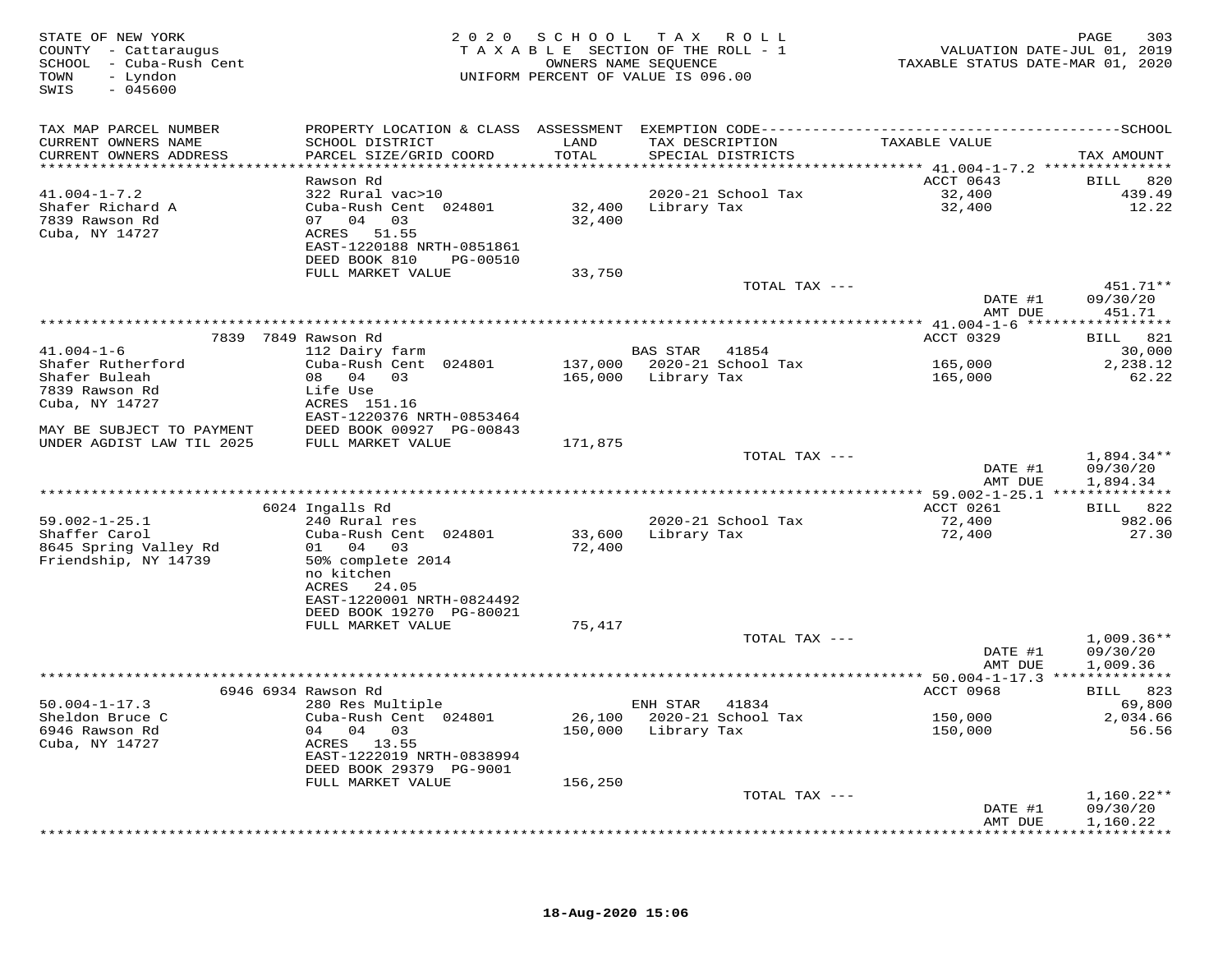| STATE OF NEW YORK<br>COUNTY - Cattaraugus<br>SCHOOL - Cuba-Rush Cent<br>- Lyndon<br>TOWN<br>SWIS<br>$-045600$ |                                                      | 2020 SCHOOL   | T A X<br>R O L L<br>TAXABLE SECTION OF THE ROLL - 1<br>OWNERS NAME SEOUENCE<br>UNIFORM PERCENT OF VALUE IS 096.00 | VALUATION DATE-JUL 01, 2019<br>TAXABLE STATUS DATE-MAR 01, 2020 | 304<br>PAGE           |
|---------------------------------------------------------------------------------------------------------------|------------------------------------------------------|---------------|-------------------------------------------------------------------------------------------------------------------|-----------------------------------------------------------------|-----------------------|
| TAX MAP PARCEL NUMBER                                                                                         |                                                      |               |                                                                                                                   |                                                                 |                       |
| CURRENT OWNERS NAME<br>CURRENT OWNERS ADDRESS                                                                 | SCHOOL DISTRICT<br>PARCEL SIZE/GRID COORD            | LAND<br>TOTAL | TAX DESCRIPTION<br>SPECIAL DISTRICTS                                                                              | TAXABLE VALUE                                                   | TAX AMOUNT            |
| ***********************                                                                                       | Porter Rd                                            |               |                                                                                                                   | ACCT 0346                                                       |                       |
| $50.002 - 1 - 19$                                                                                             | 314 Rural vac<10                                     |               | 2020-21 School Tax                                                                                                | 2,700                                                           | 824<br>BILL<br>36.62  |
| Shetler Mose J                                                                                                | Cuba-Rush Cent 024801                                | 2,700         | Library Tax                                                                                                       | 2,700                                                           | 1.02                  |
| Shetler Anna N                                                                                                | $-04$<br>06<br>$-0.3$                                | 2,700         |                                                                                                                   |                                                                 |                       |
| 7295 Rawson Rd<br>Cuba, NY 14727                                                                              | 1.79<br>ACRES<br>EAST-1222294 NRTH-0844863           |               |                                                                                                                   |                                                                 |                       |
|                                                                                                               | DEED BOOK 27498 PG-9001                              |               |                                                                                                                   |                                                                 |                       |
|                                                                                                               | FULL MARKET VALUE                                    | 2,813         |                                                                                                                   |                                                                 |                       |
|                                                                                                               |                                                      |               | TOTAL TAX ---                                                                                                     |                                                                 | $37.64**$             |
|                                                                                                               |                                                      |               |                                                                                                                   | DATE #1                                                         | 09/30/20              |
|                                                                                                               |                                                      |               | ********************************                                                                                  | AMT DUE<br>******** 41.004-1-12.3 **************                | 37.64                 |
|                                                                                                               | 357 Palmer Rd                                        |               |                                                                                                                   | ACCT 0457                                                       | BILL 825              |
| $41.004 - 1 - 12.3$                                                                                           | 270 Mfg housing                                      |               | 2020-21 School Tax                                                                                                | 46,500                                                          | 630.74                |
| Smith Michael P                                                                                               | Cuba-Rush Cent 024801                                | 44,500        | Library Tax                                                                                                       | 46,500                                                          | 17.53                 |
| Smith Peter A                                                                                                 | 15 04 03                                             | 46,500        |                                                                                                                   |                                                                 |                       |
| 5001 Callan Drive                                                                                             | ACRES 35.00                                          |               |                                                                                                                   |                                                                 |                       |
| Lewiston, NY 14092                                                                                            | EAST-1217339 NRTH-0848981<br>DEED BOOK 24819 PG-4001 |               |                                                                                                                   |                                                                 |                       |
|                                                                                                               | FULL MARKET VALUE                                    | 48,438        |                                                                                                                   |                                                                 |                       |
|                                                                                                               |                                                      |               | TOTAL TAX ---                                                                                                     |                                                                 | 648.27**              |
|                                                                                                               |                                                      |               |                                                                                                                   | DATE #1                                                         | 09/30/20              |
|                                                                                                               |                                                      |               |                                                                                                                   | AMT DUE                                                         | 648.27                |
|                                                                                                               | 6405 Rawson Rd                                       |               |                                                                                                                   | ACCT 0362                                                       | BILL 826              |
| $59.002 - 1 - 14$                                                                                             | 260 Seasonal res                                     |               | 2020-21 School Tax                                                                                                | 54,900                                                          | 744.68                |
| Steinert Gloria Haas                                                                                          | Cuba-Rush Cent 024801                                | 35,100        | Library Tax                                                                                                       | 54,900                                                          | 20.70                 |
| 1540 Glentry Lane                                                                                             | 02 04 03                                             | 54,900        |                                                                                                                   |                                                                 |                       |
| Sebastian, FL 32958                                                                                           | ACRES 25.63                                          |               |                                                                                                                   |                                                                 |                       |
|                                                                                                               | EAST-1221471 NRTH-0830295                            |               |                                                                                                                   |                                                                 |                       |
|                                                                                                               | DEED BOOK 778<br>PG-00421<br>FULL MARKET VALUE       | 57,188        |                                                                                                                   |                                                                 |                       |
|                                                                                                               |                                                      |               | TOTAL TAX ---                                                                                                     |                                                                 | 765.38**              |
|                                                                                                               |                                                      |               |                                                                                                                   | DATE #1                                                         | 09/30/20              |
|                                                                                                               |                                                      |               |                                                                                                                   | AMT DUE                                                         | 765.38                |
|                                                                                                               |                                                      |               |                                                                                                                   | *********** 59.002-1-31 *****************                       |                       |
| $59.002 - 1 - 31$                                                                                             | 538 Abbott Rd<br>240 Rural res                       |               | <b>BAS STAR</b><br>41854                                                                                          | ACCT 0368                                                       | 827<br>BILL<br>30,000 |
| Swift Randy B                                                                                                 | Cuba-Rush Cent 024801                                | 85,900        | 2020-21 School Tax                                                                                                | 110,000                                                         | 1,492.08              |
| Swift Judy A                                                                                                  | 09 04 03                                             | 110,000       | Library Tax                                                                                                       | 110,000                                                         | 41.48                 |
| 538 Abbott Rd                                                                                                 | ACRES 76.39                                          |               |                                                                                                                   |                                                                 |                       |
| Cuba, NY 14727                                                                                                | EAST-1215032 NRTH-0825988                            |               |                                                                                                                   |                                                                 |                       |
|                                                                                                               | DEED BOOK 00983 PG-00662                             |               |                                                                                                                   |                                                                 |                       |
|                                                                                                               | FULL MARKET VALUE                                    | 114,583       | TOTAL TAX ---                                                                                                     |                                                                 | 1,127.56**            |
|                                                                                                               |                                                      |               |                                                                                                                   | DATE #1                                                         | 09/30/20              |
|                                                                                                               |                                                      |               |                                                                                                                   | AMT DUE                                                         | 1,127.56              |
|                                                                                                               |                                                      |               |                                                                                                                   | ***********                                                     | * * * * * * * * * * * |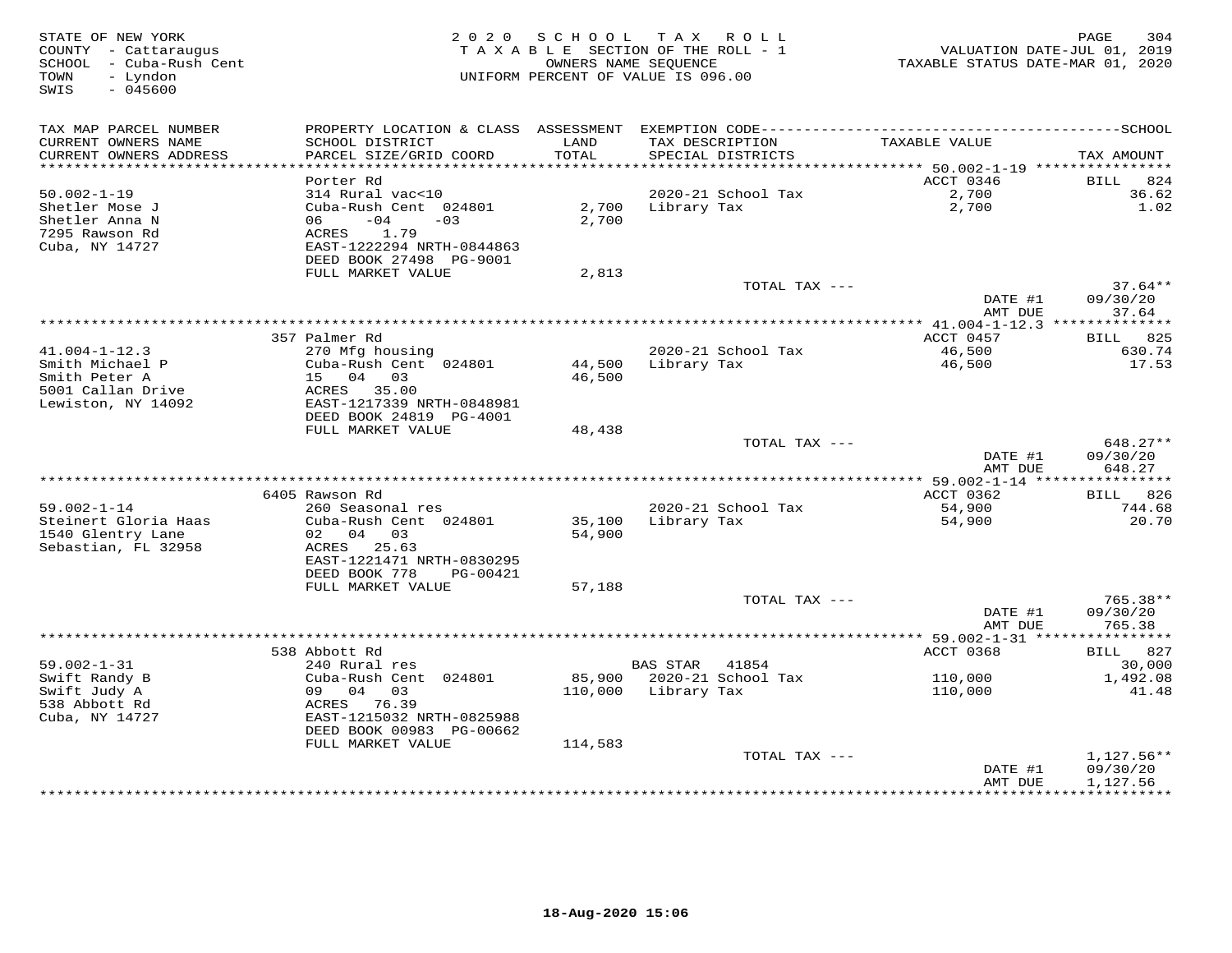STATE OF NEW YORK PAGE 305<br>COUNTY - Cattaraugus (COUNTY - Cattaraugus (COUNTY - Cattaraugus (COUNTY - Cattaraugus (COUNTY - Cattaraugus)<br>SCHOOL - Cuba-Rush Cent (Count ) OWNERS NAME SEQUENCE (COUNTRE PARABLE STATUS DATE-MA SWIS - 045600TAX MAP PARCEL NUMBER PROPERTY LOCATION & CLASS ASSESSMENT EXEMPTION CODE------------------------------------------SCHOOL CURRENT OWNERS NAME SCHOOL DISTRICT LAND TAX DESCRIPTION TAXABLE VALUE CURRENT OWNERS ADDRESS PARCEL SIZE/GRID COORD TOTAL SPECIAL DISTRICTS TAX AMOUNT \*\*\*\*\*\*\*\*\*\*\*\*\*\*\*\*\*\*\*\*\*\*\*\*\*\*\*\*\*\*\*\*\*\*\*\*\*\*\*\*\*\*\*\*\*\*\*\*\*\*\*\*\*\*\*\*\*\*\*\*\*\*\*\*\*\*\*\*\*\*\*\*\*\*\*\*\*\*\*\*\*\*\*\*\*\*\*\*\*\*\*\*\*\*\*\*\*\*\*\*\*\*\* 50.002-1-28 \*\*\*\*\*\*\*\*\*\*\*\*\*\*\*\*30.002-1-28 22 Lyndon Center Rd<br>
312 Vac w/imprv<br>
Szpara John Cuba-Rush Cent 024801 19,200 Library Tax 19,200 19,200 260.44<br>
Szpara Dorothy 05 04 03 19,200 19,200 19,200 7.24<br>
Mest Seneca, NY 14224 FULL MARKET VALUE 20,000 DATE #1 09/30/20 AMT DUE 267.68 \*\*\*\*\*\*\*\*\*\*\*\*\*\*\*\*\*\*\*\*\*\*\*\*\*\*\*\*\*\*\*\*\*\*\*\*\*\*\*\*\*\*\*\*\*\*\*\*\*\*\*\*\*\*\*\*\*\*\*\*\*\*\*\*\*\*\*\*\*\*\*\*\*\*\*\*\*\*\*\*\*\*\*\*\*\*\*\*\*\*\*\*\*\*\*\*\*\*\*\*\*\*\* 59.002-1-27.1 \*\*\*\*\*\*\*\*\*\*\*\*\*\*ACCT 0298 BILL 829 Snyder Rd ACCT 0298 BILL 829 $-$  38,919 59.002-1-27.1 105 Vac farmland AG DIST 41720 38,919291.38 Terry L Hurlburt Cuba-Rush Cent 024801 60,400 2020-21 School Tax 21,481 291.388.10 Revocable Living Trust 09 04 03 60,400 Library Tax 21,481 8.10149 Yankee St. ACRES 50.87 Cuba, NY 14727 EAST-1217294 NRTH-0826074 DEED BOOK 20200 PG-2429 MAY BE SUBJECT TO PAYMENT FULL MARKET VALUE 62,917 UNDER AGDIST LAW TIL 2024 TOTAL TAX --- 299.48\*\* DATE #1 09/30/20 AMT DUE 299.48 \*\*\*\*\*\*\*\*\*\*\*\*\*\*\*\*\*\*\*\*\*\*\*\*\*\*\*\*\*\*\*\*\*\*\*\*\*\*\*\*\*\*\*\*\*\*\*\*\*\*\*\*\*\*\*\*\*\*\*\*\*\*\*\*\*\*\*\*\*\*\*\*\*\*\*\*\*\*\*\*\*\*\*\*\*\*\*\*\*\*\*\*\*\*\*\*\*\*\*\*\*\*\* 50.002-1-29.2 \*\*\*\*\*\*\*\*\*\*\*\*\*\* Lyndon Center Rd ACCT 0494 BILL 830 50.002-1-29.2 105 Vac farmland AG DIST 41720 10,400 The Adamitis Family Living Tru Cuba-Rush Cent 024801 38,900 2020-21 School Tax 28,500 386.58 Adamitis Michael F 04 04 03 38,900 Library Tax 28,500 10.75 127 Creekview Path Lot 5 Kirkville, NY 13082 ACRES 31.90 EAST-1221383 NRTH-0842936 MAY BE SUBJECT TO PAYMENT DEED BOOK 20259 PG-5002 UNDER AGDIST LAW TIL 2024 FULL MARKET VALUE 40,521 TOTAL TAX --- 397.33\*\* DATE #1 09/30/20 AMT DUE 397.33\*\*\*\*\*\*\*\*\*\*\*\*\*\*\*\*\*\*\*\*\*\*\*\*\*\*\*\*\*\*\*\*\*\*\*\*\*\*\*\*\*\*\*\*\*\*\*\*\*\*\*\*\*\*\*\*\*\*\*\*\*\*\*\*\*\*\*\*\*\*\*\*\*\*\*\*\*\*\*\*\*\*\*\*\*\*\*\*\*\*\*\*\*\*\*\*\*\*\*\*\*\*\* 50.002-1-29.3 \*\*\*\*\*\*\*\*\*\*\*\*\*\* Lyndon Center Rd ACCT 0460 BILL 831 50.002-1-29.3 314 Rural vac<10 2020-21 School Tax 9,800 132.93 The Adamitis Family Living Tru Cuba-Rush Cent 024801 9,800 Library Tax 9,800 3.70 Adamitis Michael F 05 04 03 9,800 127 Creekview Path ACRES 2.20 Kirkville, NY 13082 EAST-1222314 NRTH-0842104 DEED BOOK 20259 PG-5001FULL MARKET VALUE 10,208 TOTAL TAX --- 136.63\*\* DATE #1 09/30/20 AMT DUE 136.63

\*\*\*\*\*\*\*\*\*\*\*\*\*\*\*\*\*\*\*\*\*\*\*\*\*\*\*\*\*\*\*\*\*\*\*\*\*\*\*\*\*\*\*\*\*\*\*\*\*\*\*\*\*\*\*\*\*\*\*\*\*\*\*\*\*\*\*\*\*\*\*\*\*\*\*\*\*\*\*\*\*\*\*\*\*\*\*\*\*\*\*\*\*\*\*\*\*\*\*\*\*\*\*\*\*\*\*\*\*\*\*\*\*\*\*\*\*\*\*\*\*\*\*\*\*\*\*\*\*\*\*\*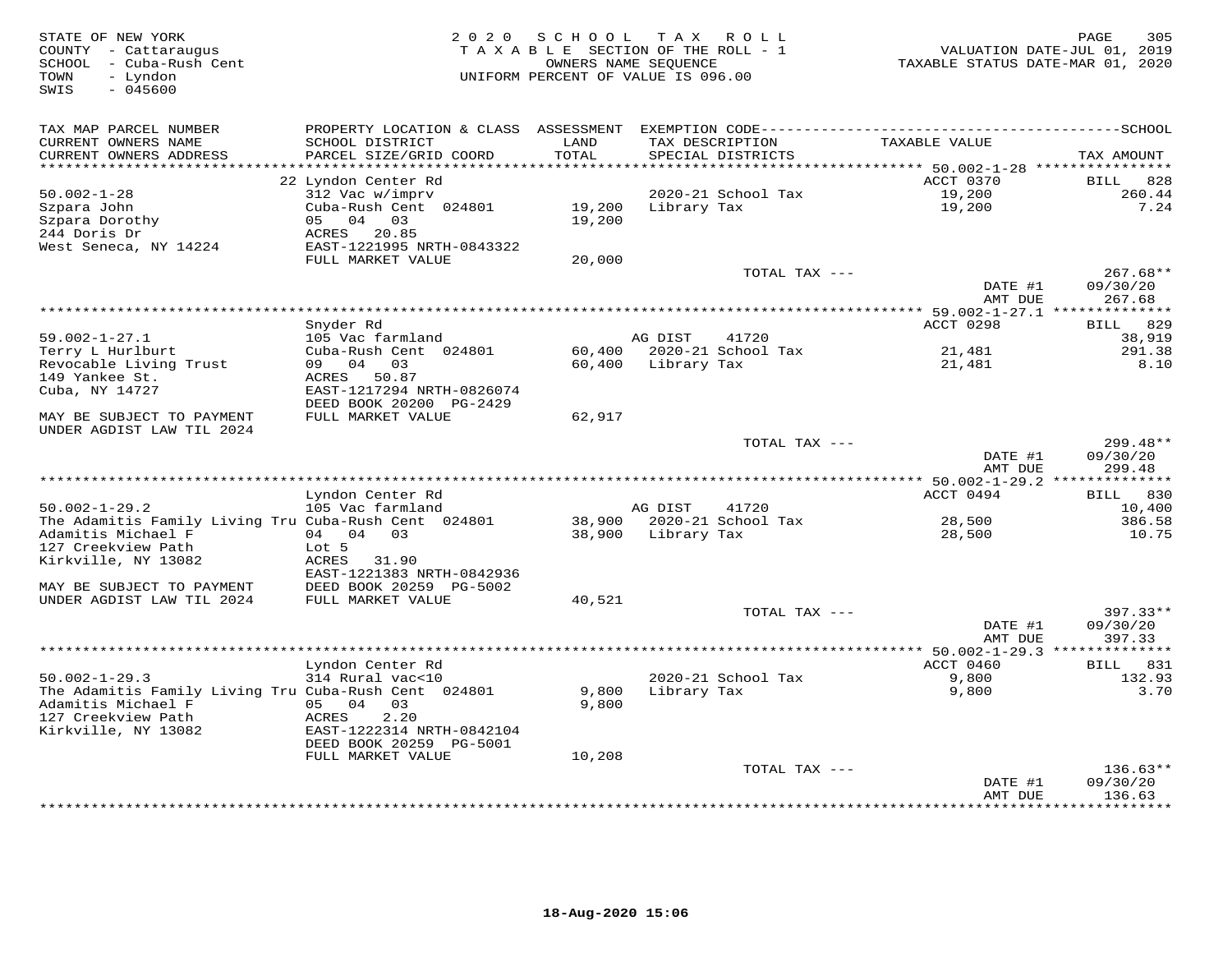| STATE OF NEW YORK<br>COUNTY - Cattaraugus<br>SCHOOL - Cuba-Rush Cent<br>TOWN<br>- Lyndon<br>$-045600$<br>SWIS           | 2 0 2 0                                                                                                                                            | S C H O O L                  | T A X<br>R O L L<br>TAXABLE SECTION OF THE ROLL - 1<br>OWNERS NAME SEQUENCE<br>UNIFORM PERCENT OF VALUE IS 096.00 | TAXABLE STATUS DATE-MAR 01, 2020                    | 306<br>PAGE<br>VALUATION DATE-JUL 01, 2019 |
|-------------------------------------------------------------------------------------------------------------------------|----------------------------------------------------------------------------------------------------------------------------------------------------|------------------------------|-------------------------------------------------------------------------------------------------------------------|-----------------------------------------------------|--------------------------------------------|
| TAX MAP PARCEL NUMBER<br>CURRENT OWNERS NAME<br>CURRENT OWNERS ADDRESS<br>******************************                | SCHOOL DISTRICT<br>PARCEL SIZE/GRID COORD                                                                                                          | LAND<br>TOTAL                | TAX DESCRIPTION<br>SPECIAL DISTRICTS                                                                              | TAXABLE VALUE                                       | TAX AMOUNT                                 |
|                                                                                                                         | Rawson Rd                                                                                                                                          |                              |                                                                                                                   | ACCT 0862                                           | 832<br>BILL                                |
| $50.002 - 1 - 29.8$                                                                                                     | 105 Vac farmland                                                                                                                                   |                              | AG DIST<br>41720                                                                                                  |                                                     | 15,900                                     |
| The Adamitis Family Living Tru Cuba-Rush Cent 024801<br>Adamitis Michael F<br>127 Creekview Path<br>Kirkville, NY 13082 | 05 04<br>03<br>ACRES 37.15<br>EAST-1221823 NRTH-0841562                                                                                            | 46,700                       | 46,700 2020-21 School Tax<br>Library Tax                                                                          | 30,800<br>30,800                                    | 417.78<br>11.61                            |
| MAY BE SUBJECT TO PAYMENT<br>UNDER AGDIST LAW TIL 2024                                                                  | DEED BOOK 20259 PG-5002<br>FULL MARKET VALUE                                                                                                       | 48,646                       |                                                                                                                   |                                                     |                                            |
|                                                                                                                         |                                                                                                                                                    |                              | TOTAL TAX ---                                                                                                     | DATE #1<br>AMT DUE                                  | $429.39**$<br>09/30/20<br>429.39           |
|                                                                                                                         |                                                                                                                                                    |                              |                                                                                                                   |                                                     |                                            |
| $50.002 - 1 - 24.2$                                                                                                     | 183 Lyndon Center Rd<br>210 1 Family Res                                                                                                           |                              | <b>BAS STAR</b><br>41854                                                                                          | ACCT 0708                                           | 833<br>BILL<br>30,000                      |
| Thorington MacKenzie C<br>Thorington Maureen M<br>183 Lyndon Center Rd<br>Cuba, NY 14727                                | Cuba-Rush Cent 024801<br>04<br>05<br>03<br>FRNT 125.00 DPTH 166.00<br>BANK<br>017                                                                  | 80,000                       | 5,400 2020-21 School Tax<br>Library Tax                                                                           | 80,000<br>80,000                                    | 1,085.15<br>30.16                          |
|                                                                                                                         | EAST-1219635 NRTH-0842900<br>DEED BOOK 4267 PG-9001<br>FULL MARKET VALUE                                                                           | 83,333                       |                                                                                                                   |                                                     |                                            |
|                                                                                                                         |                                                                                                                                                    |                              | TOTAL TAX ---                                                                                                     | DATE #1                                             | 709.31**<br>09/30/20                       |
|                                                                                                                         |                                                                                                                                                    | **************************** |                                                                                                                   | AMT DUE<br>*********** 59.002-1-12.1 ************** | 709.31                                     |
|                                                                                                                         | 6502 Rawson Rd                                                                                                                                     |                              |                                                                                                                   | ACCT 0007                                           | BILL<br>834                                |
| $59.002 - 1 - 12.1$<br>Tyler Max<br>6502 Rawson Rd<br>Cuba, NY 14727                                                    | 210 1 Family Res<br>Cuba-Rush Cent 024801<br>02<br>04<br>03<br>5.45<br>ACRES                                                                       | 14,700<br>58,000             | 2020-21 School Tax<br>Library Tax                                                                                 | 58,000<br>58,000                                    | 786.73<br>21.87                            |
|                                                                                                                         | EAST-1222194 NRTH-0831808<br>DEED BOOK 00935 PG-00969                                                                                              |                              |                                                                                                                   |                                                     |                                            |
|                                                                                                                         | FULL MARKET VALUE                                                                                                                                  | 60,417                       |                                                                                                                   |                                                     |                                            |
|                                                                                                                         |                                                                                                                                                    |                              | TOTAL TAX ---                                                                                                     | DATE #1<br>AMT DUE                                  | 808.60**<br>09/30/20<br>808.60             |
|                                                                                                                         |                                                                                                                                                    |                              |                                                                                                                   | ** 59.002-1-12.3 **************                     |                                            |
| $59.002 - 1 - 12.3$<br>Tyler Max<br>6502 Rawson Rd<br>Cuba, NY 14727                                                    | 6476 Rawson Rd<br>270 Mfg housing<br>Cuba-Rush Cent 024801<br>02 04<br>03<br>ACRES<br>7.40<br>EAST-1222274 NRTH-0831238<br>DEED BOOK 15562 PG-9001 | 16,900<br>23,000             | 2020-21 School Tax<br>Library Tax                                                                                 | ACCT 0796<br>23,000<br>23,000                       | BILL 835<br>311.98<br>8.67                 |
|                                                                                                                         | FULL MARKET VALUE                                                                                                                                  | 23,958                       |                                                                                                                   |                                                     |                                            |
|                                                                                                                         |                                                                                                                                                    |                              | TOTAL TAX ---                                                                                                     | DATE #1<br>AMT DUE                                  | $320.65**$<br>09/30/20<br>320.65           |
|                                                                                                                         |                                                                                                                                                    |                              |                                                                                                                   |                                                     | * * * * * * * *                            |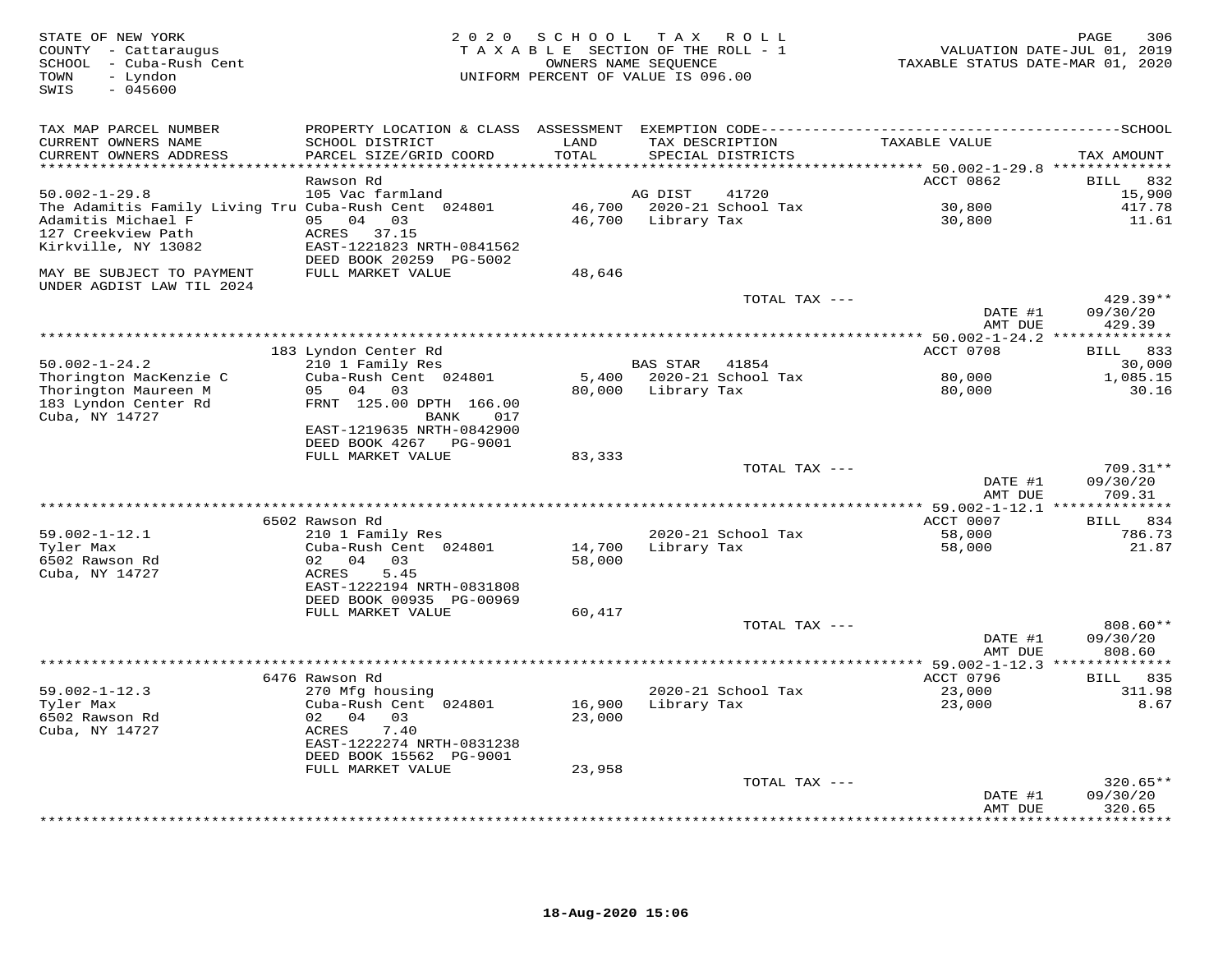| STATE OF NEW YORK<br>COUNTY - Cattaraugus<br>SCHOOL - Cuba-Rush Cent<br>- Lyndon<br>TOWN<br>SWIS<br>$-045600$ |                                           | 2020 SCHOOL<br>TAXABLE SECTION OF THE ROLL - 1<br>OWNERS NAME SEQUENCE<br>UNIFORM PERCENT OF VALUE IS 096.00 |                     | TAX ROLL                             | VALUATION DATE-JUL 01, 2019<br>TAXABLE STATUS DATE-MAR 01, 2020 | PAGE<br>307          |
|---------------------------------------------------------------------------------------------------------------|-------------------------------------------|--------------------------------------------------------------------------------------------------------------|---------------------|--------------------------------------|-----------------------------------------------------------------|----------------------|
| TAX MAP PARCEL NUMBER                                                                                         |                                           |                                                                                                              |                     |                                      |                                                                 |                      |
| CURRENT OWNERS NAME<br>CURRENT OWNERS ADDRESS<br>***********************                                      | SCHOOL DISTRICT<br>PARCEL SIZE/GRID COORD | LAND<br><b>TOTAL</b>                                                                                         |                     | TAX DESCRIPTION<br>SPECIAL DISTRICTS | TAXABLE VALUE                                                   | TAX AMOUNT           |
|                                                                                                               | 6552 Rawson Rd                            |                                                                                                              |                     |                                      | ACCT 0697                                                       | 836<br>BILL          |
| $50.004 - 1 - 39.2$                                                                                           | 210 1 Family Res                          |                                                                                                              | BAS STAR            | 41854                                |                                                                 | 30,000               |
| Valeri Raymond P                                                                                              | Cuba-Rush Cent 024801                     | 13,400                                                                                                       |                     | 2020-21 School Tax                   | 109,800                                                         | 1,489.37             |
| Valeri Robin M                                                                                                | 03 04 03                                  | 109,800                                                                                                      | Library Tax         |                                      | 109,800                                                         | 41.40                |
| 6552 Rawson Rd                                                                                                | ACRES<br>4.60                             |                                                                                                              |                     |                                      |                                                                 |                      |
| Cuba, NY 14727                                                                                                | EAST-1222171 NRTH-0832498                 |                                                                                                              |                     |                                      |                                                                 |                      |
|                                                                                                               | DEED BOOK 00996 PG-00126                  |                                                                                                              |                     |                                      |                                                                 |                      |
|                                                                                                               | FULL MARKET VALUE                         | 114,375                                                                                                      |                     |                                      |                                                                 |                      |
|                                                                                                               |                                           |                                                                                                              |                     | TOTAL TAX ---                        |                                                                 | $1,124.77**$         |
|                                                                                                               |                                           |                                                                                                              |                     |                                      | DATE #1<br>AMT DUE                                              | 09/30/20<br>1,124.77 |
|                                                                                                               |                                           |                                                                                                              |                     |                                      |                                                                 |                      |
|                                                                                                               | 6737 Snyder Rd                            |                                                                                                              |                     |                                      | ACCT 0018                                                       | BILL 837             |
| $50.004 - 1 - 7.1$                                                                                            | 260 Seasonal res                          |                                                                                                              |                     | 2020-21 School Tax                   | 25,000                                                          | 339.11               |
| Van Delden Edward                                                                                             | Cuba-Rush Cent 024801                     | 11,300                                                                                                       | Library Tax         |                                      | 25,000                                                          | 9.43                 |
| Van Delden Sandra                                                                                             | 19 04 03                                  | 25,000                                                                                                       |                     |                                      |                                                                 |                      |
| 524 Grover Cleveland Highway                                                                                  | Lot 2                                     |                                                                                                              |                     |                                      |                                                                 |                      |
| Amherst, NY 14236                                                                                             | ACRES<br>3.20                             |                                                                                                              |                     |                                      |                                                                 |                      |
|                                                                                                               | EAST-1215577 NRTH-0835646                 |                                                                                                              |                     |                                      |                                                                 |                      |
|                                                                                                               | DEED BOOK 28166 PG-7002                   |                                                                                                              |                     |                                      |                                                                 |                      |
|                                                                                                               | FULL MARKET VALUE                         | 26,042                                                                                                       |                     |                                      |                                                                 | 348.54**             |
|                                                                                                               |                                           |                                                                                                              |                     | TOTAL TAX ---                        | DATE #1                                                         | 09/30/20             |
|                                                                                                               |                                           |                                                                                                              |                     |                                      | AMT DUE                                                         | 348.54               |
|                                                                                                               |                                           |                                                                                                              |                     |                                      | ********** 59.002-1-17.4 ***************                        |                      |
|                                                                                                               | 6118 Ingalls Rd                           |                                                                                                              |                     |                                      | ACCT 0934                                                       | BILL 838             |
| $59.002 - 1 - 17.4$                                                                                           | 240 Rural res                             |                                                                                                              | <b>BAS STAR</b>     | 41854                                |                                                                 | 30,000               |
| Van Splunder Gregory P                                                                                        | Cuba-Rush Cent 024801                     |                                                                                                              |                     | 77,400 2020-21 School Tax            | 195,000                                                         | 2,645.05             |
| 6118 Ingalls Rd<br>Cuba, NY 14727                                                                             | 01 04 03<br>67.90 BANK<br>ACRES<br>084    |                                                                                                              | 195,000 Library Tax |                                      | 195,000                                                         | 73.53                |
|                                                                                                               | EAST-1220944 NRTH-0827376                 |                                                                                                              |                     |                                      |                                                                 |                      |
|                                                                                                               | DEED BOOK 6950<br>PG-5003                 |                                                                                                              |                     |                                      |                                                                 |                      |
|                                                                                                               | FULL MARKET VALUE                         | 203,125                                                                                                      |                     |                                      |                                                                 |                      |
|                                                                                                               |                                           |                                                                                                              |                     | TOTAL TAX ---                        |                                                                 | $2,312.58**$         |
|                                                                                                               |                                           |                                                                                                              |                     |                                      | DATE #1                                                         | 09/30/20             |
|                                                                                                               |                                           |                                                                                                              |                     |                                      | AMT DUE                                                         | 2,312.58             |
|                                                                                                               |                                           |                                                                                                              |                     |                                      | ****** 59.002-1-17.2 ***************                            |                      |
|                                                                                                               | 6179 Ingalls Rd                           |                                                                                                              |                     |                                      | ACCT 0823                                                       | BILL 839             |
| $59.002 - 1 - 17.2$<br>VanSplunder Barbara M                                                                  | 312 Vac w/imprv<br>Cuba-Rush Cent 024801  | 20,400                                                                                                       | Library Tax         | 2020-21 School Tax                   | 20,400<br>20,400                                                | 276.71<br>7.69       |
| 880 Aurora St                                                                                                 | 01 04 03                                  | 20,400                                                                                                       |                     |                                      |                                                                 |                      |
| Lancaster, NY 14086                                                                                           | ACRES 10.85                               |                                                                                                              |                     |                                      |                                                                 |                      |
|                                                                                                               | EAST-1219549 NRTH-0827452                 |                                                                                                              |                     |                                      |                                                                 |                      |
|                                                                                                               | DEED BOOK 30042 PG-8002                   |                                                                                                              |                     |                                      |                                                                 |                      |
|                                                                                                               | FULL MARKET VALUE                         | 21,250                                                                                                       |                     |                                      |                                                                 |                      |
|                                                                                                               |                                           |                                                                                                              |                     | TOTAL TAX ---                        |                                                                 | $284.40**$           |
|                                                                                                               |                                           |                                                                                                              |                     |                                      | DATE #1                                                         | 09/30/20             |
|                                                                                                               |                                           |                                                                                                              |                     | **************************           | AMT DUE                                                         | 284.40<br>*********  |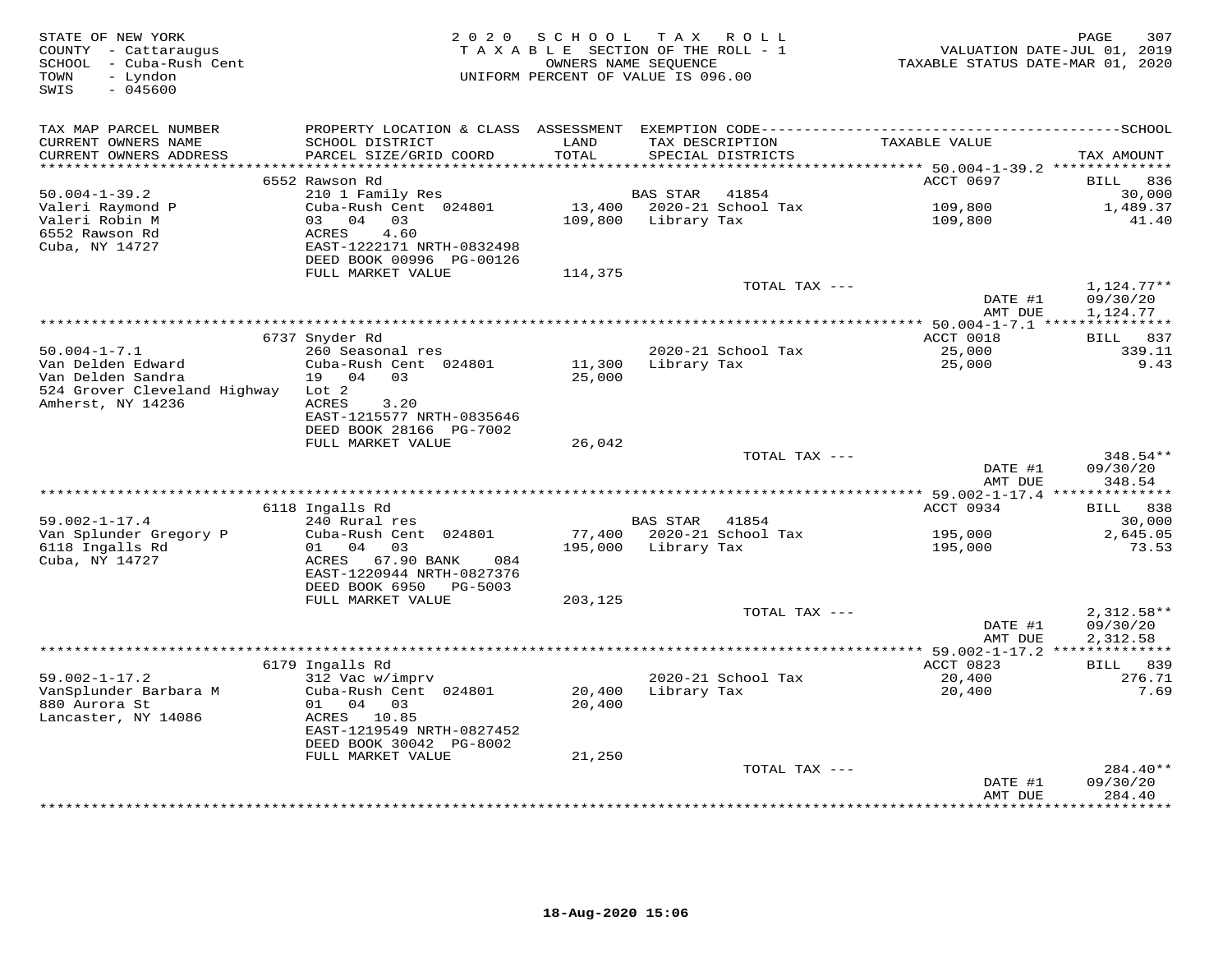| TAX MAP PARCEL NUMBER<br>PROPERTY LOCATION & CLASS ASSESSMENT<br>CURRENT OWNERS NAME<br>SCHOOL DISTRICT<br>LAND<br>TAXABLE VALUE<br>TAX DESCRIPTION<br>TOTAL<br>CURRENT OWNERS ADDRESS<br>PARCEL SIZE/GRID COORD<br>SPECIAL DISTRICTS<br>TAX AMOUNT<br>*******************<br>*************************<br>Ingalls Rd<br>ACCT 0372<br>BILL<br>840<br>36,300<br>$59.002 - 1 - 22$<br>322 Rural vac>10<br>2020-21 School Tax<br>492.39<br>Cuba-Rush Cent 024801<br>36,300<br>13.69<br>VanSplunder Gregory P<br>36,300<br>Library Tax<br>6118 Ingalls Rd<br>04 03<br>36,300<br>01<br>Cuba, NY 14727<br>ACRES<br>32.80<br>EAST-1221634 NRTH-0826517<br>DEED BOOK 00994 PG-00299<br>FULL MARKET VALUE<br>37,813<br>TOTAL TAX ---<br>$506.08**$<br>DATE #1<br>09/30/20<br>AMT DUE<br>506.08<br>Ingalls Rd<br>ACCT 0036<br>BILL 841<br>47,300<br>$59.002 - 1 - 23.2$<br>322 Rural vac>10<br>2020-21 School Tax<br>641.59<br>VanSplunder Living Trust Barba Cuba-Rush Cent 024801<br>47,300<br>17.83<br>47,300<br>Library Tax<br>880 Aurora Street<br>01 04 03<br>47,300<br>Lancaster, NY 14086<br>Lot 9<br>ACRES<br>37.80<br>MAY BE SUBJECT TO PAYMENT<br>EAST-1219123 NRTH-0827078<br>UNDER AGDIST LAW TIL 2020<br>DEED BOOK 24514 PG-3002<br>FULL MARKET VALUE<br>49,271<br>TOTAL TAX ---<br>$659.42**$<br>DATE #1<br>09/30/20<br>AMT DUE<br>659.42<br>******* 41.004-1-12.4 **************<br>383 Palmer Rd<br>ACCT 0481<br>BILL 842<br>$41.004 - 1 - 12.4$<br>270 Mfg housing<br>2020-21 School Tax<br>78,000<br>1,058.02<br>Wedzina Frank S Jr<br>Cuba-Rush Cent 024801<br>74,200<br>Library Tax<br>78,000<br>29.41<br>123 Milnor Ave<br>$-04$<br>$-03$<br>78,000<br>15<br>Lackawanna, NY 14218<br>64.73<br>ACRES<br>EAST-1216366 NRTH-0849029<br>FULL MARKET VALUE<br>81,250<br>TOTAL TAX ---<br>$1,087.43**$<br>DATE #1<br>09/30/20<br>1,087.43<br>AMT DUE<br>*** 50.004-1-25 *****<br>***********<br>ACCT 0555<br>BILL 843<br>6760 Rawson Rd<br>$50.004 - 1 - 25$<br>240 Rural res<br><b>BAS STAR</b><br>41854<br>30,000<br>Wilson Robert A<br>21,900<br>2020-21 School Tax<br>Cuba-Rush Cent 024801<br>130,000<br>1,763.37<br>6760 Rawson Rd<br>04 04 03<br>130,000<br>Library Tax<br>49.02<br>130,000<br>Cuba, NY 14727<br>Lot14<br>ACRES<br>12.40<br>EAST-1221924 NRTH-0835959<br>DEED BOOK 1326<br>PG-8001<br>FULL MARKET VALUE<br>135,417<br>TOTAL TAX ---<br>$1,406.39**$<br>09/30/20<br>DATE #1<br>1,406.39<br>AMT DUE<br>********** | STATE OF NEW YORK<br>COUNTY - Cattaraugus<br>SCHOOL - Cuba-Rush Cent<br>- Lyndon<br>TOWN<br>$-045600$<br>SWIS | 2020 SCHOOL | T A X<br>TAXABLE SECTION OF THE ROLL - 1<br>OWNERS NAME SEQUENCE<br>UNIFORM PERCENT OF VALUE IS 096.00 | R O L L | TAXABLE STATUS DATE-MAR 01, 2020 | PAGE<br>308<br>VALUATION DATE-JUL 01, 2019 |
|----------------------------------------------------------------------------------------------------------------------------------------------------------------------------------------------------------------------------------------------------------------------------------------------------------------------------------------------------------------------------------------------------------------------------------------------------------------------------------------------------------------------------------------------------------------------------------------------------------------------------------------------------------------------------------------------------------------------------------------------------------------------------------------------------------------------------------------------------------------------------------------------------------------------------------------------------------------------------------------------------------------------------------------------------------------------------------------------------------------------------------------------------------------------------------------------------------------------------------------------------------------------------------------------------------------------------------------------------------------------------------------------------------------------------------------------------------------------------------------------------------------------------------------------------------------------------------------------------------------------------------------------------------------------------------------------------------------------------------------------------------------------------------------------------------------------------------------------------------------------------------------------------------------------------------------------------------------------------------------------------------------------------------------------------------------------------------------------------------------------------------------------------------------------------------------------------------------------------------------------------------------------------------------------------------------------------------------------------------------------------------------------------------------------------------------------|---------------------------------------------------------------------------------------------------------------|-------------|--------------------------------------------------------------------------------------------------------|---------|----------------------------------|--------------------------------------------|
|                                                                                                                                                                                                                                                                                                                                                                                                                                                                                                                                                                                                                                                                                                                                                                                                                                                                                                                                                                                                                                                                                                                                                                                                                                                                                                                                                                                                                                                                                                                                                                                                                                                                                                                                                                                                                                                                                                                                                                                                                                                                                                                                                                                                                                                                                                                                                                                                                                              |                                                                                                               |             |                                                                                                        |         |                                  |                                            |
|                                                                                                                                                                                                                                                                                                                                                                                                                                                                                                                                                                                                                                                                                                                                                                                                                                                                                                                                                                                                                                                                                                                                                                                                                                                                                                                                                                                                                                                                                                                                                                                                                                                                                                                                                                                                                                                                                                                                                                                                                                                                                                                                                                                                                                                                                                                                                                                                                                              |                                                                                                               |             |                                                                                                        |         |                                  |                                            |
|                                                                                                                                                                                                                                                                                                                                                                                                                                                                                                                                                                                                                                                                                                                                                                                                                                                                                                                                                                                                                                                                                                                                                                                                                                                                                                                                                                                                                                                                                                                                                                                                                                                                                                                                                                                                                                                                                                                                                                                                                                                                                                                                                                                                                                                                                                                                                                                                                                              |                                                                                                               |             |                                                                                                        |         |                                  |                                            |
|                                                                                                                                                                                                                                                                                                                                                                                                                                                                                                                                                                                                                                                                                                                                                                                                                                                                                                                                                                                                                                                                                                                                                                                                                                                                                                                                                                                                                                                                                                                                                                                                                                                                                                                                                                                                                                                                                                                                                                                                                                                                                                                                                                                                                                                                                                                                                                                                                                              |                                                                                                               |             |                                                                                                        |         |                                  |                                            |
|                                                                                                                                                                                                                                                                                                                                                                                                                                                                                                                                                                                                                                                                                                                                                                                                                                                                                                                                                                                                                                                                                                                                                                                                                                                                                                                                                                                                                                                                                                                                                                                                                                                                                                                                                                                                                                                                                                                                                                                                                                                                                                                                                                                                                                                                                                                                                                                                                                              |                                                                                                               |             |                                                                                                        |         |                                  |                                            |
|                                                                                                                                                                                                                                                                                                                                                                                                                                                                                                                                                                                                                                                                                                                                                                                                                                                                                                                                                                                                                                                                                                                                                                                                                                                                                                                                                                                                                                                                                                                                                                                                                                                                                                                                                                                                                                                                                                                                                                                                                                                                                                                                                                                                                                                                                                                                                                                                                                              |                                                                                                               |             |                                                                                                        |         |                                  |                                            |
|                                                                                                                                                                                                                                                                                                                                                                                                                                                                                                                                                                                                                                                                                                                                                                                                                                                                                                                                                                                                                                                                                                                                                                                                                                                                                                                                                                                                                                                                                                                                                                                                                                                                                                                                                                                                                                                                                                                                                                                                                                                                                                                                                                                                                                                                                                                                                                                                                                              |                                                                                                               |             |                                                                                                        |         |                                  |                                            |
|                                                                                                                                                                                                                                                                                                                                                                                                                                                                                                                                                                                                                                                                                                                                                                                                                                                                                                                                                                                                                                                                                                                                                                                                                                                                                                                                                                                                                                                                                                                                                                                                                                                                                                                                                                                                                                                                                                                                                                                                                                                                                                                                                                                                                                                                                                                                                                                                                                              |                                                                                                               |             |                                                                                                        |         |                                  |                                            |
|                                                                                                                                                                                                                                                                                                                                                                                                                                                                                                                                                                                                                                                                                                                                                                                                                                                                                                                                                                                                                                                                                                                                                                                                                                                                                                                                                                                                                                                                                                                                                                                                                                                                                                                                                                                                                                                                                                                                                                                                                                                                                                                                                                                                                                                                                                                                                                                                                                              |                                                                                                               |             |                                                                                                        |         |                                  |                                            |
|                                                                                                                                                                                                                                                                                                                                                                                                                                                                                                                                                                                                                                                                                                                                                                                                                                                                                                                                                                                                                                                                                                                                                                                                                                                                                                                                                                                                                                                                                                                                                                                                                                                                                                                                                                                                                                                                                                                                                                                                                                                                                                                                                                                                                                                                                                                                                                                                                                              |                                                                                                               |             |                                                                                                        |         |                                  |                                            |
|                                                                                                                                                                                                                                                                                                                                                                                                                                                                                                                                                                                                                                                                                                                                                                                                                                                                                                                                                                                                                                                                                                                                                                                                                                                                                                                                                                                                                                                                                                                                                                                                                                                                                                                                                                                                                                                                                                                                                                                                                                                                                                                                                                                                                                                                                                                                                                                                                                              |                                                                                                               |             |                                                                                                        |         |                                  |                                            |
|                                                                                                                                                                                                                                                                                                                                                                                                                                                                                                                                                                                                                                                                                                                                                                                                                                                                                                                                                                                                                                                                                                                                                                                                                                                                                                                                                                                                                                                                                                                                                                                                                                                                                                                                                                                                                                                                                                                                                                                                                                                                                                                                                                                                                                                                                                                                                                                                                                              |                                                                                                               |             |                                                                                                        |         |                                  |                                            |
|                                                                                                                                                                                                                                                                                                                                                                                                                                                                                                                                                                                                                                                                                                                                                                                                                                                                                                                                                                                                                                                                                                                                                                                                                                                                                                                                                                                                                                                                                                                                                                                                                                                                                                                                                                                                                                                                                                                                                                                                                                                                                                                                                                                                                                                                                                                                                                                                                                              |                                                                                                               |             |                                                                                                        |         |                                  |                                            |
|                                                                                                                                                                                                                                                                                                                                                                                                                                                                                                                                                                                                                                                                                                                                                                                                                                                                                                                                                                                                                                                                                                                                                                                                                                                                                                                                                                                                                                                                                                                                                                                                                                                                                                                                                                                                                                                                                                                                                                                                                                                                                                                                                                                                                                                                                                                                                                                                                                              |                                                                                                               |             |                                                                                                        |         |                                  |                                            |
|                                                                                                                                                                                                                                                                                                                                                                                                                                                                                                                                                                                                                                                                                                                                                                                                                                                                                                                                                                                                                                                                                                                                                                                                                                                                                                                                                                                                                                                                                                                                                                                                                                                                                                                                                                                                                                                                                                                                                                                                                                                                                                                                                                                                                                                                                                                                                                                                                                              |                                                                                                               |             |                                                                                                        |         |                                  |                                            |
|                                                                                                                                                                                                                                                                                                                                                                                                                                                                                                                                                                                                                                                                                                                                                                                                                                                                                                                                                                                                                                                                                                                                                                                                                                                                                                                                                                                                                                                                                                                                                                                                                                                                                                                                                                                                                                                                                                                                                                                                                                                                                                                                                                                                                                                                                                                                                                                                                                              |                                                                                                               |             |                                                                                                        |         |                                  |                                            |
|                                                                                                                                                                                                                                                                                                                                                                                                                                                                                                                                                                                                                                                                                                                                                                                                                                                                                                                                                                                                                                                                                                                                                                                                                                                                                                                                                                                                                                                                                                                                                                                                                                                                                                                                                                                                                                                                                                                                                                                                                                                                                                                                                                                                                                                                                                                                                                                                                                              |                                                                                                               |             |                                                                                                        |         |                                  |                                            |
|                                                                                                                                                                                                                                                                                                                                                                                                                                                                                                                                                                                                                                                                                                                                                                                                                                                                                                                                                                                                                                                                                                                                                                                                                                                                                                                                                                                                                                                                                                                                                                                                                                                                                                                                                                                                                                                                                                                                                                                                                                                                                                                                                                                                                                                                                                                                                                                                                                              |                                                                                                               |             |                                                                                                        |         |                                  |                                            |
|                                                                                                                                                                                                                                                                                                                                                                                                                                                                                                                                                                                                                                                                                                                                                                                                                                                                                                                                                                                                                                                                                                                                                                                                                                                                                                                                                                                                                                                                                                                                                                                                                                                                                                                                                                                                                                                                                                                                                                                                                                                                                                                                                                                                                                                                                                                                                                                                                                              |                                                                                                               |             |                                                                                                        |         |                                  |                                            |
|                                                                                                                                                                                                                                                                                                                                                                                                                                                                                                                                                                                                                                                                                                                                                                                                                                                                                                                                                                                                                                                                                                                                                                                                                                                                                                                                                                                                                                                                                                                                                                                                                                                                                                                                                                                                                                                                                                                                                                                                                                                                                                                                                                                                                                                                                                                                                                                                                                              |                                                                                                               |             |                                                                                                        |         |                                  |                                            |
|                                                                                                                                                                                                                                                                                                                                                                                                                                                                                                                                                                                                                                                                                                                                                                                                                                                                                                                                                                                                                                                                                                                                                                                                                                                                                                                                                                                                                                                                                                                                                                                                                                                                                                                                                                                                                                                                                                                                                                                                                                                                                                                                                                                                                                                                                                                                                                                                                                              |                                                                                                               |             |                                                                                                        |         |                                  |                                            |
|                                                                                                                                                                                                                                                                                                                                                                                                                                                                                                                                                                                                                                                                                                                                                                                                                                                                                                                                                                                                                                                                                                                                                                                                                                                                                                                                                                                                                                                                                                                                                                                                                                                                                                                                                                                                                                                                                                                                                                                                                                                                                                                                                                                                                                                                                                                                                                                                                                              |                                                                                                               |             |                                                                                                        |         |                                  |                                            |
|                                                                                                                                                                                                                                                                                                                                                                                                                                                                                                                                                                                                                                                                                                                                                                                                                                                                                                                                                                                                                                                                                                                                                                                                                                                                                                                                                                                                                                                                                                                                                                                                                                                                                                                                                                                                                                                                                                                                                                                                                                                                                                                                                                                                                                                                                                                                                                                                                                              |                                                                                                               |             |                                                                                                        |         |                                  |                                            |
|                                                                                                                                                                                                                                                                                                                                                                                                                                                                                                                                                                                                                                                                                                                                                                                                                                                                                                                                                                                                                                                                                                                                                                                                                                                                                                                                                                                                                                                                                                                                                                                                                                                                                                                                                                                                                                                                                                                                                                                                                                                                                                                                                                                                                                                                                                                                                                                                                                              |                                                                                                               |             |                                                                                                        |         |                                  |                                            |
|                                                                                                                                                                                                                                                                                                                                                                                                                                                                                                                                                                                                                                                                                                                                                                                                                                                                                                                                                                                                                                                                                                                                                                                                                                                                                                                                                                                                                                                                                                                                                                                                                                                                                                                                                                                                                                                                                                                                                                                                                                                                                                                                                                                                                                                                                                                                                                                                                                              |                                                                                                               |             |                                                                                                        |         |                                  |                                            |
|                                                                                                                                                                                                                                                                                                                                                                                                                                                                                                                                                                                                                                                                                                                                                                                                                                                                                                                                                                                                                                                                                                                                                                                                                                                                                                                                                                                                                                                                                                                                                                                                                                                                                                                                                                                                                                                                                                                                                                                                                                                                                                                                                                                                                                                                                                                                                                                                                                              |                                                                                                               |             |                                                                                                        |         |                                  |                                            |
|                                                                                                                                                                                                                                                                                                                                                                                                                                                                                                                                                                                                                                                                                                                                                                                                                                                                                                                                                                                                                                                                                                                                                                                                                                                                                                                                                                                                                                                                                                                                                                                                                                                                                                                                                                                                                                                                                                                                                                                                                                                                                                                                                                                                                                                                                                                                                                                                                                              |                                                                                                               |             |                                                                                                        |         |                                  |                                            |
|                                                                                                                                                                                                                                                                                                                                                                                                                                                                                                                                                                                                                                                                                                                                                                                                                                                                                                                                                                                                                                                                                                                                                                                                                                                                                                                                                                                                                                                                                                                                                                                                                                                                                                                                                                                                                                                                                                                                                                                                                                                                                                                                                                                                                                                                                                                                                                                                                                              |                                                                                                               |             |                                                                                                        |         |                                  |                                            |
|                                                                                                                                                                                                                                                                                                                                                                                                                                                                                                                                                                                                                                                                                                                                                                                                                                                                                                                                                                                                                                                                                                                                                                                                                                                                                                                                                                                                                                                                                                                                                                                                                                                                                                                                                                                                                                                                                                                                                                                                                                                                                                                                                                                                                                                                                                                                                                                                                                              |                                                                                                               |             |                                                                                                        |         |                                  |                                            |
|                                                                                                                                                                                                                                                                                                                                                                                                                                                                                                                                                                                                                                                                                                                                                                                                                                                                                                                                                                                                                                                                                                                                                                                                                                                                                                                                                                                                                                                                                                                                                                                                                                                                                                                                                                                                                                                                                                                                                                                                                                                                                                                                                                                                                                                                                                                                                                                                                                              |                                                                                                               |             |                                                                                                        |         |                                  |                                            |
|                                                                                                                                                                                                                                                                                                                                                                                                                                                                                                                                                                                                                                                                                                                                                                                                                                                                                                                                                                                                                                                                                                                                                                                                                                                                                                                                                                                                                                                                                                                                                                                                                                                                                                                                                                                                                                                                                                                                                                                                                                                                                                                                                                                                                                                                                                                                                                                                                                              |                                                                                                               |             |                                                                                                        |         |                                  |                                            |
|                                                                                                                                                                                                                                                                                                                                                                                                                                                                                                                                                                                                                                                                                                                                                                                                                                                                                                                                                                                                                                                                                                                                                                                                                                                                                                                                                                                                                                                                                                                                                                                                                                                                                                                                                                                                                                                                                                                                                                                                                                                                                                                                                                                                                                                                                                                                                                                                                                              |                                                                                                               |             |                                                                                                        |         |                                  |                                            |
|                                                                                                                                                                                                                                                                                                                                                                                                                                                                                                                                                                                                                                                                                                                                                                                                                                                                                                                                                                                                                                                                                                                                                                                                                                                                                                                                                                                                                                                                                                                                                                                                                                                                                                                                                                                                                                                                                                                                                                                                                                                                                                                                                                                                                                                                                                                                                                                                                                              |                                                                                                               |             |                                                                                                        |         |                                  |                                            |
|                                                                                                                                                                                                                                                                                                                                                                                                                                                                                                                                                                                                                                                                                                                                                                                                                                                                                                                                                                                                                                                                                                                                                                                                                                                                                                                                                                                                                                                                                                                                                                                                                                                                                                                                                                                                                                                                                                                                                                                                                                                                                                                                                                                                                                                                                                                                                                                                                                              |                                                                                                               |             |                                                                                                        |         |                                  |                                            |
|                                                                                                                                                                                                                                                                                                                                                                                                                                                                                                                                                                                                                                                                                                                                                                                                                                                                                                                                                                                                                                                                                                                                                                                                                                                                                                                                                                                                                                                                                                                                                                                                                                                                                                                                                                                                                                                                                                                                                                                                                                                                                                                                                                                                                                                                                                                                                                                                                                              |                                                                                                               |             |                                                                                                        |         |                                  |                                            |
|                                                                                                                                                                                                                                                                                                                                                                                                                                                                                                                                                                                                                                                                                                                                                                                                                                                                                                                                                                                                                                                                                                                                                                                                                                                                                                                                                                                                                                                                                                                                                                                                                                                                                                                                                                                                                                                                                                                                                                                                                                                                                                                                                                                                                                                                                                                                                                                                                                              |                                                                                                               |             |                                                                                                        |         |                                  |                                            |
|                                                                                                                                                                                                                                                                                                                                                                                                                                                                                                                                                                                                                                                                                                                                                                                                                                                                                                                                                                                                                                                                                                                                                                                                                                                                                                                                                                                                                                                                                                                                                                                                                                                                                                                                                                                                                                                                                                                                                                                                                                                                                                                                                                                                                                                                                                                                                                                                                                              |                                                                                                               |             |                                                                                                        |         |                                  |                                            |
|                                                                                                                                                                                                                                                                                                                                                                                                                                                                                                                                                                                                                                                                                                                                                                                                                                                                                                                                                                                                                                                                                                                                                                                                                                                                                                                                                                                                                                                                                                                                                                                                                                                                                                                                                                                                                                                                                                                                                                                                                                                                                                                                                                                                                                                                                                                                                                                                                                              |                                                                                                               |             |                                                                                                        |         |                                  |                                            |
|                                                                                                                                                                                                                                                                                                                                                                                                                                                                                                                                                                                                                                                                                                                                                                                                                                                                                                                                                                                                                                                                                                                                                                                                                                                                                                                                                                                                                                                                                                                                                                                                                                                                                                                                                                                                                                                                                                                                                                                                                                                                                                                                                                                                                                                                                                                                                                                                                                              |                                                                                                               |             |                                                                                                        |         |                                  |                                            |
|                                                                                                                                                                                                                                                                                                                                                                                                                                                                                                                                                                                                                                                                                                                                                                                                                                                                                                                                                                                                                                                                                                                                                                                                                                                                                                                                                                                                                                                                                                                                                                                                                                                                                                                                                                                                                                                                                                                                                                                                                                                                                                                                                                                                                                                                                                                                                                                                                                              |                                                                                                               |             |                                                                                                        |         |                                  |                                            |
|                                                                                                                                                                                                                                                                                                                                                                                                                                                                                                                                                                                                                                                                                                                                                                                                                                                                                                                                                                                                                                                                                                                                                                                                                                                                                                                                                                                                                                                                                                                                                                                                                                                                                                                                                                                                                                                                                                                                                                                                                                                                                                                                                                                                                                                                                                                                                                                                                                              |                                                                                                               |             |                                                                                                        |         |                                  |                                            |
|                                                                                                                                                                                                                                                                                                                                                                                                                                                                                                                                                                                                                                                                                                                                                                                                                                                                                                                                                                                                                                                                                                                                                                                                                                                                                                                                                                                                                                                                                                                                                                                                                                                                                                                                                                                                                                                                                                                                                                                                                                                                                                                                                                                                                                                                                                                                                                                                                                              |                                                                                                               |             |                                                                                                        |         |                                  |                                            |
|                                                                                                                                                                                                                                                                                                                                                                                                                                                                                                                                                                                                                                                                                                                                                                                                                                                                                                                                                                                                                                                                                                                                                                                                                                                                                                                                                                                                                                                                                                                                                                                                                                                                                                                                                                                                                                                                                                                                                                                                                                                                                                                                                                                                                                                                                                                                                                                                                                              |                                                                                                               |             |                                                                                                        |         |                                  |                                            |
|                                                                                                                                                                                                                                                                                                                                                                                                                                                                                                                                                                                                                                                                                                                                                                                                                                                                                                                                                                                                                                                                                                                                                                                                                                                                                                                                                                                                                                                                                                                                                                                                                                                                                                                                                                                                                                                                                                                                                                                                                                                                                                                                                                                                                                                                                                                                                                                                                                              |                                                                                                               |             |                                                                                                        |         |                                  |                                            |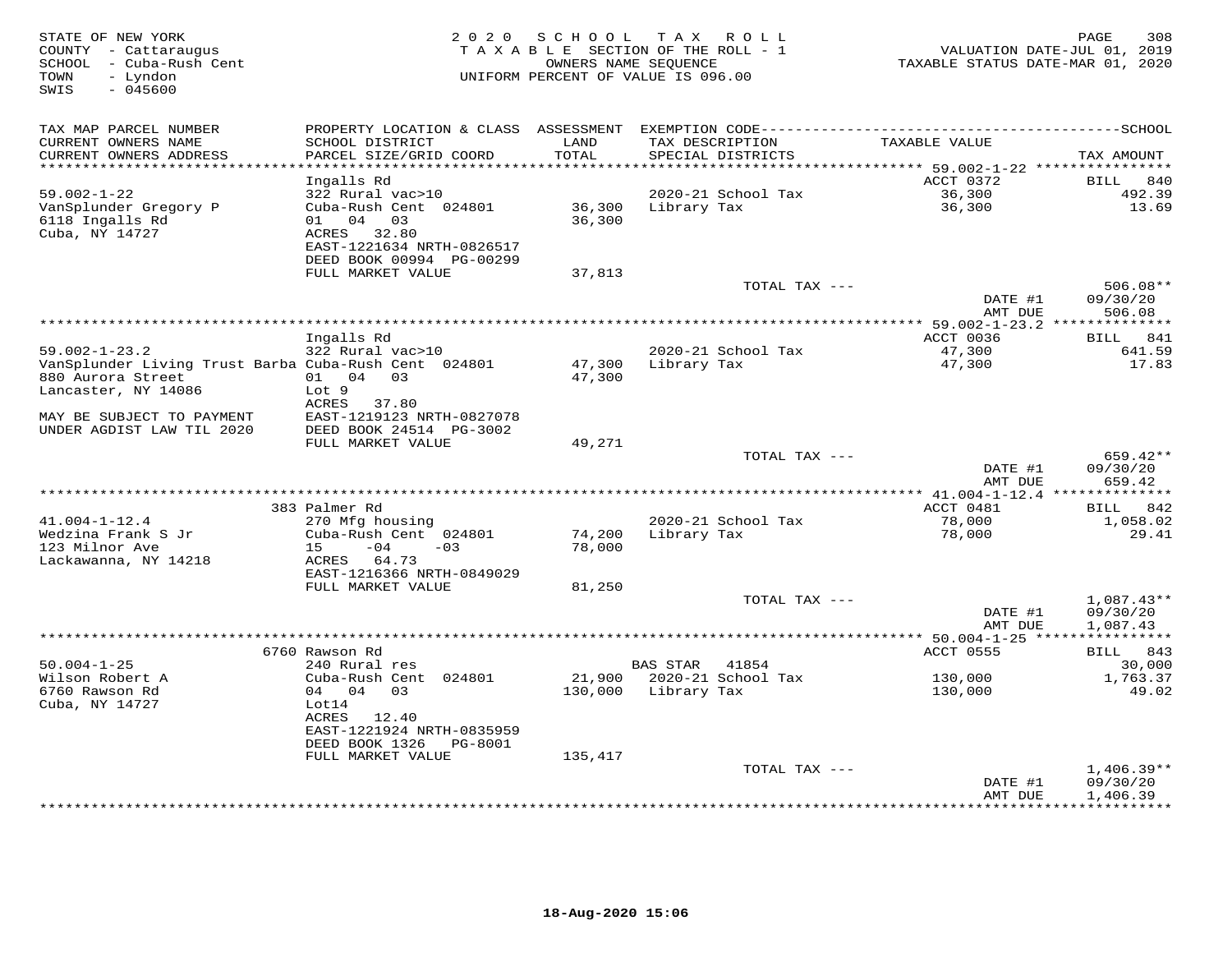| STATE OF NEW YORK<br>COUNTY<br>- Cattaraugus<br>SCHOOL<br>- Cuba-Rush Cent<br>TOWN<br>- Lyndon<br>$-045600$<br>SWIS | 2 0 2 0                                              | SCHOOL<br>OWNERS NAME SEQUENCE | T A X<br>R O L L<br>TAXABLE SECTION OF THE ROLL - 1<br>UNIFORM PERCENT OF VALUE IS 096.00 | VALUATION DATE-JUL 01, 2019<br>TAXABLE STATUS DATE-MAR 01, 2020 | PAGE<br>309                     |
|---------------------------------------------------------------------------------------------------------------------|------------------------------------------------------|--------------------------------|-------------------------------------------------------------------------------------------|-----------------------------------------------------------------|---------------------------------|
| TAX MAP PARCEL NUMBER                                                                                               | PROPERTY LOCATION & CLASS                            | ASSESSMENT                     |                                                                                           |                                                                 |                                 |
| CURRENT OWNERS NAME                                                                                                 | SCHOOL DISTRICT                                      | LAND                           | TAX DESCRIPTION                                                                           | TAXABLE VALUE                                                   |                                 |
| CURRENT OWNERS ADDRESS                                                                                              | PARCEL SIZE/GRID COORD                               | TOTAL                          | SPECIAL DISTRICTS                                                                         |                                                                 | TAX AMOUNT                      |
|                                                                                                                     |                                                      |                                |                                                                                           | ************* 59.002-1-33                                       | * * * * * * * * * * * * * * * * |
|                                                                                                                     | 677 Abbott Rd                                        |                                |                                                                                           | ACCT 0095                                                       | 844<br>BILL                     |
| $59.002 - 1 - 33$                                                                                                   | 240 Rural res                                        |                                | BAS STAR 41854                                                                            |                                                                 | 30,000                          |
| Wolbert Valerie L                                                                                                   | Cuba-Rush Cent<br>024801                             |                                | 19,800 2020-21 School Tax                                                                 | 101,900                                                         | 1,382.21                        |
| Thomas Jacob                                                                                                        | 17 04<br>03                                          | 101,900                        | Library Tax                                                                               | 101,900                                                         | 38.42                           |
| 677 Abbott Rd                                                                                                       | 10.26<br>ACRES                                       |                                |                                                                                           |                                                                 |                                 |
| Cuba, NY 14727                                                                                                      | EAST-1212942 NRTH-0825463<br>DEED BOOK 15209 PG-7001 |                                |                                                                                           |                                                                 |                                 |
|                                                                                                                     | FULL MARKET VALUE                                    | 106,146                        |                                                                                           |                                                                 |                                 |
|                                                                                                                     |                                                      |                                | TOTAL TAX ---                                                                             |                                                                 | $1,014.63**$                    |
|                                                                                                                     |                                                      |                                |                                                                                           | DATE #1                                                         | 09/30/20                        |
|                                                                                                                     |                                                      |                                |                                                                                           | AMT DUE                                                         | 1,014.63                        |
|                                                                                                                     |                                                      |                                |                                                                                           | **** 50.004-1-20 ****************                               |                                 |
|                                                                                                                     | 6876 Rawson Rd                                       |                                |                                                                                           | ACCT 0567                                                       | 845<br>BILL                     |
| $50.004 - 1 - 20$                                                                                                   | 240 Rural res                                        |                                | 2020-21 School Tax                                                                        | 66,300                                                          | 899.32                          |
| Zogaria Anthony R Jr                                                                                                | Cuba-Rush Cent 024801                                | 23,500                         | Library Tax                                                                               | 66,300                                                          | 25.00                           |
| Zogaria Denise M                                                                                                    | 04 04<br>03                                          | 66,300                         |                                                                                           |                                                                 |                                 |
| 116 Iroquois Ave                                                                                                    | Lots $6.7$                                           |                                |                                                                                           |                                                                 |                                 |
| Cheektowaga, NY 14206                                                                                               | 14.00 BANK<br>ACRES<br>002                           |                                |                                                                                           |                                                                 |                                 |
|                                                                                                                     | EAST-1221892 NRTH-0838119                            |                                |                                                                                           |                                                                 |                                 |
|                                                                                                                     | DEED BOOK 8665<br>PG-7001                            |                                |                                                                                           |                                                                 |                                 |
|                                                                                                                     | FULL MARKET VALUE                                    | 69,063                         |                                                                                           |                                                                 |                                 |
|                                                                                                                     |                                                      |                                | TOTAL TAX ---                                                                             |                                                                 | $924.32**$                      |
|                                                                                                                     |                                                      |                                |                                                                                           | DATE #1<br>AMT DUE                                              | 09/30/20<br>924.32              |
|                                                                                                                     |                                                      |                                |                                                                                           |                                                                 | **************************      |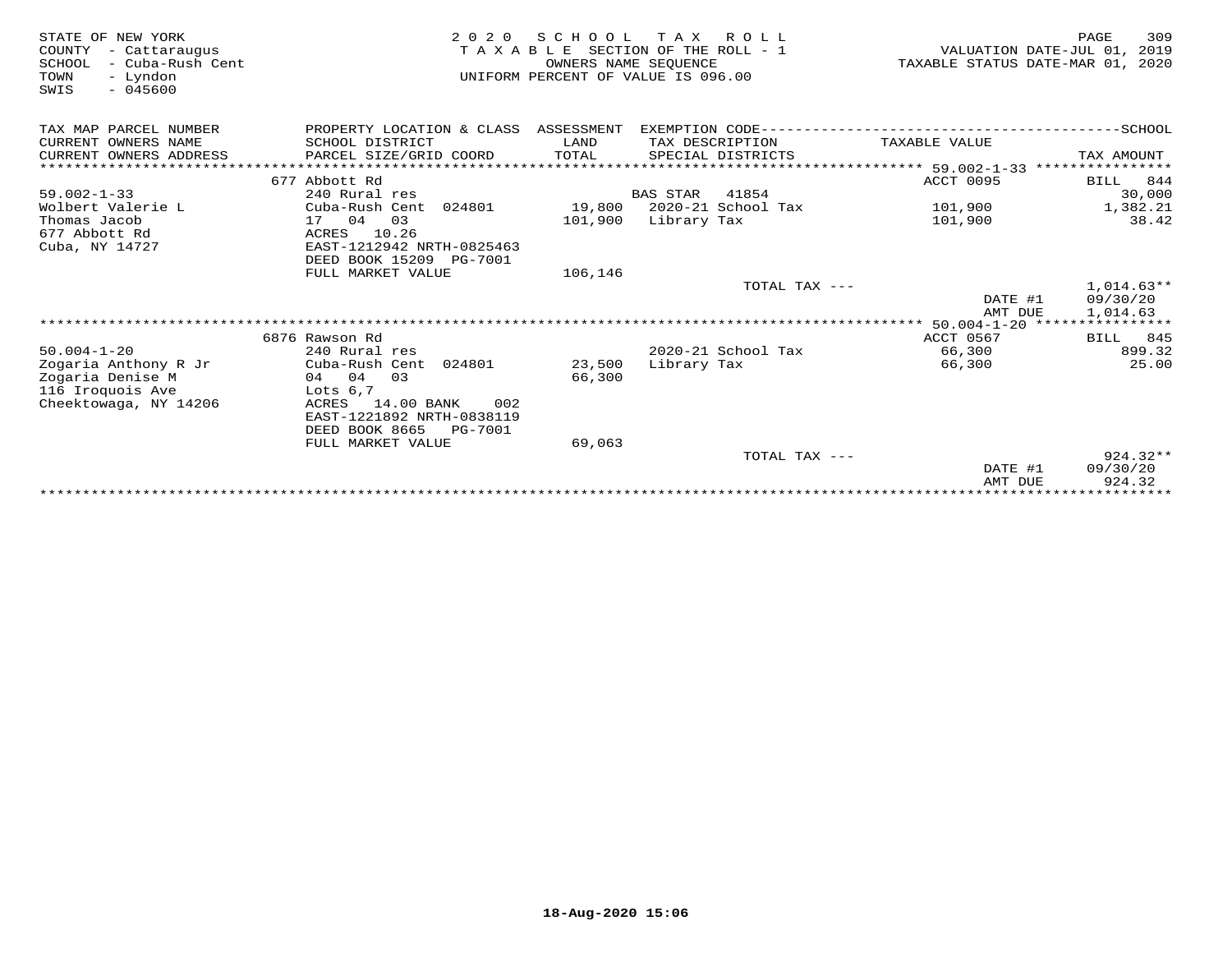| STATE OF NEW YORK<br>COUNTY - Cattaraugus<br>SCHOOL - Cuba-Rush Cent<br>TOWN<br>– Lyndon<br>SWIS<br>- 045600 | 2020 SCHOOL TAX ROLL<br>T A X A B L E SECTION OF THE ROLL - 1 | 310<br>PAGE<br>VALUATION DATE-JUL 01, 2019<br>TAXABLE STATUS DATE-MAR 01, 2020<br>RPS155/V04/L015<br>CURRENT DATE 8/18/2020 |
|--------------------------------------------------------------------------------------------------------------|---------------------------------------------------------------|-----------------------------------------------------------------------------------------------------------------------------|
|                                                                                                              | ROLL SUB SECTION- - TOTALS                                    |                                                                                                                             |

|      |      | m^m*<br>LUI NJ | ------<br>$-1$<br>- U JIV | N.           | AL<br>JR LIV  | ם הוא הדעי<br>ച∧ല™⊢ | 'A X A                       | mom <sub>n</sub> |
|------|------|----------------|---------------------------|--------------|---------------|---------------------|------------------------------|------------------|
| CODE | NAME | DARCTIC        | TUZDI<br>.                | 77T<br>ALU P | - ---<br>ALUE | <b>MOUNT</b>        | /ALUE<br><b>TTR 7</b><br>/ △ | TAX              |

#### NO SPECIAL DISTRICTS AT THIS LEVEL

\*\*\* S C H O O L D I S T R I C T S U M M A R Y \*\*\*

| CODE   | DISTRICT NAME                    | TOTAL<br>PARCELS | ASSESSED<br>LAND | ASSESSED<br>TOTAL | <b>EXEMPT</b><br>AMOUNT | TOTAL<br>TAXABLE |            |
|--------|----------------------------------|------------------|------------------|-------------------|-------------------------|------------------|------------|
|        |                                  |                  |                  |                   | STAR AMOUNT             | STAR TAXABLE     | TOTAL TAX  |
|        | Cuba-Rush Cent                   | 117              | 4673,200         | 9787,800          | 583,293                 | 9,204,507        |            |
| 024801 |                                  |                  |                  |                   | 1269,900                | 7,934,607        | 111,098.70 |
|        | SUB-TOTAL                        | 117              | 4673,200         | 9787,800          | 583,293                 | 9,204,507        |            |
|        | $S \cup B - T \cup T A L (CONT)$ |                  |                  |                   | 1269,900                | 7,934,607        | 111,098.70 |
|        | TOTAL                            | 117              | 4673,200         | 9787,800          | 583,293                 | 9,204,507        |            |
|        | T O T A L (CONT)                 |                  |                  |                   | 1269,900                | 7,934,607        | 111,098.70 |

### \*\*\* S Y S T E M C O D E S S U M M A R Y \*\*\*

#### NO SYSTEM EXEMPTIONS AT THIS LEVEL

#### \*\*\* E X E M P T I O N S U M M A R Y \*\*\*

| CODE  | DESCRIPTION     | TOTAL<br>PARCELS | SCHOOL  |
|-------|-----------------|------------------|---------|
| 41700 | AG BLDG         | 13               | 33,800  |
| 41720 | AG DIST         |                  | 503,031 |
| 41804 | AGED S          | 2                | 26,352  |
| 41834 | ENH STAR        | 10               | 678,400 |
| 41854 | <b>BAS STAR</b> | 20               | 591,500 |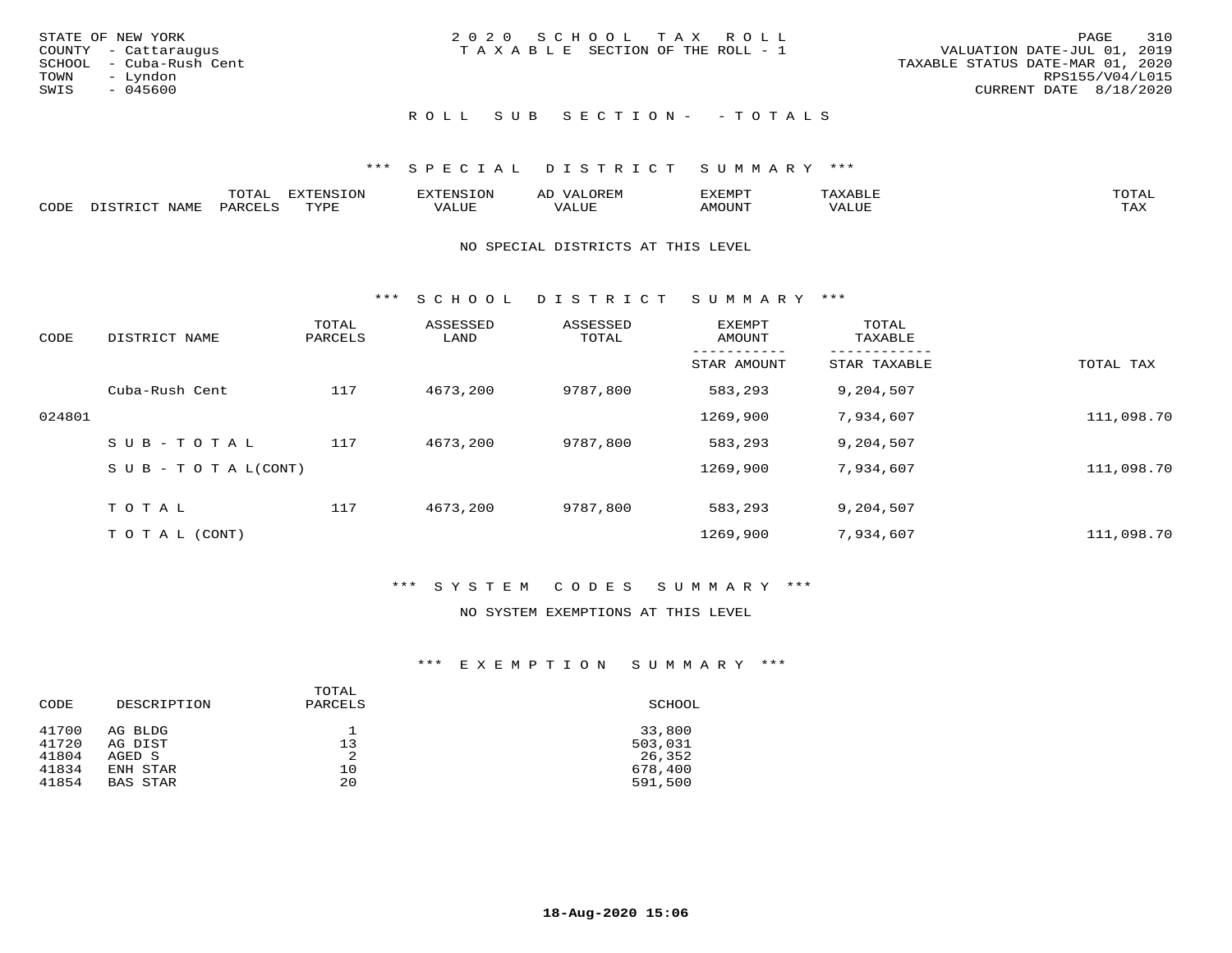| STATE OF NEW YORK<br>COUNTY - Cattaraugus<br>SCHOOL - Cuba-Rush Cent<br>- Lyndon<br>TOWN<br>$-045600$<br>SWIS | 2020 SCHOOL TAX ROLL<br>TAXABLE SECTION OF THE ROLL - 1 | 311<br>PAGE<br>VALUATION DATE-JUL 01, 2019<br>TAXABLE STATUS DATE-MAR 01, 2020<br>RPS155/V04/L015<br>CURRENT DATE 8/18/2020 |
|---------------------------------------------------------------------------------------------------------------|---------------------------------------------------------|-----------------------------------------------------------------------------------------------------------------------------|
|                                                                                                               | ROLL SUB SECTION- -TOTALS                               |                                                                                                                             |

# \*\*\* E X E M P T I O N S U M M A R Y \*\*\*

| CODE  | DESCRIPTION         | TOTAL<br>PARCELS | SCHOOL              |
|-------|---------------------|------------------|---------------------|
| 47460 | FOREST/A74<br>TOTAL | 47               | 20,110<br>1853, 193 |

# \*\*\* G R A N D T O T A L S \*\*\*

| ROLL<br>SEC | DESCRIPTION        | TOTAL<br>PARCELS | ASSESSED<br>LAND | ASSESSED<br>TOTAL | EXEMPT<br>AMOUNT    | TOTAL<br>TAXABLE<br>---------- | TAX  | TOTAL<br>TAX |
|-------------|--------------------|------------------|------------------|-------------------|---------------------|--------------------------------|------|--------------|
|             |                    |                  |                  |                   | STAR AMOUNT         | STAR TAXABLE                   | RATE |              |
|             | 2020-21 School Tax |                  | 4673,200         | 9787,800          | 583,293<br>1269,900 | 9,204,507<br>7,934,607         |      | 107,628.01   |
|             | Library Tax        |                  | 4673,200         | 9787,800          | 583,293             | 9,204,507                      |      |              |
|             | SPEC DIST TAXES    |                  |                  |                   |                     | 9,204,507                      |      | 3,470.69     |
|             | TAXABLE            | 117              |                  |                   |                     |                                |      | 111,098.70   |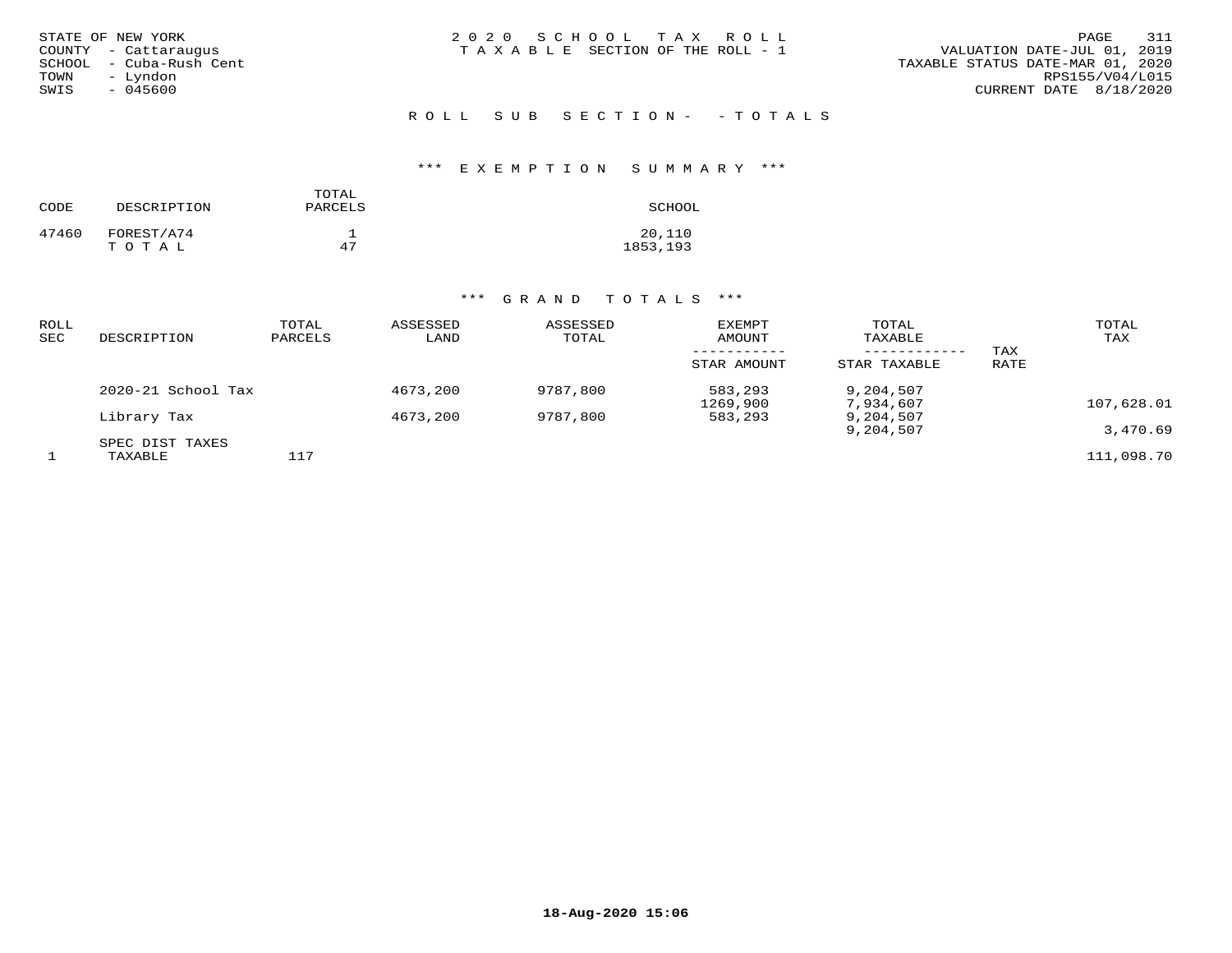|      | STATE OF NEW YORK       | 2020 SCHOOL TAX ROLL<br>PAGE                                         | 312 |
|------|-------------------------|----------------------------------------------------------------------|-----|
|      | COUNTY - Cattaraugus    | VALUATION DATE-JUL 01, 2019<br>T A X A B L E SECTION OF THE ROLL - 1 |     |
|      | SCHOOL - Cuba-Rush Cent | TAXABLE STATUS DATE-MAR 01, 2020                                     |     |
| TOWN | - Lyndon                | RPS155/V04/L015                                                      |     |
| SWIS | - 045600                | CURRENT DATE 8/18/2020                                               |     |
|      |                         |                                                                      |     |

## ROLL SECTION TOTALS

#### \*\*\* S P E C I A L D I S T R I C T S U M M A R Y \*\*\*

|      |               | ----<br>UIAI | 'ENSION<br>---        |                      | והם קבר.<br>ΑL | 13551050 | $A \wedge F$ |                     |
|------|---------------|--------------|-----------------------|----------------------|----------------|----------|--------------|---------------------|
| CODE | AT<br>ח רגורו |              | $m \times r \times r$ | 177\TTT <del>L</del> | وربا سلام      | TUUONA   | T T T T      | $m \times r$<br>∸∽∸ |

#### NO SPECIAL DISTRICTS AT THIS LEVEL

\*\*\* S C H O O L D I S T R I C T S U M M A R Y \*\*\*

| CODE   | DISTRICT NAME                    | TOTAL<br>PARCELS | ASSESSED<br>LAND | ASSESSED<br>TOTAL | <b>EXEMPT</b><br>AMOUNT | TOTAL<br>TAXABLE |            |
|--------|----------------------------------|------------------|------------------|-------------------|-------------------------|------------------|------------|
|        |                                  |                  |                  |                   | STAR AMOUNT             | STAR TAXABLE     | TOTAL TAX  |
|        | Cuba-Rush Cent                   | 117              | 4673,200         | 9787,800          | 583,293                 | 9,204,507        |            |
| 024801 |                                  |                  |                  |                   | 1269,900                | 7,934,607        | 111,098.70 |
|        | SUB-TOTAL                        | 117              | 4673,200         | 9787,800          | 583,293                 | 9,204,507        |            |
|        | $S \cup B - T \cup T A L (CONT)$ |                  |                  |                   | 1269,900                | 7,934,607        | 111,098.70 |
|        | TOTAL                            | 117              | 4673,200         | 9787,800          | 583,293                 | 9,204,507        |            |
|        | T O T A L (CONT)                 |                  |                  |                   | 1269,900                | 7,934,607        | 111,098.70 |

#### \*\*\* S Y S T E M C O D E S S U M M A R Y \*\*\*

#### NO SYSTEM EXEMPTIONS AT THIS LEVEL

#### \*\*\* E X E M P T I O N S U M M A R Y \*\*\*

| CODE  | DESCRIPTION     | TOTAL<br>PARCELS | SCHOOL  |
|-------|-----------------|------------------|---------|
| 41700 | AG BLDG         | 13               | 33,800  |
| 41720 | AG DIST         |                  | 503,031 |
| 41804 | AGED S          | 2                | 26,352  |
| 41834 | ENH STAR        | 10               | 678,400 |
| 41854 | <b>BAS STAR</b> | 20               | 591,500 |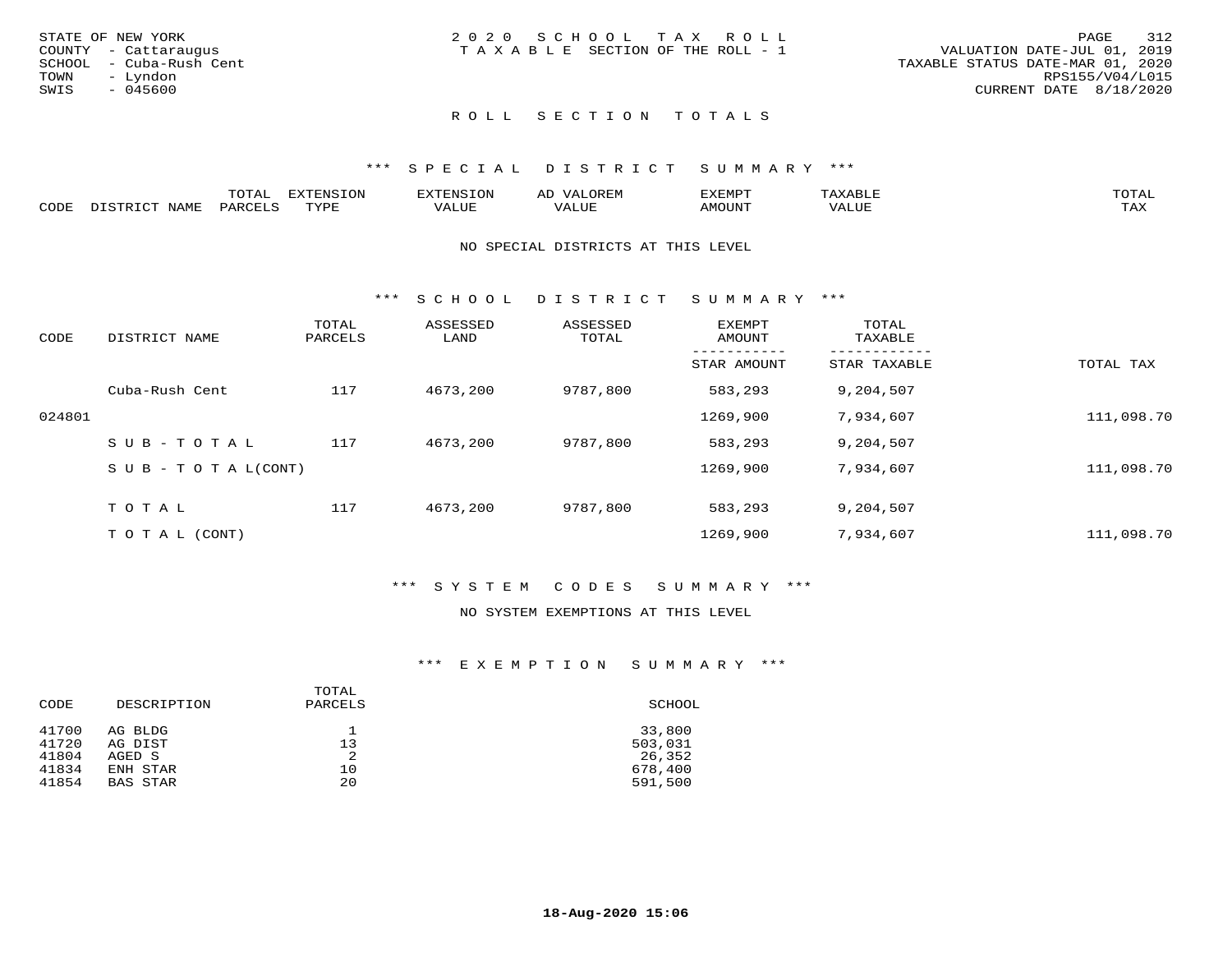| STATE OF NEW YORK<br>COUNTY - Cattaraugus<br>SCHOOL - Cuba-Rush Cent<br>– Lyndon<br>TOWN<br>$-045600$<br>SWIS | 2020 SCHOOL TAX ROLL<br>T A X A B L E SECTION OF THE ROLL - 1 | 313<br>PAGE<br>VALUATION DATE-JUL 01, 2019<br>TAXABLE STATUS DATE-MAR 01, 2020<br>RPS155/V04/L015<br>CURRENT DATE 8/18/2020 |
|---------------------------------------------------------------------------------------------------------------|---------------------------------------------------------------|-----------------------------------------------------------------------------------------------------------------------------|
|                                                                                                               | ROLL SECTION TOTALS                                           |                                                                                                                             |

# \*\*\* E X E M P T I O N S U M M A R Y \*\*\*

| CODE  | DESCRIPTION         | TOTAL<br>PARCELS | SCHOOL             |
|-------|---------------------|------------------|--------------------|
| 47460 | FOREST/A74<br>TOTAL | 47               | 20,110<br>1853,193 |

# \*\*\* G R A N D T O T A L S \*\*\*

| ROLL<br>SEC | DESCRIPTION                | TOTAL<br>PARCELS | ASSESSED<br>LAND | ASSESSED<br>TOTAL | <b>EXEMPT</b><br>AMOUNT | TOTAL<br>TAXABLE<br>---------- | TAX  | TOTAL<br>TAX |
|-------------|----------------------------|------------------|------------------|-------------------|-------------------------|--------------------------------|------|--------------|
|             |                            |                  |                  |                   | STAR AMOUNT             | STAR TAXABLE                   | RATE |              |
|             | 2020-21 School Tax         |                  | 4673,200         | 9787,800          | 583,293<br>1269,900     | 9,204,507<br>7,934,607         |      | 107,628.01   |
|             | Library Tax                |                  | 4673,200         | 9787,800          | 583,293                 | 9,204,507                      |      |              |
|             |                            |                  |                  |                   |                         | 9,204,507                      |      | 3,470.69     |
|             | SPEC DIST TAXES<br>TAXABLE | 117              |                  |                   |                         |                                |      | 111,098.70   |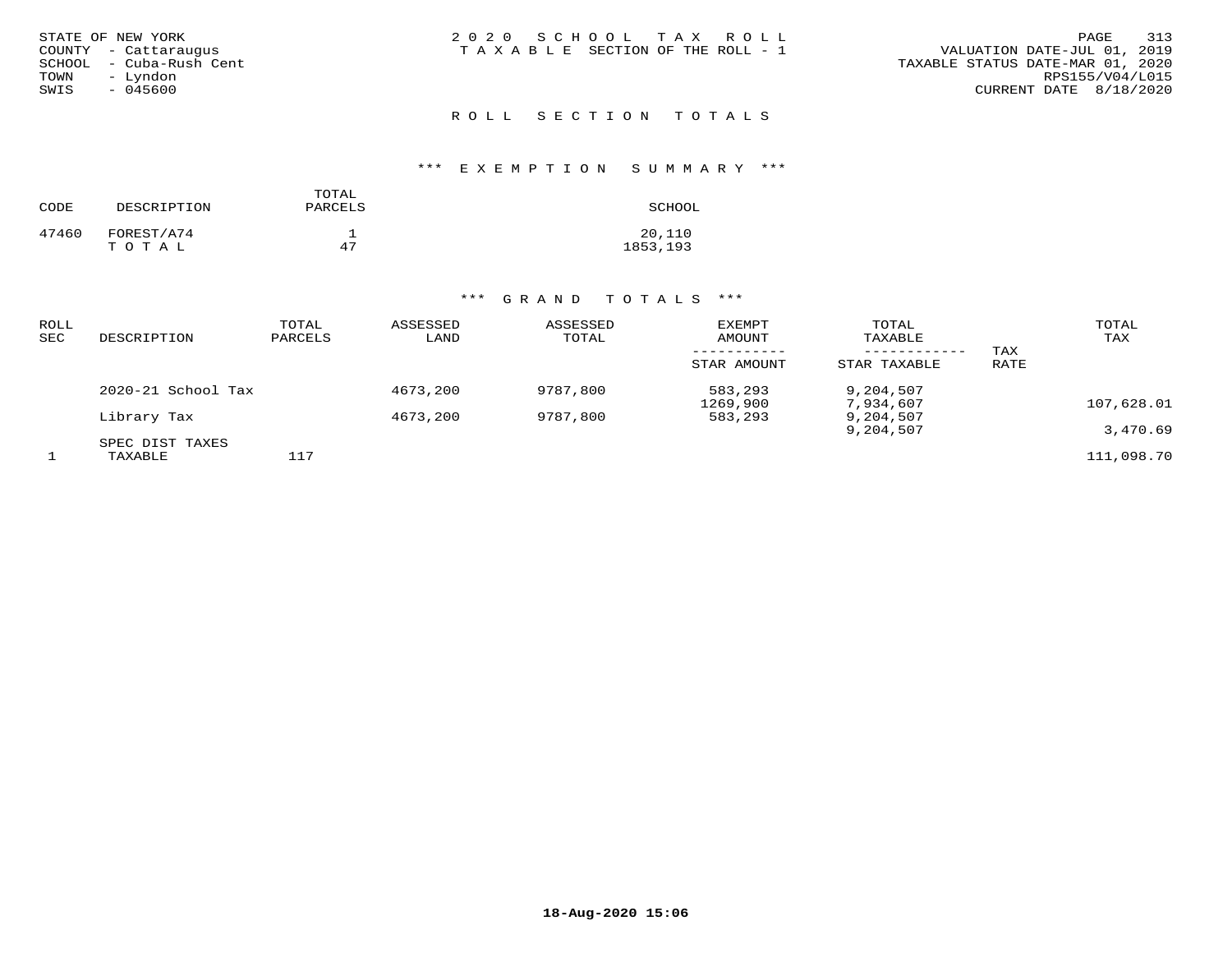| STATE OF NEW YORK<br>COUNTY<br>- Cattaraugus<br>- Cuba-Rush Cent<br>SCHOOL<br>- Lyndon<br>TOWN<br>$-045600$<br>SWIS | 2 0 2 0<br>ROLL SUB-SECT - N- SECTION 534 | SCHOOL<br>RPTL<br>OWNERS NAME SEOUENCE | T A X<br>R O L L<br>STATE OWNED LAND SECTION OF THE ROLL - 3<br>REFORESTATION<br>UNIFORM PERCENT OF VALUE IS 096.00 | SUB-SECT - N VALUATION DATE-JUL 01,<br>TAXABLE STATUS DATE-MAR 01, | 314<br>PAGE<br>2019<br>2020 |
|---------------------------------------------------------------------------------------------------------------------|-------------------------------------------|----------------------------------------|---------------------------------------------------------------------------------------------------------------------|--------------------------------------------------------------------|-----------------------------|
| TAX MAP PARCEL NUMBER                                                                                               | PROPERTY LOCATION & CLASS                 | ASSESSMENT                             | EXEMPTION CODE---                                                                                                   |                                                                    | ------------SCHOOL          |
| CURRENT OWNERS NAME                                                                                                 | SCHOOL DISTRICT                           | LAND                                   | TAX DESCRIPTION                                                                                                     | TAXABLE VALUE                                                      |                             |
| CURRENT OWNERS ADDRESS                                                                                              | PARCEL SIZE/GRID COORD                    | TOTAL                                  | SPECIAL DISTRICTS                                                                                                   |                                                                    | TAX AMOUNT                  |
|                                                                                                                     |                                           |                                        |                                                                                                                     |                                                                    | ****************            |
|                                                                                                                     | 417 Palmer Rd                             |                                        |                                                                                                                     | ACCT 0120003                                                       |                             |
| $41.004 - 1 - 13$                                                                                                   | 932 Forest s532b                          |                                        | $2020 - 21$ School Tax                                                                                              | 294,800                                                            | 3,998.78                    |
| State Of New York                                                                                                   | Cuba-Rush Cent 024801                     | 294,800                                | Library Tax                                                                                                         | 294,800                                                            | 111.16                      |
| Attn: County Treasurer                                                                                              | 15/16/23<br>04<br>03                      | 294,800                                |                                                                                                                     |                                                                    |                             |
| Cattaraugus County                                                                                                  | Catt Reforest                             |                                        |                                                                                                                     |                                                                    |                             |
| 303 Court St                                                                                                        | Area I                                    |                                        |                                                                                                                     |                                                                    |                             |
| Little Valley, NY 14755                                                                                             | ACRES 298.51                              |                                        |                                                                                                                     |                                                                    |                             |
|                                                                                                                     | EAST-1215270 NRTH-0850857                 |                                        |                                                                                                                     |                                                                    |                             |
|                                                                                                                     | FULL MARKET VALUE                         | 307,083                                |                                                                                                                     |                                                                    |                             |
|                                                                                                                     |                                           |                                        | TOTAL TAX ---                                                                                                       |                                                                    | $4,109.94**$                |
|                                                                                                                     |                                           |                                        |                                                                                                                     | DATE #1                                                            | 09/30/20                    |
|                                                                                                                     |                                           |                                        |                                                                                                                     | AMT DUE                                                            | 4,109.94                    |
|                                                                                                                     |                                           |                                        |                                                                                                                     |                                                                    |                             |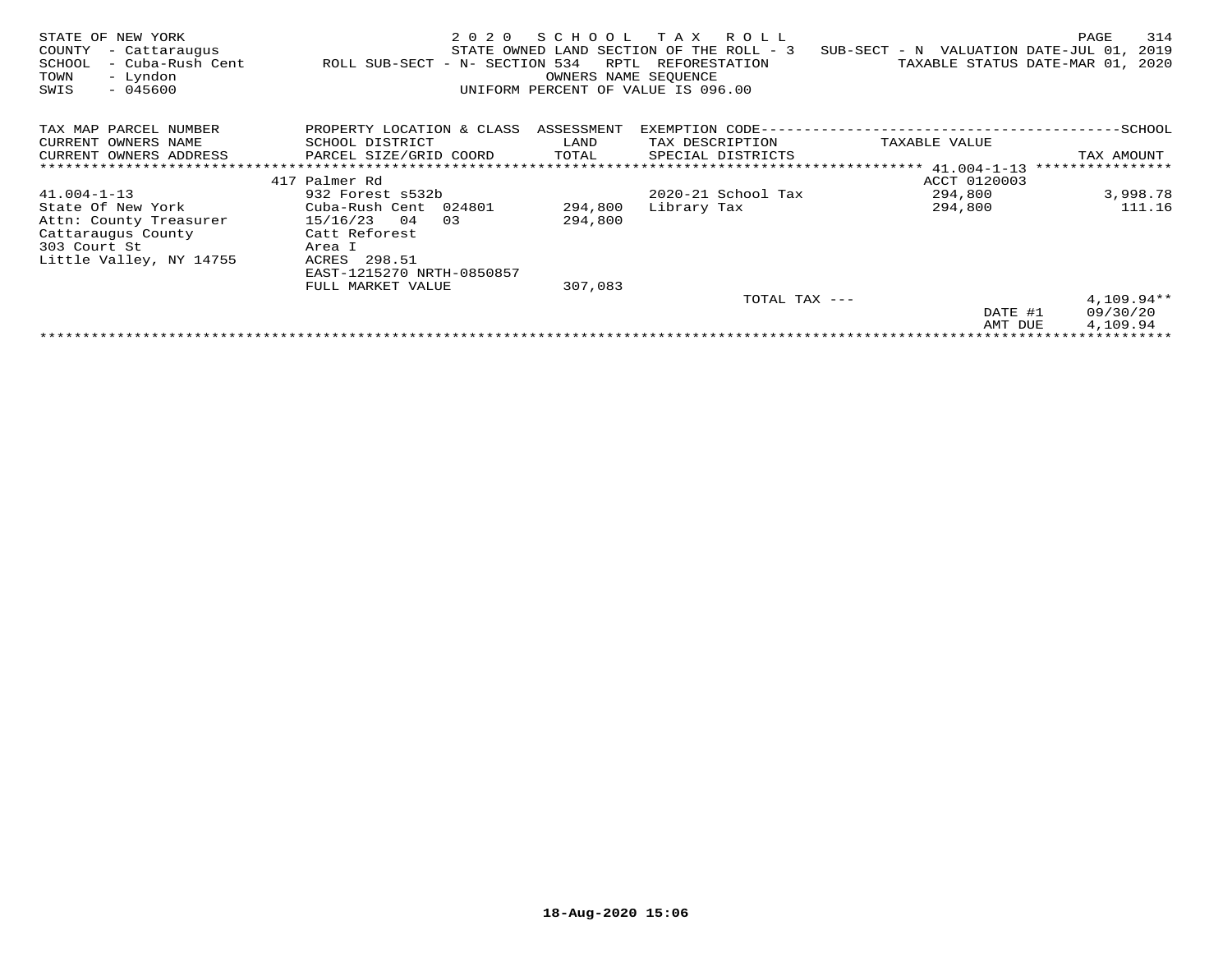|      | STATE OF NEW YORK       |                                                   | 2020 SCHOOL TAX ROLL      |                                    |  |                                                                                   |                        | PAGE | 315 |
|------|-------------------------|---------------------------------------------------|---------------------------|------------------------------------|--|-----------------------------------------------------------------------------------|------------------------|------|-----|
|      | COUNTY - Cattaraugus    |                                                   |                           |                                    |  | STATE OWNED LAND SECTION OF THE ROLL - 3 SUB-SECT - N VALUATION DATE-JUL 01, 2019 |                        |      |     |
|      | SCHOOL - Cuba-Rush Cent | ROLL SUB-SECT - N- SECTION 534 RPTL REFORESTATION |                           |                                    |  | TAXABLE STATUS DATE-MAR 01, 2020                                                  |                        |      |     |
| TOWN | – Lyndon                |                                                   |                           |                                    |  |                                                                                   | RPS155/V04/L015        |      |     |
| SWIS | - 045600                |                                                   |                           | UNIFORM PERCENT OF VALUE IS 096.00 |  |                                                                                   | CURRENT DATE 8/18/2020 |      |     |
|      |                         |                                                   |                           |                                    |  |                                                                                   |                        |      |     |
|      |                         |                                                   | ROLL SUB SECTION-N-TOTALS |                                    |  |                                                                                   |                        |      |     |

|              |      | ----<br>⊥∪⊥⊓⊥ | -----<br>$-7070$ |        |                         | ,,, <del>,</del> ,,, <del>,</del> ,<br>ັ<br>⊐∆∟⊔⊔⊏ | $m \wedge m$       |
|--------------|------|---------------|------------------|--------|-------------------------|----------------------------------------------------|--------------------|
| <b>AUDE:</b> | NAME |               | TUTT             | חדד דו | $- - - -$<br>۳۰ تابلد ک | MOUN.                                              | $- - - -$<br>. ris |

#### NO SPECIAL DISTRICTS AT THIS LEVEL

\*\*\* S C H O O L D I S T R I C T S U M M A R Y \*\*\*

| CODE   | DISTRICT NAME                    | TOTAL<br>PARCELS | ASSESSED<br>LAND | ASSESSED<br>TOTAL | EXEMPT<br>AMOUNT | TOTAL<br>TAXABLE |           |
|--------|----------------------------------|------------------|------------------|-------------------|------------------|------------------|-----------|
|        |                                  |                  |                  |                   | STAR AMOUNT      | STAR TAXABLE     | TOTAL TAX |
|        | Cuba-Rush Cent                   |                  | 294,800          | 294,800           |                  | 294,800          |           |
| 024801 |                                  |                  |                  |                   |                  | 294,800          | 4,109.94  |
|        | SUB-TOTAL                        |                  | 294,800          | 294,800           |                  | 294,800          |           |
|        | $S \cup B - T \cup T A L (CONT)$ |                  |                  |                   |                  | 294,800          | 4,109.94  |
|        | TOTAL                            |                  | 294,800          | 294,800           |                  | 294,800          |           |
|        | T O T A L (CONT)                 |                  |                  |                   |                  | 294,800          | 4,109.94  |

\*\*\* S Y S T E M C O D E S S U M M A R Y \*\*\*

NO SYSTEM EXEMPTIONS AT THIS LEVEL

\*\*\* E X E M P T I O N S U M M A R Y \*\*\*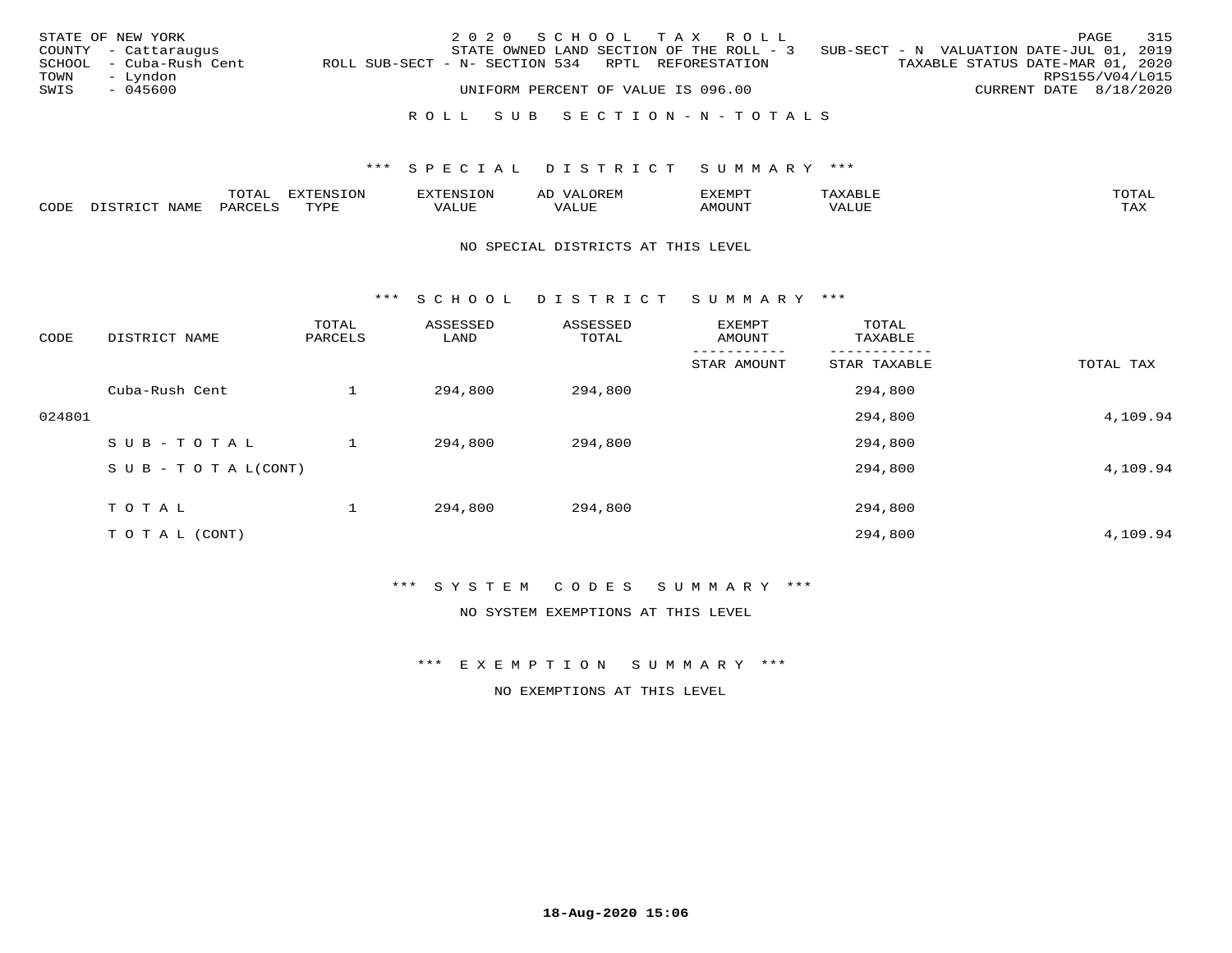|      | STATE OF NEW YORK<br>COUNTY - Cattaraugus |                                                   | 2020 SCHOOL TAX ROLL               |  | STATE OWNED LAND SECTION OF THE ROLL - 3 SUB-SECT - N VALUATION DATE-JUL 01, 2019 |                                  |                        | PAGE            | 316 |
|------|-------------------------------------------|---------------------------------------------------|------------------------------------|--|-----------------------------------------------------------------------------------|----------------------------------|------------------------|-----------------|-----|
| TOWN | SCHOOL - Cuba-Rush Cent<br>– Lyndon       | ROLL SUB-SECT - N- SECTION 534 RPTL REFORESTATION |                                    |  |                                                                                   | TAXABLE STATUS DATE-MAR 01, 2020 |                        | RPS155/V04/L015 |     |
| SWIS | - 045600                                  |                                                   | UNIFORM PERCENT OF VALUE IS 096.00 |  |                                                                                   |                                  | CURRENT DATE 8/18/2020 |                 |     |
|      |                                           |                                                   | ROLL SUB SECTION-N-TOTALS          |  |                                                                                   |                                  |                        |                 |     |

# \*\*\* G R A N D T O T A L S \*\*\*

| <b>ROLL</b><br><b>SEC</b> | DESCRIPTION        | TOTAL<br>PARCELS | ASSESSED<br>LAND | ASSESSED<br>TOTAL | EXEMPT<br>AMOUNT<br>STAR AMOUNT | TOTAL<br>TAXABLE<br>STAR TAXABLE | TAX<br>RATE | TOTAL<br>TAX |
|---------------------------|--------------------|------------------|------------------|-------------------|---------------------------------|----------------------------------|-------------|--------------|
|                           |                    |                  |                  |                   |                                 |                                  |             |              |
|                           | 2020-21 School Tax |                  | 294,800          | 294,800           |                                 | 294,800                          |             |              |
|                           |                    |                  |                  |                   |                                 | 294,800                          |             | 3,998.78     |
|                           | Library Tax        |                  | 294,800          | 294,800           |                                 | 294,800                          |             |              |
|                           |                    |                  |                  |                   |                                 | 294,800                          |             | 111.16       |
|                           | SPEC DIST TAXES    |                  |                  |                   |                                 |                                  |             |              |
|                           | STATE OWNED LAND   |                  |                  |                   |                                 |                                  |             | 4,109.94     |

**18-Aug-2020 15:06**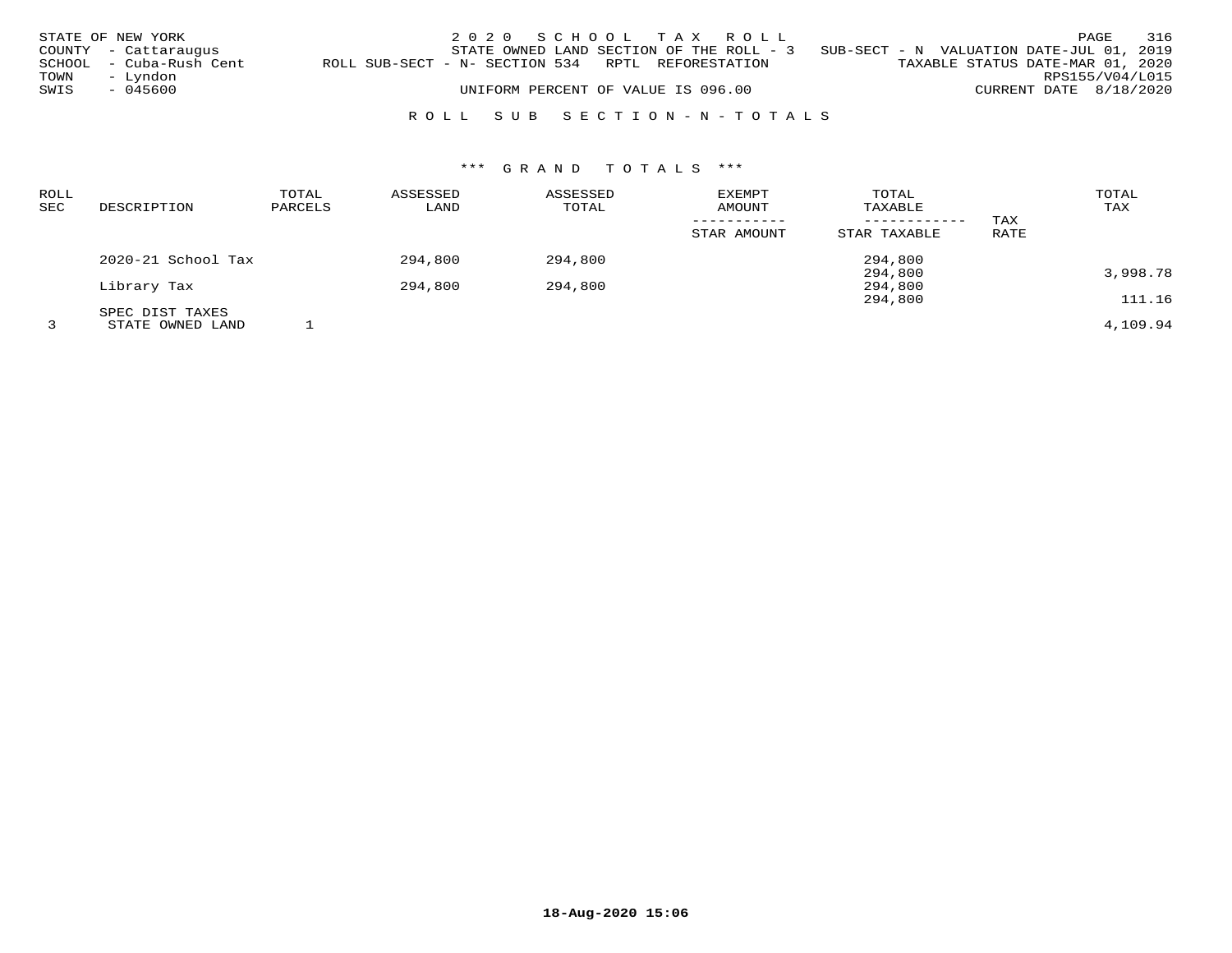| STATE OF NEW YORK<br>COUNTY<br>- Cattaraugus<br>- Cuba-Rush Cent<br>SCHOOL<br>- Lyndon<br>TOWN<br>$-045600$<br>SWIS | 2020<br>ROLL SUB-SECT - Y- SECTION 545 | RPTL<br>OWNERS NAME SEOUENCE | SCHOOL TAX ROLL<br>STATE OWNED LAND SECTION OF THE ROLL - 3<br>TRANSITION ASSESSMENTS<br>UNIFORM PERCENT OF VALUE IS 096.00 | SUB-SECT - Y VALUATION DATE-JUL 01,<br>TAXABLE STATUS DATE-MAR 01, | 317<br>PAGE<br>2019<br>2020 |
|---------------------------------------------------------------------------------------------------------------------|----------------------------------------|------------------------------|-----------------------------------------------------------------------------------------------------------------------------|--------------------------------------------------------------------|-----------------------------|
| TAX MAP PARCEL NUMBER                                                                                               | PROPERTY LOCATION & CLASS              | ASSESSMENT                   | EXEMPTION CODE--                                                                                                            |                                                                    | -SCHOOL                     |
| CURRENT OWNERS NAME                                                                                                 | SCHOOL DISTRICT                        | LAND                         | TAX DESCRIPTION                                                                                                             | TAXABLE VALUE                                                      |                             |
| CURRENT OWNERS ADDRESS                                                                                              | PARCEL SIZE/GRID COORD                 | TOTAL                        | SPECIAL DISTRICTS                                                                                                           |                                                                    | TAX AMOUNT                  |
|                                                                                                                     |                                        |                              |                                                                                                                             | 333.000-56-3                                                       | ***************             |
|                                                                                                                     | SCHOOL Transition Assessment           |                              |                                                                                                                             | ACCT 8026401                                                       |                             |
| $333.000 - 56 - 3$                                                                                                  | 993 Transition t                       |                              | $2020 - 21$ School Tax                                                                                                      | 0.00                                                               | 0.00                        |
| State Of New York                                                                                                   | Cuba-Rush Cent 024801                  |                              | Library Tax                                                                                                                 | 0.00                                                               | 0.00                        |
| Attn: County Treasurer                                                                                              | 0.01<br>ACRES                          | $\mathbf 0$                  |                                                                                                                             |                                                                    |                             |
| Cattaraugus County<br>303 Court St                                                                                  | FULL MARKET VALUE                      | $\mathbf 0$                  |                                                                                                                             |                                                                    |                             |
| Little Valley, NY 14755                                                                                             |                                        |                              |                                                                                                                             |                                                                    |                             |
|                                                                                                                     |                                        |                              | TOTAL TAX $---$                                                                                                             |                                                                    | $0.00**$                    |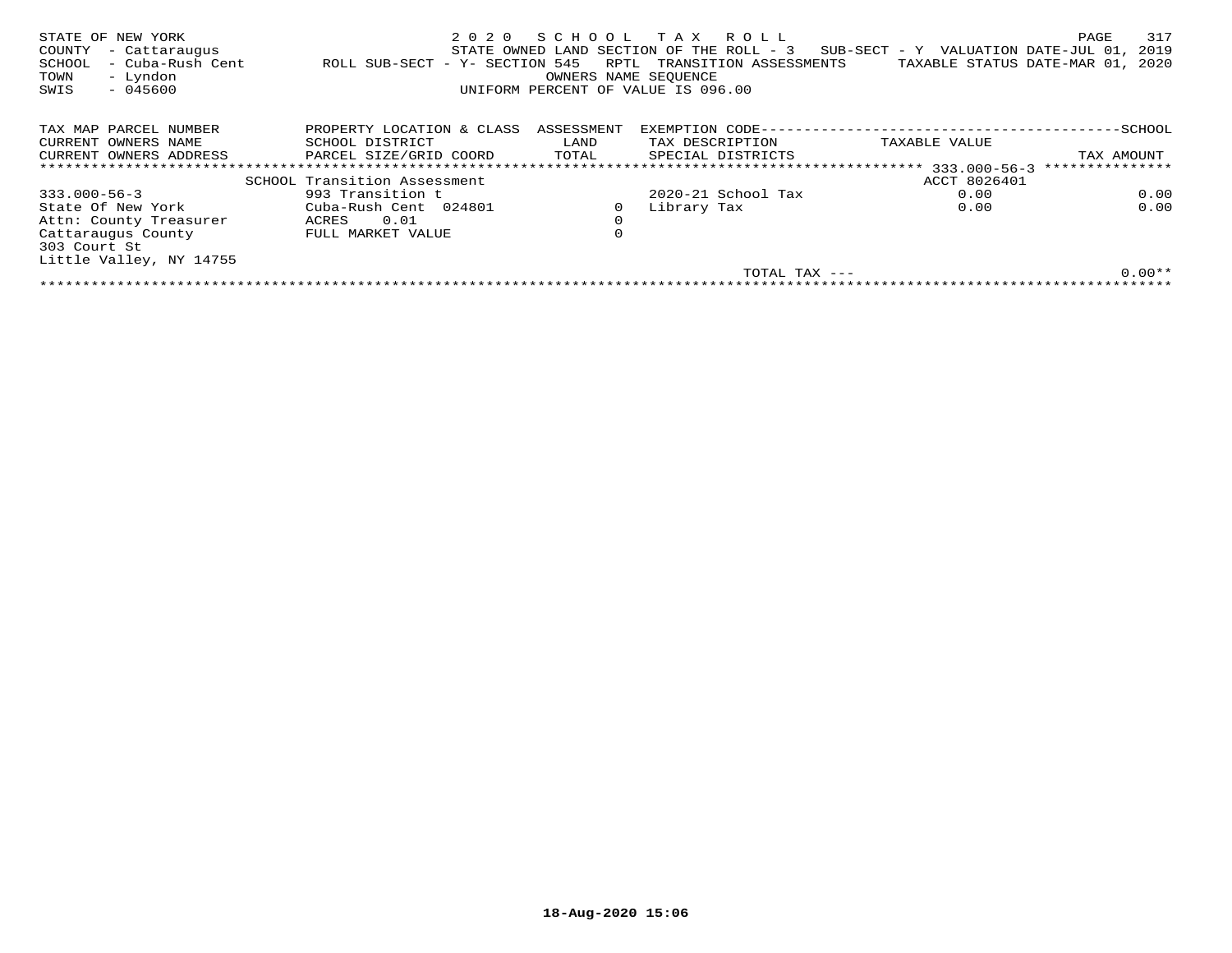|      | STATE OF NEW YORK<br>COUNTY - Cattaraugus |                                                            | 2020 SCHOOL TAX ROLL               |  |                           | STATE OWNED LAND SECTION OF THE ROLL - 3 SUB-SECT - Y VALUATION DATE-JUL 01, 2019 |                        | PAGE | 318 |
|------|-------------------------------------------|------------------------------------------------------------|------------------------------------|--|---------------------------|-----------------------------------------------------------------------------------|------------------------|------|-----|
| TOWN | SCHOOL - Cuba-Rush Cent<br>– Lyndon       | ROLL SUB-SECT - Y- SECTION 545 RPTL TRANSITION ASSESSMENTS |                                    |  |                           | TAXABLE STATUS DATE-MAR 01, 2020                                                  | RPS155/V04/L015        |      |     |
| SWIS | - 045600                                  |                                                            | UNIFORM PERCENT OF VALUE IS 096.00 |  |                           |                                                                                   | CURRENT DATE 8/18/2020 |      |     |
|      |                                           |                                                            |                                    |  | ROLL SUB SECTION-Y-TOTALS |                                                                                   |                        |      |     |

|      |      | ™∩m⊼<br>UIAI | <b>EXTENSION</b> | . IN 5                | ∩ ਸਾ<br>ΑD | ,,, <del>,</del> ,,, <del>,</del><br>$\sim$ |                          | $m \wedge m \wedge n$<br>$\overline{\phantom{a}}$ |
|------|------|--------------|------------------|-----------------------|------------|---------------------------------------------|--------------------------|---------------------------------------------------|
| CODE | NAME | OARCTIC      | アマンロロ            | 177\T.TT <del>L</del> |            | AMOUNT                                      | * * * * * * * *<br>'ALUL | $m \times r$<br>∸∽∸                               |

#### NO SPECIAL DISTRICTS AT THIS LEVEL

\*\*\* S C H O O L D I S T R I C T S U M M A R Y \*\*\*

| CODE   | DISTRICT NAME              | TOTAL<br>PARCELS | ASSESSED<br>LAND | ASSESSED<br>TOTAL                  | EXEMPT<br>AMOUNT             | TOTAL<br>TAXABLE |           |
|--------|----------------------------|------------------|------------------|------------------------------------|------------------------------|------------------|-----------|
|        |                            |                  |                  |                                    | STAR AMOUNT                  | STAR TAXABLE     | TOTAL TAX |
|        | Cuba-Rush Cent             | $\mathbf{1}$     |                  |                                    |                              |                  |           |
| 024801 |                            |                  |                  |                                    |                              |                  |           |
|        | SUB-TOTAL                  |                  |                  |                                    |                              |                  |           |
|        | S U B - T O T A $L$ (CONT) |                  |                  |                                    |                              |                  |           |
|        | TOTAL                      | $\mathbf{1}$     |                  |                                    |                              |                  |           |
|        | TO TAL (CONT)              |                  |                  |                                    |                              |                  |           |
|        |                            |                  |                  |                                    |                              |                  |           |
|        |                            |                  |                  |                                    | *** SYSTEM CODES SUMMARY *** |                  |           |
|        |                            |                  |                  | NO SYSTEM EXEMPTIONS AT THIS LEVEL |                              |                  |           |

\*\*\* E X E M P T I O N S U M M A R Y \*\*\*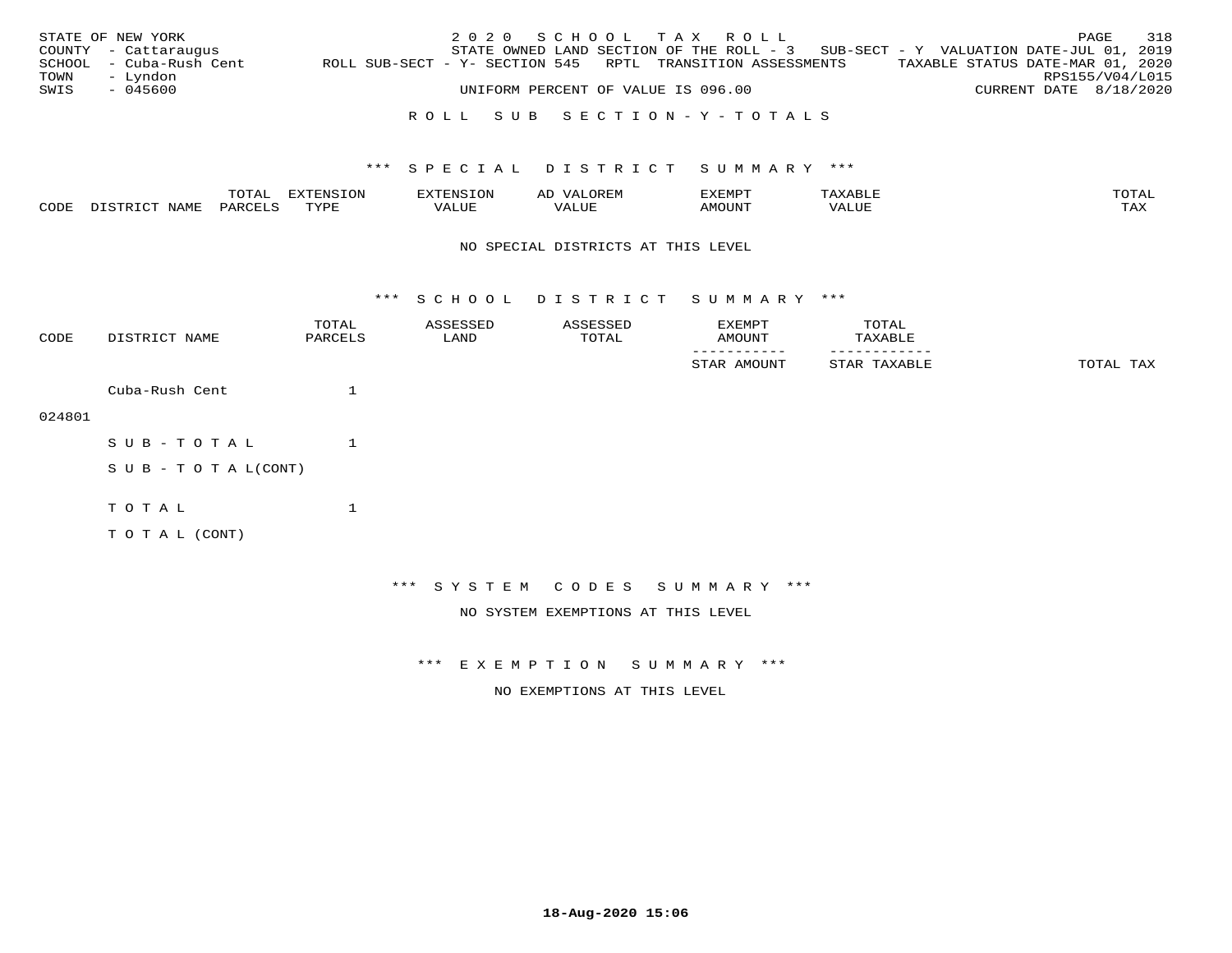|      | STATE OF NEW YORK       |                                                            |  | 2020 SCHOOL TAX ROLL               |  |                                                                                     |                        | PAGE | 319 |
|------|-------------------------|------------------------------------------------------------|--|------------------------------------|--|-------------------------------------------------------------------------------------|------------------------|------|-----|
|      | COUNTY - Cattaraugus    |                                                            |  |                                    |  | STATE OWNED LAND SECTION OF THE ROLL - $3$ SUB-SECT - Y VALUATION DATE-JUL 01, 2019 |                        |      |     |
|      | SCHOOL - Cuba-Rush Cent | ROLL SUB-SECT - Y- SECTION 545 RPTL TRANSITION ASSESSMENTS |  |                                    |  | TAXABLE STATUS DATE-MAR 01, 2020                                                    |                        |      |     |
| TOWN | - Lyndon                |                                                            |  |                                    |  |                                                                                     | RPS155/V04/L015        |      |     |
| SWIS | - 045600                |                                                            |  | UNIFORM PERCENT OF VALUE IS 096.00 |  |                                                                                     | CURRENT DATE 8/18/2020 |      |     |
|      |                         |                                                            |  |                                    |  |                                                                                     |                        |      |     |

## R O L L S U B S E C T I O N - Y - T O T A L S

# \*\*\* G R A N D T O T A L S \*\*\*

| <b>ROLL</b> | TOTAL    |       |             | <b>EXEMPT</b>     | TOTAL        |             | <b>OTAL</b> |
|-------------|----------|-------|-------------|-------------------|--------------|-------------|-------------|
| <b>SEC</b>  | יהור חיי | 'JAND | <b>OTAL</b> | LINIOMA           | XABLE        |             | TAX         |
|             |          |       |             | ___________       | ____________ | TAX         |             |
|             |          |       |             | $M$ $\cap$ TTNTTT |              | RATE<br>ᅭᅩᅭ |             |

RS 3 TOTAL

SPEC DIST TAXES

3 STATE OWNED LAND 1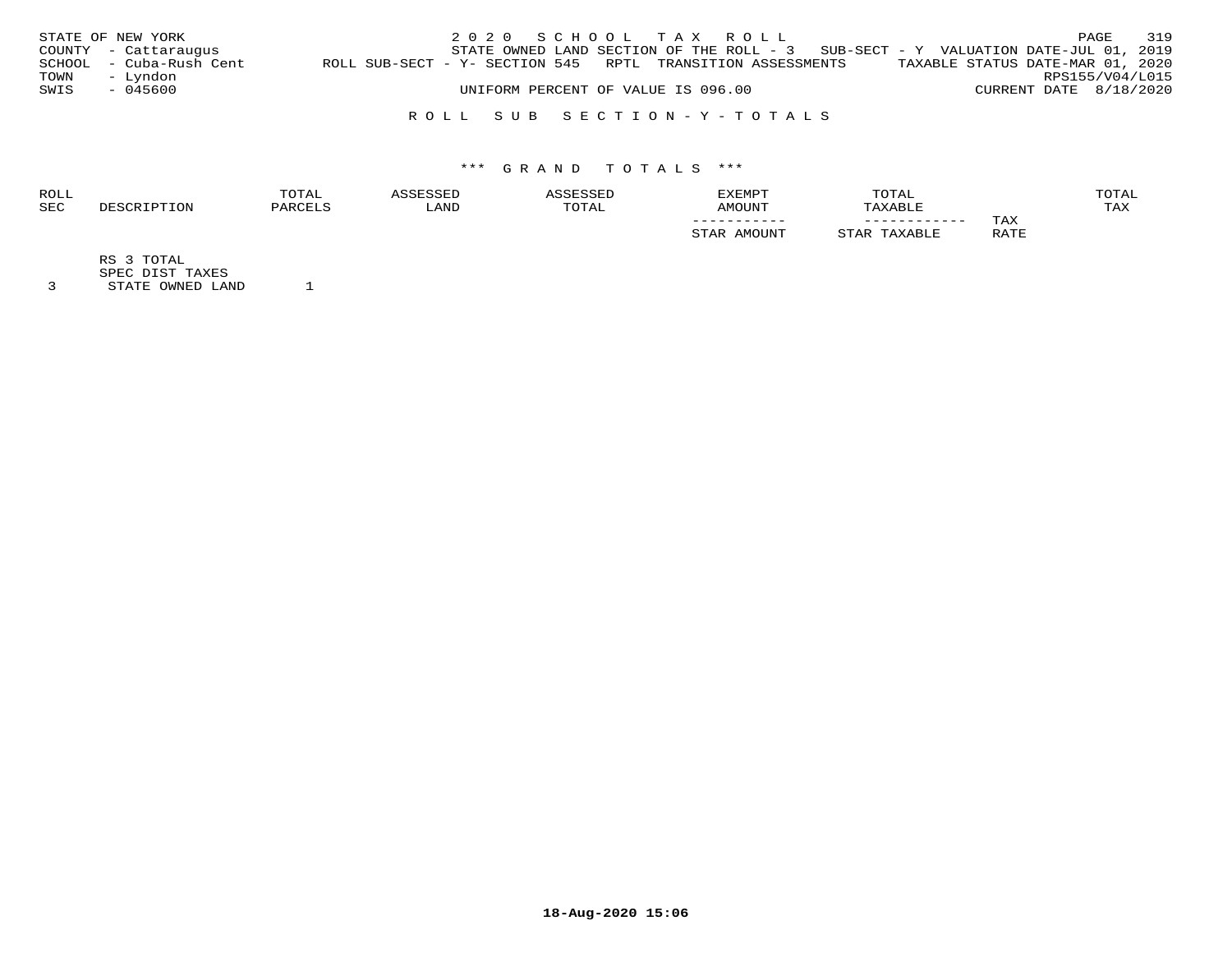|      | STATE OF NEW YORK       | 2020 SCHOOL TAX ROLL                     | 320<br>PAGE                      |
|------|-------------------------|------------------------------------------|----------------------------------|
|      | COUNTY - Cattaraugus    | STATE OWNED LAND SECTION OF THE ROLL - 3 | VALUATION DATE-JUL 01, 2019      |
|      | SCHOOL - Cuba-Rush Cent |                                          | TAXABLE STATUS DATE-MAR 01, 2020 |
| TOWN | - Lyndon                |                                          | RPS155/V04/L015                  |
| SWIS | $-045600$               | UNIFORM PERCENT OF VALUE IS 096.00       | CURRENT DATE 8/18/2020           |
|      |                         | ROLL SECTION TOTALS                      |                                  |

#### \*\*\* SPECIAL DISTRICT SUMMARY \*\*\*

|      |      | m^m*<br>---- | $\Box$<br>L V J LV |               | <b>__</b>         | פאת אי        | $A$ $A$ $B$ $H$ $F$ | <b>TOTA</b>  |
|------|------|--------------|--------------------|---------------|-------------------|---------------|---------------------|--------------|
| CODE | NAMF | PARTT        | mvnt               | <i>J</i> ALUE | $- - - -$<br>ALUF | <b>AMOUNT</b> | 'ALUL               | max 1<br>∸∽∽ |

#### NO SPECIAL DISTRICTS AT THIS LEVEL

\*\*\* S C H O O L D I S T R I C T S U M M A R Y \*\*\*

| CODE   | DISTRICT NAME                    | TOTAL<br>PARCELS | ASSESSED<br>LAND | ASSESSED<br>TOTAL | EXEMPT<br>AMOUNT | TOTAL<br>TAXABLE |           |
|--------|----------------------------------|------------------|------------------|-------------------|------------------|------------------|-----------|
|        |                                  |                  |                  |                   | STAR AMOUNT      | STAR TAXABLE     | TOTAL TAX |
|        | Cuba-Rush Cent                   | 2                | 294,800          | 294,800           |                  | 294,800          |           |
| 024801 |                                  |                  |                  |                   |                  | 294,800          | 4,109.94  |
|        | SUB-TOTAL                        | 2                | 294,800          | 294,800           |                  | 294,800          |           |
|        | $S \cup B - T \cup T A L (CONT)$ |                  |                  |                   |                  | 294,800          | 4,109.94  |
|        | TOTAL                            | 2                | 294,800          | 294,800           |                  | 294,800          |           |
|        | T O T A L (CONT)                 |                  |                  |                   |                  | 294,800          | 4,109.94  |

\*\*\* S Y S T E M C O D E S S U M M A R Y \*\*\*

NO SYSTEM EXEMPTIONS AT THIS LEVEL

\*\*\* E X E M P T I O N S U M M A R Y \*\*\*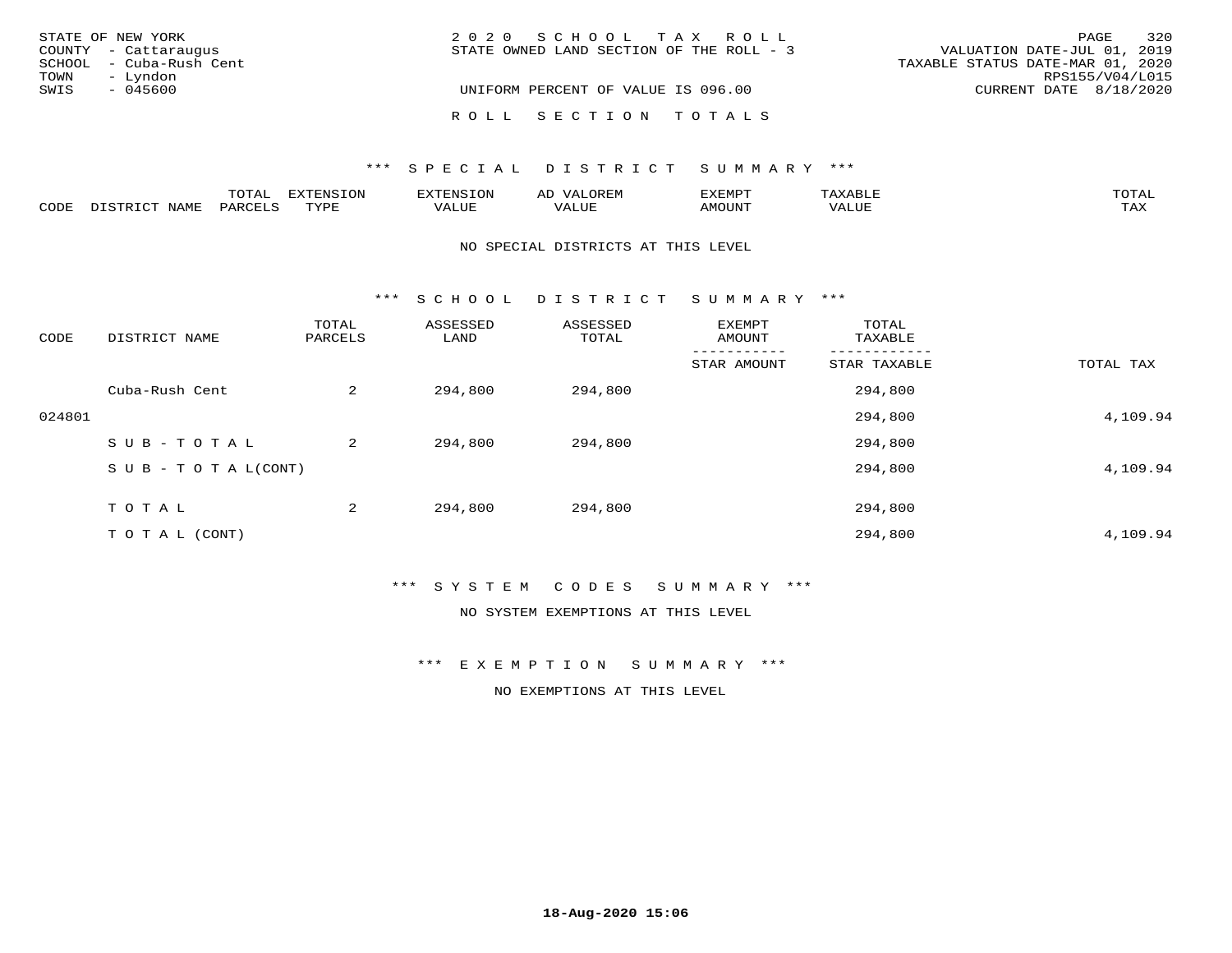|      | STATE OF NEW YORK                               | 2020 SCHOOL TAX ROLL                     | PAGE                                                            | 321 |
|------|-------------------------------------------------|------------------------------------------|-----------------------------------------------------------------|-----|
|      | COUNTY - Cattaraugus<br>SCHOOL - Cuba-Rush Cent | STATE OWNED LAND SECTION OF THE ROLL - 3 | VALUATION DATE-JUL 01, 2019<br>TAXABLE STATUS DATE-MAR 01, 2020 |     |
| TOWN | - Lyndon                                        |                                          | RPS155/V04/L015                                                 |     |
| SWIS | - 045600                                        | UNIFORM PERCENT OF VALUE IS 096.00       | CURRENT DATE 8/18/2020                                          |     |
|      |                                                 | ROLL SECTION TOTALS                      |                                                                 |     |

# \*\*\* G R A N D T O T A L S \*\*\*

| ROLL<br>SEC | DESCRIPTION                         | TOTAL<br>PARCELS | ASSESSED<br>LAND | ASSESSED<br>TOTAL | EXEMPT<br>AMOUNT | TOTAL<br>TAXABLE<br>------------ | TAX  | TOTAL<br>TAX |
|-------------|-------------------------------------|------------------|------------------|-------------------|------------------|----------------------------------|------|--------------|
|             |                                     |                  |                  |                   | STAR AMOUNT      | STAR TAXABLE                     | RATE |              |
|             | 2020-21 School Tax                  |                  | 294,800          | 294,800           |                  | 294,800<br>294,800               |      | 3,998.78     |
|             | Library Tax                         |                  | 294,800          | 294,800           |                  | 294,800<br>294,800               |      | 111.16       |
|             | SPEC DIST TAXES<br>STATE OWNED LAND | 2                |                  |                   |                  |                                  |      | 4,109.94     |

**18-Aug-2020 15:06**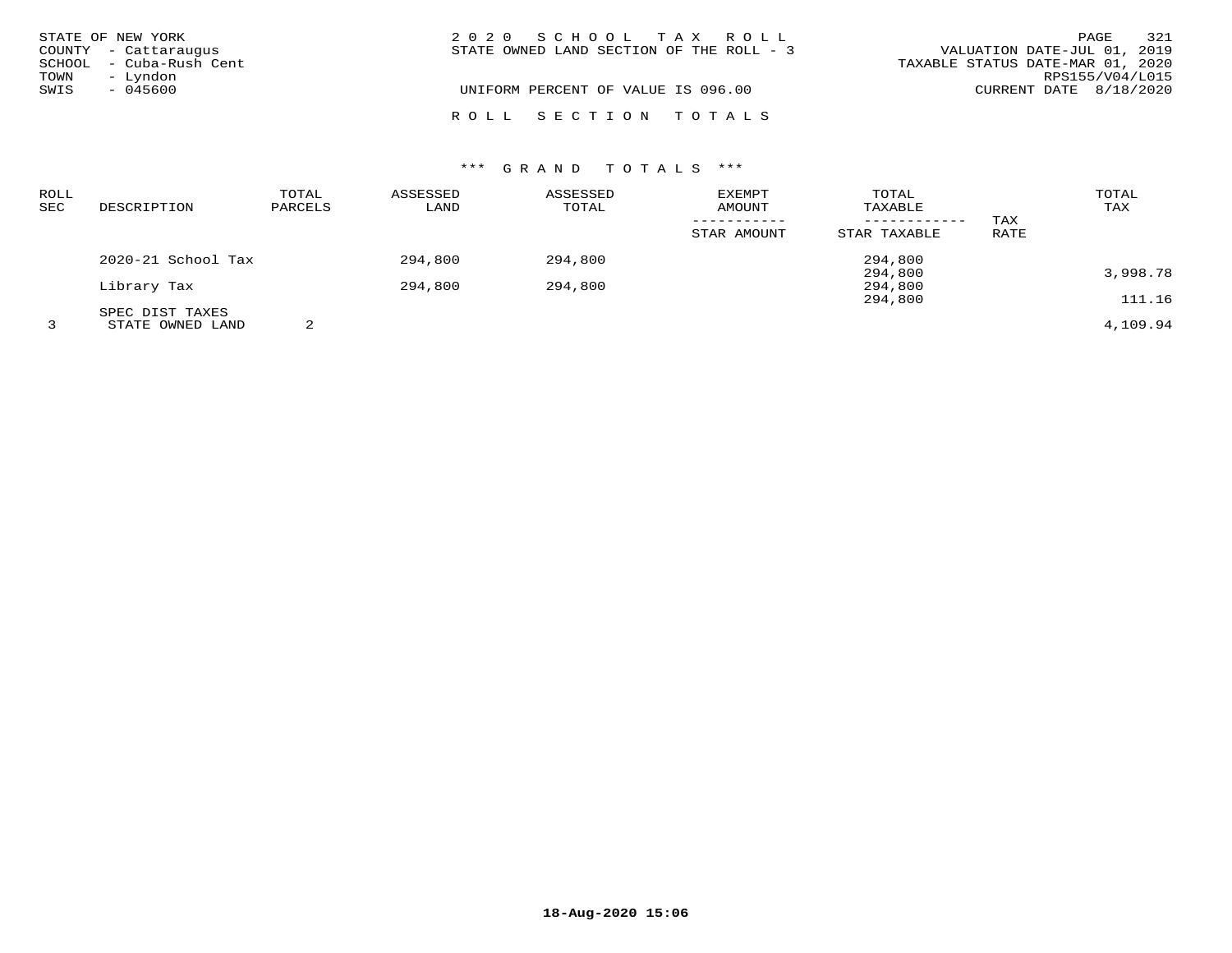| STATE OF NEW YORK<br>COUNTY - Cattaraugus<br><b>SCHOOL</b><br>- Cuba-Rush Cent<br>TOWN<br>- Lyndon<br>$-045600$<br>SWIS | 2 0 2 0                                         | OWNERS NAME SEQUENCE | SCHOOL TAX ROLL<br>SPECIAL FRANCHISE SECTION OF THE ROLL - 5<br>UNIFORM PERCENT OF VALUE IS 096.00 | VALUATION DATE-JUL 01, 2019<br>TAXABLE STATUS DATE-MAR 01, 2020 | 322<br>PAGE                      |
|-------------------------------------------------------------------------------------------------------------------------|-------------------------------------------------|----------------------|----------------------------------------------------------------------------------------------------|-----------------------------------------------------------------|----------------------------------|
| TAX MAP PARCEL NUMBER                                                                                                   | PROPERTY LOCATION & CLASS ASSESSMENT            |                      |                                                                                                    |                                                                 |                                  |
| CURRENT OWNERS NAME                                                                                                     | SCHOOL DISTRICT                                 | LAND                 | TAX DESCRIPTION                                                                                    | TAXABLE VALUE                                                   |                                  |
| CURRENT OWNERS ADDRESS                                                                                                  | PARCEL SIZE/GRID COORD<br>******************    | <b>TOTAL</b>         | SPECIAL DISTRICTS                                                                                  |                                                                 | TAX AMOUNT                       |
| ***********************                                                                                                 |                                                 |                      |                                                                                                    |                                                                 |                                  |
| 556.000-9902-123.700/288                                                                                                | Special Franchise<br>861 Elec & gas             |                      | 2020-21 School Tax                                                                                 | ACCT 0904<br>2,146                                              | 846<br>BILL<br>29.11             |
| National Fuel Gas Dist. Corp.                                                                                           | Cuba-Rush Cent 024801                           | $\Omega$             | Library Tax                                                                                        | 2,146                                                           | 0.81                             |
| Attn: Real Property Tax Dept.<br>6363 Main St                                                                           | New parcel from 2004 tent<br>special franchise. | 2,146                |                                                                                                    |                                                                 |                                  |
| Williamsville, NY 14221-5887                                                                                            | New Assmt #123700-0456<br><b>ACRES</b><br>0.01  |                      |                                                                                                    |                                                                 |                                  |
|                                                                                                                         | FULL MARKET VALUE                               | 2,235                |                                                                                                    |                                                                 |                                  |
|                                                                                                                         |                                                 |                      | TOTAL TAX ---                                                                                      | DATE #1<br>AMT DUE                                              | $29.92**$<br>09/30/20<br>29.92   |
|                                                                                                                         |                                                 |                      |                                                                                                    |                                                                 |                                  |
|                                                                                                                         | Special Franchise                               |                      |                                                                                                    | ACCT 0616                                                       | 847<br>BILL                      |
| 556.000-9901-132.350                                                                                                    | 861 Elec & gas                                  |                      | 2020-21 School Tax                                                                                 | 140,698                                                         | 1,908.48                         |
| Niagara Mohawk Power Corp<br>300 Erie Blvd West                                                                         | Cuba-Rush Cent 024801<br>Town Outside<br>$26$ . | $\Omega$<br>140,698  | Library Tax                                                                                        | 140,698                                                         | 53.05                            |
| Syracuse, NY 13202                                                                                                      | FULL MARKET VALUE                               |                      |                                                                                                    |                                                                 |                                  |
|                                                                                                                         |                                                 | 146,560              | TOTAL TAX ---                                                                                      |                                                                 | $1,961.53**$                     |
|                                                                                                                         |                                                 |                      |                                                                                                    | DATE #1<br>AMT DUE                                              | 09/30/20<br>1,961.53             |
|                                                                                                                         |                                                 |                      |                                                                                                    |                                                                 |                                  |
|                                                                                                                         | Special Franchise                               |                      |                                                                                                    | ACCT 0614                                                       | 848<br>BILL                      |
| 556.000-9901-631.900                                                                                                    | 866 Telephone                                   |                      | 2020-21 School Tax                                                                                 | 9,634                                                           | 130.68                           |
| Verizon New York Inc<br>Duff and Phelps. LLC                                                                            | Cuba-Rush Cent 024801<br>Town Outside           | $\Omega$<br>9,634    | Library Tax                                                                                        | 9,634                                                           | 3.63                             |
| PO Box 2749                                                                                                             | $27$ % - Cuba/rushford                          |                      |                                                                                                    |                                                                 |                                  |
| Addison, TX 75001                                                                                                       | 0.01<br>ACRES                                   |                      |                                                                                                    |                                                                 |                                  |
|                                                                                                                         | FULL MARKET VALUE                               | 10,035               |                                                                                                    |                                                                 |                                  |
| PRIOR OWNER ON 3/01/2020<br>Verizon New York Inc                                                                        |                                                 |                      |                                                                                                    |                                                                 |                                  |
|                                                                                                                         |                                                 |                      | TOTAL TAX ---                                                                                      | DATE #1<br>AMT DUE                                              | $134.31**$<br>09/30/20<br>134.31 |
|                                                                                                                         |                                                 |                      |                                                                                                    |                                                                 |                                  |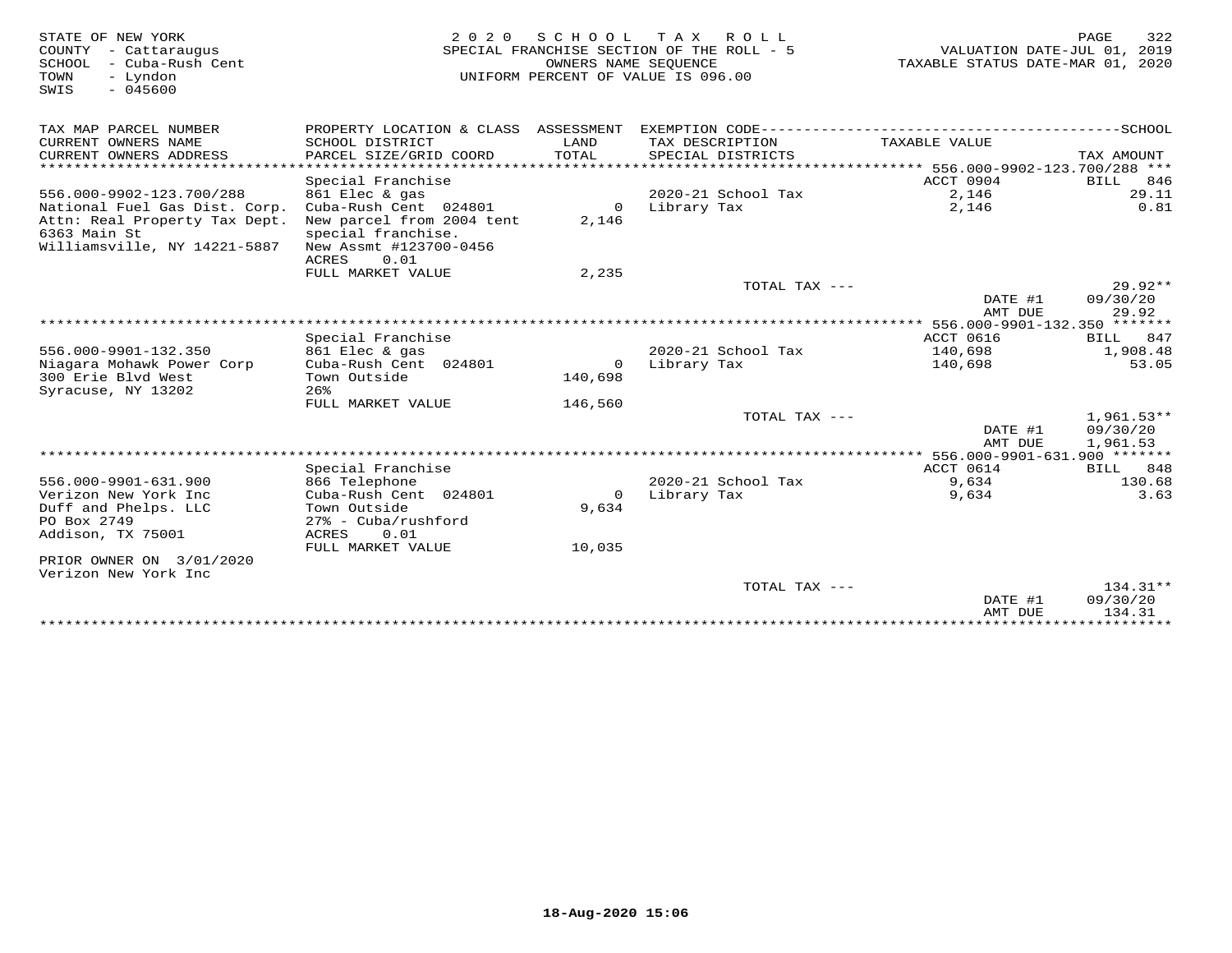| STATE OF NEW YORK<br>COUNTY - Cattaraugus<br>SCHOOL - Cuba-Rush Cent<br>TOWN<br>– Lyndon<br>SWIS<br>- 045600 | 2020 SCHOOL TAX ROLL<br>SPECIAL FRANCHISE SECTION OF THE ROLL - 5 | 323<br>PAGE<br>VALUATION DATE-JUL 01, 2019<br>TAXABLE STATUS DATE-MAR 01, 2020<br>RPS155/V04/L015<br>CURRENT DATE 8/18/2020 |
|--------------------------------------------------------------------------------------------------------------|-------------------------------------------------------------------|-----------------------------------------------------------------------------------------------------------------------------|
|                                                                                                              | ROLL SUB SECTION- - TOTALS                                        |                                                                                                                             |

|      |                         | ----<br>$\overline{\phantom{a}}$<br>◡∸ғ | EXTENSION   | EXTENSION         | AL<br>$\cdots$ | דפואית אי     |                            | TOTAI |
|------|-------------------------|-----------------------------------------|-------------|-------------------|----------------|---------------|----------------------------|-------|
| CODE | NAME<br>$T \sim T$<br>. | <i>P</i> ARCEL                          | <b>TYPE</b> | <sup>7</sup> ALUE | /ALUE          | <b>IMOUNT</b> | $T$ $T$ $T$ $T$ $T$<br>-∟∪ | TAX   |

#### NO SPECIAL DISTRICTS AT THIS LEVEL

\*\*\* S C H O O L D I S T R I C T S U M M A R Y \*\*\*

| CODE   | DISTRICT NAME                    | TOTAL<br>PARCELS | ASSESSED<br>LAND | ASSESSED<br>TOTAL | EXEMPT<br>AMOUNT | TOTAL<br>TAXABLE |           |
|--------|----------------------------------|------------------|------------------|-------------------|------------------|------------------|-----------|
|        |                                  |                  |                  |                   | STAR AMOUNT      | STAR TAXABLE     | TOTAL TAX |
|        | Cuba-Rush Cent                   | 3                |                  | 152,478           |                  | 152,478          |           |
| 024801 |                                  |                  |                  |                   |                  | 152,478          | 2,125.76  |
|        | SUB-TOTAL                        | 3                |                  | 152,478           |                  | 152,478          |           |
|        | $S \cup B - T \cup T A L (CONT)$ |                  |                  |                   |                  | 152,478          | 2,125.76  |
|        | TOTAL                            | 3                |                  | 152,478           |                  | 152,478          |           |
|        | T O T A L (CONT)                 |                  |                  |                   |                  | 152,478          | 2,125.76  |

#### \*\*\* S Y S T E M C O D E S S U M M A R Y \*\*\*

NO SYSTEM EXEMPTIONS AT THIS LEVEL

\*\*\* E X E M P T I O N S U M M A R Y \*\*\*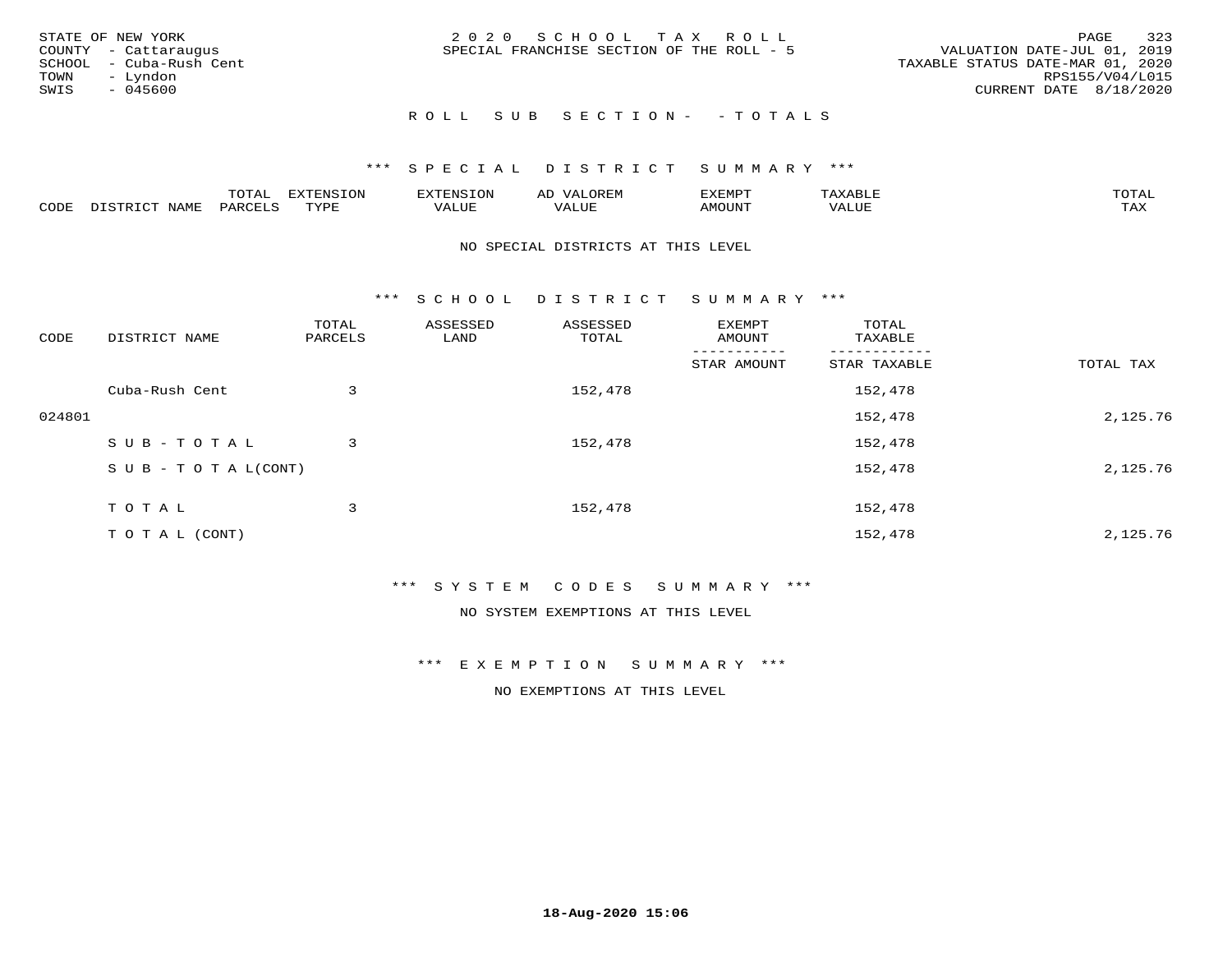| STATE OF NEW YORK<br>COUNTY - Cattaraugus<br>- Cuba-Rush Cent<br>SCHOOL<br>TOWN<br>- Lyndon<br>$-045600$<br>SWIS | 2020 SCHOOL TAX ROLL<br>SPECIAL FRANCHISE SECTION OF THE ROLL - 5 | 324<br>PAGE<br>VALUATION DATE-JUL 01, 2019<br>TAXABLE STATUS DATE-MAR 01, 2020<br>RPS155/V04/L015<br>CURRENT DATE 8/18/2020 |
|------------------------------------------------------------------------------------------------------------------|-------------------------------------------------------------------|-----------------------------------------------------------------------------------------------------------------------------|
|                                                                                                                  |                                                                   |                                                                                                                             |

# R O L L S U B S E C T I O N - - T O T A L S

# \*\*\* G R A N D T O T A L S \*\*\*

| ROLL |                    | TOTAL   | ASSESSED | ASSESSED | EXEMPT      | TOTAL        |      | TOTAL    |
|------|--------------------|---------|----------|----------|-------------|--------------|------|----------|
| SEC  | DESCRIPTION        | PARCELS | LAND     | TOTAL    | AMOUNT      | TAXABLE      |      | TAX      |
|      |                    |         |          |          |             |              | TAX  |          |
|      |                    |         |          |          | STAR AMOUNT | STAR TAXABLE | RATE |          |
|      | 2020-21 School Tax |         |          | 152,478  |             | 152,478      |      |          |
|      |                    |         |          |          |             | 152,478      |      | 2,068.27 |
|      | Library Tax        |         |          | 152,478  |             | 152,478      |      |          |
|      |                    |         |          |          |             | 152,478      |      | 57.49    |
|      | SPEC DIST TAXES    |         |          |          |             |              |      |          |
|      | SPECIAL FRANCHISE  |         |          |          |             |              |      | 2,125.76 |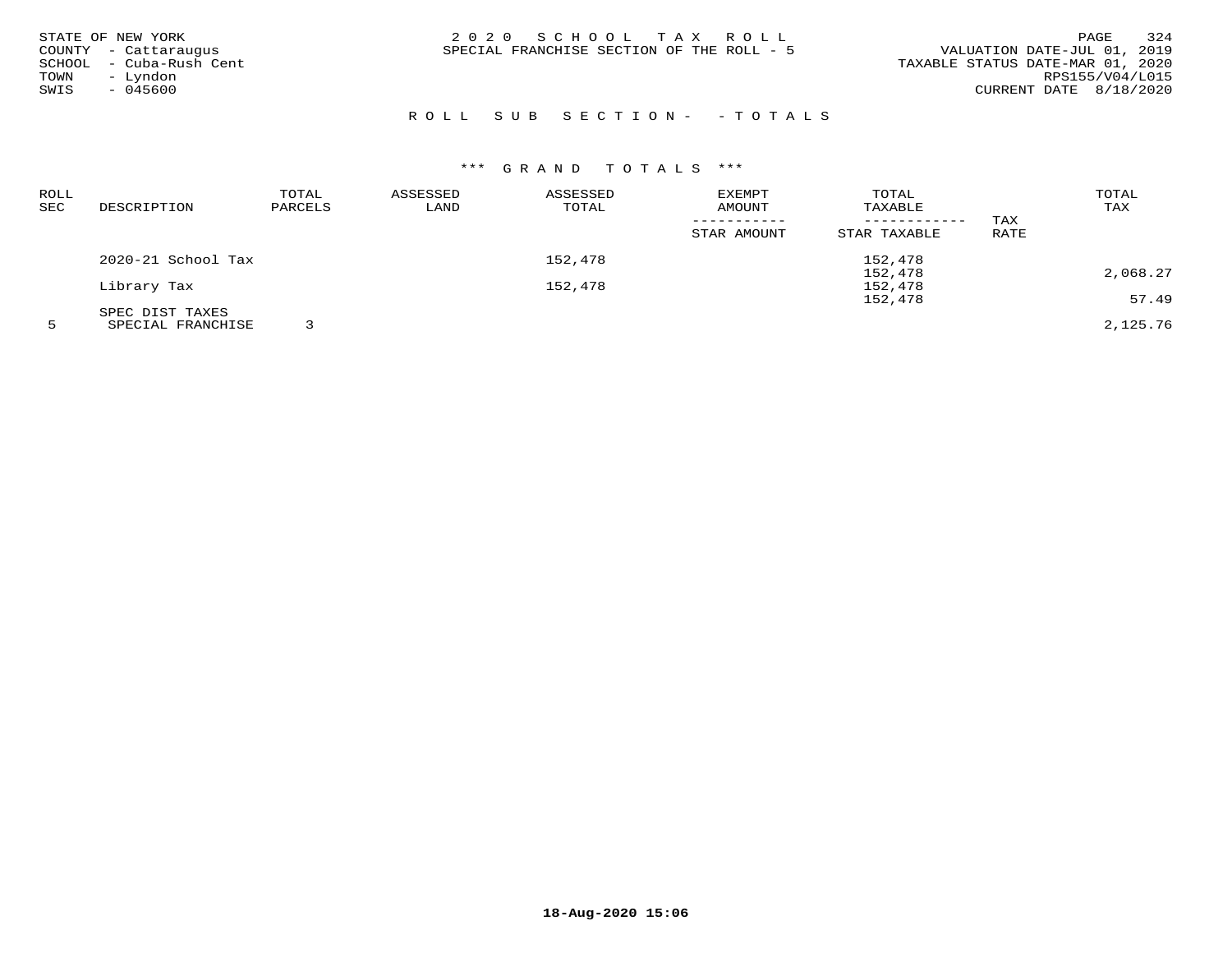|      | STATE OF NEW YORK       | 2020 SCHOOL TAX ROLL                                                     | PAGE            | 325 |
|------|-------------------------|--------------------------------------------------------------------------|-----------------|-----|
|      | COUNTY - Cattaraugus    | VALUATION DATE-JUL 01, 2019<br>SPECIAL FRANCHISE SECTION OF THE ROLL - 5 |                 |     |
|      | SCHOOL - Cuba-Rush Cent | TAXABLE STATUS DATE-MAR 01, 2020                                         |                 |     |
| TOWN | – Lyndon                |                                                                          | RPS155/V04/L015 |     |
| SWIS | $-045600$               | CURRENT DATE 8/18/2020                                                   |                 |     |
|      |                         |                                                                          |                 |     |

### ROLL SECTION TOTALS

### \*\*\* S P E C I A L D I S T R I C T S U M M A R Y \*\*\*

|      |      | momm<br>LUIAL | $\blacksquare$<br>www<br>.UP | . N.S                | . JR P.IV     | המארד 17<br>ິ<br>⊐ויום∧נ |                |                    |
|------|------|---------------|------------------------------|----------------------|---------------|--------------------------|----------------|--------------------|
| CODE | NAME | . DAD'        | TVDI<br>.                    | 77\TTTT<br>الالالدين | T T T<br>ALUI | AMOUNT                   | T T T T<br>′ △ | $m \times r$<br>∸⊷ |

### NO SPECIAL DISTRICTS AT THIS LEVEL

\*\*\* S C H O O L D I S T R I C T S U M M A R Y \*\*\*

| CODE   | DISTRICT NAME                    | TOTAL<br>PARCELS | ASSESSED<br>LAND | ASSESSED<br>TOTAL | EXEMPT<br>AMOUNT | TOTAL<br>TAXABLE |           |
|--------|----------------------------------|------------------|------------------|-------------------|------------------|------------------|-----------|
|        |                                  |                  |                  |                   | STAR AMOUNT      | STAR TAXABLE     | TOTAL TAX |
|        | Cuba-Rush Cent                   | 3                |                  | 152,478           |                  | 152,478          |           |
| 024801 |                                  |                  |                  |                   |                  | 152,478          | 2,125.76  |
|        | SUB-TOTAL                        | 3                |                  | 152,478           |                  | 152,478          |           |
|        | $S \cup B - T \cup T A L (CONT)$ |                  |                  |                   |                  | 152,478          | 2,125.76  |
|        | TOTAL                            | 3                |                  | 152,478           |                  | 152,478          |           |
|        | TO TAL (CONT)                    |                  |                  |                   |                  | 152,478          | 2,125.76  |

### \*\*\* S Y S T E M C O D E S S U M M A R Y \*\*\*

NO SYSTEM EXEMPTIONS AT THIS LEVEL

\*\*\* E X E M P T I O N S U M M A R Y \*\*\*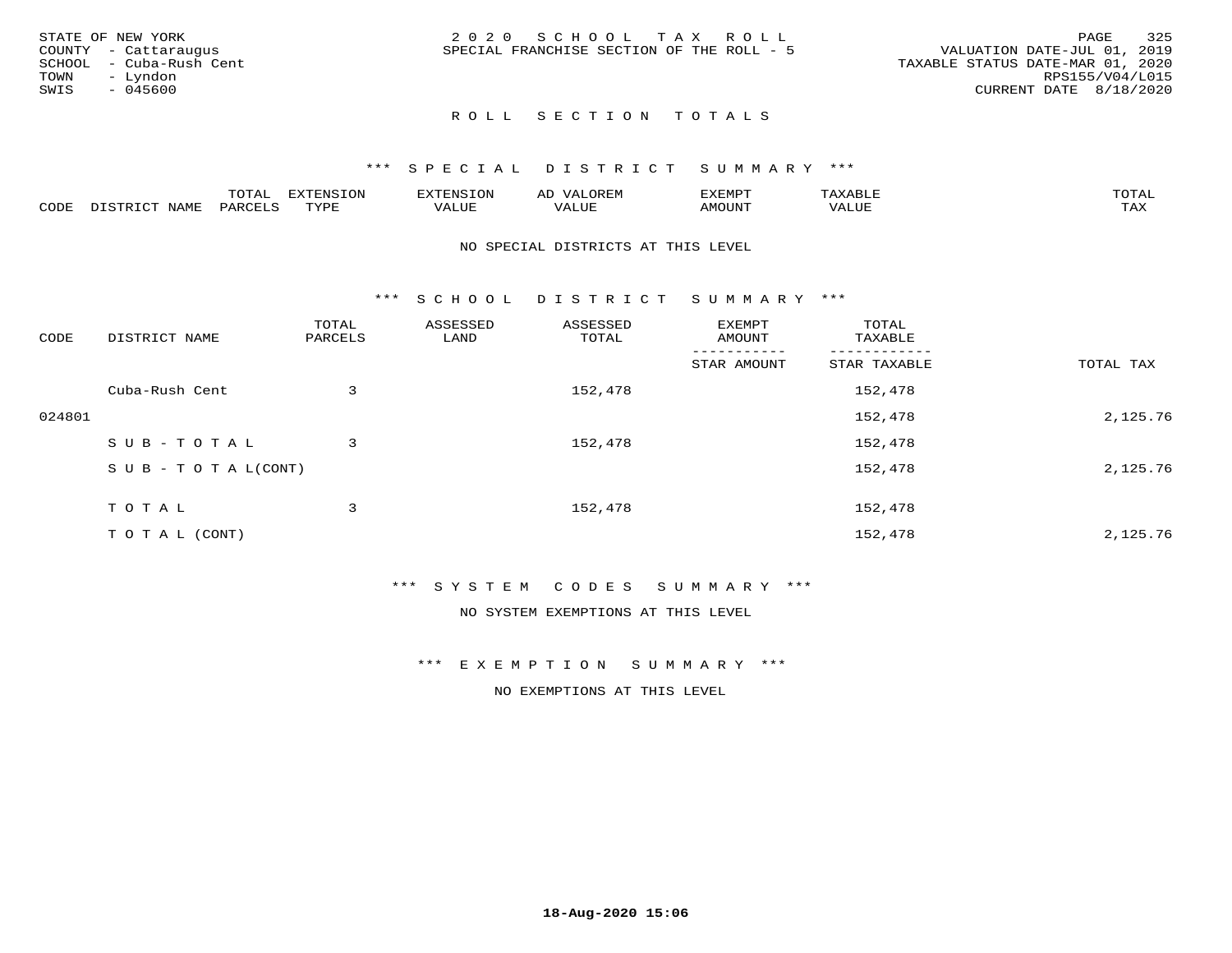| STATE OF NEW YORK<br>COUNTY - Cattaraugus<br>SCHOOL - Cuba-Rush Cent<br>- Lyndon<br>TOWN<br>SWIS<br>$-045600$ | 2020 SCHOOL TAX ROLL<br>SPECIAL FRANCHISE SECTION OF THE ROLL - 5 | 326<br>PAGE<br>VALUATION DATE-JUL 01, 2019<br>TAXABLE STATUS DATE-MAR 01, 2020<br>RPS155/V04/L015<br>CURRENT DATE 8/18/2020 |
|---------------------------------------------------------------------------------------------------------------|-------------------------------------------------------------------|-----------------------------------------------------------------------------------------------------------------------------|
|---------------------------------------------------------------------------------------------------------------|-------------------------------------------------------------------|-----------------------------------------------------------------------------------------------------------------------------|

# ROLL SECTION TOTALS

| ROLL |                    | TOTAL   | ASSESSED | ASSESSED | <b>EXEMPT</b> | TOTAL        |             | TOTAL    |
|------|--------------------|---------|----------|----------|---------------|--------------|-------------|----------|
| SEC  | DESCRIPTION        | PARCELS | LAND     | TOTAL    | AMOUNT        | TAXABLE      |             | TAX      |
|      |                    |         |          |          |               |              | TAX         |          |
|      |                    |         |          |          | STAR AMOUNT   | STAR TAXABLE | <b>RATE</b> |          |
|      | 2020-21 School Tax |         |          | 152,478  |               | 152,478      |             |          |
|      |                    |         |          |          |               | 152,478      |             | 2,068.27 |
|      | Library Tax        |         |          | 152,478  |               | 152,478      |             |          |
|      |                    |         |          |          |               | 152,478      |             | 57.49    |
|      | SPEC DIST TAXES    |         |          |          |               |              |             |          |
|      | SPECIAL FRANCHISE  |         |          |          |               |              |             | 2,125.76 |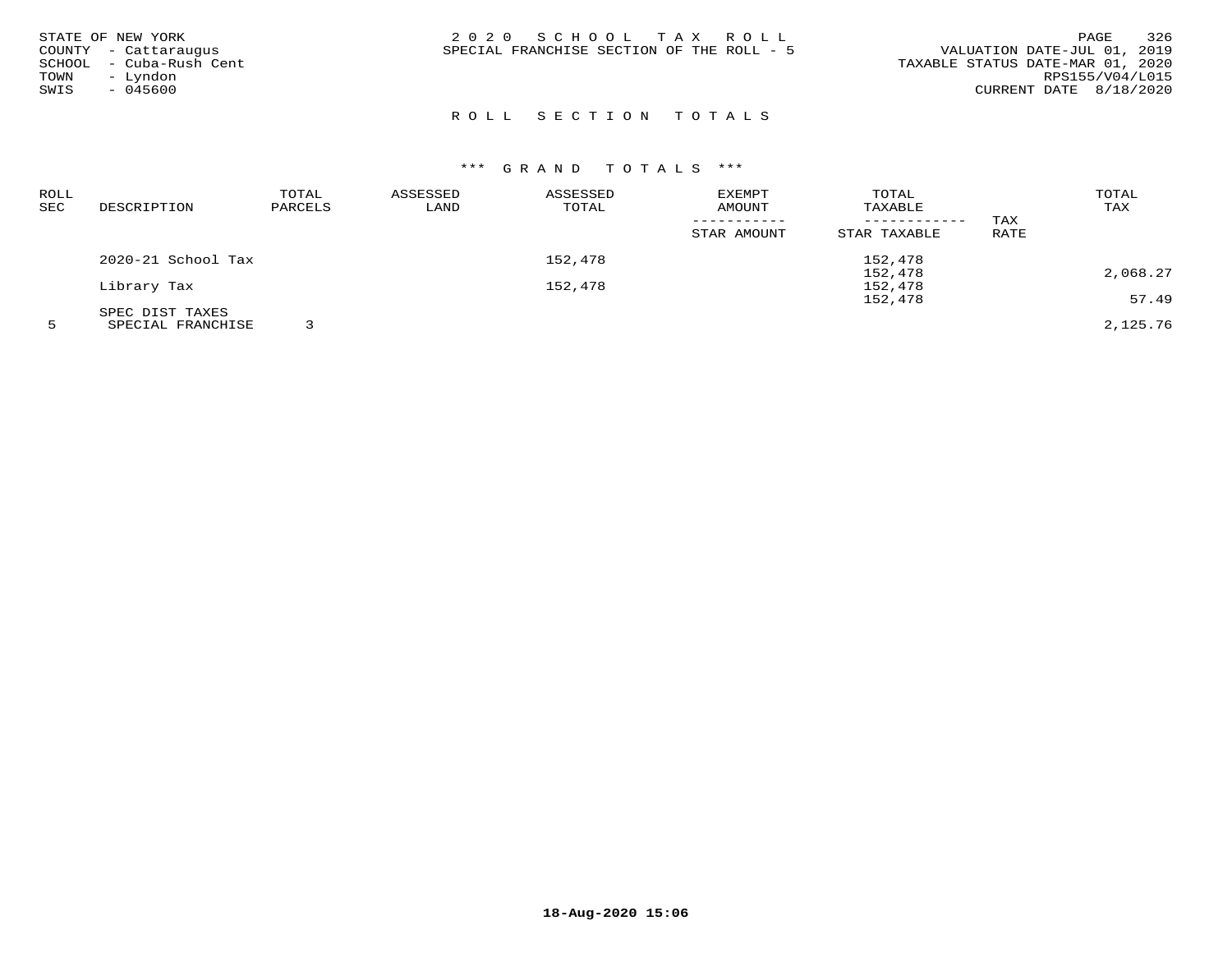| STATE OF NEW YORK<br>COUNTY<br>- Cattaraugus<br>- Cuba-Rush Cent<br>SCHOOL<br>- Lyndon<br>TOWN<br>$-045600$<br>SWIS | 2 0 2 0                              | SCHOOL<br>OWNERS NAME SEOUENCE | T A X<br>R O L L<br>UTILITY & R.R. SECTION OF THE ROLL - 6<br>UNIFORM PERCENT OF VALUE IS 096.00 | VALUATION DATE-JUL 01, 2019<br>TAXABLE STATUS DATE-MAR 01, 2020 | 327<br>PAGE     |
|---------------------------------------------------------------------------------------------------------------------|--------------------------------------|--------------------------------|--------------------------------------------------------------------------------------------------|-----------------------------------------------------------------|-----------------|
| TAX MAP PARCEL NUMBER                                                                                               | PROPERTY LOCATION & CLASS ASSESSMENT |                                |                                                                                                  |                                                                 |                 |
| CURRENT OWNERS NAME                                                                                                 | SCHOOL DISTRICT                      | LAND                           | TAX DESCRIPTION                                                                                  | TAXABLE VALUE                                                   |                 |
| CURRENT OWNERS ADDRESS                                                                                              | PARCEL SIZE/GRID COORD               | TOTAL                          | SPECIAL DISTRICTS                                                                                |                                                                 | TAX AMOUNT      |
| ******************************                                                                                      |                                      |                                |                                                                                                  |                                                                 |                 |
|                                                                                                                     | Outside Plant                        |                                |                                                                                                  | ACCT 0602                                                       | BILL 849        |
| 656.000-9901-132.350/188                                                                                            | 884 Elec Dist Out                    |                                | $2020 - 21$ School Tax                                                                           | 284,998                                                         | 3,865.82        |
| Niagara Mohawk Power Corp                                                                                           | Cuba-Rush Cent 024801                | $\Omega$                       | Library Tax                                                                                      | 284,998                                                         | 107.46          |
| 300 Erie Blyd West                                                                                                  | 888888                               | 284,998                        |                                                                                                  |                                                                 |                 |
| Syracuse, NY 13202                                                                                                  | $.2741 - Cuba/rushford$              |                                |                                                                                                  |                                                                 |                 |
|                                                                                                                     | Total Elec Dist                      |                                |                                                                                                  |                                                                 |                 |
|                                                                                                                     | <b>ACRES</b><br>0.01                 |                                |                                                                                                  |                                                                 |                 |
|                                                                                                                     | FULL MARKET VALUE                    | 296,873                        |                                                                                                  |                                                                 |                 |
|                                                                                                                     |                                      |                                | TOTAL TAX ---                                                                                    |                                                                 | $3,973.28**$    |
|                                                                                                                     |                                      |                                |                                                                                                  | DATE #1                                                         | 09/30/20        |
|                                                                                                                     |                                      |                                |                                                                                                  | AMT DUE                                                         | 3,973.28        |
|                                                                                                                     | Outside Plant                        |                                |                                                                                                  | <b>ACCT 0606</b>                                                | <b>BILL 850</b> |
| 656.000-0000-631.900/1881                                                                                           | 836 Telecom. eq.                     |                                | Mass Telec 47100                                                                                 |                                                                 | 822             |
| Verizon New York Inc.                                                                                               | Cuba-Rush Cent 024801                |                                | $0$ 2020-21 School Tax                                                                           | 15,108                                                          | 204.93          |
|                                                                                                                     | 888888                               |                                |                                                                                                  |                                                                 | 5.70            |
| Duff and Phelps. LLC<br>PO Box 2749                                                                                 | $0.2020 - Cuba/rushford$             |                                | 15,930 Library Tax                                                                               | 15,108                                                          |                 |
| Addison, TX 75001                                                                                                   | Poles, Wires, Cable, Etc             |                                |                                                                                                  |                                                                 |                 |
|                                                                                                                     | FULL MARKET VALUE                    | 16,594                         |                                                                                                  |                                                                 |                 |
| PRIOR OWNER ON 3/01/2020                                                                                            |                                      |                                |                                                                                                  |                                                                 |                 |
| Verizon New York Inc                                                                                                |                                      |                                |                                                                                                  |                                                                 |                 |
|                                                                                                                     |                                      |                                | TOTAL TAX ---                                                                                    |                                                                 | $210.63**$      |
|                                                                                                                     |                                      |                                |                                                                                                  | DATE #1                                                         | 09/30/20        |
|                                                                                                                     |                                      |                                |                                                                                                  | AMT DUE                                                         | 210.63          |
|                                                                                                                     |                                      |                                |                                                                                                  |                                                                 |                 |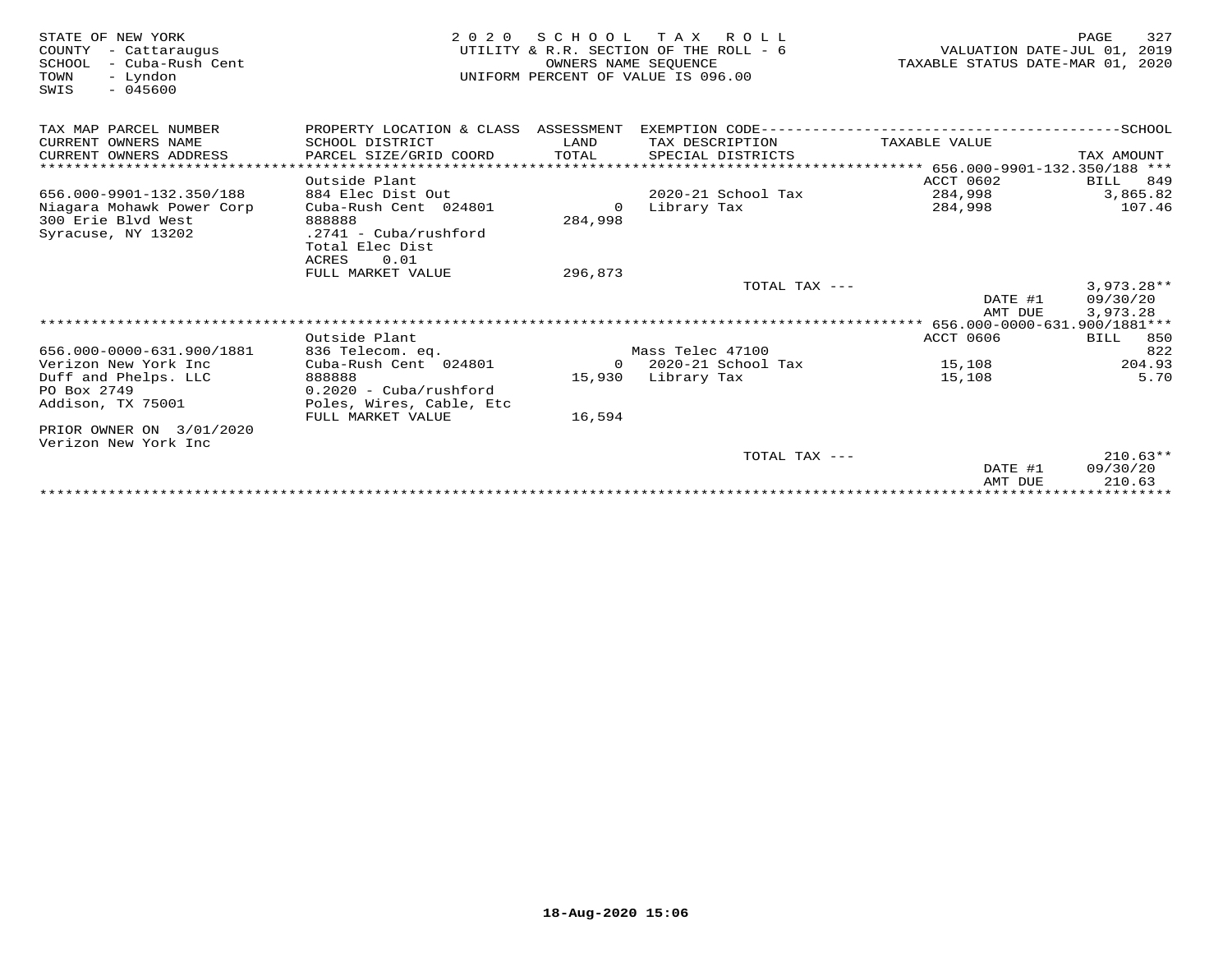| STATE OF NEW YORK<br>COUNTY - Cattaraugus<br>SCHOOL - Cuba-Rush Cent<br>TOWN<br>– Lyndon<br>SWIS<br>- 045600 | 2020 SCHOOL TAX ROLL<br>UTILITY & R.R. SECTION OF THE ROLL - 6 | 328<br>PAGE<br>VALUATION DATE-JUL 01, 2019<br>TAXABLE STATUS DATE-MAR 01, 2020<br>RPS155/V04/L015<br>CURRENT DATE 8/18/2020 |
|--------------------------------------------------------------------------------------------------------------|----------------------------------------------------------------|-----------------------------------------------------------------------------------------------------------------------------|
|                                                                                                              | ROLL SUB SECTION- - TOTALS                                     |                                                                                                                             |

|      |      | mom n<br>-777 | pszmpato<br>$ \sim$ $\sim$<br>-UP | AL.         | ,,, <del>,</del> ,,, <del>,</del> ,<br>້ |                         | $m \wedge m \wedge n$ |
|------|------|---------------|-----------------------------------|-------------|------------------------------------------|-------------------------|-----------------------|
| CODE | ⊥'⊥⊥ | PARO          | TVDF                              | ۳۰ تا سند د | <b>MOTTNT</b>                            | - ---<br>$'$ $\Delta$ . | $m \times r$<br>- −-  |

### NO SPECIAL DISTRICTS AT THIS LEVEL

\*\*\* S C H O O L D I S T R I C T S U M M A R Y \*\*\*

| CODE   | DISTRICT NAME                    | TOTAL<br>PARCELS | ASSESSED<br>LAND | ASSESSED<br>TOTAL | EXEMPT<br>AMOUNT | TOTAL<br>TAXABLE |           |
|--------|----------------------------------|------------------|------------------|-------------------|------------------|------------------|-----------|
|        |                                  |                  |                  |                   | STAR AMOUNT      | STAR TAXABLE     | TOTAL TAX |
|        | Cuba-Rush Cent                   | 2                |                  | 300,928           | 822              | 300,106          |           |
| 024801 |                                  |                  |                  |                   |                  | 300,106          | 4,183.91  |
|        | SUB-TOTAL                        | 2                |                  | 300,928           | 822              | 300,106          |           |
|        | $S \cup B - T \cup T A L (CONT)$ |                  |                  |                   |                  | 300,106          | 4,183.91  |
|        | TOTAL                            | 2                |                  | 300,928           | 822              | 300,106          |           |
|        | T O T A L (CONT)                 |                  |                  |                   |                  | 300,106          | 4,183.91  |

### \*\*\* S Y S T E M C O D E S S U M M A R Y \*\*\*

### NO SYSTEM EXEMPTIONS AT THIS LEVEL

| CODE  | DESCRIPTION         | TOTAL<br>PARCELS | SCHOOL     |
|-------|---------------------|------------------|------------|
| 47100 | Mass Telec<br>TOTAL |                  | 822<br>822 |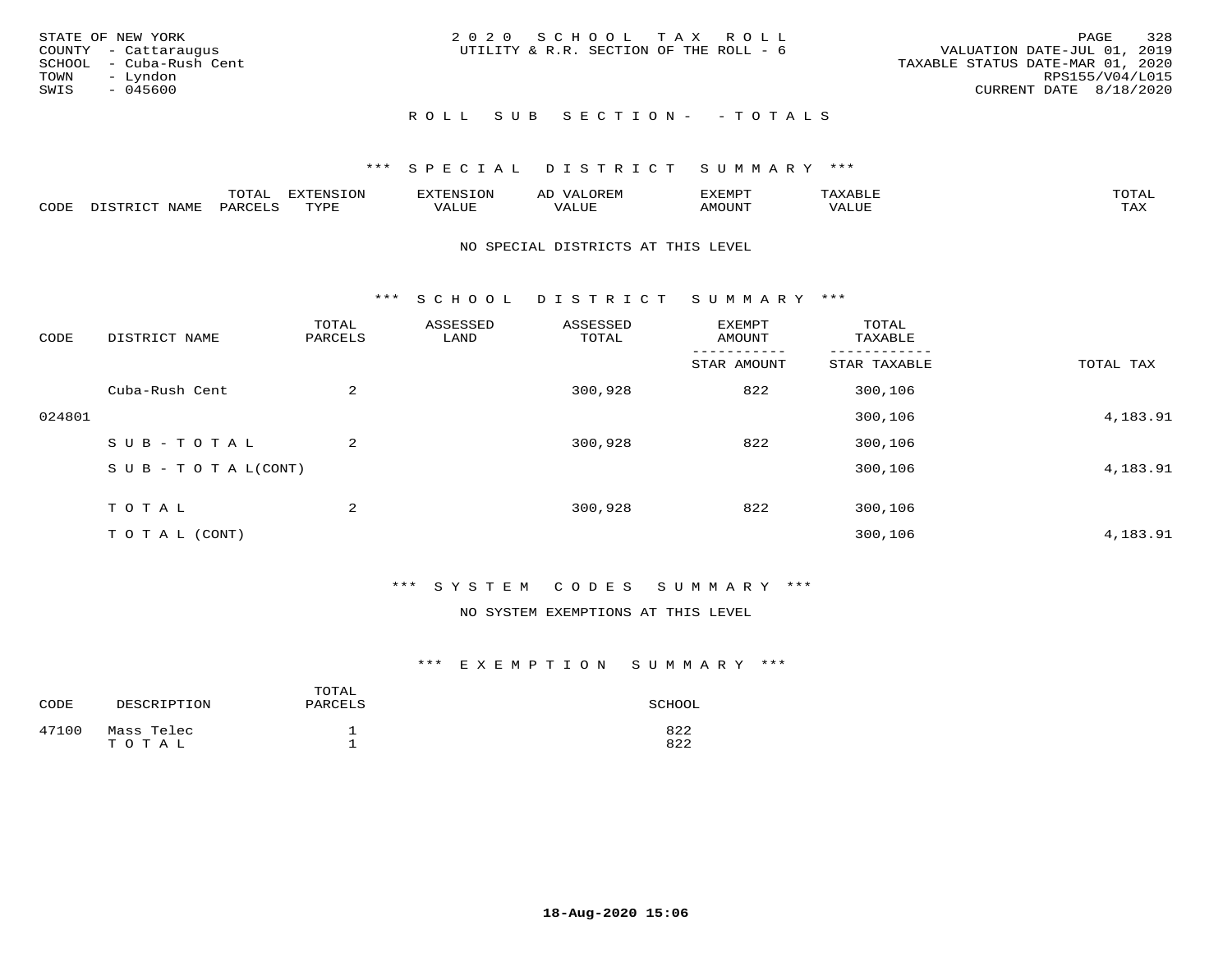| STATE OF NEW YORK<br>COUNTY - Cattaraugus<br>SCHOOL - Cuba-Rush Cent<br>- Lyndon<br>TOWN<br>$-045600$<br>SWIS | 2020 SCHOOL TAX ROLL<br>UTILITY & R.R. SECTION OF THE ROLL - 6 | 329<br>PAGE<br>VALUATION DATE-JUL 01, 2019<br>TAXABLE STATUS DATE-MAR 01, 2020<br>RPS155/V04/L015<br>CURRENT DATE 8/18/2020 |
|---------------------------------------------------------------------------------------------------------------|----------------------------------------------------------------|-----------------------------------------------------------------------------------------------------------------------------|
|                                                                                                               | ROLL SUB SECTION- - TOTALS                                     |                                                                                                                             |

| ROLL |                    | TOTAL   | ASSESSED | ASSESSED | <b>EXEMPT</b> | TOTAL        |      | TOTAL    |
|------|--------------------|---------|----------|----------|---------------|--------------|------|----------|
| SEC  | DESCRIPTION        | PARCELS | LAND     | TOTAL    | AMOUNT        | TAXABLE      |      | TAX      |
|      |                    |         |          |          |               | ------------ | TAX  |          |
|      |                    |         |          |          | STAR AMOUNT   | STAR TAXABLE | RATE |          |
|      | 2020-21 School Tax |         |          | 300,928  | 822           | 300,106      |      |          |
|      |                    |         |          |          |               | 300,106      |      | 4,070.75 |
|      | Library Tax        |         |          | 300,928  | 822           | 300,106      |      |          |
|      |                    |         |          |          |               | 300,106      |      | 113.16   |
|      | SPEC DIST TAXES    |         |          |          |               |              |      |          |
| 6    | UTILITIES & N.C.   |         |          |          |               |              |      | 4,183.91 |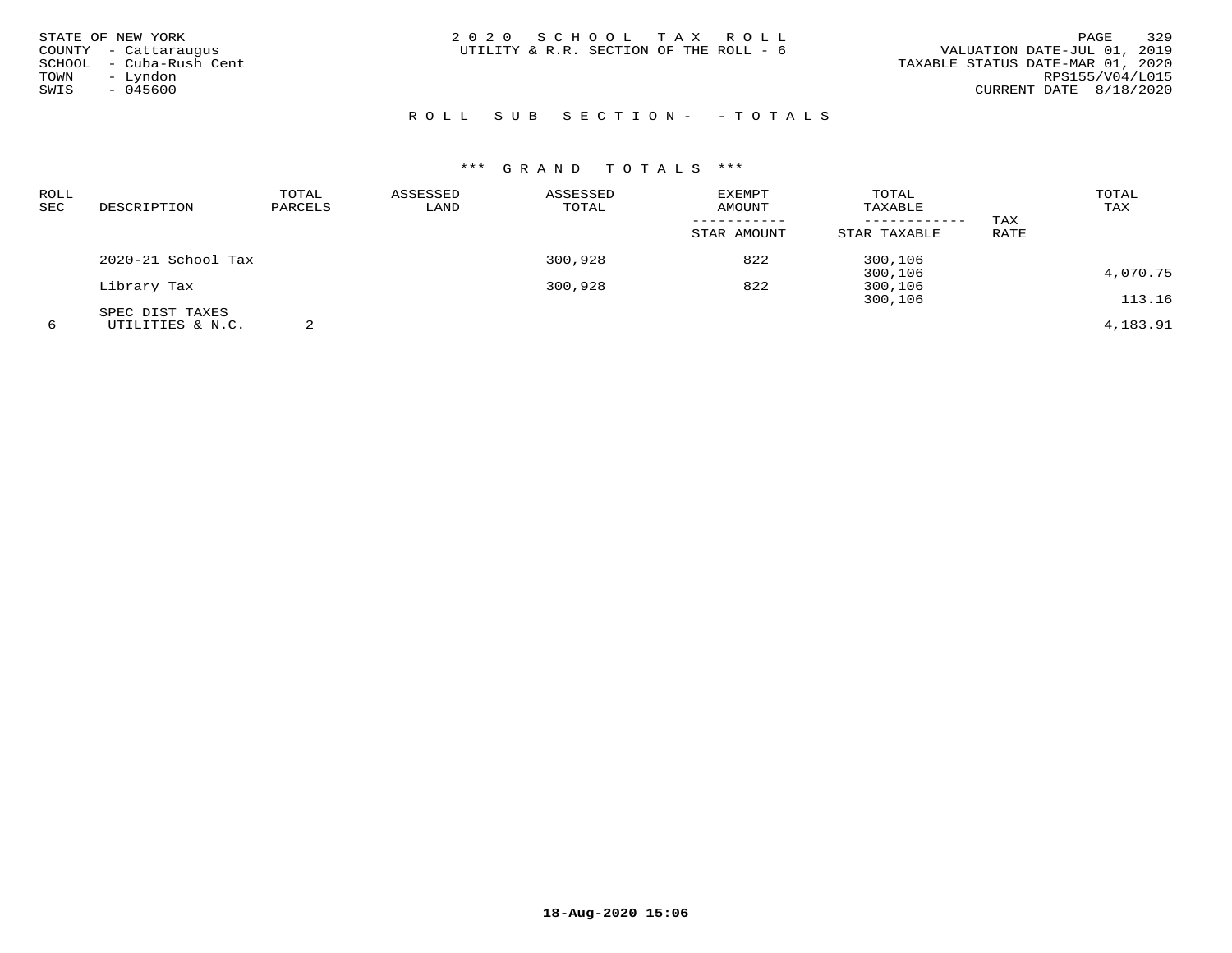|      | STATE OF NEW YORK       | 2020 SCHOOL TAX ROLL                   |  |  |                                  |                        | PAGE | 330 |
|------|-------------------------|----------------------------------------|--|--|----------------------------------|------------------------|------|-----|
|      | COUNTY - Cattaraugus    | UTILITY & R.R. SECTION OF THE ROLL - 6 |  |  | VALUATION DATE-JUL 01, 2019      |                        |      |     |
|      | SCHOOL - Cuba-Rush Cent |                                        |  |  | TAXABLE STATUS DATE-MAR 01, 2020 |                        |      |     |
| TOWN | – Lyndon                |                                        |  |  |                                  | RPS155/V04/L015        |      |     |
| SWIS | - 045600                |                                        |  |  |                                  | CURRENT DATE 8/18/2020 |      |     |
|      |                         |                                        |  |  |                                  |                        |      |     |

### ROLL SECTION TOTALS

### \*\*\* S P E C I A L D I S T R I C T S U M M A R Y \*\*\*

|      |                  | momm <sup>.</sup><br>TOTAT | <b>ELIMENT OF ONT</b><br>T OTA | 'ENS   | OREM                     | CXEMPT        | $max$ and $max$          | $m \wedge m \wedge n$ |
|------|------------------|----------------------------|--------------------------------|--------|--------------------------|---------------|--------------------------|-----------------------|
| CODE | NAME<br>DISTRICT | PARCELS                    | TVDF<br>.                      | 7ALUE. | . <del>.</del><br>. ALUF | <b>AMOUNT</b> | * * * * * * * *<br>'ALUL | <b>TAY</b><br>⊥⇔∆     |

### NO SPECIAL DISTRICTS AT THIS LEVEL

\*\*\* S C H O O L D I S T R I C T S U M M A R Y \*\*\*

| CODE   | DISTRICT NAME                    | TOTAL<br>PARCELS | ASSESSED<br>LAND | ASSESSED<br>TOTAL | EXEMPT<br>AMOUNT | TOTAL<br>TAXABLE |           |
|--------|----------------------------------|------------------|------------------|-------------------|------------------|------------------|-----------|
|        |                                  |                  |                  |                   | STAR AMOUNT      | STAR TAXABLE     | TOTAL TAX |
|        | Cuba-Rush Cent                   | $\overline{2}$   |                  | 300,928           | 822              | 300,106          |           |
| 024801 |                                  |                  |                  |                   |                  | 300,106          | 4,183.91  |
|        | SUB-TOTAL                        | $\overline{2}$   |                  | 300,928           | 822              | 300,106          |           |
|        | $S \cup B - T \cup T A L (CONT)$ |                  |                  |                   |                  | 300,106          | 4,183.91  |
|        | TOTAL                            | $\overline{2}$   |                  | 300,928           | 822              | 300,106          |           |
|        | T O T A L (CONT)                 |                  |                  |                   |                  | 300,106          | 4,183.91  |

### \*\*\* S Y S T E M C O D E S S U M M A R Y \*\*\*

### NO SYSTEM EXEMPTIONS AT THIS LEVEL

| CODE  | DESCRIPTION         | TOTAL<br>PARCELS | SCHOOL     |
|-------|---------------------|------------------|------------|
| 47100 | Mass Telec<br>TOTAL |                  | 822<br>822 |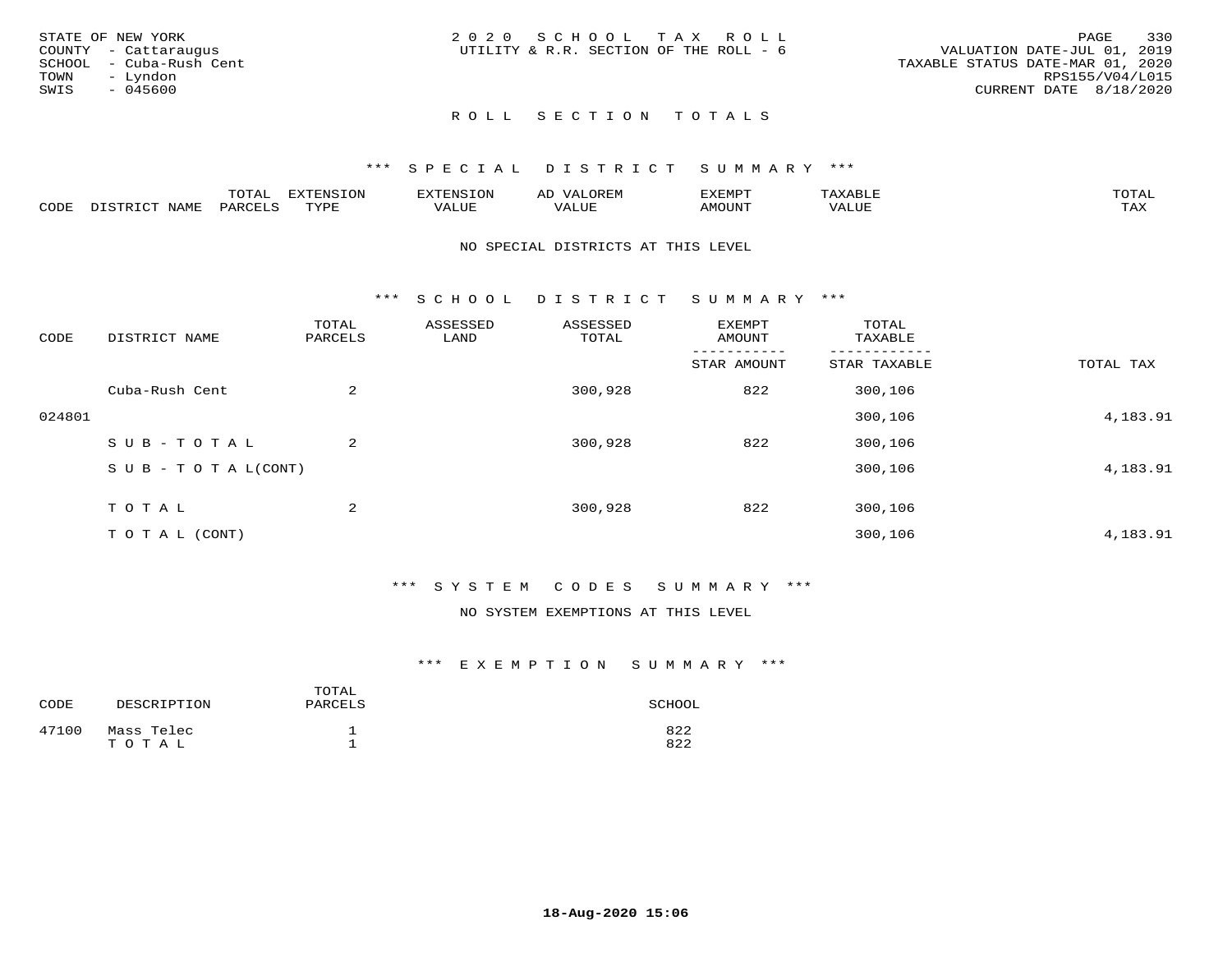| STATE OF NEW YORK<br>TOWN<br>SWIS | COUNTY - Cattaraugus<br>SCHOOL - Cuba-Rush Cent<br>- Lyndon<br>$-045600$ | 2020 SCHOOL TAX ROLL<br>UTILITY & R.R. SECTION OF THE ROLL - 6 |  | 331<br>PAGE<br>VALUATION DATE-JUL 01, 2019<br>TAXABLE STATUS DATE-MAR 01, 2020<br>RPS155/V04/L015<br>CURRENT DATE 8/18/2020 |
|-----------------------------------|--------------------------------------------------------------------------|----------------------------------------------------------------|--|-----------------------------------------------------------------------------------------------------------------------------|
|                                   |                                                                          | ROLL SECTION TOTALS                                            |  |                                                                                                                             |

| ROLL |                    | TOTAL   | ASSESSED | ASSESSED | <b>EXEMPT</b> | TOTAL        |      | TOTAL    |
|------|--------------------|---------|----------|----------|---------------|--------------|------|----------|
| SEC  | DESCRIPTION        | PARCELS | LAND     | TOTAL    | AMOUNT        | TAXABLE      |      | TAX      |
|      |                    |         |          |          |               |              | TAX  |          |
|      |                    |         |          |          | STAR AMOUNT   | STAR TAXABLE | RATE |          |
|      | 2020-21 School Tax |         |          | 300,928  | 822           | 300,106      |      |          |
|      |                    |         |          |          |               | 300,106      |      | 4,070.75 |
|      | Library Tax        |         |          | 300,928  | 822           | 300,106      |      |          |
|      |                    |         |          |          |               | 300,106      |      | 113.16   |
|      | SPEC DIST TAXES    |         |          |          |               |              |      |          |
| 6    | UTILITIES & N.C.   |         |          |          |               |              |      | 4,183.91 |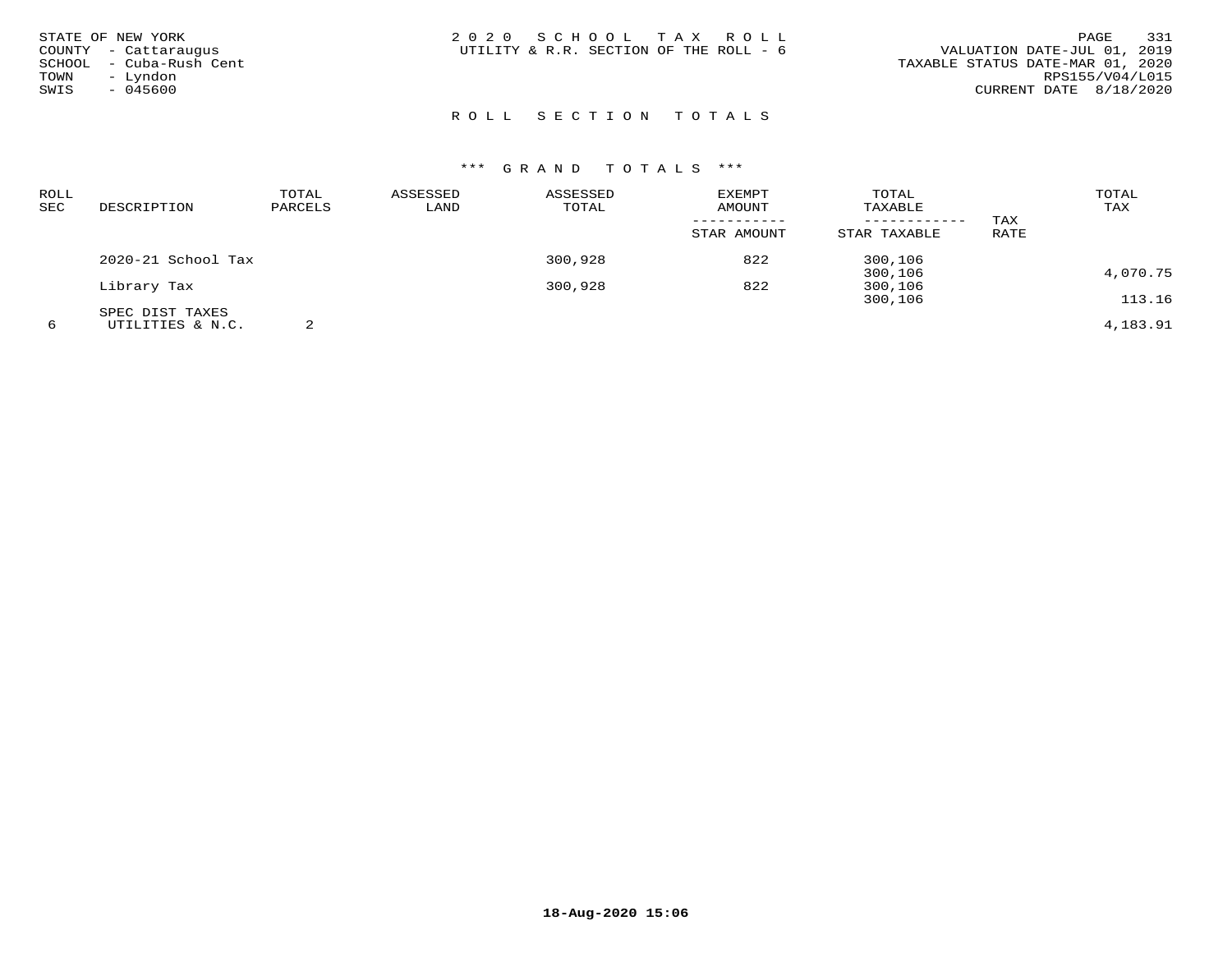| STATE OF NEW YORK<br>COUNTY<br>- Cattaraugus<br>- Cuba-Rush Cent<br>SCHOOL<br>- Lyndon<br>TOWN<br>$-045600$<br>SWIS | 2020                      | SCHOOL<br>OWNERS NAME SEQUENCE | T A X<br>R O L L<br>WHOLLY EXEMPT SECTION OF THE ROLL - 8<br>UNIFORM PERCENT OF VALUE IS 096.00 | VALUATION DATE-JUL 01,<br>TAXABLE STATUS DATE-MAR 01, | 332<br>PAGE<br>2019<br>2020 |
|---------------------------------------------------------------------------------------------------------------------|---------------------------|--------------------------------|-------------------------------------------------------------------------------------------------|-------------------------------------------------------|-----------------------------|
| TAX MAP PARCEL NUMBER                                                                                               | PROPERTY LOCATION & CLASS | ASSESSMENT                     | EXEMPTION CODE-                                                                                 | ----------------------                                | $-$ SCHOOL                  |
| CURRENT OWNERS NAME                                                                                                 | SCHOOL DISTRICT           | LAND                           | TAX DESCRIPTION                                                                                 | TAXABLE VALUE                                         |                             |
| CURRENT OWNERS ADDRESS                                                                                              | PARCEL SIZE/GRID COORD    | TOTAL                          | SPECIAL DISTRICTS                                                                               |                                                       | TAX AMOUNT                  |
|                                                                                                                     |                           |                                |                                                                                                 |                                                       | ***************             |
|                                                                                                                     | Rawson Rd                 |                                |                                                                                                 | ACCT 5007                                             |                             |
| $41.004 - 1 - 9.2$                                                                                                  | 695 Cemetery              |                                | 27350<br>CEMETERY                                                                               |                                                       | 9,400                       |
| Lyndon Cemetery                                                                                                     | Cuba-Rush Cent 024801     | 9,400                          | 2020-21 School Tax                                                                              | 0.00                                                  | 0.00                        |
| Attn: Rawson Baptist Church                                                                                         | $-04$<br>07<br>$-03$      | 9,400                          | Library Tax                                                                                     | 0.00                                                  | 0.00                        |
| Cuba, NY 14727                                                                                                      | 1.17<br>ACRES             |                                |                                                                                                 |                                                       |                             |
|                                                                                                                     | EAST-1222292 NRTH-0849519 |                                |                                                                                                 |                                                       |                             |
|                                                                                                                     | FULL MARKET VALUE         | 9,792                          |                                                                                                 |                                                       |                             |
|                                                                                                                     |                           |                                | TOTAL TAX ---                                                                                   |                                                       | $0.00**$                    |
|                                                                                                                     |                           |                                |                                                                                                 |                                                       |                             |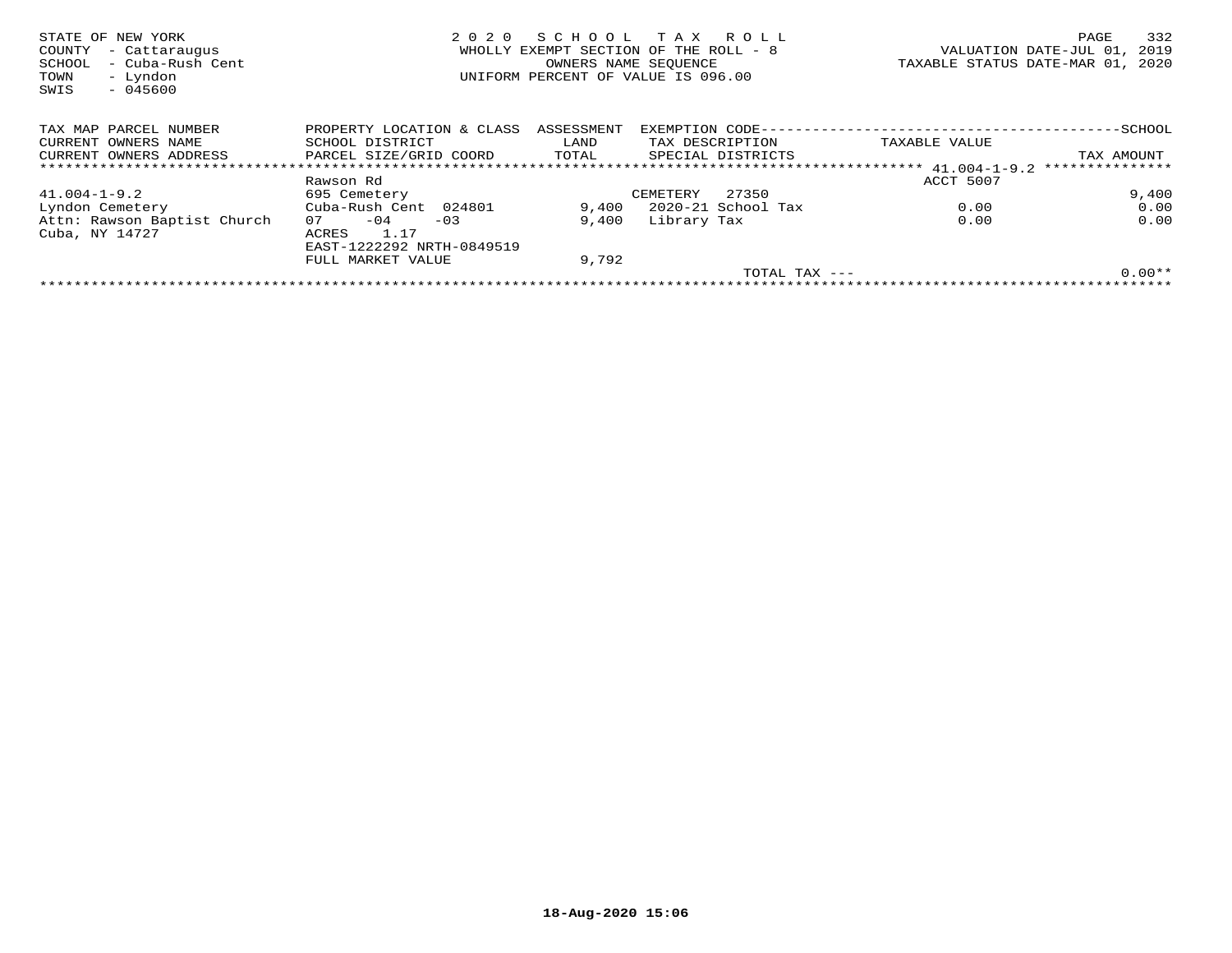| STATE OF NEW YORK<br>COUNTY - Cattaraugus | 2020 SCHOOL TAX ROLL<br>WHOLLY EXEMPT SECTION OF THE ROLL - 8 | 333<br>PAGE<br>VALUATION DATE-JUL 01, 2019          |
|-------------------------------------------|---------------------------------------------------------------|-----------------------------------------------------|
| SCHOOL - Cuba-Rush Cent                   | UNIFORM PERCENT OF VALUE IS 096.00                            | TAXABLE STATUS DATE-MAR 01, 2020<br>RPS155/V04/L015 |
| TOWN<br>– Lyndon<br>SWIS<br>- 045600      |                                                               | CURRENT DATE 8/18/2020                              |
|                                           | ROLL SUB SECTION- - TOTALS                                    |                                                     |

|      |                  | TOTAL   | <b>DYMONIC TONT</b><br>7.NR TOIZ | 'ENS. | OREM<br>AL'             | דים איה צי | $x \sim$ $\sim$ | TOTAI |
|------|------------------|---------|----------------------------------|-------|-------------------------|------------|-----------------|-------|
| CODE | DISTRICT<br>NAME | PARCELS | TVDF<br>شد به به                 | VALUE | . <del>.</del><br>VALUE | AMOUNT     | VALUE           | TAX   |

### NO SPECIAL DISTRICTS AT THIS LEVEL

\*\*\* S C H O O L D I S T R I C T S U M M A R Y \*\*\*

| CODE   | DISTRICT NAME                    | TOTAL<br>PARCELS | ASSESSED<br>LAND | ASSESSED<br>TOTAL | EXEMPT<br>AMOUNT | TOTAL<br>TAXABLE |           |
|--------|----------------------------------|------------------|------------------|-------------------|------------------|------------------|-----------|
|        |                                  |                  |                  |                   | STAR AMOUNT      | STAR TAXABLE     | TOTAL TAX |
|        | Cuba-Rush Cent                   |                  | 9,400            | 9,400             | 9,400            |                  |           |
| 024801 |                                  |                  |                  |                   |                  |                  |           |
|        | SUB-TOTAL                        |                  | 9,400            | 9,400             | 9,400            |                  |           |
|        | $S \cup B - T \cup T A L (CONT)$ |                  |                  |                   |                  |                  |           |
|        |                                  |                  |                  |                   |                  |                  |           |
|        | TOTAL                            |                  | 9,400            | 9,400             | 9,400            |                  |           |
|        | T O T A L (CONT)                 |                  |                  |                   |                  |                  |           |

### \*\*\* S Y S T E M C O D E S S U M M A R Y \*\*\*

### NO SYSTEM EXEMPTIONS AT THIS LEVEL

| CODE  | DESCRIPTION       | TOTAL<br>PARCELS | SCHOOL         |
|-------|-------------------|------------------|----------------|
| 27350 | CEMETERY<br>TOTAL |                  | 9,400<br>9,400 |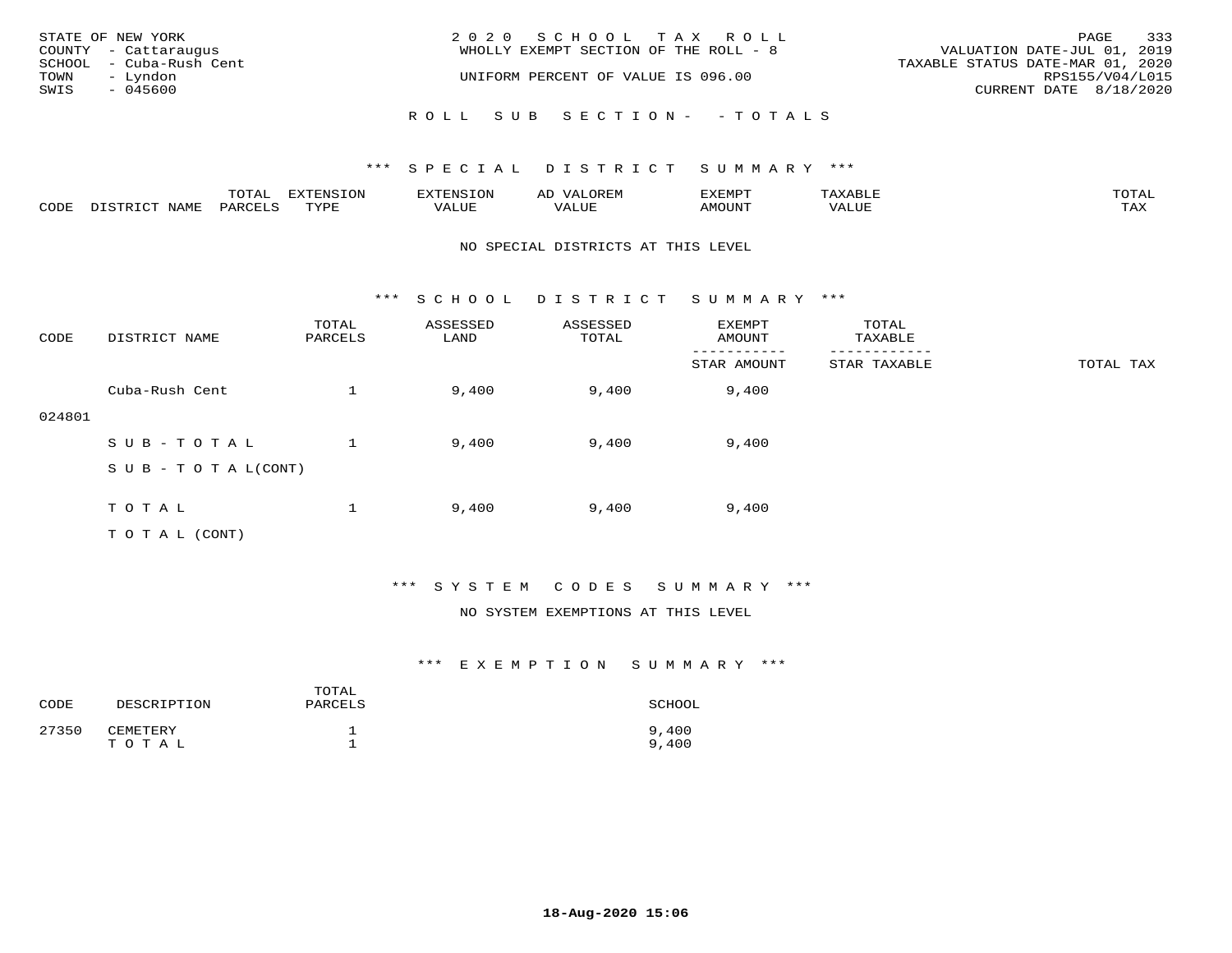| STATE OF NEW YORK       | 2020 SCHOOL TAX ROLL                  | PAGE                             | 334 |
|-------------------------|---------------------------------------|----------------------------------|-----|
| COUNTY - Cattaraugus    | WHOLLY EXEMPT SECTION OF THE ROLL - 8 | VALUATION DATE-JUL 01, 2019      |     |
| SCHOOL - Cuba-Rush Cent |                                       | TAXABLE STATUS DATE-MAR 01, 2020 |     |
| – Lyndon<br>TOWN        | UNIFORM PERCENT OF VALUE IS 096.00    | RPS155/V04/L015                  |     |
| SWIS<br>- 045600        |                                       | CURRENT DATE 8/18/2020           |     |
|                         |                                       |                                  |     |
|                         | ROLL SUB SECTION- - TOTALS            |                                  |     |

| <b>ROLL</b><br>SEC | DESCRIPTION                   | TOTAL<br>PARCELS | ASSESSED<br>LAND | ASSESSED<br>TOTAL | EXEMPT<br>AMOUNT | TOTAL<br>TAXABLE |      | TOTAL<br>TAX |
|--------------------|-------------------------------|------------------|------------------|-------------------|------------------|------------------|------|--------------|
|                    |                               |                  |                  |                   |                  |                  | TAX  |              |
|                    |                               |                  |                  |                   | STAR AMOUNT      | STAR TAXABLE     | RATE |              |
|                    | RS 8 TOTAL<br>SPEC DIST TAXES |                  | 9,400            | 9,400             | 9,400            |                  |      |              |
| $\Omega$           | EULAL IV DILLE                |                  |                  |                   |                  |                  |      |              |

8 WHOLLY EXEMPT 1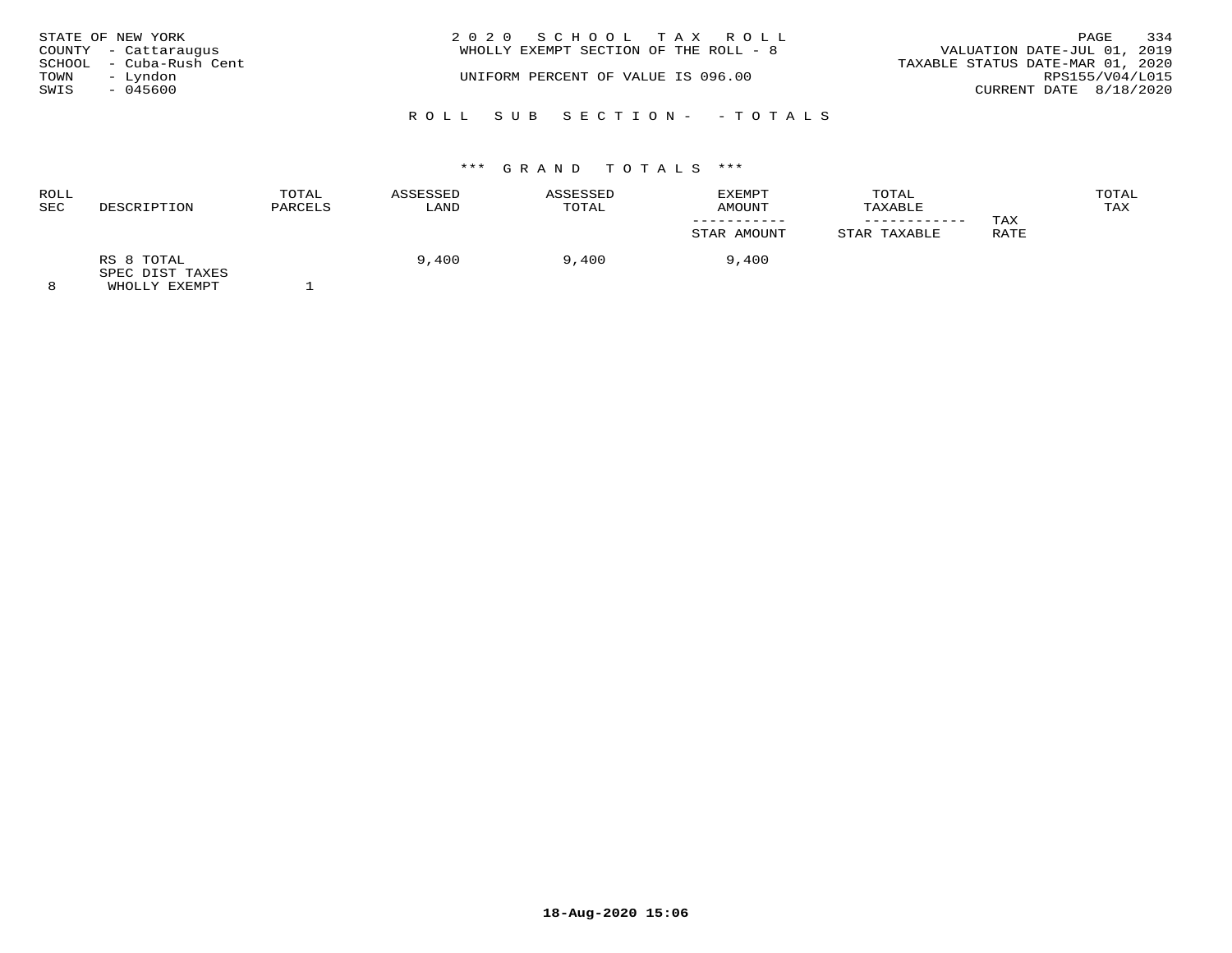| STATE OF NEW YORK<br>COUNTY - Cattaraugus<br>SCHOOL - Cuba-Rush Cent<br>TOWN<br>– Lyndon<br>SWIS<br>$-045600$ | 2020 SCHOOL TAX ROLL<br>WHOLLY EXEMPT SECTION OF THE ROLL - 8<br>UNIFORM PERCENT OF VALUE IS 096.00 | 335<br>PAGE<br>VALUATION DATE-JUL 01, 2019<br>TAXABLE STATUS DATE-MAR 01, 2020<br>RPS155/V04/L015<br>CURRENT DATE 8/18/2020 |
|---------------------------------------------------------------------------------------------------------------|-----------------------------------------------------------------------------------------------------|-----------------------------------------------------------------------------------------------------------------------------|
|                                                                                                               | ROLL SECTION TOTALS                                                                                 |                                                                                                                             |

|      |      | $m \wedge m \wedge n$<br>⊥∪⊥AL | <b>DIZPOILIC TONT</b><br>⊥ບ⊥ | EN.  | .<br>AL'<br>٠، تن ١٠ | 5773570      |          | $m \wedge m \wedge n$<br>$\mathsf{L}^{\mathsf{L}}$ |
|------|------|--------------------------------|------------------------------|------|----------------------|--------------|----------|----------------------------------------------------|
| CODE | NAMF | PARO                           | TVDF<br><u>ـ د د</u>         | ALUE |                      | <b>MOUNT</b> | 7 A LU B | may<br>- ∠∡∡                                       |

### NO SPECIAL DISTRICTS AT THIS LEVEL

\*\*\* S C H O O L D I S T R I C T S U M M A R Y \*\*\*

| CODE   | DISTRICT NAME                    | TOTAL<br>PARCELS | ASSESSED<br>LAND | ASSESSED<br>TOTAL | EXEMPT<br>AMOUNT | TOTAL<br>TAXABLE |           |
|--------|----------------------------------|------------------|------------------|-------------------|------------------|------------------|-----------|
|        |                                  |                  |                  |                   | STAR AMOUNT      | STAR TAXABLE     | TOTAL TAX |
|        | Cuba-Rush Cent                   |                  | 9,400            | 9,400             | 9,400            |                  |           |
| 024801 |                                  |                  |                  |                   |                  |                  |           |
|        | SUB-TOTAL                        |                  | 9,400            | 9,400             | 9,400            |                  |           |
|        | $S \cup B - T \cup T A L (CONT)$ |                  |                  |                   |                  |                  |           |
|        |                                  |                  |                  |                   |                  |                  |           |
|        | TOTAL                            |                  | 9,400            | 9,400             | 9,400            |                  |           |
|        | T O T A L (CONT)                 |                  |                  |                   |                  |                  |           |

### \*\*\* S Y S T E M C O D E S S U M M A R Y \*\*\*

### NO SYSTEM EXEMPTIONS AT THIS LEVEL

| CODE  | DESCRIPTION       | TOTAL<br>PARCELS | SCHOOL         |
|-------|-------------------|------------------|----------------|
| 27350 | CEMETERY<br>TOTAL |                  | 9,400<br>9,400 |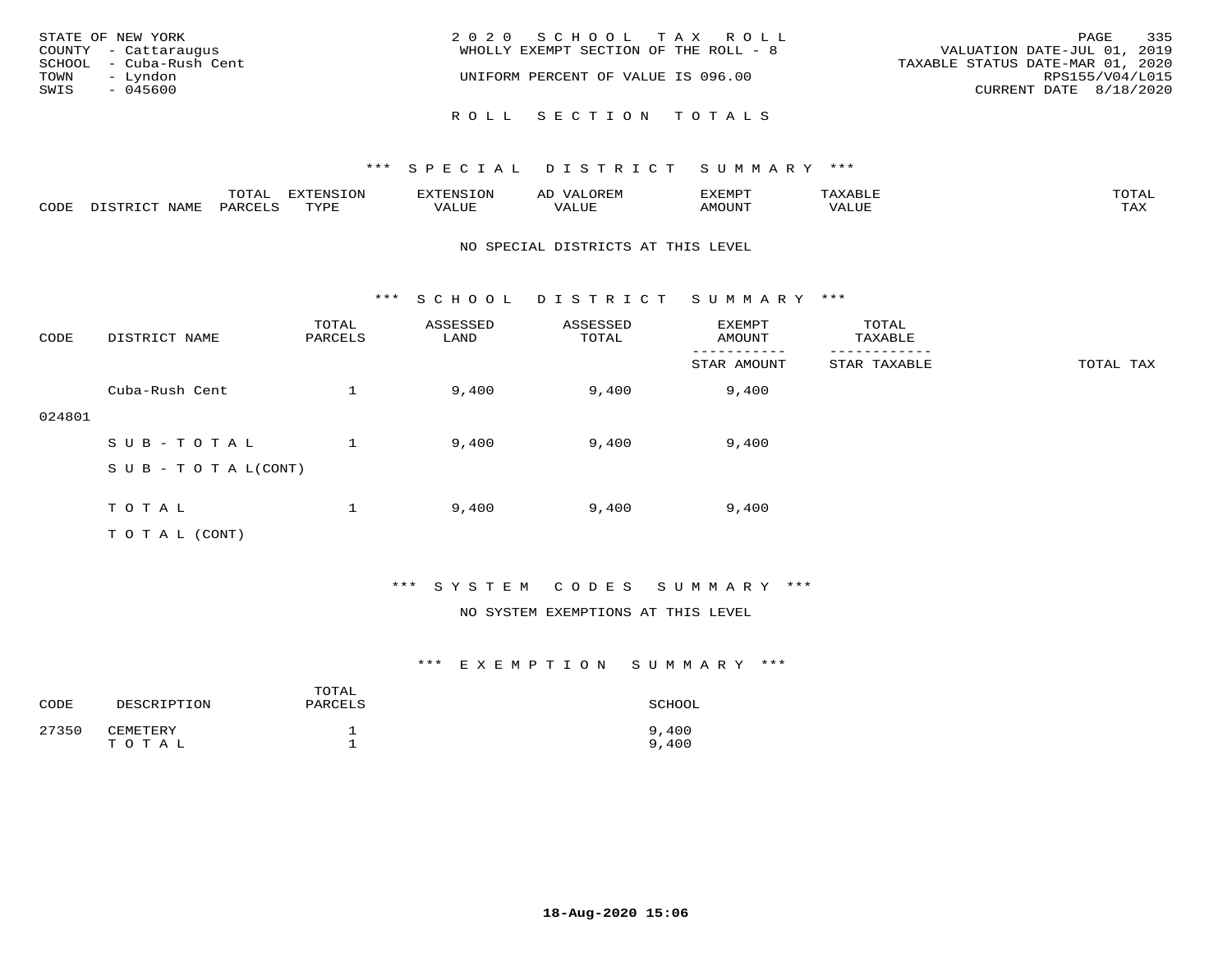| STATE OF NEW YORK<br>COUNTY - Cattaraugus<br>SCHOOL - Cuba-Rush Cent<br>– Lyndon<br>TOWN<br>SWIS<br>- 045600 |  | 2020 SCHOOL TAX ROLL<br>WHOLLY EXEMPT SECTION OF THE ROLL - 8<br>UNIFORM PERCENT OF VALUE IS 096.00 |  | VALUATION DATE-JUL 01, 2019<br>TAXABLE STATUS DATE-MAR 01, 2020<br>CURRENT DATE 8/18/2020 | PAGE<br>RPS155/V04/L015 | 336 |
|--------------------------------------------------------------------------------------------------------------|--|-----------------------------------------------------------------------------------------------------|--|-------------------------------------------------------------------------------------------|-------------------------|-----|
|                                                                                                              |  | ROLL SECTION TOTALS                                                                                 |  |                                                                                           |                         |     |

| ROLL<br>SEC | DESCRIPTION                   | TOTAL<br>PARCELS | ASSESSED<br>LAND | <b>ASSESSED</b><br>TOTAL | EXEMPT<br>AMOUNT | TOTAL<br>TAXABLE |      | TOTAL<br>TAX |
|-------------|-------------------------------|------------------|------------------|--------------------------|------------------|------------------|------|--------------|
|             |                               |                  |                  |                          |                  |                  | TAX  |              |
|             |                               |                  |                  |                          | STAR AMOUNT      | STAR TAXABLE     | RATE |              |
|             | RS 8 TOTAL<br>SPEC DIST TAXES |                  | 9,400            | 9,400                    | 9,400            |                  |      |              |
|             | LUICE IV DILLE                |                  |                  |                          |                  |                  |      |              |

8 WHOLLY EXEMPT 1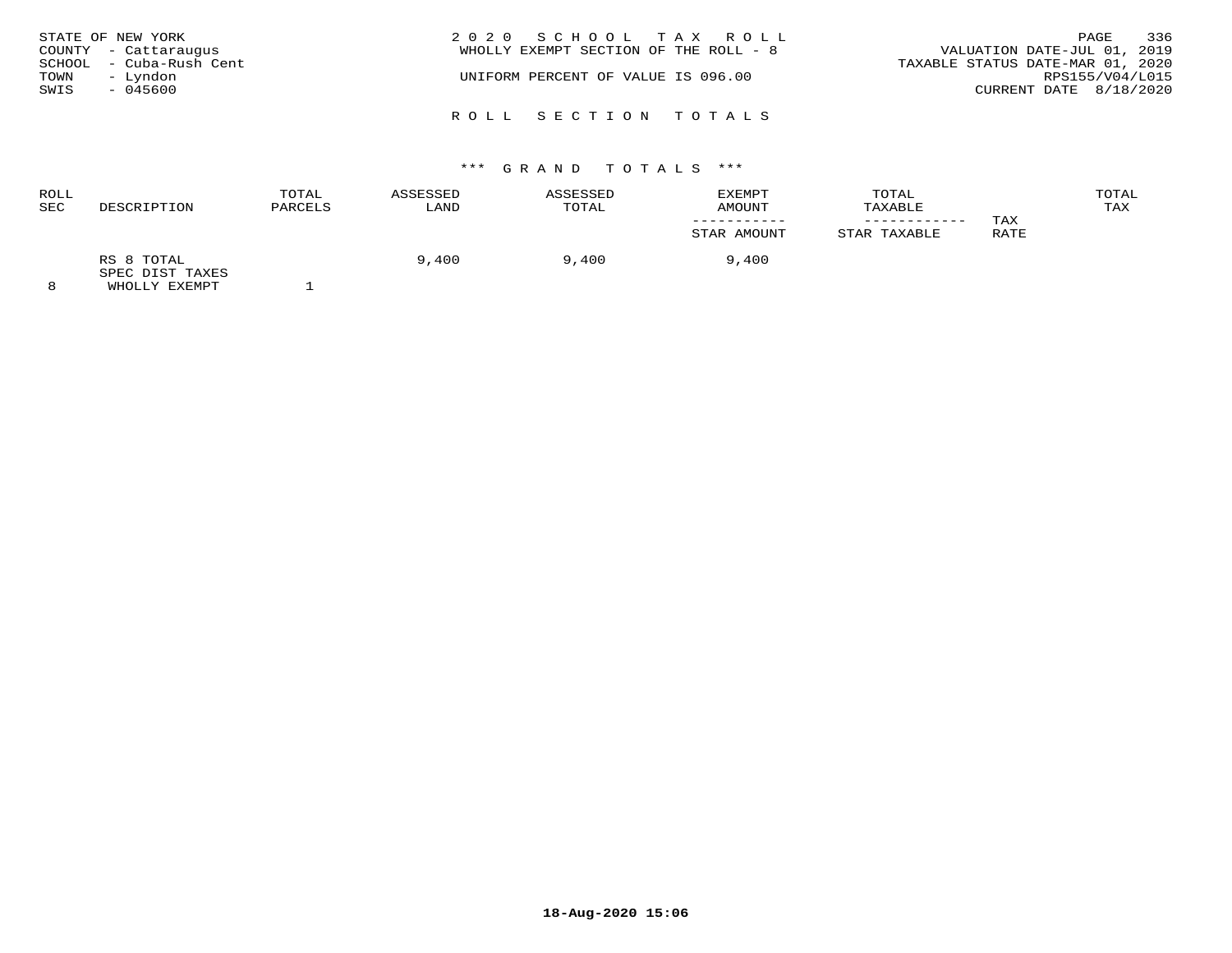| STATE OF NEW YORK       | 2020 SCHOOL TAX ROLL |             |  | 337<br>PAGE                      |
|-------------------------|----------------------|-------------|--|----------------------------------|
| COUNTY - Cattaraugus    |                      |             |  | VALUATION DATE-JUL 01, 2019      |
| SCHOOL - Cuba-Rush Cent |                      | SWIS TOTALS |  | TAXABLE STATUS DATE-MAR 01, 2020 |
| TOWN<br>- Lyndon        |                      |             |  | RPS155/V04/L015                  |
| SWIS<br>$-045600$       |                      |             |  | CURRENT DATE 8/18/2020           |
|                         |                      |             |  |                                  |

|      | ----<br>- 777 | --------<br>$-0.213$ |  | -XEMP"    | ⊥ A∆ | $\sim$ m $\sim$ $+$<br>◡ <b>⊥</b>                                                                                                                                                                                                                                                                                                                                                                                                                        |
|------|---------------|----------------------|--|-----------|------|----------------------------------------------------------------------------------------------------------------------------------------------------------------------------------------------------------------------------------------------------------------------------------------------------------------------------------------------------------------------------------------------------------------------------------------------------------|
| CODE | ⊬∆د           | $- - - -$<br>.       |  | 5.7277777 |      | $\overline{ }$ $\overline{ }$ $\overline{ }$ $\overline{ }$ $\overline{ }$ $\overline{ }$ $\overline{ }$ $\overline{ }$ $\overline{ }$ $\overline{ }$ $\overline{ }$ $\overline{ }$ $\overline{ }$ $\overline{ }$ $\overline{ }$ $\overline{ }$ $\overline{ }$ $\overline{ }$ $\overline{ }$ $\overline{ }$ $\overline{ }$ $\overline{ }$ $\overline{ }$ $\overline{ }$ $\overline{ }$ $\overline{ }$ $\overline{ }$ $\overline{$<br>$\cdots$<br>- 53.43 |

NO SPECIAL DISTRICTS AT THIS LEVEL

\*\*\* S C H O O L D I S T R I C T S U M M A R Y \*\*\*

| CODE   | DISTRICT NAME              | TOTAL<br>PARCELS | ASSESSED<br>LAND | ASSESSED<br>TOTAL | <b>EXEMPT</b><br>AMOUNT | TOTAL<br>TAXABLE<br>-------- |          |            |
|--------|----------------------------|------------------|------------------|-------------------|-------------------------|------------------------------|----------|------------|
|        |                            |                  |                  |                   | STAR AMOUNT             | STAR TAXABLE                 | TAX RATE | TOTAL TAX  |
|        | Cuba-Rush Cent             | 125              | 4977,400         | 10545,406         | 593,515                 | 9,951,891                    |          |            |
| 024801 |                            |                  |                  |                   | 1269,900                | 8,681,991                    | .377061  | 121,518.31 |
|        | $SUB - TO T AL$            | 125              | 4977,400         | 10545,406         | 593,515                 | 9,951,891                    |          |            |
|        | S U B - T O T A $L$ (CONT) |                  |                  |                   | 1269,900                | 8,681,991                    |          | 121,518.31 |
|        |                            |                  |                  |                   |                         |                              |          |            |
|        | TOTAL                      | 125              | 4977,400         | 10545,406         | 593,515                 | 9,951,891                    |          |            |
|        | T O T A L (CONT)           |                  |                  |                   | 1269,900                | 8,681,991                    |          | 121,518.31 |

\*\*\* S Y S T E M C O D E S S U M M A R Y \*\*\*

NO SYSTEM EXEMPTIONS AT THIS LEVEL

| CODE  | DESCRIPTION | TOTAL<br>PARCELS | SCHOOL  |
|-------|-------------|------------------|---------|
| 27350 | CEMETERY    |                  | 9,400   |
| 41700 | AG BLDG     |                  | 33,800  |
| 41720 | AG DIST     | 13               | 503,031 |
| 41804 | AGED S      | 2                | 26,352  |
| 41834 | ENH STAR    | 10               | 678,400 |
|       |             |                  |         |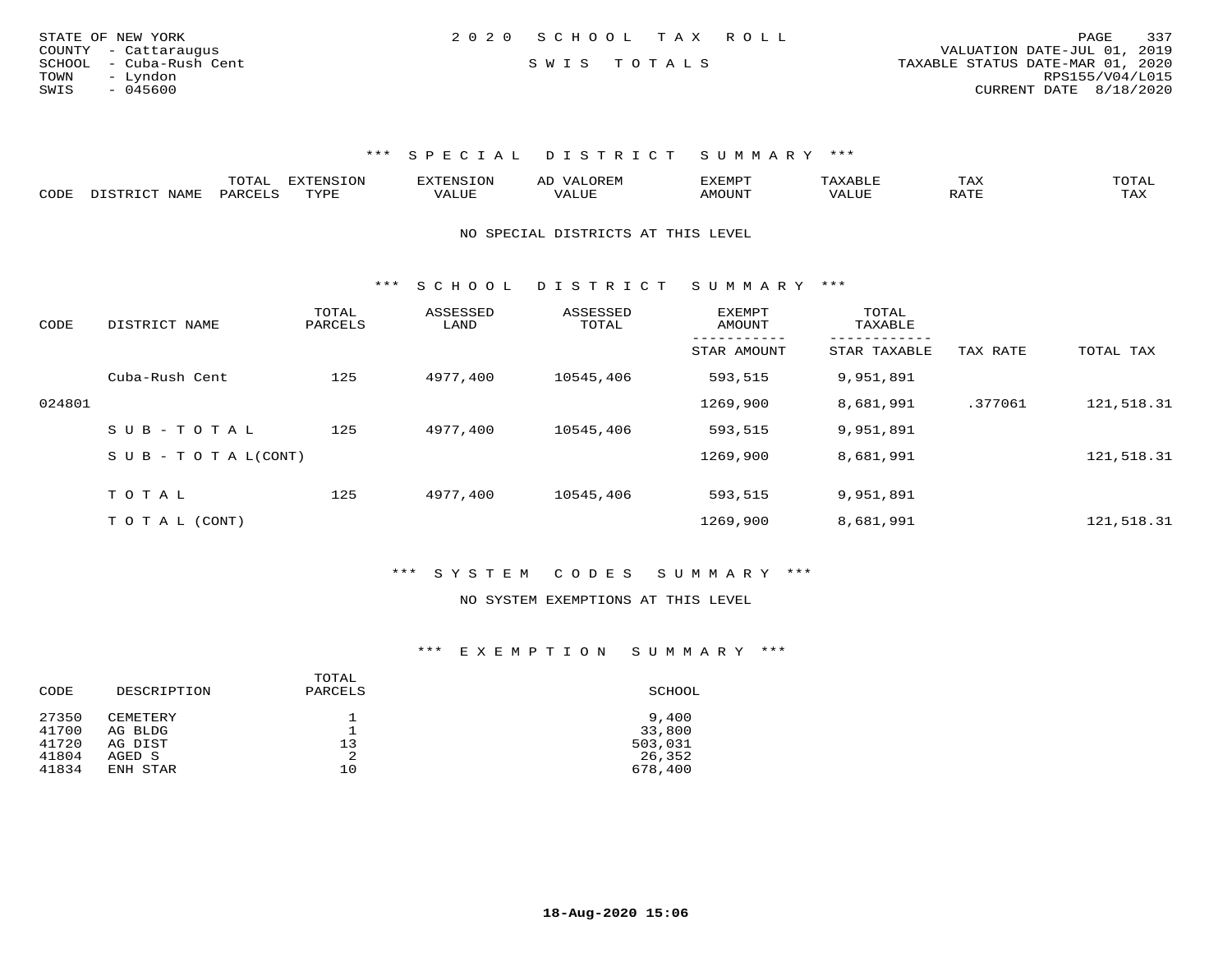|  | STATE OF NEW YORK<br>- Cattaraugus<br>- Cuba-Rush Cent<br>- Lyndon<br>$-045600$ |
|--|---------------------------------------------------------------------------------|

\*\*\* E X E M P T I O N S U M M A R Y \*\*\*

| CODE  | DESCRIPTION | TOTAL<br>PARCELS | SCHOOL   |
|-------|-------------|------------------|----------|
| 41854 | BAS STAR    | 20               | 591,500  |
| 47100 | Mass Telec  |                  | 822      |
| 47460 | FOREST/A74  |                  | 20,110   |
|       | TOTAL       | 49               | 1863,415 |

| ROLL<br>SEC  | DESCRIPTION                | TOTAL<br>PARCELS | ASSESSED<br>LAND | ASSESSED<br>TOTAL | <b>EXEMPT</b><br>AMOUNT | TOTAL<br>TAXABLE       |             |            |
|--------------|----------------------------|------------------|------------------|-------------------|-------------------------|------------------------|-------------|------------|
|              |                            |                  |                  |                   | STAR AMOUNT             | STAR TAXABLE           | TAX<br>RATE |            |
|              | 2020-21 School Tax         |                  | 4673,200         | 9787,800          | 583,293<br>1269,900     | 9,204,507<br>7,934,607 | 13.564371   | 107,628.01 |
|              | Library Tax                |                  | 4673,200         | 9787,800          | 583,293                 | 9,204,507<br>9,204,507 | 0.377061    | 3,470.69   |
| $\mathbf{1}$ | SPEC DIST TAXES<br>TAXABLE | 117              |                  |                   |                         |                        |             | 111,098.70 |
|              | 2020-21 School Tax         |                  | 294,800          | 294,800           |                         | 294,800                |             |            |
|              | Library Tax                |                  | 294,800          | 294,800           |                         | 294,800<br>294,800     | 13.564371   | 3,998.78   |
|              | SPEC DIST TAXES            |                  |                  |                   |                         | 294,800                | 0.377061    | 111.16     |
| 3            | STATE OWNED LAND           | 2                |                  |                   |                         |                        |             | 4,109.94   |
|              | 2020-21 School Tax         |                  |                  | 152,478           |                         | 152,478                |             |            |
|              | Library Tax                |                  |                  | 152,478           |                         | 152,478<br>152,478     | 13.564371   | 2,068.27   |
|              | SPEC DIST TAXES            |                  |                  |                   |                         | 152,478                | 0.377061    | 57.49      |
| 5            | SPECIAL FRANCHISE          | 3                |                  |                   |                         |                        |             | 2,125.76   |
|              | 2020-21 School Tax         |                  |                  | 300,928           | 822                     | 300,106<br>300,106     | 13.564371   | 4,070.75   |
|              |                            |                  |                  |                   |                         |                        |             |            |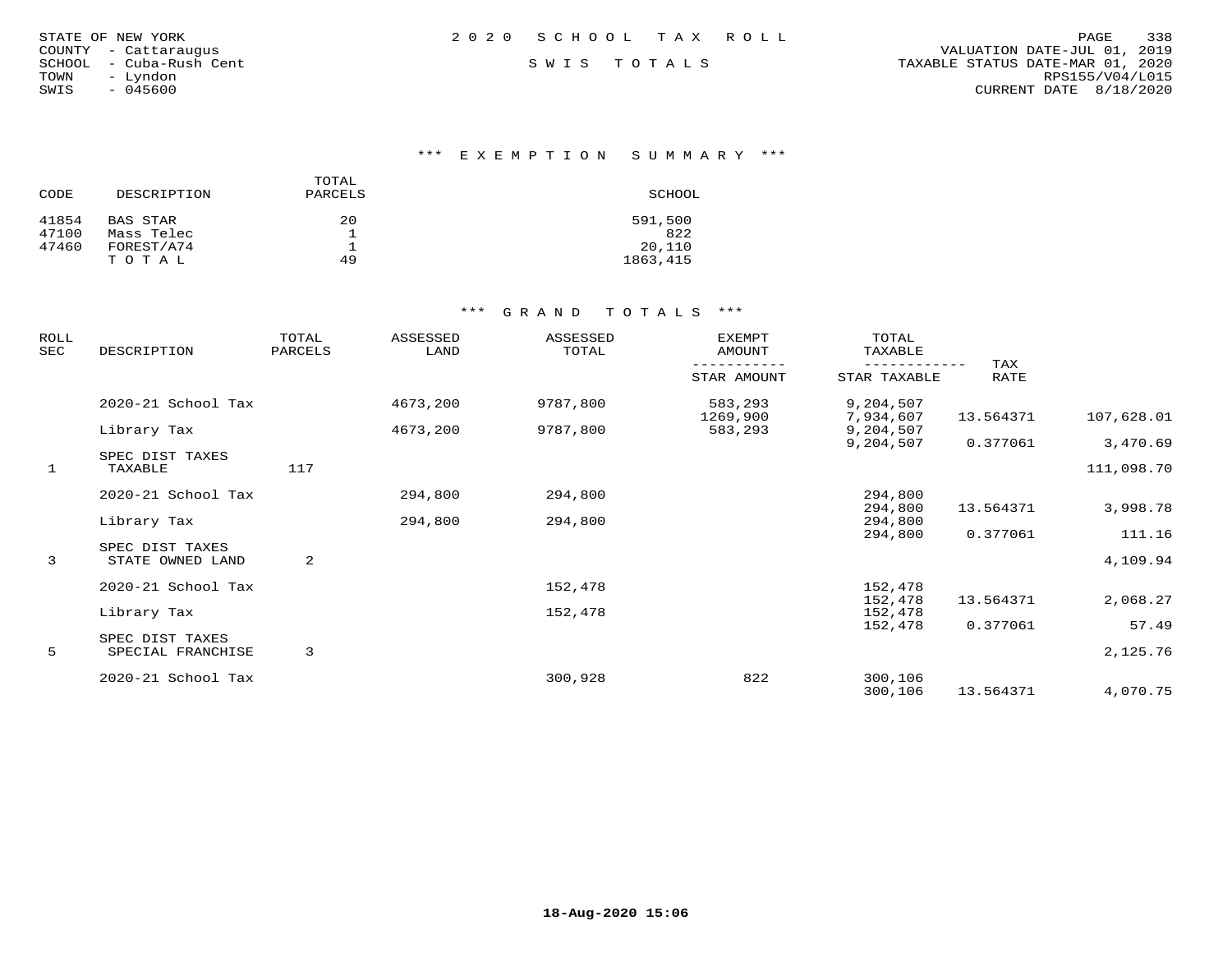| TATE OF NEW YORK    |                  |
|---------------------|------------------|
| OUNTY - Cattaraugus |                  |
| CHOOL               | - Cuba-Rush Cent |
| - Lyndon<br>OWN     |                  |
| $-045600$<br>WIS    |                  |

FRIE OF NEW YORK PORT AND RELOT OF NEW YORK PORT AND RELOT OF NEW YORK COUNTY - Cattaraugus and the country - Cattaraugus country - Cattaraugus and the country - Cattaraugus country - Cattaraugus and the country - Cattarau COUNTY - Cattaraugus VALUATION DATE-JUL 01, 2019 SCHOOL - Cuba-Rush Cent S W I S T O T A L S TAXABLE STATUS DATE-MAR 01, 2020 TOWN - Lyndon RPS155/V04/L015SWIS - 045600 CURRENT DATE 8/18/2020

| ROLL<br>SEC | DESCRIPTION                         | TOTAL<br>PARCELS | ASSESSED<br>LAND | ASSESSED<br>TOTAL | <b>EXEMPT</b><br>AMOUNT | TOTAL<br>TAXABLE<br>---------- | TAX       |            |
|-------------|-------------------------------------|------------------|------------------|-------------------|-------------------------|--------------------------------|-----------|------------|
|             |                                     |                  |                  |                   | STAR AMOUNT             | STAR TAXABLE                   | RATE      |            |
|             | Library Tax                         |                  |                  | 300,928           | 822                     | 300,106<br>300,106             | 0.377061  | 113.16     |
| 6           | SPEC DIST TAXES<br>UTILITIES & N.C. | 2                |                  |                   |                         |                                |           | 4,183.91   |
|             | SPEC DIST TAXES                     |                  |                  |                   | 9,400                   |                                |           |            |
| 8           | WHOLLY EXEMPT                       | $\mathbf{1}$     |                  |                   |                         |                                |           |            |
|             | 2020-21 School Tax                  |                  | 4977,400         | 10545,406         | 593,515<br>1269,900     | 9,951,891<br>8,681,991         | 13.564371 | 117,765.81 |
|             | Library Tax                         |                  | 4977,400         | 10545,406         | 593,515                 | 9,951,891<br>9,951,891         | 0.377061  | 3,752.50   |
|             | SPEC DIST TAXES                     |                  |                  |                   |                         |                                |           |            |
| $\star$     | SUB<br>TOTAL                        | 125              |                  |                   |                         |                                |           | 121,518.31 |
|             | 2020-21 School Tax                  |                  | 4977,400         | 10545,406         | 593,515                 | 9,951,891                      |           |            |
|             | Library Tax                         |                  | 4977,400         | 10545,406         | 1269,900<br>593,515     | 8,681,991<br>9,951,891         | 13.564371 | 117,765.81 |
|             | SPEC DIST TAXES                     |                  |                  |                   |                         | 9,951,891                      | 0.377061  | 3,752.50   |
| $***$       | GRAND TOTAL                         | 125              |                  |                   |                         |                                |           | 121,518.31 |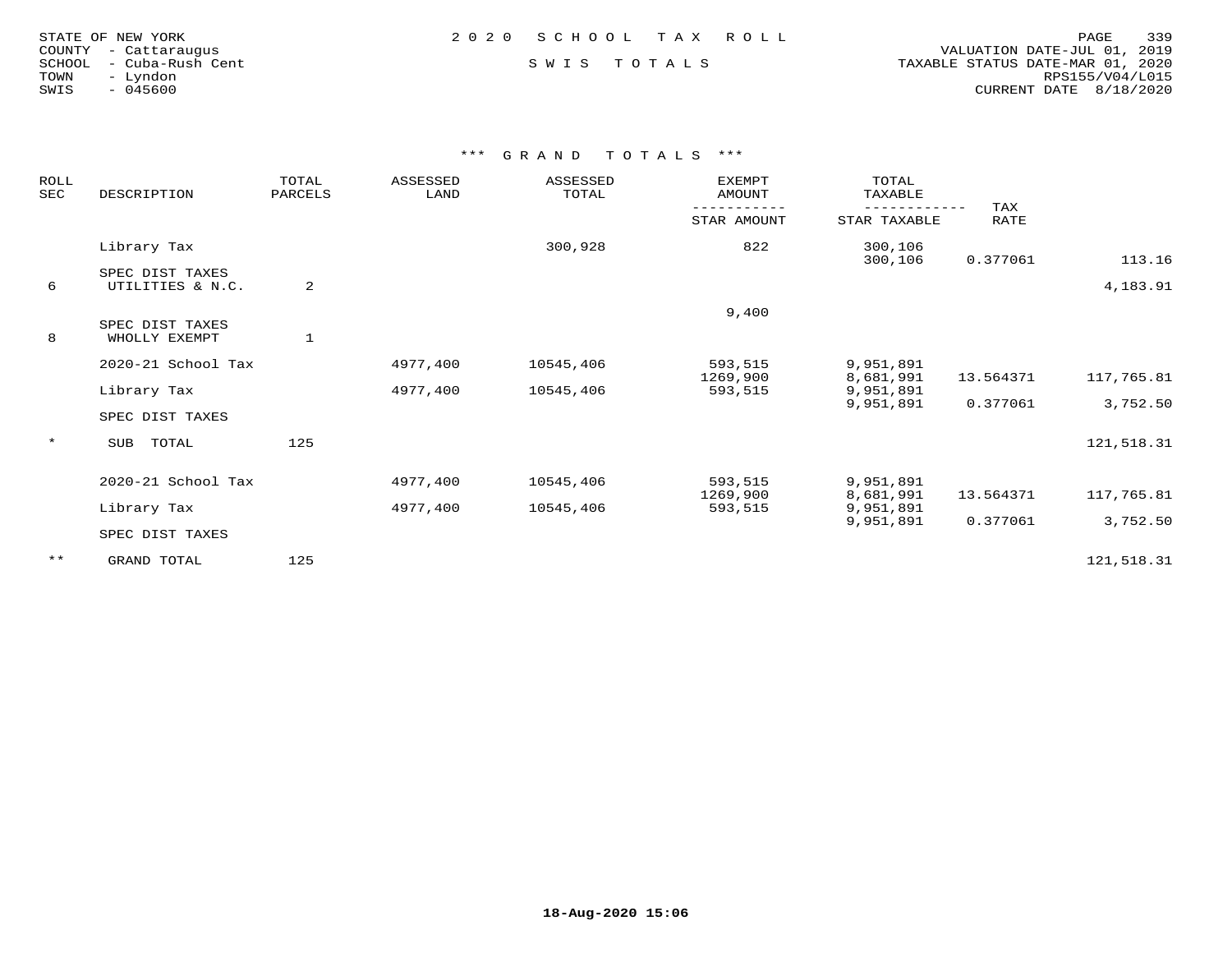|      |                  | TOTAL   | <b>EXTENSION</b> | <b>EXTENSION</b> | <b>OREM</b><br>AL    | <b>תרואה לי</b><br>שש∆באב |        | TOTAL |
|------|------------------|---------|------------------|------------------|----------------------|---------------------------|--------|-------|
| CODE | DISTRICT<br>NAME | PARCELS | TVDF             |                  | $\Delta$<br>ن ۱ سالۍ | <b>MOTINT</b><br>UUN      | VALUE. | -∽∡   |

### NO SPECIAL DISTRICTS AT THIS LEVEL

\*\*\* S C H O O L D I S T R I C T S U M M A R Y \*\*\*

| CODE   | DISTRICT NAME                    | TOTAL<br>PARCELS | ASSESSED<br>LAND | ASSESSED<br>TOTAL | <b>EXEMPT</b><br>AMOUNT | TOTAL<br>TAXABLE |          |            |
|--------|----------------------------------|------------------|------------------|-------------------|-------------------------|------------------|----------|------------|
|        |                                  |                  |                  |                   | STAR AMOUNT             | STAR TAXABLE     | TAX RATE | TOTAL TAX  |
|        | Cuba-Rush Cent                   | 888              | 25265,200        | 61033,373         | 5588,912                | 55,444,461       |          |            |
| 024801 |                                  |                  |                  |                   | 8933,920                | 46,510,541       |          | 690,220.32 |
|        | $SUB - TO TAL$                   | 888              | 25265,200        | 61033,373         | 5588,912                | 55,444,461       |          |            |
|        | $S \cup B - T \cup T A L (CONT)$ |                  |                  |                   | 8933,920                | 46,510,541       |          | 690,220.32 |
|        |                                  |                  |                  |                   |                         |                  |          |            |
|        | TOTAL                            | 888              | 25265,200        | 61033,373         | 5588,912                | 55, 444, 461     |          |            |
|        | T O T A L (CONT)                 |                  |                  |                   | 8933,920                | 46,510,541       |          | 690,220.32 |

### \*\*\* S Y S T E M C O D E S S U M M A R Y \*\*\*

### NO SYSTEM EXEMPTIONS AT THIS LEVEL

| CODE  | DESCRIPTION | TOTAL<br>PARCELS | SCHOOL   |
|-------|-------------|------------------|----------|
| 12100 | NYS OWNED   | 4                | 146,200  |
| 13800 | SCH-DIST    |                  | 5,000    |
| 14110 | USA-PROP    |                  | 92,100   |
| 14300 | INDIAN-RES  | 8                | 1618,800 |
| 21600 | PARSONAGE   |                  | 62,700   |
|       |             |                  |          |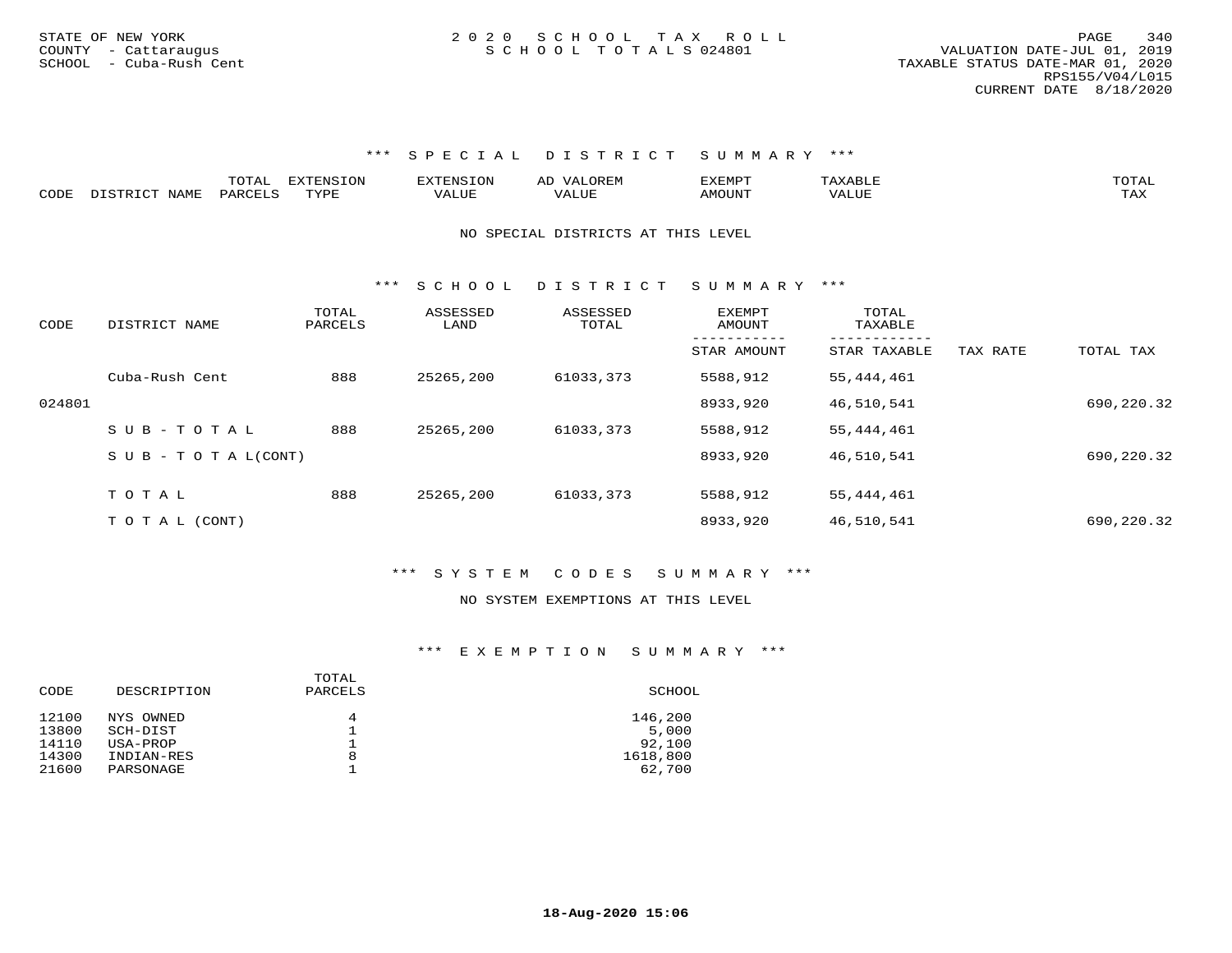### \*\*\* E X E M P T I O N S U M M A R Y \*\*\*

|       |                 | TOTAL   |           |
|-------|-----------------|---------|-----------|
| CODE  | DESCRIPTION     | PARCELS | SCHOOL    |
| 25110 | RELIGIOUS       | 3       | 140,800   |
| 26400 | FIRE-DEPT       | 2       | 195,300   |
| 27350 | CEMETERY        | 5       | 24,000    |
| 41700 | AG BLDG         | 8       | 980,000   |
| 41720 | AG DIST         | 40      | 1314,658  |
| 41730 | AG DISTOUT      | 9       | 154,234   |
| 41800 | AGED C/T/S      | 10      | 485,615   |
| 41804 | AGED S          | 10      | 170,748   |
| 41834 | ENH STAR        | 87      | 5003,520  |
| 41854 | <b>BAS STAR</b> | 137     | 3930,400  |
| 42100 | SILO T/C/S      |         | 43,700    |
| 47100 | Mass Telec      | 5       | 97,541    |
| 47460 | FOREST/A74      | 4       | 57,516    |
|       | TOTAL           | 336     | 14522,832 |

| <b>ROLL</b><br><b>SEC</b> | DESCRIPTION | TOTAL<br>PARCELS | ASSESSED<br>LAND | ASSESSED<br>TOTAL | <b>EXEMPT</b><br><b>AMOUNT</b><br>STAR AMOUNT | TOTAL<br>TAXABLE<br>STAR TAXABLE | TAX<br>RATE | TOTAL<br>TAX |
|---------------------------|-------------|------------------|------------------|-------------------|-----------------------------------------------|----------------------------------|-------------|--------------|
| $***$                     | GRAND TOTAL | 888              | 25265,200        | 61033,373         | 5,588,912                                     | 55,444,461                       |             |              |
|                           |             |                  |                  |                   | 8933,920                                      | 46,510,541                       |             | 690,220.32   |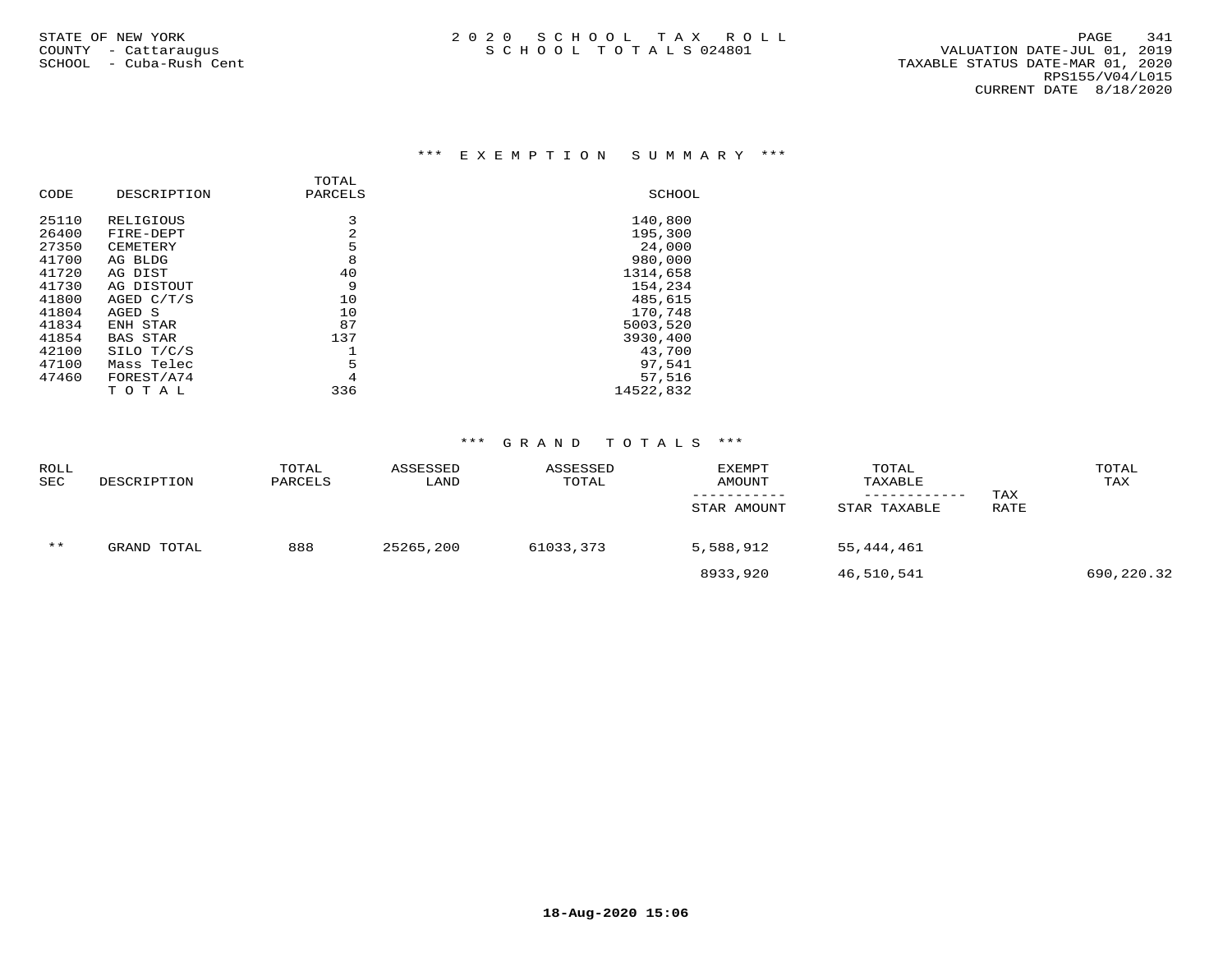| STATE OF NEW YORK<br>COUNTY<br>- Cattaraugus<br>SCHOOL<br>- Cuba-Rush Cent<br>- Farmersville<br>TOWN<br>SWIS<br>$-043800$ | 2 0 2 0<br>ROLL SUB-SECT - N- SECTION 534        | S C H O O L<br>OWNERS NAME SEQUENCE | T A X<br>ROLL<br>STATE OWNED LAND SECTION OF THE ROLL - 3<br>RPTL REFORESTATION<br>UNIFORM PERCENT OF VALUE IS 092.00 | SUB-SECT - N VALUATION DATE-JUL 01, 2019   | PAGE<br>TAXABLE STATUS DATE-MAR 01, 2020 |
|---------------------------------------------------------------------------------------------------------------------------|--------------------------------------------------|-------------------------------------|-----------------------------------------------------------------------------------------------------------------------|--------------------------------------------|------------------------------------------|
| TAX MAP PARCEL NUMBER                                                                                                     | PROPERTY LOCATION & CLASS ASSESSMENT             |                                     |                                                                                                                       | EXEMPTION CODE---------------------------- | ------------SCHOOL                       |
| CURRENT OWNERS NAME                                                                                                       | SCHOOL DISTRICT                                  | LAND                                | TAX DESCRIPTION                                                                                                       | TAXABLE VALUE                              |                                          |
| CURRENT OWNERS ADDRESS<br>********************                                                                            | PARCEL SIZE/GRID COORD<br>********************** | TOTAL<br>* * * * * * * * * *        | SPECIAL DISTRICTS                                                                                                     |                                            | TAX AMOUNT<br>****************           |
|                                                                                                                           | Co Line Rd                                       |                                     |                                                                                                                       | ACCT 0210002                               |                                          |
| $23.004 - 1 - 18$                                                                                                         | 932 Forest s532b                                 |                                     | 2020-21 School Tax                                                                                                    | 417,000                                    | 5,902.27                                 |
| State Of New York<br>Attn: County Treasurer                                                                               | Cuba-Rush Cent 024801<br>06<br>05<br>03          | 417,000<br>417,000                  | Library Tax                                                                                                           | 417,000                                    | 164.07                                   |
| Cattaraugus County                                                                                                        | Cattaragus Reforest                              |                                     |                                                                                                                       |                                            |                                          |
| 303 Court St                                                                                                              | Area 14 - 0514                                   |                                     |                                                                                                                       |                                            |                                          |
| Little Valley, NY 14755                                                                                                   | ACRES 308.70<br>EAST-1219795 NRTH-0878920        |                                     |                                                                                                                       |                                            |                                          |
|                                                                                                                           | DEED BOOK 350<br>PG-00547                        |                                     |                                                                                                                       |                                            |                                          |
|                                                                                                                           | FULL MARKET VALUE                                | 453,261                             |                                                                                                                       |                                            |                                          |
|                                                                                                                           |                                                  |                                     | TOTAL TAX ---                                                                                                         | DATE #1                                    | $6,066.34**$<br>09/30/20                 |
|                                                                                                                           |                                                  |                                     |                                                                                                                       | AMT DUE                                    | 6,066.34                                 |
|                                                                                                                           |                                                  |                                     |                                                                                                                       | *** 23.004-1-19                            |                                          |
| $23.004 - 1 - 19$                                                                                                         | Huyck Rd<br>932 Forest s532b                     |                                     | 2020-21 School Tax                                                                                                    | ACCT 0200002<br>697,600                    | 9,873.92                                 |
| State Of New York                                                                                                         | Cuba-Rush Cent 024801                            | 697,600                             | Library Tax                                                                                                           | 697,600                                    | 274.47                                   |
| Attn: County Treasurer                                                                                                    | 15<br>05<br>03                                   | 697,600                             |                                                                                                                       |                                            |                                          |
| Cattaraugus County                                                                                                        | Cattaragus Reforest                              |                                     |                                                                                                                       |                                            |                                          |
| 303 Court St<br>Little Valley, NY 14755                                                                                   | Area 14 - 0513<br>ACRES 505.11                   |                                     |                                                                                                                       |                                            |                                          |
|                                                                                                                           | EAST-1216502 NRTH-0879760                        |                                     |                                                                                                                       |                                            |                                          |
|                                                                                                                           | DEED BOOK 345<br>PG-00287                        |                                     |                                                                                                                       |                                            |                                          |
|                                                                                                                           | FULL MARKET VALUE                                | 758,261                             | TOTAL TAX ---                                                                                                         |                                            | $10,148.39**$                            |
|                                                                                                                           |                                                  |                                     |                                                                                                                       | DATE #1<br>AMT DUE                         | 09/30/20<br>10,148.39                    |
|                                                                                                                           |                                                  |                                     |                                                                                                                       | *** 32.002-1-4.4                           | ************                             |
| $32.002 - 1 - 4.4$                                                                                                        | Co Line Rd<br>932 Forest s532b                   |                                     | 2020-21 School Tax                                                                                                    | ACCT 0220002<br>80,700                     | 1,142.24                                 |
| State Of New York                                                                                                         | Cuba-Rush Cent 024801                            | 80,700                              | Library Tax                                                                                                           | 80,700                                     | 31.75                                    |
| Attn: County Treasurer                                                                                                    | 03<br>06 05                                      | 80,700                              |                                                                                                                       |                                            |                                          |
| Cattaraugus County<br>303 Court St                                                                                        | 0762<br>ACRES 110.22                             |                                     |                                                                                                                       |                                            |                                          |
| Little Valley, NY 14755                                                                                                   | EAST-1221547 NRTH-0877117                        |                                     |                                                                                                                       |                                            |                                          |
|                                                                                                                           | DEED BOOK 847<br>PG-00676                        |                                     |                                                                                                                       |                                            |                                          |
|                                                                                                                           | FULL MARKET VALUE                                | 87,717                              | TOTAL TAX ---                                                                                                         |                                            | $1,173.99**$                             |
|                                                                                                                           |                                                  |                                     |                                                                                                                       | DATE #1<br>AMT DUE                         | 09/30/20<br>1,173.99                     |
|                                                                                                                           |                                                  |                                     |                                                                                                                       | * * * * * * * * * * * * * *                | ********                                 |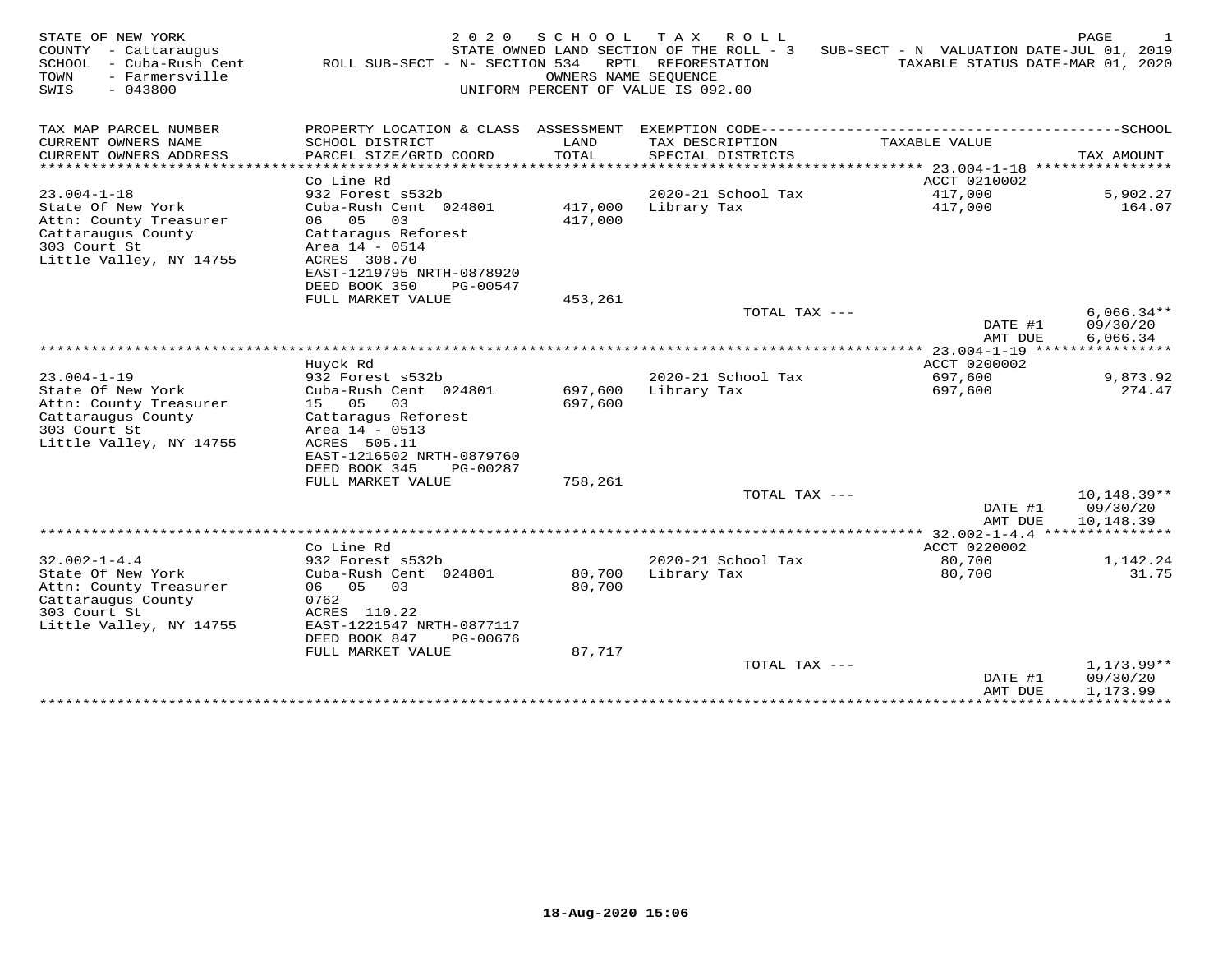| STATE OF NEW YORK<br>COUNTY<br>- Cattaraugus<br>SCHOOL<br>- Cuba-Rush Cent<br>TOWN<br>- Farmersville<br>SWIS<br>$-043800$ | 2 0 2 0<br>ROLL SUB-SECT - N- SECTION 534              | S C H O O L<br>OWNERS NAME SEOUENCE | T A X<br>ROLL<br>STATE OWNED LAND SECTION OF THE ROLL - 3<br>RPTL REFORESTATION<br>UNIFORM PERCENT OF VALUE IS 092.00 | SUB-SECT - N VALUATION DATE-JUL 01, 2019<br>TAXABLE STATUS DATE-MAR 01, 2020 | PAGE                           |
|---------------------------------------------------------------------------------------------------------------------------|--------------------------------------------------------|-------------------------------------|-----------------------------------------------------------------------------------------------------------------------|------------------------------------------------------------------------------|--------------------------------|
| TAX MAP PARCEL NUMBER                                                                                                     | PROPERTY LOCATION & CLASS ASSESSMENT                   |                                     |                                                                                                                       |                                                                              |                                |
| CURRENT OWNERS NAME                                                                                                       | SCHOOL DISTRICT                                        | LAND                                | TAX DESCRIPTION                                                                                                       | TAXABLE VALUE                                                                |                                |
| CURRENT OWNERS ADDRESS<br>********************                                                                            | PARCEL SIZE/GRID COORD<br>.                            | TOTAL<br>*******                    | SPECIAL DISTRICTS                                                                                                     | ******* 32.004-1-28                                                          | TAX AMOUNT<br>**************** |
|                                                                                                                           | Stebbins Rd                                            |                                     |                                                                                                                       | ACCT 0110003                                                                 |                                |
| $32.004 - 1 - 28$<br>State Of New York                                                                                    | 932 Forest s532b<br>Cuba-Rush Cent 024801              | 768,500                             | 2020-21 School Tax<br>Library Tax                                                                                     | 768,500<br>768,500                                                           | 10,877.45<br>302.37            |
| Attn: County Treasurer                                                                                                    | 18 05<br>03                                            | 768,500                             |                                                                                                                       |                                                                              |                                |
| Cattaraugus County<br>303 Court St                                                                                        | Cattaragus Reforest<br>Area 7 - 0504                   |                                     |                                                                                                                       |                                                                              |                                |
| Little Valley, NY 14755                                                                                                   | ACRES 501.80                                           |                                     |                                                                                                                       |                                                                              |                                |
|                                                                                                                           | EAST-1213658 NRTH-0865392<br>DEED BOOK 332<br>PG-00533 |                                     |                                                                                                                       |                                                                              |                                |
|                                                                                                                           | FULL MARKET VALUE                                      | 835,326                             |                                                                                                                       |                                                                              |                                |
|                                                                                                                           |                                                        |                                     | TOTAL TAX ---                                                                                                         | DATE #1                                                                      | 11,179.82**<br>09/30/20        |
|                                                                                                                           |                                                        |                                     |                                                                                                                       | AMT DUE                                                                      | 11,179.82                      |
|                                                                                                                           | Co Rd $46$ (Off)                                       |                                     |                                                                                                                       | ACCT 0190001                                                                 |                                |
| $41.001 - 1 - 16$                                                                                                         | 932 Forest s532b                                       |                                     | 2020-21 School Tax                                                                                                    | 193,700                                                                      | 2,741.65                       |
| State Of New York<br>Attn: County Treasurer                                                                               | Cuba-Rush Cent 024801<br>25 05<br>03                   | 193,700<br>193,700                  | Library Tax                                                                                                           | 193,700                                                                      | 76.21                          |
| Cattaraugus County                                                                                                        | Cattaragus Reforest                                    |                                     |                                                                                                                       |                                                                              |                                |
| 303 Court St<br>Little Valley, NY 14755                                                                                   | Area $7 - 0512$<br>ACRES 227.00                        |                                     |                                                                                                                       |                                                                              |                                |
|                                                                                                                           | EAST-1208774 NRTH-0857854                              |                                     |                                                                                                                       |                                                                              |                                |
|                                                                                                                           | DEED BOOK 456<br>PG-00117                              |                                     |                                                                                                                       |                                                                              |                                |
|                                                                                                                           | FULL MARKET VALUE                                      | 210,543                             | TOTAL TAX ---                                                                                                         |                                                                              | 2,817.86**                     |
|                                                                                                                           |                                                        |                                     |                                                                                                                       | DATE #1                                                                      | 09/30/20                       |
|                                                                                                                           |                                                        |                                     |                                                                                                                       | AMT DUE                                                                      | 2,817.86                       |
|                                                                                                                           | Hardy Corners Rd                                       |                                     |                                                                                                                       | ACCT 0140002                                                                 |                                |
| $41.002 - 1 - 4$<br>State Of New York                                                                                     | 932 Forest s532b<br>Cuba-Rush Cent 024801              | 376,200                             | 2020-21 School Tax<br>Library Tax                                                                                     | 376,200<br>376,200                                                           | 5,324.78<br>148.02             |
| Attn: County Treasurer                                                                                                    | 10 05<br>03                                            | 376,200                             |                                                                                                                       |                                                                              |                                |
| Cattaraugus County<br>303 Court St                                                                                        | Cattaragus Reforest<br>Area 7 - 0507                   |                                     |                                                                                                                       |                                                                              |                                |
| Little Valley, NY 14755                                                                                                   | ACRES 292.00                                           |                                     |                                                                                                                       |                                                                              |                                |
|                                                                                                                           | EAST-1215450 NRTH-0860322<br>DEED BOOK 362<br>PG-00289 |                                     |                                                                                                                       |                                                                              |                                |
|                                                                                                                           | FULL MARKET VALUE                                      | 408,913                             |                                                                                                                       |                                                                              |                                |
|                                                                                                                           |                                                        |                                     | TOTAL TAX ---                                                                                                         | DATE #1                                                                      | $5,472.80**$<br>09/30/20       |
|                                                                                                                           |                                                        |                                     |                                                                                                                       | AMT DUE                                                                      | 5,472.80                       |
|                                                                                                                           |                                                        |                                     |                                                                                                                       | **************                                                               | ***********                    |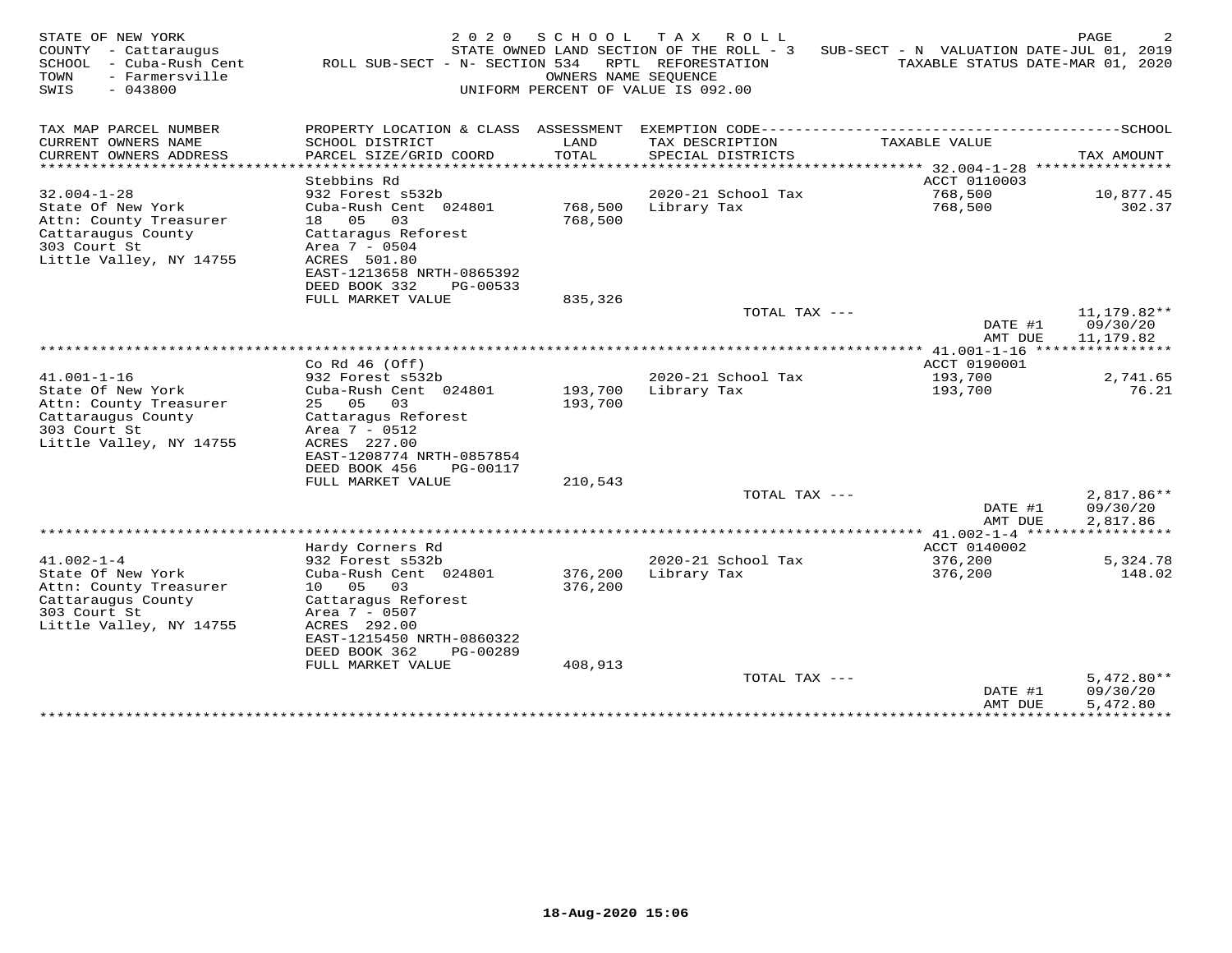| STATE OF NEW YORK<br>COUNTY - Cattaraugus<br>- Cuba-Rush Cent<br>SCHOOL<br>- Farmersville<br>TOWN<br>$-043800$<br>SWIS            | 2 0 2 0<br>ROLL SUB-SECT - N- SECTION 534                                                                                                                                                      | SCHOOL<br>OWNERS NAME SEOUENCE     | T A X<br>R O L L<br>STATE OWNED LAND SECTION OF THE ROLL - 3<br>RPTL REFORESTATION<br>UNIFORM PERCENT OF VALUE IS 092.00 | SUB-SECT - N VALUATION DATE-JUL 01, 2019<br>TAXABLE STATUS DATE-MAR 01, 2020    | PAGE                                 |
|-----------------------------------------------------------------------------------------------------------------------------------|------------------------------------------------------------------------------------------------------------------------------------------------------------------------------------------------|------------------------------------|--------------------------------------------------------------------------------------------------------------------------|---------------------------------------------------------------------------------|--------------------------------------|
| TAX MAP PARCEL NUMBER                                                                                                             | PROPERTY LOCATION & CLASS ASSESSMENT                                                                                                                                                           |                                    |                                                                                                                          |                                                                                 |                                      |
| CURRENT OWNERS NAME<br>CURRENT OWNERS ADDRESS<br>* * * * * * * * * * * * * * * * * * * *                                          | SCHOOL DISTRICT<br>PARCEL SIZE/GRID COORD                                                                                                                                                      | LAND<br>TOTAL<br>* * * * * * * * * | TAX DESCRIPTION<br>SPECIAL DISTRICTS                                                                                     | TAXABLE VALUE                                                                   | TAX AMOUNT                           |
|                                                                                                                                   | Clark Rd                                                                                                                                                                                       |                                    |                                                                                                                          | ********************************* 41.002-1-25 *****************<br>ACCT 0160001 |                                      |
| $41.002 - 1 - 25$                                                                                                                 | 932 Forest s532b                                                                                                                                                                               |                                    | 2020-21 School Tax                                                                                                       | 78,800                                                                          | 1,115.35                             |
| State Of New York<br>Attn: County Treasurer<br>Cattaraugus County<br>303 Court St<br>Little Valley, NY 14755                      | Cuba-Rush Cent 024801<br>01 05<br>03<br>Cattaragus Reforest<br>Area 7 - 0509<br>ACRES 40.00<br>EAST-1215280 NRTH-0856442                                                                       | 78,800<br>78,800                   | Library Tax                                                                                                              | 78,800                                                                          | 31.00                                |
|                                                                                                                                   | DEED BOOK 608<br>PG-00070<br>FULL MARKET VALUE                                                                                                                                                 | 85,652                             |                                                                                                                          |                                                                                 |                                      |
|                                                                                                                                   |                                                                                                                                                                                                |                                    | TOTAL TAX ---                                                                                                            | DATE #1<br>AMT DUE                                                              | $1,146.35**$<br>09/30/20<br>1,146.35 |
|                                                                                                                                   |                                                                                                                                                                                                |                                    |                                                                                                                          |                                                                                 |                                      |
|                                                                                                                                   | Co Rd $46$ (Off)                                                                                                                                                                               |                                    |                                                                                                                          | ACCT 0101001                                                                    |                                      |
| $41.002 - 1 - 26$<br>State Of New York                                                                                            | 932 Forest s532b<br>Cuba-Rush Cent 024801                                                                                                                                                      | 51,700                             | 2020-21 School Tax<br>Library Tax                                                                                        | 51,700<br>51,700                                                                | 731.77<br>20.34                      |
| Attn: County Treasurer<br>Cattaraugus County<br>303 Court St<br>Little Valley, NY 14755                                           | 17 05<br>03<br>Cattaragus Reforest<br>Area 7 - 0483<br>ACRES<br>26.25<br>EAST-1213907 NRTH-0857333<br>DEED BOOK 753<br>PG-00523                                                                | 51,700                             |                                                                                                                          |                                                                                 |                                      |
|                                                                                                                                   | FULL MARKET VALUE                                                                                                                                                                              | 56,196                             |                                                                                                                          |                                                                                 |                                      |
|                                                                                                                                   |                                                                                                                                                                                                |                                    | TOTAL TAX ---                                                                                                            | DATE #1<br>AMT DUE                                                              | $752.11**$<br>09/30/20<br>752.11     |
|                                                                                                                                   |                                                                                                                                                                                                |                                    |                                                                                                                          |                                                                                 | * * * * * * * * * *                  |
|                                                                                                                                   | Clark Rd                                                                                                                                                                                       |                                    |                                                                                                                          | ACCT 0170001                                                                    |                                      |
| $41.002 - 1 - 27$<br>State Of New York<br>Attn: County Treasurer<br>Cattaraugus County<br>303 Court St<br>Little Valley, NY 14755 | 932 Forest s532b<br>Cuba-Rush Cent 024801<br>17 05<br>03<br>Cattaraqus Reforest<br>Area 7 - 0510<br>ACRES 74.64<br>EAST-1213156 NRTH-0856673<br>DEED BOOK 379<br>PG-00508<br>FULL MARKET VALUE | 77,200<br>77,200<br>83,913         | 2020-21 School Tax<br>Library Tax                                                                                        | 77,200<br>77,200                                                                | 1,092.70<br>30.37                    |
|                                                                                                                                   |                                                                                                                                                                                                |                                    | TOTAL TAX ---                                                                                                            |                                                                                 | $1,123.07**$                         |
|                                                                                                                                   |                                                                                                                                                                                                |                                    |                                                                                                                          | DATE #1<br>AMT DUE<br>***************                                           | 09/30/20<br>1,123.07<br>***********  |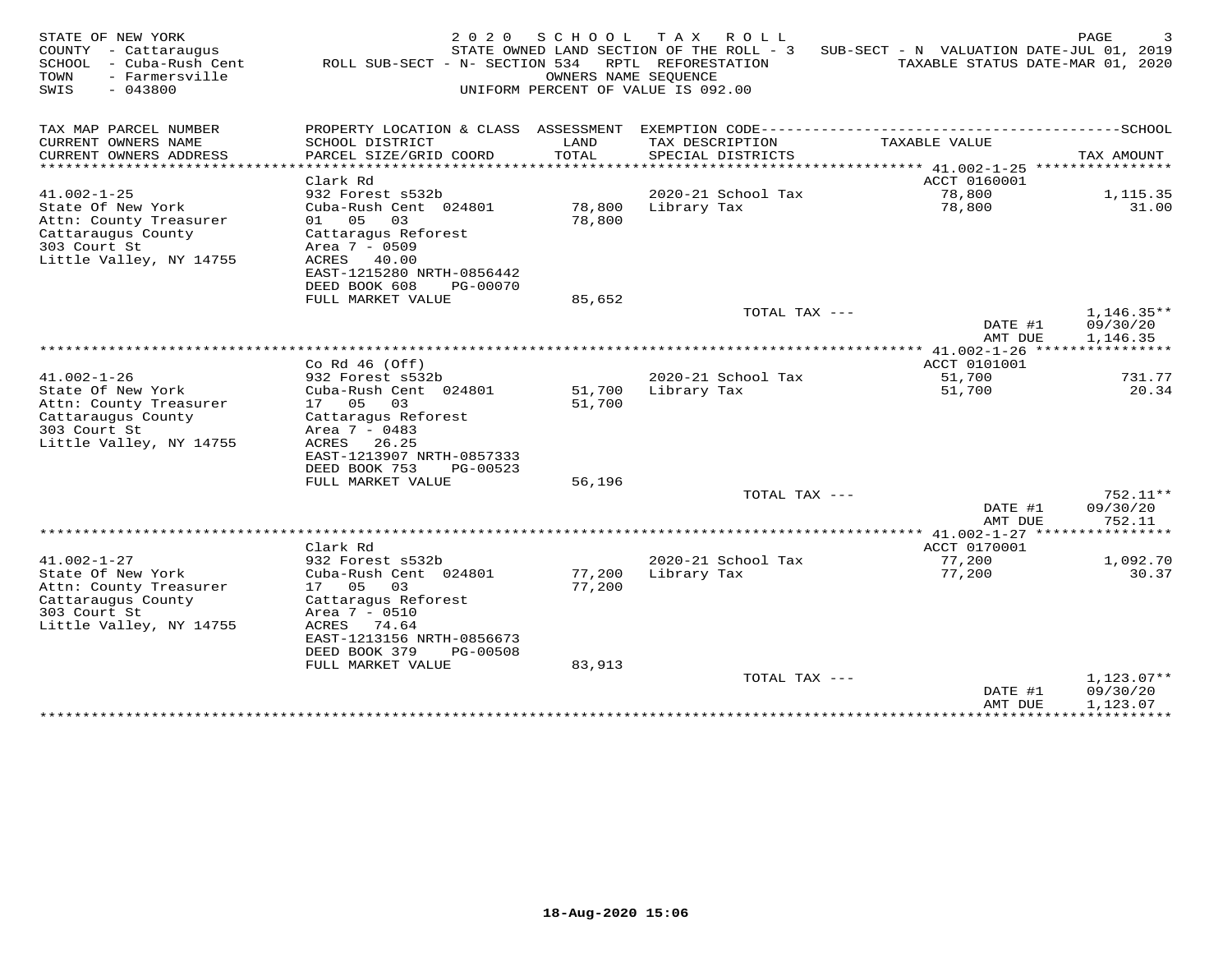| STATE OF NEW YORK<br>COUNTY<br>- Cattaraugus<br>- Cuba-Rush Cent<br>SCHOOL<br>TOWN<br>- Farmersville<br>$-043800$<br>SWIS | 2 0 2 0<br>ROLL SUB-SECT - N- SECTION 534 | SCHOOL<br>RPTL<br>OWNERS NAME SEOUENCE | TAX ROLL<br>STATE OWNED LAND SECTION OF THE ROLL - 3<br>REFORESTATION<br>UNIFORM PERCENT OF VALUE IS 092.00 | SUB-SECT - N VALUATION DATE-JUL 01, 2019 | PAGE<br>4<br>TAXABLE STATUS DATE-MAR 01, 2020 |
|---------------------------------------------------------------------------------------------------------------------------|-------------------------------------------|----------------------------------------|-------------------------------------------------------------------------------------------------------------|------------------------------------------|-----------------------------------------------|
| TAX MAP PARCEL NUMBER                                                                                                     | PROPERTY LOCATION & CLASS ASSESSMENT      |                                        |                                                                                                             |                                          |                                               |
| CURRENT OWNERS NAME                                                                                                       | SCHOOL DISTRICT                           | LAND                                   | TAX DESCRIPTION                                                                                             | TAXABLE VALUE                            |                                               |
| CURRENT OWNERS ADDRESS                                                                                                    | PARCEL SIZE/GRID COORD                    | TOTAL                                  | SPECIAL DISTRICTS                                                                                           |                                          | TAX AMOUNT                                    |
| ******************************                                                                                            |                                           |                                        |                                                                                                             | ********************* 41.002-1-28        | ****************                              |
|                                                                                                                           | Co Rd $46$ (Off)                          |                                        |                                                                                                             | ACCT 0180001                             |                                               |
| $41.002 - 1 - 28$                                                                                                         | 932 Forest s532b                          |                                        | 2020-21 School Tax                                                                                          | 72,600                                   | 1,027.59                                      |
| State Of New York                                                                                                         | Cuba-Rush Cent 024801                     | 72,600                                 | Library Tax                                                                                                 | 72,600                                   | 28.56                                         |
| Attn: County Treasurer                                                                                                    | 17 05<br>03                               | 72,600                                 |                                                                                                             |                                          |                                               |
| Cattaraugus County                                                                                                        | Cattaragus Reforest                       |                                        |                                                                                                             |                                          |                                               |
| 303 Court St                                                                                                              | Area 7 - 0511                             |                                        |                                                                                                             |                                          |                                               |
| Little Valley, NY 14755                                                                                                   | 62.24<br>ACRES                            |                                        |                                                                                                             |                                          |                                               |
|                                                                                                                           | EAST-1211305 NRTH-0856584                 |                                        |                                                                                                             |                                          |                                               |
|                                                                                                                           | DEED BOOK 378<br>PG-00468                 |                                        |                                                                                                             |                                          |                                               |
|                                                                                                                           | FULL MARKET VALUE                         | 78,913                                 |                                                                                                             |                                          |                                               |
|                                                                                                                           |                                           |                                        | TOTAL TAX ---                                                                                               |                                          | $1,056.15**$                                  |
|                                                                                                                           |                                           |                                        |                                                                                                             | DATE #1                                  | 09/30/20                                      |
|                                                                                                                           |                                           |                                        |                                                                                                             | AMT DUE                                  | 1,056.15                                      |
|                                                                                                                           |                                           |                                        |                                                                                                             |                                          |                                               |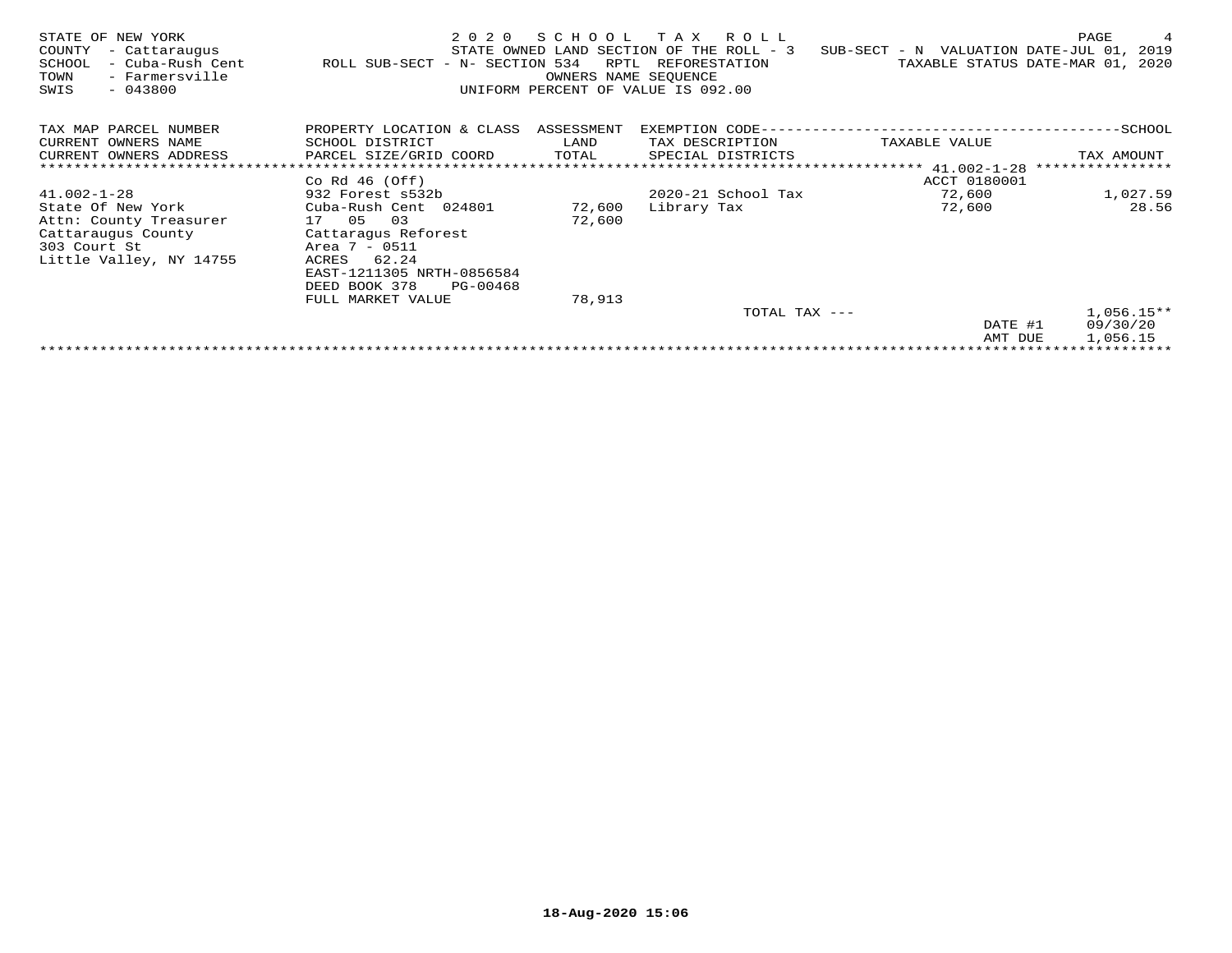|      | STATE OF NEW YORK       |                                                   | 2020 SCHOOL TAX ROLL |                                    |                           |                                                                                   |                        | PAGE | - 5 |
|------|-------------------------|---------------------------------------------------|----------------------|------------------------------------|---------------------------|-----------------------------------------------------------------------------------|------------------------|------|-----|
|      | COUNTY - Cattaraugus    |                                                   |                      |                                    |                           | STATE OWNED LAND SECTION OF THE ROLL - 3 SUB-SECT - N VALUATION DATE-JUL 01, 2019 |                        |      |     |
|      | SCHOOL - Cuba-Rush Cent | ROLL SUB-SECT - N- SECTION 534 RPTL REFORESTATION |                      |                                    |                           | TAXABLE STATUS DATE-MAR 01, 2020                                                  |                        |      |     |
|      | TOWN - Farmersville     |                                                   |                      |                                    |                           |                                                                                   | RPS155/V04/L015        |      |     |
| SWIS | - 043800                |                                                   |                      | UNIFORM PERCENT OF VALUE IS 092.00 |                           |                                                                                   | CURRENT DATE 8/18/2020 |      |     |
|      |                         |                                                   |                      |                                    |                           |                                                                                   |                        |      |     |
|      |                         |                                                   |                      |                                    | ROLL SUB SECTION-N-TOTALS |                                                                                   |                        |      |     |

|      | $m \wedge m$<br>A <sub>1</sub> | $1 + 0.17$ | י הרב הזגרות מזי<br>HUND<br>∟∪⊥ | OREN.<br>$\sqrt{2}$<br>АĽ |      |         | TOMX<br>+ + |
|------|--------------------------------|------------|---------------------------------|---------------------------|------|---------|-------------|
| CODE | . .                            | TVD.       | ALUE                            | 1 U J F                   | טו ב | $V_{A}$ | max<br>ᄕᅎᅜ  |

### NO SPECIAL DISTRICTS AT THIS LEVEL

\*\*\* S C H O O L D I S T R I C T S U M M A R Y \*\*\*

| CODE   | DISTRICT NAME                    | TOTAL<br>PARCELS | ASSESSED<br>LAND | ASSESSED<br>TOTAL | EXEMPT<br>AMOUNT | TOTAL<br>TAXABLE |           |
|--------|----------------------------------|------------------|------------------|-------------------|------------------|------------------|-----------|
|        |                                  |                  |                  |                   | STAR AMOUNT      | STAR TAXABLE     | TOTAL TAX |
|        | Cuba-Rush Cent                   | 10               | 2814,000         | 2814,000          |                  | 2,814,000        |           |
| 024801 |                                  |                  |                  |                   |                  | 2,814,000        | 40,936.88 |
|        | SUB-TOTAL                        | 10               | 2814,000         | 2814,000          |                  | 2,814,000        |           |
|        | $S \cup B - T \cup T A L (CONT)$ |                  |                  |                   |                  | 2,814,000        | 40,936.88 |
|        | TOTAL                            | 10               | 2814,000         | 2814,000          |                  | 2,814,000        |           |
|        | T O T A L (CONT)                 |                  |                  |                   |                  | 2,814,000        | 40,936.88 |

\*\*\* S Y S T E M C O D E S S U M M A R Y \*\*\*

NO SYSTEM EXEMPTIONS AT THIS LEVEL

\*\*\* E X E M P T I O N S U M M A R Y \*\*\*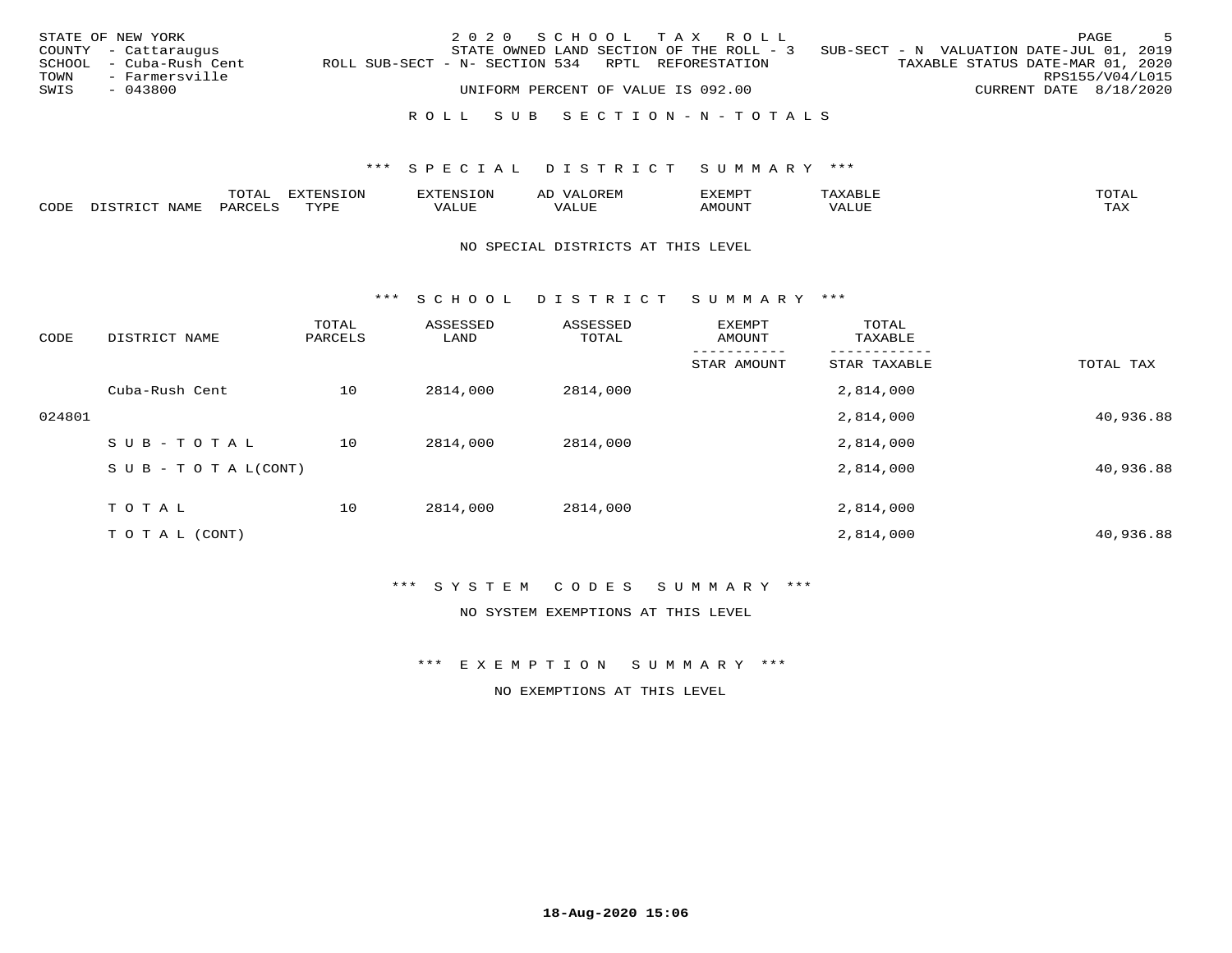|      | STATE OF NEW YORK       |                                                   | 2020 SCHOOL TAX ROLL                     |  |  |                                          |                                  |                        | PAGE | - 6 |
|------|-------------------------|---------------------------------------------------|------------------------------------------|--|--|------------------------------------------|----------------------------------|------------------------|------|-----|
|      | COUNTY - Cattaraugus    |                                                   | STATE OWNED LAND SECTION OF THE ROLL - 3 |  |  | SUB-SECT - N VALUATION DATE-JUL 01, 2019 |                                  |                        |      |     |
|      | SCHOOL - Cuba-Rush Cent | ROLL SUB-SECT - N- SECTION 534 RPTL REFORESTATION |                                          |  |  |                                          | TAXABLE STATUS DATE-MAR 01, 2020 |                        |      |     |
| TOWN | - Farmersville          |                                                   |                                          |  |  |                                          |                                  | RPS155/V04/L015        |      |     |
| SWIS | - 043800                |                                                   | UNIFORM PERCENT OF VALUE IS 092.00       |  |  |                                          |                                  | CURRENT DATE 8/18/2020 |      |     |
|      |                         |                                                   |                                          |  |  |                                          |                                  |                        |      |     |

# R O L L S U B S E C T I O N - N - T O T A L S

| ROLL |                        | TOTAL   | ASSESSED | ASSESSED | <b>EXEMPT</b> | TOTAL        |      | TOTAL     |
|------|------------------------|---------|----------|----------|---------------|--------------|------|-----------|
| SEC  | DESCRIPTION            | PARCELS | LAND     | TOTAL    | AMOUNT        | TAXABLE      |      | TAX       |
|      |                        |         |          |          |               |              | TAX  |           |
|      |                        |         |          |          | STAR AMOUNT   | STAR TAXABLE | RATE |           |
|      | $2020 - 21$ School Tax |         | 2814,000 | 2814,000 |               | 2,814,000    |      |           |
|      |                        |         |          |          |               | 2,814,000    |      | 39,829.72 |
|      | Library Tax            |         | 2814,000 | 2814,000 |               | 2,814,000    |      |           |
|      |                        |         |          |          |               | 2,814,000    |      | 1,107.16  |
|      | SPEC DIST TAXES        |         |          |          |               |              |      |           |
|      | STATE OWNED LAND       | 10      |          |          |               |              |      | 40,936.88 |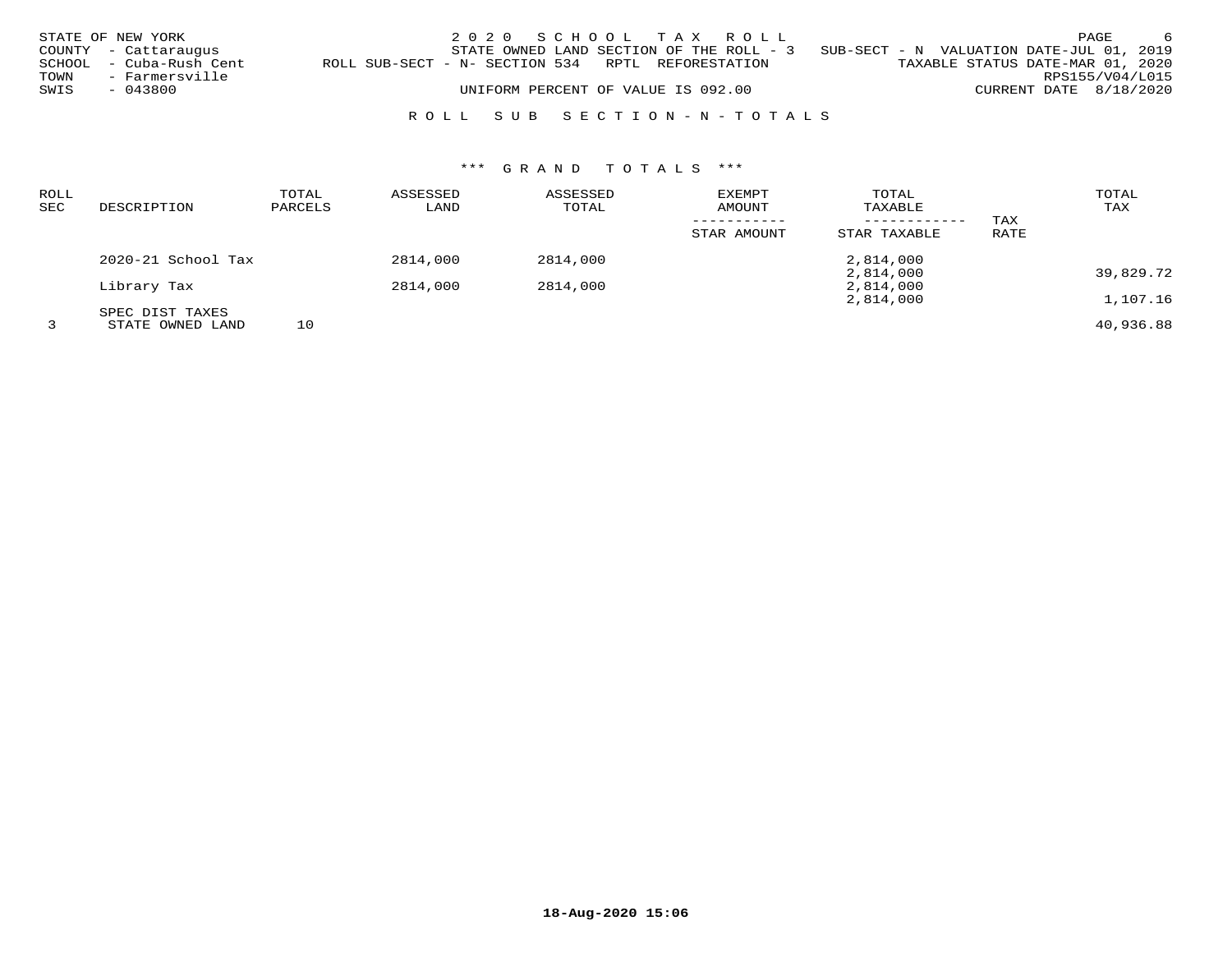| NEW YORK<br>STATE OF<br>COUNTY<br>- Cattaraugus<br>- Cuba-Rush Cent<br>SCHOOL<br>- Farmersville<br>TOWN<br>$-043800$<br>SWIS | 2020<br>ROLL SUB-SECT - Y- SECTION 545 | SCHOOL<br>RPTL<br>OWNERS NAME SEOUENCE | T A X<br>R O L L<br>STATE OWNED LAND SECTION OF THE ROLL - 3<br>TRANSITION ASSESSMENTS<br>UNIFORM PERCENT OF VALUE IS 092.00 | SUB-SECT - Y VALUATION DATE-JUL 01,<br>TAXABLE STATUS DATE-MAR 01, 2020 | 7<br>PAGE<br>2019 |
|------------------------------------------------------------------------------------------------------------------------------|----------------------------------------|----------------------------------------|------------------------------------------------------------------------------------------------------------------------------|-------------------------------------------------------------------------|-------------------|
| TAX MAP PARCEL NUMBER                                                                                                        | PROPERTY LOCATION & CLASS              | ASSESSMENT                             | EXEMPTION CODE--                                                                                                             |                                                                         | -SCHOOL           |
| CURRENT OWNERS NAME                                                                                                          | SCHOOL DISTRICT                        | LAND                                   | TAX DESCRIPTION                                                                                                              | TAXABLE VALUE                                                           |                   |
| CURRENT OWNERS ADDRESS                                                                                                       | PARCEL SIZE/GRID COORD                 | TOTAL                                  | SPECIAL DISTRICTS                                                                                                            |                                                                         | TAX AMOUNT        |
|                                                                                                                              |                                        |                                        |                                                                                                                              | ****************************** 333.000-38-3                             | ***************   |
|                                                                                                                              | SCHOOL Transition Assessment           |                                        |                                                                                                                              | ACCT 8026401                                                            |                   |
| $333.000 - 38 - 3$                                                                                                           | 993 Transition t                       |                                        | $2020 - 21$ School Tax                                                                                                       | 26,730                                                                  | 378.34            |
| State Of New York                                                                                                            | Cuba-Rush Cent 024801                  |                                        | Library Tax                                                                                                                  | 26,730                                                                  | 10.52             |
| Attn: County Treasurer                                                                                                       | 0.01<br>ACRES                          | 26,730                                 |                                                                                                                              |                                                                         |                   |
| Cattaraugus County                                                                                                           | FULL MARKET VALUE                      | 29,054                                 |                                                                                                                              |                                                                         |                   |
| 303 Court St                                                                                                                 |                                        |                                        |                                                                                                                              |                                                                         |                   |
| Little Valley, NY 14755                                                                                                      |                                        |                                        |                                                                                                                              |                                                                         |                   |
|                                                                                                                              |                                        |                                        | TOTAL TAX ---                                                                                                                |                                                                         | 388.86**          |
|                                                                                                                              |                                        |                                        |                                                                                                                              | DATE #1                                                                 | 09/30/20          |
|                                                                                                                              |                                        |                                        |                                                                                                                              | AMT DUE                                                                 | 388.86            |
|                                                                                                                              |                                        |                                        |                                                                                                                              |                                                                         |                   |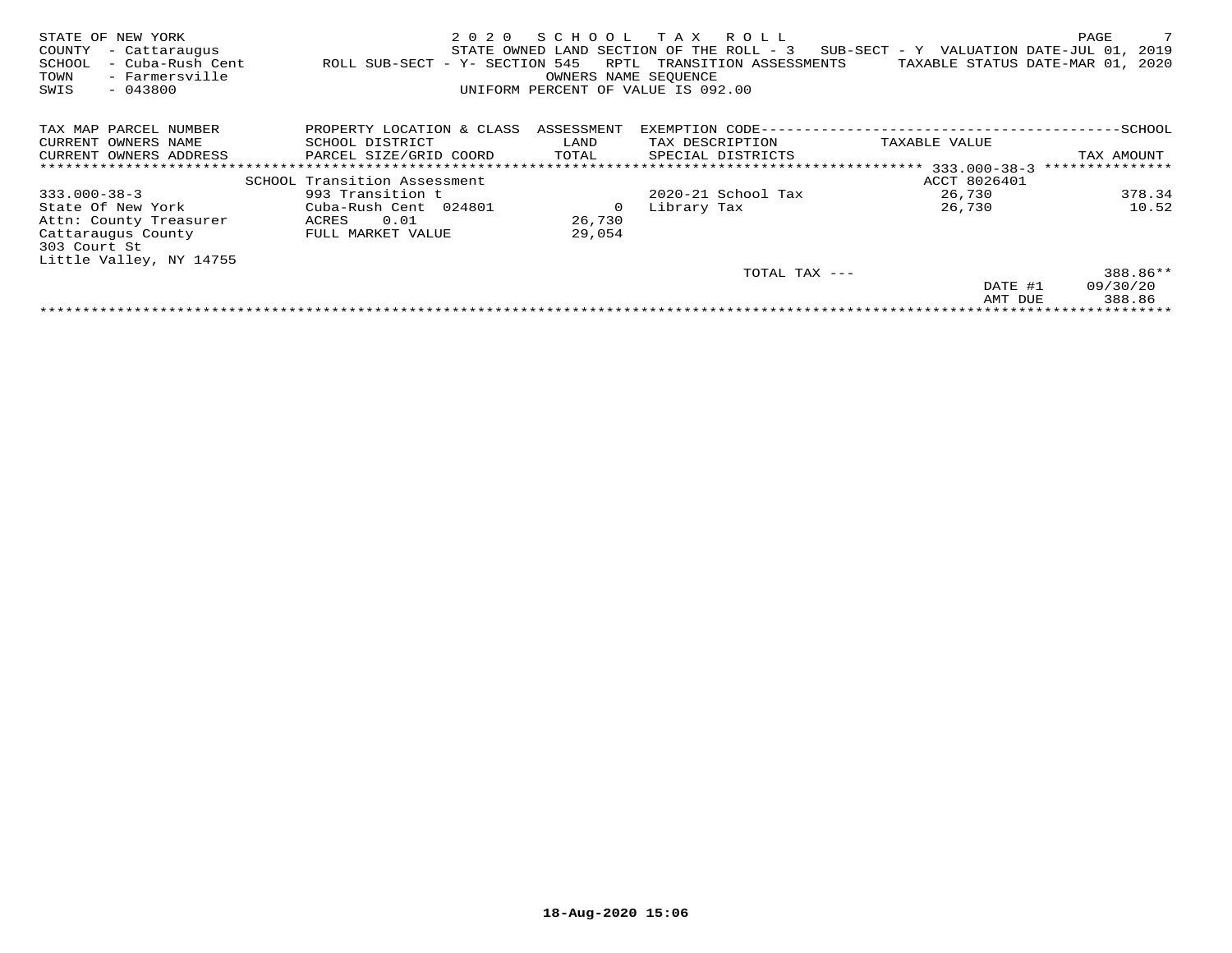|      | STATE OF NEW YORK       |                                                            |  |  |                                    | 2020 SCHOOL TAX ROLL      |                                                                                     |                                  | PAGE            | - 8 |
|------|-------------------------|------------------------------------------------------------|--|--|------------------------------------|---------------------------|-------------------------------------------------------------------------------------|----------------------------------|-----------------|-----|
|      | COUNTY - Cattaraugus    |                                                            |  |  |                                    |                           | STATE OWNED LAND SECTION OF THE ROLL - $3$ SUB-SECT - Y VALUATION DATE-JUL 01, 2019 |                                  |                 |     |
|      | SCHOOL - Cuba-Rush Cent | ROLL SUB-SECT - Y- SECTION 545 RPTL TRANSITION ASSESSMENTS |  |  |                                    |                           |                                                                                     | TAXABLE STATUS DATE-MAR 01, 2020 |                 |     |
|      | TOWN - Farmersville     |                                                            |  |  |                                    |                           |                                                                                     |                                  | RPS155/V04/L015 |     |
| SWIS | - 043800                |                                                            |  |  | UNIFORM PERCENT OF VALUE IS 092.00 |                           |                                                                                     | CURRENT DATE 8/18/2020           |                 |     |
|      |                         |                                                            |  |  |                                    |                           |                                                                                     |                                  |                 |     |
|      |                         |                                                            |  |  |                                    | ROLL SUB SECTION-Y-TOTALS |                                                                                     |                                  |                 |     |

|                                     |      | $\Delta$<br>∸∽ |                  | - - - - | DREM<br>AL |            |             | $T0$ $T0$   |
|-------------------------------------|------|----------------|------------------|---------|------------|------------|-------------|-------------|
| $\sim$ $\sim$ $\sim$ $\sim$<br>⊂ODF | NAMF | PAR.           | <b>TVDL</b><br>. | ALUL    | ⊿∪⊧        | NUC<br>∆M′ | LUE<br>TT A | TAY<br>ᄕᅎᅐᅎ |

### NO SPECIAL DISTRICTS AT THIS LEVEL

\*\*\* S C H O O L D I S T R I C T S U M M A R Y \*\*\*

| CODE   | DISTRICT NAME                    | TOTAL<br>PARCELS | ASSESSED<br>LAND | ASSESSED<br>TOTAL | EXEMPT<br>AMOUNT | TOTAL<br>TAXABLE |           |
|--------|----------------------------------|------------------|------------------|-------------------|------------------|------------------|-----------|
|        |                                  |                  |                  |                   | STAR AMOUNT      | STAR TAXABLE     | TOTAL TAX |
|        | Cuba-Rush Cent                   |                  |                  | 26,730            |                  | 26,730           |           |
| 024801 |                                  |                  |                  |                   |                  | 26,730           | 388.86    |
|        | SUB-TOTAL                        |                  |                  | 26,730            |                  | 26,730           |           |
|        | $S \cup B - T \cup T A L (CONT)$ |                  |                  |                   |                  | 26,730           | 388.86    |
|        | TOTAL                            |                  |                  | 26,730            |                  | 26,730           |           |
|        | T O T A L (CONT)                 |                  |                  |                   |                  | 26,730           | 388.86    |

### \*\*\* S Y S T E M C O D E S S U M M A R Y \*\*\*

NO SYSTEM EXEMPTIONS AT THIS LEVEL

\*\*\* E X E M P T I O N S U M M A R Y \*\*\*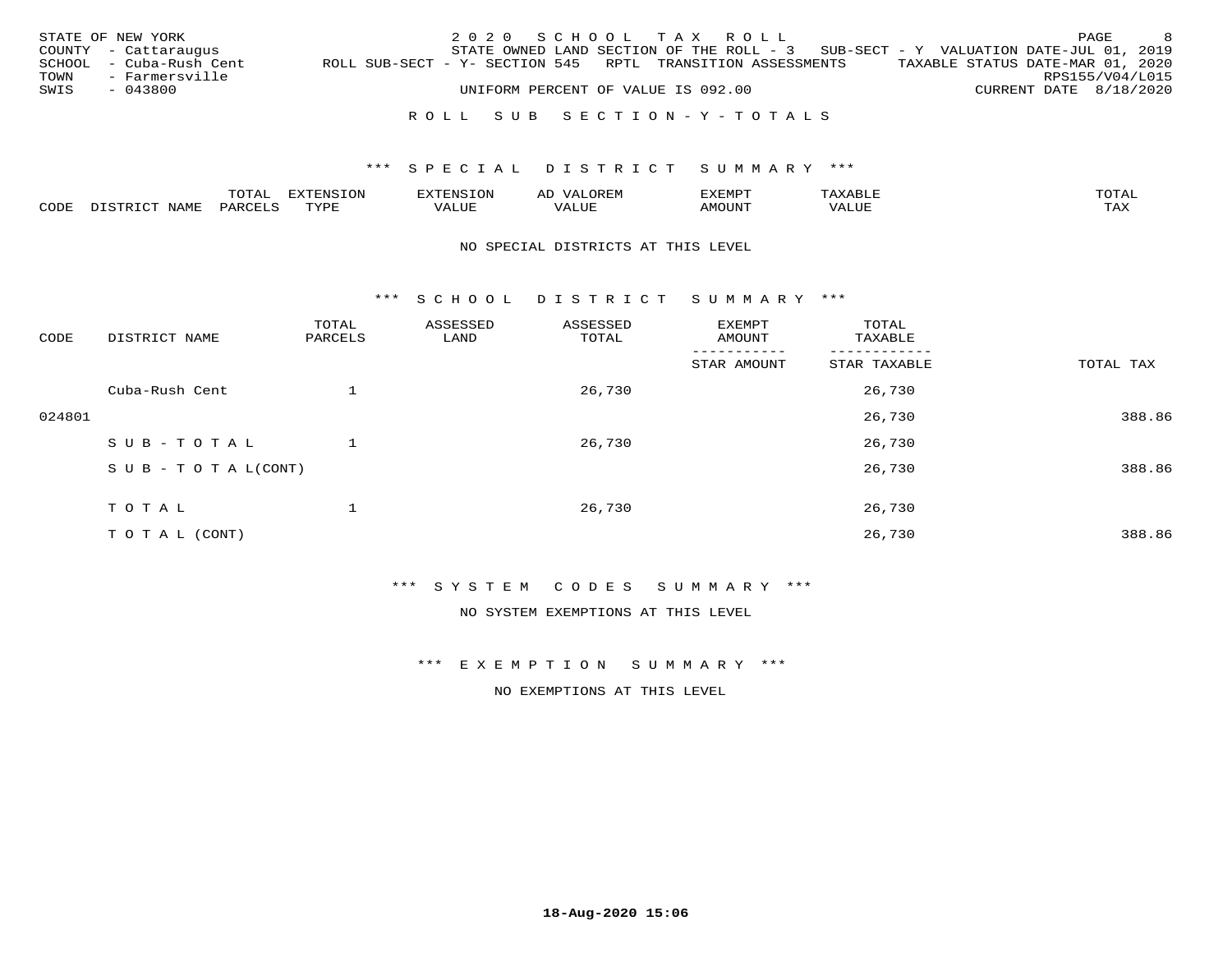|      | STATE OF NEW YORK<br>COUNTY - Cattaraugus |                                                            | 2020 SCHOOL TAX ROLL<br>STATE OWNED LAND SECTION OF THE ROLL - $3$ SUB-SECT - Y VALUATION DATE-JUL 01, 2019 |  |  |  |                                  |                        | PAGE            | - 9 |
|------|-------------------------------------------|------------------------------------------------------------|-------------------------------------------------------------------------------------------------------------|--|--|--|----------------------------------|------------------------|-----------------|-----|
| TOWN | SCHOOL - Cuba-Rush Cent<br>- Farmersville | ROLL SUB-SECT - Y- SECTION 545 RPTL TRANSITION ASSESSMENTS |                                                                                                             |  |  |  | TAXABLE STATUS DATE-MAR 01, 2020 |                        | RPS155/V04/L015 |     |
| SWIS | - 043800                                  |                                                            | UNIFORM PERCENT OF VALUE IS 092.00                                                                          |  |  |  |                                  | CURRENT DATE 8/18/2020 |                 |     |
|      |                                           |                                                            | ROLL SUB SECTION-Y-TOTALS                                                                                   |  |  |  |                                  |                        |                 |     |

| <b>ROLL</b><br><b>SEC</b> | DESCRIPTION        | TOTAL<br>PARCELS | ASSESSED<br>LAND | ASSESSED<br>TOTAL | <b>EXEMPT</b><br>AMOUNT<br>STAR AMOUNT | TOTAL<br>TAXABLE<br>STAR TAXABLE | TAX<br>RATE | TOTAL<br>TAX |
|---------------------------|--------------------|------------------|------------------|-------------------|----------------------------------------|----------------------------------|-------------|--------------|
|                           | 2020-21 School Tax |                  |                  | 26,730            |                                        | 26,730                           |             |              |
|                           |                    |                  |                  |                   |                                        | 26,730                           |             | 378.34       |
|                           | Library Tax        |                  |                  | 26,730            |                                        | 26,730                           |             |              |
|                           |                    |                  |                  |                   |                                        | 26,730                           |             | 10.52        |
|                           | SPEC DIST TAXES    |                  |                  |                   |                                        |                                  |             |              |
|                           | STATE OWNED LAND   |                  |                  |                   |                                        |                                  |             | 388.86       |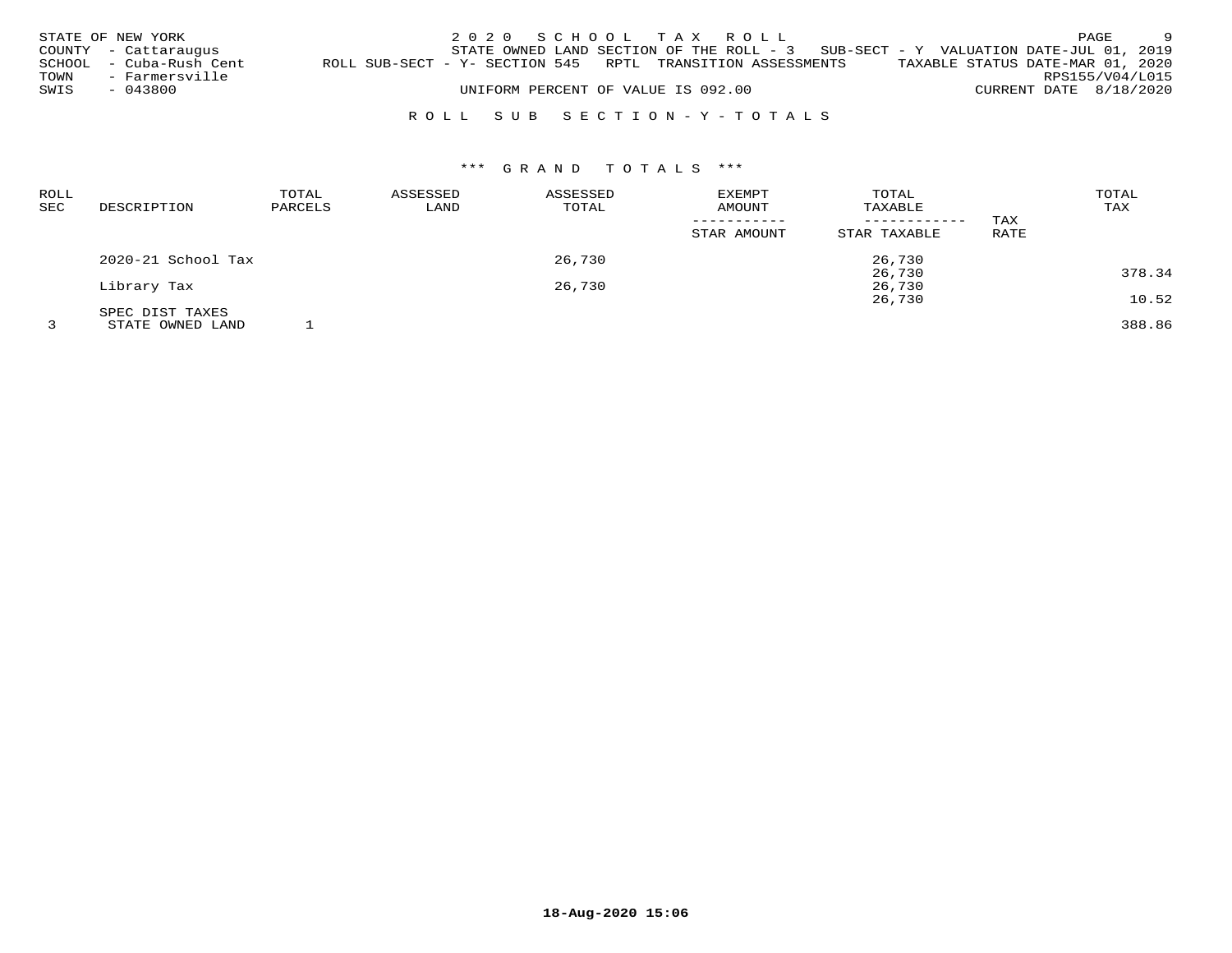|      | STATE OF NEW YORK       | 2020 SCHOOL TAX ROLL                     | PAGE                             | 10 |
|------|-------------------------|------------------------------------------|----------------------------------|----|
|      | COUNTY - Cattaraugus    | STATE OWNED LAND SECTION OF THE ROLL - 3 | VALUATION DATE-JUL 01, 2019      |    |
|      | SCHOOL - Cuba-Rush Cent |                                          | TAXABLE STATUS DATE-MAR 01, 2020 |    |
| TOWN | - Farmersville          |                                          | RPS155/V04/L015                  |    |
| SWIS | - 043800                | UNIFORM PERCENT OF VALUE IS 092.00       | CURRENT DATE 8/18/2020           |    |
|      |                         | ROLL SECTION TOTALS                      |                                  |    |

### \*\*\* SPECIAL DISTRICT SUMMARY \*\*\*

|      |              | $m \wedge m \wedge n$<br>UIAL |                  |       | ΑL  | EXEMPT |                         | ™∩ጥ⊼⊺               |
|------|--------------|-------------------------------|------------------|-------|-----|--------|-------------------------|---------------------|
| CODE | . . <i>.</i> |                               | <b>TVDL</b><br>. | VALUE | LUF | ™UNU^  | $T$ , $T$ , $T$<br>ALUE | $m \times r$<br>⊥⇔∆ |

### NO SPECIAL DISTRICTS AT THIS LEVEL

\*\*\* S C H O O L D I S T R I C T S U M M A R Y \*\*\*

| CODE   | DISTRICT NAME                    | TOTAL<br>PARCELS | ASSESSED<br>LAND | ASSESSED<br>TOTAL | EXEMPT<br>AMOUNT | TOTAL<br>TAXABLE |           |
|--------|----------------------------------|------------------|------------------|-------------------|------------------|------------------|-----------|
|        |                                  |                  |                  |                   | STAR AMOUNT      | STAR TAXABLE     | TOTAL TAX |
|        | Cuba-Rush Cent                   | 11               | 2814,000         | 2840,730          |                  | 2,840,730        |           |
| 024801 |                                  |                  |                  |                   |                  | 2,840,730        | 41,325.74 |
|        | SUB-TOTAL                        | 11               | 2814,000         | 2840,730          |                  | 2,840,730        |           |
|        | $S \cup B - T \cup T A L (CONT)$ |                  |                  |                   |                  | 2,840,730        | 41,325.74 |
|        | T O T A L                        | 11               | 2814,000         | 2840,730          |                  | 2,840,730        |           |
|        | T O T A L (CONT)                 |                  |                  |                   |                  | 2,840,730        | 41,325.74 |

### \*\*\* S Y S T E M C O D E S S U M M A R Y \*\*\*

### NO SYSTEM EXEMPTIONS AT THIS LEVEL

\*\*\* E X E M P T I O N S U M M A R Y \*\*\*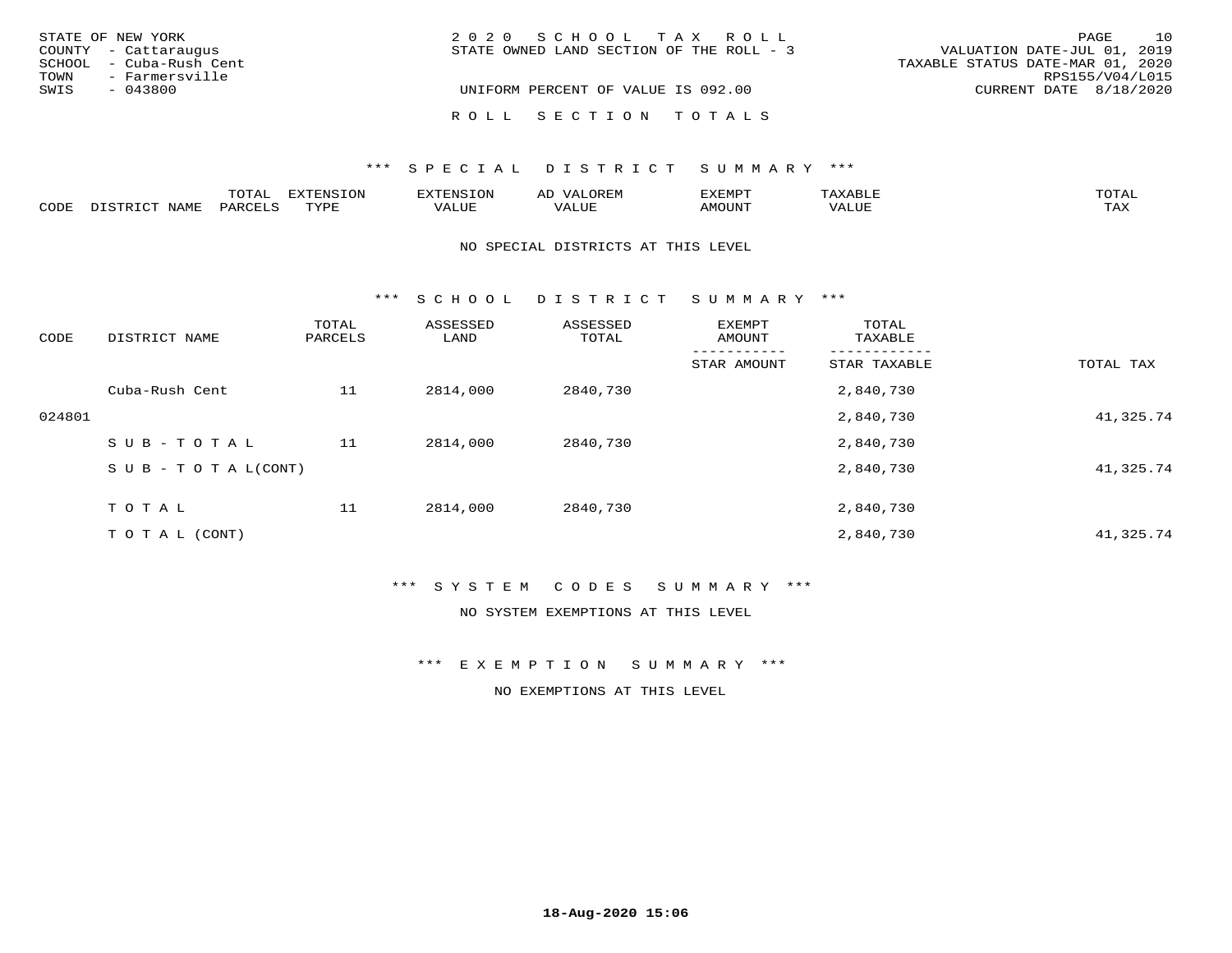|      | STATE OF NEW YORK<br>COUNTY - Cattaraugus | 2020 SCHOOL TAX ROLL<br>VALUATION DATE-JUL 01, 2019<br>STATE OWNED LAND SECTION OF THE ROLL - 3 | PAGE            | - 11 |
|------|-------------------------------------------|-------------------------------------------------------------------------------------------------|-----------------|------|
| TOWN | SCHOOL - Cuba-Rush Cent<br>- Farmersville | TAXABLE STATUS DATE-MAR 01, 2020                                                                | RPS155/V04/L015 |      |
| SWIS | $-043800$                                 | UNIFORM PERCENT OF VALUE IS 092.00<br>CURRENT DATE 8/18/2020                                    |                 |      |
|      |                                           | ROLL SECTION TOTALS                                                                             |                 |      |

| ROLL<br>SEC | DESCRIPTION                         | TOTAL<br>PARCELS | ASSESSED<br>LAND | ASSESSED<br>TOTAL | EXEMPT<br>AMOUNT | TOTAL<br>TAXABLE<br>------------ | TAX  | TOTAL<br>TAX |
|-------------|-------------------------------------|------------------|------------------|-------------------|------------------|----------------------------------|------|--------------|
|             |                                     |                  |                  |                   | STAR AMOUNT      | STAR TAXABLE                     | RATE |              |
|             | 2020-21 School Tax                  |                  | 2814,000         | 2840,730          |                  | 2,840,730                        |      |              |
|             | Library Tax                         |                  | 2814,000         | 2840,730          |                  | 2,840,730<br>2,840,730           |      | 40,208.06    |
|             |                                     |                  |                  |                   |                  | 2,840,730                        |      | 1,117.68     |
|             | SPEC DIST TAXES<br>STATE OWNED LAND |                  |                  |                   |                  |                                  |      | 41,325.74    |

**18-Aug-2020 15:06**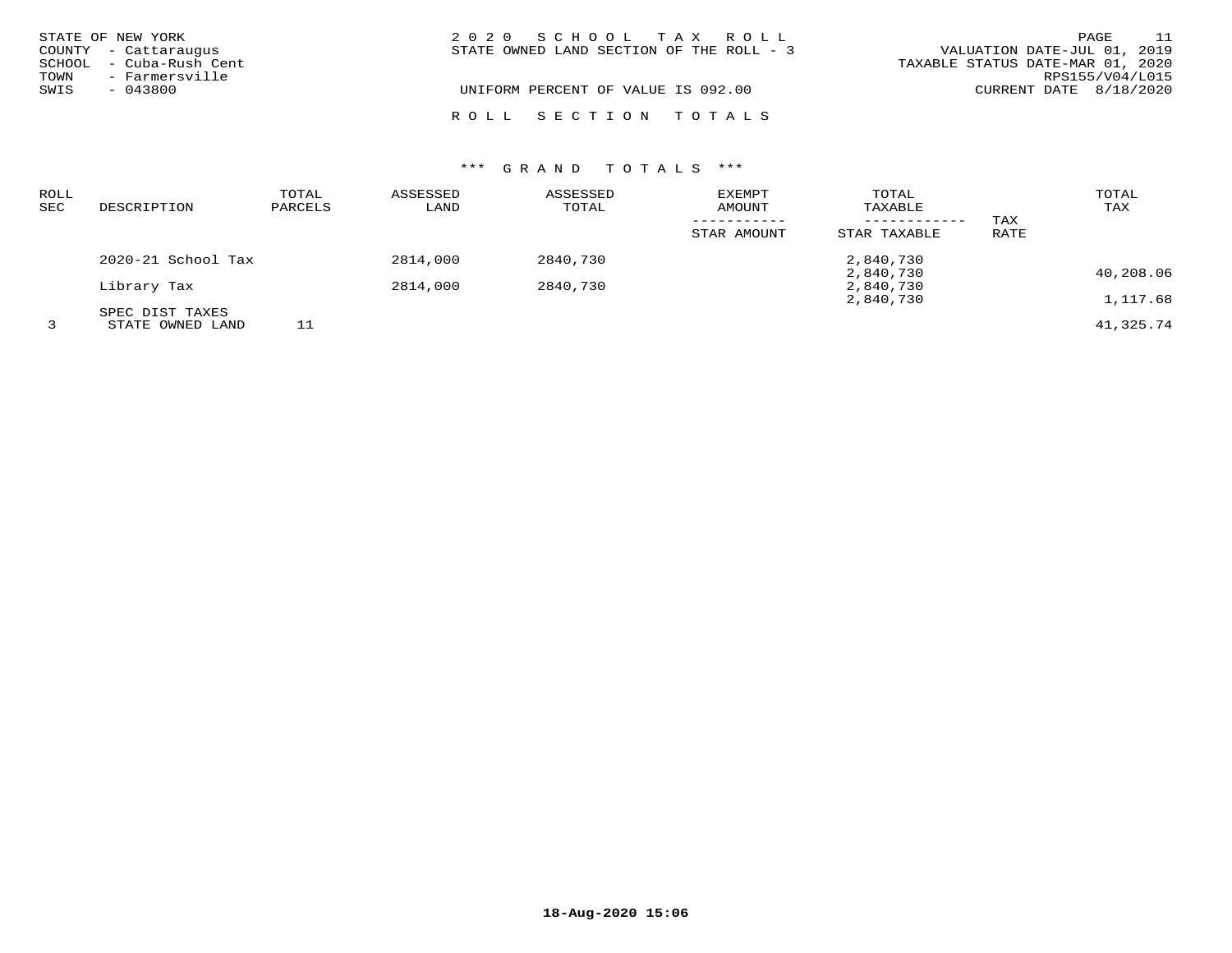| STATE OF NEW YORK       | 2020 SCHOOL TAX ROLL |  | PAGE                             | 12 |
|-------------------------|----------------------|--|----------------------------------|----|
| COUNTY - Cattaraugus    |                      |  | VALUATION DATE-JUL 01, 2019      |    |
| SCHOOL - Cuba-Rush Cent |                      |  | TAXABLE STATUS DATE-MAR 01, 2020 |    |
| TOWN<br>- Farmersville  | SWIS TOTALS          |  | RPS155/V04/L015                  |    |
| SWIS<br>- 043800        |                      |  | CURRENT DATE 8/18/2020           |    |

|      |                   | $\neg \wedge \neg \neg$<br>- JIAP |       | 7NT C              | --       | . .<br>. |  | 70 <sub>m</sub> 7 <sub>r</sub><br>◡⊥▱ |
|------|-------------------|-----------------------------------|-------|--------------------|----------|----------|--|---------------------------------------|
| CODE | $H \cap A \cup B$ | ັບພະ                              | $\pi$ | <u>м д</u><br>JU P | $\cdots$ |          |  | 77 T                                  |

NO SPECIAL DISTRICTS AT THIS LEVEL

\*\*\* S C H O O L D I S T R I C T S U M M A R Y \*\*\*

| CODE   | DISTRICT NAME              | TOTAL<br>PARCELS | ASSESSED<br>LAND | ASSESSED<br>TOTAL | <b>EXEMPT</b><br>AMOUNT | TOTAL<br>TAXABLE |          |           |
|--------|----------------------------|------------------|------------------|-------------------|-------------------------|------------------|----------|-----------|
|        |                            |                  |                  |                   | STAR AMOUNT             | STAR TAXABLE     | TAX RATE | TOTAL TAX |
|        | Cuba-Rush Cent             | 11               | 2814,000         | 2840,730          |                         | 2,840,730        |          |           |
| 024801 |                            |                  |                  |                   |                         | 2,840,730        | .393455  | 41,325.74 |
|        | SUB-TOTAL                  | 11               | 2814,000         | 2840,730          |                         | 2,840,730        |          |           |
|        | S U B - T O T A $L$ (CONT) |                  |                  |                   |                         | 2,840,730        |          | 41,325.74 |
|        |                            |                  |                  |                   |                         |                  |          |           |
|        | TOTAL                      | 11               | 2814,000         | 2840,730          |                         | 2,840,730        |          |           |
|        | T O T A L (CONT)           |                  |                  |                   |                         | 2,840,730        |          | 41,325.74 |

\*\*\* S Y S T E M C O D E S S U M M A R Y \*\*\*

NO SYSTEM EXEMPTIONS AT THIS LEVEL

\*\*\* E X E M P T I O N S U M M A R Y \*\*\*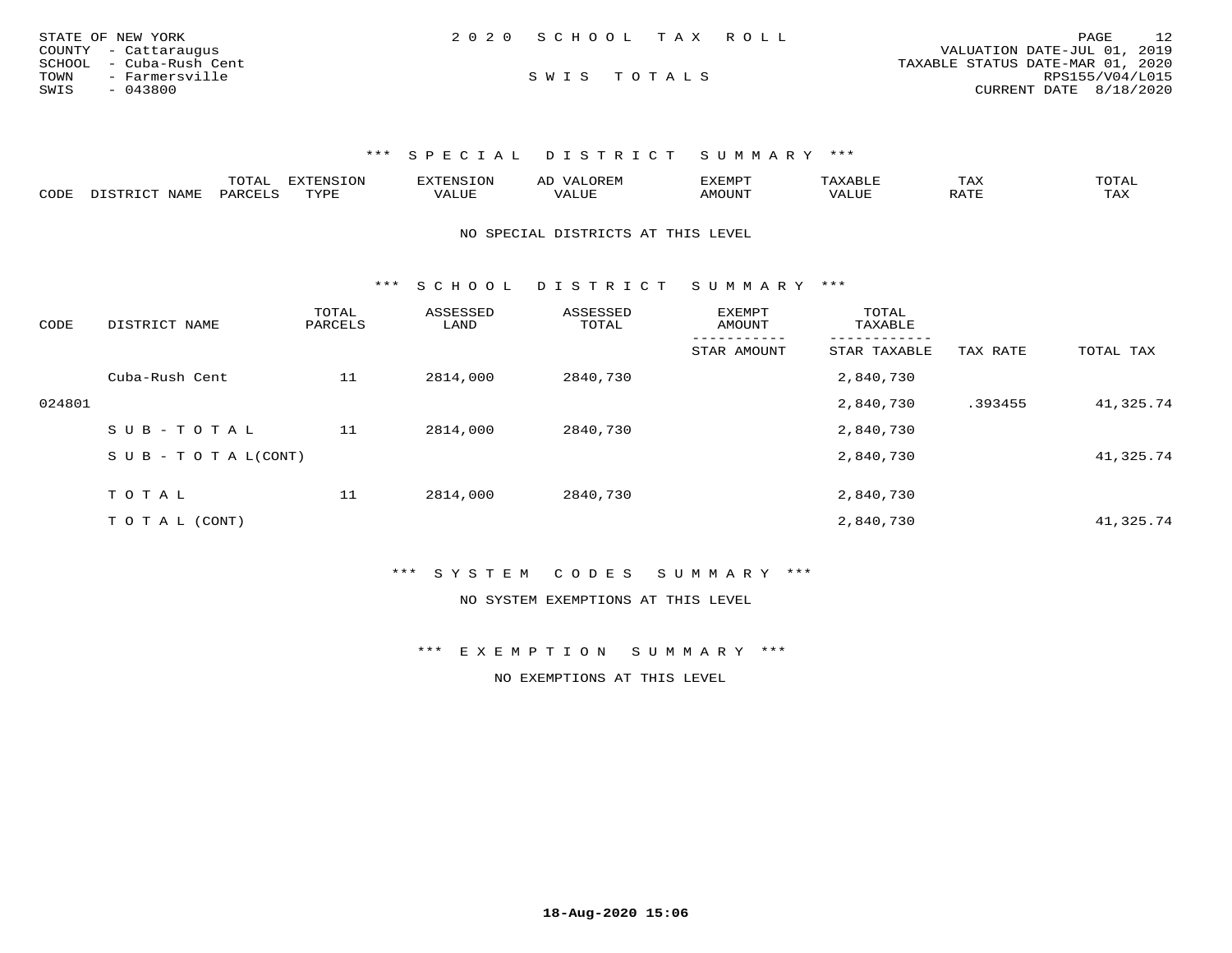| STATE OF NEW YORK       | 2020 SCHOOL TAX ROLL | 13<br>PAGE                       |
|-------------------------|----------------------|----------------------------------|
| COUNTY - Cattaraugus    |                      | VALUATION DATE-JUL 01, 2019      |
| SCHOOL - Cuba-Rush Cent |                      | TAXABLE STATUS DATE-MAR 01, 2020 |
| TOWN<br>- Farmersville  | SWIS TOTALS          | RPS155/V04/L015                  |
| SWIS<br>$-043800$       |                      | CURRENT DATE 8/18/2020           |

| <b>ROLL</b><br>SEC | DESCRIPTION                         | TOTAL<br>PARCELS | ASSESSED<br>LAND | ASSESSED<br>TOTAL | <b>EXEMPT</b><br>AMOUNT | TOTAL<br>TAXABLE       |             |           |
|--------------------|-------------------------------------|------------------|------------------|-------------------|-------------------------|------------------------|-------------|-----------|
|                    |                                     |                  |                  |                   | STAR AMOUNT             | STAR TAXABLE           | TAX<br>RATE |           |
|                    | 2020-21 School Tax                  |                  | 2814,000         | 2840,730          |                         | 2,840,730<br>2,840,730 | 14.154126   | 40,208.06 |
|                    | Library Tax                         |                  | 2814,000         | 2840,730          |                         | 2,840,730<br>2,840,730 | 0.393455    | 1,117.68  |
| 3                  | SPEC DIST TAXES<br>STATE OWNED LAND | 11               |                  |                   |                         |                        |             | 41,325.74 |
|                    | 2020-21 School Tax                  |                  | 2814,000         | 2840,730          |                         | 2,840,730<br>2,840,730 | 14.154126   | 40,208.06 |
|                    | Library Tax                         |                  | 2814,000         | 2840,730          |                         | 2,840,730<br>2,840,730 | 0.393455    | 1,117.68  |
|                    | SPEC DIST TAXES                     |                  |                  |                   |                         |                        |             |           |
| $\star$            | TOTAL<br>SUB                        | 11               |                  |                   |                         |                        |             | 41,325.74 |
|                    | 2020-21 School Tax                  |                  | 2814,000         | 2840,730          |                         | 2,840,730              |             |           |
|                    | Library Tax                         |                  | 2814,000         | 2840,730          |                         | 2,840,730<br>2,840,730 | 14.154126   | 40,208.06 |
|                    | SPEC DIST TAXES                     |                  |                  |                   |                         | 2,840,730              | 0.393455    | 1,117.68  |
| $***$              | GRAND TOTAL                         | 11               |                  |                   |                         |                        |             | 41,325.74 |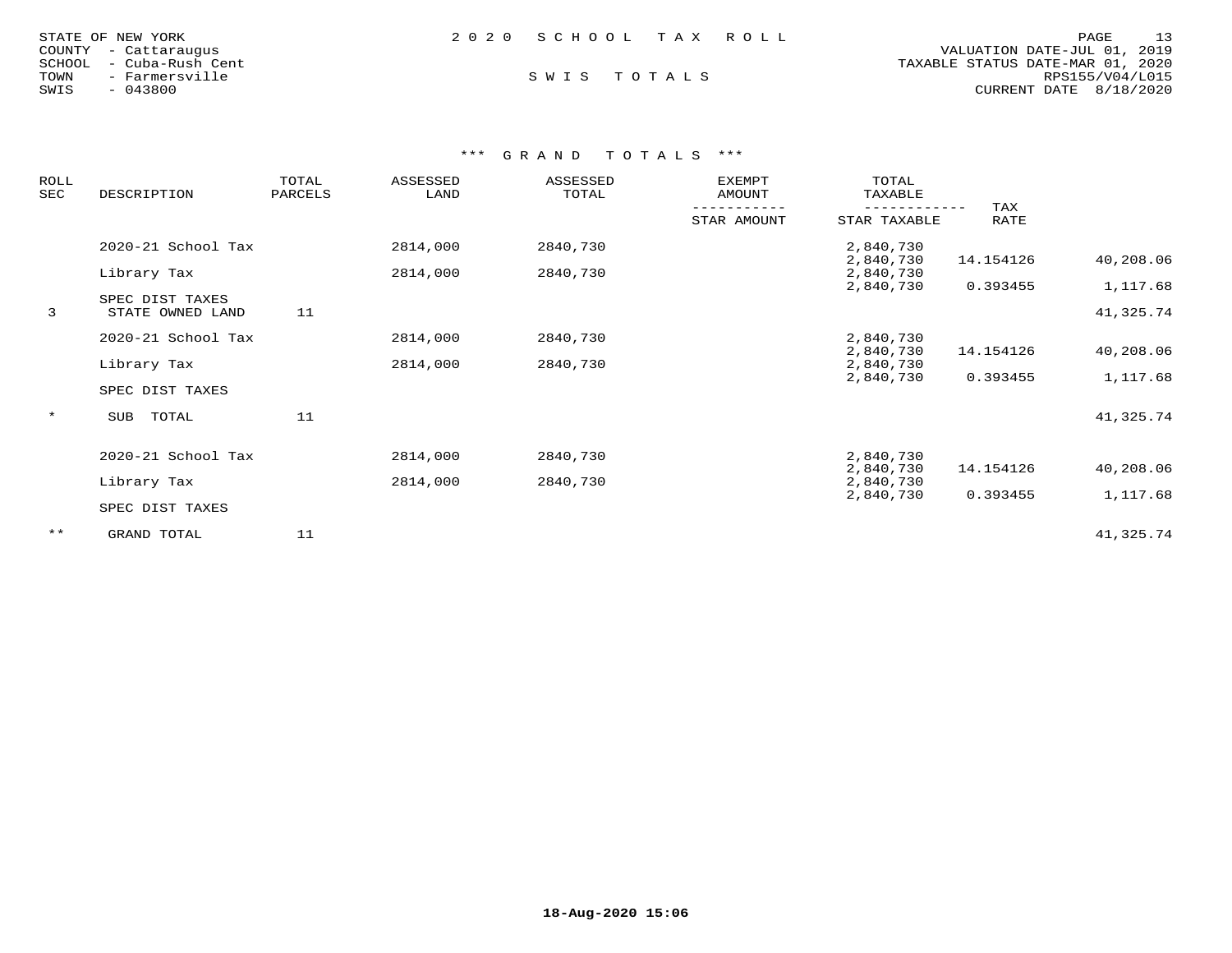| STATE OF NEW YORK<br>COUNTY<br>- Cattaraugus<br>- Cuba-Rush Cent<br>SCHOOL<br>- Lyndon<br>TOWN<br>SWIS<br>$-045600$ | 2 0 2 0<br>ROLL SUB-SECT - N- SECTION 534 | SCHOOL<br>RPTL<br>OWNERS NAME SEQUENCE | T A X<br>R O L L<br>STATE OWNED LAND SECTION OF THE ROLL - 3<br>REFORESTATION<br>UNIFORM PERCENT OF VALUE IS 096.00 | SUB-SECT - N VALUATION DATE-JUL 01,<br>TAXABLE STATUS DATE-MAR 01, | 14<br>PAGE<br>2019<br>2020 |
|---------------------------------------------------------------------------------------------------------------------|-------------------------------------------|----------------------------------------|---------------------------------------------------------------------------------------------------------------------|--------------------------------------------------------------------|----------------------------|
| TAX MAP PARCEL NUMBER                                                                                               | PROPERTY LOCATION & CLASS                 | ASSESSMENT                             | EXEMPTION CODE--                                                                                                    |                                                                    | ------------SCHOOL         |
| CURRENT OWNERS NAME                                                                                                 | SCHOOL DISTRICT                           | LAND                                   | TAX DESCRIPTION                                                                                                     | TAXABLE VALUE                                                      |                            |
| CURRENT OWNERS ADDRESS                                                                                              | PARCEL SIZE/GRID COORD                    | TOTAL                                  | SPECIAL DISTRICTS                                                                                                   |                                                                    | TAX AMOUNT                 |
|                                                                                                                     |                                           |                                        |                                                                                                                     | *************** 41.004-1-13                                        | ****************           |
|                                                                                                                     | 417 Palmer Rd                             |                                        |                                                                                                                     | ACCT 0120003                                                       |                            |
| $41.004 - 1 - 13$                                                                                                   | 932 Forest s532b                          |                                        | $2020 - 21$ School Tax                                                                                              | 294,800                                                            | 3,998.78                   |
| State Of New York                                                                                                   | Cuba-Rush Cent<br>024801                  | 294,800                                | Library Tax                                                                                                         | 294,800                                                            | 111.16                     |
| Attn: County Treasurer                                                                                              | 15/16/23<br>04<br>03                      | 294,800                                |                                                                                                                     |                                                                    |                            |
| Cattaraugus County                                                                                                  | Catt Reforest                             |                                        |                                                                                                                     |                                                                    |                            |
| 303 Court St                                                                                                        | Area I                                    |                                        |                                                                                                                     |                                                                    |                            |
| Little Valley, NY 14755                                                                                             | 298.51<br>ACRES                           |                                        |                                                                                                                     |                                                                    |                            |
|                                                                                                                     | EAST-1215270 NRTH-0850857                 |                                        |                                                                                                                     |                                                                    |                            |
|                                                                                                                     | FULL MARKET VALUE                         | 307,083                                |                                                                                                                     |                                                                    |                            |
|                                                                                                                     |                                           |                                        | TOTAL TAX ---                                                                                                       |                                                                    | $4,109.94**$               |
|                                                                                                                     |                                           |                                        |                                                                                                                     | DATE #1                                                            | 09/30/20                   |
|                                                                                                                     |                                           |                                        |                                                                                                                     | AMT DUE                                                            | 4,109.94                   |
|                                                                                                                     |                                           |                                        |                                                                                                                     |                                                                    |                            |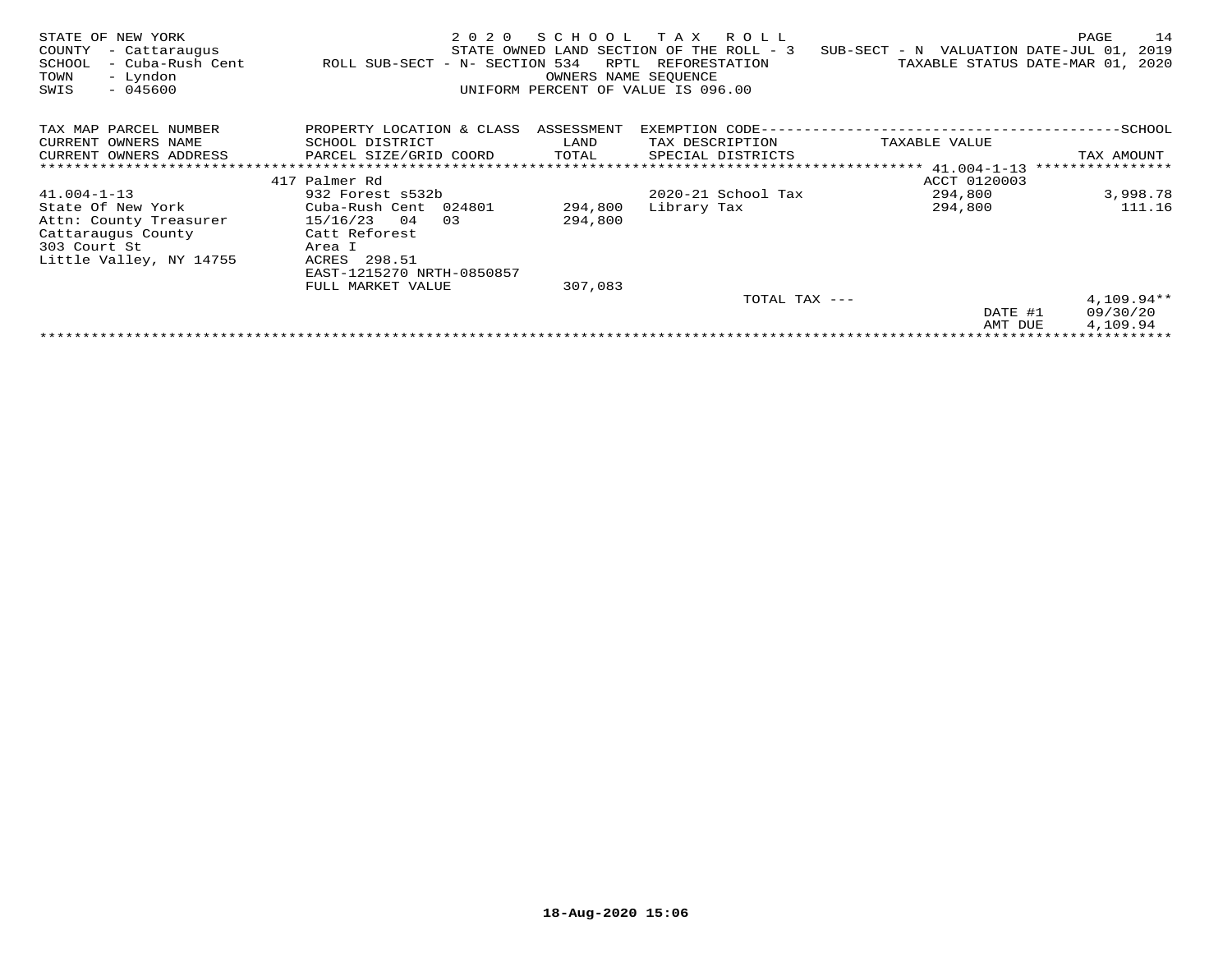|      | STATE OF NEW YORK<br>COUNTY - Cattaraugus |                                                   |  | 2020 SCHOOL TAX ROLL |  | STATE OWNED LAND SECTION OF THE ROLL - 3 |  | SUB-SECT - N VALUATION DATE-JUL 01, 2019 |                        | PAGE | 15 |
|------|-------------------------------------------|---------------------------------------------------|--|----------------------|--|------------------------------------------|--|------------------------------------------|------------------------|------|----|
| TOWN | SCHOOL - Cuba-Rush Cent<br>– Lyndon       | ROLL SUB-SECT - N- SECTION 534 RPTL REFORESTATION |  |                      |  |                                          |  | TAXABLE STATUS DATE-MAR 01, 2020         | RPS155/V04/L015        |      |    |
| SWIS | - 045600                                  | UNIFORM PERCENT OF VALUE IS 096.00                |  |                      |  |                                          |  |                                          | CURRENT DATE 8/18/2020 |      |    |
|      |                                           |                                                   |  |                      |  | ROLL SUB SECTION-N-TOTALS                |  |                                          |                        |      |    |

|      |            | $m \wedge m$  |                                                   | AL<br>$\cdots$ |          | $m \wedge m \wedge n$ |
|------|------------|---------------|---------------------------------------------------|----------------|----------|-----------------------|
| CODE | ــ<br>---- | $\rightarrow$ | $\tau$ $\tau$ $\tau$ $\tau$<br>$77\Delta$<br>ப்பட | UL             | $\cdots$ | $- - - -$             |

### NO SPECIAL DISTRICTS AT THIS LEVEL

\*\*\* S C H O O L D I S T R I C T S U M M A R Y \*\*\*

| CODE   | DISTRICT NAME                    | TOTAL<br>PARCELS | ASSESSED<br>LAND | ASSESSED<br>TOTAL | EXEMPT<br>AMOUNT | TOTAL<br>TAXABLE |           |
|--------|----------------------------------|------------------|------------------|-------------------|------------------|------------------|-----------|
|        |                                  |                  |                  |                   | STAR AMOUNT      | STAR TAXABLE     | TOTAL TAX |
|        | Cuba-Rush Cent                   |                  | 294,800          | 294,800           |                  | 294,800          |           |
| 024801 |                                  |                  |                  |                   |                  | 294,800          | 4,109.94  |
|        | SUB-TOTAL                        |                  | 294,800          | 294,800           |                  | 294,800          |           |
|        | $S \cup B - T \cup T A L (CONT)$ |                  |                  |                   |                  | 294,800          | 4,109.94  |
|        | TOTAL                            |                  | 294,800          | 294,800           |                  | 294,800          |           |
|        | T O T A L (CONT)                 |                  |                  |                   |                  | 294,800          | 4,109.94  |

\*\*\* S Y S T E M C O D E S S U M M A R Y \*\*\*

NO SYSTEM EXEMPTIONS AT THIS LEVEL

\*\*\* E X E M P T I O N S U M M A R Y \*\*\*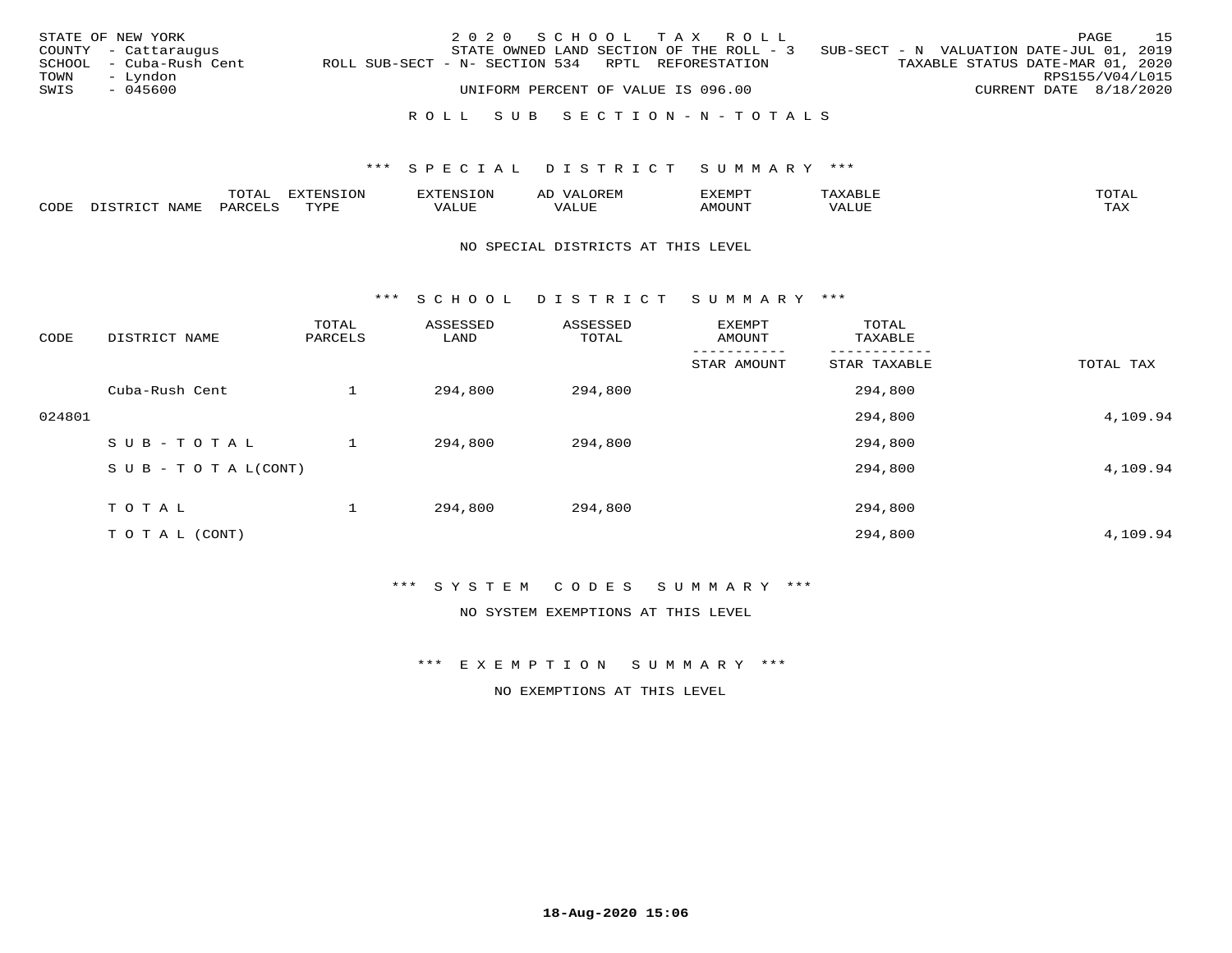|      | STATE OF NEW YORK<br>COUNTY - Cattaraugus |                                                   | 2020 SCHOOL TAX ROLL<br>STATE OWNED LAND SECTION OF THE ROLL - 3 |  |                           | SUB-SECT - N VALUATION DATE-JUL 01, 2019 |                        | PAGE | 16 |
|------|-------------------------------------------|---------------------------------------------------|------------------------------------------------------------------|--|---------------------------|------------------------------------------|------------------------|------|----|
| TOWN | SCHOOL - Cuba-Rush Cent<br>– Lyndon       | ROLL SUB-SECT - N- SECTION 534 RPTL REFORESTATION |                                                                  |  |                           | TAXABLE STATUS DATE-MAR 01, 2020         | RPS155/V04/L015        |      |    |
| SWIS | - 045600                                  |                                                   | UNIFORM PERCENT OF VALUE IS 096.00                               |  |                           |                                          | CURRENT DATE 8/18/2020 |      |    |
|      |                                           |                                                   |                                                                  |  | ROLL SUB SECTION-N-TOTALS |                                          |                        |      |    |

| <b>ROLL</b><br><b>SEC</b> | DESCRIPTION        | TOTAL<br>PARCELS | ASSESSED<br>LAND | ASSESSED<br>TOTAL | <b>EXEMPT</b><br>AMOUNT | TOTAL<br>TAXABLE | TAX  | TOTAL<br>TAX |
|---------------------------|--------------------|------------------|------------------|-------------------|-------------------------|------------------|------|--------------|
|                           |                    |                  |                  |                   | STAR AMOUNT             | STAR TAXABLE     | RATE |              |
|                           | 2020-21 School Tax |                  | 294,800          | 294,800           |                         | 294,800          |      |              |
|                           |                    |                  |                  |                   |                         | 294,800          |      | 3,998.78     |
|                           | Library Tax        |                  | 294,800          | 294,800           |                         | 294,800          |      |              |
|                           |                    |                  |                  |                   |                         | 294,800          |      | 111.16       |
|                           | SPEC DIST TAXES    |                  |                  |                   |                         |                  |      |              |
|                           | STATE OWNED LAND   |                  |                  |                   |                         |                  |      | 4,109.94     |

**18-Aug-2020 15:06**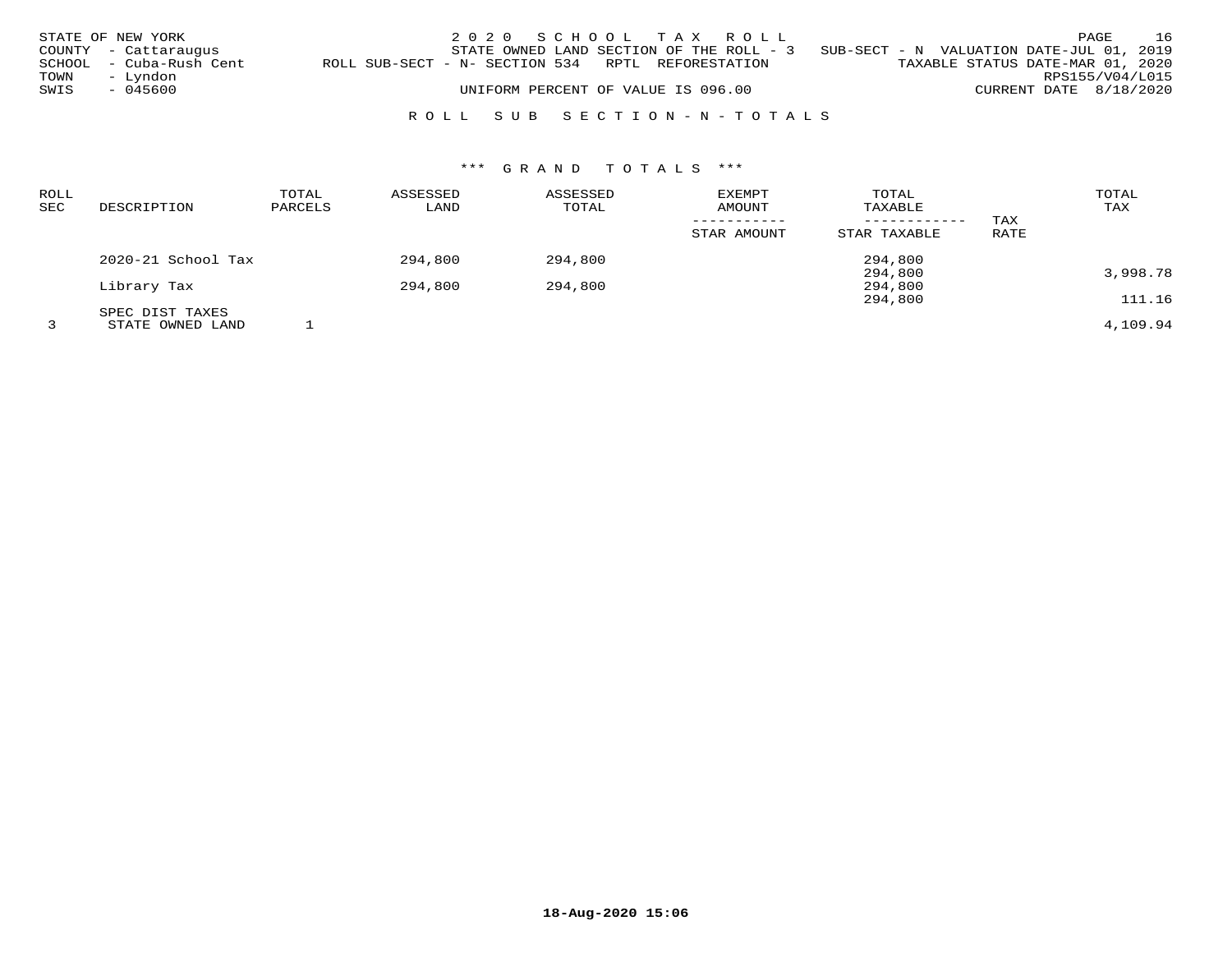| STATE OF NEW YORK<br>COUNTY<br>- Cattaraugus<br>- Cuba-Rush Cent<br>SCHOOL<br>- Lyndon<br>TOWN<br>$-045600$<br>SWIS | 2020<br>ROLL SUB-SECT - Y- SECTION 545 | SCHOOL<br>RPTL<br>OWNERS NAME SEQUENCE | T A X<br>R O L L<br>STATE OWNED LAND SECTION OF THE ROLL - 3<br>TRANSITION ASSESSMENTS<br>UNIFORM PERCENT OF VALUE IS 096.00 | SUB-SECT - Y VALUATION DATE-JUL 01,<br>TAXABLE STATUS DATE-MAR 01, | 17<br>PAGE<br>2019<br>2020 |
|---------------------------------------------------------------------------------------------------------------------|----------------------------------------|----------------------------------------|------------------------------------------------------------------------------------------------------------------------------|--------------------------------------------------------------------|----------------------------|
| TAX MAP PARCEL NUMBER                                                                                               | PROPERTY LOCATION & CLASS              | ASSESSMENT                             | EXEMPTION CODE--                                                                                                             |                                                                    | -SCHOOL                    |
| CURRENT OWNERS NAME                                                                                                 | SCHOOL DISTRICT                        | LAND                                   | TAX DESCRIPTION                                                                                                              | TAXABLE VALUE                                                      |                            |
| CURRENT OWNERS ADDRESS                                                                                              | PARCEL SIZE/GRID COORD                 | TOTAL                                  | SPECIAL DISTRICTS                                                                                                            |                                                                    | TAX AMOUNT                 |
|                                                                                                                     | *************************************  |                                        | ********************************                                                                                             | $333.000 - 56 - 3$                                                 | ***************            |
|                                                                                                                     | SCHOOL Transition Assessment           |                                        |                                                                                                                              | ACCT 8026401                                                       |                            |
| $333.000 - 56 - 3$                                                                                                  | 993 Transition t                       |                                        | $2020 - 21$ School Tax                                                                                                       | 0.00                                                               | 0.00                       |
| State Of New York                                                                                                   | Cuba-Rush Cent 024801                  |                                        | Library Tax                                                                                                                  | 0.00                                                               | 0.00                       |
| Attn: County Treasurer                                                                                              | 0.01<br>ACRES                          | $\mathbf 0$                            |                                                                                                                              |                                                                    |                            |
| Cattaraugus County<br>303 Court St                                                                                  | FULL MARKET VALUE                      | 0                                      |                                                                                                                              |                                                                    |                            |
| Little Valley, NY 14755                                                                                             |                                        |                                        |                                                                                                                              |                                                                    |                            |
|                                                                                                                     |                                        |                                        | TOTAL TAX ---                                                                                                                |                                                                    | $0.00**$                   |
|                                                                                                                     |                                        |                                        |                                                                                                                              |                                                                    |                            |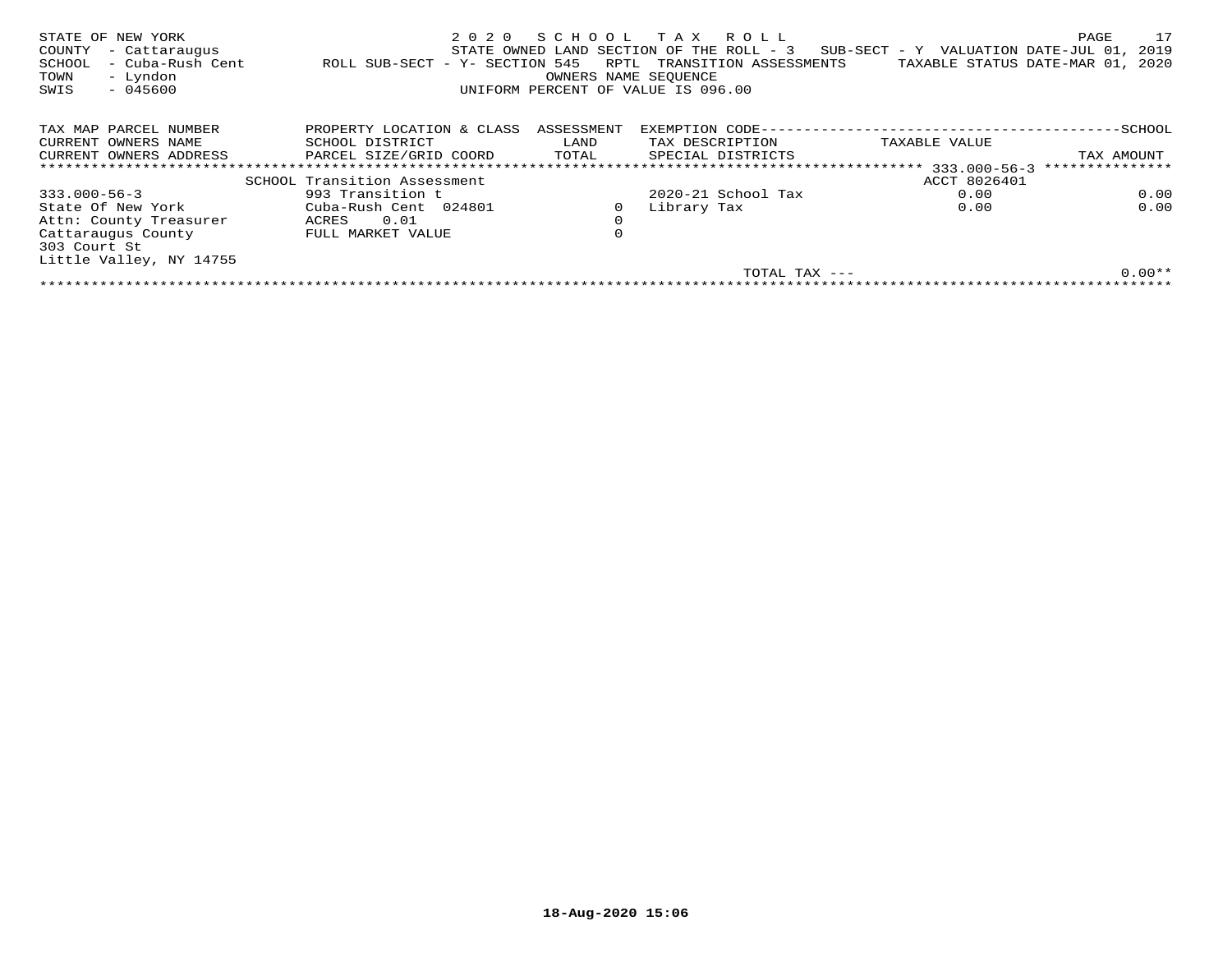|      | STATE OF NEW YORK       |                                                            | 2020 SCHOOL TAX ROLL                                                              |                                    |  |                                  |                        | PAGE            | 18 |
|------|-------------------------|------------------------------------------------------------|-----------------------------------------------------------------------------------|------------------------------------|--|----------------------------------|------------------------|-----------------|----|
|      | COUNTY - Cattaraugus    |                                                            | STATE OWNED LAND SECTION OF THE ROLL - 3 SUB-SECT - Y VALUATION DATE-JUL 01, 2019 |                                    |  |                                  |                        |                 |    |
|      | SCHOOL - Cuba-Rush Cent | ROLL SUB-SECT - Y- SECTION 545 RPTL TRANSITION ASSESSMENTS |                                                                                   |                                    |  | TAXABLE STATUS DATE-MAR 01, 2020 |                        |                 |    |
| TOWN | – Lyndon                |                                                            |                                                                                   |                                    |  |                                  |                        | RPS155/V04/L015 |    |
| SWIS | - 045600                |                                                            |                                                                                   | UNIFORM PERCENT OF VALUE IS 096.00 |  |                                  | CURRENT DATE 8/18/2020 |                 |    |
|      |                         |                                                            |                                                                                   |                                    |  |                                  |                        |                 |    |

## R O L L S U B S E C T I O N - Y - T O T A L S

### \*\*\* S P E C I A L D I S T R I C T S U M M A R Y \*\*\*

|   |     | $m \wedge m \wedge n$ | <b>mirmmar</b> | -----------------<br>$\sim$ | ΑL  | EXEMPT |                             | TOTAT               |
|---|-----|-----------------------|----------------|-----------------------------|-----|--------|-----------------------------|---------------------|
| C | AMI | <u>U A R</u>          | <b>TVDL</b>    |                             | LUF |        | , 7 7 T T T T<br>$\sqrt{2}$ | $m \times r$<br>ᇅᄯᅐ |

### NO SPECIAL DISTRICTS AT THIS LEVEL

\*\*\* S C H O O L D I S T R I C T S U M M A R Y \*\*\*

| CODE   | DISTRICT NAME              | TOTAL<br>PARCELS | ASSESSED<br>LAND | ASSESSED<br>TOTAL                  | EXEMPT<br>AMOUNT         | TOTAL<br>TAXABLE |           |
|--------|----------------------------|------------------|------------------|------------------------------------|--------------------------|------------------|-----------|
|        |                            |                  |                  |                                    | STAR AMOUNT              | STAR TAXABLE     | TOTAL TAX |
|        | Cuba-Rush Cent             | $\mathbf{1}$     |                  |                                    |                          |                  |           |
| 024801 |                            |                  |                  |                                    |                          |                  |           |
|        | SUB-TOTAL                  | $\mathbf{1}$     |                  |                                    |                          |                  |           |
|        | S U B - T O T A $L$ (CONT) |                  |                  |                                    |                          |                  |           |
|        | TOTAL                      | $\mathbf{1}$     |                  |                                    |                          |                  |           |
|        | TO TAL (CONT)              |                  |                  |                                    |                          |                  |           |
|        |                            |                  |                  |                                    |                          |                  |           |
|        |                            |                  | * * *            |                                    | SYSTEM CODES SUMMARY *** |                  |           |
|        |                            |                  |                  | NO SYSTEM EXEMPTIONS AT THIS LEVEL |                          |                  |           |

\*\*\* E X E M P T I O N S U M M A R Y \*\*\*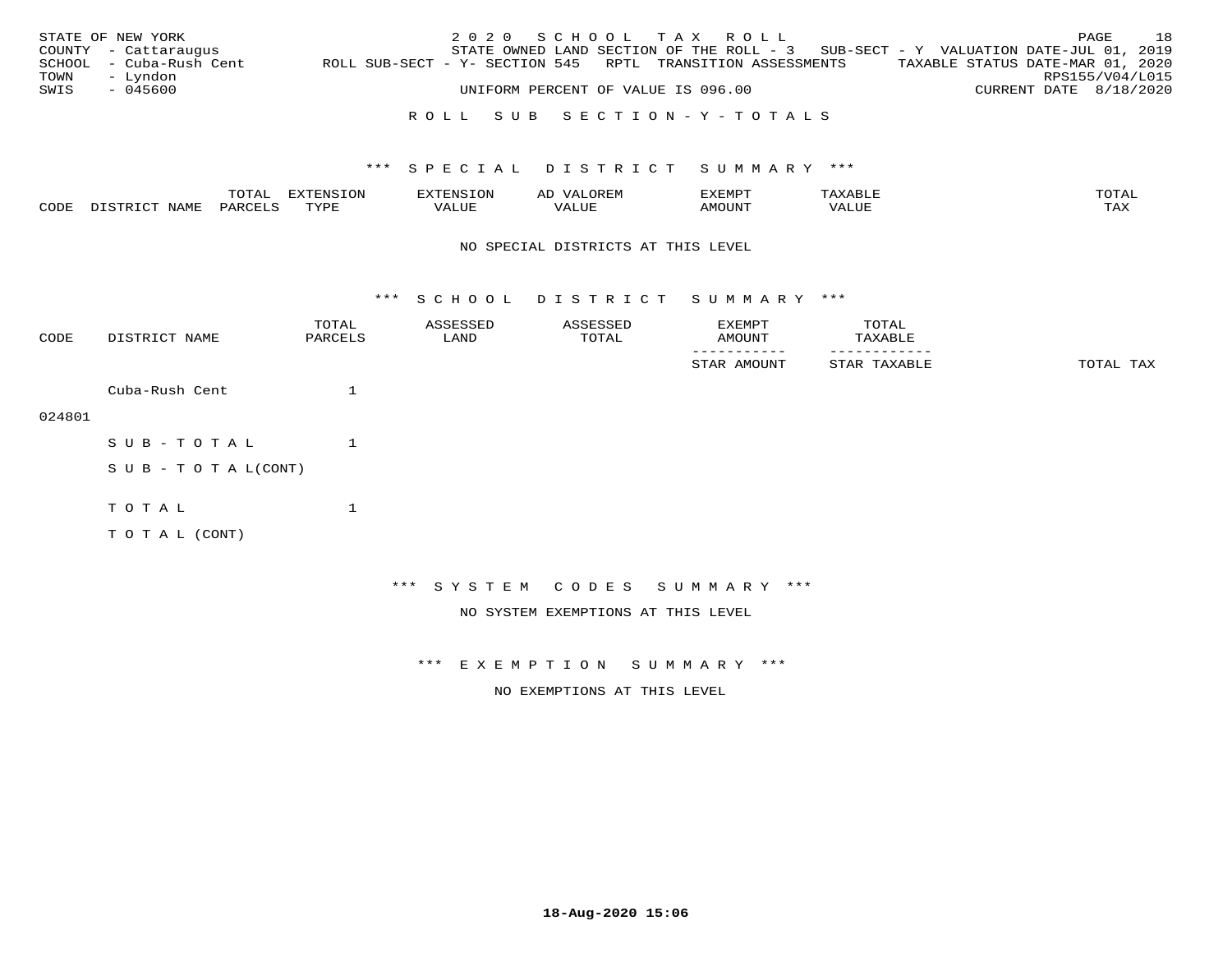|      | STATE OF NEW YORK       |                                                            | 2020 SCHOOL TAX ROLL |                                    |  |                                                                                     |                        | PAGE | 19 |
|------|-------------------------|------------------------------------------------------------|----------------------|------------------------------------|--|-------------------------------------------------------------------------------------|------------------------|------|----|
|      | COUNTY - Cattaraugus    |                                                            |                      |                                    |  | STATE OWNED LAND SECTION OF THE ROLL - $3$ SUB-SECT - Y VALUATION DATE-JUL 01, 2019 |                        |      |    |
|      | SCHOOL - Cuba-Rush Cent | ROLL SUB-SECT - Y- SECTION 545 RPTL TRANSITION ASSESSMENTS |                      |                                    |  | TAXABLE STATUS DATE-MAR 01, 2020                                                    |                        |      |    |
| TOWN | – Lyndon                |                                                            |                      |                                    |  |                                                                                     | RPS155/V04/L015        |      |    |
| SWIS | - 045600                |                                                            |                      | UNIFORM PERCENT OF VALUE IS 096.00 |  |                                                                                     | CURRENT DATE 8/18/2020 |      |    |
|      |                         |                                                            |                      |                                    |  |                                                                                     |                        |      |    |

## R O L L S U B S E C T I O N - Y - T O T A L S

## \*\*\* G R A N D T O T A L S \*\*\*

| <b>ROLL</b> | TOTAL    |       |             | <b>EXEMPT</b>   | TOTAL        |             | OTAL |
|-------------|----------|-------|-------------|-----------------|--------------|-------------|------|
| <b>SEC</b>  | יהור חיי | 'JAND | <b>OTAL</b> | LINIOMA         | XABLE        |             | TAX  |
|             |          |       |             | ___________     | ____________ | TAX         |      |
|             |          |       |             | <b>IMOTTNTT</b> |              | RATE<br>ᅭᅭᅭ |      |

RS 3 TOTAL

SPEC DIST TAXES

3 STATE OWNED LAND 1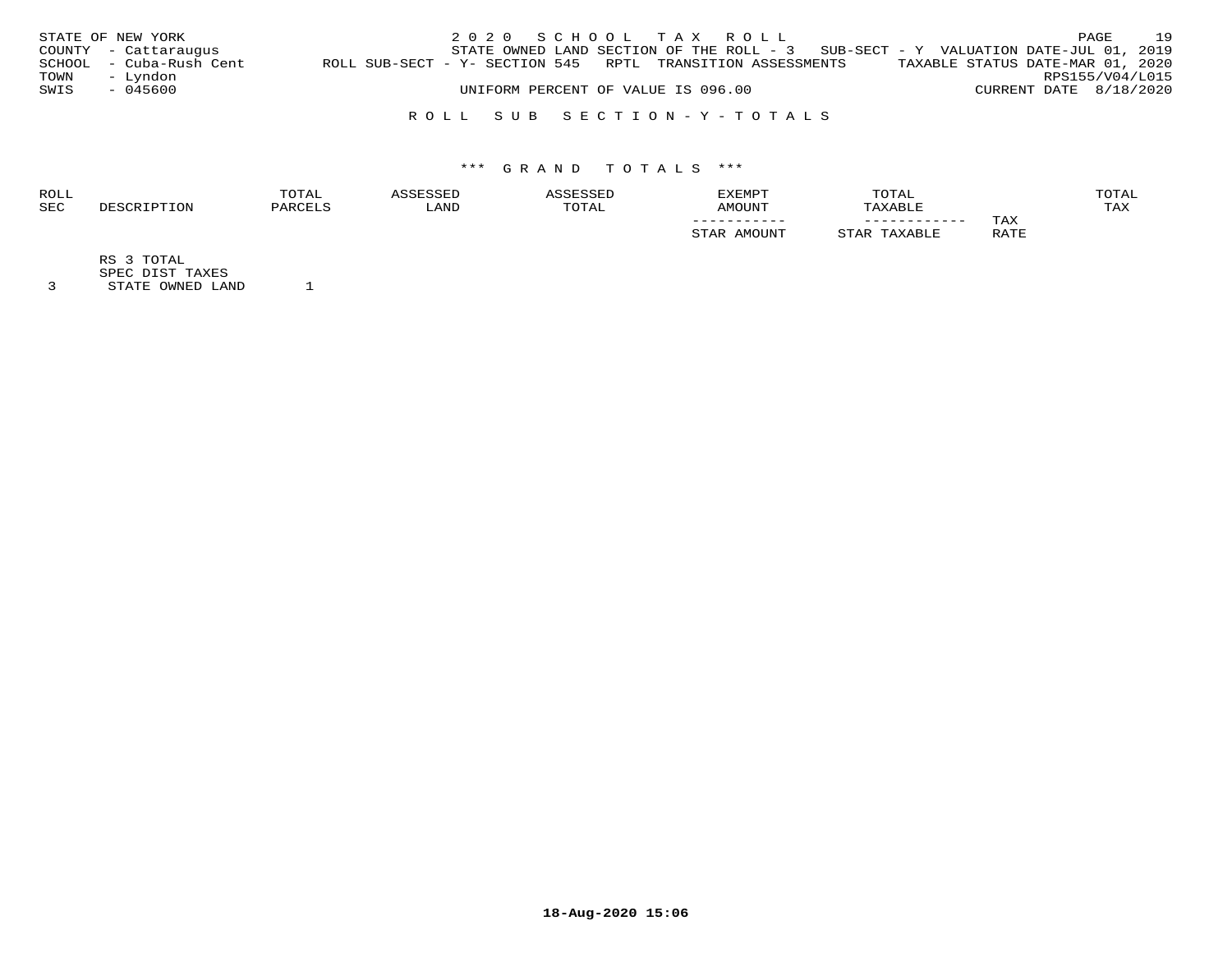| STATE OF NEW YORK       | 2020 SCHOOL TAX ROLL                     | 20<br>PAGE                       |
|-------------------------|------------------------------------------|----------------------------------|
| COUNTY - Cattaraugus    | STATE OWNED LAND SECTION OF THE ROLL - 3 | VALUATION DATE-JUL 01, 2019      |
| SCHOOL - Cuba-Rush Cent |                                          | TAXABLE STATUS DATE-MAR 01, 2020 |
| – Lyndon<br>TOWN        |                                          | RPS155/V04/L015                  |
| SWIS<br>- 045600        | UNIFORM PERCENT OF VALUE IS 096.00       | CURRENT DATE $8/18/2020$         |
|                         | ROLL SECTION TOTALS                      |                                  |

#### \*\*\* S P E C I A L D I S T R I C T S U M M A R Y \*\*\*

|      |                      | m^m3   | --------           | OP | ΑL           | EXEMPT             |                                      | <b>TOTAT</b>       |
|------|----------------------|--------|--------------------|----|--------------|--------------------|--------------------------------------|--------------------|
| CODE | $T \cap T$<br>- 9 TP | UARCET | $\pi$<br>- - - - - |    | T T T<br>പ∪⊧ | ראנזר <sup>.</sup> | 77<br>$\tau$ $\tau \tau \tau$<br>コリア | $m \times r$<br>⊥⊷ |

#### NO SPECIAL DISTRICTS AT THIS LEVEL

\*\*\* S C H O O L D I S T R I C T S U M M A R Y \*\*\*

| CODE   | DISTRICT NAME                    | TOTAL<br>PARCELS | ASSESSED<br>LAND | ASSESSED<br>TOTAL | EXEMPT<br>AMOUNT | TOTAL<br>TAXABLE |           |
|--------|----------------------------------|------------------|------------------|-------------------|------------------|------------------|-----------|
|        |                                  |                  |                  |                   | STAR AMOUNT      | STAR TAXABLE     | TOTAL TAX |
|        | Cuba-Rush Cent                   | 2                | 294,800          | 294,800           |                  | 294,800          |           |
| 024801 |                                  |                  |                  |                   |                  | 294,800          | 4,109.94  |
|        | SUB-TOTAL                        | 2                | 294,800          | 294,800           |                  | 294,800          |           |
|        | $S \cup B - T \cup T A L (CONT)$ |                  |                  |                   |                  | 294,800          | 4,109.94  |
|        | TOTAL                            | 2                | 294,800          | 294,800           |                  | 294,800          |           |
|        | T O T A L (CONT)                 |                  |                  |                   |                  | 294,800          | 4,109.94  |

\*\*\* S Y S T E M C O D E S S U M M A R Y \*\*\*

NO SYSTEM EXEMPTIONS AT THIS LEVEL

\*\*\* E X E M P T I O N S U M M A R Y \*\*\*

NO EXEMPTIONS AT THIS LEVEL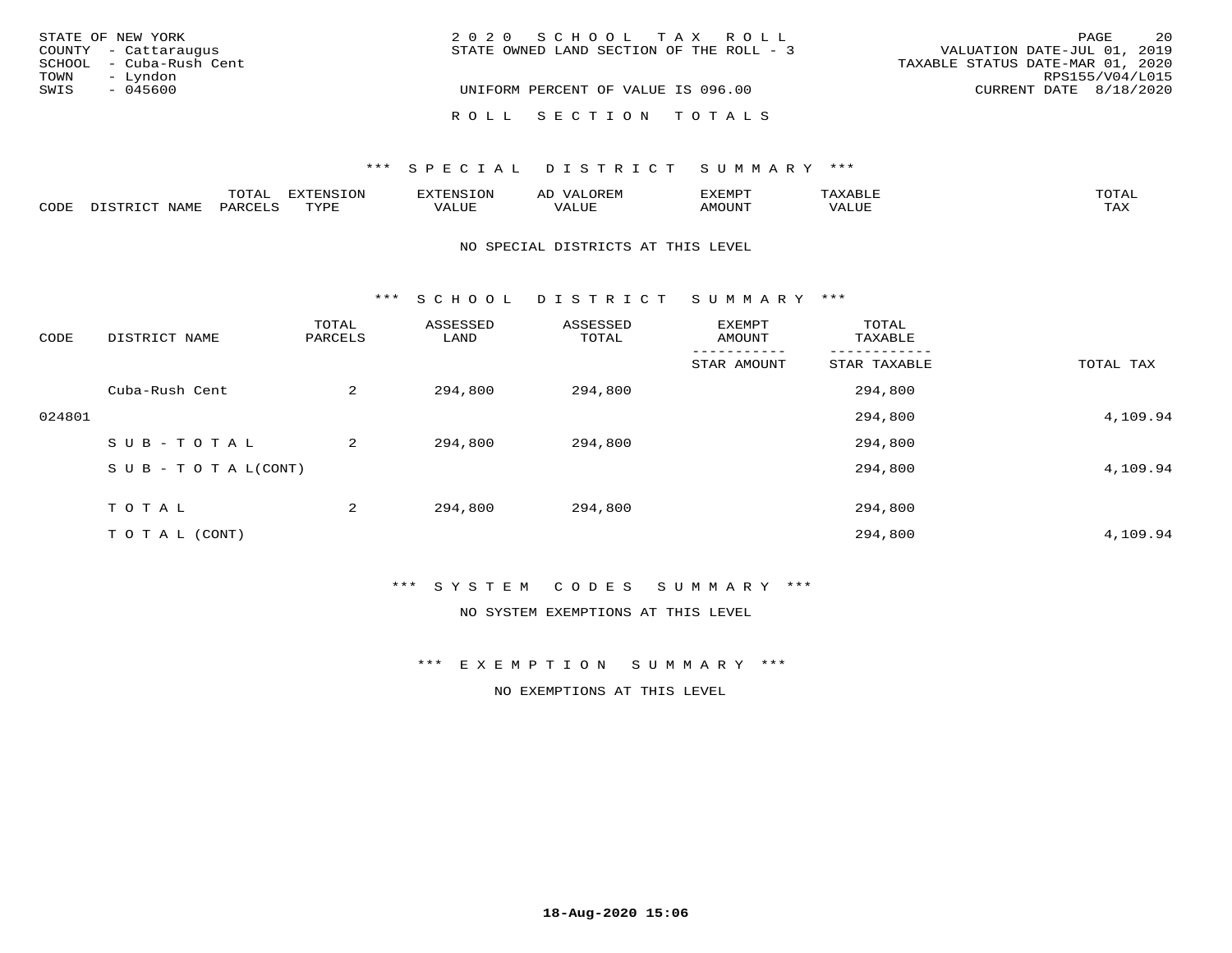|      | STATE OF NEW YORK       | 2020 SCHOOL TAX ROLL                     | 21<br>PAGE                       |
|------|-------------------------|------------------------------------------|----------------------------------|
|      | COUNTY - Cattaraugus    | STATE OWNED LAND SECTION OF THE ROLL - 3 | VALUATION DATE-JUL 01, 2019      |
|      | SCHOOL - Cuba-Rush Cent |                                          | TAXABLE STATUS DATE-MAR 01, 2020 |
| TOWN | - Lyndon                |                                          | RPS155/V04/L015                  |
| SWIS | - 045600                | UNIFORM PERCENT OF VALUE IS 096.00       | CURRENT DATE 8/18/2020           |
|      |                         |                                          |                                  |
|      |                         | ROLL SECTION TOTALS                      |                                  |

# \*\*\* G R A N D T O T A L S \*\*\*

| ROLL<br>SEC | DESCRIPTION                         | TOTAL<br>PARCELS | ASSESSED<br>LAND | ASSESSED<br>TOTAL | <b>EXEMPT</b><br>AMOUNT | TOTAL<br>TAXABLE   | TAX  | TOTAL<br>TAX       |
|-------------|-------------------------------------|------------------|------------------|-------------------|-------------------------|--------------------|------|--------------------|
|             |                                     |                  |                  |                   | STAR AMOUNT             | STAR TAXABLE       | RATE |                    |
|             | $2020 - 21$ School Tax              |                  | 294,800          | 294,800           |                         | 294,800            |      |                    |
|             | Library Tax                         |                  | 294,800          | 294,800           |                         | 294,800<br>294,800 |      | 3,998.78<br>111.16 |
|             | SPEC DIST TAXES<br>STATE OWNED LAND | 2                |                  |                   |                         | 294,800            |      | 4,109.94           |

**18-Aug-2020 15:06**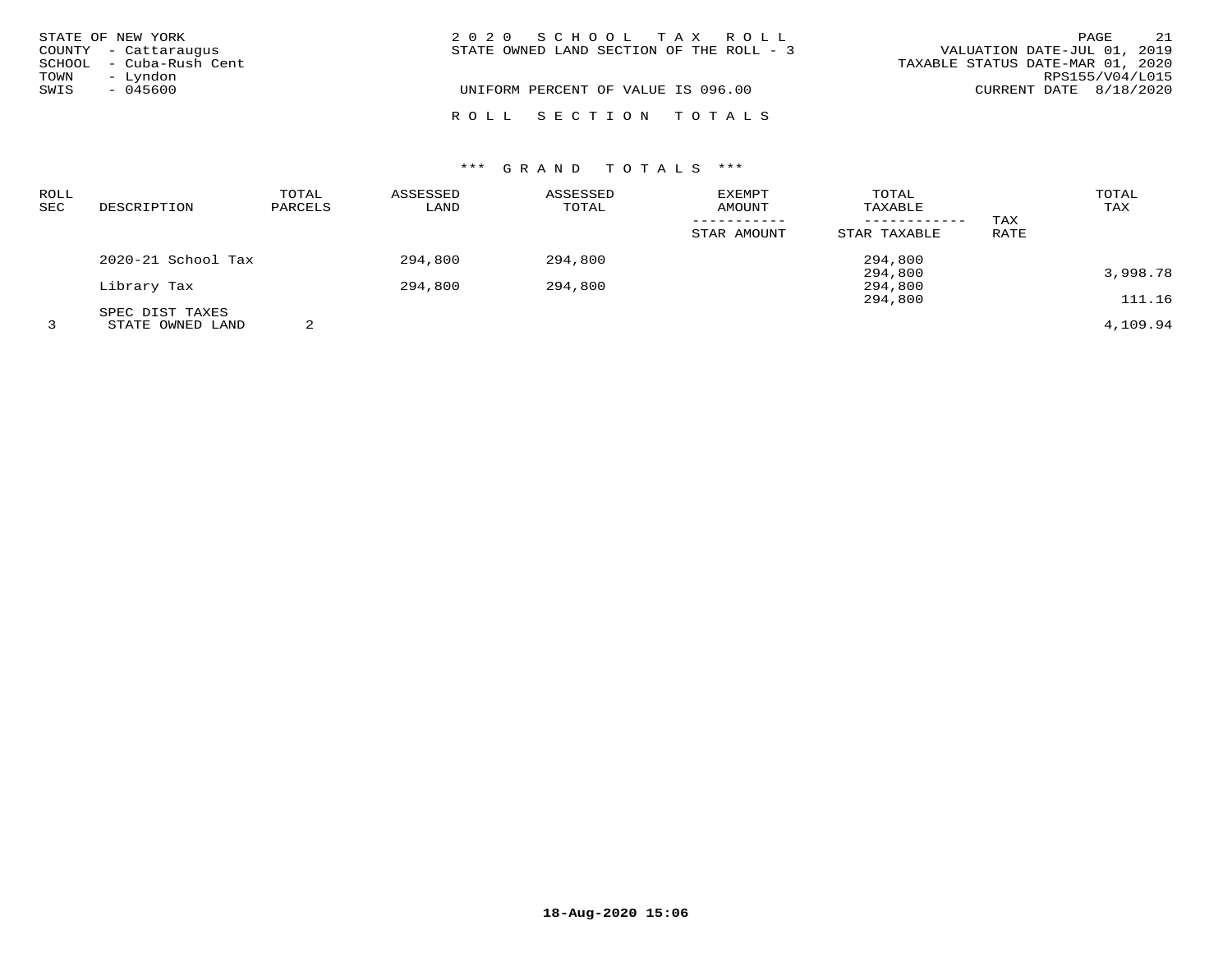| STATE OF NEW YORK       | 2020 SCHOOL TAX ROLL | 2.2<br>PAGE                      |
|-------------------------|----------------------|----------------------------------|
| COUNTY - Cattaraugus    |                      | VALUATION DATE-JUL 01, 2019      |
| SCHOOL - Cuba-Rush Cent |                      | TAXABLE STATUS DATE-MAR 01, 2020 |
| TOWN<br>– Lyndon        | SWIS TOTALS          | RPS155/V04/L015                  |
| $-045600$<br>SWIS       |                      | CURRENT DATE 8/18/2020           |

\*\*\* S P E C I A L D I S T R I C T S U M M A R Y \*\*\*

|      |                                             | $  -$ | N I S   |  | ∸∽∸ | $\sim$ $\sim$ $\sim$ $\sim$<br>۰д |
|------|---------------------------------------------|-------|---------|--|-----|-----------------------------------|
| CODE | $M$ $\leftrightarrow$ $N$ $\leftrightarrow$ | ∵⊾ ⊿  | $V_{A}$ |  |     | $m \times r$<br>⊥ ⊶∧              |

NO SPECIAL DISTRICTS AT THIS LEVEL

\*\*\* S C H O O L D I S T R I C T S U M M A R Y \*\*\*

| CODE   | DISTRICT NAME                    | TOTAL<br>PARCELS | ASSESSED<br>LAND | ASSESSED<br>TOTAL | <b>EXEMPT</b><br>AMOUNT | TOTAL<br>TAXABLE |          |           |
|--------|----------------------------------|------------------|------------------|-------------------|-------------------------|------------------|----------|-----------|
|        |                                  |                  |                  |                   | STAR AMOUNT             | STAR TAXABLE     | TAX RATE | TOTAL TAX |
|        | Cuba-Rush Cent                   | 2                | 294,800          | 294,800           |                         | 294,800          |          |           |
| 024801 |                                  |                  |                  |                   |                         | 294,800          | .377061  | 4,109.94  |
|        | SUB-TOTAL                        | 2                | 294,800          | 294,800           |                         | 294,800          |          |           |
|        | $S \cup B - T \cup T A L (CONT)$ |                  |                  |                   |                         | 294,800          |          | 4,109.94  |
|        |                                  |                  |                  |                   |                         |                  |          |           |
|        | TOTAL                            | 2                | 294,800          | 294,800           |                         | 294,800          |          |           |
|        | T O T A L (CONT)                 |                  |                  |                   |                         | 294,800          |          | 4,109.94  |

\*\*\* S Y S T E M C O D E S S U M M A R Y \*\*\*

NO SYSTEM EXEMPTIONS AT THIS LEVEL

\*\*\* E X E M P T I O N S U M M A R Y \*\*\*

NO EXEMPTIONS AT THIS LEVEL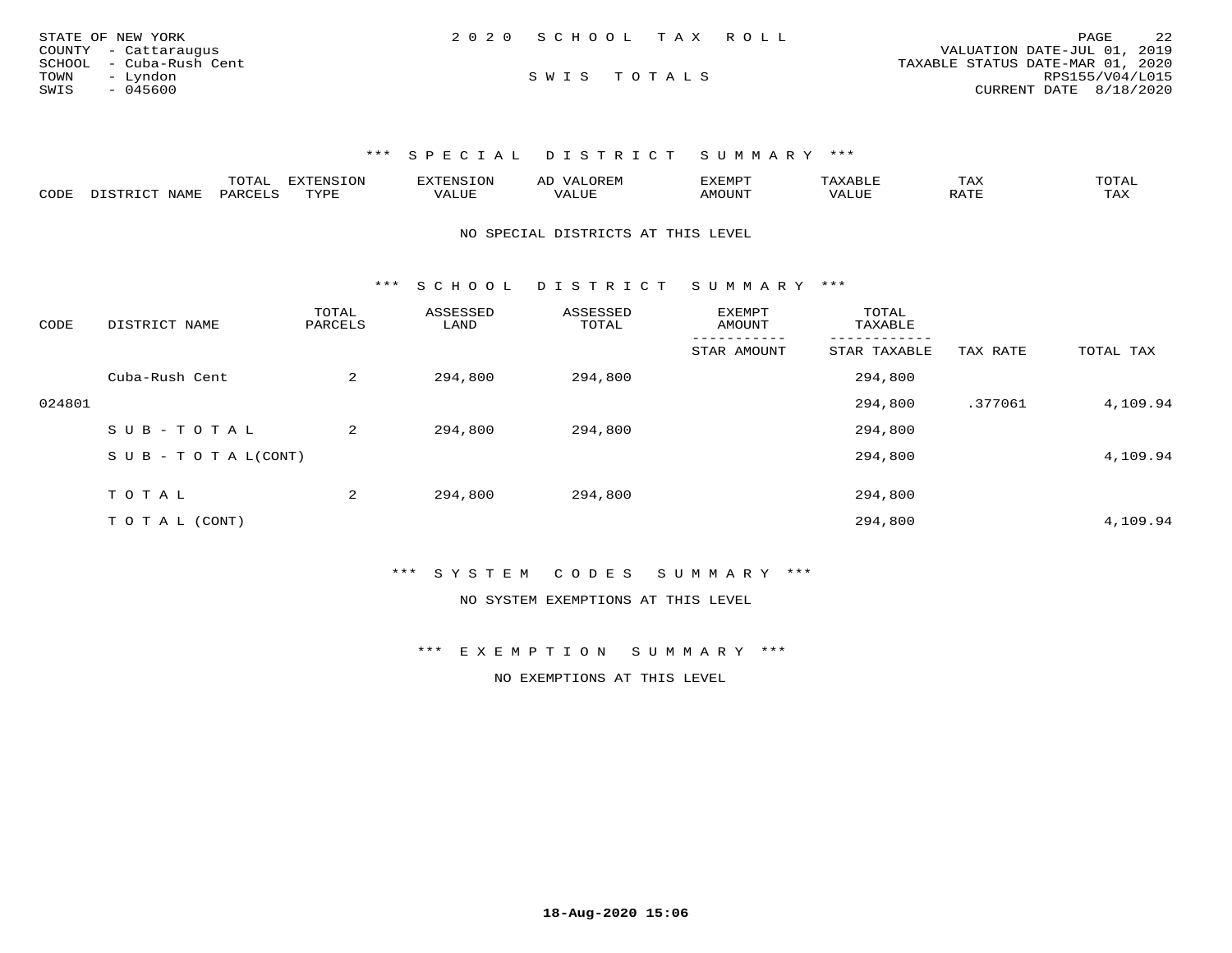| STATE OF NEW YORK       | 2020 SCHOOL TAX ROLL |  | 23<br>PAGE                       |
|-------------------------|----------------------|--|----------------------------------|
| COUNTY - Cattaraugus    |                      |  | VALUATION DATE-JUL 01, 2019      |
| SCHOOL - Cuba-Rush Cent |                      |  | TAXABLE STATUS DATE-MAR 01, 2020 |
| TOWN<br>– Lyndon        | SWIS TOTALS          |  | RPS155/V04/L015                  |
| - 045600<br>SWIS        |                      |  | CURRENT DATE $8/18/2020$         |
|                         |                      |  |                                  |

# \*\*\* G R A N D T O T A L S \*\*\*

| <b>ROLL</b><br>SEC | DESCRIPTION                         | TOTAL<br>PARCELS | ASSESSED<br>LAND | ASSESSED<br>TOTAL | <b>EXEMPT</b><br>AMOUNT | TOTAL<br>TAXABLE   |             |                    |
|--------------------|-------------------------------------|------------------|------------------|-------------------|-------------------------|--------------------|-------------|--------------------|
|                    |                                     |                  |                  |                   | STAR AMOUNT             | STAR TAXABLE       | TAX<br>RATE |                    |
|                    | 2020-21 School Tax                  |                  | 294,800          | 294,800           |                         | 294,800<br>294,800 | 13.564371   | 3,998.78           |
|                    | Library Tax                         |                  | 294,800          | 294,800           |                         | 294,800            |             |                    |
| 3                  | SPEC DIST TAXES<br>STATE OWNED LAND | 2                |                  |                   |                         | 294,800            | 0.377061    | 111.16<br>4,109.94 |
|                    | 2020-21 School Tax                  |                  | 294,800          | 294,800           |                         | 294,800<br>294,800 | 13.564371   | 3,998.78           |
|                    | Library Tax                         |                  | 294,800          | 294,800           |                         | 294,800<br>294,800 | 0.377061    | 111.16             |
|                    | SPEC DIST TAXES                     |                  |                  |                   |                         |                    |             |                    |
| $\star$            | SUB<br>TOTAL                        | 2                |                  |                   |                         |                    |             | 4,109.94           |
|                    | 2020-21 School Tax                  |                  | 294,800          | 294,800           |                         | 294,800            |             |                    |
|                    | Library Tax                         |                  | 294,800          | 294,800           |                         | 294,800<br>294,800 | 13.564371   | 3,998.78           |
|                    | SPEC DIST TAXES                     |                  |                  |                   |                         | 294,800            | 0.377061    | 111.16             |
| $***$              | GRAND TOTAL                         | 2                |                  |                   |                         |                    |             | 4,109.94           |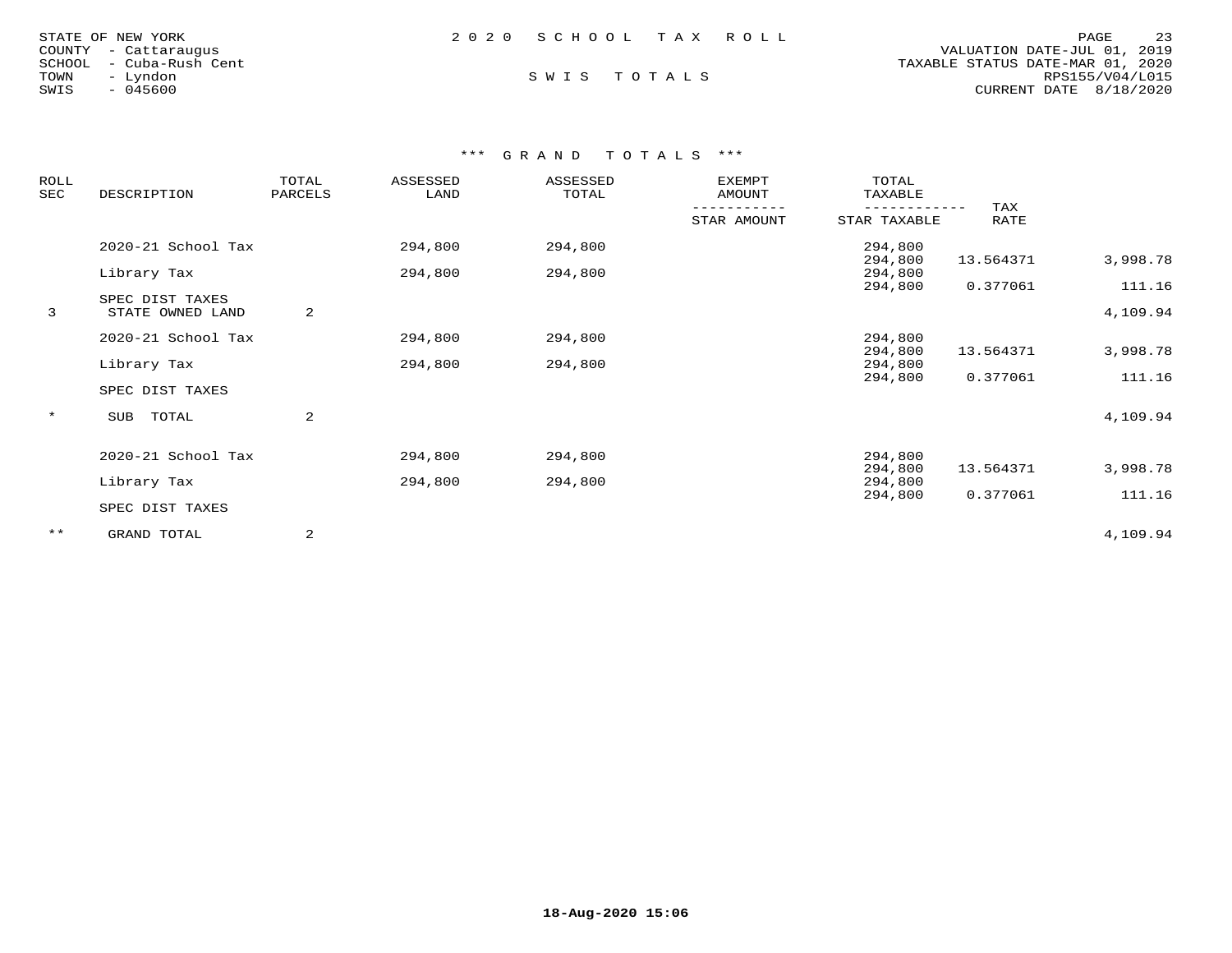\*\*\* S P E C I A L D I S T R I C T S U M M A R Y \*\*\*

|      |      | $m \wedge n$<br>◡∸ғ | $maxC + 0$<br>$\blacksquare$ | F.XTFNS<br>$-11N$ | ' JOREN<br>▵<br>∼ | F.XFMPT<br>- عديد سندمات | △ 1   | ◡∸∸      |
|------|------|---------------------|------------------------------|-------------------|-------------------|--------------------------|-------|----------|
| CODE | VAME | <b>PARCET</b>       | <b>TVDF</b><br>.             | 7ALUE             | . <b>TTT</b>      | UN"<br>ΔM∩               | 'ALUL | .<br>∸∽∸ |

NO SPECIAL DISTRICTS AT THIS LEVEL

\*\*\* S C H O O L D I S T R I C T S U M M A R Y \*\*\*

| CODE   | DISTRICT NAME             | TOTAL<br>PARCELS | ASSESSED<br>LAND | ASSESSED<br>TOTAL | <b>EXEMPT</b><br>AMOUNT | TOTAL<br>TAXABLE |          |           |
|--------|---------------------------|------------------|------------------|-------------------|-------------------------|------------------|----------|-----------|
|        |                           |                  |                  |                   | STAR AMOUNT             | STAR TAXABLE     | TAX RATE | TOTAL TAX |
|        | Cuba-Rush Cent            | 13               | 3108,800         | 3135,530          |                         | 3,135,530        |          |           |
| 024801 |                           |                  |                  |                   |                         | 3,135,530        |          | 45,435.68 |
|        | SUB-TOTAL                 | 13               | 3108,800         | 3135,530          |                         | 3,135,530        |          |           |
|        | S U B - T O T A $L(CONT)$ |                  |                  |                   |                         | 3,135,530        |          | 45,435.68 |
|        |                           |                  |                  |                   |                         |                  |          |           |
|        | TOTAL                     | 13               | 3108,800         | 3135,530          |                         | 3,135,530        |          |           |
|        | T O T A L (CONT)          |                  |                  |                   |                         | 3,135,530        |          | 45,435.68 |

\*\*\* S Y S T E M C O D E S S U M M A R Y \*\*\*

NO SYSTEM EXEMPTIONS AT THIS LEVEL

\*\*\* E X E M P T I O N S U M M A R Y \*\*\*

NO EXEMPTIONS AT THIS LEVEL